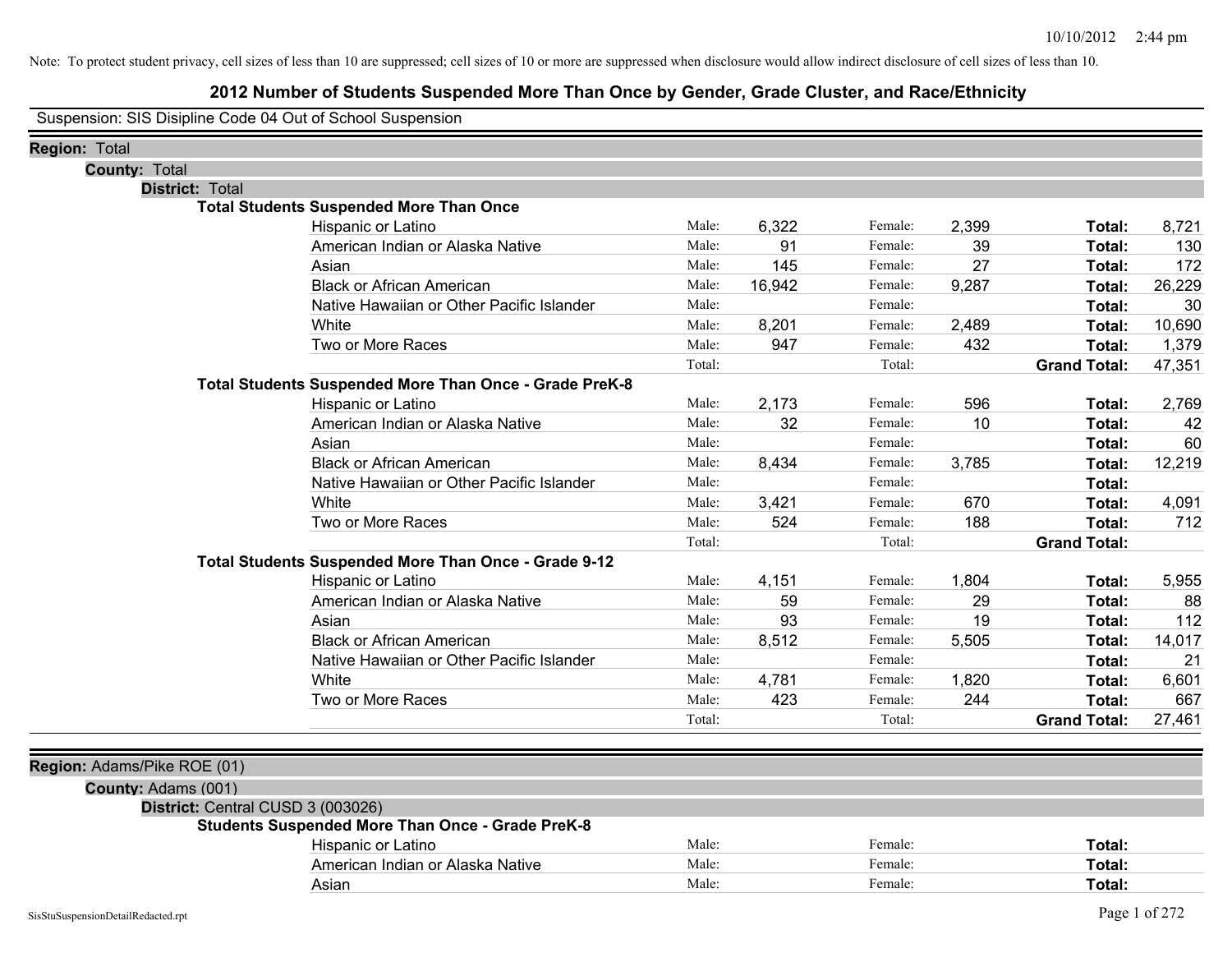| Suspension: SIS Disipline Code 04 Out of School Suspension |                                                         |        |         |                     |
|------------------------------------------------------------|---------------------------------------------------------|--------|---------|---------------------|
|                                                            | <b>Black or African American</b>                        | Male:  | Female: | Total:              |
|                                                            | Native Hawaiian or Other Pacific Islander               | Male:  | Female: | Total:              |
|                                                            | White                                                   | Male:  | Female: | Total:              |
|                                                            | Two or More Races                                       | Male:  | Female: | Total:              |
|                                                            |                                                         | Total: | Total:  | <b>Grand Total:</b> |
|                                                            | <b>Students Suspended More Than Once - Grade 9-12</b>   |        |         |                     |
|                                                            | Hispanic or Latino                                      | Male:  | Female: | Total:              |
|                                                            | American Indian or Alaska Native                        | Male:  | Female: | Total:              |
|                                                            | Asian                                                   | Male:  | Female: | Total:              |
|                                                            | <b>Black or African American</b>                        | Male:  | Female: | Total:              |
|                                                            | Native Hawaiian or Other Pacific Islander               | Male:  | Female: | Total:              |
|                                                            | White                                                   | Male:  | Female: | Total:              |
|                                                            | Two or More Races                                       | Male:  | Female: | Total:              |
|                                                            |                                                         | Total: | Total:  | <b>Grand Total:</b> |
| District: Liberty CUSD 2 (002026)                          |                                                         |        |         |                     |
|                                                            | <b>Students Suspended More Than Once - Grade PreK-8</b> |        |         |                     |
|                                                            | Hispanic or Latino                                      | Male:  | Female: | Total:              |
|                                                            | American Indian or Alaska Native                        | Male:  | Female: | Total:              |
|                                                            | Asian                                                   | Male:  | Female: | Total:              |
|                                                            | <b>Black or African American</b>                        | Male:  | Female: | Total:              |
|                                                            | Native Hawaiian or Other Pacific Islander               | Male:  | Female: | Total:              |
|                                                            | White                                                   | Male:  | Female: | Total:              |
|                                                            | Two or More Races                                       | Male:  | Female: | Total:              |
|                                                            |                                                         | Total: | Total:  | <b>Grand Total:</b> |
|                                                            | <b>Students Suspended More Than Once - Grade 9-12</b>   |        |         |                     |
|                                                            | Hispanic or Latino                                      | Male:  | Female: | Total:              |
|                                                            | American Indian or Alaska Native                        | Male:  | Female: | Total:              |
|                                                            | Asian                                                   | Male:  | Female: | Total:              |
|                                                            | <b>Black or African American</b>                        | Male:  | Female: | Total:              |
|                                                            | Native Hawaiian or Other Pacific Islander               | Male:  | Female: | Total:              |
|                                                            | White                                                   | Male:  | Female: | Total:              |
|                                                            | Two or More Races                                       | Male:  | Female: | Total:              |
|                                                            |                                                         | Total: | Total:  | <b>Grand Total:</b> |
| District: Payson CUSD 1 (001026)                           |                                                         |        |         |                     |
|                                                            | <b>Students Suspended More Than Once - Grade PreK-8</b> |        |         |                     |
|                                                            | Hispanic or Latino                                      | Male:  | Female: | Total:              |
|                                                            | American Indian or Alaska Native                        | Male:  | Female: | Total:              |
|                                                            | Asian                                                   | Male:  | Female: | Total:              |
|                                                            | <b>Black or African American</b>                        | Male:  | Female: | Total:              |
| SisStuSuspensionDetailRedacted.rpt                         |                                                         |        |         | Page 2 of 272       |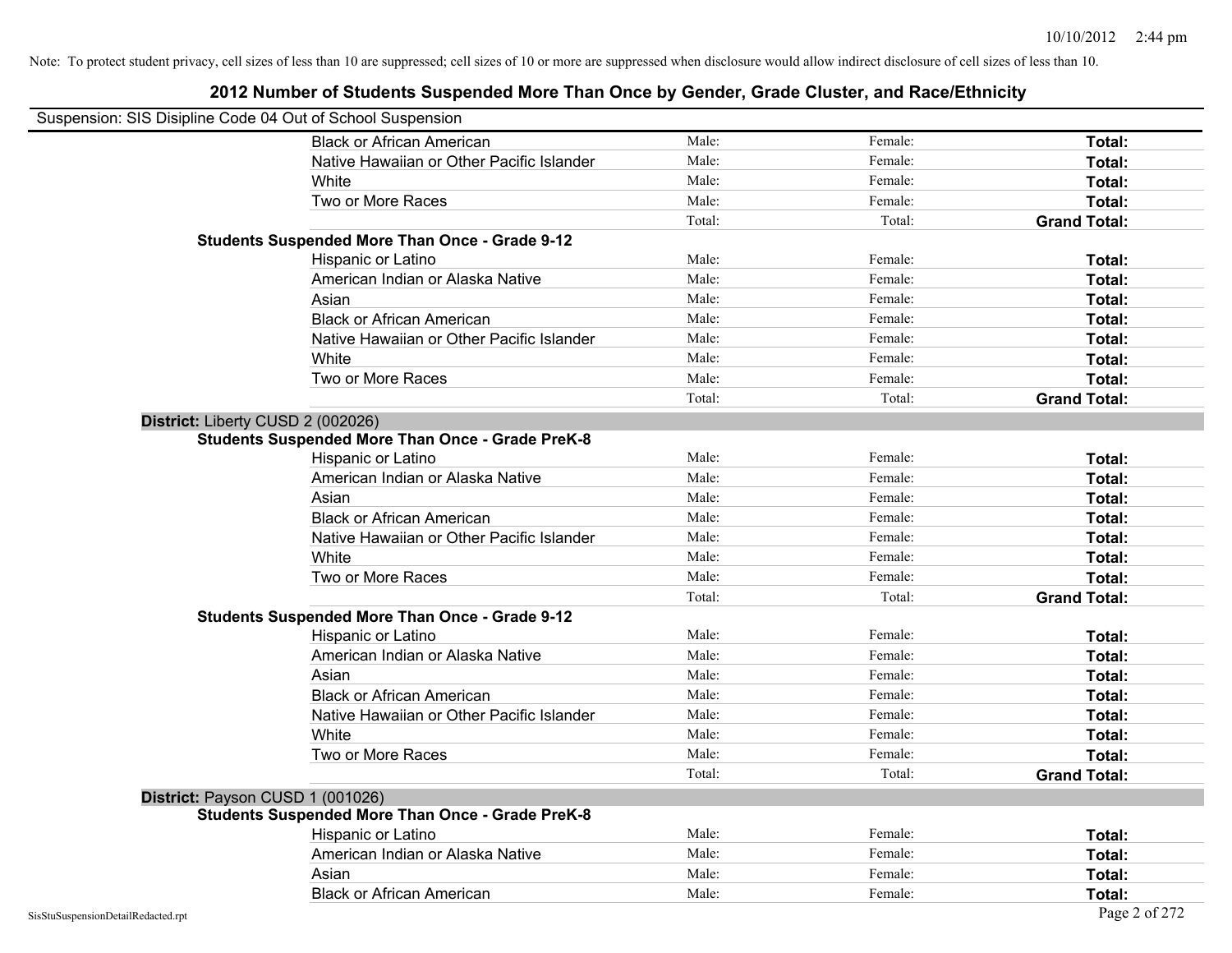| Suspension: SIS Disipline Code 04 Out of School Suspension |                                                         |        |         |                     |
|------------------------------------------------------------|---------------------------------------------------------|--------|---------|---------------------|
|                                                            | Native Hawaiian or Other Pacific Islander               | Male:  | Female: | Total:              |
|                                                            | White                                                   | Male:  | Female: | Total:              |
|                                                            | Two or More Races                                       | Male:  | Female: | Total:              |
|                                                            |                                                         | Total: | Total:  | <b>Grand Total:</b> |
|                                                            | <b>Students Suspended More Than Once - Grade 9-12</b>   |        |         |                     |
|                                                            | Hispanic or Latino                                      | Male:  | Female: | Total:              |
|                                                            | American Indian or Alaska Native                        | Male:  | Female: | Total:              |
|                                                            | Asian                                                   | Male:  | Female: | Total:              |
|                                                            | <b>Black or African American</b>                        | Male:  | Female: | Total:              |
|                                                            | Native Hawaiian or Other Pacific Islander               | Male:  | Female: | Total:              |
|                                                            | White                                                   | Male:  | Female: | Total:              |
|                                                            | Two or More Races                                       | Male:  | Female: | Total:              |
|                                                            |                                                         | Total: | Total:  | <b>Grand Total:</b> |
|                                                            | District: Quincy SD 172 (172022)                        |        |         |                     |
|                                                            | <b>Students Suspended More Than Once - Grade PreK-8</b> |        |         |                     |
|                                                            | Hispanic or Latino                                      | Male:  | Female: | Total:              |
|                                                            | American Indian or Alaska Native                        | Male:  | Female: | Total:              |
|                                                            | Asian                                                   | Male:  | Female: | Total:              |
|                                                            | <b>Black or African American</b>                        | Male:  | Female: | 10<br>Total:        |
|                                                            | Native Hawaiian or Other Pacific Islander               | Male:  | Female: | Total:              |
|                                                            | White                                                   | Male:  | Female: | 32<br>Total:        |
|                                                            | Two or More Races                                       | Male:  | Female: | Total:              |
|                                                            |                                                         | Total: | Total:  | <b>Grand Total:</b> |
|                                                            | <b>Students Suspended More Than Once - Grade 9-12</b>   |        |         |                     |
|                                                            | Hispanic or Latino                                      | Male:  | Female: | Total:              |
|                                                            | American Indian or Alaska Native                        | Male:  | Female: | Total:              |
|                                                            | Asian                                                   | Male:  | Female: | Total:              |
|                                                            | <b>Black or African American</b>                        | Male:  | Female: | Total:              |
|                                                            | Native Hawaiian or Other Pacific Islander               | Male:  | Female: | Total:              |
|                                                            | White                                                   | Male:  | Female: | 20<br>Total:        |
|                                                            | Two or More Races                                       | Male:  | Female: | Total:              |
|                                                            |                                                         | Total: | Total:  | <b>Grand Total:</b> |
| County: Pike (075)                                         |                                                         |        |         |                     |
|                                                            | District: Griggsville-Perry CUSD 4 (004026)             |        |         |                     |
|                                                            | <b>Students Suspended More Than Once - Grade PreK-8</b> |        |         |                     |
|                                                            | Hispanic or Latino                                      | Male:  | Female: | Total:              |
|                                                            | American Indian or Alaska Native                        | Male:  | Female: | Total:              |
|                                                            | Asian                                                   | Male:  | Female: | Total:              |
|                                                            | <b>Black or African American</b>                        | Male:  | Female: | Total:              |
| SisStuSuspensionDetailRedacted.rpt                         |                                                         |        |         | Page 3 of 272       |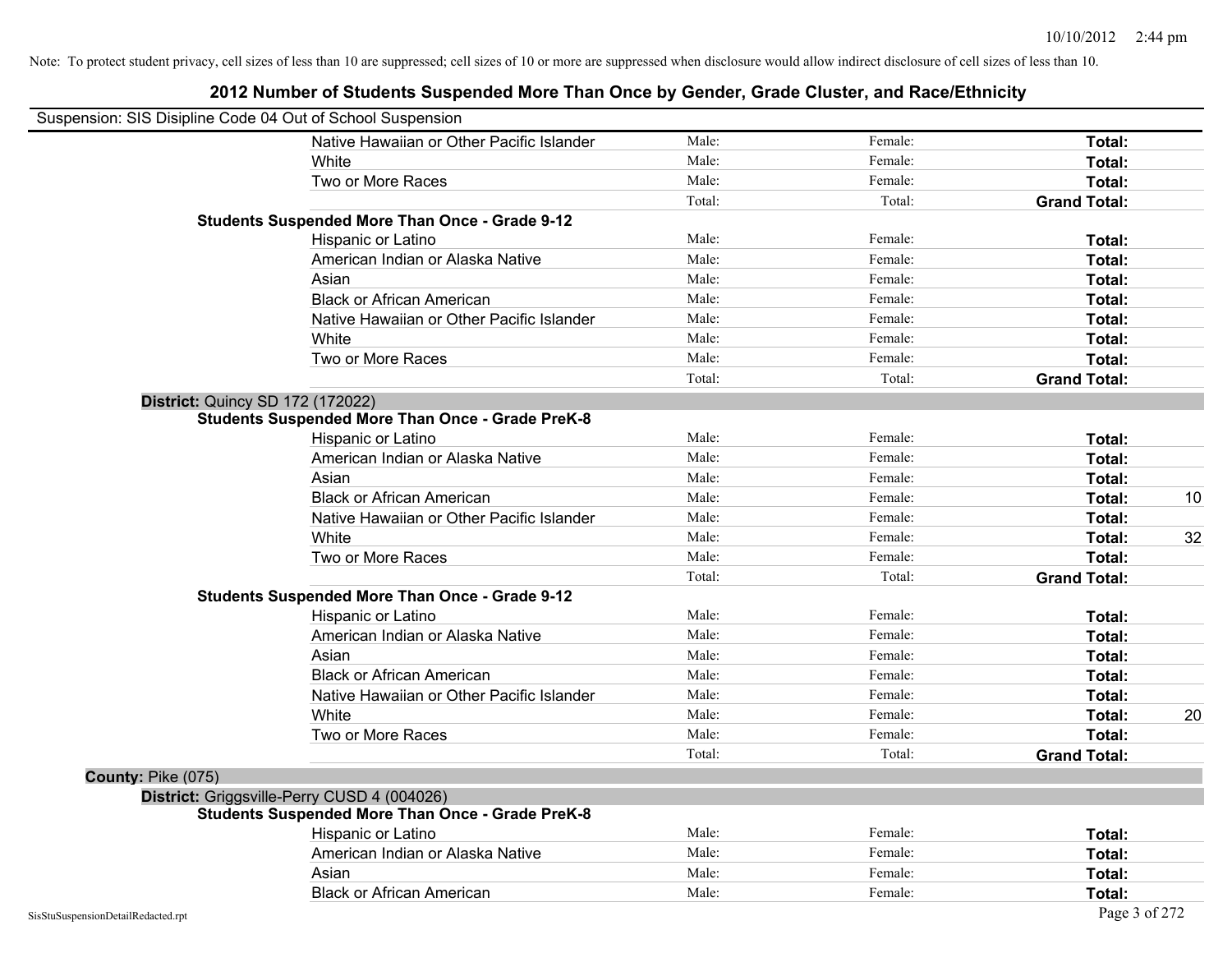| Suspension: SIS Disipline Code 04 Out of School Suspension |                                                         |        |         |                     |
|------------------------------------------------------------|---------------------------------------------------------|--------|---------|---------------------|
|                                                            | Native Hawaiian or Other Pacific Islander               | Male:  | Female: | Total:              |
|                                                            | White                                                   | Male:  | Female: | Total:              |
|                                                            | Two or More Races                                       | Male:  | Female: | Total:              |
|                                                            |                                                         | Total: | Total:  | <b>Grand Total:</b> |
|                                                            | <b>Students Suspended More Than Once - Grade 9-12</b>   |        |         |                     |
|                                                            | Hispanic or Latino                                      | Male:  | Female: | Total:              |
|                                                            | American Indian or Alaska Native                        | Male:  | Female: | Total:              |
|                                                            | Asian                                                   | Male:  | Female: | Total:              |
|                                                            | <b>Black or African American</b>                        | Male:  | Female: | Total:              |
|                                                            | Native Hawaiian or Other Pacific Islander               | Male:  | Female: | Total:              |
|                                                            | White                                                   | Male:  | Female: | Total:              |
|                                                            | Two or More Races                                       | Male:  | Female: | Total:              |
|                                                            |                                                         | Total: | Total:  | <b>Grand Total:</b> |
|                                                            | District: Pikeland CUSD 10 (010026)                     |        |         |                     |
|                                                            | Students Suspended More Than Once - Grade PreK-8        |        |         |                     |
|                                                            | Hispanic or Latino                                      | Male:  | Female: | Total:              |
|                                                            | American Indian or Alaska Native                        | Male:  | Female: | Total:              |
|                                                            | Asian                                                   | Male:  | Female: | Total:              |
|                                                            | <b>Black or African American</b>                        | Male:  | Female: | Total:              |
|                                                            | Native Hawaiian or Other Pacific Islander               | Male:  | Female: | Total:              |
|                                                            | White                                                   | Male:  | Female: | 21<br>Total:        |
|                                                            | Two or More Races                                       | Male:  | Female: | Total:              |
|                                                            |                                                         | Total: | Total:  | <b>Grand Total:</b> |
|                                                            | <b>Students Suspended More Than Once - Grade 9-12</b>   |        |         |                     |
|                                                            | Hispanic or Latino                                      | Male:  | Female: | Total:              |
|                                                            | American Indian or Alaska Native                        | Male:  | Female: | Total:              |
|                                                            | Asian                                                   | Male:  | Female: | Total:              |
|                                                            | <b>Black or African American</b>                        | Male:  | Female: | Total:              |
|                                                            | Native Hawaiian or Other Pacific Islander               | Male:  | Female: | Total:              |
|                                                            | White                                                   | Male:  | Female: | Total:              |
|                                                            | Two or More Races                                       | Male:  | Female: | Total:              |
|                                                            |                                                         | Total: | Total:  | <b>Grand Total:</b> |
|                                                            | District: Pleasant Hill CUSD 3 (003026)                 |        |         |                     |
|                                                            | <b>Students Suspended More Than Once - Grade PreK-8</b> |        |         |                     |
|                                                            | Hispanic or Latino                                      | Male:  | Female: | Total:              |
|                                                            | American Indian or Alaska Native                        | Male:  | Female: | Total:              |
|                                                            | Asian                                                   | Male:  | Female: | Total:              |
|                                                            | <b>Black or African American</b>                        | Male:  | Female: | Total:              |
|                                                            | Native Hawaiian or Other Pacific Islander               | Male:  | Female: | Total:              |
| SisStuSuspensionDetailRedacted.rpt                         |                                                         |        |         | Page 4 of 272       |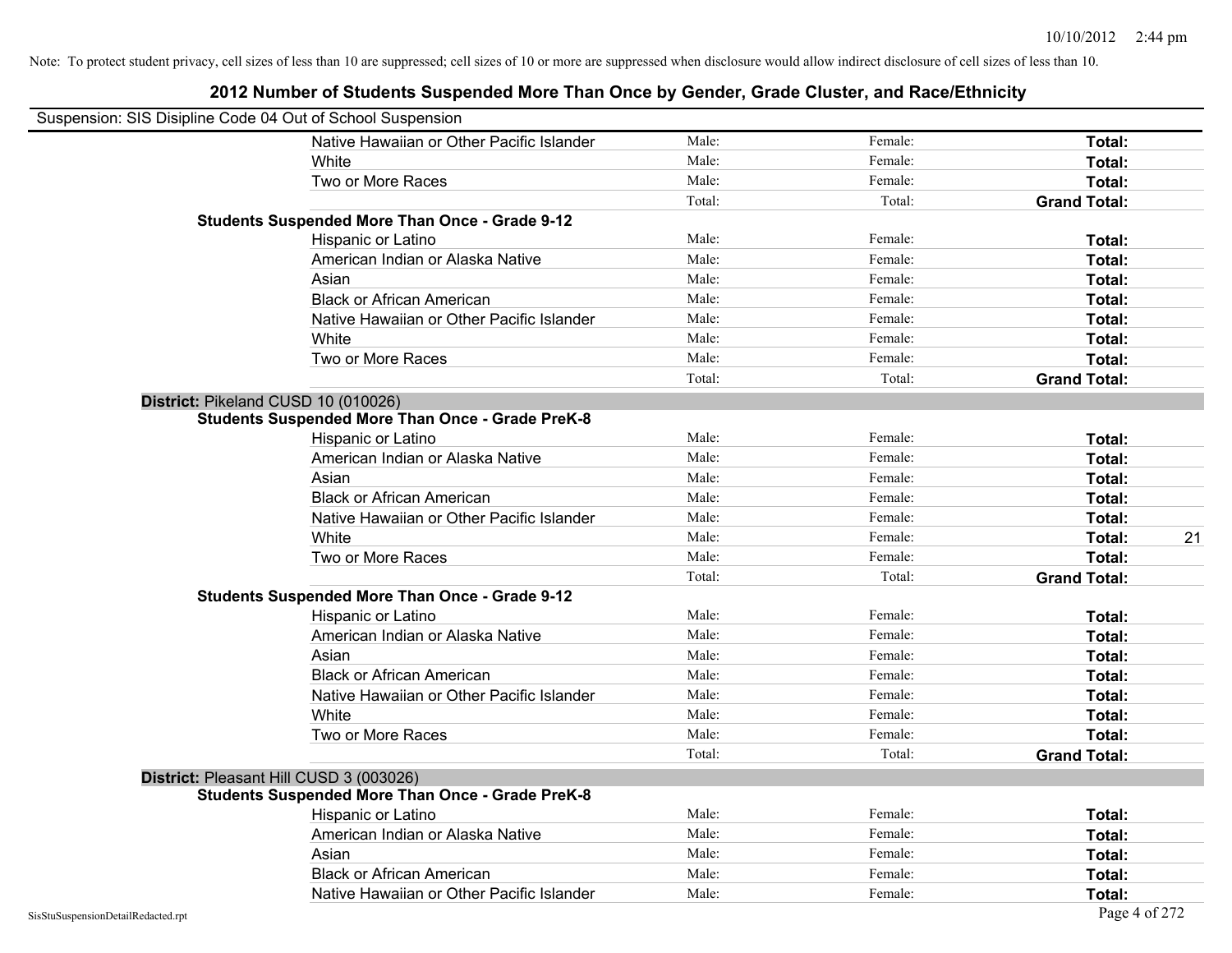| Suspension: SIS Disipline Code 04 Out of School Suspension |                                                         |        |         |                     |    |
|------------------------------------------------------------|---------------------------------------------------------|--------|---------|---------------------|----|
|                                                            | White                                                   | Male:  | Female: | Total:              |    |
|                                                            | Two or More Races                                       | Male:  | Female: | Total:              |    |
|                                                            |                                                         | Total: | Total:  | <b>Grand Total:</b> |    |
|                                                            | District: Western CUSD 12 (012026)                      |        |         |                     |    |
|                                                            | <b>Students Suspended More Than Once - Grade PreK-8</b> |        |         |                     |    |
|                                                            | Hispanic or Latino                                      | Male:  | Female: | Total:              |    |
|                                                            | American Indian or Alaska Native                        | Male:  | Female: | Total:              |    |
|                                                            | Asian                                                   | Male:  | Female: | Total:              |    |
|                                                            | <b>Black or African American</b>                        | Male:  | Female: | Total:              |    |
|                                                            | Native Hawaiian or Other Pacific Islander               | Male:  | Female: | Total:              |    |
|                                                            | White                                                   | Male:  | Female: | Total:              |    |
|                                                            | Two or More Races                                       | Male:  | Female: | <b>Total:</b>       |    |
|                                                            |                                                         | Total: | Total:  | <b>Grand Total:</b> |    |
|                                                            |                                                         |        |         |                     |    |
| Region: Alxndr/John/Masc/Pulski/Unon ROE (02)              |                                                         |        |         |                     |    |
| County: Alexander (002)                                    |                                                         |        |         |                     |    |
| District: Cairo USD 1 (001022)                             |                                                         |        |         |                     |    |
|                                                            | <b>Students Suspended More Than Once - Grade PreK-8</b> |        |         |                     |    |
|                                                            | Hispanic or Latino                                      | Male:  | Female: | Total:              |    |
|                                                            | American Indian or Alaska Native                        | Male:  | Female: | Total:              |    |
|                                                            | Asian                                                   | Male:  | Female: | Total:              |    |
|                                                            | <b>Black or African American</b>                        | Male:  | Female: | Total:              | 15 |
|                                                            | Native Hawaiian or Other Pacific Islander               | Male:  | Female: | Total:              |    |
|                                                            | White                                                   | Male:  | Female: | Total:              |    |
|                                                            | Two or More Races                                       | Male:  | Female: | Total:              |    |
|                                                            |                                                         | Total: | Total:  | <b>Grand Total:</b> |    |
|                                                            | <b>Students Suspended More Than Once - Grade 9-12</b>   |        |         |                     |    |
|                                                            | Hispanic or Latino                                      | Male:  | Female: | Total:              |    |
|                                                            | American Indian or Alaska Native                        | Male:  | Female: | Total:              |    |
|                                                            | Asian                                                   | Male:  | Female: | Total:              |    |
|                                                            | <b>Black or African American</b>                        | Male:  | Female: | Total:              | 14 |
|                                                            | Native Hawaiian or Other Pacific Islander               | Male:  | Female: | Total:              |    |
|                                                            | White                                                   | Male:  | Female: | Total:              |    |
|                                                            | Two or More Races                                       | Male:  | Female: | Total:              |    |
|                                                            |                                                         | Total: | Total:  | <b>Grand Total:</b> |    |
|                                                            | District: Egyptian CUSD 5 (005026)                      |        |         |                     |    |
|                                                            | <b>Students Suspended More Than Once - Grade PreK-8</b> |        |         |                     |    |
|                                                            | Hispanic or Latino                                      | Male:  | Female: | Total:              |    |
|                                                            |                                                         |        |         |                     |    |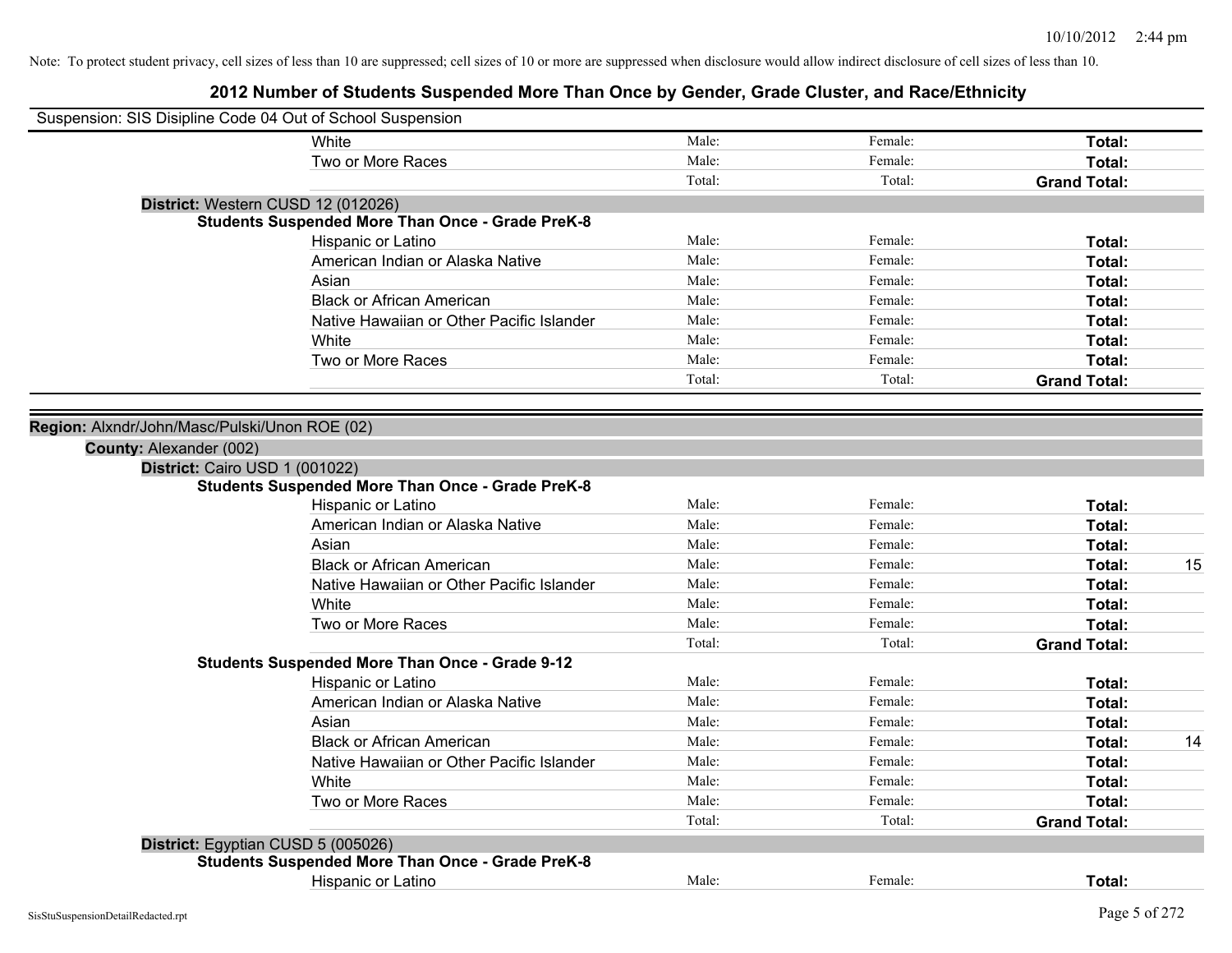|                                                            | zu iz namibel or Students Suspended More Than Once by Gender, Grade Cluster, and Nace/Lumicity |        |         |                     |
|------------------------------------------------------------|------------------------------------------------------------------------------------------------|--------|---------|---------------------|
| Suspension: SIS Disipline Code 04 Out of School Suspension |                                                                                                |        |         |                     |
|                                                            | American Indian or Alaska Native                                                               | Male:  | Female: | Total:              |
|                                                            | Asian                                                                                          | Male:  | Female: | Total:              |
|                                                            | <b>Black or African American</b>                                                               | Male:  | Female: | Total:              |
|                                                            | Native Hawaiian or Other Pacific Islander                                                      | Male:  | Female: | Total:              |
|                                                            | White                                                                                          | Male:  | Female: | Total:              |
|                                                            | Two or More Races                                                                              | Male:  | Female: | Total:              |
|                                                            |                                                                                                | Total: | Total:  | <b>Grand Total:</b> |
|                                                            | <b>Students Suspended More Than Once - Grade 9-12</b>                                          |        |         |                     |
|                                                            | Hispanic or Latino                                                                             | Male:  | Female: | Total:              |
|                                                            | American Indian or Alaska Native                                                               | Male:  | Female: | Total:              |
|                                                            | Asian                                                                                          | Male:  | Female: | Total:              |
|                                                            | <b>Black or African American</b>                                                               | Male:  | Female: | Total:              |
|                                                            | Native Hawaiian or Other Pacific Islander                                                      | Male:  | Female: | Total:              |
|                                                            | White                                                                                          | Male:  | Female: | Total:              |
|                                                            | Two or More Races                                                                              | Male:  | Female: | Total:              |
|                                                            |                                                                                                | Total: | Total:  | <b>Grand Total:</b> |
| County: Johnson (044)                                      |                                                                                                |        |         |                     |
| District: Goreville CUD 1 (001026)                         |                                                                                                |        |         |                     |
|                                                            | <b>Students Suspended More Than Once - Grade PreK-8</b>                                        |        |         |                     |
|                                                            | Hispanic or Latino                                                                             | Male:  | Female: | Total:              |
|                                                            | American Indian or Alaska Native                                                               | Male:  | Female: | Total:              |
|                                                            | Asian                                                                                          | Male:  | Female: | Total:              |
|                                                            | <b>Black or African American</b>                                                               | Male:  | Female: | Total:              |
|                                                            | Native Hawaiian or Other Pacific Islander                                                      | Male:  | Female: | Total:              |
|                                                            | White                                                                                          | Male:  | Female: | Total:              |
|                                                            | Two or More Races                                                                              | Male:  | Female: | Total:              |
|                                                            |                                                                                                | Total: | Total:  | <b>Grand Total:</b> |
|                                                            | District: New Simpson Hill SD 32 (032003)                                                      |        |         |                     |
|                                                            | <b>Students Suspended More Than Once - Grade PreK-8</b>                                        |        |         |                     |
|                                                            | Hispanic or Latino                                                                             | Male:  | Female: | Total:              |
|                                                            | American Indian or Alaska Native                                                               | Male:  | Female: | Total:              |
|                                                            | Asian                                                                                          | Male:  | Female: | Total:              |
|                                                            | <b>Black or African American</b>                                                               | Male:  | Female: | Total:              |
|                                                            | Native Hawaiian or Other Pacific Islander                                                      | Male:  | Female: | Total:              |
|                                                            | White                                                                                          | Male:  | Female: | Total:              |
|                                                            | Two or More Races                                                                              | Male:  | Female: | Total:              |
|                                                            |                                                                                                | Total: | Total:  | <b>Grand Total:</b> |
|                                                            |                                                                                                |        |         |                     |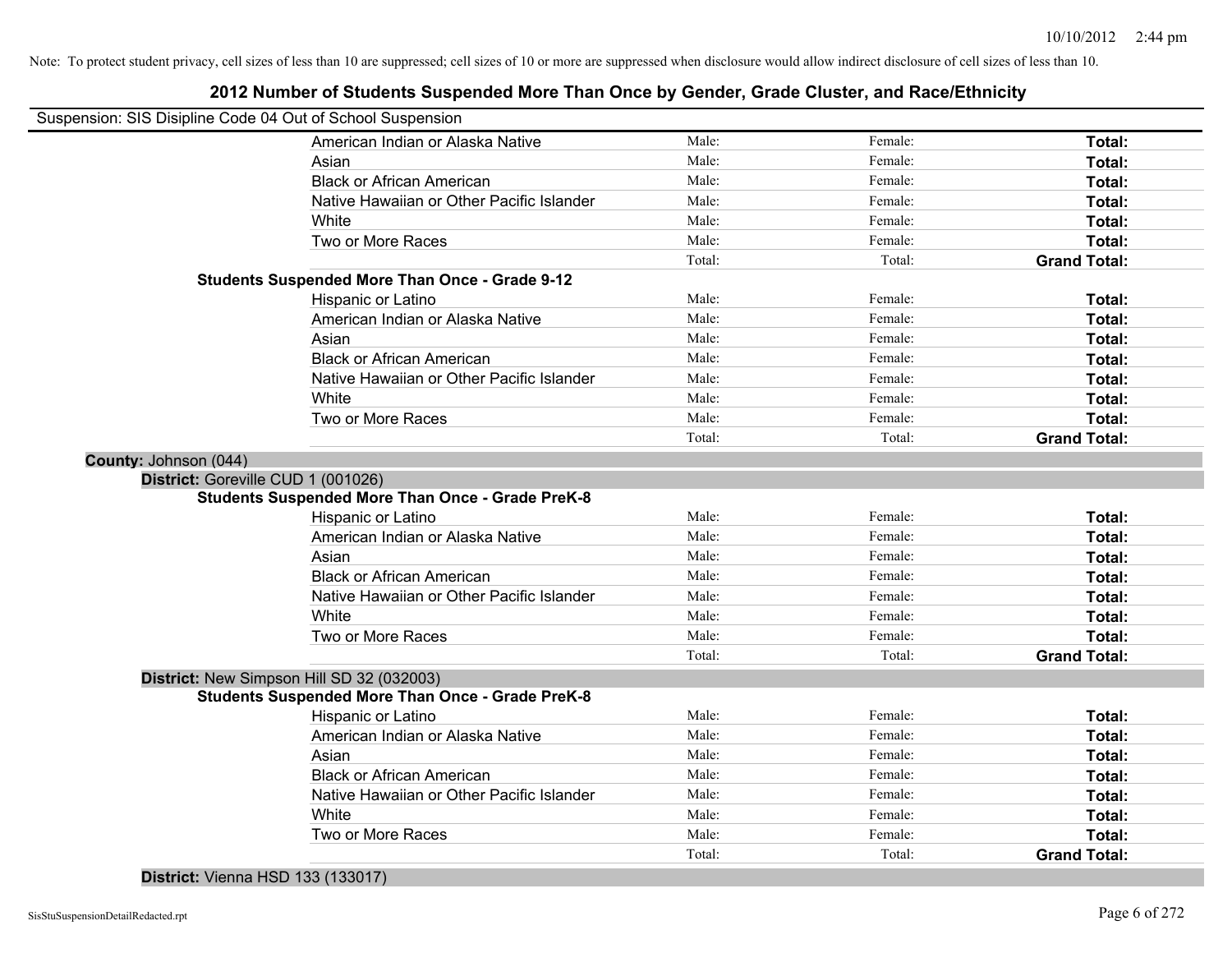## **2012 Number of Students Suspended More Than Once by Gender, Grade Cluster, and Race/Ethnicity** Suspension: SIS Disipline Code 04 Out of School Suspension **Students Suspended More Than Once - Grade 9-12** Hispanic or Latino **Finally Hispanic or Latino** *Total:* Male: Female: **Female: Total: Total:** Female: **Total:** American Indian or Alaska Native **Male:** Male: Female: Female: **Total:** Total: Asian **Asian Male:** Female: **Total:** Female: **Total:** Female: **Total:** Female: **Total:** Female: **Total:** Female: **Total:** Female: **Total:** Female: **Total:** Female: **Total: Total: Total: Total: Total: Total: Tot** Black or African American **Figure 1.1 and Total:** Male: Female: Female: **Total:** Total: Native Hawaiian or Other Pacific Islander Male: **Male:** Female: Female: **Total:** Total: White **Male:** Male: **Total: 12** Male: **Total: 12** Male: **Total: 12** Two or More Races **Total:** Total: Male: Female: Female: **Total:** Female: **Total:** Total: Total: Total: **Grand Total: District:** Vienna SD 55 (055002) **Students Suspended More Than Once - Grade PreK-8** Hispanic or Latino **Finally Contract Contract Contract Contract Contract Contract Contract Contract Contract Contract Contract Contract Contract Contract Contract Contract Contract Contract Contract Contract Contract Contr** American Indian or Alaska Native **Male:** Male: Female: Female: **Total:** Total: Asian **Female:** Total: Male: Female: **Total:** Total: Total: Total: Total: Total: Total: Total: Total: Total: Total: Total: Total: Total: Total: Total: Total: Total: Total: Total: Total: Total: Total: Total: Total: Total: T Black or African American **Figure 1.1 and Total:** Male: Female: Female: **Total:** Total: Native Hawaiian or Other Pacific Islander **Male:** Male: Female: Female: **Total:** Total: White **Total:** Male: Female: **Total:** Total: **Total:** Female: **Total:** Total: Two or More Races **Total:** Total: Male: Female: Female: **Total:** Total: Female: Total: Total: Total: **Grand Total: County:** Massac (061) **District:** Joppa-Maple Grove UD 38 (038026) **Students Suspended More Than Once - Grade PreK-8** Hispanic or Latino **Finale:** Female: **Female:** Female: **Total:** Female: **Total:** Female: **Finale:** Female: **Finale:** Finale: **Finale:** Finale: **Finale:** Finale: **Finale:** Finale: **Finale:** Finale: **Finale:** Finale: **Finale** American Indian or Alaska Native **Male:** Male: Female: Female: **Total:** Total: Asian **Asian Male:** Total: Male: Female: **Total: Total:** Total: Total: Total: Total: Total: Total: Total: Total: Total: Total: Total: Total: Total: Total: Total: Total: Total: Total: Total: Total: Total: Total: Total: Tota Black or African American **Figure 1.1 and Total:** Male: Female: Female: **Total:** Total: Native Hawaiian or Other Pacific Islander Male: Total: Female: Female: Total: Total: White **Total:** Male: Female: **Total:** Female: **Total:** Total: Two or More Races **Total:** Total: Male: Female: Female: **Total:** Total: Total: Total: **Grand Total: Students Suspended More Than Once - Grade 9-12** Hispanic or Latino **Final Contract Contract Contract Contract Contract Contract Contract Contract Contract Contract Contract Contract Contract Contract Contract Contract Contract Contract Contract Contract Contract Contrac** American Indian or Alaska Native **Male:** Male: Female: Female: **Total:** Total: Asian **Asian Male:** Total: Male: Female: **Total: Total:** Total: Total: Total: Total: Total: Total: Total: Total: Total: Total: Total: Total: Total: Total: Total: Total: Total: Total: Total: Total: Total: Total: Total: Tota Black or African American **American** Male: **Male:** Female: **Female: Total: Total: Total: Female: Total: Total: Total: Total: Total: Total: Total: Total: Total: Total: Total: Total: Total:** Native Hawaiian or Other Pacific Islander **Male:** Male: Female: Female: **Total:** Total: White **Total:** Male: Female: **Total:** Female: **Total:** Total: Two or More Races **Total:** Total: Male: Female: Female: **Total:** Total: Total: Total: Total: **Grand Total:**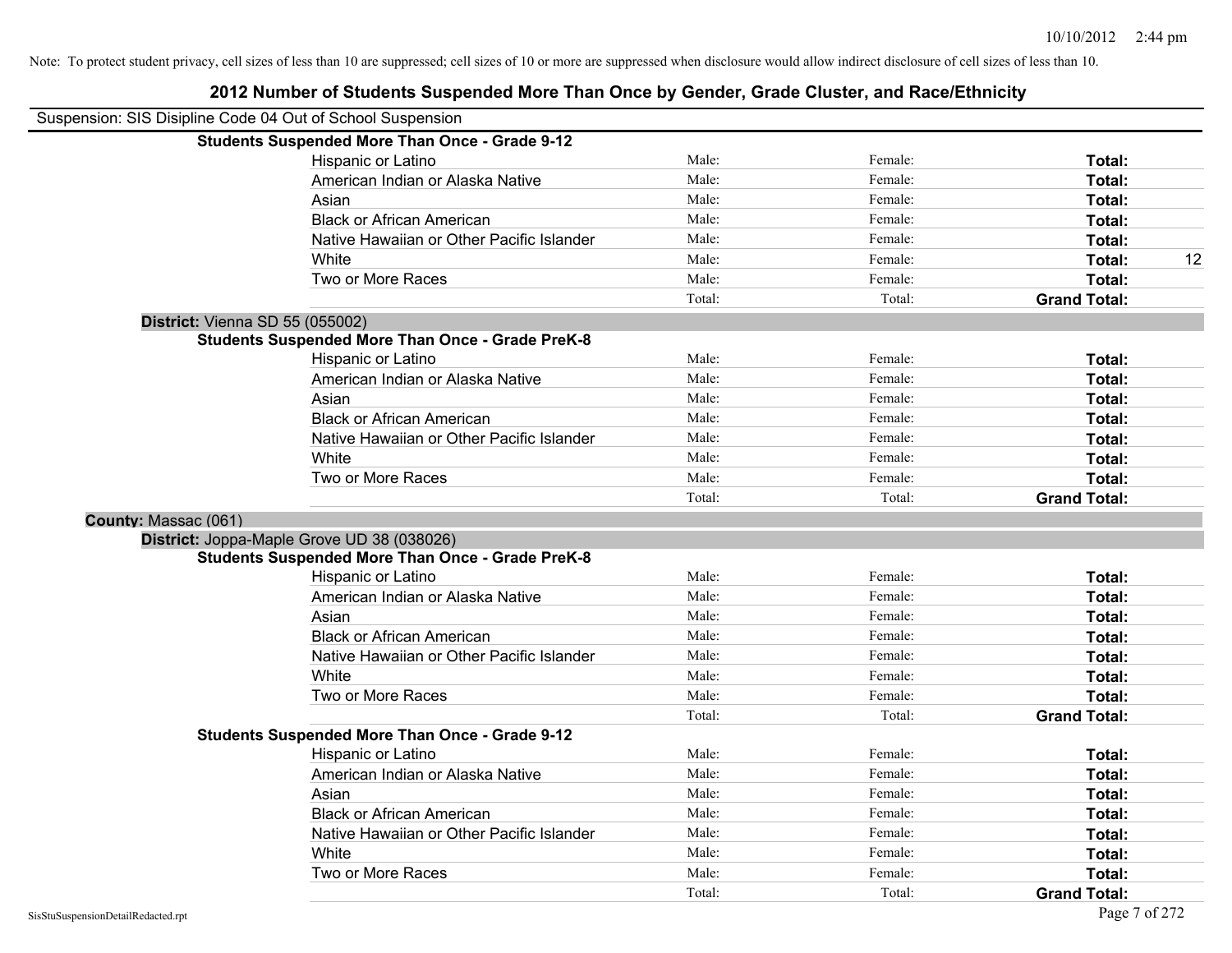| Suspension: SIS Disipline Code 04 Out of School Suspension |                                                         |        |         |                     |
|------------------------------------------------------------|---------------------------------------------------------|--------|---------|---------------------|
| District: Massac UD 1 (001026)                             |                                                         |        |         |                     |
|                                                            | <b>Students Suspended More Than Once - Grade PreK-8</b> |        |         |                     |
|                                                            | Hispanic or Latino                                      | Male:  | Female: | Total:              |
|                                                            | American Indian or Alaska Native                        | Male:  | Female: | Total:              |
|                                                            | Asian                                                   | Male:  | Female: | Total:              |
|                                                            | <b>Black or African American</b>                        | Male:  | Female: | Total:              |
|                                                            | Native Hawaiian or Other Pacific Islander               | Male:  | Female: | Total:              |
|                                                            | White                                                   | Male:  | Female: | 12<br>Total:        |
|                                                            | Two or More Races                                       | Male:  | Female: | Total:              |
|                                                            |                                                         | Total: | Total:  | <b>Grand Total:</b> |
|                                                            | <b>Students Suspended More Than Once - Grade 9-12</b>   |        |         |                     |
|                                                            | Hispanic or Latino                                      | Male:  | Female: | Total:              |
|                                                            | American Indian or Alaska Native                        | Male:  | Female: | Total:              |
|                                                            | Asian                                                   | Male:  | Female: | Total:              |
|                                                            | <b>Black or African American</b>                        | Male:  | Female: | Total:              |
|                                                            | Native Hawaiian or Other Pacific Islander               | Male:  | Female: | Total:              |
|                                                            | White                                                   | Male:  | Female: | <b>Total:</b>       |
|                                                            | Two or More Races                                       | Male:  | Female: | Total:              |
|                                                            |                                                         | Total: | Total:  | <b>Grand Total:</b> |
| County: Pulaski (077)                                      |                                                         |        |         |                     |
| District: Century CUSD 100 (100026)                        |                                                         |        |         |                     |
|                                                            | <b>Students Suspended More Than Once - Grade PreK-8</b> |        |         |                     |
|                                                            | Hispanic or Latino                                      | Male:  | Female: | Total:              |
|                                                            | American Indian or Alaska Native                        | Male:  | Female: | Total:              |
|                                                            | Asian                                                   | Male:  | Female: | Total:              |
|                                                            | <b>Black or African American</b>                        | Male:  | Female: | Total:              |
|                                                            | Native Hawaiian or Other Pacific Islander               | Male:  | Female: | Total:              |
|                                                            | White                                                   | Male:  | Female: | Total:              |
|                                                            | Two or More Races                                       | Male:  | Female: | Total:              |
|                                                            |                                                         | Total: | Total:  | <b>Grand Total:</b> |
|                                                            | <b>Students Suspended More Than Once - Grade 9-12</b>   |        |         |                     |
|                                                            | Hispanic or Latino                                      | Male:  | Female: | Total:              |
|                                                            | American Indian or Alaska Native                        | Male:  | Female: | Total:              |
|                                                            | Asian                                                   | Male:  | Female: | Total:              |
|                                                            | <b>Black or African American</b>                        | Male:  | Female: | Total:              |
|                                                            | Native Hawaiian or Other Pacific Islander               | Male:  | Female: | Total:              |
|                                                            | White                                                   | Male:  | Female: | Total:              |
|                                                            | Two or More Races                                       | Male:  | Female: | Total:              |
|                                                            |                                                         | Total: | Total:  | <b>Grand Total:</b> |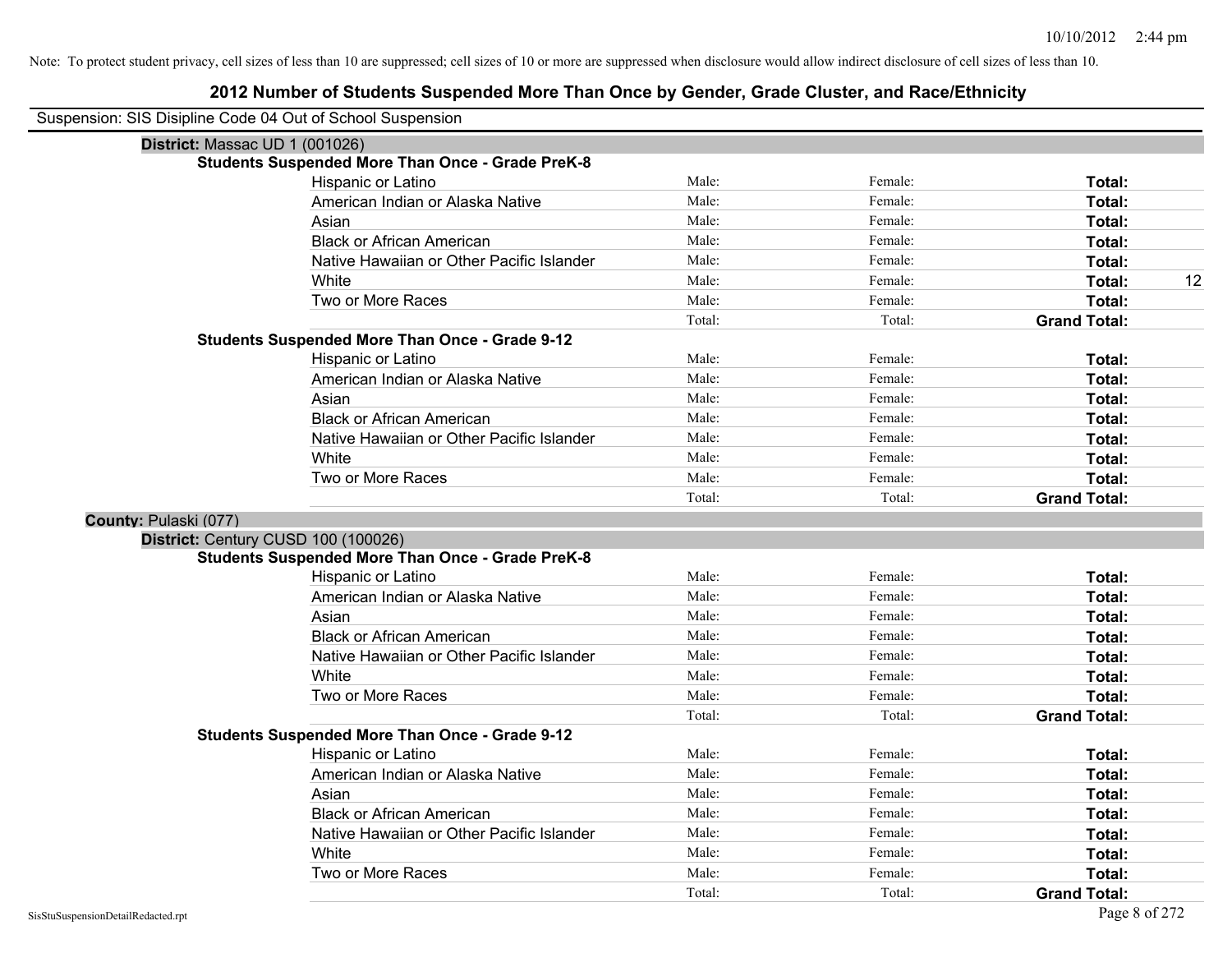| Suspension: SIS Disipline Code 04 Out of School Suspension |                                                         |        |         |                           |
|------------------------------------------------------------|---------------------------------------------------------|--------|---------|---------------------------|
|                                                            | District: Meridian CUSD 101 (101026)                    |        |         |                           |
|                                                            | <b>Students Suspended More Than Once - Grade PreK-8</b> |        |         |                           |
|                                                            | Hispanic or Latino                                      | Male:  | Female: | Total:                    |
|                                                            | American Indian or Alaska Native                        | Male:  | Female: | Total:                    |
|                                                            | Asian                                                   | Male:  | Female: | Total:                    |
|                                                            | <b>Black or African American</b>                        | Male:  | Female: | Total:                    |
|                                                            | Native Hawaiian or Other Pacific Islander               | Male:  | Female: | Total:                    |
|                                                            | White                                                   | Male:  | Female: | Total:                    |
|                                                            | Two or More Races                                       | Male:  | Female: | Total:                    |
|                                                            |                                                         | Total: | Total:  | <b>Grand Total:</b><br>11 |
|                                                            | <b>Students Suspended More Than Once - Grade 9-12</b>   |        |         |                           |
|                                                            | Hispanic or Latino                                      | Male:  | Female: | Total:                    |
|                                                            | American Indian or Alaska Native                        | Male:  | Female: | Total:                    |
|                                                            | Asian                                                   | Male:  | Female: | Total:                    |
|                                                            | <b>Black or African American</b>                        | Male:  | Female: | Total:                    |
|                                                            | Native Hawaiian or Other Pacific Islander               | Male:  | Female: | Total:                    |
|                                                            | White                                                   | Male:  | Female: | Total:                    |
|                                                            | Two or More Races                                       | Male:  | Female: | Total:                    |
|                                                            |                                                         | Total: | Total:  | <b>Grand Total:</b>       |
| County: Union (091)                                        |                                                         |        |         |                           |
|                                                            | District: Anna Jonesboro CHSD 81 (081016)               |        |         |                           |
|                                                            | <b>Students Suspended More Than Once - Grade 9-12</b>   |        |         |                           |
|                                                            | Hispanic or Latino                                      | Male:  | Female: | Total:                    |
|                                                            | American Indian or Alaska Native                        | Male:  | Female: | Total:                    |
|                                                            | Asian                                                   | Male:  | Female: | Total:                    |
|                                                            | <b>Black or African American</b>                        | Male:  | Female: | Total:                    |
|                                                            | Native Hawaiian or Other Pacific Islander               | Male:  | Female: | Total:                    |
|                                                            | White                                                   | Male:  | Female: | 11<br>Total:              |
|                                                            | Two or More Races                                       | Male:  | Female: | <b>Total:</b>             |
|                                                            |                                                         | Total: | Total:  | <b>Grand Total:</b>       |
|                                                            | District: Cobden SUD 17 (017022)                        |        |         |                           |
|                                                            | <b>Students Suspended More Than Once - Grade 9-12</b>   |        |         |                           |
|                                                            | Hispanic or Latino                                      | Male:  | Female: | Total:                    |
|                                                            | American Indian or Alaska Native                        | Male:  | Female: | Total:                    |
|                                                            | Asian                                                   | Male:  | Female: | Total:                    |
|                                                            | <b>Black or African American</b>                        | Male:  | Female: | Total:                    |
|                                                            | Native Hawaiian or Other Pacific Islander               | Male:  | Female: | <b>Total:</b>             |
|                                                            | White                                                   | Male:  | Female: | Total:                    |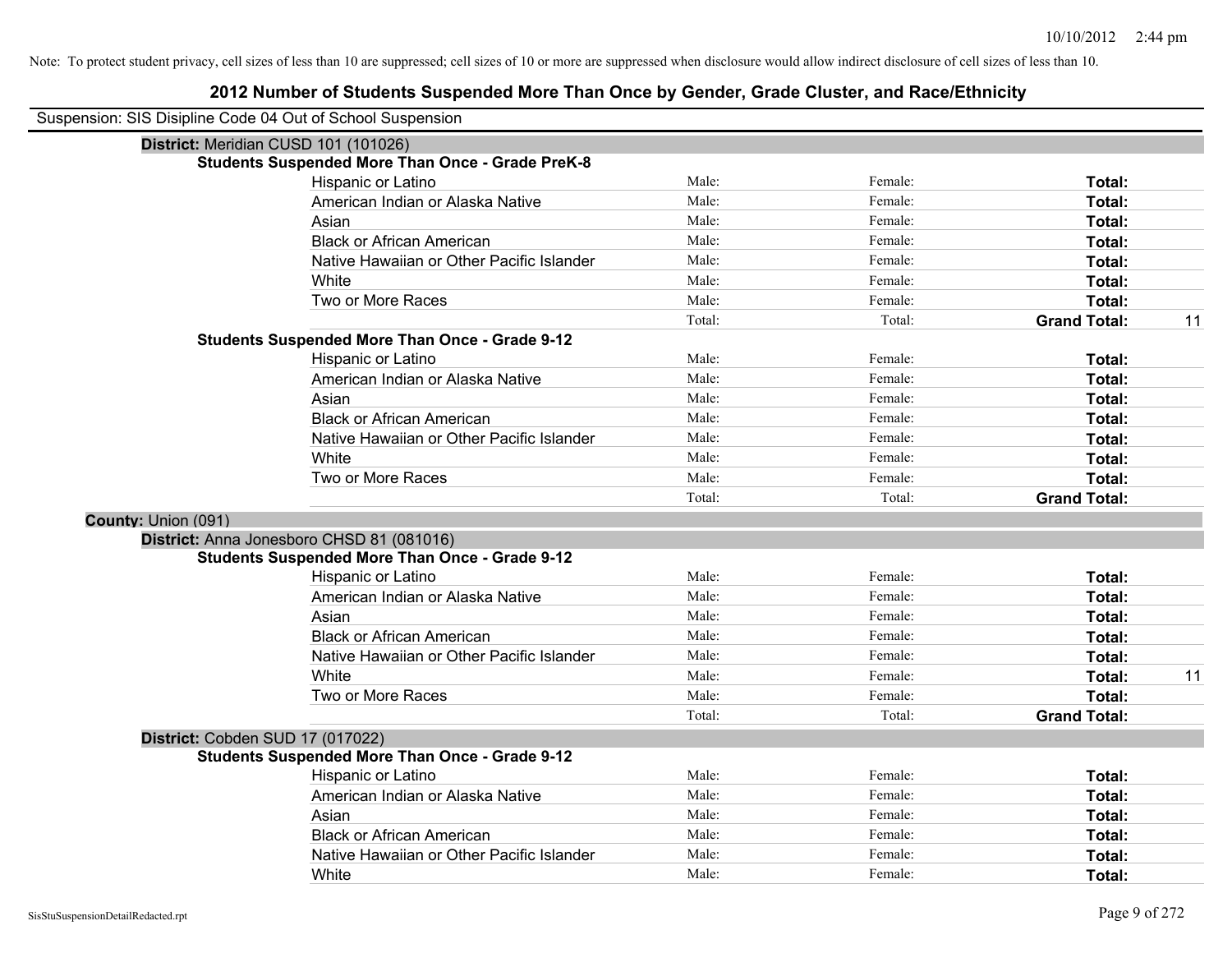| Suspension: SIS Disipline Code 04 Out of School Suspension |                                                         |        |         |                     |
|------------------------------------------------------------|---------------------------------------------------------|--------|---------|---------------------|
|                                                            | Two or More Races                                       | Male:  | Female: | Total:              |
|                                                            |                                                         | Total: | Total:  | <b>Grand Total:</b> |
|                                                            | District: Dongola USD 66 (066022)                       |        |         |                     |
|                                                            | <b>Students Suspended More Than Once - Grade PreK-8</b> |        |         |                     |
|                                                            | Hispanic or Latino                                      | Male:  | Female: | Total:              |
|                                                            | American Indian or Alaska Native                        | Male:  | Female: | Total:              |
|                                                            | Asian                                                   | Male:  | Female: | Total:              |
|                                                            | <b>Black or African American</b>                        | Male:  | Female: | Total:              |
|                                                            | Native Hawaiian or Other Pacific Islander               | Male:  | Female: | Total:              |
|                                                            | White                                                   | Male:  | Female: | Total:              |
|                                                            | Two or More Races                                       | Male:  | Female: | Total:              |
|                                                            |                                                         | Total: | Total:  | <b>Grand Total:</b> |
|                                                            | <b>Students Suspended More Than Once - Grade 9-12</b>   |        |         |                     |
|                                                            | Hispanic or Latino                                      | Male:  | Female: | Total:              |
|                                                            | American Indian or Alaska Native                        | Male:  | Female: | Total:              |
|                                                            | Asian                                                   | Male:  | Female: | Total:              |
|                                                            | <b>Black or African American</b>                        | Male:  | Female: | Total:              |
|                                                            | Native Hawaiian or Other Pacific Islander               | Male:  | Female: | Total:              |
|                                                            | White                                                   | Male:  | Female: | Total:              |
|                                                            | Two or More Races                                       | Male:  | Female: | Total:              |
|                                                            |                                                         | Total: | Total:  | <b>Grand Total:</b> |
|                                                            | District: Jonesboro CCSD 43 (043004)                    |        |         |                     |
|                                                            | <b>Students Suspended More Than Once - Grade PreK-8</b> |        |         |                     |
|                                                            | Hispanic or Latino                                      | Male:  | Female: | Total:              |
|                                                            | American Indian or Alaska Native                        | Male:  | Female: | Total:              |
|                                                            | Asian                                                   | Male:  | Female: | Total:              |
|                                                            | <b>Black or African American</b>                        | Male:  | Female: | Total:              |
|                                                            | Native Hawaiian or Other Pacific Islander               | Male:  | Female: | Total:              |
|                                                            | White                                                   | Male:  | Female: | Total:              |
|                                                            | Two or More Races                                       | Male:  | Female: | Total:              |
|                                                            |                                                         | Total: | Total:  | <b>Grand Total:</b> |
|                                                            | District: Shawnee CUSD 84 (084026)                      |        |         |                     |
|                                                            | <b>Students Suspended More Than Once - Grade PreK-8</b> |        |         |                     |
|                                                            | Hispanic or Latino                                      | Male:  | Female: | Total:              |
|                                                            | American Indian or Alaska Native                        | Male:  | Female: | Total:              |
|                                                            | Asian                                                   | Male:  | Female: | Total:              |
|                                                            | <b>Black or African American</b>                        | Male:  | Female: | Total:              |
|                                                            | Native Hawaiian or Other Pacific Islander               | Male:  | Female: | Total:              |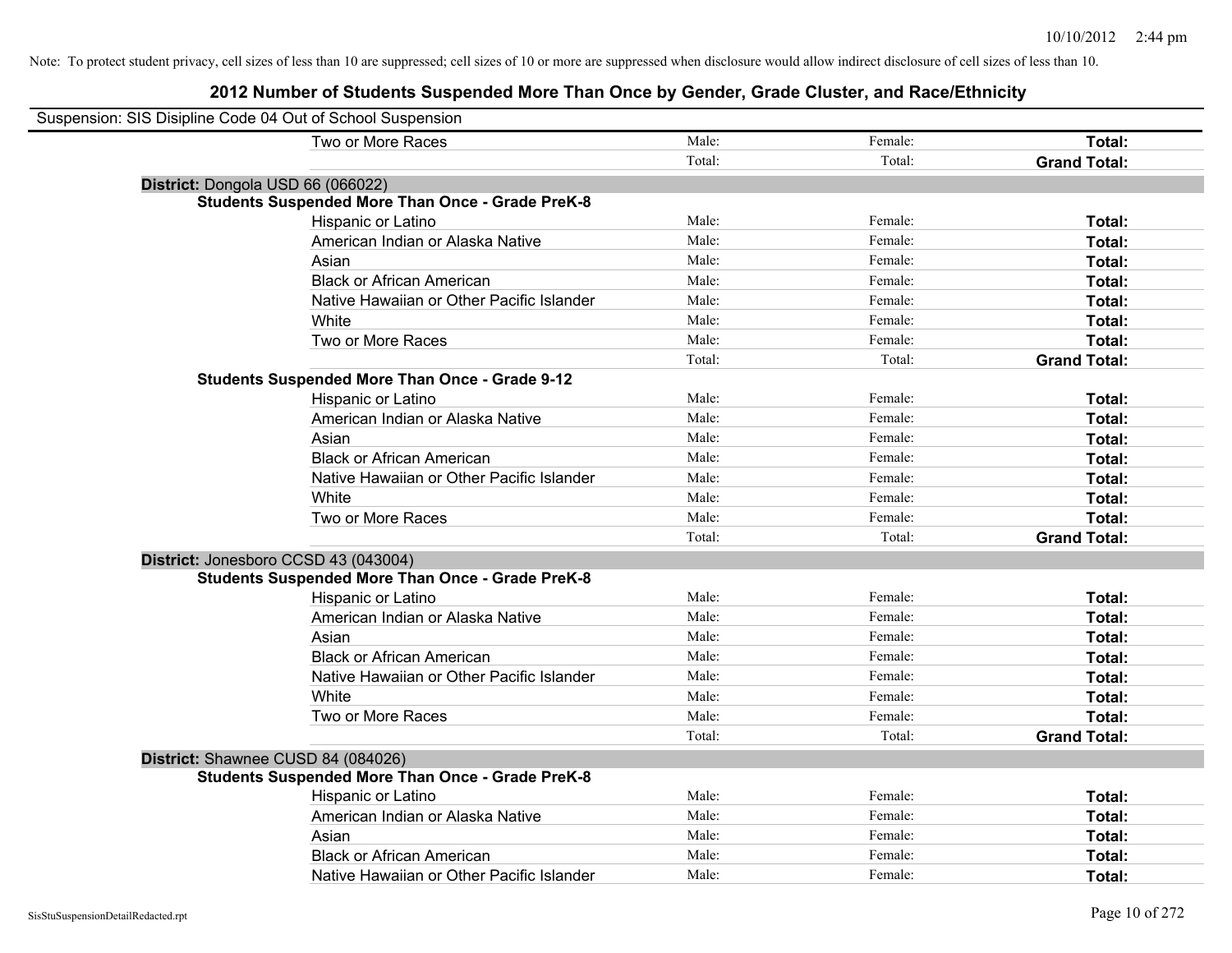| Suspension: SIS Disipline Code 04 Out of School Suspension |                                                         |        |         |                     |    |
|------------------------------------------------------------|---------------------------------------------------------|--------|---------|---------------------|----|
|                                                            | White                                                   | Male:  | Female: | Total:              |    |
|                                                            | Two or More Races                                       | Male:  | Female: | Total:              |    |
|                                                            |                                                         | Total: | Total:  | <b>Grand Total:</b> |    |
|                                                            |                                                         |        |         |                     |    |
| Region: Bond/Effingham/Fayette ROE (03)                    |                                                         |        |         |                     |    |
| County: Bond (003)                                         |                                                         |        |         |                     |    |
|                                                            | District: Bond County CUSD 2 (002026)                   |        |         |                     |    |
|                                                            | <b>Students Suspended More Than Once - Grade PreK-8</b> | Male:  | Female: |                     |    |
|                                                            | Hispanic or Latino                                      | Male:  | Female: | Total:              |    |
|                                                            | American Indian or Alaska Native                        |        |         | Total:              |    |
|                                                            | Asian                                                   | Male:  | Female: | Total:              |    |
|                                                            | <b>Black or African American</b>                        | Male:  | Female: | Total:              |    |
|                                                            | Native Hawaiian or Other Pacific Islander               | Male:  | Female: | Total:              |    |
|                                                            | White                                                   | Male:  | Female: | Total:              | 14 |
|                                                            | Two or More Races                                       | Male:  | Female: | Total:              |    |
|                                                            |                                                         | Total: | Total:  | <b>Grand Total:</b> |    |
|                                                            | <b>Students Suspended More Than Once - Grade 9-12</b>   |        |         |                     |    |
|                                                            | Hispanic or Latino                                      | Male:  | Female: | Total:              |    |
|                                                            | American Indian or Alaska Native                        | Male:  | Female: | Total:              |    |
|                                                            | Asian                                                   | Male:  | Female: | Total:              |    |
|                                                            | <b>Black or African American</b>                        | Male:  | Female: | Total:              |    |
|                                                            | Native Hawaiian or Other Pacific Islander               | Male:  | Female: | Total:              |    |
|                                                            | White                                                   | Male:  | Female: | Total:              |    |
|                                                            | Two or More Races                                       | Male:  | Female: | Total:              |    |
|                                                            |                                                         | Total: | Total:  | <b>Grand Total:</b> | 11 |
|                                                            | District: Mulberry Grove CUSD 1 (001026)                |        |         |                     |    |
|                                                            | <b>Students Suspended More Than Once - Grade PreK-8</b> |        |         |                     |    |
|                                                            | Hispanic or Latino                                      | Male:  | Female: | Total:              |    |
|                                                            | American Indian or Alaska Native                        | Male:  | Female: | Total:              |    |
|                                                            | Asian                                                   | Male:  | Female: | Total:              |    |
|                                                            | <b>Black or African American</b>                        | Male:  | Female: | Total:              |    |
|                                                            | Native Hawaiian or Other Pacific Islander               | Male:  | Female: | Total:              |    |
|                                                            | White                                                   | Male:  | Female: | Total:              |    |
|                                                            | Two or More Races                                       | Male:  | Female: | Total:              |    |
|                                                            |                                                         | Total: | Total:  | <b>Grand Total:</b> |    |
|                                                            | Students Suspended More Than Once - Grade 9-12          |        |         |                     |    |
|                                                            | Hispanic or Latino                                      | Male:  | Female: | Total:              |    |
|                                                            | American Indian or Alaska Native                        | Male:  | Female: | Total:              |    |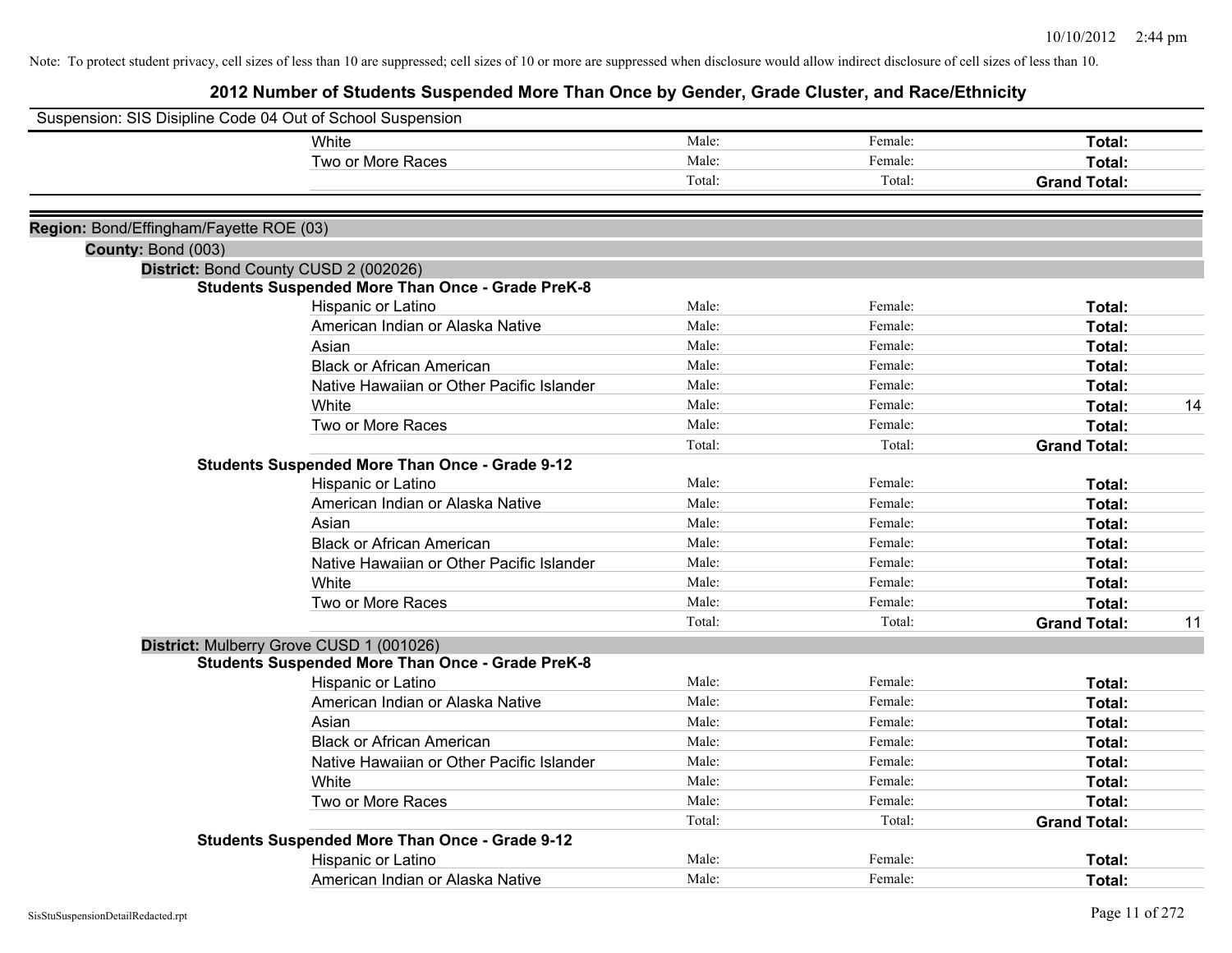#### **2012 Number of Students Suspended More Than Once by Gender, Grade Cluster, and Race/Ethnicity**

|                         | Suspension: SIS Disipline Code 04 Out of School Suspension |        |         |                     |    |
|-------------------------|------------------------------------------------------------|--------|---------|---------------------|----|
|                         | Asian                                                      | Male:  | Female: | Total:              |    |
|                         | <b>Black or African American</b>                           | Male:  | Female: | Total:              |    |
|                         | Native Hawaiian or Other Pacific Islander                  | Male:  | Female: | Total:              |    |
|                         | White                                                      | Male:  | Female: | Total:              |    |
|                         | Two or More Races                                          | Male:  | Female: | Total:              |    |
|                         |                                                            | Total: | Total:  | <b>Grand Total:</b> |    |
| County: Effingham (025) |                                                            |        |         |                     |    |
|                         | District: Dieterich CUSD 30 (030026)                       |        |         |                     |    |
|                         | <b>Students Suspended More Than Once - Grade 9-12</b>      |        |         |                     |    |
|                         | Hispanic or Latino                                         | Male:  | Female: | Total:              |    |
|                         | American Indian or Alaska Native                           | Male:  | Female: | Total:              |    |
|                         | Asian                                                      | Male:  | Female: | Total:              |    |
|                         | <b>Black or African American</b>                           | Male:  | Female: | Total:              |    |
|                         | Native Hawaiian or Other Pacific Islander                  | Male:  | Female: | Total:              |    |
|                         | White                                                      | Male:  | Female: | Total:              |    |
|                         | Two or More Races                                          | Male:  | Female: | Total:              |    |
|                         |                                                            | Total: | Total:  | <b>Grand Total:</b> |    |
|                         | District: Effingham CUSD 40 (040026)                       |        |         |                     |    |
|                         | <b>Students Suspended More Than Once - Grade PreK-8</b>    |        |         |                     |    |
|                         | Hispanic or Latino                                         | Male:  | Female: | Total:              |    |
|                         | American Indian or Alaska Native                           | Male:  | Female: | Total:              |    |
|                         | Asian                                                      | Male:  | Female: | Total:              |    |
|                         | <b>Black or African American</b>                           | Male:  | Female: | Total:              |    |
|                         | Native Hawaiian or Other Pacific Islander                  | Male:  | Female: | Total:              |    |
|                         | White                                                      | Male:  | Female: | Total:              | 39 |
|                         | Two or More Races                                          | Male:  | Female: | Total:              |    |
|                         |                                                            | Total: | Total:  | <b>Grand Total:</b> |    |
|                         | <b>Students Suspended More Than Once - Grade 9-12</b>      |        |         |                     |    |
|                         | Hispanic or Latino                                         | Male:  | Female: | Total:              |    |
|                         | American Indian or Alaska Native                           | Male:  | Female: | Total:              |    |
|                         | Asian                                                      | Male:  | Female: | Total:              |    |
|                         | <b>Black or African American</b>                           | Male:  | Female: | Total:              |    |
|                         | Native Hawaiian or Other Pacific Islander                  | Male:  | Female: | Total:              |    |
|                         | White                                                      | Male:  | Female: | Total:              | 31 |
|                         | Two or More Races                                          | Male:  | Female: | Total:              |    |
|                         |                                                            | Total: | Total:  | <b>Grand Total:</b> |    |

**District:** Brownstown CUSD 201 (201026)

**Students Suspended More Than Once - Grade PreK-8**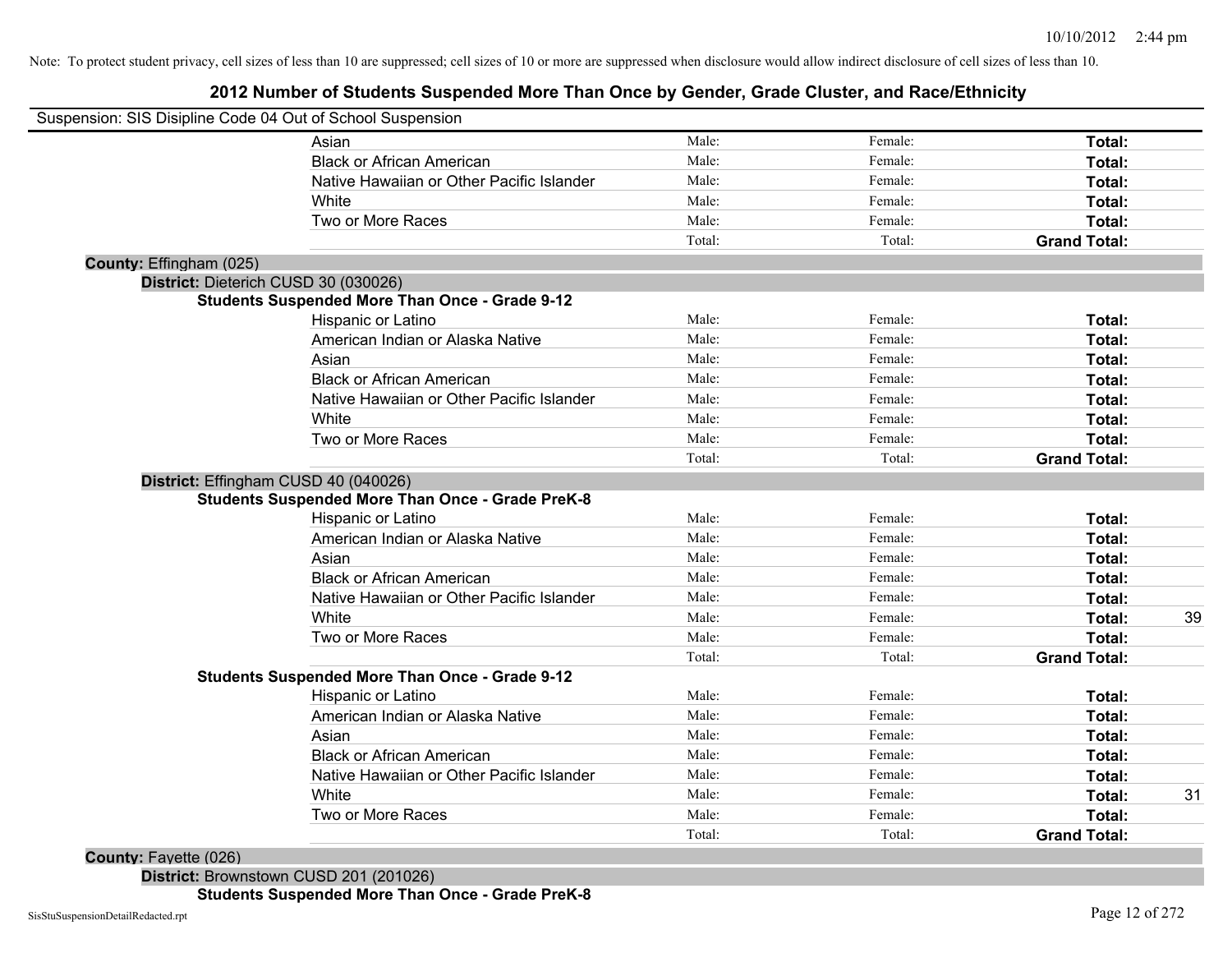|                                    | Suspension: SIS Disipline Code 04 Out of School Suspension |        |         |                     |
|------------------------------------|------------------------------------------------------------|--------|---------|---------------------|
|                                    | Hispanic or Latino                                         | Male:  | Female: | Total:              |
|                                    | American Indian or Alaska Native                           | Male:  | Female: | Total:              |
|                                    | Asian                                                      | Male:  | Female: | Total:              |
|                                    | <b>Black or African American</b>                           | Male:  | Female: | Total:              |
|                                    | Native Hawaiian or Other Pacific Islander                  | Male:  | Female: | Total:              |
|                                    | White                                                      | Male:  | Female: | Total:              |
|                                    | Two or More Races                                          | Male:  | Female: | Total:              |
|                                    |                                                            | Total: | Total:  | <b>Grand Total:</b> |
|                                    | <b>Students Suspended More Than Once - Grade 9-12</b>      |        |         |                     |
|                                    | Hispanic or Latino                                         | Male:  | Female: | Total:              |
|                                    | American Indian or Alaska Native                           | Male:  | Female: | Total:              |
|                                    | Asian                                                      | Male:  | Female: | Total:              |
|                                    | <b>Black or African American</b>                           | Male:  | Female: | Total:              |
|                                    | Native Hawaiian or Other Pacific Islander                  | Male:  | Female: | Total:              |
|                                    | White                                                      | Male:  | Female: | Total:              |
|                                    | Two or More Races                                          | Male:  | Female: | Total:              |
|                                    |                                                            | Total: | Total:  | <b>Grand Total:</b> |
| District: Non-Public School (2030) |                                                            |        |         |                     |
|                                    | <b>Students Suspended More Than Once - Grade 9-12</b>      |        |         |                     |
|                                    | Hispanic or Latino                                         | Male:  | Female: | Total:              |
|                                    | American Indian or Alaska Native                           | Male:  | Female: | Total:              |
|                                    | Asian                                                      | Male:  | Female: | Total:              |
|                                    | <b>Black or African American</b>                           | Male:  | Female: | Total:              |
|                                    | Native Hawaiian or Other Pacific Islander                  | Male:  | Female: | Total:              |
|                                    | White                                                      | Male:  | Female: | Total:              |
|                                    | Two or More Races                                          | Male:  | Female: | Total:              |
|                                    |                                                            | Total: | Total:  | <b>Grand Total:</b> |
|                                    | District: Ramsey CUSD 204 (204026)                         |        |         |                     |
|                                    | <b>Students Suspended More Than Once - Grade PreK-8</b>    |        |         |                     |
|                                    | Hispanic or Latino                                         | Male:  | Female: | Total:              |
|                                    | American Indian or Alaska Native                           | Male:  | Female: | Total:              |
|                                    | Asian                                                      | Male:  | Female: | Total:              |
|                                    | <b>Black or African American</b>                           | Male:  | Female: | Total:              |
|                                    | Native Hawaiian or Other Pacific Islander                  | Male:  | Female: | Total:              |
|                                    | White                                                      | Male:  | Female: | Total:              |
|                                    | Two or More Races                                          | Male:  | Female: | Total:              |
|                                    |                                                            | Total: | Total:  | <b>Grand Total:</b> |
|                                    | <b>Students Suspended More Than Once - Grade 9-12</b>      |        |         |                     |
|                                    | Hispanic or Latino                                         | Male:  | Female: | Total:              |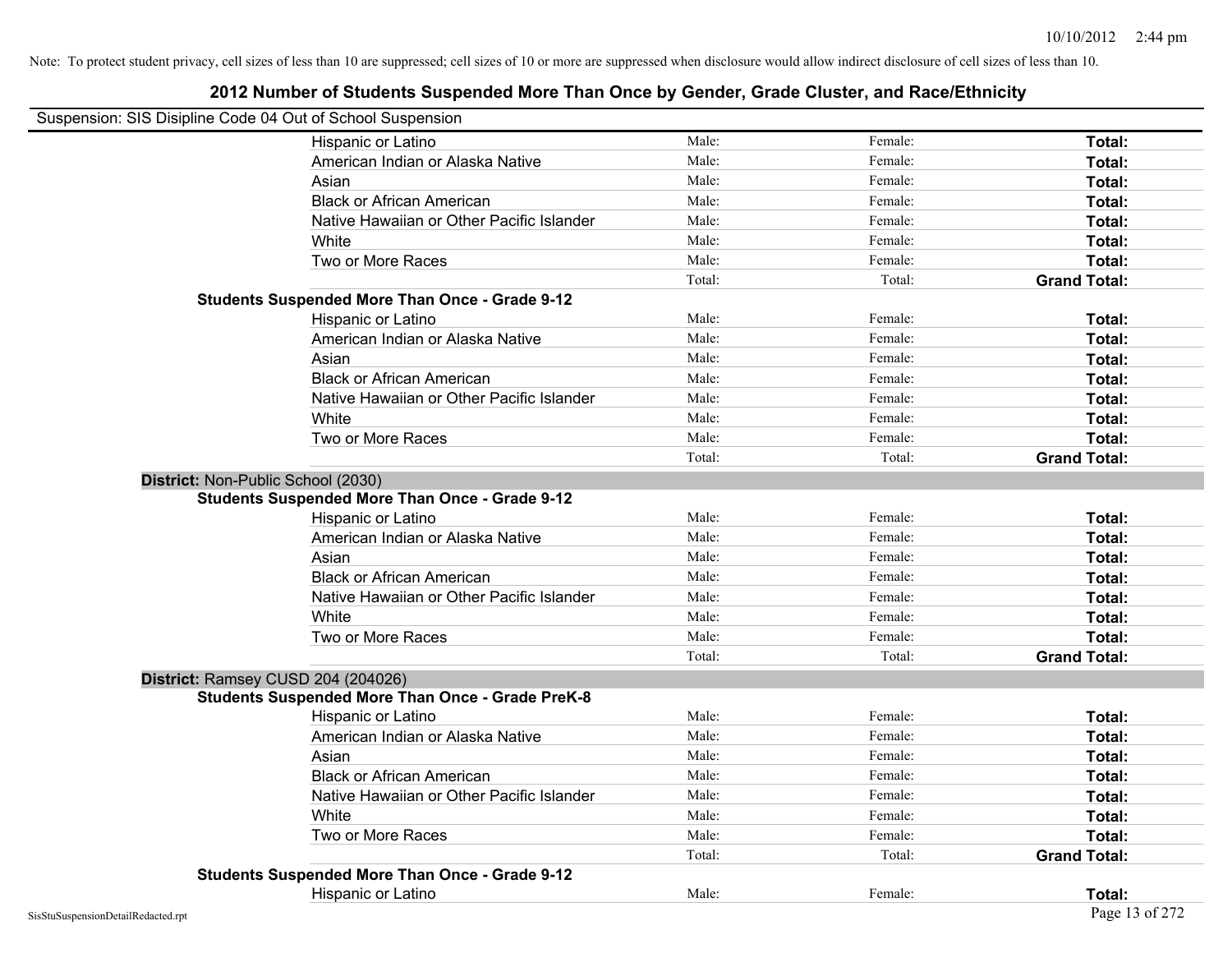| Suspension: SIS Disipline Code 04 Out of School Suspension |                                                         |        |         |                     |    |
|------------------------------------------------------------|---------------------------------------------------------|--------|---------|---------------------|----|
|                                                            | American Indian or Alaska Native                        | Male:  | Female: | Total:              |    |
|                                                            | Asian                                                   | Male:  | Female: | Total:              |    |
|                                                            | <b>Black or African American</b>                        | Male:  | Female: | Total:              |    |
|                                                            | Native Hawaiian or Other Pacific Islander               | Male:  | Female: | Total:              |    |
|                                                            | White                                                   | Male:  | Female: | Total:              | 11 |
|                                                            | Two or More Races                                       | Male:  | Female: | Total:              |    |
|                                                            |                                                         | Total: | Total:  | <b>Grand Total:</b> |    |
|                                                            | District: St Elmo CUSD 202 (202026)                     |        |         |                     |    |
|                                                            | <b>Students Suspended More Than Once - Grade PreK-8</b> |        |         |                     |    |
|                                                            | Hispanic or Latino                                      | Male:  | Female: | Total:              |    |
|                                                            | American Indian or Alaska Native                        | Male:  | Female: | Total:              |    |
|                                                            | Asian                                                   | Male:  | Female: | Total:              |    |
|                                                            | <b>Black or African American</b>                        | Male:  | Female: | Total:              |    |
|                                                            | Native Hawaiian or Other Pacific Islander               | Male:  | Female: | Total:              |    |
|                                                            | White                                                   | Male:  | Female: | Total:              |    |
|                                                            | Two or More Races                                       | Male:  | Female: | Total:              |    |
|                                                            |                                                         | Total: | Total:  | <b>Grand Total:</b> |    |
|                                                            | <b>Students Suspended More Than Once - Grade 9-12</b>   |        |         |                     |    |
|                                                            | Hispanic or Latino                                      | Male:  | Female: | Total:              |    |
|                                                            | American Indian or Alaska Native                        | Male:  | Female: | Total:              |    |
|                                                            | Asian                                                   | Male:  | Female: | Total:              |    |
|                                                            | <b>Black or African American</b>                        | Male:  | Female: | Total:              |    |
|                                                            | Native Hawaiian or Other Pacific Islander               | Male:  | Female: | Total:              |    |
|                                                            | White                                                   | Male:  | Female: | Total:              |    |
|                                                            | Two or More Races                                       | Male:  | Female: | Total:              |    |
|                                                            |                                                         | Total: | Total:  | <b>Grand Total:</b> |    |
|                                                            | District: Vandalia CUSD 203 (203026)                    |        |         |                     |    |
|                                                            | <b>Students Suspended More Than Once - Grade PreK-8</b> |        |         |                     |    |
|                                                            | Hispanic or Latino                                      | Male:  | Female: | Total:              |    |
|                                                            | American Indian or Alaska Native                        | Male:  | Female: | Total:              |    |
|                                                            | Asian                                                   | Male:  | Female: | Total:              |    |
|                                                            | <b>Black or African American</b>                        | Male:  | Female: | Total:              |    |
|                                                            | Native Hawaiian or Other Pacific Islander               | Male:  | Female: | <b>Total:</b>       |    |
|                                                            | White                                                   | Male:  | Female: | Total:              | 12 |
|                                                            | Two or More Races                                       | Male:  | Female: | Total:              |    |
|                                                            |                                                         | Total: | Total:  | <b>Grand Total:</b> |    |
|                                                            | <b>Students Suspended More Than Once - Grade 9-12</b>   |        |         |                     |    |
|                                                            | Hispanic or Latino                                      | Male:  | Female: | Total:              |    |
|                                                            | American Indian or Alaska Native                        | Male:  | Female: | Total:              |    |
| SisStuSuspensionDetailRedacted.rpt                         |                                                         |        |         | Page 14 of 272      |    |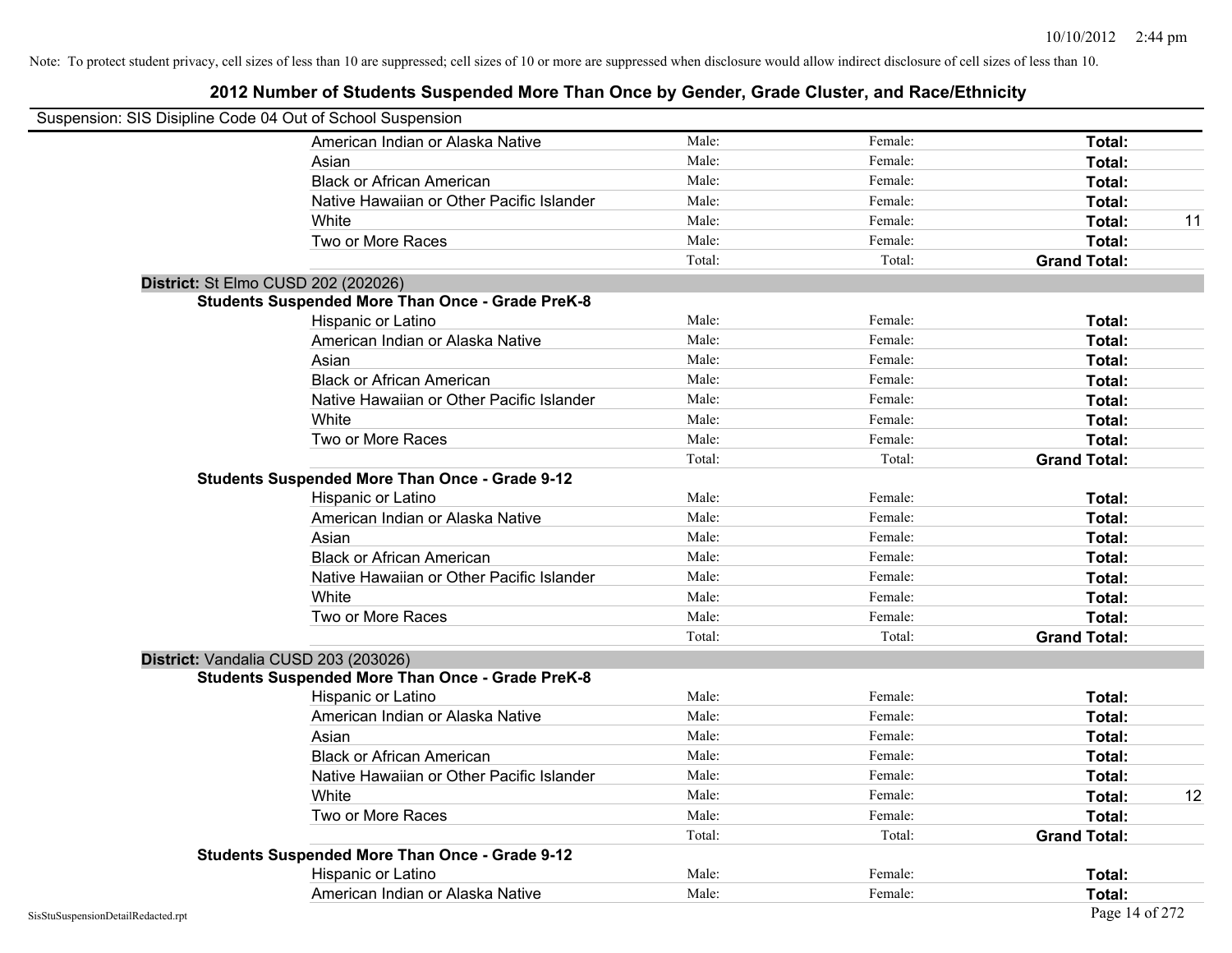| Suspension: SIS Disipline Code 04 Out of School Suspension |                                                         |        |         |                     |    |
|------------------------------------------------------------|---------------------------------------------------------|--------|---------|---------------------|----|
|                                                            | Asian                                                   | Male:  | Female: | Total:              |    |
|                                                            | <b>Black or African American</b>                        | Male:  | Female: | Total:              |    |
|                                                            | Native Hawaiian or Other Pacific Islander               | Male:  | Female: | <b>Total:</b>       |    |
|                                                            | White                                                   | Male:  | Female: | Total:              | 27 |
|                                                            | Two or More Races                                       | Male:  | Female: | Total:              |    |
|                                                            |                                                         | Total: | Total:  | <b>Grand Total:</b> |    |
| County: Non-Public School (000)                            |                                                         |        |         |                     |    |
|                                                            | District: Bond/Effingham/Fayette ROE (000000)           |        |         |                     |    |
|                                                            | <b>Students Suspended More Than Once - Grade PreK-8</b> |        |         |                     |    |
|                                                            | Hispanic or Latino                                      | Male:  | Female: | Total:              |    |
|                                                            | American Indian or Alaska Native                        | Male:  | Female: | Total:              |    |
|                                                            | Asian                                                   | Male:  | Female: | Total:              |    |
|                                                            | <b>Black or African American</b>                        | Male:  | Female: | Total:              |    |
|                                                            | Native Hawaiian or Other Pacific Islander               | Male:  | Female: | Total:              |    |
|                                                            | White                                                   | Male:  | Female: | Total:              |    |
|                                                            | Two or More Races                                       | Male:  | Female: | Total:              |    |
|                                                            |                                                         | Total: | Total:  | <b>Grand Total:</b> |    |
|                                                            | <b>Students Suspended More Than Once - Grade 9-12</b>   |        |         |                     |    |
|                                                            | Hispanic or Latino                                      | Male:  | Female: | Total:              |    |
|                                                            | American Indian or Alaska Native                        | Male:  | Female: | Total:              |    |
|                                                            | Asian                                                   | Male:  | Female: | Total:              |    |
|                                                            | <b>Black or African American</b>                        | Male:  | Female: | Total:              |    |
|                                                            | Native Hawaiian or Other Pacific Islander               | Male:  | Female: | Total:              |    |
|                                                            | White                                                   | Male:  | Female: | Total:              |    |
|                                                            | Two or More Races                                       | Male:  | Female: | Total:              |    |
|                                                            |                                                         | Total: | Total:  | <b>Grand Total:</b> |    |
| Region: Boone/Winnebago ROE (04)                           |                                                         |        |         |                     |    |
| County: Boone (004)                                        |                                                         |        |         |                     |    |
| District: Belvidere CUSD 100 (100026)                      |                                                         |        |         |                     |    |
|                                                            | <b>Students Suspended More Than Once - Grade PreK-8</b> |        |         |                     |    |
|                                                            | <b>Hispanic or Latino</b>                               | Male:  | Female: | Total:              | 19 |
|                                                            | American Indian or Alaska Native                        | Male:  | Female: | Total:              |    |
|                                                            | Asian                                                   | Male:  | Female: | Total:              |    |
|                                                            | <b>Black or African American</b>                        | Male:  | Female: | Total:              |    |
|                                                            | Native Hawaiian or Other Pacific Islander               | Male:  | Female: | Total:              |    |
|                                                            | White                                                   | Male:  | Female: | Total:              | 24 |
|                                                            | Two or More Races                                       | Male:  | Female: | Total:              |    |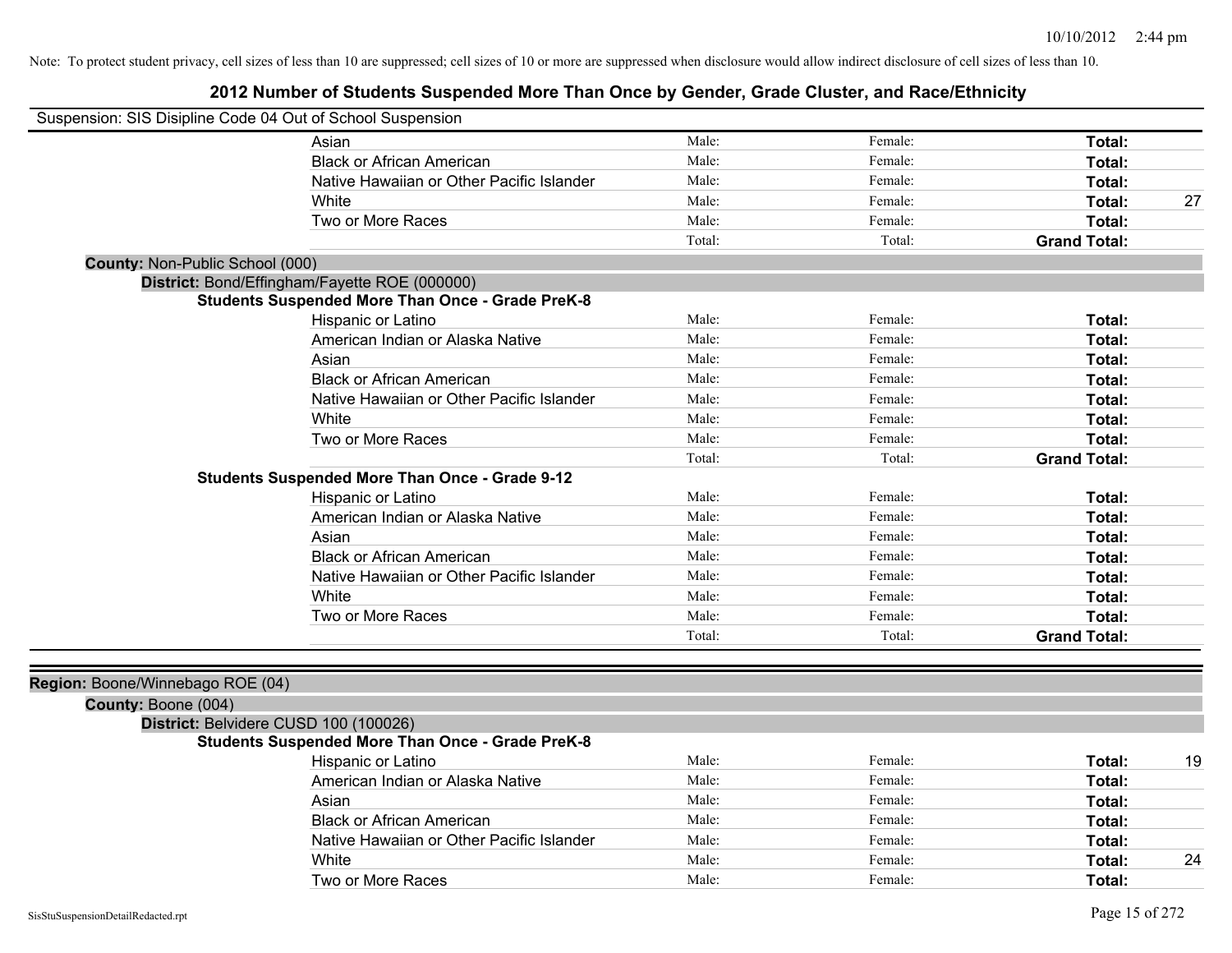| Suspension: SIS Disipline Code 04 Out of School Suspension |                                                         |        |         |                     |  |
|------------------------------------------------------------|---------------------------------------------------------|--------|---------|---------------------|--|
|                                                            |                                                         | Total: | Total:  | <b>Grand Total:</b> |  |
|                                                            | <b>Students Suspended More Than Once - Grade 9-12</b>   |        |         |                     |  |
|                                                            | Hispanic or Latino                                      | Male:  | Female: | Total:              |  |
|                                                            | American Indian or Alaska Native                        | Male:  | Female: | Total:              |  |
|                                                            | Asian                                                   | Male:  | Female: | Total:              |  |
|                                                            | <b>Black or African American</b>                        | Male:  | Female: | Total:              |  |
|                                                            | Native Hawaiian or Other Pacific Islander               | Male:  | Female: | Total:              |  |
|                                                            | White                                                   | Male:  | Female: | Total:              |  |
|                                                            | Two or More Races                                       | Male:  | Female: | Total:              |  |
|                                                            |                                                         | Total: | Total:  | <b>Grand Total:</b> |  |
| District: North Boone CUSD 200 (200026)                    |                                                         |        |         |                     |  |
|                                                            | <b>Students Suspended More Than Once - Grade 9-12</b>   |        |         |                     |  |
|                                                            | Hispanic or Latino                                      | Male:  | Female: | Total:              |  |
|                                                            | American Indian or Alaska Native                        | Male:  | Female: | Total:              |  |
|                                                            | Asian                                                   | Male:  | Female: | Total:              |  |
|                                                            | <b>Black or African American</b>                        | Male:  | Female: | Total:              |  |
|                                                            | Native Hawaiian or Other Pacific Islander               | Male:  | Female: | Total:              |  |
|                                                            | White                                                   | Male:  | Female: | Total:              |  |
|                                                            | Two or More Races                                       | Male:  | Female: | Total:              |  |
|                                                            |                                                         | Total: | Total:  | <b>Grand Total:</b> |  |
| County: Non-Public School (000)                            |                                                         |        |         |                     |  |
| District: Boone/Winnebago ROE (000000)                     |                                                         |        |         |                     |  |
|                                                            | <b>Students Suspended More Than Once - Grade 9-12</b>   |        |         |                     |  |
|                                                            | Hispanic or Latino                                      | Male:  | Female: | Total:              |  |
|                                                            | American Indian or Alaska Native                        | Male:  | Female: | Total:              |  |
|                                                            | Asian                                                   | Male:  | Female: | Total:              |  |
|                                                            | <b>Black or African American</b>                        | Male:  | Female: | Total:              |  |
|                                                            | Native Hawaiian or Other Pacific Islander               | Male:  | Female: | Total:              |  |
|                                                            | White                                                   | Male:  | Female: | Total:              |  |
|                                                            | Two or More Races                                       | Male:  | Female: | Total:              |  |
|                                                            |                                                         | Total: | Total:  | <b>Grand Total:</b> |  |
| County: Winnebago (101)                                    |                                                         |        |         |                     |  |
| District: County of Winnebago SD 320 (320026)              |                                                         |        |         |                     |  |
|                                                            | <b>Students Suspended More Than Once - Grade PreK-8</b> |        |         |                     |  |
|                                                            | Hispanic or Latino                                      | Male:  | Female: | Total:              |  |
|                                                            | American Indian or Alaska Native                        | Male:  | Female: | Total:              |  |
|                                                            | Asian                                                   | Male:  | Female: | Total:              |  |
|                                                            | <b>Black or African American</b>                        | Male:  | Female: | Total:              |  |
|                                                            | Native Hawaiian or Other Pacific Islander               | Male:  | Female: | Total:              |  |
| SisStuSuspensionDetailRedacted.rpt                         |                                                         |        |         | Page 16 of 272      |  |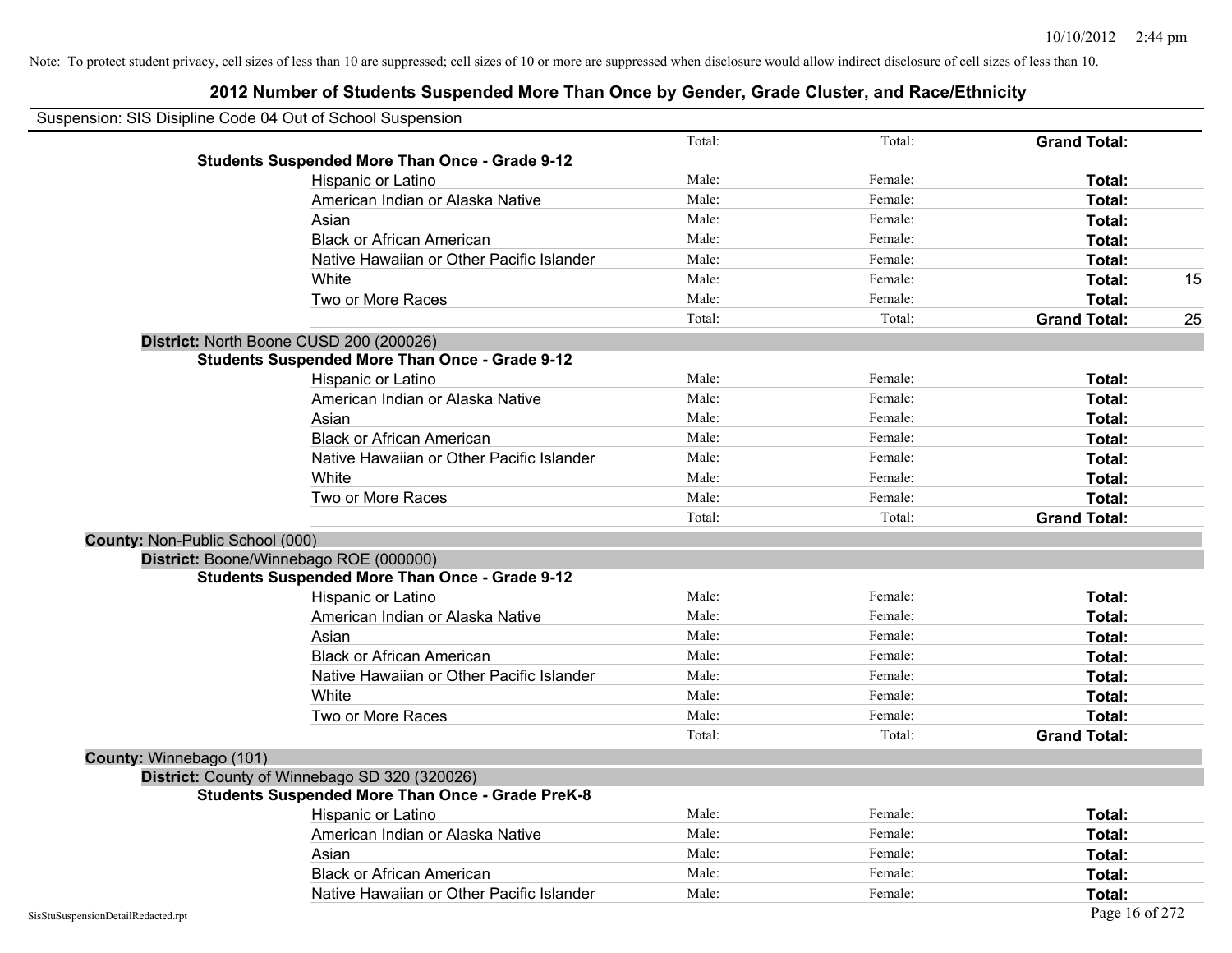| Suspension: SIS Disipline Code 04 Out of School Suspension |                                                         |        |    |         |    |                     |    |
|------------------------------------------------------------|---------------------------------------------------------|--------|----|---------|----|---------------------|----|
|                                                            | <b>White</b>                                            | Male:  |    | Female: |    | Total:              | 11 |
|                                                            | Two or More Races                                       | Male:  |    | Female: |    | Total:              |    |
|                                                            |                                                         | Total: |    | Total:  |    | <b>Grand Total:</b> |    |
|                                                            | <b>Students Suspended More Than Once - Grade 9-12</b>   |        |    |         |    |                     |    |
|                                                            | Hispanic or Latino                                      | Male:  |    | Female: |    | Total:              |    |
|                                                            | American Indian or Alaska Native                        | Male:  |    | Female: |    | Total:              |    |
|                                                            | Asian                                                   | Male:  |    | Female: |    | Total:              |    |
|                                                            | <b>Black or African American</b>                        | Male:  |    | Female: |    | Total:              |    |
|                                                            | Native Hawaiian or Other Pacific Islander               | Male:  |    | Female: |    | Total:              |    |
|                                                            | White                                                   | Male:  |    | Female: |    | Total:              | 29 |
|                                                            | Two or More Races                                       | Male:  |    | Female: |    | Total:              |    |
|                                                            |                                                         | Total: | 34 | Total:  | 11 | <b>Grand Total:</b> | 45 |
| District: Durand CUSD 322 (322026)                         |                                                         |        |    |         |    |                     |    |
|                                                            | <b>Students Suspended More Than Once - Grade PreK-8</b> |        |    |         |    |                     |    |
|                                                            | Hispanic or Latino                                      | Male:  |    | Female: |    | Total:              |    |
|                                                            | American Indian or Alaska Native                        | Male:  |    | Female: |    | Total:              |    |
|                                                            | Asian                                                   | Male:  |    | Female: |    | Total:              |    |
|                                                            | <b>Black or African American</b>                        | Male:  |    | Female: |    | Total:              |    |
|                                                            | Native Hawaiian or Other Pacific Islander               | Male:  |    | Female: |    | Total:              |    |
|                                                            | White                                                   | Male:  |    | Female: |    | Total:              |    |
|                                                            | Two or More Races                                       | Male:  |    | Female: |    | Total:              |    |
|                                                            |                                                         | Total: |    | Total:  |    | <b>Grand Total:</b> |    |
|                                                            | <b>Students Suspended More Than Once - Grade 9-12</b>   |        |    |         |    |                     |    |
|                                                            | Hispanic or Latino                                      | Male:  |    | Female: |    | Total:              |    |
|                                                            | American Indian or Alaska Native                        | Male:  |    | Female: |    | Total:              |    |
|                                                            | Asian                                                   | Male:  |    | Female: |    | Total:              |    |
|                                                            | <b>Black or African American</b>                        | Male:  |    | Female: |    | Total:              |    |
|                                                            | Native Hawaiian or Other Pacific Islander               | Male:  |    | Female: |    | Total:              |    |
|                                                            | White                                                   | Male:  |    | Female: |    | Total:              |    |
|                                                            | Two or More Races                                       | Male:  |    | Female: |    | Total:              |    |
|                                                            |                                                         | Total: |    | Total:  |    | <b>Grand Total:</b> |    |
| District: Harlem UD 122 (122022)                           |                                                         |        |    |         |    |                     |    |
|                                                            | <b>Students Suspended More Than Once - Grade PreK-8</b> |        |    |         |    |                     |    |
|                                                            | Hispanic or Latino                                      | Male:  |    | Female: |    | Total:              |    |
|                                                            | American Indian or Alaska Native                        | Male:  |    | Female: |    | Total:              |    |
|                                                            | Asian                                                   | Male:  |    | Female: |    | Total:              |    |
|                                                            | <b>Black or African American</b>                        | Male:  |    | Female: |    | Total:              |    |
|                                                            | Native Hawaiian or Other Pacific Islander               | Male:  |    | Female: |    | Total:              |    |
|                                                            | White                                                   | Male:  | 47 | Female: | 17 | Total:              | 64 |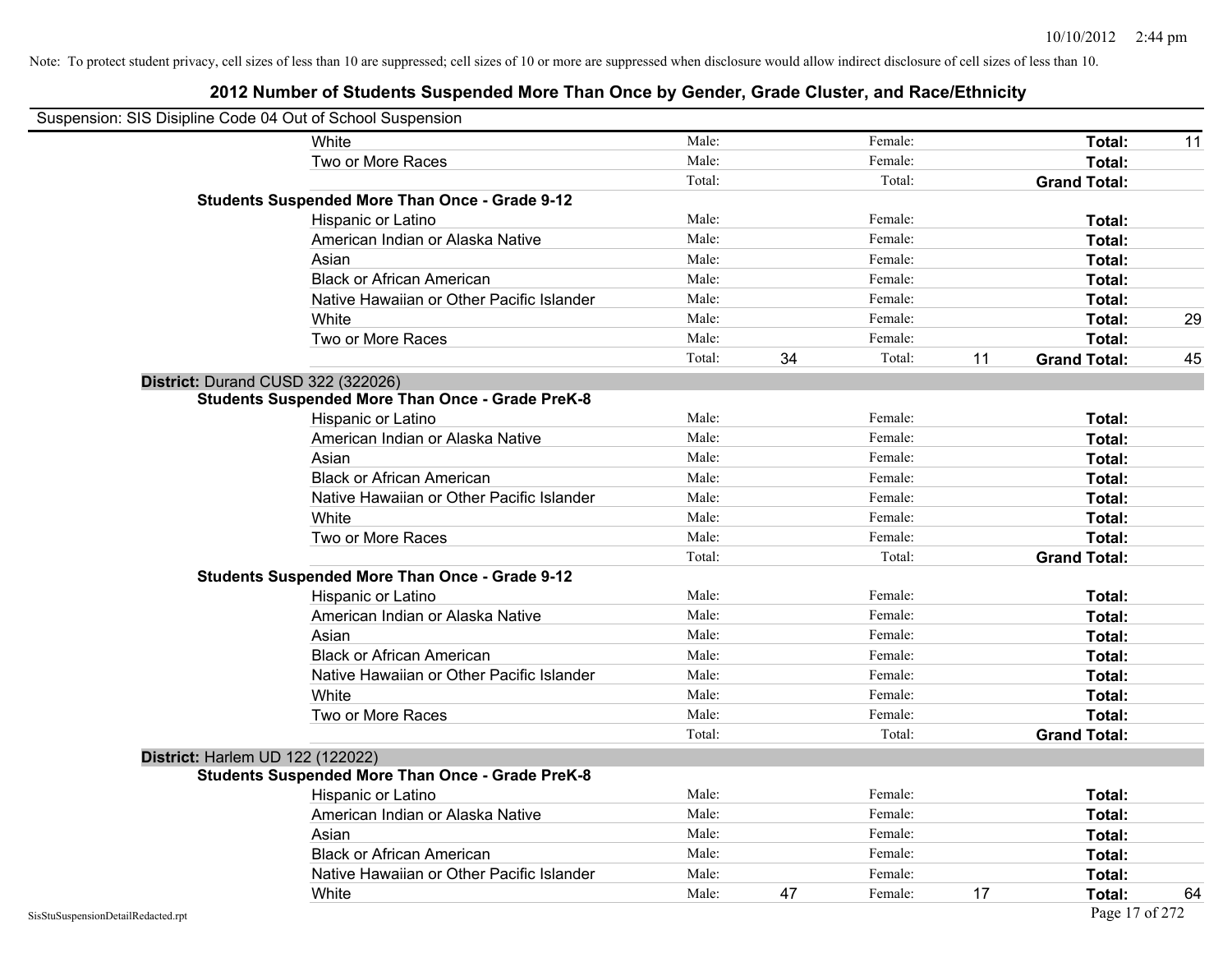| Suspension: SIS Disipline Code 04 Out of School Suspension |        |    |         |    |                     |     |
|------------------------------------------------------------|--------|----|---------|----|---------------------|-----|
| Two or More Races                                          | Male:  |    | Female: |    | Total:              |     |
|                                                            | Total: |    | Total:  |    | <b>Grand Total:</b> | 82  |
| <b>Students Suspended More Than Once - Grade 9-12</b>      |        |    |         |    |                     |     |
| Hispanic or Latino                                         | Male:  |    | Female: |    | Total:              | 19  |
| American Indian or Alaska Native                           | Male:  |    | Female: |    | Total:              |     |
| Asian                                                      | Male:  |    | Female: |    | Total:              |     |
| <b>Black or African American</b>                           | Male:  |    | Female: |    | Total:              | 13  |
| Native Hawaiian or Other Pacific Islander                  | Male:  |    | Female: |    | Total:              |     |
| White                                                      | Male:  | 97 | Female: | 31 | Total:              | 128 |
| Two or More Races                                          | Male:  |    | Female: |    | Total:              |     |
|                                                            | Total: |    | Total:  |    | <b>Grand Total:</b> |     |
| District: Hononegah CHD 207 (207016)                       |        |    |         |    |                     |     |
| <b>Students Suspended More Than Once - Grade 9-12</b>      |        |    |         |    |                     |     |
| Hispanic or Latino                                         | Male:  |    | Female: |    | Total:              |     |
| American Indian or Alaska Native                           | Male:  |    | Female: |    | Total:              |     |
| Asian                                                      | Male:  |    | Female: |    | Total:              |     |
| <b>Black or African American</b>                           | Male:  |    | Female: |    | Total:              |     |
| Native Hawaiian or Other Pacific Islander                  | Male:  |    | Female: |    | Total:              |     |
| White                                                      | Male:  |    | Female: |    | Total:              | 19  |
| Two or More Races                                          | Male:  |    | Female: |    | Total:              |     |
|                                                            | Total: |    | Total:  |    | <b>Grand Total:</b> |     |
| District: Kinnikinnick CCSD 131 (131004)                   |        |    |         |    |                     |     |
| <b>Students Suspended More Than Once - Grade PreK-8</b>    |        |    |         |    |                     |     |
| Hispanic or Latino                                         | Male:  |    | Female: |    | Total:              |     |
| American Indian or Alaska Native                           | Male:  |    | Female: |    | Total:              |     |
| Asian                                                      | Male:  |    | Female: |    | Total:              |     |
| <b>Black or African American</b>                           | Male:  |    | Female: |    | Total:              |     |
| Native Hawaiian or Other Pacific Islander                  | Male:  |    | Female: |    | Total:              |     |
| White                                                      | Male:  |    | Female: |    | Total:              |     |
| Two or More Races                                          | Male:  |    | Female: |    | Total:              |     |
|                                                            | Total: |    | Total:  |    | <b>Grand Total:</b> |     |
| District: Pecatonica CUSD 321 (321026)                     |        |    |         |    |                     |     |
| <b>Students Suspended More Than Once - Grade PreK-8</b>    |        |    |         |    |                     |     |
| Hispanic or Latino                                         | Male:  |    | Female: |    | Total:              |     |
| American Indian or Alaska Native                           | Male:  |    | Female: |    | Total:              |     |
| Asian                                                      | Male:  |    | Female: |    | Total:              |     |
| <b>Black or African American</b>                           | Male:  |    | Female: |    | Total:              |     |
| Native Hawaiian or Other Pacific Islander                  | Male:  |    | Female: |    | Total:              |     |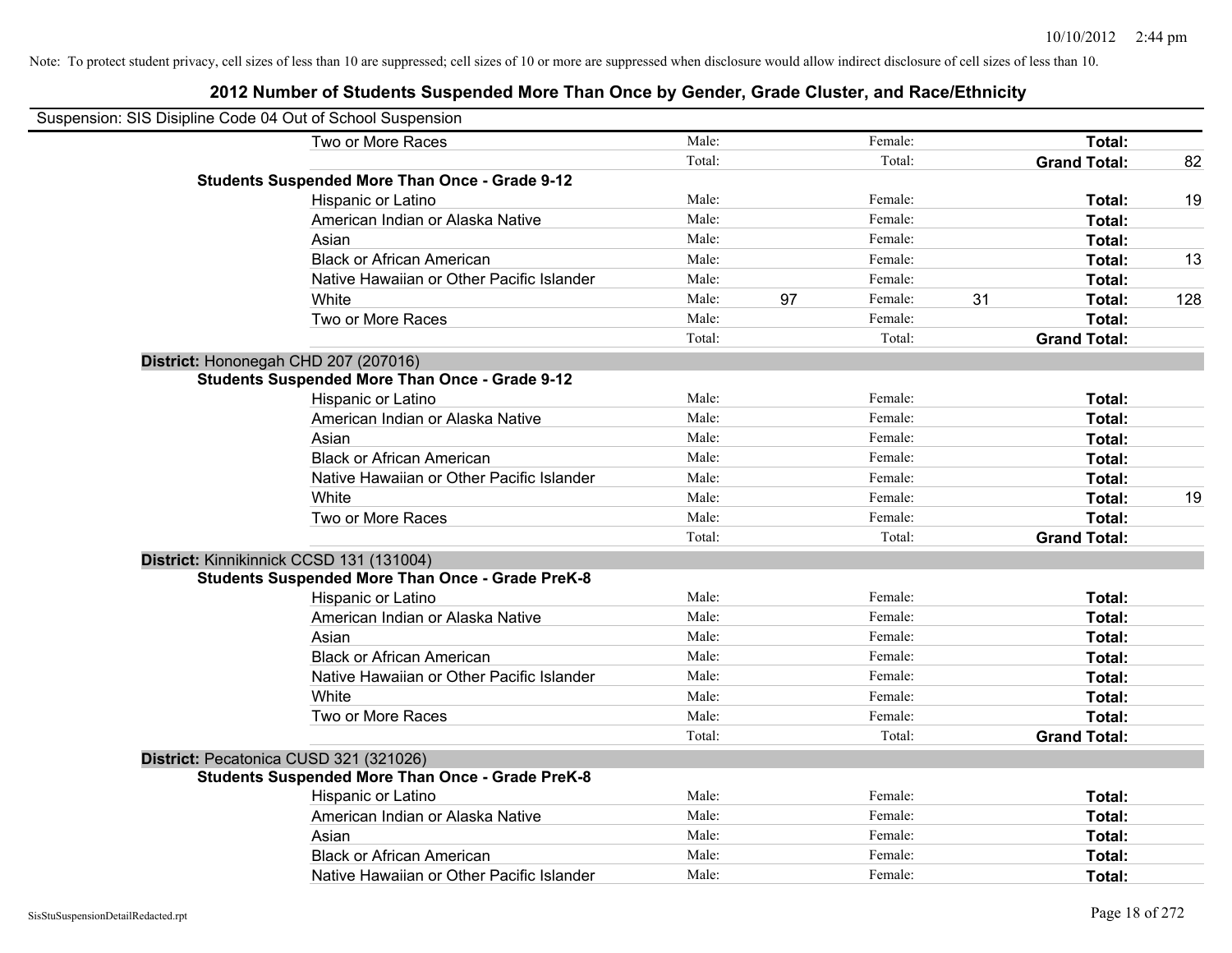|                                    | Suspension: SIS Disipline Code 04 Out of School Suspension |        |     |         |     |                     |     |
|------------------------------------|------------------------------------------------------------|--------|-----|---------|-----|---------------------|-----|
|                                    | White                                                      | Male:  |     | Female: |     | Total:              |     |
|                                    | Two or More Races                                          | Male:  |     | Female: |     | Total:              |     |
|                                    |                                                            | Total: |     | Total:  |     | <b>Grand Total:</b> |     |
|                                    | <b>Students Suspended More Than Once - Grade 9-12</b>      |        |     |         |     |                     |     |
|                                    | Hispanic or Latino                                         | Male:  |     | Female: |     | Total:              |     |
|                                    | American Indian or Alaska Native                           | Male:  |     | Female: |     | Total:              |     |
|                                    | Asian                                                      | Male:  |     | Female: |     | Total:              |     |
|                                    | <b>Black or African American</b>                           | Male:  |     | Female: |     | Total:              |     |
|                                    | Native Hawaiian or Other Pacific Islander                  | Male:  |     | Female: |     | Total:              |     |
|                                    | White                                                      | Male:  |     | Female: |     | Total:              |     |
|                                    | Two or More Races                                          | Male:  |     | Female: |     | Total:              |     |
|                                    |                                                            | Total: |     | Total:  |     | <b>Grand Total:</b> |     |
|                                    | District: Prairie Hill CCSD 133 (133004)                   |        |     |         |     |                     |     |
|                                    | <b>Students Suspended More Than Once - Grade PreK-8</b>    |        |     |         |     |                     |     |
|                                    | Hispanic or Latino                                         | Male:  |     | Female: |     | Total:              |     |
|                                    | American Indian or Alaska Native                           | Male:  |     | Female: |     | Total:              |     |
|                                    | Asian                                                      | Male:  |     | Female: |     | Total:              |     |
|                                    | <b>Black or African American</b>                           | Male:  |     | Female: |     | Total:              |     |
|                                    | Native Hawaiian or Other Pacific Islander                  | Male:  |     | Female: |     | Total:              |     |
|                                    | White                                                      | Male:  |     | Female: |     | Total:              |     |
|                                    | Two or More Races                                          | Male:  |     | Female: |     | Total:              |     |
|                                    |                                                            | Total: |     | Total:  |     | <b>Grand Total:</b> |     |
|                                    | District: Rockford SD 205 (205025)                         |        |     |         |     |                     |     |
|                                    | <b>Students Suspended More Than Once - Grade PreK-8</b>    |        |     |         |     |                     |     |
|                                    | Hispanic or Latino                                         | Male:  | 91  | Female: | 40  | Total:              | 131 |
|                                    | American Indian or Alaska Native                           | Male:  |     | Female: |     | Total:              |     |
|                                    | Asian                                                      | Male:  |     | Female: |     | Total:              |     |
|                                    | <b>Black or African American</b>                           | Male:  | 467 | Female: | 233 | Total:              | 700 |
|                                    | Native Hawaiian or Other Pacific Islander                  | Male:  |     | Female: |     | Total:              |     |
|                                    | White                                                      | Male:  | 141 | Female: | 52  | Total:              | 193 |
|                                    | Two or More Races                                          | Male:  | 33  | Female: | 27  | Total:              | 60  |
|                                    |                                                            | Total: |     | Total:  |     | <b>Grand Total:</b> |     |
|                                    | <b>Students Suspended More Than Once - Grade 9-12</b>      |        |     |         |     |                     |     |
|                                    | <b>Hispanic or Latino</b>                                  | Male:  | 204 | Female: | 130 | Total:              | 334 |
|                                    | American Indian or Alaska Native                           | Male:  |     | Female: |     | Total:              |     |
|                                    | Asian                                                      | Male:  |     | Female: |     | Total:              |     |
|                                    | <b>Black or African American</b>                           | Male:  | 470 | Female: | 341 | Total:              | 811 |
|                                    | Native Hawaiian or Other Pacific Islander                  | Male:  |     | Female: |     | Total:              |     |
|                                    | White                                                      | Male:  | 192 | Female: | 133 | Total:              | 325 |
| SisStuSuspensionDetailRedacted.rpt |                                                            |        |     |         |     | Page 19 of 272      |     |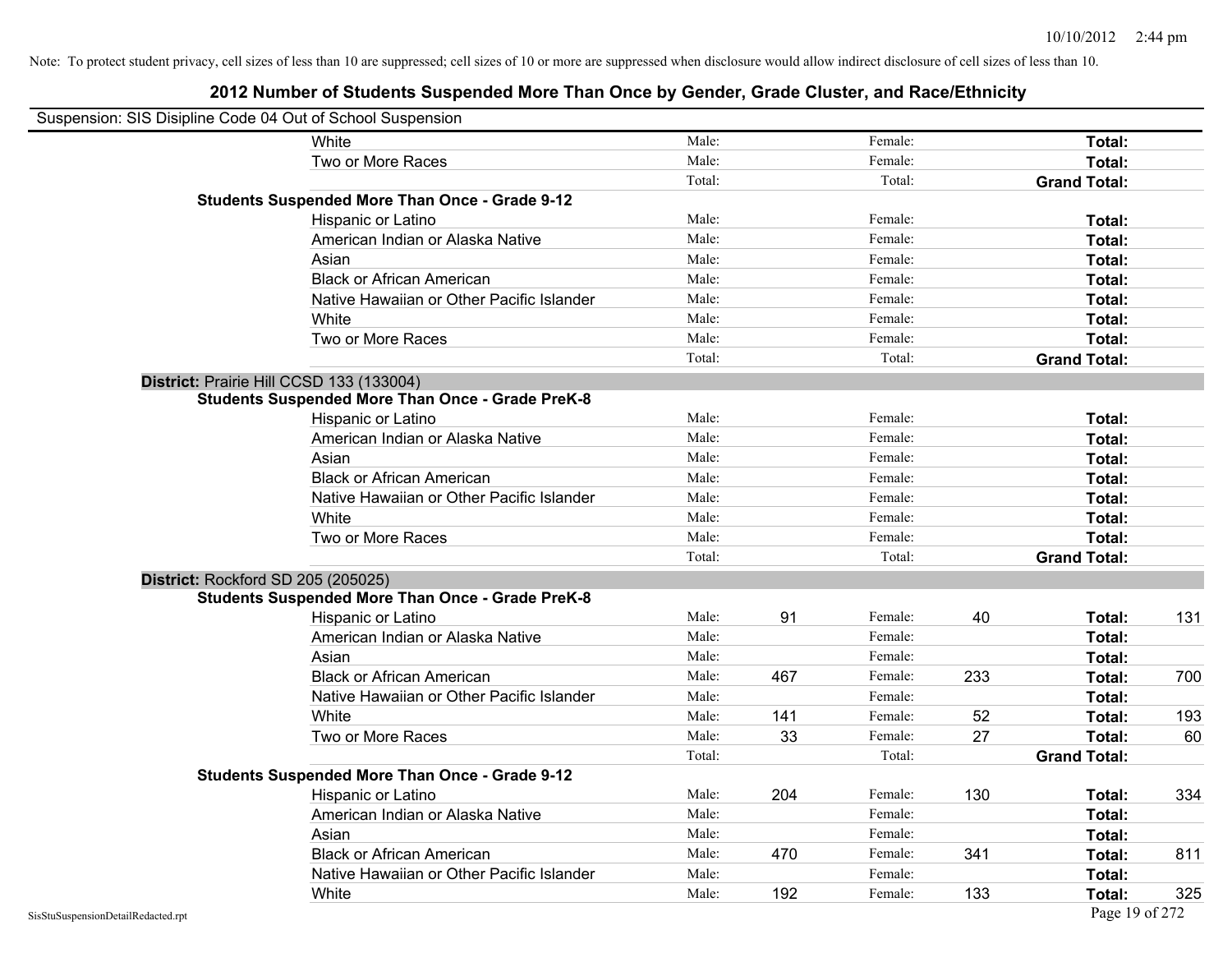### **2012 Number of Students Suspended More Than Once by Gender, Grade Cluster, and Race/Ethnicity**

| Suspension: SIS Disipline Code 04 Out of School Suspension |                                                                                                                                                                                                                                                                                       |        |    |         |    |                     |       |
|------------------------------------------------------------|---------------------------------------------------------------------------------------------------------------------------------------------------------------------------------------------------------------------------------------------------------------------------------------|--------|----|---------|----|---------------------|-------|
|                                                            | Two or More Races                                                                                                                                                                                                                                                                     | Male:  | 35 | Female: | 39 | Total:              | 74    |
|                                                            |                                                                                                                                                                                                                                                                                       | Total: |    | Total:  |    | <b>Grand Total:</b> | 1,559 |
| District: Rockton SD 140 (140004)                          |                                                                                                                                                                                                                                                                                       |        |    |         |    |                     |       |
|                                                            | <b>Students Suspended More Than Once - Grade PreK-8</b>                                                                                                                                                                                                                               |        |    |         |    |                     |       |
|                                                            | Hispanic or Latino                                                                                                                                                                                                                                                                    | Male:  |    | Female: |    | Total:              |       |
|                                                            | American Indian or Alaska Native                                                                                                                                                                                                                                                      | Male:  |    | Female: |    | Total:              |       |
|                                                            | Asian                                                                                                                                                                                                                                                                                 | Male:  |    | Female: |    | Total:              |       |
|                                                            | <b>Black or African American</b>                                                                                                                                                                                                                                                      | Male:  |    | Female: |    | Total:              |       |
|                                                            | Native Hawaiian or Other Pacific Islander                                                                                                                                                                                                                                             | Male:  |    | Female: |    | Total:              |       |
|                                                            | White                                                                                                                                                                                                                                                                                 | Male:  |    | Female: |    | Total:              |       |
|                                                            | Two or More Races                                                                                                                                                                                                                                                                     | Male:  |    | Female: |    | Total:              |       |
|                                                            |                                                                                                                                                                                                                                                                                       | Total: |    | Total:  |    | <b>Grand Total:</b> |       |
|                                                            | District: Shirland CCSD 134 (134004)                                                                                                                                                                                                                                                  |        |    |         |    |                     |       |
|                                                            | <b>Students Suspended More Than Once - Grade PreK-8</b>                                                                                                                                                                                                                               |        |    |         |    |                     |       |
|                                                            | Hispanic or Latino                                                                                                                                                                                                                                                                    | Male:  |    | Female: |    | Total:              |       |
|                                                            | American Indian or Alaska Native                                                                                                                                                                                                                                                      | Male:  |    | Female: |    | Total:              |       |
|                                                            | Asian                                                                                                                                                                                                                                                                                 | Male:  |    | Female: |    | Total:              |       |
|                                                            | <b>Black or African American</b>                                                                                                                                                                                                                                                      | Male:  |    | Female: |    | Total:              |       |
|                                                            | Native Hawaiian or Other Pacific Islander                                                                                                                                                                                                                                             | Male:  |    | Female: |    | Total:              |       |
|                                                            | White                                                                                                                                                                                                                                                                                 | Male:  |    | Female: |    | Total:              |       |
|                                                            | Two or More Races                                                                                                                                                                                                                                                                     | Male:  |    | Female: |    | Total:              |       |
|                                                            |                                                                                                                                                                                                                                                                                       | Total: |    | Total:  |    | <b>Grand Total:</b> |       |
|                                                            |                                                                                                                                                                                                                                                                                       |        |    |         |    |                     |       |
| Region: Brown/Cass/Morgan/Scott ROE (46)                   |                                                                                                                                                                                                                                                                                       |        |    |         |    |                     |       |
| County: Brown (005)                                        |                                                                                                                                                                                                                                                                                       |        |    |         |    |                     |       |
|                                                            | District: Brown County CUSD 1 (001026)                                                                                                                                                                                                                                                |        |    |         |    |                     |       |
|                                                            | <b>Students Suspended More Than Once - Grade PreK-8</b>                                                                                                                                                                                                                               |        |    |         |    |                     |       |
|                                                            | Hispanic or Latino                                                                                                                                                                                                                                                                    | Male:  |    | Female: |    | Total:              |       |
|                                                            | American Indian or Alaska Native                                                                                                                                                                                                                                                      | Male:  |    | Female: |    | Total:              |       |
|                                                            | Asian                                                                                                                                                                                                                                                                                 | Male:  |    | Female: |    | Total:              |       |
|                                                            | <b>Black or African American</b>                                                                                                                                                                                                                                                      | Male:  |    | Female: |    | Total:              |       |
|                                                            | Native Hawaiian or Other Pacific Islander                                                                                                                                                                                                                                             | Male:  |    | Female: |    | Total:              |       |
|                                                            | White                                                                                                                                                                                                                                                                                 | Male:  |    | Female: |    | Total:              |       |
|                                                            | Two or More Races                                                                                                                                                                                                                                                                     | Male:  |    | Female: |    | Total:              |       |
|                                                            |                                                                                                                                                                                                                                                                                       | Total: |    | Total:  |    | <b>Grand Total:</b> |       |
| County: Cass (009)                                         |                                                                                                                                                                                                                                                                                       |        |    |         |    |                     |       |
|                                                            | $D_{i}$ , $L_{i}$ , $L_{i}$ , $D_{i}$ , $L_{i}$ , $L_{i}$ , $L_{i}$ , $L_{i}$ , $L_{i}$ , $L_{i}$ , $L_{i}$ , $L_{i}$ , $L_{i}$ , $L_{i}$ , $L_{i}$ , $L_{i}$ , $L_{i}$ , $L_{i}$ , $L_{i}$ , $L_{i}$ , $L_{i}$ , $L_{i}$ , $L_{i}$ , $L_{i}$ , $L_{i}$ , $L_{i}$ , $L_{i}$ , $L_{i}$ |        |    |         |    |                     |       |

**District:** Beardstown CUSD 15 (015026) **Students Suspended More Than Once - Grade PreK-8**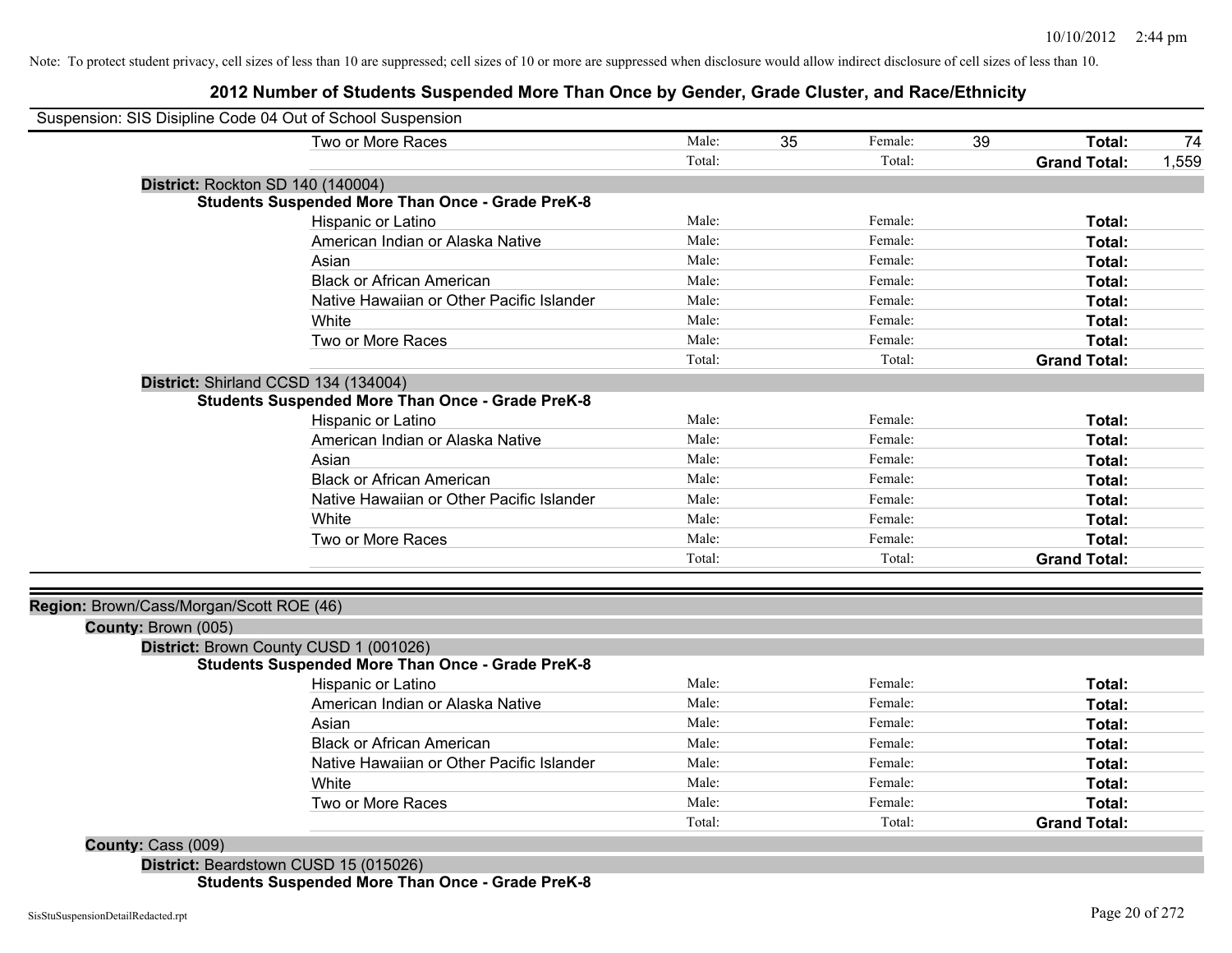### **2012 Number of Students Suspended More Than Once by Gender, Grade Cluster, and Race/Ethnicity**

| Suspension: SIS Disipline Code 04 Out of School Suspension | Male:  | Female: | Total:              |
|------------------------------------------------------------|--------|---------|---------------------|
| Hispanic or Latino                                         |        |         |                     |
| American Indian or Alaska Native                           | Male:  | Female: | Total:              |
| Asian                                                      | Male:  | Female: | Total:              |
| <b>Black or African American</b>                           | Male:  | Female: | Total:              |
| Native Hawaiian or Other Pacific Islander                  | Male:  | Female: | Total:              |
| White                                                      | Male:  | Female: | Total:              |
| Two or More Races                                          | Male:  | Female: | Total:              |
|                                                            | Total: | Total:  | <b>Grand Total:</b> |
| <b>Students Suspended More Than Once - Grade 9-12</b>      |        |         |                     |
| Hispanic or Latino                                         | Male:  | Female: | Total:              |
| American Indian or Alaska Native                           | Male:  | Female: | Total:              |
| Asian                                                      | Male:  | Female: | Total:              |
| <b>Black or African American</b>                           | Male:  | Female: | Total:              |
| Native Hawaiian or Other Pacific Islander                  | Male:  | Female: | Total:              |
| White                                                      | Male:  | Female: | Total:              |
| Two or More Races                                          | Male:  | Female: | Total:              |
|                                                            | Total: | Total:  | <b>Grand Total:</b> |
| District: Virginia CUSD 64 (064026)                        |        |         |                     |
| <b>Students Suspended More Than Once - Grade PreK-8</b>    |        |         |                     |
| Hispanic or Latino                                         | Male:  | Female: | Total:              |
| American Indian or Alaska Native                           | Male:  | Female: | Total:              |
| Asian                                                      | Male:  | Female: | Total:              |
| <b>Black or African American</b>                           | Male:  | Female: | Total:              |
| Native Hawaiian or Other Pacific Islander                  | Male:  | Female: | Total:              |
| White                                                      | Male:  | Female: | Total:              |
| Two or More Races                                          | Male:  | Female: | Total:              |
|                                                            | Total: | Total:  | <b>Grand Total:</b> |
| <b>Students Suspended More Than Once - Grade 9-12</b>      |        |         |                     |
| Hispanic or Latino                                         | Male:  | Female: | Total:              |
| American Indian or Alaska Native                           | Male:  | Female: | Total:              |
| Asian                                                      | Male:  | Female: | Total:              |
| <b>Black or African American</b>                           | Male:  | Female: | Total:              |
| Native Hawaiian or Other Pacific Islander                  | Male:  | Female: | Total:              |
| White                                                      | Male:  | Female: | Total:              |
| Two or More Races                                          | Male:  | Female: | Total:              |
|                                                            | Total: | Total:  | <b>Grand Total:</b> |

**District:** Franklin CUSD 1 (001026)

**Students Suspended More Than Once - Grade PreK-8**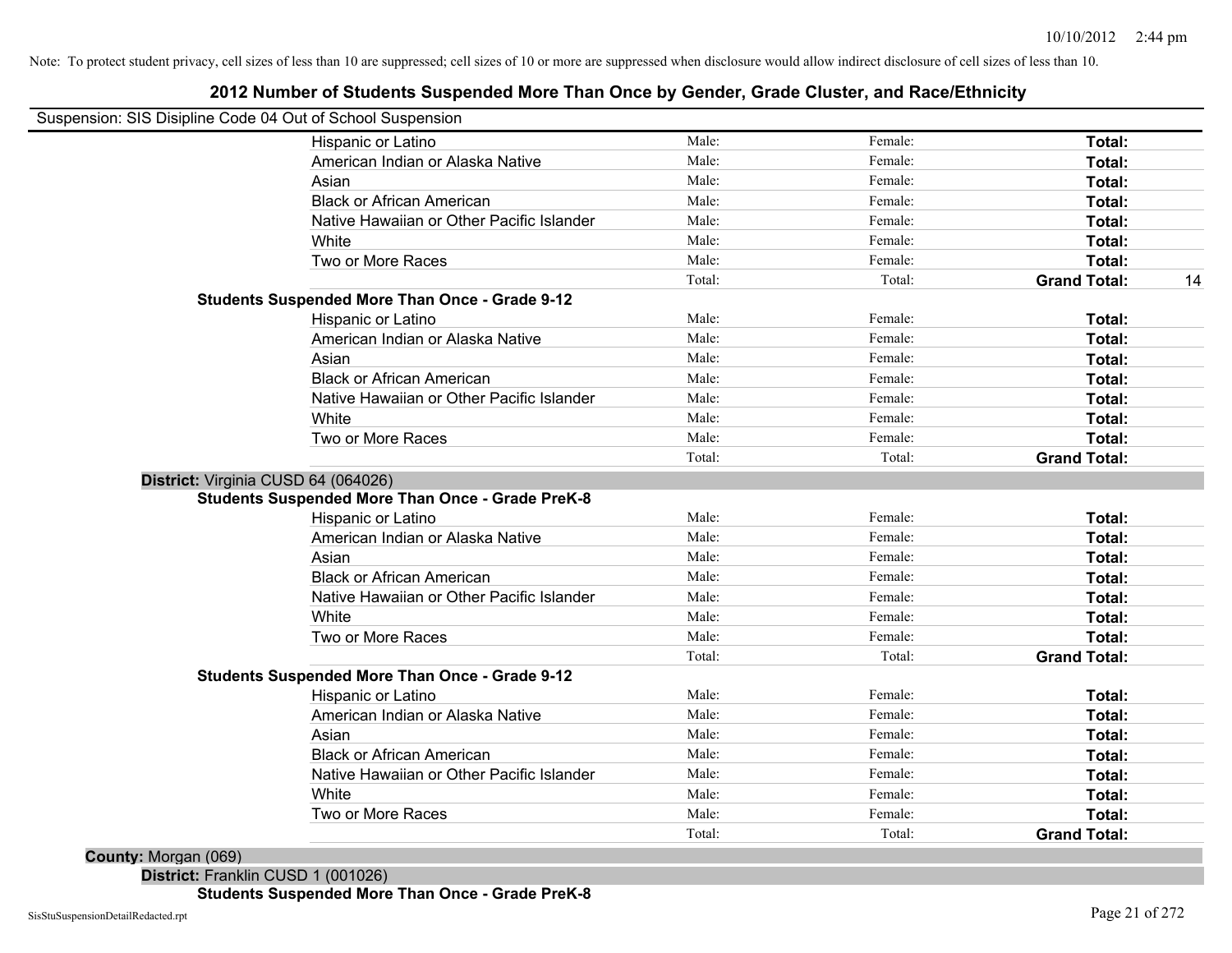| Suspension: SIS Disipline Code 04 Out of School Suspension |                                                         |        |    |         |    |                     |    |
|------------------------------------------------------------|---------------------------------------------------------|--------|----|---------|----|---------------------|----|
|                                                            | Hispanic or Latino                                      | Male:  |    | Female: |    | Total:              |    |
|                                                            | American Indian or Alaska Native                        | Male:  |    | Female: |    | Total:              |    |
|                                                            | Asian                                                   | Male:  |    | Female: |    | Total:              |    |
|                                                            | <b>Black or African American</b>                        | Male:  |    | Female: |    | Total:              |    |
|                                                            | Native Hawaiian or Other Pacific Islander               | Male:  |    | Female: |    | Total:              |    |
|                                                            | White                                                   | Male:  |    | Female: |    | Total:              |    |
|                                                            | Two or More Races                                       | Male:  |    | Female: |    | Total:              |    |
|                                                            |                                                         | Total: |    | Total:  |    | <b>Grand Total:</b> |    |
|                                                            | <b>Students Suspended More Than Once - Grade 9-12</b>   |        |    |         |    |                     |    |
|                                                            | Hispanic or Latino                                      | Male:  |    | Female: |    | Total:              |    |
|                                                            | American Indian or Alaska Native                        | Male:  |    | Female: |    | Total:              |    |
|                                                            | Asian                                                   | Male:  |    | Female: |    | Total:              |    |
|                                                            | <b>Black or African American</b>                        | Male:  |    | Female: |    | Total:              |    |
|                                                            | Native Hawaiian or Other Pacific Islander               | Male:  |    | Female: |    | Total:              |    |
|                                                            | White                                                   | Male:  |    | Female: |    | Total:              |    |
|                                                            | Two or More Races                                       | Male:  |    | Female: |    | Total:              |    |
|                                                            |                                                         | Total: |    | Total:  |    | <b>Grand Total:</b> |    |
|                                                            | District: Jacksonville SD 117 (117022)                  |        |    |         |    |                     |    |
|                                                            | <b>Students Suspended More Than Once - Grade PreK-8</b> |        |    |         |    |                     |    |
|                                                            | Hispanic or Latino                                      | Male:  |    | Female: |    | Total:              |    |
|                                                            | American Indian or Alaska Native                        | Male:  |    | Female: |    | Total:              |    |
|                                                            | Asian                                                   | Male:  |    | Female: |    | Total:              |    |
|                                                            | <b>Black or African American</b>                        | Male:  |    | Female: |    | Total:              |    |
|                                                            | Native Hawaiian or Other Pacific Islander               | Male:  |    | Female: |    | Total:              |    |
|                                                            | White                                                   | Male:  |    | Female: |    | Total:              |    |
|                                                            | Two or More Races                                       | Male:  |    | Female: |    | Total:              |    |
|                                                            |                                                         | Total: |    | Total:  |    | <b>Grand Total:</b> |    |
|                                                            | <b>Students Suspended More Than Once - Grade 9-12</b>   |        |    |         |    |                     |    |
|                                                            | Hispanic or Latino                                      | Male:  |    | Female: |    | Total:              |    |
|                                                            | American Indian or Alaska Native                        | Male:  |    | Female: |    | Total:              |    |
|                                                            | Asian                                                   | Male:  |    | Female: |    | Total:              |    |
|                                                            | <b>Black or African American</b>                        | Male:  |    | Female: |    | Total:              |    |
|                                                            | Native Hawaiian or Other Pacific Islander               | Male:  |    | Female: |    | Total:              |    |
|                                                            | White                                                   | Male:  | 22 | Female: | 15 | Total:              | 37 |
|                                                            | Two or More Races                                       | Male:  |    | Female: |    | Total:              |    |
|                                                            |                                                         | Total: |    | Total:  |    | <b>Grand Total:</b> | 53 |
|                                                            | District: Meredosia-Chambersburg CUSD 11 (011026)       |        |    |         |    |                     |    |
|                                                            | <b>Students Suspended More Than Once - Grade 9-12</b>   |        |    |         |    |                     |    |
|                                                            | Hispanic or Latino                                      | Male:  |    | Female: |    | Total:              |    |
| SisStuSuspensionDetailRedacted.rpt                         |                                                         |        |    |         |    | Page 22 of 272      |    |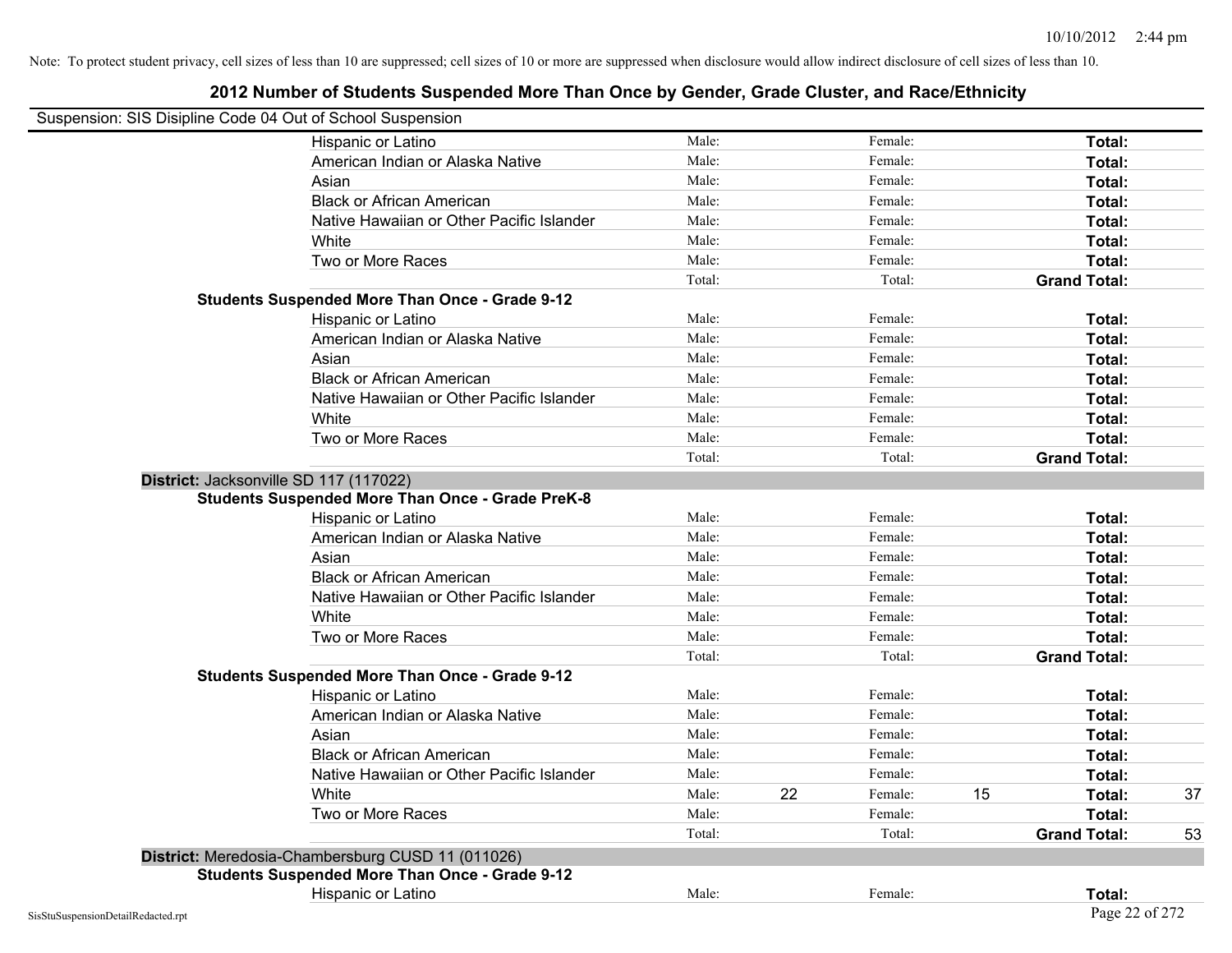| Suspension: SIS Disipline Code 04 Out of School Suspension |                                                         |        |         |                     |
|------------------------------------------------------------|---------------------------------------------------------|--------|---------|---------------------|
|                                                            | American Indian or Alaska Native                        | Male:  | Female: | Total:              |
|                                                            | Asian                                                   | Male:  | Female: | Total:              |
|                                                            | <b>Black or African American</b>                        | Male:  | Female: | Total:              |
|                                                            | Native Hawaiian or Other Pacific Islander               | Male:  | Female: | Total:              |
|                                                            | White                                                   | Male:  | Female: | Total:              |
|                                                            | Two or More Races                                       | Male:  | Female: | Total:              |
|                                                            |                                                         | Total: | Total:  | <b>Grand Total:</b> |
| District: Triopia CUSD 27 (027026)                         |                                                         |        |         |                     |
|                                                            | <b>Students Suspended More Than Once - Grade PreK-8</b> |        |         |                     |
|                                                            | Hispanic or Latino                                      | Male:  | Female: | Total:              |
|                                                            | American Indian or Alaska Native                        | Male:  | Female: | Total:              |
|                                                            | Asian                                                   | Male:  | Female: | Total:              |
|                                                            | <b>Black or African American</b>                        | Male:  | Female: | Total:              |
|                                                            | Native Hawaiian or Other Pacific Islander               | Male:  | Female: | Total:              |
|                                                            | White                                                   | Male:  | Female: | Total:              |
|                                                            | Two or More Races                                       | Male:  | Female: | Total:              |
|                                                            |                                                         | Total: | Total:  | <b>Grand Total:</b> |
| District: Waverly CUSD 6 (006026)                          |                                                         |        |         |                     |
|                                                            | <b>Students Suspended More Than Once - Grade 9-12</b>   |        |         |                     |
|                                                            | Hispanic or Latino                                      | Male:  | Female: | Total:              |
|                                                            | American Indian or Alaska Native                        | Male:  | Female: | Total:              |
|                                                            | Asian                                                   | Male:  | Female: | Total:              |
|                                                            | <b>Black or African American</b>                        | Male:  | Female: | Total:              |
|                                                            | Native Hawaiian or Other Pacific Islander               | Male:  | Female: | Total:              |
|                                                            | White                                                   | Male:  | Female: | Total:              |
|                                                            | Two or More Races                                       | Male:  | Female: | Total:              |
|                                                            |                                                         | Total: | Total:  | <b>Grand Total:</b> |
| County: Scott (086)                                        |                                                         |        |         |                     |
|                                                            | District: Scott-Morgan CUSD 2 (002026)                  |        |         |                     |
|                                                            | <b>Students Suspended More Than Once - Grade PreK-8</b> |        |         |                     |
|                                                            | Hispanic or Latino                                      | Male:  | Female: | Total:              |
|                                                            | American Indian or Alaska Native                        | Male:  | Female: | Total:              |
|                                                            | Asian                                                   | Male:  | Female: | Total:              |
|                                                            | <b>Black or African American</b>                        | Male:  | Female: | Total:              |
|                                                            | Native Hawaiian or Other Pacific Islander               | Male:  | Female: | Total:              |
|                                                            | White                                                   | Male:  | Female: | Total:              |
|                                                            | Two or More Races                                       | Male:  | Female: | Total:              |
|                                                            |                                                         | Total: | Total:  | <b>Grand Total:</b> |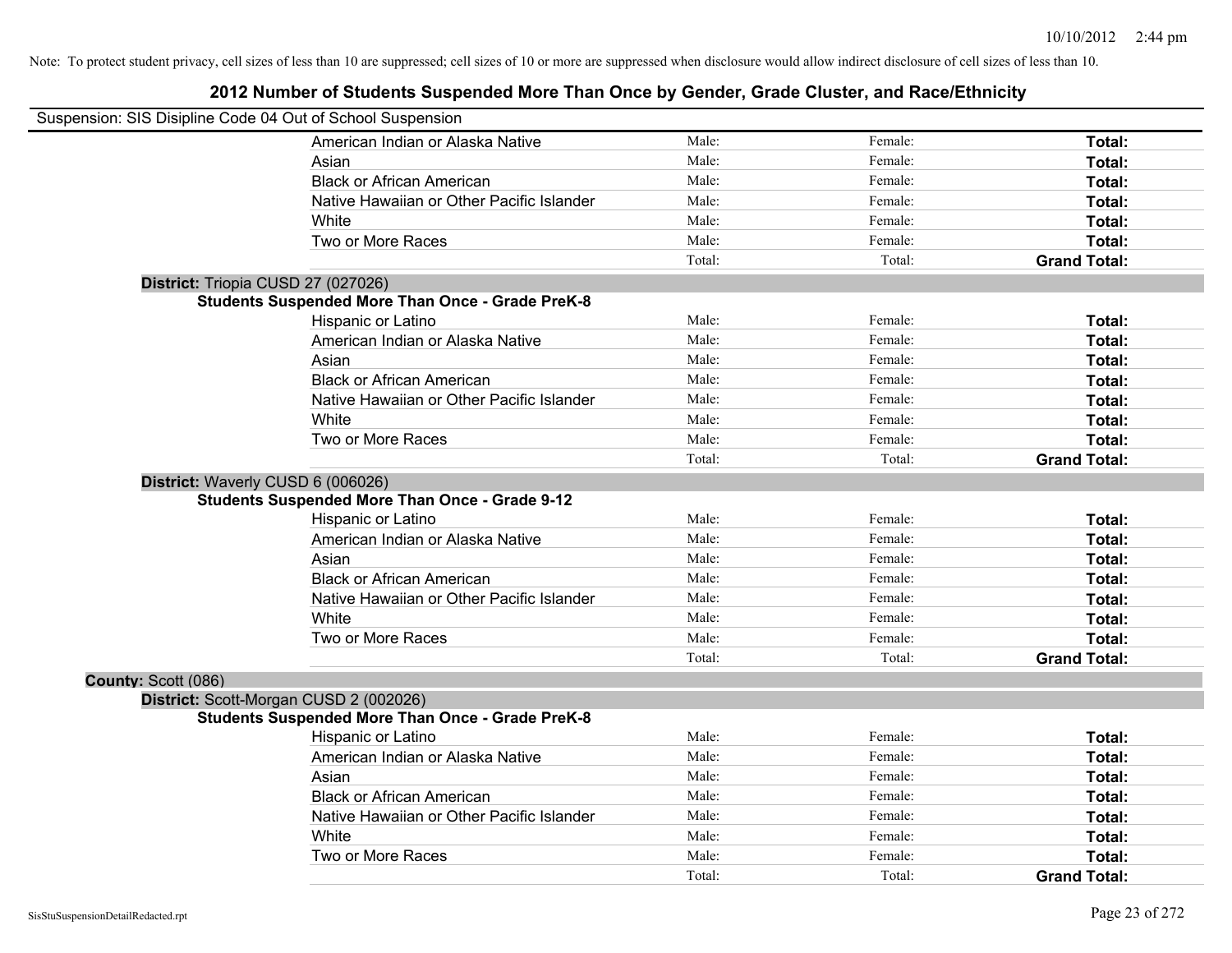| Suspension: SIS Disipline Code 04 Out of School Suspension |                                                                               |        |         |                     |
|------------------------------------------------------------|-------------------------------------------------------------------------------|--------|---------|---------------------|
|                                                            | <b>Students Suspended More Than Once - Grade 9-12</b>                         |        |         |                     |
|                                                            | Hispanic or Latino                                                            | Male:  | Female: | Total:              |
|                                                            | American Indian or Alaska Native                                              | Male:  | Female: | Total:              |
|                                                            | Asian                                                                         | Male:  | Female: | Total:              |
|                                                            | <b>Black or African American</b>                                              | Male:  | Female: | Total:              |
|                                                            | Native Hawaiian or Other Pacific Islander                                     | Male:  | Female: | Total:              |
|                                                            | White                                                                         | Male:  | Female: | Total:              |
|                                                            | Two or More Races                                                             | Male:  | Female: | Total:              |
|                                                            |                                                                               | Total: | Total:  | <b>Grand Total:</b> |
|                                                            | District: Winchester CUSD 1 (001026)                                          |        |         |                     |
|                                                            | <b>Students Suspended More Than Once - Grade 9-12</b>                         |        |         |                     |
|                                                            | Hispanic or Latino                                                            | Male:  | Female: | Total:              |
|                                                            | American Indian or Alaska Native                                              | Male:  | Female: | Total:              |
|                                                            | Asian                                                                         | Male:  | Female: | Total:              |
|                                                            | <b>Black or African American</b>                                              | Male:  | Female: | Total:              |
|                                                            | Native Hawaiian or Other Pacific Islander                                     | Male:  | Female: | Total:              |
|                                                            | White                                                                         | Male:  | Female: | Total:              |
|                                                            | Two or More Races                                                             | Male:  | Female: | Total:              |
|                                                            |                                                                               | Total: | Total:  | <b>Grand Total:</b> |
|                                                            |                                                                               |        |         |                     |
| Region: Bureau/Henry/Stark ROE (28)                        |                                                                               |        |         |                     |
|                                                            |                                                                               |        |         |                     |
|                                                            |                                                                               |        |         |                     |
| County: Bureau (006)                                       |                                                                               |        |         |                     |
|                                                            | District: Bureau Valley CUSD 340 (340026)                                     |        |         |                     |
|                                                            | <b>Students Suspended More Than Once - Grade PreK-8</b><br>Hispanic or Latino | Male:  | Female: | Total:              |
|                                                            | American Indian or Alaska Native                                              | Male:  | Female: | Total:              |
|                                                            | Asian                                                                         | Male:  | Female: | Total:              |
|                                                            | <b>Black or African American</b>                                              | Male:  | Female: | Total:              |
|                                                            | Native Hawaiian or Other Pacific Islander                                     | Male:  | Female: | Total:              |
|                                                            | White                                                                         | Male:  | Female: | Total:              |
|                                                            | Two or More Races                                                             | Male:  | Female: | Total:              |
|                                                            |                                                                               | Total: | Total:  | <b>Grand Total:</b> |
|                                                            |                                                                               |        |         |                     |
|                                                            | Students Suspended More Than Once - Grade 9-12<br>Hispanic or Latino          | Male:  | Female: | Total:              |
|                                                            | American Indian or Alaska Native                                              | Male:  | Female: | Total:              |
|                                                            | Asian                                                                         | Male:  | Female: | Total:              |
|                                                            | <b>Black or African American</b>                                              | Male:  | Female: | Total:              |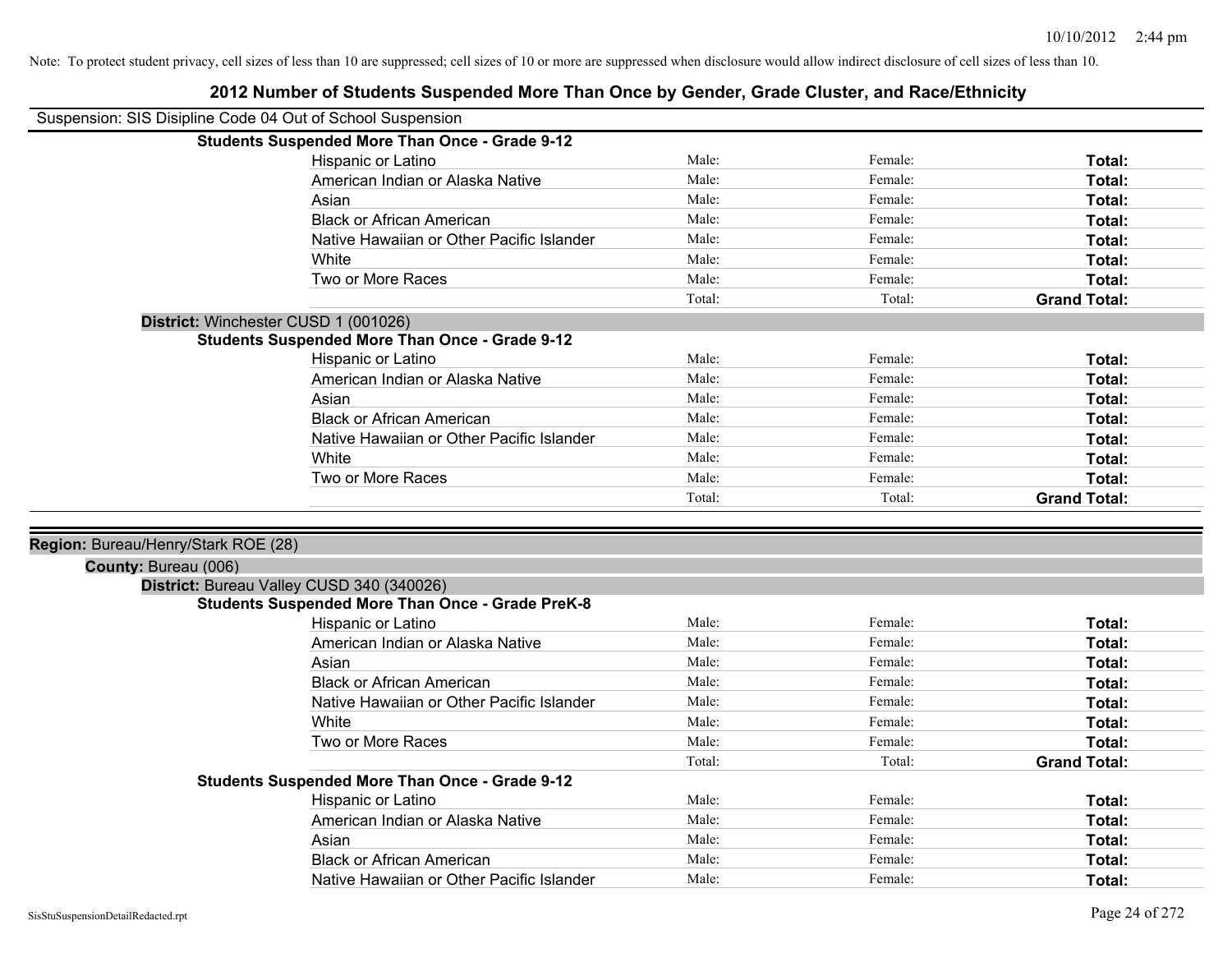| Suspension: SIS Disipline Code 04 Out of School Suspension |                                                         |        |         |                     |    |
|------------------------------------------------------------|---------------------------------------------------------|--------|---------|---------------------|----|
|                                                            | <b>White</b>                                            | Male:  | Female: | Total:              |    |
|                                                            | Two or More Races                                       | Male:  | Female: | Total:              |    |
|                                                            |                                                         | Total: | Total:  | <b>Grand Total:</b> |    |
| District: DePue USD 103 (103022)                           |                                                         |        |         |                     |    |
|                                                            | <b>Students Suspended More Than Once - Grade PreK-8</b> |        |         |                     |    |
|                                                            | Hispanic or Latino                                      | Male:  | Female: | Total:              |    |
|                                                            | American Indian or Alaska Native                        | Male:  | Female: | Total:              |    |
|                                                            | Asian                                                   | Male:  | Female: | Total:              |    |
|                                                            | <b>Black or African American</b>                        | Male:  | Female: | Total:              |    |
|                                                            | Native Hawaiian or Other Pacific Islander               | Male:  | Female: | Total:              |    |
|                                                            | White                                                   | Male:  | Female: | Total:              |    |
|                                                            | Two or More Races                                       | Male:  | Female: | Total:              |    |
|                                                            |                                                         | Total: | Total:  | <b>Grand Total:</b> |    |
|                                                            | <b>Students Suspended More Than Once - Grade 9-12</b>   |        |         |                     |    |
|                                                            | Hispanic or Latino                                      | Male:  | Female: | Total:              |    |
|                                                            | American Indian or Alaska Native                        | Male:  | Female: | Total:              |    |
|                                                            | Asian                                                   | Male:  | Female: | Total:              |    |
|                                                            | <b>Black or African American</b>                        | Male:  | Female: | Total:              |    |
|                                                            | Native Hawaiian or Other Pacific Islander               | Male:  | Female: | Total:              |    |
|                                                            | White                                                   | Male:  | Female: | Total:              |    |
|                                                            | Two or More Races                                       | Male:  | Female: | Total:              |    |
|                                                            |                                                         | Total: | Total:  | <b>Grand Total:</b> |    |
| District: Hall HSD 502 (502017)                            |                                                         |        |         |                     |    |
|                                                            | <b>Students Suspended More Than Once - Grade 9-12</b>   |        |         |                     |    |
|                                                            | Hispanic or Latino                                      | Male:  | Female: | Total:              |    |
|                                                            | American Indian or Alaska Native                        | Male:  | Female: | Total:              |    |
|                                                            | Asian                                                   | Male:  | Female: | Total:              |    |
|                                                            | <b>Black or African American</b>                        | Male:  | Female: | Total:              |    |
|                                                            | Native Hawaiian or Other Pacific Islander               | Male:  | Female: | Total:              |    |
|                                                            | White                                                   | Male:  | Female: | Total:              | 17 |
|                                                            | Two or More Races                                       | Male:  | Female: | Total:              |    |
|                                                            |                                                         | Total: | Total:  | <b>Grand Total:</b> |    |
|                                                            | District: La Moille CUSD 303 (303026)                   |        |         |                     |    |
|                                                            | <b>Students Suspended More Than Once - Grade PreK-8</b> |        |         |                     |    |
|                                                            | Hispanic or Latino                                      | Male:  | Female: | Total:              |    |
|                                                            | American Indian or Alaska Native                        | Male:  | Female: | Total:              |    |
|                                                            | Asian                                                   | Male:  | Female: | Total:              |    |
|                                                            | <b>Black or African American</b>                        | Male:  | Female: | Total:              |    |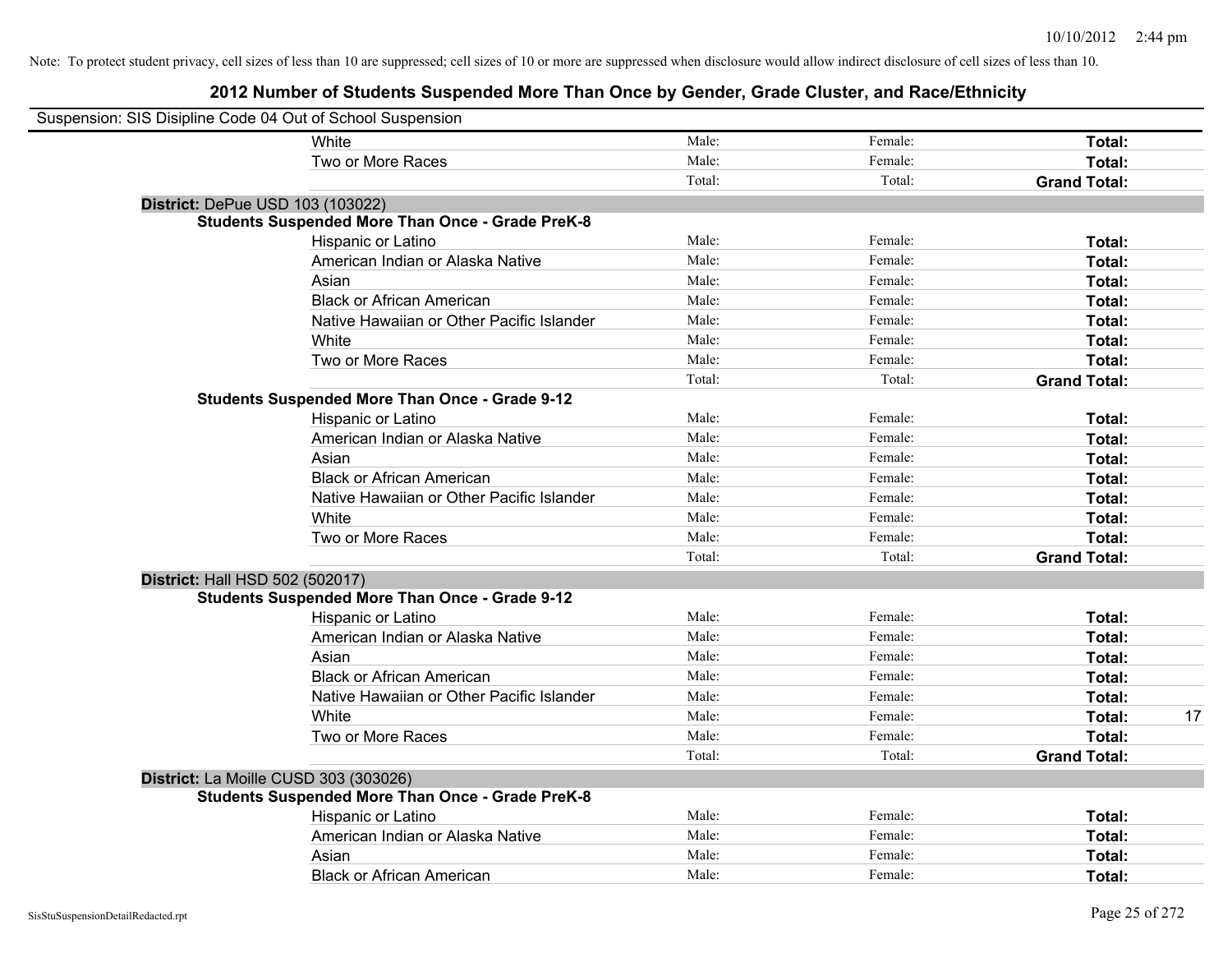| Suspension: SIS Disipline Code 04 Out of School Suspension |                                                         |        |         |                     |
|------------------------------------------------------------|---------------------------------------------------------|--------|---------|---------------------|
|                                                            | Native Hawaiian or Other Pacific Islander               | Male:  | Female: | Total:              |
|                                                            | White                                                   | Male:  | Female: | Total:              |
|                                                            | Two or More Races                                       | Male:  | Female: | Total:              |
|                                                            |                                                         | Total: | Total:  | <b>Grand Total:</b> |
| District: Malden CCSD 84 (084004)                          |                                                         |        |         |                     |
|                                                            | <b>Students Suspended More Than Once - Grade PreK-8</b> |        |         |                     |
|                                                            | Hispanic or Latino                                      | Male:  | Female: | Total:              |
|                                                            | American Indian or Alaska Native                        | Male:  | Female: | Total:              |
|                                                            | Asian                                                   | Male:  | Female: | Total:              |
|                                                            | <b>Black or African American</b>                        | Male:  | Female: | Total:              |
|                                                            | Native Hawaiian or Other Pacific Islander               | Male:  | Female: | Total:              |
|                                                            | White                                                   | Male:  | Female: | Total:              |
|                                                            | Two or More Races                                       | Male:  | Female: | Total:              |
|                                                            |                                                         | Total: | Total:  | <b>Grand Total:</b> |
| District: Princeton ESD 115 (115002)                       |                                                         |        |         |                     |
|                                                            | <b>Students Suspended More Than Once - Grade PreK-8</b> |        |         |                     |
|                                                            | Hispanic or Latino                                      | Male:  | Female: | Total:              |
|                                                            | American Indian or Alaska Native                        | Male:  | Female: | Total:              |
|                                                            | Asian                                                   | Male:  | Female: | Total:              |
|                                                            | <b>Black or African American</b>                        | Male:  | Female: | Total:              |
|                                                            | Native Hawaiian or Other Pacific Islander               | Male:  | Female: | Total:              |
|                                                            | White                                                   | Male:  | Female: | Total:              |
|                                                            | Two or More Races                                       | Male:  | Female: | Total:              |
|                                                            |                                                         | Total: | Total:  | <b>Grand Total:</b> |
| District: Princeton HSD 500 (500015)                       |                                                         |        |         |                     |
|                                                            | <b>Students Suspended More Than Once - Grade 9-12</b>   |        |         |                     |
|                                                            | Hispanic or Latino                                      | Male:  | Female: | Total:              |
|                                                            | American Indian or Alaska Native                        | Male:  | Female: | Total:              |
|                                                            | Asian                                                   | Male:  | Female: | Total:              |
|                                                            | <b>Black or African American</b>                        | Male:  | Female: | Total:              |
|                                                            | Native Hawaiian or Other Pacific Islander               | Male:  | Female: | Total:              |
|                                                            | White                                                   | Male:  | Female: | Total:              |
|                                                            | Two or More Races                                       | Male:  | Female: | Total:              |
|                                                            |                                                         | Total: | Total:  | <b>Grand Total:</b> |
| District: Spring Valley CCSD 99 (099004)                   |                                                         |        |         |                     |
|                                                            | <b>Students Suspended More Than Once - Grade PreK-8</b> |        |         |                     |
|                                                            | Hispanic or Latino                                      | Male:  | Female: | Total:              |
|                                                            | American Indian or Alaska Native                        | Male:  | Female: | Total:              |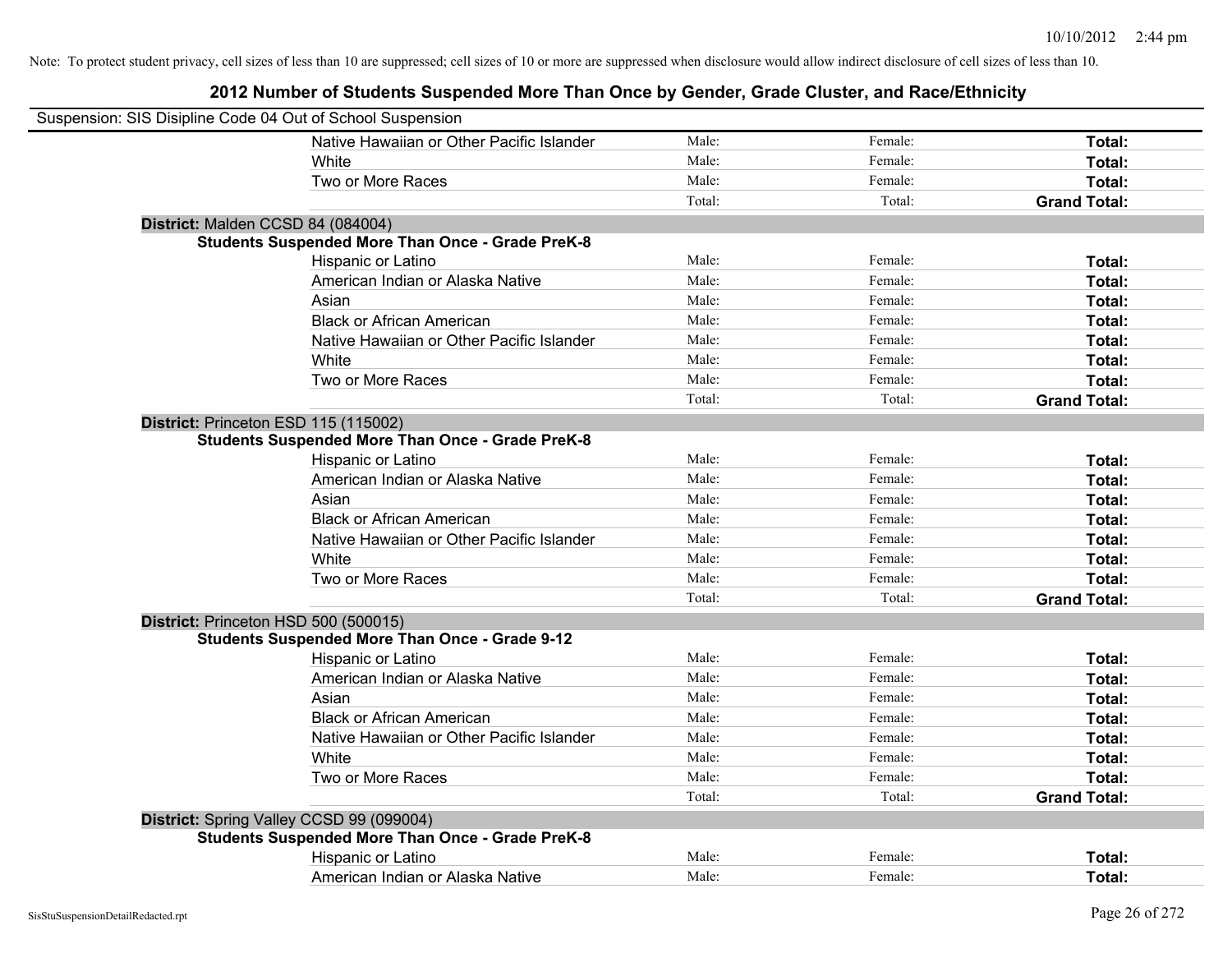### **2012 Number of Students Suspended More Than Once by Gender, Grade Cluster, and Race/Ethnicity**

| Suspension: SIS Disipline Code 04 Out of School Suspension |                                                         |        |         |                     |    |
|------------------------------------------------------------|---------------------------------------------------------|--------|---------|---------------------|----|
|                                                            | Asian                                                   | Male:  | Female: | Total:              |    |
|                                                            | <b>Black or African American</b>                        | Male:  | Female: | Total:              |    |
|                                                            | Native Hawaiian or Other Pacific Islander               | Male:  | Female: | Total:              |    |
|                                                            | White                                                   | Male:  | Female: | Total:              |    |
|                                                            | Two or More Races                                       | Male:  | Female: | Total:              |    |
|                                                            |                                                         | Total: | Total:  | <b>Grand Total:</b> | 14 |
| County: Henry (037)                                        |                                                         |        |         |                     |    |
| District: AlWood CUSD 225 (225026)                         |                                                         |        |         |                     |    |
|                                                            | <b>Students Suspended More Than Once - Grade PreK-8</b> |        |         |                     |    |
|                                                            | Hispanic or Latino                                      | Male:  | Female: | Total:              |    |
|                                                            | American Indian or Alaska Native                        | Male:  | Female: | Total:              |    |
|                                                            | Asian                                                   | Male:  | Female: | Total:              |    |
|                                                            | <b>Black or African American</b>                        | Male:  | Female: | Total:              |    |
|                                                            | Native Hawaiian or Other Pacific Islander               | Male:  | Female: | Total:              |    |
|                                                            | White                                                   | Male:  | Female: | Total:              |    |
|                                                            | Two or More Races                                       | Male:  | Female: | Total:              |    |
|                                                            |                                                         | Total: | Total:  | <b>Grand Total:</b> |    |
|                                                            | <b>Students Suspended More Than Once - Grade 9-12</b>   |        |         |                     |    |
|                                                            | Hispanic or Latino                                      | Male:  | Female: | Total:              |    |
|                                                            | American Indian or Alaska Native                        | Male:  | Female: | Total:              |    |
|                                                            | Asian                                                   | Male:  | Female: | Total:              |    |
|                                                            | <b>Black or African American</b>                        | Male:  | Female: | Total:              |    |
|                                                            | Native Hawaiian or Other Pacific Islander               | Male:  | Female: | Total:              |    |
|                                                            | White                                                   | Male:  | Female: | Total:              |    |
|                                                            | Two or More Races                                       | Male:  | Female: | <b>Total:</b>       |    |
|                                                            |                                                         | Total: | Total:  | <b>Grand Total:</b> |    |
| District: Cambridge CUSD 227 (227026)                      |                                                         |        |         |                     |    |
|                                                            | <b>Students Suspended More Than Once - Grade 9-12</b>   |        |         |                     |    |
|                                                            | Hispanic or Latino                                      | Male:  | Female: | Total:              |    |
|                                                            | American Indian or Alaska Native                        | Male:  | Female: | Total:              |    |
|                                                            | Asian                                                   | Male:  | Female: | Total:              |    |
|                                                            | <b>Black or African American</b>                        | Male:  | Female: | Total:              |    |
|                                                            | Native Hawaiian or Other Pacific Islander               | Male:  | Female: | Total:              |    |
|                                                            | White                                                   | Male:  | Female: | Total:              |    |
|                                                            | Two or More Races                                       | Male:  | Female: | <b>Total:</b>       |    |
| $D_{i}$ , $(100000)$                                       |                                                         | Total: | Total:  | <b>Grand Total:</b> |    |

**District:** Colona SD 190 (190002) **Students Suspended More Than Once - Grade PreK-8**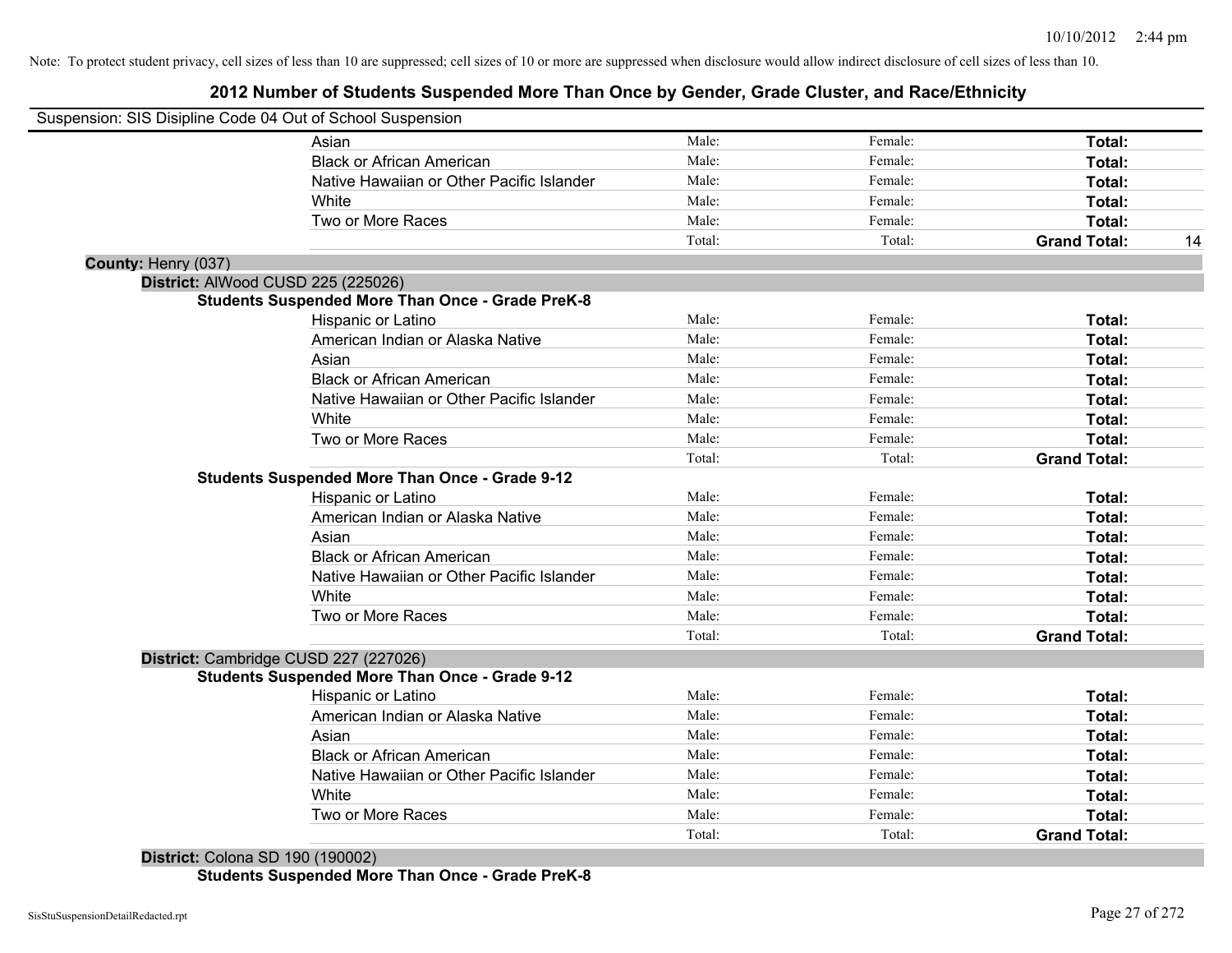| Suspension: SIS Disipline Code 04 Out of School Suspension |                                                         |        |         |                     |
|------------------------------------------------------------|---------------------------------------------------------|--------|---------|---------------------|
|                                                            | Hispanic or Latino                                      | Male:  | Female: | Total:              |
|                                                            | American Indian or Alaska Native                        | Male:  | Female: | Total:              |
|                                                            | Asian                                                   | Male:  | Female: | Total:              |
|                                                            | <b>Black or African American</b>                        | Male:  | Female: | Total:              |
|                                                            | Native Hawaiian or Other Pacific Islander               | Male:  | Female: | Total:              |
|                                                            | White                                                   | Male:  | Female: | Total:              |
|                                                            | Two or More Races                                       | Male:  | Female: | Total:              |
|                                                            |                                                         | Total: | Total:  | <b>Grand Total:</b> |
| District: Galva CUSD 224 (224026)                          |                                                         |        |         |                     |
|                                                            | <b>Students Suspended More Than Once - Grade PreK-8</b> |        |         |                     |
|                                                            | Hispanic or Latino                                      | Male:  | Female: | Total:              |
|                                                            | American Indian or Alaska Native                        | Male:  | Female: | Total:              |
|                                                            | Asian                                                   | Male:  | Female: | Total:              |
|                                                            | <b>Black or African American</b>                        | Male:  | Female: | Total:              |
|                                                            | Native Hawaiian or Other Pacific Islander               | Male:  | Female: | Total:              |
|                                                            | White                                                   | Male:  | Female: | Total:              |
|                                                            | Two or More Races                                       | Male:  | Female: | Total:              |
|                                                            |                                                         | Total: | Total:  | <b>Grand Total:</b> |
|                                                            | <b>Students Suspended More Than Once - Grade 9-12</b>   |        |         |                     |
|                                                            | Hispanic or Latino                                      | Male:  | Female: | Total:              |
|                                                            | American Indian or Alaska Native                        | Male:  | Female: | Total:              |
|                                                            | Asian                                                   | Male:  | Female: | Total:              |
|                                                            | <b>Black or African American</b>                        | Male:  | Female: | Total:              |
|                                                            | Native Hawaiian or Other Pacific Islander               | Male:  | Female: | Total:              |
|                                                            | White                                                   | Male:  | Female: | Total:              |
|                                                            | Two or More Races                                       | Male:  | Female: | Total:              |
|                                                            |                                                         | Total: | Total:  | <b>Grand Total:</b> |
|                                                            | District: Geneseo CUSD 228 (228026)                     |        |         |                     |
|                                                            | <b>Students Suspended More Than Once - Grade PreK-8</b> |        |         |                     |
|                                                            | Hispanic or Latino                                      | Male:  | Female: | Total:              |
|                                                            | American Indian or Alaska Native                        | Male:  | Female: | Total:              |
|                                                            | Asian                                                   | Male:  | Female: | Total:              |
|                                                            | <b>Black or African American</b>                        | Male:  | Female: | Total:              |
|                                                            | Native Hawaiian or Other Pacific Islander               | Male:  | Female: | Total:              |
|                                                            | White                                                   | Male:  | Female: | Total:              |
|                                                            | Two or More Races                                       | Male:  | Female: | Total:              |
|                                                            |                                                         | Total: | Total:  | <b>Grand Total:</b> |
|                                                            | <b>Students Suspended More Than Once - Grade 9-12</b>   |        |         |                     |
|                                                            | Hispanic or Latino                                      | Male:  | Female: | Total:              |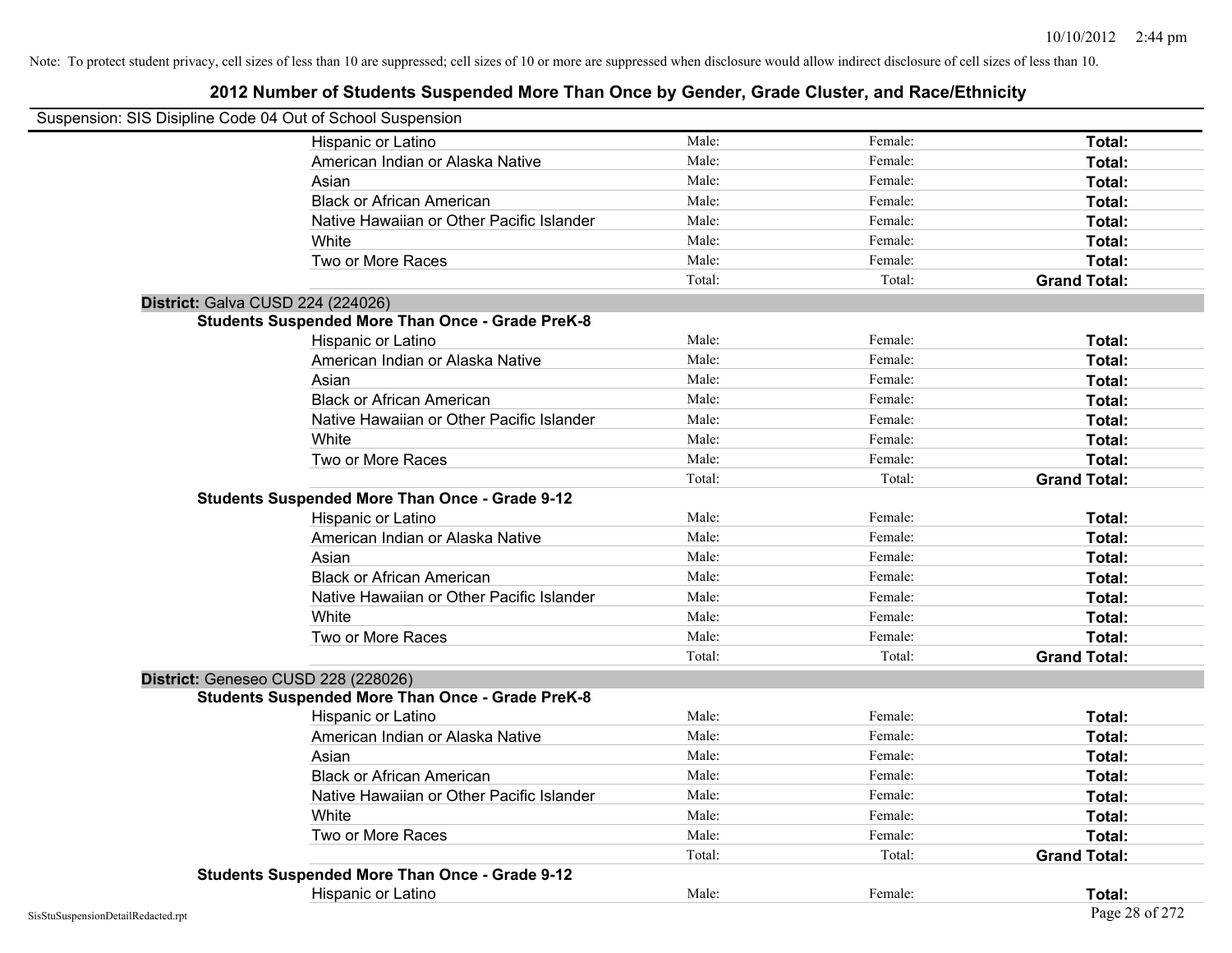### **2012 Number of Students Suspended More Than Once by Gender, Grade Cluster, and Race/Ethnicity**

|                                          | Suspension: SIS Disipline Code 04 Out of School Suspension |        |    |         |    |                     |    |
|------------------------------------------|------------------------------------------------------------|--------|----|---------|----|---------------------|----|
|                                          | American Indian or Alaska Native                           | Male:  |    | Female: |    | Total:              |    |
|                                          | Asian                                                      | Male:  |    | Female: |    | Total:              |    |
|                                          | <b>Black or African American</b>                           | Male:  |    | Female: |    | Total:              |    |
|                                          | Native Hawaiian or Other Pacific Islander                  | Male:  |    | Female: |    | Total:              |    |
|                                          | White                                                      | Male:  | 15 | Female: | 15 | Total:              | 30 |
|                                          | Two or More Races                                          | Male:  |    | Female: |    | Total:              |    |
|                                          |                                                            | Total: |    | Total:  |    | <b>Grand Total:</b> |    |
|                                          | District: Kewanee CUSD 229 (229026)                        |        |    |         |    |                     |    |
|                                          | <b>Students Suspended More Than Once - Grade PreK-8</b>    |        |    |         |    |                     |    |
|                                          | Hispanic or Latino                                         | Male:  |    | Female: |    | Total:              | 12 |
|                                          | American Indian or Alaska Native                           | Male:  |    | Female: |    | Total:              |    |
|                                          | Asian                                                      | Male:  |    | Female: |    | Total:              |    |
|                                          | <b>Black or African American</b>                           | Male:  |    | Female: |    | Total:              | 15 |
|                                          | Native Hawaiian or Other Pacific Islander                  | Male:  |    | Female: |    | Total:              |    |
|                                          | White                                                      | Male:  | 39 | Female: | 10 | Total:              | 49 |
|                                          | Two or More Races                                          | Male:  |    | Female: |    | Total:              |    |
|                                          |                                                            | Total: |    | Total:  |    | <b>Grand Total:</b> |    |
|                                          | <b>Students Suspended More Than Once - Grade 9-12</b>      |        |    |         |    |                     |    |
|                                          | Hispanic or Latino                                         | Male:  |    | Female: |    | Total:              |    |
|                                          | American Indian or Alaska Native                           | Male:  |    | Female: |    | Total:              |    |
|                                          | Asian                                                      | Male:  |    | Female: |    | Total:              |    |
|                                          | <b>Black or African American</b>                           | Male:  |    | Female: |    | Total:              |    |
|                                          | Native Hawaiian or Other Pacific Islander                  | Male:  |    | Female: |    | Total:              |    |
|                                          | White                                                      | Male:  |    | Female: |    | Total:              |    |
|                                          | Two or More Races                                          | Male:  |    | Female: |    | Total:              |    |
|                                          |                                                            | Total: |    | Total:  |    | <b>Grand Total:</b> | 11 |
| <b>District: Orion CUSD 223 (223026)</b> |                                                            |        |    |         |    |                     |    |
|                                          | <b>Students Suspended More Than Once - Grade PreK-8</b>    |        |    |         |    |                     |    |
|                                          | Hispanic or Latino                                         | Male:  |    | Female: |    | Total:              |    |
|                                          | American Indian or Alaska Native                           | Male:  |    | Female: |    | Total:              |    |
|                                          | Asian                                                      | Male:  |    | Female: |    | Total:              |    |
|                                          | <b>Black or African American</b>                           | Male:  |    | Female: |    | Total:              |    |
|                                          | Native Hawaiian or Other Pacific Islander                  | Male:  |    | Female: |    | Total:              |    |
|                                          | White                                                      | Male:  |    | Female: |    | Total:              |    |
|                                          | Two or More Races                                          | Male:  |    | Female: |    | <b>Total:</b>       |    |
|                                          |                                                            | Total: |    | Total:  |    | <b>Grand Total:</b> |    |
|                                          | District: Wethersfield CUSD 230 (230026)                   |        |    |         |    |                     |    |

**Students Suspended More Than Once - Grade PreK-8**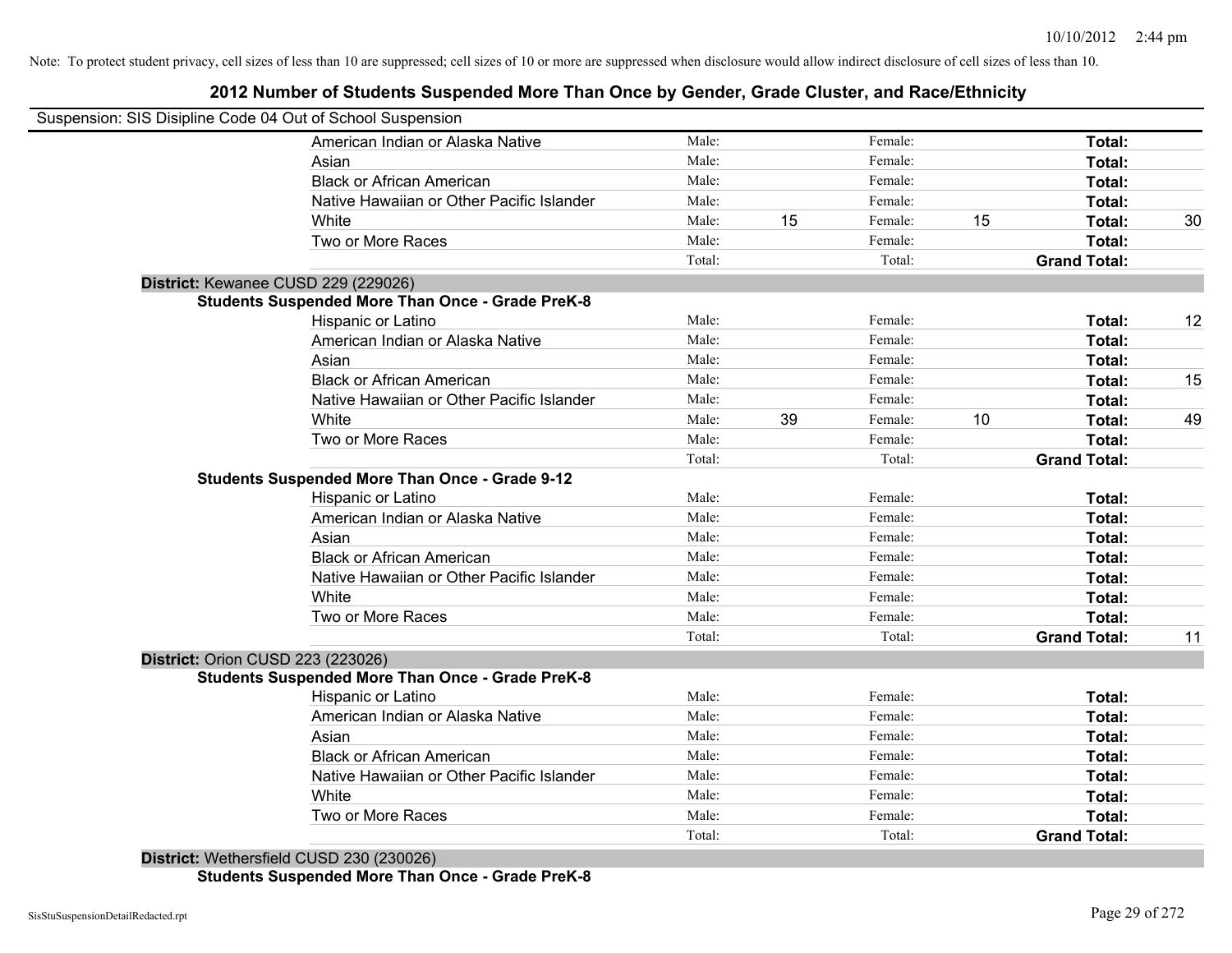**2012 Number of Students Suspended More Than Once by Gender, Grade Cluster, and Race/Ethnicity**

# Suspension: SIS Disipline Code 04 Out of School Suspension Hispanic or Latino **Finally Hispanic or Latino** *Total:* Male: Female: **Female: Total: Total:** Female: **Total:** American Indian or Alaska Native **Male:** Male: Female: Female: **Total:** Total: Asian **Asian Male:** Female: **Total:** Female: **Total:** Female: **Total:** Female: **Total:** Female: **Total:** Female: **Total:** Female: **Total:** Female: **Total:** Female: **Total: Total: Total: Total: Total: Total: Tot** Black or African American **Figure 1.1 and Total:** Male: Female: Female: **Total:** Total: Native Hawaiian or Other Pacific Islander **Male:** Male: Female: Female: **Total:** Total: White **Total:** Male: **Female:** Female: **Total:** Total: **Total:** Female: **Total:** Total: **Total:** Total: **Total:** Total: **Total:** Total: **Total:** Total: **Total:** Total: **Total:** Total: **Total:** Total: **Total:** Total: **Total** Two or More Races **Total:** Total: Male: Female: Female: **Total:** Female: **Total:** Total: Total: Total: Total: **Grand Total: Students Suspended More Than Once - Grade 9-12** Hispanic or Latino **Finally Hispanic or Latino** *Total:* Male: Female: **Female: Total: Total:** Female: **Total:** American Indian or Alaska Native **Male:** Male: Female: Female: **Total:** Total: Asian **Asian Male:** Female: **Total:** Female: **Total:** Female: **Total:** Female: **Total:** Female: **Total:** Female: **Total:** Female: **Total:** Female: **Total:** Female: **Total: Total: Total: Total: Total: Total: Tot** Black or African American **Figure 1.1 and Total:** Male: Female: Female: **Total:** Total: Native Hawaiian or Other Pacific Islander **Male:** Male: Female: Female: **Total:** Total: White **Total:** Male: **Female:** Female: **Total:** Total: **Total:** Female: **Total:** Total: **Total:** Total: **Total:** Total: **Total:** Total: **Total:** Total: **Total:** Total: **Total:** Total: **Total:** Total: **Total:** Total: **Total** Two or More Races **Total:** Total: Male: Female: Female: **Total:** Female: **Total:** Total: Total: Total: **Grand Total: County:** Non-Public School (000) **District:** Bureau/Henry/Stark ROE (000000) **Students Suspended More Than Once - Grade PreK-8** Hispanic or Latino **Finally Contract Contract Contract Contract Contract Contract Male:** Female: **Fotal: Total:** American Indian or Alaska Native **Male:** Male: Female: Female: **Total:** Total: Asian **Asian Male:** Total: Male: Female: **Total: Total:** Total: Total: Total: Total: Total: Total: Total: Total: Total: Total: Total: Total: Total: Total: Total: Total: Total: Total: Total: Total: Total: Total: Total: Tota Black or African American **Figure 1.1 and Total:** Male: Female: Female: **Total:** Total: Native Hawaiian or Other Pacific Islander Male: Total: Female: Female: Total: Total: Total: Total: Total: Total: Total: Total: Total: Total: Total: Total: Total: Total: Total: Total: Total: Total: Total: Total: Total: Tota White **Total:** Male: Female: **Total:** Total: **Total:** Female: **Total:** Total: Two or More Races **Total:** Total: Male: Female: Female: **Total:** Total: Total: Total: **Grand Total: County:** Stark (088) **District:** Bradford CUSD 1 (001026) **Students Suspended More Than Once - Grade PreK-8** Hispanic or Latino **Finale:** Female: **Female:** Female: **Total:** Female: **Total:** Female: **Female:** Female: **Fotal:** American Indian or Alaska Native **Male:** Male: Female: Female: **Total:** Total: Asian **Female:** Total: Male: Female: **Total:** Total: Total: Total: Total: Total: Total: Total: Total: Total: Total: Total: Total: Total: Total: Total: Total: Total: Total: Total: Total: Total: Total: Total: Total: Total: T Black or African American **Figure 1.1 and Total:** Male: Female: Female: **Total:** Total: Native Hawaiian or Other Pacific Islander **Male:** Male: Female: Female: **Total:** Total: White **Total:** Male: Female: **Total:** Female: **Total:** Total: Two or More Races **Total:** Total: Male: Female: Female: **Total:** Total: Female: Total: Total: Total: **Grand Total:**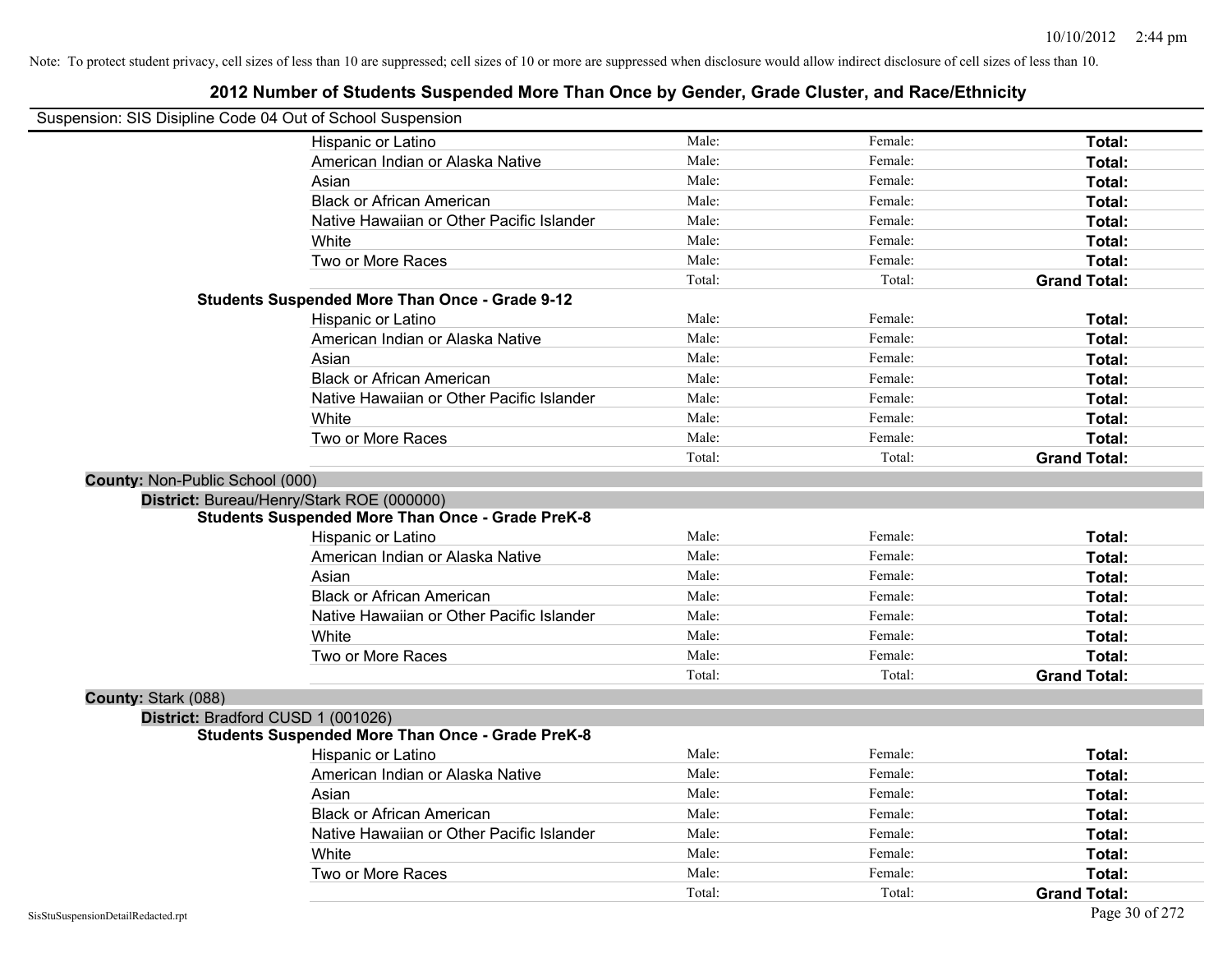| Suspension: SIS Disipline Code 04 Out of School Suspension |                                                         |        |         |                     |
|------------------------------------------------------------|---------------------------------------------------------|--------|---------|---------------------|
|                                                            | District: Stark County CUSD 100 (100026)                |        |         |                     |
|                                                            | <b>Students Suspended More Than Once - Grade PreK-8</b> |        |         |                     |
|                                                            | Hispanic or Latino                                      | Male:  | Female: | Total:              |
|                                                            | American Indian or Alaska Native                        | Male:  | Female: | Total:              |
|                                                            | Asian                                                   | Male:  | Female: | Total:              |
|                                                            | <b>Black or African American</b>                        | Male:  | Female: | Total:              |
|                                                            | Native Hawaiian or Other Pacific Islander               | Male:  | Female: | Total:              |
|                                                            | White                                                   | Male:  | Female: | 12<br>Total:        |
|                                                            | Two or More Races                                       | Male:  | Female: | Total:              |
|                                                            |                                                         | Total: | Total:  | <b>Grand Total:</b> |
|                                                            | <b>Students Suspended More Than Once - Grade 9-12</b>   |        |         |                     |
|                                                            | Hispanic or Latino                                      | Male:  | Female: | Total:              |
|                                                            | American Indian or Alaska Native                        | Male:  | Female: | Total:              |
|                                                            | Asian                                                   | Male:  | Female: | Total:              |
|                                                            | <b>Black or African American</b>                        | Male:  | Female: | Total:              |
|                                                            | Native Hawaiian or Other Pacific Islander               | Male:  | Female: | Total:              |
|                                                            | White                                                   | Male:  | Female: | Total:              |
|                                                            | Two or More Races                                       | Male:  | Female: | Total:              |
|                                                            |                                                         | Total: | Total:  | <b>Grand Total:</b> |
|                                                            |                                                         |        |         |                     |
| Region: Calhoun/Greene/Jersy/Macoupin ROE (40)             |                                                         |        |         |                     |
| County: Calhoun (007)                                      |                                                         |        |         |                     |
|                                                            | District: Brussels CUSD 42 (042026)                     |        |         |                     |
|                                                            | <b>Students Suspended More Than Once - Grade 9-12</b>   |        |         |                     |
|                                                            | <b>Hispanic or Latino</b>                               | Male:  | Female: | Total:              |
|                                                            | American Indian or Alaska Native                        | Male:  | Female: | Total:              |
|                                                            | Asian                                                   | Male:  | Female: | Total:              |
|                                                            | <b>Black or African American</b>                        | Male:  | Female: | Total:              |
|                                                            | Native Hawaiian or Other Pacific Islander               | Male:  | Female: | Total:              |
|                                                            | White                                                   | Male:  | Female: | Total:              |
|                                                            | Two or More Races                                       | Male:  | Female: | Total:              |
|                                                            |                                                         | Total: | Total:  | <b>Grand Total:</b> |
|                                                            | District: Calhoun CUSD 40 (040026)                      |        |         |                     |
|                                                            | <b>Students Suspended More Than Once - Grade 9-12</b>   |        |         |                     |
|                                                            | Hispanic or Latino                                      | Male:  | Female: | Total:              |
|                                                            | American Indian or Alaska Native                        | Male:  | Female: | Total:              |
|                                                            | Asian                                                   | Male:  | Female: | Total:              |
|                                                            | <b>Black or African American</b>                        | Male:  | Female: | Total:              |
|                                                            |                                                         |        |         |                     |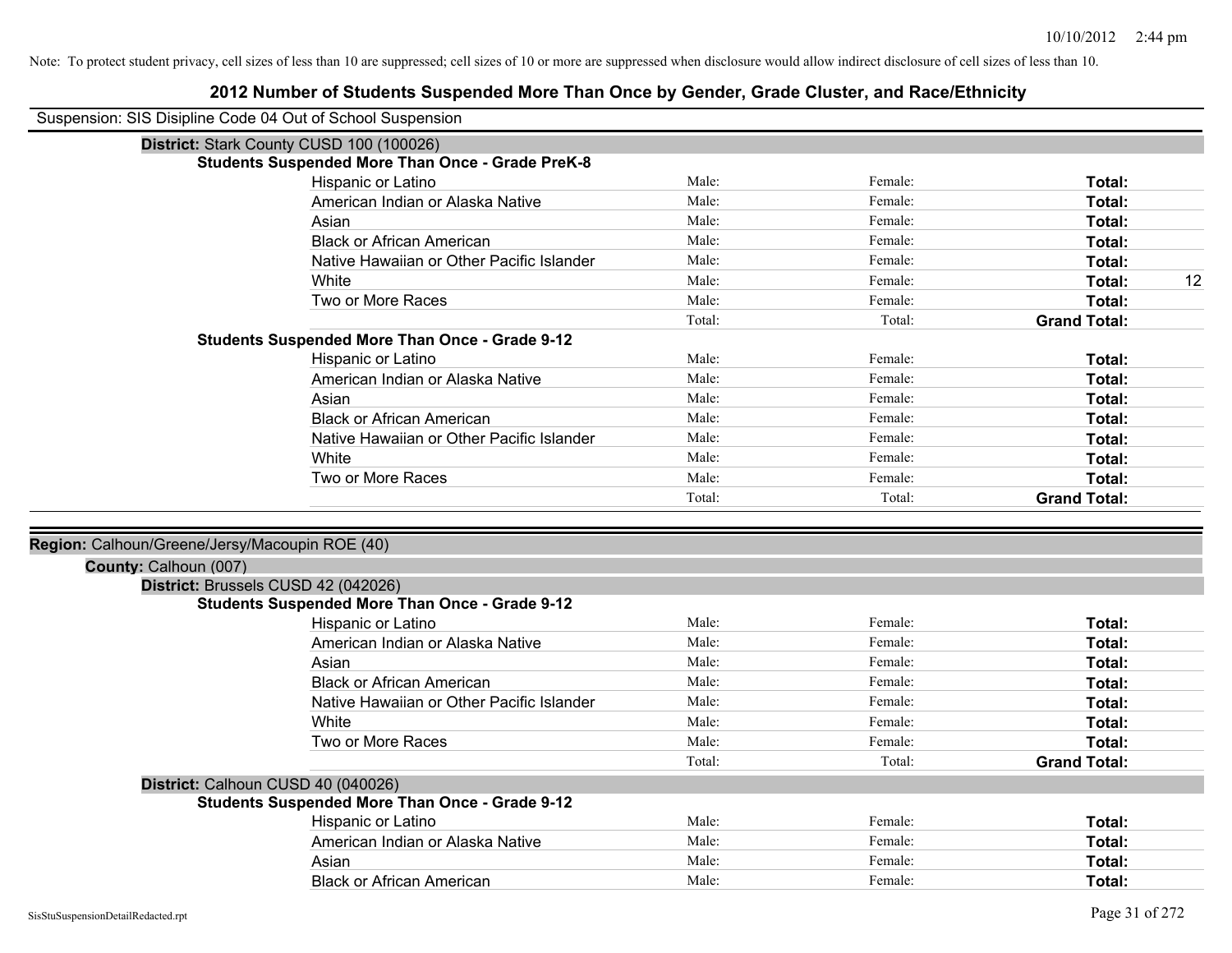| Suspension: SIS Disipline Code 04 Out of School Suspension |                                                         |        |         |                     |
|------------------------------------------------------------|---------------------------------------------------------|--------|---------|---------------------|
|                                                            | Native Hawaiian or Other Pacific Islander               | Male:  | Female: | Total:              |
|                                                            | White                                                   | Male:  | Female: | Total:              |
|                                                            | Two or More Races                                       | Male:  | Female: | Total:              |
|                                                            |                                                         | Total: | Total:  | <b>Grand Total:</b> |
| County: Greene (031)                                       |                                                         |        |         |                     |
|                                                            | District: Carrollton CUSD 1 (001026)                    |        |         |                     |
|                                                            | <b>Students Suspended More Than Once - Grade PreK-8</b> |        |         |                     |
|                                                            | Hispanic or Latino                                      | Male:  | Female: | Total:              |
|                                                            | American Indian or Alaska Native                        | Male:  | Female: | Total:              |
|                                                            | Asian                                                   | Male:  | Female: | Total:              |
|                                                            | <b>Black or African American</b>                        | Male:  | Female: | Total:              |
|                                                            | Native Hawaiian or Other Pacific Islander               | Male:  | Female: | Total:              |
|                                                            | White                                                   | Male:  | Female: | Total:              |
|                                                            | Two or More Races                                       | Male:  | Female: | Total:              |
|                                                            |                                                         | Total: | Total:  | <b>Grand Total:</b> |
|                                                            | <b>Students Suspended More Than Once - Grade 9-12</b>   |        |         |                     |
|                                                            | Hispanic or Latino                                      | Male:  | Female: | Total:              |
|                                                            | American Indian or Alaska Native                        | Male:  | Female: | Total:              |
|                                                            | Asian                                                   | Male:  | Female: | Total:              |
|                                                            | <b>Black or African American</b>                        | Male:  | Female: | Total:              |
|                                                            | Native Hawaiian or Other Pacific Islander               | Male:  | Female: | Total:              |
|                                                            | White                                                   | Male:  | Female: | Total:              |
|                                                            | Two or More Races                                       | Male:  | Female: | Total:              |
|                                                            |                                                         | Total: | Total:  | <b>Grand Total:</b> |
|                                                            | District: Greenfield CUSD 10 (010026)                   |        |         |                     |
|                                                            | <b>Students Suspended More Than Once - Grade PreK-8</b> |        |         |                     |
|                                                            | Hispanic or Latino                                      | Male:  | Female: | Total:              |
|                                                            | American Indian or Alaska Native                        | Male:  | Female: | Total:              |
|                                                            | Asian                                                   | Male:  | Female: | Total:              |
|                                                            | <b>Black or African American</b>                        | Male:  | Female: | Total:              |
|                                                            | Native Hawaiian or Other Pacific Islander               | Male:  | Female: | Total:              |
|                                                            | White                                                   | Male:  | Female: | Total:              |
|                                                            | Two or More Races                                       | Male:  | Female: | Total:              |
|                                                            |                                                         | Total: | Total:  | <b>Grand Total:</b> |
|                                                            | <b>Students Suspended More Than Once - Grade 9-12</b>   |        |         |                     |
|                                                            | Hispanic or Latino                                      | Male:  | Female: | Total:              |
|                                                            | American Indian or Alaska Native                        | Male:  | Female: | Total:              |
|                                                            | Asian                                                   | Male:  | Female: | Total:              |
|                                                            | <b>Black or African American</b>                        | Male:  | Female: | Total:              |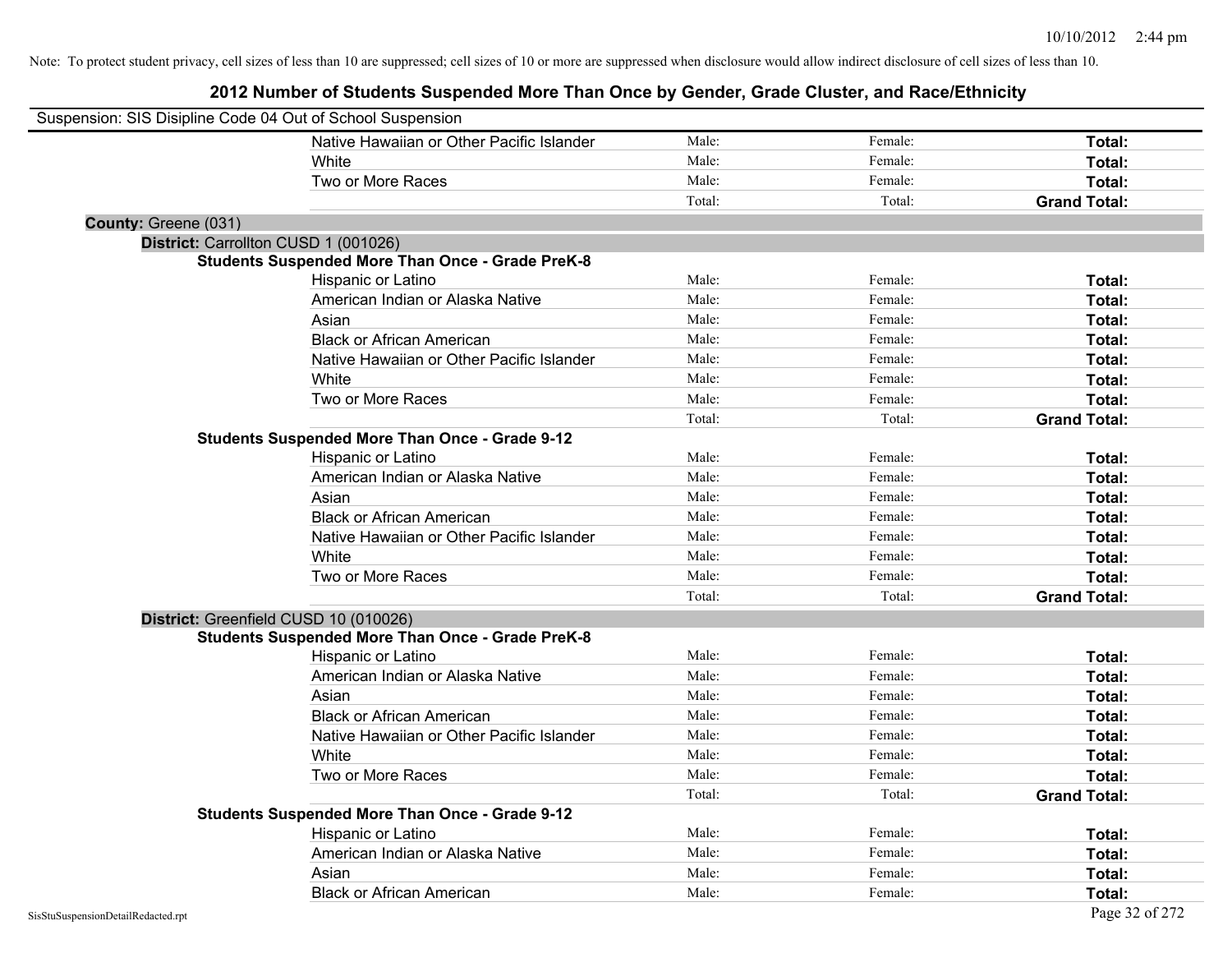| Suspension: SIS Disipline Code 04 Out of School Suspension |                                                         |        |    |         |    |                     |    |
|------------------------------------------------------------|---------------------------------------------------------|--------|----|---------|----|---------------------|----|
|                                                            | Native Hawaiian or Other Pacific Islander               | Male:  |    | Female: |    | Total:              |    |
|                                                            | White                                                   | Male:  |    | Female: |    | Total:              |    |
|                                                            | Two or More Races                                       | Male:  |    | Female: |    | Total:              |    |
|                                                            |                                                         | Total: |    | Total:  |    | <b>Grand Total:</b> |    |
|                                                            | District: North Greene CUSD 3 (003026)                  |        |    |         |    |                     |    |
|                                                            | <b>Students Suspended More Than Once - Grade PreK-8</b> |        |    |         |    |                     |    |
|                                                            | Hispanic or Latino                                      | Male:  |    | Female: |    | Total:              |    |
|                                                            | American Indian or Alaska Native                        | Male:  |    | Female: |    | Total:              |    |
|                                                            | Asian                                                   | Male:  |    | Female: |    | Total:              |    |
|                                                            | <b>Black or African American</b>                        | Male:  |    | Female: |    | Total:              |    |
|                                                            | Native Hawaiian or Other Pacific Islander               | Male:  |    | Female: |    | Total:              |    |
|                                                            | White                                                   | Male:  |    | Female: |    | Total:              |    |
|                                                            | Two or More Races                                       | Male:  |    | Female: |    | Total:              |    |
|                                                            |                                                         | Total: |    | Total:  |    | <b>Grand Total:</b> |    |
|                                                            | <b>Students Suspended More Than Once - Grade 9-12</b>   |        |    |         |    |                     |    |
|                                                            | Hispanic or Latino                                      | Male:  |    | Female: |    | Total:              |    |
|                                                            | American Indian or Alaska Native                        | Male:  |    | Female: |    | Total:              |    |
|                                                            | Asian                                                   | Male:  |    | Female: |    | Total:              |    |
|                                                            | <b>Black or African American</b>                        | Male:  |    | Female: |    | Total:              |    |
|                                                            | Native Hawaiian or Other Pacific Islander               | Male:  |    | Female: |    | Total:              |    |
|                                                            | White                                                   | Male:  |    | Female: |    | Total:              | 11 |
|                                                            | Two or More Races                                       | Male:  |    | Female: |    | Total:              |    |
|                                                            |                                                         | Total: |    | Total:  |    | <b>Grand Total:</b> |    |
| County: Jersey (042)                                       |                                                         |        |    |         |    |                     |    |
| District: Jersey CUSD 100 (100026)                         |                                                         |        |    |         |    |                     |    |
|                                                            | <b>Students Suspended More Than Once - Grade PreK-8</b> |        |    |         |    |                     |    |
|                                                            | Hispanic or Latino                                      | Male:  |    | Female: |    | Total:              |    |
|                                                            | American Indian or Alaska Native                        | Male:  |    | Female: |    | Total:              |    |
|                                                            | Asian                                                   | Male:  |    | Female: |    | Total:              |    |
|                                                            | <b>Black or African American</b>                        | Male:  |    | Female: |    | Total:              |    |
|                                                            | Native Hawaiian or Other Pacific Islander               | Male:  |    | Female: |    | Total:              |    |
|                                                            | White                                                   | Male:  | 29 | Female: | 12 | Total:              | 41 |
|                                                            | Two or More Races                                       | Male:  |    | Female: |    | Total:              |    |
|                                                            |                                                         | Total: |    | Total:  |    | <b>Grand Total:</b> |    |
|                                                            | <b>Students Suspended More Than Once - Grade 9-12</b>   |        |    |         |    |                     |    |
|                                                            | Hispanic or Latino                                      | Male:  |    | Female: |    | Total:              |    |
|                                                            | American Indian or Alaska Native                        | Male:  |    | Female: |    | Total:              |    |
|                                                            | Asian                                                   | Male:  |    | Female: |    | Total:              |    |
|                                                            | <b>Black or African American</b>                        | Male:  |    | Female: |    | Total:              |    |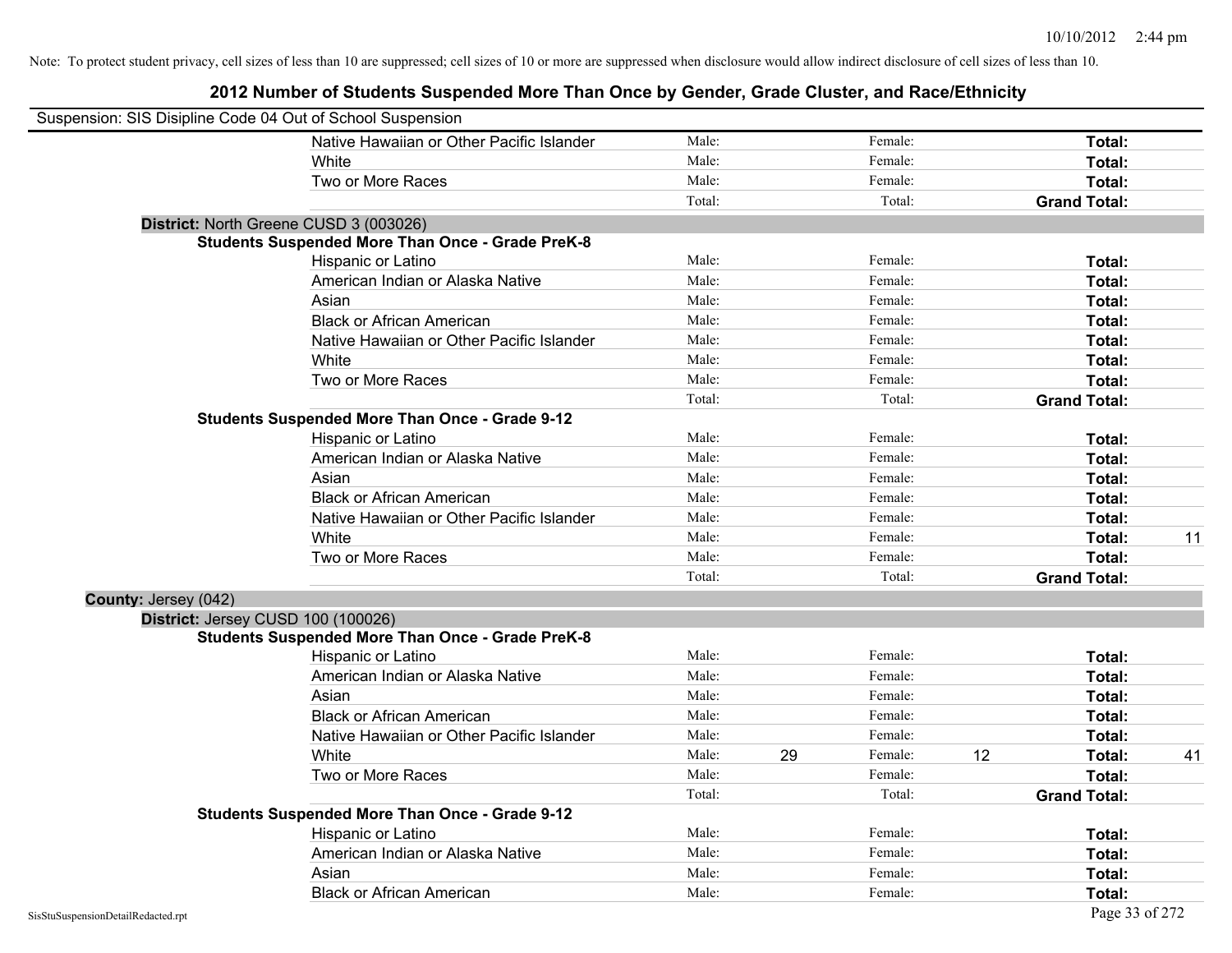| Suspension: SIS Disipline Code 04 Out of School Suspension |                                                         |        |    |         |    |                     |
|------------------------------------------------------------|---------------------------------------------------------|--------|----|---------|----|---------------------|
|                                                            | Native Hawaiian or Other Pacific Islander               | Male:  |    | Female: |    | Total:              |
|                                                            | White                                                   | Male:  | 25 | Female: | 14 | Total:<br>39        |
|                                                            | Two or More Races                                       | Male:  |    | Female: |    | Total:              |
|                                                            |                                                         | Total: |    | Total:  |    | <b>Grand Total:</b> |
| County: Macoupin (056)                                     |                                                         |        |    |         |    |                     |
|                                                            | District: Bunker Hill CUSD 8 (008026)                   |        |    |         |    |                     |
|                                                            | <b>Students Suspended More Than Once - Grade 9-12</b>   |        |    |         |    |                     |
|                                                            | Hispanic or Latino                                      | Male:  |    | Female: |    | Total:              |
|                                                            | American Indian or Alaska Native                        | Male:  |    | Female: |    | Total:              |
|                                                            | Asian                                                   | Male:  |    | Female: |    | Total:              |
|                                                            | <b>Black or African American</b>                        | Male:  |    | Female: |    | Total:              |
|                                                            | Native Hawaiian or Other Pacific Islander               | Male:  |    | Female: |    | Total:              |
|                                                            | White                                                   | Male:  |    | Female: |    | Total:              |
|                                                            | Two or More Races                                       | Male:  |    | Female: |    | Total:              |
|                                                            |                                                         | Total: |    | Total:  |    | <b>Grand Total:</b> |
|                                                            | District: Carlinville CUSD 1 (001026)                   |        |    |         |    |                     |
|                                                            | <b>Students Suspended More Than Once - Grade PreK-8</b> |        |    |         |    |                     |
|                                                            | Hispanic or Latino                                      | Male:  |    | Female: |    | Total:              |
|                                                            | American Indian or Alaska Native                        | Male:  |    | Female: |    | Total:              |
|                                                            | Asian                                                   | Male:  |    | Female: |    | Total:              |
|                                                            | <b>Black or African American</b>                        | Male:  |    | Female: |    | Total:              |
|                                                            | Native Hawaiian or Other Pacific Islander               | Male:  |    | Female: |    | Total:              |
|                                                            | White                                                   | Male:  |    | Female: |    | Total:              |
|                                                            | Two or More Races                                       | Male:  |    | Female: |    | Total:              |
|                                                            |                                                         | Total: |    | Total:  |    | <b>Grand Total:</b> |
|                                                            | <b>Students Suspended More Than Once - Grade 9-12</b>   |        |    |         |    |                     |
|                                                            | Hispanic or Latino                                      | Male:  |    | Female: |    | Total:              |
|                                                            | American Indian or Alaska Native                        | Male:  |    | Female: |    | Total:              |
|                                                            | Asian                                                   | Male:  |    | Female: |    | Total:              |
|                                                            | <b>Black or African American</b>                        | Male:  |    | Female: |    | Total:              |
|                                                            | Native Hawaiian or Other Pacific Islander               | Male:  |    | Female: |    | Total:              |
|                                                            | White                                                   | Male:  |    | Female: |    | Total:              |
|                                                            | Two or More Races                                       | Male:  |    | Female: |    | Total:              |
|                                                            |                                                         | Total: |    | Total:  |    | <b>Grand Total:</b> |
|                                                            | District: Mount Olive CUSD 5 (005026)                   |        |    |         |    |                     |
|                                                            | <b>Students Suspended More Than Once - Grade PreK-8</b> |        |    |         |    |                     |
|                                                            | Hispanic or Latino                                      | Male:  |    | Female: |    | Total:              |
|                                                            | American Indian or Alaska Native                        | Male:  |    | Female: |    | Total:              |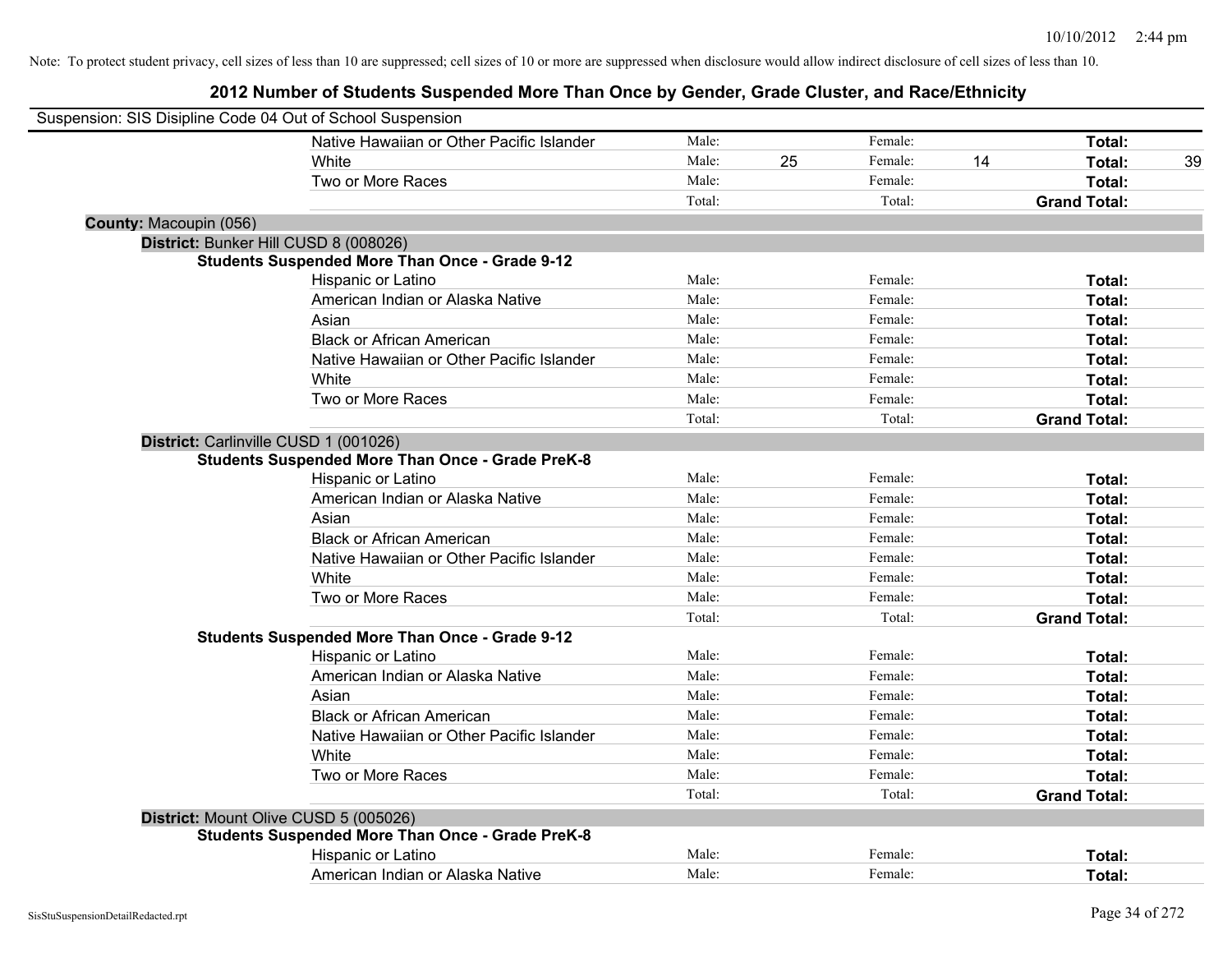| Suspension: SIS Disipline Code 04 Out of School Suspension |                                                         |        |         |                     |    |
|------------------------------------------------------------|---------------------------------------------------------|--------|---------|---------------------|----|
|                                                            | Asian                                                   | Male:  | Female: | Total:              |    |
|                                                            | <b>Black or African American</b>                        | Male:  | Female: | Total:              |    |
|                                                            | Native Hawaiian or Other Pacific Islander               | Male:  | Female: | Total:              |    |
|                                                            | White                                                   | Male:  | Female: | Total:              | 10 |
|                                                            | Two or More Races                                       | Male:  | Female: | Total:              |    |
|                                                            |                                                         | Total: | Total:  | <b>Grand Total:</b> |    |
|                                                            | <b>Students Suspended More Than Once - Grade 9-12</b>   |        |         |                     |    |
|                                                            | Hispanic or Latino                                      | Male:  | Female: | Total:              |    |
|                                                            | American Indian or Alaska Native                        | Male:  | Female: | Total:              |    |
|                                                            | Asian                                                   | Male:  | Female: | Total:              |    |
|                                                            | <b>Black or African American</b>                        | Male:  | Female: | Total:              |    |
|                                                            | Native Hawaiian or Other Pacific Islander               | Male:  | Female: | Total:              |    |
|                                                            | White                                                   | Male:  | Female: | Total:              |    |
|                                                            | Two or More Races                                       | Male:  | Female: | Total:              |    |
|                                                            |                                                         | Total: | Total:  | <b>Grand Total:</b> |    |
| District: North Mac CUSD 34 (034026)                       |                                                         |        |         |                     |    |
|                                                            | <b>Students Suspended More Than Once - Grade PreK-8</b> |        |         |                     |    |
|                                                            | Hispanic or Latino                                      | Male:  | Female: | Total:              |    |
|                                                            | American Indian or Alaska Native                        | Male:  | Female: | Total:              |    |
|                                                            | Asian                                                   | Male:  | Female: | Total:              |    |
|                                                            | <b>Black or African American</b>                        | Male:  | Female: | Total:              |    |
|                                                            | Native Hawaiian or Other Pacific Islander               | Male:  | Female: | Total:              |    |
|                                                            | White                                                   | Male:  | Female: | Total:              | 15 |
|                                                            | Two or More Races                                       | Male:  | Female: | Total:              |    |
|                                                            |                                                         | Total: | Total:  | <b>Grand Total:</b> |    |
|                                                            | <b>Students Suspended More Than Once - Grade 9-12</b>   |        |         |                     |    |
|                                                            | Hispanic or Latino                                      | Male:  | Female: | Total:              |    |
|                                                            | American Indian or Alaska Native                        | Male:  | Female: | Total:              |    |
|                                                            | Asian                                                   | Male:  | Female: | Total:              |    |
|                                                            | <b>Black or African American</b>                        | Male:  | Female: | Total:              |    |
|                                                            | Native Hawaiian or Other Pacific Islander               | Male:  | Female: | Total:              |    |
|                                                            | White                                                   | Male:  | Female: | Total:              |    |
|                                                            | Two or More Races                                       | Male:  | Female: | Total:              |    |
|                                                            |                                                         | Total: | Total:  | <b>Grand Total:</b> |    |
| District: Northwestern CUSD 2 (002026)                     |                                                         |        |         |                     |    |
|                                                            | <b>Students Suspended More Than Once - Grade PreK-8</b> |        |         |                     |    |
|                                                            | Hispanic or Latino                                      | Male:  | Female: | Total:              |    |
|                                                            | American Indian or Alaska Native                        | Male:  | Female: | Total:              |    |
|                                                            | Asian                                                   | Male:  | Female: | Total:              |    |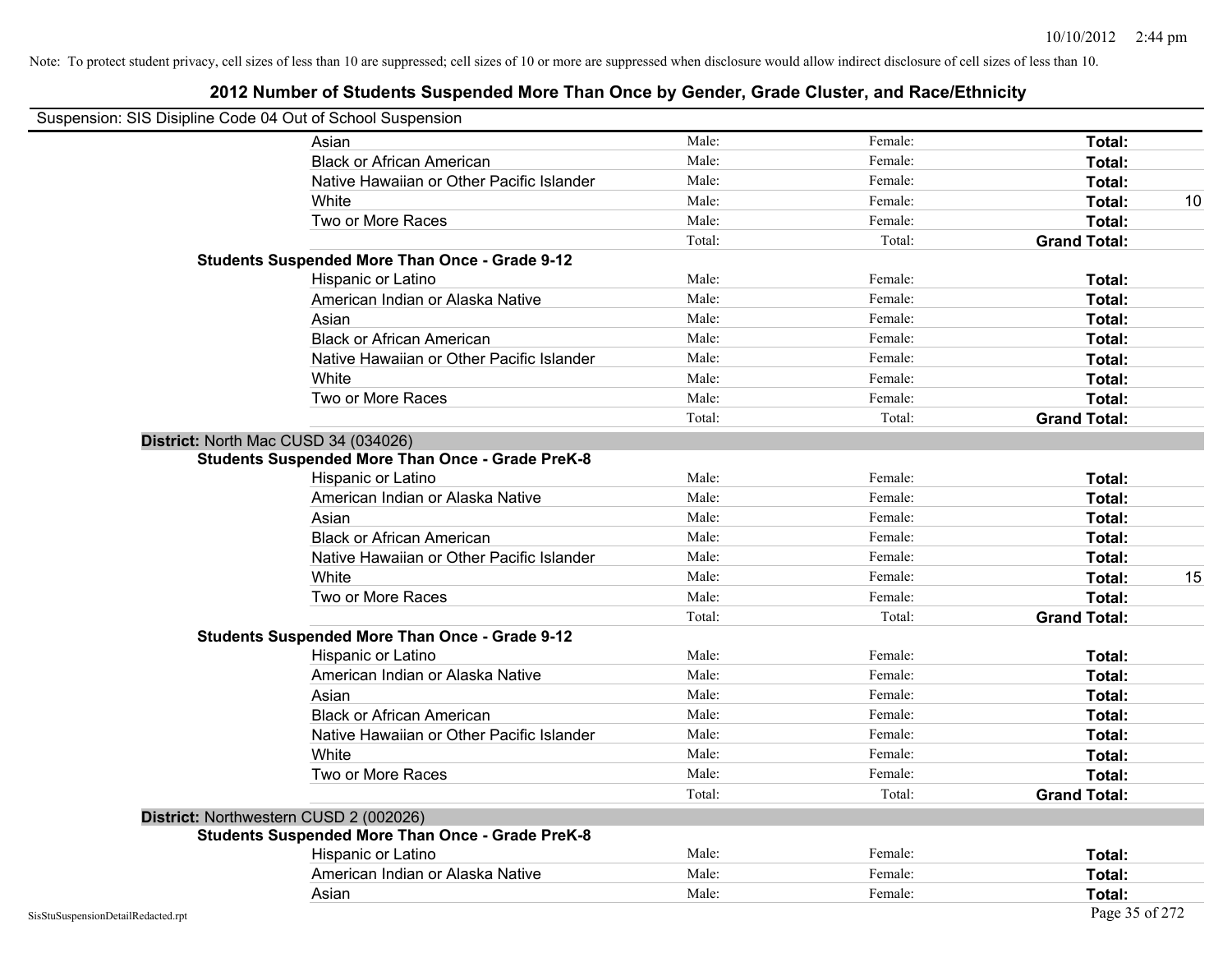| Suspension: SIS Disipline Code 04 Out of School Suspension |                                                         |        |         |                     |
|------------------------------------------------------------|---------------------------------------------------------|--------|---------|---------------------|
|                                                            | <b>Black or African American</b>                        | Male:  | Female: | Total:              |
|                                                            | Native Hawaiian or Other Pacific Islander               | Male:  | Female: | Total:              |
|                                                            | White                                                   | Male:  | Female: | Total:              |
|                                                            | Two or More Races                                       | Male:  | Female: | Total:              |
|                                                            |                                                         | Total: | Total:  | <b>Grand Total:</b> |
|                                                            | <b>Students Suspended More Than Once - Grade 9-12</b>   |        |         |                     |
|                                                            | Hispanic or Latino                                      | Male:  | Female: | Total:              |
|                                                            | American Indian or Alaska Native                        | Male:  | Female: | Total:              |
|                                                            | Asian                                                   | Male:  | Female: | Total:              |
|                                                            | <b>Black or African American</b>                        | Male:  | Female: | Total:              |
|                                                            | Native Hawaiian or Other Pacific Islander               | Male:  | Female: | Total:              |
|                                                            | White                                                   | Male:  | Female: | Total:              |
|                                                            | Two or More Races                                       | Male:  | Female: | Total:              |
|                                                            |                                                         | Total: | Total:  | <b>Grand Total:</b> |
|                                                            | District: Southwestern CUSD 9 (009026)                  |        |         |                     |
|                                                            | <b>Students Suspended More Than Once - Grade PreK-8</b> |        |         |                     |
|                                                            | Hispanic or Latino                                      | Male:  | Female: | Total:              |
|                                                            | American Indian or Alaska Native                        | Male:  | Female: | Total:              |
|                                                            | Asian                                                   | Male:  | Female: | Total:              |
|                                                            | <b>Black or African American</b>                        | Male:  | Female: | Total:              |
|                                                            | Native Hawaiian or Other Pacific Islander               | Male:  | Female: | Total:              |
|                                                            | White                                                   | Male:  | Female: | Total:              |
|                                                            | Two or More Races                                       | Male:  | Female: | Total:              |
|                                                            |                                                         | Total: | Total:  | <b>Grand Total:</b> |
|                                                            | <b>Students Suspended More Than Once - Grade 9-12</b>   |        |         |                     |
|                                                            | Hispanic or Latino                                      | Male:  | Female: | Total:              |
|                                                            | American Indian or Alaska Native                        | Male:  | Female: | Total:              |
|                                                            | Asian                                                   | Male:  | Female: | Total:              |
|                                                            | <b>Black or African American</b>                        | Male:  | Female: | Total:              |
|                                                            | Native Hawaiian or Other Pacific Islander               | Male:  | Female: | Total:              |
|                                                            | White                                                   | Male:  | Female: | 11<br>Total:        |
|                                                            | Two or More Races                                       | Male:  | Female: | Total:              |
|                                                            |                                                         | Total: | Total:  | <b>Grand Total:</b> |
|                                                            | District: Staunton CUSD 6 (006026)                      |        |         |                     |
|                                                            | <b>Students Suspended More Than Once - Grade PreK-8</b> |        |         |                     |
|                                                            | Hispanic or Latino                                      | Male:  | Female: | Total:              |
|                                                            | American Indian or Alaska Native                        | Male:  | Female: | Total:              |
|                                                            | Asian                                                   | Male:  | Female: | Total:              |
|                                                            | <b>Black or African American</b>                        | Male:  | Female: | Total:              |
| SisStuSuspensionDetailRedacted.rpt                         |                                                         |        |         | Page 36 of 272      |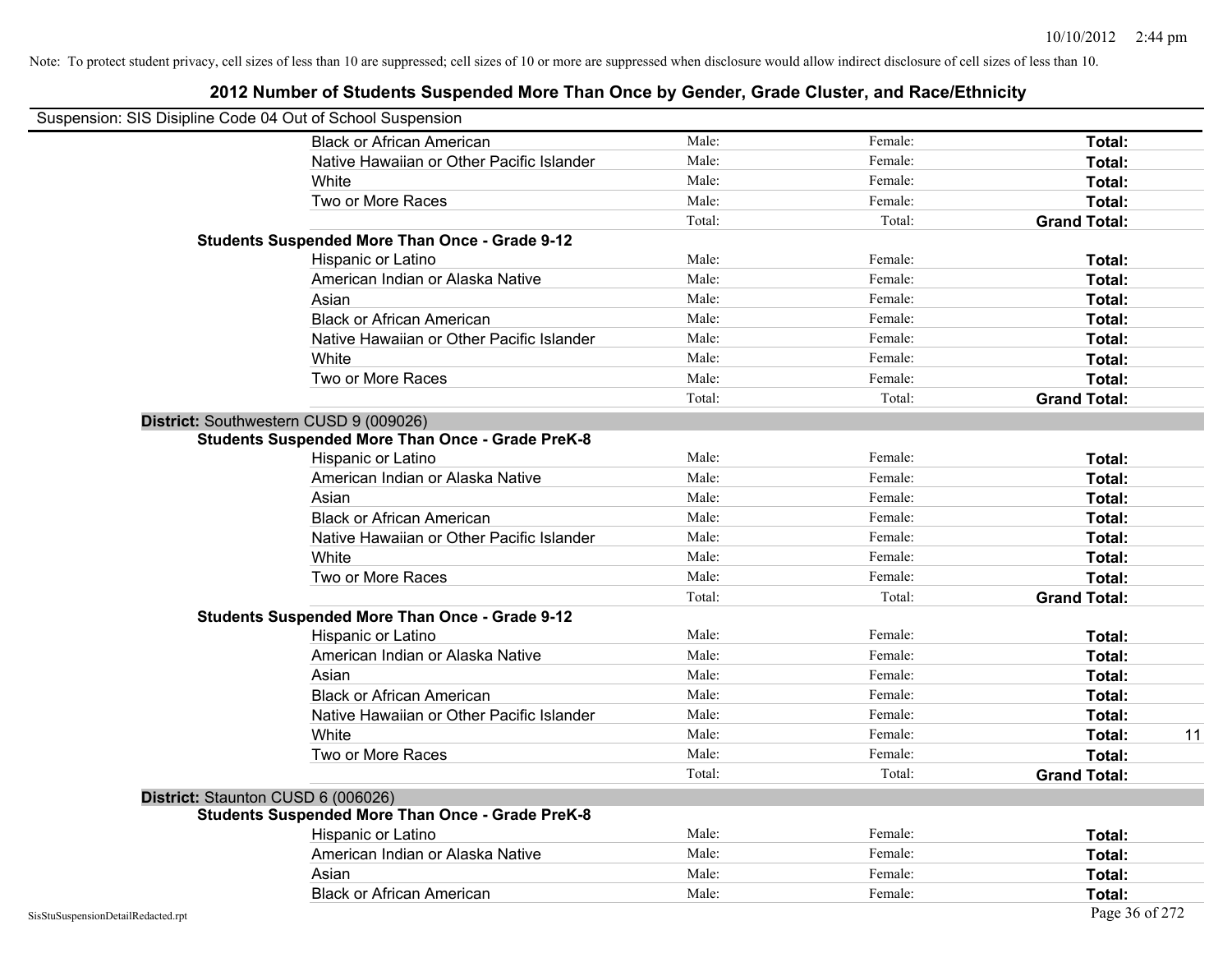|                                                | Suspension: SIS Disipline Code 04 Out of School Suspension |        |         |                     |    |
|------------------------------------------------|------------------------------------------------------------|--------|---------|---------------------|----|
|                                                | Native Hawaiian or Other Pacific Islander                  | Male:  | Female: | Total:              |    |
|                                                | White                                                      | Male:  | Female: | Total:              |    |
|                                                | Two or More Races                                          | Male:  | Female: | Total:              |    |
|                                                |                                                            | Total: | Total:  | <b>Grand Total:</b> |    |
|                                                | <b>Students Suspended More Than Once - Grade 9-12</b>      |        |         |                     |    |
|                                                | Hispanic or Latino                                         | Male:  | Female: | Total:              |    |
|                                                | American Indian or Alaska Native                           | Male:  | Female: | Total:              |    |
|                                                | Asian                                                      | Male:  | Female: | Total:              |    |
|                                                | <b>Black or African American</b>                           | Male:  | Female: | Total:              |    |
|                                                | Native Hawaiian or Other Pacific Islander                  | Male:  | Female: | Total:              |    |
|                                                | White                                                      | Male:  | Female: | Total:              | 11 |
|                                                | Two or More Races                                          | Male:  | Female: | Total:              |    |
|                                                |                                                            | Total: | Total:  | <b>Grand Total:</b> |    |
| County: Non-Public School (000)                |                                                            |        |         |                     |    |
|                                                | District: Calhoun/Greene/Jersy/Macoupin ROE (000000)       |        |         |                     |    |
|                                                | <b>Students Suspended More Than Once - Grade 9-12</b>      |        |         |                     |    |
|                                                | Hispanic or Latino                                         | Male:  | Female: | Total:              |    |
|                                                | American Indian or Alaska Native                           | Male:  | Female: | Total:              |    |
|                                                | Asian                                                      | Male:  | Female: | Total:              |    |
|                                                | <b>Black or African American</b>                           | Male:  | Female: | Total:              |    |
|                                                | Native Hawaiian or Other Pacific Islander                  | Male:  | Female: | Total:              |    |
|                                                | White                                                      | Male:  | Female: | Total:              |    |
|                                                | Two or More Races                                          | Male:  | Female: | Total:              |    |
|                                                |                                                            | Total: | Total:  | <b>Grand Total:</b> |    |
|                                                |                                                            |        |         |                     |    |
| Region: Carroll/Jo Daviess/Stephenson ROE (08) |                                                            |        |         |                     |    |
| County: Carroll (008)                          |                                                            |        |         |                     |    |
|                                                | District: Chadwick-Milledgeville CUSD 399 (399026)         |        |         |                     |    |
|                                                | <b>Students Suspended More Than Once - Grade PreK-8</b>    |        |         |                     |    |
|                                                | Hispanic or Latino                                         | Male:  | Female: | Total:              |    |
|                                                | American Indian or Alaska Native                           | Male:  | Female: | Total:              |    |
|                                                | Asian                                                      | Male:  | Female: | Total:              |    |
|                                                | <b>Black or African American</b>                           | Male:  | Female: | Total:              |    |
|                                                | Native Hawaiian or Other Pacific Islander                  | Male:  | Female: | Total:              |    |
|                                                | White                                                      | Male:  | Female: | Total:              |    |
|                                                | Two or More Races                                          | Male:  | Female: | <b>Total:</b>       |    |
|                                                |                                                            | Total: | Total:  | <b>Grand Total:</b> |    |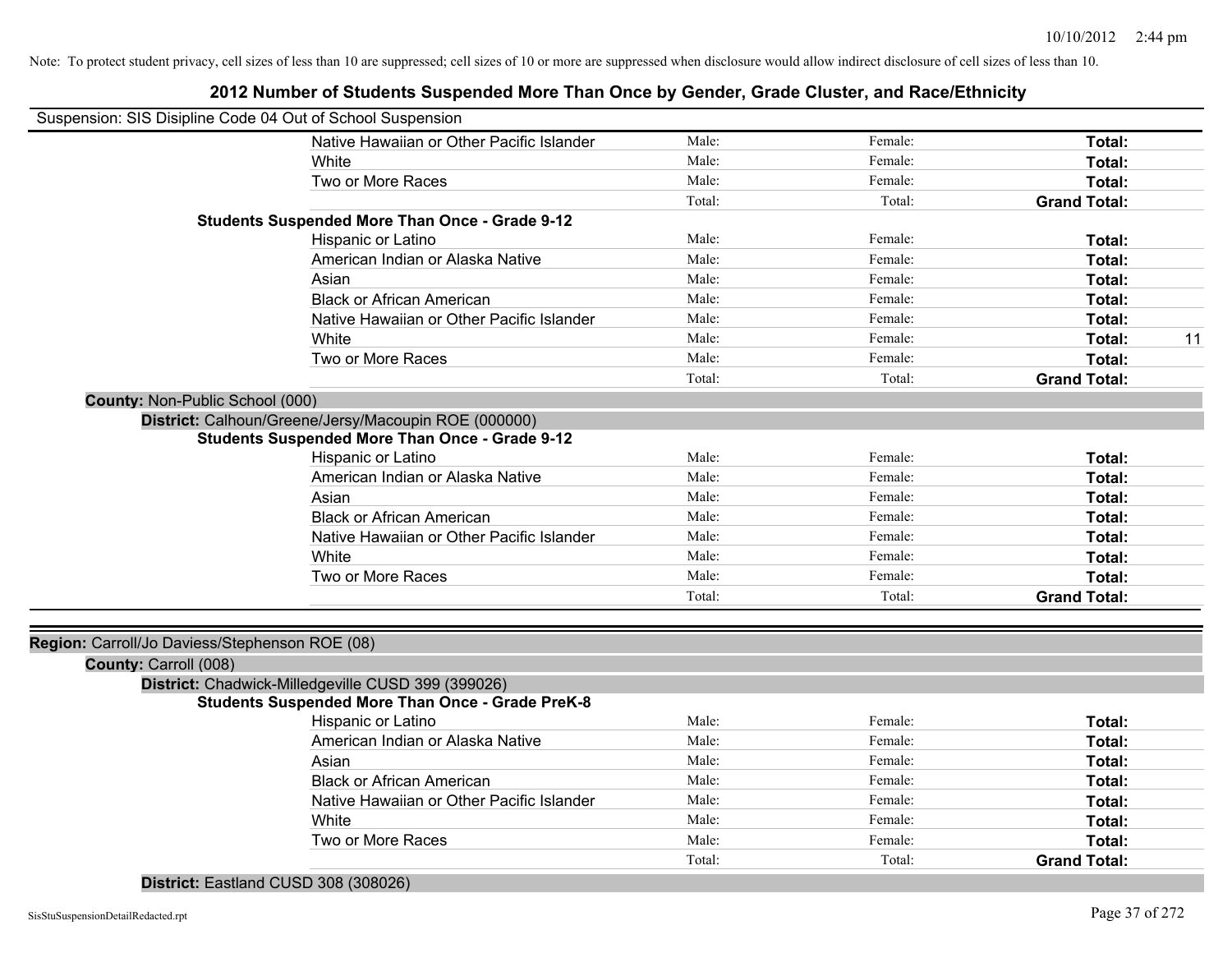|                         | Suspension: SIS Disipline Code 04 Out of School Suspension |        |    |         |    |                     |    |
|-------------------------|------------------------------------------------------------|--------|----|---------|----|---------------------|----|
|                         | <b>Students Suspended More Than Once - Grade 9-12</b>      |        |    |         |    |                     |    |
|                         | Hispanic or Latino                                         | Male:  |    | Female: |    | Total:              |    |
|                         | American Indian or Alaska Native                           | Male:  |    | Female: |    | Total:              |    |
|                         | Asian                                                      | Male:  |    | Female: |    | Total:              |    |
|                         | <b>Black or African American</b>                           | Male:  |    | Female: |    | Total:              |    |
|                         | Native Hawaiian or Other Pacific Islander                  | Male:  |    | Female: |    | Total:              |    |
|                         | White                                                      | Male:  |    | Female: |    | Total:              |    |
|                         | Two or More Races                                          | Male:  |    | Female: |    | Total:              |    |
|                         |                                                            | Total: |    | Total:  |    | <b>Grand Total:</b> |    |
|                         | District: West Carroll CUSD 314 (314026)                   |        |    |         |    |                     |    |
|                         | <b>Students Suspended More Than Once - Grade PreK-8</b>    |        |    |         |    |                     |    |
|                         | Hispanic or Latino                                         | Male:  |    | Female: |    | Total:              |    |
|                         | American Indian or Alaska Native                           | Male:  |    | Female: |    | Total:              |    |
|                         | Asian                                                      | Male:  |    | Female: |    | Total:              |    |
|                         | <b>Black or African American</b>                           | Male:  |    | Female: |    | Total:              |    |
|                         | Native Hawaiian or Other Pacific Islander                  | Male:  |    | Female: |    | Total:              |    |
|                         | White                                                      | Male:  |    | Female: |    | Total:              | 17 |
|                         | Two or More Races                                          | Male:  |    | Female: |    | Total:              |    |
|                         |                                                            | Total: |    | Total:  |    | <b>Grand Total:</b> |    |
|                         | <b>Students Suspended More Than Once - Grade 9-12</b>      |        |    |         |    |                     |    |
|                         | Hispanic or Latino                                         | Male:  |    | Female: |    | Total:              |    |
|                         | American Indian or Alaska Native                           | Male:  |    | Female: |    | Total:              |    |
|                         | Asian                                                      | Male:  |    | Female: |    | <b>Total:</b>       |    |
|                         | <b>Black or African American</b>                           | Male:  |    | Female: |    | Total:              |    |
|                         | Native Hawaiian or Other Pacific Islander                  | Male:  |    | Female: |    | Total:              |    |
|                         | White                                                      | Male:  | 12 | Female: | 10 | Total:              | 22 |
|                         | Two or More Races                                          | Male:  |    | Female: |    | Total:              |    |
|                         |                                                            | Total: |    | Total:  |    | <b>Grand Total:</b> |    |
| County: Jodaviess (043) |                                                            |        |    |         |    |                     |    |
|                         | District: East Dubuque USD 119 (119022)                    |        |    |         |    |                     |    |
|                         | <b>Students Suspended More Than Once - Grade PreK-8</b>    |        |    |         |    |                     |    |
|                         | Hispanic or Latino                                         | Male:  |    | Female: |    | Total:              |    |
|                         | American Indian or Alaska Native                           | Male:  |    | Female: |    | Total:              |    |
|                         | Asian                                                      | Male:  |    | Female: |    | Total:              |    |
|                         | <b>Black or African American</b>                           | Male:  |    | Female: |    | Total:              |    |
|                         | Native Hawaiian or Other Pacific Islander                  | Male:  |    | Female: |    | Total:              |    |
|                         | White                                                      | Male:  |    | Female: |    | Total:              |    |
|                         | Two or More Races                                          | Male:  |    | Female: |    | Total:              |    |
|                         |                                                            | Total: |    | Total:  |    | <b>Grand Total:</b> |    |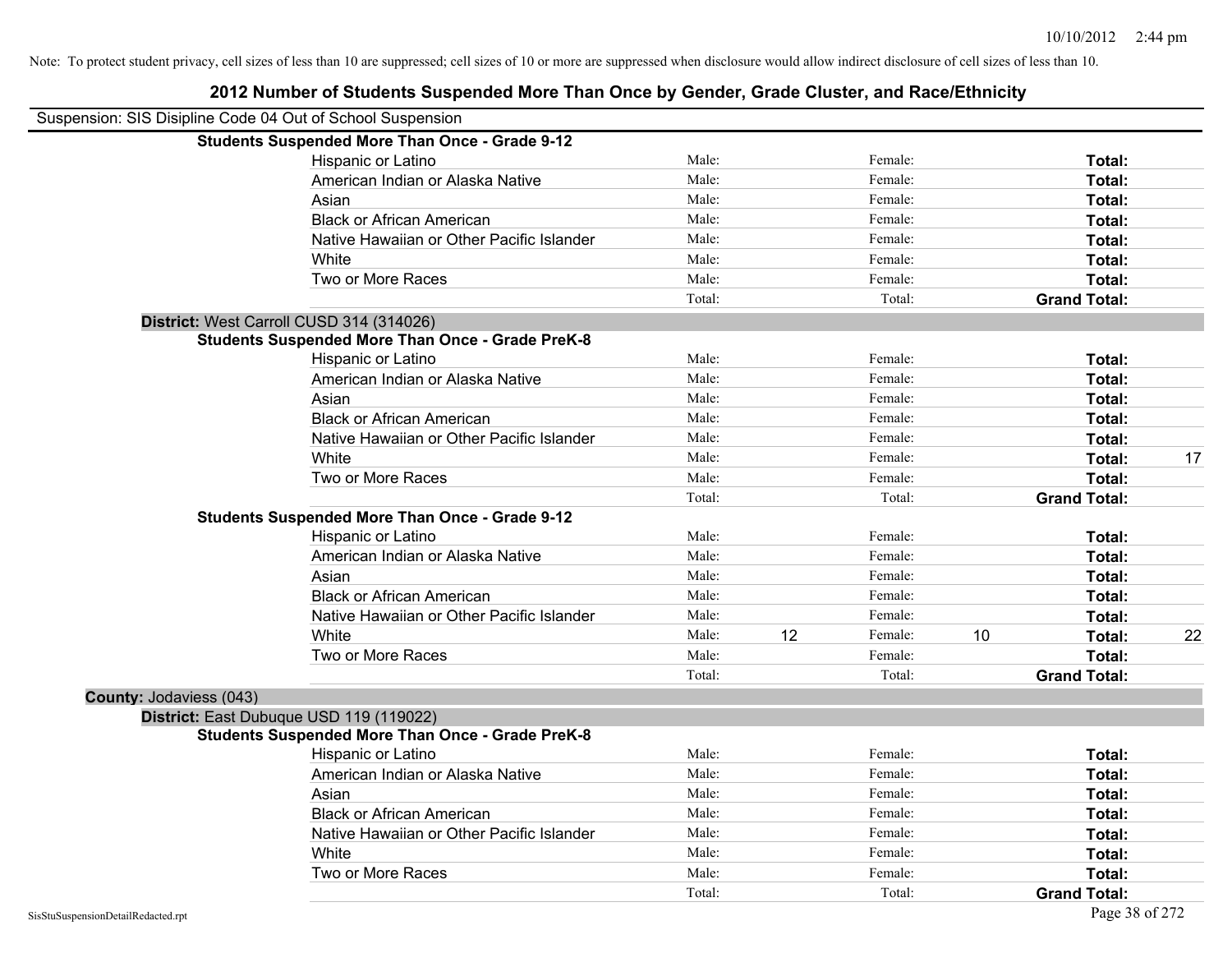| Suspension: SIS Disipline Code 04 Out of School Suspension |                                                         |        |         |                     |  |  |  |  |  |
|------------------------------------------------------------|---------------------------------------------------------|--------|---------|---------------------|--|--|--|--|--|
|                                                            | District: Galena USD 120 (120022)                       |        |         |                     |  |  |  |  |  |
|                                                            | <b>Students Suspended More Than Once - Grade PreK-8</b> |        |         |                     |  |  |  |  |  |
|                                                            | Hispanic or Latino                                      | Male:  | Female: | Total:              |  |  |  |  |  |
|                                                            | American Indian or Alaska Native                        | Male:  | Female: | Total:              |  |  |  |  |  |
|                                                            | Asian                                                   | Male:  | Female: | Total:              |  |  |  |  |  |
|                                                            | <b>Black or African American</b>                        | Male:  | Female: | Total:              |  |  |  |  |  |
|                                                            | Native Hawaiian or Other Pacific Islander               | Male:  | Female: | Total:              |  |  |  |  |  |
|                                                            | White                                                   | Male:  | Female: | Total:              |  |  |  |  |  |
|                                                            | Two or More Races                                       | Male:  | Female: | Total:              |  |  |  |  |  |
|                                                            |                                                         | Total: | Total:  | <b>Grand Total:</b> |  |  |  |  |  |
| District: River Ridge CUSD 210 (210026)                    |                                                         |        |         |                     |  |  |  |  |  |
|                                                            | <b>Students Suspended More Than Once - Grade PreK-8</b> |        |         |                     |  |  |  |  |  |
|                                                            | Hispanic or Latino                                      | Male:  | Female: | Total:              |  |  |  |  |  |
|                                                            | American Indian or Alaska Native                        | Male:  | Female: | Total:              |  |  |  |  |  |
|                                                            | Asian                                                   | Male:  | Female: | Total:              |  |  |  |  |  |
|                                                            | <b>Black or African American</b>                        | Male:  | Female: | Total:              |  |  |  |  |  |
|                                                            | Native Hawaiian or Other Pacific Islander               | Male:  | Female: | Total:              |  |  |  |  |  |
|                                                            | White                                                   | Male:  | Female: | Total:              |  |  |  |  |  |
|                                                            | Two or More Races                                       | Male:  | Female: | Total:              |  |  |  |  |  |
|                                                            |                                                         | Total: | Total:  | <b>Grand Total:</b> |  |  |  |  |  |
| District: Stockton CUSD 206 (206026)                       |                                                         |        |         |                     |  |  |  |  |  |
|                                                            | <b>Students Suspended More Than Once - Grade 9-12</b>   |        |         |                     |  |  |  |  |  |
|                                                            | Hispanic or Latino                                      | Male:  | Female: | Total:              |  |  |  |  |  |
|                                                            | American Indian or Alaska Native                        | Male:  | Female: | Total:              |  |  |  |  |  |
|                                                            | Asian                                                   | Male:  | Female: | Total:              |  |  |  |  |  |
|                                                            | <b>Black or African American</b>                        | Male:  | Female: | Total:              |  |  |  |  |  |
|                                                            | Native Hawaiian or Other Pacific Islander               | Male:  | Female: | Total:              |  |  |  |  |  |
|                                                            | White                                                   | Male:  | Female: | Total:              |  |  |  |  |  |
|                                                            | Two or More Races                                       | Male:  | Female: | Total:              |  |  |  |  |  |
|                                                            |                                                         | Total: | Total:  | <b>Grand Total:</b> |  |  |  |  |  |
| District: Warren CUSD 205 (205026)                         |                                                         |        |         |                     |  |  |  |  |  |
|                                                            | <b>Students Suspended More Than Once - Grade 9-12</b>   |        |         |                     |  |  |  |  |  |
|                                                            | Hispanic or Latino                                      | Male:  | Female: | Total:              |  |  |  |  |  |
|                                                            | American Indian or Alaska Native                        | Male:  | Female: | Total:              |  |  |  |  |  |
|                                                            | Asian                                                   | Male:  | Female: | Total:              |  |  |  |  |  |
|                                                            | <b>Black or African American</b>                        | Male:  | Female: | Total:              |  |  |  |  |  |
|                                                            | Native Hawaiian or Other Pacific Islander               | Male:  | Female: | Total:              |  |  |  |  |  |
|                                                            | White                                                   | Male:  | Female: | Total:              |  |  |  |  |  |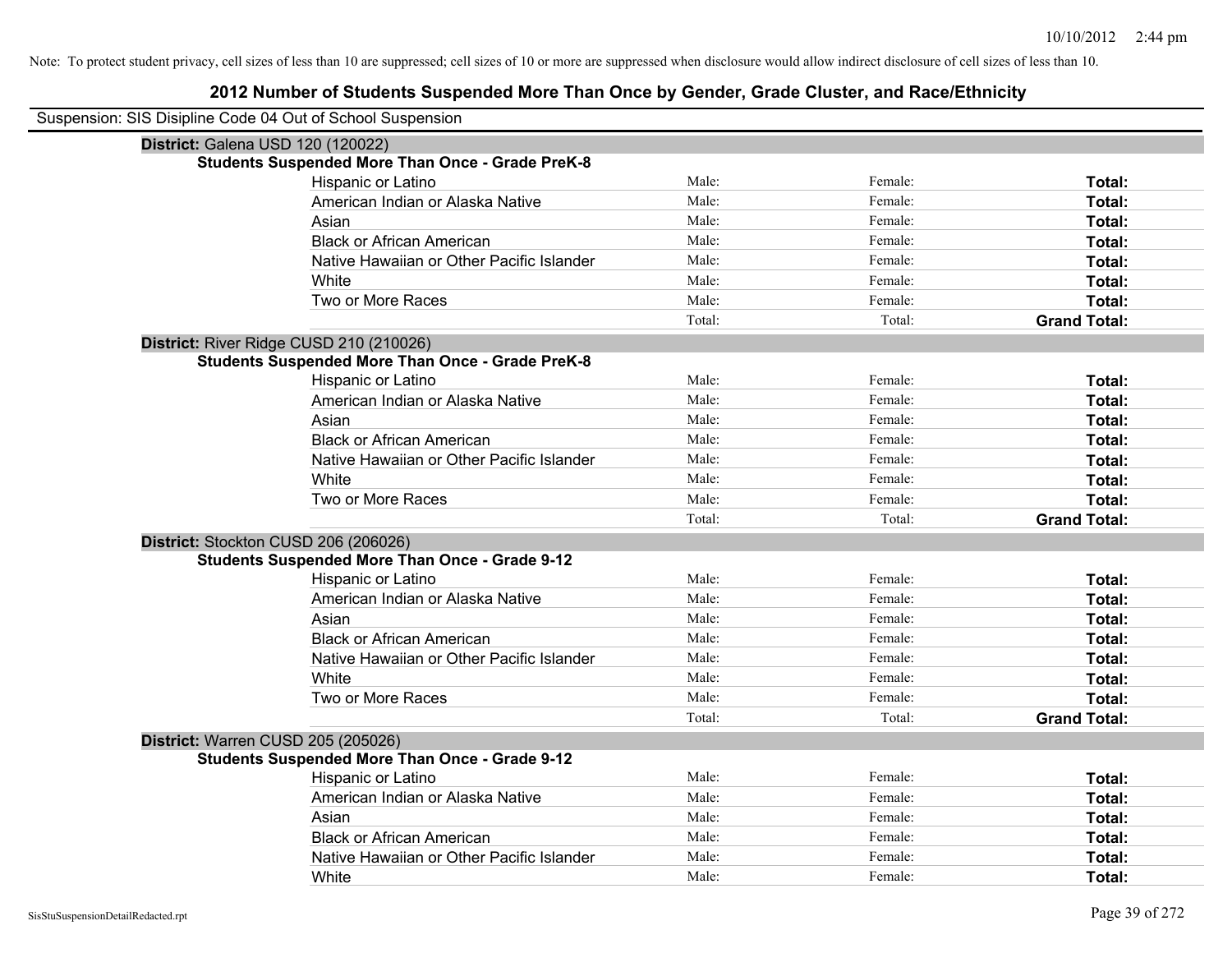| Suspension: SIS Disipline Code 04 Out of School Suspension |                                                         |        |    |         |    |                     |     |
|------------------------------------------------------------|---------------------------------------------------------|--------|----|---------|----|---------------------|-----|
|                                                            | Two or More Races                                       | Male:  |    | Female: |    | Total:              |     |
|                                                            |                                                         | Total: |    | Total:  |    | <b>Grand Total:</b> |     |
| County: Stephenson (089)                                   |                                                         |        |    |         |    |                     |     |
|                                                            | District: Dakota CUSD 201 (201026)                      |        |    |         |    |                     |     |
|                                                            | <b>Students Suspended More Than Once - Grade PreK-8</b> |        |    |         |    |                     |     |
|                                                            | Hispanic or Latino                                      | Male:  |    | Female: |    | Total:              |     |
|                                                            | American Indian or Alaska Native                        | Male:  |    | Female: |    | Total:              |     |
|                                                            | Asian                                                   | Male:  |    | Female: |    | Total:              |     |
|                                                            | <b>Black or African American</b>                        | Male:  |    | Female: |    | Total:              |     |
|                                                            | Native Hawaiian or Other Pacific Islander               | Male:  |    | Female: |    | Total:              |     |
|                                                            | White                                                   | Male:  |    | Female: |    | Total:              | 10  |
|                                                            | Two or More Races                                       | Male:  |    | Female: |    | Total:              |     |
|                                                            |                                                         | Total: |    | Total:  |    | <b>Grand Total:</b> |     |
|                                                            | <b>Students Suspended More Than Once - Grade 9-12</b>   |        |    |         |    |                     |     |
|                                                            | Hispanic or Latino                                      | Male:  |    | Female: |    | Total:              |     |
|                                                            | American Indian or Alaska Native                        | Male:  |    | Female: |    | Total:              |     |
|                                                            | Asian                                                   | Male:  |    | Female: |    | Total:              |     |
|                                                            | <b>Black or African American</b>                        | Male:  |    | Female: |    | <b>Total:</b>       |     |
|                                                            | Native Hawaiian or Other Pacific Islander               | Male:  |    | Female: |    | Total:              |     |
|                                                            | White                                                   | Male:  |    | Female: |    | Total:              |     |
|                                                            | Two or More Races                                       | Male:  |    | Female: |    | Total:              |     |
|                                                            |                                                         | Total: |    | Total:  |    | <b>Grand Total:</b> | 10  |
|                                                            | District: Freeport SD 145 (145022)                      |        |    |         |    |                     |     |
|                                                            | <b>Students Suspended More Than Once - Grade PreK-8</b> |        |    |         |    |                     |     |
|                                                            | Hispanic or Latino                                      | Male:  |    | Female: |    | Total:              | 14  |
|                                                            | American Indian or Alaska Native                        | Male:  |    | Female: |    | Total:              |     |
|                                                            | Asian                                                   | Male:  |    | Female: |    | Total:              |     |
|                                                            | <b>Black or African American</b>                        | Male:  | 78 | Female: | 30 | Total:              | 108 |
|                                                            | Native Hawaiian or Other Pacific Islander               | Male:  |    | Female: |    | Total:              |     |
|                                                            | White                                                   | Male:  | 41 | Female: | 11 | Total:              | 52  |
|                                                            | Two or More Races                                       | Male:  |    | Female: |    | Total:              | 34  |
|                                                            |                                                         | Total: |    | Total:  |    | <b>Grand Total:</b> |     |
|                                                            | <b>Students Suspended More Than Once - Grade 9-12</b>   |        |    |         |    |                     |     |
|                                                            | Hispanic or Latino                                      | Male:  |    | Female: |    | Total:              |     |
|                                                            | American Indian or Alaska Native                        | Male:  |    | Female: |    | Total:              |     |
|                                                            | Asian                                                   | Male:  |    | Female: |    | Total:              |     |
|                                                            | <b>Black or African American</b>                        | Male:  | 32 | Female: | 25 | Total:              | 57  |
|                                                            | Native Hawaiian or Other Pacific Islander               | Male:  |    | Female: |    | Total:              |     |
|                                                            | White                                                   | Male:  |    | Female: |    | Total:              | 24  |
| SisStuSuspensionDetailRedacted.rpt                         |                                                         |        |    |         |    | Page 40 of 272      |     |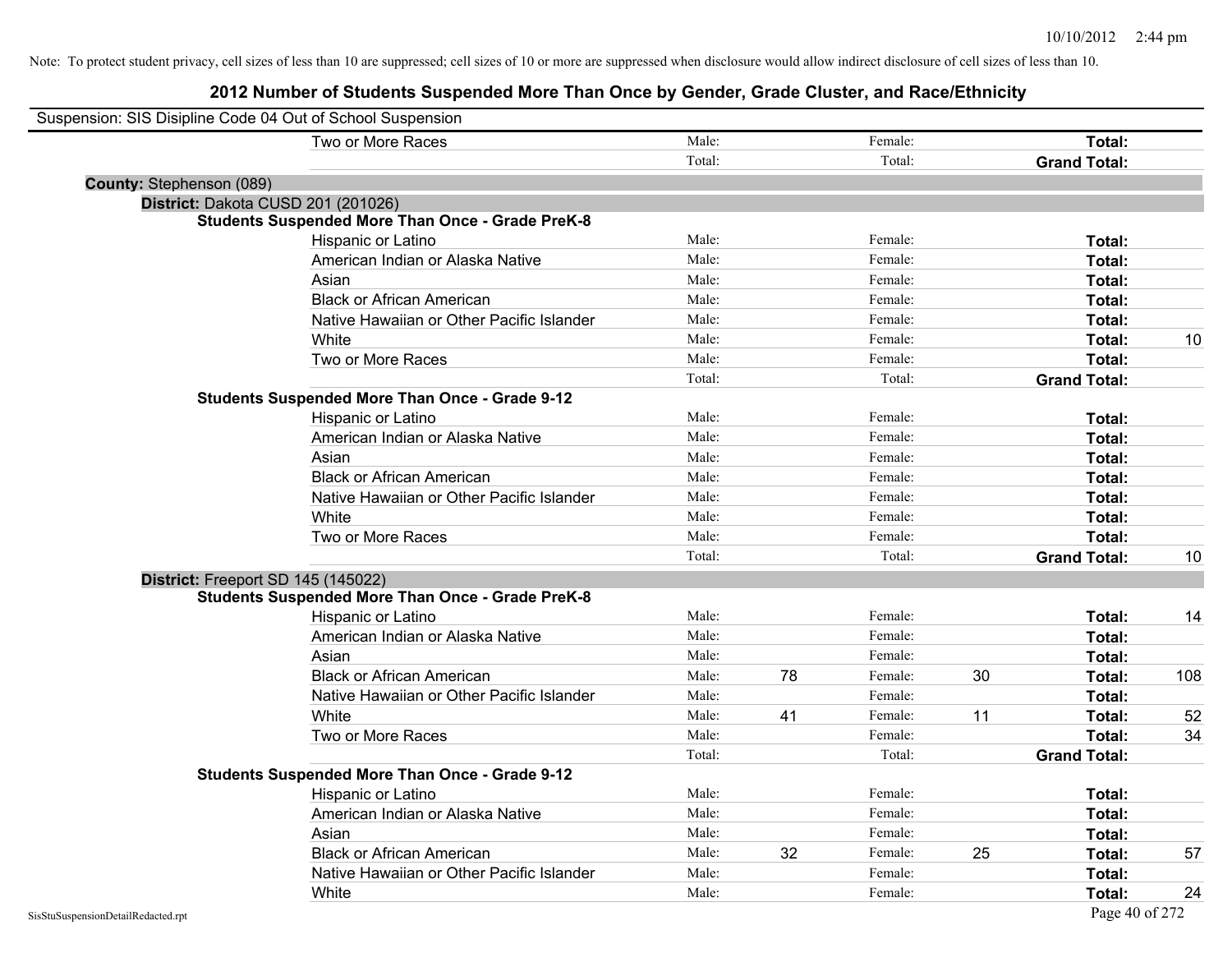| Suspension: SIS Disipline Code 04 Out of School Suspension |                                                         |        |    |         |    |                     |     |
|------------------------------------------------------------|---------------------------------------------------------|--------|----|---------|----|---------------------|-----|
|                                                            | Two or More Races                                       | Male:  |    | Female: |    | Total:              | 14  |
|                                                            |                                                         | Total: | 70 | Total:  | 35 | <b>Grand Total:</b> | 105 |
| District: Lena Winslow CUSD 202 (202026)                   |                                                         |        |    |         |    |                     |     |
|                                                            | <b>Students Suspended More Than Once - Grade PreK-8</b> |        |    |         |    |                     |     |
|                                                            | Hispanic or Latino                                      | Male:  |    | Female: |    | Total:              |     |
|                                                            | American Indian or Alaska Native                        | Male:  |    | Female: |    | Total:              |     |
|                                                            | Asian                                                   | Male:  |    | Female: |    | Total:              |     |
|                                                            | <b>Black or African American</b>                        | Male:  |    | Female: |    | Total:              |     |
|                                                            | Native Hawaiian or Other Pacific Islander               | Male:  |    | Female: |    | Total:              |     |
|                                                            | White                                                   | Male:  |    | Female: |    | Total:              |     |
|                                                            | Two or More Races                                       | Male:  |    | Female: |    | Total:              |     |
|                                                            |                                                         | Total: |    | Total:  |    | <b>Grand Total:</b> |     |
|                                                            | <b>Students Suspended More Than Once - Grade 9-12</b>   |        |    |         |    |                     |     |
|                                                            | Hispanic or Latino                                      | Male:  |    | Female: |    | Total:              |     |
|                                                            | American Indian or Alaska Native                        | Male:  |    | Female: |    | Total:              |     |
|                                                            | Asian                                                   | Male:  |    | Female: |    | Total:              |     |
|                                                            | <b>Black or African American</b>                        | Male:  |    | Female: |    | Total:              |     |
|                                                            | Native Hawaiian or Other Pacific Islander               | Male:  |    | Female: |    | Total:              |     |
|                                                            | White                                                   | Male:  |    | Female: |    | Total:              |     |
|                                                            | Two or More Races                                       | Male:  |    | Female: |    | Total:              |     |
|                                                            |                                                         | Total: |    | Total:  |    | <b>Grand Total:</b> |     |
| District: Orangeville CUSD 203 (203026)                    |                                                         |        |    |         |    |                     |     |
|                                                            | <b>Students Suspended More Than Once - Grade PreK-8</b> |        |    |         |    |                     |     |
|                                                            | Hispanic or Latino                                      | Male:  |    | Female: |    | Total:              |     |
|                                                            | American Indian or Alaska Native                        | Male:  |    | Female: |    | Total:              |     |
|                                                            | Asian                                                   | Male:  |    | Female: |    | Total:              |     |
|                                                            | <b>Black or African American</b>                        | Male:  |    | Female: |    | Total:              |     |
|                                                            | Native Hawaiian or Other Pacific Islander               | Male:  |    | Female: |    | Total:              |     |
|                                                            | White                                                   | Male:  |    | Female: |    | Total:              |     |
|                                                            | Two or More Races                                       | Male:  |    | Female: |    | Total:              |     |
|                                                            |                                                         | Total: |    | Total:  |    | <b>Grand Total:</b> |     |
|                                                            | <b>Students Suspended More Than Once - Grade 9-12</b>   |        |    |         |    |                     |     |
|                                                            | Hispanic or Latino                                      | Male:  |    | Female: |    | Total:              |     |
|                                                            | American Indian or Alaska Native                        | Male:  |    | Female: |    | Total:              |     |
|                                                            | Asian                                                   | Male:  |    | Female: |    | Total:              |     |
|                                                            | <b>Black or African American</b>                        | Male:  |    | Female: |    | Total:              |     |
|                                                            | Native Hawaiian or Other Pacific Islander               | Male:  |    | Female: |    | Total:              |     |
|                                                            | White                                                   | Male:  |    | Female: |    | Total:              |     |
|                                                            | Two or More Races                                       | Male:  |    | Female: |    | Total:              |     |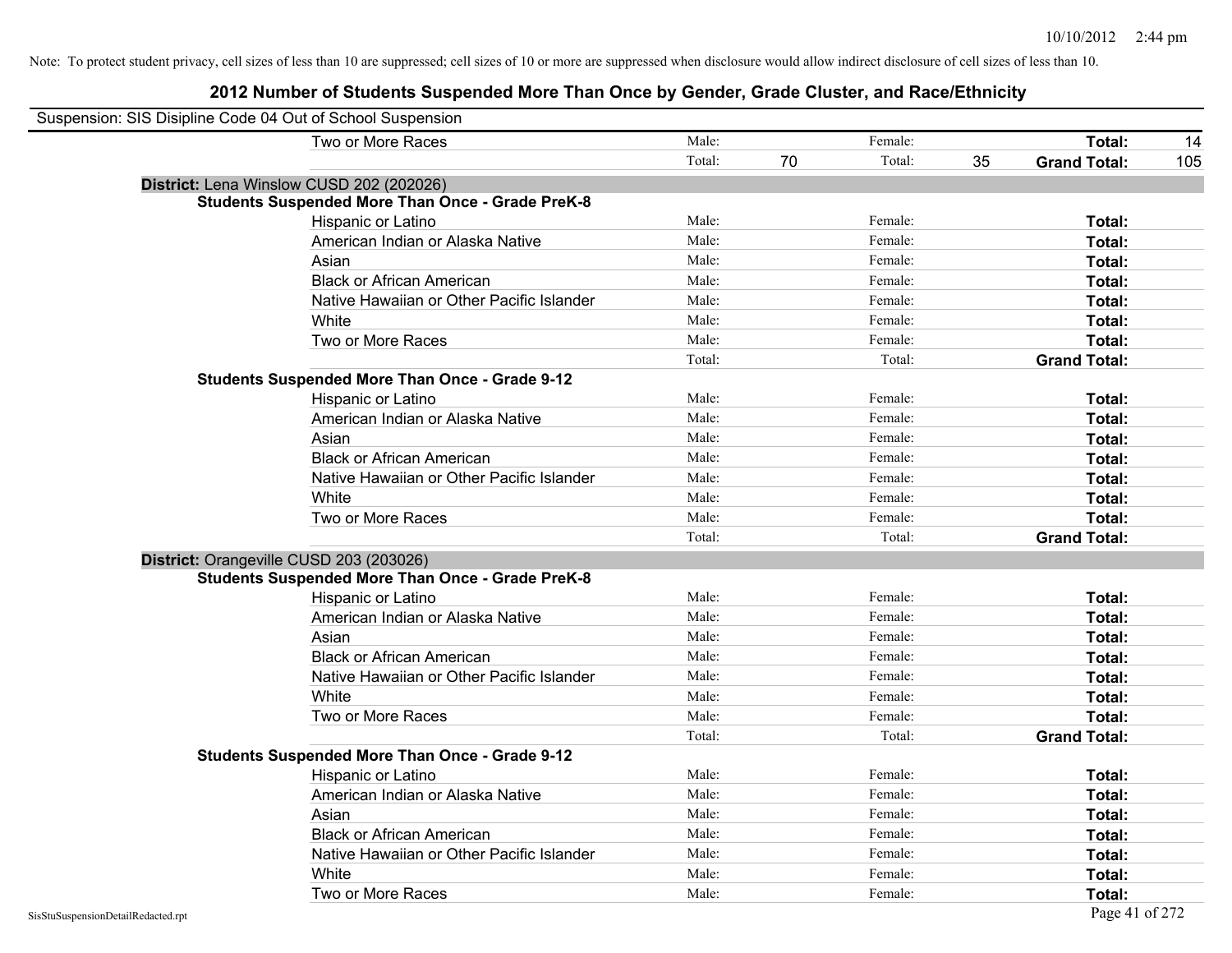|                                 | Suspension: SIS Disipline Code 04 Out of School Suspension                                     |        |     |         |    |                     |     |
|---------------------------------|------------------------------------------------------------------------------------------------|--------|-----|---------|----|---------------------|-----|
|                                 |                                                                                                | Total: |     | Total:  |    | <b>Grand Total:</b> |     |
|                                 |                                                                                                |        |     |         |    |                     |     |
| Region: Champaign/Ford ROE (09) |                                                                                                |        |     |         |    |                     |     |
| County: Champaign (010)         |                                                                                                |        |     |         |    |                     |     |
|                                 | District: Champaign CUSD 4 (004026)<br><b>Students Suspended More Than Once - Grade PreK-8</b> |        |     |         |    |                     |     |
|                                 | Hispanic or Latino                                                                             | Male:  |     | Female: |    | Total:              |     |
|                                 | American Indian or Alaska Native                                                               | Male:  |     | Female: |    | Total:              |     |
|                                 | Asian                                                                                          | Male:  |     | Female: |    | Total:              |     |
|                                 | <b>Black or African American</b>                                                               | Male:  | 102 | Female: | 30 | Total:              | 132 |
|                                 | Native Hawaiian or Other Pacific Islander                                                      | Male:  |     | Female: |    | Total:              |     |
|                                 | White                                                                                          | Male:  |     | Female: |    | Total:              | 18  |
|                                 | Two or More Races                                                                              | Male:  |     | Female: |    | Total:              |     |
|                                 |                                                                                                | Total: |     | Total:  |    | <b>Grand Total:</b> | 161 |
|                                 | <b>Students Suspended More Than Once - Grade 9-12</b>                                          |        |     |         |    |                     |     |
|                                 | Hispanic or Latino                                                                             | Male:  |     | Female: |    | Total:              | 13  |
|                                 | American Indian or Alaska Native                                                               | Male:  |     | Female: |    | Total:              |     |
|                                 | Asian                                                                                          | Male:  |     | Female: |    | Total:              |     |
|                                 | <b>Black or African American</b>                                                               | Male:  | 60  | Female: | 47 | Total:              | 107 |
|                                 | Native Hawaiian or Other Pacific Islander                                                      | Male:  |     | Female: |    | Total:              |     |
|                                 | White                                                                                          | Male:  |     | Female: |    | <b>Total:</b>       | 11  |
|                                 | Two or More Races                                                                              | Male:  |     | Female: |    | Total:              |     |
|                                 |                                                                                                | Total: |     | Total:  |    | <b>Grand Total:</b> |     |
|                                 | District: Fisher CUSD 1 (001026)                                                               |        |     |         |    |                     |     |
|                                 | <b>Students Suspended More Than Once - Grade 9-12</b>                                          |        |     |         |    |                     |     |
|                                 | Hispanic or Latino                                                                             | Male:  |     | Female: |    | Total:              |     |
|                                 | American Indian or Alaska Native                                                               | Male:  |     | Female: |    | Total:              |     |
|                                 | Asian                                                                                          | Male:  |     | Female: |    | Total:              |     |
|                                 | <b>Black or African American</b>                                                               | Male:  |     | Female: |    | Total:              |     |
|                                 | Native Hawaiian or Other Pacific Islander                                                      | Male:  |     | Female: |    | Total:              |     |
|                                 | White                                                                                          | Male:  |     | Female: |    | Total:              |     |
|                                 | Two or More Races                                                                              | Male:  |     | Female: |    | Total:              |     |
|                                 |                                                                                                | Total: |     | Total:  |    | <b>Grand Total:</b> |     |
|                                 | District: Heritage CUSD 8 (008026)                                                             |        |     |         |    |                     |     |
|                                 | <b>Students Suspended More Than Once - Grade PreK-8</b>                                        |        |     |         |    |                     |     |
|                                 | Hispanic or Latino                                                                             | Male:  |     | Female: |    | Total:              |     |
|                                 | American Indian or Alaska Native                                                               | Male:  |     | Female: |    | Total:              |     |
|                                 | Asian                                                                                          | Male:  |     | Female: |    | Total:              |     |
|                                 |                                                                                                |        |     |         |    |                     |     |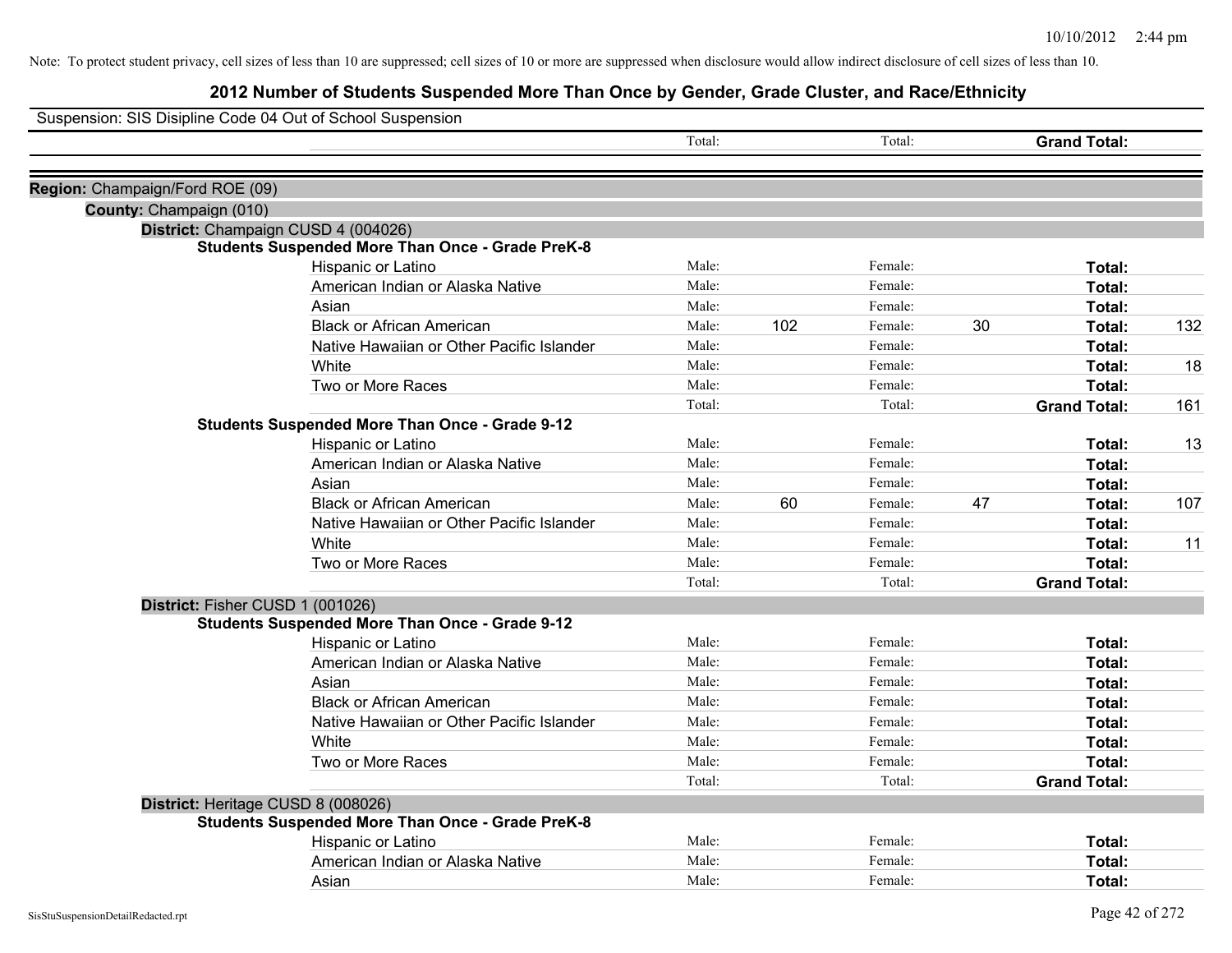| Suspension: SIS Disipline Code 04 Out of School Suspension |                                                         |        |    |         |    |                     |    |
|------------------------------------------------------------|---------------------------------------------------------|--------|----|---------|----|---------------------|----|
|                                                            | <b>Black or African American</b>                        | Male:  |    | Female: |    | Total:              |    |
|                                                            | Native Hawaiian or Other Pacific Islander               | Male:  |    | Female: |    | Total:              |    |
|                                                            | White                                                   | Male:  |    | Female: |    | Total:              |    |
|                                                            | Two or More Races                                       | Male:  |    | Female: |    | Total:              |    |
|                                                            |                                                         | Total: |    | Total:  |    | <b>Grand Total:</b> |    |
|                                                            | <b>Students Suspended More Than Once - Grade 9-12</b>   |        |    |         |    |                     |    |
|                                                            | Hispanic or Latino                                      | Male:  |    | Female: |    | Total:              |    |
|                                                            | American Indian or Alaska Native                        | Male:  |    | Female: |    | Total:              |    |
|                                                            | Asian                                                   | Male:  |    | Female: |    | Total:              |    |
|                                                            | <b>Black or African American</b>                        | Male:  |    | Female: |    | Total:              |    |
|                                                            | Native Hawaiian or Other Pacific Islander               | Male:  |    | Female: |    | Total:              |    |
|                                                            | White                                                   | Male:  |    | Female: |    | Total:              |    |
|                                                            | Two or More Races                                       | Male:  |    | Female: |    | Total:              |    |
|                                                            |                                                         | Total: |    | Total:  |    | <b>Grand Total:</b> |    |
|                                                            | District: Mahomet-Seymour CUSD 3 (003026)               |        |    |         |    |                     |    |
|                                                            | <b>Students Suspended More Than Once - Grade PreK-8</b> |        |    |         |    |                     |    |
|                                                            | Hispanic or Latino                                      | Male:  |    | Female: |    | Total:              |    |
|                                                            | American Indian or Alaska Native                        | Male:  |    | Female: |    | Total:              |    |
|                                                            | Asian                                                   | Male:  |    | Female: |    | Total:              |    |
|                                                            | <b>Black or African American</b>                        | Male:  |    | Female: |    | Total:              |    |
|                                                            | Native Hawaiian or Other Pacific Islander               | Male:  |    | Female: |    | Total:              |    |
|                                                            | White                                                   | Male:  |    | Female: |    | Total:              | 11 |
|                                                            | Two or More Races                                       | Male:  |    | Female: |    | Total:              |    |
|                                                            |                                                         | Total: |    | Total:  |    | <b>Grand Total:</b> |    |
|                                                            | <b>Students Suspended More Than Once - Grade 9-12</b>   |        |    |         |    |                     |    |
|                                                            | Hispanic or Latino                                      | Male:  |    | Female: |    | Total:              |    |
|                                                            | American Indian or Alaska Native                        | Male:  |    | Female: |    | Total:              |    |
|                                                            | Asian                                                   | Male:  |    | Female: |    | Total:              |    |
|                                                            | <b>Black or African American</b>                        | Male:  |    | Female: |    | Total:              |    |
|                                                            | Native Hawaiian or Other Pacific Islander               | Male:  |    | Female: |    | Total:              |    |
|                                                            | White                                                   | Male:  |    | Female: |    | Total:              |    |
|                                                            | Two or More Races                                       | Male:  |    | Female: |    | Total:              |    |
|                                                            |                                                         | Total: |    | Total:  |    | <b>Grand Total:</b> |    |
|                                                            | District: Rantoul City SD 137 (137002)                  |        |    |         |    |                     |    |
|                                                            | <b>Students Suspended More Than Once - Grade PreK-8</b> |        |    |         |    |                     |    |
|                                                            | Hispanic or Latino                                      | Male:  |    | Female: |    | Total:              |    |
|                                                            | American Indian or Alaska Native                        | Male:  |    | Female: |    | Total:              |    |
|                                                            | Asian                                                   | Male:  |    | Female: |    | Total:              |    |
|                                                            | <b>Black or African American</b>                        | Male:  | 25 | Female: | 12 | Total:              | 37 |
| SisStuSuspensionDetailRedacted.rpt                         |                                                         |        |    |         |    | Page 43 of 272      |    |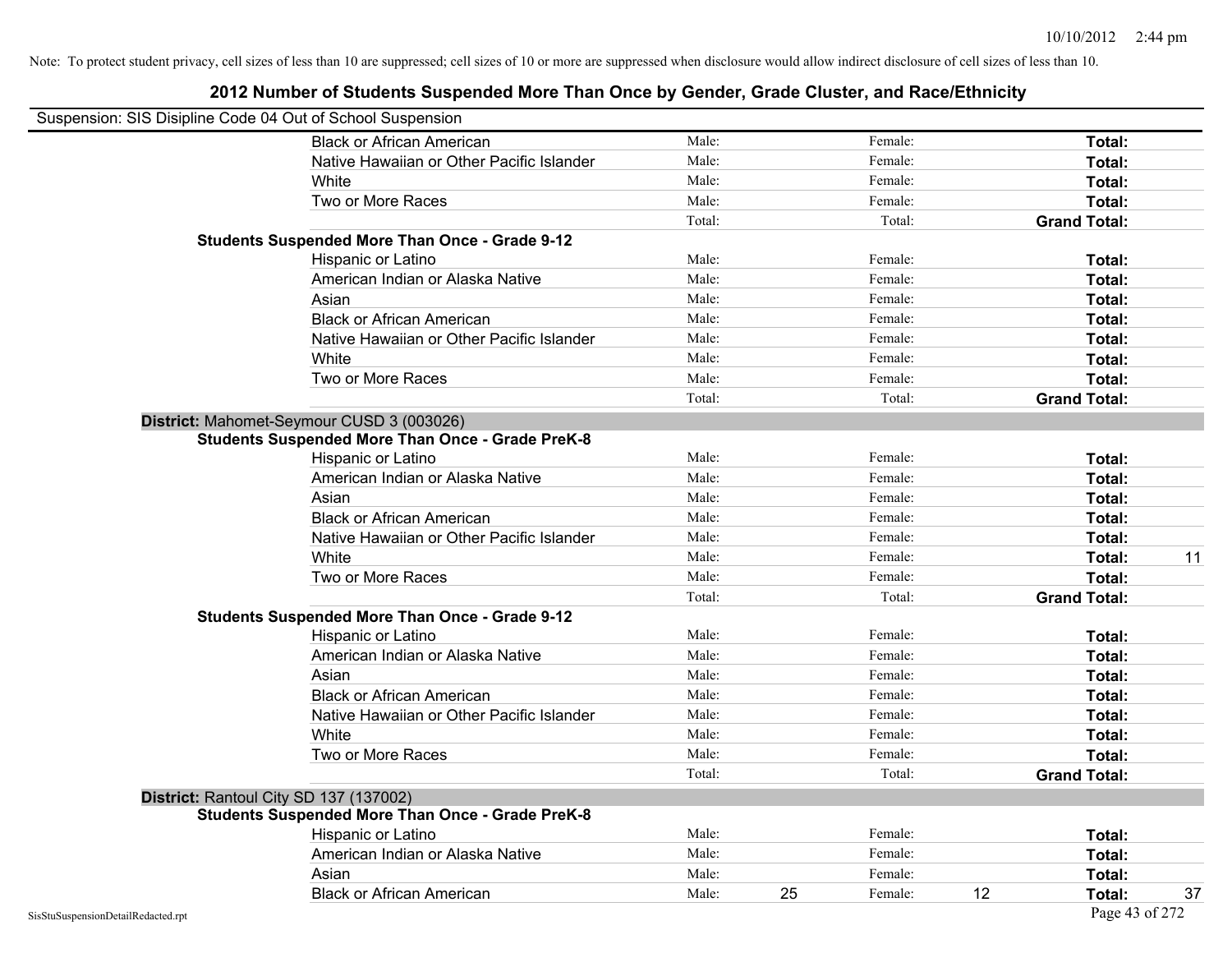| Suspension: SIS Disipline Code 04 Out of School Suspension |                                                         |        |    |         |    |                     |    |
|------------------------------------------------------------|---------------------------------------------------------|--------|----|---------|----|---------------------|----|
|                                                            | Native Hawaiian or Other Pacific Islander               | Male:  |    | Female: |    | Total:              |    |
|                                                            | White                                                   | Male:  |    | Female: |    | Total:              | 27 |
|                                                            | Two or More Races                                       | Male:  |    | Female: |    | Total:              | 11 |
|                                                            |                                                         | Total: |    | Total:  |    | <b>Grand Total:</b> |    |
|                                                            | District: Rantoul Township HSD 193 (193017)             |        |    |         |    |                     |    |
|                                                            | <b>Students Suspended More Than Once - Grade 9-12</b>   |        |    |         |    |                     |    |
|                                                            | Hispanic or Latino                                      | Male:  |    | Female: |    | Total:              |    |
|                                                            | American Indian or Alaska Native                        | Male:  |    | Female: |    | Total:              |    |
|                                                            | Asian                                                   | Male:  |    | Female: |    | Total:              |    |
|                                                            | <b>Black or African American</b>                        | Male:  | 23 | Female: | 13 | Total:              | 36 |
|                                                            | Native Hawaiian or Other Pacific Islander               | Male:  |    | Female: |    | Total:              |    |
|                                                            | White                                                   | Male:  | 10 | Female: | 10 | Total:              | 20 |
|                                                            | Two or More Races                                       | Male:  |    | Female: |    | Total:              |    |
|                                                            |                                                         | Total: |    | Total:  |    | <b>Grand Total:</b> | 68 |
|                                                            | District: Rural Champaign Co Spec Ed Coop (000061)      |        |    |         |    |                     |    |
|                                                            | <b>Students Suspended More Than Once - Grade PreK-8</b> |        |    |         |    |                     |    |
|                                                            | Hispanic or Latino                                      | Male:  |    | Female: |    | Total:              |    |
|                                                            | American Indian or Alaska Native                        | Male:  |    | Female: |    | Total:              |    |
|                                                            | Asian                                                   | Male:  |    | Female: |    | Total:              |    |
|                                                            | <b>Black or African American</b>                        | Male:  |    | Female: |    | Total:              |    |
|                                                            | Native Hawaiian or Other Pacific Islander               | Male:  |    | Female: |    | Total:              |    |
|                                                            | White                                                   | Male:  |    | Female: |    | Total:              |    |
|                                                            | Two or More Races                                       | Male:  |    | Female: |    | Total:              |    |
|                                                            |                                                         | Total: |    | Total:  |    | <b>Grand Total:</b> |    |
|                                                            | District: St Joseph Ogden CHSD 305 (305016)             |        |    |         |    |                     |    |
|                                                            | <b>Students Suspended More Than Once - Grade 9-12</b>   |        |    |         |    |                     |    |
|                                                            | Hispanic or Latino                                      | Male:  |    | Female: |    | Total:              |    |
|                                                            | American Indian or Alaska Native                        | Male:  |    | Female: |    | Total:              |    |
|                                                            | Asian                                                   | Male:  |    | Female: |    | Total:              |    |
|                                                            | <b>Black or African American</b>                        | Male:  |    | Female: |    | Total:              |    |
|                                                            | Native Hawaiian or Other Pacific Islander               | Male:  |    | Female: |    | Total:              |    |
|                                                            | White                                                   | Male:  |    | Female: |    | Total:              |    |
|                                                            | Two or More Races                                       | Male:  |    | Female: |    | Total:              |    |
|                                                            |                                                         | Total: |    | Total:  |    | <b>Grand Total:</b> |    |
|                                                            | District: Thomasboro CCSD 130 (130004)                  |        |    |         |    |                     |    |
|                                                            | <b>Students Suspended More Than Once - Grade PreK-8</b> |        |    |         |    |                     |    |
|                                                            | Hispanic or Latino                                      | Male:  |    | Female: |    | Total:              |    |
|                                                            | American Indian or Alaska Native                        | Male:  |    | Female: |    | Total:              |    |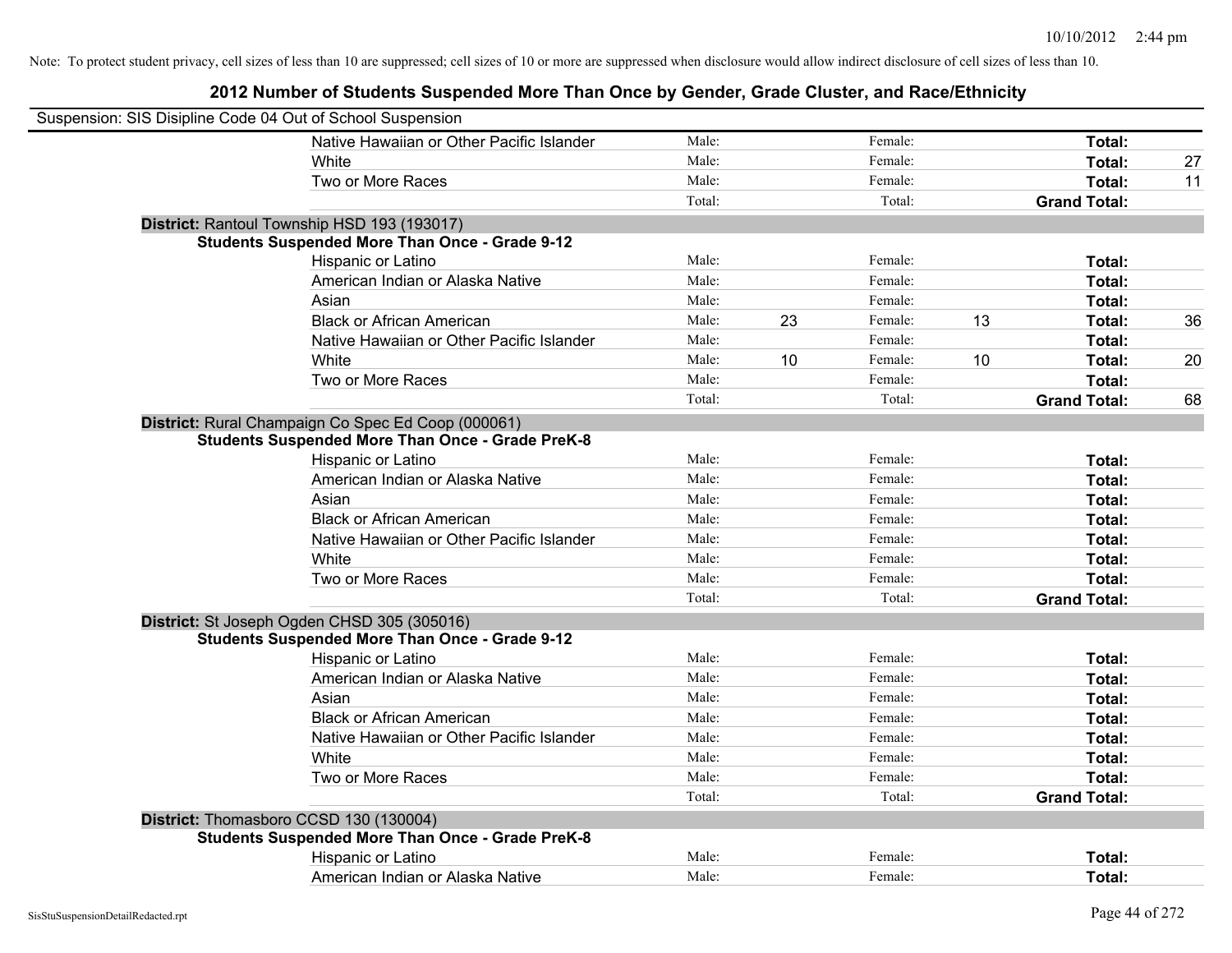|                                    | Suspension: SIS Disipline Code 04 Out of School Suspension |        |    |         |    |                     |    |
|------------------------------------|------------------------------------------------------------|--------|----|---------|----|---------------------|----|
|                                    | Asian                                                      | Male:  |    | Female: |    | Total:              |    |
|                                    | <b>Black or African American</b>                           | Male:  |    | Female: |    | Total:              |    |
|                                    | Native Hawaiian or Other Pacific Islander                  | Male:  |    | Female: |    | Total:              |    |
|                                    | White                                                      | Male:  |    | Female: |    | Total:              |    |
|                                    | Two or More Races                                          | Male:  |    | Female: |    | Total:              |    |
|                                    |                                                            | Total: |    | Total:  |    | <b>Grand Total:</b> |    |
|                                    | District: Tolono CUSD 7 (007026)                           |        |    |         |    |                     |    |
|                                    | <b>Students Suspended More Than Once - Grade PreK-8</b>    |        |    |         |    |                     |    |
|                                    | Hispanic or Latino                                         | Male:  |    | Female: |    | Total:              |    |
|                                    | American Indian or Alaska Native                           | Male:  |    | Female: |    | Total:              |    |
|                                    | Asian                                                      | Male:  |    | Female: |    | Total:              |    |
|                                    | <b>Black or African American</b>                           | Male:  |    | Female: |    | Total:              |    |
|                                    | Native Hawaiian or Other Pacific Islander                  | Male:  |    | Female: |    | Total:              |    |
|                                    | White                                                      | Male:  |    | Female: |    | Total:              |    |
|                                    | Two or More Races                                          | Male:  |    | Female: |    | Total:              |    |
|                                    |                                                            | Total: |    | Total:  |    | <b>Grand Total:</b> |    |
|                                    | <b>Students Suspended More Than Once - Grade 9-12</b>      |        |    |         |    |                     |    |
|                                    | Hispanic or Latino                                         | Male:  |    | Female: |    | Total:              |    |
|                                    | American Indian or Alaska Native                           | Male:  |    | Female: |    | Total:              |    |
|                                    | Asian                                                      | Male:  |    | Female: |    | Total:              |    |
|                                    | <b>Black or African American</b>                           | Male:  |    | Female: |    | Total:              |    |
|                                    | Native Hawaiian or Other Pacific Islander                  | Male:  |    | Female: |    | Total:              |    |
|                                    | White                                                      | Male:  |    | Female: |    | Total:              |    |
|                                    | Two or More Races                                          | Male:  |    | Female: |    | Total:              |    |
|                                    |                                                            | Total: |    | Total:  |    | <b>Grand Total:</b> |    |
|                                    | District: Urbana SD 116 (116022)                           |        |    |         |    |                     |    |
|                                    | <b>Students Suspended More Than Once - Grade PreK-8</b>    |        |    |         |    |                     |    |
|                                    | Hispanic or Latino                                         | Male:  |    | Female: |    | Total:              |    |
|                                    | American Indian or Alaska Native                           | Male:  |    | Female: |    | Total:              |    |
|                                    | Asian                                                      | Male:  |    | Female: |    | Total:              |    |
|                                    | <b>Black or African American</b>                           | Male:  | 34 | Female: | 15 | Total:              | 49 |
|                                    | Native Hawaiian or Other Pacific Islander                  | Male:  |    | Female: |    | Total:              |    |
|                                    | White                                                      | Male:  |    | Female: |    | Total:              |    |
|                                    | Two or More Races                                          | Male:  |    | Female: |    | Total:              |    |
|                                    |                                                            | Total: |    | Total:  |    | <b>Grand Total:</b> | 71 |
|                                    | <b>Students Suspended More Than Once - Grade 9-12</b>      |        |    |         |    |                     |    |
|                                    | Hispanic or Latino                                         | Male:  |    | Female: |    | Total:              |    |
|                                    | American Indian or Alaska Native                           | Male:  |    | Female: |    | Total:              |    |
|                                    | Asian                                                      | Male:  |    | Female: |    | Total:              |    |
| SisStuSuspensionDetailRedacted.rpt |                                                            |        |    |         |    | Page 45 of 272      |    |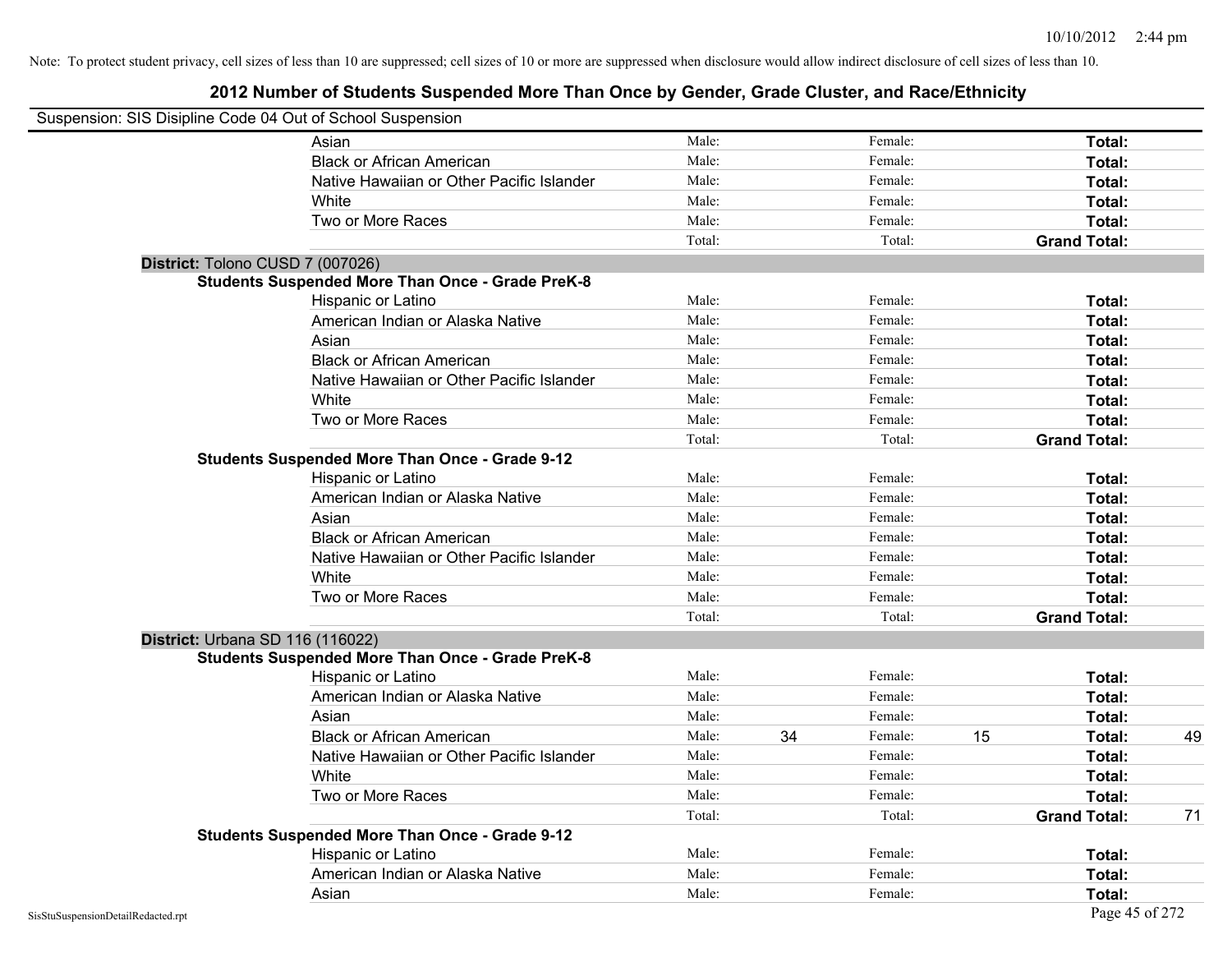| Suspension: SIS Disipline Code 04 Out of School Suspension |                                                         |        |    |         |    |                     |    |
|------------------------------------------------------------|---------------------------------------------------------|--------|----|---------|----|---------------------|----|
|                                                            | <b>Black or African American</b>                        | Male:  | 20 | Female: | 10 | Total:              | 30 |
|                                                            | Native Hawaiian or Other Pacific Islander               | Male:  |    | Female: |    | Total:              |    |
|                                                            | White                                                   | Male:  |    | Female: |    | Total:              |    |
|                                                            | Two or More Races                                       | Male:  |    | Female: |    | Total:              |    |
|                                                            |                                                         | Total: |    | Total:  |    | <b>Grand Total:</b> | 42 |
| County: Ford (027)                                         |                                                         |        |    |         |    |                     |    |
|                                                            | District: Gibson City-Melvin-Sibley CUSD 5 (005026)     |        |    |         |    |                     |    |
|                                                            | <b>Students Suspended More Than Once - Grade PreK-8</b> |        |    |         |    |                     |    |
|                                                            | Hispanic or Latino                                      | Male:  |    | Female: |    | Total:              |    |
|                                                            | American Indian or Alaska Native                        | Male:  |    | Female: |    | Total:              |    |
|                                                            | Asian                                                   | Male:  |    | Female: |    | Total:              |    |
|                                                            | <b>Black or African American</b>                        | Male:  |    | Female: |    | Total:              |    |
|                                                            | Native Hawaiian or Other Pacific Islander               | Male:  |    | Female: |    | Total:              |    |
|                                                            | White                                                   | Male:  |    | Female: |    | Total:              |    |
|                                                            | Two or More Races                                       | Male:  |    | Female: |    | Total:              |    |
|                                                            |                                                         | Total: |    | Total:  |    | <b>Grand Total:</b> |    |
|                                                            | Students Suspended More Than Once - Grade 9-12          |        |    |         |    |                     |    |
|                                                            | Hispanic or Latino                                      | Male:  |    | Female: |    | Total:              |    |
|                                                            | American Indian or Alaska Native                        | Male:  |    | Female: |    | Total:              |    |
|                                                            | Asian                                                   | Male:  |    | Female: |    | Total:              |    |
|                                                            | <b>Black or African American</b>                        | Male:  |    | Female: |    | Total:              |    |
|                                                            | Native Hawaiian or Other Pacific Islander               | Male:  |    | Female: |    | Total:              |    |
|                                                            | White                                                   | Male:  |    | Female: |    | Total:              | 15 |
|                                                            | Two or More Races                                       | Male:  |    | Female: |    | Total:              |    |
|                                                            |                                                         | Total: |    | Total:  |    | <b>Grand Total:</b> |    |
|                                                            | District: Paxton-Buckley-Loda CUD 10 (010026)           |        |    |         |    |                     |    |
|                                                            | <b>Students Suspended More Than Once - Grade PreK-8</b> |        |    |         |    |                     |    |
|                                                            | Hispanic or Latino                                      | Male:  |    | Female: |    | Total:              |    |
|                                                            | American Indian or Alaska Native                        | Male:  |    | Female: |    | Total:              |    |
|                                                            | Asian                                                   | Male:  |    | Female: |    | Total:              |    |
|                                                            | <b>Black or African American</b>                        | Male:  |    | Female: |    | Total:              |    |
|                                                            | Native Hawaiian or Other Pacific Islander               | Male:  |    | Female: |    | Total:              |    |
|                                                            | White                                                   | Male:  |    | Female: |    | Total:              | 14 |
|                                                            | Two or More Races                                       | Male:  |    | Female: |    | Total:              |    |
|                                                            |                                                         | Total: |    | Total:  |    | <b>Grand Total:</b> |    |
|                                                            | <b>Students Suspended More Than Once - Grade 9-12</b>   |        |    |         |    |                     |    |
|                                                            | Hispanic or Latino                                      | Male:  |    | Female: |    | Total:              |    |
|                                                            | American Indian or Alaska Native                        | Male:  |    | Female: |    | Total:              |    |
|                                                            | Asian                                                   | Male:  |    | Female: |    | Total:              |    |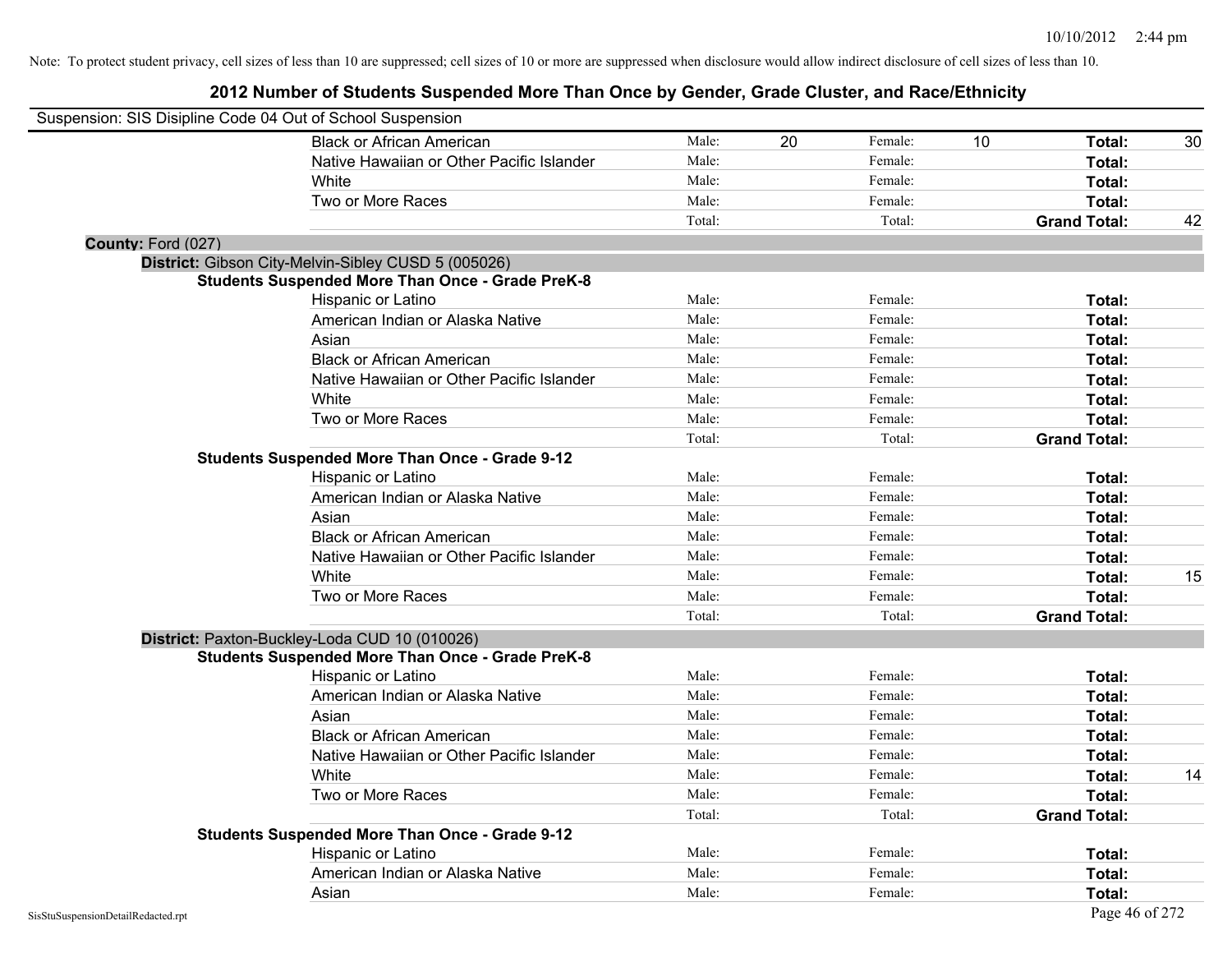| Suspension: SIS Disipline Code 04 Out of School Suspension |                                                         |                |         |                     |
|------------------------------------------------------------|---------------------------------------------------------|----------------|---------|---------------------|
|                                                            | <b>Black or African American</b>                        | Male:          | Female: | Total:              |
|                                                            | Native Hawaiian or Other Pacific Islander               | Male:          | Female: | Total:              |
|                                                            | White                                                   | Male:          | Female: | Total:              |
|                                                            | Two or More Races                                       | Male:          | Female: | Total:              |
|                                                            |                                                         | Total:         | Total:  | <b>Grand Total:</b> |
| <b>County: Non-Public School (000)</b>                     |                                                         |                |         |                     |
| District: Champaign/Ford ROE (000000)                      |                                                         |                |         |                     |
|                                                            | <b>Students Suspended More Than Once - Grade 9-12</b>   |                |         |                     |
|                                                            | Hispanic or Latino                                      | Male:          | Female: | Total:              |
|                                                            | American Indian or Alaska Native                        | Male:          | Female: | Total:              |
|                                                            | Asian                                                   | Male:          | Female: | Total:              |
|                                                            | <b>Black or African American</b>                        | Male:          | Female: | Total:              |
|                                                            | Native Hawaiian or Other Pacific Islander               | Male:          | Female: | Total:              |
|                                                            | White                                                   | Male:          | Female: | Total:              |
|                                                            | Two or More Races                                       | Male:          | Female: | Total:              |
|                                                            |                                                         | Total:         | Total:  | <b>Grand Total:</b> |
|                                                            |                                                         |                |         |                     |
| Region: Christian/Montgomery ROE (10)                      |                                                         |                |         |                     |
| County: Christian (011)                                    |                                                         |                |         |                     |
| District: Edinburg CUSD 4 (004026)                         |                                                         |                |         |                     |
|                                                            | <b>Students Suspended More Than Once - Grade PreK-8</b> |                |         |                     |
|                                                            | Hispanic or Latino                                      | Male:          | Female: | Total:              |
|                                                            | American Indian or Alaska Native                        | Male:          | Female: | Total:              |
|                                                            | Asian                                                   | Male:          | Female: | Total:              |
|                                                            | <b>Black or African American</b>                        | Male:          | Female: | Total:              |
|                                                            | Native Hawaiian or Other Pacific Islander               | Male:          | Female: | Total:              |
|                                                            | White                                                   | Male:          | Female: | Total:              |
|                                                            | Two or More Races                                       | Male:          | Female: | Total:              |
|                                                            |                                                         | Total:         | Total:  | <b>Grand Total:</b> |
|                                                            | <b>Students Suspended More Than Once - Grade 9-12</b>   |                |         |                     |
|                                                            | Hispanic or Latino                                      | Male:          | Female: | Total:              |
|                                                            | American Indian or Alaska Native                        | Male:          | Female: | Total:              |
|                                                            | Asian                                                   | Male:          | Female: | Total:              |
|                                                            |                                                         |                | Female: |                     |
|                                                            |                                                         | Male:          |         |                     |
|                                                            | <b>Black or African American</b>                        | Male:          | Female: | Total:              |
|                                                            | Native Hawaiian or Other Pacific Islander               |                | Female: | Total:              |
|                                                            | White<br>Two or More Races                              | Male:<br>Male: | Female: | Total:<br>Total:    |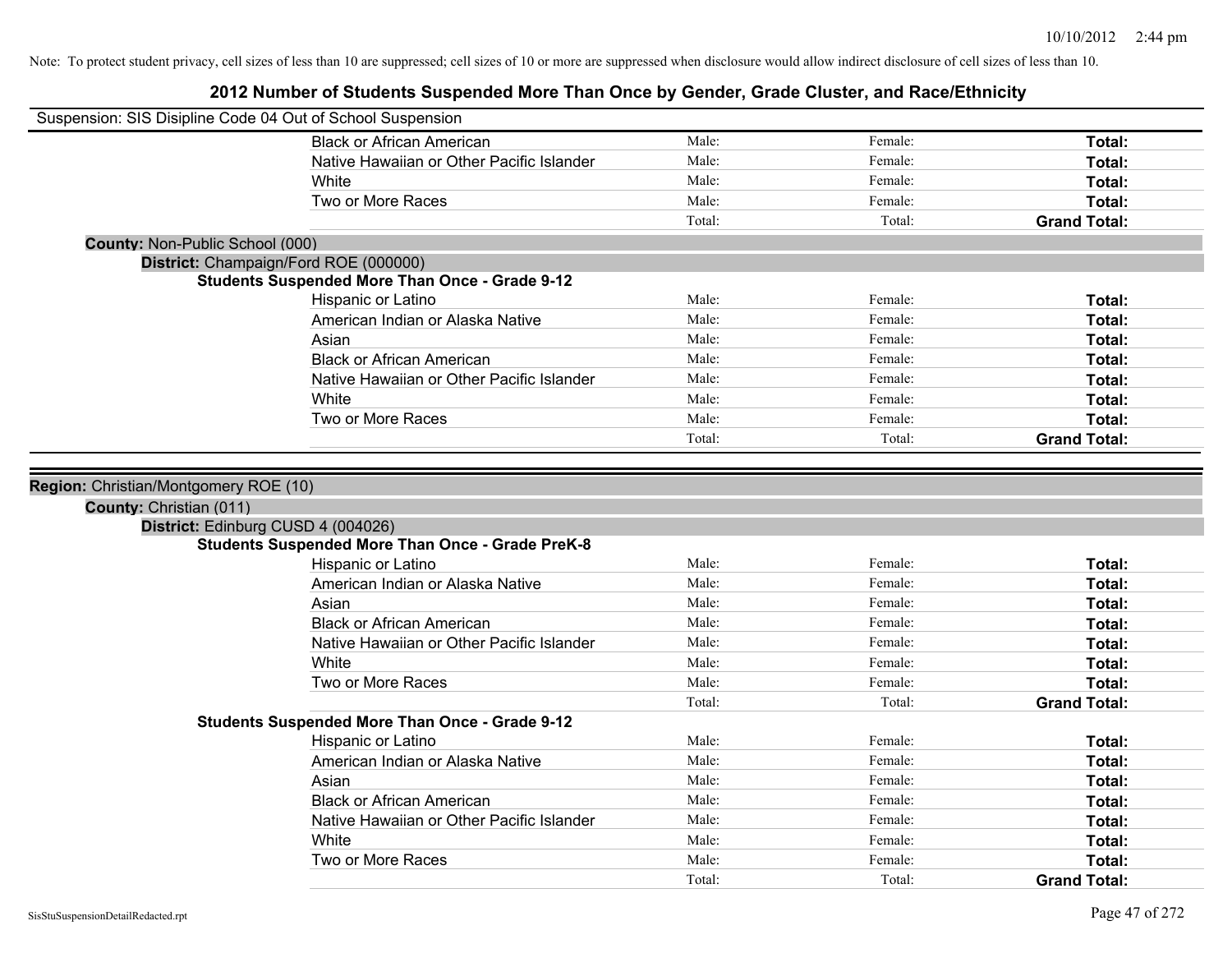| Suspension: SIS Disipline Code 04 Out of School Suspension |                                                         |        |         |                     |  |  |  |  |  |
|------------------------------------------------------------|---------------------------------------------------------|--------|---------|---------------------|--|--|--|--|--|
|                                                            | District: Morrisonville CUSD 1 (001026)                 |        |         |                     |  |  |  |  |  |
|                                                            | <b>Students Suspended More Than Once - Grade PreK-8</b> |        |         |                     |  |  |  |  |  |
|                                                            | <b>Hispanic or Latino</b>                               | Male:  | Female: | Total:              |  |  |  |  |  |
|                                                            | American Indian or Alaska Native                        | Male:  | Female: | Total:              |  |  |  |  |  |
|                                                            | Asian                                                   | Male:  | Female: | Total:              |  |  |  |  |  |
|                                                            | <b>Black or African American</b>                        | Male:  | Female: | Total:              |  |  |  |  |  |
|                                                            | Native Hawaiian or Other Pacific Islander               | Male:  | Female: | Total:              |  |  |  |  |  |
|                                                            | White                                                   | Male:  | Female: | Total:              |  |  |  |  |  |
|                                                            | Two or More Races                                       | Male:  | Female: | Total:              |  |  |  |  |  |
|                                                            |                                                         | Total: | Total:  | <b>Grand Total:</b> |  |  |  |  |  |
|                                                            | <b>Students Suspended More Than Once - Grade 9-12</b>   |        |         |                     |  |  |  |  |  |
|                                                            | Hispanic or Latino                                      | Male:  | Female: | Total:              |  |  |  |  |  |
|                                                            | American Indian or Alaska Native                        | Male:  | Female: | Total:              |  |  |  |  |  |
|                                                            | Asian                                                   | Male:  | Female: | Total:              |  |  |  |  |  |
|                                                            | <b>Black or African American</b>                        | Male:  | Female: | Total:              |  |  |  |  |  |
|                                                            | Native Hawaiian or Other Pacific Islander               | Male:  | Female: | Total:              |  |  |  |  |  |
|                                                            | White                                                   | Male:  | Female: | Total:              |  |  |  |  |  |
|                                                            | Two or More Races                                       | Male:  | Female: | Total:              |  |  |  |  |  |
|                                                            |                                                         | Total: | Total:  | <b>Grand Total:</b> |  |  |  |  |  |
| District: Pana CUSD 8 (008026)                             |                                                         |        |         |                     |  |  |  |  |  |
|                                                            | <b>Students Suspended More Than Once - Grade PreK-8</b> |        |         |                     |  |  |  |  |  |
|                                                            | Hispanic or Latino                                      | Male:  | Female: | Total:              |  |  |  |  |  |
|                                                            | American Indian or Alaska Native                        | Male:  | Female: | Total:              |  |  |  |  |  |
|                                                            | Asian                                                   | Male:  | Female: | Total:              |  |  |  |  |  |
|                                                            | <b>Black or African American</b>                        | Male:  | Female: | Total:              |  |  |  |  |  |
|                                                            | Native Hawaiian or Other Pacific Islander               | Male:  | Female: | Total:              |  |  |  |  |  |
|                                                            | White                                                   | Male:  | Female: | Total:              |  |  |  |  |  |
|                                                            | Two or More Races                                       | Male:  | Female: | Total:              |  |  |  |  |  |
|                                                            |                                                         | Total: | Total:  | <b>Grand Total:</b> |  |  |  |  |  |
|                                                            | <b>Students Suspended More Than Once - Grade 9-12</b>   |        |         |                     |  |  |  |  |  |
|                                                            | Hispanic or Latino                                      | Male:  | Female: | Total:              |  |  |  |  |  |
|                                                            | American Indian or Alaska Native                        | Male:  | Female: | Total:              |  |  |  |  |  |
|                                                            | Asian                                                   | Male:  | Female: | Total:              |  |  |  |  |  |
|                                                            | <b>Black or African American</b>                        | Male:  | Female: | Total:              |  |  |  |  |  |
|                                                            | Native Hawaiian or Other Pacific Islander               | Male:  | Female: | Total:              |  |  |  |  |  |
|                                                            | White                                                   | Male:  | Female: | <b>Total:</b><br>10 |  |  |  |  |  |
|                                                            | Two or More Races                                       | Male:  | Female: | Total:              |  |  |  |  |  |
|                                                            |                                                         | Total: | Total:  | <b>Grand Total:</b> |  |  |  |  |  |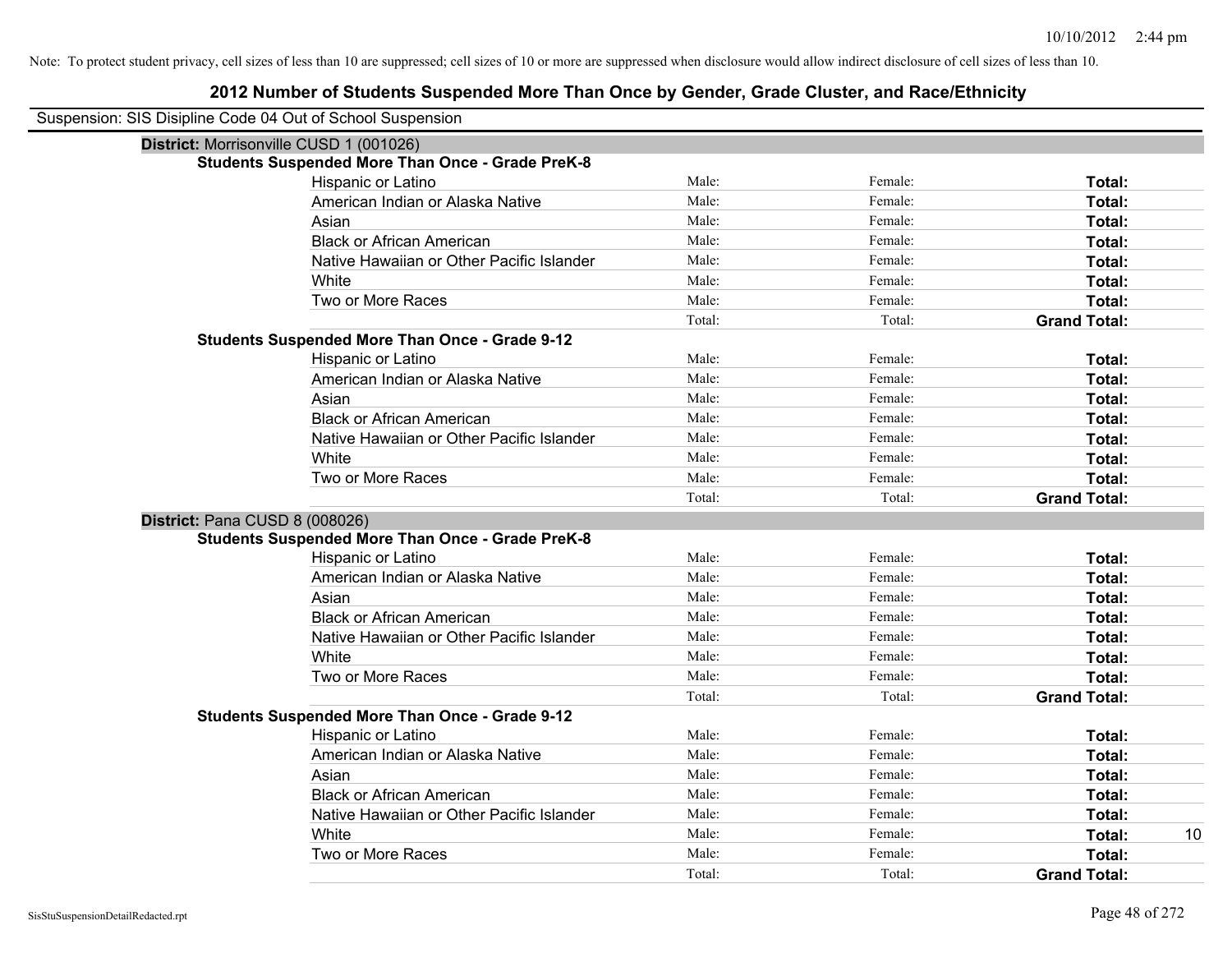|                          | Suspension: SIS Disipline Code 04 Out of School Suspension |        |         |                     |    |
|--------------------------|------------------------------------------------------------|--------|---------|---------------------|----|
|                          | District: South Fork SD 14 (014024)                        |        |         |                     |    |
|                          | <b>Students Suspended More Than Once - Grade PreK-8</b>    |        |         |                     |    |
|                          | Hispanic or Latino                                         | Male:  | Female: | Total:              |    |
|                          | American Indian or Alaska Native                           | Male:  | Female: | Total:              |    |
|                          | Asian                                                      | Male:  | Female: | Total:              |    |
|                          | <b>Black or African American</b>                           | Male:  | Female: | Total:              |    |
|                          | Native Hawaiian or Other Pacific Islander                  | Male:  | Female: | Total:              |    |
|                          | White                                                      | Male:  | Female: | Total:              |    |
|                          | Two or More Races                                          | Male:  | Female: | Total:              |    |
|                          |                                                            | Total: | Total:  | <b>Grand Total:</b> |    |
|                          | District: Taylorville CUSD 3 (003026)                      |        |         |                     |    |
|                          | <b>Students Suspended More Than Once - Grade PreK-8</b>    |        |         |                     |    |
|                          | Hispanic or Latino                                         | Male:  | Female: | Total:              |    |
|                          | American Indian or Alaska Native                           | Male:  | Female: | Total:              |    |
|                          | Asian                                                      | Male:  | Female: | Total:              |    |
|                          | <b>Black or African American</b>                           | Male:  | Female: | Total:              |    |
|                          | Native Hawaiian or Other Pacific Islander                  | Male:  | Female: | Total:              |    |
|                          | White                                                      | Male:  | Female: | Total:              | 32 |
|                          | Two or More Races                                          | Male:  | Female: | <b>Total:</b>       |    |
|                          |                                                            | Total: | Total:  | <b>Grand Total:</b> |    |
|                          | <b>Students Suspended More Than Once - Grade 9-12</b>      |        |         |                     |    |
|                          | Hispanic or Latino                                         | Male:  | Female: | Total:              |    |
|                          | American Indian or Alaska Native                           | Male:  | Female: | Total:              |    |
|                          | Asian                                                      | Male:  | Female: | Total:              |    |
|                          | <b>Black or African American</b>                           | Male:  | Female: | Total:              |    |
|                          | Native Hawaiian or Other Pacific Islander                  | Male:  | Female: | Total:              |    |
|                          | White                                                      | Male:  | Female: | Total:              | 27 |
|                          | Two or More Races                                          | Male:  | Female: | Total:              |    |
|                          |                                                            | Total: | Total:  | <b>Grand Total:</b> |    |
| County: Montgomery (068) |                                                            |        |         |                     |    |
|                          | District: Hillsboro CUSD 3 (003026)                        |        |         |                     |    |
|                          | <b>Students Suspended More Than Once - Grade PreK-8</b>    |        |         |                     |    |
|                          | Hispanic or Latino                                         | Male:  | Female: | Total:              |    |
|                          | American Indian or Alaska Native                           | Male:  | Female: | Total:              |    |
|                          | Asian                                                      | Male:  | Female: | Total:              |    |
|                          | <b>Black or African American</b>                           | Male:  | Female: | Total:              |    |
|                          | Native Hawaiian or Other Pacific Islander                  | Male:  | Female: | Total:              |    |
|                          | White                                                      | Male:  | Female: | Total:              | 13 |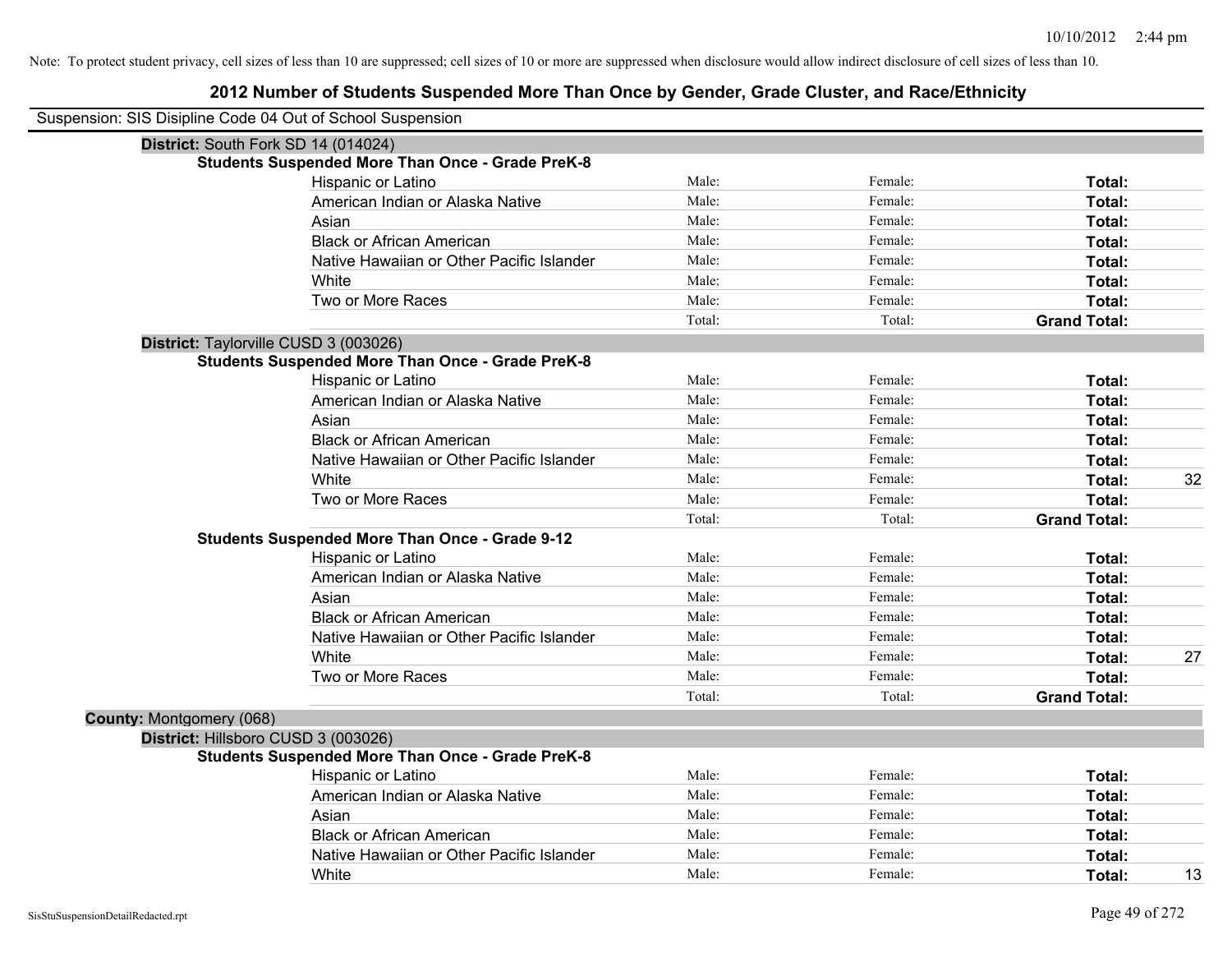| Suspension: SIS Disipline Code 04 Out of School Suspension |                                                         |        |         |                     |    |
|------------------------------------------------------------|---------------------------------------------------------|--------|---------|---------------------|----|
|                                                            | Two or More Races                                       | Male:  | Female: | Total:              |    |
|                                                            |                                                         | Total: | Total:  | <b>Grand Total:</b> |    |
|                                                            | <b>Students Suspended More Than Once - Grade 9-12</b>   |        |         |                     |    |
|                                                            | Hispanic or Latino                                      | Male:  | Female: | Total:              |    |
|                                                            | American Indian or Alaska Native                        | Male:  | Female: | Total:              |    |
|                                                            | Asian                                                   | Male:  | Female: | Total:              |    |
|                                                            | <b>Black or African American</b>                        | Male:  | Female: | Total:              |    |
|                                                            | Native Hawaiian or Other Pacific Islander               | Male:  | Female: | Total:              |    |
|                                                            | White                                                   | Male:  | Female: | Total:              |    |
|                                                            | Two or More Races                                       | Male:  | Female: | Total:              |    |
|                                                            |                                                         | Total: | Total:  | <b>Grand Total:</b> | 12 |
|                                                            | District: Litchfield CUSD 12 (012026)                   |        |         |                     |    |
|                                                            | <b>Students Suspended More Than Once - Grade PreK-8</b> |        |         |                     |    |
|                                                            | Hispanic or Latino                                      | Male:  | Female: | Total:              |    |
|                                                            | American Indian or Alaska Native                        | Male:  | Female: | Total:              |    |
|                                                            | Asian                                                   | Male:  | Female: | Total:              |    |
|                                                            | <b>Black or African American</b>                        | Male:  | Female: | Total:              |    |
|                                                            | Native Hawaiian or Other Pacific Islander               | Male:  | Female: | Total:              |    |
|                                                            | White                                                   | Male:  | Female: | Total:              |    |
|                                                            | Two or More Races                                       | Male:  | Female: | Total:              |    |
|                                                            |                                                         | Total: | Total:  | <b>Grand Total:</b> |    |
|                                                            | District: Nokomis CUSD 22 (022026)                      |        |         |                     |    |
|                                                            | <b>Students Suspended More Than Once - Grade PreK-8</b> |        |         |                     |    |
|                                                            | Hispanic or Latino                                      | Male:  | Female: | Total:              |    |
|                                                            | American Indian or Alaska Native                        | Male:  | Female: | Total:              |    |
|                                                            | Asian                                                   | Male:  | Female: | Total:              |    |
|                                                            | <b>Black or African American</b>                        | Male:  | Female: | Total:              |    |
|                                                            | Native Hawaiian or Other Pacific Islander               | Male:  | Female: | Total:              |    |
|                                                            | White                                                   | Male:  | Female: | Total:              |    |
|                                                            | Two or More Races                                       | Male:  | Female: | Total:              |    |
|                                                            |                                                         | Total: | Total:  | <b>Grand Total:</b> |    |
|                                                            | <b>Students Suspended More Than Once - Grade 9-12</b>   |        |         |                     |    |
|                                                            | Hispanic or Latino                                      | Male:  | Female: | Total:              |    |
|                                                            | American Indian or Alaska Native                        | Male:  | Female: | Total:              |    |
|                                                            | Asian                                                   | Male:  | Female: | Total:              |    |
|                                                            | <b>Black or African American</b>                        | Male:  | Female: | Total:              |    |
|                                                            | Native Hawaiian or Other Pacific Islander               | Male:  | Female: | Total:              |    |
|                                                            | White                                                   | Male:  | Female: | Total:              |    |
|                                                            | Two or More Races                                       | Male:  | Female: | Total:              |    |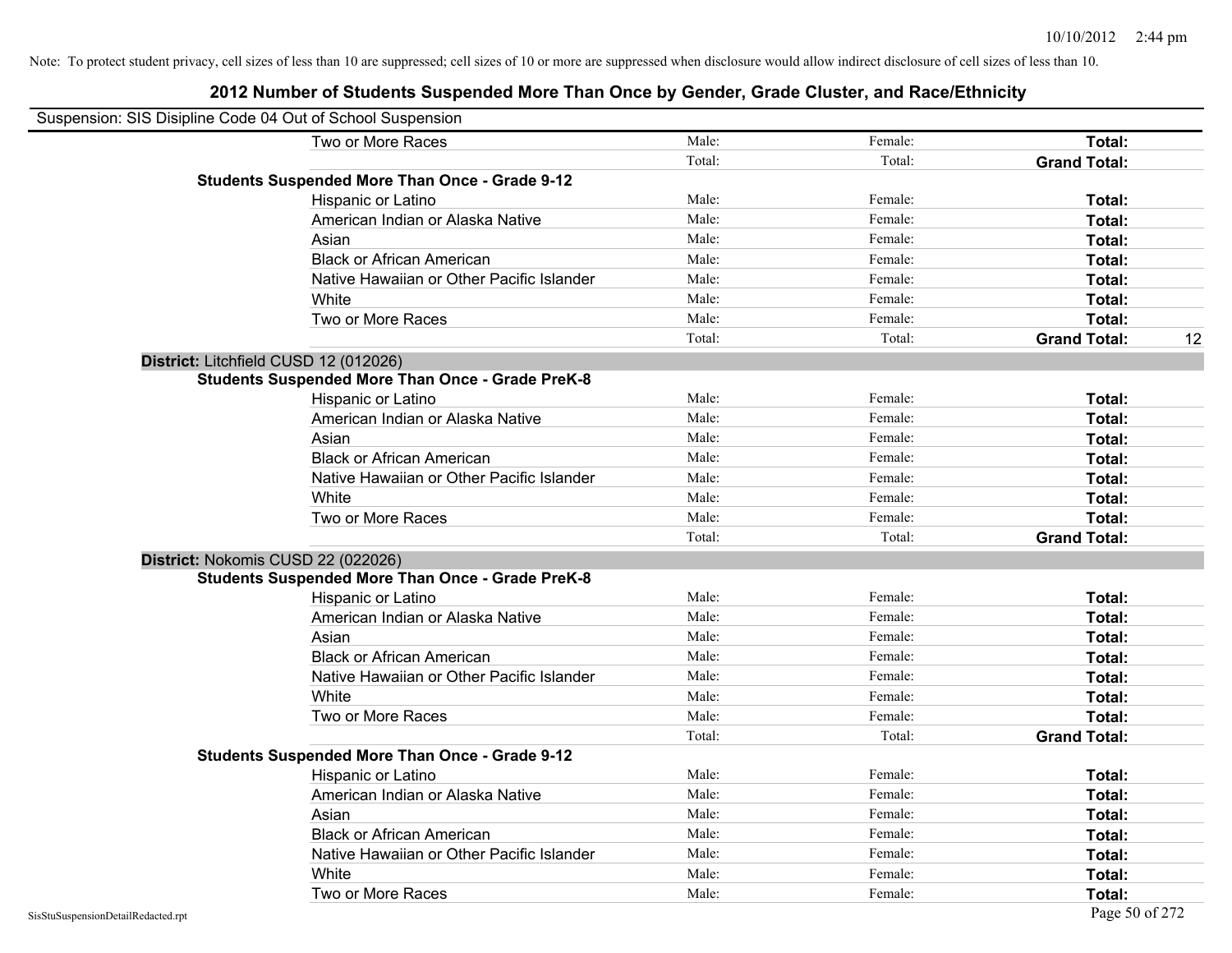| Suspension: SIS Disipline Code 04 Out of School Suspension |                                                         |        |         |                     |
|------------------------------------------------------------|---------------------------------------------------------|--------|---------|---------------------|
|                                                            |                                                         | Total: | Total:  | <b>Grand Total:</b> |
| District: Panhandle CUSD 2 (002026)                        |                                                         |        |         |                     |
|                                                            | <b>Students Suspended More Than Once - Grade PreK-8</b> |        |         |                     |
|                                                            | Hispanic or Latino                                      |        | Female: | Total:              |
|                                                            | American Indian or Alaska Native                        | Male:  | Female: | Total:              |
|                                                            | Asian                                                   | Male:  | Female: | Total:              |
|                                                            | <b>Black or African American</b>                        | Male:  | Female: | Total:              |
|                                                            | Native Hawaiian or Other Pacific Islander               | Male:  | Female: | Total:              |
|                                                            | White                                                   | Male:  | Female: | Total:              |
|                                                            | Two or More Races                                       | Male:  | Female: | Total:              |
|                                                            |                                                         | Total: | Total:  | <b>Grand Total:</b> |
|                                                            | <b>Students Suspended More Than Once - Grade 9-12</b>   |        |         |                     |
|                                                            | Hispanic or Latino                                      | Male:  | Female: | Total:              |
|                                                            | American Indian or Alaska Native                        | Male:  | Female: | Total:              |
|                                                            | Asian                                                   | Male:  | Female: | Total:              |
|                                                            | <b>Black or African American</b>                        | Male:  | Female: | Total:              |
|                                                            | Native Hawaiian or Other Pacific Islander               | Male:  | Female: | Total:              |
|                                                            | White                                                   | Male:  | Female: | Total:              |
|                                                            | Two or More Races                                       | Male:  | Female: | Total:              |
|                                                            |                                                         | Total: | Total:  | <b>Grand Total:</b> |
| County: Non-Public School (000)                            |                                                         |        |         |                     |
|                                                            | District: Christian/Montgomery ROE (000000)             |        |         |                     |
|                                                            | <b>Students Suspended More Than Once - Grade 9-12</b>   |        |         |                     |
|                                                            | Hispanic or Latino                                      | Male:  | Female: | Total:              |
|                                                            | American Indian or Alaska Native                        | Male:  | Female: | Total:              |
|                                                            | Asian                                                   | Male:  | Female: | Total:              |
|                                                            | <b>Black or African American</b>                        | Male:  | Female: | Total:              |
|                                                            | Native Hawaiian or Other Pacific Islander               | Male:  | Female: | Total:              |
|                                                            | White                                                   | Male:  | Female: | Total:              |
|                                                            | Two or More Races                                       | Male:  | Female: | Total:              |
|                                                            |                                                         | Total: | Total:  | <b>Grand Total:</b> |
|                                                            |                                                         |        |         |                     |
| Region: Clay/Cwford/Jsper/Lwrnce/Rhland (12)               |                                                         |        |         |                     |
| County: Clay (013)                                         |                                                         |        |         |                     |
| District: Flora CUSD 35 (035026)                           |                                                         |        |         |                     |
|                                                            | <b>Students Suspended More Than Once - Grade PreK-8</b> |        |         |                     |
|                                                            | Hispanic or Latino                                      | Male:  | Female: | Total:              |
|                                                            | American Indian or Alaska Native                        | Male:  | Female: | Total:              |
|                                                            |                                                         |        |         |                     |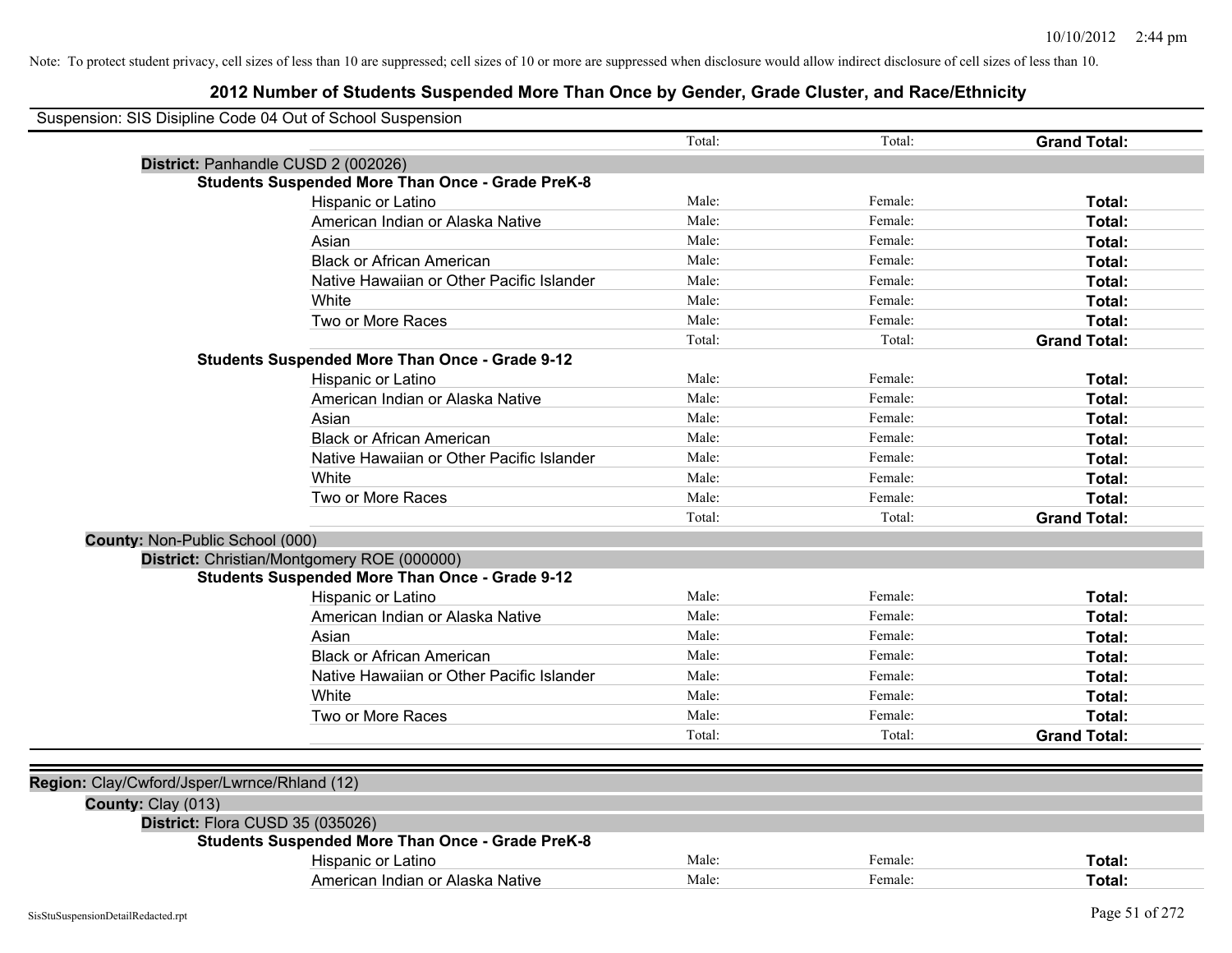| Suspension: SIS Disipline Code 04 Out of School Suspension |                                                         |        |         |                     |    |
|------------------------------------------------------------|---------------------------------------------------------|--------|---------|---------------------|----|
|                                                            | Asian                                                   | Male:  | Female: | Total:              |    |
|                                                            | <b>Black or African American</b>                        | Male:  | Female: | Total:              |    |
|                                                            | Native Hawaiian or Other Pacific Islander               | Male:  | Female: | Total:              |    |
|                                                            | White                                                   | Male:  | Female: | Total:              | 11 |
|                                                            | Two or More Races                                       | Male:  | Female: | Total:              |    |
|                                                            |                                                         | Total: | Total:  | <b>Grand Total:</b> |    |
|                                                            | <b>Students Suspended More Than Once - Grade 9-12</b>   |        |         |                     |    |
|                                                            | Hispanic or Latino                                      | Male:  | Female: | Total:              |    |
|                                                            | American Indian or Alaska Native                        | Male:  | Female: | Total:              |    |
|                                                            | Asian                                                   | Male:  | Female: | Total:              |    |
|                                                            | <b>Black or African American</b>                        | Male:  | Female: | Total:              |    |
|                                                            | Native Hawaiian or Other Pacific Islander               | Male:  | Female: | Total:              |    |
|                                                            | White                                                   | Male:  | Female: | Total:              | 23 |
|                                                            | Two or More Races                                       | Male:  | Female: | Total:              |    |
|                                                            |                                                         | Total: | Total:  | <b>Grand Total:</b> |    |
|                                                            | District: North Clay CUSD 25 (025026)                   |        |         |                     |    |
|                                                            | <b>Students Suspended More Than Once - Grade PreK-8</b> |        |         |                     |    |
|                                                            | Hispanic or Latino                                      | Male:  | Female: | Total:              |    |
|                                                            | American Indian or Alaska Native                        | Male:  | Female: | Total:              |    |
|                                                            | Asian                                                   | Male:  | Female: | Total:              |    |
|                                                            | <b>Black or African American</b>                        | Male:  | Female: | Total:              |    |
|                                                            | Native Hawaiian or Other Pacific Islander               | Male:  | Female: | Total:              |    |
|                                                            | White                                                   | Male:  | Female: | Total:              |    |
|                                                            | Two or More Races                                       | Male:  | Female: | Total:              |    |
|                                                            |                                                         | Total: | Total:  | <b>Grand Total:</b> |    |
| County: Crawford (017)                                     |                                                         |        |         |                     |    |
| District: Oblong CUSD 4 (004026)                           |                                                         |        |         |                     |    |
|                                                            | <b>Students Suspended More Than Once - Grade PreK-8</b> |        |         |                     |    |
|                                                            | Hispanic or Latino                                      | Male:  | Female: | Total:              |    |
|                                                            | American Indian or Alaska Native                        | Male:  | Female: | Total:              |    |
|                                                            | Asian                                                   | Male:  | Female: | Total:              |    |
|                                                            | <b>Black or African American</b>                        | Male:  | Female: | Total:              |    |
|                                                            | Native Hawaiian or Other Pacific Islander               | Male:  | Female: | Total:              |    |
|                                                            | White                                                   | Male:  | Female: | Total:              |    |
|                                                            | Two or More Races                                       | Male:  | Female: | Total:              |    |
|                                                            |                                                         | Total: | Total:  | <b>Grand Total:</b> |    |
|                                                            | <b>Students Suspended More Than Once - Grade 9-12</b>   |        |         |                     |    |
|                                                            | Hispanic or Latino                                      | Male:  | Female: | Total:              |    |
|                                                            | American Indian or Alaska Native                        | Male:  | Female: | Total:              |    |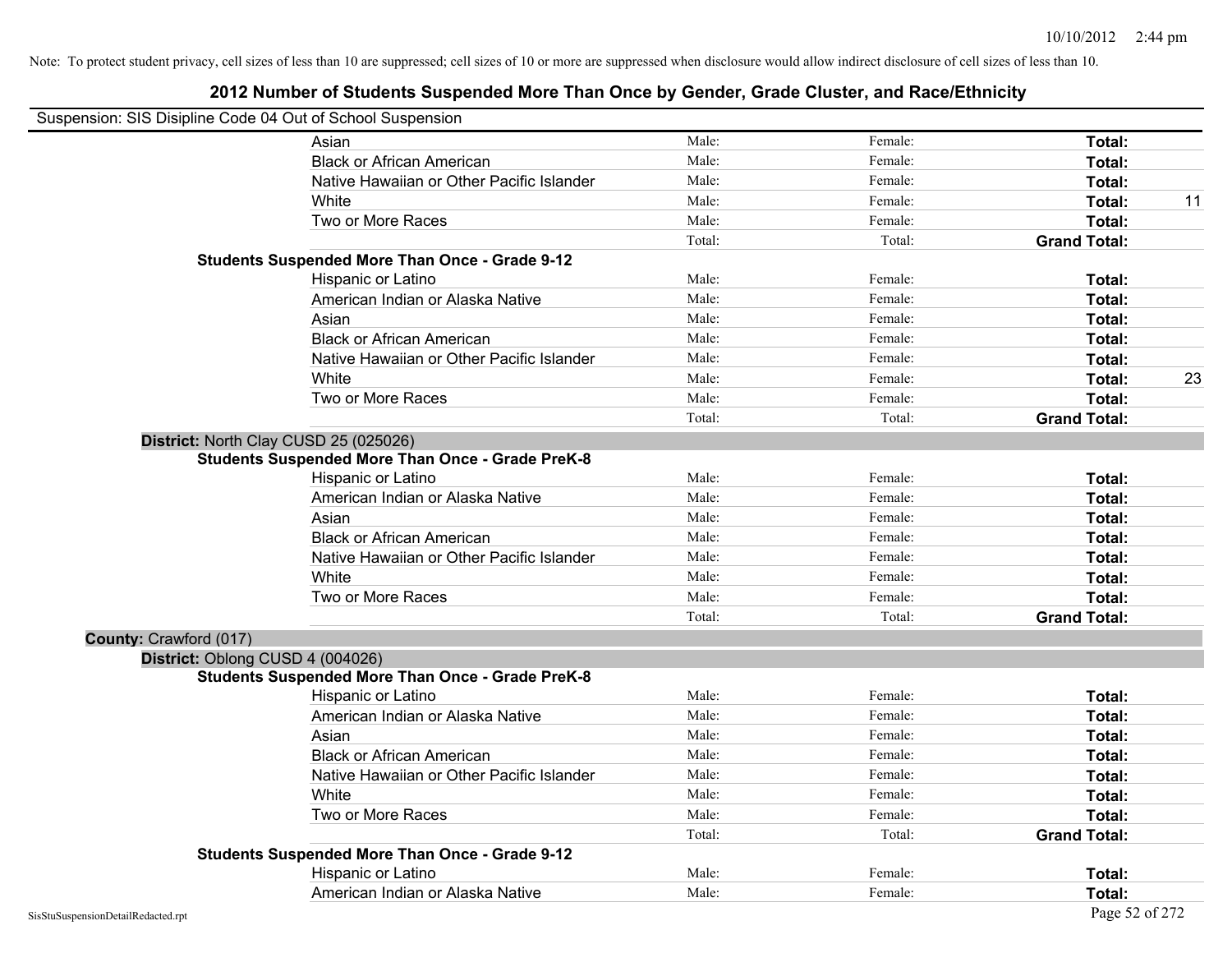## **2012 Number of Students Suspended More Than Once by Gender, Grade Cluster, and Race/Ethnicity**

| Suspension: SIS Disipline Code 04 Out of School Suspension |                                                         |        |         |                     |
|------------------------------------------------------------|---------------------------------------------------------|--------|---------|---------------------|
|                                                            | Asian                                                   | Male:  | Female: | Total:              |
|                                                            | <b>Black or African American</b>                        | Male:  | Female: | Total:              |
|                                                            | Native Hawaiian or Other Pacific Islander               | Male:  | Female: | Total:              |
|                                                            | White                                                   | Male:  | Female: | Total:              |
|                                                            | Two or More Races                                       | Male:  | Female: | Total:              |
|                                                            |                                                         | Total: | Total:  | <b>Grand Total:</b> |
| District: Palestine CUSD 3 (003026)                        |                                                         |        |         |                     |
|                                                            | <b>Students Suspended More Than Once - Grade 9-12</b>   |        |         |                     |
|                                                            | Hispanic or Latino                                      | Male:  | Female: | Total:              |
|                                                            | American Indian or Alaska Native                        | Male:  | Female: | Total:              |
|                                                            | Asian                                                   | Male:  | Female: | Total:              |
|                                                            | <b>Black or African American</b>                        | Male:  | Female: | Total:              |
|                                                            | Native Hawaiian or Other Pacific Islander               | Male:  | Female: | Total:              |
|                                                            | White                                                   | Male:  | Female: | Total:              |
|                                                            | Two or More Races                                       | Male:  | Female: | Total:              |
|                                                            |                                                         | Total: | Total:  | <b>Grand Total:</b> |
| District: Robinson CUSD 2 (002026)                         |                                                         |        |         |                     |
|                                                            | <b>Students Suspended More Than Once - Grade PreK-8</b> |        |         |                     |
|                                                            | Hispanic or Latino                                      | Male:  | Female: | Total:              |
|                                                            | American Indian or Alaska Native                        | Male:  | Female: | Total:              |
|                                                            | Asian                                                   | Male:  | Female: | Total:              |
|                                                            | <b>Black or African American</b>                        | Male:  | Female: | Total:              |
|                                                            | Native Hawaiian or Other Pacific Islander               | Male:  | Female: | Total:              |
|                                                            | White                                                   | Male:  | Female: | Total:              |
|                                                            | Two or More Races                                       | Male:  | Female: | Total:              |
|                                                            |                                                         | Total: | Total:  | <b>Grand Total:</b> |
| County: Jasper (040)                                       |                                                         |        |         |                     |
|                                                            | District: Jasper County CUD 1 (001026)                  |        |         |                     |
|                                                            | <b>Students Suspended More Than Once - Grade PreK-8</b> |        |         |                     |
|                                                            | Hispanic or Latino                                      | Male:  | Female: | Total:              |
|                                                            | American Indian or Alaska Native                        | Male:  | Female: | Total:              |
|                                                            | Asian                                                   | Male:  | Female: | Total:              |
|                                                            | <b>Black or African American</b>                        | Male:  | Female: | Total:              |
|                                                            | Native Hawaiian or Other Pacific Islander               | Male:  | Female: | Total:              |
|                                                            | White                                                   | Male:  | Female: | Total:              |
|                                                            | Two or More Races                                       | Male:  | Female: | Total:              |
|                                                            |                                                         | Total: | Total:  | <b>Grand Total:</b> |

**Students Suspended More Than Once - Grade 9-12**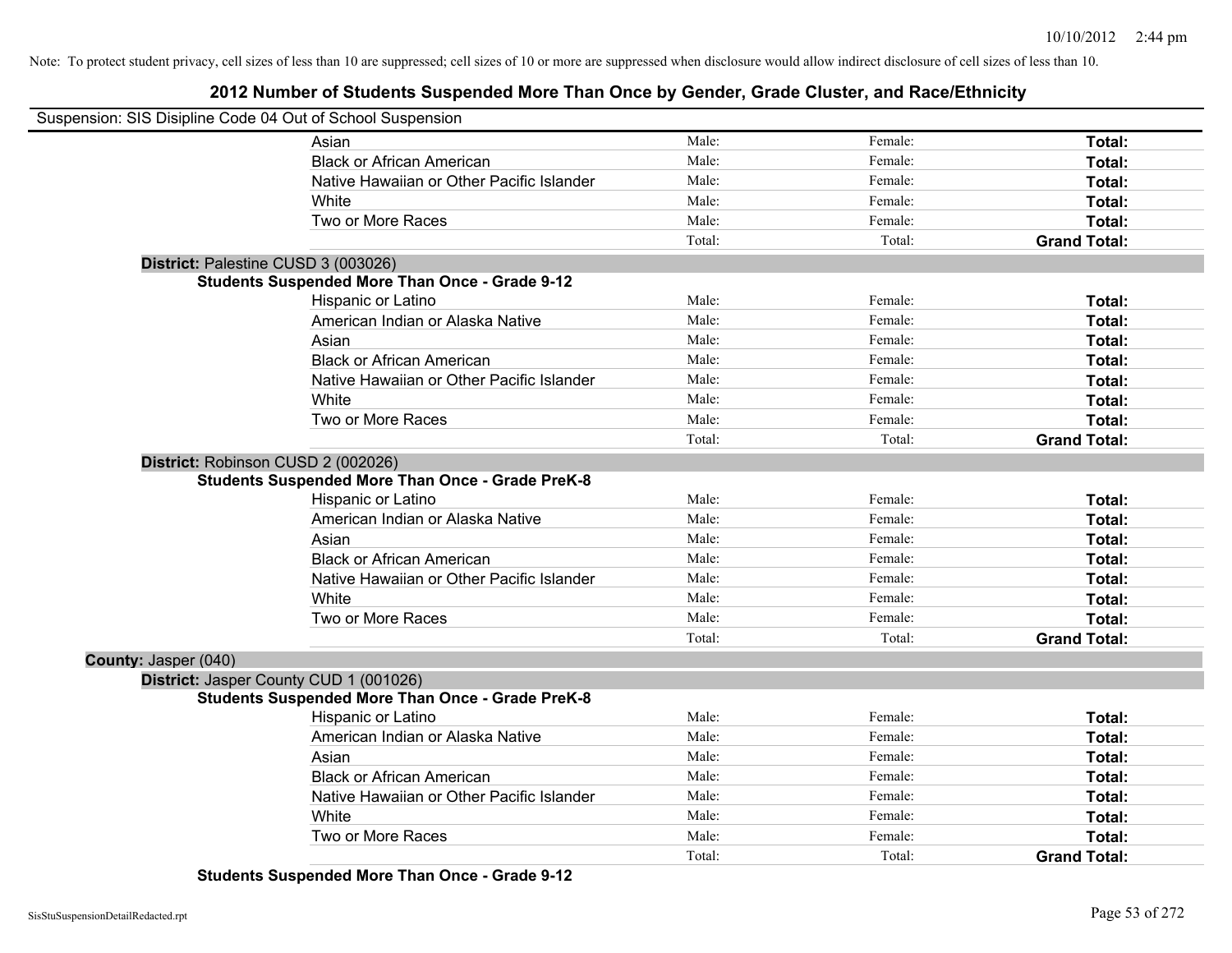| Suspension: SIS Disipline Code 04 Out of School Suspension |                                                         |        |         |                     |
|------------------------------------------------------------|---------------------------------------------------------|--------|---------|---------------------|
|                                                            | Hispanic or Latino                                      | Male:  | Female: | Total:              |
|                                                            | American Indian or Alaska Native                        | Male:  | Female: | Total:              |
|                                                            | Asian                                                   | Male:  | Female: | Total:              |
|                                                            | <b>Black or African American</b>                        | Male:  | Female: | Total:              |
|                                                            | Native Hawaiian or Other Pacific Islander               | Male:  | Female: | Total:              |
|                                                            | White                                                   | Male:  | Female: | Total:              |
|                                                            | Two or More Races                                       | Male:  | Female: | Total:              |
|                                                            |                                                         | Total: | Total:  | <b>Grand Total:</b> |
| <b>County: Lawrence (051)</b>                              |                                                         |        |         |                     |
|                                                            | District: Lawrence County CUD 20 (020026)               |        |         |                     |
|                                                            | <b>Students Suspended More Than Once - Grade PreK-8</b> |        |         |                     |
|                                                            | Hispanic or Latino                                      | Male:  | Female: | Total:              |
|                                                            | American Indian or Alaska Native                        | Male:  | Female: | Total:              |
|                                                            | Asian                                                   | Male:  | Female: | Total:              |
|                                                            | <b>Black or African American</b>                        | Male:  | Female: | Total:              |
|                                                            | Native Hawaiian or Other Pacific Islander               | Male:  | Female: | Total:              |
|                                                            | White                                                   | Male:  | Female: | Total:              |
|                                                            | Two or More Races                                       | Male:  | Female: | Total:              |
|                                                            |                                                         | Total: | Total:  | <b>Grand Total:</b> |
| District: Red Hill CUSD 10 (010026)                        |                                                         |        |         |                     |
|                                                            | <b>Students Suspended More Than Once - Grade PreK-8</b> |        |         |                     |
|                                                            | Hispanic or Latino                                      | Male:  | Female: | Total:              |
|                                                            | American Indian or Alaska Native                        | Male:  | Female: | Total:              |
|                                                            | Asian                                                   | Male:  | Female: | Total:              |
|                                                            | <b>Black or African American</b>                        | Male:  | Female: | Total:              |
|                                                            | Native Hawaiian or Other Pacific Islander               | Male:  | Female: | Total:              |
|                                                            | White                                                   | Male:  | Female: | Total:              |
|                                                            | Two or More Races                                       | Male:  | Female: | Total:              |
|                                                            |                                                         | Total: | Total:  | <b>Grand Total:</b> |
| County: Non-Public School (000)                            |                                                         |        |         |                     |
|                                                            | District: Clay/Cwford/Jsper/Lwrnce/Rhland (000000)      |        |         |                     |
|                                                            | <b>Students Suspended More Than Once - Grade PreK-8</b> |        |         |                     |
|                                                            | <b>Hispanic or Latino</b>                               | Male:  | Female: | Total:              |
|                                                            | American Indian or Alaska Native                        | Male:  | Female: | Total:              |
|                                                            | Asian                                                   | Male:  | Female: | Total:              |
|                                                            | <b>Black or African American</b>                        | Male:  | Female: | Total:              |
|                                                            | Native Hawaiian or Other Pacific Islander               | Male:  | Female: | Total:              |
|                                                            | White                                                   | Male:  |         | Total:              |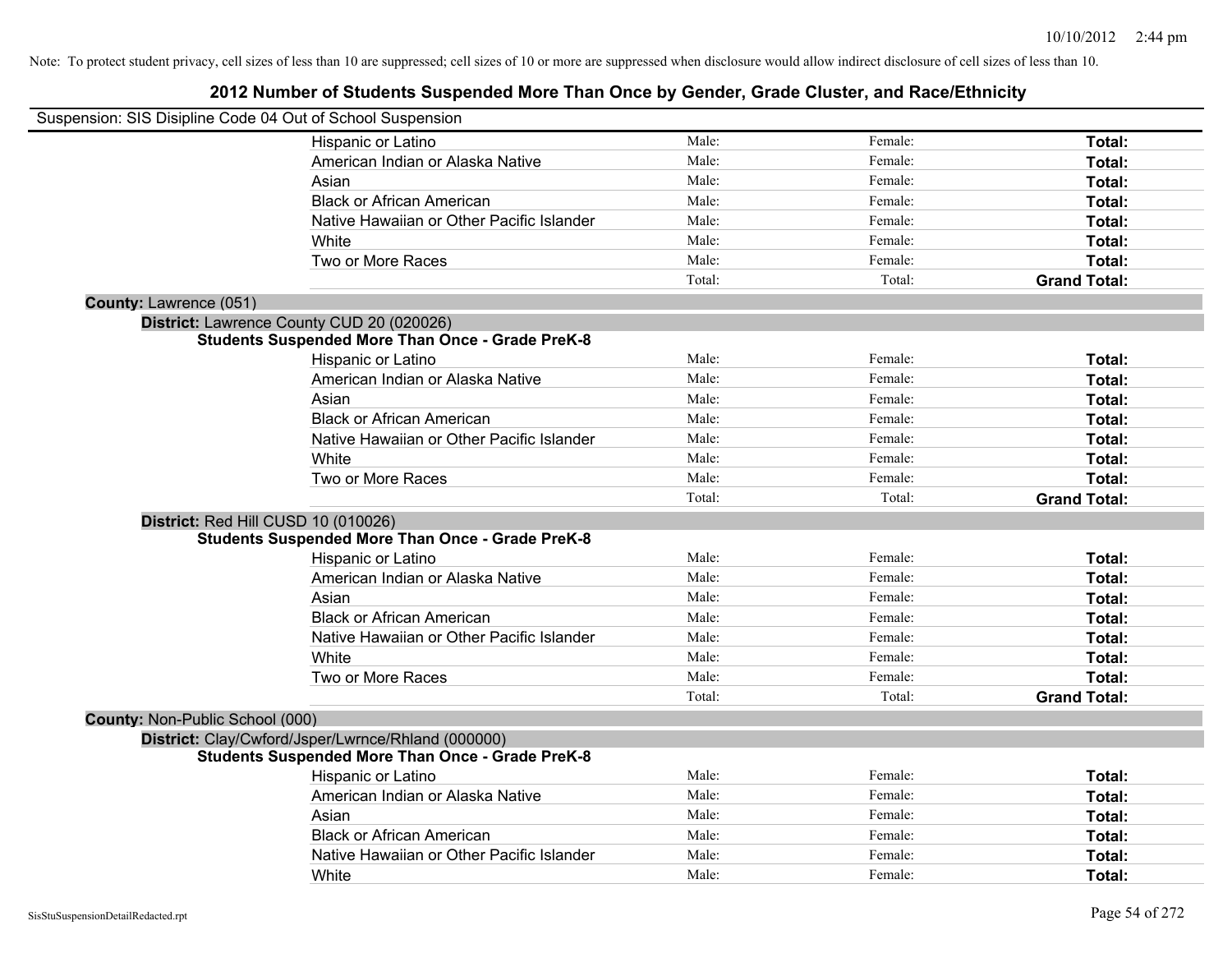| Suspension: SIS Disipline Code 04 Out of School Suspension |                                                         |        |         |                     |    |
|------------------------------------------------------------|---------------------------------------------------------|--------|---------|---------------------|----|
|                                                            | Two or More Races                                       | Male:  | Female: | Total:              |    |
|                                                            |                                                         | Total: | Total:  | <b>Grand Total:</b> |    |
|                                                            | <b>Students Suspended More Than Once - Grade 9-12</b>   |        |         |                     |    |
|                                                            | Hispanic or Latino                                      | Male:  | Female: | Total:              |    |
|                                                            | American Indian or Alaska Native                        | Male:  | Female: | Total:              |    |
|                                                            | Asian                                                   | Male:  | Female: | Total:              |    |
|                                                            | <b>Black or African American</b>                        | Male:  | Female: | Total:              |    |
|                                                            | Native Hawaiian or Other Pacific Islander               | Male:  | Female: | Total:              |    |
|                                                            | White                                                   | Male:  | Female: | Total:              | 14 |
|                                                            | Two or More Races                                       | Male:  | Female: | Total:              |    |
|                                                            |                                                         | Total: | Total:  | <b>Grand Total:</b> |    |
| County: Richland (080)                                     |                                                         |        |         |                     |    |
|                                                            | District: East Richland CUSD 1 (001026)                 |        |         |                     |    |
|                                                            | <b>Students Suspended More Than Once - Grade PreK-8</b> |        |         |                     |    |
|                                                            | Hispanic or Latino                                      | Male:  | Female: | Total:              |    |
|                                                            | American Indian or Alaska Native                        | Male:  | Female: | Total:              |    |
|                                                            | Asian                                                   | Male:  | Female: | Total:              |    |
|                                                            | <b>Black or African American</b>                        | Male:  | Female: | Total:              |    |
|                                                            | Native Hawaiian or Other Pacific Islander               | Male:  | Female: | Total:              |    |
|                                                            | White                                                   | Male:  | Female: | Total:              |    |
|                                                            | Two or More Races                                       | Male:  | Female: | Total:              |    |
|                                                            |                                                         | Total: | Total:  | <b>Grand Total:</b> |    |
|                                                            | <b>Students Suspended More Than Once - Grade 9-12</b>   |        |         |                     |    |
|                                                            | Hispanic or Latino                                      | Male:  | Female: | Total:              |    |
|                                                            | American Indian or Alaska Native                        | Male:  | Female: | Total:              |    |
|                                                            | Asian                                                   | Male:  | Female: | Total:              |    |
|                                                            | <b>Black or African American</b>                        | Male:  | Female: | Total:              |    |
|                                                            | Native Hawaiian or Other Pacific Islander               | Male:  | Female: | Total:              |    |
|                                                            | White                                                   | Male:  | Female: | Total:              | 15 |
|                                                            | Two or More Races                                       | Male:  | Female: | <b>Total:</b>       |    |
|                                                            |                                                         | Total: | Total:  | <b>Grand Total:</b> |    |
|                                                            | District: West Richland CUSD 2 (002026)                 |        |         |                     |    |
|                                                            | <b>Students Suspended More Than Once - Grade PreK-8</b> |        |         |                     |    |
|                                                            | Hispanic or Latino                                      | Male:  | Female: | Total:              |    |
|                                                            | American Indian or Alaska Native                        | Male:  | Female: | Total:              |    |
|                                                            | Asian                                                   | Male:  | Female: | Total:              |    |
|                                                            | <b>Black or African American</b>                        | Male:  | Female: | Total:              |    |
|                                                            | Native Hawaiian or Other Pacific Islander               | Male:  | Female: | Total:              |    |
|                                                            | White                                                   | Male:  | Female: | Total:              |    |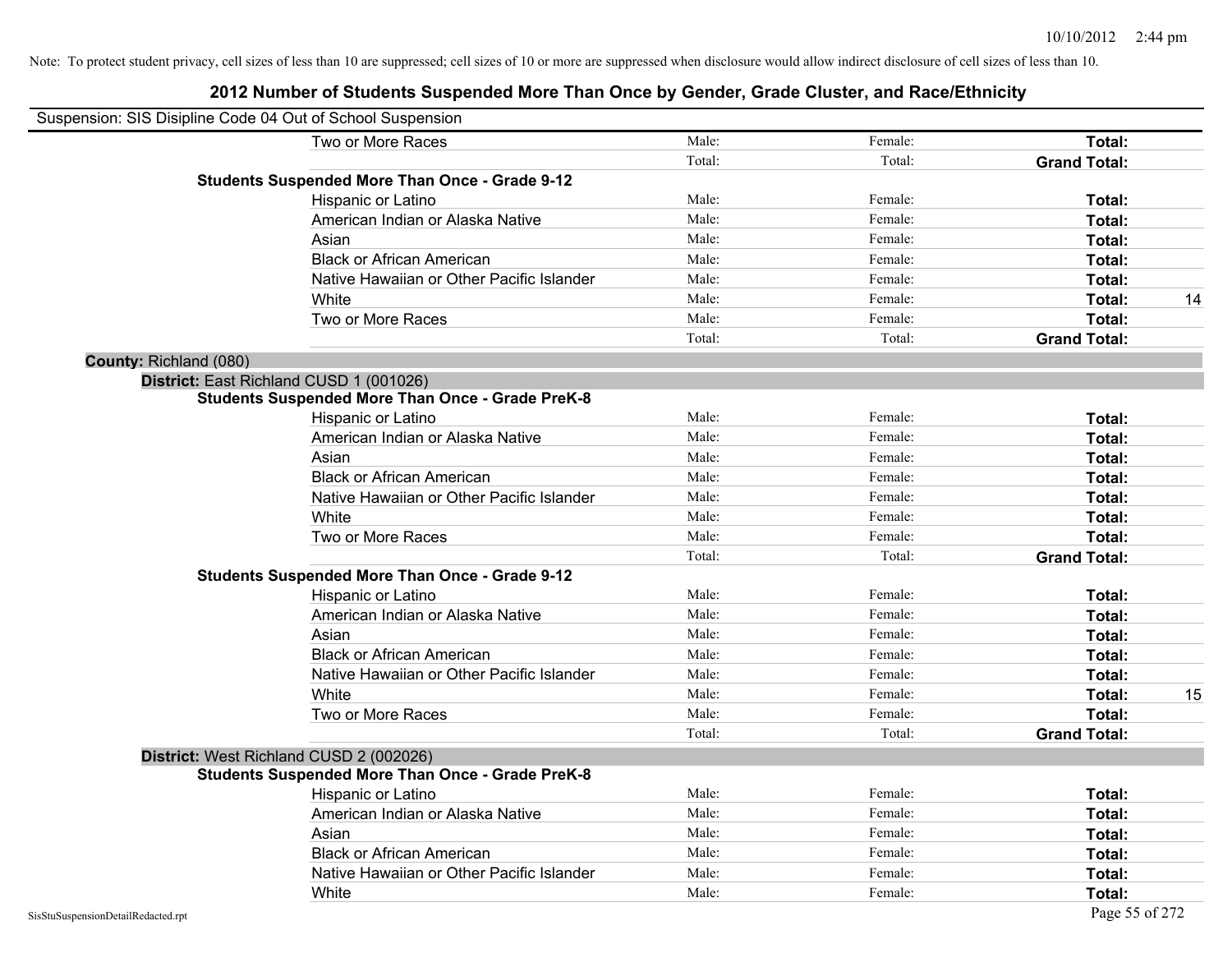| Suspension: SIS Disipline Code 04 Out of School Suspension |                                                         |        |         |                     |
|------------------------------------------------------------|---------------------------------------------------------|--------|---------|---------------------|
|                                                            | Two or More Races                                       | Male:  | Female: | Total:              |
|                                                            |                                                         | Total: | Total:  | <b>Grand Total:</b> |
|                                                            | <b>Students Suspended More Than Once - Grade 9-12</b>   |        |         |                     |
|                                                            | Hispanic or Latino                                      | Male:  | Female: | Total:              |
|                                                            | American Indian or Alaska Native                        | Male:  | Female: | Total:              |
|                                                            | Asian                                                   | Male:  | Female: | Total:              |
|                                                            | <b>Black or African American</b>                        | Male:  | Female: | Total:              |
|                                                            | Native Hawaiian or Other Pacific Islander               | Male:  | Female: | Total:              |
|                                                            | White                                                   | Male:  | Female: | Total:              |
|                                                            | Two or More Races                                       | Male:  | Female: | Total:              |
|                                                            |                                                         | Total: | Total:  | <b>Grand Total:</b> |
|                                                            |                                                         |        |         |                     |
| Region: Clinton/Marion/Washington ROE (13)                 |                                                         |        |         |                     |
| County: Clinton (014)                                      |                                                         |        |         |                     |
| <b>District: Breese SD 12 (012004)</b>                     |                                                         |        |         |                     |
|                                                            | <b>Students Suspended More Than Once - Grade PreK-8</b> |        |         |                     |
|                                                            | Hispanic or Latino                                      | Male:  | Female: | Total:              |
|                                                            | American Indian or Alaska Native                        | Male:  | Female: | Total:              |
|                                                            | Asian                                                   | Male:  | Female: | Total:              |
|                                                            | <b>Black or African American</b>                        | Male:  | Female: | Total:              |
|                                                            | Native Hawaiian or Other Pacific Islander               | Male:  | Female: | Total:              |
|                                                            | White                                                   | Male:  | Female: | Total:              |
|                                                            | Two or More Races                                       | Male:  | Female: | Total:              |
|                                                            |                                                         | Total: | Total:  | <b>Grand Total:</b> |
| District: Carlyle CUSD 1 (001026)                          |                                                         |        |         |                     |
|                                                            | <b>Students Suspended More Than Once - Grade PreK-8</b> |        |         |                     |
|                                                            | Hispanic or Latino                                      | Male:  | Female: | Total:              |
|                                                            | American Indian or Alaska Native                        | Male:  | Female: | Total:              |
|                                                            | Asian                                                   | Male:  | Female: | Total:              |
|                                                            | <b>Black or African American</b>                        | Male:  | Female: | Total:              |
|                                                            | Native Hawaiian or Other Pacific Islander               | Male:  | Female: | Total:              |
|                                                            | White                                                   | Male:  | Female: | Total:              |
|                                                            | Two or More Races                                       | Male:  | Female: | Total:              |
|                                                            |                                                         | Total: | Total:  | <b>Grand Total:</b> |
|                                                            | <b>Students Suspended More Than Once - Grade 9-12</b>   |        |         |                     |
|                                                            | Hispanic or Latino                                      | Male:  | Female: | Total:              |
|                                                            | American Indian or Alaska Native                        | Male:  | Female: | Total:              |
|                                                            | Asian                                                   | Male:  | Female: | Total:              |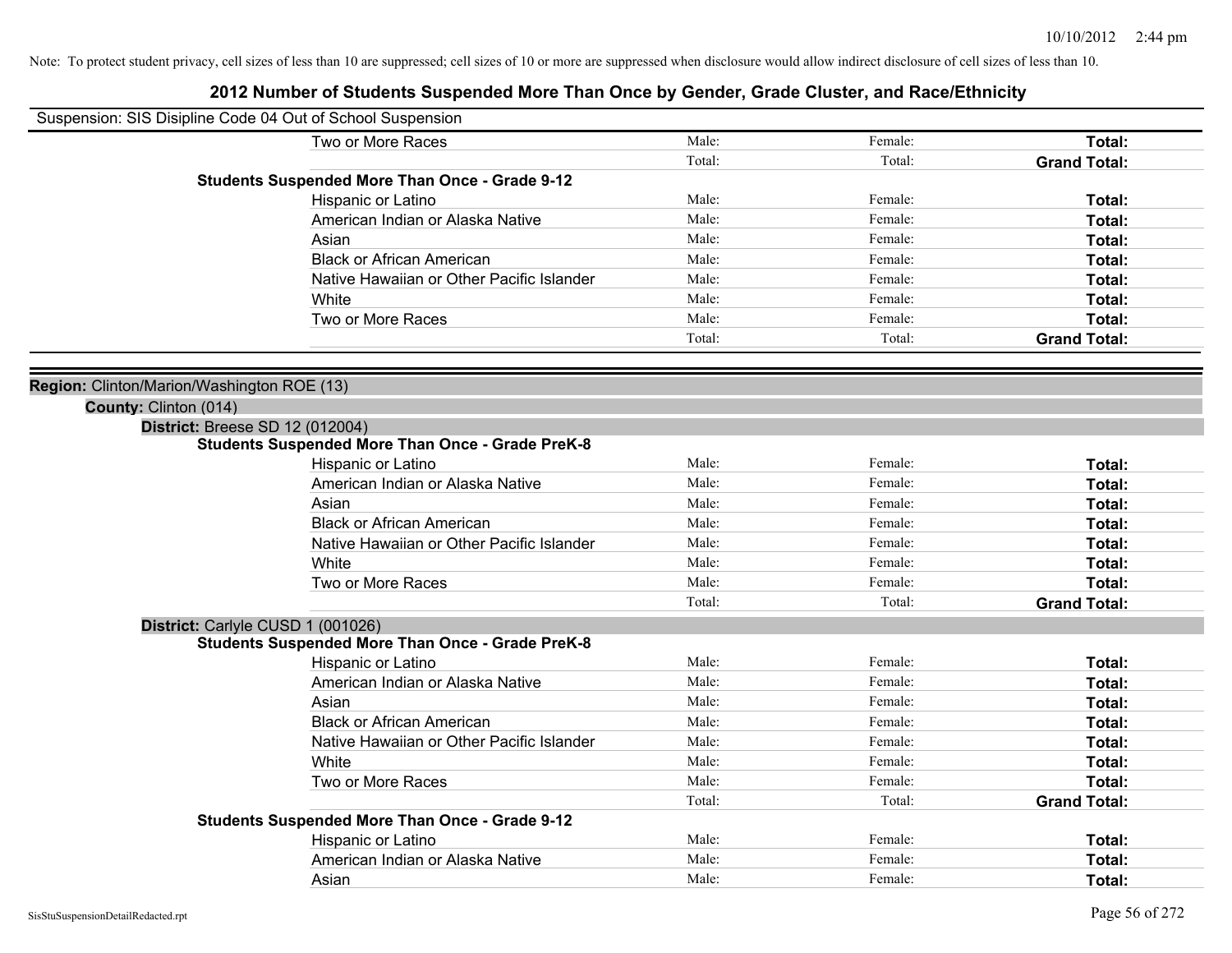|                                   | Suspension: SIS Disipline Code 04 Out of School Suspension |        |         |                     |
|-----------------------------------|------------------------------------------------------------|--------|---------|---------------------|
|                                   | <b>Black or African American</b>                           | Male:  | Female: | Total:              |
|                                   | Native Hawaiian or Other Pacific Islander                  | Male:  | Female: | Total:              |
|                                   | White                                                      | Male:  | Female: | Total:              |
|                                   | Two or More Races                                          | Male:  | Female: | Total:              |
|                                   |                                                            | Total: | Total:  | <b>Grand Total:</b> |
|                                   | District: North Wamac SD 186 (186002)                      |        |         |                     |
|                                   | <b>Students Suspended More Than Once - Grade PreK-8</b>    |        |         |                     |
|                                   | Hispanic or Latino                                         | Male:  | Female: | Total:              |
|                                   | American Indian or Alaska Native                           | Male:  | Female: | Total:              |
|                                   | Asian                                                      | Male:  | Female: | Total:              |
|                                   | <b>Black or African American</b>                           | Male:  | Female: | Total:              |
|                                   | Native Hawaiian or Other Pacific Islander                  | Male:  | Female: | Total:              |
|                                   | White                                                      | Male:  | Female: | Total:              |
|                                   | Two or More Races                                          | Male:  | Female: | Total:              |
|                                   |                                                            | Total: | Total:  | <b>Grand Total:</b> |
| District: Wesclin CUSD 3 (003026) |                                                            |        |         |                     |
|                                   | <b>Students Suspended More Than Once - Grade PreK-8</b>    |        |         |                     |
|                                   | Hispanic or Latino                                         | Male:  | Female: | Total:              |
|                                   | American Indian or Alaska Native                           | Male:  | Female: | Total:              |
|                                   | Asian                                                      | Male:  | Female: | Total:              |
|                                   | <b>Black or African American</b>                           | Male:  | Female: | Total:              |
|                                   | Native Hawaiian or Other Pacific Islander                  | Male:  | Female: | Total:              |
|                                   | White                                                      | Male:  | Female: | Total:              |
|                                   | Two or More Races                                          | Male:  | Female: | Total:              |
|                                   |                                                            | Total: | Total:  | <b>Grand Total:</b> |
|                                   | <b>Students Suspended More Than Once - Grade 9-12</b>      |        |         |                     |
|                                   | Hispanic or Latino                                         | Male:  | Female: | Total:              |
|                                   | American Indian or Alaska Native                           | Male:  | Female: | Total:              |
|                                   | Asian                                                      | Male:  | Female: | Total:              |
|                                   | <b>Black or African American</b>                           | Male:  | Female: | Total:              |
|                                   | Native Hawaiian or Other Pacific Islander                  | Male:  | Female: | Total:              |
|                                   | White                                                      | Male:  | Female: | Total:              |
|                                   | Two or More Races                                          | Male:  | Female: | Total:              |
|                                   |                                                            | Total: | Total:  | <b>Grand Total:</b> |
|                                   | District: Willow Grove SD 46 (046002)                      |        |         |                     |
|                                   | <b>Students Suspended More Than Once - Grade PreK-8</b>    |        |         |                     |
|                                   | Hispanic or Latino                                         | Male:  | Female: | Total:              |
|                                   | American Indian or Alaska Native                           | Male:  | Female: | Total:              |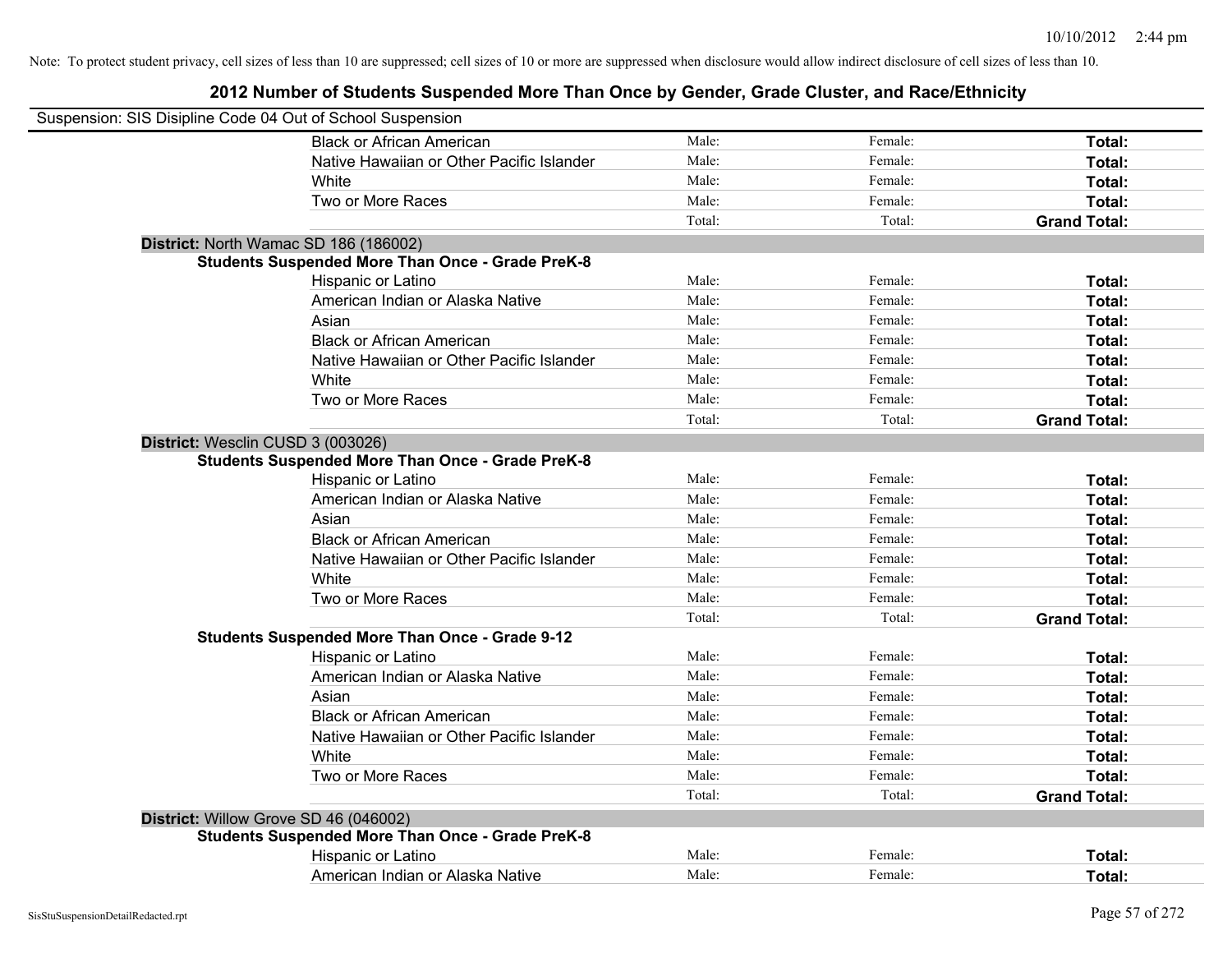## **2012 Number of Students Suspended More Than Once by Gender, Grade Cluster, and Race/Ethnicity**

|                             | Suspension: SIS Disipline Code 04 Out of School Suspension |        |    |         |    |                     |    |
|-----------------------------|------------------------------------------------------------|--------|----|---------|----|---------------------|----|
|                             | Asian                                                      | Male:  |    | Female: |    | Total:              |    |
|                             | <b>Black or African American</b>                           | Male:  |    | Female: |    | Total:              |    |
|                             | Native Hawaiian or Other Pacific Islander                  | Male:  |    | Female: |    | Total:              |    |
|                             | White                                                      | Male:  |    | Female: |    | Total:              |    |
|                             | Two or More Races                                          | Male:  |    | Female: |    | Total:              |    |
|                             |                                                            | Total: |    | Total:  |    | <b>Grand Total:</b> |    |
| <b>County: Marion (058)</b> |                                                            |        |    |         |    |                     |    |
|                             | District: Central City SD 133 (133002)                     |        |    |         |    |                     |    |
|                             | <b>Students Suspended More Than Once - Grade PreK-8</b>    |        |    |         |    |                     |    |
|                             | Hispanic or Latino                                         | Male:  |    | Female: |    | Total:              |    |
|                             | American Indian or Alaska Native                           | Male:  |    | Female: |    | Total:              |    |
|                             | Asian                                                      | Male:  |    | Female: |    | Total:              |    |
|                             | <b>Black or African American</b>                           | Male:  |    | Female: |    | Total:              |    |
|                             | Native Hawaiian or Other Pacific Islander                  | Male:  |    | Female: |    | Total:              |    |
|                             | White                                                      | Male:  |    | Female: |    | Total:              |    |
|                             | Two or More Races                                          | Male:  |    | Female: |    | Total:              |    |
|                             |                                                            | Total: |    | Total:  |    | <b>Grand Total:</b> |    |
|                             | District: Centralia SD 135 (135002)                        |        |    |         |    |                     |    |
|                             | <b>Students Suspended More Than Once - Grade PreK-8</b>    |        |    |         |    |                     |    |
|                             | Hispanic or Latino                                         | Male:  |    | Female: |    | Total:              |    |
|                             | American Indian or Alaska Native                           | Male:  |    | Female: |    | Total:              |    |
|                             | Asian                                                      | Male:  |    | Female: |    | Total:              |    |
|                             | <b>Black or African American</b>                           | Male:  |    | Female: |    | Total:              |    |
|                             | Native Hawaiian or Other Pacific Islander                  | Male:  |    | Female: |    | Total:              |    |
|                             | White                                                      | Male:  |    | Female: |    | Total:              | 23 |
|                             | Two or More Races                                          | Male:  |    | Female: |    | Total:              |    |
|                             |                                                            | Total: | 23 | Total:  | 11 | <b>Grand Total:</b> | 34 |
|                             | District: Odin PSD 722 (722026)                            |        |    |         |    |                     |    |
|                             | <b>Students Suspended More Than Once - Grade PreK-8</b>    |        |    |         |    |                     |    |
|                             | Hispanic or Latino                                         | Male:  |    | Female: |    | Total:              |    |
|                             | American Indian or Alaska Native                           | Male:  |    | Female: |    | Total:              |    |
|                             | Asian                                                      | Male:  |    | Female: |    | Total:              |    |
|                             | <b>Black or African American</b>                           | Male:  |    | Female: |    | Total:              |    |
|                             | Native Hawaiian or Other Pacific Islander                  | Male:  |    | Female: |    | Total:              |    |
|                             | White                                                      | Male:  |    | Female: |    | Total:              |    |
|                             | Two or More Races                                          | Male:  |    | Female: |    | Total:              |    |
|                             |                                                            | Total: |    | Total:  |    | <b>Grand Total:</b> |    |
|                             |                                                            |        |    |         |    |                     |    |

**Students Suspended More Than Once - Grade 9-12**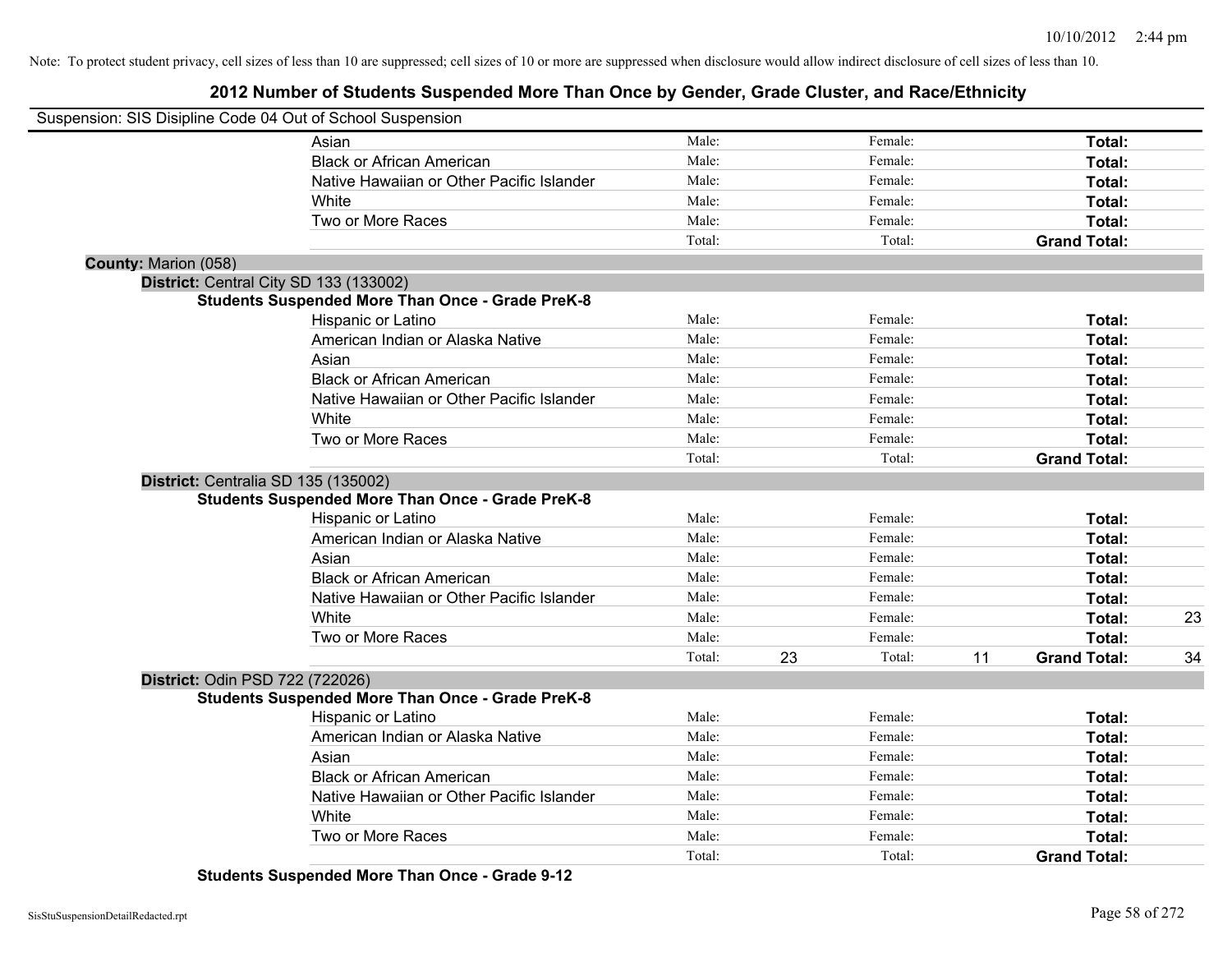| Suspension: SIS Disipline Code 04 Out of School Suspension |        |         |                     |
|------------------------------------------------------------|--------|---------|---------------------|
| Hispanic or Latino                                         | Male:  | Female: | Total:              |
| American Indian or Alaska Native                           | Male:  | Female: | Total:              |
| Asian                                                      | Male:  | Female: | Total:              |
| <b>Black or African American</b>                           | Male:  | Female: | Total:              |
| Native Hawaiian or Other Pacific Islander                  | Male:  | Female: | Total:              |
| White                                                      | Male:  | Female: | Total:              |
| Two or More Races                                          | Male:  | Female: | Total:              |
|                                                            | Total: | Total:  | <b>Grand Total:</b> |
| District: Patoka CUSD 100 (100026)                         |        |         |                     |
| <b>Students Suspended More Than Once - Grade 9-12</b>      |        |         |                     |
| Hispanic or Latino                                         | Male:  | Female: | Total:              |
| American Indian or Alaska Native                           | Male:  | Female: | Total:              |
| Asian                                                      | Male:  | Female: | Total:              |
| <b>Black or African American</b>                           | Male:  | Female: | Total:              |
| Native Hawaiian or Other Pacific Islander                  | Male:  | Female: | Total:              |
| White                                                      | Male:  | Female: | Total:              |
| Two or More Races                                          | Male:  | Female: | Total:              |
|                                                            | Total: | Total:  | <b>Grand Total:</b> |
| District: Salem CHSD 600 (600016)                          |        |         |                     |
| <b>Students Suspended More Than Once - Grade 9-12</b>      |        |         |                     |
| Hispanic or Latino                                         | Male:  | Female: | Total:              |
| American Indian or Alaska Native                           | Male:  | Female: | Total:              |
| Asian                                                      | Male:  | Female: | Total:              |
| <b>Black or African American</b>                           | Male:  | Female: | Total:              |
| Native Hawaiian or Other Pacific Islander                  | Male:  | Female: | Total:              |
| White                                                      | Male:  | Female: | Total:              |
| Two or More Races                                          | Male:  | Female: | Total:              |
|                                                            | Total: | Total:  | <b>Grand Total:</b> |
| District: Salem SD 111 (111002)                            |        |         |                     |
| <b>Students Suspended More Than Once - Grade PreK-8</b>    |        |         |                     |
| Hispanic or Latino                                         | Male:  | Female: | Total:              |
| American Indian or Alaska Native                           | Male:  | Female: | Total:              |
| Asian                                                      | Male:  | Female: | Total:              |
| <b>Black or African American</b>                           | Male:  | Female: | Total:              |
| Native Hawaiian or Other Pacific Islander                  | Male:  | Female: | Total:              |
| White                                                      | Male:  | Female: | 18<br>Total:        |
| Two or More Races                                          | Male:  | Female: | <b>Total:</b>       |
|                                                            | Total: | Total:  | <b>Grand Total:</b> |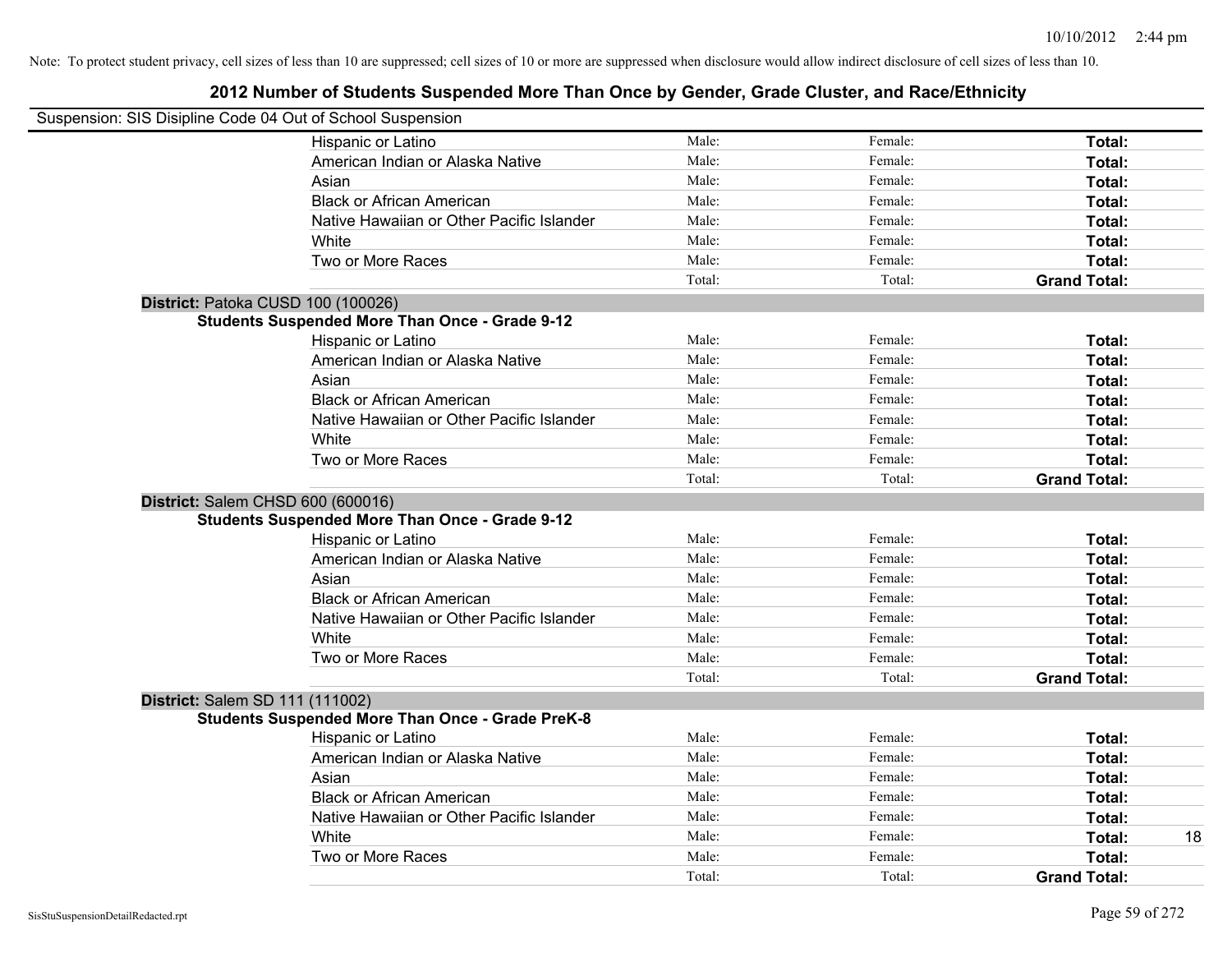|                                 | Suspension: SIS Disipline Code 04 Out of School Suspension |        |         |                     |  |  |  |
|---------------------------------|------------------------------------------------------------|--------|---------|---------------------|--|--|--|
|                                 | District: Sandoval CUSD 501 (501026)                       |        |         |                     |  |  |  |
|                                 | <b>Students Suspended More Than Once - Grade PreK-8</b>    |        |         |                     |  |  |  |
|                                 | Hispanic or Latino                                         | Male:  | Female: | Total:              |  |  |  |
|                                 | American Indian or Alaska Native                           | Male:  | Female: | Total:              |  |  |  |
|                                 | Asian                                                      | Male:  | Female: | Total:              |  |  |  |
|                                 | <b>Black or African American</b>                           | Male:  | Female: | Total:              |  |  |  |
|                                 | Native Hawaiian or Other Pacific Islander                  | Male:  | Female: | Total:              |  |  |  |
|                                 | White                                                      | Male:  | Female: | Total:              |  |  |  |
|                                 | Two or More Races                                          | Male:  | Female: | Total:              |  |  |  |
|                                 |                                                            | Total: | Total:  | <b>Grand Total:</b> |  |  |  |
|                                 | <b>Students Suspended More Than Once - Grade 9-12</b>      |        |         |                     |  |  |  |
|                                 | Hispanic or Latino                                         | Male:  | Female: | Total:              |  |  |  |
|                                 | American Indian or Alaska Native                           | Male:  | Female: | Total:              |  |  |  |
|                                 | Asian                                                      | Male:  | Female: | Total:              |  |  |  |
|                                 | <b>Black or African American</b>                           | Male:  | Female: | Total:              |  |  |  |
|                                 | Native Hawaiian or Other Pacific Islander                  | Male:  | Female: | Total:              |  |  |  |
|                                 | White                                                      | Male:  | Female: | Total:              |  |  |  |
|                                 | Two or More Races                                          | Male:  | Female: | Total:              |  |  |  |
|                                 |                                                            | Total: | Total:  | <b>Grand Total:</b> |  |  |  |
|                                 | District: South Central CUD 401 (401026)                   |        |         |                     |  |  |  |
|                                 | <b>Students Suspended More Than Once - Grade 9-12</b>      |        |         |                     |  |  |  |
|                                 | Hispanic or Latino                                         | Male:  | Female: | Total:              |  |  |  |
|                                 | American Indian or Alaska Native                           | Male:  | Female: | Total:              |  |  |  |
|                                 | Asian                                                      | Male:  | Female: | Total:              |  |  |  |
|                                 | <b>Black or African American</b>                           | Male:  | Female: | Total:              |  |  |  |
|                                 | Native Hawaiian or Other Pacific Islander                  | Male:  | Female: | Total:              |  |  |  |
|                                 | White                                                      | Male:  | Female: | Total:              |  |  |  |
|                                 | Two or More Races                                          | Male:  | Female: | Total:              |  |  |  |
|                                 |                                                            | Total: | Total:  | <b>Grand Total:</b> |  |  |  |
| County: Non-Public School (000) |                                                            |        |         |                     |  |  |  |
|                                 | District: Clinton/Marion/Washington ROE (000000)           |        |         |                     |  |  |  |
|                                 | <b>Students Suspended More Than Once - Grade PreK-8</b>    |        |         |                     |  |  |  |
|                                 | Hispanic or Latino                                         | Male:  | Female: | Total:              |  |  |  |
|                                 | American Indian or Alaska Native                           | Male:  | Female: | Total:              |  |  |  |
|                                 | Asian                                                      | Male:  | Female: | Total:              |  |  |  |
|                                 | <b>Black or African American</b>                           | Male:  | Female: | Total:              |  |  |  |
|                                 | Native Hawaiian or Other Pacific Islander                  | Male:  | Female: | Total:              |  |  |  |
|                                 | White                                                      | Male:  | Female: | Total:              |  |  |  |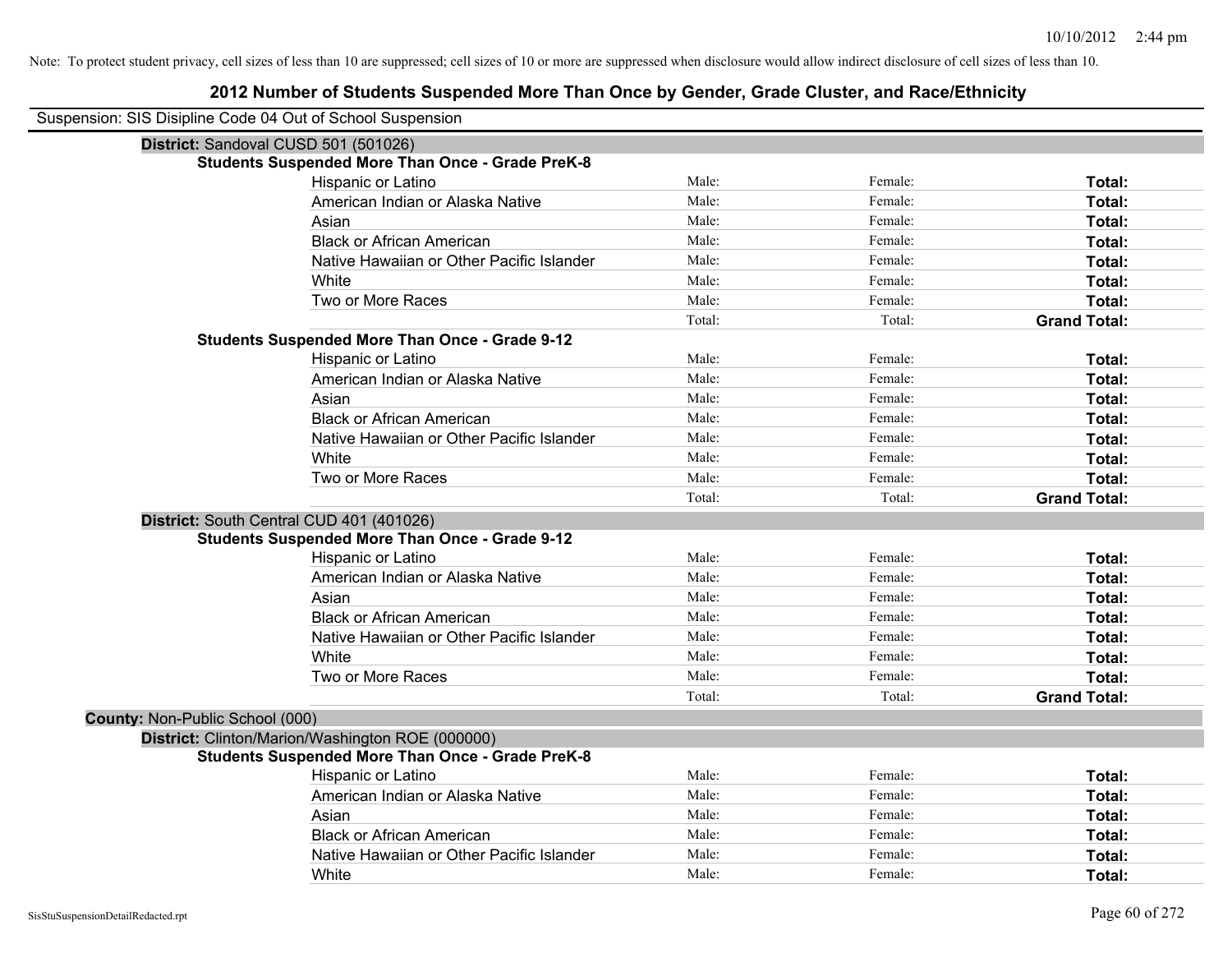| Suspension: SIS Disipline Code 04 Out of School Suspension |                                                         |        |         |                     |
|------------------------------------------------------------|---------------------------------------------------------|--------|---------|---------------------|
|                                                            | Two or More Races                                       | Male:  | Female: | Total:              |
|                                                            |                                                         | Total: | Total:  | <b>Grand Total:</b> |
| <b>County: Washington (095)</b>                            |                                                         |        |         |                     |
| District: Ashley CCSD 15 (015004)                          |                                                         |        |         |                     |
|                                                            | <b>Students Suspended More Than Once - Grade PreK-8</b> |        |         |                     |
|                                                            | Hispanic or Latino                                      | Male:  | Female: | Total:              |
|                                                            | American Indian or Alaska Native                        | Male:  | Female: | Total:              |
|                                                            | Asian                                                   | Male:  | Female: | Total:              |
|                                                            | <b>Black or African American</b>                        | Male:  | Female: | Total:              |
|                                                            | Native Hawaiian or Other Pacific Islander               | Male:  | Female: | Total:              |
|                                                            | White                                                   | Male:  | Female: | Total:              |
|                                                            | Two or More Races                                       | Male:  | Female: | Total:              |
|                                                            |                                                         | Total: | Total:  | <b>Grand Total:</b> |
| District: Nashville CCSD 49 (049004)                       |                                                         |        |         |                     |
|                                                            | <b>Students Suspended More Than Once - Grade PreK-8</b> |        |         |                     |
|                                                            | Hispanic or Latino                                      | Male:  | Female: | Total:              |
|                                                            | American Indian or Alaska Native                        | Male:  | Female: | Total:              |
|                                                            | Asian                                                   | Male:  | Female: | Total:              |
|                                                            | <b>Black or African American</b>                        | Male:  | Female: | Total:              |
|                                                            | Native Hawaiian or Other Pacific Islander               | Male:  | Female: | Total:              |
|                                                            | White                                                   | Male:  | Female: | Total:              |
|                                                            | Two or More Races                                       | Male:  | Female: | Total:              |
|                                                            |                                                         | Total: | Total:  | <b>Grand Total:</b> |
| District: Nashville CHSD 99 (099016)                       |                                                         |        |         |                     |
|                                                            | <b>Students Suspended More Than Once - Grade 9-12</b>   |        |         |                     |
|                                                            | Hispanic or Latino                                      | Male:  | Female: | Total:              |
|                                                            | American Indian or Alaska Native                        | Male:  | Female: | Total:              |
|                                                            | Asian                                                   | Male:  | Female: | Total:              |
|                                                            | <b>Black or African American</b>                        | Male:  | Female: | Total:              |
|                                                            | Native Hawaiian or Other Pacific Islander               | Male:  | Female: | Total:              |
|                                                            | White                                                   | Male:  | Female: | Total:              |
|                                                            | Two or More Races                                       | Male:  | Female: | Total:              |
|                                                            |                                                         | Total: | Total:  | <b>Grand Total:</b> |
|                                                            | District: West Washington Co CUD 10 (010026)            |        |         |                     |
|                                                            | <b>Students Suspended More Than Once - Grade PreK-8</b> |        |         |                     |
|                                                            | Hispanic or Latino                                      | Male:  | Female: | Total:              |
|                                                            | American Indian or Alaska Native                        | Male:  | Female: | Total:              |
|                                                            | Asian                                                   | Male:  | Female: | Total:              |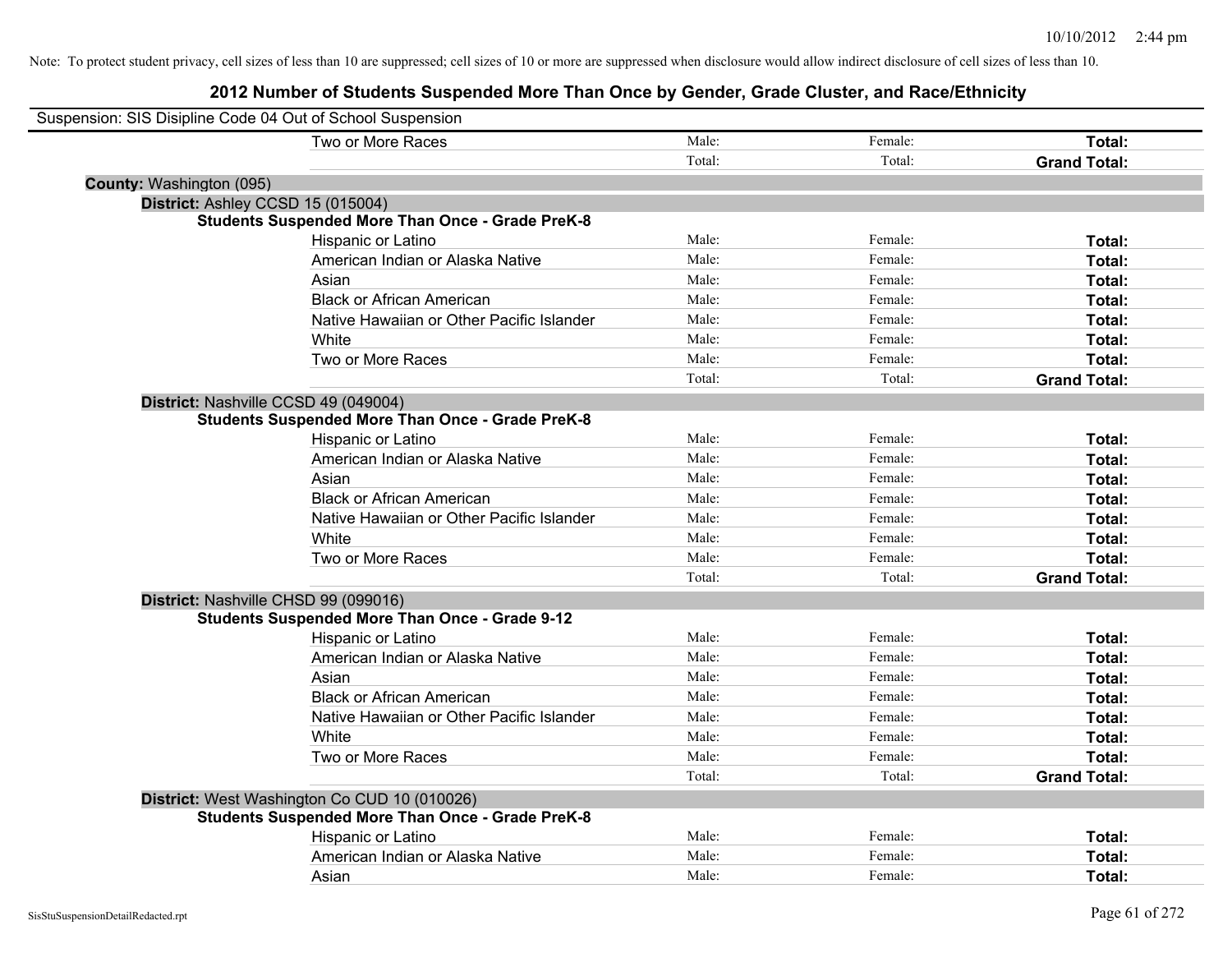## **2012 Number of Students Suspended More Than Once by Gender, Grade Cluster, and Race/Ethnicity**

| Suspension: SIS Disipline Code 04 Out of School Suspension |                                                                                                       |        |         |                     |
|------------------------------------------------------------|-------------------------------------------------------------------------------------------------------|--------|---------|---------------------|
|                                                            | <b>Black or African American</b>                                                                      | Male:  | Female: | Total:              |
|                                                            | Native Hawaiian or Other Pacific Islander                                                             | Male:  | Female: | Total:              |
|                                                            | White                                                                                                 | Male:  | Female: | Total:              |
|                                                            | Two or More Races                                                                                     | Male:  | Female: | Total:              |
|                                                            |                                                                                                       | Total: | Total:  | <b>Grand Total:</b> |
|                                                            | <b>Students Suspended More Than Once - Grade 9-12</b>                                                 |        |         |                     |
|                                                            | Hispanic or Latino                                                                                    | Male:  | Female: | Total:              |
|                                                            | American Indian or Alaska Native                                                                      | Male:  | Female: | <b>Total:</b>       |
|                                                            | Asian                                                                                                 | Male:  | Female: | Total:              |
|                                                            | <b>Black or African American</b>                                                                      | Male:  | Female: | Total:              |
|                                                            | Native Hawaiian or Other Pacific Islander                                                             | Male:  | Female: | Total:              |
|                                                            | White                                                                                                 | Male:  | Female: | Total:              |
|                                                            | Two or More Races                                                                                     | Male:  | Female: | Total:              |
|                                                            |                                                                                                       | Total: | Total:  | <b>Grand Total:</b> |
|                                                            | District: Casey-Westfield CUSD 4C (004C26)<br><b>Students Suspended More Than Once - Grade PreK-8</b> |        |         |                     |
|                                                            |                                                                                                       |        |         |                     |
|                                                            | Hispanic or Latino                                                                                    | Male:  | Female: | Total:              |
|                                                            | American Indian or Alaska Native                                                                      | Male:  | Female: | Total:              |
|                                                            | Asian                                                                                                 | Male:  | Female: | Total:              |
|                                                            | <b>Black or African American</b>                                                                      | Male:  | Female: | Total:              |
|                                                            | Native Hawaiian or Other Pacific Islander                                                             | Male:  | Female: | Total:              |
|                                                            | White                                                                                                 | Male:  | Female: | Total:              |
|                                                            | Two or More Races                                                                                     | Male:  | Female: | Total:              |
|                                                            |                                                                                                       | Total: | Total:  | <b>Grand Total:</b> |
|                                                            | <b>Students Suspended More Than Once - Grade 9-12</b>                                                 |        |         |                     |
|                                                            | Hispanic or Latino                                                                                    | Male:  | Female: | Total:              |
|                                                            | American Indian or Alaska Native                                                                      | Male:  | Female: | Total:              |
|                                                            | Asian                                                                                                 | Male:  | Female: | Total:              |
|                                                            | <b>Black or African American</b>                                                                      | Male:  | Female: | Total:              |
|                                                            | Native Hawaiian or Other Pacific Islander                                                             | Male:  | Female: | Total:              |
|                                                            | White                                                                                                 | Male:  | Female: | Total:              |
|                                                            | Two or More Races                                                                                     | Male:  | Female: | Total:              |
|                                                            |                                                                                                       | Total: | Total:  | <b>Grand Total:</b> |
| District: Marshall CUSD 2C (002C26)                        |                                                                                                       |        |         |                     |

**Students Suspended More Than Once - Grade PreK-8**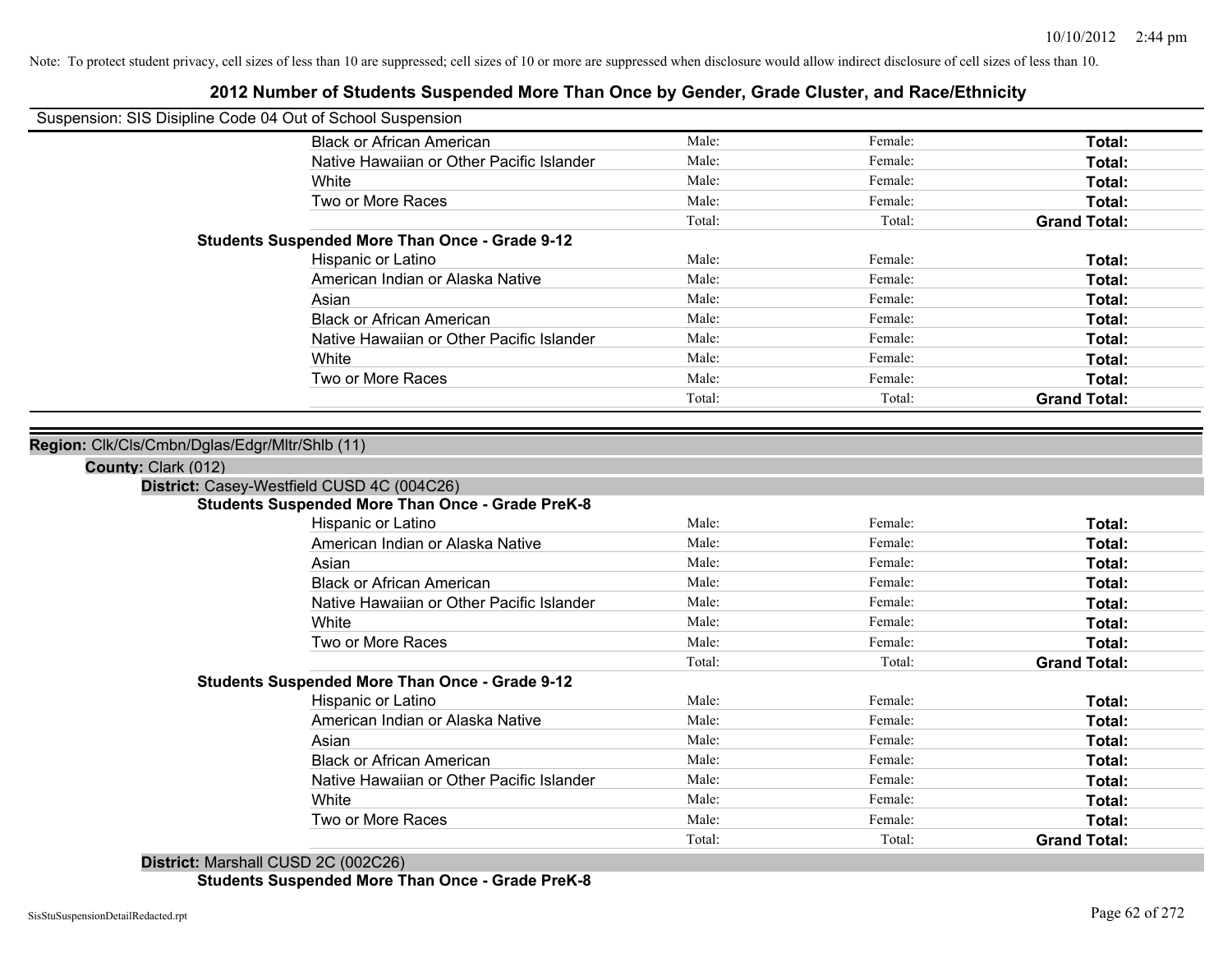| Suspension: SIS Disipline Code 04 Out of School Suspension |                                                         |        |         |                     |
|------------------------------------------------------------|---------------------------------------------------------|--------|---------|---------------------|
|                                                            | Hispanic or Latino                                      | Male:  | Female: | Total:              |
|                                                            | American Indian or Alaska Native                        | Male:  | Female: | Total:              |
|                                                            | Asian                                                   | Male:  | Female: | Total:              |
|                                                            | <b>Black or African American</b>                        | Male:  | Female: | Total:              |
|                                                            | Native Hawaiian or Other Pacific Islander               | Male:  | Female: | Total:              |
|                                                            | White                                                   | Male:  | Female: | Total:              |
|                                                            | Two or More Races                                       | Male:  | Female: | Total:              |
|                                                            |                                                         | Total: | Total:  | <b>Grand Total:</b> |
|                                                            | <b>Students Suspended More Than Once - Grade 9-12</b>   |        |         |                     |
|                                                            | Hispanic or Latino                                      | Male:  | Female: | Total:              |
|                                                            | American Indian or Alaska Native                        | Male:  | Female: | Total:              |
|                                                            | Asian                                                   | Male:  | Female: | Total:              |
|                                                            | <b>Black or African American</b>                        | Male:  | Female: | Total:              |
|                                                            | Native Hawaiian or Other Pacific Islander               | Male:  | Female: | Total:              |
|                                                            | White                                                   | Male:  | Female: | 11<br>Total:        |
|                                                            | Two or More Races                                       | Male:  | Female: | Total:              |
|                                                            |                                                         | Total: | Total:  | <b>Grand Total:</b> |
|                                                            | District: Martinsville CUSD 3C (003C26)                 |        |         |                     |
|                                                            | <b>Students Suspended More Than Once - Grade PreK-8</b> |        |         |                     |
|                                                            | Hispanic or Latino                                      | Male:  | Female: | Total:              |
|                                                            | American Indian or Alaska Native                        | Male:  | Female: | Total:              |
|                                                            | Asian                                                   | Male:  | Female: | Total:              |
|                                                            | <b>Black or African American</b>                        | Male:  | Female: | Total:              |
|                                                            | Native Hawaiian or Other Pacific Islander               | Male:  | Female: | Total:              |
|                                                            | White                                                   | Male:  | Female: | Total:              |
|                                                            | Two or More Races                                       | Male:  | Female: | Total:              |
|                                                            |                                                         | Total: | Total:  | <b>Grand Total:</b> |
| County: Coles (015)                                        |                                                         |        |         |                     |
|                                                            | District: Charleston CUSD 1 (001026)                    |        |         |                     |
|                                                            | <b>Students Suspended More Than Once - Grade PreK-8</b> |        |         |                     |
|                                                            | Hispanic or Latino                                      | Male:  | Female: | Total:              |
|                                                            | American Indian or Alaska Native                        | Male:  | Female: | Total:              |
|                                                            | Asian                                                   | Male:  | Female: | Total:              |
|                                                            | <b>Black or African American</b>                        | Male:  | Female: | Total:              |
|                                                            | Native Hawaiian or Other Pacific Islander               | Male:  | Female: | Total:              |
|                                                            | White                                                   | Male:  | Female: | Total:              |
|                                                            | Two or More Races                                       | Male:  | Female: | <b>Total:</b>       |
|                                                            |                                                         | Total: | Total:  | <b>Grand Total:</b> |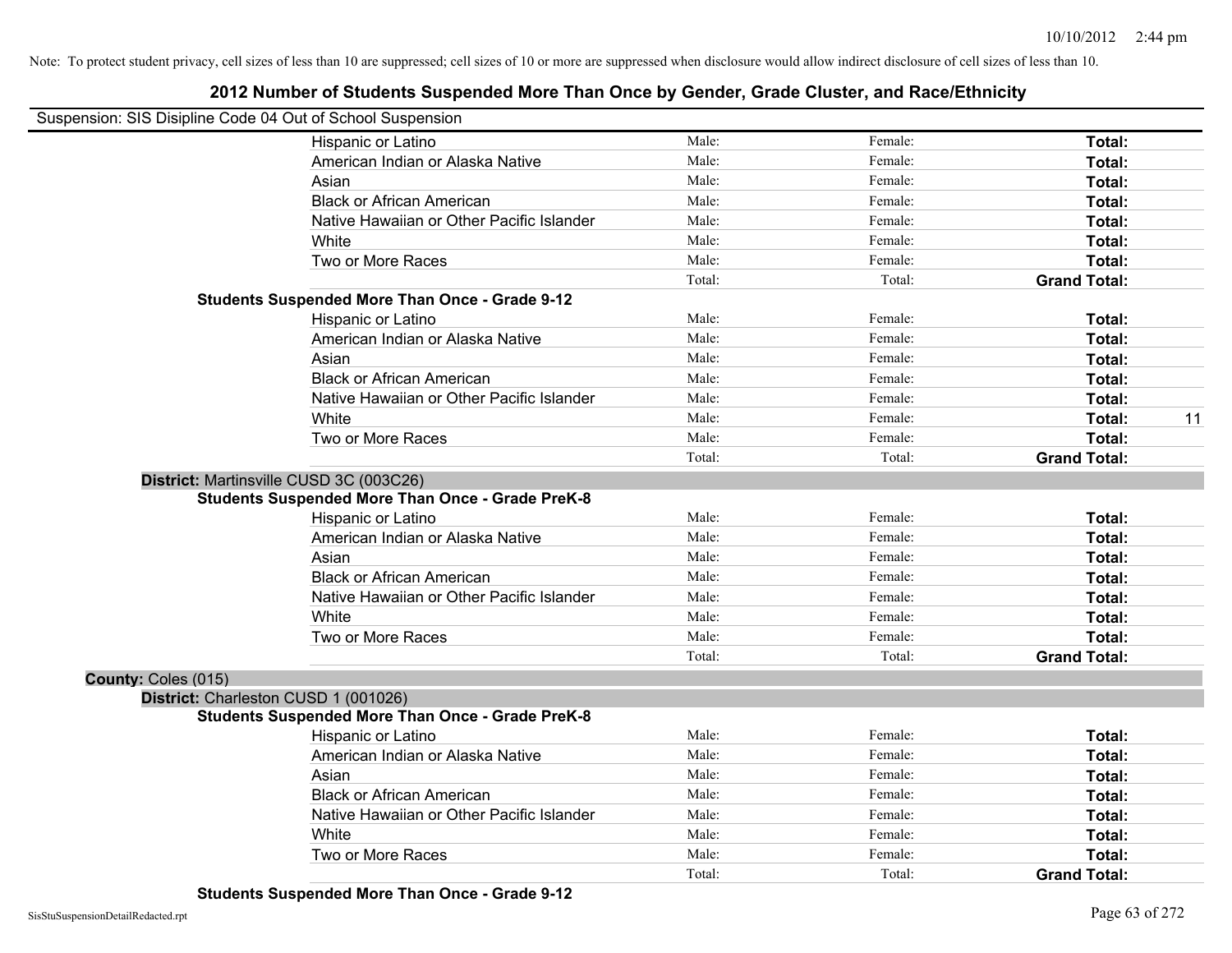## **2012 Number of Students Suspended More Than Once by Gender, Grade Cluster, and Race/Ethnicity**

| Suspension: SIS Disipline Code 04 Out of School Suspension |        |         |                     |    |
|------------------------------------------------------------|--------|---------|---------------------|----|
| Hispanic or Latino                                         | Male:  | Female: | Total:              |    |
| American Indian or Alaska Native                           | Male:  | Female: | Total:              |    |
| Asian                                                      | Male:  | Female: | Total:              |    |
| <b>Black or African American</b>                           | Male:  | Female: | Total:              |    |
| Native Hawaiian or Other Pacific Islander                  | Male:  | Female: | Total:              |    |
| White                                                      | Male:  | Female: | Total:              |    |
| Two or More Races                                          | Male:  | Female: | Total:              |    |
|                                                            | Total: | Total:  | <b>Grand Total:</b> | 12 |
| District: Mattoon CUSD 2 (002026)                          |        |         |                     |    |
| <b>Students Suspended More Than Once - Grade PreK-8</b>    |        |         |                     |    |
| Hispanic or Latino                                         | Male:  | Female: | Total:              |    |
| American Indian or Alaska Native                           | Male:  | Female: | Total:              |    |
| Asian                                                      | Male:  | Female: | Total:              |    |
| <b>Black or African American</b>                           | Male:  | Female: | Total:              |    |
| Native Hawaiian or Other Pacific Islander                  | Male:  | Female: | Total:              |    |
| White                                                      | Male:  | Female: | Total:              | 13 |
| Two or More Races                                          | Male:  | Female: | Total:              |    |
|                                                            | Total: | Total:  | <b>Grand Total:</b> |    |
| <b>Students Suspended More Than Once - Grade 9-12</b>      |        |         |                     |    |
| Hispanic or Latino                                         | Male:  | Female: | Total:              |    |
| American Indian or Alaska Native                           | Male:  | Female: | Total:              |    |
| Asian                                                      | Male:  | Female: | Total:              |    |
| <b>Black or African American</b>                           | Male:  | Female: | Total:              |    |
| Native Hawaiian or Other Pacific Islander                  | Male:  | Female: | Total:              |    |
| White                                                      | Male:  | Female: | Total:              | 25 |
| Two or More Races                                          | Male:  | Female: | <b>Total:</b>       |    |
|                                                            | Total: | Total:  | <b>Grand Total:</b> |    |
| District: Non-Public School (7350)                         |        |         |                     |    |
| <b>Students Suspended More Than Once - Grade 9-12</b>      |        |         |                     |    |
| Hispanic or Latino                                         | Male:  | Female: | Total:              |    |
| American Indian or Alaska Native                           | Male:  | Female: | Total:              |    |
| Asian                                                      | Male:  | Female: | Total:              |    |
| <b>Black or African American</b>                           | Male:  | Female: | Total:              |    |
| Native Hawaiian or Other Pacific Islander                  | Male:  | Female: | Total:              |    |
| White                                                      | Male:  | Female: | Total:              |    |
| Two or More Races                                          | Male:  | Female: | Total:              |    |
|                                                            | Total: | Total:  | <b>Grand Total:</b> |    |

**County:** Cumberland (018)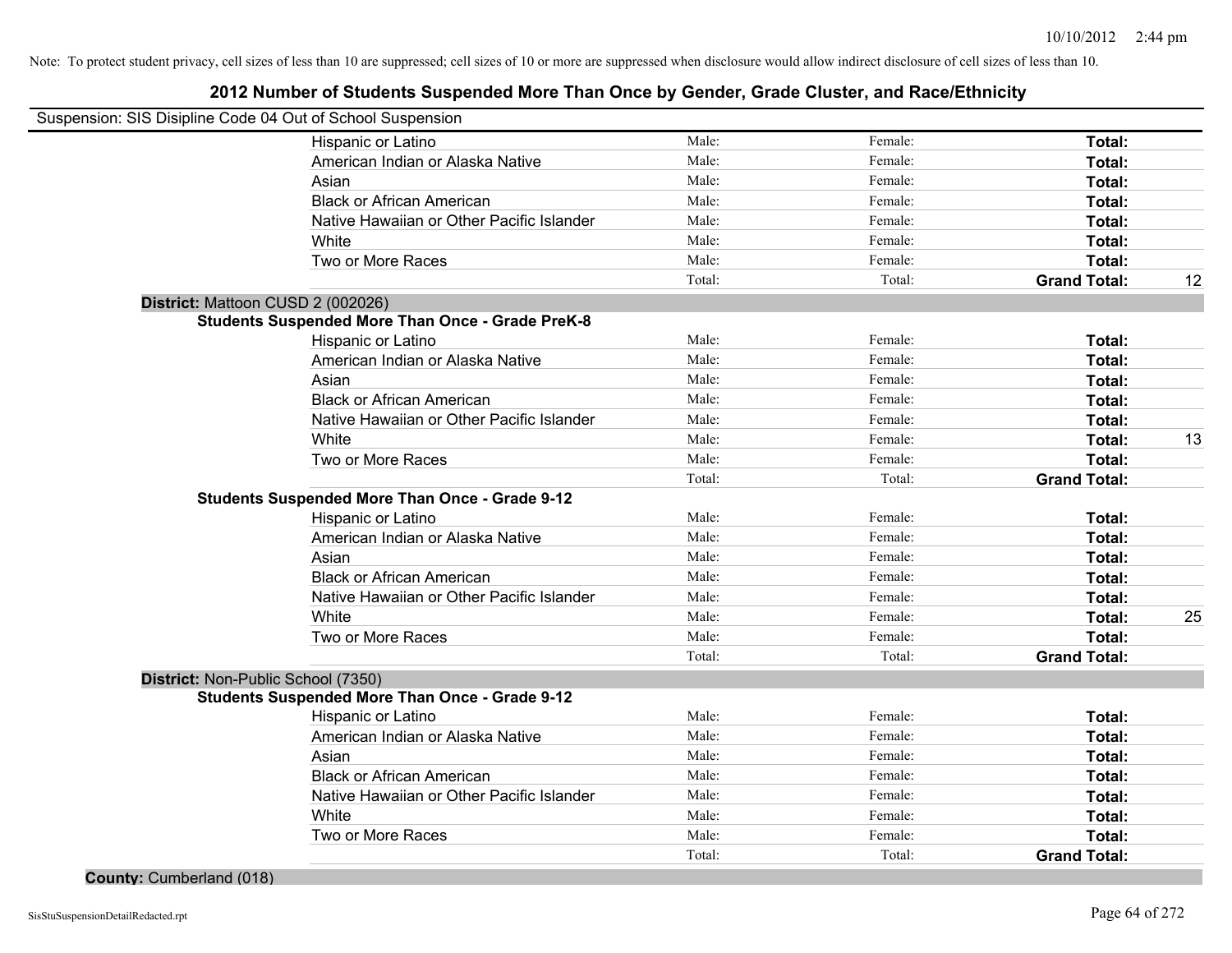| Suspension: SIS Disipline Code 04 Out of School Suspension |                                                         |        |         |                     |
|------------------------------------------------------------|---------------------------------------------------------|--------|---------|---------------------|
|                                                            | District: Cumberland CUSD 77 (077026)                   |        |         |                     |
|                                                            | <b>Students Suspended More Than Once - Grade PreK-8</b> |        |         |                     |
|                                                            | Hispanic or Latino                                      | Male:  | Female: | Total:              |
|                                                            | American Indian or Alaska Native                        | Male:  | Female: | Total:              |
|                                                            | Asian                                                   | Male:  | Female: | Total:              |
|                                                            | <b>Black or African American</b>                        | Male:  | Female: | Total:              |
|                                                            | Native Hawaiian or Other Pacific Islander               | Male:  | Female: | Total:              |
|                                                            | White                                                   | Male:  | Female: | Total:              |
|                                                            | Two or More Races                                       | Male:  | Female: | Total:              |
|                                                            |                                                         | Total: | Total:  | <b>Grand Total:</b> |
| District: Neoga CUSD 3 (003026)                            |                                                         |        |         |                     |
|                                                            | <b>Students Suspended More Than Once - Grade 9-12</b>   |        |         |                     |
|                                                            | Hispanic or Latino                                      | Male:  | Female: | Total:              |
|                                                            | American Indian or Alaska Native                        | Male:  | Female: | Total:              |
|                                                            | Asian                                                   | Male:  | Female: | Total:              |
|                                                            | <b>Black or African American</b>                        | Male:  | Female: | Total:              |
|                                                            | Native Hawaiian or Other Pacific Islander               | Male:  | Female: | Total:              |
|                                                            | White                                                   | Male:  | Female: | Total:              |
|                                                            | Two or More Races                                       | Male:  | Female: | Total:              |
|                                                            |                                                         | Total: | Total:  | <b>Grand Total:</b> |
| <b>County: Douglas (021)</b>                               |                                                         |        |         |                     |
| District: Arcola CUSD 306 (306026)                         |                                                         |        |         |                     |
|                                                            | <b>Students Suspended More Than Once - Grade PreK-8</b> |        |         |                     |
|                                                            | Hispanic or Latino                                      | Male:  | Female: | Total:              |
|                                                            | American Indian or Alaska Native                        | Male:  | Female: | Total:              |
|                                                            | Asian                                                   | Male:  | Female: | Total:              |
|                                                            | <b>Black or African American</b>                        | Male:  | Female: | Total:              |
|                                                            | Native Hawaiian or Other Pacific Islander               | Male:  | Female: | Total:              |
|                                                            | White                                                   | Male:  | Female: | Total:              |
|                                                            | Two or More Races                                       | Male:  | Female: | Total:              |
|                                                            |                                                         | Total: | Total:  | <b>Grand Total:</b> |
|                                                            | <b>Students Suspended More Than Once - Grade 9-12</b>   |        |         |                     |
|                                                            | Hispanic or Latino                                      | Male:  | Female: | Total:              |
|                                                            | American Indian or Alaska Native                        | Male:  | Female: | Total:              |
|                                                            | Asian                                                   | Male:  | Female: | Total:              |
|                                                            | <b>Black or African American</b>                        | Male:  | Female: | Total:              |
|                                                            | Native Hawaiian or Other Pacific Islander               | Male:  | Female: | Total:              |
|                                                            | White                                                   | Male:  | Female: | Total:              |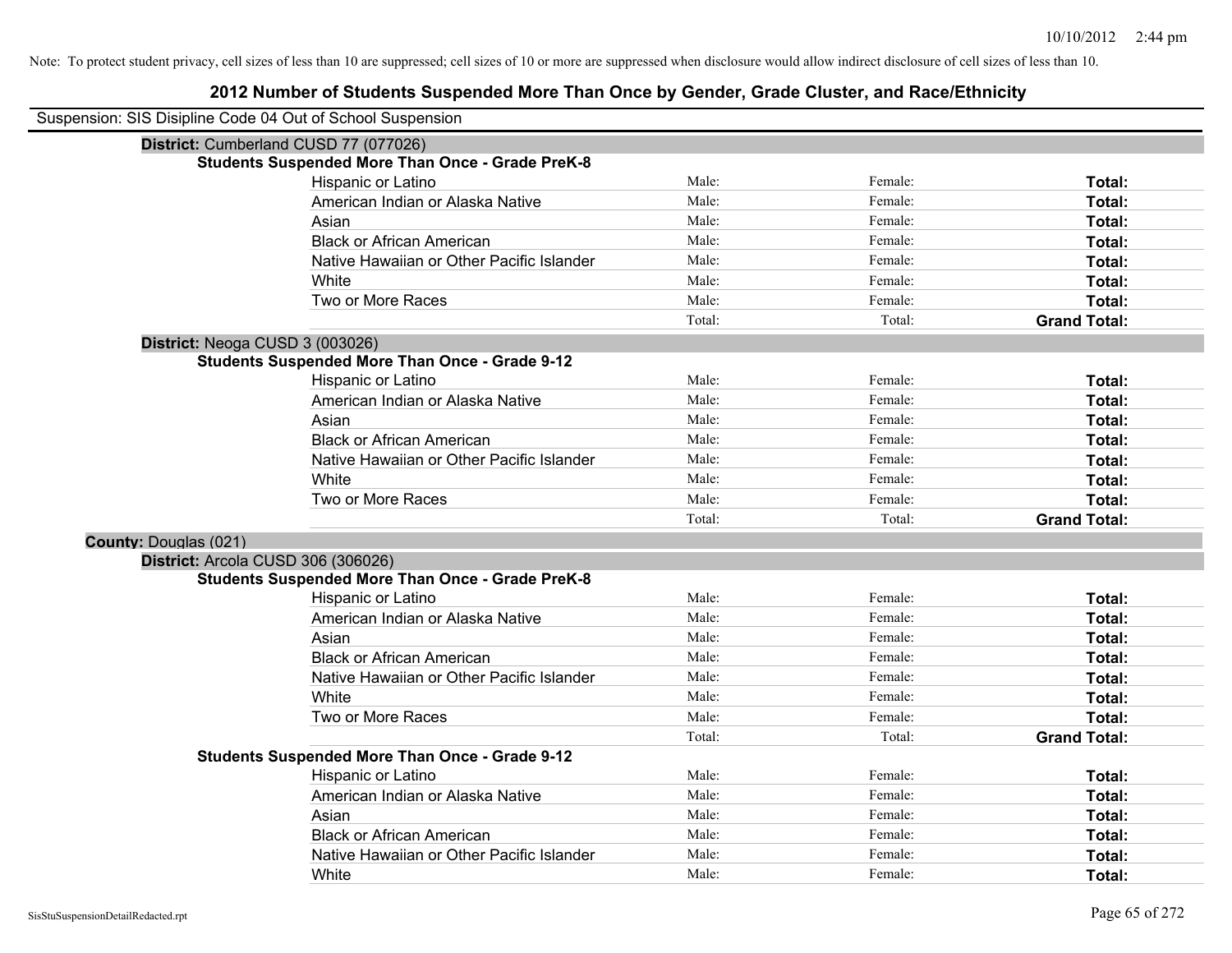| Suspension: SIS Disipline Code 04 Out of School Suspension |                                                         |        |         |                     |
|------------------------------------------------------------|---------------------------------------------------------|--------|---------|---------------------|
|                                                            | Two or More Races                                       | Male:  | Female: | Total:              |
|                                                            |                                                         | Total: | Total:  | <b>Grand Total:</b> |
| District: Tuscola CUSD 301 (301026)                        |                                                         |        |         |                     |
|                                                            | <b>Students Suspended More Than Once - Grade PreK-8</b> |        |         |                     |
|                                                            | Hispanic or Latino                                      | Male:  | Female: | Total:              |
|                                                            | American Indian or Alaska Native                        | Male:  | Female: | Total:              |
|                                                            | Asian                                                   | Male:  | Female: | Total:              |
|                                                            | <b>Black or African American</b>                        | Male:  | Female: | Total:              |
|                                                            | Native Hawaiian or Other Pacific Islander               | Male:  | Female: | Total:              |
|                                                            | White                                                   | Male:  | Female: | Total:              |
|                                                            | Two or More Races                                       | Male:  | Female: | Total:              |
|                                                            |                                                         | Total: | Total:  | <b>Grand Total:</b> |
|                                                            | District: Villa Grove CUSD 302 (302026)                 |        |         |                     |
|                                                            | <b>Students Suspended More Than Once - Grade PreK-8</b> |        |         |                     |
|                                                            | Hispanic or Latino                                      | Male:  | Female: | Total:              |
|                                                            | American Indian or Alaska Native                        | Male:  | Female: | Total:              |
|                                                            | Asian                                                   | Male:  | Female: | Total:              |
|                                                            | <b>Black or African American</b>                        | Male:  | Female: | Total:              |
|                                                            | Native Hawaiian or Other Pacific Islander               | Male:  | Female: | Total:              |
|                                                            | White                                                   | Male:  | Female: | Total:              |
|                                                            | Two or More Races                                       | Male:  | Female: | Total:              |
|                                                            |                                                         | Total: | Total:  | <b>Grand Total:</b> |
|                                                            | <b>Students Suspended More Than Once - Grade 9-12</b>   |        |         |                     |
|                                                            | Hispanic or Latino                                      | Male:  | Female: | Total:              |
|                                                            | American Indian or Alaska Native                        | Male:  | Female: | Total:              |
|                                                            | Asian                                                   | Male:  | Female: | Total:              |
|                                                            | <b>Black or African American</b>                        | Male:  | Female: | Total:              |
|                                                            | Native Hawaiian or Other Pacific Islander               | Male:  | Female: | Total:              |
|                                                            | White                                                   | Male:  | Female: | Total:              |
|                                                            | Two or More Races                                       | Male:  | Female: | Total:              |
|                                                            |                                                         | Total: | Total:  | <b>Grand Total:</b> |
| County: Edgar (023)                                        |                                                         |        |         |                     |
|                                                            | District: Edgar County CUD 6 (006026)                   |        |         |                     |
|                                                            | <b>Students Suspended More Than Once - Grade 9-12</b>   |        |         |                     |
|                                                            | Hispanic or Latino                                      | Male:  | Female: | Total:              |
|                                                            | American Indian or Alaska Native                        | Male:  | Female: | Total:              |
|                                                            | Asian                                                   | Male:  | Female: | Total:              |
|                                                            | <b>Black or African American</b>                        | Male:  | Female: | Total:              |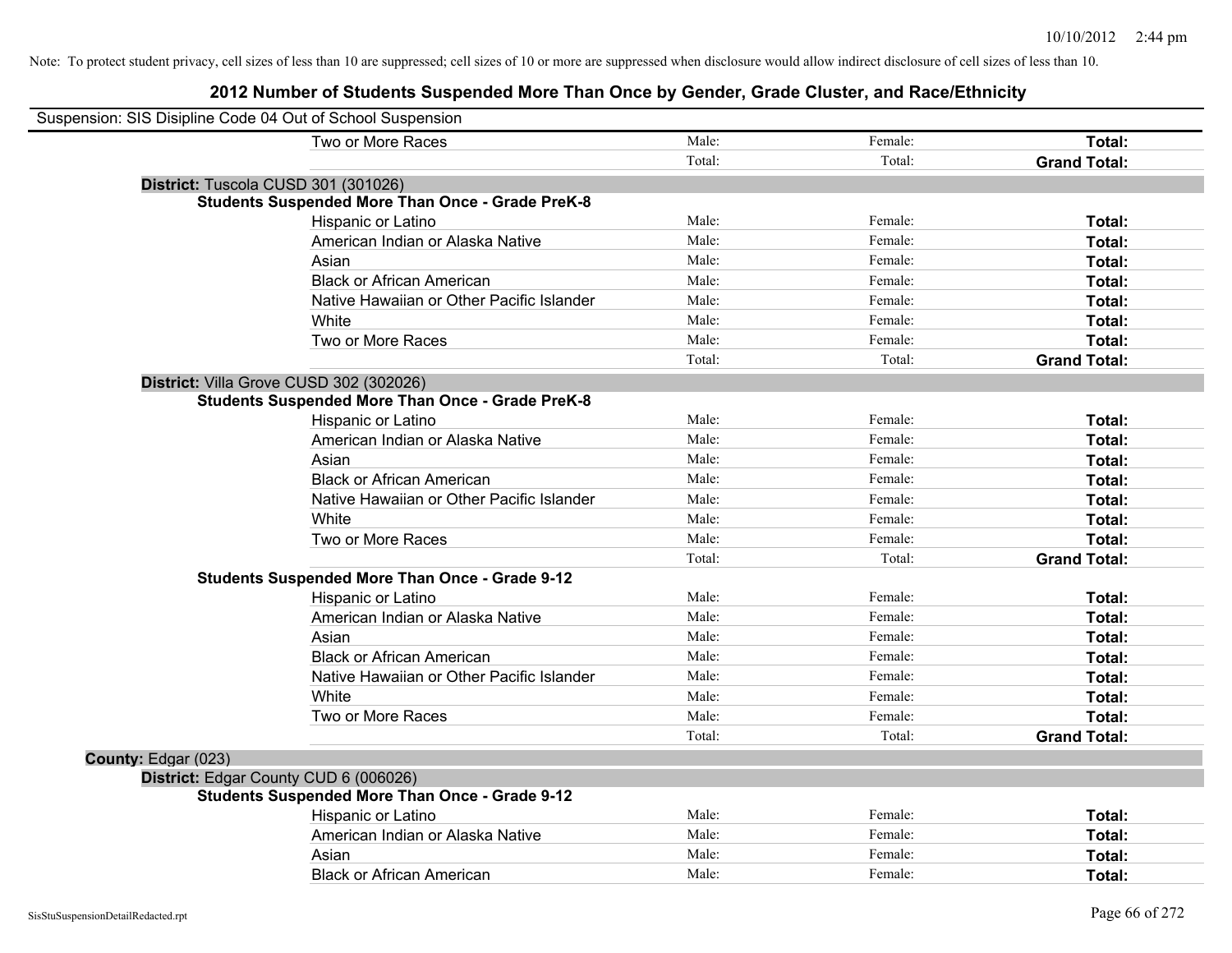| Suspension: SIS Disipline Code 04 Out of School Suspension |                                                         |        |         |                     |
|------------------------------------------------------------|---------------------------------------------------------|--------|---------|---------------------|
|                                                            | Native Hawaiian or Other Pacific Islander               | Male:  | Female: | Total:              |
|                                                            | <b>White</b>                                            | Male:  | Female: | Total:              |
|                                                            | Two or More Races                                       | Male:  | Female: | Total:              |
|                                                            |                                                         | Total: | Total:  | <b>Grand Total:</b> |
| District: Kansas CUSD 3 (003026)                           |                                                         |        |         |                     |
|                                                            | <b>Students Suspended More Than Once - Grade PreK-8</b> |        |         |                     |
|                                                            | Hispanic or Latino                                      | Male:  | Female: | Total:              |
|                                                            | American Indian or Alaska Native                        | Male:  | Female: | Total:              |
|                                                            | Asian                                                   | Male:  | Female: | Total:              |
|                                                            | <b>Black or African American</b>                        | Male:  | Female: | Total:              |
|                                                            | Native Hawaiian or Other Pacific Islander               | Male:  | Female: | Total:              |
|                                                            | White                                                   | Male:  | Female: | Total:              |
|                                                            | Two or More Races                                       | Male:  | Female: | Total:              |
|                                                            |                                                         | Total: | Total:  | <b>Grand Total:</b> |
|                                                            | <b>Students Suspended More Than Once - Grade 9-12</b>   |        |         |                     |
|                                                            | Hispanic or Latino                                      | Male:  | Female: | Total:              |
|                                                            | American Indian or Alaska Native                        | Male:  | Female: | Total:              |
|                                                            | Asian                                                   | Male:  | Female: | Total:              |
|                                                            | <b>Black or African American</b>                        | Male:  | Female: | Total:              |
|                                                            | Native Hawaiian or Other Pacific Islander               | Male:  | Female: | Total:              |
|                                                            | White                                                   | Male:  | Female: | Total:              |
|                                                            | Two or More Races                                       | Male:  | Female: | Total:              |
|                                                            |                                                         | Total: | Total:  | <b>Grand Total:</b> |
| District: Paris-Union SD 95 (095025)                       |                                                         |        |         |                     |
|                                                            | <b>Students Suspended More Than Once - Grade PreK-8</b> |        |         |                     |
|                                                            | Hispanic or Latino                                      | Male:  | Female: | Total:              |
|                                                            | American Indian or Alaska Native                        | Male:  | Female: | Total:              |
|                                                            | Asian                                                   | Male:  | Female: | Total:              |
|                                                            | <b>Black or African American</b>                        | Male:  | Female: | Total:              |
|                                                            | Native Hawaiian or Other Pacific Islander               | Male:  | Female: | Total:              |
|                                                            | White                                                   | Male:  | Female: | Total:              |
|                                                            | Two or More Races                                       | Male:  | Female: | Total:              |
|                                                            |                                                         | Total: | Total:  | <b>Grand Total:</b> |
| <b>County: Moultrie (070)</b>                              |                                                         |        |         |                     |
| District: Okaw Valley CUSD 302 (302026)                    |                                                         |        |         |                     |
|                                                            | <b>Students Suspended More Than Once - Grade 9-12</b>   |        |         |                     |
|                                                            | Hispanic or Latino                                      | Male:  | Female: | Total:              |
|                                                            | American Indian or Alaska Native                        | Male:  | Female: | Total:              |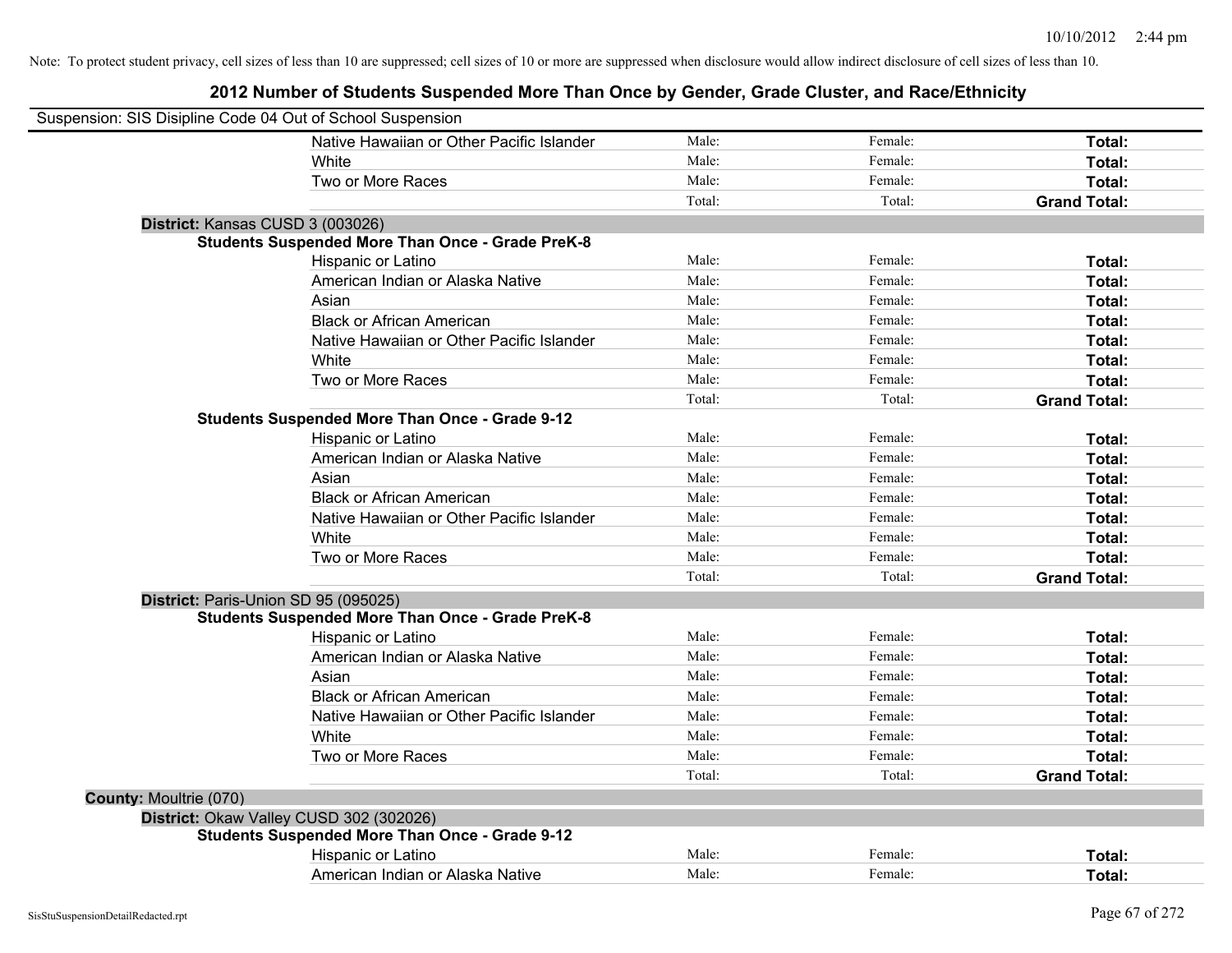|                      | Suspension: SIS Disipline Code 04 Out of School Suspension |        |         |                     |    |
|----------------------|------------------------------------------------------------|--------|---------|---------------------|----|
|                      | Asian                                                      | Male:  | Female: | Total:              |    |
|                      | <b>Black or African American</b>                           | Male:  | Female: | Total:              |    |
|                      | Native Hawaiian or Other Pacific Islander                  | Male:  | Female: | Total:              |    |
|                      | White                                                      | Male:  | Female: | Total:              |    |
|                      | Two or More Races                                          | Male:  | Female: | Total:              |    |
|                      |                                                            | Total: | Total:  | <b>Grand Total:</b> |    |
|                      | District: Sullivan CUSD 300 (300026)                       |        |         |                     |    |
|                      | <b>Students Suspended More Than Once - Grade PreK-8</b>    |        |         |                     |    |
|                      | Hispanic or Latino                                         | Male:  | Female: | Total:              |    |
|                      | American Indian or Alaska Native                           | Male:  | Female: | Total:              |    |
|                      | Asian                                                      | Male:  | Female: | Total:              |    |
|                      | <b>Black or African American</b>                           | Male:  | Female: | Total:              |    |
|                      | Native Hawaiian or Other Pacific Islander                  | Male:  | Female: | Total:              |    |
|                      | White                                                      | Male:  | Female: | Total:              |    |
|                      | Two or More Races                                          | Male:  | Female: | Total:              |    |
|                      |                                                            | Total: | Total:  | <b>Grand Total:</b> |    |
|                      | <b>Students Suspended More Than Once - Grade 9-12</b>      |        |         |                     |    |
|                      | Hispanic or Latino                                         | Male:  | Female: | Total:              |    |
|                      | American Indian or Alaska Native                           | Male:  | Female: | Total:              |    |
|                      | Asian                                                      | Male:  | Female: | Total:              |    |
|                      | <b>Black or African American</b>                           | Male:  | Female: | Total:              |    |
|                      | Native Hawaiian or Other Pacific Islander                  | Male:  | Female: | Total:              |    |
|                      | White                                                      | Male:  | Female: | Total:              | 12 |
|                      | Two or More Races                                          | Male:  | Female: | Total:              |    |
|                      |                                                            | Total: | Total:  | <b>Grand Total:</b> |    |
| County: Shelby (087) |                                                            |        |         |                     |    |
|                      | <b>District:</b> Central A & M CUD 21 (021026)             |        |         |                     |    |
|                      | <b>Students Suspended More Than Once - Grade PreK-8</b>    |        |         |                     |    |
|                      | Hispanic or Latino                                         | Male:  | Female: | Total:              |    |
|                      | American Indian or Alaska Native                           | Male:  | Female: | Total:              |    |
|                      | Asian                                                      | Male:  | Female: | Total:              |    |
|                      | <b>Black or African American</b>                           | Male:  | Female: | Total:              |    |
|                      | Native Hawaiian or Other Pacific Islander                  | Male:  | Female: | Total:              |    |
|                      | White                                                      | Male:  | Female: | Total:              |    |
|                      | Two or More Races                                          | Male:  | Female: | Total:              |    |
|                      |                                                            | Total: | Total:  | <b>Grand Total:</b> |    |
|                      | <b>Students Suspended More Than Once - Grade 9-12</b>      |        |         |                     |    |
|                      | Hispanic or Latino                                         | Male:  | Female: | Total:              |    |
|                      | American Indian or Alaska Native                           | Male:  | Female: | Total:              |    |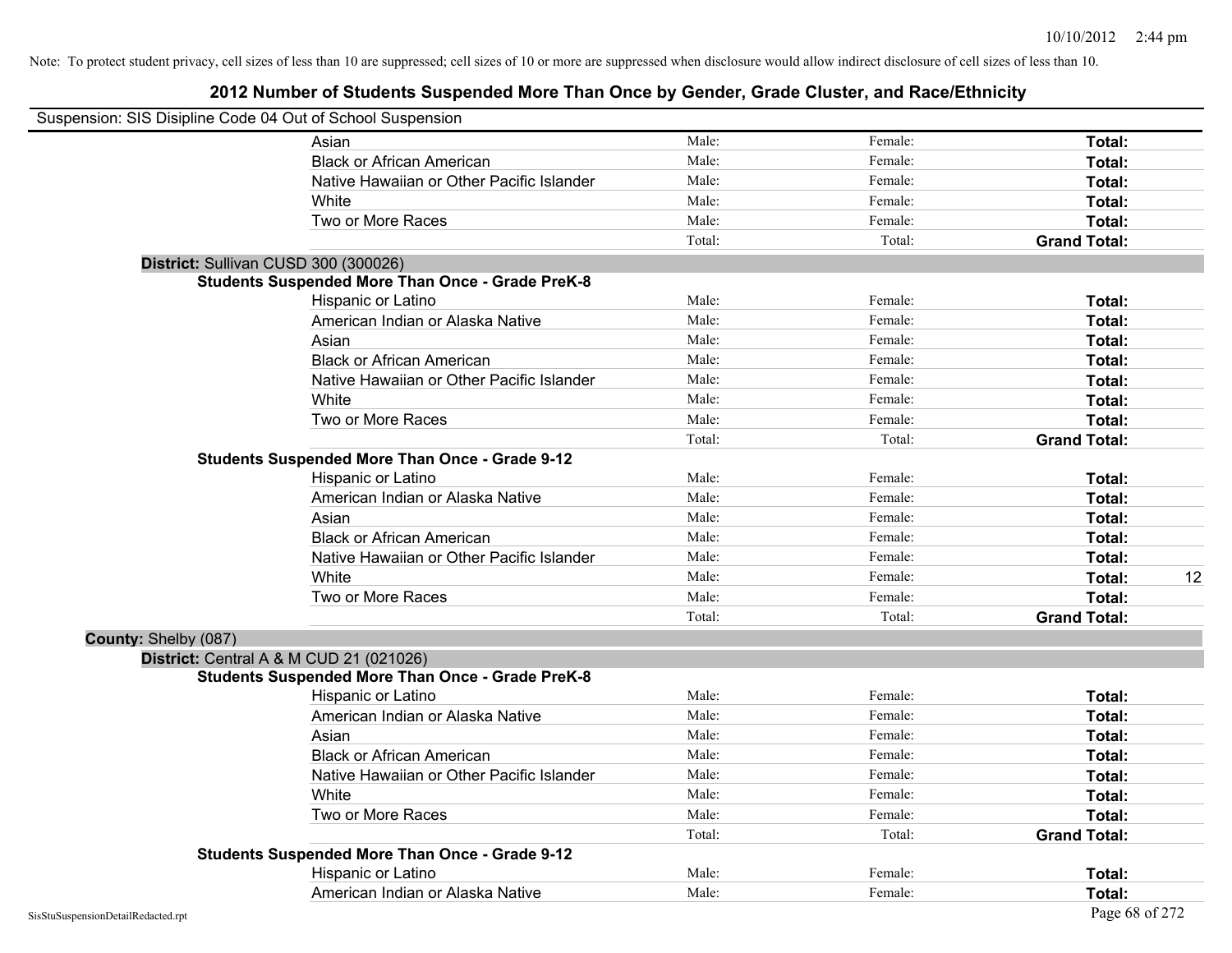## **2012 Number of Students Suspended More Than Once by Gender, Grade Cluster, and Race/Ethnicity**

| Suspension: SIS Disipline Code 04 Out of School Suspension |                                                         |        |         |                     |
|------------------------------------------------------------|---------------------------------------------------------|--------|---------|---------------------|
|                                                            | Asian                                                   | Male:  | Female: | Total:              |
|                                                            | <b>Black or African American</b>                        | Male:  | Female: | Total:              |
|                                                            | Native Hawaiian or Other Pacific Islander               | Male:  | Female: | Total:              |
|                                                            | White                                                   | Male:  | Female: | Total:              |
|                                                            | Two or More Races                                       | Male:  | Female: | Total:              |
|                                                            |                                                         | Total: | Total:  | <b>Grand Total:</b> |
| District: Shelbyville CUSD 4 (004026)                      |                                                         |        |         |                     |
|                                                            | <b>Students Suspended More Than Once - Grade 9-12</b>   |        |         |                     |
|                                                            | Hispanic or Latino                                      | Male:  | Female: | Total:              |
|                                                            | American Indian or Alaska Native                        | Male:  | Female: | Total:              |
|                                                            | Asian                                                   | Male:  | Female: | Total:              |
|                                                            | <b>Black or African American</b>                        | Male:  | Female: | Total:              |
|                                                            | Native Hawaiian or Other Pacific Islander               | Male:  | Female: | Total:              |
|                                                            | White                                                   | Male:  | Female: | Total:              |
|                                                            | Two or More Races                                       | Male:  | Female: | Total:              |
|                                                            |                                                         | Total: | Total:  | <b>Grand Total:</b> |
|                                                            | District: Stewardson-Strasburg CUD 5A (005A26)          |        |         |                     |
|                                                            | <b>Students Suspended More Than Once - Grade 9-12</b>   |        |         |                     |
|                                                            | Hispanic or Latino                                      | Male:  | Female: | Total:              |
|                                                            | American Indian or Alaska Native                        | Male:  | Female: | Total:              |
|                                                            | Asian                                                   | Male:  | Female: | Total:              |
|                                                            | <b>Black or African American</b>                        | Male:  | Female: | Total:              |
|                                                            | Native Hawaiian or Other Pacific Islander               | Male:  | Female: | <b>Total:</b>       |
|                                                            | White                                                   | Male:  | Female: | Total:              |
|                                                            | Two or More Races                                       | Male:  | Female: | Total:              |
|                                                            |                                                         | Total: | Total:  | <b>Grand Total:</b> |
| District: Windsor CUSD 1 (001026)                          |                                                         |        |         |                     |
|                                                            | <b>Students Suspended More Than Once - Grade PreK-8</b> |        |         |                     |
|                                                            | Hispanic or Latino                                      | Male:  | Female: | Total:              |
|                                                            | American Indian or Alaska Native                        | Male:  | Female: | Total:              |
|                                                            | Asian                                                   | Male:  | Female: | Total:              |
|                                                            | <b>Black or African American</b>                        | Male:  | Female: | Total:              |
|                                                            | Native Hawaiian or Other Pacific Islander               | Male:  | Female: | Total:              |
|                                                            | White                                                   | Male:  | Female: | Total:              |
|                                                            | Two or More Races                                       | Male:  | Female: | Total:              |
|                                                            |                                                         | Total: | Total:  | <b>Grand Total:</b> |

**Region:** Crawford-Lawrence Educ Serv Reg (15)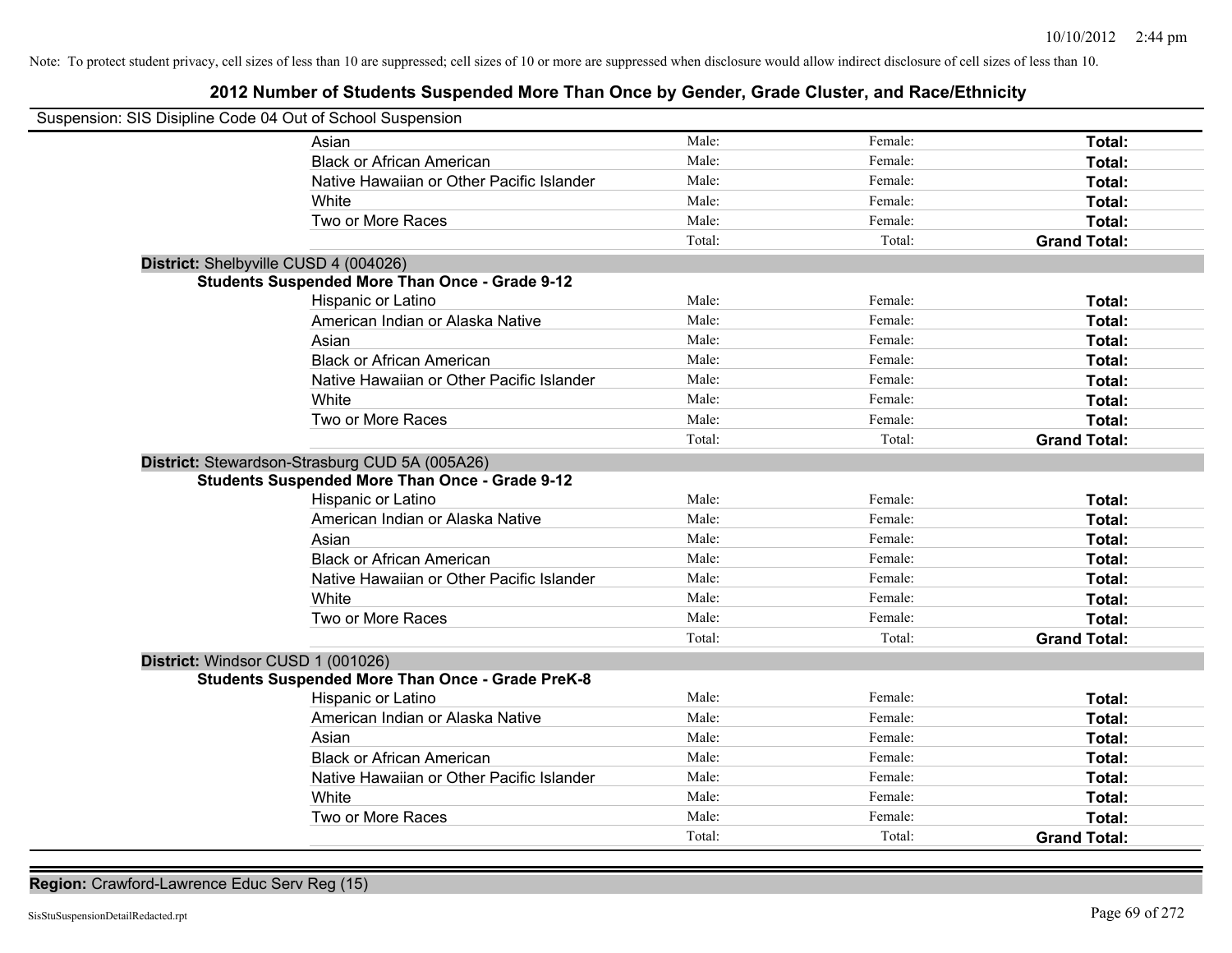|                          | Suspension: SIS Disipline Code 04 Out of School Suspension |        |       |         |       |                     |       |
|--------------------------|------------------------------------------------------------|--------|-------|---------|-------|---------------------|-------|
| County: Cook (016)       |                                                            |        |       |         |       |                     |       |
|                          | District: City of Chicago SD 299 (299025)                  |        |       |         |       |                     |       |
|                          | <b>Students Suspended More Than Once - Grade PreK-8</b>    |        |       |         |       |                     |       |
|                          | Hispanic or Latino                                         | Male:  | 795   | Female: | 203   | Total:              | 998   |
|                          | American Indian or Alaska Native                           | Male:  |       | Female: |       | Total:              |       |
|                          | Asian                                                      | Male:  |       | Female: |       | Total:              | 12    |
|                          | <b>Black or African American</b>                           | Male:  | 3,586 | Female: | 1,629 | Total:              | 5,215 |
|                          | Native Hawaiian or Other Pacific Islander                  | Male:  |       | Female: |       | Total:              |       |
|                          | White                                                      | Male:  | 96    | Female: | 21    | Total:              | 117   |
|                          | Two or More Races                                          | Male:  |       | Female: |       | Total:              | 37    |
|                          |                                                            | Total: |       | Total:  |       | <b>Grand Total:</b> |       |
|                          | <b>Students Suspended More Than Once - Grade 9-12</b>      |        |       |         |       |                     |       |
|                          | Hispanic or Latino                                         | Male:  | 1,292 | Female: | 534   | Total:              | 1,826 |
|                          | American Indian or Alaska Native                           | Male:  |       | Female: |       | Total:              | 19    |
|                          | Asian                                                      | Male:  |       | Female: |       | Total:              | 20    |
|                          | <b>Black or African American</b>                           | Male:  | 3,651 | Female: | 2,409 | Total:              | 6,060 |
|                          | Native Hawaiian or Other Pacific Islander                  | Male:  |       | Female: |       | Total:              |       |
|                          | White                                                      | Male:  | 206   | Female: | 71    | Total:              | 277   |
|                          | Two or More Races                                          | Male:  | 50    | Female: | 21    | Total:              | 71    |
|                          |                                                            | Total: |       | Total:  |       | <b>Grand Total:</b> |       |
|                          |                                                            |        |       |         |       |                     |       |
| Region: De Kalb ROE (16) |                                                            |        |       |         |       |                     |       |
| County: Dekalb (019)     |                                                            |        |       |         |       |                     |       |
|                          | District: DeKalb CUSD 428 (428026)                         |        |       |         |       |                     |       |
|                          | <b>Students Suspended More Than Once - Grade PreK-8</b>    | Male:  |       | Female: |       | Total:              | 12    |
|                          | Hispanic or Latino<br>American Indian or Alaska Native     | Male:  |       | Female: |       | Total:              |       |
|                          | Asian                                                      | Male:  |       | Female: |       |                     |       |
|                          |                                                            | Male:  |       | Female: | 11    | Total:              |       |
|                          | <b>Black or African American</b>                           |        | 17    |         |       | Total:              | 28    |
|                          | Native Hawaiian or Other Pacific Islander                  | Male:  |       | Female: |       | Total:              |       |
|                          | White                                                      | Male:  |       | Female: |       | Total:              | 26    |
|                          | Two or More Races                                          | Male:  |       | Female: |       | Total:              |       |
|                          |                                                            | Total: |       | Total:  |       | <b>Grand Total:</b> |       |
|                          | <b>Students Suspended More Than Once - Grade 9-12</b>      |        |       |         |       |                     |       |
|                          | Hispanic or Latino                                         | Male:  | 22    | Female: | 17    | Total:              | 39    |
|                          | American Indian or Alaska Native                           | Male:  |       | Female: |       | Total:              |       |
|                          | Asian                                                      | Male:  |       | Female: |       | Total:              |       |
|                          | <b>Black or African American</b>                           | Male:  | 26    | Female: | 20    | Total:              | 46    |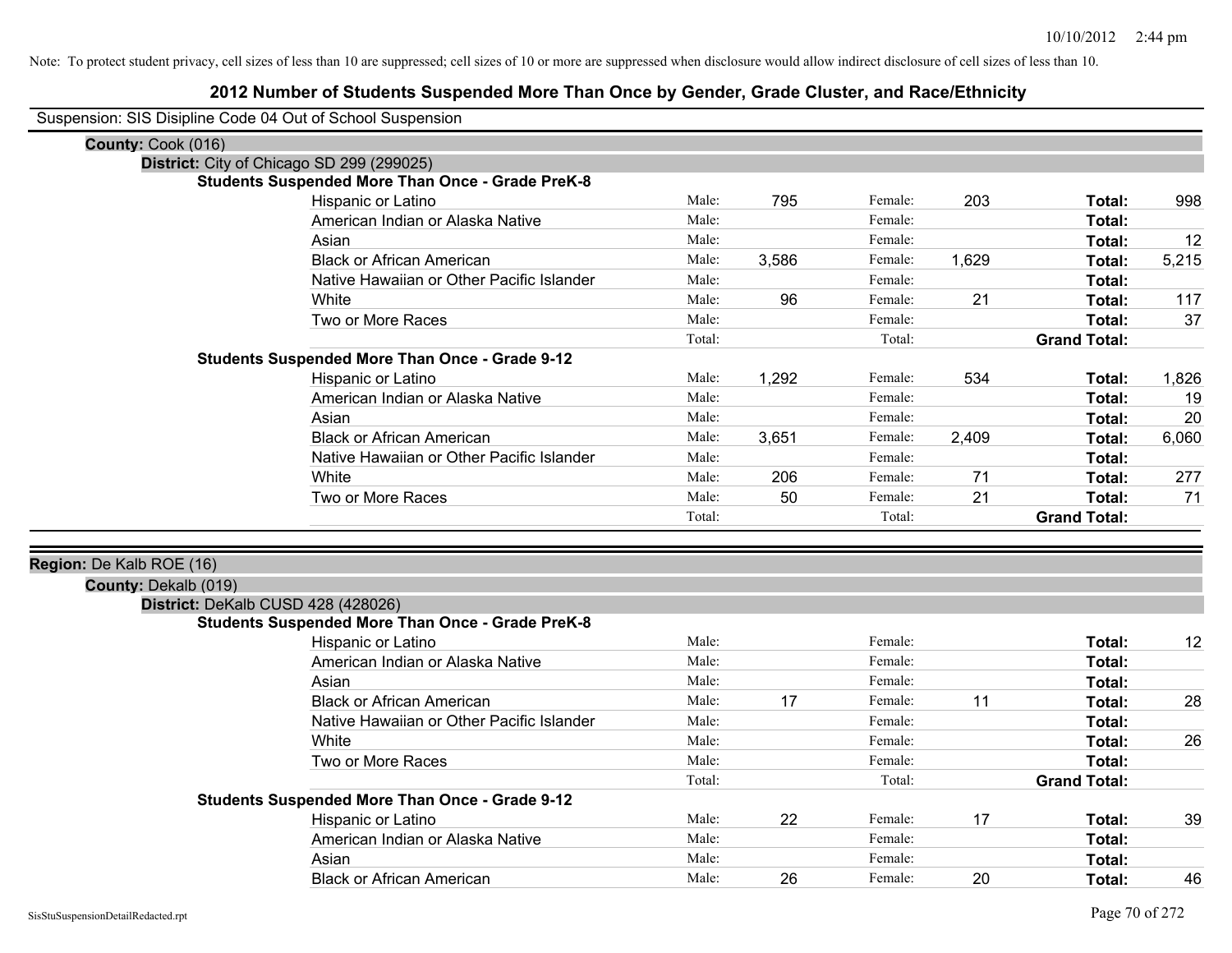| Suspension: SIS Disipline Code 04 Out of School Suspension |                                                         |        |    |         |    |                     |    |
|------------------------------------------------------------|---------------------------------------------------------|--------|----|---------|----|---------------------|----|
|                                                            | Native Hawaiian or Other Pacific Islander               | Male:  |    | Female: |    | Total:              |    |
|                                                            | White                                                   | Male:  | 35 | Female: | 19 | Total:              | 54 |
|                                                            | Two or More Races                                       | Male:  |    | Female: |    | Total:              | 15 |
|                                                            |                                                         | Total: |    | Total:  |    | <b>Grand Total:</b> |    |
|                                                            | District: Genoa Kingston CUSD 424 (424026)              |        |    |         |    |                     |    |
|                                                            | <b>Students Suspended More Than Once - Grade PreK-8</b> |        |    |         |    |                     |    |
|                                                            | Hispanic or Latino                                      | Male:  |    | Female: |    | Total:              |    |
|                                                            | American Indian or Alaska Native                        | Male:  |    | Female: |    | Total:              |    |
|                                                            | Asian                                                   | Male:  |    | Female: |    | Total:              |    |
|                                                            | <b>Black or African American</b>                        | Male:  |    | Female: |    | Total:              |    |
|                                                            | Native Hawaiian or Other Pacific Islander               | Male:  |    | Female: |    | Total:              |    |
|                                                            | White                                                   | Male:  |    | Female: |    | Total:              |    |
|                                                            | Two or More Races                                       | Male:  |    | Female: |    | Total:              |    |
|                                                            |                                                         | Total: |    | Total:  |    | <b>Grand Total:</b> |    |
|                                                            | <b>Students Suspended More Than Once - Grade 9-12</b>   |        |    |         |    |                     |    |
|                                                            | Hispanic or Latino                                      | Male:  |    | Female: |    | Total:              |    |
|                                                            | American Indian or Alaska Native                        | Male:  |    | Female: |    | Total:              |    |
|                                                            | Asian                                                   | Male:  |    | Female: |    | Total:              |    |
|                                                            | <b>Black or African American</b>                        | Male:  |    | Female: |    | Total:              |    |
|                                                            | Native Hawaiian or Other Pacific Islander               | Male:  |    | Female: |    | Total:              |    |
|                                                            | White                                                   | Male:  |    | Female: |    | Total:              |    |
|                                                            | Two or More Races                                       | Male:  |    | Female: |    | Total:              |    |
|                                                            |                                                         | Total: |    | Total:  |    | <b>Grand Total:</b> |    |
| District: Hiawatha CUSD 426 (426026)                       |                                                         |        |    |         |    |                     |    |
|                                                            | <b>Students Suspended More Than Once - Grade PreK-8</b> |        |    |         |    |                     |    |
|                                                            | Hispanic or Latino                                      | Male:  |    | Female: |    | Total:              |    |
|                                                            | American Indian or Alaska Native                        | Male:  |    | Female: |    | Total:              |    |
|                                                            | Asian                                                   | Male:  |    | Female: |    | Total:              |    |
|                                                            | <b>Black or African American</b>                        | Male:  |    | Female: |    | Total:              |    |
|                                                            | Native Hawaiian or Other Pacific Islander               | Male:  |    | Female: |    | Total:              |    |
|                                                            | White                                                   | Male:  |    | Female: |    | Total:              |    |
|                                                            | Two or More Races                                       | Male:  |    | Female: |    | Total:              |    |
|                                                            |                                                         | Total: |    | Total:  |    | <b>Grand Total:</b> |    |
|                                                            | <b>Students Suspended More Than Once - Grade 9-12</b>   |        |    |         |    |                     |    |
|                                                            | Hispanic or Latino                                      | Male:  |    | Female: |    | Total:              |    |
|                                                            | American Indian or Alaska Native                        | Male:  |    | Female: |    | Total:              |    |
|                                                            | Asian                                                   | Male:  |    | Female: |    | Total:              |    |
|                                                            | <b>Black or African American</b>                        | Male:  |    | Female: |    | Total:              |    |
|                                                            | Native Hawaiian or Other Pacific Islander               | Male:  |    | Female: |    | Total:              |    |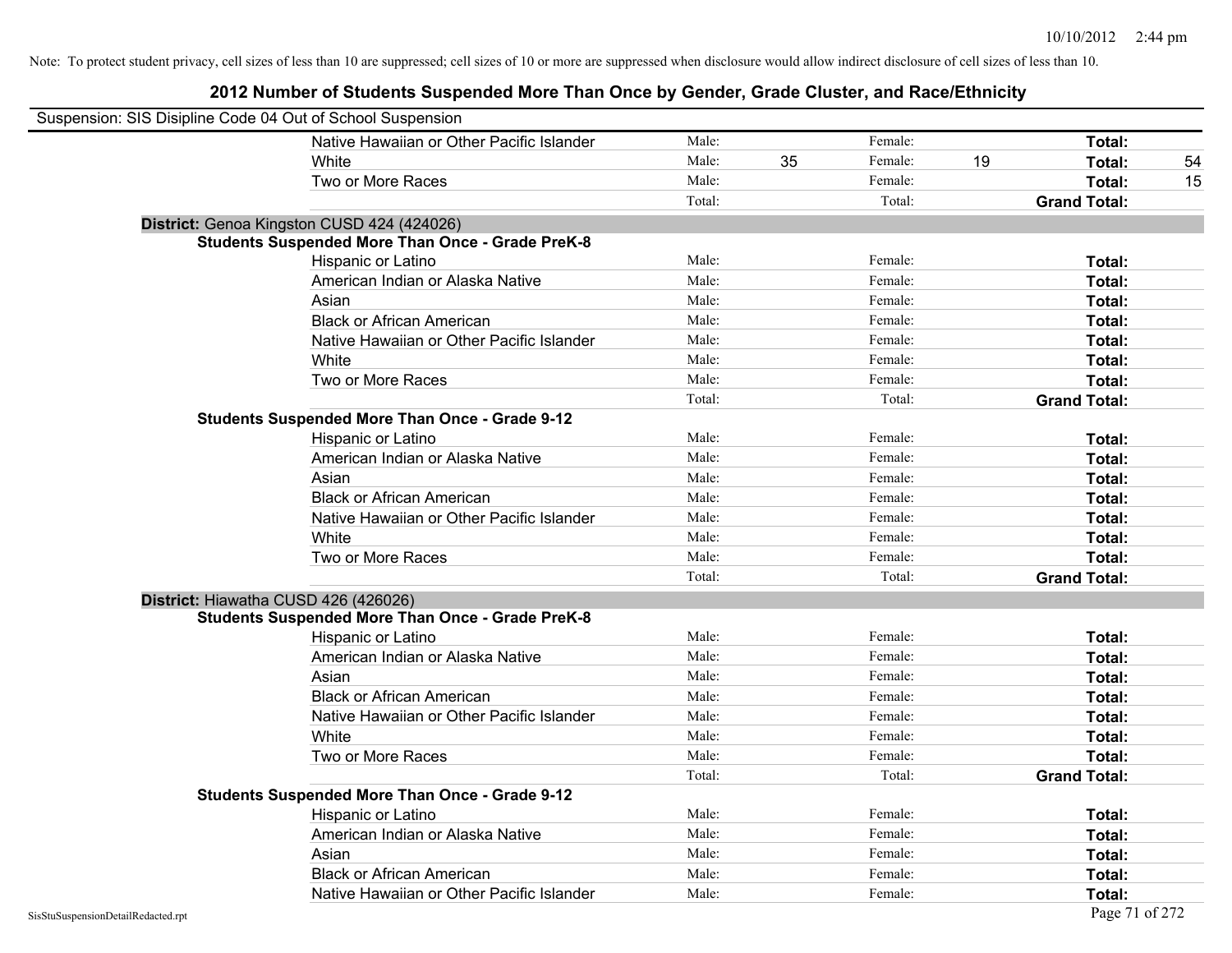| Suspension: SIS Disipline Code 04 Out of School Suspension |                                                         |        |         |                     |
|------------------------------------------------------------|---------------------------------------------------------|--------|---------|---------------------|
|                                                            | <b>White</b>                                            | Male:  | Female: | Total:              |
|                                                            | Two or More Races                                       | Male:  | Female: | Total:              |
|                                                            |                                                         | Total: | Total:  | <b>Grand Total:</b> |
|                                                            | District: Hinckley Big Rock CUSD 429 (429026)           |        |         |                     |
|                                                            | <b>Students Suspended More Than Once - Grade PreK-8</b> |        |         |                     |
|                                                            | Hispanic or Latino                                      | Male:  | Female: | Total:              |
|                                                            | American Indian or Alaska Native                        | Male:  | Female: | Total:              |
|                                                            | Asian                                                   | Male:  | Female: | Total:              |
|                                                            | <b>Black or African American</b>                        | Male:  | Female: | Total:              |
|                                                            | Native Hawaiian or Other Pacific Islander               | Male:  | Female: | Total:              |
|                                                            | White                                                   | Male:  | Female: | Total:              |
|                                                            | Two or More Races                                       | Male:  | Female: | Total:              |
|                                                            |                                                         | Total: | Total:  | <b>Grand Total:</b> |
|                                                            | District: Indian Creek CUSD 425 (425026)                |        |         |                     |
|                                                            | <b>Students Suspended More Than Once - Grade PreK-8</b> |        |         |                     |
|                                                            | Hispanic or Latino                                      | Male:  | Female: | Total:              |
|                                                            | American Indian or Alaska Native                        | Male:  | Female: | Total:              |
|                                                            | Asian                                                   | Male:  | Female: | Total:              |
|                                                            | <b>Black or African American</b>                        | Male:  | Female: | Total:              |
|                                                            | Native Hawaiian or Other Pacific Islander               | Male:  | Female: | Total:              |
|                                                            | White                                                   | Male:  | Female: | Total:              |
|                                                            | Two or More Races                                       | Male:  | Female: | Total:              |
|                                                            |                                                         | Total: | Total:  | <b>Grand Total:</b> |
|                                                            | <b>Students Suspended More Than Once - Grade 9-12</b>   |        |         |                     |
|                                                            | Hispanic or Latino                                      | Male:  | Female: | Total:              |
|                                                            | American Indian or Alaska Native                        | Male:  | Female: | Total:              |
|                                                            | Asian                                                   | Male:  | Female: | Total:              |
|                                                            | <b>Black or African American</b>                        | Male:  | Female: | Total:              |
|                                                            | Native Hawaiian or Other Pacific Islander               | Male:  | Female: | Total:              |
|                                                            | White                                                   | Male:  | Female: | Total:              |
|                                                            | Two or More Races                                       | Male:  | Female: | Total:              |
|                                                            |                                                         | Total: | Total:  | <b>Grand Total:</b> |
| District: Non-Public School (4300)                         |                                                         |        |         |                     |
|                                                            | <b>Students Suspended More Than Once - Grade 9-12</b>   |        |         |                     |
|                                                            | Hispanic or Latino                                      | Male:  | Female: | Total:              |
|                                                            | American Indian or Alaska Native                        | Male:  | Female: | Total:              |
|                                                            | Asian                                                   | Male:  | Female: | Total:              |
|                                                            | <b>Black or African American</b>                        | Male:  | Female: | Total:              |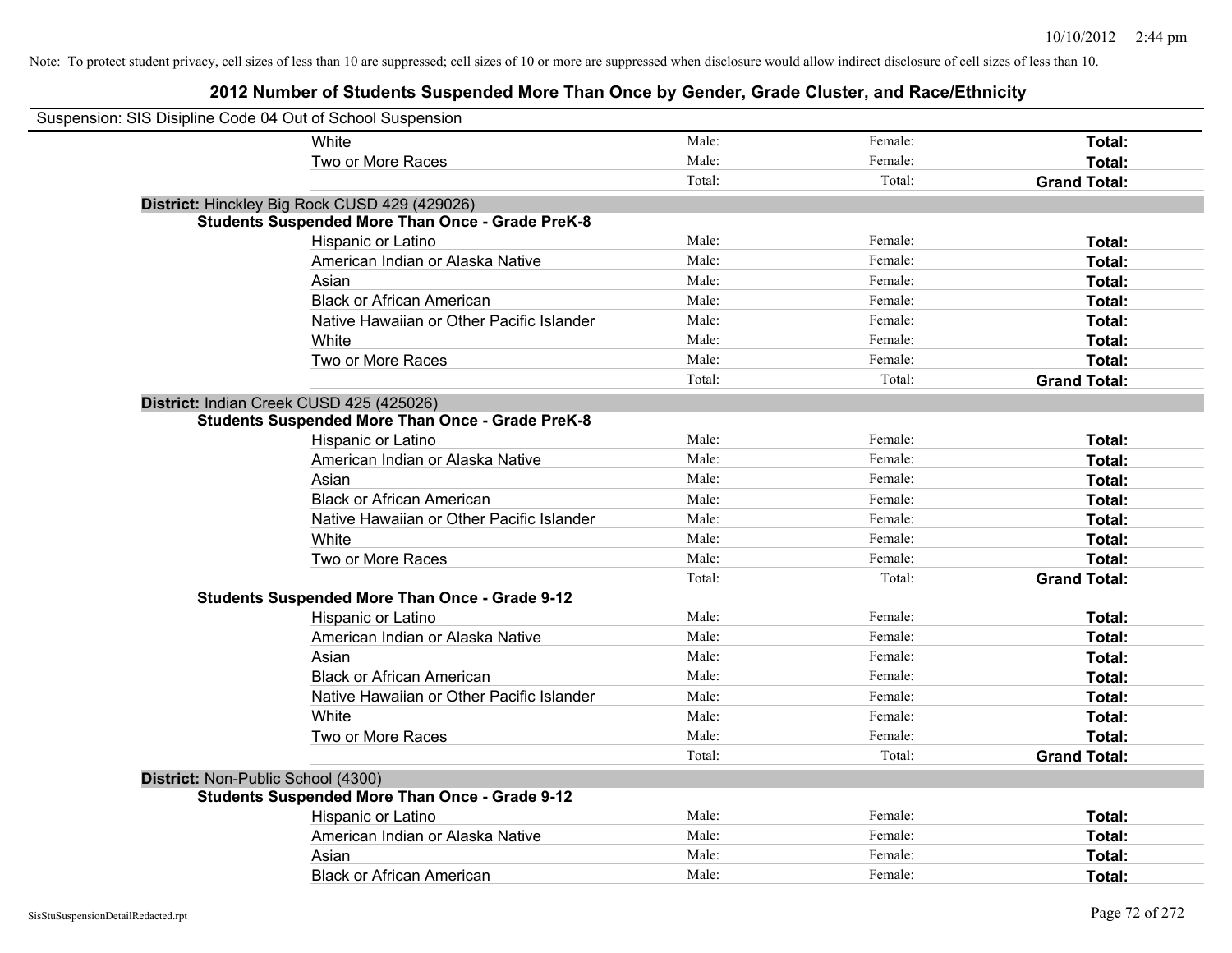| Suspension: SIS Disipline Code 04 Out of School Suspension |                                                         |        |         |                     |    |
|------------------------------------------------------------|---------------------------------------------------------|--------|---------|---------------------|----|
|                                                            | Native Hawaiian or Other Pacific Islander               | Male:  | Female: | Total:              |    |
|                                                            | White                                                   | Male:  | Female: | Total:              |    |
|                                                            | Two or More Races                                       | Male:  | Female: | Total:              |    |
|                                                            |                                                         | Total: | Total:  | <b>Grand Total:</b> |    |
| District: Sandwich CUSD 430 (430026)                       |                                                         |        |         |                     |    |
|                                                            | <b>Students Suspended More Than Once - Grade PreK-8</b> |        |         |                     |    |
|                                                            | Hispanic or Latino                                      | Male:  | Female: | Total:              |    |
|                                                            | American Indian or Alaska Native                        | Male:  | Female: | Total:              |    |
|                                                            | Asian                                                   | Male:  | Female: | Total:              |    |
|                                                            | <b>Black or African American</b>                        | Male:  | Female: | Total:              |    |
|                                                            | Native Hawaiian or Other Pacific Islander               | Male:  | Female: | Total:              |    |
|                                                            | White                                                   | Male:  | Female: | Total:              |    |
|                                                            | Two or More Races                                       | Male:  | Female: | Total:              |    |
|                                                            |                                                         | Total: | Total:  | <b>Grand Total:</b> |    |
|                                                            | <b>Students Suspended More Than Once - Grade 9-12</b>   |        |         |                     |    |
|                                                            | Hispanic or Latino                                      | Male:  | Female: | Total:              |    |
|                                                            | American Indian or Alaska Native                        | Male:  | Female: | Total:              |    |
|                                                            | Asian                                                   | Male:  | Female: | Total:              |    |
|                                                            | <b>Black or African American</b>                        | Male:  | Female: | Total:              |    |
|                                                            | Native Hawaiian or Other Pacific Islander               | Male:  | Female: | Total:              |    |
|                                                            | White                                                   | Male:  | Female: | Total:              | 12 |
|                                                            | Two or More Races                                       | Male:  | Female: | Total:              |    |
|                                                            |                                                         | Total: | Total:  | <b>Grand Total:</b> |    |
| District: Somonauk CUSD 432 (432026)                       |                                                         |        |         |                     |    |
|                                                            | <b>Students Suspended More Than Once - Grade PreK-8</b> |        |         |                     |    |
|                                                            | Hispanic or Latino                                      | Male:  | Female: | Total:              |    |
|                                                            | American Indian or Alaska Native                        | Male:  | Female: | Total:              |    |
|                                                            | Asian                                                   | Male:  | Female: | Total:              |    |
|                                                            | <b>Black or African American</b>                        | Male:  | Female: | Total:              |    |
|                                                            | Native Hawaiian or Other Pacific Islander               | Male:  | Female: | Total:              |    |
|                                                            | White                                                   | Male:  | Female: | Total:              |    |
|                                                            | Two or More Races                                       | Male:  | Female: | Total:              |    |
|                                                            |                                                         | Total: | Total:  | <b>Grand Total:</b> |    |
|                                                            | <b>Students Suspended More Than Once - Grade 9-12</b>   |        |         |                     |    |
|                                                            | Hispanic or Latino                                      | Male:  | Female: | Total:              |    |
|                                                            | American Indian or Alaska Native                        | Male:  | Female: | Total:              |    |
|                                                            | Asian                                                   | Male:  | Female: | Total:              |    |
|                                                            | <b>Black or African American</b>                        | Male:  | Female: | Total:              |    |
|                                                            | Native Hawaiian or Other Pacific Islander               | Male:  | Female: | Total:              |    |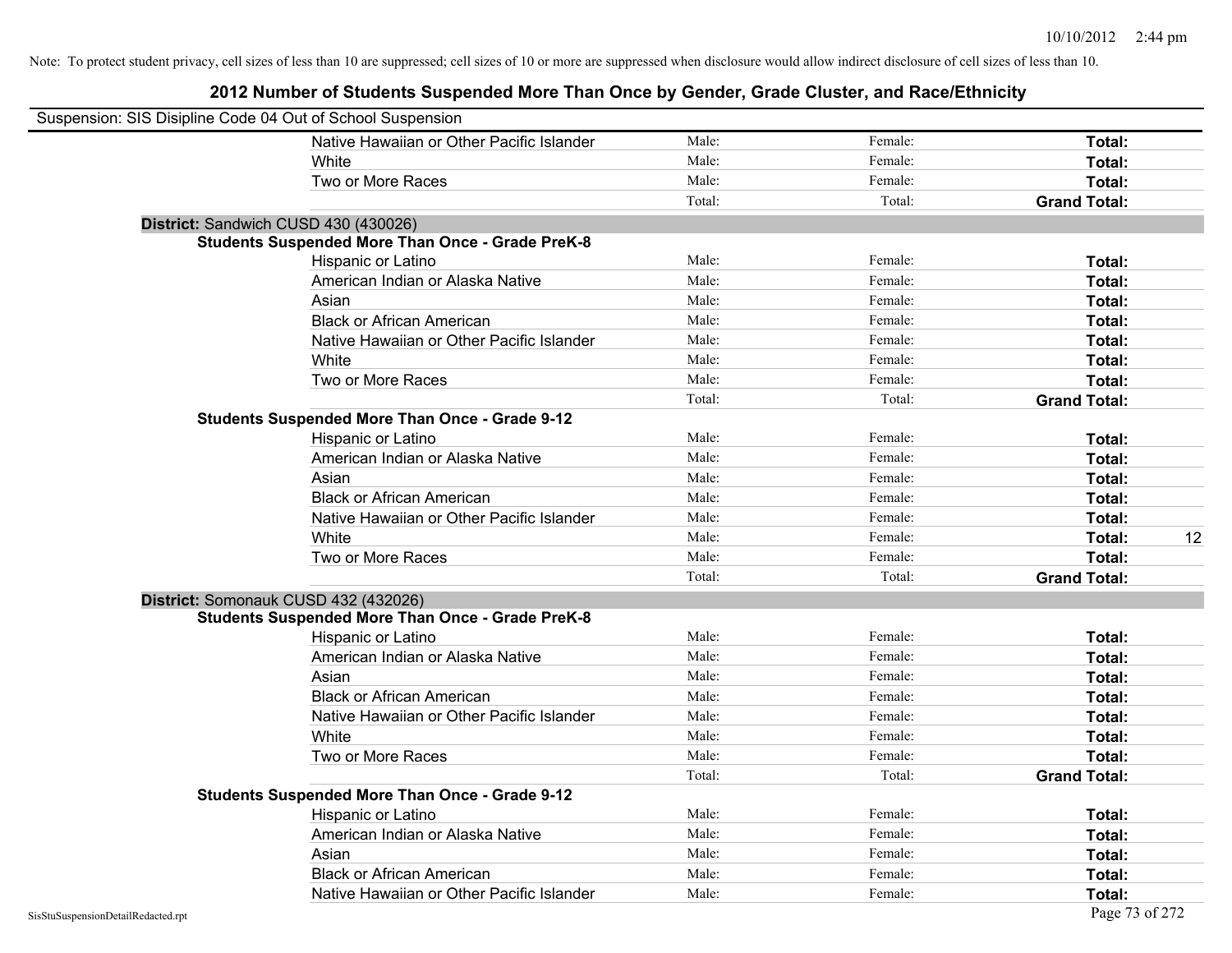#### **2012 Number of Students Suspended More Than Once by Gender, Grade Cluster, and Race/Ethnicity**

| Suspension: SIS Disipline Code 04 Out of School Suspension |                                                         |        |         |                     |    |
|------------------------------------------------------------|---------------------------------------------------------|--------|---------|---------------------|----|
|                                                            | White                                                   | Male:  | Female: | Total:              |    |
|                                                            | Two or More Races                                       | Male:  | Female: | Total:              |    |
|                                                            |                                                         | Total: | Total:  | <b>Grand Total:</b> |    |
| District: Sycamore CUSD 427 (427026)                       |                                                         |        |         |                     |    |
|                                                            | <b>Students Suspended More Than Once - Grade PreK-8</b> |        |         |                     |    |
|                                                            | Hispanic or Latino                                      | Male:  | Female: | Total:              |    |
|                                                            | American Indian or Alaska Native                        | Male:  | Female: | <b>Total:</b>       |    |
|                                                            | Asian                                                   | Male:  | Female: | Total:              |    |
|                                                            | <b>Black or African American</b>                        | Male:  | Female: | Total:              |    |
|                                                            | Native Hawaiian or Other Pacific Islander               | Male:  | Female: | Total:              |    |
|                                                            | White                                                   | Male:  | Female: | Total:              | 10 |
|                                                            | Two or More Races                                       | Male:  | Female: | Total:              |    |
|                                                            |                                                         | Total: | Total:  | <b>Grand Total:</b> |    |
|                                                            | <b>Students Suspended More Than Once - Grade 9-12</b>   |        |         |                     |    |
|                                                            | Hispanic or Latino                                      | Male:  | Female: | Total:              |    |
|                                                            | American Indian or Alaska Native                        | Male:  | Female: | Total:              |    |
|                                                            | Asian                                                   | Male:  | Female: | Total:              |    |
|                                                            | <b>Black or African American</b>                        | Male:  | Female: | Total:              |    |
|                                                            | Native Hawaiian or Other Pacific Islander               | Male:  | Female: | Total:              |    |
|                                                            | White                                                   | Male:  | Female: | Total:              | 11 |
|                                                            | Two or More Races                                       | Male:  | Female: | Total:              |    |
|                                                            |                                                         | Total: | Total:  | <b>Grand Total:</b> |    |
| <b>County: Non-Public School (000)</b>                     |                                                         |        |         |                     |    |
| District: Non-Public School (0000)                         |                                                         |        |         |                     |    |
|                                                            | <b>Students Suspended More Than Once - Grade 9-12</b>   |        |         |                     |    |
|                                                            | Hispanic or Latino                                      | Male:  | Female: | Total:              |    |
|                                                            | American Indian or Alaska Native                        | Male:  | Female: | Total:              |    |
|                                                            | Asian                                                   | Male:  | Female: | Total:              |    |
|                                                            | <b>Black or African American</b>                        | Male:  | Female: | Total:              |    |
|                                                            | Native Hawaiian or Other Pacific Islander               | Male:  | Female: | Total:              |    |
|                                                            | White                                                   | Male:  | Female: | Total:              | 16 |
|                                                            | Two or More Races                                       | Male:  | Female: | Total:              |    |
|                                                            |                                                         | Total: | Total:  | <b>Grand Total:</b> | 27 |

**Region:** De Witt/Livingston/McLean ROE (17)

**County:** Dewitt (020)

**District:** Blue Ridge CUSD 18 (018026)

**Students Suspended More Than Once - Grade PreK-8**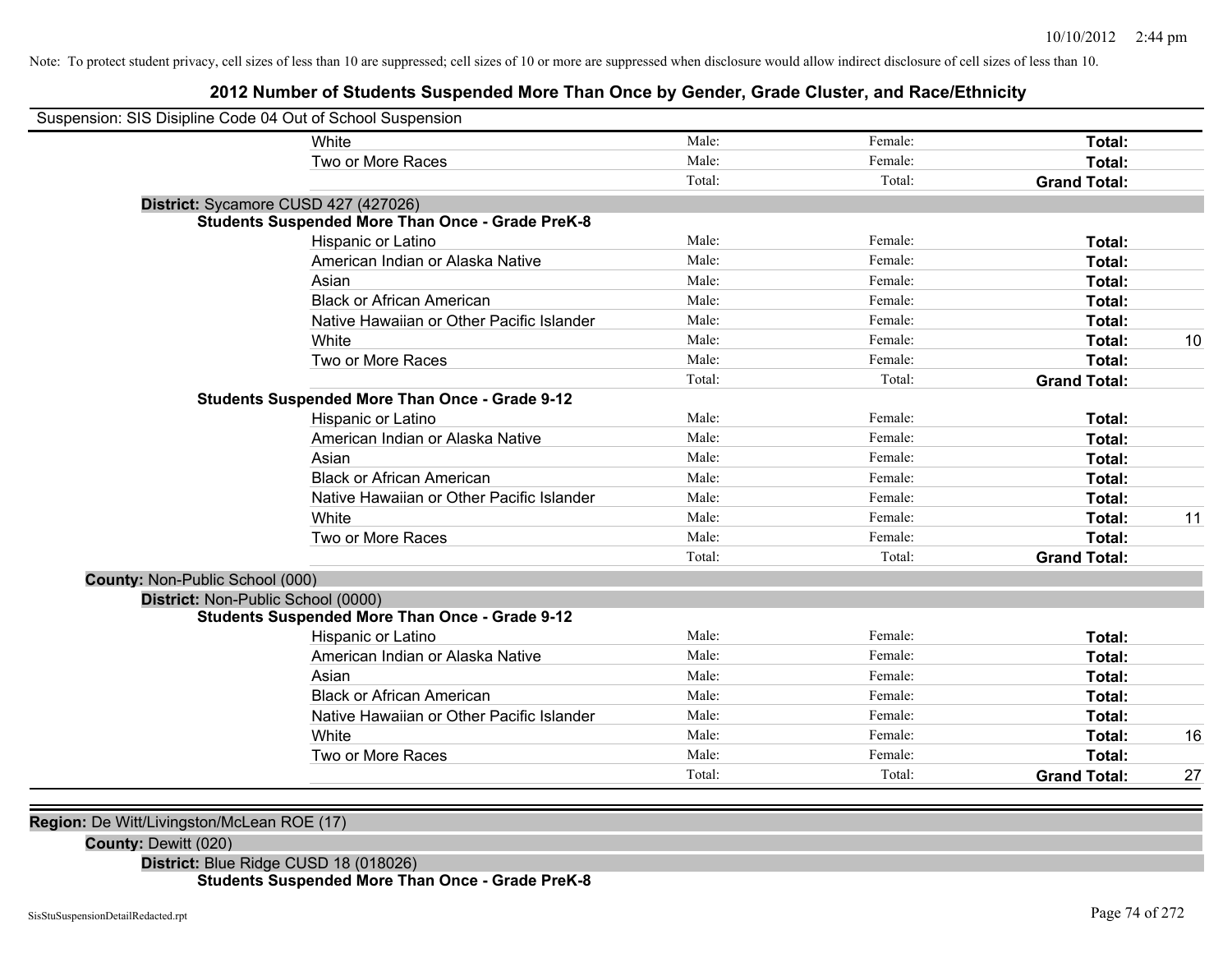| Suspension: SIS Disipline Code 04 Out of School Suspension |                                                         |        |         |                     |
|------------------------------------------------------------|---------------------------------------------------------|--------|---------|---------------------|
|                                                            | Hispanic or Latino                                      | Male:  | Female: | Total:              |
|                                                            | American Indian or Alaska Native                        | Male:  | Female: | Total:              |
|                                                            | Asian                                                   | Male:  | Female: | Total:              |
|                                                            | <b>Black or African American</b>                        | Male:  | Female: | Total:              |
|                                                            | Native Hawaiian or Other Pacific Islander               | Male:  | Female: | Total:              |
|                                                            | White                                                   | Male:  | Female: | Total:<br>20        |
|                                                            | Two or More Races                                       | Male:  | Female: | Total:              |
|                                                            |                                                         | Total: | Total:  | <b>Grand Total:</b> |
|                                                            | <b>Students Suspended More Than Once - Grade 9-12</b>   |        |         |                     |
|                                                            | Hispanic or Latino                                      | Male:  | Female: | Total:              |
|                                                            | American Indian or Alaska Native                        | Male:  | Female: | Total:              |
|                                                            | Asian                                                   | Male:  | Female: | Total:              |
|                                                            | <b>Black or African American</b>                        | Male:  | Female: | Total:              |
|                                                            | Native Hawaiian or Other Pacific Islander               | Male:  | Female: | Total:              |
|                                                            | White                                                   | Male:  | Female: | Total:              |
|                                                            | Two or More Races                                       | Male:  | Female: | Total:              |
|                                                            |                                                         | Total: | Total:  | <b>Grand Total:</b> |
|                                                            | District: Clinton CUSD 15 (015026)                      |        |         |                     |
|                                                            | <b>Students Suspended More Than Once - Grade PreK-8</b> |        |         |                     |
|                                                            | Hispanic or Latino                                      | Male:  | Female: | Total:              |
|                                                            | American Indian or Alaska Native                        | Male:  | Female: | Total:              |
|                                                            | Asian                                                   | Male:  | Female: | Total:              |
|                                                            | <b>Black or African American</b>                        | Male:  | Female: | Total:              |
|                                                            | Native Hawaiian or Other Pacific Islander               | Male:  | Female: | Total:              |
|                                                            | White                                                   | Male:  | Female: | Total:              |
|                                                            | Two or More Races                                       | Male:  | Female: | Total:              |
|                                                            |                                                         | Total: | Total:  | <b>Grand Total:</b> |
| County: Livingston (053)                                   |                                                         |        |         |                     |
|                                                            | District: Dwight Common SD 232 (232002)                 |        |         |                     |
|                                                            | <b>Students Suspended More Than Once - Grade PreK-8</b> |        |         |                     |
|                                                            | Hispanic or Latino                                      | Male:  | Female: | Total:              |
|                                                            | American Indian or Alaska Native                        | Male:  | Female: | Total:              |
|                                                            | Asian                                                   | Male:  | Female: | Total:              |
|                                                            | <b>Black or African American</b>                        | Male:  | Female: | Total:              |
|                                                            | Native Hawaiian or Other Pacific Islander               | Male:  | Female: | Total:              |
|                                                            | White                                                   | Male:  | Female: | Total:              |
|                                                            | Two or More Races                                       | Male:  | Female: | <b>Total:</b>       |
|                                                            |                                                         | Total: | Total:  | <b>Grand Total:</b> |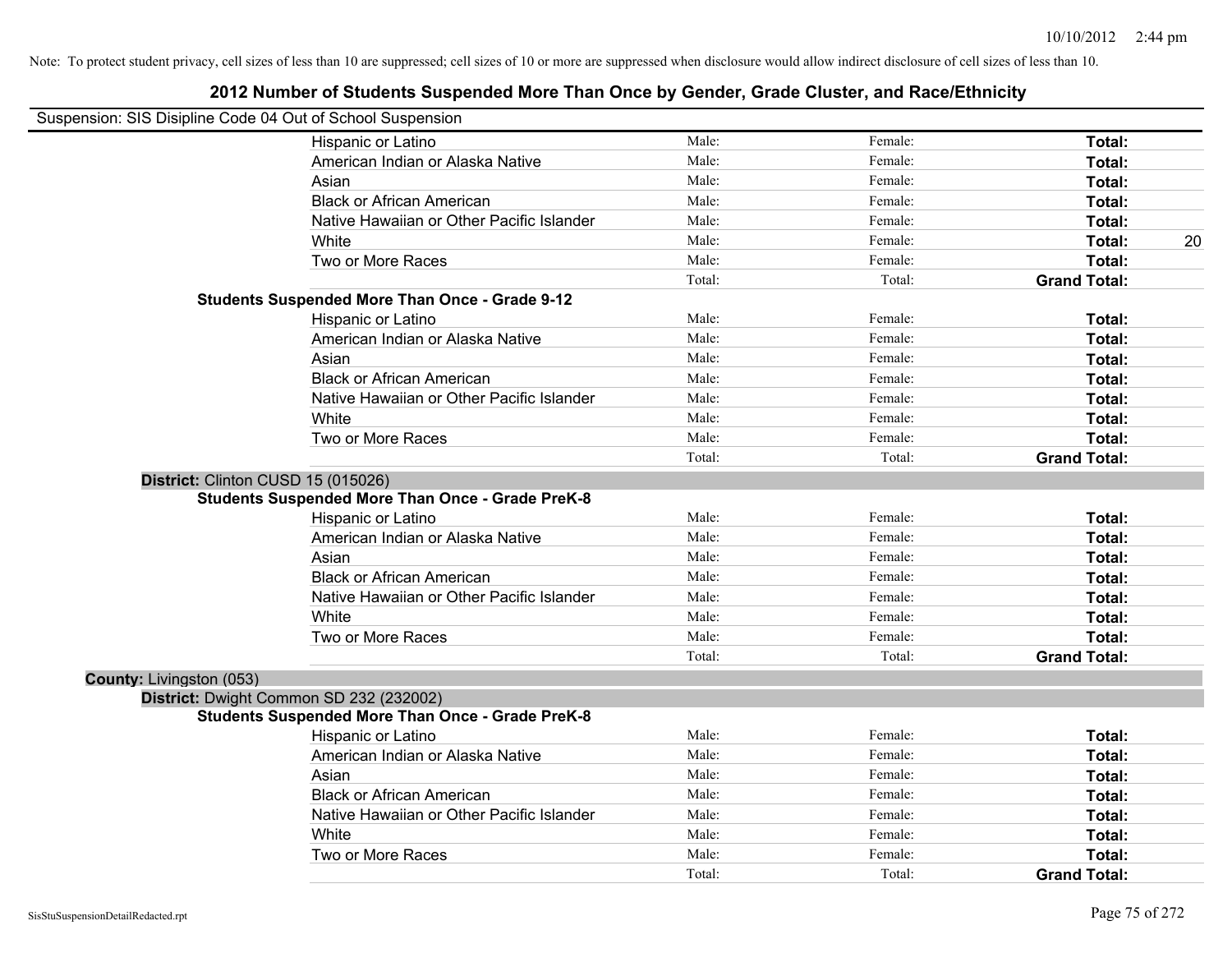| Suspension: SIS Disipline Code 04 Out of School Suspension |                                                         |        |         |                     |
|------------------------------------------------------------|---------------------------------------------------------|--------|---------|---------------------|
|                                                            | District: Dwight Twp HSD 230 (230017)                   |        |         |                     |
|                                                            | <b>Students Suspended More Than Once - Grade 9-12</b>   |        |         |                     |
|                                                            | Hispanic or Latino                                      | Male:  | Female: | Total:              |
|                                                            | American Indian or Alaska Native                        | Male:  | Female: | Total:              |
|                                                            | Asian                                                   | Male:  | Female: | Total:              |
|                                                            | <b>Black or African American</b>                        | Male:  | Female: | Total:              |
|                                                            | Native Hawaiian or Other Pacific Islander               | Male:  | Female: | Total:              |
|                                                            | White                                                   | Male:  | Female: | Total:              |
|                                                            | Two or More Races                                       | Male:  | Female: | Total:              |
|                                                            |                                                         | Total: | Total:  | <b>Grand Total:</b> |
|                                                            | District: Flanagan-Cornell Dist 74 (074027)             |        |         |                     |
|                                                            | <b>Students Suspended More Than Once - Grade 9-12</b>   |        |         |                     |
|                                                            | Hispanic or Latino                                      | Male:  | Female: | Total:              |
|                                                            | American Indian or Alaska Native                        | Male:  | Female: | Total:              |
|                                                            | Asian                                                   | Male:  | Female: | Total:              |
|                                                            | <b>Black or African American</b>                        | Male:  | Female: | Total:              |
|                                                            | Native Hawaiian or Other Pacific Islander               | Male:  | Female: | Total:              |
|                                                            | White                                                   | Male:  | Female: | Total:              |
|                                                            | Two or More Races                                       | Male:  | Female: | Total:              |
|                                                            |                                                         | Total: | Total:  | <b>Grand Total:</b> |
|                                                            | District: Odell CCSD 435 (435004)                       |        |         |                     |
|                                                            | <b>Students Suspended More Than Once - Grade PreK-8</b> |        |         |                     |
|                                                            | Hispanic or Latino                                      | Male:  | Female: | Total:              |
|                                                            | American Indian or Alaska Native                        | Male:  | Female: | Total:              |
|                                                            | Asian                                                   | Male:  | Female: | Total:              |
|                                                            | <b>Black or African American</b>                        | Male:  | Female: | Total:              |
|                                                            | Native Hawaiian or Other Pacific Islander               | Male:  | Female: | Total:              |
|                                                            | White                                                   | Male:  | Female: | Total:              |
|                                                            | Two or More Races                                       | Male:  | Female: | Total:              |
|                                                            |                                                         | Total: | Total:  | <b>Grand Total:</b> |
|                                                            | District: Pontiac CCSD 429 (429004)                     |        |         |                     |
|                                                            | Students Suspended More Than Once - Grade PreK-8        |        |         |                     |
|                                                            | Hispanic or Latino                                      | Male:  | Female: | Total:              |
|                                                            | American Indian or Alaska Native                        | Male:  | Female: | Total:              |
|                                                            | Asian                                                   | Male:  | Female: | Total:              |
|                                                            | <b>Black or African American</b>                        | Male:  | Female: | Total:              |
|                                                            | Native Hawaiian or Other Pacific Islander               | Male:  | Female: | Total:              |
|                                                            | White                                                   | Male:  | Female: | 12<br>Total:        |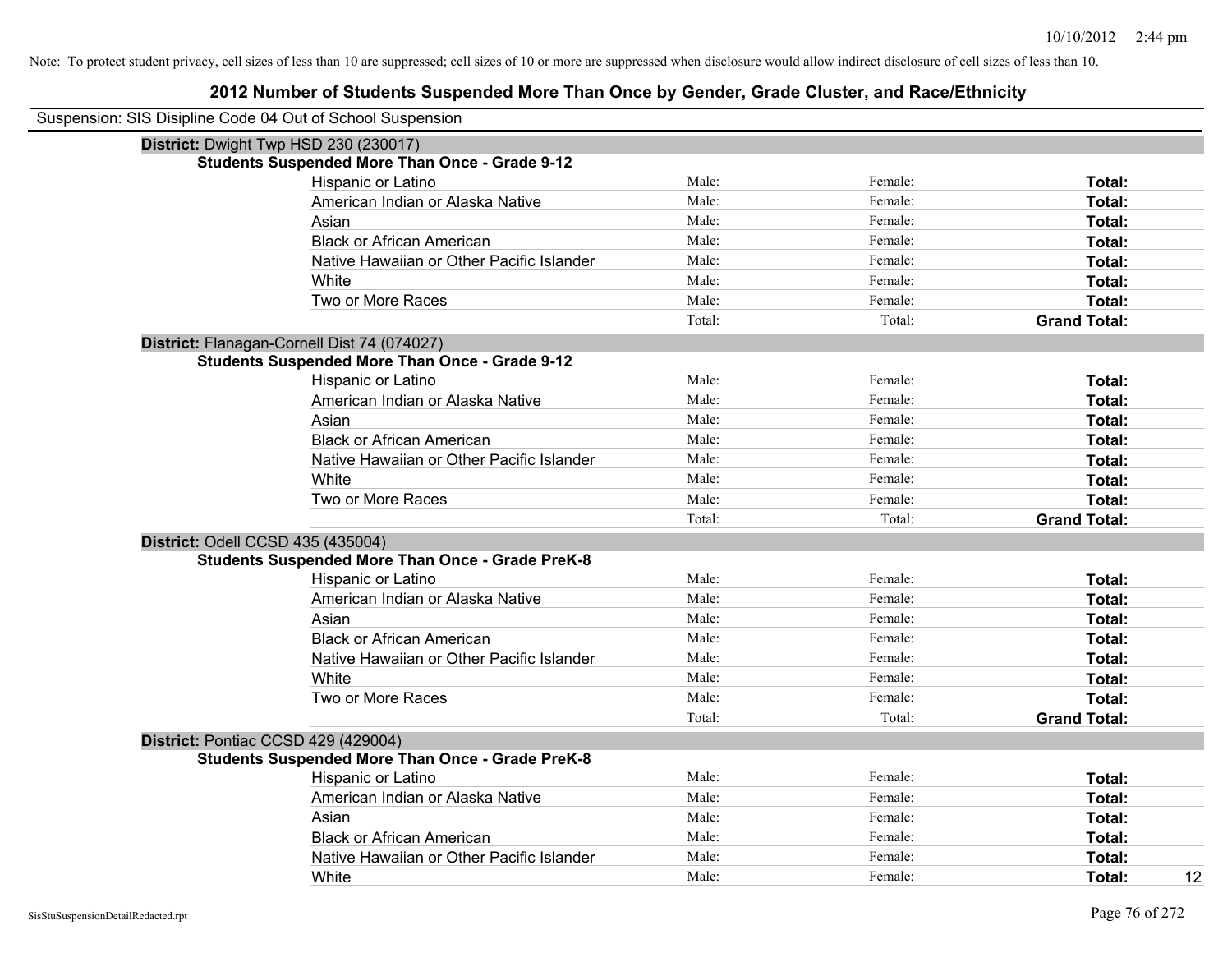| Suspension: SIS Disipline Code 04 Out of School Suspension |                                                         |        |         |                     |    |
|------------------------------------------------------------|---------------------------------------------------------|--------|---------|---------------------|----|
|                                                            | Two or More Races                                       | Male:  | Female: | Total:              |    |
|                                                            |                                                         | Total: | Total:  | <b>Grand Total:</b> |    |
|                                                            | District: Pontiac Twp HSD 90 (090017)                   |        |         |                     |    |
|                                                            | <b>Students Suspended More Than Once - Grade 9-12</b>   |        |         |                     |    |
|                                                            | Hispanic or Latino                                      | Male:  | Female: | Total:              |    |
|                                                            | American Indian or Alaska Native                        | Male:  | Female: | Total:              |    |
|                                                            | Asian                                                   | Male:  | Female: | Total:              |    |
|                                                            | <b>Black or African American</b>                        | Male:  | Female: | Total:              |    |
|                                                            | Native Hawaiian or Other Pacific Islander               | Male:  | Female: | Total:              |    |
|                                                            | White                                                   | Male:  | Female: | Total:              | 20 |
|                                                            | Two or More Races                                       | Male:  | Female: | Total:              |    |
|                                                            |                                                         | Total: | Total:  | <b>Grand Total:</b> |    |
|                                                            | District: Prairie Central CUSD 8 (008026)               |        |         |                     |    |
|                                                            | <b>Students Suspended More Than Once - Grade 9-12</b>   |        |         |                     |    |
|                                                            | Hispanic or Latino                                      | Male:  | Female: | Total:              |    |
|                                                            | American Indian or Alaska Native                        | Male:  | Female: | Total:              |    |
|                                                            | Asian                                                   | Male:  | Female: | Total:              |    |
|                                                            | <b>Black or African American</b>                        | Male:  | Female: | Total:              |    |
|                                                            | Native Hawaiian or Other Pacific Islander               | Male:  | Female: | Total:              |    |
|                                                            | White                                                   | Male:  | Female: | Total:              | 12 |
|                                                            | Two or More Races                                       | Male:  | Female: | Total:              |    |
|                                                            |                                                         | Total: | Total:  | <b>Grand Total:</b> |    |
| District: Tri Point CUSD 6-J (006J26)                      |                                                         |        |         |                     |    |
|                                                            | <b>Students Suspended More Than Once - Grade PreK-8</b> |        |         |                     |    |
|                                                            | Hispanic or Latino                                      | Male:  | Female: | Total:              |    |
|                                                            | American Indian or Alaska Native                        | Male:  | Female: | Total:              |    |
|                                                            | Asian                                                   | Male:  | Female: | Total:              |    |
|                                                            | <b>Black or African American</b>                        | Male:  | Female: | Total:              |    |
|                                                            | Native Hawaiian or Other Pacific Islander               | Male:  | Female: | Total:              |    |
|                                                            | White                                                   | Male:  | Female: | Total:              |    |
|                                                            | Two or More Races                                       | Male:  | Female: | Total:              |    |
|                                                            |                                                         | Total: | Total:  | <b>Grand Total:</b> |    |
|                                                            | <b>Students Suspended More Than Once - Grade 9-12</b>   |        |         |                     |    |
|                                                            | Hispanic or Latino                                      | Male:  | Female: | Total:              |    |
|                                                            | American Indian or Alaska Native                        | Male:  | Female: | Total:              |    |
|                                                            | Asian                                                   | Male:  | Female: | Total:              |    |
|                                                            | <b>Black or African American</b>                        | Male:  | Female: | Total:              |    |
|                                                            | Native Hawaiian or Other Pacific Islander               | Male:  | Female: | Total:              |    |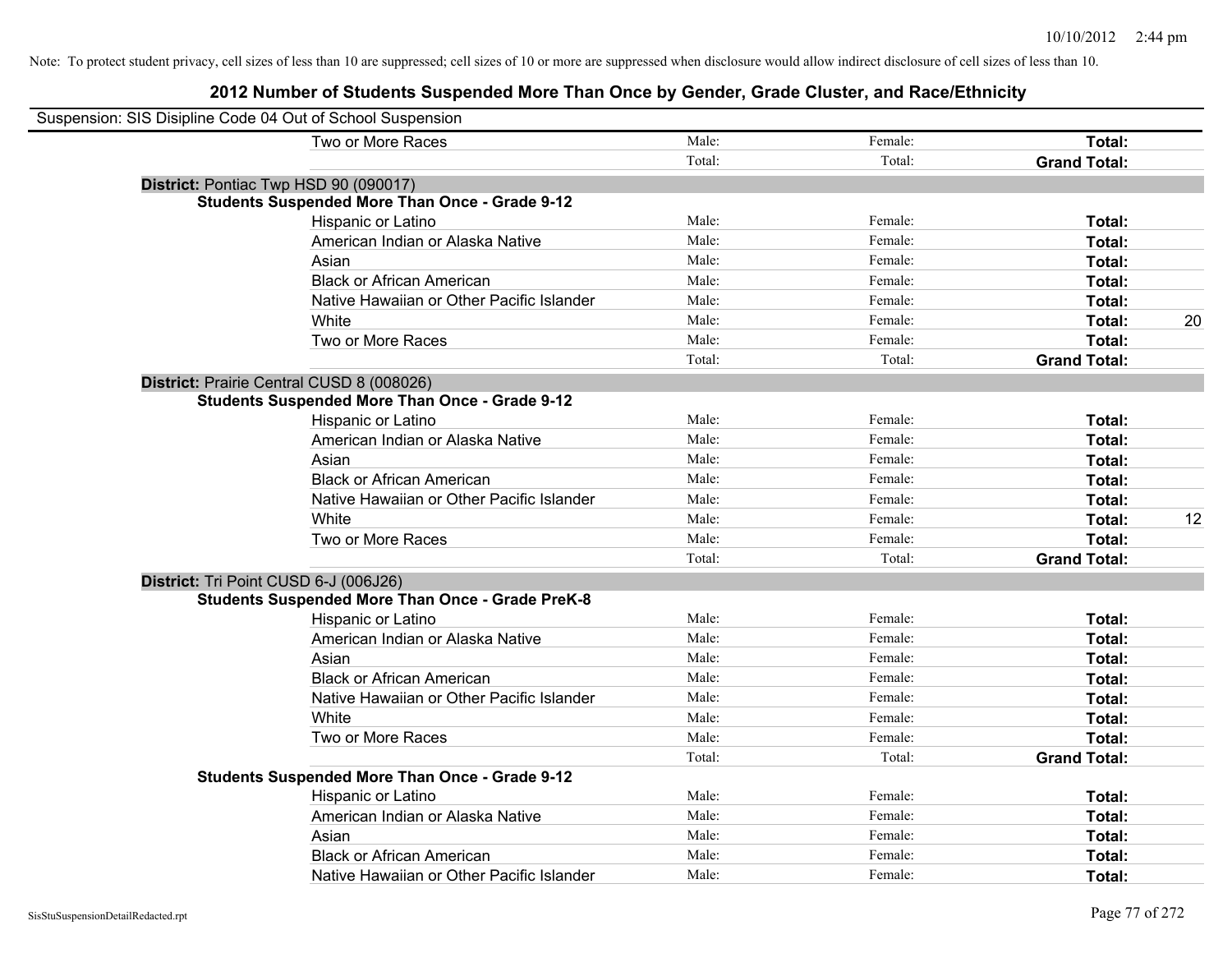| Suspension: SIS Disipline Code 04 Out of School Suspension |                                                         |        |    |         |    |                     |    |
|------------------------------------------------------------|---------------------------------------------------------|--------|----|---------|----|---------------------|----|
|                                                            | White                                                   | Male:  |    | Female: |    | Total:              |    |
|                                                            | Two or More Races                                       | Male:  |    | Female: |    | Total:              |    |
|                                                            |                                                         | Total: |    | Total:  |    | <b>Grand Total:</b> |    |
|                                                            | District: Woodland CUSD 5 (005026)                      |        |    |         |    |                     |    |
|                                                            | <b>Students Suspended More Than Once - Grade 9-12</b>   |        |    |         |    |                     |    |
|                                                            | Hispanic or Latino                                      | Male:  |    | Female: |    | Total:              |    |
|                                                            | American Indian or Alaska Native                        | Male:  |    | Female: |    | Total:              |    |
|                                                            | Asian                                                   | Male:  |    | Female: |    | Total:              |    |
|                                                            | <b>Black or African American</b>                        | Male:  |    | Female: |    | Total:              |    |
|                                                            | Native Hawaiian or Other Pacific Islander               | Male:  |    | Female: |    | Total:              |    |
|                                                            | White                                                   | Male:  |    | Female: |    | Total:              |    |
|                                                            | Two or More Races                                       | Male:  |    | Female: |    | Total:              |    |
|                                                            |                                                         | Total: |    | Total:  |    | <b>Grand Total:</b> |    |
| County: Mclean (064)                                       |                                                         |        |    |         |    |                     |    |
| District: Baby Fold (001500)                               |                                                         |        |    |         |    |                     |    |
|                                                            | <b>Students Suspended More Than Once - Grade 9-12</b>   |        |    |         |    |                     |    |
|                                                            | Hispanic or Latino                                      | Male:  |    | Female: |    | Total:              |    |
|                                                            | American Indian or Alaska Native                        | Male:  |    | Female: |    | Total:              |    |
|                                                            | Asian                                                   | Male:  |    | Female: |    | Total:              |    |
|                                                            | <b>Black or African American</b>                        | Male:  |    | Female: |    | Total:              |    |
|                                                            | Native Hawaiian or Other Pacific Islander               | Male:  |    | Female: |    | Total:              |    |
|                                                            | White                                                   | Male:  |    | Female: |    | Total:              |    |
|                                                            | Two or More Races                                       | Male:  |    | Female: |    | Total:              |    |
|                                                            |                                                         | Total: |    | Total:  |    | <b>Grand Total:</b> |    |
|                                                            | District: Bloomington SD 87 (087025)                    |        |    |         |    |                     |    |
|                                                            | <b>Students Suspended More Than Once - Grade PreK-8</b> |        |    |         |    |                     |    |
|                                                            | Hispanic or Latino                                      | Male:  |    | Female: |    | Total:              | 10 |
|                                                            | American Indian or Alaska Native                        | Male:  |    | Female: |    | Total:              |    |
|                                                            | Asian                                                   | Male:  |    | Female: |    | Total:              |    |
|                                                            | <b>Black or African American</b>                        | Male:  | 37 | Female: | 27 | Total:              | 64 |
|                                                            | Native Hawaiian or Other Pacific Islander               | Male:  |    | Female: |    | Total:              |    |
|                                                            | White                                                   | Male:  |    | Female: |    | Total:              | 31 |
|                                                            | Two or More Races                                       | Male:  |    | Female: |    | Total:              | 11 |
|                                                            |                                                         | Total: |    | Total:  |    | <b>Grand Total:</b> |    |
|                                                            | <b>Students Suspended More Than Once - Grade 9-12</b>   |        |    |         |    |                     |    |
|                                                            | Hispanic or Latino                                      | Male:  |    | Female: |    | Total:              |    |
|                                                            | American Indian or Alaska Native                        | Male:  |    | Female: |    | Total:              |    |
|                                                            | Asian                                                   | Male:  |    | Female: |    | Total:              |    |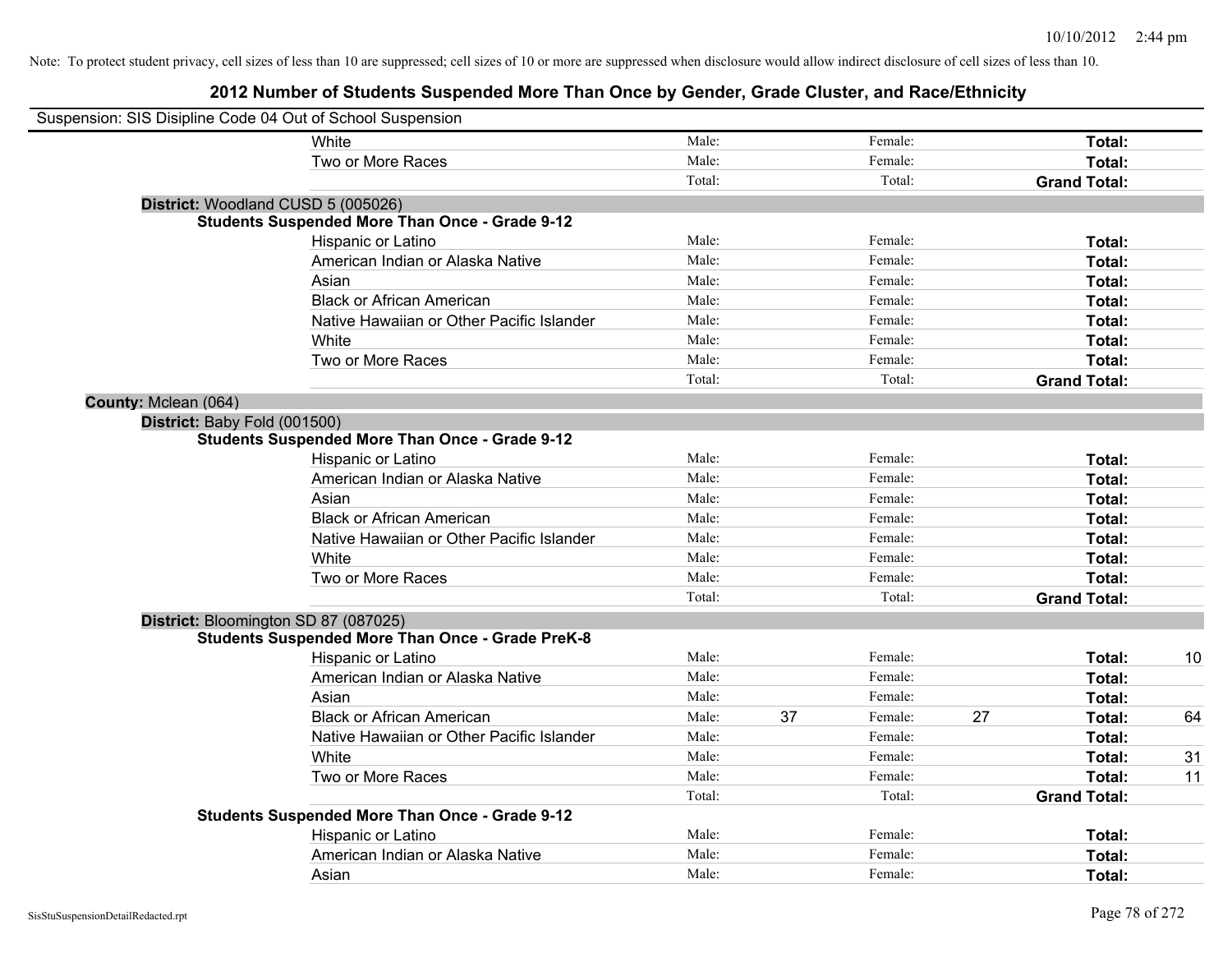| Suspension: SIS Disipline Code 04 Out of School Suspension |                                                         |        |    |         |    |                     |    |
|------------------------------------------------------------|---------------------------------------------------------|--------|----|---------|----|---------------------|----|
|                                                            | <b>Black or African American</b>                        | Male:  | 20 | Female: | 10 | Total:              | 30 |
|                                                            | Native Hawaiian or Other Pacific Islander               | Male:  |    | Female: |    | Total:              |    |
|                                                            | White                                                   | Male:  |    | Female: |    | Total:              | 12 |
|                                                            | Two or More Races                                       | Male:  |    | Female: |    | Total:              |    |
|                                                            |                                                         | Total: | 32 | Total:  | 21 | <b>Grand Total:</b> | 53 |
|                                                            | District: Heyworth CUSD 4 (004026)                      |        |    |         |    |                     |    |
|                                                            | <b>Students Suspended More Than Once - Grade PreK-8</b> |        |    |         |    |                     |    |
|                                                            | Hispanic or Latino                                      | Male:  |    | Female: |    | Total:              |    |
|                                                            | American Indian or Alaska Native                        | Male:  |    | Female: |    | Total:              |    |
|                                                            | Asian                                                   | Male:  |    | Female: |    | Total:              |    |
|                                                            | <b>Black or African American</b>                        | Male:  |    | Female: |    | Total:              |    |
|                                                            | Native Hawaiian or Other Pacific Islander               | Male:  |    | Female: |    | Total:              |    |
|                                                            | White                                                   | Male:  |    | Female: |    | Total:              |    |
|                                                            | Two or More Races                                       | Male:  |    | Female: |    | Total:              |    |
|                                                            |                                                         | Total: |    | Total:  |    | <b>Grand Total:</b> |    |
| District: LeRoy CUSD 2 (002026)                            |                                                         |        |    |         |    |                     |    |
|                                                            | <b>Students Suspended More Than Once - Grade PreK-8</b> |        |    |         |    |                     |    |
|                                                            | Hispanic or Latino                                      | Male:  |    | Female: |    | Total:              |    |
|                                                            | American Indian or Alaska Native                        | Male:  |    | Female: |    | Total:              |    |
|                                                            | Asian                                                   | Male:  |    | Female: |    | Total:              |    |
|                                                            | <b>Black or African American</b>                        | Male:  |    | Female: |    | Total:              |    |
|                                                            | Native Hawaiian or Other Pacific Islander               | Male:  |    | Female: |    | Total:              |    |
|                                                            | White                                                   | Male:  |    | Female: |    | Total:              |    |
|                                                            | Two or More Races                                       | Male:  |    | Female: |    | Total:              |    |
|                                                            |                                                         | Total: |    | Total:  |    | <b>Grand Total:</b> |    |
|                                                            | <b>Students Suspended More Than Once - Grade 9-12</b>   |        |    |         |    |                     |    |
|                                                            | Hispanic or Latino                                      | Male:  |    | Female: |    | Total:              |    |
|                                                            | American Indian or Alaska Native                        | Male:  |    | Female: |    | Total:              |    |
|                                                            | Asian                                                   | Male:  |    | Female: |    | Total:              |    |
|                                                            | <b>Black or African American</b>                        | Male:  |    | Female: |    | Total:              |    |
|                                                            | Native Hawaiian or Other Pacific Islander               | Male:  |    | Female: |    | Total:              |    |
|                                                            | White                                                   | Male:  |    | Female: |    | Total:              |    |
|                                                            | Two or More Races                                       | Male:  |    | Female: |    | Total:              |    |
|                                                            |                                                         | Total: |    | Total:  |    | <b>Grand Total:</b> |    |
|                                                            | District: McLean County USD 5 (005026)                  |        |    |         |    |                     |    |
|                                                            | <b>Students Suspended More Than Once - Grade PreK-8</b> |        |    |         |    |                     |    |
|                                                            | Hispanic or Latino                                      | Male:  |    | Female: |    | Total:              |    |
|                                                            | American Indian or Alaska Native                        | Male:  |    | Female: |    | Total:              |    |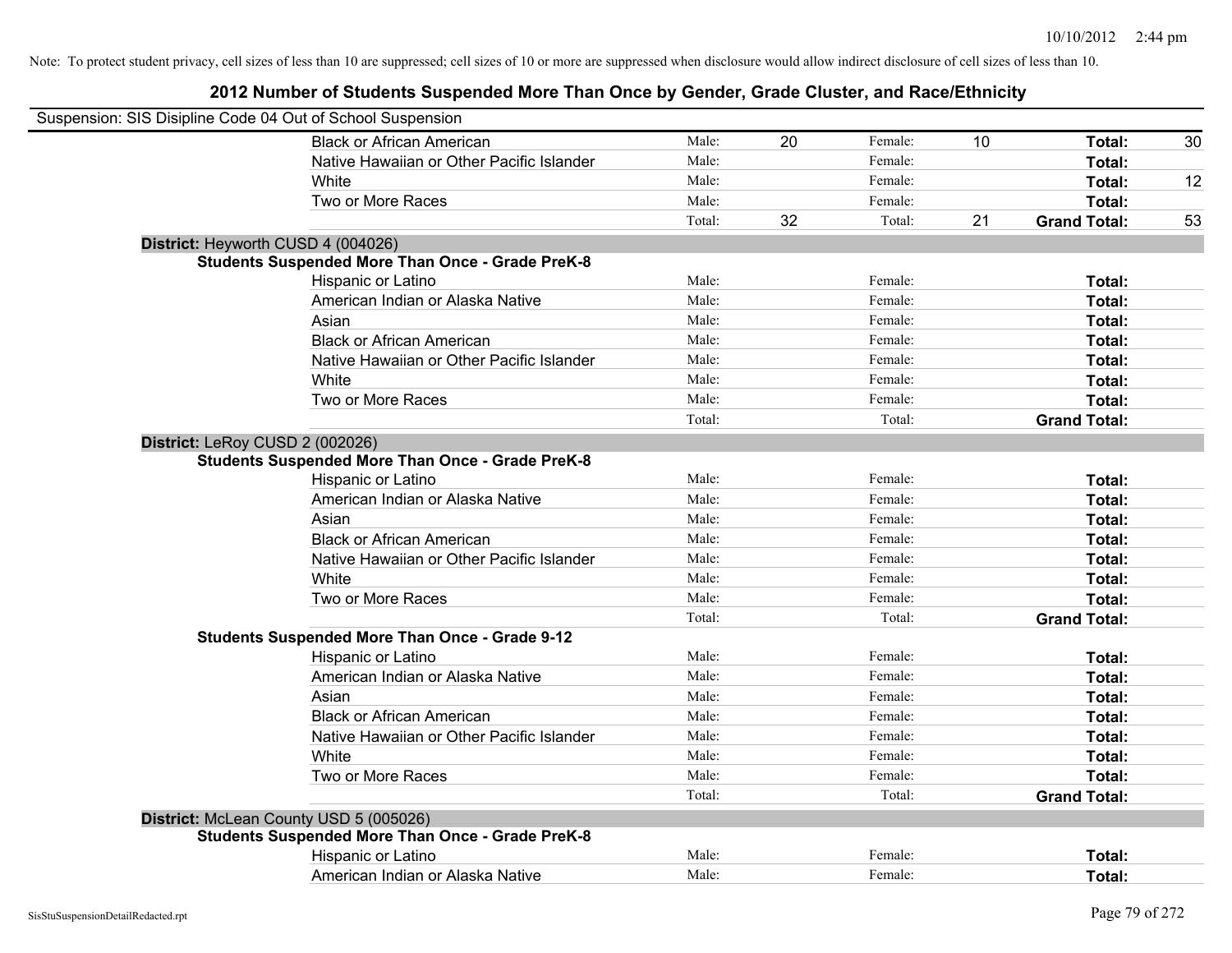| Suspension: SIS Disipline Code 04 Out of School Suspension |                                                         |        |    |         |    |                     |    |
|------------------------------------------------------------|---------------------------------------------------------|--------|----|---------|----|---------------------|----|
|                                                            | Asian                                                   | Male:  |    | Female: |    | Total:              |    |
|                                                            | <b>Black or African American</b>                        | Male:  | 37 | Female: | 15 | Total:              | 52 |
|                                                            | Native Hawaiian or Other Pacific Islander               | Male:  |    | Female: |    | Total:              |    |
|                                                            | White                                                   | Male:  |    | Female: |    | Total:              | 37 |
|                                                            | Two or More Races                                       | Male:  |    | Female: |    | Total:              | 12 |
|                                                            |                                                         | Total: |    | Total:  |    | <b>Grand Total:</b> |    |
|                                                            | <b>Students Suspended More Than Once - Grade 9-12</b>   |        |    |         |    |                     |    |
|                                                            | Hispanic or Latino                                      | Male:  |    | Female: |    | Total:              | 16 |
|                                                            | American Indian or Alaska Native                        | Male:  |    | Female: |    | Total:              |    |
|                                                            | Asian                                                   | Male:  |    | Female: |    | Total:              |    |
|                                                            | <b>Black or African American</b>                        | Male:  | 29 | Female: | 12 | Total:              | 41 |
|                                                            | Native Hawaiian or Other Pacific Islander               | Male:  |    | Female: |    | Total:              |    |
|                                                            | White                                                   | Male:  | 50 | Female: | 12 | Total:              | 62 |
|                                                            | Two or More Races                                       | Male:  |    | Female: |    | Total:              |    |
|                                                            |                                                         | Total: |    | Total:  |    | <b>Grand Total:</b> |    |
|                                                            | District: Olympia CUSD 16 (016026)                      |        |    |         |    |                     |    |
|                                                            | <b>Students Suspended More Than Once - Grade PreK-8</b> |        |    |         |    |                     |    |
|                                                            | Hispanic or Latino                                      | Male:  |    | Female: |    | Total:              |    |
|                                                            | American Indian or Alaska Native                        | Male:  |    | Female: |    | Total:              |    |
|                                                            | Asian                                                   | Male:  |    | Female: |    | Total:              |    |
|                                                            | <b>Black or African American</b>                        | Male:  |    | Female: |    | Total:              |    |
|                                                            | Native Hawaiian or Other Pacific Islander               | Male:  |    | Female: |    | Total:              |    |
|                                                            | White                                                   | Male:  |    | Female: |    | Total:              |    |
|                                                            | Two or More Races                                       | Male:  |    | Female: |    | Total:              |    |
|                                                            |                                                         | Total: |    | Total:  |    | <b>Grand Total:</b> |    |
|                                                            | <b>Students Suspended More Than Once - Grade 9-12</b>   |        |    |         |    |                     |    |
|                                                            | Hispanic or Latino                                      | Male:  |    | Female: |    | Total:              |    |
|                                                            | American Indian or Alaska Native                        | Male:  |    | Female: |    | Total:              |    |
|                                                            | Asian                                                   | Male:  |    | Female: |    | Total:              |    |
|                                                            | <b>Black or African American</b>                        | Male:  |    | Female: |    | Total:              |    |
|                                                            | Native Hawaiian or Other Pacific Islander               | Male:  |    | Female: |    | Total:              |    |
|                                                            | White                                                   | Male:  |    | Female: |    | Total:              |    |
|                                                            | Two or More Races                                       | Male:  |    | Female: |    | Total:              |    |
|                                                            |                                                         | Total: |    | Total:  |    | <b>Grand Total:</b> |    |
|                                                            | District: Ridgeview CUSD 19 (019026)                    |        |    |         |    |                     |    |
|                                                            | <b>Students Suspended More Than Once - Grade PreK-8</b> |        |    |         |    |                     |    |
|                                                            | Hispanic or Latino                                      | Male:  |    | Female: |    | Total:              |    |
|                                                            | American Indian or Alaska Native                        | Male:  |    | Female: |    | Total:              |    |
|                                                            | Asian                                                   | Male:  |    | Female: |    | Total:              |    |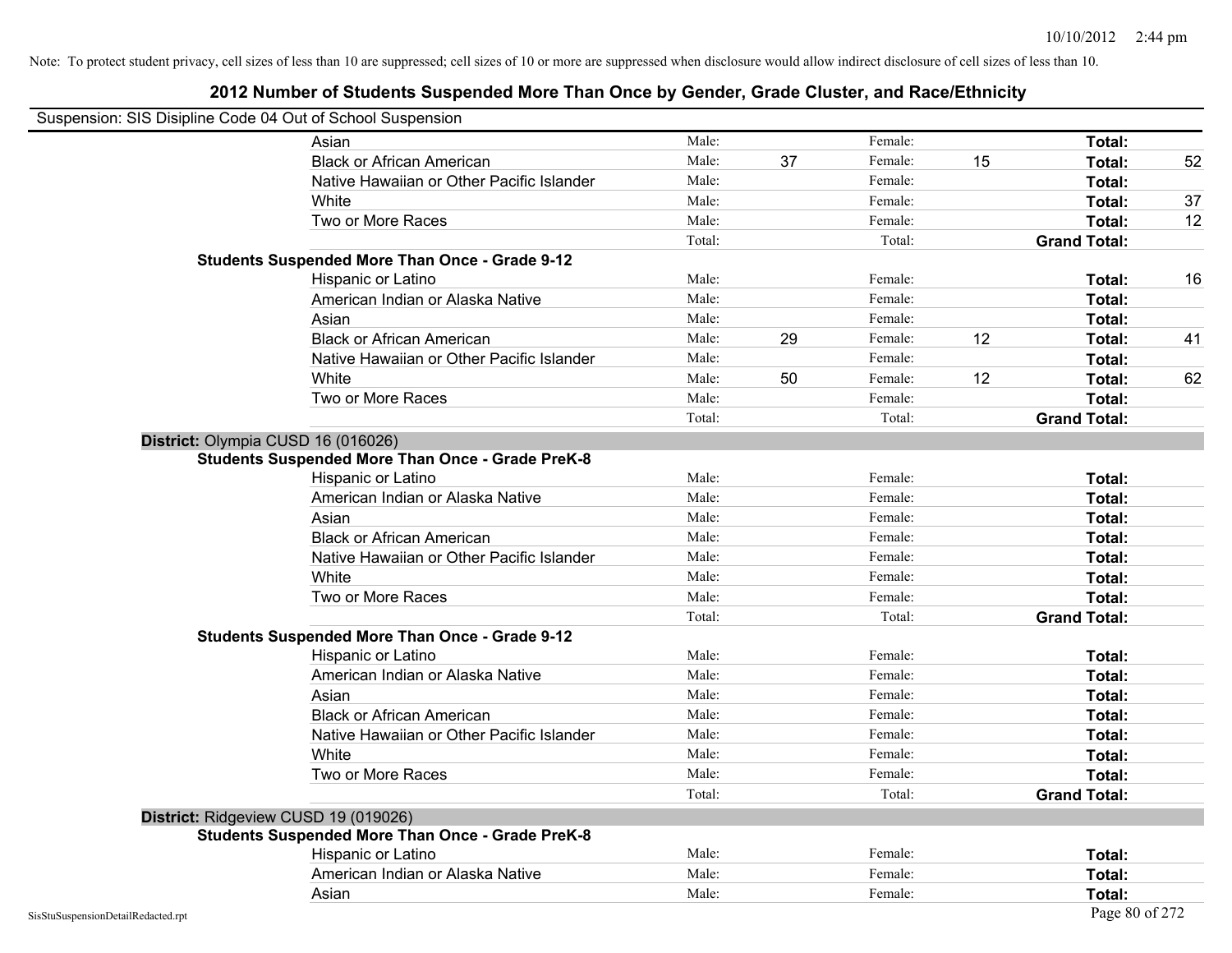| Suspension: SIS Disipline Code 04 Out of School Suspension |                                                       |        |         |                     |
|------------------------------------------------------------|-------------------------------------------------------|--------|---------|---------------------|
|                                                            | <b>Black or African American</b>                      | Male:  | Female: | Total:              |
|                                                            | Native Hawaiian or Other Pacific Islander             | Male:  | Female: | Total:              |
|                                                            | White                                                 | Male:  | Female: | Total:              |
|                                                            | Two or More Races                                     | Male:  | Female: | Total:              |
|                                                            |                                                       | Total: | Total:  | <b>Grand Total:</b> |
|                                                            | <b>Students Suspended More Than Once - Grade 9-12</b> |        |         |                     |
|                                                            | Hispanic or Latino                                    | Male:  | Female: | Total:              |
|                                                            | American Indian or Alaska Native                      | Male:  | Female: | Total:              |
|                                                            | Asian                                                 | Male:  | Female: | Total:              |
|                                                            | <b>Black or African American</b>                      | Male:  | Female: | Total:              |
|                                                            | Native Hawaiian or Other Pacific Islander             | Male:  | Female: | Total:              |
|                                                            | White                                                 | Male:  | Female: | Total:              |
|                                                            | Two or More Races                                     | Male:  | Female: | Total:              |
|                                                            |                                                       | Total: | Total:  | <b>Grand Total:</b> |
| <b>County: Non-Public School (000)</b>                     |                                                       |        |         |                     |
|                                                            | District: De Witt/Livingston/McLean ROE (000000)      |        |         |                     |
|                                                            | <b>Students Suspended More Than Once - Grade 9-12</b> |        |         |                     |
|                                                            | Hispanic or Latino                                    | Male:  | Female: | Total:              |
|                                                            | American Indian or Alaska Native                      | Male:  | Female: | Total:              |
|                                                            | Asian                                                 | Male:  | Female: | Total:              |
|                                                            | <b>Black or African American</b>                      | Male:  | Female: | Total:              |
|                                                            | Native Hawaiian or Other Pacific Islander             | Male:  | Female: | Total:              |
|                                                            | <b>White</b>                                          | Male:  | Female: | Total:              |
|                                                            | Two or More Races                                     | Male:  | Female: | Total:              |
|                                                            |                                                       | Total: | Total:  | <b>Grand Total:</b> |
|                                                            |                                                       |        |         |                     |
| Region: DuPage ROE (19)                                    |                                                       |        |         |                     |
| County: Dupage (022)                                       |                                                       |        |         |                     |
|                                                            | District: Abraxas Youth & Family Services (011400)    |        |         |                     |
|                                                            | <b>Students Suspended More Than Once - Grade 9-12</b> |        |         |                     |
|                                                            | <b>Hispanic or Latino</b>                             | Male:  | Female: | Total:              |
|                                                            | American Indian or Alaska Native                      | Male:  | Female: | Total:              |
|                                                            | Asian                                                 | Male:  | Female: | Total:              |
|                                                            | <b>Black or African American</b>                      | Male:  | Female: | Total:              |
|                                                            | Native Hawaiian or Other Pacific Islander             | Male:  | Female: | Total:              |
|                                                            | White                                                 | Male:  | Female: | Total:              |
|                                                            | Two or More Races                                     | Male:  | Female: | Total:              |
|                                                            |                                                       | Total: | Total:  | <b>Grand Total:</b> |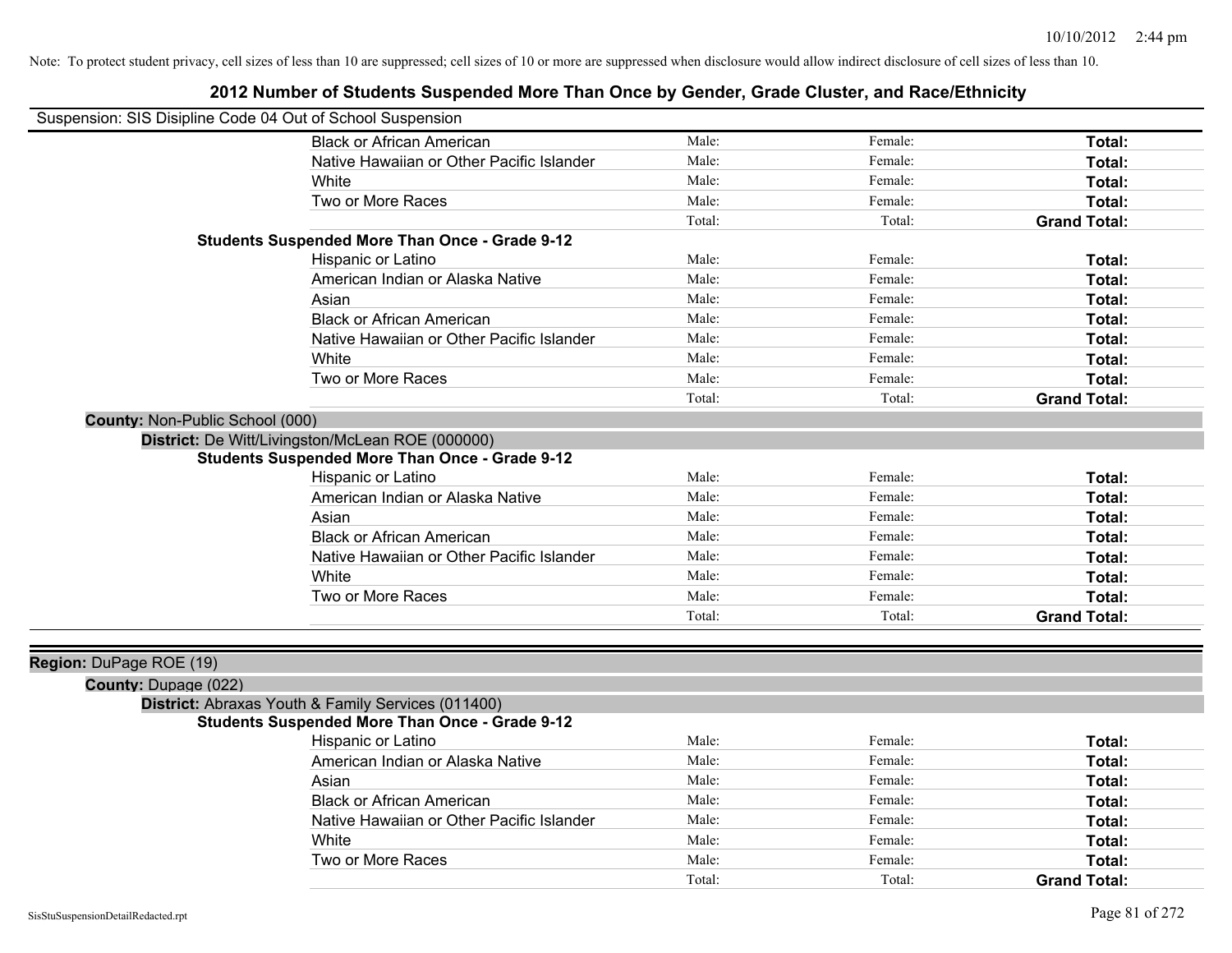| Suspension: SIS Disipline Code 04 Out of School Suspension |                                                         |        |         |                     |
|------------------------------------------------------------|---------------------------------------------------------|--------|---------|---------------------|
| District: Addison SD 4 (004002)                            |                                                         |        |         |                     |
|                                                            | <b>Students Suspended More Than Once - Grade PreK-8</b> |        |         |                     |
|                                                            | Hispanic or Latino                                      | Male:  | Female: | Total:              |
|                                                            | American Indian or Alaska Native                        | Male:  | Female: | Total:              |
|                                                            | Asian                                                   | Male:  | Female: | Total:              |
|                                                            | <b>Black or African American</b>                        | Male:  | Female: | Total:              |
|                                                            | Native Hawaiian or Other Pacific Islander               | Male:  | Female: | Total:              |
|                                                            | White                                                   | Male:  | Female: | Total:              |
|                                                            | Two or More Races                                       | Male:  | Female: | Total:              |
|                                                            |                                                         | Total: | Total:  | <b>Grand Total:</b> |
|                                                            | District: Adventist GlenOaks Hospital (024200)          |        |         |                     |
|                                                            | <b>Students Suspended More Than Once - Grade PreK-8</b> |        |         |                     |
|                                                            | Hispanic or Latino                                      | Male:  | Female: | Total:              |
|                                                            | American Indian or Alaska Native                        | Male:  | Female: | Total:              |
|                                                            | Asian                                                   | Male:  | Female: | Total:              |
|                                                            | <b>Black or African American</b>                        | Male:  | Female: | Total:              |
|                                                            | Native Hawaiian or Other Pacific Islander               | Male:  | Female: | Total:              |
|                                                            | White                                                   | Male:  | Female: | Total:              |
|                                                            | Two or More Races                                       | Male:  | Female: | Total:              |
|                                                            |                                                         | Total: | Total:  | <b>Grand Total:</b> |
| District: Cass SD 63 (063002)                              |                                                         |        |         |                     |
|                                                            | <b>Students Suspended More Than Once - Grade PreK-8</b> |        |         |                     |
|                                                            | Hispanic or Latino                                      | Male:  | Female: | Total:              |
|                                                            | American Indian or Alaska Native                        | Male:  | Female: | Total:              |
|                                                            | Asian                                                   | Male:  | Female: | Total:              |
|                                                            | <b>Black or African American</b>                        | Male:  | Female: | Total:              |
|                                                            | Native Hawaiian or Other Pacific Islander               | Male:  | Female: | Total:              |
|                                                            | White                                                   | Male:  | Female: | Total:              |
|                                                            | Two or More Races                                       | Male:  | Female: | Total:              |
|                                                            |                                                         | Total: | Total:  | <b>Grand Total:</b> |
| District: CCSD 180 (180004)                                |                                                         |        |         |                     |
|                                                            | <b>Students Suspended More Than Once - Grade PreK-8</b> |        |         |                     |
|                                                            | Hispanic or Latino                                      | Male:  | Female: | Total:              |
|                                                            | American Indian or Alaska Native                        | Male:  | Female: | Total:              |
|                                                            | Asian                                                   | Male:  | Female: | Total:              |
|                                                            | <b>Black or African American</b>                        | Male:  | Female: | Total:<br>27        |
|                                                            | Native Hawaiian or Other Pacific Islander               | Male:  | Female: | Total:              |
|                                                            | White                                                   | Male:  | Female: | Total:              |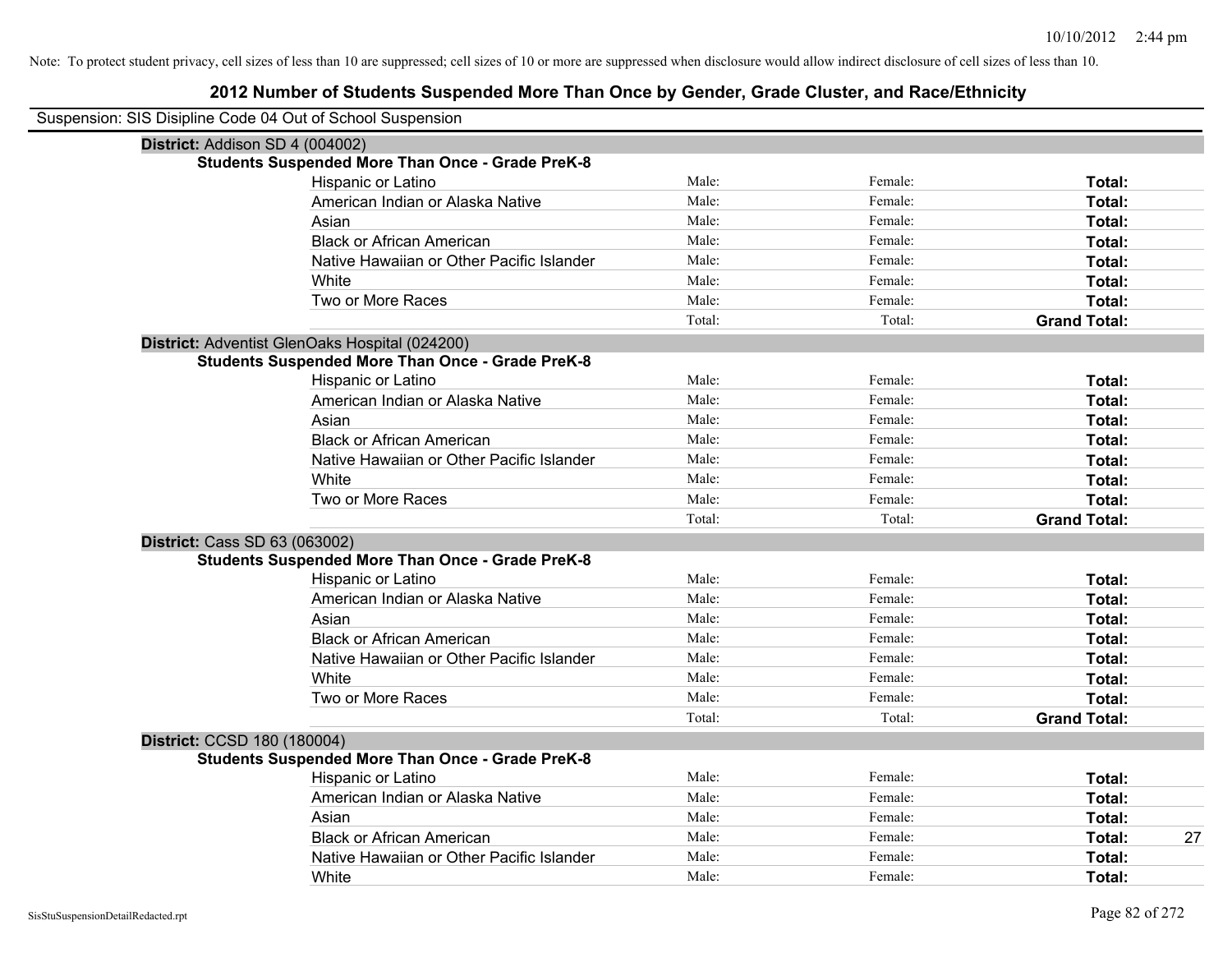| Suspension: SIS Disipline Code 04 Out of School Suspension |        |    |         |    |                     |    |
|------------------------------------------------------------|--------|----|---------|----|---------------------|----|
| Two or More Races                                          | Male:  |    | Female: |    | Total:              |    |
|                                                            | Total: |    | Total:  |    | <b>Grand Total:</b> |    |
| District: CCSD 89 (089004)                                 |        |    |         |    |                     |    |
| <b>Students Suspended More Than Once - Grade PreK-8</b>    |        |    |         |    |                     |    |
| Hispanic or Latino                                         | Male:  |    | Female: |    | Total:              |    |
| American Indian or Alaska Native                           | Male:  |    | Female: |    | Total:              |    |
| Asian                                                      | Male:  |    | Female: |    | Total:              |    |
| <b>Black or African American</b>                           | Male:  |    | Female: |    | Total:              |    |
| Native Hawaiian or Other Pacific Islander                  | Male:  |    | Female: |    | Total:              |    |
| White                                                      | Male:  |    | Female: |    | Total:              |    |
| Two or More Races                                          | Male:  |    | Female: |    | Total:              |    |
|                                                            | Total: |    | Total:  |    | <b>Grand Total:</b> |    |
| District: CCSD 93 (093004)                                 |        |    |         |    |                     |    |
| <b>Students Suspended More Than Once - Grade PreK-8</b>    |        |    |         |    |                     |    |
| Hispanic or Latino                                         | Male:  |    | Female: |    | Total:              |    |
| American Indian or Alaska Native                           | Male:  |    | Female: |    | Total:              |    |
| Asian                                                      | Male:  |    | Female: |    | Total:              |    |
| <b>Black or African American</b>                           | Male:  |    | Female: |    | Total:              |    |
| Native Hawaiian or Other Pacific Islander                  | Male:  |    | Female: |    | Total:              |    |
| White                                                      | Male:  |    | Female: |    | Total:              |    |
| Two or More Races                                          | Male:  |    | Female: |    | Total:              |    |
|                                                            | Total: |    | Total:  |    | <b>Grand Total:</b> |    |
| District: Center Cass SD 66 (066002)                       |        |    |         |    |                     |    |
| <b>Students Suspended More Than Once - Grade PreK-8</b>    |        |    |         |    |                     |    |
| <b>Hispanic or Latino</b>                                  | Male:  |    | Female: |    | Total:              |    |
| American Indian or Alaska Native                           | Male:  |    | Female: |    | Total:              |    |
| Asian                                                      | Male:  |    | Female: |    | Total:              |    |
| <b>Black or African American</b>                           | Male:  |    | Female: |    | Total:              |    |
| Native Hawaiian or Other Pacific Islander                  | Male:  |    | Female: |    | Total:              |    |
| White                                                      | Male:  |    | Female: |    | Total:              |    |
| Two or More Races                                          | Male:  |    | Female: |    | Total:              |    |
|                                                            | Total: |    | Total:  |    | <b>Grand Total:</b> |    |
| District: CHSD 94 (094016)                                 |        |    |         |    |                     |    |
| <b>Students Suspended More Than Once - Grade 9-12</b>      |        |    |         |    |                     |    |
| Hispanic or Latino                                         | Male:  | 29 | Female: | 12 | Total:              | 41 |
| American Indian or Alaska Native                           | Male:  |    | Female: |    | Total:              |    |
| Asian                                                      | Male:  |    | Female: |    | Total:              |    |
| <b>Black or African American</b>                           | Male:  |    | Female: |    | Total:              |    |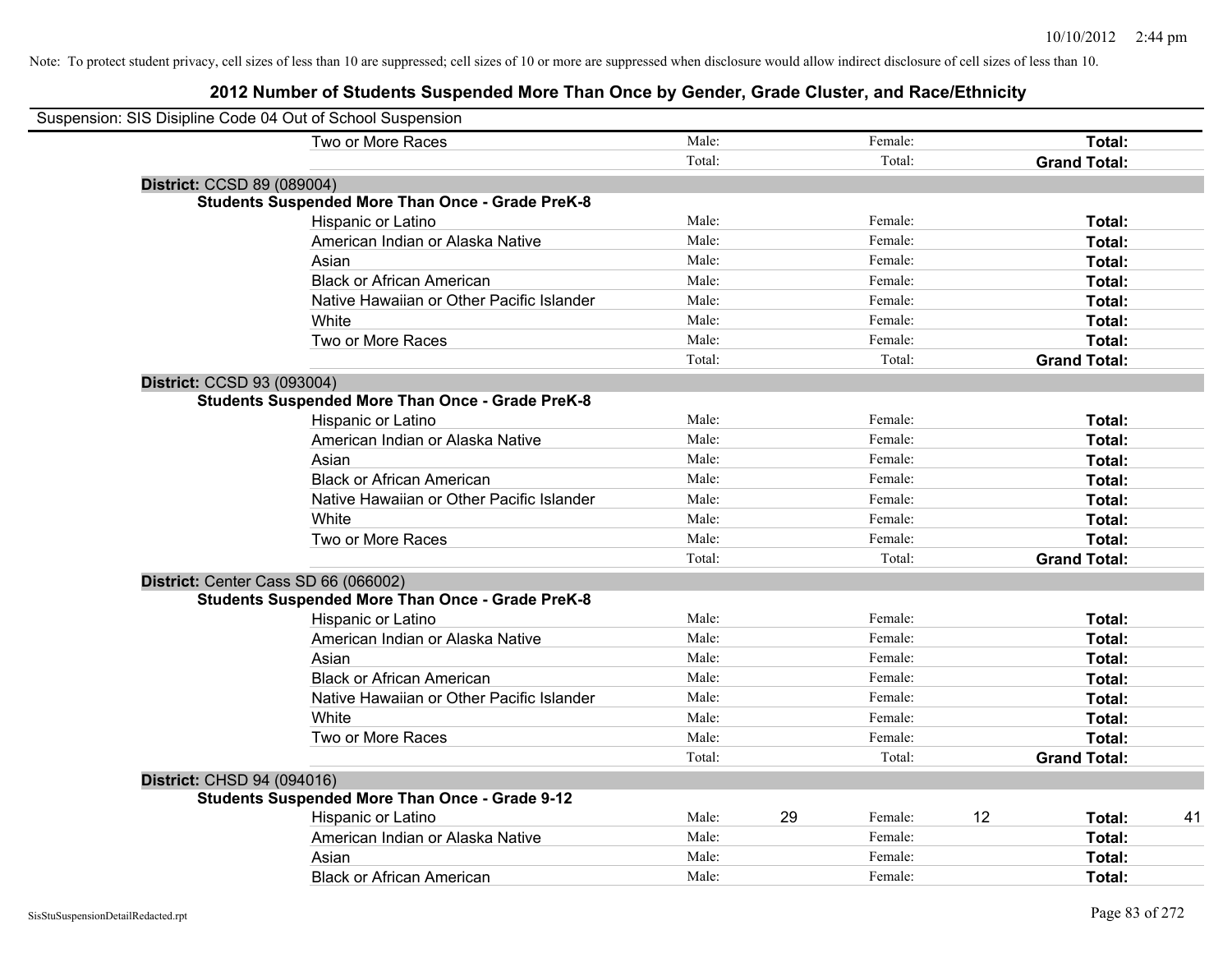| Suspension: SIS Disipline Code 04 Out of School Suspension |                                                         |        |    |         |    |                     |    |
|------------------------------------------------------------|---------------------------------------------------------|--------|----|---------|----|---------------------|----|
|                                                            | Native Hawaiian or Other Pacific Islander               | Male:  |    | Female: |    | Total:              |    |
|                                                            | White                                                   | Male:  |    | Female: |    | Total:              | 12 |
|                                                            | Two or More Races                                       | Male:  |    | Female: |    | Total:              |    |
|                                                            |                                                         | Total: |    | Total:  |    | <b>Grand Total:</b> |    |
| District: CHSD 99 (099016)                                 |                                                         |        |    |         |    |                     |    |
|                                                            | <b>Students Suspended More Than Once - Grade 9-12</b>   |        |    |         |    |                     |    |
|                                                            | Hispanic or Latino                                      | Male:  |    | Female: |    | Total:              | 12 |
|                                                            | American Indian or Alaska Native                        | Male:  |    | Female: |    | Total:              |    |
|                                                            | Asian                                                   | Male:  |    | Female: |    | Total:              |    |
|                                                            | <b>Black or African American</b>                        | Male:  | 26 | Female: | 17 | Total:              | 43 |
|                                                            | Native Hawaiian or Other Pacific Islander               | Male:  |    | Female: |    | Total:              |    |
|                                                            | White                                                   | Male:  | 11 | Female: | 10 | Total:              | 21 |
|                                                            | Two or More Races                                       | Male:  |    | Female: |    | Total:              |    |
|                                                            |                                                         | Total: |    | Total:  |    | <b>Grand Total:</b> |    |
|                                                            | District: Coop Assoc for Spec Educ (016061)             |        |    |         |    |                     |    |
|                                                            | <b>Students Suspended More Than Once - Grade 9-12</b>   |        |    |         |    |                     |    |
|                                                            | Hispanic or Latino                                      | Male:  |    | Female: |    | Total:              |    |
|                                                            | American Indian or Alaska Native                        | Male:  |    | Female: |    | Total:              |    |
|                                                            | Asian                                                   | Male:  |    | Female: |    | Total:              |    |
|                                                            | <b>Black or African American</b>                        | Male:  |    | Female: |    | Total:              |    |
|                                                            | Native Hawaiian or Other Pacific Islander               | Male:  |    | Female: |    | Total:              |    |
|                                                            | White                                                   | Male:  |    | Female: |    | Total:              |    |
|                                                            | Two or More Races                                       | Male:  |    | Female: |    | Total:              |    |
|                                                            |                                                         | Total: |    | Total:  |    | <b>Grand Total:</b> | 10 |
| District: CUSD 200 (200026)                                |                                                         |        |    |         |    |                     |    |
|                                                            | <b>Students Suspended More Than Once - Grade PreK-8</b> |        |    |         |    |                     |    |
|                                                            | Hispanic or Latino                                      | Male:  |    | Female: |    | Total:              |    |
|                                                            | American Indian or Alaska Native                        | Male:  |    | Female: |    | Total:              |    |
|                                                            | Asian                                                   | Male:  |    | Female: |    | Total:              |    |
|                                                            | <b>Black or African American</b>                        | Male:  |    | Female: |    | Total:              | 11 |
|                                                            | Native Hawaiian or Other Pacific Islander               | Male:  |    | Female: |    | Total:              |    |
|                                                            | White                                                   | Male:  |    | Female: |    | Total:              |    |
|                                                            | Two or More Races                                       | Male:  |    | Female: |    | Total:              |    |
|                                                            |                                                         | Total: |    | Total:  |    | <b>Grand Total:</b> | 26 |
|                                                            | <b>Students Suspended More Than Once - Grade 9-12</b>   |        |    |         |    |                     |    |
|                                                            | Hispanic or Latino                                      | Male:  |    | Female: |    | Total:              | 13 |
|                                                            | American Indian or Alaska Native                        | Male:  |    | Female: |    | Total:              |    |
|                                                            | Asian                                                   | Male:  |    | Female: |    | Total:              |    |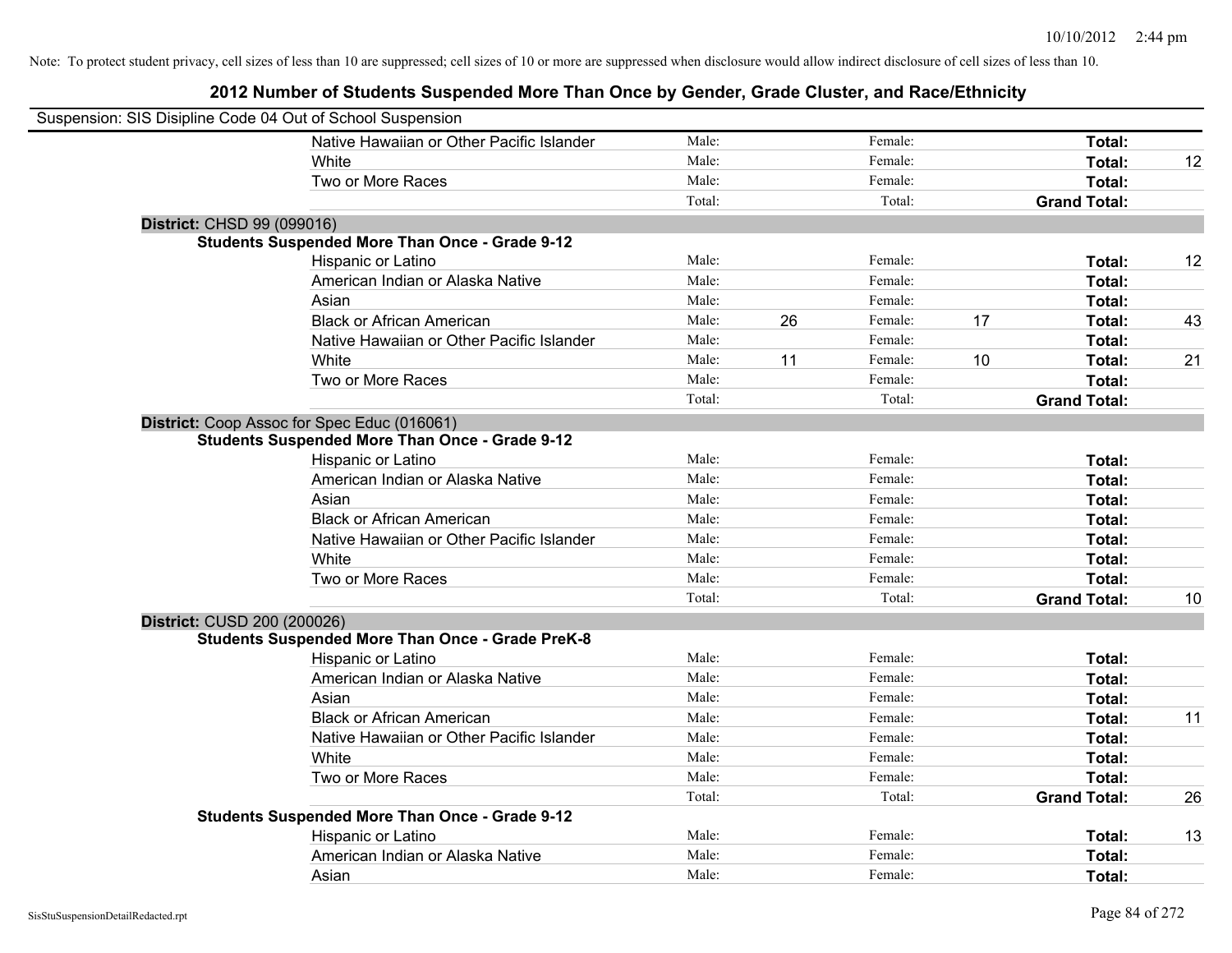| Suspension: SIS Disipline Code 04 Out of School Suspension |                                                         |        |    |         |    |                     |    |
|------------------------------------------------------------|---------------------------------------------------------|--------|----|---------|----|---------------------|----|
|                                                            | <b>Black or African American</b>                        | Male:  |    | Female: |    | Total:              | 17 |
|                                                            | Native Hawaiian or Other Pacific Islander               | Male:  |    | Female: |    | Total:              |    |
|                                                            | White                                                   | Male:  |    | Female: |    | Total:              | 14 |
|                                                            | Two or More Races                                       | Male:  |    | Female: |    | Total:              |    |
|                                                            |                                                         | Total: |    | Total:  |    | <b>Grand Total:</b> |    |
| District: CUSD 201 (201026)                                |                                                         |        |    |         |    |                     |    |
|                                                            | <b>Students Suspended More Than Once - Grade PreK-8</b> |        |    |         |    |                     |    |
|                                                            | Hispanic or Latino                                      | Male:  |    | Female: |    | Total:              |    |
|                                                            | American Indian or Alaska Native                        | Male:  |    | Female: |    | Total:              |    |
|                                                            | Asian                                                   | Male:  |    | Female: |    | Total:              |    |
|                                                            | <b>Black or African American</b>                        | Male:  |    | Female: |    | Total:              |    |
|                                                            | Native Hawaiian or Other Pacific Islander               | Male:  |    | Female: |    | Total:              |    |
|                                                            | White                                                   | Male:  |    | Female: |    | Total:              |    |
|                                                            | Two or More Races                                       | Male:  |    | Female: |    | Total:              |    |
|                                                            |                                                         | Total: |    | Total:  |    | <b>Grand Total:</b> |    |
|                                                            | <b>Students Suspended More Than Once - Grade 9-12</b>   |        |    |         |    |                     |    |
|                                                            | Hispanic or Latino                                      | Male:  |    | Female: |    | Total:              | 10 |
|                                                            | American Indian or Alaska Native                        | Male:  |    | Female: |    | Total:              |    |
|                                                            | Asian                                                   | Male:  |    | Female: |    | Total:              |    |
|                                                            | <b>Black or African American</b>                        | Male:  |    | Female: |    | Total:              |    |
|                                                            | Native Hawaiian or Other Pacific Islander               | Male:  |    | Female: |    | Total:              |    |
|                                                            | White                                                   | Male:  |    | Female: |    | Total:              | 23 |
|                                                            | Two or More Races                                       | Male:  |    | Female: |    | Total:              |    |
|                                                            |                                                         | Total: |    | Total:  |    | <b>Grand Total:</b> |    |
|                                                            | District: Downers Grove GSD 58 (058002)                 |        |    |         |    |                     |    |
|                                                            | <b>Students Suspended More Than Once - Grade PreK-8</b> |        |    |         |    |                     |    |
|                                                            | Hispanic or Latino                                      | Male:  |    | Female: |    | Total:              |    |
|                                                            | American Indian or Alaska Native                        | Male:  |    | Female: |    | Total:              |    |
|                                                            | Asian                                                   | Male:  |    | Female: |    | Total:              |    |
|                                                            | <b>Black or African American</b>                        | Male:  |    | Female: |    | Total:              |    |
|                                                            | Native Hawaiian or Other Pacific Islander               | Male:  |    | Female: |    | Total:              |    |
|                                                            | White                                                   | Male:  |    | Female: |    | Total:              |    |
|                                                            | Two or More Races                                       | Male:  |    | Female: |    | Total:              |    |
|                                                            |                                                         | Total: |    | Total:  |    | <b>Grand Total:</b> |    |
| District: DuPage HSD 88 (088016)                           |                                                         |        |    |         |    |                     |    |
|                                                            | <b>Students Suspended More Than Once - Grade 9-12</b>   |        |    |         |    |                     |    |
|                                                            | Hispanic or Latino                                      | Male:  | 34 | Female: | 14 | Total:              | 48 |
|                                                            | American Indian or Alaska Native                        | Male:  |    | Female: |    | Total:              |    |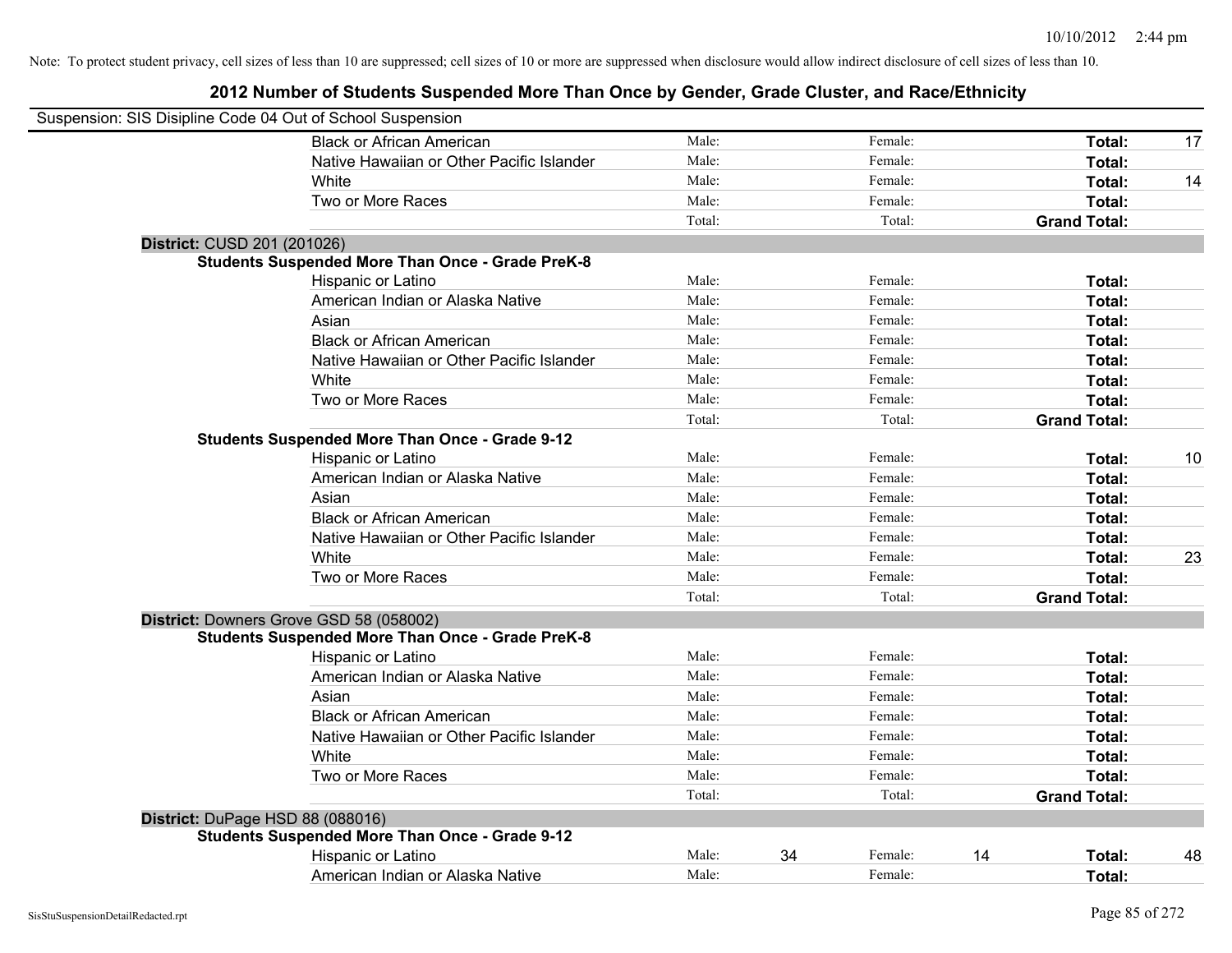| Suspension: SIS Disipline Code 04 Out of School Suspension |                                                         |        |    |         |    |                     |    |
|------------------------------------------------------------|---------------------------------------------------------|--------|----|---------|----|---------------------|----|
|                                                            | Asian                                                   | Male:  |    | Female: |    | Total:              |    |
|                                                            | <b>Black or African American</b>                        | Male:  |    | Female: |    | Total:              | 36 |
|                                                            | Native Hawaiian or Other Pacific Islander               | Male:  |    | Female: |    | Total:              |    |
|                                                            | White                                                   | Male:  | 24 | Female: | 13 | Total:              | 37 |
|                                                            | Two or More Races                                       | Male:  |    | Female: |    | <b>Total:</b>       |    |
|                                                            |                                                         | Total: |    | Total:  |    | <b>Grand Total:</b> |    |
|                                                            | District: Elmhurst SD 205 (205026)                      |        |    |         |    |                     |    |
|                                                            | <b>Students Suspended More Than Once - Grade PreK-8</b> |        |    |         |    |                     |    |
|                                                            | Hispanic or Latino                                      | Male:  |    | Female: |    | Total:              |    |
|                                                            | American Indian or Alaska Native                        | Male:  |    | Female: |    | Total:              |    |
|                                                            | Asian                                                   | Male:  |    | Female: |    | Total:              |    |
|                                                            | <b>Black or African American</b>                        | Male:  |    | Female: |    | Total:              |    |
|                                                            | Native Hawaiian or Other Pacific Islander               | Male:  |    | Female: |    | Total:              |    |
|                                                            | White                                                   | Male:  |    | Female: |    | Total:              | 11 |
|                                                            | Two or More Races                                       | Male:  |    | Female: |    | Total:              |    |
|                                                            |                                                         | Total: |    | Total:  |    | <b>Grand Total:</b> |    |
|                                                            | <b>Students Suspended More Than Once - Grade 9-12</b>   |        |    |         |    |                     |    |
|                                                            | Hispanic or Latino                                      | Male:  |    | Female: |    | Total:              |    |
|                                                            | American Indian or Alaska Native                        | Male:  |    | Female: |    | Total:              |    |
|                                                            | Asian                                                   | Male:  |    | Female: |    | Total:              |    |
|                                                            | <b>Black or African American</b>                        | Male:  |    | Female: |    | Total:              |    |
|                                                            | Native Hawaiian or Other Pacific Islander               | Male:  |    | Female: |    | Total:              |    |
|                                                            | White                                                   | Male:  |    | Female: |    | Total:              | 21 |
|                                                            | Two or More Races                                       | Male:  |    | Female: |    | Total:              |    |
|                                                            |                                                         | Total: |    | Total:  |    | <b>Grand Total:</b> | 33 |
|                                                            | District: Fenton CHSD 100 (100016)                      |        |    |         |    |                     |    |
|                                                            | <b>Students Suspended More Than Once - Grade 9-12</b>   |        |    |         |    |                     |    |
|                                                            | Hispanic or Latino                                      | Male:  |    | Female: |    | Total:              | 21 |
|                                                            | American Indian or Alaska Native                        | Male:  |    | Female: |    | Total:              |    |
|                                                            | Asian                                                   | Male:  |    | Female: |    | Total:              |    |
|                                                            | <b>Black or African American</b>                        | Male:  |    | Female: |    | Total:              |    |
|                                                            | Native Hawaiian or Other Pacific Islander               | Male:  |    | Female: |    | Total:              |    |
|                                                            | White                                                   | Male:  |    | Female: |    | Total:              |    |
|                                                            | Two or More Races                                       | Male:  |    | Female: |    | Total:              |    |
|                                                            |                                                         | Total: |    | Total:  |    | <b>Grand Total:</b> | 32 |
|                                                            | District: Glen Ellyn SD 41 (041002)                     |        |    |         |    |                     |    |
|                                                            | <b>Students Suspended More Than Once - Grade PreK-8</b> |        |    |         |    |                     |    |
|                                                            | Hispanic or Latino                                      | Male:  |    | Female: |    | Total:              |    |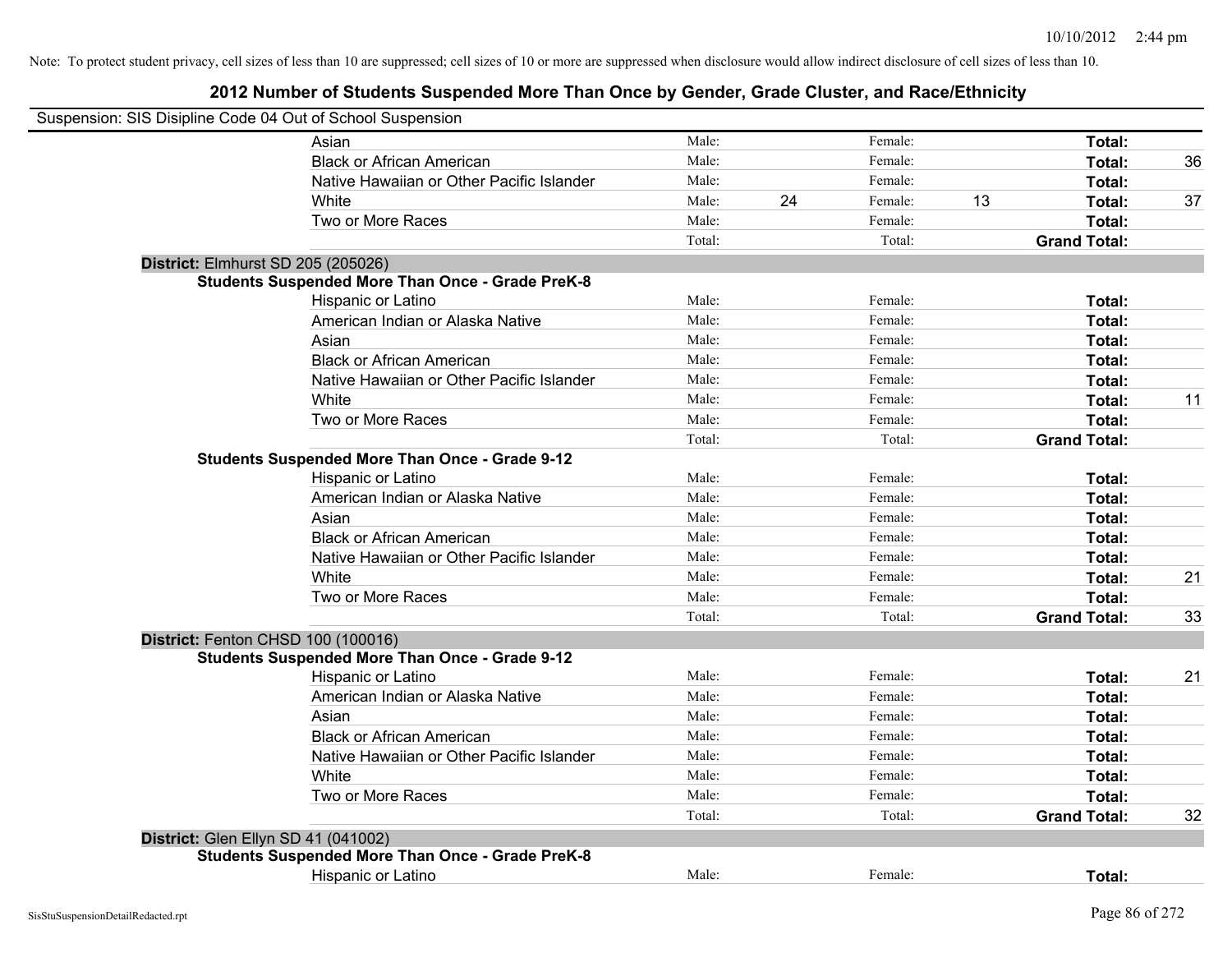## **2012 Number of Students Suspended More Than Once by Gender, Grade Cluster, and Race/Ethnicity**

|                                       | Suspension: SIS Disipline Code 04 Out of School Suspension |        |    |         |    |                     |    |
|---------------------------------------|------------------------------------------------------------|--------|----|---------|----|---------------------|----|
|                                       | American Indian or Alaska Native                           | Male:  |    | Female: |    | Total:              |    |
|                                       | Asian                                                      | Male:  |    | Female: |    | Total:              |    |
|                                       | <b>Black or African American</b>                           | Male:  |    | Female: |    | Total:              |    |
|                                       | Native Hawaiian or Other Pacific Islander                  | Male:  |    | Female: |    | Total:              |    |
|                                       | White                                                      | Male:  |    | Female: |    | Total:              |    |
|                                       | Two or More Races                                          | Male:  |    | Female: |    | Total:              |    |
|                                       |                                                            | Total: |    | Total:  |    | <b>Grand Total:</b> |    |
|                                       | District: Glenbard Twp HSD 87 (087017)                     |        |    |         |    |                     |    |
|                                       | <b>Students Suspended More Than Once - Grade 9-12</b>      |        |    |         |    |                     |    |
|                                       | Hispanic or Latino                                         | Male:  |    | Female: |    | Total:              | 17 |
|                                       | American Indian or Alaska Native                           | Male:  |    | Female: |    | Total:              |    |
|                                       | Asian                                                      | Male:  |    | Female: |    | Total:              |    |
|                                       | <b>Black or African American</b>                           | Male:  | 14 | Female: | 10 | Total:              | 24 |
|                                       | Native Hawaiian or Other Pacific Islander                  | Male:  |    | Female: |    | Total:              |    |
|                                       | White                                                      | Male:  |    | Female: |    | Total:              | 24 |
|                                       | Two or More Races                                          | Male:  |    | Female: |    | Total:              |    |
|                                       |                                                            | Total: |    | Total:  |    | <b>Grand Total:</b> |    |
| <b>District: Gower SD 62 (062002)</b> |                                                            |        |    |         |    |                     |    |
|                                       | <b>Students Suspended More Than Once - Grade PreK-8</b>    |        |    |         |    |                     |    |
|                                       | Hispanic or Latino                                         | Male:  |    | Female: |    | Total:              |    |
|                                       | American Indian or Alaska Native                           | Male:  |    | Female: |    | Total:              |    |
|                                       | Asian                                                      | Male:  |    | Female: |    | Total:              |    |
|                                       | <b>Black or African American</b>                           | Male:  |    | Female: |    | Total:              |    |
|                                       | Native Hawaiian or Other Pacific Islander                  | Male:  |    | Female: |    | Total:              |    |
|                                       | White                                                      | Male:  |    | Female: |    | Total:              |    |
|                                       | Two or More Races                                          | Male:  |    | Female: |    | Total:              |    |
|                                       |                                                            | Total: |    | Total:  |    | <b>Grand Total:</b> |    |
|                                       | District: Hinsdale Twp HSD 86 (086017)                     |        |    |         |    |                     |    |
|                                       | <b>Students Suspended More Than Once - Grade 9-12</b>      |        |    |         |    |                     |    |
|                                       | Hispanic or Latino                                         | Male:  |    | Female: |    | Total:              |    |
|                                       | American Indian or Alaska Native                           | Male:  |    | Female: |    | Total:              |    |
|                                       | Asian                                                      | Male:  |    | Female: |    | Total:              |    |
|                                       | <b>Black or African American</b>                           | Male:  |    | Female: |    | Total:              | 23 |
|                                       | Native Hawaiian or Other Pacific Islander                  | Male:  |    | Female: |    | Total:              |    |
|                                       | White                                                      | Male:  |    | Female: |    | Total:              | 24 |
|                                       | Two or More Races                                          | Male:  |    | Female: |    | Total:              |    |
|                                       |                                                            | Total: | 45 | Total:  | 14 | <b>Grand Total:</b> | 59 |

**District:** Indian Prairie CUSD 204 (204026)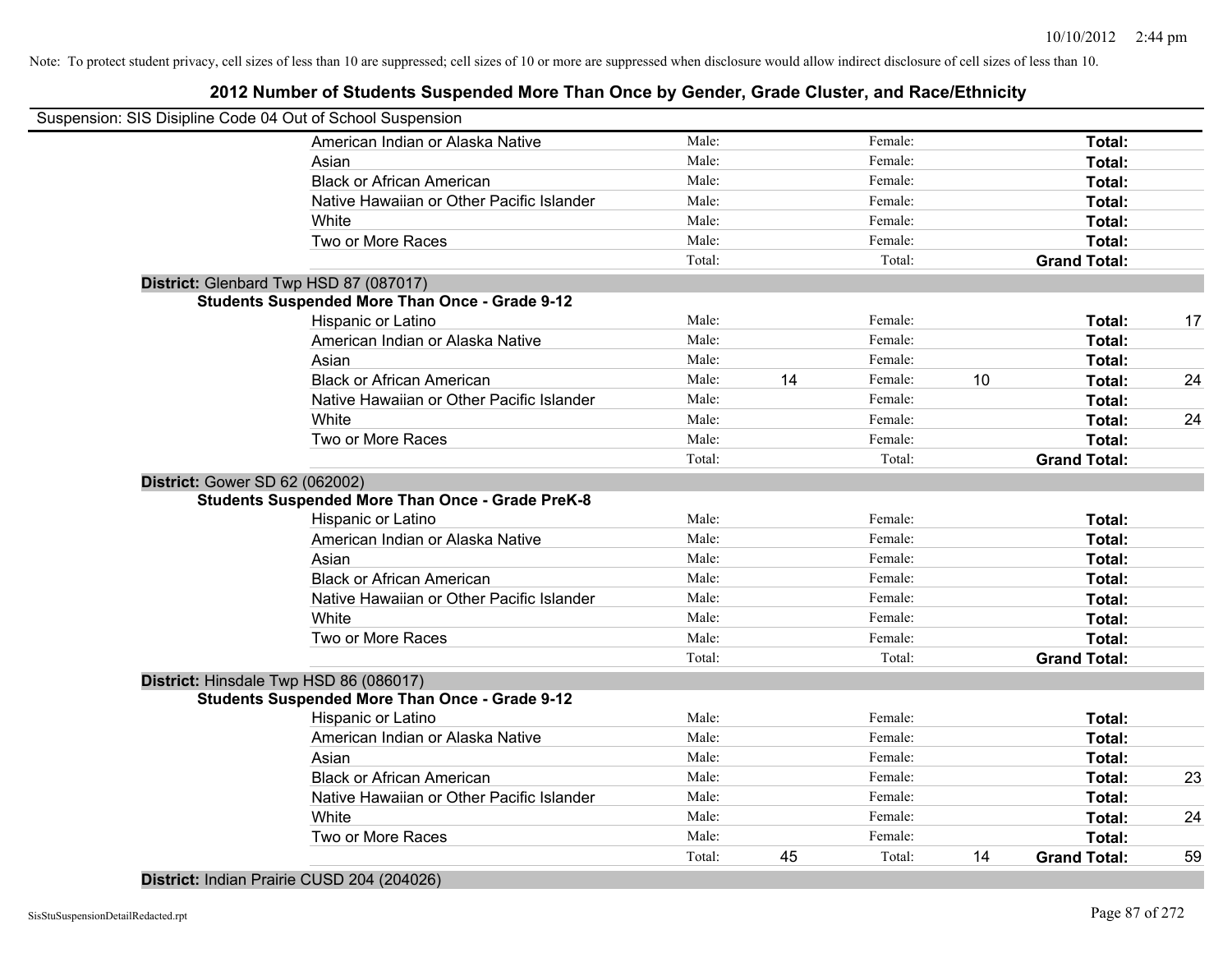| Suspension: SIS Disipline Code 04 Out of School Suspension |        |     |         |    |                     |     |
|------------------------------------------------------------|--------|-----|---------|----|---------------------|-----|
| <b>Students Suspended More Than Once - Grade PreK-8</b>    |        |     |         |    |                     |     |
| Hispanic or Latino                                         | Male:  |     | Female: |    | Total:              |     |
| American Indian or Alaska Native                           | Male:  |     | Female: |    | Total:              |     |
| Asian                                                      | Male:  |     | Female: |    | Total:              |     |
| <b>Black or African American</b>                           | Male:  |     | Female: |    | Total:              | 37  |
| Native Hawaiian or Other Pacific Islander                  | Male:  |     | Female: |    | Total:              |     |
| White                                                      | Male:  |     | Female: |    | Total:              | 15  |
| Two or More Races                                          | Male:  |     | Female: |    | Total:              |     |
|                                                            | Total: | 54  | Total:  | 11 | <b>Grand Total:</b> | 65  |
| <b>Students Suspended More Than Once - Grade 9-12</b>      |        |     |         |    |                     |     |
| Hispanic or Latino                                         | Male:  |     | Female: |    | Total:              | 29  |
| American Indian or Alaska Native                           | Male:  |     | Female: |    | Total:              |     |
| Asian                                                      | Male:  |     | Female: |    | Total:              |     |
| <b>Black or African American</b>                           | Male:  | 61  | Female: | 21 | Total:              | 82  |
| Native Hawaiian or Other Pacific Islander                  | Male:  |     | Female: |    | Total:              |     |
| White                                                      | Male:  |     | Female: |    | Total:              | 53  |
| Two or More Races                                          | Male:  |     | Female: |    | Total:              |     |
|                                                            | Total: | 141 | Total:  | 38 | <b>Grand Total:</b> | 179 |
| District: Keeneyville SD 20 (020002)                       |        |     |         |    |                     |     |
| <b>Students Suspended More Than Once - Grade PreK-8</b>    |        |     |         |    |                     |     |
| Hispanic or Latino                                         | Male:  |     | Female: |    | Total:              |     |
| American Indian or Alaska Native                           | Male:  |     | Female: |    | Total:              |     |
| Asian                                                      | Male:  |     | Female: |    | Total:              |     |
| <b>Black or African American</b>                           | Male:  |     | Female: |    | Total:              |     |
| Native Hawaiian or Other Pacific Islander                  | Male:  |     | Female: |    | Total:              |     |
| White                                                      | Male:  |     | Female: |    | Total:              |     |
| Two or More Races                                          | Male:  |     | Female: |    | Total:              |     |
|                                                            | Total: |     | Total:  |    | <b>Grand Total:</b> | 11  |
| District: Lake Park CHSD 108 (108016)                      |        |     |         |    |                     |     |
| <b>Students Suspended More Than Once - Grade 9-12</b>      |        |     |         |    |                     |     |
| Hispanic or Latino                                         | Male:  |     | Female: |    | Total:              |     |
| American Indian or Alaska Native                           | Male:  |     | Female: |    | Total:              |     |
| Asian                                                      | Male:  |     | Female: |    | Total:              |     |
| <b>Black or African American</b>                           | Male:  |     | Female: |    | Total:              |     |
| Native Hawaiian or Other Pacific Islander                  | Male:  |     | Female: |    | Total:              |     |
| White                                                      | Male:  |     | Female: |    | Total:              |     |
|                                                            |        |     |         |    |                     |     |
| Two or More Races                                          | Male:  |     | Female: |    | Total:              |     |
|                                                            | Total: |     | Total:  |    | <b>Grand Total:</b> | 10  |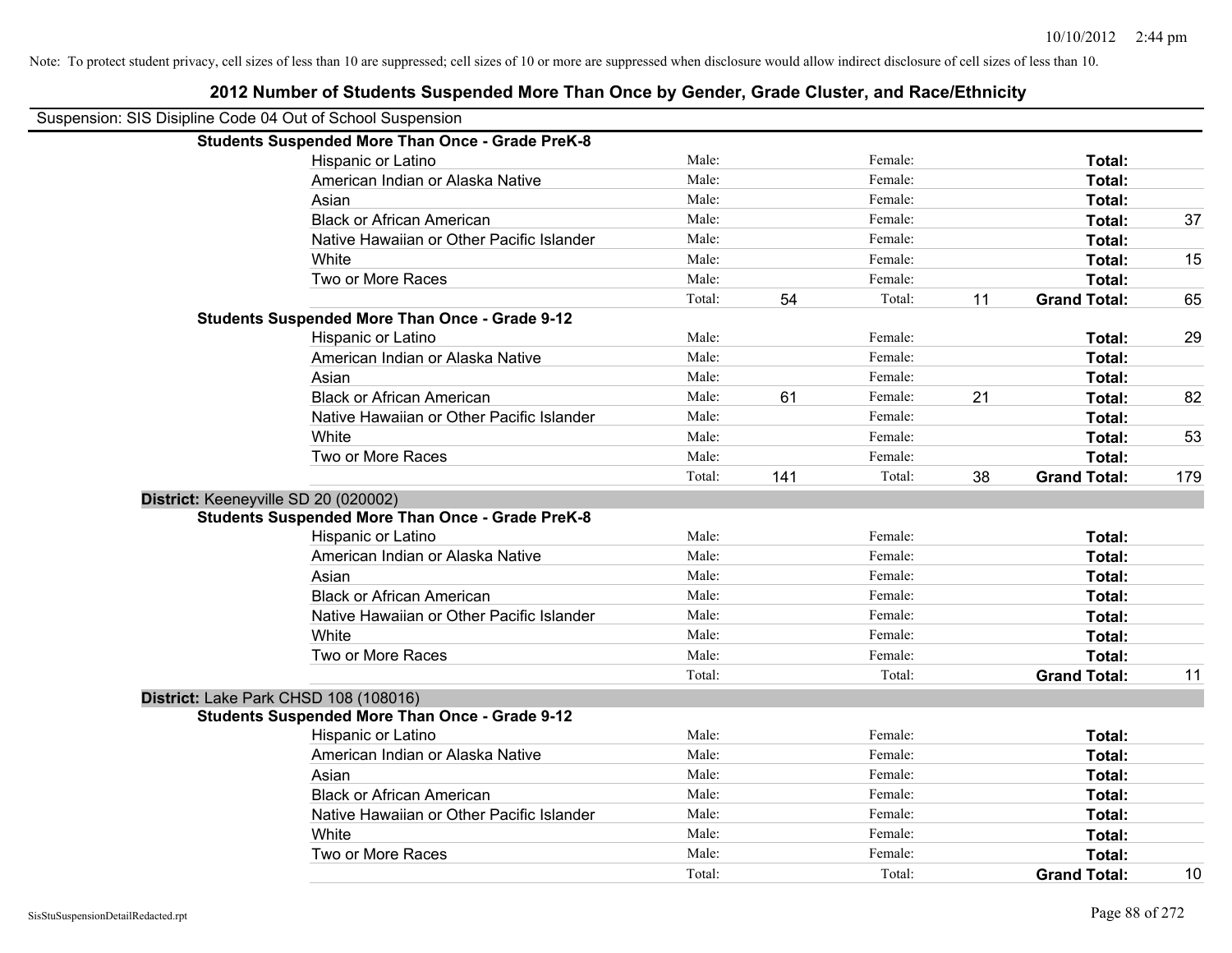| Suspension: SIS Disipline Code 04 Out of School Suspension |        |         |                     |    |
|------------------------------------------------------------|--------|---------|---------------------|----|
| District: Lisle CUSD 202 (202026)                          |        |         |                     |    |
| <b>Students Suspended More Than Once - Grade PreK-8</b>    |        |         |                     |    |
| Hispanic or Latino                                         | Male:  | Female: | Total:              |    |
| American Indian or Alaska Native                           | Male:  | Female: | Total:              |    |
| Asian                                                      | Male:  | Female: | Total:              |    |
| <b>Black or African American</b>                           | Male:  | Female: | Total:              |    |
| Native Hawaiian or Other Pacific Islander                  | Male:  | Female: | Total:              |    |
| White                                                      | Male:  | Female: | Total:              |    |
| Two or More Races                                          | Male:  | Female: | Total:              |    |
|                                                            | Total: | Total:  | <b>Grand Total:</b> |    |
| <b>Students Suspended More Than Once - Grade 9-12</b>      |        |         |                     |    |
| Hispanic or Latino                                         | Male:  | Female: | Total:              |    |
| American Indian or Alaska Native                           | Male:  | Female: | Total:              |    |
| Asian                                                      | Male:  | Female: | Total:              |    |
| <b>Black or African American</b>                           | Male:  | Female: | Total:              |    |
| Native Hawaiian or Other Pacific Islander                  | Male:  | Female: | Total:              |    |
| White                                                      | Male:  | Female: | Total:              |    |
| Two or More Races                                          | Male:  | Female: | Total:              |    |
|                                                            | Total: | Total:  | <b>Grand Total:</b> | 16 |
| District: Lombard SD 44 (044002)                           |        |         |                     |    |
| <b>Students Suspended More Than Once - Grade PreK-8</b>    |        |         |                     |    |
| Hispanic or Latino                                         | Male:  | Female: | Total:              |    |
| American Indian or Alaska Native                           | Male:  | Female: | Total:              |    |
| Asian                                                      | Male:  | Female: | Total:              |    |
| <b>Black or African American</b>                           | Male:  | Female: | Total:              |    |
| Native Hawaiian or Other Pacific Islander                  | Male:  | Female: | Total:              |    |
| White                                                      | Male:  | Female: | Total:              |    |
| Two or More Races                                          | Male:  | Female: | Total:              |    |
|                                                            | Total: | Total:  | <b>Grand Total:</b> |    |
| District: Maercker SD 60 (060002)                          |        |         |                     |    |
| <b>Students Suspended More Than Once - Grade PreK-8</b>    |        |         |                     |    |
| Hispanic or Latino                                         | Male:  | Female: | Total:              |    |
| American Indian or Alaska Native                           | Male:  | Female: | Total:              |    |
| Asian                                                      | Male:  | Female: | Total:              |    |
| <b>Black or African American</b>                           | Male:  | Female: | Total:              |    |
| Native Hawaiian or Other Pacific Islander                  | Male:  | Female: | Total:              |    |
| White                                                      | Male:  | Female: | <b>Total:</b>       |    |
| Two or More Races                                          | Male:  | Female: | Total:              |    |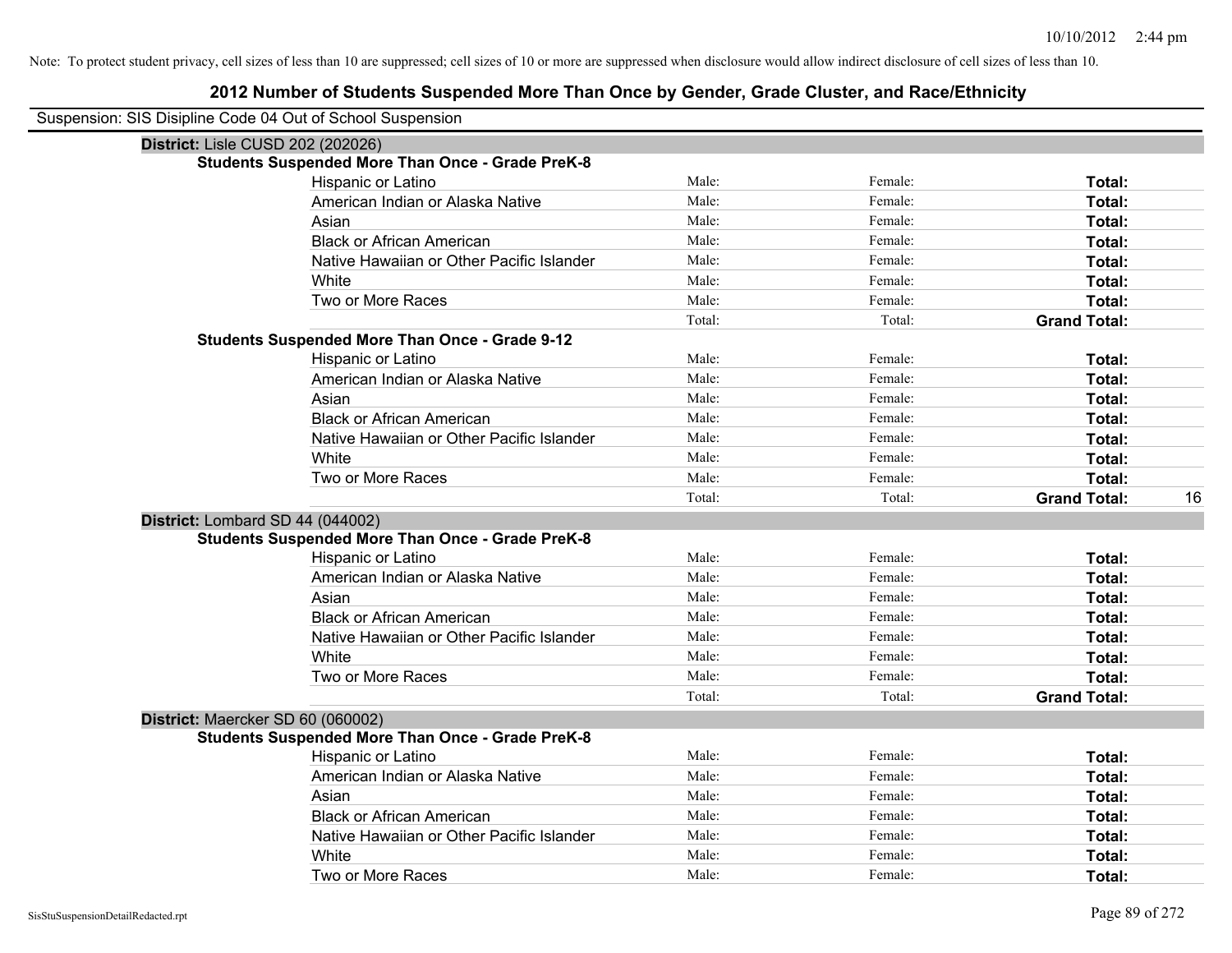| Suspension: SIS Disipline Code 04 Out of School Suspension |                                                         |        |         |                     |    |
|------------------------------------------------------------|---------------------------------------------------------|--------|---------|---------------------|----|
|                                                            |                                                         | Total: | Total:  | <b>Grand Total:</b> |    |
|                                                            | District: Marquardt SD 15 (015002)                      |        |         |                     |    |
|                                                            | <b>Students Suspended More Than Once - Grade PreK-8</b> |        |         |                     |    |
|                                                            | Hispanic or Latino                                      | Male:  | Female: | Total:              |    |
|                                                            | American Indian or Alaska Native                        | Male:  | Female: | Total:              |    |
|                                                            | Asian                                                   | Male:  | Female: | Total:              |    |
|                                                            | <b>Black or African American</b>                        | Male:  | Female: | Total:              | 10 |
|                                                            | Native Hawaiian or Other Pacific Islander               | Male:  | Female: | Total:              |    |
|                                                            | White                                                   | Male:  | Female: | Total:              |    |
|                                                            | Two or More Races                                       | Male:  | Female: | Total:              |    |
|                                                            |                                                         | Total: | Total:  | <b>Grand Total:</b> |    |
|                                                            | District: Naperville CUSD 203 (203026)                  |        |         |                     |    |
|                                                            | <b>Students Suspended More Than Once - Grade PreK-8</b> |        |         |                     |    |
|                                                            | Hispanic or Latino                                      | Male:  | Female: | Total:              |    |
|                                                            | American Indian or Alaska Native                        | Male:  | Female: | Total:              |    |
|                                                            | Asian                                                   | Male:  | Female: | Total:              |    |
|                                                            | <b>Black or African American</b>                        | Male:  | Female: | Total:              |    |
|                                                            | Native Hawaiian or Other Pacific Islander               | Male:  | Female: | Total:              |    |
|                                                            | White                                                   | Male:  | Female: | Total:              |    |
|                                                            | Two or More Races                                       | Male:  | Female: | Total:              |    |
|                                                            |                                                         | Total: | Total:  | <b>Grand Total:</b> | 17 |
|                                                            | <b>Students Suspended More Than Once - Grade 9-12</b>   |        |         |                     |    |
|                                                            | Hispanic or Latino                                      | Male:  | Female: | Total:              |    |
|                                                            | American Indian or Alaska Native                        | Male:  | Female: | Total:              |    |
|                                                            | Asian                                                   | Male:  | Female: | Total:              |    |
|                                                            | <b>Black or African American</b>                        | Male:  | Female: | Total:              | 12 |
|                                                            | Native Hawaiian or Other Pacific Islander               | Male:  | Female: | Total:              |    |
|                                                            | White                                                   | Male:  | Female: | Total:              | 14 |
|                                                            | Two or More Races                                       | Male:  | Female: | Total:              |    |
|                                                            |                                                         | Total: | Total:  | <b>Grand Total:</b> |    |
|                                                            | District: Non-Public School (5020)                      |        |         |                     |    |
|                                                            | <b>Students Suspended More Than Once - Grade 9-12</b>   |        |         |                     |    |
|                                                            | <b>Hispanic or Latino</b>                               | Male:  | Female: | Total:              |    |
|                                                            | American Indian or Alaska Native                        | Male:  | Female: | Total:              |    |
|                                                            | Asian                                                   | Male:  | Female: | Total:              |    |
|                                                            | <b>Black or African American</b>                        | Male:  | Female: | Total:              |    |
|                                                            | Native Hawaiian or Other Pacific Islander               | Male:  | Female: | Total:              |    |
|                                                            | White                                                   | Male:  | Female: | Total:              |    |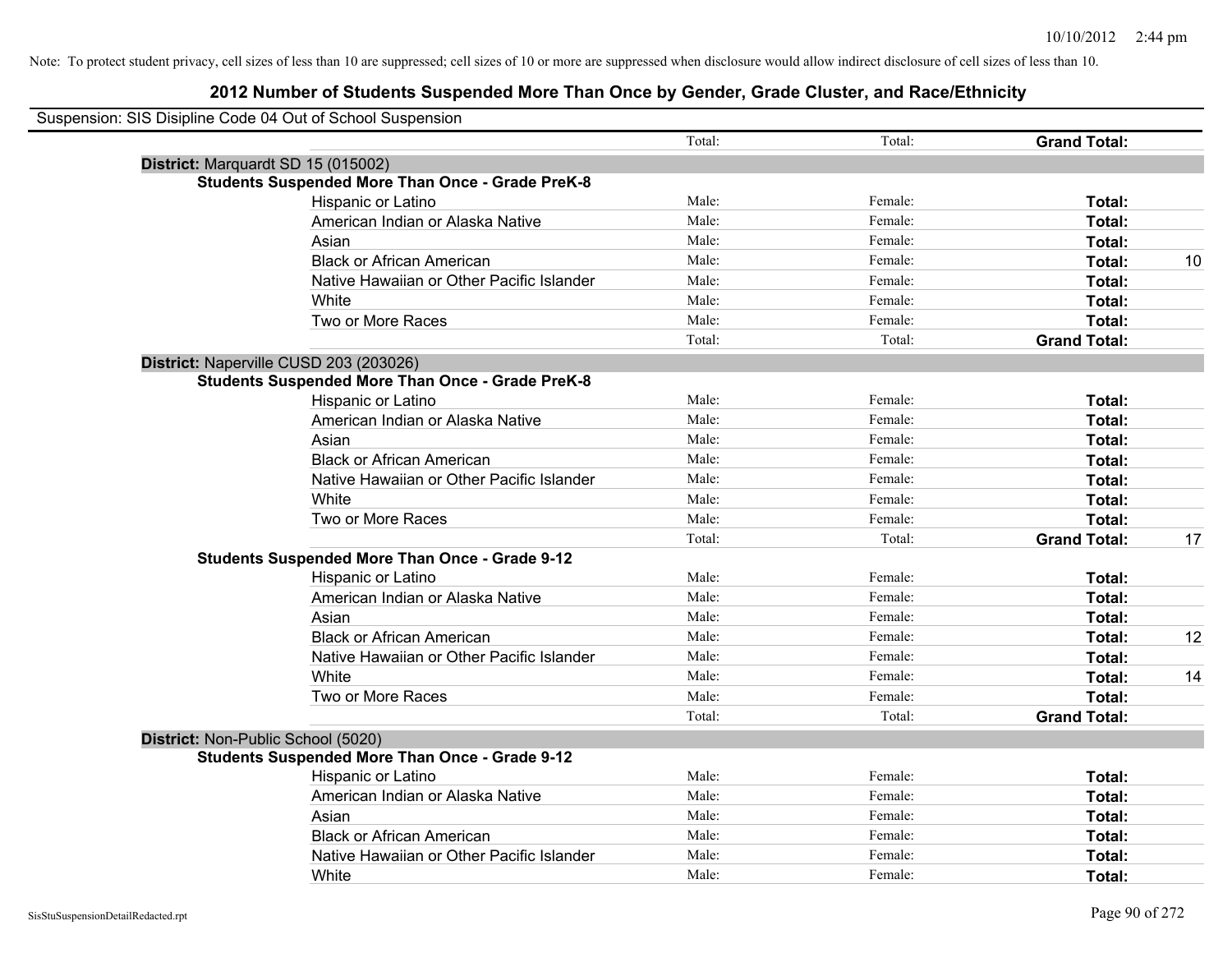| Suspension: SIS Disipline Code 04 Out of School Suspension |        |         |                     |
|------------------------------------------------------------|--------|---------|---------------------|
| Two or More Races                                          | Male:  | Female: | Total:              |
|                                                            | Total: | Total:  | <b>Grand Total:</b> |
| District: PPAG LLC (009600)                                |        |         |                     |
| <b>Students Suspended More Than Once - Grade 9-12</b>      |        |         |                     |
| Hispanic or Latino                                         | Male:  | Female: | Total:              |
| American Indian or Alaska Native                           | Male:  | Female: | Total:              |
| Asian                                                      | Male:  | Female: | Total:              |
| <b>Black or African American</b>                           | Male:  | Female: | Total:              |
| Native Hawaiian or Other Pacific Islander                  | Male:  | Female: | Total:              |
| White                                                      | Male:  | Female: | Total:              |
| Two or More Races                                          | Male:  | Female: | Total:              |
|                                                            | Total: | Total:  | <b>Grand Total:</b> |
| District: Roselle SD 12 (012002)                           |        |         |                     |
| <b>Students Suspended More Than Once - Grade PreK-8</b>    |        |         |                     |
| Hispanic or Latino                                         | Male:  | Female: | Total:              |
| American Indian or Alaska Native                           | Male:  | Female: | Total:              |
| Asian                                                      | Male:  | Female: | Total:              |
| <b>Black or African American</b>                           | Male:  | Female: | Total:              |
| Native Hawaiian or Other Pacific Islander                  | Male:  | Female: | Total:              |
| White                                                      | Male:  | Female: | Total:              |
| Two or More Races                                          | Male:  | Female: | Total:              |
|                                                            | Total: | Total:  | <b>Grand Total:</b> |
| District: Sch Assoc Sped Educ DuPage SASED (066061)        |        |         |                     |
| <b>Students Suspended More Than Once - Grade 9-12</b>      |        |         |                     |
| Hispanic or Latino                                         | Male:  | Female: | Total:              |
| American Indian or Alaska Native                           | Male:  | Female: | Total:              |
| Asian                                                      | Male:  | Female: | Total:              |
| <b>Black or African American</b>                           | Male:  | Female: | Total:              |
| Native Hawaiian or Other Pacific Islander                  | Male:  | Female: | Total:              |
| White                                                      | Male:  | Female: | Total:              |
| Two or More Races                                          | Male:  | Female: | Total:              |
|                                                            | Total: | Total:  | <b>Grand Total:</b> |
| District: SD 45 DuPage County (045002)                     |        |         |                     |
| <b>Students Suspended More Than Once - Grade PreK-8</b>    |        |         |                     |
| Hispanic or Latino                                         | Male:  | Female: | Total:              |
| American Indian or Alaska Native                           | Male:  | Female: | Total:              |
| Asian                                                      | Male:  | Female: | Total:              |
| <b>Black or African American</b>                           | Male:  | Female: | Total:              |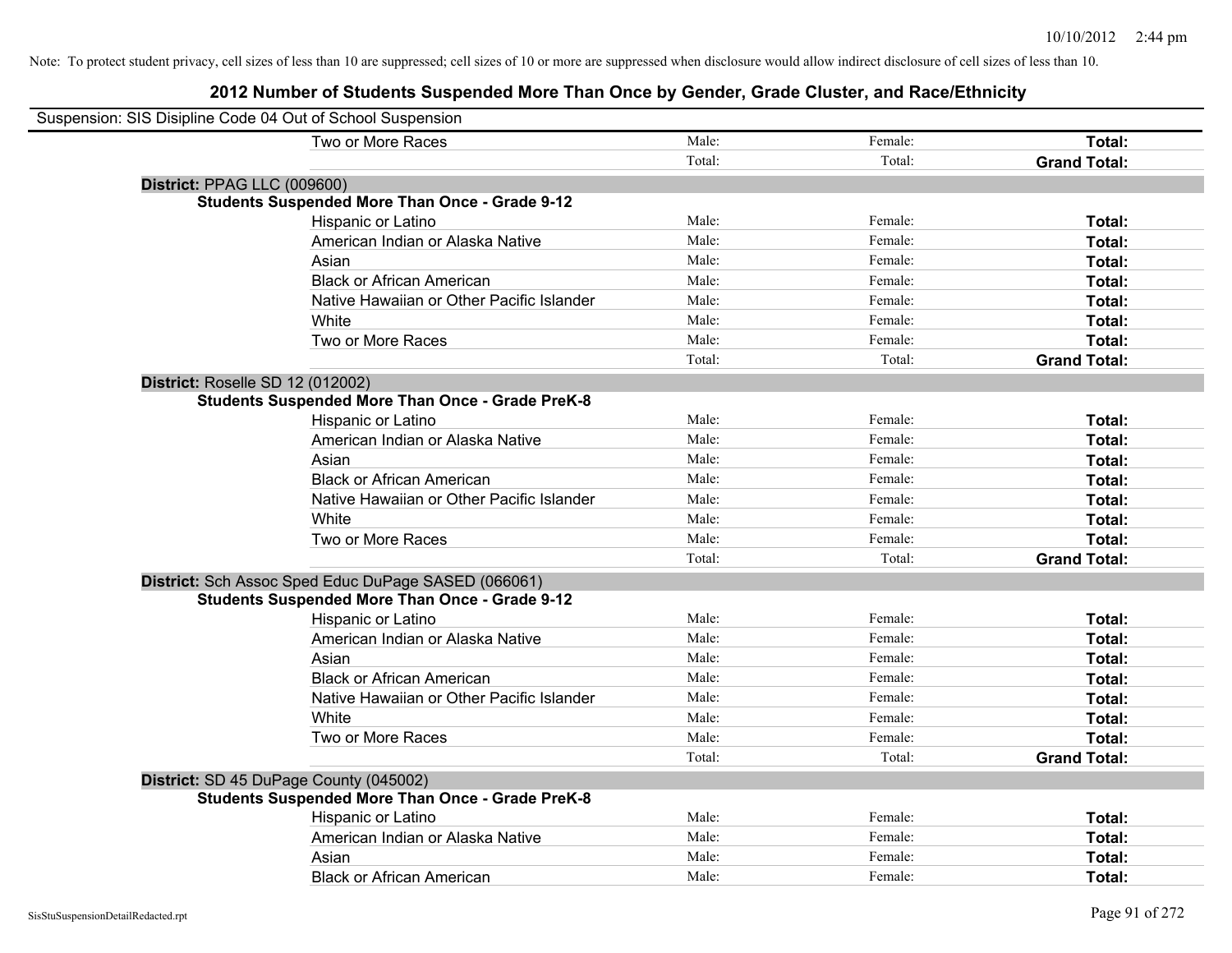| Suspension: SIS Disipline Code 04 Out of School Suspension |                                                         |        |         |                     |    |
|------------------------------------------------------------|---------------------------------------------------------|--------|---------|---------------------|----|
|                                                            | Native Hawaiian or Other Pacific Islander               | Male:  | Female: | Total:              |    |
|                                                            | White                                                   | Male:  | Female: | Total:              |    |
|                                                            | Two or More Races                                       | Male:  | Female: | Total:              |    |
|                                                            |                                                         | Total: | Total:  | <b>Grand Total:</b> | 27 |
| <b>District: SEAL (028200)</b>                             |                                                         |        |         |                     |    |
|                                                            | <b>Students Suspended More Than Once - Grade 9-12</b>   |        |         |                     |    |
|                                                            | Hispanic or Latino                                      | Male:  | Female: | Total:              |    |
|                                                            | American Indian or Alaska Native                        | Male:  | Female: | Total:              |    |
|                                                            | Asian                                                   | Male:  | Female: | Total:              |    |
|                                                            | <b>Black or African American</b>                        | Male:  | Female: | Total:              |    |
|                                                            | Native Hawaiian or Other Pacific Islander               | Male:  | Female: | Total:              |    |
|                                                            | White                                                   | Male:  | Female: | Total:              |    |
|                                                            | Two or More Races                                       | Male:  | Female: | Total:              |    |
|                                                            |                                                         | Total: | Total:  | <b>Grand Total:</b> |    |
|                                                            | District: West Chicago ESD 33 (033002)                  |        |         |                     |    |
|                                                            | <b>Students Suspended More Than Once - Grade PreK-8</b> |        |         |                     |    |
|                                                            | Hispanic or Latino                                      | Male:  | Female: | Total:              | 11 |
|                                                            | American Indian or Alaska Native                        | Male:  | Female: | Total:              |    |
|                                                            | Asian                                                   | Male:  | Female: | Total:              |    |
|                                                            | <b>Black or African American</b>                        | Male:  | Female: | Total:              |    |
|                                                            | Native Hawaiian or Other Pacific Islander               | Male:  | Female: | Total:              |    |
|                                                            | White                                                   | Male:  | Female: | Total:              |    |
|                                                            | Two or More Races                                       | Male:  | Female: | Total:              |    |
|                                                            |                                                         | Total: | Total:  | <b>Grand Total:</b> | 22 |
| District: Wood Dale SD 7 (007002)                          |                                                         |        |         |                     |    |
|                                                            | <b>Students Suspended More Than Once - Grade PreK-8</b> |        |         |                     |    |
|                                                            | Hispanic or Latino                                      | Male:  | Female: | Total:              |    |
|                                                            | American Indian or Alaska Native                        | Male:  | Female: | Total:              |    |
|                                                            | Asian                                                   | Male:  | Female: | Total:              |    |
|                                                            | <b>Black or African American</b>                        | Male:  | Female: | Total:              |    |
|                                                            | Native Hawaiian or Other Pacific Islander               | Male:  | Female: | Total:              |    |
|                                                            | White                                                   | Male:  | Female: | Total:              |    |
|                                                            | Two or More Races                                       | Male:  | Female: | Total:              |    |
|                                                            |                                                         | Total: | Total:  | <b>Grand Total:</b> |    |
|                                                            | District: Woodridge SD 68 (068002)                      |        |         |                     |    |
|                                                            | <b>Students Suspended More Than Once - Grade PreK-8</b> |        |         |                     |    |
|                                                            | Hispanic or Latino                                      | Male:  | Female: | Total:              |    |
|                                                            | American Indian or Alaska Native                        | Male:  | Female: | Total:              |    |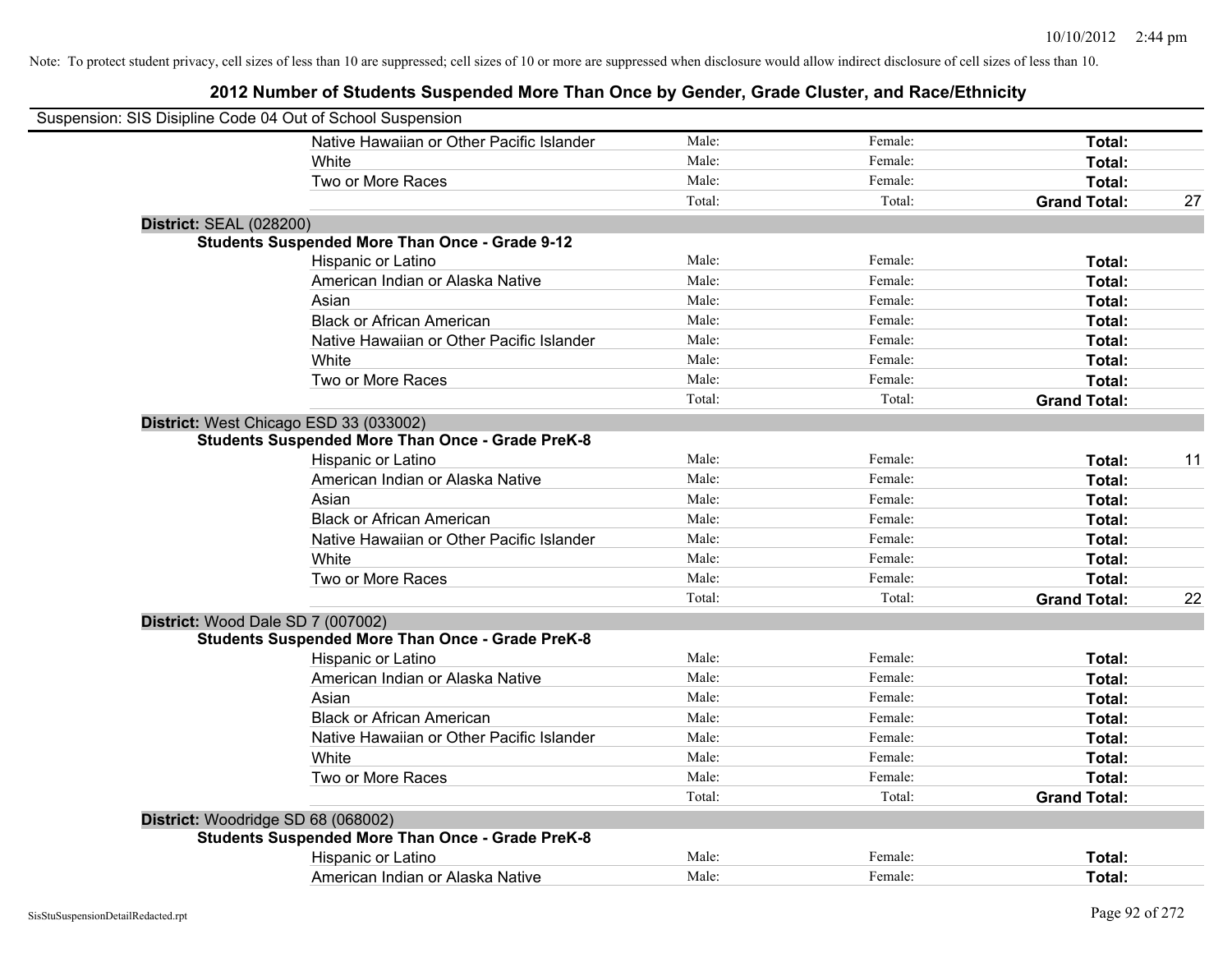|                                                                         | Suspension: SIS Disipline Code 04 Out of School Suspension                                          |        |         |                     |
|-------------------------------------------------------------------------|-----------------------------------------------------------------------------------------------------|--------|---------|---------------------|
|                                                                         | Asian                                                                                               | Male:  | Female: | Total:              |
|                                                                         | <b>Black or African American</b>                                                                    | Male:  | Female: | Total:              |
|                                                                         | Native Hawaiian or Other Pacific Islander                                                           | Male:  | Female: | Total:              |
|                                                                         | White                                                                                               | Male:  | Female: | Total:              |
|                                                                         | Two or More Races                                                                                   | Male:  | Female: | Total:              |
|                                                                         |                                                                                                     | Total: | Total:  | <b>Grand Total:</b> |
| <b>County: Non-Public School (000)</b>                                  |                                                                                                     |        |         |                     |
| District: DuPage ROE (000000)                                           |                                                                                                     |        |         |                     |
|                                                                         | <b>Students Suspended More Than Once - Grade PreK-8</b>                                             |        |         |                     |
|                                                                         | Hispanic or Latino                                                                                  | Male:  | Female: | Total:              |
|                                                                         | American Indian or Alaska Native                                                                    | Male:  | Female: | Total:              |
|                                                                         | Asian                                                                                               | Male:  | Female: | Total:              |
|                                                                         | <b>Black or African American</b>                                                                    | Male:  | Female: | Total:              |
|                                                                         | Native Hawaiian or Other Pacific Islander                                                           | Male:  | Female: | Total:              |
|                                                                         | White                                                                                               | Male:  | Female: | Total:              |
|                                                                         | Two or More Races                                                                                   | Male:  | Female: | Total:              |
|                                                                         |                                                                                                     | Total: | Total:  | <b>Grand Total:</b> |
| Region: Edwd/Gltn/Hdin/Pop/Slne/Wbh/Wn/Wh (20)<br>County: Edwards (024) |                                                                                                     |        |         |                     |
|                                                                         |                                                                                                     |        |         |                     |
|                                                                         | District: Edwards County CUSD 1 (001026)<br><b>Students Suspended More Than Once - Grade PreK-8</b> |        |         |                     |
|                                                                         | Hispanic or Latino                                                                                  | Male:  | Female: | Total:              |
|                                                                         | American Indian or Alaska Native                                                                    | Male:  | Female: | Total:              |
|                                                                         | Asian                                                                                               | Male:  | Female: | Total:              |
|                                                                         | <b>Black or African American</b>                                                                    | Male:  | Female: | Total:              |
|                                                                         | Native Hawaiian or Other Pacific Islander                                                           | Male:  | Female: | Total:              |
|                                                                         | White                                                                                               | Male:  | Female: | Total:              |
|                                                                         | Two or More Races                                                                                   | Male:  | Female: | Total:              |
|                                                                         |                                                                                                     | Total: | Total:  | <b>Grand Total:</b> |
|                                                                         | <b>Students Suspended More Than Once - Grade 9-12</b>                                               |        |         |                     |
|                                                                         | Hispanic or Latino                                                                                  | Male:  | Female: | Total:              |
|                                                                         | American Indian or Alaska Native                                                                    | Male:  | Female: | Total:              |
|                                                                         | Asian                                                                                               | Male:  | Female: | Total:              |
|                                                                         | <b>Black or African American</b>                                                                    | Male:  | Female: | Total:              |
|                                                                         | Native Hawaiian or Other Pacific Islander                                                           | Male:  | Female: | Total:              |
|                                                                         | White                                                                                               | Male:  | Female: | Total:              |
|                                                                         |                                                                                                     |        |         |                     |
|                                                                         | Two or More Races                                                                                   | Male:  | Female: | Total:              |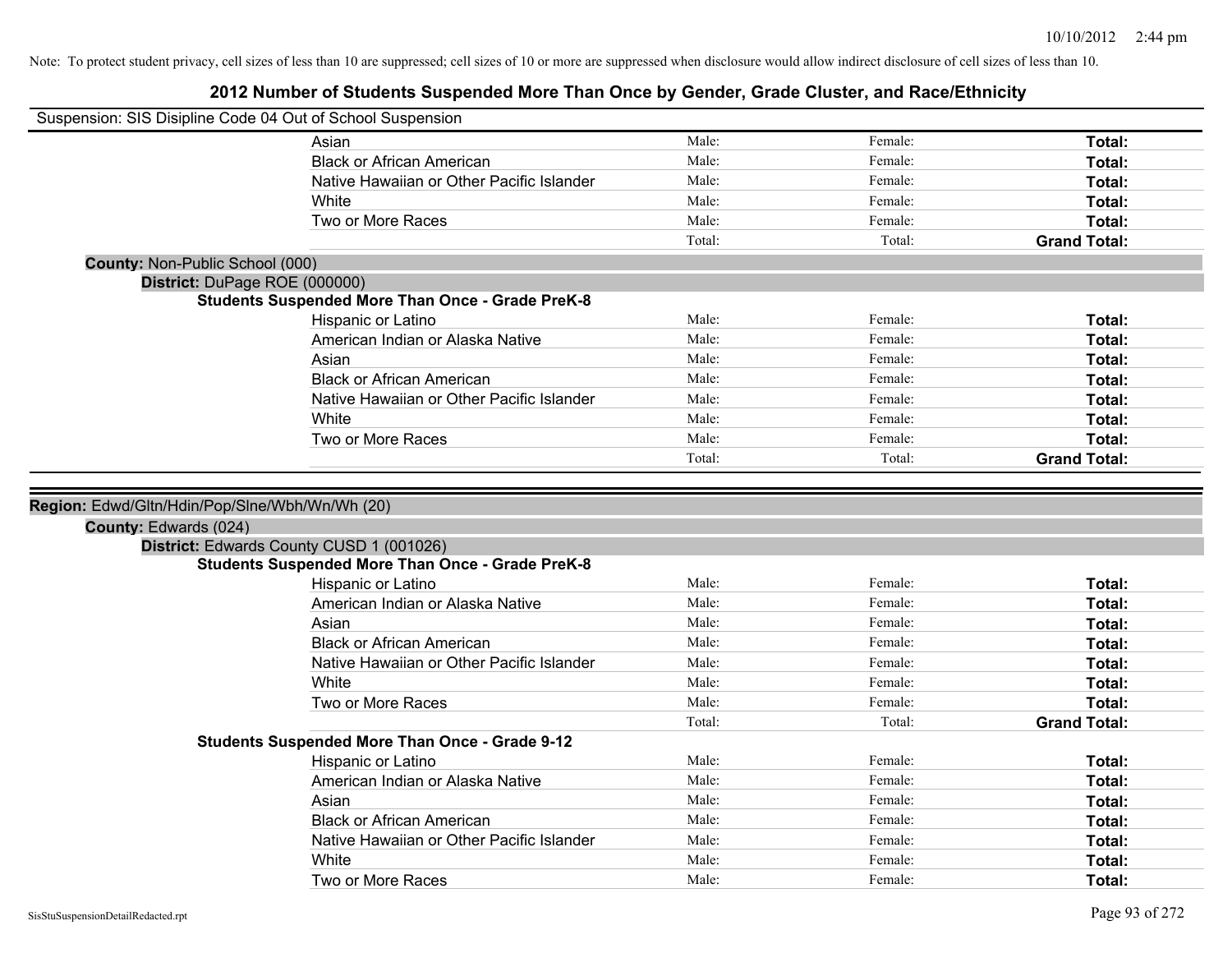| Suspension: SIS Disipline Code 04 Out of School Suspension |        |         |                     |    |
|------------------------------------------------------------|--------|---------|---------------------|----|
|                                                            | Total: | Total:  | <b>Grand Total:</b> |    |
| County: Gallatin (030)                                     |        |         |                     |    |
| District: Gallatin CUSD 7 (007026)                         |        |         |                     |    |
| <b>Students Suspended More Than Once - Grade PreK-8</b>    |        |         |                     |    |
| Hispanic or Latino                                         | Male:  | Female: | Total:              |    |
| American Indian or Alaska Native                           | Male:  | Female: | Total:              |    |
| Asian                                                      | Male:  | Female: | Total:              |    |
| <b>Black or African American</b>                           | Male:  | Female: | Total:              |    |
| Native Hawaiian or Other Pacific Islander                  | Male:  | Female: | Total:              |    |
| White                                                      | Male:  | Female: | Total:              |    |
| Two or More Races                                          | Male:  | Female: | Total:              |    |
|                                                            | Total: | Total:  | <b>Grand Total:</b> |    |
| <b>Students Suspended More Than Once - Grade 9-12</b>      |        |         |                     |    |
| Hispanic or Latino                                         | Male:  | Female: | Total:              |    |
| American Indian or Alaska Native                           | Male:  | Female: | Total:              |    |
| Asian                                                      | Male:  | Female: | Total:              |    |
| <b>Black or African American</b>                           | Male:  | Female: | Total:              |    |
| Native Hawaiian or Other Pacific Islander                  | Male:  | Female: | Total:              |    |
| White                                                      | Male:  | Female: | Total:              |    |
| Two or More Races                                          | Male:  | Female: | Total:              |    |
|                                                            | Total: | Total:  | <b>Grand Total:</b> |    |
| County: Hardin (035)                                       |        |         |                     |    |
| District: Hardin County CUSD 1 (001026)                    |        |         |                     |    |
| <b>Students Suspended More Than Once - Grade PreK-8</b>    |        |         |                     |    |
| Hispanic or Latino                                         | Male:  | Female: | Total:              |    |
| American Indian or Alaska Native                           | Male:  | Female: | Total:              |    |
| Asian                                                      | Male:  | Female: | Total:              |    |
| <b>Black or African American</b>                           | Male:  | Female: | Total:              |    |
| Native Hawaiian or Other Pacific Islander                  | Male:  | Female: | Total:              |    |
| White                                                      | Male:  | Female: | Total:              |    |
| Two or More Races                                          | Male:  | Female: | Total:              |    |
|                                                            | Total: | Total:  | <b>Grand Total:</b> | 10 |
| <b>Students Suspended More Than Once - Grade 9-12</b>      |        |         |                     |    |
| <b>Hispanic or Latino</b>                                  | Male:  | Female: | Total:              |    |
| American Indian or Alaska Native                           | Male:  | Female: | Total:              |    |
| Asian                                                      | Male:  | Female: | Total:              |    |
| <b>Black or African American</b>                           | Male:  | Female: | Total:              |    |
| Native Hawaiian or Other Pacific Islander                  | Male:  | Female: | Total:              |    |
| White                                                      | Male:  | Female: | Total:              |    |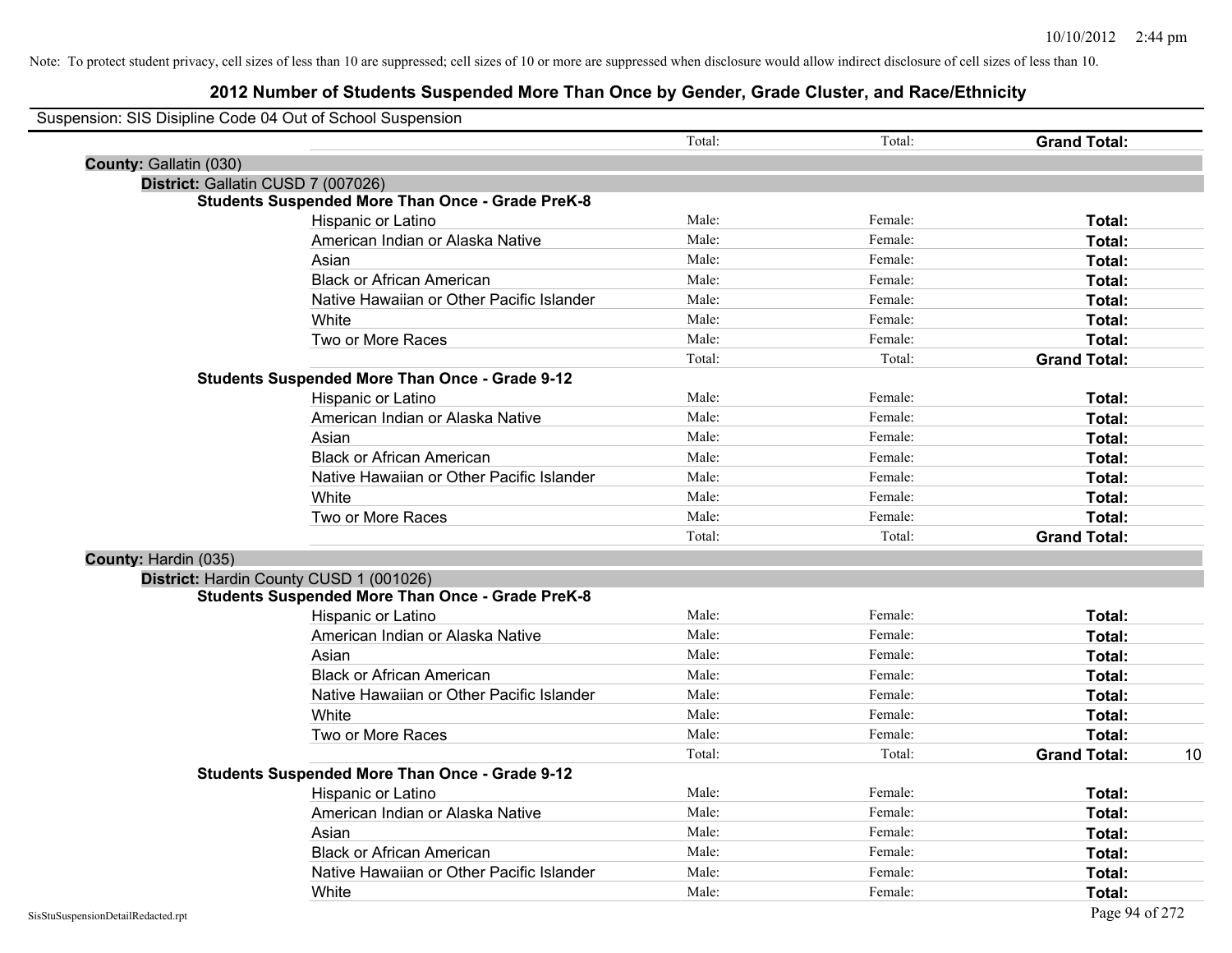| Suspension: SIS Disipline Code 04 Out of School Suspension |                                                         |        |         |                     |
|------------------------------------------------------------|---------------------------------------------------------|--------|---------|---------------------|
|                                                            | Two or More Races                                       | Male:  | Female: | Total:              |
|                                                            |                                                         | Total: | Total:  | <b>Grand Total:</b> |
| County: Pope (076)                                         |                                                         |        |         |                     |
| District: Pope Co CUD 1 (001026)                           |                                                         |        |         |                     |
|                                                            | <b>Students Suspended More Than Once - Grade PreK-8</b> |        |         |                     |
|                                                            | Hispanic or Latino                                      | Male:  | Female: | Total:              |
|                                                            | American Indian or Alaska Native                        | Male:  | Female: | Total:              |
|                                                            | Asian                                                   | Male:  | Female: | Total:              |
|                                                            | <b>Black or African American</b>                        | Male:  | Female: | Total:              |
|                                                            | Native Hawaiian or Other Pacific Islander               | Male:  | Female: | Total:              |
|                                                            | White                                                   | Male:  | Female: | Total:              |
|                                                            | Two or More Races                                       | Male:  | Female: | Total:              |
|                                                            |                                                         | Total: | Total:  | <b>Grand Total:</b> |
|                                                            | <b>Students Suspended More Than Once - Grade 9-12</b>   |        |         |                     |
|                                                            | Hispanic or Latino                                      | Male:  | Female: | Total:              |
|                                                            | American Indian or Alaska Native                        | Male:  | Female: | Total:              |
|                                                            | Asian                                                   | Male:  | Female: | Total:              |
|                                                            | <b>Black or African American</b>                        | Male:  | Female: | Total:              |
|                                                            | Native Hawaiian or Other Pacific Islander               | Male:  | Female: | Total:              |
|                                                            | White                                                   | Male:  | Female: | Total:              |
|                                                            | Two or More Races                                       | Male:  | Female: | Total:              |
|                                                            |                                                         | Total: | Total:  | <b>Grand Total:</b> |
| County: Saline (083)                                       |                                                         |        |         |                     |
|                                                            | District: Carrier Mills-Stonefort CUSD 2 (002026)       |        |         |                     |
|                                                            | <b>Students Suspended More Than Once - Grade PreK-8</b> |        |         |                     |
|                                                            | Hispanic or Latino                                      | Male:  | Female: | Total:              |
|                                                            | American Indian or Alaska Native                        | Male:  | Female: | Total:              |
|                                                            | Asian                                                   | Male:  | Female: | Total:              |
|                                                            | <b>Black or African American</b>                        | Male:  | Female: | Total:              |
|                                                            | Native Hawaiian or Other Pacific Islander               | Male:  | Female: | Total:              |
|                                                            | White                                                   | Male:  | Female: | 11<br>Total:        |
|                                                            | Two or More Races                                       | Male:  | Female: | Total:              |
|                                                            |                                                         | Total: | Total:  | <b>Grand Total:</b> |
|                                                            | <b>Students Suspended More Than Once - Grade 9-12</b>   |        |         |                     |
|                                                            | Hispanic or Latino                                      | Male:  | Female: | Total:              |
|                                                            | American Indian or Alaska Native                        | Male:  | Female: | Total:              |
|                                                            | Asian                                                   | Male:  | Female: | Total:              |
|                                                            | <b>Black or African American</b>                        | Male:  | Female: | Total:              |
|                                                            | Native Hawaiian or Other Pacific Islander               | Male:  | Female: | Total:              |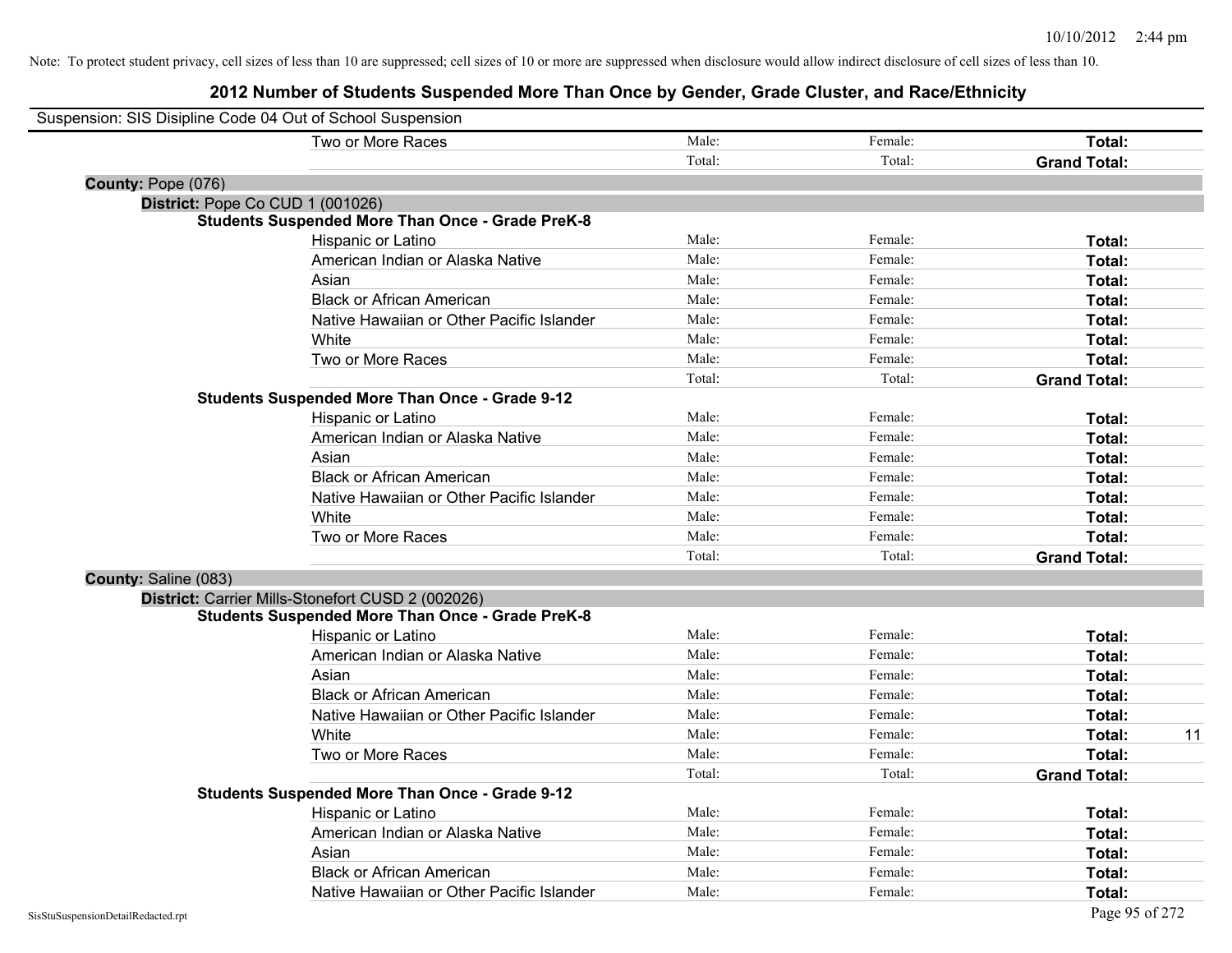| Suspension: SIS Disipline Code 04 Out of School Suspension |                                                         |        |         |                     |
|------------------------------------------------------------|---------------------------------------------------------|--------|---------|---------------------|
|                                                            | White                                                   | Male:  | Female: | Total:              |
|                                                            | Two or More Races                                       | Male:  | Female: | Total:              |
|                                                            |                                                         | Total: | Total:  | <b>Grand Total:</b> |
| District: Eldorado CUSD 4 (004026)                         |                                                         |        |         |                     |
|                                                            | <b>Students Suspended More Than Once - Grade PreK-8</b> |        |         |                     |
|                                                            | Hispanic or Latino                                      | Male:  | Female: | Total:              |
|                                                            | American Indian or Alaska Native                        | Male:  | Female: | Total:              |
|                                                            | Asian                                                   | Male:  | Female: | Total:              |
|                                                            | <b>Black or African American</b>                        | Male:  | Female: | Total:              |
|                                                            | Native Hawaiian or Other Pacific Islander               | Male:  | Female: | Total:              |
|                                                            | White                                                   | Male:  | Female: | Total:              |
|                                                            | Two or More Races                                       | Male:  | Female: | Total:              |
|                                                            |                                                         | Total: | Total:  | <b>Grand Total:</b> |
|                                                            | <b>Students Suspended More Than Once - Grade 9-12</b>   |        |         |                     |
|                                                            | Hispanic or Latino                                      | Male:  | Female: | Total:              |
|                                                            | American Indian or Alaska Native                        | Male:  | Female: | Total:              |
|                                                            | Asian                                                   | Male:  | Female: | Total:              |
|                                                            | <b>Black or African American</b>                        | Male:  | Female: | Total:              |
|                                                            | Native Hawaiian or Other Pacific Islander               | Male:  | Female: | Total:              |
|                                                            | White                                                   | Male:  | Female: | Total:              |
|                                                            | Two or More Races                                       | Male:  | Female: | Total:              |
|                                                            |                                                         | Total: | Total:  | <b>Grand Total:</b> |
| District: Galatia CUSD 1 (001026)                          |                                                         |        |         |                     |
|                                                            | <b>Students Suspended More Than Once - Grade PreK-8</b> |        |         |                     |
|                                                            | Hispanic or Latino                                      | Male:  | Female: | Total:              |
|                                                            | American Indian or Alaska Native                        | Male:  | Female: | Total:              |
|                                                            | Asian                                                   | Male:  | Female: | Total:              |
|                                                            | <b>Black or African American</b>                        | Male:  | Female: | Total:              |
|                                                            | Native Hawaiian or Other Pacific Islander               | Male:  | Female: | Total:              |
|                                                            | White                                                   | Male:  | Female: | Total:              |
|                                                            | Two or More Races                                       | Male:  | Female: | Total:              |
|                                                            |                                                         | Total: | Total:  | <b>Grand Total:</b> |
|                                                            | <b>Students Suspended More Than Once - Grade 9-12</b>   |        |         |                     |
|                                                            | Hispanic or Latino                                      | Male:  | Female: | Total:              |
|                                                            | American Indian or Alaska Native                        | Male:  | Female: | Total:              |
|                                                            | Asian                                                   | Male:  | Female: | Total:              |
|                                                            | <b>Black or African American</b>                        | Male:  | Female: | Total:              |
|                                                            | Native Hawaiian or Other Pacific Islander               | Male:  | Female: | Total:              |
|                                                            | White                                                   | Male:  | Female: | Total:              |
| SisStuSuspensionDetailRedacted.rpt                         |                                                         |        |         | Page 96 of 272      |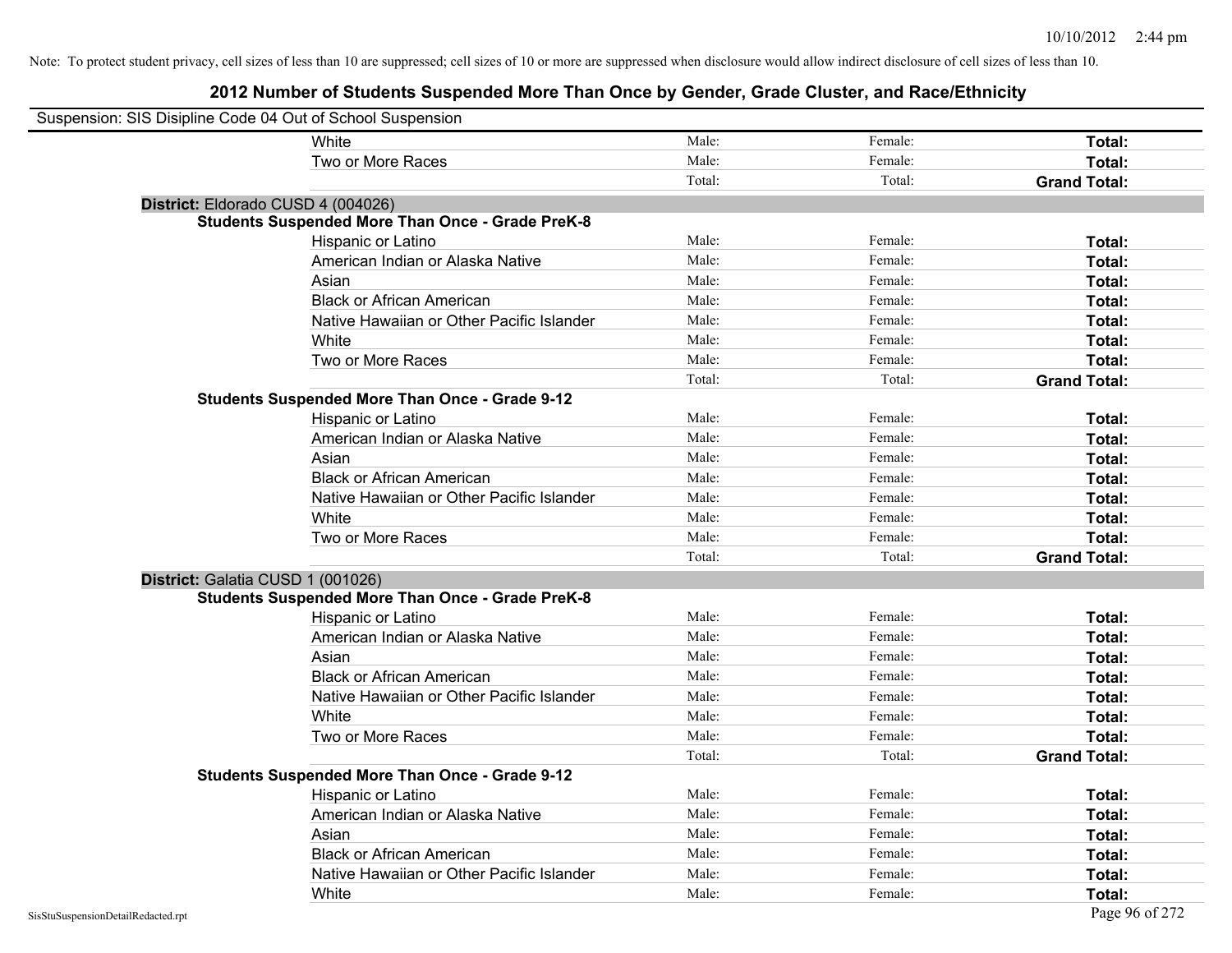| Suspension: SIS Disipline Code 04 Out of School Suspension |        |         |                     |
|------------------------------------------------------------|--------|---------|---------------------|
| Two or More Races                                          | Male:  | Female: | Total:              |
|                                                            | Total: | Total:  | <b>Grand Total:</b> |
| District: Harrisburg CUSD 3 (003026)                       |        |         |                     |
| <b>Students Suspended More Than Once - Grade PreK-8</b>    |        |         |                     |
| Hispanic or Latino                                         | Male:  | Female: | Total:              |
| American Indian or Alaska Native                           | Male:  | Female: | Total:              |
| Asian                                                      | Male:  | Female: | Total:              |
| <b>Black or African American</b>                           | Male:  | Female: | Total:              |
| Native Hawaiian or Other Pacific Islander                  | Male:  | Female: | Total:              |
| White                                                      | Male:  | Female: | 14<br>Total:        |
| Two or More Races                                          | Male:  | Female: | Total:              |
|                                                            | Total: | Total:  | <b>Grand Total:</b> |
| <b>Students Suspended More Than Once - Grade 9-12</b>      |        |         |                     |
| Hispanic or Latino                                         | Male:  | Female: | Total:              |
| American Indian or Alaska Native                           | Male:  | Female: | Total:              |
| Asian                                                      | Male:  | Female: | Total:              |
| <b>Black or African American</b>                           | Male:  | Female: | Total:              |
| Native Hawaiian or Other Pacific Islander                  | Male:  | Female: | Total:              |
| White                                                      | Male:  | Female: | Total:              |
| Two or More Races                                          | Male:  | Female: | Total:              |
|                                                            | Total: | Total:  | <b>Grand Total:</b> |
| County: Wabash (093)                                       |        |         |                     |
| District: Wabash CUSD 348 (348026)                         |        |         |                     |
| <b>Students Suspended More Than Once - Grade PreK-8</b>    |        |         |                     |
| Hispanic or Latino                                         | Male:  | Female: | Total:              |
| American Indian or Alaska Native                           | Male:  | Female: | Total:              |
| Asian                                                      | Male:  | Female: | Total:              |
| <b>Black or African American</b>                           | Male:  | Female: | Total:              |
| Native Hawaiian or Other Pacific Islander                  | Male:  | Female: | Total:              |
| White                                                      | Male:  | Female: | Total:              |
| Two or More Races                                          | Male:  | Female: | Total:              |
|                                                            | Total: | Total:  | <b>Grand Total:</b> |
| <b>Students Suspended More Than Once - Grade 9-12</b>      |        |         |                     |
| Hispanic or Latino                                         | Male:  | Female: | Total:              |
| American Indian or Alaska Native                           | Male:  | Female: | Total:              |
| Asian                                                      | Male:  | Female: | Total:              |
| <b>Black or African American</b>                           | Male:  | Female: | Total:              |
| Native Hawaiian or Other Pacific Islander                  | Male:  | Female: | Total:              |
| White                                                      | Male:  | Female: | 23<br>Total:        |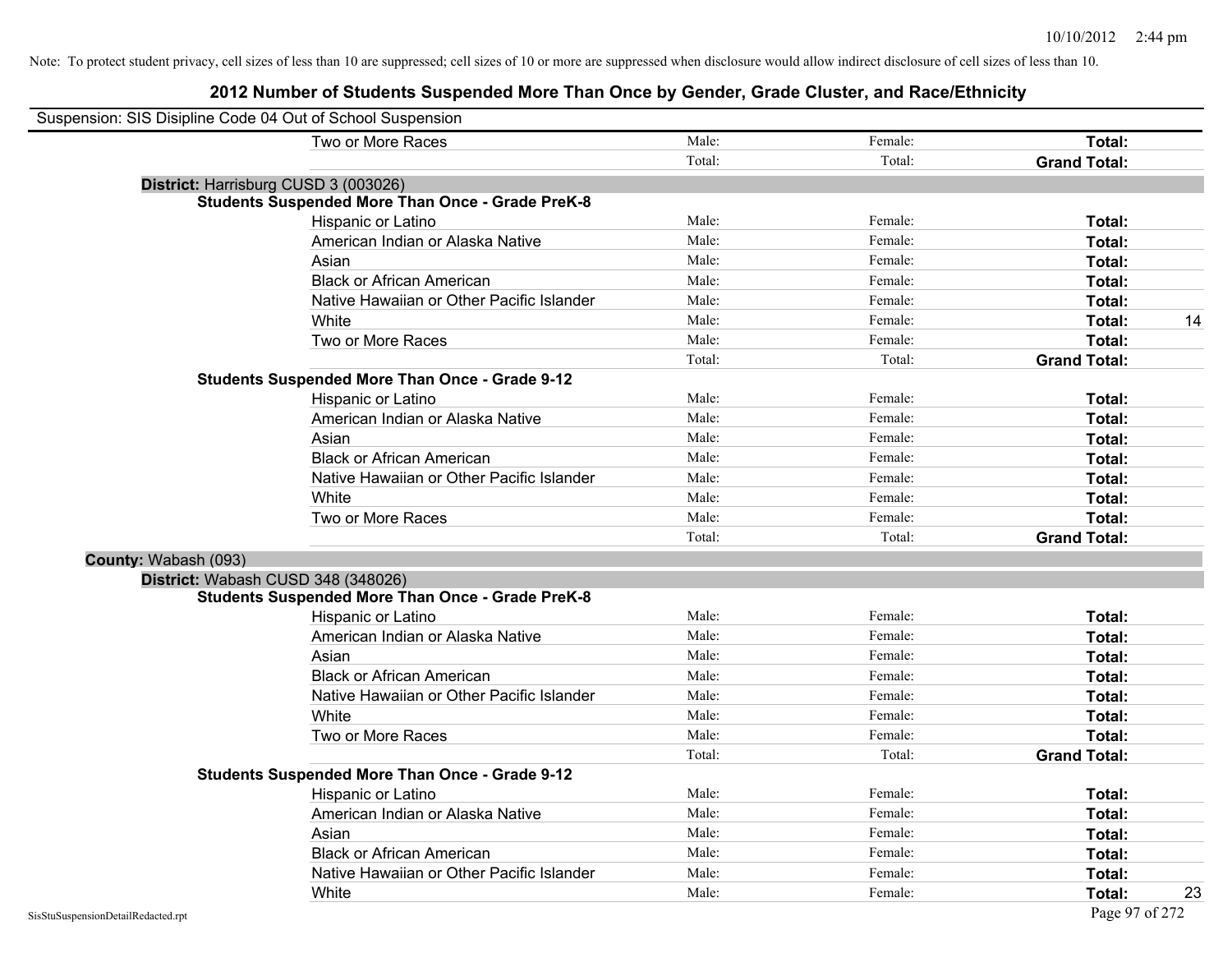| Suspension: SIS Disipline Code 04 Out of School Suspension |                                                         |        |         |                     |
|------------------------------------------------------------|---------------------------------------------------------|--------|---------|---------------------|
|                                                            | Two or More Races                                       | Male:  | Female: | Total:              |
|                                                            |                                                         | Total: | Total:  | <b>Grand Total:</b> |
| County: Wayne (096)                                        |                                                         |        |         |                     |
|                                                            | District: Fairfield Comm H S Dist 225 (225016)          |        |         |                     |
|                                                            | <b>Students Suspended More Than Once - Grade 9-12</b>   |        |         |                     |
|                                                            | Hispanic or Latino                                      | Male:  | Female: | Total:              |
|                                                            | American Indian or Alaska Native                        | Male:  | Female: | Total:              |
|                                                            | Asian                                                   | Male:  | Female: | Total:              |
|                                                            | <b>Black or African American</b>                        | Male:  | Female: | Total:              |
|                                                            | Native Hawaiian or Other Pacific Islander               | Male:  | Female: | Total:              |
|                                                            | White                                                   | Male:  | Female: | Total:              |
|                                                            | Two or More Races                                       | Male:  | Female: | Total:              |
|                                                            |                                                         | Total: | Total:  | <b>Grand Total:</b> |
| District: Fairfield PSD 112 (112004)                       |                                                         |        |         |                     |
|                                                            | <b>Students Suspended More Than Once - Grade PreK-8</b> |        |         |                     |
|                                                            | Hispanic or Latino                                      | Male:  | Female: | Total:              |
|                                                            | American Indian or Alaska Native                        | Male:  | Female: | Total:              |
|                                                            | Asian                                                   | Male:  | Female: | Total:              |
|                                                            | <b>Black or African American</b>                        | Male:  | Female: | Total:              |
|                                                            | Native Hawaiian or Other Pacific Islander               | Male:  | Female: | Total:              |
|                                                            | White                                                   | Male:  | Female: | Total:              |
|                                                            | Two or More Races                                       | Male:  | Female: | Total:              |
|                                                            |                                                         | Total: | Total:  | <b>Grand Total:</b> |
| District: New Hope CCSD 6 (006004)                         |                                                         |        |         |                     |
|                                                            | <b>Students Suspended More Than Once - Grade PreK-8</b> |        |         |                     |
|                                                            | Hispanic or Latino                                      | Male:  | Female: | Total:              |
|                                                            | American Indian or Alaska Native                        | Male:  | Female: | Total:              |
|                                                            | Asian                                                   | Male:  | Female: | Total:              |
|                                                            | <b>Black or African American</b>                        | Male:  | Female: | Total:              |
|                                                            | Native Hawaiian or Other Pacific Islander               | Male:  | Female: | Total:              |
|                                                            | White                                                   | Male:  | Female: | Total:              |
|                                                            | Two or More Races                                       | Male:  | Female: | Total:              |
|                                                            |                                                         | Total: | Total:  | <b>Grand Total:</b> |
|                                                            | District: Wayne City CUSD 100 (100026)                  |        |         |                     |
|                                                            | <b>Students Suspended More Than Once - Grade PreK-8</b> |        |         |                     |
|                                                            | Hispanic or Latino                                      | Male:  | Female: | Total:              |
|                                                            | American Indian or Alaska Native                        | Male:  | Female: | Total:              |
|                                                            | Asian                                                   | Male:  | Female: | Total:              |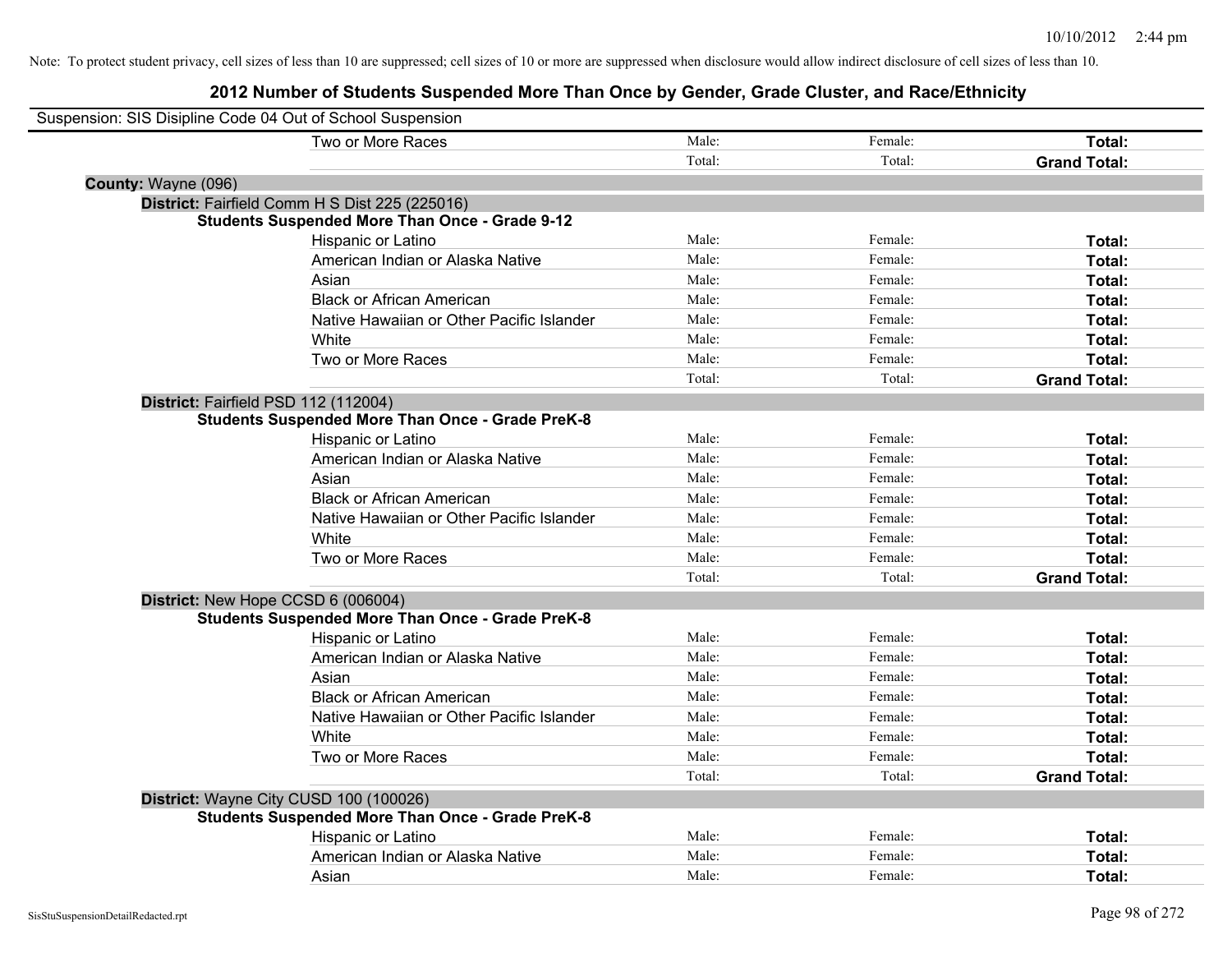| Suspension: SIS Disipline Code 04 Out of School Suspension |                                                         |        |         |                     |
|------------------------------------------------------------|---------------------------------------------------------|--------|---------|---------------------|
|                                                            | <b>Black or African American</b>                        | Male:  | Female: | Total:              |
|                                                            | Native Hawaiian or Other Pacific Islander               | Male:  | Female: | Total:              |
|                                                            | White                                                   | Male:  | Female: | Total:              |
|                                                            | Two or More Races                                       | Male:  | Female: | Total:              |
|                                                            |                                                         | Total: | Total:  | <b>Grand Total:</b> |
|                                                            | <b>Students Suspended More Than Once - Grade 9-12</b>   |        |         |                     |
|                                                            | Hispanic or Latino                                      | Male:  | Female: | Total:              |
|                                                            | American Indian or Alaska Native                        | Male:  | Female: | Total:              |
|                                                            | Asian                                                   | Male:  | Female: | Total:              |
|                                                            | <b>Black or African American</b>                        | Male:  | Female: | Total:              |
|                                                            | Native Hawaiian or Other Pacific Islander               | Male:  | Female: | Total:              |
|                                                            | White                                                   | Male:  | Female: | Total:              |
|                                                            | Two or More Races                                       | Male:  | Female: | Total:              |
|                                                            |                                                         | Total: | Total:  | <b>Grand Total:</b> |
| County: White (097)                                        |                                                         |        |         |                     |
|                                                            | District: Carmi-White County CUSD 5 (005026)            |        |         |                     |
|                                                            | <b>Students Suspended More Than Once - Grade PreK-8</b> |        |         |                     |
|                                                            | Hispanic or Latino                                      | Male:  | Female: | Total:              |
|                                                            | American Indian or Alaska Native                        | Male:  | Female: | Total:              |
|                                                            | Asian                                                   | Male:  | Female: | Total:              |
|                                                            | <b>Black or African American</b>                        | Male:  | Female: | Total:              |
|                                                            | Native Hawaiian or Other Pacific Islander               | Male:  | Female: | Total:              |
|                                                            | White                                                   | Male:  | Female: | Total:              |
|                                                            | Two or More Races                                       | Male:  | Female: | Total:              |
|                                                            |                                                         | Total: | Total:  | <b>Grand Total:</b> |
|                                                            | <b>Students Suspended More Than Once - Grade 9-12</b>   |        |         |                     |
|                                                            | Hispanic or Latino                                      | Male:  | Female: | Total:              |
|                                                            | American Indian or Alaska Native                        | Male:  | Female: | Total:              |
|                                                            | Asian                                                   | Male:  | Female: | Total:              |
|                                                            | <b>Black or African American</b>                        | Male:  | Female: | Total:              |
|                                                            | Native Hawaiian or Other Pacific Islander               | Male:  | Female: | Total:              |
|                                                            | White                                                   | Male:  | Female: | Total:              |
|                                                            | Two or More Races                                       | Male:  | Female: | Total:              |
|                                                            |                                                         | Total: | Total:  | <b>Grand Total:</b> |
|                                                            | District: Wabash & Ohio Valley Sp Ed Dist (801060)      |        |         |                     |
|                                                            | <b>Students Suspended More Than Once - Grade 9-12</b>   |        |         |                     |
|                                                            | Hispanic or Latino                                      | Male:  | Female: | Total:              |
|                                                            | American Indian or Alaska Native                        | Male:  | Female: | Total:              |
|                                                            | Asian                                                   | Male:  | Female: | Total:              |
| SisStuSuspensionDetailRedacted.rpt                         |                                                         |        |         | Page 99 of 272      |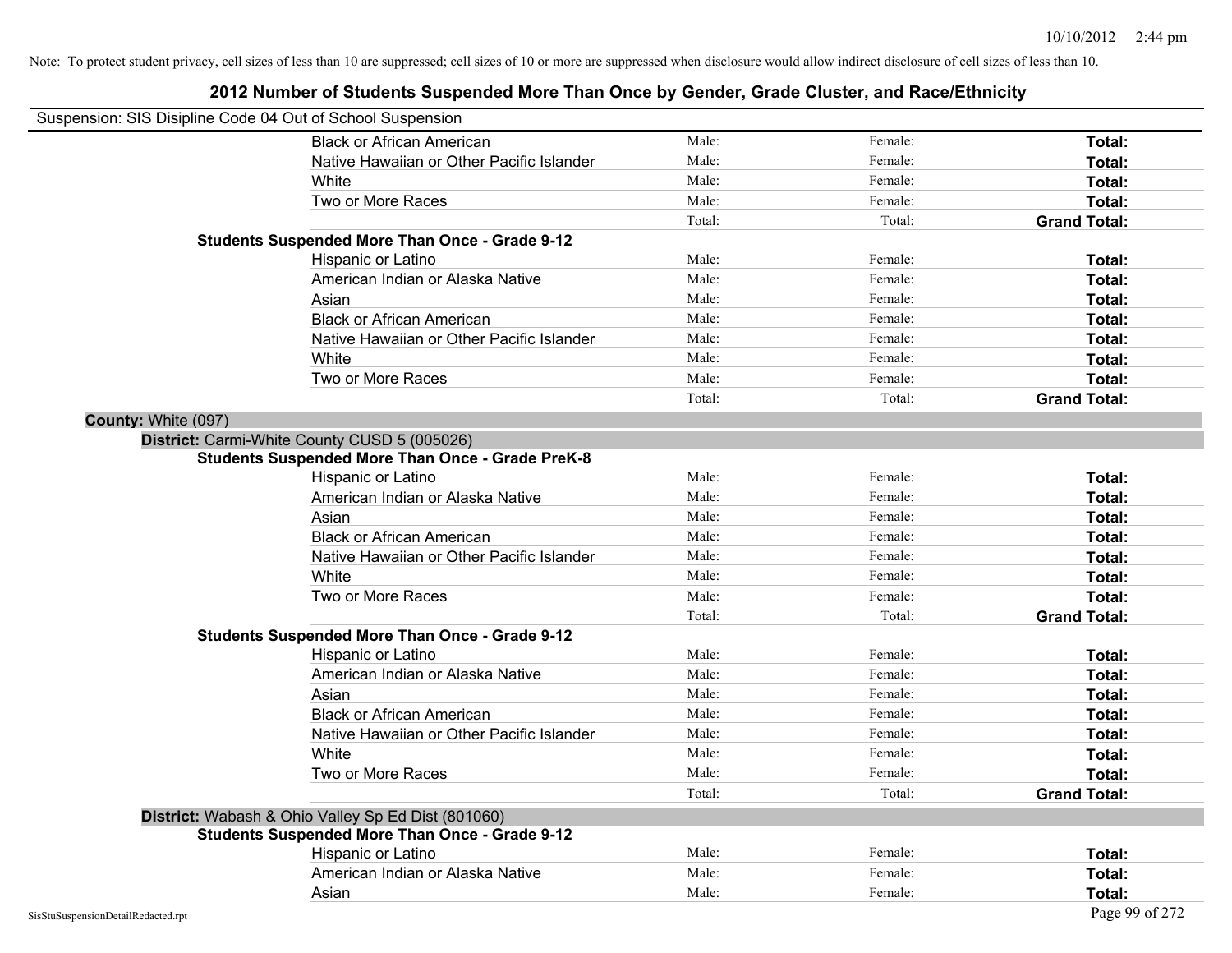| Suspension: SIS Disipline Code 04 Out of School Suspension |                                                                                            |        |         |                     |    |
|------------------------------------------------------------|--------------------------------------------------------------------------------------------|--------|---------|---------------------|----|
|                                                            | <b>Black or African American</b>                                                           | Male:  | Female: | Total:              |    |
|                                                            | Native Hawaiian or Other Pacific Islander                                                  | Male:  | Female: | Total:              |    |
|                                                            | White                                                                                      | Male:  | Female: | Total:              |    |
|                                                            | Two or More Races                                                                          | Male:  | Female: | Total:              |    |
|                                                            |                                                                                            | Total: | Total:  | <b>Grand Total:</b> |    |
|                                                            |                                                                                            |        |         |                     |    |
| Region: Franklin/Williamson ROE (21)                       |                                                                                            |        |         |                     |    |
| County: Franklin (028)                                     |                                                                                            |        |         |                     |    |
|                                                            | District: Akin CCSD 91 (091004)<br><b>Students Suspended More Than Once - Grade PreK-8</b> |        |         |                     |    |
|                                                            | Hispanic or Latino                                                                         | Male:  | Female: | Total:              |    |
|                                                            | American Indian or Alaska Native                                                           | Male:  | Female: | Total:              |    |
|                                                            | Asian                                                                                      | Male:  | Female: | Total:              |    |
|                                                            | <b>Black or African American</b>                                                           | Male:  | Female: | Total:              |    |
|                                                            | Native Hawaiian or Other Pacific Islander                                                  | Male:  | Female: | Total:              |    |
|                                                            | White                                                                                      | Male:  | Female: | Total:              |    |
|                                                            | Two or More Races                                                                          | Male:  | Female: | Total:              |    |
|                                                            |                                                                                            | Total: | Total:  | <b>Grand Total:</b> |    |
|                                                            | District: Benton CCSD 47 (047004)                                                          |        |         |                     |    |
|                                                            | <b>Students Suspended More Than Once - Grade PreK-8</b>                                    |        |         |                     |    |
|                                                            | Hispanic or Latino                                                                         | Male:  | Female: | Total:              |    |
|                                                            | American Indian or Alaska Native                                                           | Male:  | Female: | Total:              |    |
|                                                            | Asian                                                                                      | Male:  | Female: | Total:              |    |
|                                                            | <b>Black or African American</b>                                                           | Male:  | Female: | Total:              |    |
|                                                            | Native Hawaiian or Other Pacific Islander                                                  | Male:  | Female: | Total:              |    |
|                                                            | White                                                                                      | Male:  | Female: | Total:              |    |
|                                                            | Two or More Races                                                                          | Male:  | Female: | Total:              |    |
|                                                            |                                                                                            | Total: | Total:  | <b>Grand Total:</b> |    |
|                                                            | District: Benton Cons HSD 103 (103013)                                                     |        |         |                     |    |
|                                                            | <b>Students Suspended More Than Once - Grade 9-12</b>                                      |        |         |                     |    |
|                                                            | Hispanic or Latino                                                                         | Male:  | Female: | Total:              |    |
|                                                            | American Indian or Alaska Native                                                           | Male:  | Female: | Total:              |    |
|                                                            | Asian                                                                                      | Male:  | Female: | Total:              |    |
|                                                            | <b>Black or African American</b>                                                           | Male:  | Female: | Total:              |    |
|                                                            | Native Hawaiian or Other Pacific Islander                                                  | Male:  | Female: | Total:              |    |
|                                                            | White                                                                                      | Male:  | Female: | Total:              | 28 |
|                                                            | Two or More Races                                                                          | Male:  | Female: | <b>Total:</b>       |    |
|                                                            |                                                                                            | Total: | Total:  | <b>Grand Total:</b> |    |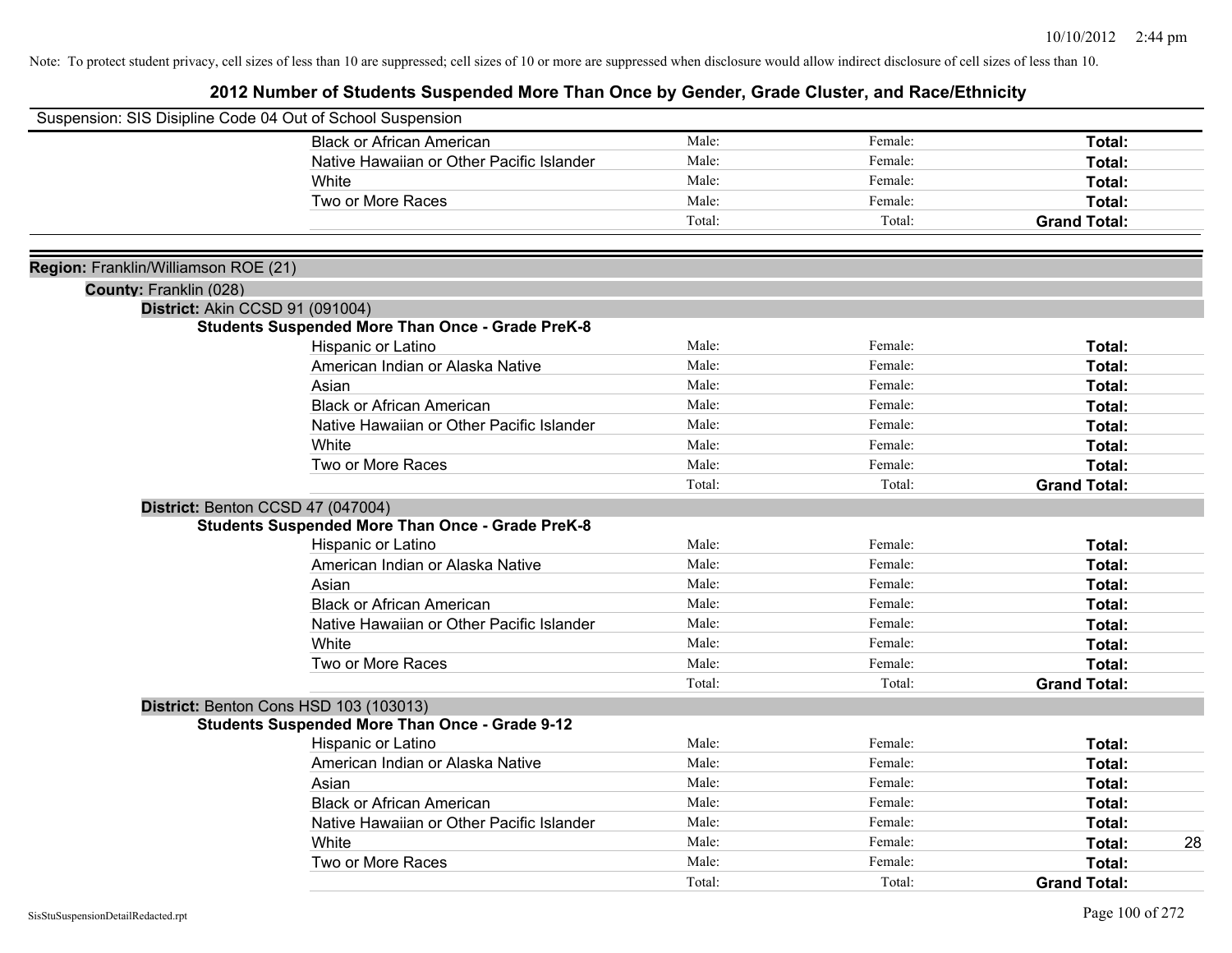| Suspension: SIS Disipline Code 04 Out of School Suspension |                                                         |        |         |                     |
|------------------------------------------------------------|---------------------------------------------------------|--------|---------|---------------------|
| District: Christopher USD 99 (099026)                      |                                                         |        |         |                     |
|                                                            | <b>Students Suspended More Than Once - Grade PreK-8</b> |        |         |                     |
|                                                            | Hispanic or Latino                                      | Male:  | Female: | Total:              |
|                                                            | American Indian or Alaska Native                        | Male:  | Female: | Total:              |
|                                                            | Asian                                                   | Male:  | Female: | Total:              |
|                                                            | <b>Black or African American</b>                        | Male:  | Female: | Total:              |
|                                                            | Native Hawaiian or Other Pacific Islander               | Male:  | Female: | Total:              |
|                                                            | White                                                   | Male:  | Female: | Total:              |
|                                                            | Two or More Races                                       | Male:  | Female: | Total:              |
|                                                            |                                                         | Total: | Total:  | <b>Grand Total:</b> |
|                                                            | <b>Students Suspended More Than Once - Grade 9-12</b>   |        |         |                     |
|                                                            | Hispanic or Latino                                      | Male:  | Female: | Total:              |
|                                                            | American Indian or Alaska Native                        | Male:  | Female: | Total:              |
|                                                            | Asian                                                   | Male:  | Female: | Total:              |
|                                                            | <b>Black or African American</b>                        | Male:  | Female: | Total:              |
|                                                            | Native Hawaiian or Other Pacific Islander               | Male:  | Female: | Total:              |
|                                                            | White                                                   | Male:  | Female: | Total:              |
|                                                            | Two or More Races                                       | Male:  | Female: | Total:              |
|                                                            |                                                         | Total: | Total:  | <b>Grand Total:</b> |
| District: Frankfort CUSD 168 (168026)                      |                                                         |        |         |                     |
|                                                            | <b>Students Suspended More Than Once - Grade PreK-8</b> |        |         |                     |
|                                                            | Hispanic or Latino                                      | Male:  | Female: | Total:              |
|                                                            | American Indian or Alaska Native                        | Male:  | Female: | Total:              |
|                                                            | Asian                                                   | Male:  | Female: | Total:              |
|                                                            | <b>Black or African American</b>                        | Male:  | Female: | Total:              |
|                                                            | Native Hawaiian or Other Pacific Islander               | Male:  | Female: | Total:              |
|                                                            | White                                                   | Male:  | Female: | Total:              |
|                                                            | Two or More Races                                       | Male:  | Female: | Total:              |
|                                                            |                                                         | Total: | Total:  | <b>Grand Total:</b> |
| District: Sesser-Valier CUSD 196 (196026)                  |                                                         |        |         |                     |
|                                                            | <b>Students Suspended More Than Once - Grade PreK-8</b> |        |         |                     |
|                                                            | Hispanic or Latino                                      | Male:  | Female: | Total:              |
|                                                            | American Indian or Alaska Native                        | Male:  | Female: | Total:              |
|                                                            | Asian                                                   | Male:  | Female: | Total:              |
|                                                            | <b>Black or African American</b>                        | Male:  | Female: | Total:              |
|                                                            | Native Hawaiian or Other Pacific Islander               | Male:  | Female: | Total:              |
|                                                            | White                                                   | Male:  | Female: | Total:              |
|                                                            | Two or More Races                                       | Male:  | Female: | Total:              |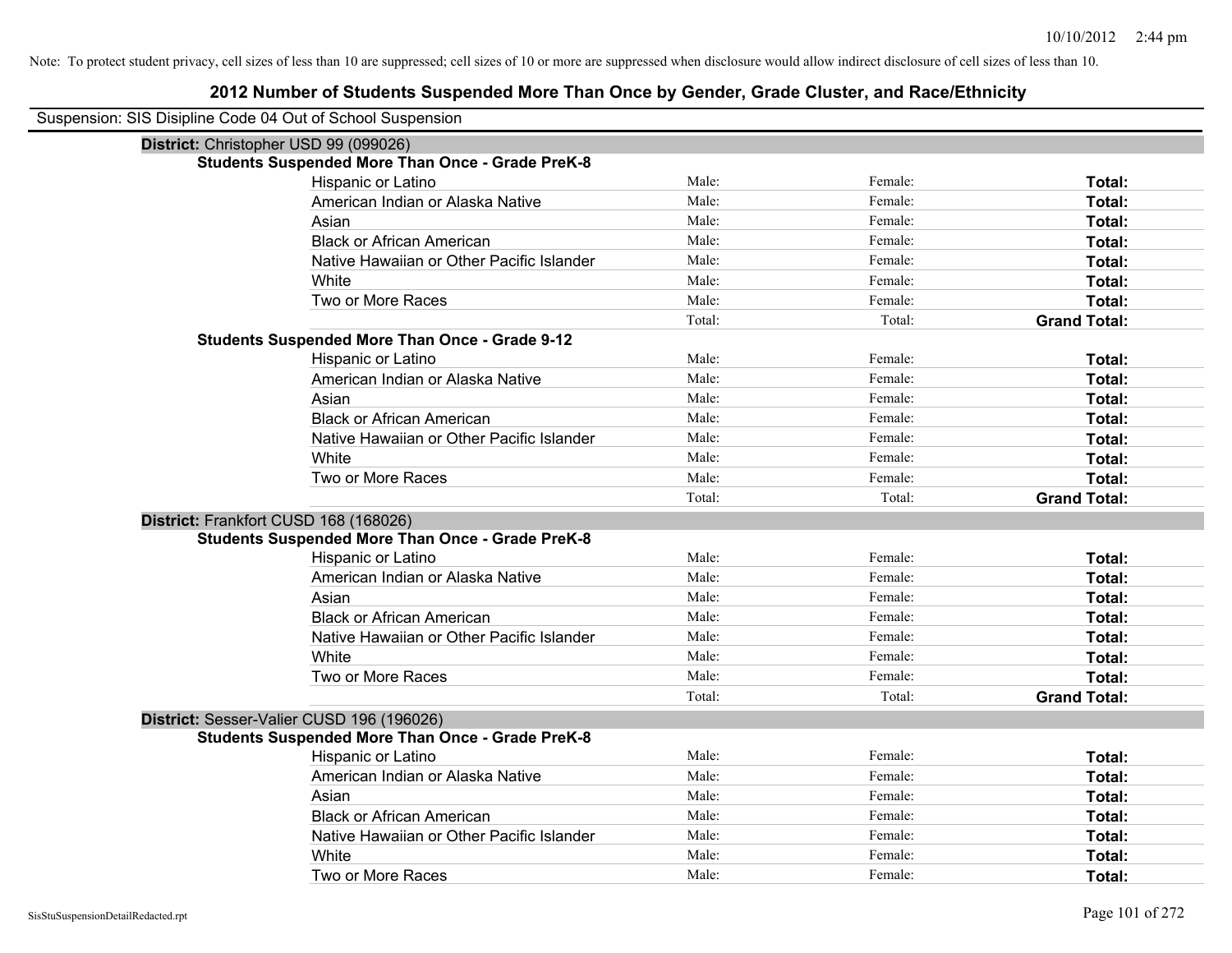| Suspension: SIS Disipline Code 04 Out of School Suspension |                                                         |        |         |                     |
|------------------------------------------------------------|---------------------------------------------------------|--------|---------|---------------------|
|                                                            |                                                         | Total: | Total:  | <b>Grand Total:</b> |
|                                                            | <b>Students Suspended More Than Once - Grade 9-12</b>   |        |         |                     |
|                                                            | Hispanic or Latino                                      | Male:  | Female: | Total:              |
|                                                            | American Indian or Alaska Native                        | Male:  | Female: | Total:              |
|                                                            | Asian                                                   | Male:  | Female: | Total:              |
|                                                            | <b>Black or African American</b>                        | Male:  | Female: | Total:              |
|                                                            | Native Hawaiian or Other Pacific Islander               | Male:  | Female: | Total:              |
|                                                            | White                                                   | Male:  | Female: | Total:              |
|                                                            | Two or More Races                                       | Male:  | Female: | Total:              |
|                                                            |                                                         | Total: | Total:  | <b>Grand Total:</b> |
|                                                            | District: Thompsonville CUSD 174 (174026)               |        |         |                     |
|                                                            | <b>Students Suspended More Than Once - Grade PreK-8</b> |        |         |                     |
|                                                            | Hispanic or Latino                                      | Male:  | Female: | Total:              |
|                                                            | American Indian or Alaska Native                        | Male:  | Female: | Total:              |
|                                                            | Asian                                                   | Male:  | Female: | Total:              |
|                                                            | <b>Black or African American</b>                        | Male:  | Female: | Total:              |
|                                                            | Native Hawaiian or Other Pacific Islander               | Male:  | Female: | Total:              |
|                                                            | White                                                   | Male:  | Female: | Total:              |
|                                                            | Two or More Races                                       | Male:  | Female: | Total:              |
|                                                            |                                                         | Total: | Total:  | <b>Grand Total:</b> |
|                                                            | District: Zeigler-Royalton CUSD 188 (188026)            |        |         |                     |
|                                                            | <b>Students Suspended More Than Once - Grade 9-12</b>   |        |         |                     |
|                                                            | Hispanic or Latino                                      | Male:  | Female: | Total:              |
|                                                            | American Indian or Alaska Native                        | Male:  | Female: | Total:              |
|                                                            | Asian                                                   | Male:  | Female: | Total:              |
|                                                            | <b>Black or African American</b>                        | Male:  | Female: | Total:              |
|                                                            | Native Hawaiian or Other Pacific Islander               | Male:  | Female: | Total:              |
|                                                            | White                                                   | Male:  | Female: | Total:              |
|                                                            | Two or More Races                                       | Male:  | Female: | Total:              |
|                                                            |                                                         | Total: | Total:  | <b>Grand Total:</b> |
| County: Williamson (100)                                   |                                                         |        |         |                     |
| District: Carterville CUSD 5 (005026)                      |                                                         |        |         |                     |
|                                                            | <b>Students Suspended More Than Once - Grade PreK-8</b> |        |         |                     |
|                                                            | Hispanic or Latino                                      | Male:  | Female: | Total:              |
|                                                            | American Indian or Alaska Native                        | Male:  | Female: | Total:              |
|                                                            | Asian                                                   | Male:  | Female: | Total:              |
|                                                            | <b>Black or African American</b>                        | Male:  | Female: | Total:              |
|                                                            | Native Hawaiian or Other Pacific Islander               | Male:  | Female: | Total:              |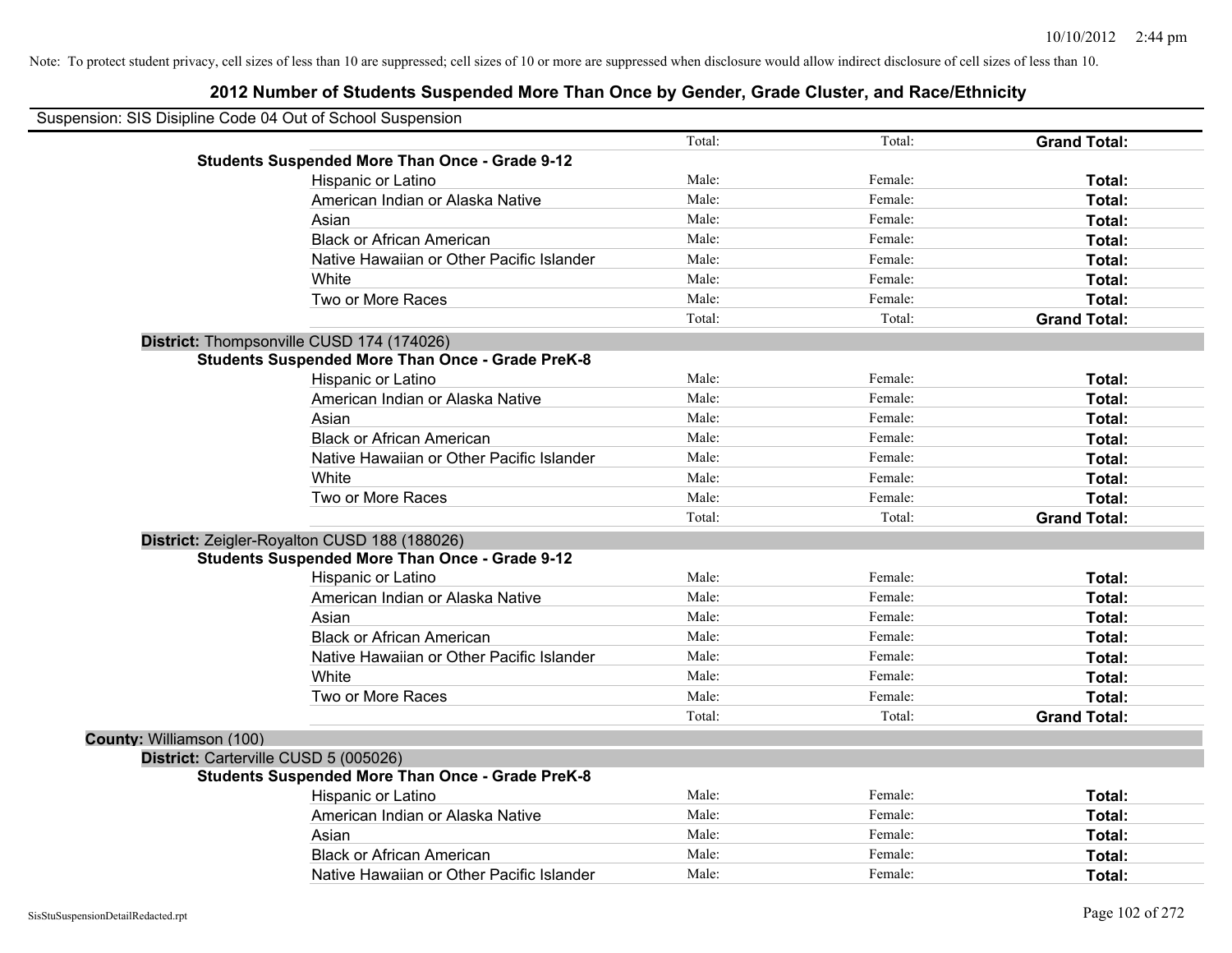| Suspension: SIS Disipline Code 04 Out of School Suspension |                                                         |        |              |                           |    |
|------------------------------------------------------------|---------------------------------------------------------|--------|--------------|---------------------------|----|
|                                                            | <b>White</b>                                            | Male:  | Female:      | Total:                    | 23 |
|                                                            | Two or More Races                                       | Male:  | Female:      | Total:                    |    |
|                                                            |                                                         | Total: | Total:       | <b>Grand Total:</b>       |    |
|                                                            | <b>Students Suspended More Than Once - Grade 9-12</b>   |        |              |                           |    |
|                                                            | Hispanic or Latino                                      | Male:  | Female:      | Total:                    |    |
|                                                            | American Indian or Alaska Native                        | Male:  | Female:      | Total:                    |    |
|                                                            | Asian                                                   | Male:  | Female:      | Total:                    |    |
|                                                            | <b>Black or African American</b>                        | Male:  | Female:      | Total:                    |    |
|                                                            | Native Hawaiian or Other Pacific Islander               | Male:  | Female:      | Total:                    |    |
|                                                            | White                                                   | Male:  | Female:      | Total:                    |    |
|                                                            | Two or More Races                                       | Male:  | Female:      | Total:                    |    |
|                                                            |                                                         | Total: | Total:       | <b>Grand Total:</b>       |    |
| District: Herrin CUSD 4 (004026)                           |                                                         |        |              |                           |    |
|                                                            | <b>Students Suspended More Than Once - Grade PreK-8</b> |        |              |                           |    |
|                                                            | Hispanic or Latino                                      | Male:  | Female:      | Total:                    |    |
|                                                            | American Indian or Alaska Native                        | Male:  | Female:      | Total:                    |    |
|                                                            | Asian                                                   | Male:  | Female:      | Total:                    |    |
|                                                            | <b>Black or African American</b>                        | Male:  | Female:      | Total:                    |    |
|                                                            | Native Hawaiian or Other Pacific Islander               | Male:  | Female:      | Total:                    |    |
|                                                            | White                                                   | Male:  | Female:      | Total:                    | 42 |
|                                                            | Two or More Races                                       | Male:  | Female:      | Total:                    |    |
|                                                            |                                                         | Total: | 46<br>Total: | 11<br><b>Grand Total:</b> | 57 |
|                                                            | <b>Students Suspended More Than Once - Grade 9-12</b>   |        |              |                           |    |
|                                                            | Hispanic or Latino                                      | Male:  | Female:      | Total:                    |    |
|                                                            | American Indian or Alaska Native                        | Male:  | Female:      | Total:                    |    |
|                                                            | Asian                                                   | Male:  | Female:      | Total:                    |    |
|                                                            | <b>Black or African American</b>                        | Male:  | Female:      | Total:                    |    |
|                                                            | Native Hawaiian or Other Pacific Islander               | Male:  | Female:      | Total:                    |    |
|                                                            | White                                                   | Male:  | Female:      | Total:                    |    |
|                                                            | Two or More Races                                       | Male:  | Female:      | Total:                    |    |
|                                                            |                                                         | Total: | Total:       | <b>Grand Total:</b>       |    |
| District: Johnston City CUSD 1 (001026)                    |                                                         |        |              |                           |    |
|                                                            | <b>Students Suspended More Than Once - Grade PreK-8</b> |        |              |                           |    |
|                                                            | Hispanic or Latino                                      | Male:  | Female:      | Total:                    |    |
|                                                            | American Indian or Alaska Native                        | Male:  | Female:      | Total:                    |    |
|                                                            | Asian                                                   | Male:  | Female:      | Total:                    |    |
|                                                            | <b>Black or African American</b>                        | Male:  | Female:      | Total:                    |    |
|                                                            | Native Hawaiian or Other Pacific Islander               | Male:  | Female:      | Total:                    |    |
|                                                            | White                                                   | Male:  | Female:      | Total:                    |    |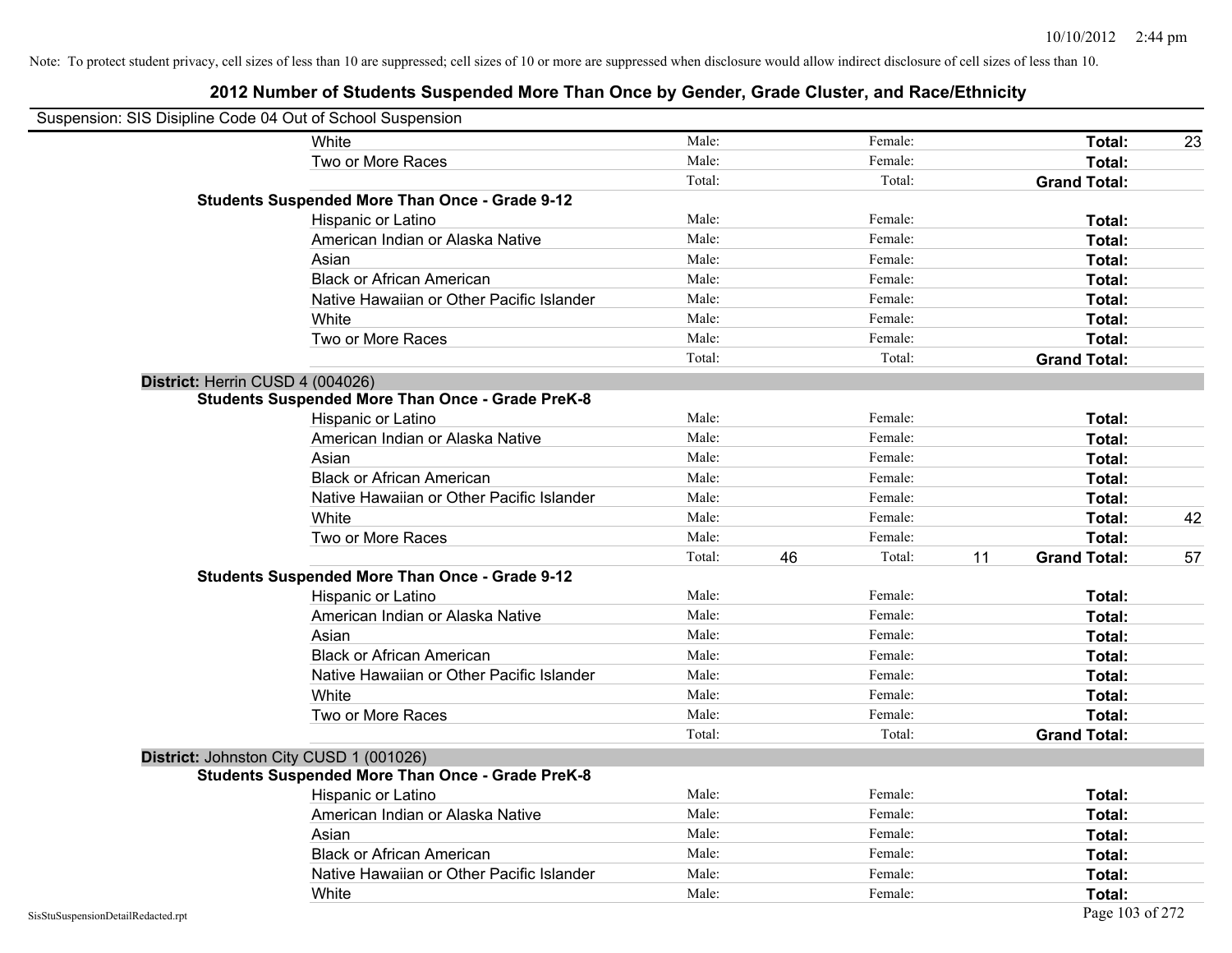| Suspension: SIS Disipline Code 04 Out of School Suspension |                                                         |        |         |                     |    |
|------------------------------------------------------------|---------------------------------------------------------|--------|---------|---------------------|----|
|                                                            | Two or More Races                                       | Male:  | Female: | Total:              |    |
|                                                            |                                                         | Total: | Total:  | <b>Grand Total:</b> |    |
|                                                            | <b>Students Suspended More Than Once - Grade 9-12</b>   |        |         |                     |    |
|                                                            | Hispanic or Latino                                      | Male:  | Female: | Total:              |    |
|                                                            | American Indian or Alaska Native                        | Male:  | Female: | Total:              |    |
|                                                            | Asian                                                   | Male:  | Female: | Total:              |    |
|                                                            | <b>Black or African American</b>                        | Male:  | Female: | Total:              |    |
|                                                            | Native Hawaiian or Other Pacific Islander               | Male:  | Female: | Total:              |    |
|                                                            | White                                                   | Male:  | Female: | Total:              |    |
|                                                            | Two or More Races                                       | Male:  | Female: | Total:              |    |
|                                                            |                                                         | Total: | Total:  | <b>Grand Total:</b> |    |
| District: Marion CUSD 2 (002026)                           |                                                         |        |         |                     |    |
|                                                            | <b>Students Suspended More Than Once - Grade PreK-8</b> |        |         |                     |    |
|                                                            | Hispanic or Latino                                      | Male:  | Female: | Total:              |    |
|                                                            | American Indian or Alaska Native                        | Male:  | Female: | Total:              |    |
|                                                            | Asian                                                   | Male:  | Female: | Total:              |    |
|                                                            | <b>Black or African American</b>                        | Male:  | Female: | Total:              |    |
|                                                            | Native Hawaiian or Other Pacific Islander               | Male:  | Female: | Total:              |    |
|                                                            | White                                                   | Male:  | Female: | Total:              | 18 |
|                                                            | Two or More Races                                       | Male:  | Female: | Total:              |    |
|                                                            |                                                         | Total: | Total:  | <b>Grand Total:</b> | 29 |
|                                                            | <b>Students Suspended More Than Once - Grade 9-12</b>   |        |         |                     |    |
|                                                            | Hispanic or Latino                                      | Male:  | Female: | Total:              |    |
|                                                            | American Indian or Alaska Native                        | Male:  | Female: | Total:              |    |
|                                                            | Asian                                                   | Male:  | Female: | Total:              |    |
|                                                            | <b>Black or African American</b>                        | Male:  | Female: | Total:              | 10 |
|                                                            | Native Hawaiian or Other Pacific Islander               | Male:  | Female: | Total:              |    |
|                                                            | White                                                   | Male:  | Female: | <b>Total:</b>       | 19 |
|                                                            | Two or More Races                                       | Male:  | Female: | Total:              |    |
|                                                            |                                                         | Total: | Total:  | <b>Grand Total:</b> |    |
|                                                            |                                                         |        |         |                     |    |
| Region: Fulton/Schuyler ROE (22)                           |                                                         |        |         |                     |    |
| County: Fulton (029)                                       |                                                         |        |         |                     |    |
| District: Astoria CUSD 1 (001026)                          |                                                         |        |         |                     |    |
|                                                            | <b>Students Suspended More Than Once - Grade 9-12</b>   |        |         |                     |    |
|                                                            | Hispanic or Latino                                      | Male:  | Female: | Total:              |    |
|                                                            | American Indian or Alaska Native                        | Male:  | Female: | Total:              |    |
|                                                            | Asian                                                   | Male:  | Female: | Total:              |    |
|                                                            |                                                         |        |         |                     |    |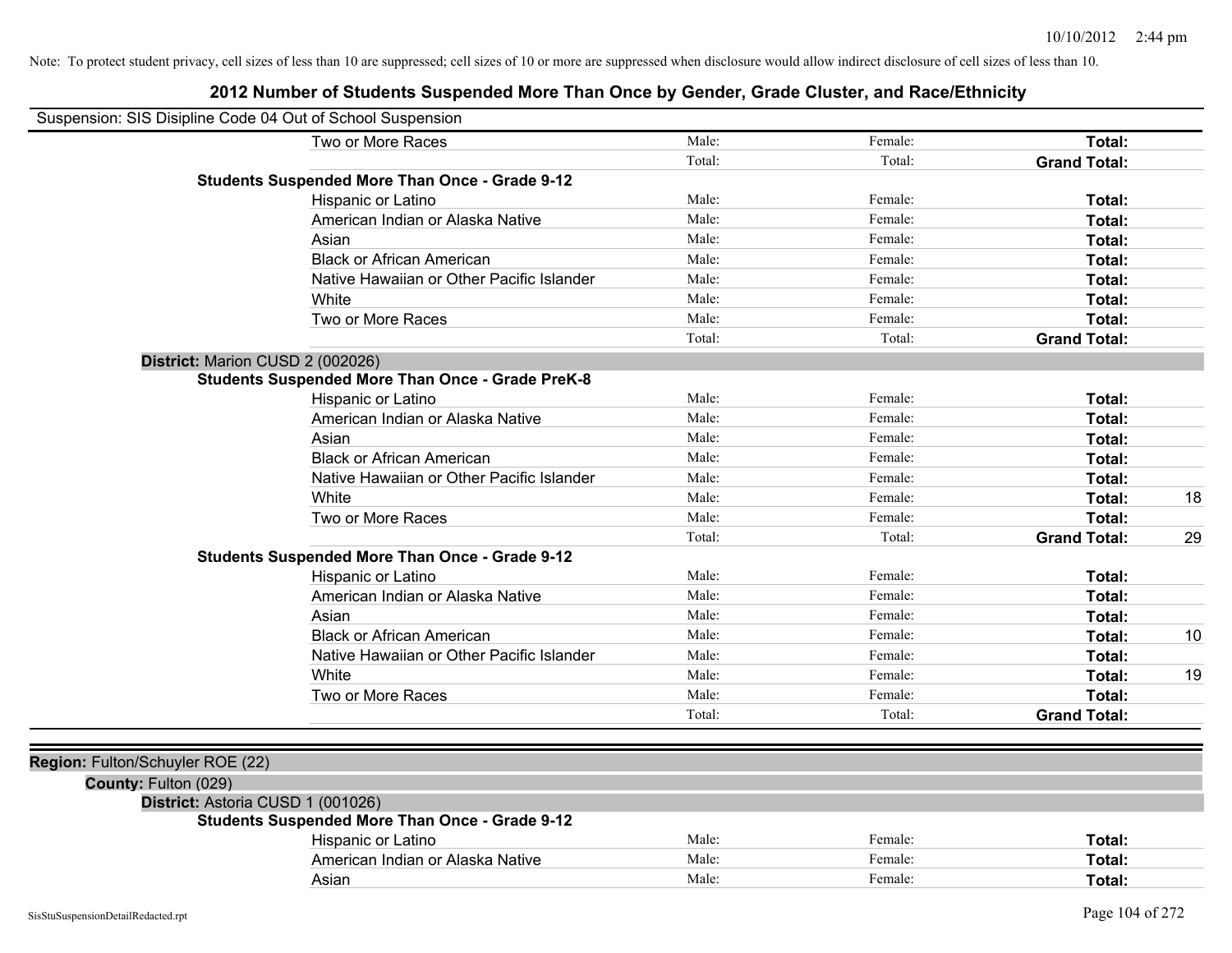| Suspension: SIS Disipline Code 04 Out of School Suspension |                                                         |        |         |                     |
|------------------------------------------------------------|---------------------------------------------------------|--------|---------|---------------------|
|                                                            | <b>Black or African American</b>                        | Male:  | Female: | Total:              |
|                                                            | Native Hawaiian or Other Pacific Islander               | Male:  | Female: | Total:              |
|                                                            | White                                                   | Male:  | Female: | Total:              |
|                                                            | Two or More Races                                       | Male:  | Female: | Total:              |
|                                                            |                                                         | Total: | Total:  | <b>Grand Total:</b> |
| District: Avon CUSD 176 (176026)                           |                                                         |        |         |                     |
|                                                            | <b>Students Suspended More Than Once - Grade 9-12</b>   |        |         |                     |
|                                                            | Hispanic or Latino                                      | Male:  | Female: | Total:              |
|                                                            | American Indian or Alaska Native                        | Male:  | Female: | Total:              |
|                                                            | Asian                                                   | Male:  | Female: | Total:              |
|                                                            | <b>Black or African American</b>                        | Male:  | Female: | Total:              |
|                                                            | Native Hawaiian or Other Pacific Islander               | Male:  | Female: | Total:              |
|                                                            | White                                                   | Male:  | Female: | Total:              |
|                                                            | Two or More Races                                       | Male:  | Female: | Total:              |
|                                                            |                                                         | Total: | Total:  | <b>Grand Total:</b> |
| District: Canton Union SD 66 (066025)                      |                                                         |        |         |                     |
|                                                            | <b>Students Suspended More Than Once - Grade PreK-8</b> |        |         |                     |
|                                                            | Hispanic or Latino                                      | Male:  | Female: | Total:              |
|                                                            | American Indian or Alaska Native                        | Male:  | Female: | Total:              |
|                                                            | Asian                                                   | Male:  | Female: | Total:              |
|                                                            | <b>Black or African American</b>                        | Male:  | Female: | Total:              |
|                                                            | Native Hawaiian or Other Pacific Islander               | Male:  | Female: | Total:              |
|                                                            | White                                                   | Male:  | Female: | Total:              |
|                                                            | Two or More Races                                       | Male:  | Female: | Total:              |
|                                                            |                                                         | Total: | Total:  | <b>Grand Total:</b> |
|                                                            | <b>Students Suspended More Than Once - Grade 9-12</b>   |        |         |                     |
|                                                            | Hispanic or Latino                                      | Male:  | Female: | Total:              |
|                                                            | American Indian or Alaska Native                        | Male:  | Female: | Total:              |
|                                                            | Asian                                                   | Male:  | Female: | Total:              |
|                                                            | <b>Black or African American</b>                        | Male:  | Female: | Total:              |
|                                                            | Native Hawaiian or Other Pacific Islander               | Male:  | Female: | Total:              |
|                                                            | White                                                   | Male:  | Female: | Total:              |
|                                                            | Two or More Races                                       | Male:  | Female: | Total:              |
|                                                            |                                                         | Total: | Total:  | <b>Grand Total:</b> |
| District: Lewistown CUSD 97 (097026)                       |                                                         |        |         |                     |
|                                                            | <b>Students Suspended More Than Once - Grade PreK-8</b> |        |         |                     |
|                                                            | Hispanic or Latino                                      | Male:  | Female: | Total:              |
|                                                            | American Indian or Alaska Native                        | Male:  | Female: | Total:              |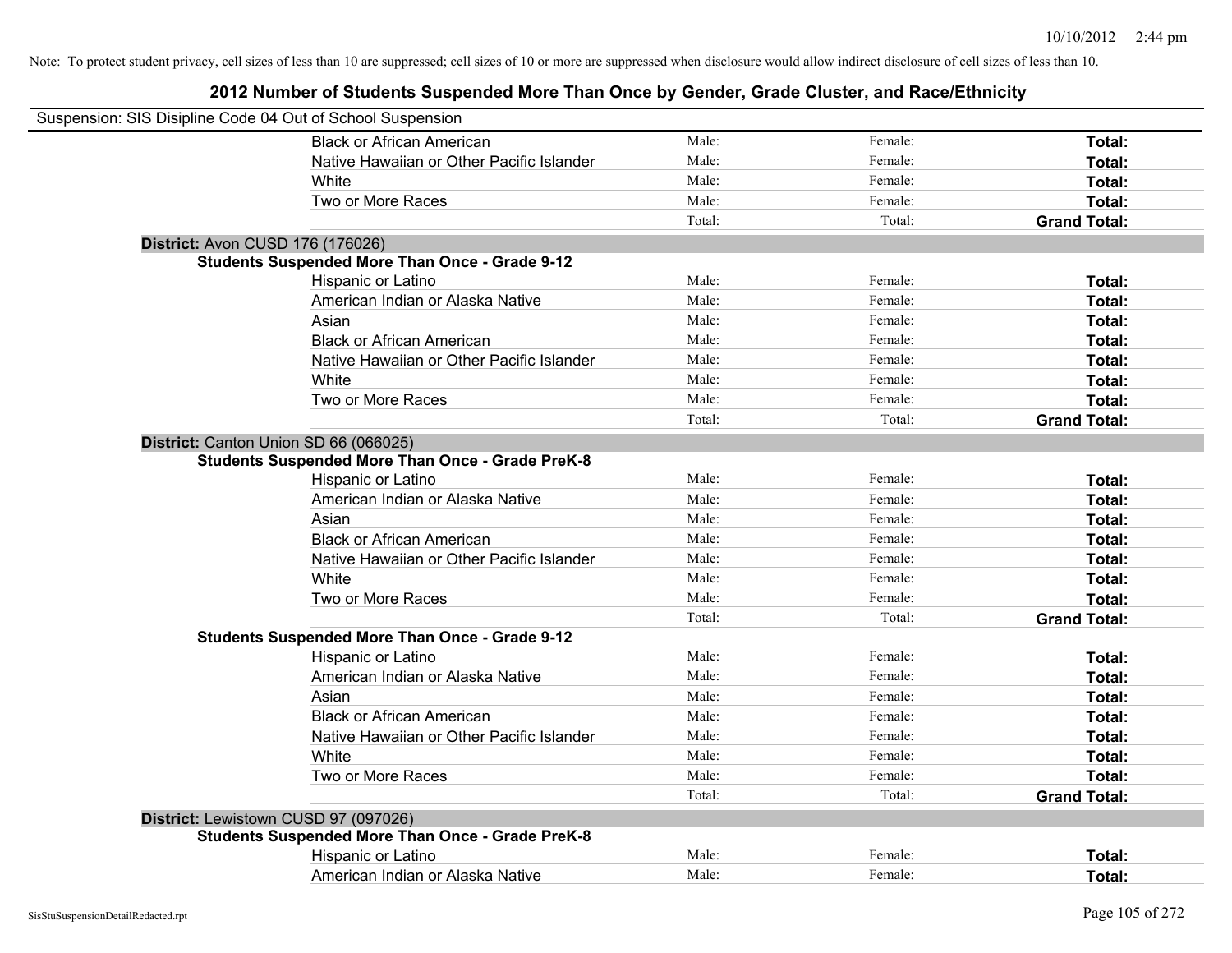| Suspension: SIS Disipline Code 04 Out of School Suspension |                                                         |        |         |                     |    |
|------------------------------------------------------------|---------------------------------------------------------|--------|---------|---------------------|----|
|                                                            | Asian                                                   | Male:  | Female: | Total:              |    |
|                                                            | <b>Black or African American</b>                        | Male:  | Female: | Total:              |    |
|                                                            | Native Hawaiian or Other Pacific Islander               | Male:  | Female: | Total:              |    |
|                                                            | White                                                   | Male:  | Female: | Total:              | 12 |
|                                                            | Two or More Races                                       | Male:  | Female: | Total:              |    |
|                                                            |                                                         | Total: | Total:  | <b>Grand Total:</b> |    |
|                                                            | <b>Students Suspended More Than Once - Grade 9-12</b>   |        |         |                     |    |
|                                                            | Hispanic or Latino                                      | Male:  | Female: | Total:              |    |
|                                                            | American Indian or Alaska Native                        | Male:  | Female: | Total:              |    |
|                                                            | Asian                                                   | Male:  | Female: | Total:              |    |
|                                                            | <b>Black or African American</b>                        | Male:  | Female: | Total:              |    |
|                                                            | Native Hawaiian or Other Pacific Islander               | Male:  | Female: | Total:              |    |
|                                                            | White                                                   | Male:  | Female: | Total:              | 10 |
|                                                            | Two or More Races                                       | Male:  | Female: | Total:              |    |
|                                                            |                                                         | Total: | Total:  | <b>Grand Total:</b> |    |
|                                                            | District: Spoon River Valley CUSD 4 (004026)            |        |         |                     |    |
|                                                            | <b>Students Suspended More Than Once - Grade PreK-8</b> |        |         |                     |    |
|                                                            | Hispanic or Latino                                      | Male:  | Female: | Total:              |    |
|                                                            | American Indian or Alaska Native                        | Male:  | Female: | Total:              |    |
|                                                            | Asian                                                   | Male:  | Female: | Total:              |    |
|                                                            | <b>Black or African American</b>                        | Male:  | Female: | Total:              |    |
|                                                            | Native Hawaiian or Other Pacific Islander               | Male:  | Female: | Total:              |    |
|                                                            | White                                                   | Male:  | Female: | Total:              |    |
|                                                            | Two or More Races                                       | Male:  | Female: | Total:              |    |
|                                                            |                                                         | Total: | Total:  | <b>Grand Total:</b> |    |
|                                                            | <b>Students Suspended More Than Once - Grade 9-12</b>   |        |         |                     |    |
|                                                            | Hispanic or Latino                                      | Male:  | Female: | Total:              |    |
|                                                            | American Indian or Alaska Native                        | Male:  | Female: | Total:              |    |
|                                                            | Asian                                                   | Male:  | Female: | Total:              |    |
|                                                            | <b>Black or African American</b>                        | Male:  | Female: | Total:              |    |
|                                                            | Native Hawaiian or Other Pacific Islander               | Male:  | Female: | Total:              |    |
|                                                            | White                                                   | Male:  | Female: | Total:              |    |
|                                                            | Two or More Races                                       | Male:  | Female: | Total:              |    |
|                                                            |                                                         | Total: | Total:  | <b>Grand Total:</b> |    |
| District: V I T CUSD 2 (002026)                            |                                                         |        |         |                     |    |
|                                                            | <b>Students Suspended More Than Once - Grade 9-12</b>   |        |         |                     |    |
|                                                            | <b>Hispanic or Latino</b>                               | Male:  | Female: | Total:              |    |
|                                                            | American Indian or Alaska Native                        | Male:  | Female: | Total:              |    |
|                                                            | Asian                                                   | Male:  | Female: | Total:              |    |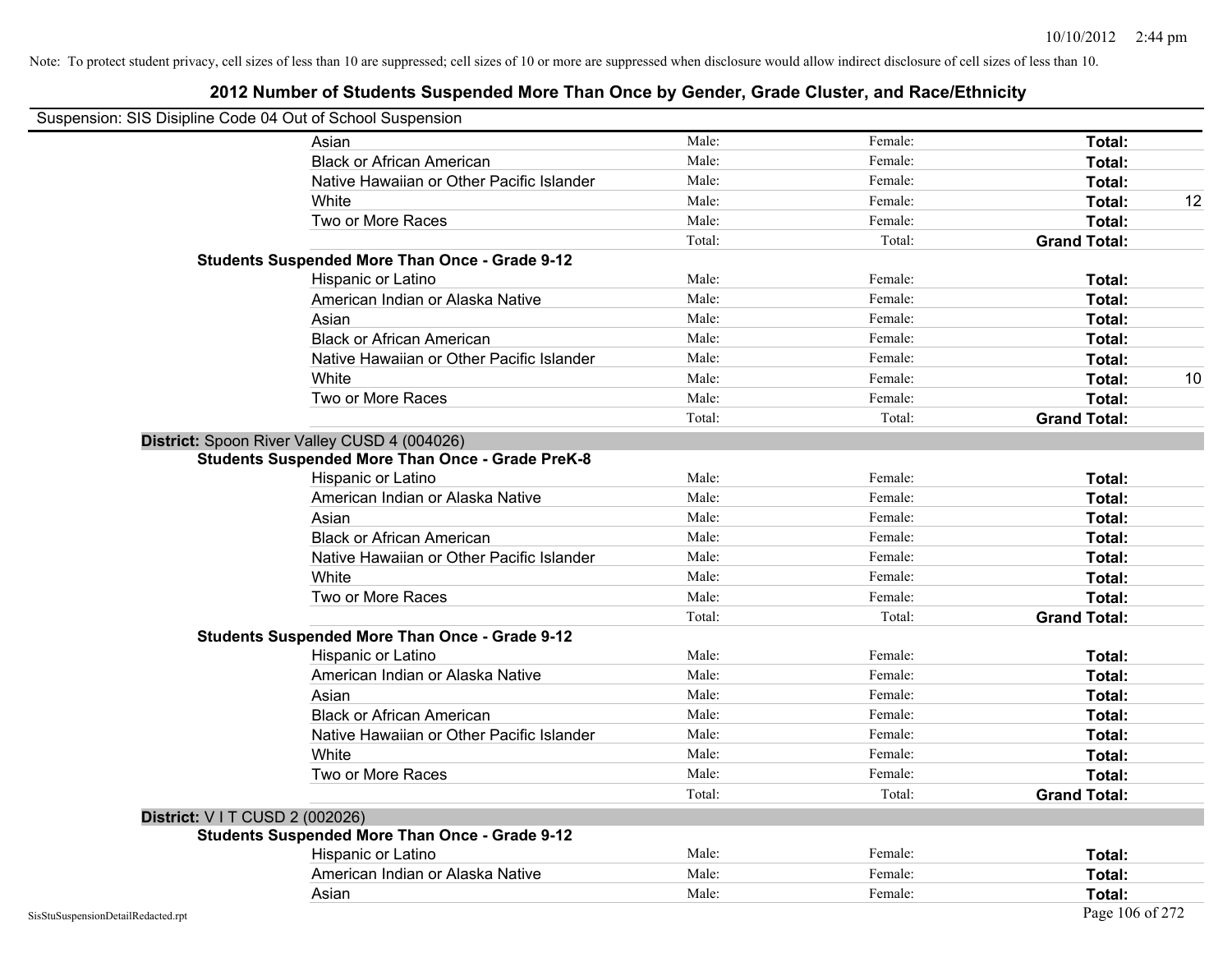**2012 Number of Students Suspended More Than Once by Gender, Grade Cluster, and Race/Ethnicity**

| Suspension: SIS Disipline Code 04 Out of School Suspension |                                                         |        |         |                     |    |
|------------------------------------------------------------|---------------------------------------------------------|--------|---------|---------------------|----|
|                                                            | <b>Black or African American</b>                        | Male:  | Female: | Total:              |    |
|                                                            | Native Hawaiian or Other Pacific Islander               | Male:  | Female: | Total:              |    |
|                                                            | White                                                   | Male:  | Female: | Total:              |    |
|                                                            | Two or More Races                                       | Male:  | Female: | Total:              |    |
|                                                            |                                                         | Total: | Total:  | <b>Grand Total:</b> |    |
| County: Non-Public School (000)                            |                                                         |        |         |                     |    |
| District: Fulton/Schuyler ROE (000000)                     |                                                         |        |         |                     |    |
|                                                            | <b>Students Suspended More Than Once - Grade PreK-8</b> |        |         |                     |    |
|                                                            | Hispanic or Latino                                      | Male:  | Female: | Total:              |    |
|                                                            | American Indian or Alaska Native                        | Male:  | Female: | Total:              |    |
|                                                            | Asian                                                   | Male:  | Female: | Total:              |    |
|                                                            | <b>Black or African American</b>                        | Male:  | Female: | Total:              |    |
|                                                            | Native Hawaiian or Other Pacific Islander               | Male:  | Female: | Total:              |    |
|                                                            | White                                                   | Male:  | Female: | Total:              |    |
|                                                            | Two or More Races                                       | Male:  | Female: | Total:              |    |
|                                                            |                                                         | Total: | Total:  | <b>Grand Total:</b> |    |
|                                                            | <b>Students Suspended More Than Once - Grade 9-12</b>   |        |         |                     |    |
|                                                            | Hispanic or Latino                                      | Male:  | Female: | Total:              |    |
|                                                            | American Indian or Alaska Native                        | Male:  | Female: | Total:              |    |
|                                                            | Asian                                                   | Male:  | Female: | Total:              |    |
|                                                            | <b>Black or African American</b>                        | Male:  | Female: | Total:              |    |
|                                                            | Native Hawaiian or Other Pacific Islander               | Male:  | Female: | Total:              |    |
|                                                            | White                                                   | Male:  | Female: | Total:              |    |
|                                                            | Two or More Races                                       | Male:  | Female: | <b>Total:</b>       |    |
|                                                            |                                                         | Total: | Total:  | <b>Grand Total:</b> | 10 |
| County: Schuyler (085)                                     |                                                         |        |         |                     |    |
| District: Schuyler-Industry CUSD 5 (005026)                |                                                         |        |         |                     |    |
|                                                            | <b>Students Suspended More Than Once - Grade 9-12</b>   |        |         |                     |    |
|                                                            | Hispanic or Latino                                      | Male:  | Female: | Total:              |    |
|                                                            | American Indian or Alaska Native                        | Male:  | Female: | Total:              |    |
|                                                            | Asian                                                   | Male:  | Female: | Total:              |    |
|                                                            | <b>Black or African American</b>                        | Male:  | Female: | Total:              |    |
|                                                            | Native Hawaiian or Other Pacific Islander               | Male:  | Female: | Total:              |    |
|                                                            | White                                                   | Male:  | Female: | Total:              |    |
|                                                            | Two or More Races                                       | Male:  | Female: | Total:              |    |
|                                                            |                                                         | Total: | Total:  | <b>Grand Total:</b> |    |

**Region:** Grundy/Kendall ROE (24)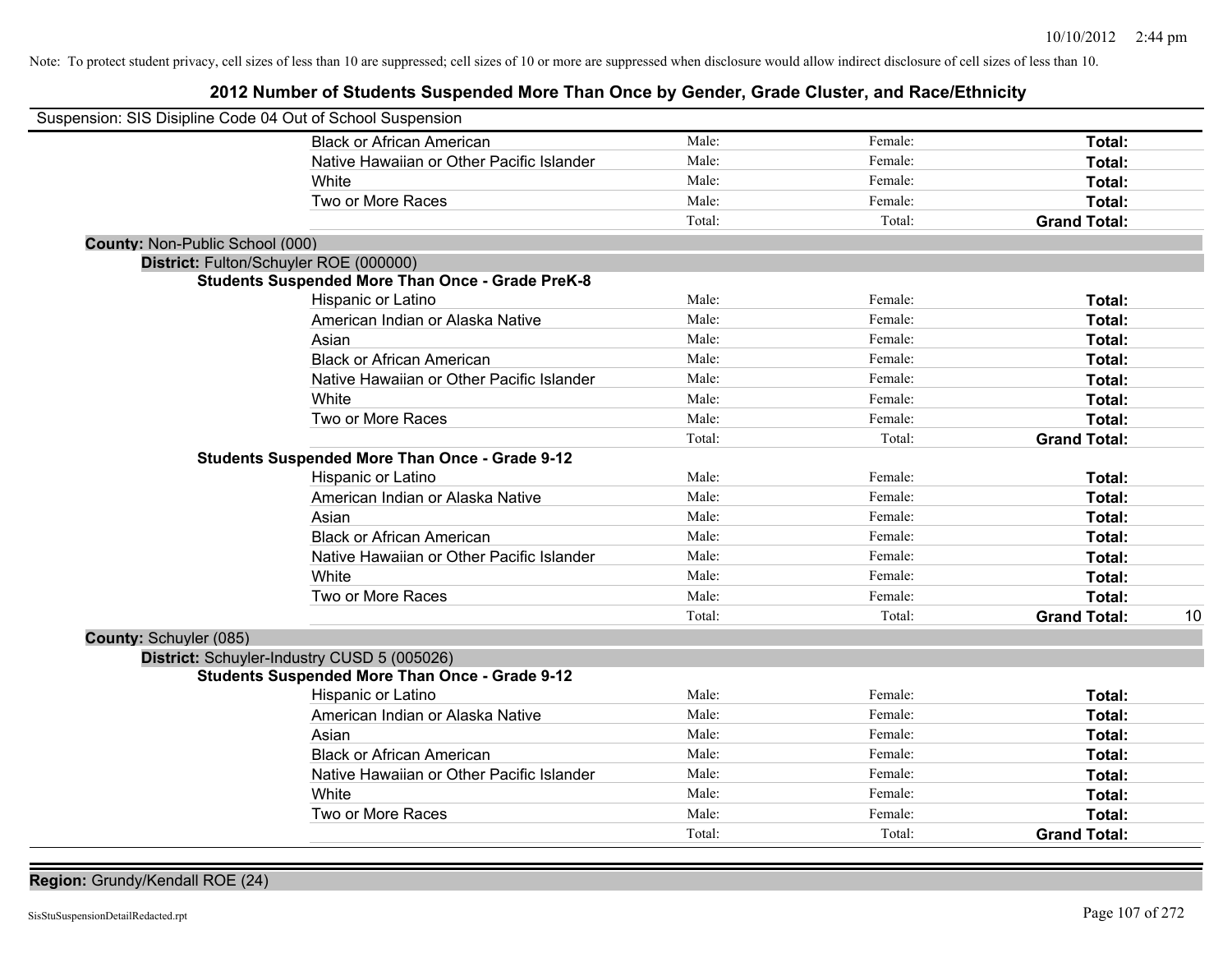| Suspension: SIS Disipline Code 04 Out of School Suspension |                                                         |        |         |                     |
|------------------------------------------------------------|---------------------------------------------------------|--------|---------|---------------------|
| County: Grundy (032)                                       |                                                         |        |         |                     |
| District: Coal City CUSD 1 (001026)                        |                                                         |        |         |                     |
|                                                            | <b>Students Suspended More Than Once - Grade PreK-8</b> |        |         |                     |
|                                                            | Hispanic or Latino                                      | Male:  | Female: | Total:              |
|                                                            | American Indian or Alaska Native                        | Male:  | Female: | Total:              |
|                                                            | Asian                                                   | Male:  | Female: | Total:              |
|                                                            | <b>Black or African American</b>                        | Male:  | Female: | Total:              |
|                                                            | Native Hawaiian or Other Pacific Islander               | Male:  | Female: | Total:              |
|                                                            | White                                                   | Male:  | Female: | Total:              |
|                                                            | Two or More Races                                       | Male:  | Female: | Total:              |
|                                                            |                                                         | Total: | Total:  | <b>Grand Total:</b> |
|                                                            | <b>Students Suspended More Than Once - Grade 9-12</b>   |        |         |                     |
|                                                            | Hispanic or Latino                                      | Male:  | Female: | Total:              |
|                                                            | American Indian or Alaska Native                        | Male:  | Female: | Total:              |
|                                                            | Asian                                                   | Male:  | Female: | Total:              |
|                                                            | <b>Black or African American</b>                        | Male:  | Female: | Total:              |
|                                                            | Native Hawaiian or Other Pacific Islander               | Male:  | Female: | Total:              |
|                                                            | White                                                   | Male:  | Female: | Total:              |
|                                                            | Two or More Races                                       | Male:  | Female: | Total:              |
|                                                            |                                                         | Total: | Total:  | <b>Grand Total:</b> |
|                                                            | District: Gardner S Wilmington Twp HSD 73 (073017)      |        |         |                     |
|                                                            | <b>Students Suspended More Than Once - Grade 9-12</b>   |        |         |                     |
|                                                            | Hispanic or Latino                                      | Male:  | Female: | Total:              |
|                                                            | American Indian or Alaska Native                        | Male:  | Female: | Total:              |
|                                                            | Asian                                                   | Male:  | Female: | Total:              |
|                                                            | <b>Black or African American</b>                        | Male:  | Female: | Total:              |
|                                                            | Native Hawaiian or Other Pacific Islander               | Male:  | Female: | Total:              |
|                                                            | White                                                   | Male:  | Female: | Total:              |
|                                                            | Two or More Races                                       | Male:  | Female: | Total:              |
|                                                            |                                                         | Total: | Total:  | <b>Grand Total:</b> |
| District: Minooka CCSD 201 (201004)                        |                                                         |        |         |                     |
|                                                            | <b>Students Suspended More Than Once - Grade PreK-8</b> |        |         |                     |
|                                                            | Hispanic or Latino                                      | Male:  | Female: | Total:              |
|                                                            | American Indian or Alaska Native                        | Male:  | Female: | Total:              |
|                                                            | Asian                                                   | Male:  | Female: | Total:              |
|                                                            | <b>Black or African American</b>                        | Male:  | Female: | Total:              |
|                                                            | Native Hawaiian or Other Pacific Islander               | Male:  | Female: | Total:              |
|                                                            | White                                                   | Male:  | Female: | Total:              |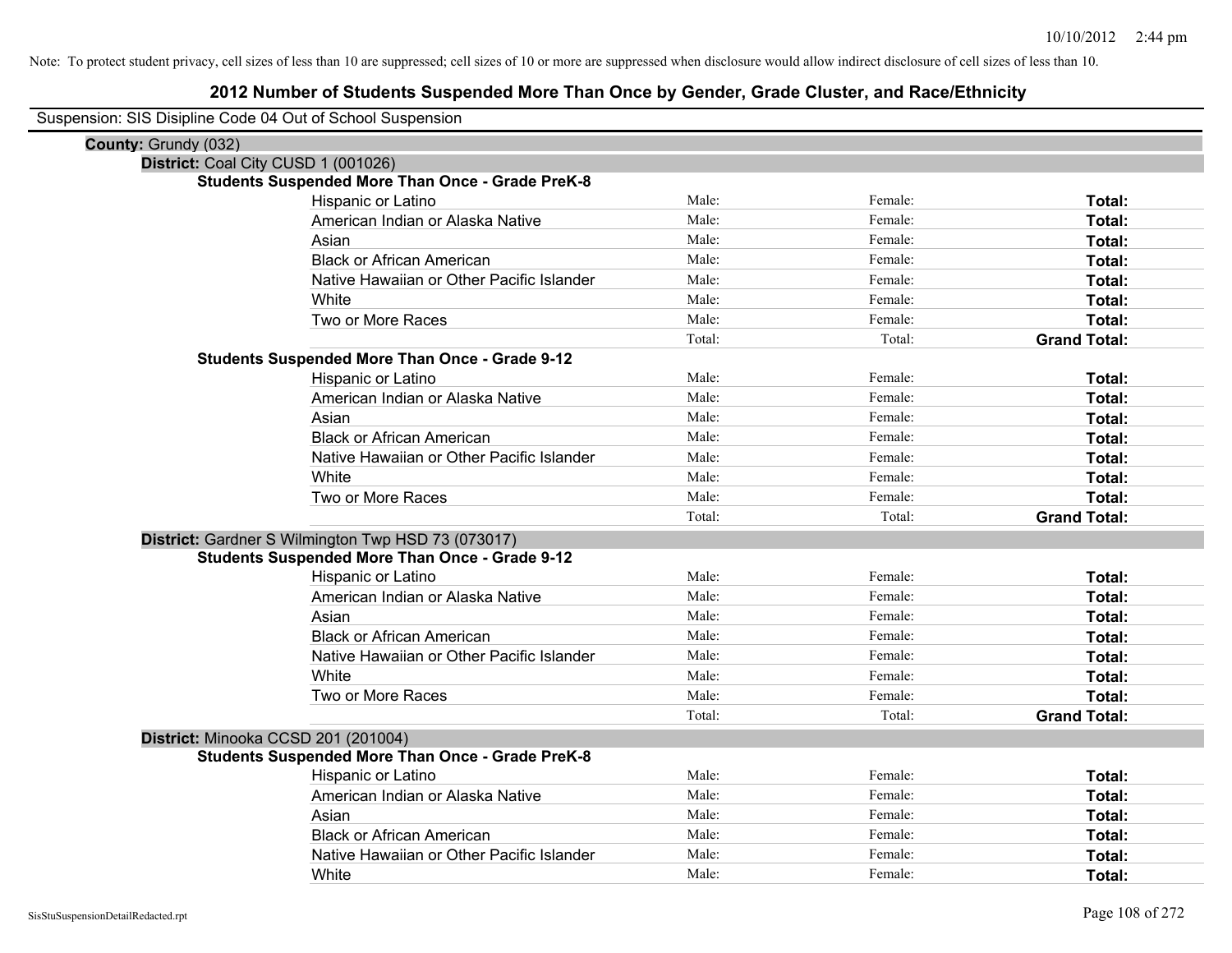| Suspension: SIS Disipline Code 04 Out of School Suspension |                                                         |        |         |                     |    |
|------------------------------------------------------------|---------------------------------------------------------|--------|---------|---------------------|----|
|                                                            | Two or More Races                                       | Male:  | Female: | <b>Total:</b>       |    |
|                                                            |                                                         | Total: | Total:  | <b>Grand Total:</b> | 12 |
| District: Minooka CHSD 111 (111016)                        |                                                         |        |         |                     |    |
|                                                            | <b>Students Suspended More Than Once - Grade 9-12</b>   |        |         |                     |    |
|                                                            | Hispanic or Latino                                      | Male:  | Female: | Total:              |    |
|                                                            | American Indian or Alaska Native                        | Male:  | Female: | Total:              |    |
|                                                            | Asian                                                   | Male:  | Female: | Total:              |    |
|                                                            | <b>Black or African American</b>                        | Male:  | Female: | Total:              |    |
|                                                            | Native Hawaiian or Other Pacific Islander               | Male:  | Female: | Total:              |    |
|                                                            | White                                                   | Male:  | Female: | Total:              | 17 |
|                                                            | Two or More Races                                       | Male:  | Female: | Total:              |    |
|                                                            |                                                         | Total: | Total:  | <b>Grand Total:</b> |    |
| <b>District: Morris CHSD 101 (101016)</b>                  |                                                         |        |         |                     |    |
|                                                            | <b>Students Suspended More Than Once - Grade 9-12</b>   |        |         |                     |    |
|                                                            | Hispanic or Latino                                      | Male:  | Female: | Total:              |    |
|                                                            | American Indian or Alaska Native                        | Male:  | Female: | Total:              |    |
|                                                            | Asian                                                   | Male:  | Female: | Total:              |    |
|                                                            | <b>Black or African American</b>                        | Male:  | Female: | Total:              |    |
|                                                            | Native Hawaiian or Other Pacific Islander               | Male:  | Female: | Total:              |    |
|                                                            | White                                                   | Male:  | Female: | Total:              | 19 |
|                                                            | Two or More Races                                       | Male:  | Female: | Total:              |    |
|                                                            |                                                         | Total: | Total:  | <b>Grand Total:</b> |    |
| <b>District: Morris SD 54 (054002)</b>                     |                                                         |        |         |                     |    |
|                                                            | <b>Students Suspended More Than Once - Grade PreK-8</b> |        |         |                     |    |
|                                                            | Hispanic or Latino                                      | Male:  | Female: | Total:              |    |
|                                                            | American Indian or Alaska Native                        | Male:  | Female: | Total:              |    |
|                                                            | Asian                                                   | Male:  | Female: | Total:              |    |
|                                                            | <b>Black or African American</b>                        | Male:  | Female: | Total:              |    |
|                                                            | Native Hawaiian or Other Pacific Islander               | Male:  | Female: | Total:              |    |
|                                                            | White                                                   | Male:  | Female: | Total:              |    |
|                                                            | Two or More Races                                       | Male:  | Female: | Total:              |    |
|                                                            |                                                         | Total: | Total:  | <b>Grand Total:</b> |    |
| County: Kendall (047)                                      |                                                         |        |         |                     |    |
| District: Newark CHSD 18 (018016)                          |                                                         |        |         |                     |    |
|                                                            | <b>Students Suspended More Than Once - Grade 9-12</b>   |        |         |                     |    |
|                                                            | Hispanic or Latino                                      | Male:  | Female: | Total:              |    |
|                                                            | American Indian or Alaska Native                        | Male:  | Female: | Total:              |    |
|                                                            | Asian                                                   | Male:  | Female: | Total:              |    |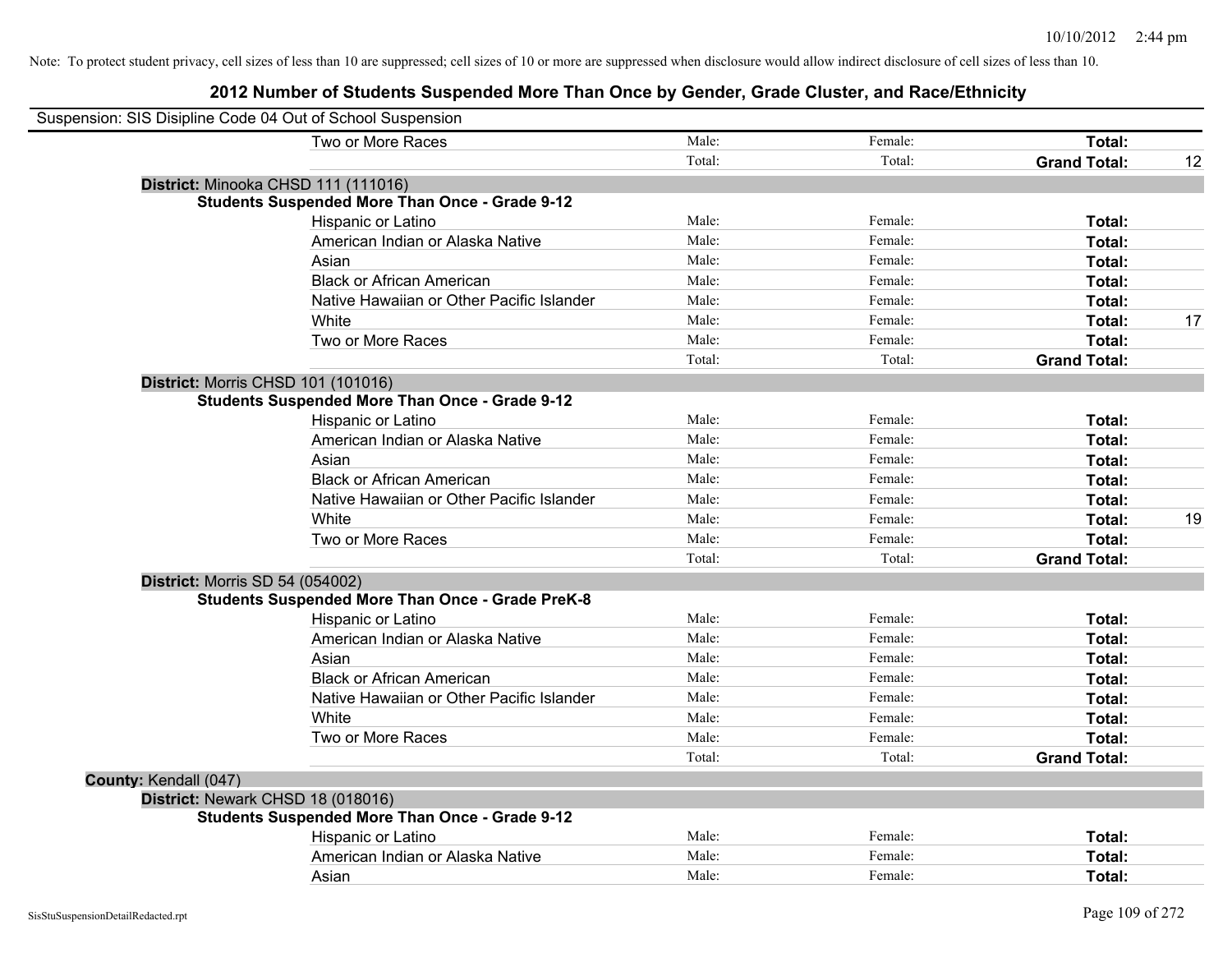| Suspension: SIS Disipline Code 04 Out of School Suspension |        |    |         |    |                     |    |
|------------------------------------------------------------|--------|----|---------|----|---------------------|----|
| <b>Black or African American</b>                           | Male:  |    | Female: |    | Total:              |    |
| Native Hawaiian or Other Pacific Islander                  | Male:  |    | Female: |    | Total:              |    |
| White                                                      | Male:  |    | Female: |    | Total:              |    |
| Two or More Races                                          | Male:  |    | Female: |    | Total:              |    |
|                                                            | Total: |    | Total:  |    | <b>Grand Total:</b> |    |
| District: Oswego CUSD 308 (308026)                         |        |    |         |    |                     |    |
| <b>Students Suspended More Than Once - Grade PreK-8</b>    |        |    |         |    |                     |    |
| Hispanic or Latino                                         | Male:  |    | Female: |    | Total:              | 13 |
| American Indian or Alaska Native                           | Male:  |    | Female: |    | Total:              |    |
| Asian                                                      | Male:  |    | Female: |    | Total:              |    |
| <b>Black or African American</b>                           | Male:  |    | Female: |    | Total:              |    |
| Native Hawaiian or Other Pacific Islander                  | Male:  |    | Female: |    | Total:              |    |
| White                                                      | Male:  |    | Female: |    | Total:              | 25 |
| Two or More Races                                          | Male:  |    | Female: |    | Total:              |    |
|                                                            | Total: |    | Total:  |    | <b>Grand Total:</b> | 48 |
| <b>Students Suspended More Than Once - Grade 9-12</b>      |        |    |         |    |                     |    |
| Hispanic or Latino                                         | Male:  |    | Female: |    | Total:              | 33 |
| American Indian or Alaska Native                           | Male:  |    | Female: |    | Total:              |    |
| Asian                                                      | Male:  |    | Female: |    | Total:              |    |
| <b>Black or African American</b>                           | Male:  | 16 | Female: | 10 | Total:              | 26 |
| Native Hawaiian or Other Pacific Islander                  | Male:  |    | Female: |    | Total:              |    |
| White                                                      | Male:  | 35 | Female: | 16 | Total:              | 51 |
| Two or More Races                                          | Male:  |    | Female: |    | Total:              |    |
|                                                            | Total: |    | Total:  |    | <b>Grand Total:</b> |    |
| District: Plano CUSD 88 (088026)                           |        |    |         |    |                     |    |
| <b>Students Suspended More Than Once - Grade 9-12</b>      |        |    |         |    |                     |    |
| Hispanic or Latino                                         | Male:  |    | Female: |    | Total:              |    |
| American Indian or Alaska Native                           | Male:  |    | Female: |    | Total:              |    |
| Asian                                                      | Male:  |    | Female: |    | Total:              |    |
| <b>Black or African American</b>                           | Male:  |    | Female: |    | Total:              |    |
| Native Hawaiian or Other Pacific Islander                  | Male:  |    | Female: |    | Total:              |    |
| White                                                      | Male:  |    | Female: |    | Total:              |    |
| Two or More Races                                          | Male:  |    | Female: |    | Total:              |    |
|                                                            | Total: |    | Total:  |    | <b>Grand Total:</b> | 15 |
| District: Yorkville CUSD 115 (115026)                      |        |    |         |    |                     |    |
| <b>Students Suspended More Than Once - Grade PreK-8</b>    |        |    |         |    |                     |    |
| Hispanic or Latino                                         | Male:  |    | Female: |    | Total:              |    |
| American Indian or Alaska Native                           | Male:  |    | Female: |    | Total:              |    |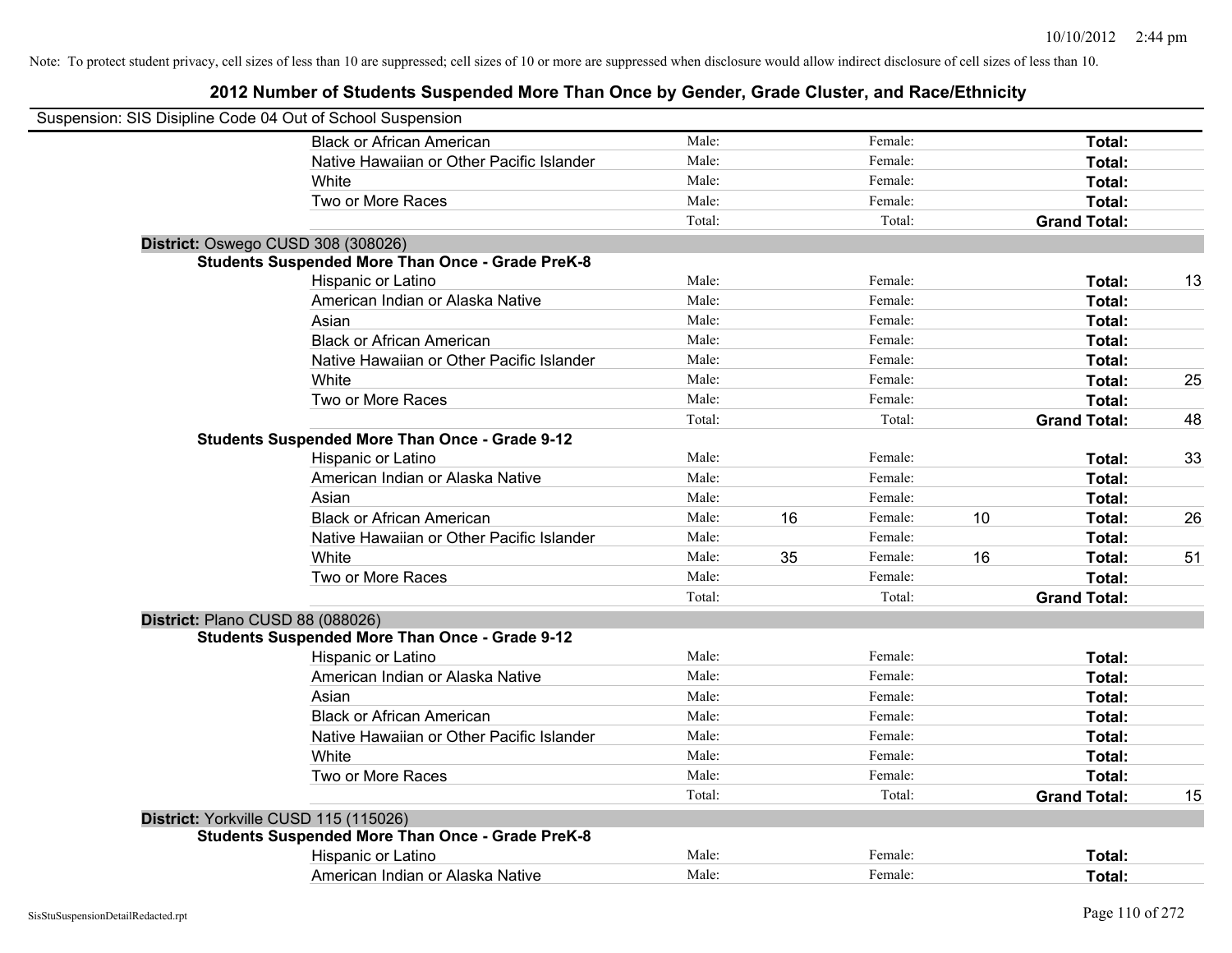| Suspension: SIS Disipline Code 04 Out of School Suspension |                                                         |        |         |                     |    |
|------------------------------------------------------------|---------------------------------------------------------|--------|---------|---------------------|----|
|                                                            | Asian                                                   | Male:  | Female: | Total:              |    |
|                                                            | <b>Black or African American</b>                        | Male:  | Female: | Total:              |    |
|                                                            | Native Hawaiian or Other Pacific Islander               | Male:  | Female: | Total:              |    |
|                                                            | White                                                   | Male:  | Female: | Total:              |    |
|                                                            | Two or More Races                                       | Male:  | Female: | Total:              |    |
|                                                            |                                                         | Total: | Total:  | <b>Grand Total:</b> | 11 |
|                                                            | <b>Students Suspended More Than Once - Grade 9-12</b>   |        |         |                     |    |
|                                                            | Hispanic or Latino                                      | Male:  | Female: | Total:              |    |
|                                                            | American Indian or Alaska Native                        | Male:  | Female: | Total:              |    |
|                                                            | Asian                                                   | Male:  | Female: | Total:              |    |
|                                                            | <b>Black or African American</b>                        | Male:  | Female: | Total:              |    |
|                                                            | Native Hawaiian or Other Pacific Islander               | Male:  | Female: | Total:              |    |
|                                                            | White                                                   | Male:  | Female: | Total:              |    |
|                                                            | Two or More Races                                       | Male:  | Female: | Total:              |    |
|                                                            |                                                         | Total: | Total:  | <b>Grand Total:</b> |    |
| County: Non-Public School (000)                            |                                                         |        |         |                     |    |
| District: Grundy/Kendall ROE (000000)                      |                                                         |        |         |                     |    |
|                                                            | <b>Students Suspended More Than Once - Grade 9-12</b>   |        |         |                     |    |
|                                                            | Hispanic or Latino                                      | Male:  | Female: | Total:              |    |
|                                                            | American Indian or Alaska Native                        | Male:  | Female: | Total:              |    |
|                                                            | Asian                                                   | Male:  | Female: | Total:              |    |
|                                                            | <b>Black or African American</b>                        | Male:  | Female: | Total:              |    |
|                                                            | Native Hawaiian or Other Pacific Islander               | Male:  | Female: | Total:              |    |
|                                                            | White                                                   | Male:  | Female: | Total:              |    |
|                                                            | Two or More Races                                       | Male:  | Female: | Total:              |    |
|                                                            |                                                         | Total: | Total:  | <b>Grand Total:</b> | 16 |
|                                                            |                                                         |        |         |                     |    |
| Region: Hamilton/Jefferson ROE (25)                        |                                                         |        |         |                     |    |
| County: Hamilton (033)                                     |                                                         |        |         |                     |    |
| District: Hamilton Co CUSD 10 (010026)                     |                                                         |        |         |                     |    |
|                                                            | <b>Students Suspended More Than Once - Grade PreK-8</b> |        |         |                     |    |
|                                                            | Hispanic or Latino                                      | Male:  | Female: | Total:              |    |
|                                                            | American Indian or Alaska Native                        | Male:  | Female: | Total:              |    |
|                                                            | Asian                                                   | Male:  | Female: | Total:              |    |
|                                                            | <b>Black or African American</b>                        | Male:  | Female: | Total:              |    |
|                                                            | Native Hawaiian or Other Pacific Islander               | Male:  | Female: | Total:              |    |
|                                                            | White                                                   | Male:  | Female: | Total:              |    |
|                                                            | Two or More Races                                       | Male:  | Female: | Total:              |    |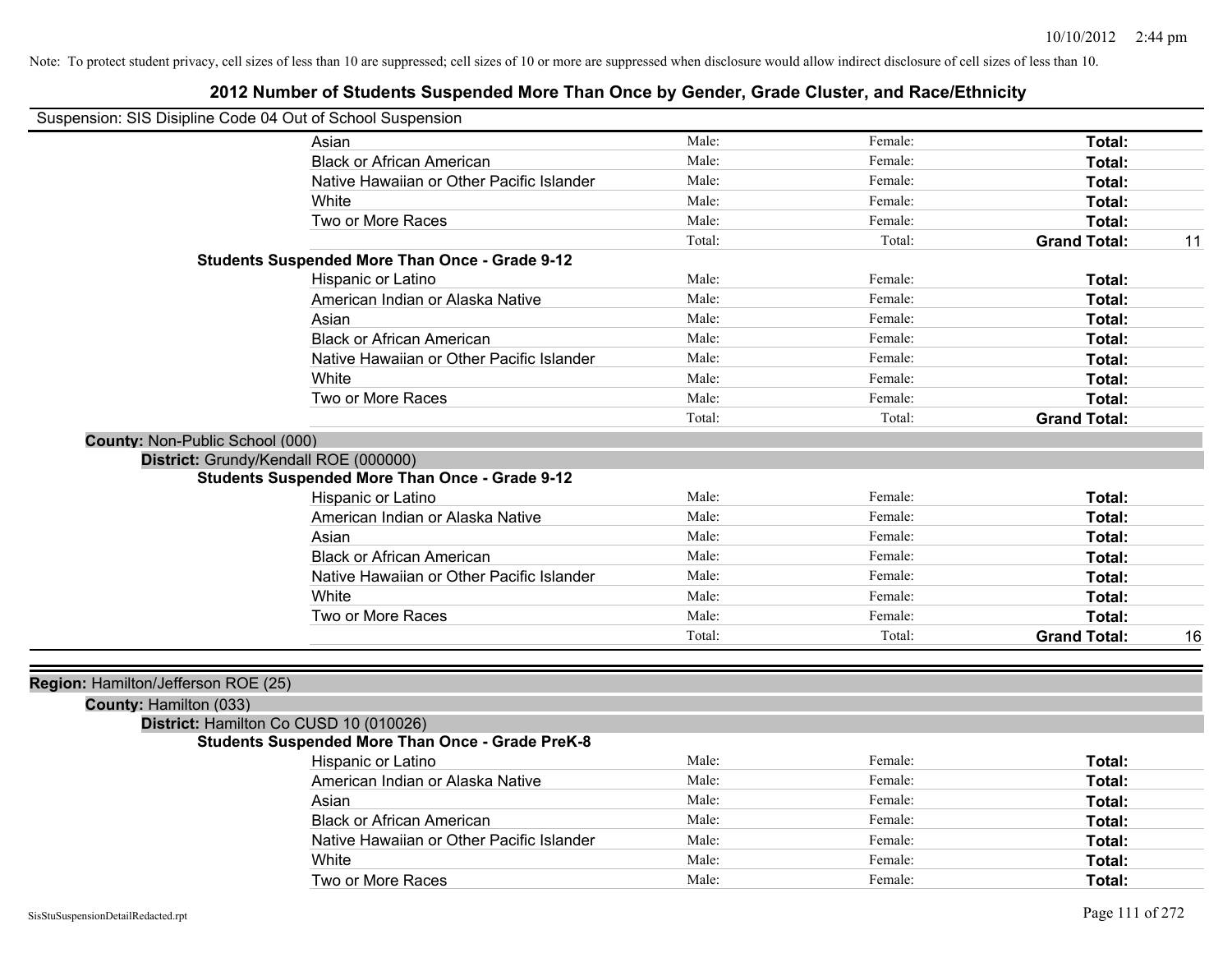|                         | Suspension: SIS Disipline Code 04 Out of School Suspension |        |         |                     |    |
|-------------------------|------------------------------------------------------------|--------|---------|---------------------|----|
|                         |                                                            | Total: | Total:  | <b>Grand Total:</b> |    |
|                         | <b>Students Suspended More Than Once - Grade 9-12</b>      |        |         |                     |    |
|                         | Hispanic or Latino                                         | Male:  | Female: | Total:              |    |
|                         | American Indian or Alaska Native                           | Male:  | Female: | Total:              |    |
|                         | Asian                                                      | Male:  | Female: | Total:              |    |
|                         | <b>Black or African American</b>                           | Male:  | Female: | Total:              |    |
|                         | Native Hawaiian or Other Pacific Islander                  | Male:  | Female: | Total:              |    |
|                         | White                                                      | Male:  | Female: | Total:              | 17 |
|                         | Two or More Races                                          | Male:  | Female: | Total:              |    |
|                         |                                                            | Total: | Total:  | <b>Grand Total:</b> |    |
| County: Jefferson (041) |                                                            |        |         |                     |    |
|                         | District: Bluford CCSD 114 (114004)                        |        |         |                     |    |
|                         | <b>Students Suspended More Than Once - Grade PreK-8</b>    |        |         |                     |    |
|                         | Hispanic or Latino                                         | Male:  | Female: | Total:              |    |
|                         | American Indian or Alaska Native                           | Male:  | Female: | Total:              |    |
|                         | Asian                                                      | Male:  | Female: | Total:              |    |
|                         | <b>Black or African American</b>                           | Male:  | Female: | Total:              |    |
|                         | Native Hawaiian or Other Pacific Islander                  | Male:  | Female: | Total:              |    |
|                         | White                                                      | Male:  | Female: | Total:              |    |
|                         | Two or More Races                                          | Male:  | Female: | Total:              |    |
|                         |                                                            | Total: | Total:  | <b>Grand Total:</b> |    |
|                         | District: Franklin-Jefferson Co Sp Ed Dist (801060)        |        |         |                     |    |
|                         | <b>Students Suspended More Than Once - Grade 9-12</b>      |        |         |                     |    |
|                         | Hispanic or Latino                                         | Male:  | Female: | Total:              |    |
|                         | American Indian or Alaska Native                           | Male:  | Female: | Total:              |    |
|                         | Asian                                                      | Male:  | Female: | Total:              |    |
|                         | <b>Black or African American</b>                           | Male:  | Female: | Total:              |    |
|                         | Native Hawaiian or Other Pacific Islander                  | Male:  | Female: | Total:              |    |
|                         | White                                                      | Male:  | Female: | Total:              |    |
|                         | Two or More Races                                          | Male:  | Female: | Total:              |    |
|                         |                                                            | Total: | Total:  | <b>Grand Total:</b> |    |
|                         | District: Mount Vernon SD 80 (080002)                      |        |         |                     |    |
|                         | <b>Students Suspended More Than Once - Grade PreK-8</b>    |        |         |                     |    |
|                         | Hispanic or Latino                                         | Male:  | Female: | Total:              |    |
|                         | American Indian or Alaska Native                           | Male:  | Female: | Total:              |    |
|                         | Asian                                                      | Male:  | Female: | Total:              |    |
|                         | <b>Black or African American</b>                           | Male:  | Female: | Total:              | 26 |
|                         | Native Hawaiian or Other Pacific Islander                  | Male:  | Female: | Total:              |    |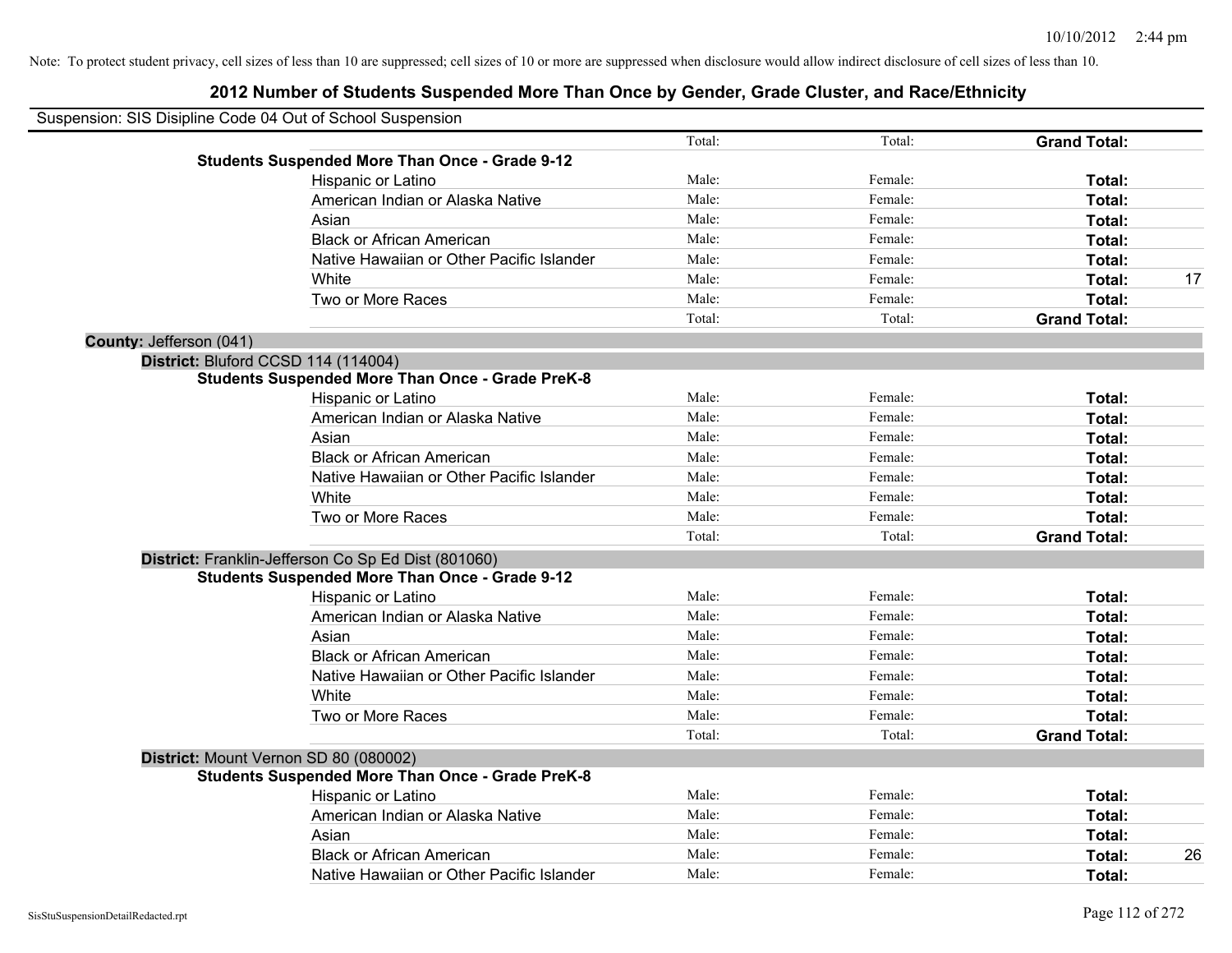| Suspension: SIS Disipline Code 04 Out of School Suspension |        |    |         |    |                     |    |
|------------------------------------------------------------|--------|----|---------|----|---------------------|----|
| White                                                      | Male:  |    | Female: |    | Total:              | 32 |
| Two or More Races                                          | Male:  |    | Female: |    | Total:              |    |
|                                                            | Total: |    | Total:  |    | <b>Grand Total:</b> |    |
| District: Mt Vernon Twp HSD 201 (201017)                   |        |    |         |    |                     |    |
| <b>Students Suspended More Than Once - Grade 9-12</b>      |        |    |         |    |                     |    |
| Hispanic or Latino                                         | Male:  |    | Female: |    | Total:              |    |
| American Indian or Alaska Native                           | Male:  |    | Female: |    | Total:              |    |
| Asian                                                      | Male:  |    | Female: |    | Total:              |    |
| <b>Black or African American</b>                           | Male:  | 10 | Female: | 11 | Total:              | 21 |
| Native Hawaiian or Other Pacific Islander                  | Male:  |    | Female: |    | Total:              |    |
| White                                                      | Male:  |    | Female: |    | Total:              | 41 |
| Two or More Races                                          | Male:  |    | Female: |    | Total:              |    |
|                                                            | Total: |    | Total:  |    | <b>Grand Total:</b> |    |
| District: Rome CCSD 2 (002004)                             |        |    |         |    |                     |    |
| <b>Students Suspended More Than Once - Grade PreK-8</b>    |        |    |         |    |                     |    |
| Hispanic or Latino                                         | Male:  |    | Female: |    | Total:              |    |
| American Indian or Alaska Native                           | Male:  |    | Female: |    | Total:              |    |
| Asian                                                      | Male:  |    | Female: |    | Total:              |    |
| <b>Black or African American</b>                           | Male:  |    | Female: |    | Total:              |    |
| Native Hawaiian or Other Pacific Islander                  | Male:  |    | Female: |    | Total:              |    |
| White                                                      | Male:  |    | Female: |    | Total:              |    |
| Two or More Races                                          | Male:  |    | Female: |    | Total:              |    |
|                                                            | Total: |    | Total:  |    | <b>Grand Total:</b> |    |
| District: Waltonville CUSD 1 (001026)                      |        |    |         |    |                     |    |
| <b>Students Suspended More Than Once - Grade 9-12</b>      |        |    |         |    |                     |    |
| Hispanic or Latino                                         | Male:  |    | Female: |    | Total:              |    |
| American Indian or Alaska Native                           | Male:  |    | Female: |    | Total:              |    |
| Asian                                                      | Male:  |    | Female: |    | Total:              |    |
| <b>Black or African American</b>                           | Male:  |    | Female: |    | Total:              |    |
| Native Hawaiian or Other Pacific Islander                  | Male:  |    | Female: |    | Total:              |    |
| White                                                      | Male:  |    | Female: |    | Total:              |    |
| Two or More Races                                          | Male:  |    | Female: |    | Total:              |    |
|                                                            | Total: |    | Total:  |    | <b>Grand Total:</b> |    |
| District: Webber Twp HSD 204 (204017)                      |        |    |         |    |                     |    |
| <b>Students Suspended More Than Once - Grade 9-12</b>      |        |    |         |    |                     |    |
| Hispanic or Latino                                         | Male:  |    | Female: |    | Total:              |    |
| American Indian or Alaska Native                           | Male:  |    | Female: |    | Total:              |    |
| Asian                                                      | Male:  |    | Female: |    | Total:              |    |
|                                                            |        |    |         |    |                     |    |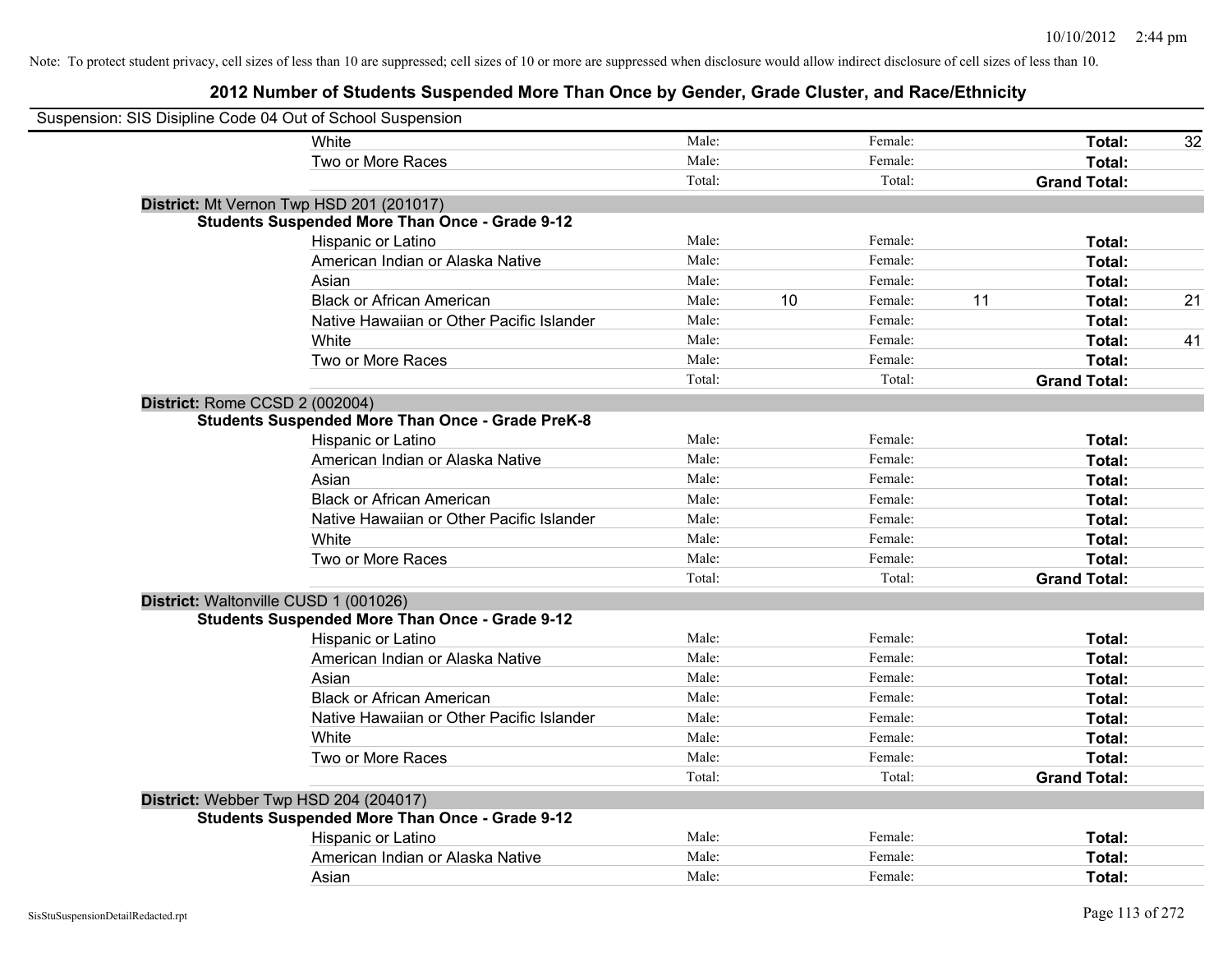| Suspension: SIS Disipline Code 04 Out of School Suspension |                                                         |        |         |                     |
|------------------------------------------------------------|---------------------------------------------------------|--------|---------|---------------------|
|                                                            | <b>Black or African American</b>                        | Male:  | Female: | Total:              |
|                                                            | Native Hawaiian or Other Pacific Islander               | Male:  | Female: | Total:              |
|                                                            | <b>White</b>                                            | Male:  | Female: | Total:<br>10        |
|                                                            | Two or More Races                                       | Male:  | Female: | Total:              |
|                                                            |                                                         | Total: | Total:  | <b>Grand Total:</b> |
|                                                            | District: Woodlawn CHSD 205 (205016)                    |        |         |                     |
|                                                            | <b>Students Suspended More Than Once - Grade 9-12</b>   |        |         |                     |
|                                                            | Hispanic or Latino                                      | Male:  | Female: | Total:              |
|                                                            | American Indian or Alaska Native                        | Male:  | Female: | Total:              |
|                                                            | Asian                                                   | Male:  | Female: | Total:              |
|                                                            | <b>Black or African American</b>                        | Male:  | Female: | Total:              |
|                                                            | Native Hawaiian or Other Pacific Islander               | Male:  | Female: | Total:              |
|                                                            | White                                                   | Male:  | Female: | Total:              |
|                                                            | Two or More Races                                       | Male:  | Female: | Total:              |
|                                                            |                                                         | Total: | Total:  | <b>Grand Total:</b> |
| County: Hancock (034)                                      |                                                         |        |         |                     |
| District: Dallas ESD 327 (327004)                          |                                                         |        |         |                     |
|                                                            | <b>Students Suspended More Than Once - Grade PreK-8</b> |        |         |                     |
|                                                            | Hispanic or Latino                                      | Male:  | Female: | Total:              |
|                                                            | American Indian or Alaska Native                        | Male:  | Female: | Total:              |
|                                                            | Asian                                                   | Male:  | Female: | Total:              |
|                                                            | <b>Black or African American</b>                        | Male:  | Female: | Total:              |
|                                                            | Native Hawaiian or Other Pacific Islander               | Male:  | Female: | Total:              |
|                                                            | White                                                   | Male:  | Female: | Total:              |
|                                                            | Two or More Races                                       | Male:  | Female: | Total:              |
|                                                            |                                                         | Total: | Total:  | <b>Grand Total:</b> |
| District: Hamilton CCSD 328 (328024)                       |                                                         |        |         |                     |
|                                                            | <b>Students Suspended More Than Once - Grade 9-12</b>   |        |         |                     |
|                                                            | Hispanic or Latino                                      | Male:  | Female: | Total:              |
|                                                            | American Indian or Alaska Native                        | Male:  | Female: | Total:              |
|                                                            | Asian                                                   | Male:  | Female: | Total:              |
|                                                            | <b>Black or African American</b>                        | Male:  | Female: | Total:              |
|                                                            | Native Hawaiian or Other Pacific Islander               | Male:  | Female: | Total:              |
|                                                            | White                                                   | Male:  | Female: | Total:              |
|                                                            | Two or More Races                                       | Male:  | Female: | <b>Total:</b>       |
|                                                            |                                                         | Total: | Total:  | <b>Grand Total:</b> |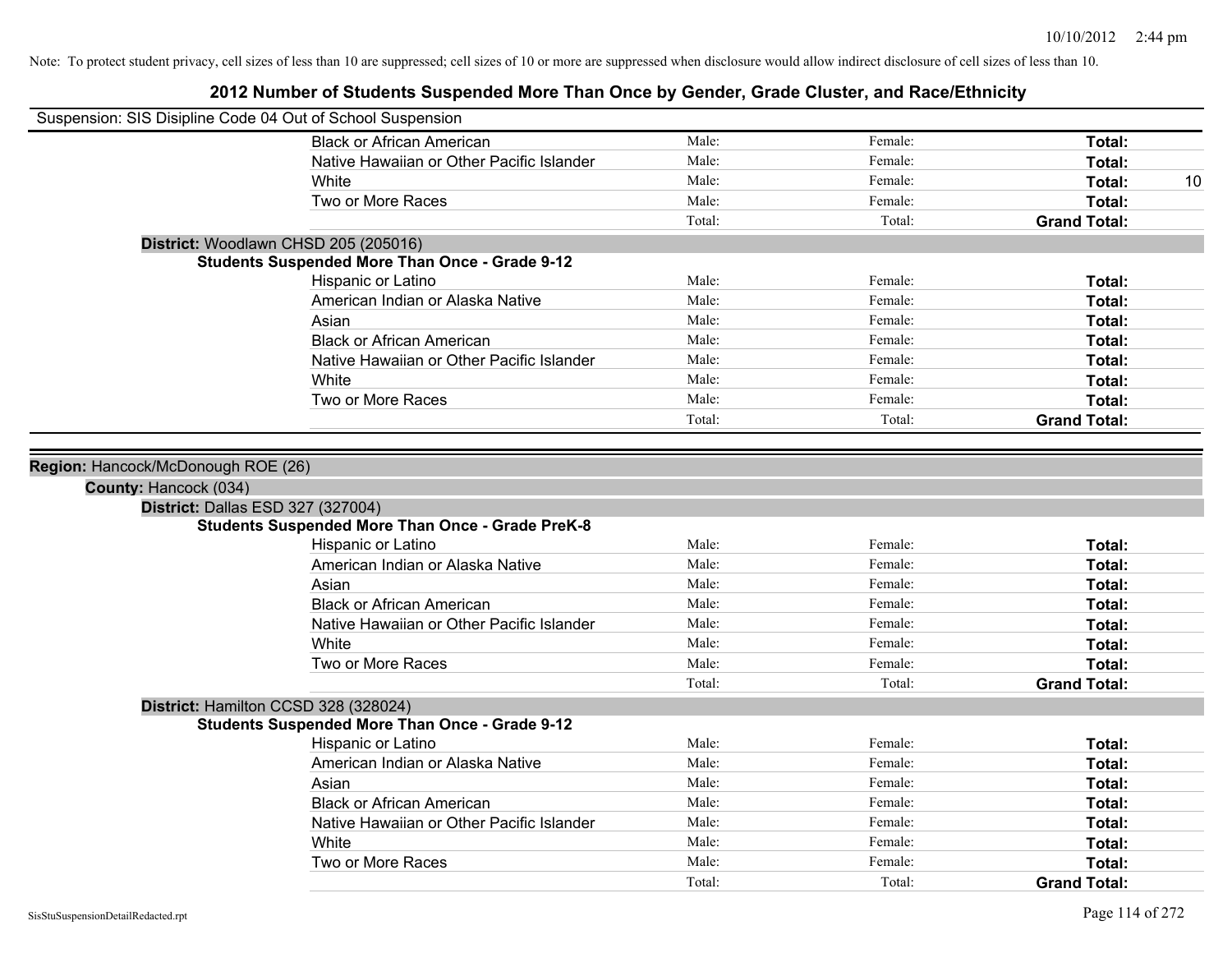| Suspension: SIS Disipline Code 04 Out of School Suspension |                                                         |        |         |                     |
|------------------------------------------------------------|---------------------------------------------------------|--------|---------|---------------------|
| District: Illini West H S Dist 307 (307016)                |                                                         |        |         |                     |
|                                                            | <b>Students Suspended More Than Once - Grade 9-12</b>   |        |         |                     |
|                                                            | Hispanic or Latino                                      | Male:  | Female: | Total:              |
|                                                            | American Indian or Alaska Native                        | Male:  | Female: | Total:              |
|                                                            | Asian                                                   | Male:  | Female: | Total:              |
|                                                            | <b>Black or African American</b>                        | Male:  | Female: | Total:              |
|                                                            | Native Hawaiian or Other Pacific Islander               | Male:  | Female: | Total:              |
|                                                            | White                                                   | Male:  | Female: | Total:              |
|                                                            | Two or More Races                                       | Male:  | Female: | Total:              |
|                                                            |                                                         | Total: | Total:  | <b>Grand Total:</b> |
| District: La Harpe CSD 347 (347004)                        |                                                         |        |         |                     |
|                                                            | <b>Students Suspended More Than Once - Grade PreK-8</b> |        |         |                     |
|                                                            | Hispanic or Latino                                      | Male:  | Female: | Total:              |
|                                                            | American Indian or Alaska Native                        | Male:  | Female: | Total:              |
|                                                            | Asian                                                   | Male:  | Female: | Total:              |
|                                                            | <b>Black or African American</b>                        | Male:  | Female: | Total:              |
|                                                            | Native Hawaiian or Other Pacific Islander               | Male:  | Female: | Total:              |
|                                                            | White                                                   | Male:  | Female: | Total:              |
|                                                            | Two or More Races                                       | Male:  | Female: | Total:              |
|                                                            |                                                         | Total: | Total:  | <b>Grand Total:</b> |
| District: Southeastern CUSD 337 (337026)                   |                                                         |        |         |                     |
|                                                            | <b>Students Suspended More Than Once - Grade PreK-8</b> |        |         |                     |
|                                                            | Hispanic or Latino                                      | Male:  | Female: | Total:              |
|                                                            | American Indian or Alaska Native                        | Male:  | Female: | Total:              |
|                                                            | Asian                                                   | Male:  | Female: | <b>Total:</b>       |
|                                                            | <b>Black or African American</b>                        | Male:  | Female: | Total:              |
|                                                            | Native Hawaiian or Other Pacific Islander               | Male:  | Female: | Total:              |
|                                                            | White                                                   | Male:  | Female: | Total:              |
|                                                            | Two or More Races                                       | Male:  | Female: | Total:              |
|                                                            |                                                         | Total: | Total:  | <b>Grand Total:</b> |
| District: Warsaw CUSD 316 (316026)                         |                                                         |        |         |                     |
|                                                            | <b>Students Suspended More Than Once - Grade PreK-8</b> |        |         |                     |
|                                                            | Hispanic or Latino                                      | Male:  | Female: | Total:              |
|                                                            | American Indian or Alaska Native                        | Male:  | Female: | Total:              |
|                                                            | Asian                                                   | Male:  | Female: | Total:              |
|                                                            | <b>Black or African American</b>                        | Male:  | Female: | Total:              |
|                                                            | Native Hawaiian or Other Pacific Islander               | Male:  | Female: | Total:              |
|                                                            | White                                                   | Male:  | Female: | Total:              |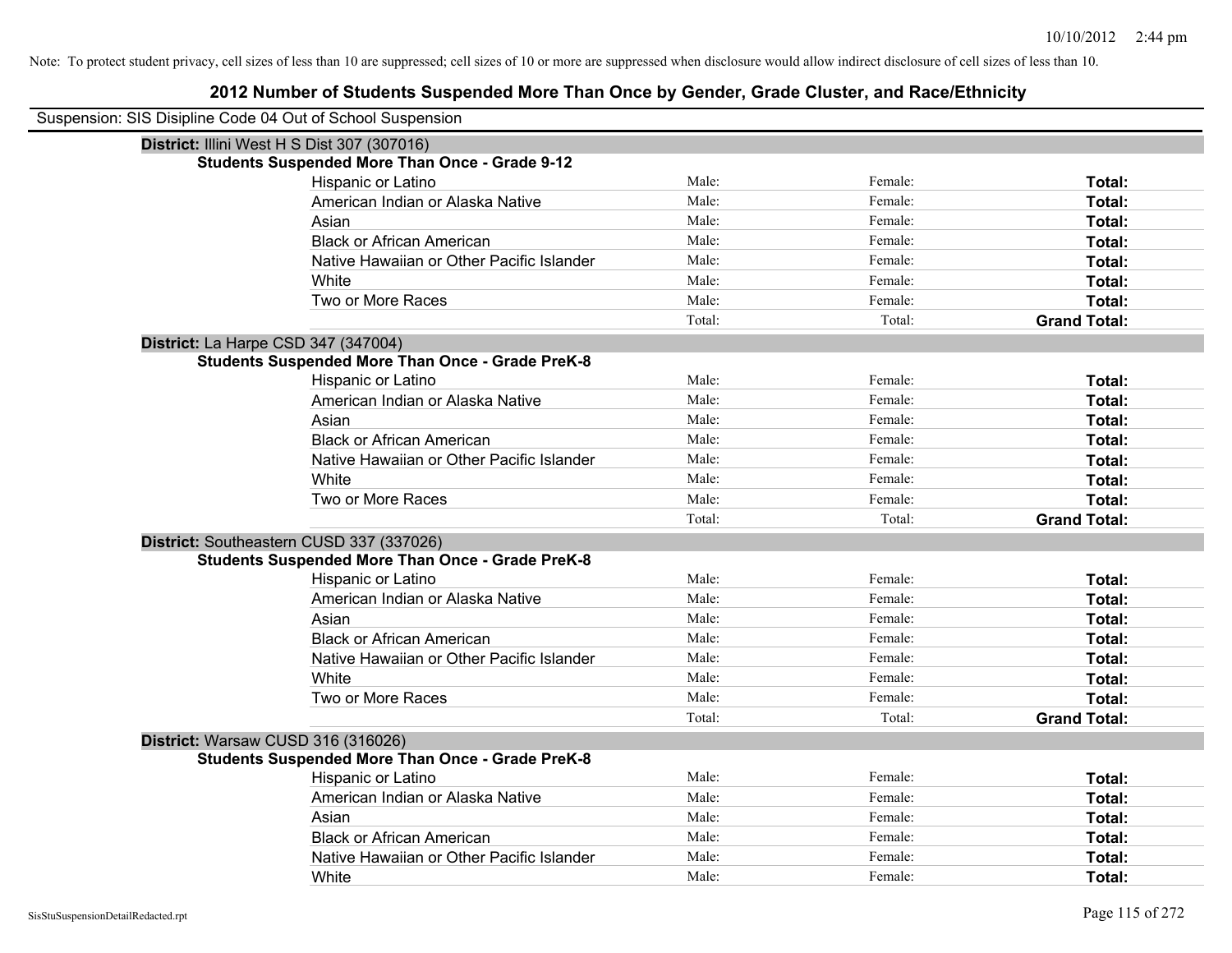| Suspension: SIS Disipline Code 04 Out of School Suspension |                                                         |        |         |                     |    |
|------------------------------------------------------------|---------------------------------------------------------|--------|---------|---------------------|----|
|                                                            | Two or More Races                                       | Male:  | Female: | Total:              |    |
|                                                            |                                                         | Total: | Total:  | <b>Grand Total:</b> |    |
| County: Mcdonough (062)                                    |                                                         |        |         |                     |    |
|                                                            | District: Bushnell Prairie City CUSD 170 (170026)       |        |         |                     |    |
|                                                            | <b>Students Suspended More Than Once - Grade PreK-8</b> |        |         |                     |    |
|                                                            | Hispanic or Latino                                      | Male:  | Female: | Total:              |    |
|                                                            | American Indian or Alaska Native                        | Male:  | Female: | Total:              |    |
|                                                            | Asian                                                   | Male:  | Female: | Total:              |    |
|                                                            | <b>Black or African American</b>                        | Male:  | Female: | Total:              |    |
|                                                            | Native Hawaiian or Other Pacific Islander               | Male:  | Female: | Total:              |    |
|                                                            | White                                                   | Male:  | Female: | Total:              |    |
|                                                            | Two or More Races                                       | Male:  | Female: | Total:              |    |
|                                                            |                                                         | Total: | Total:  | <b>Grand Total:</b> |    |
|                                                            | <b>Students Suspended More Than Once - Grade 9-12</b>   |        |         |                     |    |
|                                                            | Hispanic or Latino                                      | Male:  | Female: | Total:              |    |
|                                                            | American Indian or Alaska Native                        | Male:  | Female: | Total:              |    |
|                                                            | Asian                                                   | Male:  | Female: | Total:              |    |
|                                                            | <b>Black or African American</b>                        | Male:  | Female: | Total:              |    |
|                                                            | Native Hawaiian or Other Pacific Islander               | Male:  | Female: | Total:              |    |
|                                                            | White                                                   | Male:  | Female: | Total:              |    |
|                                                            | Two or More Races                                       | Male:  | Female: | Total:              |    |
|                                                            |                                                         | Total: | Total:  | <b>Grand Total:</b> |    |
| District: Macomb CUSD 185 (185026)                         |                                                         |        |         |                     |    |
|                                                            | <b>Students Suspended More Than Once - Grade PreK-8</b> |        |         |                     |    |
|                                                            | Hispanic or Latino                                      | Male:  | Female: | Total:              |    |
|                                                            | American Indian or Alaska Native                        | Male:  | Female: | Total:              |    |
|                                                            | Asian                                                   | Male:  | Female: | Total:              |    |
|                                                            | <b>Black or African American</b>                        | Male:  | Female: | Total:              |    |
|                                                            | Native Hawaiian or Other Pacific Islander               | Male:  | Female: | Total:              |    |
|                                                            | White                                                   | Male:  | Female: | Total:              | 12 |
|                                                            | Two or More Races                                       | Male:  | Female: | <b>Total:</b>       |    |
|                                                            |                                                         | Total: | Total:  | <b>Grand Total:</b> | 22 |
|                                                            | <b>Students Suspended More Than Once - Grade 9-12</b>   |        |         |                     |    |
|                                                            | Hispanic or Latino                                      | Male:  | Female: | Total:              |    |
|                                                            | American Indian or Alaska Native                        | Male:  | Female: | Total:              |    |
|                                                            | Asian                                                   | Male:  | Female: | Total:              |    |
|                                                            | <b>Black or African American</b>                        | Male:  | Female: | Total:              |    |
|                                                            | Native Hawaiian or Other Pacific Islander               | Male:  | Female: | Total:              |    |
|                                                            | White                                                   | Male:  | Female: | Total:              | 11 |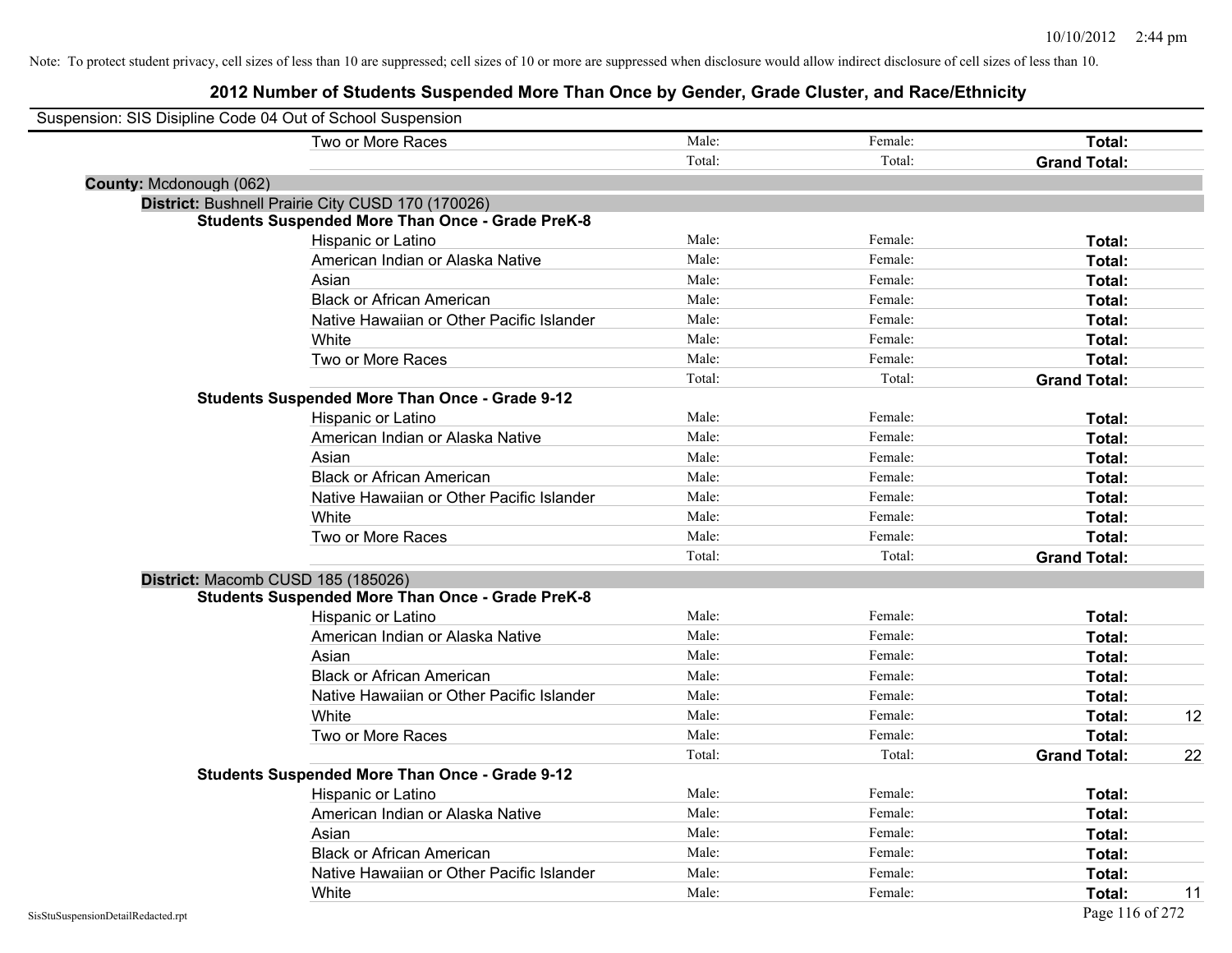| Suspension: SIS Disipline Code 04 Out of School Suspension |        |         |                     |    |
|------------------------------------------------------------|--------|---------|---------------------|----|
| Two or More Races                                          | Male:  | Female: | Total:              |    |
|                                                            | Total: | Total:  | <b>Grand Total:</b> |    |
| District: West Central IL Spec Educ Coop (000061)          |        |         |                     |    |
| <b>Students Suspended More Than Once - Grade PreK-8</b>    |        |         |                     |    |
| Hispanic or Latino                                         | Male:  | Female: | Total:              |    |
| American Indian or Alaska Native                           | Male:  | Female: | Total:              |    |
| Asian                                                      | Male:  | Female: | Total:              |    |
| <b>Black or African American</b>                           | Male:  | Female: | Total:              |    |
| Native Hawaiian or Other Pacific Islander                  | Male:  | Female: | Total:              |    |
| White                                                      | Male:  | Female: | Total:              |    |
| Two or More Races                                          | Male:  | Female: | Total:              |    |
|                                                            | Total: | Total:  | <b>Grand Total:</b> |    |
| <b>Students Suspended More Than Once - Grade 9-12</b>      |        |         |                     |    |
| Hispanic or Latino                                         | Male:  | Female: | Total:              |    |
| American Indian or Alaska Native                           | Male:  | Female: | Total:              |    |
| Asian                                                      | Male:  | Female: | Total:              |    |
| <b>Black or African American</b>                           | Male:  | Female: | Total:              |    |
| Native Hawaiian or Other Pacific Islander                  | Male:  | Female: | Total:              |    |
| White                                                      | Male:  | Female: | Total:              | 10 |
| Two or More Races                                          | Male:  | Female: | Total:              |    |
|                                                            | Total: | Total:  | <b>Grand Total:</b> |    |
| District: West Prairie CUSD 103 (103026)                   |        |         |                     |    |
| <b>Students Suspended More Than Once - Grade PreK-8</b>    |        |         |                     |    |
| Hispanic or Latino                                         | Male:  | Female: | Total:              |    |
| American Indian or Alaska Native                           | Male:  | Female: | Total:              |    |
| Asian                                                      | Male:  | Female: | Total:              |    |
| <b>Black or African American</b>                           | Male:  | Female: | Total:              |    |
| Native Hawaiian or Other Pacific Islander                  | Male:  | Female: | Total:              |    |
| White                                                      | Male:  | Female: | Total:              |    |
| Two or More Races                                          | Male:  | Female: | Total:              |    |
|                                                            | Total: | Total:  | <b>Grand Total:</b> |    |
| <b>Students Suspended More Than Once - Grade 9-12</b>      |        |         |                     |    |
| Hispanic or Latino                                         | Male:  | Female: | Total:              |    |
| American Indian or Alaska Native                           | Male:  | Female: | Total:              |    |
| Asian                                                      | Male:  | Female: | Total:              |    |
| <b>Black or African American</b>                           | Male:  | Female: | Total:              |    |
| Native Hawaiian or Other Pacific Islander                  | Male:  | Female: | Total:              |    |
| White                                                      | Male:  | Female: | Total:              |    |
| Two or More Races                                          | Male:  | Female: | Total:              |    |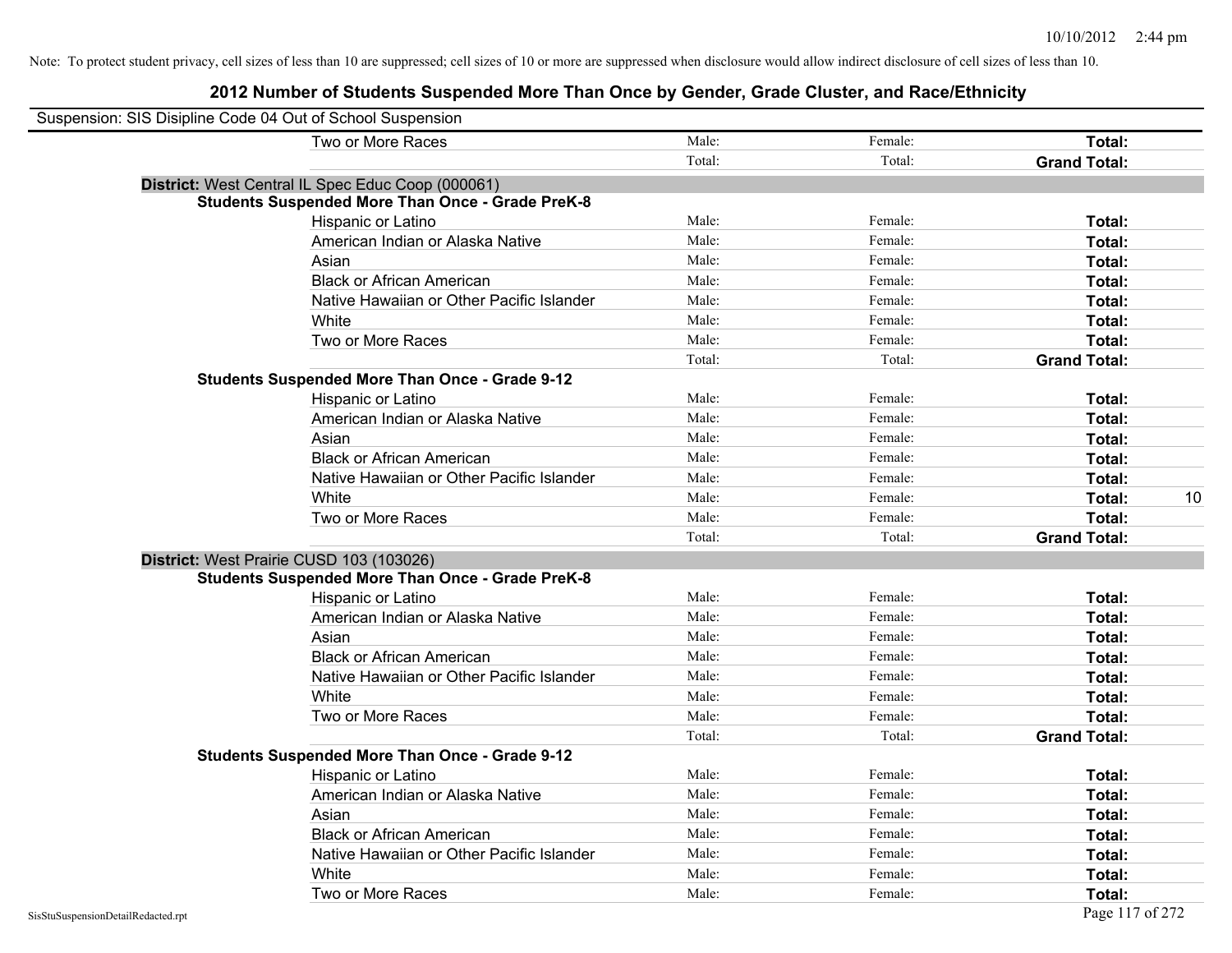|                                          | Suspension: SIS Disipline Code 04 Out of School Suspension |        |         |                     |
|------------------------------------------|------------------------------------------------------------|--------|---------|---------------------|
|                                          |                                                            | Total: | Total:  | <b>Grand Total:</b> |
| <b>County: Non-Public School (000)</b>   |                                                            |        |         |                     |
|                                          | District: Non-Public School (0000)                         |        |         |                     |
|                                          | <b>Students Suspended More Than Once - Grade 9-12</b>      |        |         |                     |
|                                          | Hispanic or Latino                                         | Male:  | Female: | Total:              |
|                                          | American Indian or Alaska Native                           | Male:  | Female: | Total:              |
|                                          | Asian                                                      | Male:  | Female: | Total:              |
|                                          | <b>Black or African American</b>                           | Male:  | Female: | Total:              |
|                                          | Native Hawaiian or Other Pacific Islander                  | Male:  | Female: | Total:              |
|                                          | White                                                      | Male:  | Female: | Total:              |
|                                          | Two or More Races                                          | Male:  | Female: | Total:              |
|                                          |                                                            | Total: | Total:  | <b>Grand Total:</b> |
|                                          |                                                            |        |         |                     |
| Region: Henderson/Mercer/Warren ROE (27) |                                                            |        |         |                     |
| County: Henderson (036)                  |                                                            |        |         |                     |
|                                          | District: West Central CUSD 235 (235026)                   |        |         |                     |
|                                          | <b>Students Suspended More Than Once - Grade PreK-8</b>    |        |         |                     |
|                                          | Hispanic or Latino                                         | Male:  | Female: | Total:              |
|                                          | American Indian or Alaska Native                           | Male:  | Female: | Total:              |
|                                          | Asian                                                      | Male:  | Female: | Total:              |
|                                          | <b>Black or African American</b>                           | Male:  | Female: | Total:              |
|                                          | Native Hawaiian or Other Pacific Islander                  | Male:  | Female: | Total:              |
|                                          | White                                                      | Male:  | Female: | Total:              |
|                                          | Two or More Races                                          | Male:  | Female: | Total:              |
|                                          |                                                            | Total: | Total:  | <b>Grand Total:</b> |
|                                          | <b>Students Suspended More Than Once - Grade 9-12</b>      |        |         |                     |
|                                          | Hispanic or Latino                                         | Male:  | Female: | Total:              |
|                                          | American Indian or Alaska Native                           | Male:  | Female: | Total:              |
|                                          | Asian                                                      | Male:  | Female: | Total:              |
|                                          | <b>Black or African American</b>                           | Male:  | Female: | Total:              |
|                                          | Native Hawaiian or Other Pacific Islander                  | Male:  | Female: | Total:              |
|                                          | <b>White</b>                                               | Male:  | Female: | Total:              |
|                                          | Two or More Races                                          | Male:  | Female: | Total:              |
|                                          |                                                            | Total: | Total:  | <b>Grand Total:</b> |
| County: Mercer (066)                     |                                                            |        |         |                     |
|                                          | District: Mercer County School District 404 (404026)       |        |         |                     |
|                                          | <b>Students Suspended More Than Once - Grade PreK-8</b>    |        |         |                     |
|                                          | Hispanic or Latino                                         | Male:  | Female: | Total:              |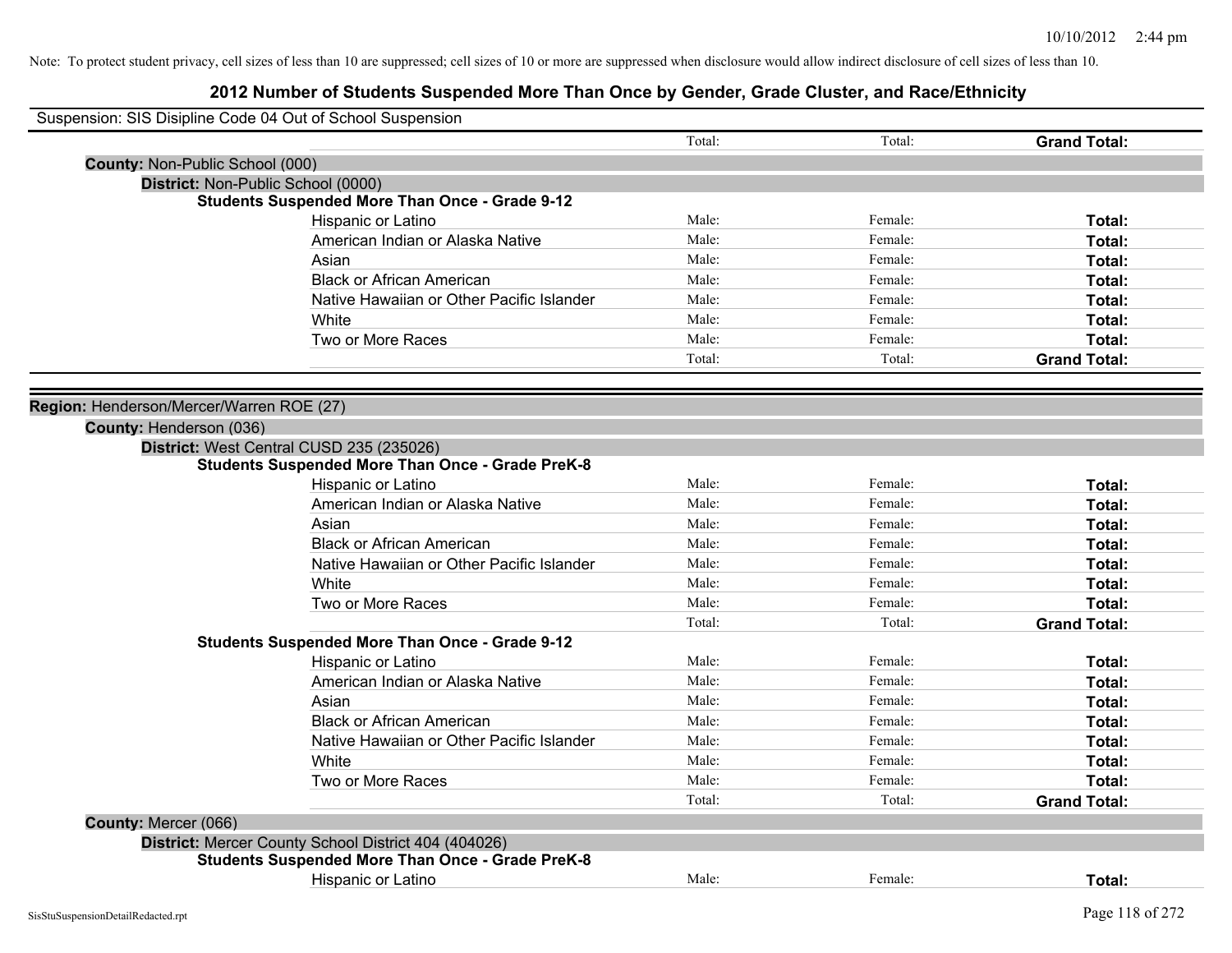| Suspension: SIS Disipline Code 04 Out of School Suspension | ZUTZ NUMBER OF SHUGEMS SUSPENDED MOTE THAN ONCE BY OCHUER, SHUGE SHUSICI, AND NACE/LIMINIUTY |        |         |                     |    |
|------------------------------------------------------------|----------------------------------------------------------------------------------------------|--------|---------|---------------------|----|
|                                                            | American Indian or Alaska Native                                                             | Male:  | Female: | Total:              |    |
|                                                            | Asian                                                                                        | Male:  | Female: | Total:              |    |
|                                                            | <b>Black or African American</b>                                                             | Male:  | Female: | Total:              |    |
|                                                            | Native Hawaiian or Other Pacific Islander                                                    | Male:  | Female: | Total:              |    |
|                                                            | White                                                                                        | Male:  | Female: | Total:              |    |
|                                                            | Two or More Races                                                                            | Male:  | Female: | Total:              |    |
|                                                            |                                                                                              | Total: | Total:  | <b>Grand Total:</b> |    |
|                                                            | <b>Students Suspended More Than Once - Grade 9-12</b>                                        |        |         |                     |    |
|                                                            | Hispanic or Latino                                                                           | Male:  | Female: | Total:              |    |
|                                                            | American Indian or Alaska Native                                                             | Male:  | Female: | Total:              |    |
|                                                            | Asian                                                                                        | Male:  | Female: | Total:              |    |
|                                                            | <b>Black or African American</b>                                                             | Male:  | Female: | Total:              |    |
|                                                            | Native Hawaiian or Other Pacific Islander                                                    | Male:  | Female: | Total:              |    |
|                                                            | White                                                                                        | Male:  | Female: | Total:              | 16 |
|                                                            | Two or More Races                                                                            | Male:  | Female: | Total:              |    |
|                                                            |                                                                                              | Total: | Total:  | <b>Grand Total:</b> |    |
| County: Warren (094)                                       |                                                                                              |        |         |                     |    |
|                                                            | District: Monmouth-Roseville CUSD 238 (238026)                                               |        |         |                     |    |
|                                                            | <b>Students Suspended More Than Once - Grade PreK-8</b>                                      |        |         |                     |    |
|                                                            | Hispanic or Latino                                                                           | Male:  | Female: | Total:              |    |
|                                                            | American Indian or Alaska Native                                                             | Male:  | Female: | Total:              |    |
|                                                            | Asian                                                                                        | Male:  | Female: | Total:              |    |
|                                                            | <b>Black or African American</b>                                                             | Male:  | Female: | Total:              |    |
|                                                            | Native Hawaiian or Other Pacific Islander                                                    | Male:  | Female: | Total:              |    |
|                                                            | White                                                                                        | Male:  | Female: | Total:              |    |
|                                                            | Two or More Races                                                                            | Male:  | Female: | Total:              |    |
|                                                            |                                                                                              | Total: | Total:  | <b>Grand Total:</b> | 12 |
| District: United CUSD 304 (304026)                         |                                                                                              |        |         |                     |    |
|                                                            | <b>Students Suspended More Than Once - Grade PreK-8</b>                                      |        |         |                     |    |
|                                                            | Hispanic or Latino                                                                           | Male:  | Female: | Total:              |    |
|                                                            | American Indian or Alaska Native                                                             | Male:  | Female: | Total:              |    |
|                                                            | Asian                                                                                        | Male:  | Female: | Total:              |    |
|                                                            | <b>Black or African American</b>                                                             | Male:  | Female: | Total:              |    |
|                                                            | Native Hawaiian or Other Pacific Islander                                                    | Male:  | Female: | Total:              |    |
|                                                            | White                                                                                        | Male:  | Female: | Total:              |    |
|                                                            | Two or More Races                                                                            | Male:  | Female: | Total:              |    |
|                                                            |                                                                                              | Total: | Total:  | <b>Grand Total:</b> |    |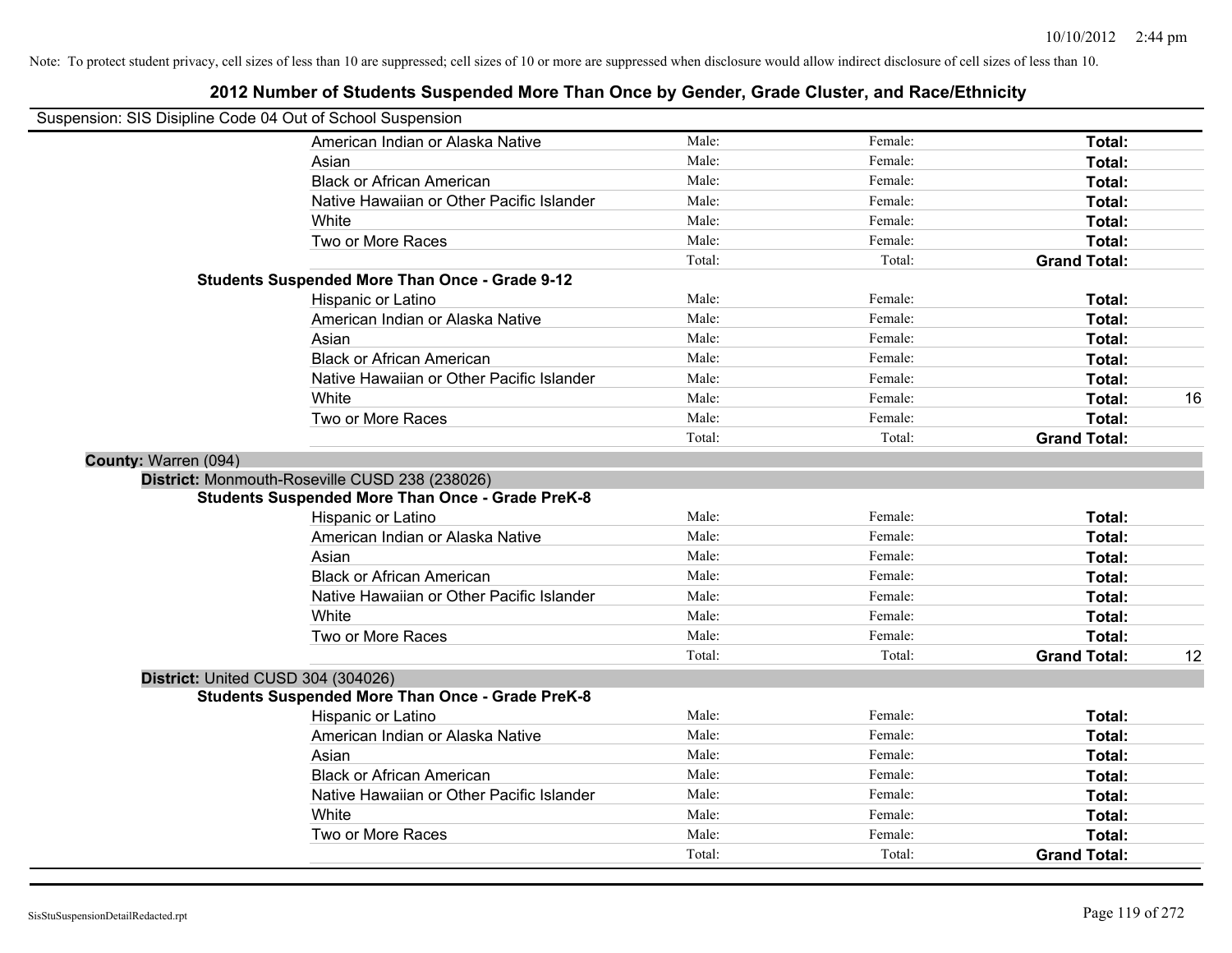| Suspension: SIS Disipline Code 04 Out of School Suspension |                                                         |        |         |                     |
|------------------------------------------------------------|---------------------------------------------------------|--------|---------|---------------------|
| Region: Iroquois/Kankakee ROE (32)                         |                                                         |        |         |                     |
| <b>County: Iroquois (038)</b>                              |                                                         |        |         |                     |
| District: Central CUSD 4 (004026)                          |                                                         |        |         |                     |
|                                                            | <b>Students Suspended More Than Once - Grade PreK-8</b> |        |         |                     |
|                                                            | Hispanic or Latino                                      | Male:  | Female: | Total:              |
|                                                            | American Indian or Alaska Native                        | Male:  | Female: | Total:              |
|                                                            | Asian                                                   | Male:  | Female: | Total:              |
|                                                            | <b>Black or African American</b>                        | Male:  | Female: | Total:              |
|                                                            | Native Hawaiian or Other Pacific Islander               | Male:  | Female: | Total:              |
|                                                            | White                                                   | Male:  | Female: | Total:              |
|                                                            | Two or More Races                                       | Male:  | Female: | Total:              |
|                                                            |                                                         | Total: | Total:  | <b>Grand Total:</b> |
|                                                            | <b>Students Suspended More Than Once - Grade 9-12</b>   |        |         |                     |
|                                                            | Hispanic or Latino                                      | Male:  | Female: | Total:              |
|                                                            | American Indian or Alaska Native                        | Male:  | Female: | Total:              |
|                                                            | Asian                                                   | Male:  | Female: | Total:              |
|                                                            | <b>Black or African American</b>                        | Male:  | Female: | Total:              |
|                                                            | Native Hawaiian or Other Pacific Islander               | Male:  | Female: | Total:              |
|                                                            | White                                                   | Male:  | Female: | Total:              |
|                                                            | Two or More Races                                       | Male:  | Female: | Total:              |
|                                                            |                                                         | Total: | Total:  | <b>Grand Total:</b> |
|                                                            | District: Cissna Park CUSD 6 (006026)                   |        |         |                     |
|                                                            | <b>Students Suspended More Than Once - Grade PreK-8</b> |        |         |                     |
|                                                            | Hispanic or Latino                                      | Male:  | Female: | Total:              |
|                                                            | American Indian or Alaska Native                        | Male:  | Female: | Total:              |
|                                                            | Asian                                                   | Male:  | Female: | Total:              |
|                                                            | <b>Black or African American</b>                        | Male:  | Female: | Total:              |
|                                                            | Native Hawaiian or Other Pacific Islander               | Male:  | Female: | Total:              |
|                                                            | White                                                   | Male:  | Female: | Total:              |
|                                                            | Two or More Races                                       | Male:  | Female: | Total:              |
|                                                            |                                                         | Total: | Total:  | <b>Grand Total:</b> |
|                                                            | District: Donovan CUSD 3 (003026)                       |        |         |                     |
|                                                            | <b>Students Suspended More Than Once - Grade PreK-8</b> |        |         |                     |
|                                                            | Hispanic or Latino                                      | Male:  | Female: | Total:              |
|                                                            | American Indian or Alaska Native                        | Male:  | Female: | Total:              |
|                                                            | Asian                                                   | Male:  | Female: | Total:              |
|                                                            | <b>Black or African American</b>                        | Male:  | Female: | Total:              |
|                                                            | Native Hawaiian or Other Pacific Islander               | Male:  | Female: | Total:              |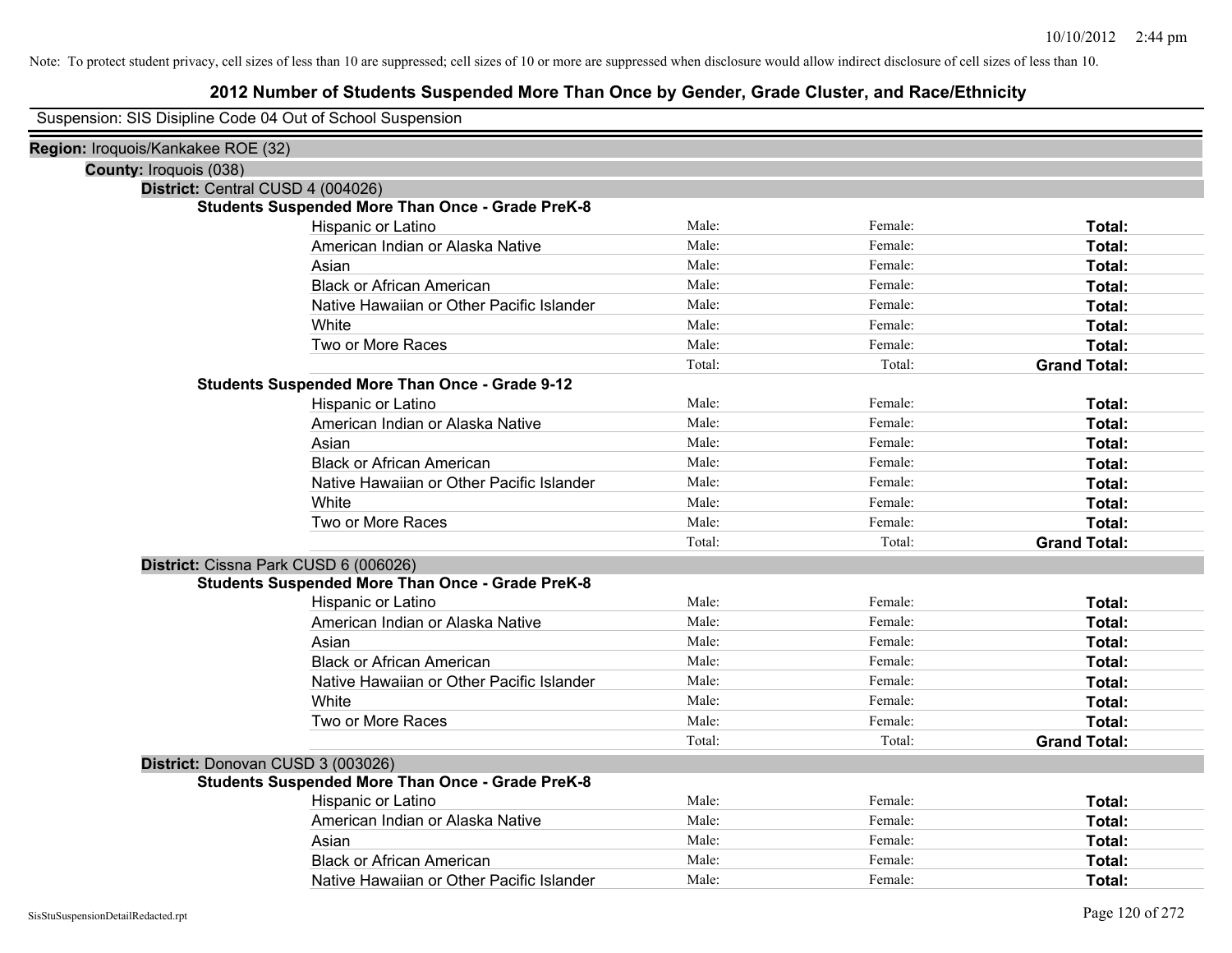| Suspension: SIS Disipline Code 04 Out of School Suspension |                                                         |        |         |                     |
|------------------------------------------------------------|---------------------------------------------------------|--------|---------|---------------------|
|                                                            | White                                                   | Male:  | Female: | Total:              |
|                                                            | Two or More Races                                       | Male:  | Female: | Total:              |
|                                                            |                                                         | Total: | Total:  | <b>Grand Total:</b> |
|                                                            | District: Iroquois County CUSD 9 (009026)               |        |         |                     |
|                                                            | <b>Students Suspended More Than Once - Grade 9-12</b>   |        |         |                     |
|                                                            | Hispanic or Latino                                      | Male:  | Female: | Total:              |
|                                                            | American Indian or Alaska Native                        | Male:  | Female: | Total:              |
|                                                            | Asian                                                   | Male:  | Female: | Total:              |
|                                                            | <b>Black or African American</b>                        | Male:  | Female: | Total:              |
|                                                            | Native Hawaiian or Other Pacific Islander               | Male:  | Female: | Total:              |
|                                                            | White                                                   | Male:  | Female: | Total:              |
|                                                            | Two or More Races                                       | Male:  | Female: | Total:              |
|                                                            |                                                         | Total: | Total:  | <b>Grand Total:</b> |
|                                                            | District: Iroquois West CUSD 10 (010026)                |        |         |                     |
|                                                            | <b>Students Suspended More Than Once - Grade PreK-8</b> |        |         |                     |
|                                                            | Hispanic or Latino                                      | Male:  | Female: | Total:              |
|                                                            | American Indian or Alaska Native                        | Male:  | Female: | Total:              |
|                                                            | Asian                                                   | Male:  | Female: | Total:              |
|                                                            | <b>Black or African American</b>                        | Male:  | Female: | Total:              |
|                                                            | Native Hawaiian or Other Pacific Islander               | Male:  | Female: | Total:              |
|                                                            | White                                                   | Male:  | Female: | Total:              |
|                                                            | Two or More Races                                       | Male:  | Female: | Total:              |
|                                                            |                                                         | Total: | Total:  | <b>Grand Total:</b> |
|                                                            | <b>Students Suspended More Than Once - Grade 9-12</b>   |        |         |                     |
|                                                            | Hispanic or Latino                                      | Male:  | Female: | Total:              |
|                                                            | American Indian or Alaska Native                        | Male:  | Female: | Total:              |
|                                                            | Asian                                                   | Male:  | Female: | Total:              |
|                                                            | <b>Black or African American</b>                        | Male:  | Female: | Total:              |
|                                                            | Native Hawaiian or Other Pacific Islander               | Male:  | Female: | Total:              |
|                                                            | White                                                   | Male:  | Female: | Total:              |
|                                                            | Two or More Races                                       | Male:  | Female: | Total:              |
|                                                            |                                                         | Total: | Total:  | <b>Grand Total:</b> |
| District: Milford CCSD 280 (280004)                        |                                                         |        |         |                     |
|                                                            | <b>Students Suspended More Than Once - Grade PreK-8</b> |        |         |                     |
|                                                            | Hispanic or Latino                                      | Male:  | Female: | Total:              |
|                                                            | American Indian or Alaska Native                        | Male:  | Female: | Total:              |
|                                                            | Asian                                                   | Male:  | Female: | Total:              |
|                                                            | <b>Black or African American</b>                        | Male:  | Female: | Total:              |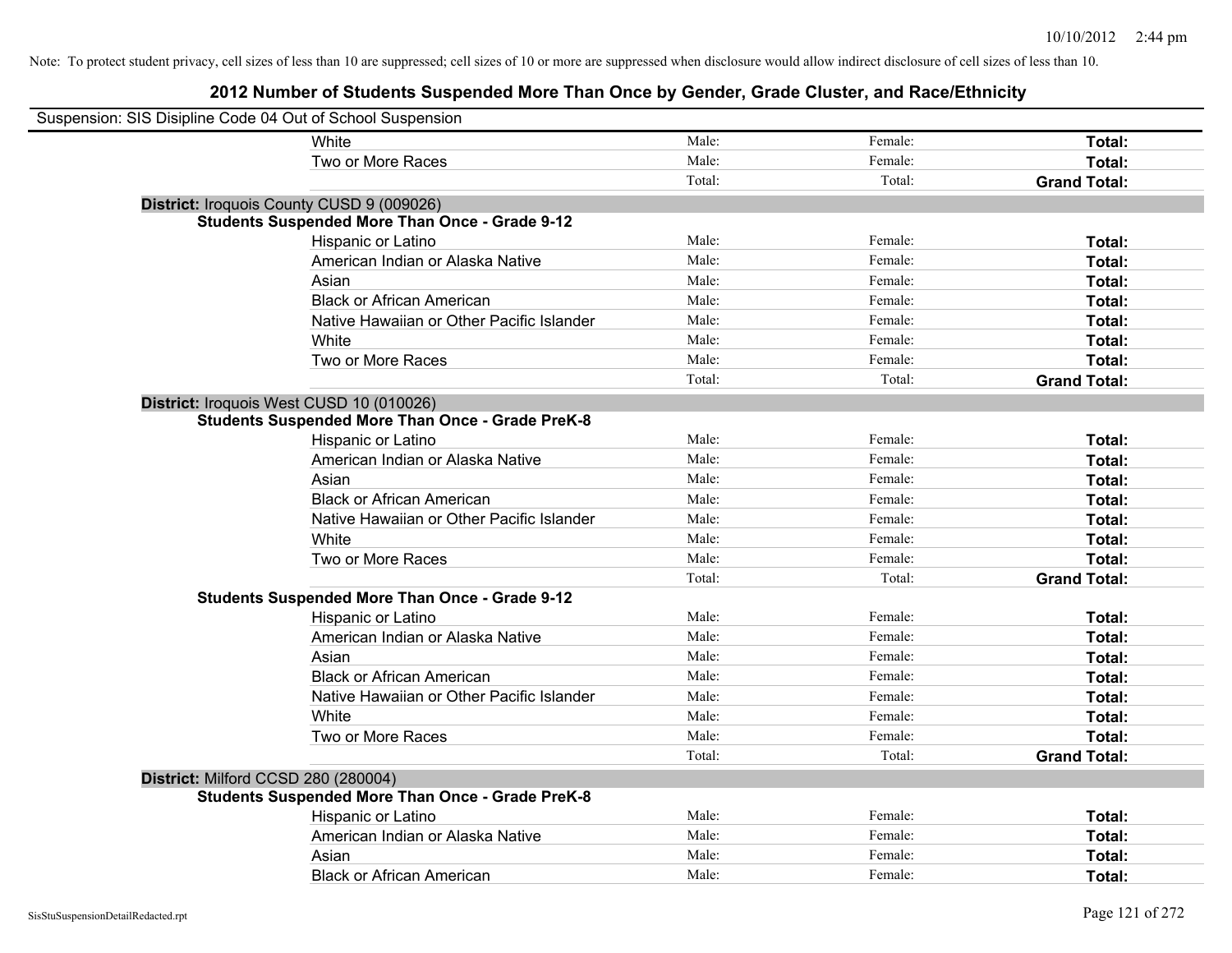| Suspension: SIS Disipline Code 04 Out of School Suspension |                                                         |        |    |         |    |                     |    |
|------------------------------------------------------------|---------------------------------------------------------|--------|----|---------|----|---------------------|----|
|                                                            | Native Hawaiian or Other Pacific Islander               | Male:  |    | Female: |    | Total:              |    |
|                                                            | White                                                   | Male:  |    | Female: |    | Total:              |    |
|                                                            | Two or More Races                                       | Male:  |    | Female: |    | Total:              |    |
|                                                            |                                                         | Total: |    | Total:  |    | <b>Grand Total:</b> |    |
| District: Milford Twp HSD 233 (233017)                     |                                                         |        |    |         |    |                     |    |
|                                                            | <b>Students Suspended More Than Once - Grade 9-12</b>   |        |    |         |    |                     |    |
|                                                            | Hispanic or Latino                                      | Male:  |    | Female: |    | Total:              |    |
|                                                            | American Indian or Alaska Native                        | Male:  |    | Female: |    | Total:              |    |
|                                                            | Asian                                                   | Male:  |    | Female: |    | Total:              |    |
|                                                            | <b>Black or African American</b>                        | Male:  |    | Female: |    | Total:              |    |
|                                                            | Native Hawaiian or Other Pacific Islander               | Male:  |    | Female: |    | Total:              |    |
|                                                            | White                                                   | Male:  |    | Female: |    | Total:              |    |
|                                                            | Two or More Races                                       | Male:  |    | Female: |    | Total:              |    |
|                                                            |                                                         | Total: |    | Total:  |    | <b>Grand Total:</b> |    |
| County: Kankakee (046)                                     |                                                         |        |    |         |    |                     |    |
| District: Bourbonnais SD 53 (053002)                       |                                                         |        |    |         |    |                     |    |
|                                                            | <b>Students Suspended More Than Once - Grade PreK-8</b> |        |    |         |    |                     |    |
|                                                            | Hispanic or Latino                                      | Male:  |    | Female: |    | Total:              |    |
|                                                            | American Indian or Alaska Native                        | Male:  |    | Female: |    | Total:              |    |
|                                                            | Asian                                                   | Male:  |    | Female: |    | Total:              |    |
|                                                            | <b>Black or African American</b>                        | Male:  |    | Female: |    | Total:              | 12 |
|                                                            | Native Hawaiian or Other Pacific Islander               | Male:  |    | Female: |    | Total:              |    |
|                                                            | White                                                   | Male:  |    | Female: |    | Total:              | 15 |
|                                                            | Two or More Races                                       | Male:  |    | Female: |    | Total:              |    |
|                                                            |                                                         | Total: |    | Total:  |    | <b>Grand Total:</b> |    |
|                                                            | District: Bradley Bourbonnais CHSD 307 (307016)         |        |    |         |    |                     |    |
|                                                            | <b>Students Suspended More Than Once - Grade 9-12</b>   |        |    |         |    |                     |    |
|                                                            | Hispanic or Latino                                      | Male:  |    | Female: |    | Total:              | 11 |
|                                                            | American Indian or Alaska Native                        | Male:  |    | Female: |    | Total:              |    |
|                                                            | Asian                                                   | Male:  |    | Female: |    | Total:              |    |
|                                                            | <b>Black or African American</b>                        | Male:  |    | Female: |    | Total:              | 25 |
|                                                            | Native Hawaiian or Other Pacific Islander               | Male:  |    | Female: |    | Total:              |    |
|                                                            | White                                                   | Male:  | 49 | Female: | 23 | Total:              | 72 |
|                                                            | Two or More Races                                       | Male:  |    | Female: |    | Total:              |    |
|                                                            |                                                         | Total: |    | Total:  |    | <b>Grand Total:</b> |    |
| District: Bradley SD 61 (061002)                           |                                                         |        |    |         |    |                     |    |
|                                                            | <b>Students Suspended More Than Once - Grade PreK-8</b> |        |    |         |    |                     |    |
|                                                            | <b>Hispanic or Latino</b>                               | Male:  |    | Female: |    | Total:              |    |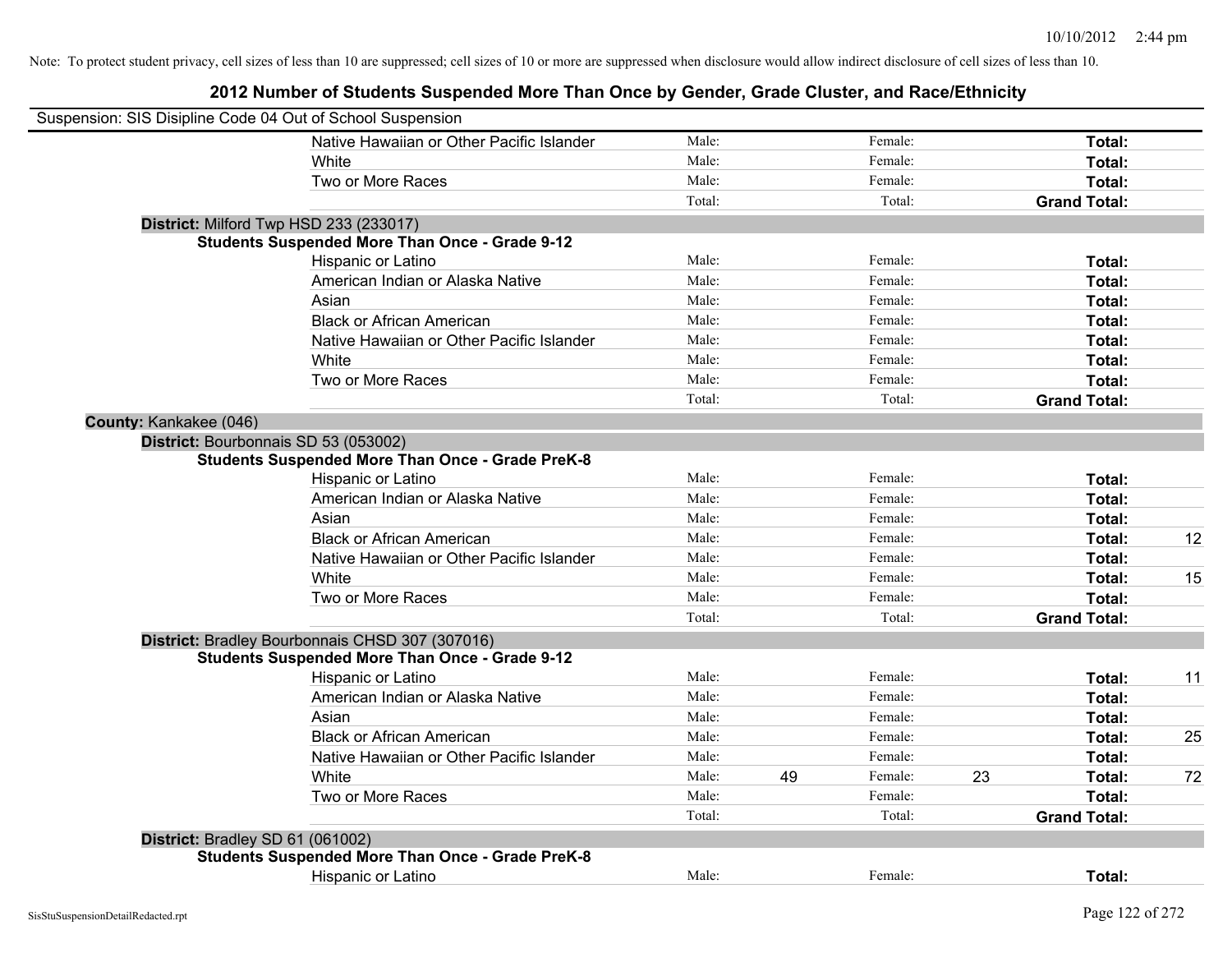| Suspension: SIS Disipline Code 04 Out of School Suspension |                                                         |        |         |                     |    |
|------------------------------------------------------------|---------------------------------------------------------|--------|---------|---------------------|----|
|                                                            | American Indian or Alaska Native                        | Male:  | Female: | <b>Total:</b>       |    |
|                                                            | Asian                                                   | Male:  | Female: | Total:              |    |
|                                                            | <b>Black or African American</b>                        | Male:  | Female: | Total:              |    |
|                                                            | Native Hawaiian or Other Pacific Islander               | Male:  | Female: | Total:              |    |
|                                                            | White                                                   | Male:  | Female: | Total:              |    |
|                                                            | Two or More Races                                       | Male:  | Female: | Total:              |    |
|                                                            |                                                         | Total: | Total:  | <b>Grand Total:</b> | 20 |
|                                                            | District: Grant Park CUSD 6 (006026)                    |        |         |                     |    |
|                                                            | <b>Students Suspended More Than Once - Grade PreK-8</b> |        |         |                     |    |
|                                                            | Hispanic or Latino                                      | Male:  | Female: | Total:              |    |
|                                                            | American Indian or Alaska Native                        | Male:  | Female: | Total:              |    |
|                                                            | Asian                                                   | Male:  | Female: | Total:              |    |
|                                                            | <b>Black or African American</b>                        | Male:  | Female: | Total:              |    |
|                                                            | Native Hawaiian or Other Pacific Islander               | Male:  | Female: | Total:              |    |
|                                                            | White                                                   | Male:  | Female: | Total:              |    |
|                                                            | Two or More Races                                       | Male:  | Female: | Total:              |    |
|                                                            |                                                         | Total: | Total:  | <b>Grand Total:</b> |    |
|                                                            | <b>Students Suspended More Than Once - Grade 9-12</b>   |        |         |                     |    |
|                                                            | Hispanic or Latino                                      | Male:  | Female: | Total:              |    |
|                                                            | American Indian or Alaska Native                        | Male:  | Female: | Total:              |    |
|                                                            | Asian                                                   | Male:  | Female: | Total:              |    |
|                                                            | <b>Black or African American</b>                        | Male:  | Female: | Total:              |    |
|                                                            | Native Hawaiian or Other Pacific Islander               | Male:  | Female: | Total:              |    |
|                                                            | White                                                   | Male:  | Female: | Total:              |    |
|                                                            | Two or More Races                                       | Male:  | Female: | Total:              |    |
|                                                            |                                                         | Total: | Total:  | <b>Grand Total:</b> |    |
|                                                            | District: Herscher CUSD 2 (002026)                      |        |         |                     |    |
|                                                            | <b>Students Suspended More Than Once - Grade PreK-8</b> |        |         |                     |    |
|                                                            | Hispanic or Latino                                      | Male:  | Female: | Total:              |    |
|                                                            | American Indian or Alaska Native                        | Male:  | Female: | Total:              |    |
|                                                            | Asian                                                   | Male:  | Female: | Total:              |    |
|                                                            | <b>Black or African American</b>                        | Male:  | Female: | Total:              |    |
|                                                            | Native Hawaiian or Other Pacific Islander               | Male:  | Female: | Total:              |    |
|                                                            | White                                                   | Male:  | Female: | Total:              |    |
|                                                            | Two or More Races                                       | Male:  | Female: | <b>Total:</b>       |    |
|                                                            |                                                         | Total: | Total:  | <b>Grand Total:</b> |    |
|                                                            | <b>Students Suspended More Than Once - Grade 9-12</b>   |        |         |                     |    |
|                                                            | Hispanic or Latino                                      | Male:  | Female: | Total:              |    |
|                                                            | American Indian or Alaska Native                        | Male:  | Female: | Total:              |    |
| SisStuSuspensionDetailRedacted.rpt                         |                                                         |        |         | Page 123 of 272     |    |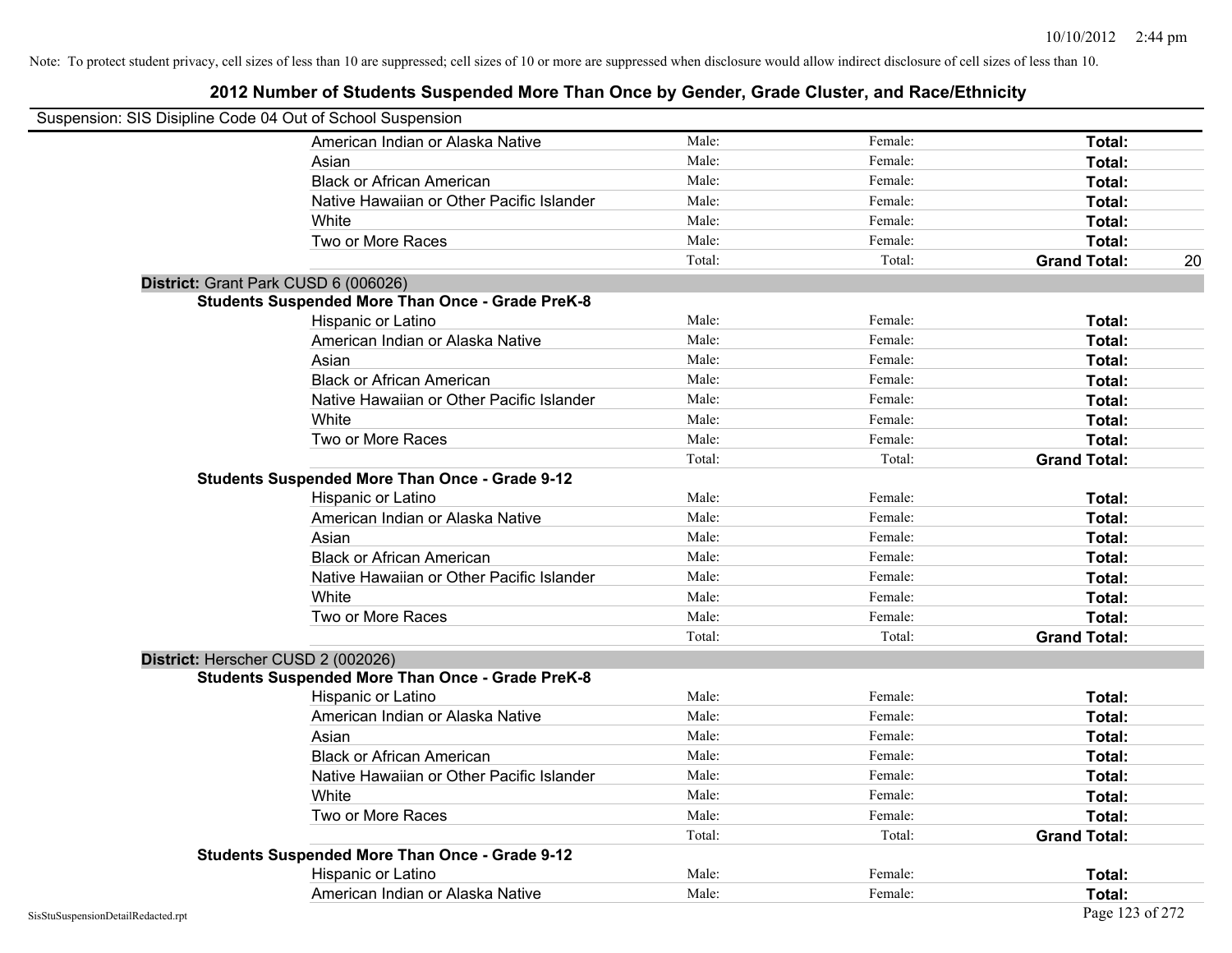|                                    | Suspension: SIS Disipline Code 04 Out of School Suspension |        |     |         |    |                     |     |
|------------------------------------|------------------------------------------------------------|--------|-----|---------|----|---------------------|-----|
|                                    | Asian                                                      | Male:  |     | Female: |    | Total:              |     |
|                                    | <b>Black or African American</b>                           | Male:  |     | Female: |    | Total:              |     |
|                                    | Native Hawaiian or Other Pacific Islander                  | Male:  |     | Female: |    | Total:              |     |
|                                    | White                                                      | Male:  |     | Female: |    | Total:              | 15  |
|                                    | Two or More Races                                          | Male:  |     | Female: |    | Total:              |     |
|                                    |                                                            | Total: |     | Total:  |    | <b>Grand Total:</b> |     |
|                                    | District: Kankakee SD 111 (111025)                         |        |     |         |    |                     |     |
|                                    | <b>Students Suspended More Than Once - Grade PreK-8</b>    |        |     |         |    |                     |     |
|                                    | Hispanic or Latino                                         | Male:  | 19  | Female: | 10 | Total:              | 29  |
|                                    | American Indian or Alaska Native                           | Male:  |     | Female: |    | Total:              |     |
|                                    | Asian                                                      | Male:  |     | Female: |    | Total:              |     |
|                                    | <b>Black or African American</b>                           | Male:  | 194 | Female: | 69 | Total:              | 263 |
|                                    | Native Hawaiian or Other Pacific Islander                  | Male:  |     | Female: |    | Total:              |     |
|                                    | White                                                      | Male:  | 19  | Female: | 11 | Total:              | 30  |
|                                    | Two or More Races                                          | Male:  |     | Female: |    | Total:              | 17  |
|                                    |                                                            | Total: |     | Total:  |    | <b>Grand Total:</b> |     |
|                                    | <b>Students Suspended More Than Once - Grade 9-12</b>      |        |     |         |    |                     |     |
|                                    | Hispanic or Latino                                         | Male:  | 13  | Female: | 13 | Total:              | 26  |
|                                    | American Indian or Alaska Native                           | Male:  |     | Female: |    | Total:              |     |
|                                    | Asian                                                      | Male:  |     | Female: |    | Total:              |     |
|                                    | <b>Black or African American</b>                           | Male:  | 130 | Female: | 83 | Total:              | 213 |
|                                    | Native Hawaiian or Other Pacific Islander                  | Male:  |     | Female: |    | Total:              |     |
|                                    | White                                                      | Male:  |     | Female: |    | Total:              | 16  |
|                                    | Two or More Races                                          | Male:  |     | Female: |    | Total:              | 12  |
|                                    |                                                            | Total: |     | Total:  |    | <b>Grand Total:</b> |     |
|                                    | District: Manteno CUSD 5 (005026)                          |        |     |         |    |                     |     |
|                                    | <b>Students Suspended More Than Once - Grade PreK-8</b>    |        |     |         |    |                     |     |
|                                    | Hispanic or Latino                                         | Male:  |     | Female: |    | Total:              |     |
|                                    | American Indian or Alaska Native                           | Male:  |     | Female: |    | Total:              |     |
|                                    | Asian                                                      | Male:  |     | Female: |    | Total:              |     |
|                                    | <b>Black or African American</b>                           | Male:  |     | Female: |    | Total:              |     |
|                                    | Native Hawaiian or Other Pacific Islander                  | Male:  |     | Female: |    | Total:              |     |
|                                    | White                                                      | Male:  |     | Female: |    | <b>Total:</b>       |     |
|                                    | Two or More Races                                          | Male:  |     | Female: |    | Total:              |     |
|                                    |                                                            | Total: |     | Total:  |    | <b>Grand Total:</b> |     |
|                                    | <b>Students Suspended More Than Once - Grade 9-12</b>      |        |     |         |    |                     |     |
|                                    | Hispanic or Latino                                         | Male:  |     | Female: |    | Total:              |     |
|                                    | American Indian or Alaska Native                           | Male:  |     | Female: |    | Total:              |     |
|                                    | Asian                                                      | Male:  |     | Female: |    | Total:              |     |
| SisStuSuspensionDetailRedacted.rpt |                                                            |        |     |         |    | Page 124 of 272     |     |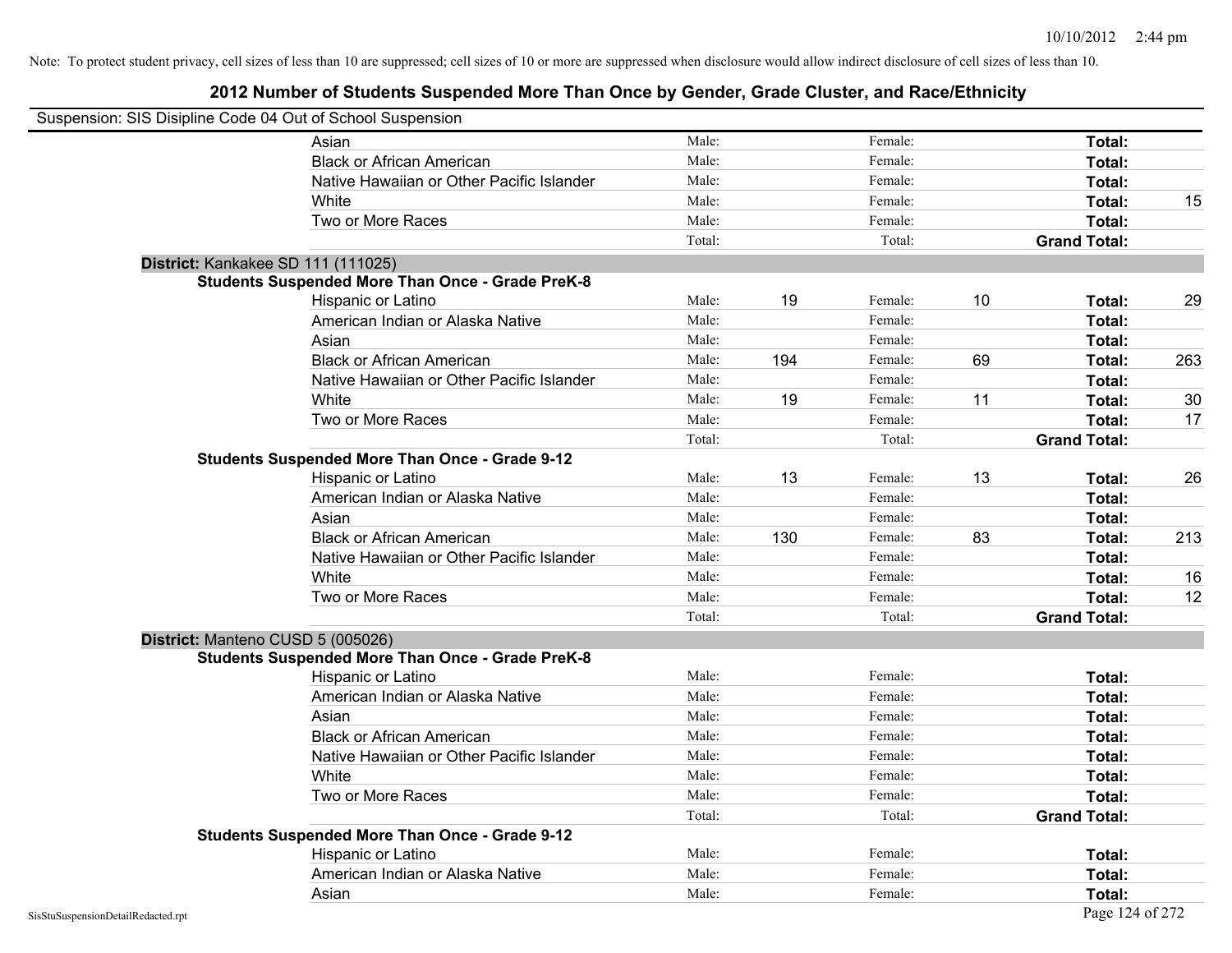| Suspension: SIS Disipline Code 04 Out of School Suspension |                                                         |        |         |                     |    |
|------------------------------------------------------------|---------------------------------------------------------|--------|---------|---------------------|----|
|                                                            | <b>Black or African American</b>                        | Male:  | Female: | Total:              |    |
|                                                            | Native Hawaiian or Other Pacific Islander               | Male:  | Female: | Total:              |    |
|                                                            | White                                                   | Male:  | Female: | Total:              | 14 |
|                                                            | Two or More Races                                       | Male:  | Female: | Total:              |    |
|                                                            |                                                         | Total: | Total:  | <b>Grand Total:</b> |    |
| District: Momence CUSD 1 (001026)                          |                                                         |        |         |                     |    |
|                                                            | <b>Students Suspended More Than Once - Grade PreK-8</b> |        |         |                     |    |
|                                                            | Hispanic or Latino                                      | Male:  | Female: | Total:              |    |
|                                                            | American Indian or Alaska Native                        | Male:  | Female: | Total:              |    |
|                                                            | Asian                                                   | Male:  | Female: | Total:              |    |
|                                                            | <b>Black or African American</b>                        | Male:  | Female: | Total:              |    |
|                                                            | Native Hawaiian or Other Pacific Islander               | Male:  | Female: | Total:              |    |
|                                                            | White                                                   | Male:  | Female: | Total:              |    |
|                                                            | Two or More Races                                       | Male:  | Female: | Total:              |    |
|                                                            |                                                         | Total: | Total:  | <b>Grand Total:</b> | 13 |
|                                                            | <b>Students Suspended More Than Once - Grade 9-12</b>   |        |         |                     |    |
|                                                            | Hispanic or Latino                                      | Male:  | Female: | Total:              |    |
|                                                            | American Indian or Alaska Native                        | Male:  | Female: | Total:              |    |
|                                                            | Asian                                                   | Male:  | Female: | Total:              |    |
|                                                            | <b>Black or African American</b>                        | Male:  | Female: | Total:              |    |
|                                                            | Native Hawaiian or Other Pacific Islander               | Male:  | Female: | Total:              |    |
|                                                            | White                                                   | Male:  | Female: | Total:              |    |
|                                                            | Two or More Races                                       | Male:  | Female: | Total:              |    |
|                                                            |                                                         | Total: | Total:  | <b>Grand Total:</b> |    |
|                                                            | District: Pembroke CCSD 259 (259004)                    |        |         |                     |    |
|                                                            | <b>Students Suspended More Than Once - Grade PreK-8</b> |        |         |                     |    |
|                                                            | Hispanic or Latino                                      | Male:  | Female: | Total:              |    |
|                                                            | American Indian or Alaska Native                        | Male:  | Female: | Total:              |    |
|                                                            | Asian                                                   | Male:  | Female: | Total:              |    |
|                                                            | <b>Black or African American</b>                        | Male:  | Female: | Total:              | 18 |
|                                                            | Native Hawaiian or Other Pacific Islander               | Male:  | Female: | Total:              |    |
|                                                            | White                                                   | Male:  | Female: | Total:              |    |
|                                                            | Two or More Races                                       | Male:  | Female: | Total:              |    |
|                                                            |                                                         | Total: | Total:  | <b>Grand Total:</b> |    |
| <b>District: St Anne CHSD 302 (302016)</b>                 |                                                         |        |         |                     |    |
|                                                            | <b>Students Suspended More Than Once - Grade 9-12</b>   |        |         |                     |    |
|                                                            | Hispanic or Latino                                      | Male:  | Female: | Total:              |    |
|                                                            | American Indian or Alaska Native                        | Male:  | Female: | Total:              |    |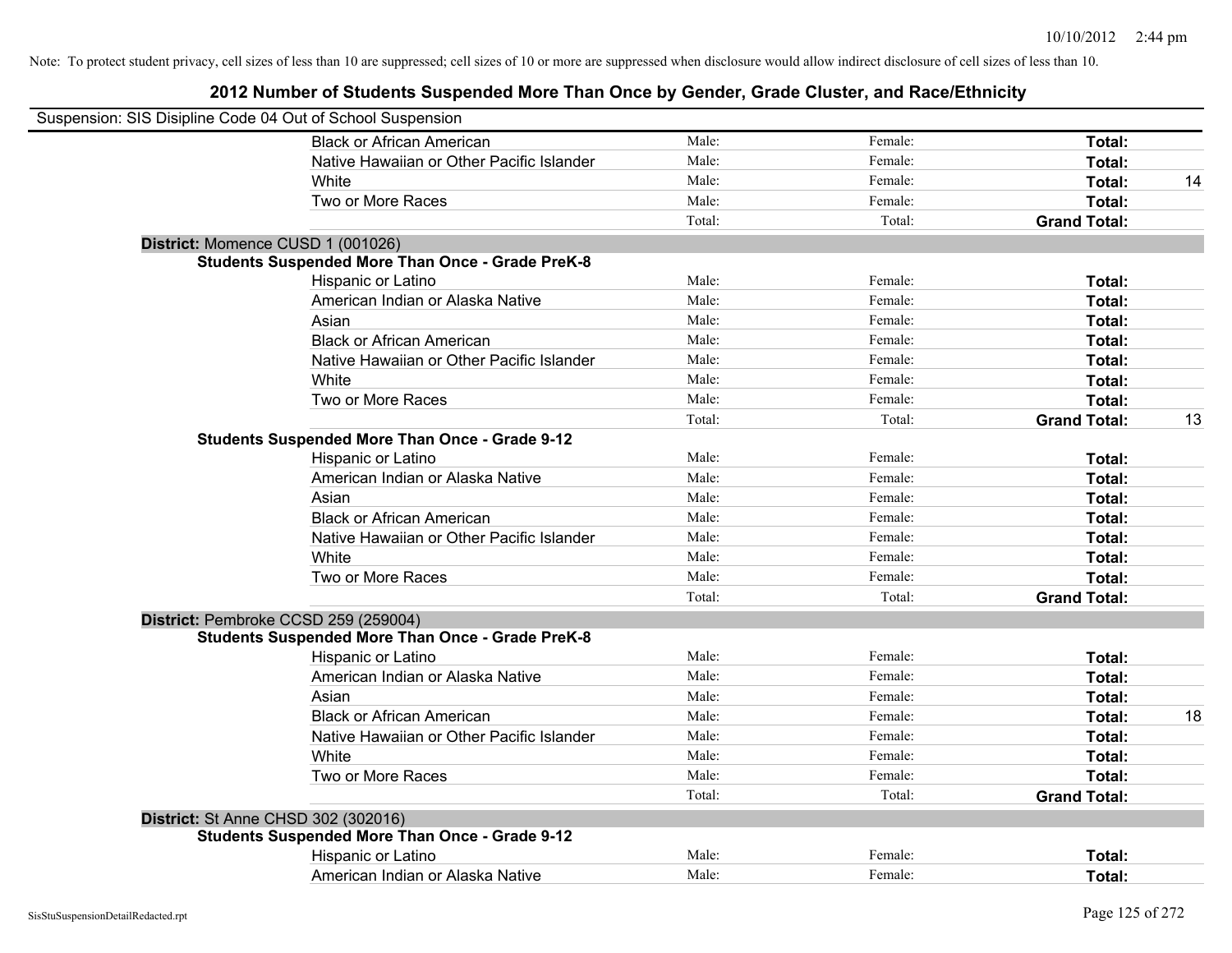## **2012 Number of Students Suspended More Than Once by Gender, Grade Cluster, and Race/Ethnicity**

| Suspension: SIS Disipline Code 04 Out of School Suspension |                                                         |        |    |         |    |                     |    |
|------------------------------------------------------------|---------------------------------------------------------|--------|----|---------|----|---------------------|----|
|                                                            | Asian                                                   | Male:  |    | Female: |    | Total:              |    |
|                                                            | <b>Black or African American</b>                        | Male:  |    | Female: |    | Total:              | 12 |
|                                                            | Native Hawaiian or Other Pacific Islander               | Male:  |    | Female: |    | Total:              |    |
|                                                            | White                                                   | Male:  |    | Female: |    | Total:              |    |
|                                                            | Two or More Races                                       | Male:  |    | Female: |    | Total:              |    |
|                                                            |                                                         | Total: |    | Total:  |    | <b>Grand Total:</b> |    |
| District: St George CCSD 258 (258004)                      |                                                         |        |    |         |    |                     |    |
|                                                            | <b>Students Suspended More Than Once - Grade PreK-8</b> |        |    |         |    |                     |    |
|                                                            | Hispanic or Latino                                      | Male:  |    | Female: |    | Total:              |    |
|                                                            | American Indian or Alaska Native                        | Male:  |    | Female: |    | Total:              |    |
|                                                            | Asian                                                   | Male:  |    | Female: |    | Total:              |    |
|                                                            | <b>Black or African American</b>                        | Male:  |    | Female: |    | Total:              |    |
|                                                            | Native Hawaiian or Other Pacific Islander               | Male:  |    | Female: |    | Total:              |    |
|                                                            | White                                                   | Male:  |    | Female: |    | Total:              |    |
|                                                            | Two or More Races                                       | Male:  |    | Female: |    | Total:              |    |
|                                                            |                                                         | Total: |    | Total:  |    | <b>Grand Total:</b> |    |
| County: Non-Public School (000)                            |                                                         |        |    |         |    |                     |    |
| District: Iroquois/Kankakee ROE (000000)                   |                                                         |        |    |         |    |                     |    |
|                                                            | <b>Students Suspended More Than Once - Grade PreK-8</b> |        |    |         |    |                     |    |
|                                                            | Hispanic or Latino                                      | Male:  |    | Female: |    | Total:              |    |
|                                                            | American Indian or Alaska Native                        | Male:  |    | Female: |    | Total:              |    |
|                                                            | Asian                                                   | Male:  |    | Female: |    | Total:              |    |
|                                                            | <b>Black or African American</b>                        | Male:  |    | Female: |    | Total:              |    |
|                                                            | Native Hawaiian or Other Pacific Islander               | Male:  |    | Female: |    | Total:              |    |
|                                                            | White                                                   | Male:  |    | Female: |    | Total:              |    |
|                                                            | Two or More Races                                       | Male:  |    | Female: |    | Total:              |    |
|                                                            |                                                         | Total: |    | Total:  |    | <b>Grand Total:</b> |    |
|                                                            | <b>Students Suspended More Than Once - Grade 9-12</b>   |        |    |         |    |                     |    |
|                                                            | <b>Hispanic or Latino</b>                               | Male:  |    | Female: |    | Total:              |    |
|                                                            | American Indian or Alaska Native                        | Male:  |    | Female: |    | Total:              |    |
|                                                            | Asian                                                   | Male:  |    | Female: |    | Total:              |    |
|                                                            | <b>Black or African American</b>                        | Male:  |    | Female: |    | Total:              | 21 |
|                                                            | Native Hawaiian or Other Pacific Islander               | Male:  |    | Female: |    | Total:              |    |
|                                                            | White                                                   | Male:  |    | Female: |    | Total:              |    |
|                                                            | Two or More Races                                       | Male:  |    | Female: |    | Total:              |    |
|                                                            |                                                         | Total: | 18 | Total:  | 13 | <b>Grand Total:</b> | 31 |

**Region:** Jackson/Perry ROE (30)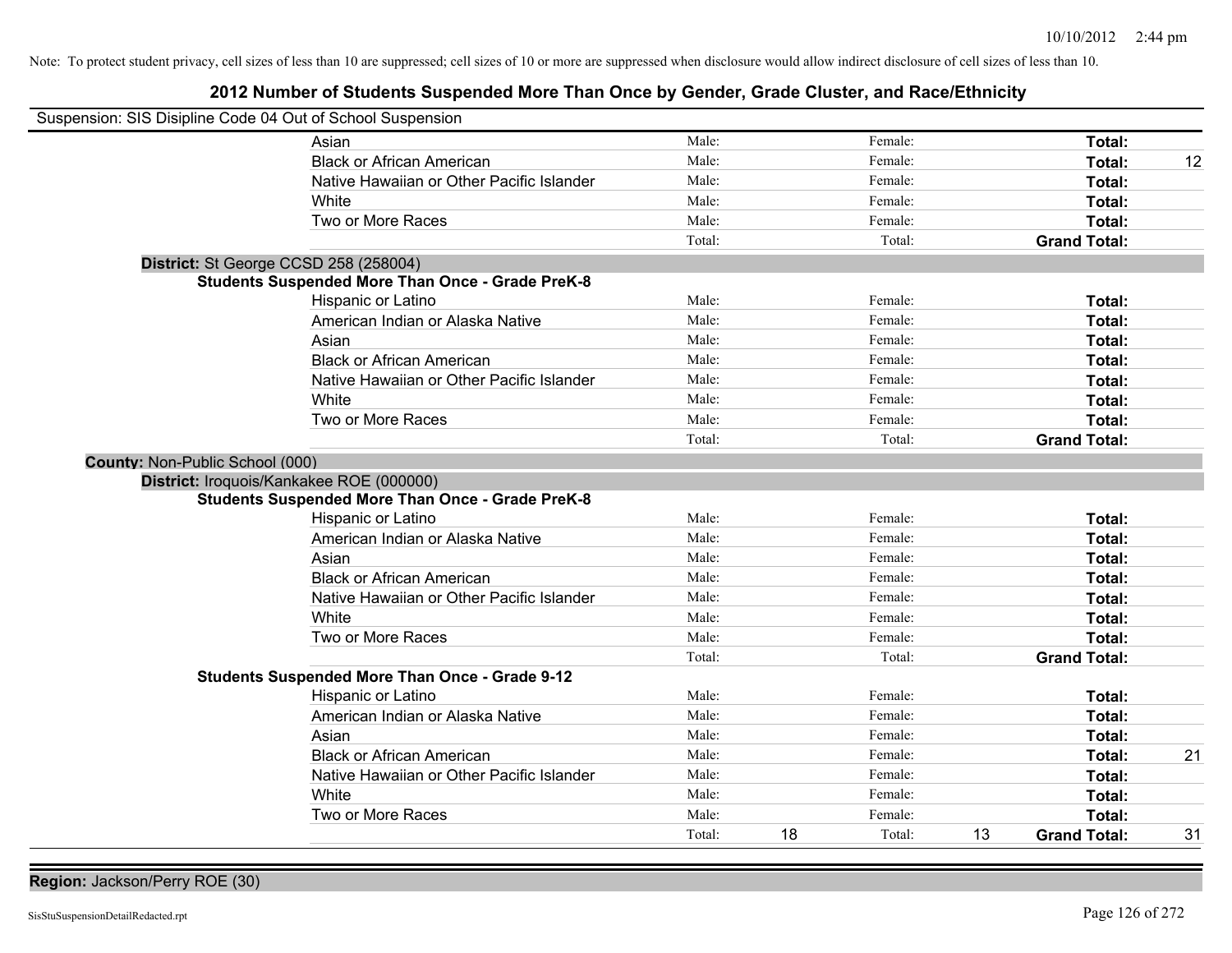| Suspension: SIS Disipline Code 04 Out of School Suspension |                                                         |        |         |                     |    |
|------------------------------------------------------------|---------------------------------------------------------|--------|---------|---------------------|----|
| County: Jackson (039)                                      |                                                         |        |         |                     |    |
|                                                            | District: Carbondale CHSD 165 (165016)                  |        |         |                     |    |
|                                                            | <b>Students Suspended More Than Once - Grade 9-12</b>   |        |         |                     |    |
|                                                            | Hispanic or Latino                                      | Male:  | Female: | Total:              |    |
|                                                            | American Indian or Alaska Native                        | Male:  | Female: | <b>Total:</b>       |    |
|                                                            | Asian                                                   | Male:  | Female: | Total:              |    |
|                                                            | <b>Black or African American</b>                        | Male:  | Female: | Total:              | 37 |
|                                                            | Native Hawaiian or Other Pacific Islander               | Male:  | Female: | Total:              |    |
|                                                            | White                                                   | Male:  | Female: | Total:              |    |
|                                                            | Two or More Races                                       | Male:  | Female: | Total:              |    |
|                                                            |                                                         | Total: | Total:  | <b>Grand Total:</b> |    |
|                                                            | District: Carbondale ESD 95 (095002)                    |        |         |                     |    |
|                                                            | <b>Students Suspended More Than Once - Grade PreK-8</b> |        |         |                     |    |
|                                                            | Hispanic or Latino                                      | Male:  | Female: | Total:              |    |
|                                                            | American Indian or Alaska Native                        | Male:  | Female: | Total:              |    |
|                                                            | Asian                                                   | Male:  | Female: | Total:              |    |
|                                                            | <b>Black or African American</b>                        | Male:  | Female: | Total:              | 15 |
|                                                            | Native Hawaiian or Other Pacific Islander               | Male:  | Female: | Total:              |    |
|                                                            | White                                                   | Male:  | Female: | Total:              |    |
|                                                            | Two or More Races                                       | Male:  | Female: | Total:              |    |
|                                                            |                                                         | Total: | Total:  | <b>Grand Total:</b> |    |
|                                                            | District: Elverado CUSD 196 (196026)                    |        |         |                     |    |
|                                                            | <b>Students Suspended More Than Once - Grade PreK-8</b> |        |         |                     |    |
|                                                            | Hispanic or Latino                                      | Male:  | Female: | Total:              |    |
|                                                            | American Indian or Alaska Native                        | Male:  | Female: | Total:              |    |
|                                                            | Asian                                                   | Male:  | Female: | Total:              |    |
|                                                            | <b>Black or African American</b>                        | Male:  | Female: | Total:              |    |
|                                                            | Native Hawaiian or Other Pacific Islander               | Male:  | Female: | Total:              |    |
|                                                            | White                                                   | Male:  | Female: | Total:              |    |
|                                                            | Two or More Races                                       | Male:  | Female: | Total:              |    |
|                                                            |                                                         | Total: | Total:  | <b>Grand Total:</b> |    |
|                                                            | <b>Students Suspended More Than Once - Grade 9-12</b>   |        |         |                     |    |
|                                                            | Hispanic or Latino                                      | Male:  | Female: | Total:              |    |
|                                                            | American Indian or Alaska Native                        | Male:  | Female: | Total:              |    |
|                                                            | Asian                                                   | Male:  | Female: | Total:              |    |
|                                                            | <b>Black or African American</b>                        | Male:  | Female: | Total:              |    |
|                                                            | Native Hawaiian or Other Pacific Islander               | Male:  | Female: | Total:              |    |
|                                                            | White                                                   | Male:  | Female: | Total:              |    |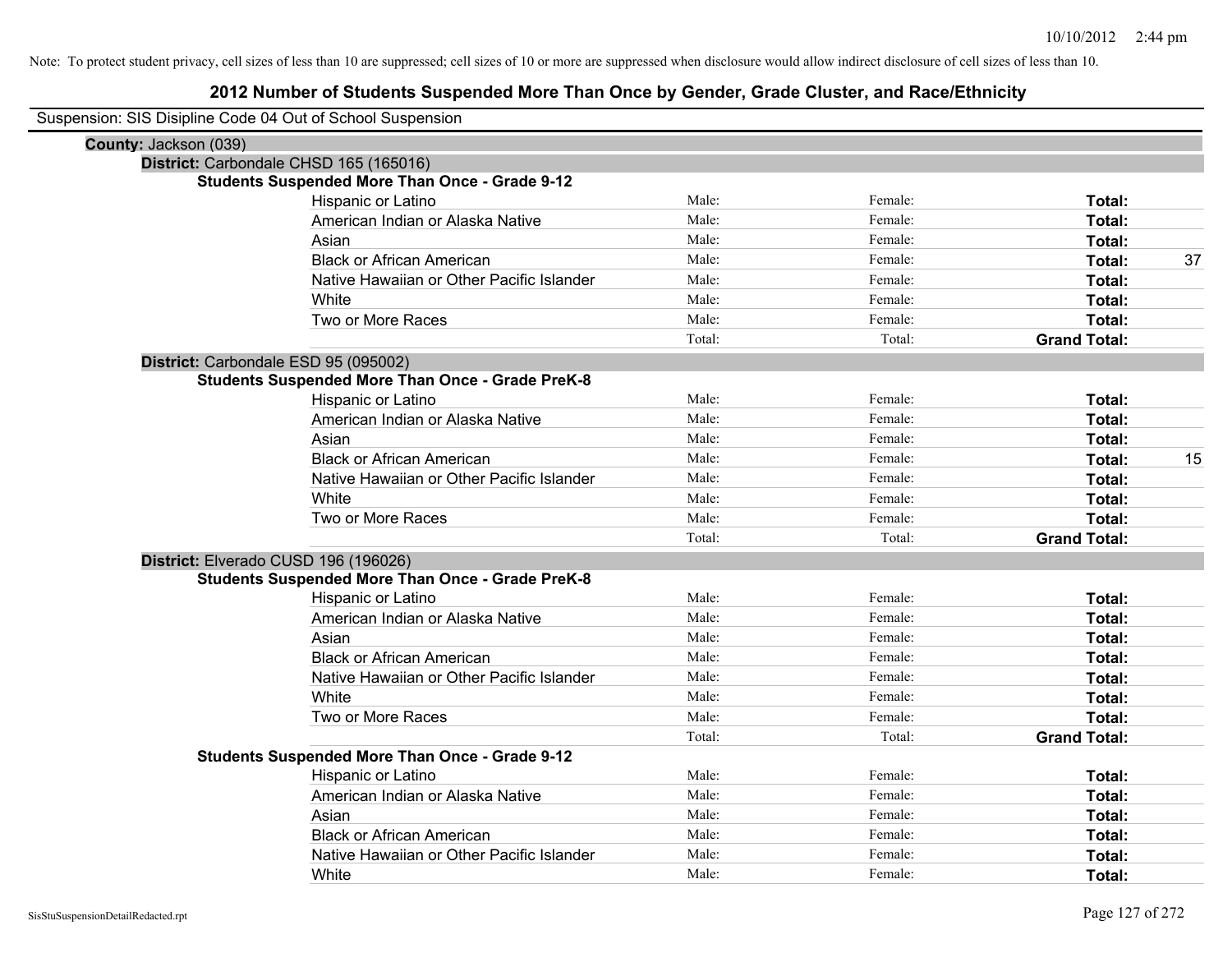| Suspension: SIS Disipline Code 04 Out of School Suspension |                                                         |        |         |                     |    |
|------------------------------------------------------------|---------------------------------------------------------|--------|---------|---------------------|----|
|                                                            | Two or More Races                                       | Male:  | Female: | Total:              |    |
|                                                            |                                                         | Total: | Total:  | <b>Grand Total:</b> |    |
|                                                            | District: Giant City CCSD 130 (130004)                  |        |         |                     |    |
|                                                            | <b>Students Suspended More Than Once - Grade PreK-8</b> |        |         |                     |    |
|                                                            | Hispanic or Latino                                      | Male:  | Female: | Total:              |    |
|                                                            | American Indian or Alaska Native                        | Male:  | Female: | Total:              |    |
|                                                            | Asian                                                   | Male:  | Female: | Total:              |    |
|                                                            | <b>Black or African American</b>                        | Male:  | Female: | Total:              |    |
|                                                            | Native Hawaiian or Other Pacific Islander               | Male:  | Female: | Total:              |    |
|                                                            | White                                                   | Male:  | Female: | Total:              |    |
|                                                            | Two or More Races                                       | Male:  | Female: | Total:              |    |
|                                                            |                                                         | Total: | Total:  | <b>Grand Total:</b> |    |
|                                                            | District: Murphysboro CUSD 186 (186026)                 |        |         |                     |    |
|                                                            | <b>Students Suspended More Than Once - Grade PreK-8</b> |        |         |                     |    |
|                                                            | Hispanic or Latino                                      | Male:  | Female: | Total:              |    |
|                                                            | American Indian or Alaska Native                        | Male:  | Female: | Total:              |    |
|                                                            | Asian                                                   | Male:  | Female: | Total:              |    |
|                                                            | <b>Black or African American</b>                        | Male:  | Female: | Total:              | 20 |
|                                                            | Native Hawaiian or Other Pacific Islander               | Male:  | Female: | Total:              |    |
|                                                            | White                                                   | Male:  | Female: | Total:              | 21 |
|                                                            | Two or More Races                                       | Male:  | Female: | Total:              |    |
|                                                            |                                                         | Total: | Total:  | <b>Grand Total:</b> |    |
|                                                            | <b>Students Suspended More Than Once - Grade 9-12</b>   |        |         |                     |    |
|                                                            | Hispanic or Latino                                      | Male:  | Female: | Total:              |    |
|                                                            | American Indian or Alaska Native                        | Male:  | Female: | Total:              |    |
|                                                            | Asian                                                   | Male:  | Female: | Total:              |    |
|                                                            | <b>Black or African American</b>                        | Male:  | Female: | Total:              | 17 |
|                                                            | Native Hawaiian or Other Pacific Islander               | Male:  | Female: | Total:              |    |
|                                                            | White                                                   | Male:  | Female: | Total:              | 21 |
|                                                            | Two or More Races                                       | Male:  | Female: | Total:              |    |
|                                                            |                                                         | Total: | Total:  | <b>Grand Total:</b> |    |
|                                                            | District: Trico CUSD 176 (176026)                       |        |         |                     |    |
|                                                            | <b>Students Suspended More Than Once - Grade PreK-8</b> |        |         |                     |    |
|                                                            | Hispanic or Latino                                      | Male:  | Female: | Total:              |    |
|                                                            | American Indian or Alaska Native                        | Male:  | Female: | Total:              |    |
|                                                            | Asian                                                   | Male:  | Female: | Total:              |    |
|                                                            | <b>Black or African American</b>                        | Male:  | Female: | Total:              |    |
|                                                            | Native Hawaiian or Other Pacific Islander               | Male:  | Female: | Total:              |    |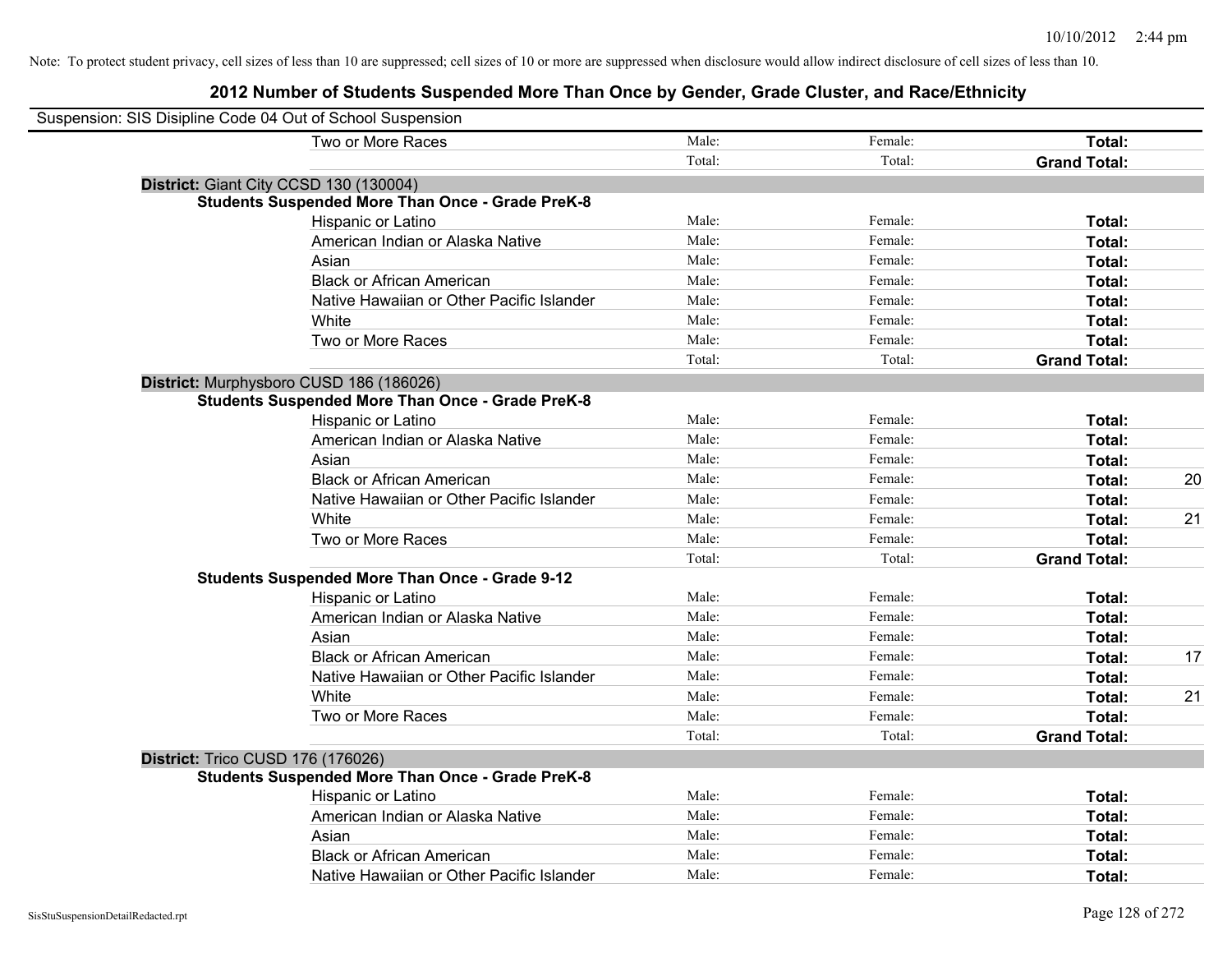| Suspension: SIS Disipline Code 04 Out of School Suspension |                                                         |        |         |                     |
|------------------------------------------------------------|---------------------------------------------------------|--------|---------|---------------------|
|                                                            | White                                                   | Male:  | Female: | Total:              |
|                                                            | Two or More Races                                       | Male:  | Female: | Total:              |
|                                                            |                                                         | Total: | Total:  | <b>Grand Total:</b> |
|                                                            | <b>Students Suspended More Than Once - Grade 9-12</b>   |        |         |                     |
|                                                            | Hispanic or Latino                                      | Male:  | Female: | Total:              |
|                                                            | American Indian or Alaska Native                        | Male:  | Female: | Total:              |
|                                                            | Asian                                                   | Male:  | Female: | Total:              |
|                                                            | <b>Black or African American</b>                        | Male:  | Female: | Total:              |
|                                                            | Native Hawaiian or Other Pacific Islander               | Male:  | Female: | Total:              |
|                                                            | White                                                   | Male:  | Female: | Total:              |
|                                                            | Two or More Races                                       | Male:  | Female: | Total:              |
|                                                            |                                                         | Total: | Total:  | <b>Grand Total:</b> |
|                                                            | District: Tri-County Sp Ed Jnt Agreement (186061)       |        |         |                     |
|                                                            | <b>Students Suspended More Than Once - Grade 9-12</b>   |        |         |                     |
|                                                            | Hispanic or Latino                                      | Male:  | Female: | Total:              |
|                                                            | American Indian or Alaska Native                        | Male:  | Female: | Total:              |
|                                                            | Asian                                                   | Male:  | Female: | Total:              |
|                                                            | <b>Black or African American</b>                        | Male:  | Female: | Total:              |
|                                                            | Native Hawaiian or Other Pacific Islander               | Male:  | Female: | Total:              |
|                                                            | White                                                   | Male:  | Female: | Total:              |
|                                                            | Two or More Races                                       | Male:  | Female: | Total:              |
|                                                            |                                                         | Total: | Total:  | <b>Grand Total:</b> |
|                                                            | District: Unity Point CCSD 140 (140004)                 |        |         |                     |
|                                                            | <b>Students Suspended More Than Once - Grade PreK-8</b> |        |         |                     |
|                                                            | Hispanic or Latino                                      | Male:  | Female: | Total:              |
|                                                            | American Indian or Alaska Native                        | Male:  | Female: | Total:              |
|                                                            | Asian                                                   | Male:  | Female: | Total:              |
|                                                            | <b>Black or African American</b>                        | Male:  | Female: | Total:              |
|                                                            | Native Hawaiian or Other Pacific Islander               | Male:  | Female: | Total:              |
|                                                            | White                                                   | Male:  | Female: | Total:              |
|                                                            | Two or More Races                                       | Male:  | Female: | Total:              |
|                                                            |                                                         | Total: | Total:  | <b>Grand Total:</b> |
| County: Perry (073)                                        |                                                         |        |         |                     |
|                                                            | District: Pinckneyville CHSD 101 (101016)               |        |         |                     |
|                                                            | <b>Students Suspended More Than Once - Grade 9-12</b>   |        |         |                     |
|                                                            | Hispanic or Latino                                      | Male:  | Female: | Total:              |
|                                                            | American Indian or Alaska Native                        | Male:  | Female: | Total:              |
|                                                            | Asian                                                   | Male:  | Female: | Total:              |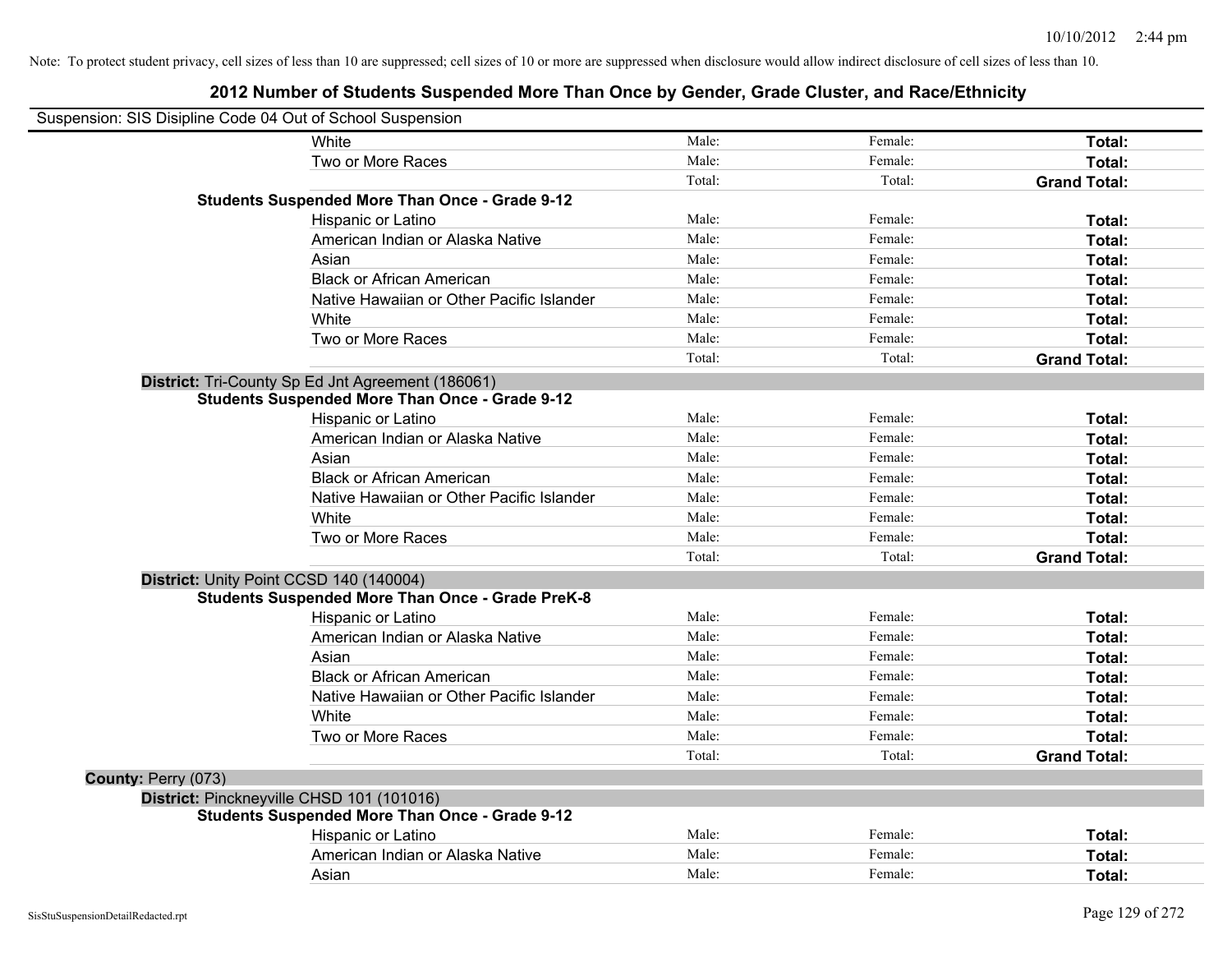| Suspension: SIS Disipline Code 04 Out of School Suspension |                                                               |                 |     |                   |    |                     |     |
|------------------------------------------------------------|---------------------------------------------------------------|-----------------|-----|-------------------|----|---------------------|-----|
|                                                            | <b>Black or African American</b>                              | Male:           |     | Female:           |    | Total:              |     |
|                                                            | Native Hawaiian or Other Pacific Islander                     | Male:           |     | Female:           |    | Total:              |     |
|                                                            | White                                                         | Male:           |     | Female:           |    | Total:              |     |
|                                                            | Two or More Races                                             | Male:           |     | Female:           |    | Total:              |     |
|                                                            |                                                               | Total:          |     | Total:            |    | <b>Grand Total:</b> |     |
|                                                            | District: Pinckneyville SD 50 (050002)                        |                 |     |                   |    |                     |     |
|                                                            | <b>Students Suspended More Than Once - Grade PreK-8</b>       |                 |     |                   |    |                     |     |
|                                                            | Hispanic or Latino                                            | Male:           |     | Female:           |    | Total:              |     |
|                                                            | American Indian or Alaska Native                              | Male:           |     | Female:           |    | Total:              |     |
|                                                            | Asian                                                         | Male:           |     | Female:           |    | Total:              |     |
|                                                            | <b>Black or African American</b>                              | Male:           |     | Female:           |    | Total:              |     |
|                                                            | Native Hawaiian or Other Pacific Islander                     | Male:           |     | Female:           |    | Total:              |     |
|                                                            | White                                                         | Male:           |     | Female:           |    | Total:              |     |
|                                                            | Two or More Races                                             | Male:           |     | Female:           |    | Total:              |     |
|                                                            |                                                               | Total:          |     | Total:            |    | <b>Grand Total:</b> |     |
|                                                            |                                                               |                 |     |                   |    |                     |     |
| Region: Kane ROE (31)                                      |                                                               |                 |     |                   |    |                     |     |
| County: Kane (045)                                         |                                                               |                 |     |                   |    |                     |     |
|                                                            | District: Aurora East USD 131 (131022)                        |                 |     |                   |    |                     |     |
|                                                            | <b>Students Suspended More Than Once - Grade 9-12</b>         |                 |     |                   |    |                     |     |
|                                                            | Hispanic or Latino                                            | Male:           |     | Female:           |    | Total:              |     |
|                                                            | American Indian or Alaska Native                              | Male:           |     | Female:           |    | Total:              |     |
|                                                            | Asian                                                         | Male:           |     | Female:           |    | Total:              |     |
|                                                            | <b>Black or African American</b>                              | Male:           |     | Female:           |    | Total:              |     |
|                                                            | Native Hawaiian or Other Pacific Islander                     | Male:           |     | Female:           |    | Total:              |     |
|                                                            | White<br>Two or More Races                                    | Male:           |     | Female:           |    | Total:              |     |
|                                                            |                                                               | Male:<br>Total: |     | Female:<br>Total: |    | Total:              |     |
|                                                            |                                                               |                 |     |                   |    | <b>Grand Total:</b> |     |
|                                                            | District: Aurora West USD 129 (129022)                        |                 |     |                   |    |                     |     |
|                                                            | <b>Students Suspended More Than Once - Grade PreK-8</b>       | Male:           | 102 | Female:           | 34 |                     |     |
|                                                            | <b>Hispanic or Latino</b><br>American Indian or Alaska Native | Male:           |     | Female:           |    | Total:              | 136 |
|                                                            | Asian                                                         | Male:           |     | Female:           |    | Total:<br>Total:    |     |
|                                                            | <b>Black or African American</b>                              | Male:           | 60  | Female:           | 31 |                     | 91  |
|                                                            | Native Hawaiian or Other Pacific Islander                     | Male:           |     | Female:           |    | Total:              |     |
|                                                            | White                                                         | Male:           |     | Female:           |    | Total:<br>Total:    | 39  |
|                                                            | Two or More Races                                             | Male:           |     | Female:           |    | Total:              | 14  |
|                                                            |                                                               | Total:          |     | Total:            |    | <b>Grand Total:</b> |     |
|                                                            |                                                               |                 |     |                   |    |                     |     |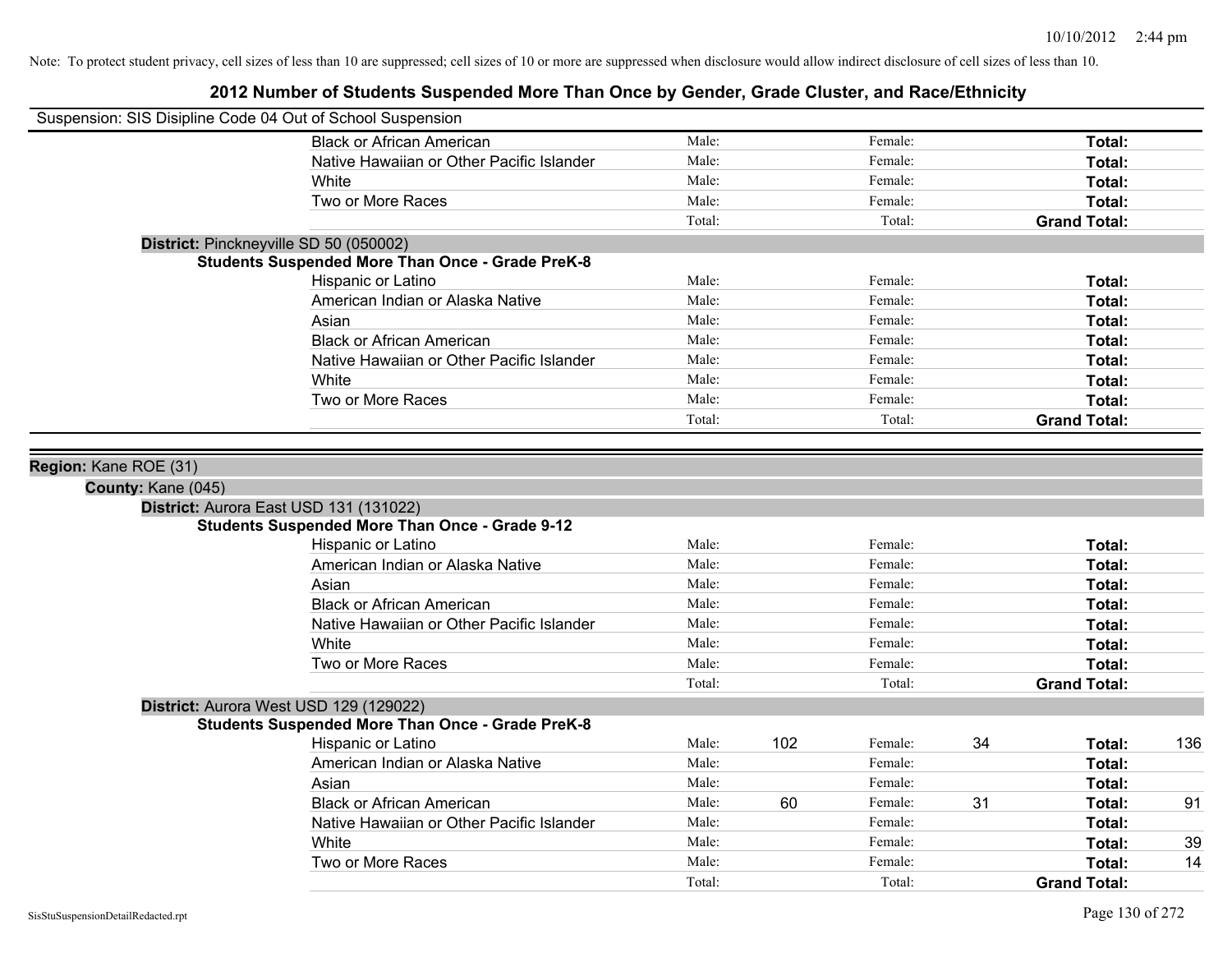| Suspension: SIS Disipline Code 04 Out of School Suspension |                                                         |        |    |         |    |                     |     |
|------------------------------------------------------------|---------------------------------------------------------|--------|----|---------|----|---------------------|-----|
|                                                            | <b>Students Suspended More Than Once - Grade 9-12</b>   |        |    |         |    |                     |     |
|                                                            | Hispanic or Latino                                      | Male:  | 71 | Female: | 36 | Total:              | 107 |
|                                                            | American Indian or Alaska Native                        | Male:  |    | Female: |    | Total:              |     |
|                                                            | Asian                                                   | Male:  |    | Female: |    | Total:              |     |
|                                                            | <b>Black or African American</b>                        | Male:  | 40 | Female: | 36 | Total:              | 76  |
|                                                            | Native Hawaiian or Other Pacific Islander               | Male:  |    | Female: |    | Total:              |     |
|                                                            | White                                                   | Male:  |    | Female: |    | Total:              | 31  |
|                                                            | Two or More Races                                       | Male:  |    | Female: |    | Total:              |     |
|                                                            |                                                         | Total: |    | Total:  |    | <b>Grand Total:</b> |     |
|                                                            | District: Batavia USD 101 (101022)                      |        |    |         |    |                     |     |
|                                                            | <b>Students Suspended More Than Once - Grade PreK-8</b> |        |    |         |    |                     |     |
|                                                            | Hispanic or Latino                                      | Male:  |    | Female: |    | Total:              |     |
|                                                            | American Indian or Alaska Native                        | Male:  |    | Female: |    | Total:              |     |
|                                                            | Asian                                                   | Male:  |    | Female: |    | Total:              |     |
|                                                            | <b>Black or African American</b>                        | Male:  |    | Female: |    | Total:              |     |
|                                                            | Native Hawaiian or Other Pacific Islander               | Male:  |    | Female: |    | Total:              |     |
|                                                            | White                                                   | Male:  |    | Female: |    | Total:              | 14  |
|                                                            | Two or More Races                                       | Male:  |    | Female: |    | Total:              |     |
|                                                            |                                                         | Total: |    | Total:  |    | <b>Grand Total:</b> |     |
|                                                            | <b>Students Suspended More Than Once - Grade 9-12</b>   |        |    |         |    |                     |     |
|                                                            | Hispanic or Latino                                      | Male:  |    | Female: |    | Total:              |     |
|                                                            | American Indian or Alaska Native                        | Male:  |    | Female: |    | Total:              |     |
|                                                            | Asian                                                   | Male:  |    | Female: |    | Total:              |     |
|                                                            | <b>Black or African American</b>                        | Male:  |    | Female: |    | Total:              |     |
|                                                            | Native Hawaiian or Other Pacific Islander               | Male:  |    | Female: |    | Total:              |     |
|                                                            | White                                                   | Male:  |    | Female: |    | Total:              |     |
|                                                            | Two or More Races                                       | Male:  |    | Female: |    | Total:              |     |
|                                                            |                                                         | Total: |    | Total:  |    | <b>Grand Total:</b> | 10  |
|                                                            | District: Central CUSD 301 (301026)                     |        |    |         |    |                     |     |
|                                                            | <b>Students Suspended More Than Once - Grade PreK-8</b> |        |    |         |    |                     |     |
|                                                            | Hispanic or Latino                                      | Male:  |    | Female: |    | Total:              |     |
|                                                            | American Indian or Alaska Native                        | Male:  |    | Female: |    | Total:              |     |
|                                                            | Asian                                                   | Male:  |    | Female: |    | Total:              |     |
|                                                            | <b>Black or African American</b>                        | Male:  |    | Female: |    | Total:              |     |
|                                                            | Native Hawaiian or Other Pacific Islander               | Male:  |    | Female: |    | Total:              |     |
|                                                            | White                                                   | Male:  |    | Female: |    | Total:              |     |
|                                                            | Two or More Races                                       | Male:  |    | Female: |    | Total:              |     |
|                                                            |                                                         | Total: |    | Total:  |    | <b>Grand Total:</b> |     |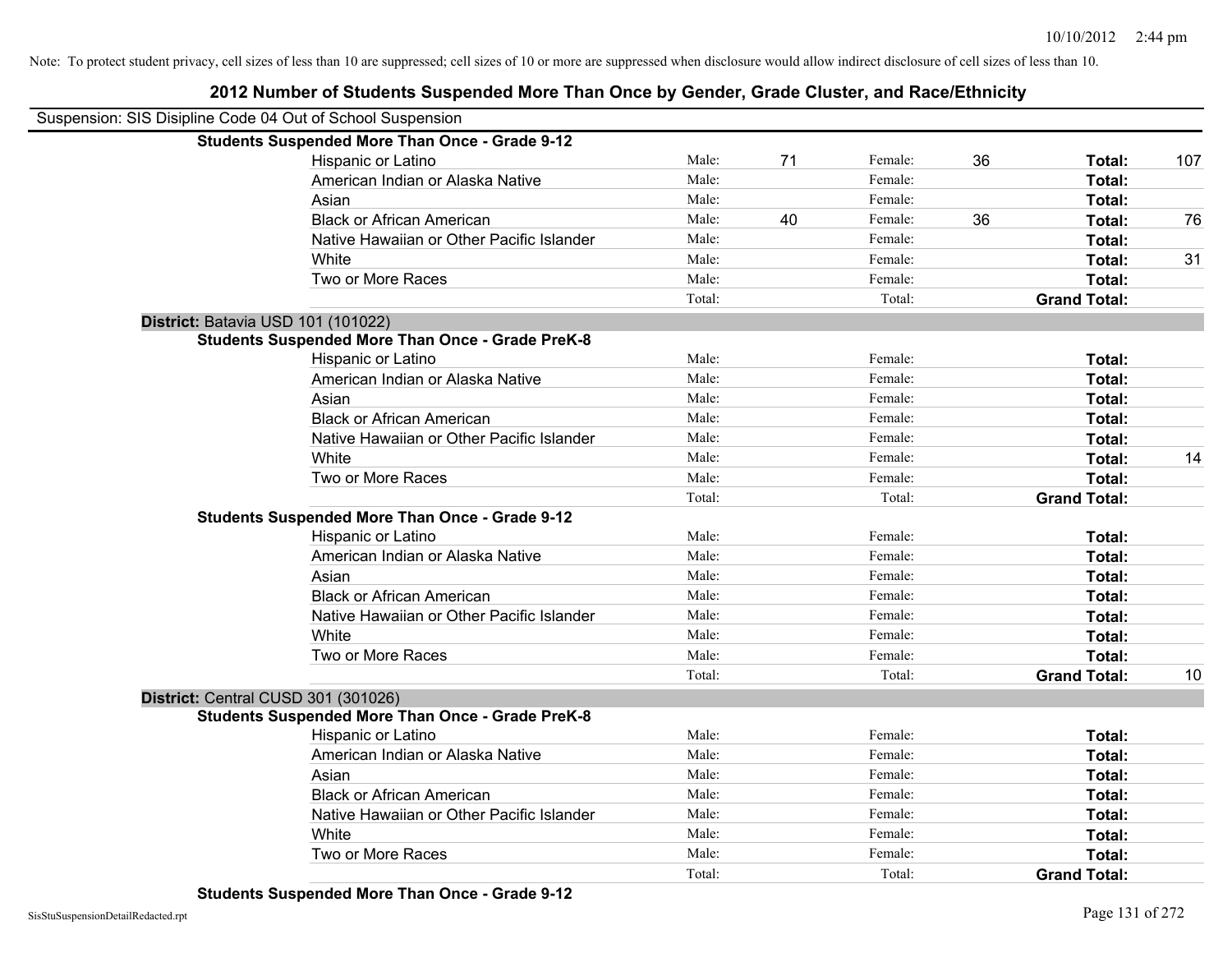| Suspension: SIS Disipline Code 04 Out of School Suspension |                                                         |        |    |         |    |                     |     |
|------------------------------------------------------------|---------------------------------------------------------|--------|----|---------|----|---------------------|-----|
|                                                            | Hispanic or Latino                                      | Male:  |    | Female: |    | Total:              |     |
|                                                            | American Indian or Alaska Native                        | Male:  |    | Female: |    | Total:              |     |
|                                                            | Asian                                                   | Male:  |    | Female: |    | Total:              |     |
|                                                            | <b>Black or African American</b>                        | Male:  |    | Female: |    | Total:              |     |
|                                                            | Native Hawaiian or Other Pacific Islander               | Male:  |    | Female: |    | Total:              |     |
|                                                            | White                                                   | Male:  |    | Female: |    | Total:              |     |
|                                                            | Two or More Races                                       | Male:  |    | Female: |    | Total:              |     |
|                                                            |                                                         | Total: |    | Total:  |    | <b>Grand Total:</b> |     |
| District: CUSD 300 (300026)                                |                                                         |        |    |         |    |                     |     |
|                                                            | <b>Students Suspended More Than Once - Grade PreK-8</b> |        |    |         |    |                     |     |
|                                                            | Hispanic or Latino                                      | Male:  |    | Female: |    | Total:              | 38  |
|                                                            | American Indian or Alaska Native                        | Male:  |    | Female: |    | Total:              |     |
|                                                            | Asian                                                   | Male:  |    | Female: |    | Total:              |     |
|                                                            | <b>Black or African American</b>                        | Male:  | 25 | Female: | 13 | Total:              | 38  |
|                                                            | Native Hawaiian or Other Pacific Islander               | Male:  |    | Female: |    | Total:              |     |
|                                                            | White                                                   | Male:  |    | Female: |    | Total:              | 29  |
|                                                            | Two or More Races                                       | Male:  |    | Female: |    | Total:              |     |
|                                                            |                                                         | Total: |    | Total:  |    | <b>Grand Total:</b> |     |
|                                                            | <b>Students Suspended More Than Once - Grade 9-12</b>   |        |    |         |    |                     |     |
|                                                            | Hispanic or Latino                                      | Male:  | 75 | Female: | 36 | Total:              | 111 |
|                                                            | American Indian or Alaska Native                        | Male:  |    | Female: |    | Total:              |     |
|                                                            | Asian                                                   | Male:  |    | Female: |    | Total:              |     |
|                                                            | <b>Black or African American</b>                        | Male:  | 22 | Female: | 10 | Total:              | 32  |
|                                                            | Native Hawaiian or Other Pacific Islander               | Male:  |    | Female: |    | Total:              |     |
|                                                            | White                                                   | Male:  | 53 | Female: | 16 | Total:              | 69  |
|                                                            | Two or More Races                                       | Male:  |    | Female: |    | Total:              |     |
|                                                            |                                                         | Total: |    | Total:  |    | <b>Grand Total:</b> |     |
| District: Geneva CUSD 304 (304026)                         |                                                         |        |    |         |    |                     |     |
|                                                            | <b>Students Suspended More Than Once - Grade PreK-8</b> |        |    |         |    |                     |     |
|                                                            | Hispanic or Latino                                      | Male:  |    | Female: |    | Total:              |     |
|                                                            | American Indian or Alaska Native                        | Male:  |    | Female: |    | Total:              |     |
|                                                            | Asian                                                   | Male:  |    | Female: |    | Total:              |     |
|                                                            | <b>Black or African American</b>                        | Male:  |    | Female: |    | Total:              |     |
|                                                            | Native Hawaiian or Other Pacific Islander               | Male:  |    | Female: |    | Total:              |     |
|                                                            | White                                                   | Male:  |    | Female: |    | Total:              |     |
|                                                            | Two or More Races                                       | Male:  |    | Female: |    | Total:              |     |
|                                                            |                                                         | Total: |    | Total:  |    | <b>Grand Total:</b> |     |
|                                                            | <b>Students Suspended More Than Once - Grade 9-12</b>   |        |    |         |    |                     |     |
|                                                            | Hispanic or Latino                                      | Male:  |    | Female: |    | Total:              |     |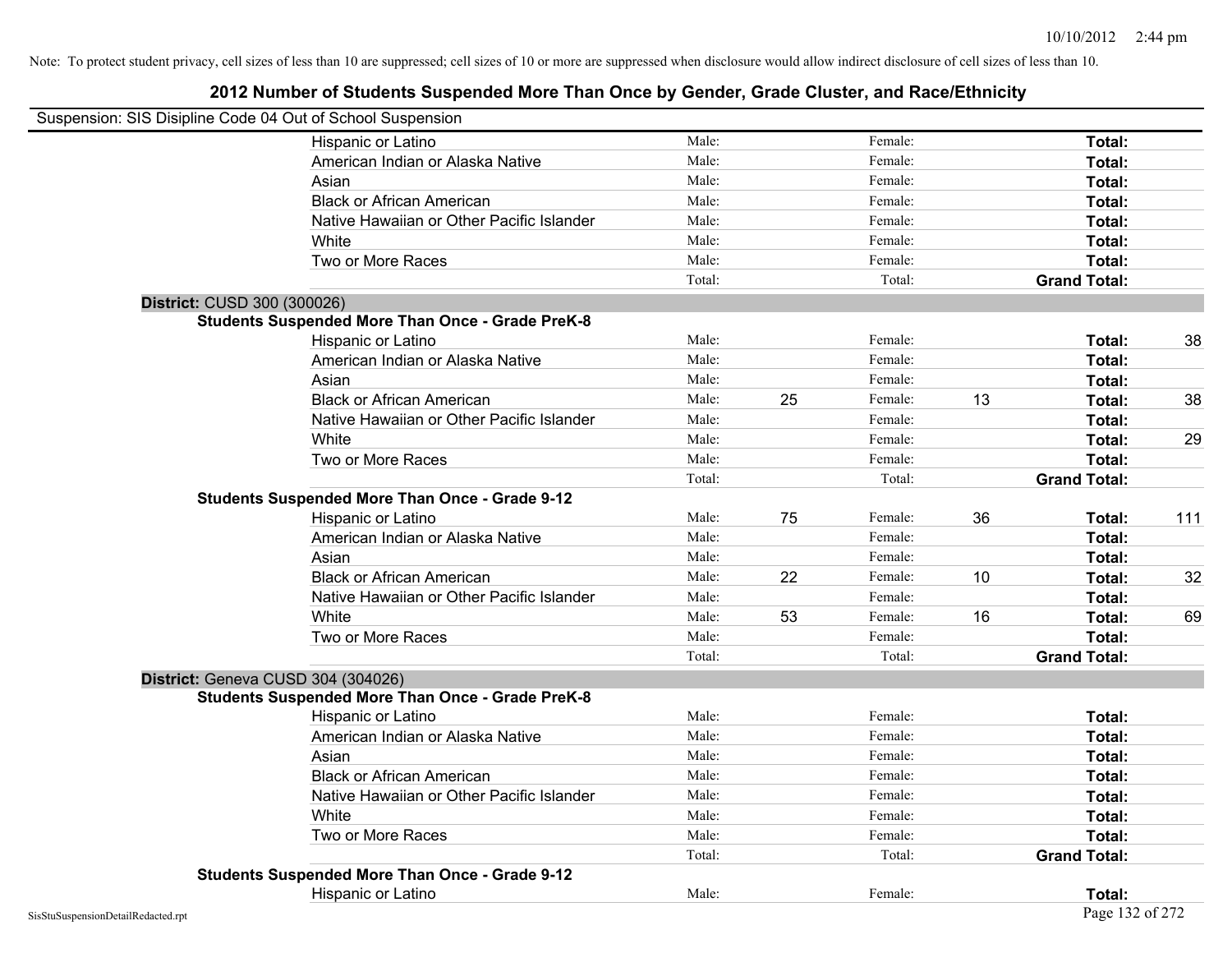## **2012 Number of Students Suspended More Than Once by Gender, Grade Cluster, and Race/Ethnicity**

| Suspension: SIS Disipline Code 04 Out of School Suspension |                                                         |        |         |                     |    |
|------------------------------------------------------------|---------------------------------------------------------|--------|---------|---------------------|----|
|                                                            | American Indian or Alaska Native                        | Male:  | Female: | Total:              |    |
|                                                            | Asian                                                   | Male:  | Female: | Total:              |    |
|                                                            | <b>Black or African American</b>                        | Male:  | Female: | Total:              |    |
|                                                            | Native Hawaiian or Other Pacific Islander               | Male:  | Female: | Total:              |    |
|                                                            | White                                                   | Male:  | Female: | Total:              |    |
|                                                            | Two or More Races                                       | Male:  | Female: | Total:              |    |
|                                                            |                                                         | Total: | Total:  | <b>Grand Total:</b> |    |
| District: Kaneland CUSD 302 (302026)                       |                                                         |        |         |                     |    |
|                                                            | <b>Students Suspended More Than Once - Grade PreK-8</b> |        |         |                     |    |
|                                                            | Hispanic or Latino                                      | Male:  | Female: | Total:              |    |
|                                                            | American Indian or Alaska Native                        | Male:  | Female: | Total:              |    |
|                                                            | Asian                                                   | Male:  | Female: | Total:              |    |
|                                                            | <b>Black or African American</b>                        | Male:  | Female: | Total:              |    |
|                                                            | Native Hawaiian or Other Pacific Islander               | Male:  | Female: | Total:              |    |
|                                                            | White                                                   | Male:  | Female: | Total:              |    |
|                                                            | Two or More Races                                       | Male:  | Female: | Total:              |    |
|                                                            |                                                         | Total: | Total:  | <b>Grand Total:</b> |    |
|                                                            | <b>Students Suspended More Than Once - Grade 9-12</b>   |        |         |                     |    |
|                                                            | Hispanic or Latino                                      | Male:  | Female: | Total:              |    |
|                                                            | American Indian or Alaska Native                        | Male:  | Female: | Total:              |    |
|                                                            | Asian                                                   | Male:  | Female: | Total:              |    |
|                                                            | <b>Black or African American</b>                        | Male:  | Female: | Total:              |    |
|                                                            | Native Hawaiian or Other Pacific Islander               | Male:  | Female: | Total:              |    |
|                                                            | White                                                   | Male:  | Female: | Total:              | 10 |
|                                                            | Two or More Races                                       | Male:  | Female: | Total:              |    |
|                                                            |                                                         | Total: | Total:  | <b>Grand Total:</b> | 20 |
| District: Larkin Center (012500)                           |                                                         |        |         |                     |    |
|                                                            | <b>Students Suspended More Than Once - Grade 9-12</b>   |        |         |                     |    |
|                                                            | Hispanic or Latino                                      | Male:  | Female: | Total:              |    |
|                                                            | American Indian or Alaska Native                        | Male:  | Female: | Total:              |    |
|                                                            | Asian                                                   | Male:  | Female: | Total:              |    |
|                                                            | <b>Black or African American</b>                        | Male:  | Female: | Total:              |    |
|                                                            | Native Hawaiian or Other Pacific Islander               | Male:  | Female: | Total:              |    |
|                                                            | White                                                   | Male:  | Female: | Total:              |    |
|                                                            | Two or More Races                                       | Male:  | Female: | Total:              |    |
|                                                            |                                                         | Total: | Total:  | <b>Grand Total:</b> |    |

**District:** Non-Public School (068S) **Students Suspended More Than Once - Grade PreK-8**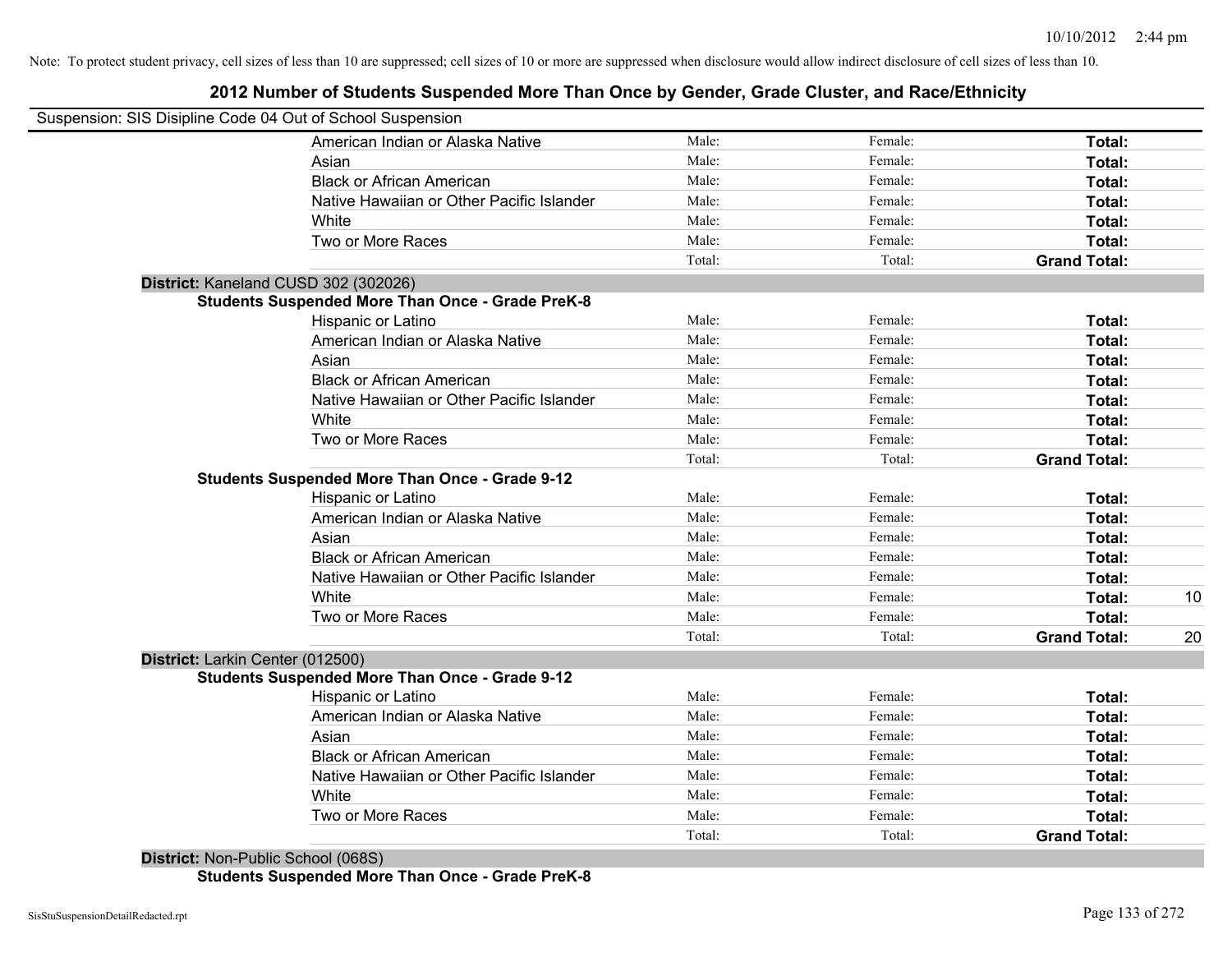## **2012 Number of Students Suspended More Than Once by Gender, Grade Cluster, and Race/Ethnicity**

| Suspension: SIS Disipline Code 04 Out of School Suspension |        |     |         |    |                     |     |
|------------------------------------------------------------|--------|-----|---------|----|---------------------|-----|
| Hispanic or Latino                                         | Male:  |     | Female: |    | Total:              |     |
| American Indian or Alaska Native                           | Male:  |     | Female: |    | Total:              |     |
| Asian                                                      | Male:  |     | Female: |    | Total:              |     |
| <b>Black or African American</b>                           | Male:  |     | Female: |    | Total:              |     |
| Native Hawaiian or Other Pacific Islander                  | Male:  |     | Female: |    | Total:              |     |
| White                                                      | Male:  |     | Female: |    | Total:              |     |
| Two or More Races                                          | Male:  |     | Female: |    | Total:              |     |
|                                                            | Total: |     | Total:  |    | <b>Grand Total:</b> |     |
| District: Non-Public School (3020)                         |        |     |         |    |                     |     |
| <b>Students Suspended More Than Once - Grade 9-12</b>      |        |     |         |    |                     |     |
| Hispanic or Latino                                         | Male:  |     | Female: |    | Total:              |     |
| American Indian or Alaska Native                           | Male:  |     | Female: |    | Total:              |     |
| Asian                                                      | Male:  |     | Female: |    | Total:              |     |
| <b>Black or African American</b>                           | Male:  |     | Female: |    | Total:              |     |
| Native Hawaiian or Other Pacific Islander                  | Male:  |     | Female: |    | Total:              |     |
| White                                                      | Male:  |     | Female: |    | Total:              |     |
| Two or More Races                                          | Male:  |     | Female: |    | Total:              |     |
|                                                            | Total: |     | Total:  |    | <b>Grand Total:</b> |     |
| District: SD U-46 (046022)                                 |        |     |         |    |                     |     |
| <b>Students Suspended More Than Once - Grade PreK-8</b>    |        |     |         |    |                     |     |
| Hispanic or Latino                                         | Male:  | 156 | Female: | 53 | Total:              | 209 |
| American Indian or Alaska Native                           | Male:  |     | Female: |    | Total:              |     |
| Asian                                                      | Male:  |     | Female: |    | Total:              |     |
| <b>Black or African American</b>                           | Male:  | 77  | Female: | 25 | Total:              | 102 |
| Native Hawaiian or Other Pacific Islander                  | Male:  |     | Female: |    | Total:              |     |
| White                                                      | Male:  |     | Female: |    | Total:              | 46  |
| Two or More Races                                          | Male:  |     | Female: |    | Total:              | 14  |
|                                                            | Total: |     | Total:  |    | <b>Grand Total:</b> |     |
| <b>Students Suspended More Than Once - Grade 9-12</b>      |        |     |         |    |                     |     |
| Hispanic or Latino                                         | Male:  | 231 | Female: | 73 | Total:              | 304 |
| American Indian or Alaska Native                           | Male:  |     | Female: |    | Total:              |     |
| Asian                                                      | Male:  |     | Female: |    | Total:              |     |
| <b>Black or African American</b>                           | Male:  | 74  | Female: | 41 | Total:              | 115 |
| Native Hawaiian or Other Pacific Islander                  | Male:  |     | Female: |    | Total:              |     |
| White                                                      | Male:  | 78  | Female: | 28 | Total:              | 106 |
| Two or More Races                                          | Male:  | 11  | Female: | 10 | Total:              | 21  |
|                                                            | Total: |     | Total:  |    | <b>Grand Total:</b> | 559 |

**District:** Special Education Services (020200)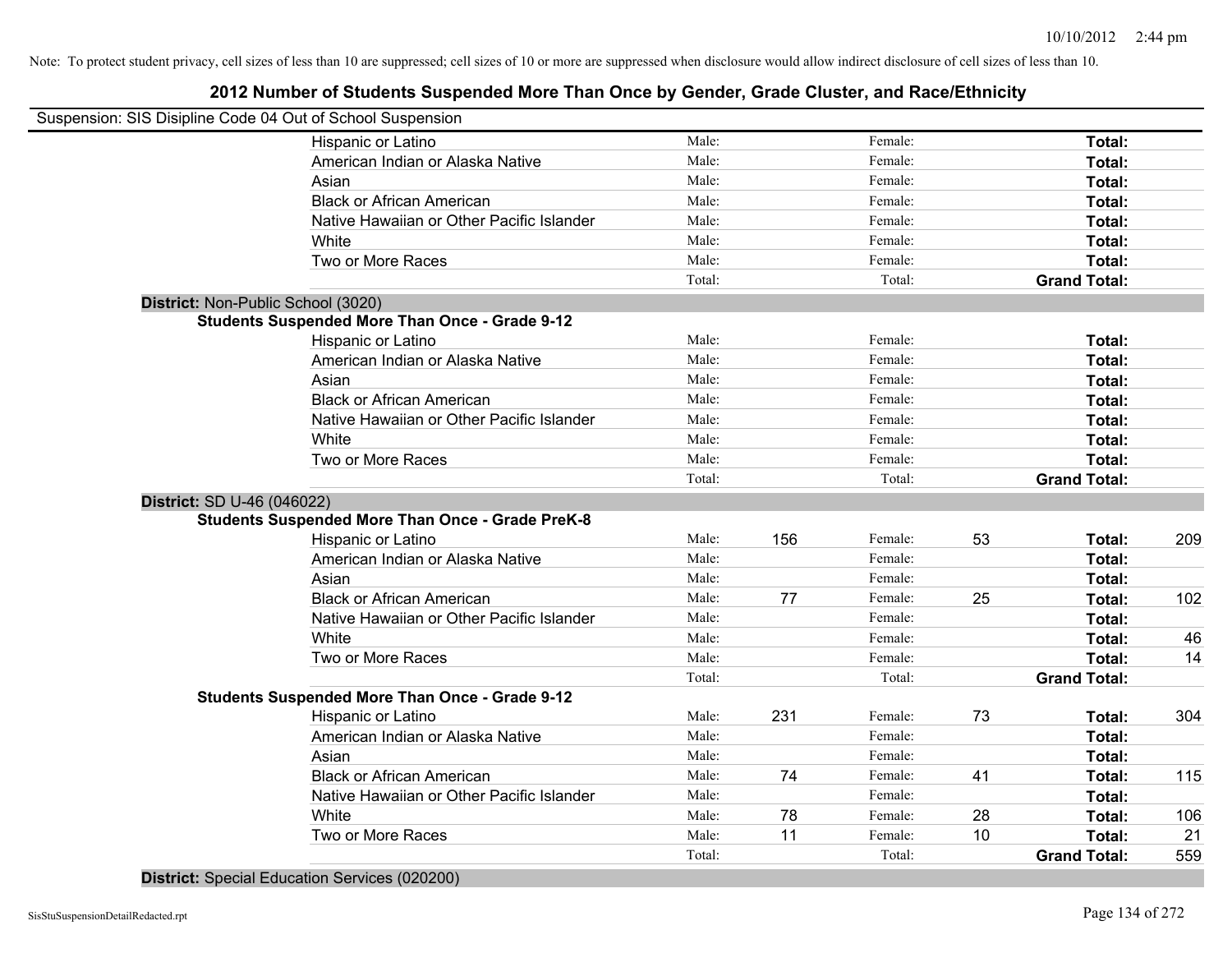| Suspension: SIS Disipline Code 04 Out of School Suspension |        |         |                     |    |
|------------------------------------------------------------|--------|---------|---------------------|----|
| <b>Students Suspended More Than Once - Grade PreK-8</b>    |        |         |                     |    |
| Hispanic or Latino                                         | Male:  | Female: | Total:              |    |
| American Indian or Alaska Native                           | Male:  | Female: | Total:              |    |
| Asian                                                      | Male:  | Female: | Total:              |    |
| <b>Black or African American</b>                           | Male:  | Female: | Total:              |    |
| Native Hawaiian or Other Pacific Islander                  | Male:  | Female: | Total:              |    |
| White                                                      | Male:  | Female: | Total:              |    |
| Two or More Races                                          | Male:  | Female: | Total:              |    |
|                                                            | Total: | Total:  | <b>Grand Total:</b> |    |
| <b>Students Suspended More Than Once - Grade 9-12</b>      |        |         |                     |    |
| Hispanic or Latino                                         | Male:  | Female: | Total:              |    |
| American Indian or Alaska Native                           | Male:  | Female: | Total:              |    |
| Asian                                                      | Male:  | Female: | Total:              |    |
| <b>Black or African American</b>                           | Male:  | Female: | Total:              |    |
| Native Hawaiian or Other Pacific Islander                  | Male:  | Female: | Total:              |    |
| White                                                      | Male:  | Female: | Total:              |    |
| Two or More Races                                          | Male:  | Female: | Total:              |    |
|                                                            | Total: | Total:  | <b>Grand Total:</b> |    |
| District: St Charles CUSD 303 (303026)                     |        |         |                     |    |
| <b>Students Suspended More Than Once - Grade PreK-8</b>    |        |         |                     |    |
| Hispanic or Latino                                         | Male:  | Female: | Total:              |    |
| American Indian or Alaska Native                           | Male:  | Female: | Total:              |    |
| Asian                                                      | Male:  | Female: | Total:              |    |
| <b>Black or African American</b>                           | Male:  | Female: | Total:              |    |
| Native Hawaiian or Other Pacific Islander                  | Male:  | Female: | Total:              |    |
| White                                                      | Male:  | Female: | Total:              | 16 |
| Two or More Races                                          | Male:  | Female: | Total:              |    |
|                                                            | Total: | Total:  | <b>Grand Total:</b> |    |
| <b>Students Suspended More Than Once - Grade 9-12</b>      |        |         |                     |    |
| Hispanic or Latino                                         | Male:  | Female: | Total:              | 14 |
| American Indian or Alaska Native                           | Male:  | Female: | Total:              |    |
| Asian                                                      | Male:  | Female: | Total:              |    |
| <b>Black or African American</b>                           | Male:  | Female: | Total:              |    |
| Native Hawaiian or Other Pacific Islander                  | Male:  | Female: | Total:              |    |
| White                                                      | Male:  | Female: | Total:              | 47 |
| Two or More Races                                          | Male:  | Female: | Total:              |    |
|                                                            | Total: | Total:  | <b>Grand Total:</b> |    |

**2012 Number of Students Suspended More Than Once by Gender, Grade Cluster, and Race/Ethnicity**

**District:** Kane ROE (000000)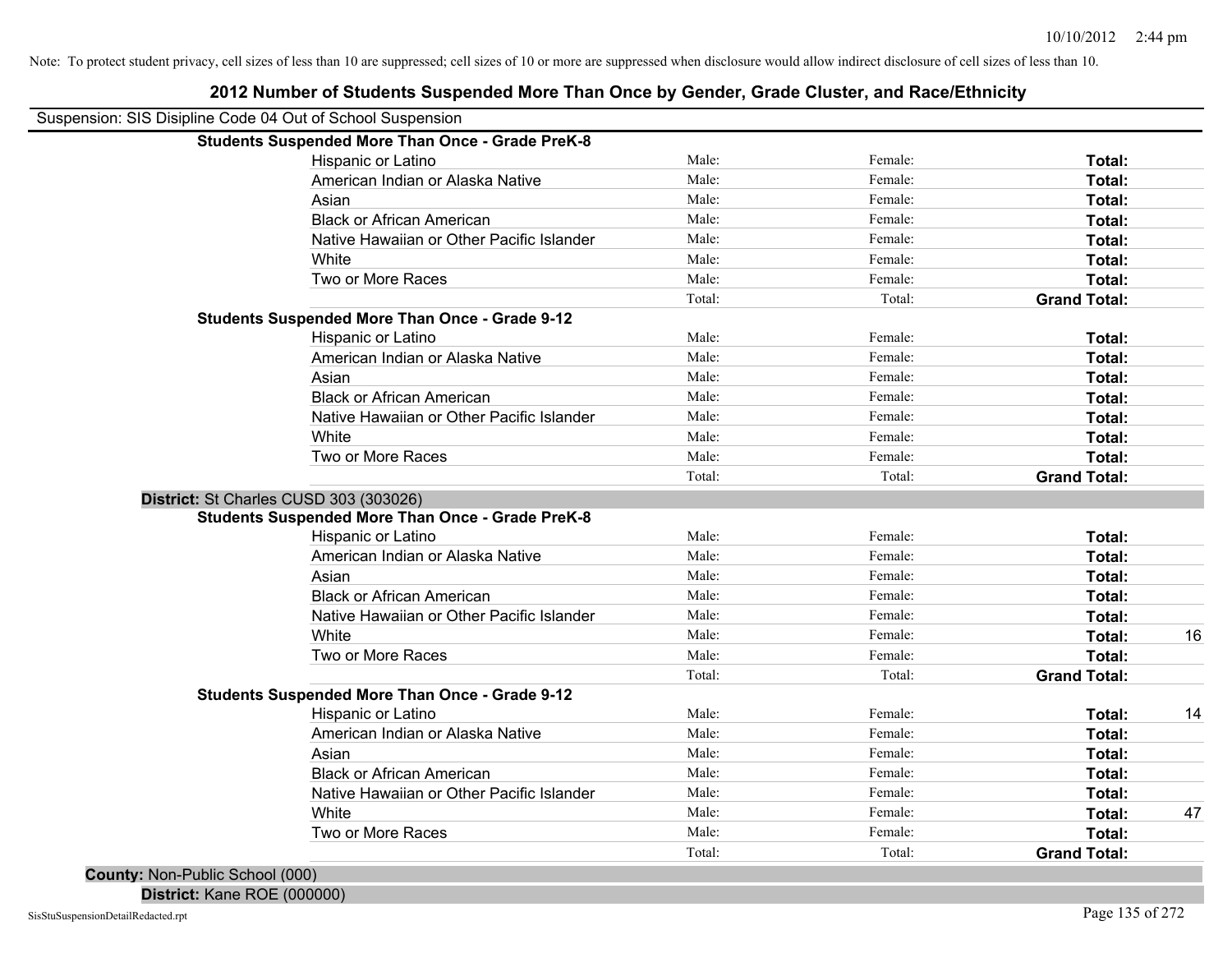| Suspension: SIS Disipline Code 04 Out of School Suspension |                                                         |        |         |                     |    |
|------------------------------------------------------------|---------------------------------------------------------|--------|---------|---------------------|----|
|                                                            | <b>Students Suspended More Than Once - Grade 9-12</b>   |        |         |                     |    |
|                                                            | Hispanic or Latino                                      | Male:  | Female: | Total:              |    |
|                                                            | American Indian or Alaska Native                        | Male:  | Female: | Total:              |    |
|                                                            | Asian                                                   | Male:  | Female: | Total:              |    |
|                                                            | <b>Black or African American</b>                        | Male:  | Female: | Total:              |    |
|                                                            | Native Hawaiian or Other Pacific Islander               | Male:  | Female: | Total:              |    |
|                                                            | White                                                   | Male:  | Female: | Total:              |    |
|                                                            | Two or More Races                                       | Male:  | Female: | Total:              |    |
|                                                            |                                                         | Total: | Total:  | <b>Grand Total:</b> |    |
| Region: Knox ROE (33)                                      |                                                         |        |         |                     |    |
| County: Knox (048)                                         |                                                         |        |         |                     |    |
|                                                            | District: Abingdon CUSD 217 (217026)                    |        |         |                     |    |
|                                                            | <b>Students Suspended More Than Once - Grade PreK-8</b> |        |         |                     |    |
|                                                            | Hispanic or Latino                                      | Male:  | Female: | Total:              |    |
|                                                            | American Indian or Alaska Native                        | Male:  | Female: | Total:              |    |
|                                                            | Asian                                                   | Male:  | Female: | Total:              |    |
|                                                            | <b>Black or African American</b>                        | Male:  | Female: | Total:              |    |
|                                                            | Native Hawaiian or Other Pacific Islander               | Male:  | Female: | Total:              |    |
|                                                            | White                                                   | Male:  | Female: | Total:              | 10 |
|                                                            | Two or More Races                                       | Male:  | Female: | Total:              |    |
|                                                            |                                                         | Total: | Total:  | <b>Grand Total:</b> |    |
|                                                            | <b>Students Suspended More Than Once - Grade 9-12</b>   |        |         |                     |    |
|                                                            | Hispanic or Latino                                      | Male:  | Female: | Total:              |    |
|                                                            | American Indian or Alaska Native                        | Male:  | Female: | Total:              |    |
|                                                            | Asian                                                   | Male:  | Female: | Total:              |    |
|                                                            | <b>Black or African American</b>                        | Male:  | Female: | Total:              |    |
|                                                            | Native Hawaiian or Other Pacific Islander               | Male:  | Female: | Total:              |    |
|                                                            | White                                                   | Male:  | Female: | Total:              | 15 |
|                                                            | Two or More Races                                       | Male:  | Female: | Total:              |    |
|                                                            |                                                         | Total: | Total:  | <b>Grand Total:</b> |    |
|                                                            | District: Galesburg CUSD 205 (205026)                   |        |         |                     |    |
|                                                            | <b>Students Suspended More Than Once - Grade PreK-8</b> |        |         |                     |    |
|                                                            | Hispanic or Latino                                      | Male:  | Female: | Total:              |    |
|                                                            | American Indian or Alaska Native                        | Male:  | Female: | Total:              |    |
|                                                            | Asian                                                   | Male:  | Female: | Total:              |    |
|                                                            | <b>Black or African American</b>                        | Male:  | Female: | Total:              | 17 |
|                                                            | Native Hawaiian or Other Pacific Islander               | Male:  | Female: | Total:              |    |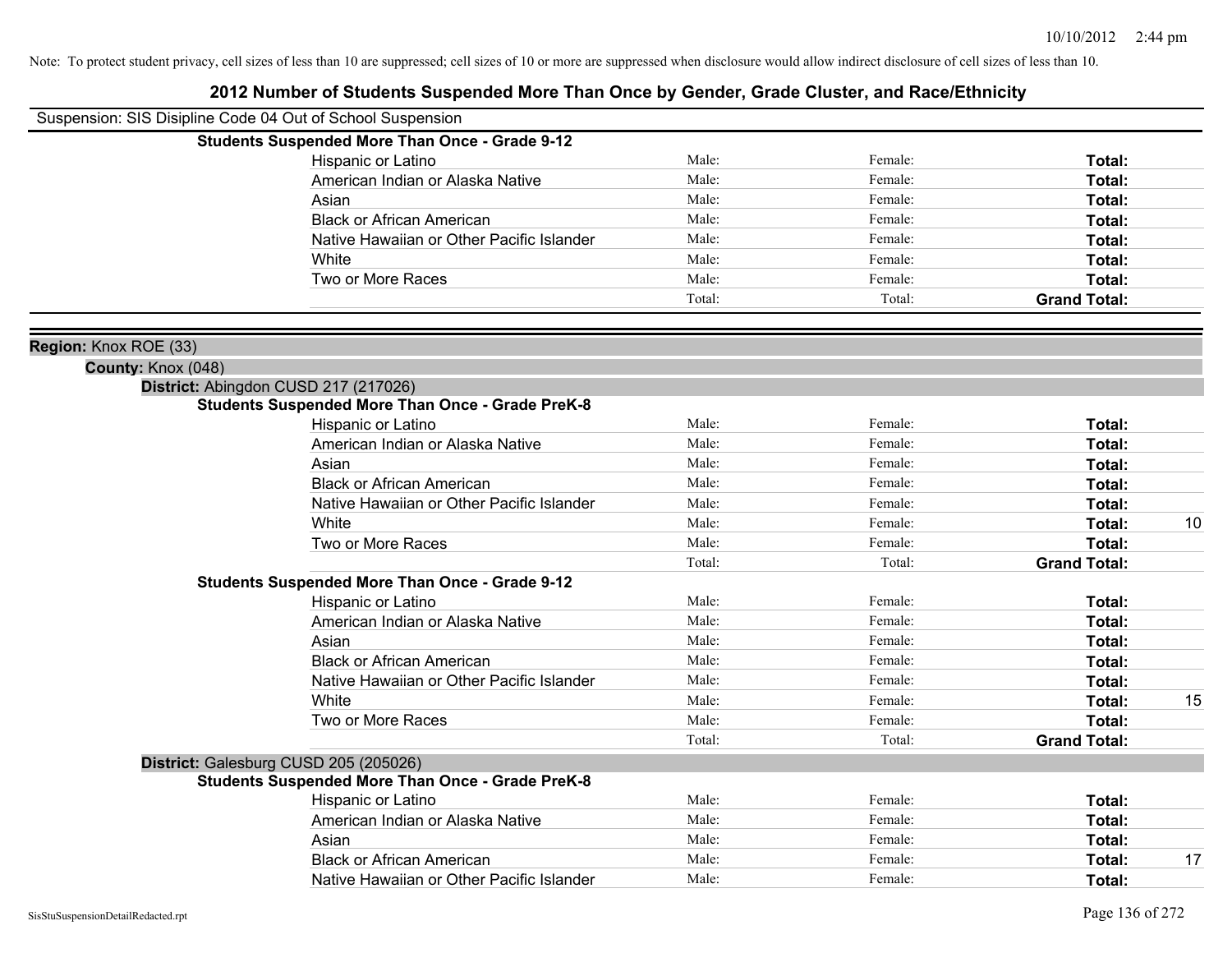| Suspension: SIS Disipline Code 04 Out of School Suspension |                                                         |        |         |                     |    |
|------------------------------------------------------------|---------------------------------------------------------|--------|---------|---------------------|----|
|                                                            | White                                                   | Male:  | Female: | Total:              | 42 |
|                                                            | Two or More Races                                       | Male:  | Female: | Total:              | 14 |
|                                                            |                                                         | Total: | Total:  | <b>Grand Total:</b> |    |
|                                                            | <b>Students Suspended More Than Once - Grade 9-12</b>   |        |         |                     |    |
|                                                            | Hispanic or Latino                                      | Male:  | Female: | Total:              |    |
|                                                            | American Indian or Alaska Native                        | Male:  | Female: | Total:              |    |
|                                                            | Asian                                                   | Male:  | Female: | Total:              |    |
|                                                            | <b>Black or African American</b>                        | Male:  | Female: | Total:              | 17 |
|                                                            | Native Hawaiian or Other Pacific Islander               | Male:  | Female: | Total:              |    |
|                                                            | White                                                   | Male:  | Female: | Total:              | 27 |
|                                                            | Two or More Races                                       | Male:  | Female: | Total:              |    |
|                                                            |                                                         | Total: | Total:  | <b>Grand Total:</b> |    |
|                                                            | District: Knoxville CUSD 202 (202026)                   |        |         |                     |    |
|                                                            | <b>Students Suspended More Than Once - Grade PreK-8</b> |        |         |                     |    |
|                                                            | Hispanic or Latino                                      | Male:  | Female: | Total:              |    |
|                                                            | American Indian or Alaska Native                        | Male:  | Female: | Total:              |    |
|                                                            | Asian                                                   | Male:  | Female: | Total:              |    |
|                                                            | <b>Black or African American</b>                        | Male:  | Female: | Total:              |    |
|                                                            | Native Hawaiian or Other Pacific Islander               | Male:  | Female: | Total:              |    |
|                                                            | White                                                   | Male:  | Female: | Total:              |    |
|                                                            | Two or More Races                                       | Male:  | Female: | Total:              |    |
|                                                            |                                                         | Total: | Total:  | <b>Grand Total:</b> |    |
|                                                            | <b>Students Suspended More Than Once - Grade 9-12</b>   |        |         |                     |    |
|                                                            | Hispanic or Latino                                      | Male:  | Female: | Total:              |    |
|                                                            | American Indian or Alaska Native                        | Male:  | Female: | Total:              |    |
|                                                            | Asian                                                   | Male:  | Female: | Total:              |    |
|                                                            | <b>Black or African American</b>                        | Male:  | Female: | Total:              |    |
|                                                            | Native Hawaiian or Other Pacific Islander               | Male:  | Female: | Total:              |    |
|                                                            | White                                                   | Male:  | Female: | Total:              |    |
|                                                            | Two or More Races                                       | Male:  | Female: | Total:              |    |
|                                                            |                                                         | Total: | Total:  | <b>Grand Total:</b> |    |
|                                                            | <b>District:</b> R O W V A CUSD 208 (208026)            |        |         |                     |    |
|                                                            | <b>Students Suspended More Than Once - Grade PreK-8</b> |        |         |                     |    |
|                                                            | Hispanic or Latino                                      | Male:  | Female: | Total:              |    |
|                                                            | American Indian or Alaska Native                        | Male:  | Female: | Total:              |    |
|                                                            | Asian                                                   | Male:  | Female: | Total:              |    |
|                                                            | <b>Black or African American</b>                        | Male:  | Female: | Total:              |    |
|                                                            | Native Hawaiian or Other Pacific Islander               | Male:  | Female: | Total:              |    |
|                                                            | White                                                   | Male:  | Female: | Total:              |    |
| SisStuSuspensionDetailRedacted.rpt                         |                                                         |        |         | Page 137 of 272     |    |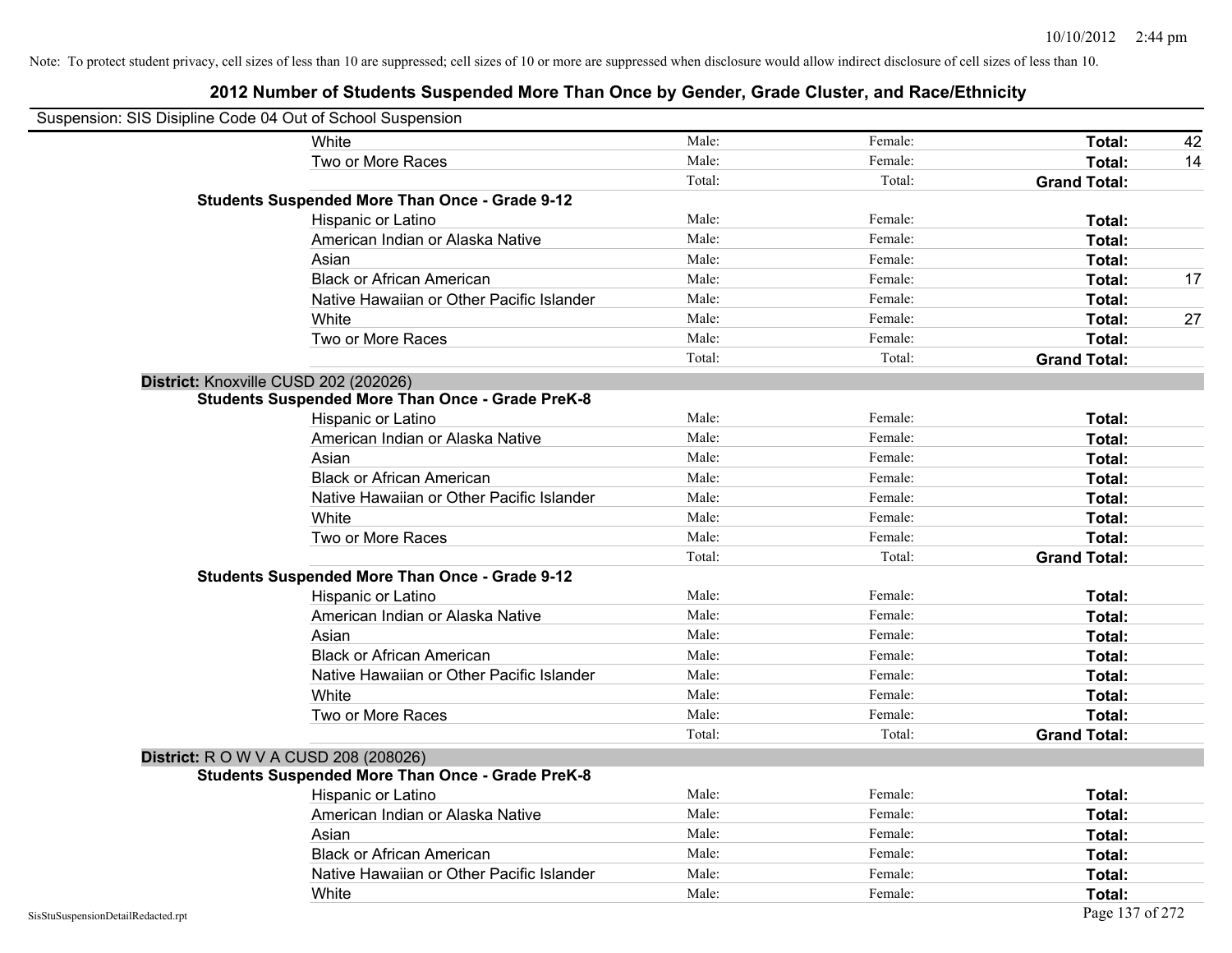| Suspension: SIS Disipline Code 04 Out of School Suspension |                                                         |        |         |                     |
|------------------------------------------------------------|---------------------------------------------------------|--------|---------|---------------------|
|                                                            | Two or More Races                                       | Male:  | Female: | Total:              |
|                                                            |                                                         | Total: | Total:  | <b>Grand Total:</b> |
|                                                            | <b>Students Suspended More Than Once - Grade 9-12</b>   |        |         |                     |
|                                                            | Hispanic or Latino                                      | Male:  | Female: | Total:              |
|                                                            | American Indian or Alaska Native                        | Male:  | Female: | Total:              |
|                                                            | Asian                                                   | Male:  | Female: | Total:              |
|                                                            | <b>Black or African American</b>                        | Male:  | Female: | Total:              |
|                                                            | Native Hawaiian or Other Pacific Islander               | Male:  | Female: | Total:              |
|                                                            | White                                                   | Male:  | Female: | Total:              |
|                                                            | Two or More Races                                       | Male:  | Female: | Total:              |
|                                                            |                                                         | Total: | Total:  | <b>Grand Total:</b> |
|                                                            | District: Williamsfield CUSD 210 (210026)               |        |         |                     |
|                                                            | <b>Students Suspended More Than Once - Grade 9-12</b>   |        |         |                     |
|                                                            | Hispanic or Latino                                      | Male:  | Female: | Total:              |
|                                                            | American Indian or Alaska Native                        | Male:  | Female: | Total:              |
|                                                            | Asian                                                   | Male:  | Female: | Total:              |
|                                                            | <b>Black or African American</b>                        | Male:  | Female: | Total:              |
|                                                            | Native Hawaiian or Other Pacific Islander               | Male:  | Female: | Total:              |
|                                                            | White                                                   | Male:  | Female: | Total:              |
|                                                            | Two or More Races                                       | Male:  | Female: | Total:              |
|                                                            |                                                         | Total: | Total:  | <b>Grand Total:</b> |
|                                                            |                                                         |        |         |                     |
| Region: La Salle ROE (35)                                  |                                                         |        |         |                     |
| County: Lasalle (050)                                      |                                                         |        |         |                     |
| District: Earlville CUSD 9 (009026)                        |                                                         |        |         |                     |
|                                                            | <b>Students Suspended More Than Once - Grade PreK-8</b> |        |         |                     |
|                                                            | Hispanic or Latino                                      | Male:  | Female: | Total:              |
|                                                            | American Indian or Alaska Native                        | Male:  | Female: | Total:              |
|                                                            | Asian                                                   | Male:  | Female: | Total:              |
|                                                            | <b>Black or African American</b>                        | Male:  | Female: | Total:              |
|                                                            | Native Hawaiian or Other Pacific Islander               | Male:  | Female: | Total:              |
|                                                            | White                                                   | Male:  | Female: | Total:              |
|                                                            | Two or More Races                                       | Male:  | Female: | Total:              |
|                                                            |                                                         | Total: | Total:  | <b>Grand Total:</b> |
|                                                            | <b>Students Suspended More Than Once - Grade 9-12</b>   |        |         |                     |
|                                                            | Hispanic or Latino                                      | Male:  | Female: | Total:              |
|                                                            | American Indian or Alaska Native                        | Male:  | Female: | Total:              |
|                                                            | Asian                                                   | Male:  | Female: | Total:              |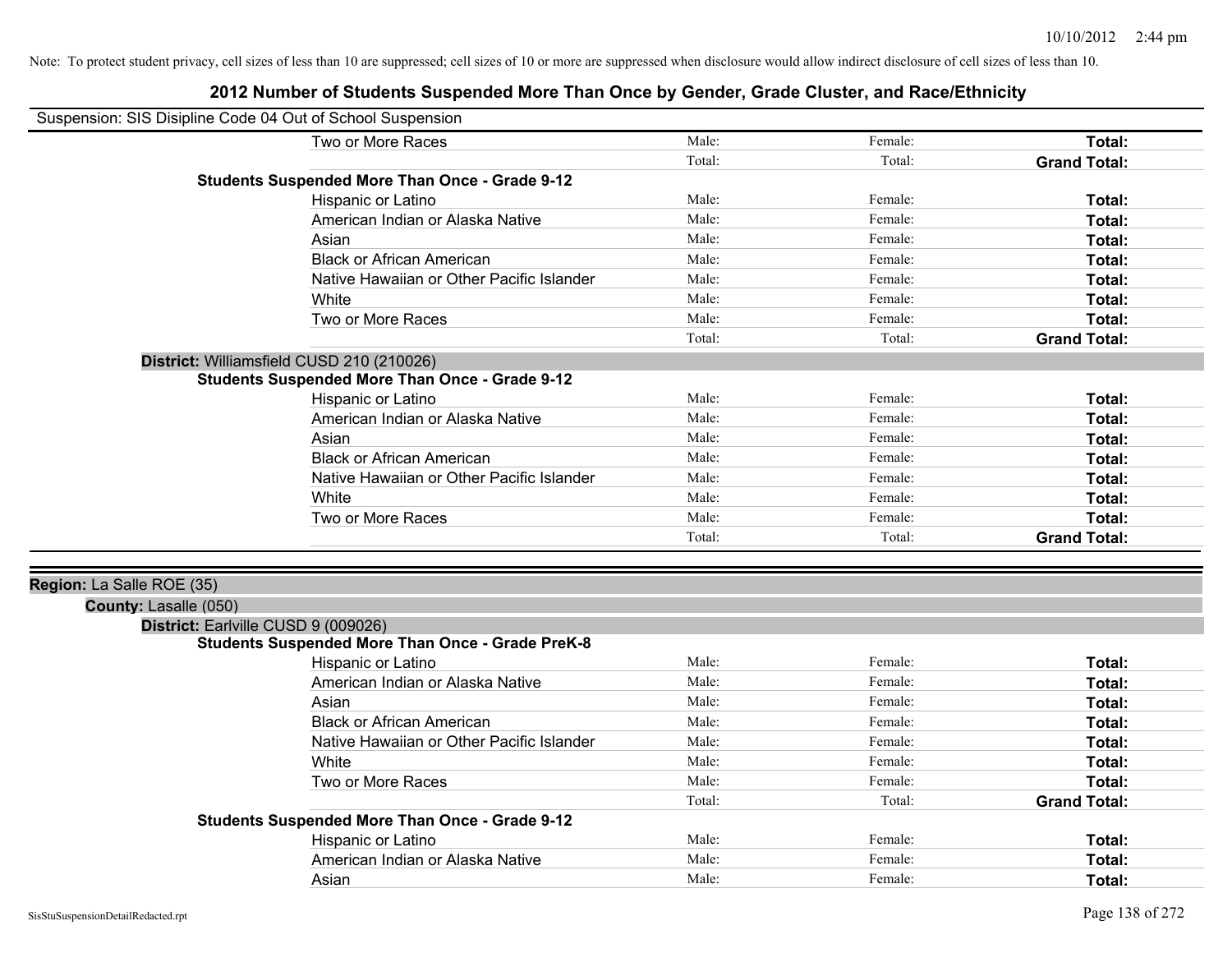| Suspension: SIS Disipline Code 04 Out of School Suspension |        |    |         |    |                     |    |
|------------------------------------------------------------|--------|----|---------|----|---------------------|----|
| <b>Black or African American</b>                           | Male:  |    | Female: |    | Total:              |    |
| Native Hawaiian or Other Pacific Islander                  | Male:  |    | Female: |    | Total:              |    |
| White                                                      | Male:  |    | Female: |    | Total:              |    |
| Two or More Races                                          | Male:  |    | Female: |    | Total:              |    |
|                                                            | Total: |    | Total:  |    | <b>Grand Total:</b> |    |
| District: Grand Ridge CCSD 95 (095004)                     |        |    |         |    |                     |    |
| <b>Students Suspended More Than Once - Grade PreK-8</b>    |        |    |         |    |                     |    |
| Hispanic or Latino                                         | Male:  |    | Female: |    | Total:              |    |
| American Indian or Alaska Native                           | Male:  |    | Female: |    | Total:              |    |
| Asian                                                      | Male:  |    | Female: |    | Total:              |    |
| <b>Black or African American</b>                           | Male:  |    | Female: |    | Total:              |    |
| Native Hawaiian or Other Pacific Islander                  | Male:  |    | Female: |    | Total:              |    |
| White                                                      | Male:  |    | Female: |    | Total:              |    |
| Two or More Races                                          | Male:  |    | Female: |    | Total:              |    |
|                                                            | Total: |    | Total:  |    | <b>Grand Total:</b> |    |
| District: La Salle ESD 122 (122002)                        |        |    |         |    |                     |    |
| <b>Students Suspended More Than Once - Grade PreK-8</b>    |        |    |         |    |                     |    |
| Hispanic or Latino                                         | Male:  |    | Female: |    | Total:              |    |
| American Indian or Alaska Native                           | Male:  |    | Female: |    | Total:              |    |
| Asian                                                      | Male:  |    | Female: |    | Total:              |    |
| <b>Black or African American</b>                           | Male:  |    | Female: |    | Total:              |    |
| Native Hawaiian or Other Pacific Islander                  | Male:  |    | Female: |    | Total:              |    |
| White                                                      | Male:  |    | Female: |    | Total:              |    |
| Two or More Races                                          | Male:  |    | Female: |    | Total:              |    |
|                                                            | Total: |    | Total:  |    | <b>Grand Total:</b> |    |
| District: La Salle-Peru Twp HSD 120 (120017)               |        |    |         |    |                     |    |
| <b>Students Suspended More Than Once - Grade 9-12</b>      |        |    |         |    |                     |    |
| Hispanic or Latino                                         | Male:  |    | Female: |    | Total:              |    |
| American Indian or Alaska Native                           | Male:  |    | Female: |    | Total:              |    |
| Asian                                                      | Male:  |    | Female: |    | Total:              |    |
| <b>Black or African American</b>                           | Male:  |    | Female: |    | Total:              |    |
| Native Hawaiian or Other Pacific Islander                  | Male:  |    | Female: |    | Total:              |    |
| White                                                      | Male:  | 41 | Female: | 13 | Total:              | 54 |
| Two or More Races                                          | Male:  |    | Female: |    | Total:              |    |
|                                                            | Total: |    | Total:  |    | <b>Grand Total:</b> | 67 |
| District: LaSalle Putnam Alliance (000061)                 |        |    |         |    |                     |    |
| <b>Students Suspended More Than Once - Grade 9-12</b>      |        |    |         |    |                     |    |
| <b>Hispanic or Latino</b>                                  | Male:  |    | Female: |    | Total:              |    |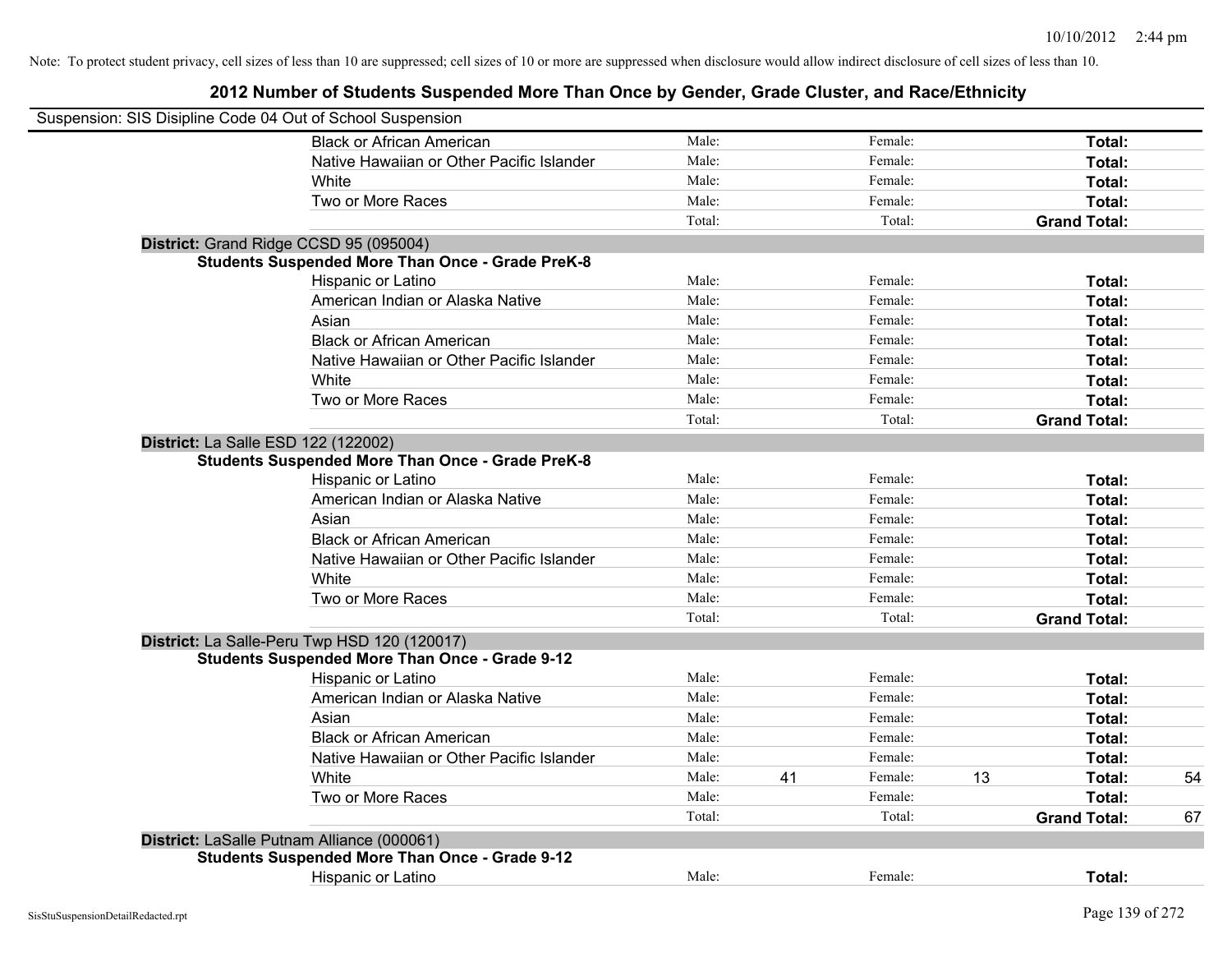## **2012 Number of Students Suspended More Than Once by Gender, Grade Cluster, and Race/Ethnicity**

|                                  | Suspension: SIS Disipline Code 04 Out of School Suspension |        |         |                     |
|----------------------------------|------------------------------------------------------------|--------|---------|---------------------|
|                                  | American Indian or Alaska Native                           | Male:  | Female: | Total:              |
|                                  | Asian                                                      | Male:  | Female: | Total:              |
|                                  | <b>Black or African American</b>                           | Male:  | Female: | Total:              |
|                                  | Native Hawaiian or Other Pacific Islander                  | Male:  | Female: | Total:              |
|                                  | White                                                      | Male:  | Female: | Total:              |
|                                  | Two or More Races                                          | Male:  | Female: | Total:              |
|                                  |                                                            | Total: | Total:  | <b>Grand Total:</b> |
| District: Leland CUSD 1 (001026) |                                                            |        |         |                     |
|                                  | <b>Students Suspended More Than Once - Grade PreK-8</b>    |        |         |                     |
|                                  | Hispanic or Latino                                         | Male:  | Female: | Total:              |
|                                  | American Indian or Alaska Native                           | Male:  | Female: | Total:              |
|                                  | Asian                                                      | Male:  | Female: | Total:              |
|                                  | <b>Black or African American</b>                           | Male:  | Female: | Total:              |
|                                  | Native Hawaiian or Other Pacific Islander                  | Male:  | Female: | Total:              |
|                                  | White                                                      | Male:  | Female: | Total:              |
|                                  | Two or More Races                                          | Male:  | Female: | Total:              |
|                                  |                                                            | Total: | Total:  | <b>Grand Total:</b> |
|                                  | <b>Students Suspended More Than Once - Grade 9-12</b>      |        |         |                     |
|                                  | Hispanic or Latino                                         | Male:  | Female: | Total:              |
|                                  | American Indian or Alaska Native                           | Male:  | Female: | Total:              |
|                                  | Asian                                                      | Male:  | Female: | Total:              |
|                                  | <b>Black or African American</b>                           | Male:  | Female: | Total:              |
|                                  | Native Hawaiian or Other Pacific Islander                  | Male:  | Female: | Total:              |
|                                  | White                                                      | Male:  | Female: | Total:              |
|                                  | Two or More Races                                          | Male:  | Female: | Total:              |
|                                  |                                                            | Total: | Total:  | <b>Grand Total:</b> |
|                                  | District: Lostant CUSD 425 (425026)                        |        |         |                     |
|                                  | <b>Students Suspended More Than Once - Grade PreK-8</b>    |        |         |                     |
|                                  | <b>Hispanic or Latino</b>                                  | Male:  | Female: | Total:              |
|                                  | American Indian or Alaska Native                           | Male:  | Female: | Total:              |
|                                  | Asian                                                      | Male:  | Female: | Total:              |
|                                  | <b>Black or African American</b>                           | Male:  | Female: | Total:              |
|                                  | Native Hawaiian or Other Pacific Islander                  | Male:  | Female: | Total:              |
|                                  | White                                                      | Male:  | Female: | Total:              |
|                                  | Two or More Races                                          | Male:  | Female: | Total:              |
|                                  |                                                            | Total: | Total:  | <b>Grand Total:</b> |

**Students Suspended More Than Once - Grade PreK-8**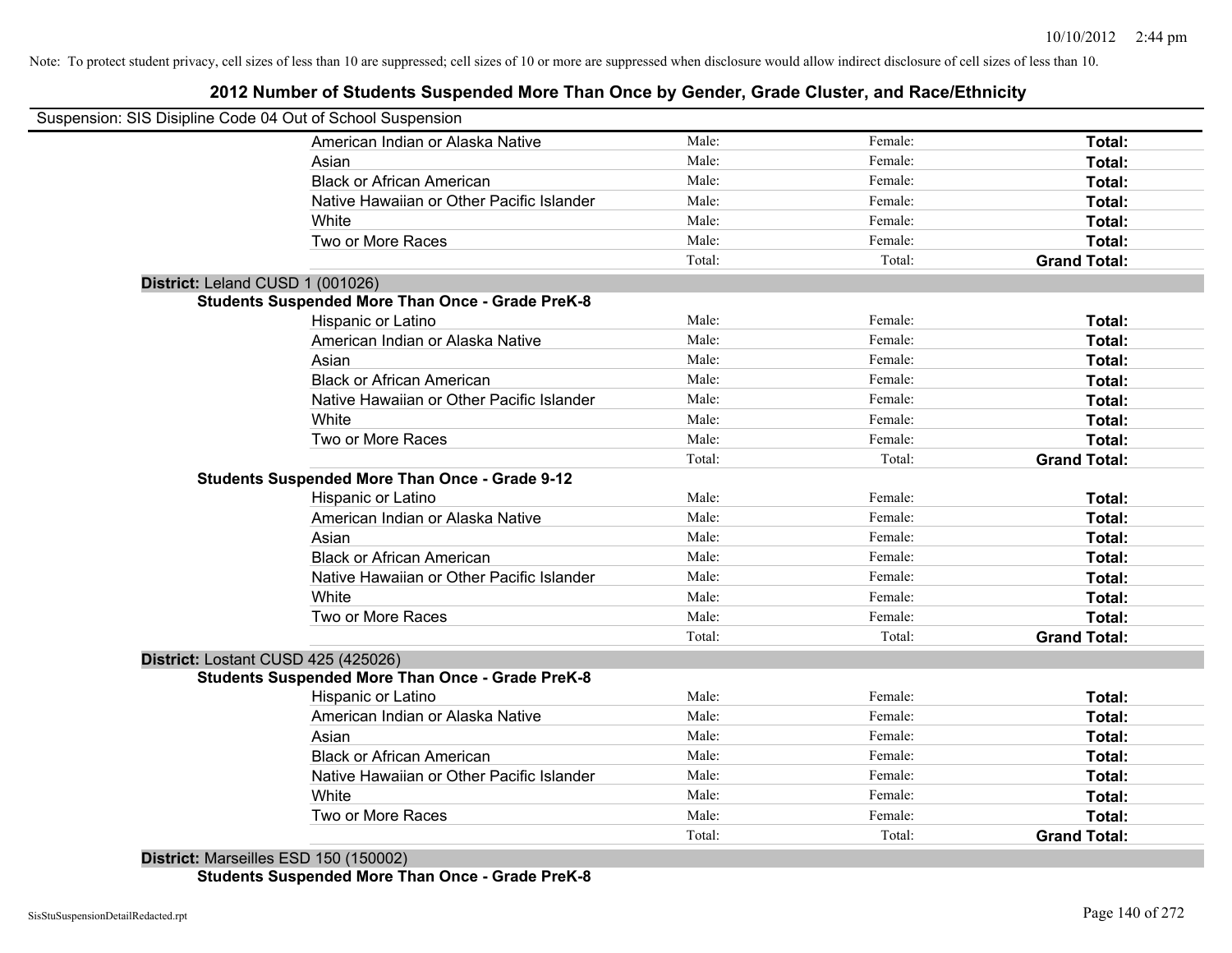| Suspension: SIS Disipline Code 04 Out of School Suspension |        |         |                     |    |
|------------------------------------------------------------|--------|---------|---------------------|----|
| Hispanic or Latino                                         | Male:  | Female: | Total:              |    |
| American Indian or Alaska Native                           | Male:  | Female: | Total:              |    |
| Asian                                                      | Male:  | Female: | Total:              |    |
| <b>Black or African American</b>                           | Male:  | Female: | Total:              |    |
| Native Hawaiian or Other Pacific Islander                  | Male:  | Female: | Total:              |    |
| White                                                      | Male:  | Female: | Total:              | 13 |
| Two or More Races                                          | Male:  | Female: | Total:              |    |
|                                                            | Total: | Total:  | <b>Grand Total:</b> |    |
| District: Mendota Twp HSD 280 (280017)                     |        |         |                     |    |
| <b>Students Suspended More Than Once - Grade 9-12</b>      |        |         |                     |    |
| Hispanic or Latino                                         | Male:  | Female: | Total:              | 10 |
| American Indian or Alaska Native                           | Male:  | Female: | Total:              |    |
| Asian                                                      | Male:  | Female: | Total:              |    |
| <b>Black or African American</b>                           | Male:  | Female: | Total:              |    |
| Native Hawaiian or Other Pacific Islander                  | Male:  | Female: | Total:              |    |
| White                                                      | Male:  | Female: | Total:              | 18 |
| Two or More Races                                          | Male:  | Female: | Total:              |    |
|                                                            | Total: | Total:  | <b>Grand Total:</b> |    |
| District: Non-Public School (1200)                         |        |         |                     |    |
| <b>Students Suspended More Than Once - Grade 9-12</b>      |        |         |                     |    |
| Hispanic or Latino                                         | Male:  | Female: | Total:              |    |
| American Indian or Alaska Native                           | Male:  | Female: | Total:              |    |
| Asian                                                      | Male:  | Female: | Total:              |    |
| <b>Black or African American</b>                           | Male:  | Female: | Total:              |    |
| Native Hawaiian or Other Pacific Islander                  | Male:  | Female: | Total:              |    |
| White                                                      | Male:  | Female: | Total:              |    |
| Two or More Races                                          | Male:  | Female: | Total:              |    |
|                                                            | Total: | Total:  | <b>Grand Total:</b> |    |
| District: Oglesby ESD 125 (125002)                         |        |         |                     |    |
| <b>Students Suspended More Than Once - Grade PreK-8</b>    |        |         |                     |    |
| Hispanic or Latino                                         | Male:  | Female: | Total:              |    |
| American Indian or Alaska Native                           | Male:  | Female: | Total:              |    |
| Asian                                                      | Male:  | Female: | Total:              |    |
| <b>Black or African American</b>                           | Male:  | Female: | Total:              |    |
| Native Hawaiian or Other Pacific Islander                  | Male:  | Female: | Total:              |    |
| White                                                      | Male:  | Female: | Total:              | 10 |
| Two or More Races                                          | Male:  | Female: | Total:              |    |
|                                                            | Total: | Total:  | <b>Grand Total:</b> |    |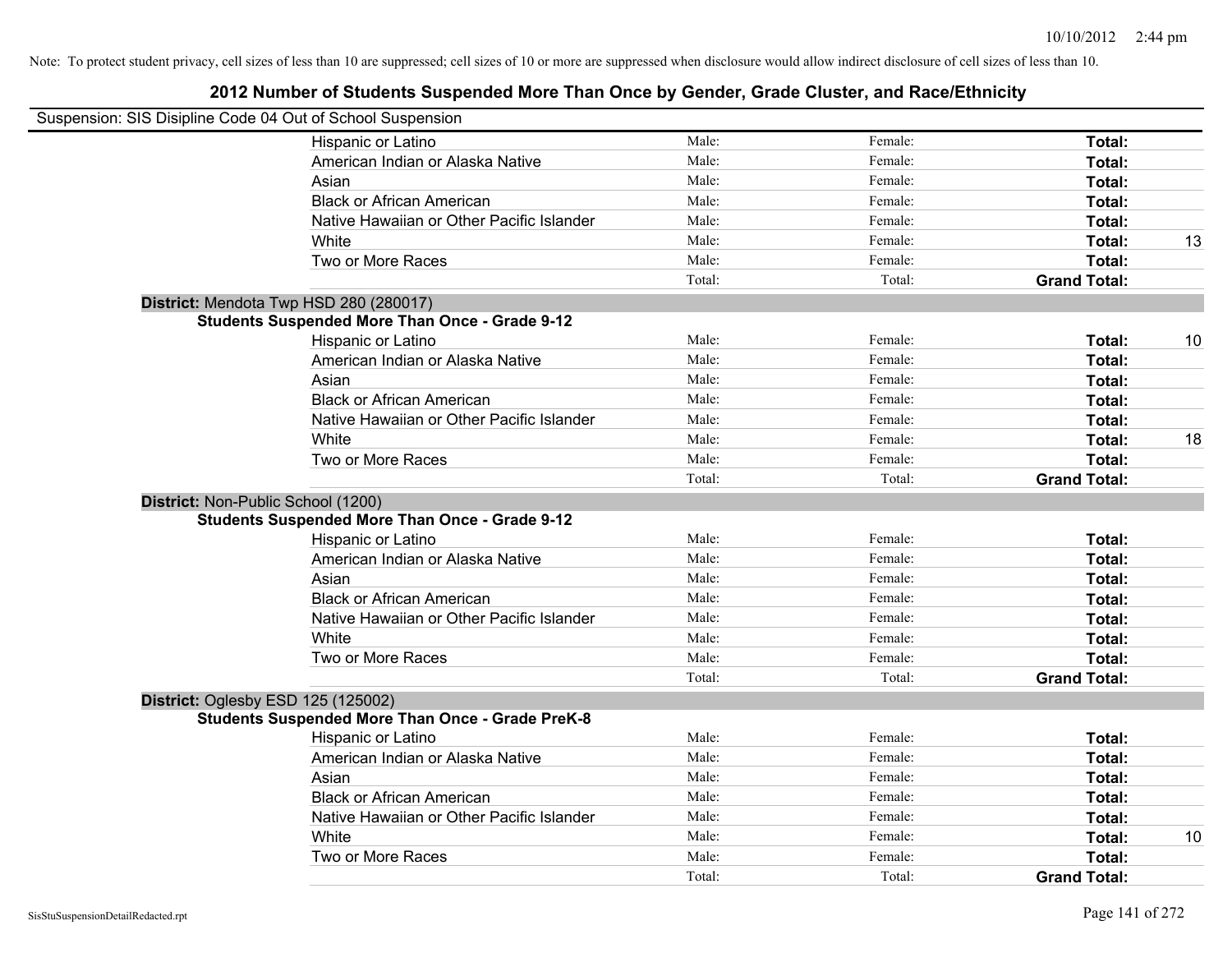| Suspension: SIS Disipline Code 04 Out of School Suspension |                                                         |        |    |         |    |                     |     |
|------------------------------------------------------------|---------------------------------------------------------|--------|----|---------|----|---------------------|-----|
| District: Ottawa ESD 141 (141002)                          |                                                         |        |    |         |    |                     |     |
|                                                            | <b>Students Suspended More Than Once - Grade PreK-8</b> |        |    |         |    |                     |     |
|                                                            | Hispanic or Latino                                      | Male:  |    | Female: |    | Total:              |     |
|                                                            | American Indian or Alaska Native                        | Male:  |    | Female: |    | Total:              |     |
|                                                            | Asian                                                   | Male:  |    | Female: |    | Total:              |     |
|                                                            | <b>Black or African American</b>                        | Male:  |    | Female: |    | Total:              |     |
|                                                            | Native Hawaiian or Other Pacific Islander               | Male:  |    | Female: |    | Total:              |     |
|                                                            | White                                                   | Male:  |    | Female: |    | Total:              | 14  |
|                                                            | Two or More Races                                       | Male:  |    | Female: |    | Total:              |     |
|                                                            |                                                         | Total: |    | Total:  |    | <b>Grand Total:</b> |     |
|                                                            | District: Ottawa Twp HSD 140 (140017)                   |        |    |         |    |                     |     |
|                                                            | <b>Students Suspended More Than Once - Grade 9-12</b>   |        |    |         |    |                     |     |
|                                                            | Hispanic or Latino                                      | Male:  |    | Female: |    | Total:              | 20  |
|                                                            | American Indian or Alaska Native                        | Male:  |    | Female: |    | Total:              |     |
|                                                            | Asian                                                   | Male:  |    | Female: |    | Total:              |     |
|                                                            | <b>Black or African American</b>                        | Male:  |    | Female: |    | Total:              |     |
|                                                            | Native Hawaiian or Other Pacific Islander               | Male:  |    | Female: |    | Total:              |     |
|                                                            | White                                                   | Male:  | 66 | Female: | 38 | Total:              | 104 |
|                                                            | Two or More Races                                       | Male:  |    | Female: |    | Total:              |     |
|                                                            |                                                         | Total: |    | Total:  |    | <b>Grand Total:</b> |     |
| District: Peru ESD 124 (124002)                            |                                                         |        |    |         |    |                     |     |
|                                                            | <b>Students Suspended More Than Once - Grade PreK-8</b> |        |    |         |    |                     |     |
|                                                            | Hispanic or Latino                                      | Male:  |    | Female: |    | Total:              |     |
|                                                            | American Indian or Alaska Native                        | Male:  |    | Female: |    | Total:              |     |
|                                                            | Asian                                                   | Male:  |    | Female: |    | Total:              |     |
|                                                            | <b>Black or African American</b>                        | Male:  |    | Female: |    | Total:              |     |
|                                                            | Native Hawaiian or Other Pacific Islander               | Male:  |    | Female: |    | Total:              |     |
|                                                            | White                                                   | Male:  |    | Female: |    | Total:              | 10  |
|                                                            | Two or More Races                                       | Male:  |    | Female: |    | Total:              |     |
|                                                            |                                                         | Total: |    | Total:  |    | <b>Grand Total:</b> |     |
|                                                            | District: Seneca Twp HSD 160 (160017)                   |        |    |         |    |                     |     |
|                                                            | <b>Students Suspended More Than Once - Grade 9-12</b>   |        |    |         |    |                     |     |
|                                                            | <b>Hispanic or Latino</b>                               | Male:  |    | Female: |    | Total:              |     |
|                                                            | American Indian or Alaska Native                        | Male:  |    | Female: |    | Total:              |     |
|                                                            | Asian                                                   | Male:  |    | Female: |    | Total:              |     |
|                                                            | <b>Black or African American</b>                        | Male:  |    | Female: |    | Total:              |     |
|                                                            | Native Hawaiian or Other Pacific Islander               | Male:  |    | Female: |    | Total:              |     |
|                                                            | White                                                   | Male:  |    | Female: |    | Total:              |     |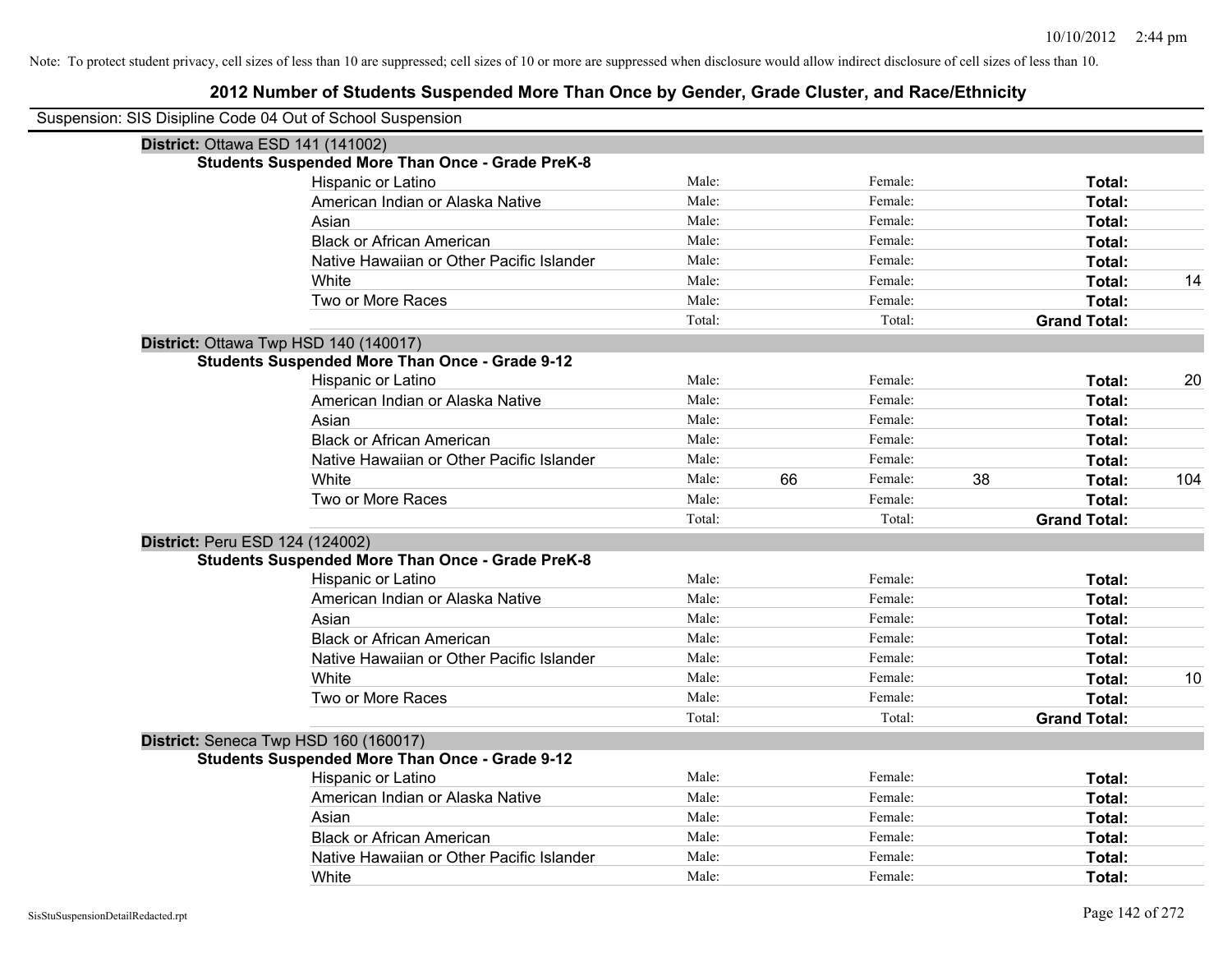| Suspension: SIS Disipline Code 04 Out of School Suspension |        |         |                     |    |
|------------------------------------------------------------|--------|---------|---------------------|----|
| Two or More Races                                          | Male:  | Female: | Total:              |    |
|                                                            | Total: | Total:  | <b>Grand Total:</b> |    |
| District: Serena CUSD 2 (002026)                           |        |         |                     |    |
| <b>Students Suspended More Than Once - Grade PreK-8</b>    |        |         |                     |    |
| Hispanic or Latino                                         | Male:  | Female: | Total:              |    |
| American Indian or Alaska Native                           | Male:  | Female: | Total:              |    |
| Asian                                                      | Male:  | Female: | Total:              |    |
| <b>Black or African American</b>                           | Male:  | Female: | Total:              |    |
| Native Hawaiian or Other Pacific Islander                  | Male:  | Female: | Total:              |    |
| White                                                      | Male:  | Female: | Total:              |    |
| Two or More Races                                          | Male:  | Female: | Total:              |    |
|                                                            | Total: | Total:  | <b>Grand Total:</b> |    |
| <b>Students Suspended More Than Once - Grade 9-12</b>      |        |         |                     |    |
| Hispanic or Latino                                         | Male:  | Female: | Total:              |    |
| American Indian or Alaska Native                           | Male:  | Female: | Total:              |    |
| Asian                                                      | Male:  | Female: | Total:              |    |
| <b>Black or African American</b>                           | Male:  | Female: | Total:              |    |
| Native Hawaiian or Other Pacific Islander                  | Male:  | Female: | Total:              |    |
| White                                                      | Male:  | Female: | Total:              |    |
| Two or More Races                                          | Male:  | Female: | Total:              |    |
|                                                            | Total: | Total:  | <b>Grand Total:</b> |    |
| District: Streator ESD 44 (044002)                         |        |         |                     |    |
| <b>Students Suspended More Than Once - Grade PreK-8</b>    |        |         |                     |    |
| Hispanic or Latino                                         | Male:  | Female: | Total:              |    |
| American Indian or Alaska Native                           | Male:  | Female: | Total:              |    |
| Asian                                                      | Male:  | Female: | Total:              |    |
| <b>Black or African American</b>                           | Male:  | Female: | Total:              |    |
| Native Hawaiian or Other Pacific Islander                  | Male:  | Female: | Total:              |    |
| White                                                      | Male:  | Female: | Total:              | 27 |
| Two or More Races                                          | Male:  | Female: | Total:              |    |
|                                                            | Total: | Total:  | <b>Grand Total:</b> | 41 |
| District: Streator Twp HSD 40 (040017)                     |        |         |                     |    |
| <b>Students Suspended More Than Once - Grade 9-12</b>      |        |         |                     |    |
| Hispanic or Latino                                         | Male:  | Female: | Total:              |    |
| American Indian or Alaska Native                           | Male:  | Female: | Total:              |    |
| Asian                                                      | Male:  | Female: | Total:              |    |
| <b>Black or African American</b>                           | Male:  | Female: | Total:              | 10 |
| Native Hawaiian or Other Pacific Islander                  | Male:  | Female: | Total:              |    |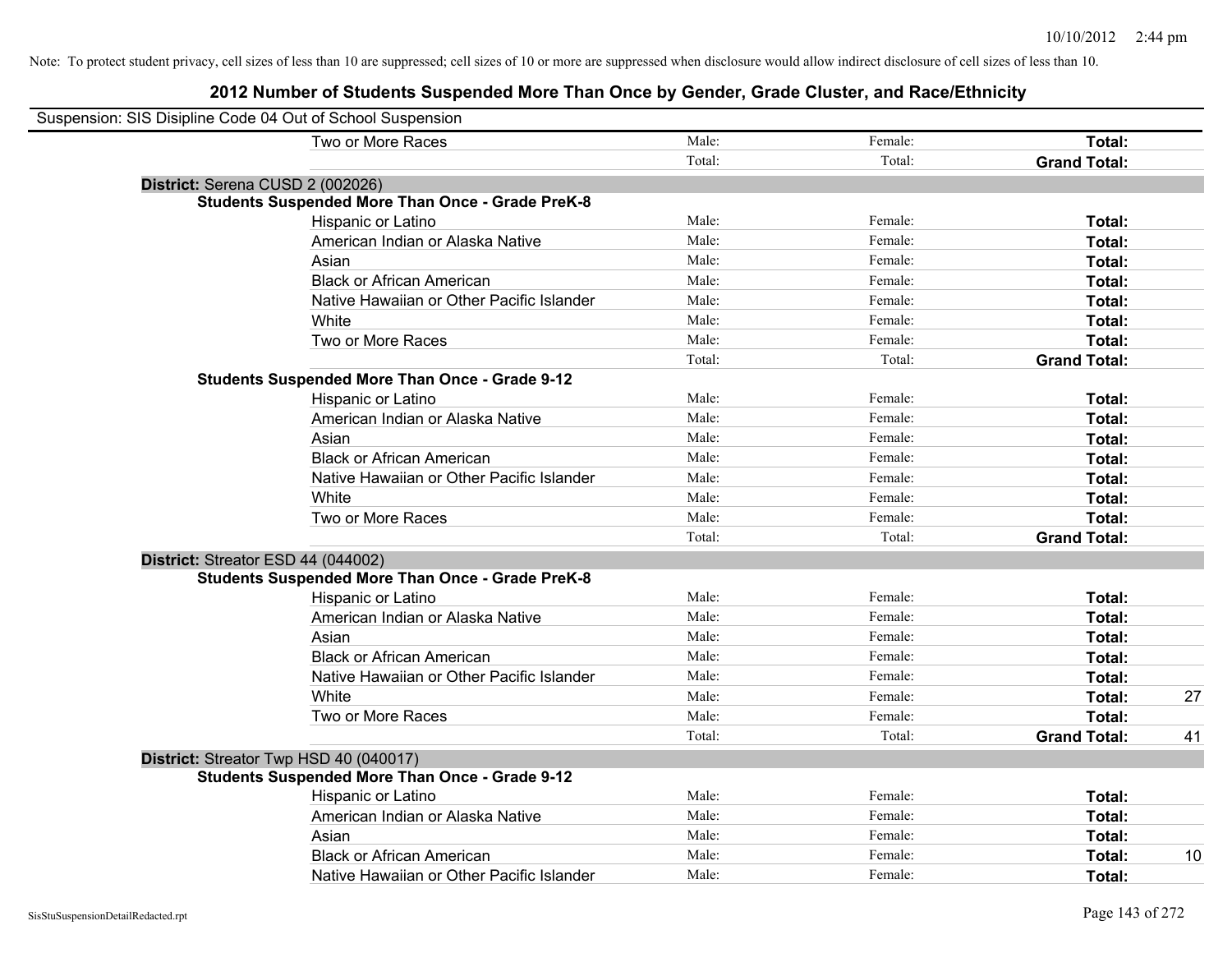## **2012 Number of Students Suspended More Than Once by Gender, Grade Cluster, and Race/Ethnicity**

| Suspension: SIS Disipline Code 04 Out of School Suspension |                                                         |        |    |         |    |                     |    |
|------------------------------------------------------------|---------------------------------------------------------|--------|----|---------|----|---------------------|----|
|                                                            | White                                                   | Male:  | 31 | Female: | 34 | Total:              | 65 |
|                                                            | Two or More Races                                       | Male:  |    | Female: |    | Total:              |    |
|                                                            |                                                         | Total: |    | Total:  |    | <b>Grand Total:</b> | 86 |
| District: Tonica CCSD 79 (079004)                          |                                                         |        |    |         |    |                     |    |
|                                                            | <b>Students Suspended More Than Once - Grade PreK-8</b> |        |    |         |    |                     |    |
|                                                            | Hispanic or Latino                                      | Male:  |    | Female: |    | Total:              |    |
|                                                            | American Indian or Alaska Native                        | Male:  |    | Female: |    | Total:              |    |
|                                                            | Asian                                                   | Male:  |    | Female: |    | Total:              |    |
|                                                            | <b>Black or African American</b>                        | Male:  |    | Female: |    | Total:              |    |
|                                                            | Native Hawaiian or Other Pacific Islander               | Male:  |    | Female: |    | Total:              |    |
|                                                            | White                                                   | Male:  |    | Female: |    | Total:              |    |
|                                                            | Two or More Races                                       | Male:  |    | Female: |    | Total:              |    |
|                                                            |                                                         | Total: |    | Total:  |    | <b>Grand Total:</b> |    |
| County: Non-Public School (000)                            |                                                         |        |    |         |    |                     |    |
| District: La Salle ROE (000000)                            |                                                         |        |    |         |    |                     |    |
|                                                            | <b>Students Suspended More Than Once - Grade 9-12</b>   |        |    |         |    |                     |    |
|                                                            | Hispanic or Latino                                      | Male:  |    | Female: |    | Total:              |    |
|                                                            | American Indian or Alaska Native                        | Male:  |    | Female: |    | Total:              |    |
|                                                            | Asian                                                   | Male:  |    | Female: |    | Total:              |    |
|                                                            | <b>Black or African American</b>                        | Male:  |    | Female: |    | Total:              |    |
|                                                            | Native Hawaiian or Other Pacific Islander               | Male:  |    | Female: |    | Total:              |    |
|                                                            | White                                                   | Male:  |    | Female: |    | Total:              |    |
|                                                            | Two or More Races                                       | Male:  |    | Female: |    | Total:              |    |
|                                                            |                                                         | Total: |    | Total:  |    | <b>Grand Total:</b> |    |
|                                                            |                                                         |        |    |         |    |                     |    |
| Region: Lake ROE (34)                                      |                                                         |        |    |         |    |                     |    |
| County: Lake (049)                                         |                                                         |        |    |         |    |                     |    |
| District: Adlai E Stevenson HSD 125 (125013)               |                                                         |        |    |         |    |                     |    |
|                                                            | <b>Students Suspended More Than Once - Grade 9-12</b>   |        |    |         |    |                     |    |
|                                                            | Hispanic or Latino                                      | Male:  |    | Female: |    | Total:              |    |
|                                                            | American Indian or Alaska Native                        | Male:  |    | Female: |    | Total:              |    |
|                                                            | Asian                                                   | Male:  |    | Female: |    | Total:              |    |
|                                                            | <b>Black or African American</b>                        | Male:  |    | Female: |    | Total:              |    |
|                                                            | Native Hawaiian or Other Pacific Islander               | Male:  |    | Female: |    | Total:              |    |
|                                                            | White                                                   | Male:  |    | Female: |    | Total:              |    |
|                                                            | Two or More Races                                       | Male:  |    | Female: |    | Total:              |    |
|                                                            |                                                         | Total: |    | Total:  |    | <b>Grand Total:</b> |    |

**District:** Antioch CCSD 34 (034004)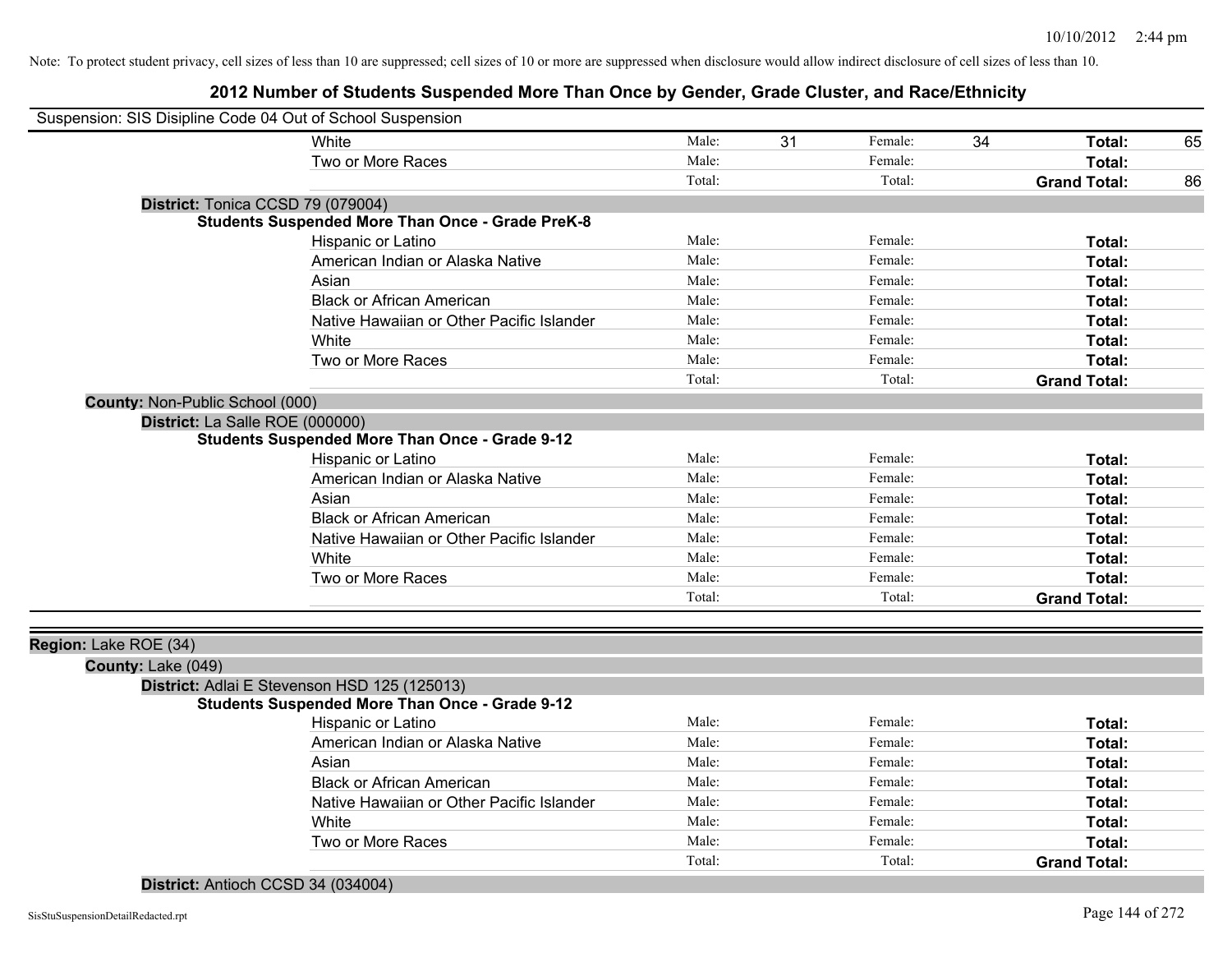| Suspension: SIS Disipline Code 04 Out of School Suspension |        |    |         |    |                     |    |
|------------------------------------------------------------|--------|----|---------|----|---------------------|----|
| <b>Students Suspended More Than Once - Grade PreK-8</b>    |        |    |         |    |                     |    |
| Hispanic or Latino                                         | Male:  |    | Female: |    | Total:              |    |
| American Indian or Alaska Native                           | Male:  |    | Female: |    | Total:              |    |
| Asian                                                      | Male:  |    | Female: |    | Total:              |    |
| <b>Black or African American</b>                           | Male:  |    | Female: |    | Total:              |    |
| Native Hawaiian or Other Pacific Islander                  | Male:  |    | Female: |    | Total:              |    |
| White                                                      | Male:  |    | Female: |    | Total:              |    |
| Two or More Races                                          | Male:  |    | Female: |    | Total:              |    |
|                                                            | Total: |    | Total:  |    | <b>Grand Total:</b> |    |
| District: Barrington CUSD 220 (220026)                     |        |    |         |    |                     |    |
| <b>Students Suspended More Than Once - Grade PreK-8</b>    |        |    |         |    |                     |    |
| Hispanic or Latino                                         | Male:  |    | Female: |    | Total:              |    |
| American Indian or Alaska Native                           | Male:  |    | Female: |    | Total:              |    |
| Asian                                                      | Male:  |    | Female: |    | Total:              |    |
| <b>Black or African American</b>                           | Male:  |    | Female: |    | Total:              |    |
| Native Hawaiian or Other Pacific Islander                  | Male:  |    | Female: |    | Total:              |    |
| White                                                      | Male:  |    | Female: |    | Total:              |    |
| Two or More Races                                          | Male:  |    | Female: |    | Total:              |    |
|                                                            | Total: |    | Total:  |    | <b>Grand Total:</b> | 11 |
| District: Beach Park CCSD 3 (003004)                       |        |    |         |    |                     |    |
| <b>Students Suspended More Than Once - Grade PreK-8</b>    |        |    |         |    |                     |    |
| Hispanic or Latino                                         | Male:  |    | Female: |    | Total:              | 21 |
| American Indian or Alaska Native                           | Male:  |    | Female: |    | Total:              |    |
| Asian                                                      | Male:  |    | Female: |    | Total:              |    |
| <b>Black or African American</b>                           | Male:  | 28 | Female: | 10 | Total:              | 38 |
| Native Hawaiian or Other Pacific Islander                  | Male:  |    | Female: |    | Total:              |    |
| White                                                      | Male:  |    | Female: |    | Total:              | 15 |
| Two or More Races                                          | Male:  |    | Female: |    | Total:              |    |
|                                                            | Total: |    | Total:  |    | <b>Grand Total:</b> |    |
| District: Big Hollow SD 38 (038002)                        |        |    |         |    |                     |    |
| <b>Students Suspended More Than Once - Grade PreK-8</b>    |        |    |         |    |                     |    |
| Hispanic or Latino                                         | Male:  |    | Female: |    | Total:              |    |
| American Indian or Alaska Native                           | Male:  |    | Female: |    | Total:              |    |
| Asian                                                      | Male:  |    | Female: |    | Total:              |    |
| <b>Black or African American</b>                           | Male:  |    | Female: |    | Total:              |    |
| Native Hawaiian or Other Pacific Islander                  | Male:  |    | Female: |    | Total:              |    |
| White                                                      | Male:  |    | Female: |    | Total:              |    |
| Two or More Races                                          | Male:  |    | Female: |    | Total:              |    |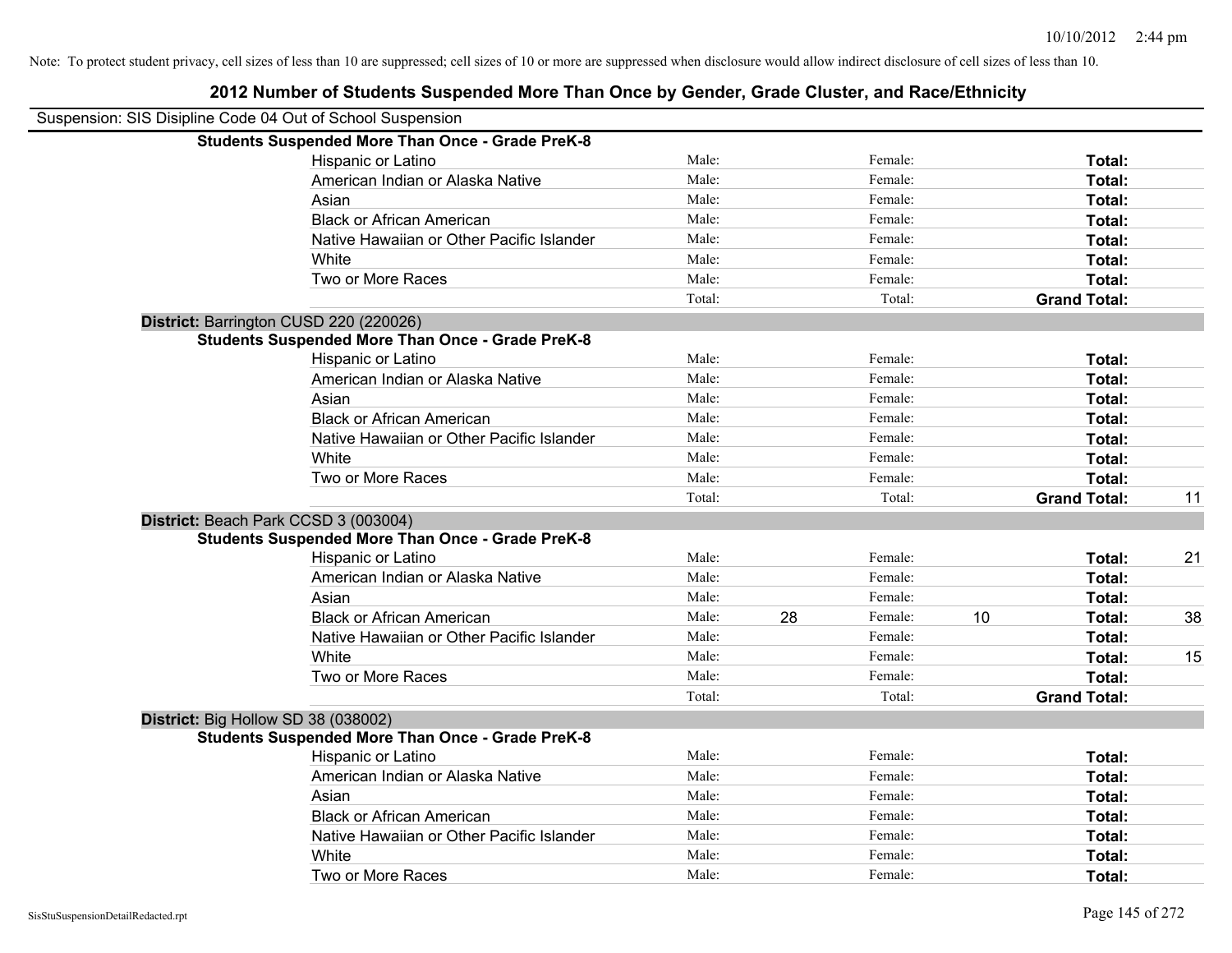|                             | Suspension: SIS Disipline Code 04 Out of School Suspension |        |         |                     |    |
|-----------------------------|------------------------------------------------------------|--------|---------|---------------------|----|
|                             |                                                            | Total: | Total:  | <b>Grand Total:</b> |    |
| District: CHSD 117 (117016) |                                                            |        |         |                     |    |
|                             | <b>Students Suspended More Than Once - Grade 9-12</b>      |        |         |                     |    |
|                             | Hispanic or Latino                                         | Male:  | Female: | Total:              |    |
|                             | American Indian or Alaska Native                           | Male:  | Female: | Total:              |    |
|                             | Asian                                                      | Male:  | Female: | Total:              |    |
|                             | <b>Black or African American</b>                           | Male:  | Female: | Total:              |    |
|                             | Native Hawaiian or Other Pacific Islander                  | Male:  | Female: | Total:              |    |
|                             | White                                                      | Male:  | Female: | Total:              | 28 |
|                             | Two or More Races                                          | Male:  | Female: | Total:              |    |
|                             |                                                            | Total: | Total:  | <b>Grand Total:</b> |    |
| District: CHSD 128 (128016) |                                                            |        |         |                     |    |
|                             | <b>Students Suspended More Than Once - Grade 9-12</b>      |        |         |                     |    |
|                             | Hispanic or Latino                                         | Male:  | Female: | Total:              |    |
|                             | American Indian or Alaska Native                           | Male:  | Female: | Total:              |    |
|                             | Asian                                                      | Male:  | Female: | Total:              |    |
|                             | <b>Black or African American</b>                           | Male:  | Female: | Total:              |    |
|                             | Native Hawaiian or Other Pacific Islander                  | Male:  | Female: | Total:              |    |
|                             | White                                                      | Male:  | Female: | Total:              |    |
|                             | Two or More Races                                          | Male:  | Female: | Total:              |    |
|                             |                                                            | Total: | Total:  | <b>Grand Total:</b> |    |
|                             | District: Connections Day School (025200)                  |        |         |                     |    |
|                             | <b>Students Suspended More Than Once - Grade PreK-8</b>    |        |         |                     |    |
|                             | Hispanic or Latino                                         | Male:  | Female: | Total:              |    |
|                             | American Indian or Alaska Native                           | Male:  | Female: | Total:              |    |
|                             | Asian                                                      | Male:  | Female: | Total:              |    |
|                             | <b>Black or African American</b>                           | Male:  | Female: | Total:              |    |
|                             | Native Hawaiian or Other Pacific Islander                  | Male:  | Female: | Total:              |    |
|                             | White                                                      | Male:  | Female: | Total:              |    |
|                             | Two or More Races                                          | Male:  | Female: | Total:              |    |
|                             |                                                            | Total: | Total:  | <b>Grand Total:</b> |    |
|                             | District: Diamond Lake SD 76 (076002)                      |        |         |                     |    |
|                             | <b>Students Suspended More Than Once - Grade PreK-8</b>    |        |         |                     |    |
|                             | Hispanic or Latino                                         | Male:  | Female: | Total:              |    |
|                             | American Indian or Alaska Native                           | Male:  | Female: | Total:              |    |
|                             | Asian                                                      | Male:  | Female: | Total:              |    |
|                             | <b>Black or African American</b>                           | Male:  | Female: | <b>Total:</b>       |    |
|                             | Native Hawaiian or Other Pacific Islander                  | Male:  | Female: | Total:              |    |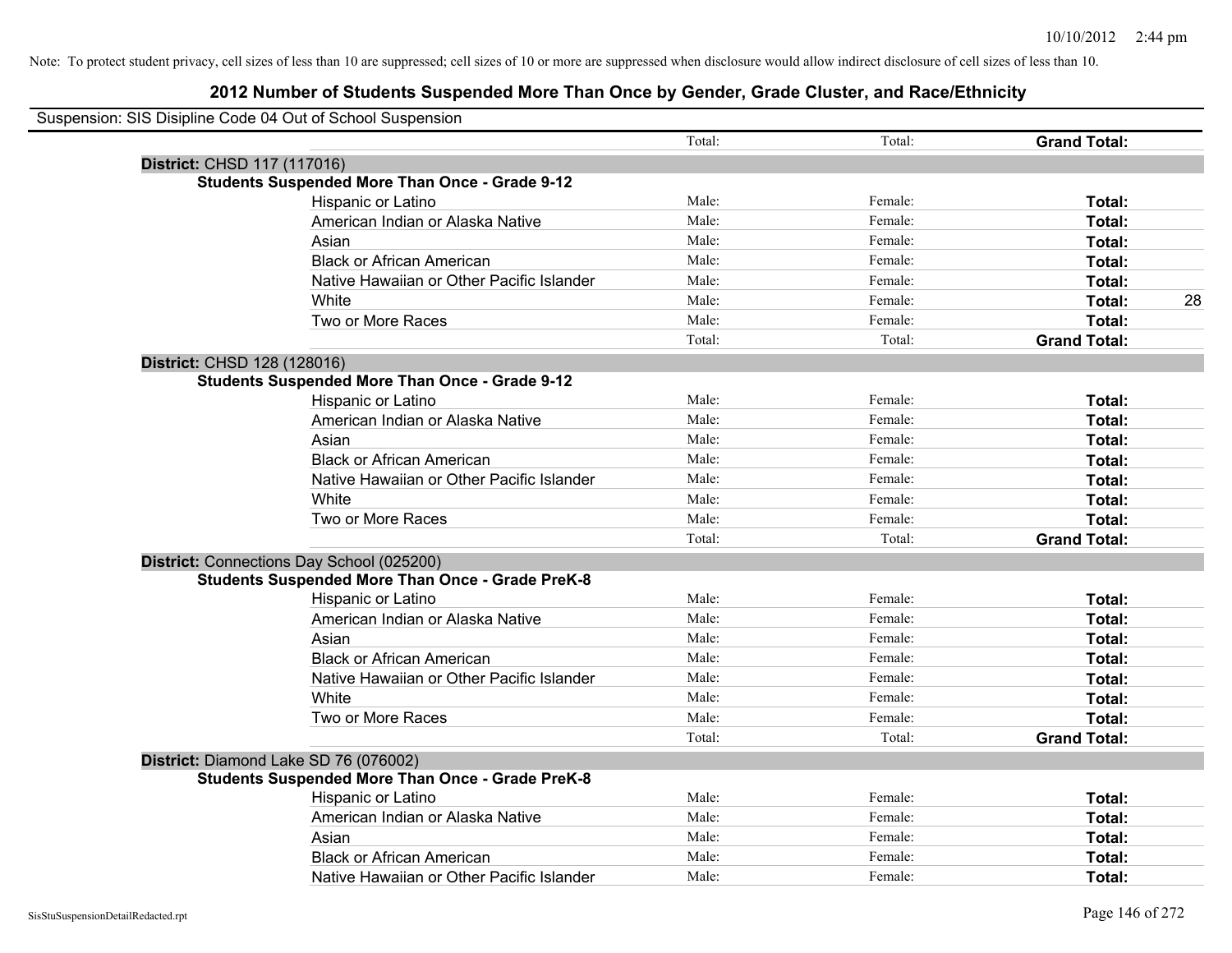|                                          | Suspension: SIS Disipline Code 04 Out of School Suspension |        |         |                     |    |
|------------------------------------------|------------------------------------------------------------|--------|---------|---------------------|----|
|                                          | White                                                      | Male:  | Female: | Total:              |    |
|                                          | Two or More Races                                          | Male:  | Female: | Total:              |    |
|                                          |                                                            | Total: | Total:  | <b>Grand Total:</b> |    |
|                                          | <b>District:</b> Fox Lake GSD 114 (114002)                 |        |         |                     |    |
|                                          | <b>Students Suspended More Than Once - Grade PreK-8</b>    |        |         |                     |    |
|                                          | Hispanic or Latino                                         | Male:  | Female: | Total:              |    |
|                                          | American Indian or Alaska Native                           | Male:  | Female: | Total:              |    |
|                                          | Asian                                                      | Male:  | Female: | Total:              |    |
|                                          | <b>Black or African American</b>                           | Male:  | Female: | Total:              |    |
|                                          | Native Hawaiian or Other Pacific Islander                  | Male:  | Female: | Total:              |    |
|                                          | White                                                      | Male:  | Female: | Total:              |    |
|                                          | Two or More Races                                          | Male:  | Female: | Total:              |    |
|                                          |                                                            | Total: | Total:  | <b>Grand Total:</b> |    |
| District: Fremont SD 79 (079002)         |                                                            |        |         |                     |    |
|                                          | <b>Students Suspended More Than Once - Grade PreK-8</b>    |        |         |                     |    |
|                                          | Hispanic or Latino                                         | Male:  | Female: | Total:              |    |
|                                          | American Indian or Alaska Native                           | Male:  | Female: | Total:              |    |
|                                          | Asian                                                      | Male:  | Female: | Total:              |    |
|                                          | <b>Black or African American</b>                           | Male:  | Female: | Total:              |    |
|                                          | Native Hawaiian or Other Pacific Islander                  | Male:  | Female: | Total:              |    |
|                                          | White                                                      | Male:  | Female: | Total:              |    |
|                                          | Two or More Races                                          | Male:  | Female: | Total:              |    |
|                                          |                                                            | Total: | Total:  | <b>Grand Total:</b> |    |
| <b>District: Gavin SD 37 (037002)</b>    |                                                            |        |         |                     |    |
|                                          | <b>Students Suspended More Than Once - Grade PreK-8</b>    |        |         |                     |    |
|                                          | Hispanic or Latino                                         | Male:  | Female: | Total:              |    |
|                                          | American Indian or Alaska Native                           | Male:  | Female: | Total:              |    |
|                                          | Asian                                                      | Male:  | Female: | Total:              |    |
|                                          | <b>Black or African American</b>                           | Male:  | Female: | Total:              |    |
|                                          | Native Hawaiian or Other Pacific Islander                  | Male:  | Female: | Total:              |    |
|                                          | White                                                      | Male:  | Female: | Total:              | 10 |
|                                          | Two or More Races                                          | Male:  | Female: | Total:              |    |
|                                          |                                                            | Total: | Total:  | <b>Grand Total:</b> |    |
| <b>District: Grant CHSD 124 (124016)</b> |                                                            |        |         |                     |    |
|                                          | <b>Students Suspended More Than Once - Grade 9-12</b>      |        |         |                     |    |
|                                          | Hispanic or Latino                                         | Male:  | Female: | Total:              |    |
|                                          | American Indian or Alaska Native                           | Male:  | Female: | Total:              |    |
|                                          | Asian                                                      | Male:  | Female: | Total:              |    |
|                                          |                                                            |        |         |                     |    |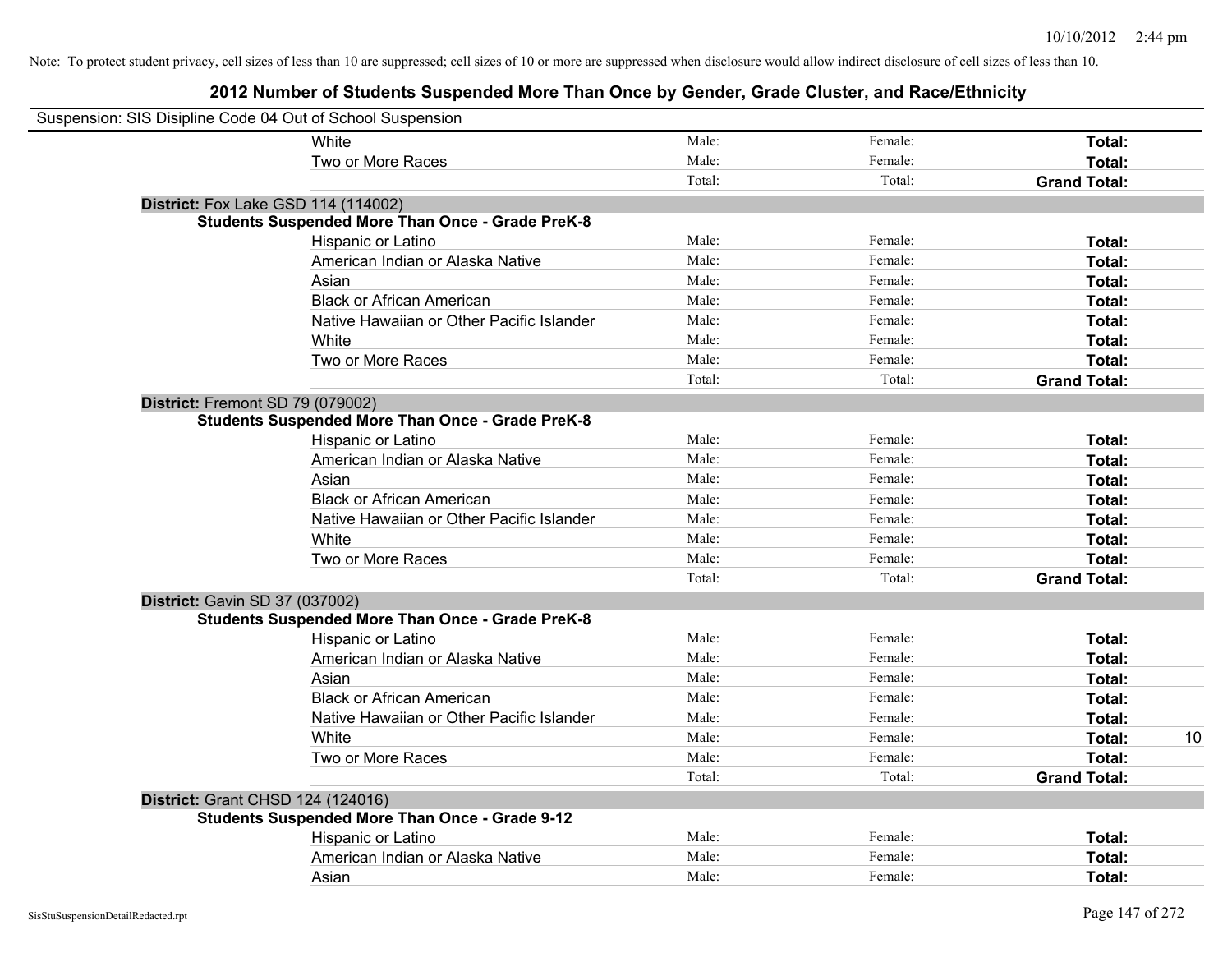| Suspension: SIS Disipline Code 04 Out of School Suspension |        |    |         |    |                     |    |
|------------------------------------------------------------|--------|----|---------|----|---------------------|----|
| <b>Black or African American</b>                           | Male:  |    | Female: |    | Total:              |    |
| Native Hawaiian or Other Pacific Islander                  | Male:  |    | Female: |    | Total:              |    |
| White                                                      | Male:  |    | Female: |    | Total:              | 32 |
| Two or More Races                                          | Male:  |    | Female: |    | Total:              |    |
|                                                            | Total: | 33 | Total:  | 12 | <b>Grand Total:</b> | 45 |
| District: Grass Lake SD 36 (036002)                        |        |    |         |    |                     |    |
| <b>Students Suspended More Than Once - Grade PreK-8</b>    |        |    |         |    |                     |    |
| Hispanic or Latino                                         | Male:  |    | Female: |    | Total:              |    |
| American Indian or Alaska Native                           | Male:  |    | Female: |    | Total:              |    |
| Asian                                                      | Male:  |    | Female: |    | Total:              |    |
| <b>Black or African American</b>                           | Male:  |    | Female: |    | Total:              |    |
| Native Hawaiian or Other Pacific Islander                  | Male:  |    | Female: |    | Total:              |    |
| White                                                      | Male:  |    | Female: |    | Total:              |    |
| Two or More Races                                          | Male:  |    | Female: |    | Total:              |    |
|                                                            | Total: |    | Total:  |    | <b>Grand Total:</b> |    |
| District: Grayslake CCSD 46 (046004)                       |        |    |         |    |                     |    |
| <b>Students Suspended More Than Once - Grade PreK-8</b>    |        |    |         |    |                     |    |
| Hispanic or Latino                                         | Male:  |    | Female: |    | Total:              |    |
| American Indian or Alaska Native                           | Male:  |    | Female: |    | Total:              |    |
| Asian                                                      | Male:  |    | Female: |    | Total:              |    |
| <b>Black or African American</b>                           | Male:  |    | Female: |    | Total:              |    |
| Native Hawaiian or Other Pacific Islander                  | Male:  |    | Female: |    | Total:              |    |
| White                                                      | Male:  |    | Female: |    | Total:              |    |
| Two or More Races                                          | Male:  |    | Female: |    | Total:              |    |
|                                                            | Total: |    | Total:  |    | <b>Grand Total:</b> | 11 |
| District: Grayslake CHSD 127 (127016)                      |        |    |         |    |                     |    |
| <b>Students Suspended More Than Once - Grade 9-12</b>      |        |    |         |    |                     |    |
| Hispanic or Latino                                         | Male:  |    | Female: |    | Total:              | 15 |
| American Indian or Alaska Native                           | Male:  |    | Female: |    | Total:              |    |
| Asian                                                      | Male:  |    | Female: |    | Total:              |    |
| <b>Black or African American</b>                           | Male:  |    | Female: |    | Total:              |    |
| Native Hawaiian or Other Pacific Islander                  | Male:  |    | Female: |    | Total:              |    |
| <b>White</b>                                               | Male:  |    | Female: |    | Total:              | 31 |
| Two or More Races                                          | Male:  |    | Female: |    | Total:              |    |
|                                                            | Total: |    | Total:  |    | <b>Grand Total:</b> |    |
| District: Gurnee SD 56 (056002)                            |        |    |         |    |                     |    |
| <b>Students Suspended More Than Once - Grade PreK-8</b>    |        |    |         |    |                     |    |
| Hispanic or Latino                                         | Male:  |    | Female: |    | Total:              | 10 |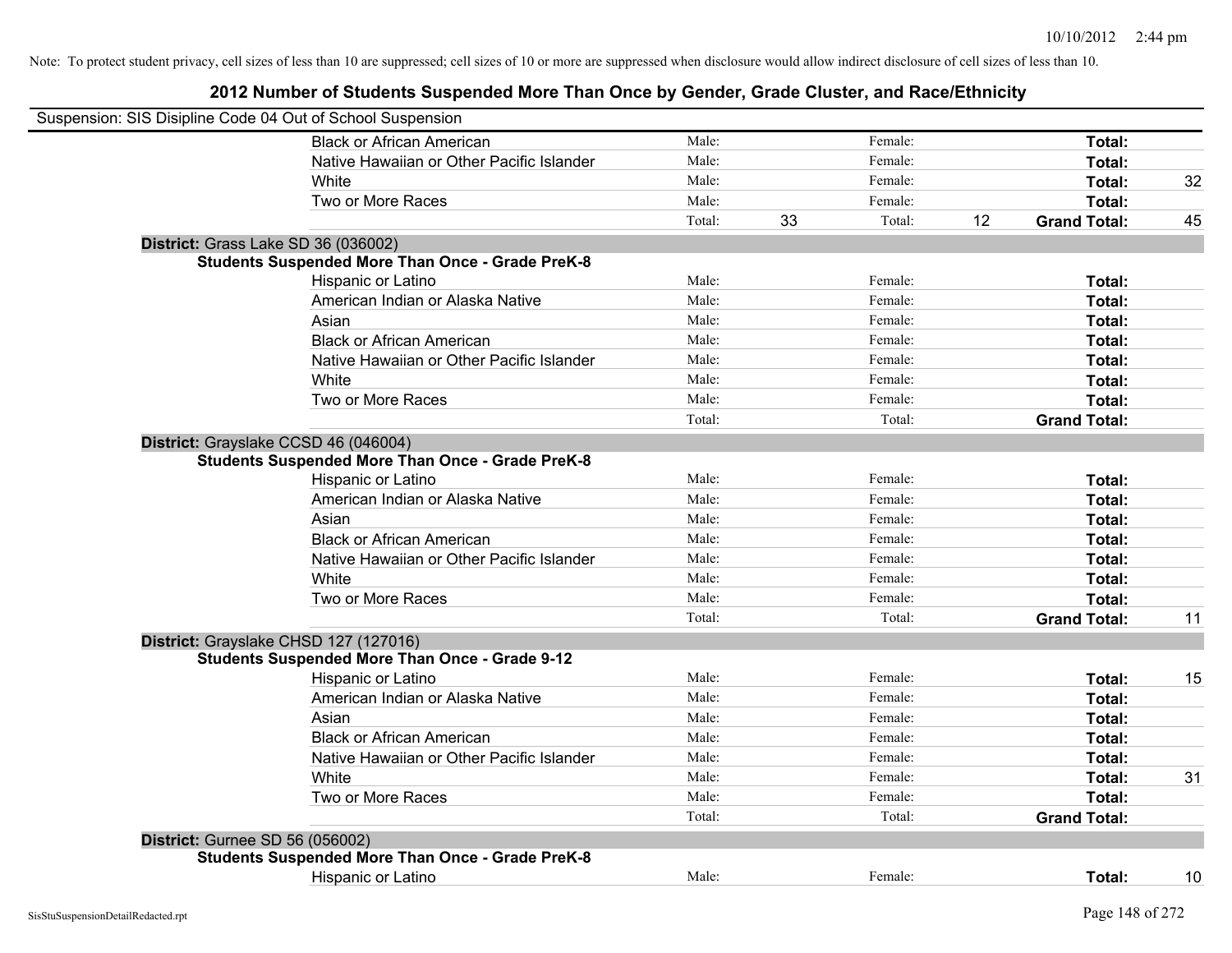| Suspension: SIS Disipline Code 04 Out of School Suspension |        |         |                     |    |
|------------------------------------------------------------|--------|---------|---------------------|----|
| American Indian or Alaska Native                           | Male:  | Female: | Total:              |    |
| Asian                                                      | Male:  | Female: | Total:              |    |
| <b>Black or African American</b>                           | Male:  | Female: | Total:              |    |
| Native Hawaiian or Other Pacific Islander                  | Male:  | Female: | Total:              |    |
| White                                                      | Male:  | Female: | Total:              |    |
| Two or More Races                                          | Male:  | Female: | Total:              |    |
|                                                            | Total: | Total:  | <b>Grand Total:</b> | 25 |
| District: Hawthorn CCSD 73 (073004)                        |        |         |                     |    |
| <b>Students Suspended More Than Once - Grade PreK-8</b>    |        |         |                     |    |
| Hispanic or Latino                                         | Male:  | Female: | Total:              |    |
| American Indian or Alaska Native                           | Male:  | Female: | Total:              |    |
| Asian                                                      | Male:  | Female: | Total:              |    |
| <b>Black or African American</b>                           | Male:  | Female: | Total:              |    |
| Native Hawaiian or Other Pacific Islander                  | Male:  | Female: | Total:              |    |
| White                                                      | Male:  | Female: | Total:              |    |
| Two or More Races                                          | Male:  | Female: | Total:              |    |
|                                                            | Total: | Total:  | <b>Grand Total:</b> |    |
| District: Kildeer Countryside CCSD 96 (096004)             |        |         |                     |    |
| <b>Students Suspended More Than Once - Grade PreK-8</b>    |        |         |                     |    |
| Hispanic or Latino                                         | Male:  | Female: | Total:              |    |
| American Indian or Alaska Native                           | Male:  | Female: | Total:              |    |
| Asian                                                      | Male:  | Female: | Total:              |    |
| <b>Black or African American</b>                           | Male:  | Female: | Total:              |    |
| Native Hawaiian or Other Pacific Islander                  | Male:  | Female: | Total:              |    |
| White                                                      | Male:  | Female: | Total:              |    |
| Two or More Races                                          | Male:  | Female: | Total:              |    |
|                                                            | Total: | Total:  | <b>Grand Total:</b> |    |
| District: Lake Forest CHSD 115 (115016)                    |        |         |                     |    |
| <b>Students Suspended More Than Once - Grade 9-12</b>      |        |         |                     |    |
| Hispanic or Latino                                         | Male:  | Female: | Total:              |    |
| American Indian or Alaska Native                           | Male:  | Female: | Total:              |    |
| Asian                                                      | Male:  | Female: | Total:              |    |
| <b>Black or African American</b>                           | Male:  | Female: | Total:              |    |
| Native Hawaiian or Other Pacific Islander                  | Male:  | Female: | Total:              |    |
| White                                                      | Male:  | Female: | Total:              |    |
| Two or More Races                                          | Male:  | Female: | Total:              |    |
|                                                            | Total: | Total:  | <b>Grand Total:</b> |    |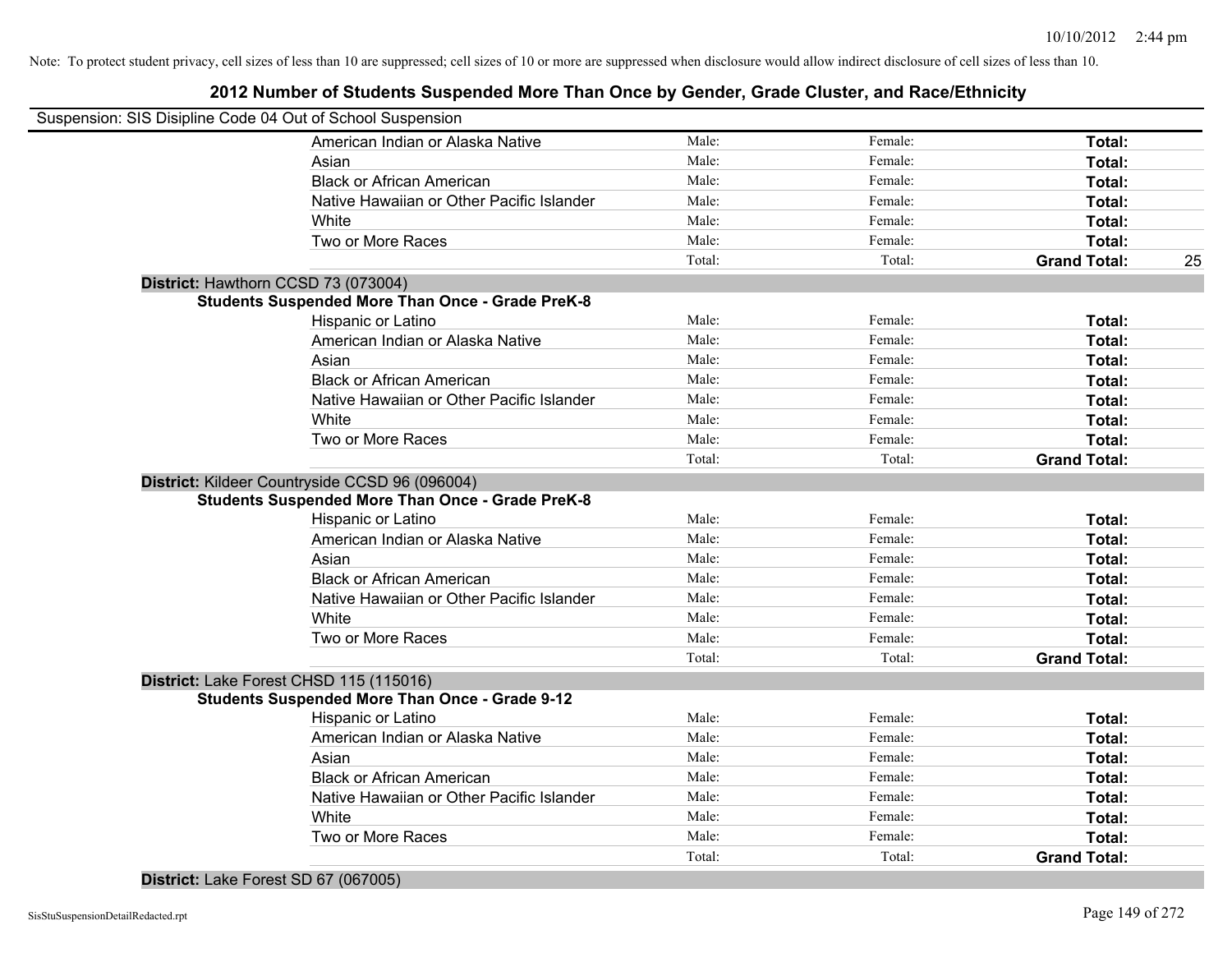| Suspension: SIS Disipline Code 04 Out of School Suspension |        |         |                     |
|------------------------------------------------------------|--------|---------|---------------------|
| <b>Students Suspended More Than Once - Grade PreK-8</b>    |        |         |                     |
| Hispanic or Latino                                         | Male:  | Female: | Total:              |
| American Indian or Alaska Native                           | Male:  | Female: | Total:              |
| Asian                                                      | Male:  | Female: | Total:              |
| <b>Black or African American</b>                           | Male:  | Female: | Total:              |
| Native Hawaiian or Other Pacific Islander                  | Male:  | Female: | Total:              |
| White                                                      | Male:  | Female: | Total:              |
| Two or More Races                                          | Male:  | Female: | Total:              |
|                                                            | Total: | Total:  | <b>Grand Total:</b> |
| District: Lake Villa CCSD 41 (041004)                      |        |         |                     |
| <b>Students Suspended More Than Once - Grade PreK-8</b>    |        |         |                     |
| Hispanic or Latino                                         | Male:  | Female: | Total:              |
| American Indian or Alaska Native                           | Male:  | Female: | Total:              |
| Asian                                                      | Male:  | Female: | Total:              |
| <b>Black or African American</b>                           | Male:  | Female: | Total:              |
| Native Hawaiian or Other Pacific Islander                  | Male:  | Female: | Total:              |
| White                                                      | Male:  | Female: | Total:              |
| Two or More Races                                          | Male:  | Female: | Total:              |
|                                                            | Total: | Total:  | <b>Grand Total:</b> |
| District: Lake Zurich CUSD 95 (095026)                     |        |         |                     |
| <b>Students Suspended More Than Once - Grade 9-12</b>      |        |         |                     |
| Hispanic or Latino                                         | Male:  | Female: | Total:              |
| American Indian or Alaska Native                           | Male:  | Female: | Total:              |
| Asian                                                      | Male:  | Female: | Total:              |
| <b>Black or African American</b>                           | Male:  | Female: | Total:              |
| Native Hawaiian or Other Pacific Islander                  | Male:  | Female: | Total:              |
| White                                                      | Male:  | Female: | Total:              |
| Two or More Races                                          | Male:  | Female: | Total:              |
|                                                            | Total: | Total:  | <b>Grand Total:</b> |
| District: Libertyville SD 70 (070002)                      |        |         |                     |
| <b>Students Suspended More Than Once - Grade PreK-8</b>    |        |         |                     |
| Hispanic or Latino                                         | Male:  | Female: | Total:              |
| American Indian or Alaska Native                           | Male:  | Female: | Total:              |
| Asian                                                      | Male:  | Female: | Total:              |
| <b>Black or African American</b>                           | Male:  | Female: | Total:              |
| Native Hawaiian or Other Pacific Islander                  | Male:  | Female: | Total:              |
| White                                                      | Male:  | Female: | Total:              |
| Two or More Races                                          | Male:  | Female: | Total:              |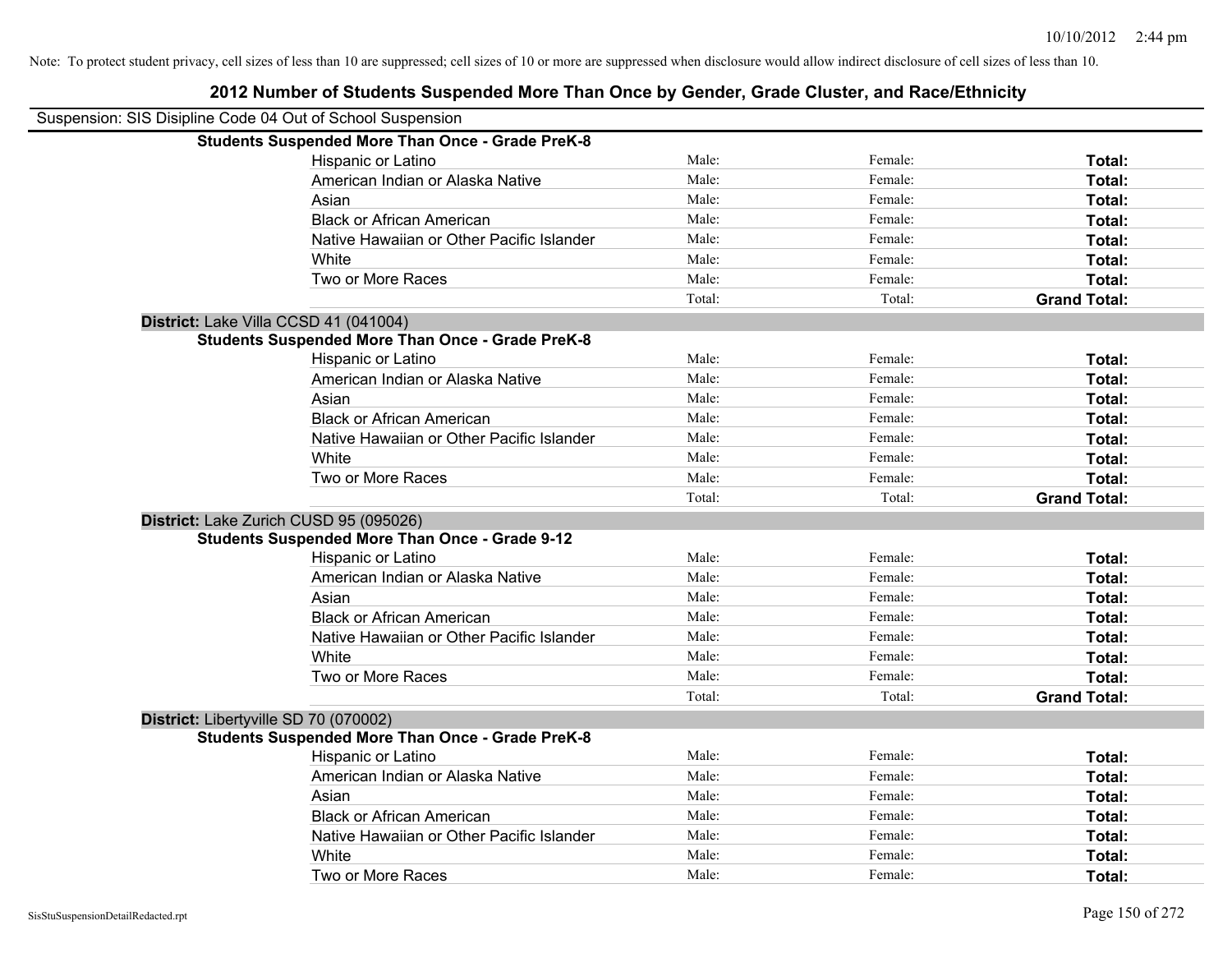| Suspension: SIS Disipline Code 04 Out of School Suspension |        |         |                     |    |
|------------------------------------------------------------|--------|---------|---------------------|----|
|                                                            | Total: | Total:  | <b>Grand Total:</b> |    |
| District: Millburn CCSD 24 (024004)                        |        |         |                     |    |
| <b>Students Suspended More Than Once - Grade PreK-8</b>    |        |         |                     |    |
| Hispanic or Latino                                         | Male:  | Female: | Total:              |    |
| American Indian or Alaska Native                           | Male:  | Female: | Total:              |    |
| Asian                                                      | Male:  | Female: | Total:              |    |
| <b>Black or African American</b>                           | Male:  | Female: | Total:              |    |
| Native Hawaiian or Other Pacific Islander                  | Male:  | Female: | Total:              |    |
| White                                                      | Male:  | Female: | Total:              |    |
| Two or More Races                                          | Male:  | Female: | Total:              |    |
|                                                            | Total: | Total:  | <b>Grand Total:</b> |    |
| District: Mundelein Cons HSD 120 (120013)                  |        |         |                     |    |
| <b>Students Suspended More Than Once - Grade 9-12</b>      |        |         |                     |    |
| Hispanic or Latino                                         | Male:  | Female: | Total:              | 11 |
| American Indian or Alaska Native                           | Male:  | Female: | Total:              |    |
| Asian                                                      | Male:  | Female: | Total:              |    |
| <b>Black or African American</b>                           | Male:  | Female: | Total:              |    |
| Native Hawaiian or Other Pacific Islander                  | Male:  | Female: | Total:              |    |
| White                                                      | Male:  | Female: | Total:              |    |
| Two or More Races                                          | Male:  | Female: | Total:              |    |
|                                                            | Total: | Total:  | <b>Grand Total:</b> |    |
| District: Mundelein ESD 75 (075002)                        |        |         |                     |    |
| <b>Students Suspended More Than Once - Grade PreK-8</b>    |        |         |                     |    |
| Hispanic or Latino                                         | Male:  | Female: | Total:              |    |
| American Indian or Alaska Native                           | Male:  | Female: | Total:              |    |
| Asian                                                      | Male:  | Female: | Total:              |    |
| <b>Black or African American</b>                           | Male:  | Female: | Total:              |    |
| Native Hawaiian or Other Pacific Islander                  | Male:  | Female: | Total:              |    |
| White                                                      | Male:  | Female: | Total:              |    |
| Two or More Races                                          | Male:  | Female: | Total:              |    |
|                                                            | Total: | Total:  | <b>Grand Total:</b> |    |
| District: Non-Public School (044Z)                         |        |         |                     |    |
| <b>Students Suspended More Than Once - Grade 9-12</b>      |        |         |                     |    |
| Hispanic or Latino                                         | Male:  | Female: | Total:              |    |
| American Indian or Alaska Native                           | Male:  | Female: | Total:              |    |
| Asian                                                      | Male:  | Female: | Total:              |    |
| <b>Black or African American</b>                           | Male:  | Female: | <b>Total:</b>       |    |
| Native Hawaiian or Other Pacific Islander                  | Male:  | Female: | Total:              |    |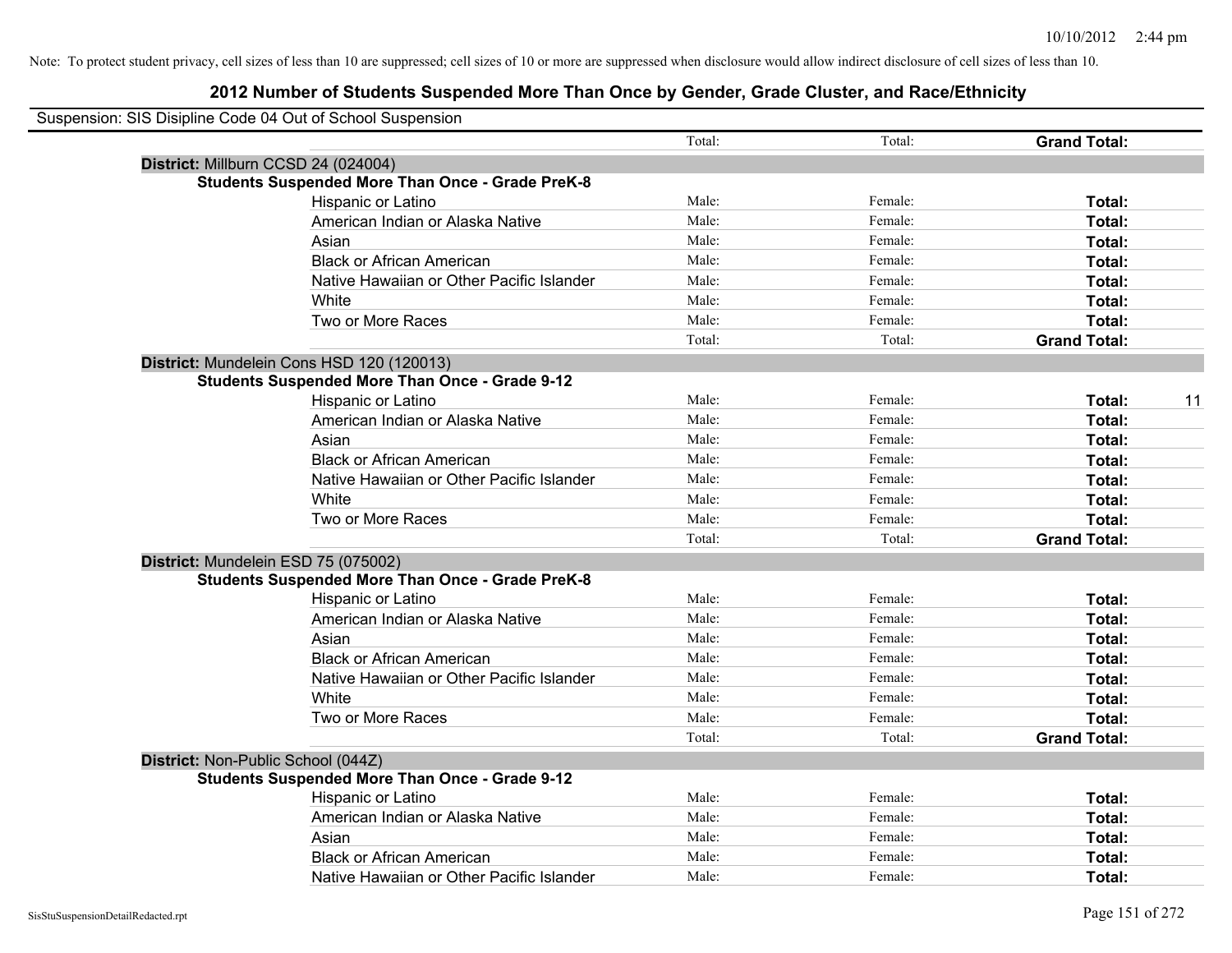| Suspension: SIS Disipline Code 04 Out of School Suspension |                                                         |        |    |         |    |                     |    |
|------------------------------------------------------------|---------------------------------------------------------|--------|----|---------|----|---------------------|----|
|                                                            | <b>White</b>                                            | Male:  |    | Female: |    | Total:              |    |
|                                                            | Two or More Races                                       | Male:  |    | Female: |    | Total:              |    |
|                                                            |                                                         | Total: |    | Total:  |    | <b>Grand Total:</b> |    |
| District: North Chicago SD 187 (187026)                    |                                                         |        |    |         |    |                     |    |
|                                                            | <b>Students Suspended More Than Once - Grade PreK-8</b> |        |    |         |    |                     |    |
|                                                            | Hispanic or Latino                                      | Male:  |    | Female: |    | Total:              | 16 |
|                                                            | American Indian or Alaska Native                        | Male:  |    | Female: |    | Total:              |    |
|                                                            | Asian                                                   | Male:  |    | Female: |    | Total:              |    |
|                                                            | <b>Black or African American</b>                        | Male:  | 31 | Female: | 11 | Total:              | 42 |
|                                                            | Native Hawaiian or Other Pacific Islander               | Male:  |    | Female: |    | Total:              |    |
|                                                            | White                                                   | Male:  |    | Female: |    | Total:              |    |
|                                                            | Two or More Races                                       | Male:  |    | Female: |    | Total:              |    |
|                                                            |                                                         | Total: |    | Total:  |    | <b>Grand Total:</b> |    |
|                                                            | <b>Students Suspended More Than Once - Grade 9-12</b>   |        |    |         |    |                     |    |
|                                                            | Hispanic or Latino                                      | Male:  |    | Female: |    | Total:              |    |
|                                                            | American Indian or Alaska Native                        | Male:  |    | Female: |    | Total:              |    |
|                                                            | Asian                                                   | Male:  |    | Female: |    | Total:              |    |
|                                                            | <b>Black or African American</b>                        | Male:  | 16 | Female: | 10 | Total:              | 26 |
|                                                            | Native Hawaiian or Other Pacific Islander               | Male:  |    | Female: |    | Total:              |    |
|                                                            | White                                                   | Male:  |    | Female: |    | Total:              |    |
|                                                            | Two or More Races                                       | Male:  |    | Female: |    | Total:              |    |
|                                                            |                                                         | Total: |    | Total:  |    | <b>Grand Total:</b> |    |
| District: North Shore SD 112 (112002)                      |                                                         |        |    |         |    |                     |    |
|                                                            | <b>Students Suspended More Than Once - Grade PreK-8</b> |        |    |         |    |                     |    |
|                                                            | Hispanic or Latino                                      | Male:  |    | Female: |    | Total:              |    |
|                                                            | American Indian or Alaska Native                        | Male:  |    | Female: |    | Total:              |    |
|                                                            | Asian                                                   | Male:  |    | Female: |    | Total:              |    |
|                                                            | <b>Black or African American</b>                        | Male:  |    | Female: |    | Total:              |    |
|                                                            | Native Hawaiian or Other Pacific Islander               | Male:  |    | Female: |    | Total:              |    |
|                                                            | White                                                   | Male:  |    | Female: |    | Total:              |    |
|                                                            | Two or More Races                                       | Male:  |    | Female: |    | Total:              |    |
|                                                            |                                                         | Total: |    | Total:  |    | <b>Grand Total:</b> |    |
|                                                            | District: Northern Suburban Spec Ed Dist (804060)       |        |    |         |    |                     |    |
|                                                            | <b>Students Suspended More Than Once - Grade 9-12</b>   |        |    |         |    |                     |    |
|                                                            | Hispanic or Latino                                      | Male:  |    | Female: |    | Total:              |    |
|                                                            | American Indian or Alaska Native                        | Male:  |    | Female: |    | Total:              |    |
|                                                            | Asian                                                   | Male:  |    | Female: |    | Total:              |    |
|                                                            | <b>Black or African American</b>                        | Male:  |    | Female: |    | Total:              |    |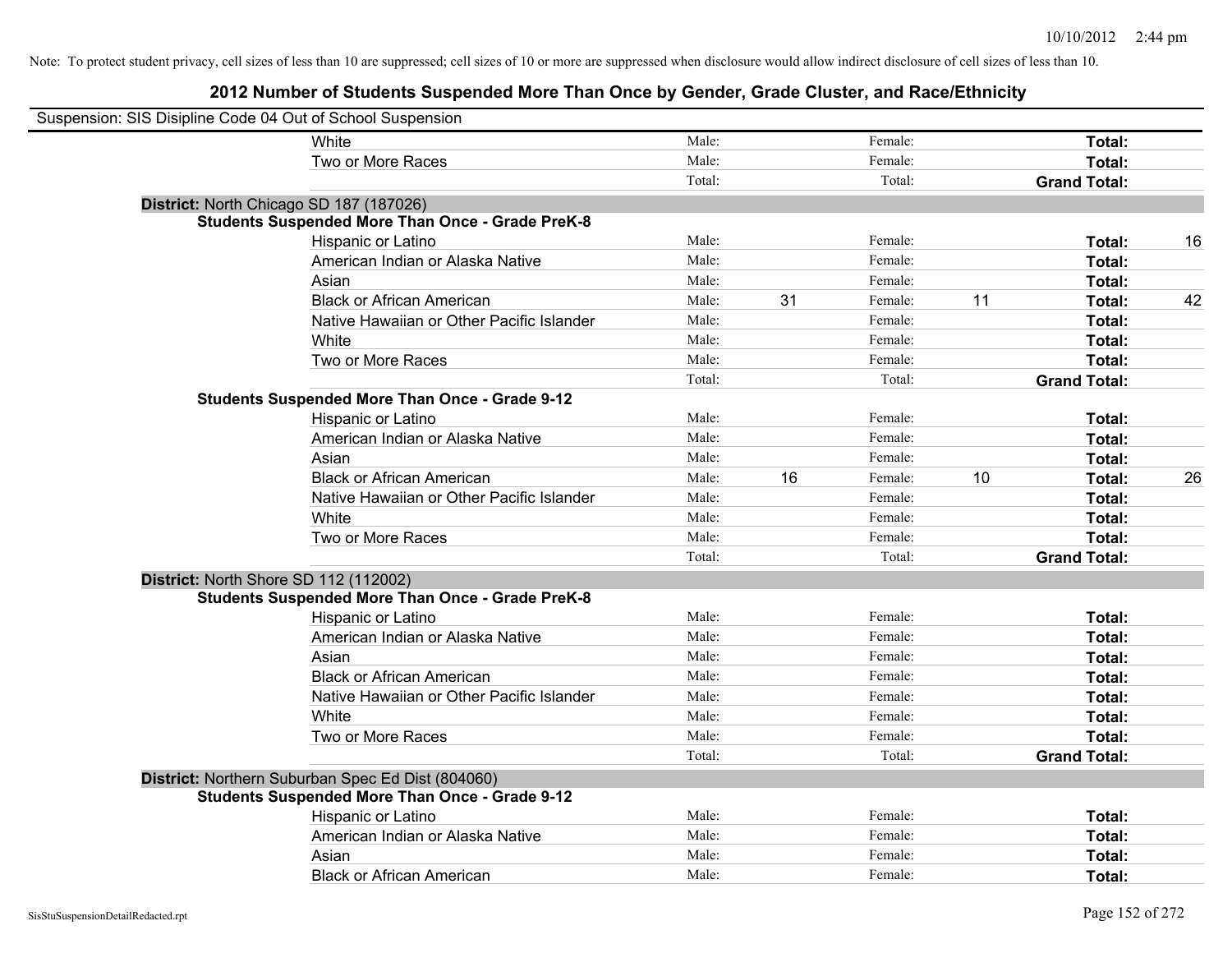| Suspension: SIS Disipline Code 04 Out of School Suspension |                                                         |        |    |         |    |                     |    |
|------------------------------------------------------------|---------------------------------------------------------|--------|----|---------|----|---------------------|----|
|                                                            | Native Hawaiian or Other Pacific Islander               | Male:  |    | Female: |    | Total:              |    |
|                                                            | White                                                   | Male:  |    | Female: |    | Total:              |    |
|                                                            | Two or More Races                                       | Male:  |    | Female: |    | Total:              |    |
|                                                            |                                                         | Total: |    | Total:  |    | <b>Grand Total:</b> |    |
| District: Oak Grove SD 68 (068002)                         |                                                         |        |    |         |    |                     |    |
|                                                            | <b>Students Suspended More Than Once - Grade PreK-8</b> |        |    |         |    |                     |    |
|                                                            | Hispanic or Latino                                      | Male:  |    | Female: |    | Total:              |    |
|                                                            | American Indian or Alaska Native                        | Male:  |    | Female: |    | Total:              |    |
|                                                            | Asian                                                   | Male:  |    | Female: |    | Total:              |    |
|                                                            | <b>Black or African American</b>                        | Male:  |    | Female: |    | Total:              |    |
|                                                            | Native Hawaiian or Other Pacific Islander               | Male:  |    | Female: |    | Total:              |    |
|                                                            | White                                                   | Male:  |    | Female: |    | Total:              |    |
|                                                            | Two or More Races                                       | Male:  |    | Female: |    | Total:              |    |
|                                                            |                                                         | Total: |    | Total:  |    | <b>Grand Total:</b> |    |
| District: Round Lake CUSD 116 (116026)                     |                                                         |        |    |         |    |                     |    |
|                                                            | <b>Students Suspended More Than Once - Grade PreK-8</b> |        |    |         |    |                     |    |
|                                                            | Hispanic or Latino                                      | Male:  |    | Female: |    | Total:              | 18 |
|                                                            | American Indian or Alaska Native                        | Male:  |    | Female: |    | Total:              |    |
|                                                            | Asian                                                   | Male:  |    | Female: |    | Total:              |    |
|                                                            | <b>Black or African American</b>                        | Male:  |    | Female: |    | Total:              | 18 |
|                                                            | Native Hawaiian or Other Pacific Islander               | Male:  |    | Female: |    | Total:              |    |
|                                                            | White                                                   | Male:  |    | Female: |    | Total:              |    |
|                                                            | Two or More Races                                       | Male:  |    | Female: |    | Total:              |    |
|                                                            |                                                         | Total: |    | Total:  |    | <b>Grand Total:</b> |    |
|                                                            | <b>Students Suspended More Than Once - Grade 9-12</b>   |        |    |         |    |                     |    |
|                                                            | Hispanic or Latino                                      | Male:  | 56 | Female: | 23 | Total:              | 79 |
|                                                            | American Indian or Alaska Native                        | Male:  |    | Female: |    | Total:              |    |
|                                                            | Asian                                                   | Male:  |    | Female: |    | Total:              |    |
|                                                            | <b>Black or African American</b>                        | Male:  |    | Female: |    | Total:              | 23 |
|                                                            | Native Hawaiian or Other Pacific Islander               | Male:  |    | Female: |    | Total:              |    |
|                                                            | White                                                   | Male:  |    | Female: |    | Total:              | 22 |
|                                                            | Two or More Races                                       | Male:  |    | Female: |    | Total:              |    |
|                                                            |                                                         | Total: |    | Total:  |    | <b>Grand Total:</b> |    |
|                                                            | District: Spec Educ Dist Lake County/Sedol (825060)     |        |    |         |    |                     |    |
|                                                            | <b>Students Suspended More Than Once - Grade PreK-8</b> |        |    |         |    |                     |    |
|                                                            | Hispanic or Latino                                      | Male:  |    | Female: |    | Total:              |    |
|                                                            | American Indian or Alaska Native                        | Male:  |    | Female: |    | Total:              |    |
|                                                            | Asian                                                   | Male:  |    | Female: |    | Total:              |    |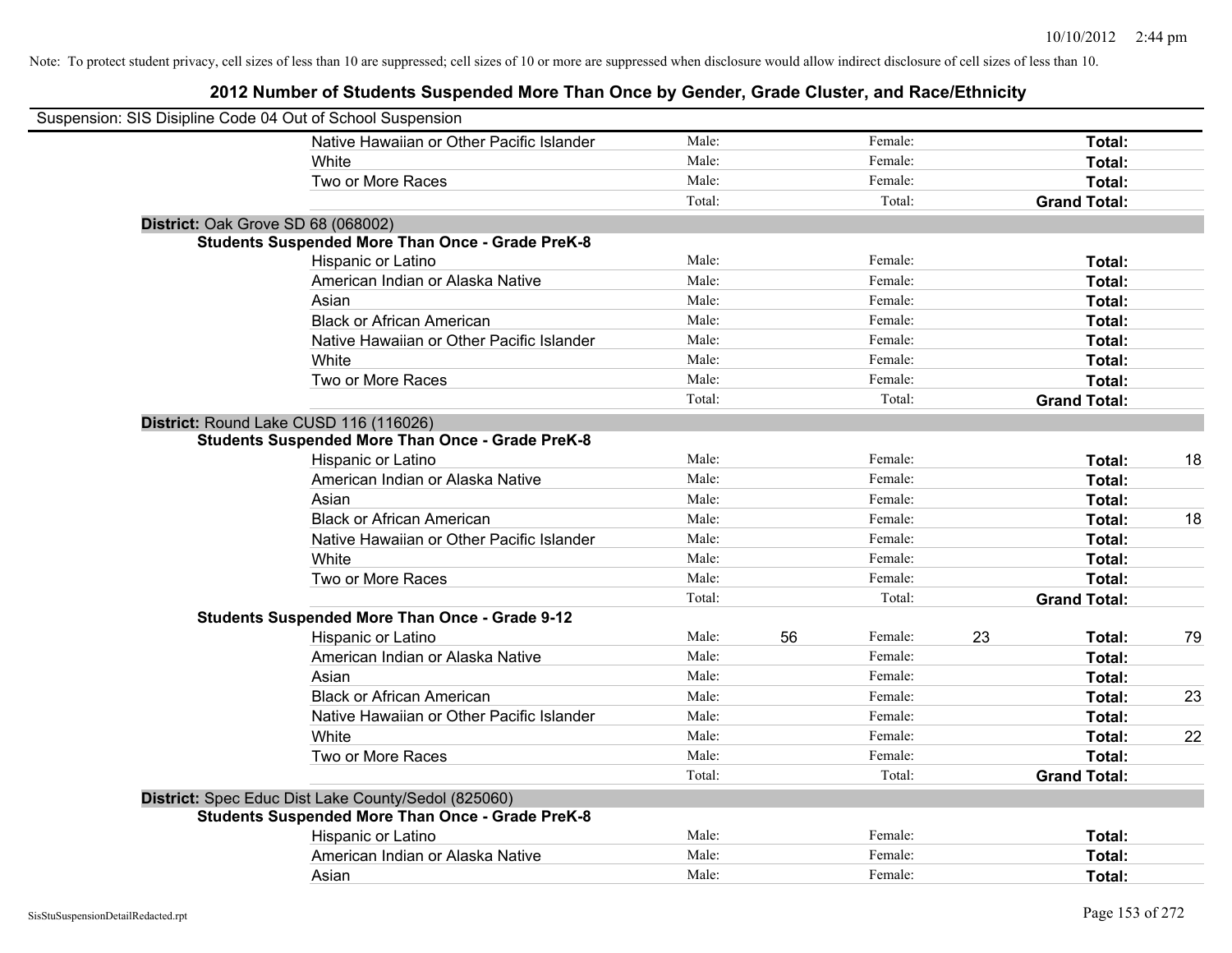|                                    | Suspension: SIS Disipline Code 04 Out of School Suspension |        |    |         |    |                     |    |
|------------------------------------|------------------------------------------------------------|--------|----|---------|----|---------------------|----|
|                                    | <b>Black or African American</b>                           | Male:  |    | Female: |    | Total:              |    |
|                                    | Native Hawaiian or Other Pacific Islander                  | Male:  |    | Female: |    | Total:              |    |
|                                    | White                                                      | Male:  |    | Female: |    | Total:              |    |
|                                    | Two or More Races                                          | Male:  |    | Female: |    | Total:              |    |
|                                    |                                                            | Total: |    | Total:  |    | <b>Grand Total:</b> |    |
|                                    | <b>Students Suspended More Than Once - Grade 9-12</b>      |        |    |         |    |                     |    |
|                                    | Hispanic or Latino                                         | Male:  |    | Female: |    | Total:              |    |
|                                    | American Indian or Alaska Native                           | Male:  |    | Female: |    | Total:              |    |
|                                    | Asian                                                      | Male:  |    | Female: |    | Total:              |    |
|                                    | <b>Black or African American</b>                           | Male:  |    | Female: |    | Total:              |    |
|                                    | Native Hawaiian or Other Pacific Islander                  | Male:  |    | Female: |    | Total:              |    |
|                                    | White                                                      | Male:  |    | Female: |    | Total:              |    |
|                                    | Two or More Races                                          | Male:  |    | Female: |    | Total:              |    |
|                                    |                                                            | Total: |    | Total:  |    | <b>Grand Total:</b> |    |
|                                    | District: Warren Twp HSD 121 (121017)                      |        |    |         |    |                     |    |
|                                    | <b>Students Suspended More Than Once - Grade 9-12</b>      |        |    |         |    |                     |    |
|                                    | Hispanic or Latino                                         | Male:  | 42 | Female: | 11 | Total:              | 53 |
|                                    | American Indian or Alaska Native                           | Male:  |    | Female: |    | Total:              |    |
|                                    | Asian                                                      | Male:  |    | Female: |    | Total:              |    |
|                                    | <b>Black or African American</b>                           | Male:  |    | Female: |    | Total:              | 35 |
|                                    | Native Hawaiian or Other Pacific Islander                  | Male:  |    | Female: |    | Total:              |    |
|                                    | White                                                      | Male:  |    | Female: |    | Total:              | 28 |
|                                    | Two or More Races                                          | Male:  |    | Female: |    | Total:              |    |
|                                    |                                                            | Total: |    | Total:  |    | <b>Grand Total:</b> |    |
|                                    | District: Wauconda CUSD 118 (118026)                       |        |    |         |    |                     |    |
|                                    | <b>Students Suspended More Than Once - Grade PreK-8</b>    |        |    |         |    |                     |    |
|                                    | Hispanic or Latino                                         | Male:  |    | Female: |    | Total:              |    |
|                                    | American Indian or Alaska Native                           | Male:  |    | Female: |    | Total:              |    |
|                                    | Asian                                                      | Male:  |    | Female: |    | Total:              |    |
|                                    | <b>Black or African American</b>                           | Male:  |    | Female: |    | Total:              |    |
|                                    | Native Hawaiian or Other Pacific Islander                  | Male:  |    | Female: |    | Total:              |    |
|                                    | White                                                      | Male:  |    | Female: |    | Total:              |    |
|                                    | Two or More Races                                          | Male:  |    | Female: |    | Total:              |    |
|                                    |                                                            | Total: |    | Total:  |    | <b>Grand Total:</b> |    |
|                                    | <b>Students Suspended More Than Once - Grade 9-12</b>      |        |    |         |    |                     |    |
|                                    | Hispanic or Latino                                         | Male:  |    | Female: |    | Total:              | 12 |
|                                    | American Indian or Alaska Native                           | Male:  |    | Female: |    | Total:              |    |
|                                    | Asian                                                      | Male:  |    | Female: |    | Total:              |    |
|                                    | <b>Black or African American</b>                           | Male:  |    | Female: |    | Total:              |    |
| SisStuSuspensionDetailRedacted.rpt |                                                            |        |    |         |    | Page 154 of 272     |    |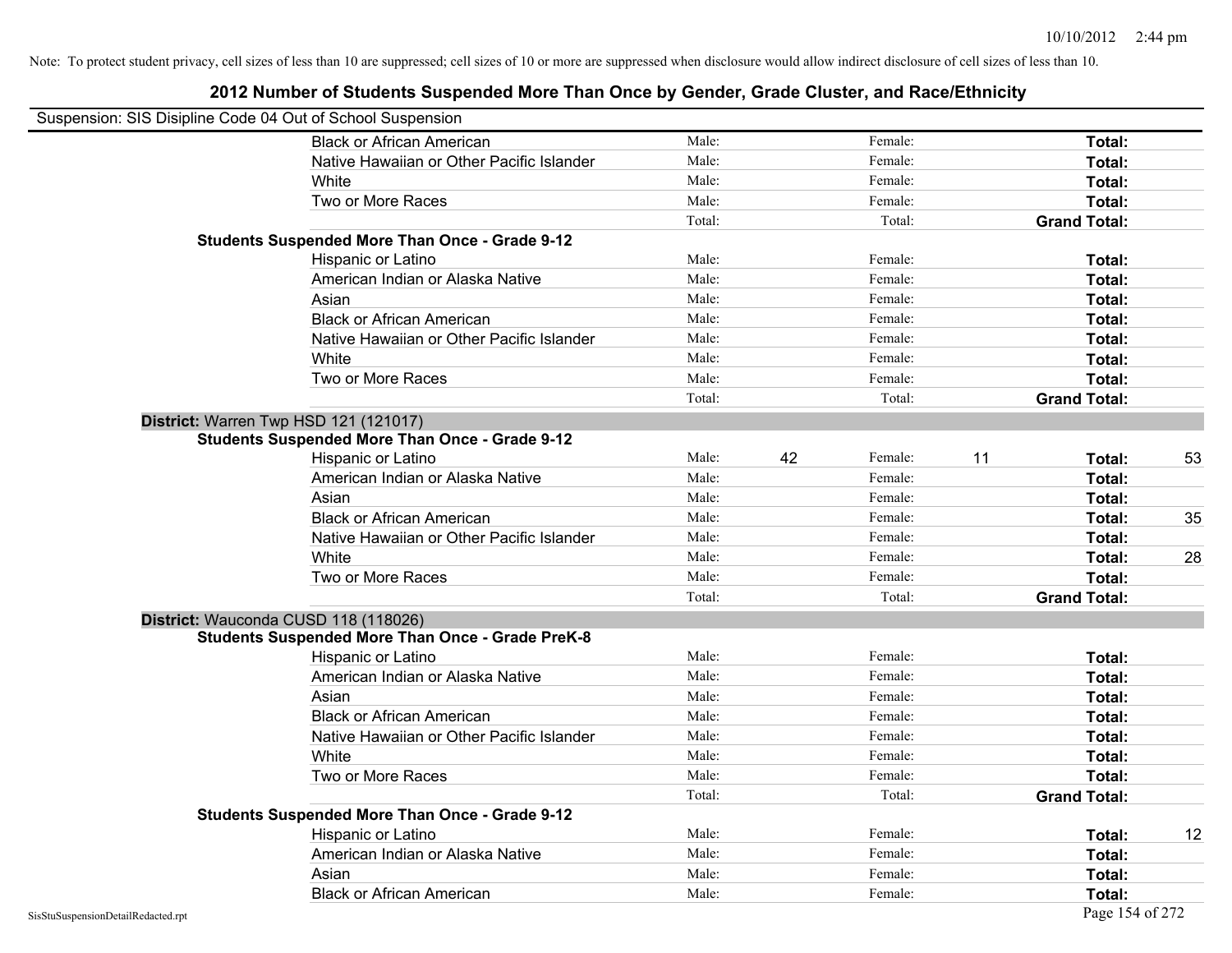| Suspension: SIS Disipline Code 04 Out of School Suspension |                                                         |        |     |         |    |                     |     |
|------------------------------------------------------------|---------------------------------------------------------|--------|-----|---------|----|---------------------|-----|
|                                                            | Native Hawaiian or Other Pacific Islander               | Male:  |     | Female: |    | Total:              |     |
|                                                            | White                                                   | Male:  |     | Female: |    | Total:              | 17  |
|                                                            | Two or More Races                                       | Male:  |     | Female: |    | Total:              |     |
|                                                            |                                                         | Total: |     | Total:  |    | <b>Grand Total:</b> |     |
| District: Waukegan CUSD 60 (060026)                        |                                                         |        |     |         |    |                     |     |
|                                                            | <b>Students Suspended More Than Once - Grade PreK-8</b> |        |     |         |    |                     |     |
|                                                            | Hispanic or Latino                                      | Male:  | 139 | Female: | 51 | Total:              | 190 |
|                                                            | American Indian or Alaska Native                        | Male:  |     | Female: |    | Total:              |     |
|                                                            | Asian                                                   | Male:  |     | Female: |    | Total:              |     |
|                                                            | <b>Black or African American</b>                        | Male:  | 133 | Female: | 82 | Total:              | 215 |
|                                                            | Native Hawaiian or Other Pacific Islander               | Male:  |     | Female: |    | Total:              |     |
|                                                            | White                                                   | Male:  |     | Female: |    | Total:              | 10  |
|                                                            | Two or More Races                                       | Male:  |     | Female: |    | Total:              | 11  |
|                                                            |                                                         | Total: |     | Total:  |    | <b>Grand Total:</b> |     |
|                                                            | <b>Students Suspended More Than Once - Grade 9-12</b>   |        |     |         |    |                     |     |
|                                                            | Hispanic or Latino                                      | Male:  | 125 | Female: | 76 | Total:              | 201 |
|                                                            | American Indian or Alaska Native                        | Male:  |     | Female: |    | Total:              |     |
|                                                            | Asian                                                   | Male:  |     | Female: |    | Total:              |     |
|                                                            | <b>Black or African American</b>                        | Male:  | 73  | Female: | 62 | Total:              | 135 |
|                                                            | Native Hawaiian or Other Pacific Islander               | Male:  |     | Female: |    | Total:              |     |
|                                                            | White                                                   | Male:  |     | Female: |    | Total:              | 10  |
|                                                            | Two or More Races                                       | Male:  |     | Female: |    | Total:              |     |
|                                                            |                                                         | Total: |     | Total:  |    | <b>Grand Total:</b> |     |
| District: Winthrop Harbor SD 1 (001002)                    |                                                         |        |     |         |    |                     |     |
|                                                            | <b>Students Suspended More Than Once - Grade PreK-8</b> |        |     |         |    |                     |     |
|                                                            | Hispanic or Latino                                      | Male:  |     | Female: |    | Total:              |     |
|                                                            | American Indian or Alaska Native                        | Male:  |     | Female: |    | Total:              |     |
|                                                            | Asian                                                   | Male:  |     | Female: |    | Total:              |     |
|                                                            | <b>Black or African American</b>                        | Male:  |     | Female: |    | Total:              |     |
|                                                            | Native Hawaiian or Other Pacific Islander               | Male:  |     | Female: |    | Total:              |     |
|                                                            | White                                                   | Male:  |     | Female: |    | Total:              |     |
|                                                            | Two or More Races                                       | Male:  |     | Female: |    | Total:              |     |
|                                                            |                                                         | Total: |     | Total:  |    | <b>Grand Total:</b> |     |
| District: Woodland CCSD 50 (050004)                        |                                                         |        |     |         |    |                     |     |
|                                                            | <b>Students Suspended More Than Once - Grade PreK-8</b> |        |     |         |    |                     |     |
|                                                            | Hispanic or Latino                                      | Male:  |     | Female: |    | Total:              |     |
|                                                            | American Indian or Alaska Native                        | Male:  |     | Female: |    | <b>Total:</b>       |     |
|                                                            | Asian                                                   | Male:  |     | Female: |    | Total:              |     |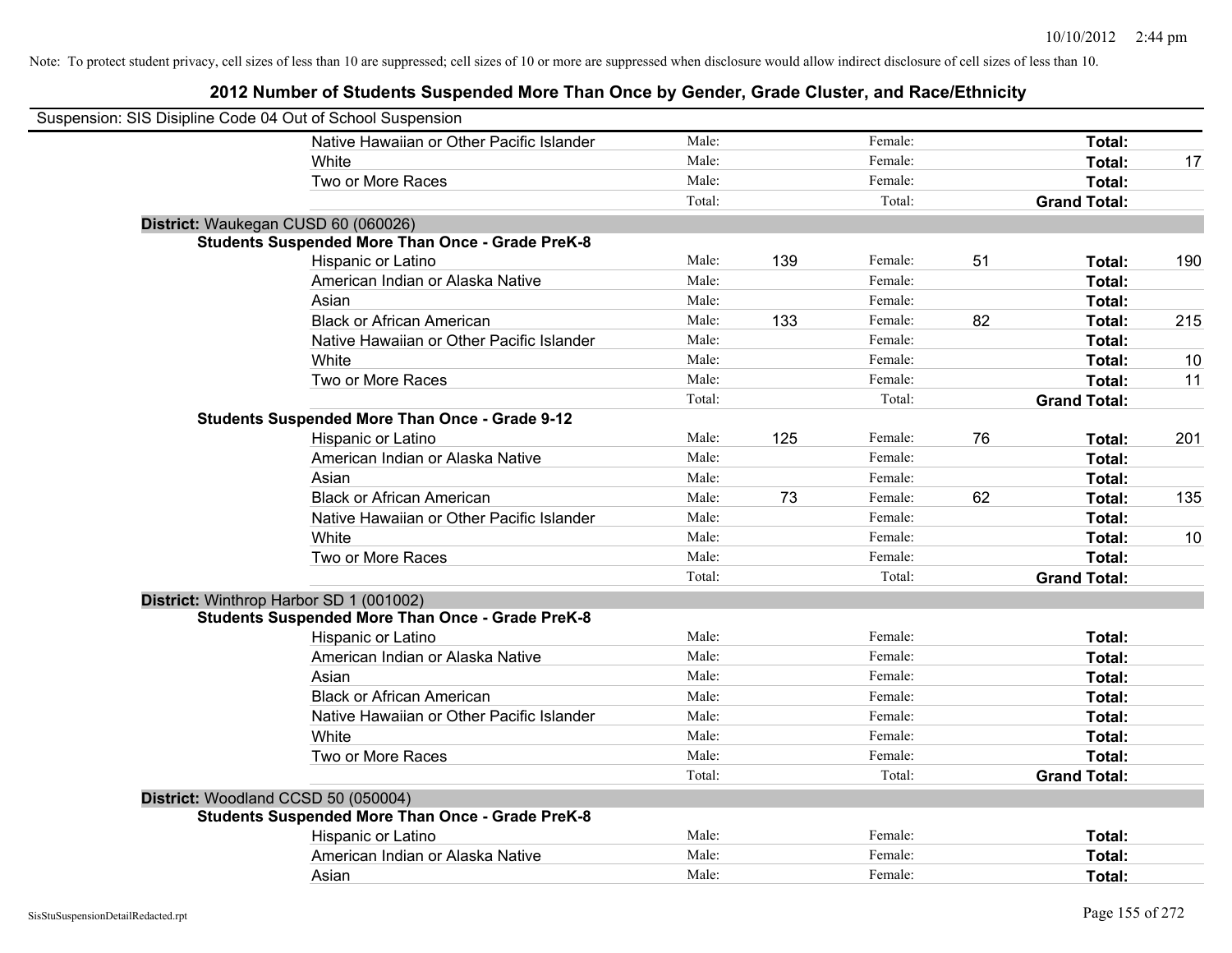| Suspension: SIS Disipline Code 04 Out of School Suspension |                                                         |        |    |         |    |                     |     |
|------------------------------------------------------------|---------------------------------------------------------|--------|----|---------|----|---------------------|-----|
|                                                            | <b>Black or African American</b>                        | Male:  |    | Female: |    | Total:              |     |
|                                                            | Native Hawaiian or Other Pacific Islander               | Male:  |    | Female: |    | Total:              |     |
|                                                            | <b>White</b>                                            | Male:  |    | Female: |    | Total:              |     |
|                                                            | Two or More Races                                       | Male:  |    | Female: |    | Total:              |     |
|                                                            |                                                         | Total: |    | Total:  |    | <b>Grand Total:</b> |     |
| <b>District: Zion ESD 6 (006002)</b>                       |                                                         |        |    |         |    |                     |     |
|                                                            | <b>Students Suspended More Than Once - Grade PreK-8</b> |        |    |         |    |                     |     |
|                                                            | Hispanic or Latino                                      | Male:  |    | Female: |    | Total:              | 18  |
|                                                            | American Indian or Alaska Native                        | Male:  |    | Female: |    | Total:              |     |
|                                                            | Asian                                                   | Male:  |    | Female: |    | Total:              |     |
|                                                            | <b>Black or African American</b>                        | Male:  | 57 | Female: | 19 | Total:              | 76  |
|                                                            | Native Hawaiian or Other Pacific Islander               | Male:  |    | Female: |    | Total:              |     |
|                                                            | White                                                   | Male:  |    | Female: |    | Total:              |     |
|                                                            | Two or More Races                                       | Male:  |    | Female: |    | Total:              |     |
|                                                            |                                                         | Total: |    | Total:  |    | <b>Grand Total:</b> | 107 |
|                                                            | District: Zion-Benton Twp HSD 126 (126017)              |        |    |         |    |                     |     |
|                                                            | <b>Students Suspended More Than Once - Grade 9-12</b>   |        |    |         |    |                     |     |
|                                                            | Hispanic or Latino                                      | Male:  |    | Female: |    | Total:              | 17  |
|                                                            | American Indian or Alaska Native                        | Male:  |    | Female: |    | Total:              |     |
|                                                            | Asian                                                   | Male:  |    | Female: |    | Total:              |     |
|                                                            | <b>Black or African American</b>                        | Male:  | 19 | Female: | 11 | Total:              | 30  |
|                                                            | Native Hawaiian or Other Pacific Islander               | Male:  |    | Female: |    | Total:              |     |
|                                                            | White                                                   | Male:  |    | Female: |    | Total:              | 23  |
|                                                            | Two or More Races                                       | Male:  |    | Female: |    | Total:              |     |
|                                                            |                                                         | Total: |    | Total:  |    | <b>Grand Total:</b> |     |
|                                                            |                                                         |        |    |         |    |                     |     |
| Region: Lee/Ogle ROE (47)                                  |                                                         |        |    |         |    |                     |     |
| County: Lee (052)                                          |                                                         |        |    |         |    |                     |     |
|                                                            | District: Amboy CUSD 272 (272026)                       |        |    |         |    |                     |     |
|                                                            | <b>Students Suspended More Than Once - Grade PreK-8</b> |        |    |         |    |                     |     |
|                                                            | Hispanic or Latino                                      | Male:  |    | Female: |    | Total:              |     |
|                                                            | American Indian or Alaska Native                        | Male:  |    | Female: |    | Total:              |     |
|                                                            | Asian                                                   | Male:  |    | Female: |    | Total:              |     |
|                                                            | <b>Black or African American</b>                        | Male:  |    | Female: |    | Total:              |     |
|                                                            | Native Hawaiian or Other Pacific Islander               | Male:  |    | Female: |    | Total:              |     |
|                                                            | White                                                   | Male:  |    | Female: |    | Total:              |     |
|                                                            | Two or More Races                                       | Male:  |    | Female: |    | Total:              |     |
|                                                            |                                                         | Total: |    | Total:  |    | <b>Grand Total:</b> |     |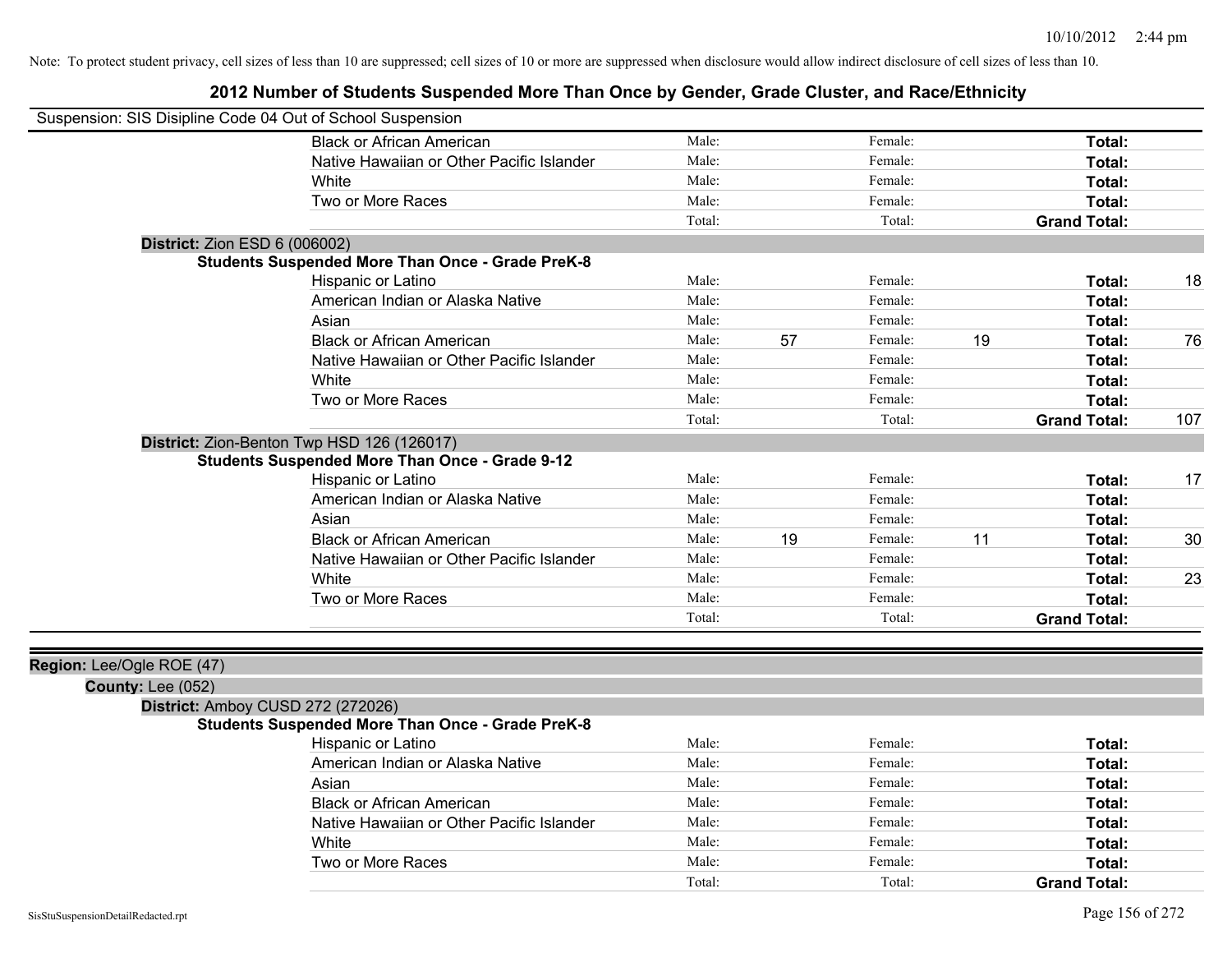| Suspension: SIS Disipline Code 04 Out of School Suspension |                                                         |        |    |         |    |                     |    |
|------------------------------------------------------------|---------------------------------------------------------|--------|----|---------|----|---------------------|----|
|                                                            | <b>Students Suspended More Than Once - Grade 9-12</b>   |        |    |         |    |                     |    |
|                                                            | Hispanic or Latino                                      | Male:  |    | Female: |    | Total:              |    |
|                                                            | American Indian or Alaska Native                        | Male:  |    | Female: |    | Total:              |    |
|                                                            | Asian                                                   | Male:  |    | Female: |    | Total:              |    |
|                                                            | <b>Black or African American</b>                        | Male:  |    | Female: |    | Total:              |    |
|                                                            | Native Hawaiian or Other Pacific Islander               | Male:  |    | Female: |    | Total:              |    |
|                                                            | White                                                   | Male:  |    | Female: |    | Total:              | 12 |
|                                                            | Two or More Races                                       | Male:  |    | Female: |    | Total:              |    |
|                                                            |                                                         | Total: |    | Total:  |    | <b>Grand Total:</b> |    |
|                                                            | District: Ashton-Franklin Center CUSD 275 (275026)      |        |    |         |    |                     |    |
|                                                            | <b>Students Suspended More Than Once - Grade PreK-8</b> |        |    |         |    |                     |    |
|                                                            | Hispanic or Latino                                      | Male:  |    | Female: |    | Total:              |    |
|                                                            | American Indian or Alaska Native                        | Male:  |    | Female: |    | Total:              |    |
|                                                            | Asian                                                   | Male:  |    | Female: |    | Total:              |    |
|                                                            | <b>Black or African American</b>                        | Male:  |    | Female: |    | Total:              |    |
|                                                            | Native Hawaiian or Other Pacific Islander               | Male:  |    | Female: |    | Total:              |    |
|                                                            | White                                                   | Male:  |    | Female: |    | Total:              |    |
|                                                            | Two or More Races                                       | Male:  |    | Female: |    | Total:              |    |
|                                                            |                                                         | Total: |    | Total:  |    | <b>Grand Total:</b> |    |
|                                                            | <b>Students Suspended More Than Once - Grade 9-12</b>   |        |    |         |    |                     |    |
|                                                            | Hispanic or Latino                                      | Male:  |    | Female: |    | Total:              |    |
|                                                            | American Indian or Alaska Native                        | Male:  |    | Female: |    | Total:              |    |
|                                                            | Asian                                                   | Male:  |    | Female: |    | Total:              |    |
|                                                            | <b>Black or African American</b>                        | Male:  |    | Female: |    | Total:              |    |
|                                                            | Native Hawaiian or Other Pacific Islander               | Male:  |    | Female: |    | Total:              |    |
|                                                            | White                                                   | Male:  |    | Female: |    | Total:              |    |
|                                                            | Two or More Races                                       | Male:  |    | Female: |    | Total:              |    |
|                                                            |                                                         | Total: |    | Total:  |    | <b>Grand Total:</b> |    |
|                                                            | District: Dixon USD 170 (170022)                        |        |    |         |    |                     |    |
|                                                            | <b>Students Suspended More Than Once - Grade PreK-8</b> |        |    |         |    |                     |    |
|                                                            | Hispanic or Latino                                      | Male:  |    | Female: |    | Total:              |    |
|                                                            | American Indian or Alaska Native                        | Male:  |    | Female: |    | Total:              |    |
|                                                            | Asian                                                   | Male:  |    | Female: |    | Total:              |    |
|                                                            | <b>Black or African American</b>                        | Male:  |    | Female: |    | Total:              |    |
|                                                            | Native Hawaiian or Other Pacific Islander               | Male:  |    | Female: |    | Total:              |    |
|                                                            | White                                                   | Male:  | 11 | Female: | 12 | Total:              | 23 |
|                                                            | Two or More Races                                       | Male:  |    | Female: |    | <b>Total:</b>       |    |
|                                                            |                                                         | Total: |    | Total:  |    | <b>Grand Total:</b> | 34 |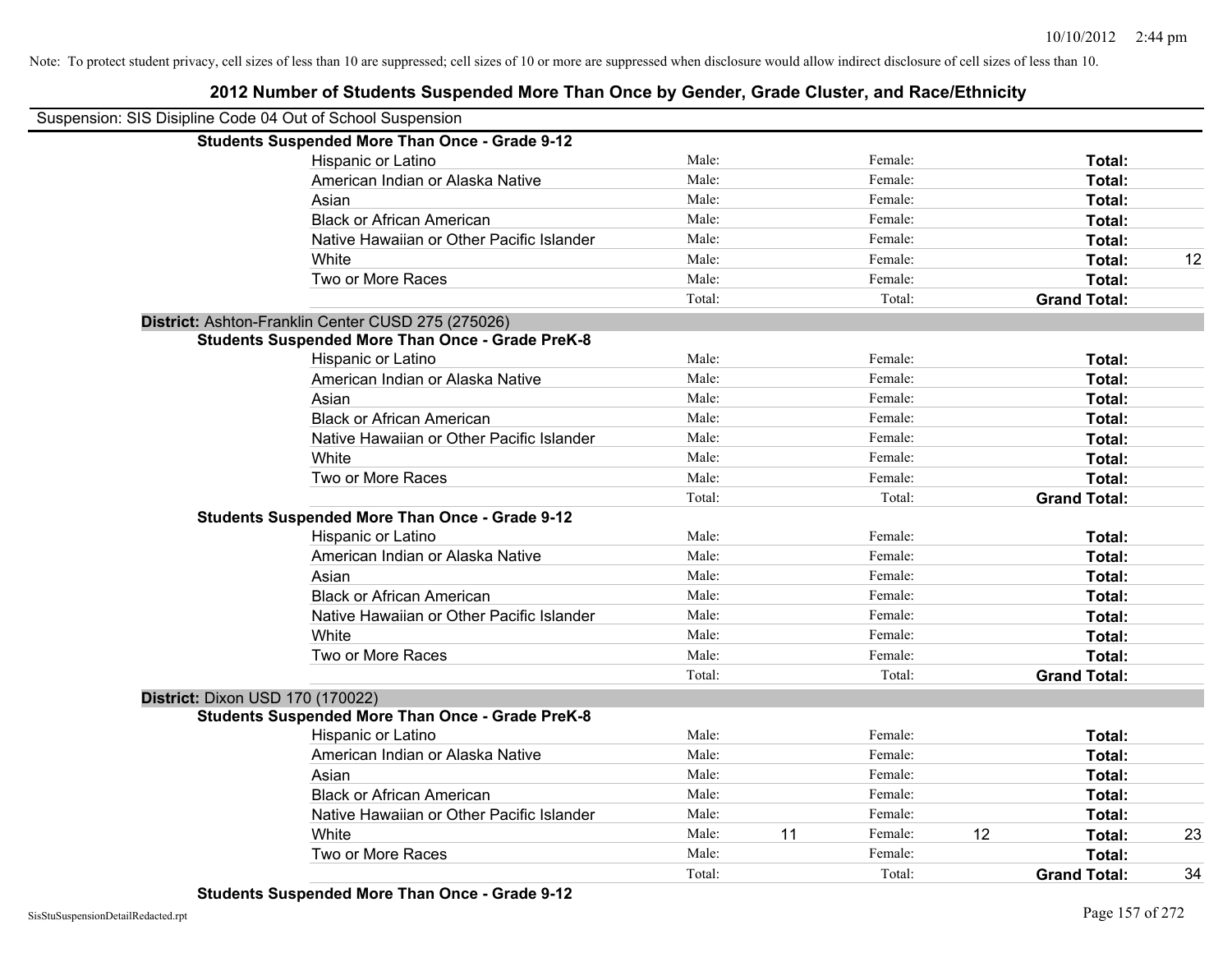### **2012 Number of Students Suspended More Than Once by Gender, Grade Cluster, and Race/Ethnicity**

| Suspension: SIS Disipline Code 04 Out of School Suspension |                                                         |        |    |         |    |                     |    |
|------------------------------------------------------------|---------------------------------------------------------|--------|----|---------|----|---------------------|----|
|                                                            | Hispanic or Latino                                      | Male:  |    | Female: |    | Total:              |    |
|                                                            | American Indian or Alaska Native                        | Male:  |    | Female: |    | Total:              |    |
|                                                            | Asian                                                   | Male:  |    | Female: |    | Total:              |    |
|                                                            | <b>Black or African American</b>                        | Male:  |    | Female: |    | Total:              |    |
|                                                            | Native Hawaiian or Other Pacific Islander               | Male:  |    | Female: |    | Total:              |    |
|                                                            | White                                                   | Male:  | 32 | Female: | 15 | Total:              | 47 |
|                                                            | Two or More Races                                       | Male:  |    | Female: |    | Total:              |    |
|                                                            |                                                         | Total: |    | Total:  |    | <b>Grand Total:</b> | 58 |
| District: Paw Paw CUSD 271 (271026)                        |                                                         |        |    |         |    |                     |    |
|                                                            | <b>Students Suspended More Than Once - Grade PreK-8</b> |        |    |         |    |                     |    |
|                                                            | Hispanic or Latino                                      | Male:  |    | Female: |    | Total:              |    |
|                                                            | American Indian or Alaska Native                        | Male:  |    | Female: |    | Total:              |    |
|                                                            | Asian                                                   | Male:  |    | Female: |    | Total:              |    |
|                                                            | <b>Black or African American</b>                        | Male:  |    | Female: |    | Total:              |    |
|                                                            | Native Hawaiian or Other Pacific Islander               | Male:  |    | Female: |    | Total:              |    |
|                                                            | White                                                   | Male:  |    | Female: |    | Total:              |    |
|                                                            | Two or More Races                                       | Male:  |    | Female: |    | Total:              |    |
|                                                            |                                                         | Total: |    | Total:  |    | <b>Grand Total:</b> |    |
|                                                            | <b>Students Suspended More Than Once - Grade 9-12</b>   |        |    |         |    |                     |    |
|                                                            | Hispanic or Latino                                      | Male:  |    | Female: |    | Total:              |    |
|                                                            | American Indian or Alaska Native                        | Male:  |    | Female: |    | Total:              |    |
|                                                            | Asian                                                   | Male:  |    | Female: |    | Total:              |    |
|                                                            | <b>Black or African American</b>                        | Male:  |    | Female: |    | Total:              |    |
|                                                            | Native Hawaiian or Other Pacific Islander               | Male:  |    | Female: |    | Total:              |    |
|                                                            | White                                                   | Male:  |    | Female: |    | Total:              |    |
|                                                            | Two or More Races                                       | Male:  |    | Female: |    | Total:              |    |
|                                                            |                                                         | Total: |    | Total:  |    | <b>Grand Total:</b> |    |
| District: Steward ESD 220 (220002)                         |                                                         |        |    |         |    |                     |    |
|                                                            | <b>Students Suspended More Than Once - Grade PreK-8</b> |        |    |         |    |                     |    |
|                                                            | Hispanic or Latino                                      | Male:  |    | Female: |    | Total:              |    |
|                                                            | American Indian or Alaska Native                        | Male:  |    | Female: |    | Total:              |    |
|                                                            | Asian                                                   | Male:  |    | Female: |    | Total:              |    |
|                                                            | <b>Black or African American</b>                        | Male:  |    | Female: |    | Total:              |    |
|                                                            | Native Hawaiian or Other Pacific Islander               | Male:  |    | Female: |    | Total:              |    |
|                                                            | White                                                   | Male:  |    | Female: |    | Total:              |    |
|                                                            | Two or More Races                                       | Male:  |    | Female: |    | Total:              |    |
|                                                            |                                                         | Total: |    | Total:  |    | <b>Grand Total:</b> |    |

**County:** Non-Public School (000)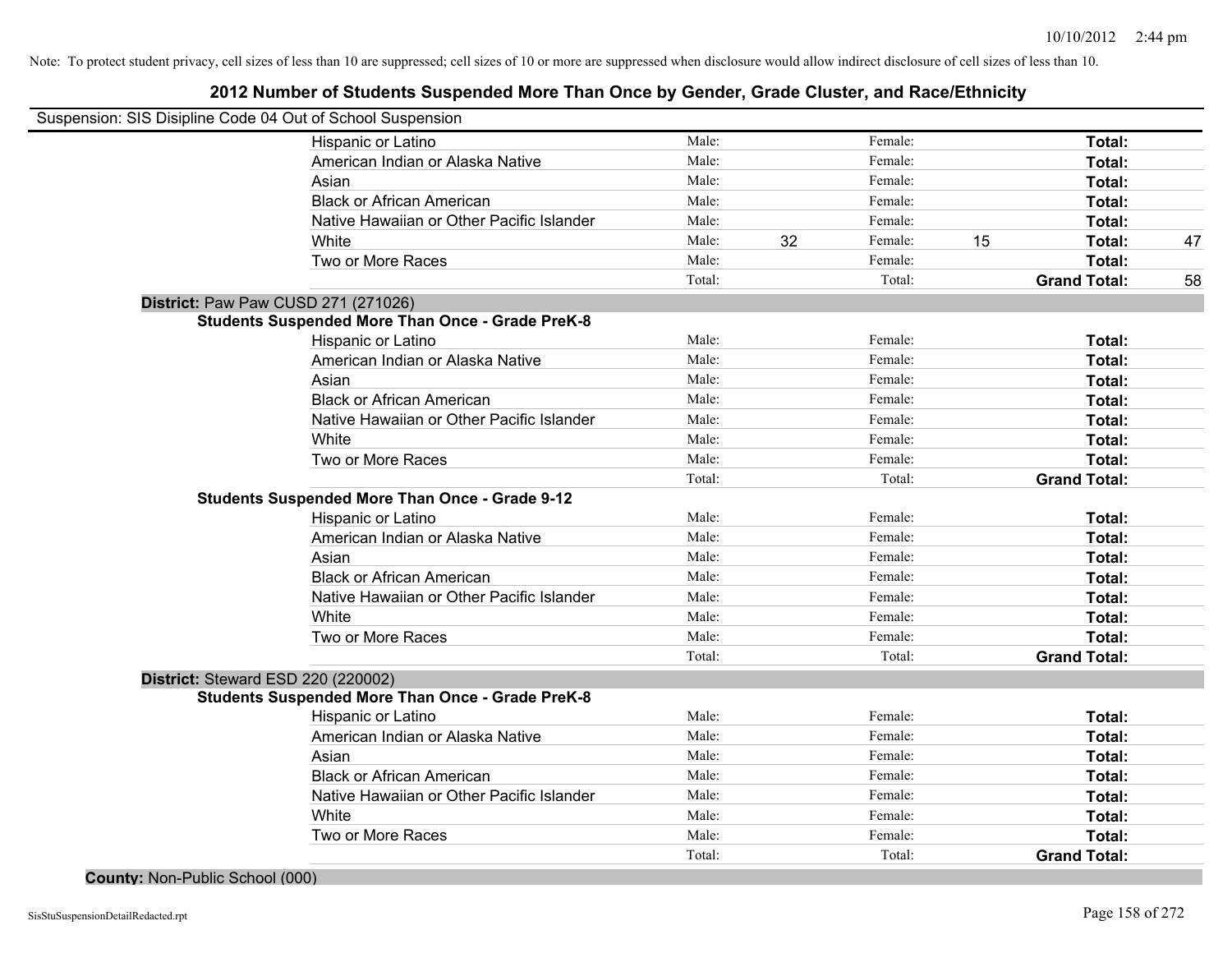| Suspension: SIS Disipline Code 04 Out of School Suspension |                                                         |        |         |                     |
|------------------------------------------------------------|---------------------------------------------------------|--------|---------|---------------------|
| District: Lee/Ogle ROE (000000)                            |                                                         |        |         |                     |
|                                                            | <b>Students Suspended More Than Once - Grade 9-12</b>   |        |         |                     |
|                                                            | Hispanic or Latino                                      | Male:  | Female: | Total:              |
|                                                            | American Indian or Alaska Native                        | Male:  | Female: | Total:              |
|                                                            | Asian                                                   | Male:  | Female: | Total:              |
|                                                            | <b>Black or African American</b>                        | Male:  | Female: | Total:              |
|                                                            | Native Hawaiian or Other Pacific Islander               | Male:  | Female: | <b>Total:</b>       |
|                                                            | White                                                   | Male:  | Female: | Total:              |
|                                                            | Two or More Races                                       | Male:  | Female: | Total:              |
|                                                            |                                                         | Total: | Total:  | <b>Grand Total:</b> |
| County: Ogle (071)                                         |                                                         |        |         |                     |
|                                                            | District: Forrestville Valley CUSD 221 (221026)         |        |         |                     |
|                                                            | <b>Students Suspended More Than Once - Grade PreK-8</b> |        |         |                     |
|                                                            | Hispanic or Latino                                      | Male:  | Female: | Total:              |
|                                                            | American Indian or Alaska Native                        | Male:  | Female: | Total:              |
|                                                            | Asian                                                   | Male:  | Female: | Total:              |
|                                                            | <b>Black or African American</b>                        | Male:  | Female: | Total:              |
|                                                            | Native Hawaiian or Other Pacific Islander               | Male:  | Female: | Total:              |
|                                                            | White                                                   | Male:  | Female: | <b>Total:</b>       |
|                                                            | Two or More Races                                       | Male:  | Female: | Total:              |
|                                                            |                                                         | Total: | Total:  | <b>Grand Total:</b> |
|                                                            | <b>Students Suspended More Than Once - Grade 9-12</b>   |        |         |                     |
|                                                            | Hispanic or Latino                                      | Male:  | Female: | Total:              |
|                                                            | American Indian or Alaska Native                        | Male:  | Female: | Total:              |
|                                                            | Asian                                                   | Male:  | Female: | Total:              |
|                                                            | <b>Black or African American</b>                        | Male:  | Female: | Total:              |
|                                                            | Native Hawaiian or Other Pacific Islander               | Male:  | Female: | Total:              |
|                                                            | White                                                   | Male:  | Female: | Total:              |
|                                                            | Two or More Races                                       | Male:  | Female: | Total:              |
|                                                            |                                                         | Total: | Total:  | <b>Grand Total:</b> |
|                                                            | District: Meridian CUSD 223 (223026)                    |        |         |                     |
|                                                            | <b>Students Suspended More Than Once - Grade PreK-8</b> |        |         |                     |
|                                                            | Hispanic or Latino                                      | Male:  | Female: | Total:              |
|                                                            | American Indian or Alaska Native                        | Male:  | Female: | Total:              |
|                                                            | Asian                                                   | Male:  | Female: | Total:              |
|                                                            | <b>Black or African American</b>                        | Male:  | Female: | Total:              |
|                                                            | Native Hawaiian or Other Pacific Islander               | Male:  | Female: | Total:              |
|                                                            | White                                                   | Male:  | Female: | Total:              |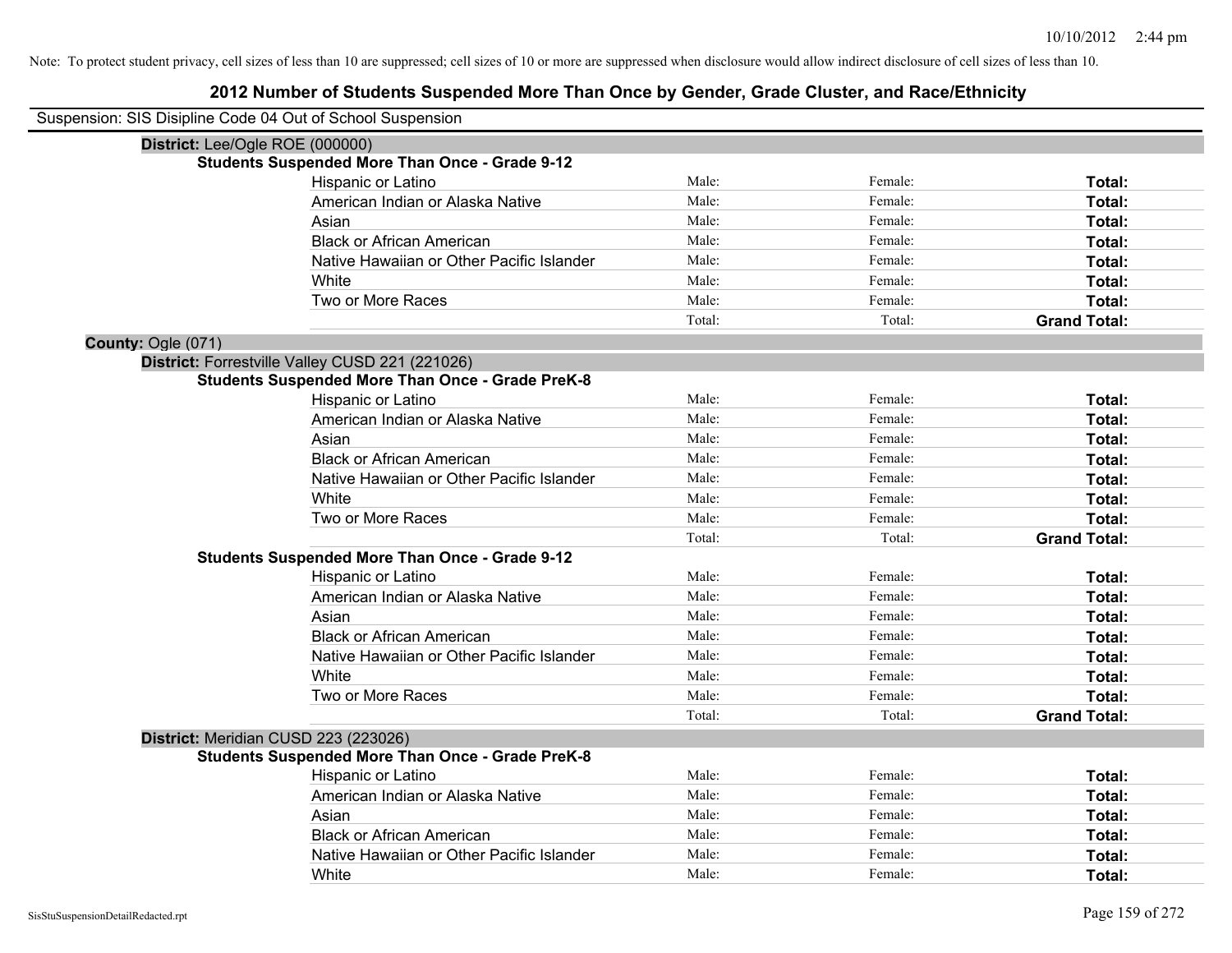| Suspension: SIS Disipline Code 04 Out of School Suspension |                                                         |        |         |                     |    |
|------------------------------------------------------------|---------------------------------------------------------|--------|---------|---------------------|----|
|                                                            | Two or More Races                                       | Male:  | Female: | Total:              |    |
|                                                            |                                                         | Total: | Total:  | <b>Grand Total:</b> |    |
|                                                            | <b>Students Suspended More Than Once - Grade 9-12</b>   |        |         |                     |    |
|                                                            | Hispanic or Latino                                      | Male:  | Female: | Total:              |    |
|                                                            | American Indian or Alaska Native                        | Male:  | Female: | Total:              |    |
|                                                            | Asian                                                   | Male:  | Female: | Total:              |    |
|                                                            | <b>Black or African American</b>                        | Male:  | Female: | Total:              |    |
|                                                            | Native Hawaiian or Other Pacific Islander               | Male:  | Female: | Total:              |    |
|                                                            | White                                                   | Male:  | Female: | Total:              |    |
|                                                            | Two or More Races                                       | Male:  | Female: | Total:              |    |
|                                                            |                                                         | Total: | Total:  | <b>Grand Total:</b> | 10 |
|                                                            | District: Ogle Co Education Cooperative (801060)        |        |         |                     |    |
|                                                            | <b>Students Suspended More Than Once - Grade 9-12</b>   |        |         |                     |    |
|                                                            | Hispanic or Latino                                      | Male:  | Female: | Total:              |    |
|                                                            | American Indian or Alaska Native                        | Male:  | Female: | Total:              |    |
|                                                            | Asian                                                   | Male:  | Female: | Total:              |    |
|                                                            | <b>Black or African American</b>                        | Male:  | Female: | Total:              |    |
|                                                            | Native Hawaiian or Other Pacific Islander               | Male:  | Female: | Total:              |    |
|                                                            | White                                                   | Male:  | Female: | Total:              |    |
|                                                            | Two or More Races                                       | Male:  | Female: | Total:              |    |
|                                                            |                                                         | Total: | Total:  | <b>Grand Total:</b> |    |
|                                                            | District: Oregon CUSD 220 (220026)                      |        |         |                     |    |
|                                                            | <b>Students Suspended More Than Once - Grade PreK-8</b> |        |         |                     |    |
|                                                            | Hispanic or Latino                                      | Male:  | Female: | Total:              |    |
|                                                            | American Indian or Alaska Native                        | Male:  | Female: | Total:              |    |
|                                                            | Asian                                                   | Male:  | Female: | Total:              |    |
|                                                            | <b>Black or African American</b>                        | Male:  | Female: | Total:              |    |
|                                                            | Native Hawaiian or Other Pacific Islander               | Male:  | Female: | Total:              |    |
|                                                            | White                                                   | Male:  | Female: | Total:              | 13 |
|                                                            | Two or More Races                                       | Male:  | Female: | Total:              |    |
|                                                            |                                                         | Total: | Total:  | <b>Grand Total:</b> |    |
|                                                            | <b>Students Suspended More Than Once - Grade 9-12</b>   |        |         |                     |    |
|                                                            | Hispanic or Latino                                      | Male:  | Female: | Total:              |    |
|                                                            | American Indian or Alaska Native                        | Male:  | Female: | Total:              |    |
|                                                            | Asian                                                   | Male:  | Female: | Total:              |    |
|                                                            | <b>Black or African American</b>                        | Male:  | Female: | Total:              |    |
|                                                            | Native Hawaiian or Other Pacific Islander               | Male:  | Female: | Total:              |    |
|                                                            | White                                                   | Male:  | Female: | Total:              |    |
|                                                            | Two or More Races                                       | Male:  | Female: | Total:              |    |
| SisStuSuspensionDetailRedacted.rpt                         |                                                         |        |         | Page 160 of 272     |    |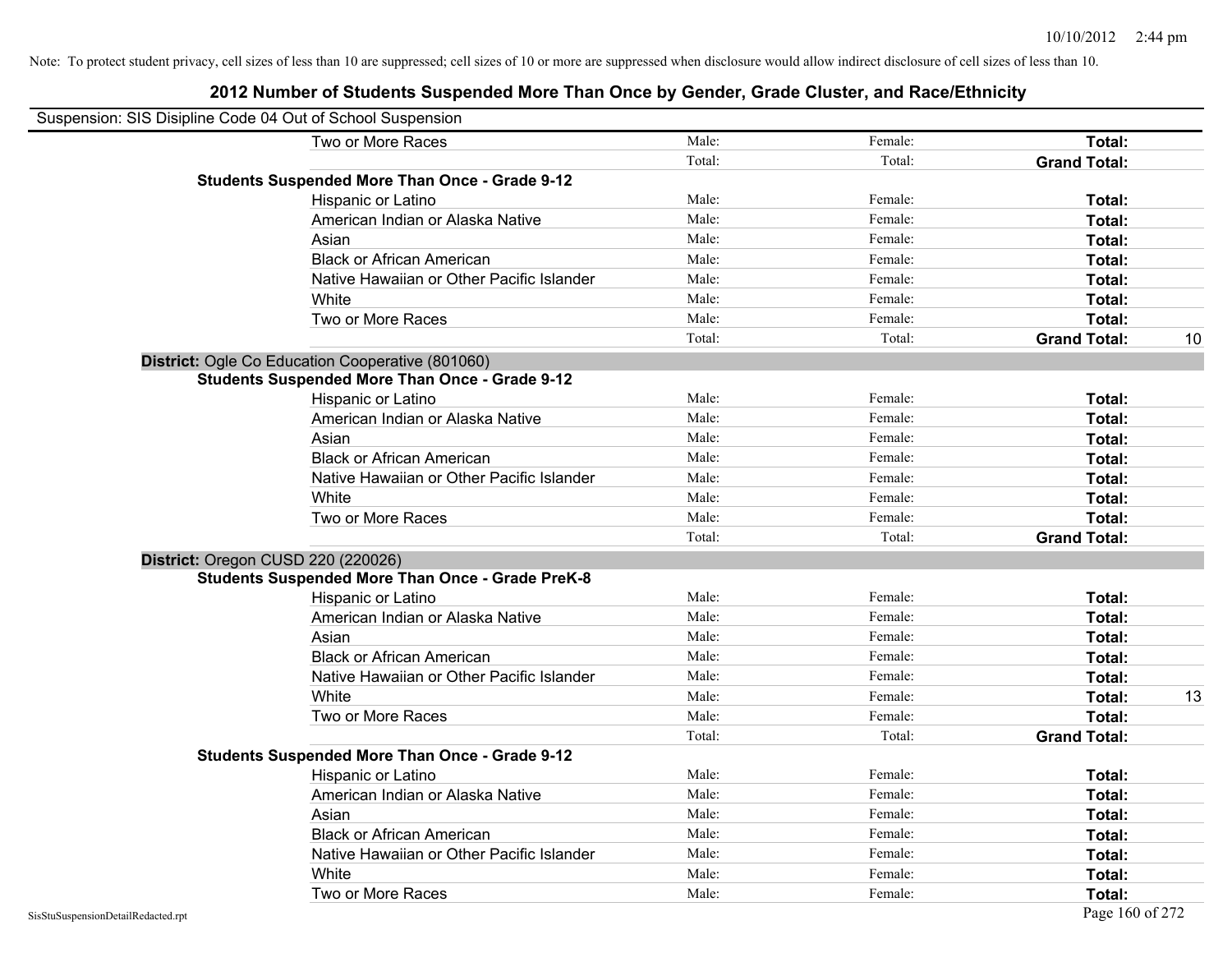| Suspension: SIS Disipline Code 04 Out of School Suspension |                                                         |        |         |                     |    |
|------------------------------------------------------------|---------------------------------------------------------|--------|---------|---------------------|----|
|                                                            |                                                         | Total: | Total:  | <b>Grand Total:</b> |    |
| District: Polo CUSD 222 (222026)                           |                                                         |        |         |                     |    |
|                                                            | <b>Students Suspended More Than Once - Grade PreK-8</b> |        |         |                     |    |
|                                                            | Hispanic or Latino                                      | Male:  | Female: | Total:              |    |
|                                                            | American Indian or Alaska Native                        | Male:  | Female: | Total:              |    |
|                                                            | Asian                                                   | Male:  | Female: | Total:              |    |
|                                                            | <b>Black or African American</b>                        | Male:  | Female: | Total:              |    |
|                                                            | Native Hawaiian or Other Pacific Islander               | Male:  | Female: | Total:              |    |
|                                                            | White                                                   | Male:  | Female: | Total:              |    |
|                                                            | Two or More Races                                       | Male:  | Female: | Total:              |    |
|                                                            |                                                         | Total: | Total:  | <b>Grand Total:</b> |    |
|                                                            | <b>Students Suspended More Than Once - Grade 9-12</b>   |        |         |                     |    |
|                                                            | Hispanic or Latino                                      | Male:  | Female: | Total:              |    |
|                                                            | American Indian or Alaska Native                        | Male:  | Female: | Total:              |    |
|                                                            | Asian                                                   | Male:  | Female: | Total:              |    |
|                                                            | <b>Black or African American</b>                        | Male:  | Female: | Total:              |    |
|                                                            | Native Hawaiian or Other Pacific Islander               | Male:  | Female: | Total:              |    |
|                                                            | White                                                   | Male:  | Female: | Total:              |    |
|                                                            | Two or More Races                                       | Male:  | Female: | Total:              |    |
|                                                            |                                                         | Total: | Total:  | <b>Grand Total:</b> |    |
| District: Rochelle CCSD 231 (231004)                       |                                                         |        |         |                     |    |
|                                                            | <b>Students Suspended More Than Once - Grade PreK-8</b> |        |         |                     |    |
|                                                            | Hispanic or Latino                                      | Male:  | Female: | Total:              |    |
|                                                            | American Indian or Alaska Native                        | Male:  | Female: | Total:              |    |
|                                                            | Asian                                                   | Male:  | Female: | Total:              |    |
|                                                            | <b>Black or African American</b>                        | Male:  | Female: | Total:              |    |
|                                                            | Native Hawaiian or Other Pacific Islander               | Male:  | Female: | Total:              |    |
|                                                            | White                                                   | Male:  | Female: | Total:              |    |
|                                                            | Two or More Races                                       | Male:  | Female: | Total:              |    |
|                                                            |                                                         | Total: | Total:  | <b>Grand Total:</b> | 12 |
|                                                            | District: Rochelle Twp HSD 212 (212017)                 |        |         |                     |    |
|                                                            | <b>Students Suspended More Than Once - Grade 9-12</b>   |        |         |                     |    |
|                                                            | <b>Hispanic or Latino</b>                               | Male:  | Female: | Total:              |    |
|                                                            | American Indian or Alaska Native                        | Male:  | Female: | Total:              |    |
|                                                            | Asian                                                   | Male:  | Female: | Total:              |    |
|                                                            | <b>Black or African American</b>                        | Male:  | Female: | Total:              |    |
|                                                            | Native Hawaiian or Other Pacific Islander               | Male:  | Female: | Total:              |    |
|                                                            | White                                                   | Male:  | Female: | Total:              |    |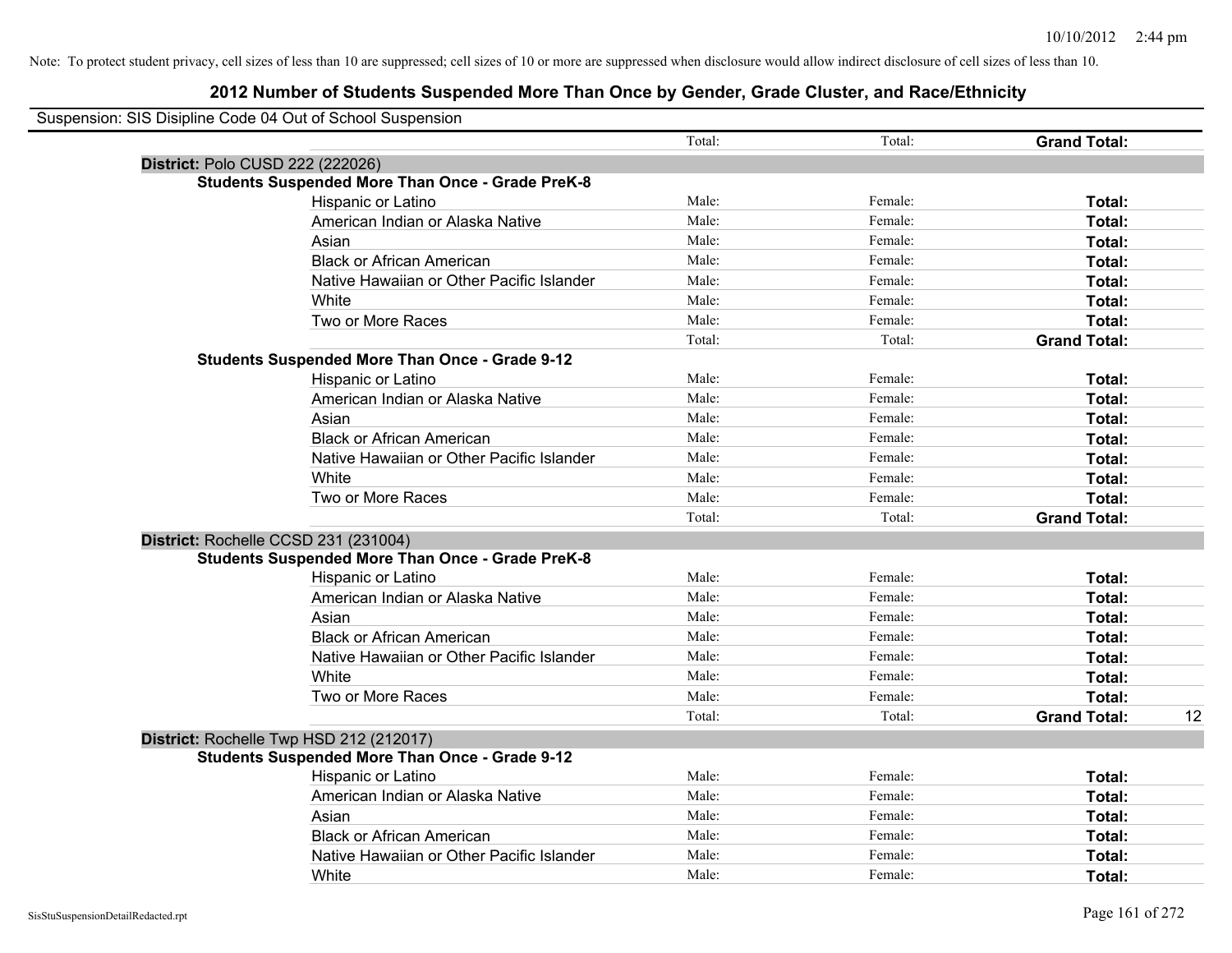|                                     | Suspension: SIS Disipline Code 04 Out of School Suspension |        |    |         |    |                     |    |
|-------------------------------------|------------------------------------------------------------|--------|----|---------|----|---------------------|----|
|                                     | Two or More Races                                          | Male:  |    | Female: |    | Total:              |    |
|                                     |                                                            | Total: |    | Total:  |    | <b>Grand Total:</b> | 13 |
| Region: Logan/Mason/Menard ROE (38) |                                                            |        |    |         |    |                     |    |
| County: Logan (054)                 |                                                            |        |    |         |    |                     |    |
|                                     | District: Chester-East Lincoln CCSD 61 (061004)            |        |    |         |    |                     |    |
|                                     | <b>Students Suspended More Than Once - Grade PreK-8</b>    |        |    |         |    |                     |    |
|                                     | Hispanic or Latino                                         | Male:  |    | Female: |    | Total:              |    |
|                                     | American Indian or Alaska Native                           | Male:  |    | Female: |    | Total:              |    |
|                                     | Asian                                                      | Male:  |    | Female: |    | Total:              |    |
|                                     | <b>Black or African American</b>                           | Male:  |    | Female: |    | Total:              |    |
|                                     | Native Hawaiian or Other Pacific Islander                  | Male:  |    | Female: |    | Total:              |    |
|                                     | White                                                      | Male:  |    | Female: |    | Total:              |    |
|                                     | Two or More Races                                          | Male:  |    | Female: |    | Total:              |    |
|                                     |                                                            | Total: |    | Total:  |    | <b>Grand Total:</b> |    |
|                                     | District: Lincoln CHSD 404 (404016)                        |        |    |         |    |                     |    |
|                                     | <b>Students Suspended More Than Once - Grade 9-12</b>      |        |    |         |    |                     |    |
|                                     | Hispanic or Latino                                         | Male:  |    | Female: |    | Total:              |    |
|                                     | American Indian or Alaska Native                           | Male:  |    | Female: |    | Total:              |    |
|                                     | Asian                                                      | Male:  |    | Female: |    | Total:              |    |
|                                     | <b>Black or African American</b>                           | Male:  |    | Female: |    | Total:              |    |
|                                     | Native Hawaiian or Other Pacific Islander                  | Male:  |    | Female: |    | Total:              |    |
|                                     | White                                                      | Male:  | 35 | Female: | 14 | Total:              | 49 |
|                                     | Two or More Races                                          | Male:  |    | Female: |    | Total:              |    |
|                                     |                                                            | Total: |    | Total:  |    | <b>Grand Total:</b> |    |
|                                     | District: Lincoln ESD 27 (027002)                          |        |    |         |    |                     |    |
|                                     | <b>Students Suspended More Than Once - Grade PreK-8</b>    |        |    |         |    |                     |    |
|                                     | Hispanic or Latino                                         | Male:  |    | Female: |    | Total:              |    |
|                                     | American Indian or Alaska Native                           | Male:  |    | Female: |    | Total:              |    |
|                                     | Asian                                                      | Male:  |    | Female: |    | Total:              |    |
|                                     | <b>Black or African American</b>                           | Male:  |    | Female: |    | Total:              |    |
|                                     | Native Hawaiian or Other Pacific Islander                  | Male:  |    | Female: |    | Total:              |    |
|                                     | <b>White</b>                                               | Male:  |    | Female: |    | Total:              | 13 |
|                                     | Two or More Races                                          | Male:  |    | Female: |    | Total:              |    |
|                                     |                                                            | Total: |    | Total:  |    | <b>Grand Total:</b> |    |
|                                     | District: Mt Pulaski CUSD 23 (023026)                      |        |    |         |    |                     |    |
|                                     | <b>Students Suspended More Than Once - Grade PreK-8</b>    |        |    |         |    |                     |    |
|                                     | <b>Hispanic or Latino</b>                                  | Male:  |    | Female: |    | Total:              |    |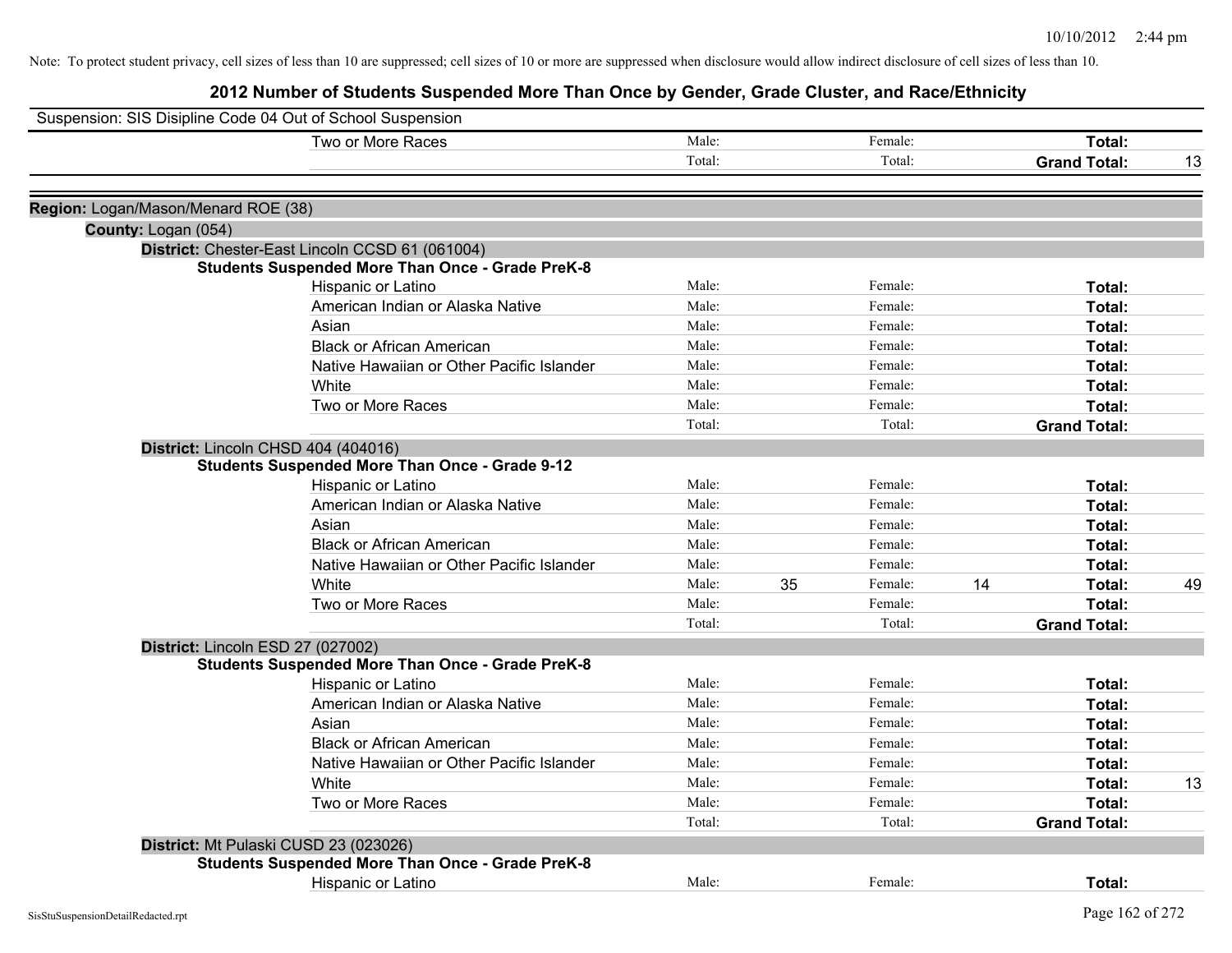| Suspension: SIS Disipline Code 04 Out of School Suspension |                                                         |        |         |                     |
|------------------------------------------------------------|---------------------------------------------------------|--------|---------|---------------------|
|                                                            |                                                         |        |         |                     |
|                                                            | American Indian or Alaska Native                        | Male:  | Female: | Total:              |
|                                                            | Asian                                                   | Male:  | Female: | Total:              |
|                                                            | <b>Black or African American</b>                        | Male:  | Female: | Total:              |
|                                                            | Native Hawaiian or Other Pacific Islander               | Male:  | Female: | Total:              |
|                                                            | White                                                   | Male:  | Female: | Total:              |
|                                                            | Two or More Races                                       | Male:  | Female: | Total:              |
|                                                            |                                                         | Total: | Total:  | <b>Grand Total:</b> |
|                                                            | <b>Students Suspended More Than Once - Grade 9-12</b>   |        |         |                     |
|                                                            | Hispanic or Latino                                      | Male:  | Female: | Total:              |
|                                                            | American Indian or Alaska Native                        | Male:  | Female: | Total:              |
|                                                            | Asian                                                   | Male:  | Female: | Total:              |
|                                                            | <b>Black or African American</b>                        | Male:  | Female: | Total:              |
|                                                            | Native Hawaiian or Other Pacific Islander               | Male:  | Female: | Total:              |
|                                                            | White                                                   | Male:  | Female: | Total:              |
|                                                            | Two or More Races                                       | Male:  | Female: | Total:              |
|                                                            |                                                         | Total: | Total:  | <b>Grand Total:</b> |
|                                                            | District: New Holland-Middletown ED 88 (088002)         |        |         |                     |
|                                                            | <b>Students Suspended More Than Once - Grade PreK-8</b> |        |         |                     |
|                                                            | Hispanic or Latino                                      | Male:  | Female: | Total:              |
|                                                            | American Indian or Alaska Native                        | Male:  | Female: | Total:              |
|                                                            | Asian                                                   | Male:  | Female: | Total:              |
|                                                            | <b>Black or African American</b>                        | Male:  | Female: | Total:              |
|                                                            | Native Hawaiian or Other Pacific Islander               | Male:  | Female: | Total:              |
|                                                            | White                                                   | Male:  | Female: | Total:              |
|                                                            | Two or More Races                                       | Male:  | Female: | Total:              |
|                                                            |                                                         | Total: | Total:  | <b>Grand Total:</b> |
| County: Mason (060)                                        |                                                         |        |         |                     |
|                                                            | District: Havana CUSD 126 (126026)                      |        |         |                     |
|                                                            | <b>Students Suspended More Than Once - Grade 9-12</b>   |        |         |                     |
|                                                            | Hispanic or Latino                                      | Male:  | Female: | Total:              |
|                                                            | American Indian or Alaska Native                        | Male:  | Female: | Total:              |
|                                                            | Asian                                                   | Male:  | Female: | Total:              |
|                                                            | <b>Black or African American</b>                        | Male:  | Female: | Total:              |
|                                                            | Native Hawaiian or Other Pacific Islander               | Male:  | Female: | Total:              |
|                                                            | White                                                   | Male:  | Female: | Total:              |
|                                                            | Two or More Races                                       | Male:  | Female: | Total:              |
|                                                            |                                                         | Total: | Total:  | <b>Grand Total:</b> |
|                                                            |                                                         |        |         |                     |

# **2012 Number of Students Suspended More Than Once by Gender, Grade Cluster, and Race/Ethnicity**

**District:** Illini Central CUSD 189 (189026)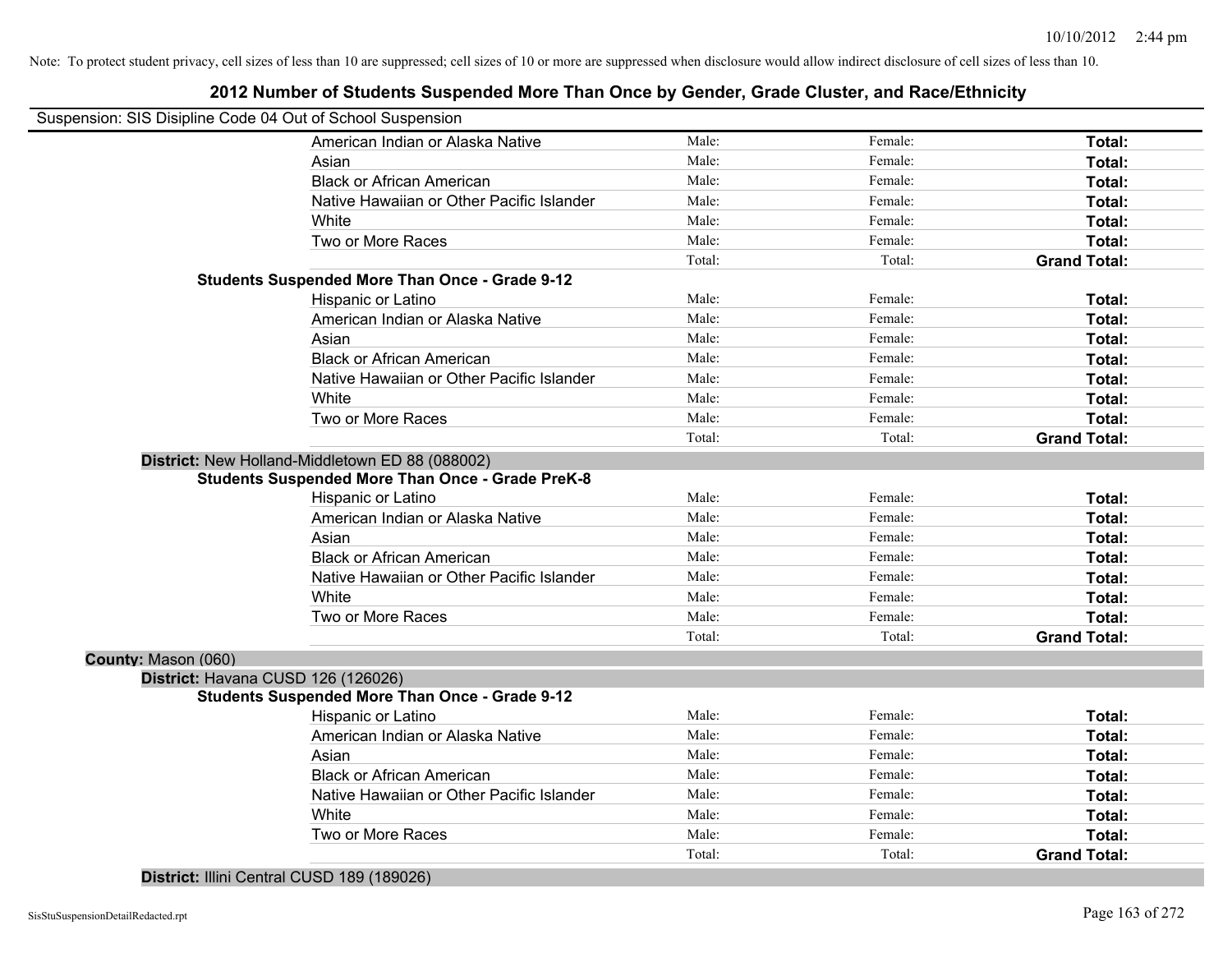| <b>Students Suspended More Than Once - Grade PreK-8</b><br>Male:<br>Female:<br>Hispanic or Latino<br>Total:<br>Male:<br>Female:<br>American Indian or Alaska Native<br>Total:<br>Male:<br>Female:<br>Total:<br>Asian<br>Male:<br>Female:<br><b>Black or African American</b><br>Total:<br>Male:<br>Native Hawaiian or Other Pacific Islander<br>Female:<br>Total:<br>Male:<br>Female:<br>White<br>Total:<br>Male:<br>Female:<br>Two or More Races<br>Total:<br>Total:<br>Total:<br><b>Grand Total:</b><br><b>Students Suspended More Than Once - Grade 9-12</b><br>Male:<br>Female:<br>Hispanic or Latino<br>Total:<br>Male:<br>Female:<br><b>Total:</b><br>American Indian or Alaska Native<br>Male:<br>Female:<br><b>Total:</b><br>Asian<br>Male:<br>Female:<br><b>Black or African American</b><br>Total:<br>Male:<br>Female:<br>Native Hawaiian or Other Pacific Islander<br>Total:<br>Male:<br>White<br>Female:<br>Total:<br>Male:<br>Two or More Races<br>Female:<br>Total:<br>Total:<br>Total:<br><b>Grand Total:</b><br>District: Midwest Central CUSD 191 (191026)<br><b>Students Suspended More Than Once - Grade PreK-8</b><br>Male:<br>Hispanic or Latino<br>Female:<br>Total: | Suspension: SIS Disipline Code 04 Out of School Suspension |  |  |    |
|--------------------------------------------------------------------------------------------------------------------------------------------------------------------------------------------------------------------------------------------------------------------------------------------------------------------------------------------------------------------------------------------------------------------------------------------------------------------------------------------------------------------------------------------------------------------------------------------------------------------------------------------------------------------------------------------------------------------------------------------------------------------------------------------------------------------------------------------------------------------------------------------------------------------------------------------------------------------------------------------------------------------------------------------------------------------------------------------------------------------------------------------------------------------------------------------|------------------------------------------------------------|--|--|----|
|                                                                                                                                                                                                                                                                                                                                                                                                                                                                                                                                                                                                                                                                                                                                                                                                                                                                                                                                                                                                                                                                                                                                                                                            |                                                            |  |  |    |
|                                                                                                                                                                                                                                                                                                                                                                                                                                                                                                                                                                                                                                                                                                                                                                                                                                                                                                                                                                                                                                                                                                                                                                                            |                                                            |  |  |    |
|                                                                                                                                                                                                                                                                                                                                                                                                                                                                                                                                                                                                                                                                                                                                                                                                                                                                                                                                                                                                                                                                                                                                                                                            |                                                            |  |  |    |
|                                                                                                                                                                                                                                                                                                                                                                                                                                                                                                                                                                                                                                                                                                                                                                                                                                                                                                                                                                                                                                                                                                                                                                                            |                                                            |  |  |    |
|                                                                                                                                                                                                                                                                                                                                                                                                                                                                                                                                                                                                                                                                                                                                                                                                                                                                                                                                                                                                                                                                                                                                                                                            |                                                            |  |  |    |
|                                                                                                                                                                                                                                                                                                                                                                                                                                                                                                                                                                                                                                                                                                                                                                                                                                                                                                                                                                                                                                                                                                                                                                                            |                                                            |  |  |    |
|                                                                                                                                                                                                                                                                                                                                                                                                                                                                                                                                                                                                                                                                                                                                                                                                                                                                                                                                                                                                                                                                                                                                                                                            |                                                            |  |  | 11 |
|                                                                                                                                                                                                                                                                                                                                                                                                                                                                                                                                                                                                                                                                                                                                                                                                                                                                                                                                                                                                                                                                                                                                                                                            |                                                            |  |  |    |
|                                                                                                                                                                                                                                                                                                                                                                                                                                                                                                                                                                                                                                                                                                                                                                                                                                                                                                                                                                                                                                                                                                                                                                                            |                                                            |  |  |    |
|                                                                                                                                                                                                                                                                                                                                                                                                                                                                                                                                                                                                                                                                                                                                                                                                                                                                                                                                                                                                                                                                                                                                                                                            |                                                            |  |  |    |
|                                                                                                                                                                                                                                                                                                                                                                                                                                                                                                                                                                                                                                                                                                                                                                                                                                                                                                                                                                                                                                                                                                                                                                                            |                                                            |  |  |    |
|                                                                                                                                                                                                                                                                                                                                                                                                                                                                                                                                                                                                                                                                                                                                                                                                                                                                                                                                                                                                                                                                                                                                                                                            |                                                            |  |  |    |
|                                                                                                                                                                                                                                                                                                                                                                                                                                                                                                                                                                                                                                                                                                                                                                                                                                                                                                                                                                                                                                                                                                                                                                                            |                                                            |  |  |    |
|                                                                                                                                                                                                                                                                                                                                                                                                                                                                                                                                                                                                                                                                                                                                                                                                                                                                                                                                                                                                                                                                                                                                                                                            |                                                            |  |  |    |
|                                                                                                                                                                                                                                                                                                                                                                                                                                                                                                                                                                                                                                                                                                                                                                                                                                                                                                                                                                                                                                                                                                                                                                                            |                                                            |  |  |    |
|                                                                                                                                                                                                                                                                                                                                                                                                                                                                                                                                                                                                                                                                                                                                                                                                                                                                                                                                                                                                                                                                                                                                                                                            |                                                            |  |  |    |
|                                                                                                                                                                                                                                                                                                                                                                                                                                                                                                                                                                                                                                                                                                                                                                                                                                                                                                                                                                                                                                                                                                                                                                                            |                                                            |  |  |    |
|                                                                                                                                                                                                                                                                                                                                                                                                                                                                                                                                                                                                                                                                                                                                                                                                                                                                                                                                                                                                                                                                                                                                                                                            |                                                            |  |  |    |
|                                                                                                                                                                                                                                                                                                                                                                                                                                                                                                                                                                                                                                                                                                                                                                                                                                                                                                                                                                                                                                                                                                                                                                                            |                                                            |  |  |    |
|                                                                                                                                                                                                                                                                                                                                                                                                                                                                                                                                                                                                                                                                                                                                                                                                                                                                                                                                                                                                                                                                                                                                                                                            |                                                            |  |  |    |
|                                                                                                                                                                                                                                                                                                                                                                                                                                                                                                                                                                                                                                                                                                                                                                                                                                                                                                                                                                                                                                                                                                                                                                                            |                                                            |  |  |    |
| American Indian or Alaska Native<br>Male:<br>Female:<br>Total:                                                                                                                                                                                                                                                                                                                                                                                                                                                                                                                                                                                                                                                                                                                                                                                                                                                                                                                                                                                                                                                                                                                             |                                                            |  |  |    |
| Asian<br>Male:<br>Female:<br>Total:                                                                                                                                                                                                                                                                                                                                                                                                                                                                                                                                                                                                                                                                                                                                                                                                                                                                                                                                                                                                                                                                                                                                                        |                                                            |  |  |    |
| <b>Black or African American</b><br>Male:<br>Female:<br>Total:                                                                                                                                                                                                                                                                                                                                                                                                                                                                                                                                                                                                                                                                                                                                                                                                                                                                                                                                                                                                                                                                                                                             |                                                            |  |  |    |
| Native Hawaiian or Other Pacific Islander<br>Male:<br>Female:<br>Total:                                                                                                                                                                                                                                                                                                                                                                                                                                                                                                                                                                                                                                                                                                                                                                                                                                                                                                                                                                                                                                                                                                                    |                                                            |  |  |    |
| Male:<br>White<br>Female:<br>Total:                                                                                                                                                                                                                                                                                                                                                                                                                                                                                                                                                                                                                                                                                                                                                                                                                                                                                                                                                                                                                                                                                                                                                        |                                                            |  |  |    |
| Male:<br>Two or More Races<br>Female:<br>Total:                                                                                                                                                                                                                                                                                                                                                                                                                                                                                                                                                                                                                                                                                                                                                                                                                                                                                                                                                                                                                                                                                                                                            |                                                            |  |  |    |
| Total:<br>Total:<br><b>Grand Total:</b>                                                                                                                                                                                                                                                                                                                                                                                                                                                                                                                                                                                                                                                                                                                                                                                                                                                                                                                                                                                                                                                                                                                                                    |                                                            |  |  |    |
| <b>Students Suspended More Than Once - Grade 9-12</b>                                                                                                                                                                                                                                                                                                                                                                                                                                                                                                                                                                                                                                                                                                                                                                                                                                                                                                                                                                                                                                                                                                                                      |                                                            |  |  |    |
| Male:<br>Hispanic or Latino<br>Female:<br>Total:                                                                                                                                                                                                                                                                                                                                                                                                                                                                                                                                                                                                                                                                                                                                                                                                                                                                                                                                                                                                                                                                                                                                           |                                                            |  |  |    |
| Male:<br>Female:<br>American Indian or Alaska Native<br>Total:                                                                                                                                                                                                                                                                                                                                                                                                                                                                                                                                                                                                                                                                                                                                                                                                                                                                                                                                                                                                                                                                                                                             |                                                            |  |  |    |
| Asian<br>Male:<br>Female:<br>Total:                                                                                                                                                                                                                                                                                                                                                                                                                                                                                                                                                                                                                                                                                                                                                                                                                                                                                                                                                                                                                                                                                                                                                        |                                                            |  |  |    |
| <b>Black or African American</b><br>Male:<br>Female:<br>Total:                                                                                                                                                                                                                                                                                                                                                                                                                                                                                                                                                                                                                                                                                                                                                                                                                                                                                                                                                                                                                                                                                                                             |                                                            |  |  |    |
| Native Hawaiian or Other Pacific Islander<br>Male:<br>Female:<br>Total:                                                                                                                                                                                                                                                                                                                                                                                                                                                                                                                                                                                                                                                                                                                                                                                                                                                                                                                                                                                                                                                                                                                    |                                                            |  |  |    |
| White<br>Male:<br>Female:<br>Total:                                                                                                                                                                                                                                                                                                                                                                                                                                                                                                                                                                                                                                                                                                                                                                                                                                                                                                                                                                                                                                                                                                                                                        |                                                            |  |  | 12 |
| Two or More Races<br>Male:<br>Female:<br>Total:                                                                                                                                                                                                                                                                                                                                                                                                                                                                                                                                                                                                                                                                                                                                                                                                                                                                                                                                                                                                                                                                                                                                            |                                                            |  |  |    |
| Total:<br>Total:<br><b>Grand Total:</b>                                                                                                                                                                                                                                                                                                                                                                                                                                                                                                                                                                                                                                                                                                                                                                                                                                                                                                                                                                                                                                                                                                                                                    |                                                            |  |  |    |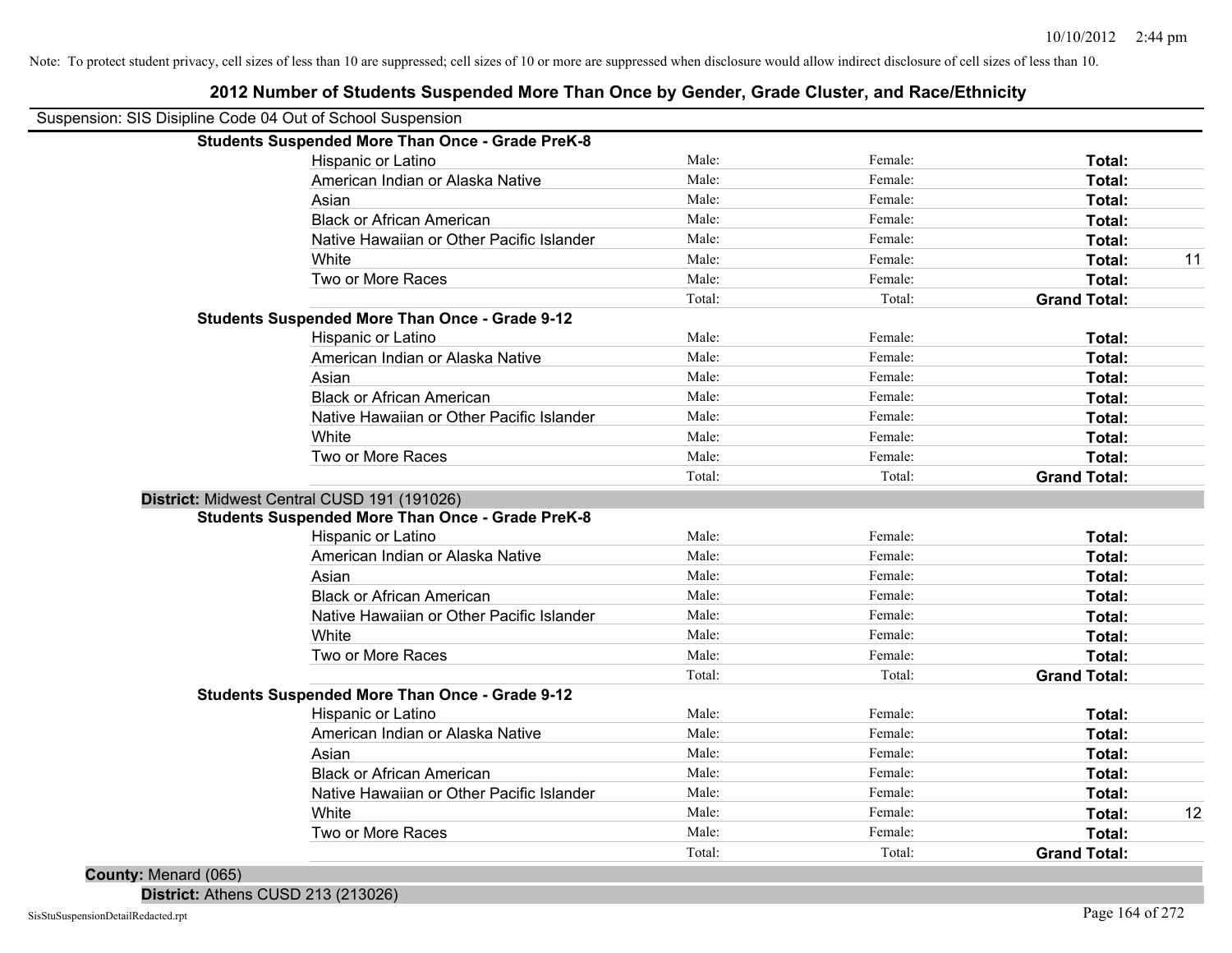| Suspension: SIS Disipline Code 04 Out of School Suspension |                                                         |        |         |                     |
|------------------------------------------------------------|---------------------------------------------------------|--------|---------|---------------------|
|                                                            | <b>Students Suspended More Than Once - Grade 9-12</b>   |        |         |                     |
|                                                            | Hispanic or Latino                                      | Male:  | Female: | Total:              |
|                                                            | American Indian or Alaska Native                        | Male:  | Female: | Total:              |
|                                                            | Asian                                                   | Male:  | Female: | Total:              |
|                                                            | <b>Black or African American</b>                        | Male:  | Female: | Total:              |
|                                                            | Native Hawaiian or Other Pacific Islander               | Male:  | Female: | Total:              |
|                                                            | White                                                   | Male:  | Female: | Total:              |
|                                                            | Two or More Races                                       | Male:  | Female: | Total:              |
|                                                            |                                                         | Total: | Total:  | <b>Grand Total:</b> |
|                                                            | <b>District: Porta CUSD 202 (202026)</b>                |        |         |                     |
|                                                            | <b>Students Suspended More Than Once - Grade PreK-8</b> |        |         |                     |
|                                                            | Hispanic or Latino                                      | Male:  | Female: | Total:              |
|                                                            | American Indian or Alaska Native                        | Male:  | Female: | Total:              |
|                                                            | Asian                                                   | Male:  | Female: | Total:              |
|                                                            | <b>Black or African American</b>                        | Male:  | Female: | Total:              |
|                                                            | Native Hawaiian or Other Pacific Islander               | Male:  | Female: | Total:              |
|                                                            | White                                                   | Male:  | Female: | Total:              |
|                                                            | Two or More Races                                       | Male:  | Female: | Total:              |
|                                                            |                                                         | Total: | Total:  | <b>Grand Total:</b> |
|                                                            |                                                         |        |         |                     |
| Region: Macon/Piatt ROE (39)                               |                                                         |        |         |                     |
| County: Macon (055)                                        |                                                         |        |         |                     |
|                                                            | District: Argenta-Oreana CUSD 1 (001026)                |        |         |                     |
|                                                            | <b>Students Suspended More Than Once - Grade PreK-8</b> |        |         |                     |
|                                                            | Hispanic or Latino                                      | Male:  | Female: | Total:              |
|                                                            | American Indian or Alaska Native                        | Male:  | Female: | Total:              |
|                                                            | Asian                                                   | Male:  | Female: | Total:              |
|                                                            | <b>Black or African American</b>                        | Male:  | Female: | Total:              |
|                                                            | Native Hawaiian or Other Pacific Islander               | Male:  | Female: | Total:              |
|                                                            | White                                                   | Male:  | Female: | 18<br>Total:        |
|                                                            | Two or More Races                                       | Male:  | Female: | Total:              |
|                                                            |                                                         | Total: | Total:  | <b>Grand Total:</b> |
|                                                            | Students Suspended More Than Once - Grade 9-12          |        |         |                     |
|                                                            | Hispanic or Latino                                      | Male:  | Female: | Total:              |
|                                                            | American Indian or Alaska Native                        | Male:  | Female: | Total:              |
|                                                            | Asian                                                   | Male:  | Female: | Total:              |
|                                                            | <b>Black or African American</b>                        | Male:  | Female: | Total:              |
|                                                            | Native Hawaiian or Other Pacific Islander               | Male:  | Female: | Total:              |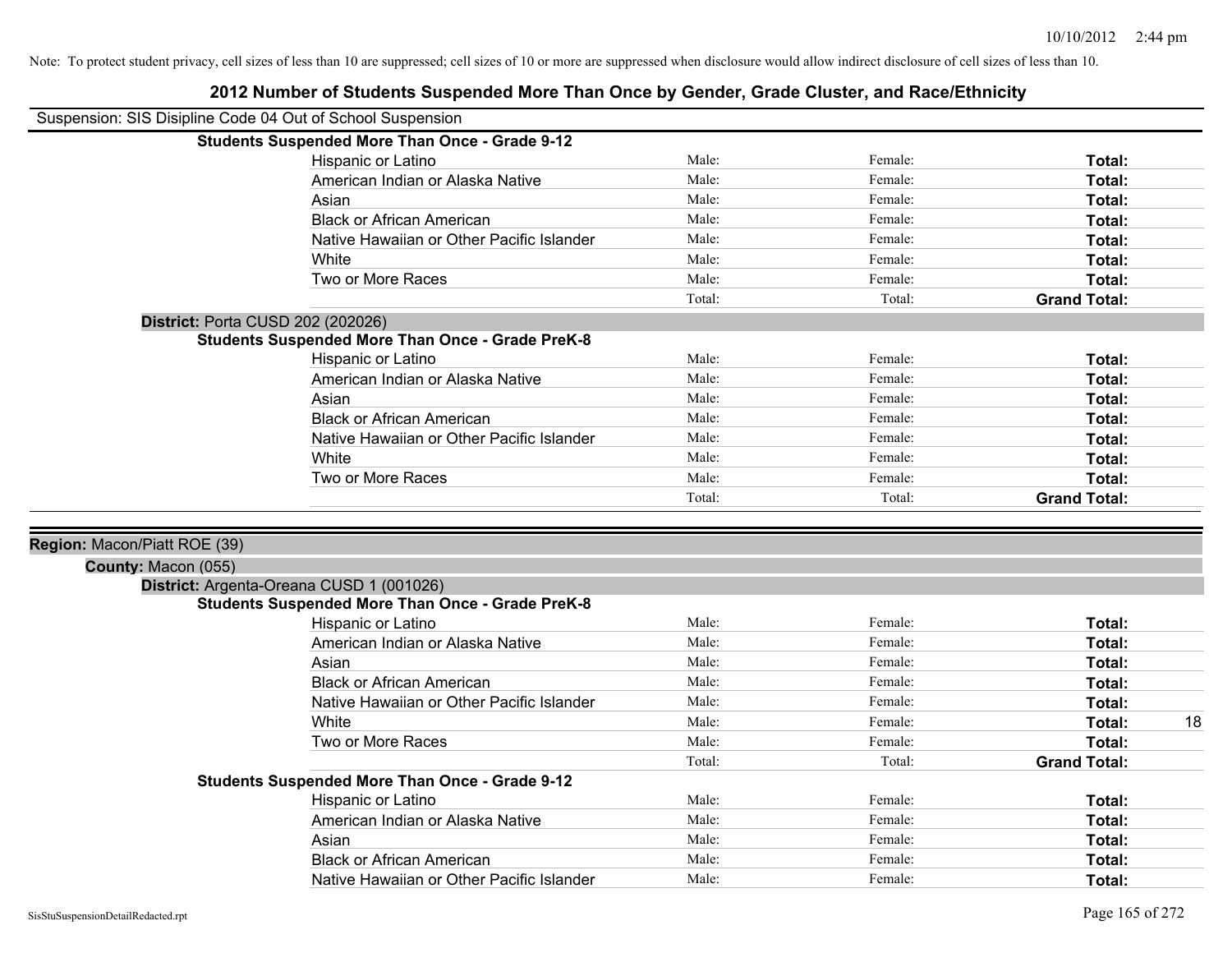| Suspension: SIS Disipline Code 04 Out of School Suspension |                                                         |        |     |         |    |                     |     |
|------------------------------------------------------------|---------------------------------------------------------|--------|-----|---------|----|---------------------|-----|
|                                                            | White                                                   | Male:  |     | Female: |    | Total:              |     |
|                                                            | Two or More Races                                       | Male:  |     | Female: |    | Total:              |     |
|                                                            |                                                         | Total: |     | Total:  |    | <b>Grand Total:</b> |     |
| District: Decatur SD 61 (061025)                           |                                                         |        |     |         |    |                     |     |
|                                                            | <b>Students Suspended More Than Once - Grade PreK-8</b> |        |     |         |    |                     |     |
|                                                            | Hispanic or Latino                                      | Male:  |     | Female: |    | Total:              |     |
|                                                            | American Indian or Alaska Native                        | Male:  |     | Female: |    | Total:              |     |
|                                                            | Asian                                                   | Male:  |     | Female: |    | Total:              |     |
|                                                            | <b>Black or African American</b>                        | Male:  | 207 | Female: | 89 | Total:              | 296 |
|                                                            | Native Hawaiian or Other Pacific Islander               | Male:  |     | Female: |    | Total:              |     |
|                                                            | White                                                   | Male:  | 62  | Female: | 22 | <b>Total:</b>       | 84  |
|                                                            | Two or More Races                                       | Male:  | 30  | Female: | 19 | Total:              | 49  |
|                                                            |                                                         | Total: |     | Total:  |    | <b>Grand Total:</b> |     |
|                                                            | <b>Students Suspended More Than Once - Grade 9-12</b>   |        |     |         |    |                     |     |
|                                                            | Hispanic or Latino                                      | Male:  |     | Female: |    | Total:              |     |
|                                                            | American Indian or Alaska Native                        | Male:  |     | Female: |    | <b>Total:</b>       |     |
|                                                            | Asian                                                   | Male:  |     | Female: |    | <b>Total:</b>       |     |
|                                                            | <b>Black or African American</b>                        | Male:  | 121 | Female: | 82 | Total:              | 203 |
|                                                            | Native Hawaiian or Other Pacific Islander               | Male:  |     | Female: |    | Total:              |     |
|                                                            | White                                                   | Male:  | 26  | Female: | 19 | <b>Total:</b>       | 45  |
|                                                            | Two or More Races                                       | Male:  |     | Female: |    | Total:              | 20  |
|                                                            |                                                         | Total: |     | Total:  |    | <b>Grand Total:</b> |     |
|                                                            | District: Maroa Forsyth CUSD 2 (002026)                 |        |     |         |    |                     |     |
|                                                            | <b>Students Suspended More Than Once - Grade PreK-8</b> |        |     |         |    |                     |     |
|                                                            | Hispanic or Latino                                      | Male:  |     | Female: |    | <b>Total:</b>       |     |
|                                                            | American Indian or Alaska Native                        | Male:  |     | Female: |    | Total:              |     |
|                                                            | Asian                                                   | Male:  |     | Female: |    | Total:              |     |
|                                                            | <b>Black or African American</b>                        | Male:  |     | Female: |    | Total:              |     |
|                                                            | Native Hawaiian or Other Pacific Islander               | Male:  |     | Female: |    | Total:              |     |
|                                                            | White                                                   | Male:  |     | Female: |    | <b>Total:</b>       |     |
|                                                            | Two or More Races                                       | Male:  |     | Female: |    | Total:              |     |
|                                                            |                                                         | Total: |     | Total:  |    | <b>Grand Total:</b> |     |
|                                                            | <b>Students Suspended More Than Once - Grade 9-12</b>   |        |     |         |    |                     |     |
|                                                            | Hispanic or Latino                                      | Male:  |     | Female: |    | Total:              |     |
|                                                            | American Indian or Alaska Native                        | Male:  |     | Female: |    | Total:              |     |
|                                                            | Asian                                                   | Male:  |     | Female: |    | Total:              |     |
|                                                            | <b>Black or African American</b>                        | Male:  |     | Female: |    | Total:              |     |
|                                                            | Native Hawaiian or Other Pacific Islander               | Male:  |     | Female: |    | Total:              |     |
|                                                            | White                                                   | Male:  |     | Female: |    | Total:              |     |
| SisStuSuspensionDetailRedacted.rpt                         |                                                         |        |     |         |    | Page 166 of 272     |     |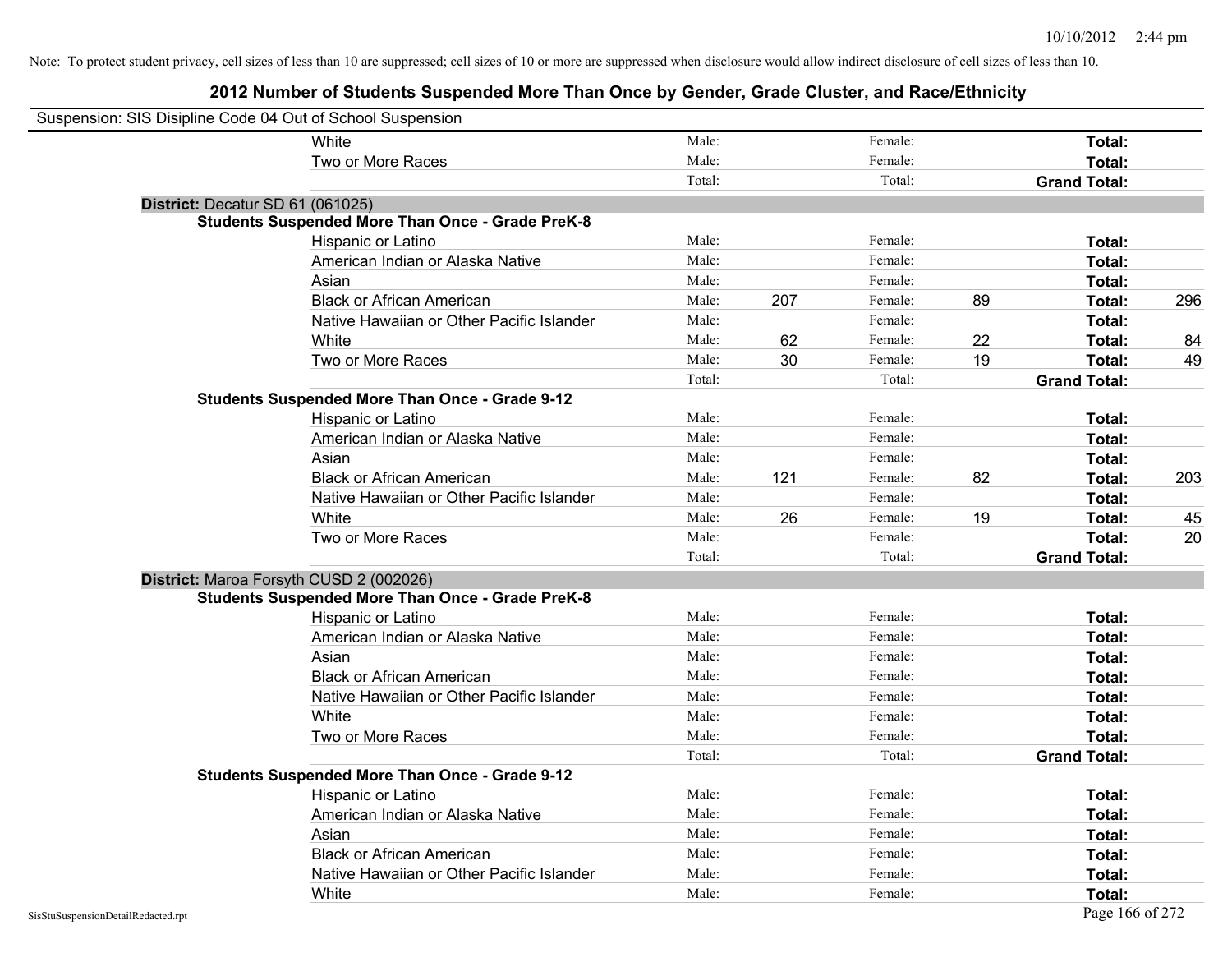| Suspension: SIS Disipline Code 04 Out of School Suspension |                                                         |        |         |                     |
|------------------------------------------------------------|---------------------------------------------------------|--------|---------|---------------------|
|                                                            | Two or More Races                                       | Male:  | Female: | Total:              |
|                                                            |                                                         | Total: | Total:  | <b>Grand Total:</b> |
| District: Meridian CUSD 15 (015026)                        |                                                         |        |         |                     |
|                                                            | <b>Students Suspended More Than Once - Grade PreK-8</b> |        |         |                     |
|                                                            | Hispanic or Latino                                      | Male:  | Female: | Total:              |
|                                                            | American Indian or Alaska Native                        | Male:  | Female: | Total:              |
|                                                            | Asian                                                   | Male:  | Female: | Total:              |
|                                                            | <b>Black or African American</b>                        | Male:  | Female: | Total:              |
|                                                            | Native Hawaiian or Other Pacific Islander               | Male:  | Female: | Total:              |
|                                                            | White                                                   | Male:  | Female: | 18<br>Total:        |
|                                                            | Two or More Races                                       | Male:  | Female: | Total:              |
|                                                            |                                                         | Total: | Total:  | <b>Grand Total:</b> |
| District: Mt Zion CUSD 3 (003026)                          |                                                         |        |         |                     |
|                                                            | <b>Students Suspended More Than Once - Grade PreK-8</b> |        |         |                     |
|                                                            | Hispanic or Latino                                      | Male:  | Female: | Total:              |
|                                                            | American Indian or Alaska Native                        | Male:  | Female: | Total:              |
|                                                            | Asian                                                   | Male:  | Female: | Total:              |
|                                                            | <b>Black or African American</b>                        | Male:  | Female: | Total:              |
|                                                            | Native Hawaiian or Other Pacific Islander               | Male:  | Female: | Total:              |
|                                                            | White                                                   | Male:  | Female: | Total:              |
|                                                            | Two or More Races                                       | Male:  | Female: | Total:              |
|                                                            |                                                         | Total: | Total:  | <b>Grand Total:</b> |
|                                                            | <b>Students Suspended More Than Once - Grade 9-12</b>   |        |         |                     |
|                                                            | Hispanic or Latino                                      | Male:  | Female: | Total:              |
|                                                            | American Indian or Alaska Native                        | Male:  | Female: | Total:              |
|                                                            | Asian                                                   | Male:  | Female: | Total:              |
|                                                            | <b>Black or African American</b>                        | Male:  | Female: | Total:              |
|                                                            | Native Hawaiian or Other Pacific Islander               | Male:  | Female: | Total:              |
|                                                            | White                                                   | Male:  | Female: | Total:              |
|                                                            | Two or More Races                                       | Male:  | Female: | Total:              |
|                                                            |                                                         | Total: | Total:  | <b>Grand Total:</b> |
|                                                            | District: Sangamon Valley CUSD 9 (009026)               |        |         |                     |
|                                                            | <b>Students Suspended More Than Once - Grade PreK-8</b> |        |         |                     |
|                                                            | Hispanic or Latino                                      | Male:  | Female: | Total:              |
|                                                            | American Indian or Alaska Native                        | Male:  | Female: | Total:              |
|                                                            | Asian                                                   | Male:  | Female: | Total:              |
|                                                            | <b>Black or African American</b>                        | Male:  | Female: | Total:              |
|                                                            | Native Hawaiian or Other Pacific Islander               | Male:  | Female: | Total:              |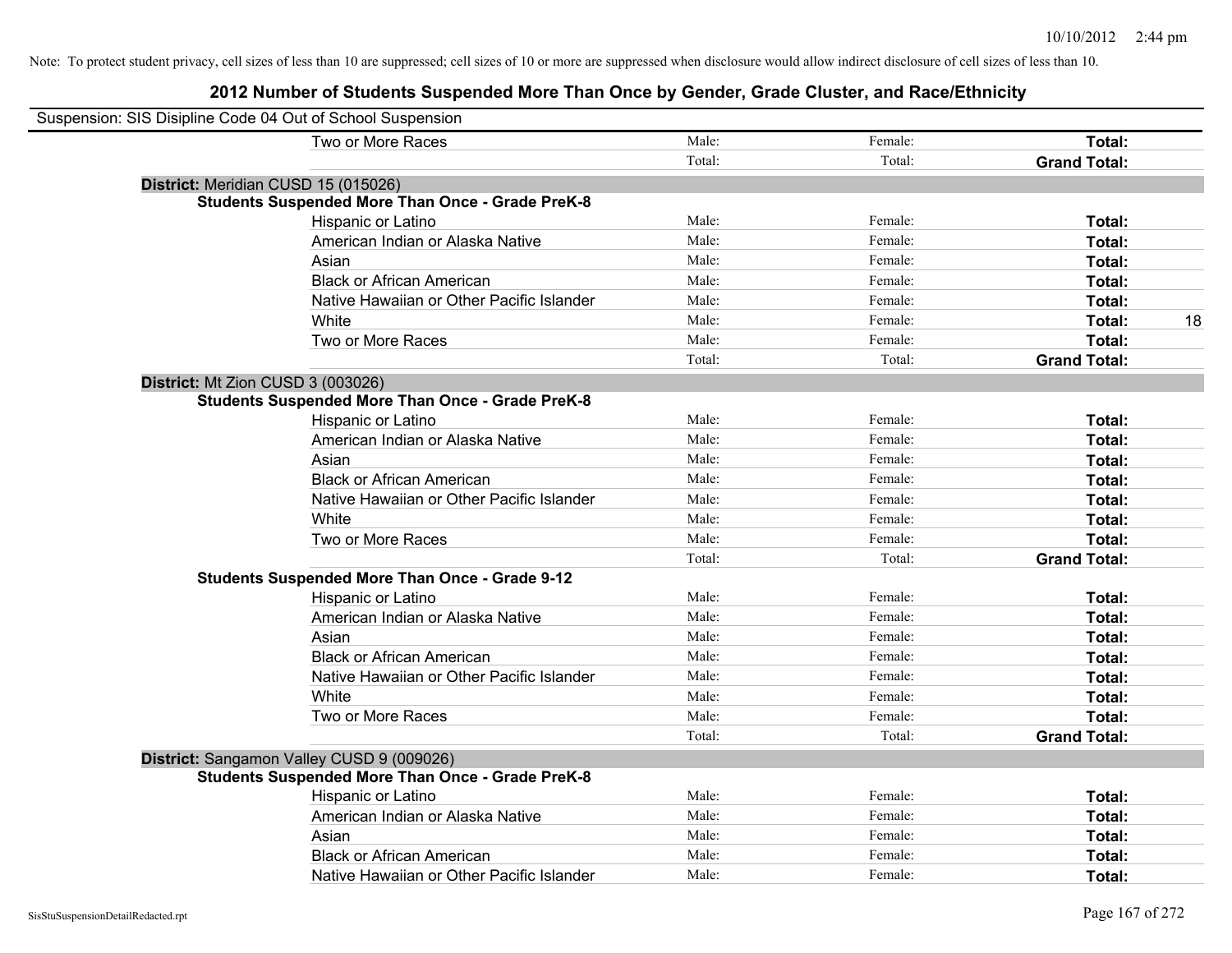| Suspension: SIS Disipline Code 04 Out of School Suspension |                                                         |        |         |                     |    |
|------------------------------------------------------------|---------------------------------------------------------|--------|---------|---------------------|----|
|                                                            | White                                                   | Male:  | Female: | Total:              |    |
|                                                            | Two or More Races                                       | Male:  | Female: | Total:              |    |
|                                                            |                                                         | Total: | Total:  | <b>Grand Total:</b> | 10 |
|                                                            | <b>Students Suspended More Than Once - Grade 9-12</b>   |        |         |                     |    |
|                                                            | Hispanic or Latino                                      | Male:  | Female: | Total:              |    |
|                                                            | American Indian or Alaska Native                        | Male:  | Female: | Total:              |    |
|                                                            | Asian                                                   | Male:  | Female: | Total:              |    |
|                                                            | <b>Black or African American</b>                        | Male:  | Female: | Total:              |    |
|                                                            | Native Hawaiian or Other Pacific Islander               | Male:  | Female: | Total:              |    |
|                                                            | White                                                   | Male:  | Female: | Total:              |    |
|                                                            | Two or More Races                                       | Male:  | Female: | Total:              |    |
|                                                            |                                                         | Total: | Total:  | <b>Grand Total:</b> |    |
|                                                            | District: Warrensburg-Latham CUSD 11 (011026)           |        |         |                     |    |
|                                                            | <b>Students Suspended More Than Once - Grade PreK-8</b> |        |         |                     |    |
|                                                            | Hispanic or Latino                                      | Male:  | Female: | Total:              |    |
|                                                            | American Indian or Alaska Native                        | Male:  | Female: | Total:              |    |
|                                                            | Asian                                                   | Male:  | Female: | Total:              |    |
|                                                            | <b>Black or African American</b>                        | Male:  | Female: | Total:              |    |
|                                                            | Native Hawaiian or Other Pacific Islander               | Male:  | Female: | Total:              |    |
|                                                            | White                                                   | Male:  | Female: | Total:              |    |
|                                                            | Two or More Races                                       | Male:  | Female: | Total:              |    |
|                                                            |                                                         | Total: | Total:  | <b>Grand Total:</b> |    |
|                                                            | <b>Students Suspended More Than Once - Grade 9-12</b>   |        |         |                     |    |
|                                                            | Hispanic or Latino                                      | Male:  | Female: | Total:              |    |
|                                                            | American Indian or Alaska Native                        | Male:  | Female: | Total:              |    |
|                                                            | Asian                                                   | Male:  | Female: | Total:              |    |
|                                                            | <b>Black or African American</b>                        | Male:  | Female: | Total:              |    |
|                                                            | Native Hawaiian or Other Pacific Islander               | Male:  | Female: | Total:              |    |
|                                                            | White                                                   | Male:  | Female: | Total:              | 14 |
|                                                            | Two or More Races                                       | Male:  | Female: | Total:              |    |
|                                                            |                                                         | Total: | Total:  | <b>Grand Total:</b> |    |
| County: Piatt (074)                                        |                                                         |        |         |                     |    |
|                                                            | District: Atwood Hammond CUSD 39 (039026)               |        |         |                     |    |
|                                                            | <b>Students Suspended More Than Once - Grade PreK-8</b> |        |         |                     |    |
|                                                            | Hispanic or Latino                                      | Male:  | Female: | Total:              |    |
|                                                            | American Indian or Alaska Native                        | Male:  | Female: | Total:              |    |
|                                                            | Asian                                                   | Male:  | Female: | Total:              |    |
|                                                            | <b>Black or African American</b>                        | Male:  | Female: | Total:              |    |
|                                                            | Native Hawaiian or Other Pacific Islander               | Male:  | Female: | Total:              |    |
| SisStuSuspensionDetailRedacted.rpt                         |                                                         |        |         | Page 168 of 272     |    |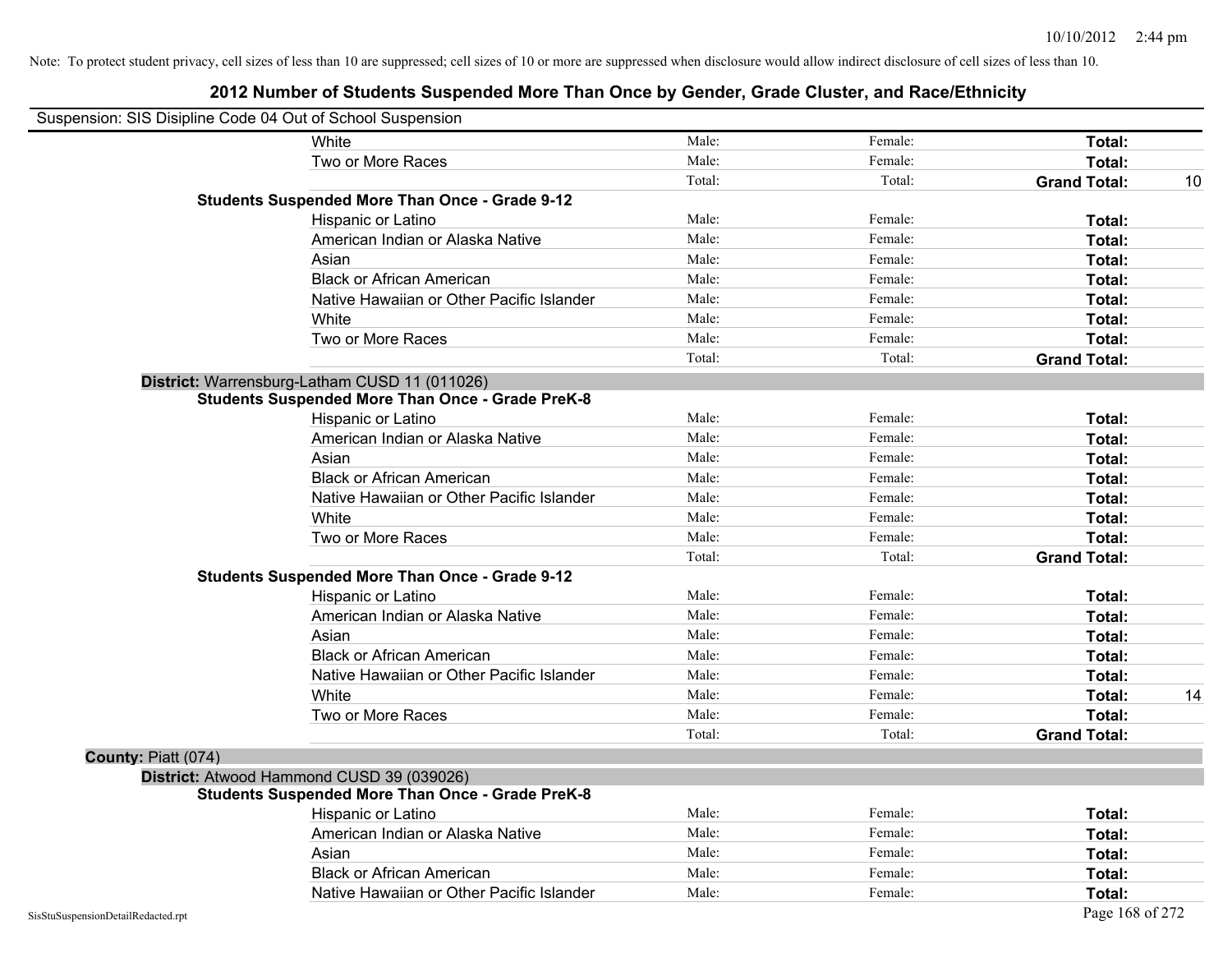| Suspension: SIS Disipline Code 04 Out of School Suspension |                                                         |        |         |                     |
|------------------------------------------------------------|---------------------------------------------------------|--------|---------|---------------------|
|                                                            | White                                                   | Male:  | Female: | Total:              |
|                                                            | Two or More Races                                       | Male:  | Female: | Total:              |
|                                                            |                                                         | Total: | Total:  | <b>Grand Total:</b> |
| District: Bement CUSD 5 (005026)                           |                                                         |        |         |                     |
|                                                            | <b>Students Suspended More Than Once - Grade PreK-8</b> |        |         |                     |
|                                                            | Hispanic or Latino                                      | Male:  | Female: | Total:              |
|                                                            | American Indian or Alaska Native                        | Male:  | Female: | Total:              |
|                                                            | Asian                                                   | Male:  | Female: | Total:              |
|                                                            | <b>Black or African American</b>                        | Male:  | Female: | Total:              |
|                                                            | Native Hawaiian or Other Pacific Islander               | Male:  | Female: | Total:              |
|                                                            | White                                                   | Male:  | Female: | Total:              |
|                                                            | Two or More Races                                       | Male:  | Female: | Total:              |
|                                                            |                                                         | Total: | Total:  | <b>Grand Total:</b> |
|                                                            | <b>Students Suspended More Than Once - Grade 9-12</b>   |        |         |                     |
|                                                            | Hispanic or Latino                                      | Male:  | Female: | Total:              |
|                                                            | American Indian or Alaska Native                        | Male:  | Female: | Total:              |
|                                                            | Asian                                                   | Male:  | Female: | Total:              |
|                                                            | <b>Black or African American</b>                        | Male:  | Female: | Total:              |
|                                                            | Native Hawaiian or Other Pacific Islander               | Male:  | Female: | Total:              |
|                                                            | White                                                   | Male:  | Female: | Total:              |
|                                                            | Two or More Races                                       | Male:  | Female: | Total:              |
|                                                            |                                                         | Total: | Total:  | <b>Grand Total:</b> |
|                                                            | District: Cerro Gordo CUSD 100 (100026)                 |        |         |                     |
|                                                            | <b>Students Suspended More Than Once - Grade PreK-8</b> |        |         |                     |
|                                                            | Hispanic or Latino                                      | Male:  | Female: | Total:              |
|                                                            | American Indian or Alaska Native                        | Male:  | Female: | Total:              |
|                                                            | Asian                                                   | Male:  | Female: | Total:              |
|                                                            | <b>Black or African American</b>                        | Male:  | Female: | Total:              |
|                                                            | Native Hawaiian or Other Pacific Islander               | Male:  | Female: | Total:              |
|                                                            | White                                                   | Male:  | Female: | Total:              |
|                                                            | Two or More Races                                       | Male:  | Female: | Total:              |
|                                                            |                                                         | Total: | Total:  | <b>Grand Total:</b> |
|                                                            | District: Monticello CUSD 25 (025026)                   |        |         |                     |
|                                                            | <b>Students Suspended More Than Once - Grade PreK-8</b> |        |         |                     |
|                                                            | Hispanic or Latino                                      | Male:  | Female: | Total:              |
|                                                            | American Indian or Alaska Native                        | Male:  | Female: | Total:              |
|                                                            | Asian                                                   | Male:  | Female: | Total:              |
|                                                            | <b>Black or African American</b>                        | Male:  | Female: | Total:              |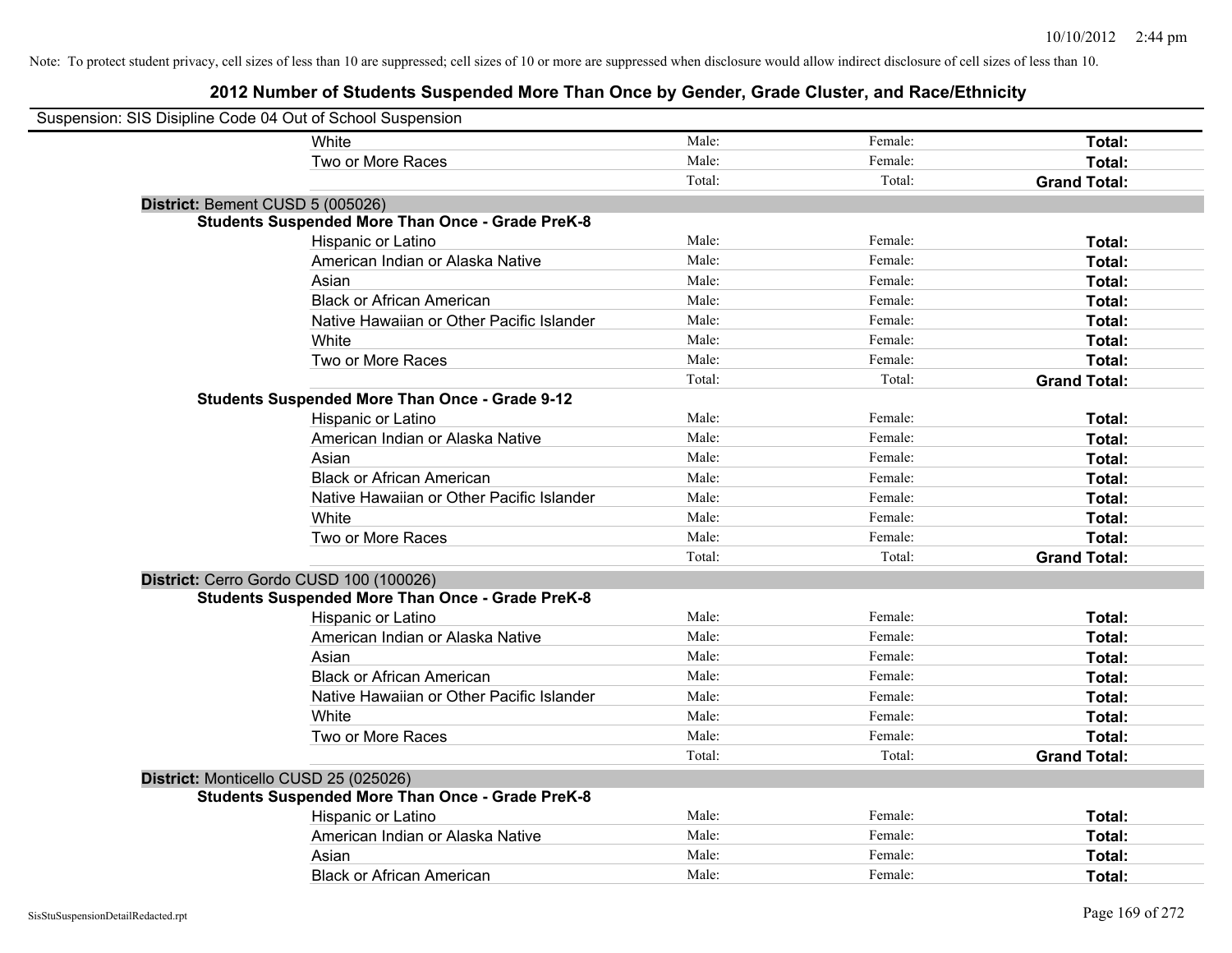| Suspension: SIS Disipline Code 04 Out of School Suspension |                                                         |        |    |         |    |                     |    |
|------------------------------------------------------------|---------------------------------------------------------|--------|----|---------|----|---------------------|----|
|                                                            | Native Hawaiian or Other Pacific Islander               | Male:  |    | Female: |    | Total:              |    |
|                                                            | White                                                   | Male:  |    | Female: |    | Total:              |    |
|                                                            | Two or More Races                                       | Male:  |    | Female: |    | Total:              |    |
|                                                            |                                                         | Total: |    | Total:  |    | <b>Grand Total:</b> |    |
|                                                            | <b>Students Suspended More Than Once - Grade 9-12</b>   |        |    |         |    |                     |    |
|                                                            | Hispanic or Latino                                      | Male:  |    | Female: |    | Total:              |    |
|                                                            | American Indian or Alaska Native                        | Male:  |    | Female: |    | Total:              |    |
|                                                            | Asian                                                   | Male:  |    | Female: |    | Total:              |    |
|                                                            | <b>Black or African American</b>                        | Male:  |    | Female: |    | Total:              |    |
|                                                            | Native Hawaiian or Other Pacific Islander               | Male:  |    | Female: |    | Total:              |    |
|                                                            | White                                                   | Male:  |    | Female: |    | Total:              |    |
|                                                            | Two or More Races                                       | Male:  |    | Female: |    | Total:              |    |
|                                                            |                                                         | Total: |    | Total:  |    | <b>Grand Total:</b> |    |
|                                                            |                                                         |        |    |         |    |                     |    |
| Region: Madison ROE (41)                                   |                                                         |        |    |         |    |                     |    |
| County: Madison (057)                                      |                                                         |        |    |         |    |                     |    |
|                                                            | District: Alton CUSD 11 (011026)                        |        |    |         |    |                     |    |
|                                                            | <b>Students Suspended More Than Once - Grade PreK-8</b> |        |    |         |    |                     |    |
|                                                            | Hispanic or Latino                                      | Male:  |    | Female: |    | Total:              |    |
|                                                            | American Indian or Alaska Native                        | Male:  |    | Female: |    | Total:              |    |
|                                                            | Asian                                                   | Male:  |    | Female: |    | Total:              |    |
|                                                            | <b>Black or African American</b>                        | Male:  |    | Female: |    | Total:              | 33 |
|                                                            | Native Hawaiian or Other Pacific Islander               | Male:  |    | Female: |    | Total:              |    |
|                                                            | White                                                   | Male:  |    | Female: |    | Total:              | 31 |
|                                                            | Two or More Races                                       | Male:  |    | Female: |    | Total:              |    |
|                                                            |                                                         | Total: |    | Total:  |    | <b>Grand Total:</b> |    |
|                                                            | <b>Students Suspended More Than Once - Grade 9-12</b>   |        |    |         |    |                     |    |
|                                                            | Hispanic or Latino                                      | Male:  |    | Female: |    | Total:              |    |
|                                                            | American Indian or Alaska Native                        | Male:  |    | Female: |    | Total:              |    |
|                                                            | Asian                                                   | Male:  |    | Female: |    | Total:              |    |
|                                                            | <b>Black or African American</b>                        | Male:  | 31 | Female: | 20 | <b>Total:</b>       | 51 |
|                                                            | Native Hawaiian or Other Pacific Islander               | Male:  |    | Female: |    | Total:              |    |
|                                                            | White                                                   | Male:  |    | Female: |    | Total:              | 28 |
|                                                            | Two or More Races                                       | Male:  |    | Female: |    | Total:              |    |
|                                                            |                                                         | Total: |    | Total:  |    | <b>Grand Total:</b> |    |
|                                                            | District: Bethalto CUSD 8 (008026)                      |        |    |         |    |                     |    |
|                                                            | <b>Students Suspended More Than Once - Grade PreK-8</b> |        |    |         |    |                     |    |
|                                                            | Hispanic or Latino                                      | Male:  |    | Female: |    | Total:              |    |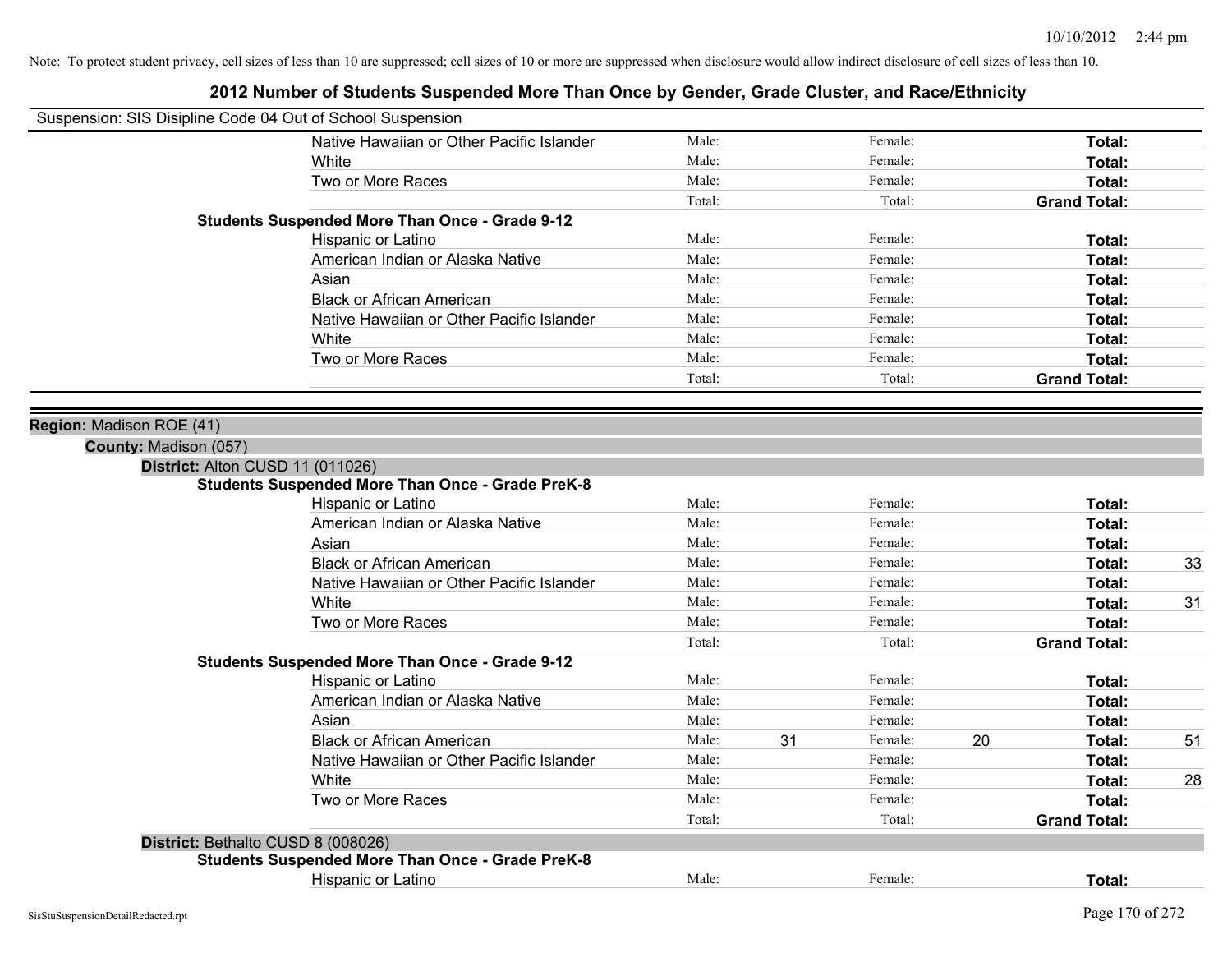| Suspension: SIS Disipline Code 04 Out of School Suspension |                                                         |        |    |         |    |                     |    |
|------------------------------------------------------------|---------------------------------------------------------|--------|----|---------|----|---------------------|----|
|                                                            | American Indian or Alaska Native                        | Male:  |    | Female: |    | Total:              |    |
|                                                            | Asian                                                   | Male:  |    | Female: |    | Total:              |    |
|                                                            | <b>Black or African American</b>                        | Male:  |    | Female: |    | Total:              |    |
|                                                            | Native Hawaiian or Other Pacific Islander               | Male:  |    | Female: |    | Total:              |    |
|                                                            | White                                                   | Male:  |    | Female: |    | Total:              | 13 |
|                                                            | Two or More Races                                       | Male:  |    | Female: |    | Total:              |    |
|                                                            |                                                         | Total: |    | Total:  |    | <b>Grand Total:</b> |    |
|                                                            | <b>Students Suspended More Than Once - Grade 9-12</b>   |        |    |         |    |                     |    |
|                                                            | Hispanic or Latino                                      | Male:  |    | Female: |    | Total:              |    |
|                                                            | American Indian or Alaska Native                        | Male:  |    | Female: |    | Total:              |    |
|                                                            | Asian                                                   | Male:  |    | Female: |    | Total:              |    |
|                                                            | <b>Black or African American</b>                        | Male:  |    | Female: |    | Total:              |    |
|                                                            | Native Hawaiian or Other Pacific Islander               | Male:  |    | Female: |    | Total:              |    |
|                                                            | White                                                   | Male:  |    | Female: |    | Total:              | 13 |
|                                                            | Two or More Races                                       | Male:  |    | Female: |    | Total:              |    |
|                                                            |                                                         | Total: |    | Total:  |    | <b>Grand Total:</b> |    |
|                                                            | District: Collinsville CUSD 10 (010026)                 |        |    |         |    |                     |    |
|                                                            | <b>Students Suspended More Than Once - Grade PreK-8</b> |        |    |         |    |                     |    |
|                                                            | Hispanic or Latino                                      | Male:  |    | Female: |    | Total:              |    |
|                                                            | American Indian or Alaska Native                        | Male:  |    | Female: |    | Total:              |    |
|                                                            | Asian                                                   | Male:  |    | Female: |    | Total:              |    |
|                                                            | <b>Black or African American</b>                        | Male:  |    | Female: |    | Total:              | 23 |
|                                                            | Native Hawaiian or Other Pacific Islander               | Male:  |    | Female: |    | Total:              |    |
|                                                            | White                                                   | Male:  | 46 | Female: | 11 | Total:              | 57 |
|                                                            | Two or More Races                                       | Male:  |    | Female: |    | Total:              |    |
|                                                            |                                                         | Total: | 69 | Total:  | 23 | <b>Grand Total:</b> | 92 |
|                                                            | <b>Students Suspended More Than Once - Grade 9-12</b>   |        |    |         |    |                     |    |
|                                                            | Hispanic or Latino                                      | Male:  |    | Female: |    | Total:              | 20 |
|                                                            | American Indian or Alaska Native                        | Male:  |    | Female: |    | Total:              |    |
|                                                            | Asian                                                   | Male:  |    | Female: |    | Total:              |    |
|                                                            | <b>Black or African American</b>                        | Male:  | 22 | Female: | 12 | Total:              | 34 |
|                                                            | Native Hawaiian or Other Pacific Islander               | Male:  |    | Female: |    | Total:              |    |
|                                                            | White                                                   | Male:  | 70 | Female: | 16 | <b>Total:</b>       | 86 |
|                                                            | Two or More Races                                       | Male:  |    | Female: |    | Total:              |    |
|                                                            |                                                         | Total: |    | Total:  |    | <b>Grand Total:</b> |    |
|                                                            | District: Coordinated Youth & Human Service (006000)    |        |    |         |    |                     |    |
|                                                            | <b>Students Suspended More Than Once - Grade PreK-8</b> |        |    |         |    |                     |    |
|                                                            | Hispanic or Latino                                      | Male:  |    | Female: |    | Total:              |    |
|                                                            | American Indian or Alaska Native                        | Male:  |    | Female: |    | Total:              |    |
| SisStuSuspensionDetailRedacted.rpt                         |                                                         |        |    |         |    | Page 171 of 272     |    |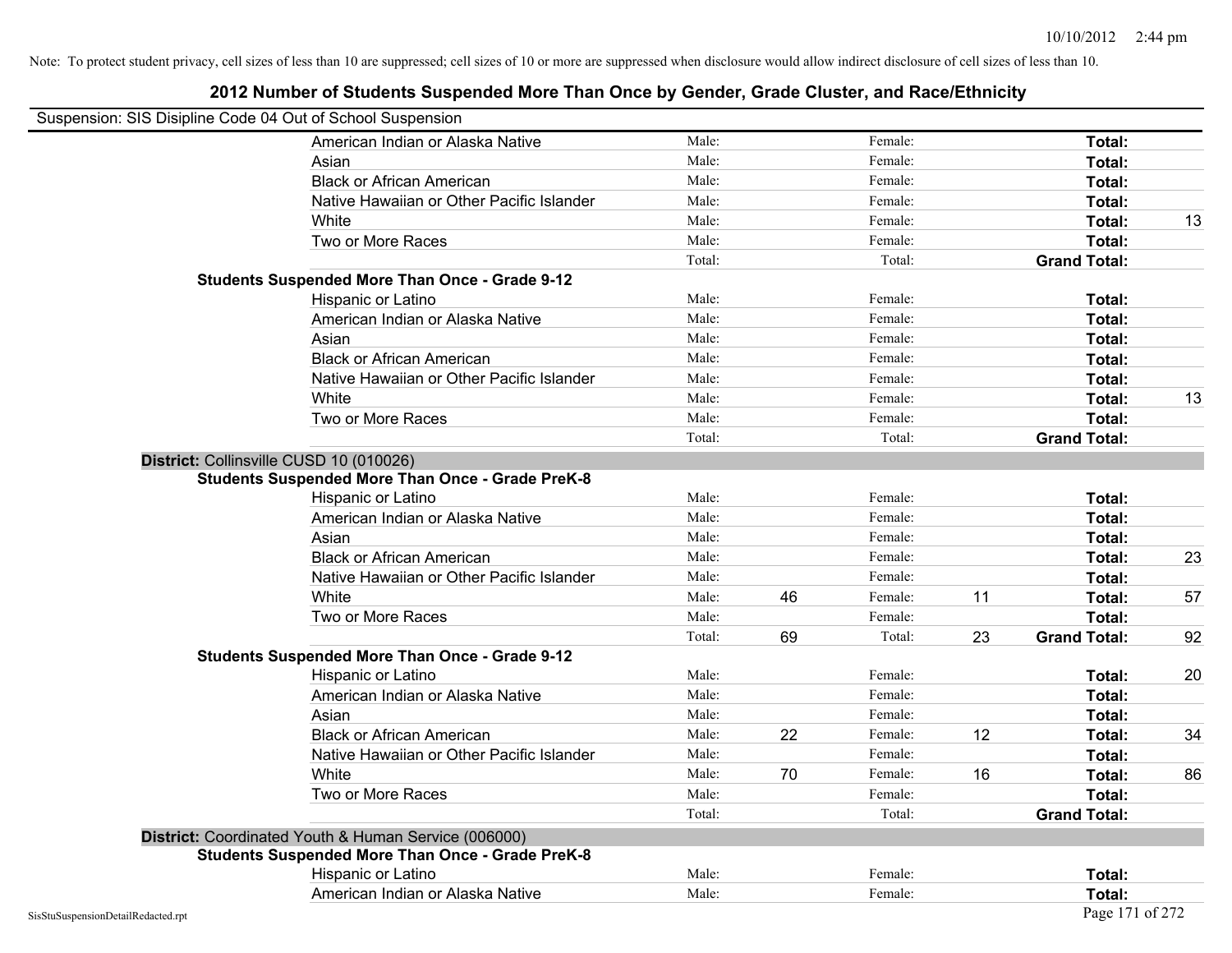| Suspension: SIS Disipline Code 04 Out of School Suspension                                        |        |         |                     |    |
|---------------------------------------------------------------------------------------------------|--------|---------|---------------------|----|
| Asian                                                                                             | Male:  | Female: | Total:              |    |
| <b>Black or African American</b>                                                                  | Male:  | Female: | Total:              |    |
| Native Hawaiian or Other Pacific Islander                                                         | Male:  | Female: | Total:              |    |
| White                                                                                             | Male:  | Female: | Total:              |    |
| Two or More Races                                                                                 | Male:  | Female: | Total:              |    |
|                                                                                                   | Total: | Total:  | <b>Grand Total:</b> |    |
| <b>Students Suspended More Than Once - Grade 9-12</b>                                             |        |         |                     |    |
| Hispanic or Latino                                                                                | Male:  | Female: | Total:              |    |
| American Indian or Alaska Native                                                                  | Male:  | Female: | Total:              |    |
| Asian                                                                                             | Male:  | Female: | Total:              |    |
| <b>Black or African American</b>                                                                  | Male:  | Female: | Total:              |    |
| Native Hawaiian or Other Pacific Islander                                                         | Male:  | Female: | Total:              |    |
| White                                                                                             | Male:  | Female: | Total:              |    |
| Two or More Races                                                                                 | Male:  | Female: | Total:              |    |
|                                                                                                   | Total: | Total:  | <b>Grand Total:</b> |    |
| District: East Alton SD 13 (013002)                                                               |        |         |                     |    |
| <b>Students Suspended More Than Once - Grade PreK-8</b>                                           |        |         |                     |    |
| Hispanic or Latino                                                                                | Male:  | Female: | Total:              |    |
| American Indian or Alaska Native                                                                  | Male:  | Female: | Total:              |    |
| Asian                                                                                             | Male:  | Female: | Total:              |    |
| <b>Black or African American</b>                                                                  | Male:  | Female: | Total:              |    |
| Native Hawaiian or Other Pacific Islander                                                         | Male:  | Female: | Total:              |    |
| White                                                                                             | Male:  | Female: | Total:              |    |
| Two or More Races                                                                                 | Male:  | Female: | Total:              |    |
|                                                                                                   | Total: | Total:  | <b>Grand Total:</b> |    |
| District: East Alton-Wood River CHSD 14 (014016)                                                  |        |         |                     |    |
| <b>Students Suspended More Than Once - Grade 9-12</b>                                             |        |         |                     |    |
| Hispanic or Latino                                                                                | Male:  | Female: | Total:              |    |
| American Indian or Alaska Native                                                                  | Male:  | Female: | Total:              |    |
| Asian                                                                                             | Male:  | Female: | Total:              |    |
| <b>Black or African American</b>                                                                  | Male:  | Female: | Total:              |    |
| Native Hawaiian or Other Pacific Islander                                                         | Male:  | Female: | Total:              |    |
| White                                                                                             | Male:  | Female: | Total:              | 50 |
| Two or More Races                                                                                 | Male:  | Female: | Total:              |    |
|                                                                                                   | Total: | Total:  | <b>Grand Total:</b> |    |
|                                                                                                   |        |         |                     |    |
| District: Edwardsville CUSD 7 (007026)<br><b>Students Suspended More Than Once - Grade PreK-8</b> |        |         |                     |    |
| <b>Hispanic or Latino</b>                                                                         | Male:  | Female: | Total:              |    |
|                                                                                                   |        |         |                     |    |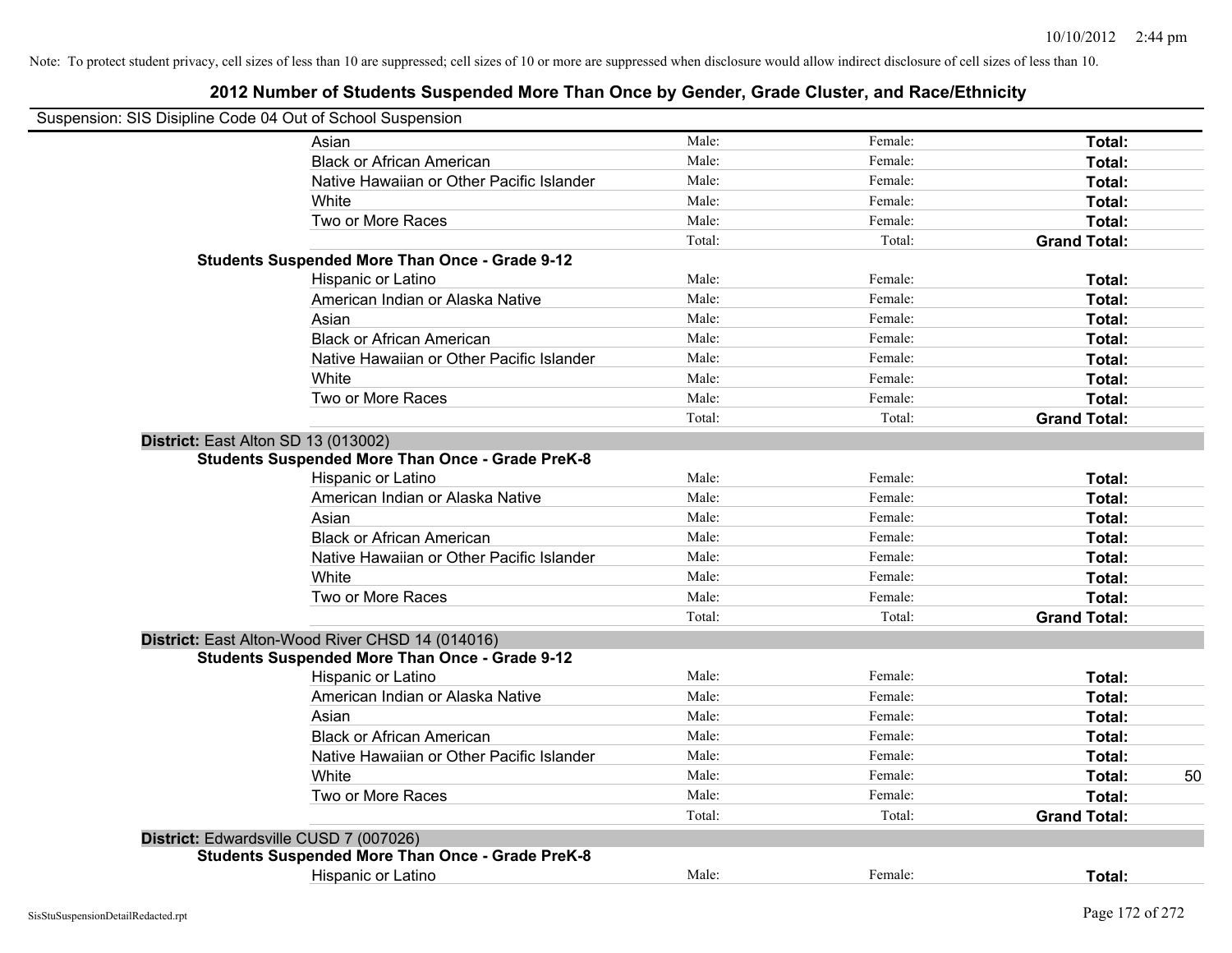| Suspension: SIS Disipline Code 04 Out of School Suspension |                                                         |        |    |         |    |                     |    |
|------------------------------------------------------------|---------------------------------------------------------|--------|----|---------|----|---------------------|----|
|                                                            | American Indian or Alaska Native                        | Male:  |    | Female: |    | Total:              |    |
|                                                            | Asian                                                   | Male:  |    | Female: |    | Total:              |    |
|                                                            | <b>Black or African American</b>                        | Male:  |    | Female: |    | Total:              |    |
|                                                            | Native Hawaiian or Other Pacific Islander               | Male:  |    | Female: |    | Total:              |    |
|                                                            | White                                                   | Male:  |    | Female: |    | Total:              | 39 |
|                                                            | Two or More Races                                       | Male:  |    | Female: |    | Total:              |    |
|                                                            |                                                         | Total: |    | Total:  |    | <b>Grand Total:</b> | 51 |
|                                                            | <b>Students Suspended More Than Once - Grade 9-12</b>   |        |    |         |    |                     |    |
|                                                            | Hispanic or Latino                                      | Male:  |    | Female: |    | Total:              |    |
|                                                            | American Indian or Alaska Native                        | Male:  |    | Female: |    | Total:              |    |
|                                                            | Asian                                                   | Male:  |    | Female: |    | Total:              |    |
|                                                            | <b>Black or African American</b>                        | Male:  |    | Female: |    | Total:              |    |
|                                                            | Native Hawaiian or Other Pacific Islander               | Male:  |    | Female: |    | Total:              |    |
|                                                            | White                                                   | Male:  |    | Female: |    | Total:              | 38 |
|                                                            | Two or More Races                                       | Male:  |    | Female: |    | Total:              |    |
|                                                            |                                                         | Total: |    | Total:  |    | <b>Grand Total:</b> |    |
|                                                            | District: Granite City CUSD 9 (009026)                  |        |    |         |    |                     |    |
|                                                            | <b>Students Suspended More Than Once - Grade PreK-8</b> |        |    |         |    |                     |    |
|                                                            | Hispanic or Latino                                      | Male:  |    | Female: |    | Total:              |    |
|                                                            | American Indian or Alaska Native                        | Male:  |    | Female: |    | Total:              |    |
|                                                            | Asian                                                   | Male:  |    | Female: |    | Total:              |    |
|                                                            | <b>Black or African American</b>                        | Male:  |    | Female: |    | Total:              | 23 |
|                                                            | Native Hawaiian or Other Pacific Islander               | Male:  |    | Female: |    | Total:              |    |
|                                                            | White                                                   | Male:  |    | Female: |    | Total:              | 66 |
|                                                            | Two or More Races                                       | Male:  |    | Female: |    | Total:              |    |
|                                                            |                                                         | Total: | 86 | Total:  | 13 | <b>Grand Total:</b> | 99 |
|                                                            | <b>Students Suspended More Than Once - Grade 9-12</b>   |        |    |         |    |                     |    |
|                                                            | Hispanic or Latino                                      | Male:  |    | Female: |    | Total:              |    |
|                                                            | American Indian or Alaska Native                        | Male:  |    | Female: |    | Total:              |    |
|                                                            | Asian                                                   | Male:  |    | Female: |    | Total:              |    |
|                                                            | <b>Black or African American</b>                        | Male:  | 16 | Female: | 13 | Total:              | 29 |
|                                                            | Native Hawaiian or Other Pacific Islander               | Male:  |    | Female: |    | Total:              |    |
|                                                            | White                                                   | Male:  | 29 | Female: | 12 | Total:              | 41 |
|                                                            | Two or More Races                                       | Male:  |    | Female: |    | Total:              |    |
|                                                            |                                                         | Total: |    | Total:  |    | <b>Grand Total:</b> |    |
|                                                            | District: Highland CUSD 5 (005026)                      |        |    |         |    |                     |    |
|                                                            | <b>Students Suspended More Than Once - Grade PreK-8</b> |        |    |         |    |                     |    |
|                                                            | Hispanic or Latino                                      | Male:  |    | Female: |    | Total:              |    |
|                                                            | American Indian or Alaska Native                        | Male:  |    | Female: |    | Total:              |    |
| SisStuSuspensionDetailRedacted.rpt                         |                                                         |        |    |         |    | Page 173 of 272     |    |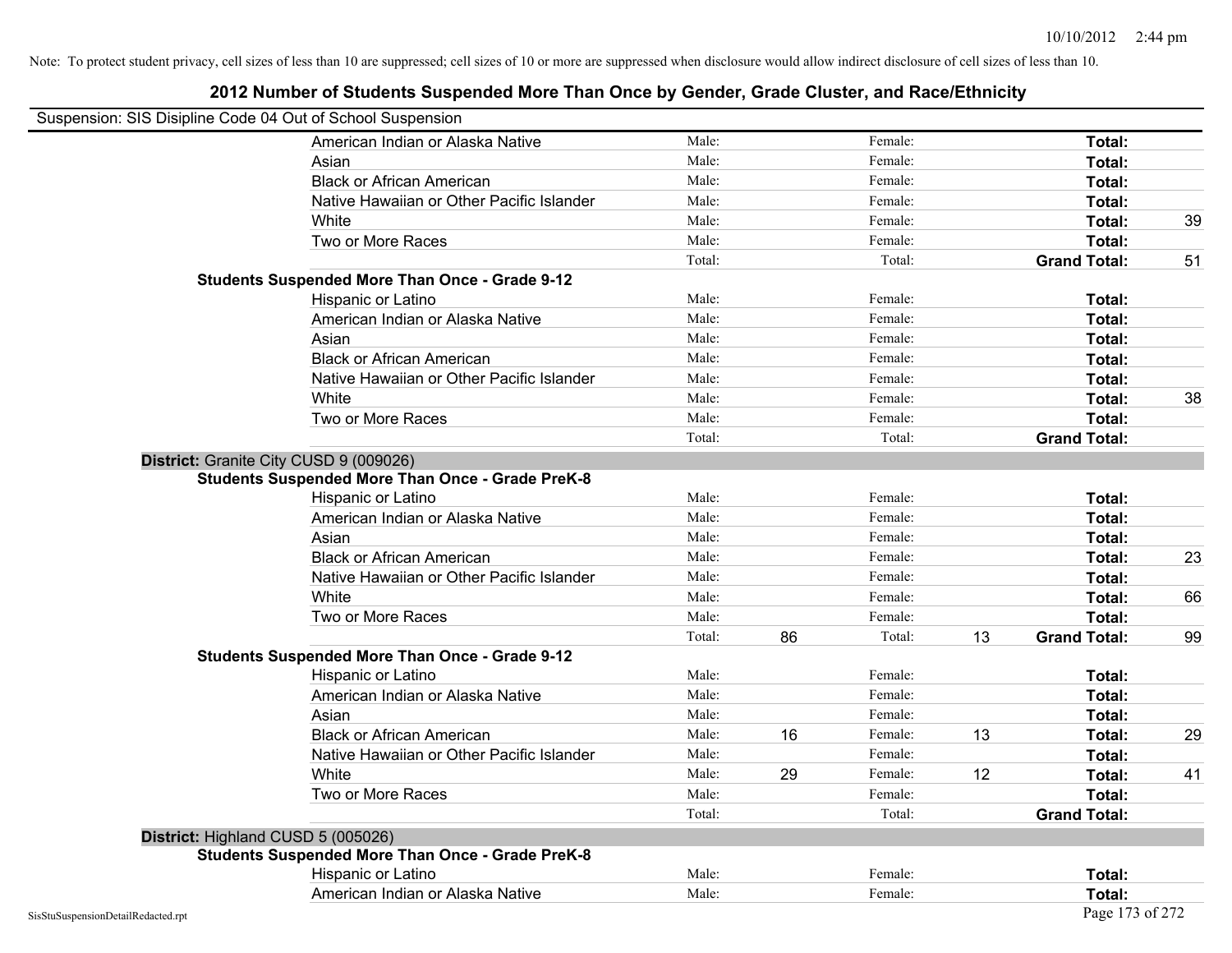| Suspension: SIS Disipline Code 04 Out of School Suspension |                                                         |        |    |         |    |                     |    |
|------------------------------------------------------------|---------------------------------------------------------|--------|----|---------|----|---------------------|----|
|                                                            | Asian                                                   | Male:  |    | Female: |    | Total:              |    |
|                                                            | <b>Black or African American</b>                        | Male:  |    | Female: |    | Total:              |    |
|                                                            | Native Hawaiian or Other Pacific Islander               | Male:  |    | Female: |    | Total:              |    |
|                                                            | White                                                   | Male:  |    | Female: |    | Total:              |    |
|                                                            | Two or More Races                                       | Male:  |    | Female: |    | Total:              |    |
|                                                            |                                                         | Total: |    | Total:  |    | <b>Grand Total:</b> |    |
|                                                            | <b>Students Suspended More Than Once - Grade 9-12</b>   |        |    |         |    |                     |    |
|                                                            | Hispanic or Latino                                      | Male:  |    | Female: |    | Total:              |    |
|                                                            | American Indian or Alaska Native                        | Male:  |    | Female: |    | Total:              |    |
|                                                            | Asian                                                   | Male:  |    | Female: |    | Total:              |    |
|                                                            | <b>Black or African American</b>                        | Male:  |    | Female: |    | Total:              |    |
|                                                            | Native Hawaiian or Other Pacific Islander               | Male:  |    | Female: |    | Total:              |    |
|                                                            | White                                                   | Male:  |    | Female: |    | Total:              | 15 |
|                                                            | Two or More Races                                       | Male:  |    | Female: |    | Total:              |    |
|                                                            |                                                         | Total: |    | Total:  |    | <b>Grand Total:</b> |    |
|                                                            | District: Madison Co Regional Office of Ed (028400)     |        |    |         |    |                     |    |
|                                                            | <b>Students Suspended More Than Once - Grade 9-12</b>   |        |    |         |    |                     |    |
|                                                            | Hispanic or Latino                                      | Male:  |    | Female: |    | Total:              |    |
|                                                            | American Indian or Alaska Native                        | Male:  |    | Female: |    | Total:              |    |
|                                                            | Asian                                                   | Male:  |    | Female: |    | Total:              |    |
|                                                            | <b>Black or African American</b>                        | Male:  |    | Female: |    | Total:              |    |
|                                                            | Native Hawaiian or Other Pacific Islander               | Male:  |    | Female: |    | Total:              |    |
|                                                            | White                                                   | Male:  |    | Female: |    | Total:              |    |
|                                                            | Two or More Races                                       | Male:  |    | Female: |    | Total:              |    |
|                                                            |                                                         | Total: |    | Total:  |    | <b>Grand Total:</b> |    |
| District: Madison CUSD 12 (012026)                         |                                                         |        |    |         |    |                     |    |
|                                                            | <b>Students Suspended More Than Once - Grade PreK-8</b> |        |    |         |    |                     |    |
|                                                            | Hispanic or Latino                                      | Male:  |    | Female: |    | Total:              |    |
|                                                            | American Indian or Alaska Native                        | Male:  |    | Female: |    | Total:              |    |
|                                                            | Asian                                                   | Male:  |    | Female: |    | Total:              |    |
|                                                            | <b>Black or African American</b>                        | Male:  | 22 | Female: | 10 | Total:              | 32 |
|                                                            | Native Hawaiian or Other Pacific Islander               | Male:  |    | Female: |    | Total:              |    |
|                                                            | White                                                   | Male:  |    | Female: |    | Total:              |    |
|                                                            | Two or More Races                                       | Male:  |    | Female: |    | Total:              |    |
|                                                            |                                                         | Total: |    | Total:  |    | <b>Grand Total:</b> |    |
| District: Non-Public School (0100)                         |                                                         |        |    |         |    |                     |    |
|                                                            | <b>Students Suspended More Than Once - Grade 9-12</b>   |        |    |         |    |                     |    |
|                                                            | Hispanic or Latino                                      | Male:  |    | Female: |    | Total:              |    |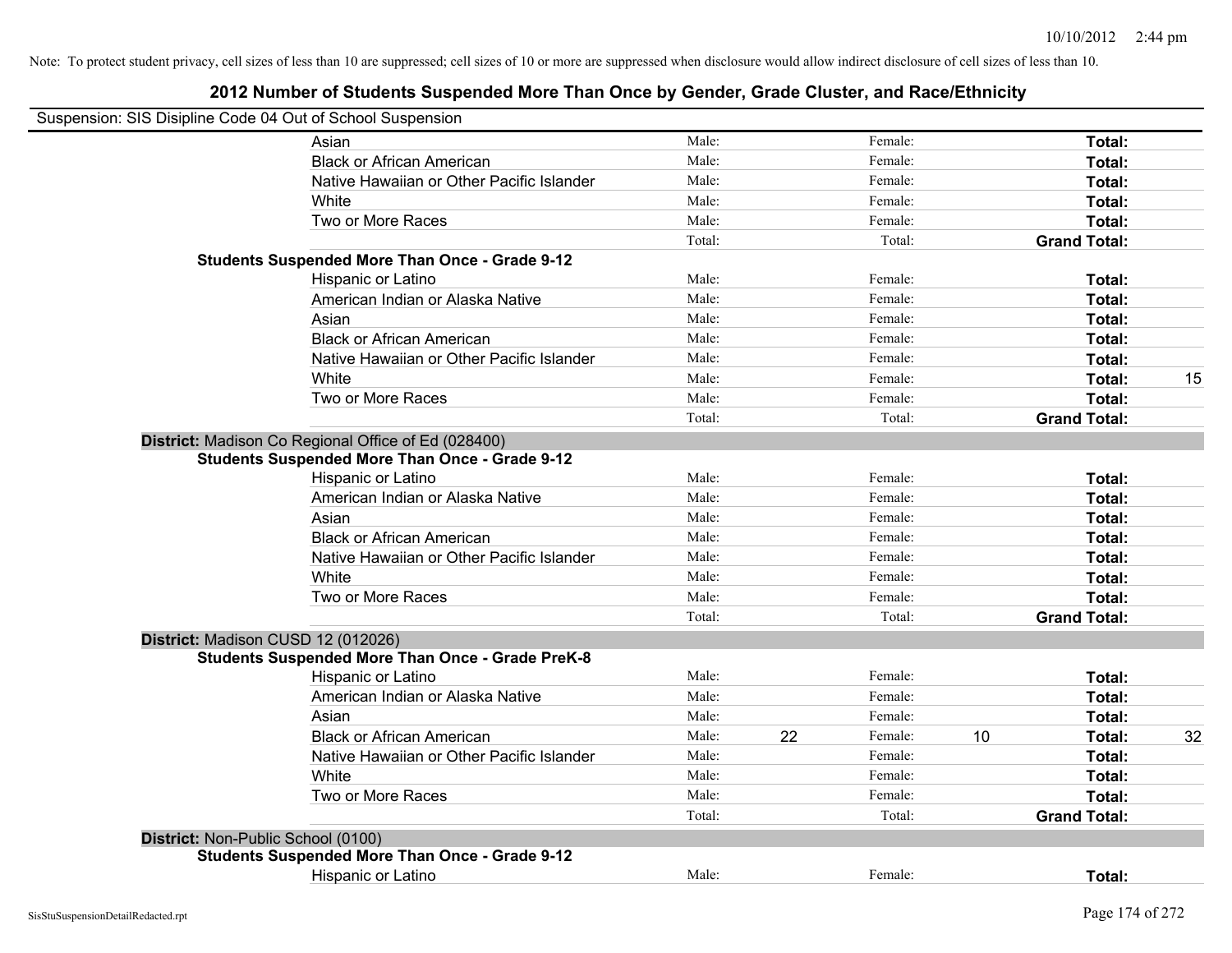| Suspension: SIS Disipline Code 04 Out of School Suspension |                                                         |        |         |                     |
|------------------------------------------------------------|---------------------------------------------------------|--------|---------|---------------------|
|                                                            | American Indian or Alaska Native                        | Male:  | Female: | Total:              |
|                                                            | Asian                                                   | Male:  | Female: | Total:              |
|                                                            | <b>Black or African American</b>                        | Male:  | Female: | Total:              |
|                                                            | Native Hawaiian or Other Pacific Islander               | Male:  | Female: | Total:              |
|                                                            | White                                                   | Male:  | Female: | Total:<br>16        |
|                                                            | Two or More Races                                       | Male:  | Female: | Total:              |
|                                                            |                                                         | Total: | Total:  | <b>Grand Total:</b> |
|                                                            | District: Non-Public School (055S)                      |        |         |                     |
|                                                            | <b>Students Suspended More Than Once - Grade PreK-8</b> |        |         |                     |
|                                                            | Hispanic or Latino                                      | Male:  | Female: | Total:              |
|                                                            | American Indian or Alaska Native                        | Male:  | Female: | Total:              |
|                                                            | Asian                                                   | Male:  | Female: | Total:              |
|                                                            | <b>Black or African American</b>                        | Male:  | Female: | Total:              |
|                                                            | Native Hawaiian or Other Pacific Islander               | Male:  | Female: | Total:              |
|                                                            | White                                                   | Male:  | Female: | Total:              |
|                                                            | Two or More Races                                       | Male:  | Female: | Total:              |
|                                                            |                                                         | Total: | Total:  | <b>Grand Total:</b> |
|                                                            | <b>Students Suspended More Than Once - Grade 9-12</b>   |        |         |                     |
|                                                            | Hispanic or Latino                                      | Male:  | Female: | Total:              |
|                                                            | American Indian or Alaska Native                        | Male:  | Female: | Total:              |
|                                                            | Asian                                                   | Male:  | Female: | Total:              |
|                                                            | <b>Black or African American</b>                        | Male:  | Female: | Total:              |
|                                                            | Native Hawaiian or Other Pacific Islander               | Male:  | Female: | Total:              |
|                                                            | White                                                   | Male:  | Female: | Total:              |
|                                                            | Two or More Races                                       | Male:  | Female: | Total:              |
|                                                            |                                                         | Total: | Total:  | <b>Grand Total:</b> |
|                                                            | District: Roxana CUSD 1 (001026)                        |        |         |                     |
|                                                            | <b>Students Suspended More Than Once - Grade PreK-8</b> |        |         |                     |
|                                                            | Hispanic or Latino                                      | Male:  | Female: | Total:              |
|                                                            | American Indian or Alaska Native                        | Male:  | Female: | Total:              |
|                                                            | Asian                                                   | Male:  | Female: | Total:              |
|                                                            | <b>Black or African American</b>                        | Male:  | Female: | Total:              |
|                                                            | Native Hawaiian or Other Pacific Islander               | Male:  | Female: | Total:              |
|                                                            | White                                                   | Male:  | Female: | 11<br>Total:        |
|                                                            | Two or More Races                                       | Male:  | Female: | Total:              |
|                                                            |                                                         | Total: | Total:  | <b>Grand Total:</b> |
|                                                            | <b>Students Suspended More Than Once - Grade 9-12</b>   |        |         |                     |
|                                                            | Hispanic or Latino                                      | Male:  | Female: | Total:              |
|                                                            | American Indian or Alaska Native                        | Male:  | Female: | Total:              |
| SisStuSuspensionDetailRedacted.rpt                         |                                                         |        |         | Page 175 of 272     |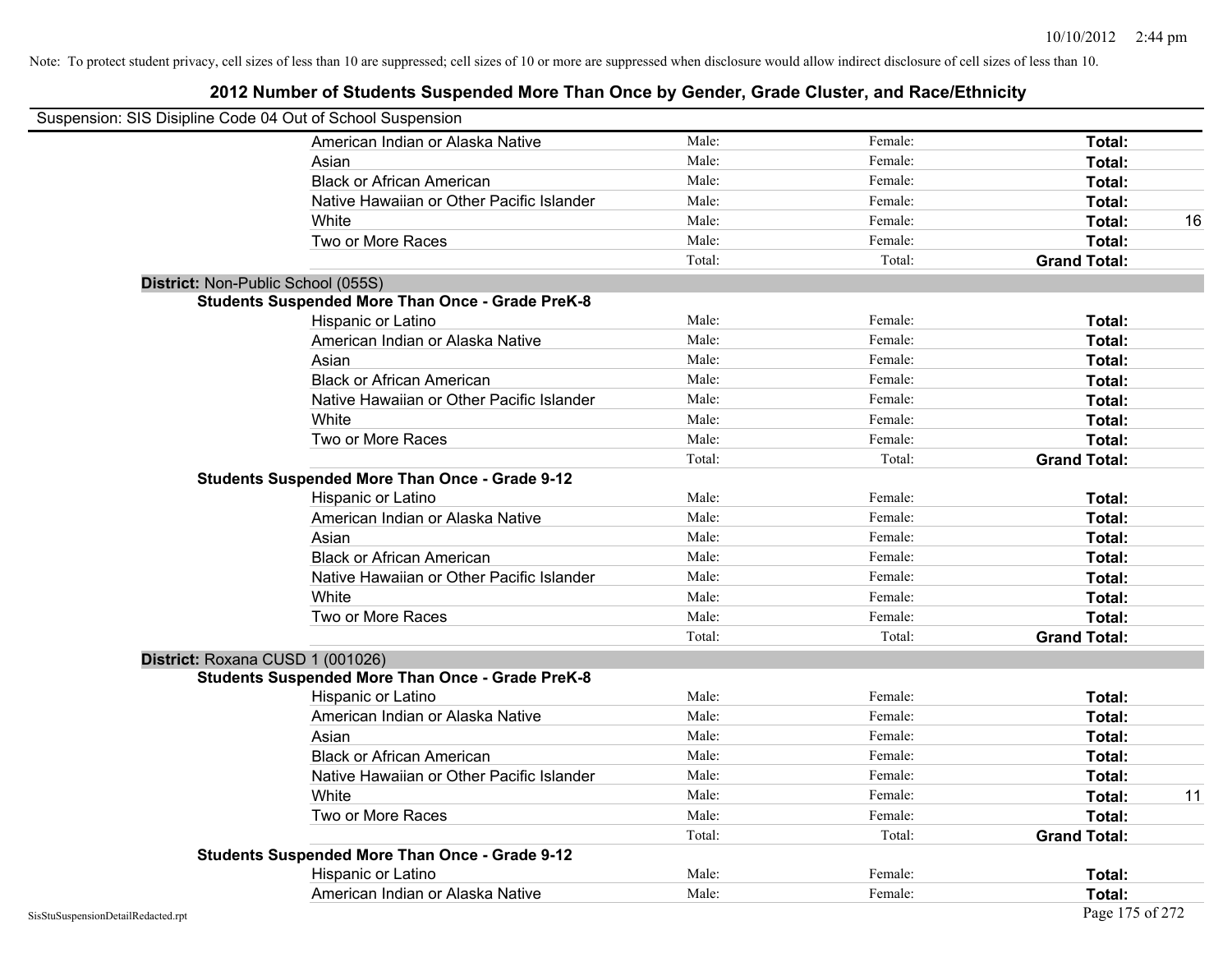### **2012 Number of Students Suspended More Than Once by Gender, Grade Cluster, and Race/Ethnicity**

| Male:<br>Female:<br>Total:<br>Asian<br><b>Black or African American</b><br>Male:<br>Female:<br>Total:<br>Female:<br>Native Hawaiian or Other Pacific Islander<br>Male:<br>Total:<br>Male:<br>Female:<br>White<br>Total:<br>Two or More Races<br>Male:<br>Female:<br>Total:<br>Total:<br><b>Grand Total:</b><br>Total:<br>District: Triad CUSD 2 (002026)<br>Students Suspended More Than Once - Grade 9-12<br>Male:<br>Hispanic or Latino<br>Female:<br>Total:<br>Male:<br>American Indian or Alaska Native<br>Female:<br>Total:<br>Male:<br>Asian<br>Female:<br>Total:<br>Male:<br><b>Black or African American</b><br>Female:<br>Total:<br>Native Hawaiian or Other Pacific Islander<br>Male:<br>Female:<br>Total:<br>White<br>16<br>13<br>Male:<br>Female:<br>Total:<br>Two or More Races<br>Male:<br>Female:<br>Total:<br>Total:<br>Total:<br><b>Grand Total:</b><br>District: Venice CUSD 3 (003026)<br><b>Students Suspended More Than Once - Grade PreK-8</b><br>Male:<br>Female:<br>Total:<br>Hispanic or Latino<br>Male:<br>American Indian or Alaska Native<br>Female:<br>Total:<br>Male:<br>Asian<br>Female:<br>Total:<br><b>Black or African American</b><br>Male:<br>Female:<br>Total:<br>Native Hawaiian or Other Pacific Islander<br>Male:<br>Female:<br>Total:<br>Male:<br>Female:<br>Total:<br>White<br>Male:<br>Female:<br>Two or More Races<br>Total:<br>Total:<br>Total:<br><b>Grand Total:</b><br>District: Wood River-Hartford ESD 15 (015003)<br><b>Students Suspended More Than Once - Grade PreK-8</b><br>Male:<br>Female:<br>Hispanic or Latino<br>Total:<br>Male:<br>Female:<br>American Indian or Alaska Native<br>Total:<br>Male:<br>Female:<br>Asian<br>Total:<br><b>Black or African American</b><br>Male:<br>Female:<br>Total:<br>Native Hawaiian or Other Pacific Islander<br>Male:<br>Female:<br>Total:<br>Female:<br>White<br>Male:<br>Total:<br>Two or More Races<br>Male:<br>Female:<br>Total:<br>Total:<br>Total:<br><b>Grand Total:</b><br>County: Non-Public School (000) | Suspension: SIS Disipline Code 04 Out of School Suspension |  |  |  |    |
|-------------------------------------------------------------------------------------------------------------------------------------------------------------------------------------------------------------------------------------------------------------------------------------------------------------------------------------------------------------------------------------------------------------------------------------------------------------------------------------------------------------------------------------------------------------------------------------------------------------------------------------------------------------------------------------------------------------------------------------------------------------------------------------------------------------------------------------------------------------------------------------------------------------------------------------------------------------------------------------------------------------------------------------------------------------------------------------------------------------------------------------------------------------------------------------------------------------------------------------------------------------------------------------------------------------------------------------------------------------------------------------------------------------------------------------------------------------------------------------------------------------------------------------------------------------------------------------------------------------------------------------------------------------------------------------------------------------------------------------------------------------------------------------------------------------------------------------------------------------------------------------------------------------------------------------------------------------------------------------------------------------------|------------------------------------------------------------|--|--|--|----|
|                                                                                                                                                                                                                                                                                                                                                                                                                                                                                                                                                                                                                                                                                                                                                                                                                                                                                                                                                                                                                                                                                                                                                                                                                                                                                                                                                                                                                                                                                                                                                                                                                                                                                                                                                                                                                                                                                                                                                                                                                   |                                                            |  |  |  |    |
|                                                                                                                                                                                                                                                                                                                                                                                                                                                                                                                                                                                                                                                                                                                                                                                                                                                                                                                                                                                                                                                                                                                                                                                                                                                                                                                                                                                                                                                                                                                                                                                                                                                                                                                                                                                                                                                                                                                                                                                                                   |                                                            |  |  |  |    |
|                                                                                                                                                                                                                                                                                                                                                                                                                                                                                                                                                                                                                                                                                                                                                                                                                                                                                                                                                                                                                                                                                                                                                                                                                                                                                                                                                                                                                                                                                                                                                                                                                                                                                                                                                                                                                                                                                                                                                                                                                   |                                                            |  |  |  |    |
|                                                                                                                                                                                                                                                                                                                                                                                                                                                                                                                                                                                                                                                                                                                                                                                                                                                                                                                                                                                                                                                                                                                                                                                                                                                                                                                                                                                                                                                                                                                                                                                                                                                                                                                                                                                                                                                                                                                                                                                                                   |                                                            |  |  |  | 15 |
|                                                                                                                                                                                                                                                                                                                                                                                                                                                                                                                                                                                                                                                                                                                                                                                                                                                                                                                                                                                                                                                                                                                                                                                                                                                                                                                                                                                                                                                                                                                                                                                                                                                                                                                                                                                                                                                                                                                                                                                                                   |                                                            |  |  |  |    |
|                                                                                                                                                                                                                                                                                                                                                                                                                                                                                                                                                                                                                                                                                                                                                                                                                                                                                                                                                                                                                                                                                                                                                                                                                                                                                                                                                                                                                                                                                                                                                                                                                                                                                                                                                                                                                                                                                                                                                                                                                   |                                                            |  |  |  |    |
|                                                                                                                                                                                                                                                                                                                                                                                                                                                                                                                                                                                                                                                                                                                                                                                                                                                                                                                                                                                                                                                                                                                                                                                                                                                                                                                                                                                                                                                                                                                                                                                                                                                                                                                                                                                                                                                                                                                                                                                                                   |                                                            |  |  |  |    |
|                                                                                                                                                                                                                                                                                                                                                                                                                                                                                                                                                                                                                                                                                                                                                                                                                                                                                                                                                                                                                                                                                                                                                                                                                                                                                                                                                                                                                                                                                                                                                                                                                                                                                                                                                                                                                                                                                                                                                                                                                   |                                                            |  |  |  |    |
|                                                                                                                                                                                                                                                                                                                                                                                                                                                                                                                                                                                                                                                                                                                                                                                                                                                                                                                                                                                                                                                                                                                                                                                                                                                                                                                                                                                                                                                                                                                                                                                                                                                                                                                                                                                                                                                                                                                                                                                                                   |                                                            |  |  |  |    |
|                                                                                                                                                                                                                                                                                                                                                                                                                                                                                                                                                                                                                                                                                                                                                                                                                                                                                                                                                                                                                                                                                                                                                                                                                                                                                                                                                                                                                                                                                                                                                                                                                                                                                                                                                                                                                                                                                                                                                                                                                   |                                                            |  |  |  |    |
|                                                                                                                                                                                                                                                                                                                                                                                                                                                                                                                                                                                                                                                                                                                                                                                                                                                                                                                                                                                                                                                                                                                                                                                                                                                                                                                                                                                                                                                                                                                                                                                                                                                                                                                                                                                                                                                                                                                                                                                                                   |                                                            |  |  |  |    |
|                                                                                                                                                                                                                                                                                                                                                                                                                                                                                                                                                                                                                                                                                                                                                                                                                                                                                                                                                                                                                                                                                                                                                                                                                                                                                                                                                                                                                                                                                                                                                                                                                                                                                                                                                                                                                                                                                                                                                                                                                   |                                                            |  |  |  |    |
|                                                                                                                                                                                                                                                                                                                                                                                                                                                                                                                                                                                                                                                                                                                                                                                                                                                                                                                                                                                                                                                                                                                                                                                                                                                                                                                                                                                                                                                                                                                                                                                                                                                                                                                                                                                                                                                                                                                                                                                                                   |                                                            |  |  |  |    |
|                                                                                                                                                                                                                                                                                                                                                                                                                                                                                                                                                                                                                                                                                                                                                                                                                                                                                                                                                                                                                                                                                                                                                                                                                                                                                                                                                                                                                                                                                                                                                                                                                                                                                                                                                                                                                                                                                                                                                                                                                   |                                                            |  |  |  | 29 |
|                                                                                                                                                                                                                                                                                                                                                                                                                                                                                                                                                                                                                                                                                                                                                                                                                                                                                                                                                                                                                                                                                                                                                                                                                                                                                                                                                                                                                                                                                                                                                                                                                                                                                                                                                                                                                                                                                                                                                                                                                   |                                                            |  |  |  |    |
|                                                                                                                                                                                                                                                                                                                                                                                                                                                                                                                                                                                                                                                                                                                                                                                                                                                                                                                                                                                                                                                                                                                                                                                                                                                                                                                                                                                                                                                                                                                                                                                                                                                                                                                                                                                                                                                                                                                                                                                                                   |                                                            |  |  |  |    |
|                                                                                                                                                                                                                                                                                                                                                                                                                                                                                                                                                                                                                                                                                                                                                                                                                                                                                                                                                                                                                                                                                                                                                                                                                                                                                                                                                                                                                                                                                                                                                                                                                                                                                                                                                                                                                                                                                                                                                                                                                   |                                                            |  |  |  |    |
|                                                                                                                                                                                                                                                                                                                                                                                                                                                                                                                                                                                                                                                                                                                                                                                                                                                                                                                                                                                                                                                                                                                                                                                                                                                                                                                                                                                                                                                                                                                                                                                                                                                                                                                                                                                                                                                                                                                                                                                                                   |                                                            |  |  |  |    |
|                                                                                                                                                                                                                                                                                                                                                                                                                                                                                                                                                                                                                                                                                                                                                                                                                                                                                                                                                                                                                                                                                                                                                                                                                                                                                                                                                                                                                                                                                                                                                                                                                                                                                                                                                                                                                                                                                                                                                                                                                   |                                                            |  |  |  |    |
|                                                                                                                                                                                                                                                                                                                                                                                                                                                                                                                                                                                                                                                                                                                                                                                                                                                                                                                                                                                                                                                                                                                                                                                                                                                                                                                                                                                                                                                                                                                                                                                                                                                                                                                                                                                                                                                                                                                                                                                                                   |                                                            |  |  |  |    |
|                                                                                                                                                                                                                                                                                                                                                                                                                                                                                                                                                                                                                                                                                                                                                                                                                                                                                                                                                                                                                                                                                                                                                                                                                                                                                                                                                                                                                                                                                                                                                                                                                                                                                                                                                                                                                                                                                                                                                                                                                   |                                                            |  |  |  | 11 |
|                                                                                                                                                                                                                                                                                                                                                                                                                                                                                                                                                                                                                                                                                                                                                                                                                                                                                                                                                                                                                                                                                                                                                                                                                                                                                                                                                                                                                                                                                                                                                                                                                                                                                                                                                                                                                                                                                                                                                                                                                   |                                                            |  |  |  |    |
|                                                                                                                                                                                                                                                                                                                                                                                                                                                                                                                                                                                                                                                                                                                                                                                                                                                                                                                                                                                                                                                                                                                                                                                                                                                                                                                                                                                                                                                                                                                                                                                                                                                                                                                                                                                                                                                                                                                                                                                                                   |                                                            |  |  |  |    |
|                                                                                                                                                                                                                                                                                                                                                                                                                                                                                                                                                                                                                                                                                                                                                                                                                                                                                                                                                                                                                                                                                                                                                                                                                                                                                                                                                                                                                                                                                                                                                                                                                                                                                                                                                                                                                                                                                                                                                                                                                   |                                                            |  |  |  |    |
|                                                                                                                                                                                                                                                                                                                                                                                                                                                                                                                                                                                                                                                                                                                                                                                                                                                                                                                                                                                                                                                                                                                                                                                                                                                                                                                                                                                                                                                                                                                                                                                                                                                                                                                                                                                                                                                                                                                                                                                                                   |                                                            |  |  |  |    |
|                                                                                                                                                                                                                                                                                                                                                                                                                                                                                                                                                                                                                                                                                                                                                                                                                                                                                                                                                                                                                                                                                                                                                                                                                                                                                                                                                                                                                                                                                                                                                                                                                                                                                                                                                                                                                                                                                                                                                                                                                   |                                                            |  |  |  |    |
|                                                                                                                                                                                                                                                                                                                                                                                                                                                                                                                                                                                                                                                                                                                                                                                                                                                                                                                                                                                                                                                                                                                                                                                                                                                                                                                                                                                                                                                                                                                                                                                                                                                                                                                                                                                                                                                                                                                                                                                                                   |                                                            |  |  |  |    |
|                                                                                                                                                                                                                                                                                                                                                                                                                                                                                                                                                                                                                                                                                                                                                                                                                                                                                                                                                                                                                                                                                                                                                                                                                                                                                                                                                                                                                                                                                                                                                                                                                                                                                                                                                                                                                                                                                                                                                                                                                   |                                                            |  |  |  |    |
|                                                                                                                                                                                                                                                                                                                                                                                                                                                                                                                                                                                                                                                                                                                                                                                                                                                                                                                                                                                                                                                                                                                                                                                                                                                                                                                                                                                                                                                                                                                                                                                                                                                                                                                                                                                                                                                                                                                                                                                                                   |                                                            |  |  |  |    |
|                                                                                                                                                                                                                                                                                                                                                                                                                                                                                                                                                                                                                                                                                                                                                                                                                                                                                                                                                                                                                                                                                                                                                                                                                                                                                                                                                                                                                                                                                                                                                                                                                                                                                                                                                                                                                                                                                                                                                                                                                   |                                                            |  |  |  |    |
|                                                                                                                                                                                                                                                                                                                                                                                                                                                                                                                                                                                                                                                                                                                                                                                                                                                                                                                                                                                                                                                                                                                                                                                                                                                                                                                                                                                                                                                                                                                                                                                                                                                                                                                                                                                                                                                                                                                                                                                                                   |                                                            |  |  |  |    |
|                                                                                                                                                                                                                                                                                                                                                                                                                                                                                                                                                                                                                                                                                                                                                                                                                                                                                                                                                                                                                                                                                                                                                                                                                                                                                                                                                                                                                                                                                                                                                                                                                                                                                                                                                                                                                                                                                                                                                                                                                   |                                                            |  |  |  |    |
|                                                                                                                                                                                                                                                                                                                                                                                                                                                                                                                                                                                                                                                                                                                                                                                                                                                                                                                                                                                                                                                                                                                                                                                                                                                                                                                                                                                                                                                                                                                                                                                                                                                                                                                                                                                                                                                                                                                                                                                                                   |                                                            |  |  |  |    |
|                                                                                                                                                                                                                                                                                                                                                                                                                                                                                                                                                                                                                                                                                                                                                                                                                                                                                                                                                                                                                                                                                                                                                                                                                                                                                                                                                                                                                                                                                                                                                                                                                                                                                                                                                                                                                                                                                                                                                                                                                   |                                                            |  |  |  |    |
|                                                                                                                                                                                                                                                                                                                                                                                                                                                                                                                                                                                                                                                                                                                                                                                                                                                                                                                                                                                                                                                                                                                                                                                                                                                                                                                                                                                                                                                                                                                                                                                                                                                                                                                                                                                                                                                                                                                                                                                                                   |                                                            |  |  |  |    |
|                                                                                                                                                                                                                                                                                                                                                                                                                                                                                                                                                                                                                                                                                                                                                                                                                                                                                                                                                                                                                                                                                                                                                                                                                                                                                                                                                                                                                                                                                                                                                                                                                                                                                                                                                                                                                                                                                                                                                                                                                   |                                                            |  |  |  |    |

**District:** Madison ROE (000000)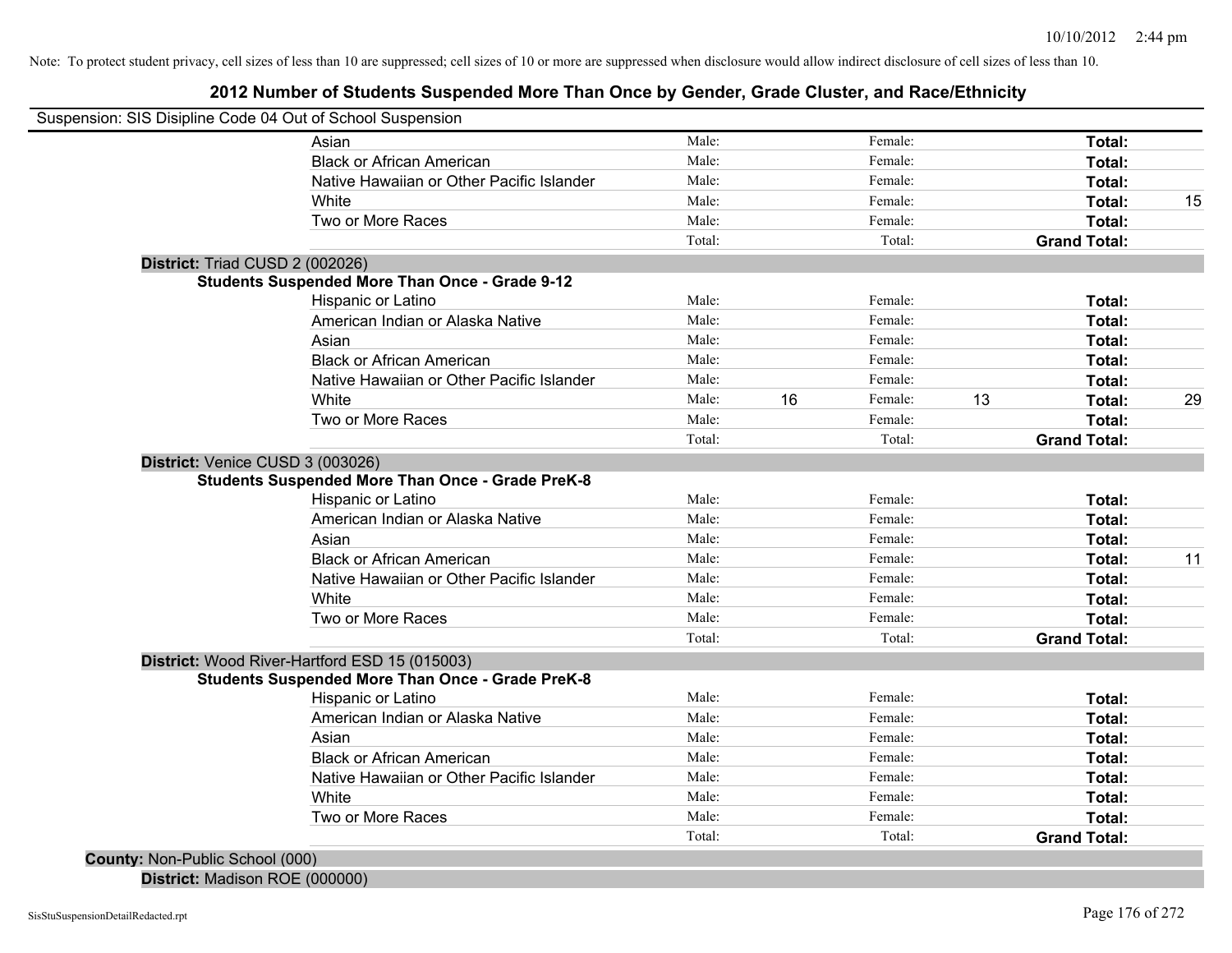| Suspension: SIS Disipline Code 04 Out of School Suspension |                                                         |                |                    |                     |
|------------------------------------------------------------|---------------------------------------------------------|----------------|--------------------|---------------------|
|                                                            | <b>Students Suspended More Than Once - Grade 9-12</b>   |                |                    |                     |
|                                                            | Hispanic or Latino                                      | Male:          | Female:            | Total:              |
|                                                            | American Indian or Alaska Native                        | Male:          | Female:            | Total:              |
|                                                            | Asian                                                   | Male:          | Female:            | Total:              |
|                                                            | <b>Black or African American</b>                        | Male:          | Female:            | Total:              |
|                                                            | Native Hawaiian or Other Pacific Islander               | Male:          | Female:            | Total:              |
|                                                            | White                                                   | Male:          | Female:            | Total:              |
|                                                            | Two or More Races                                       | Male:          | Female:            | Total:              |
|                                                            |                                                         | Total:         | Total:             | <b>Grand Total:</b> |
|                                                            |                                                         |                |                    |                     |
| Region: Marshall/Putnam/Woodford ROE (43)                  |                                                         |                |                    |                     |
| County: Marshall (059)                                     |                                                         |                |                    |                     |
|                                                            | District: Henry-Senachwine CUSD 5 (005026)              |                |                    |                     |
|                                                            | <b>Students Suspended More Than Once - Grade PreK-8</b> | Male:          |                    |                     |
|                                                            | Hispanic or Latino                                      | Male:          | Female:<br>Female: | Total:              |
|                                                            | American Indian or Alaska Native                        | Male:          |                    | Total:              |
|                                                            | Asian                                                   | Male:          | Female:<br>Female: | Total:              |
|                                                            | <b>Black or African American</b>                        |                |                    | Total:              |
|                                                            | Native Hawaiian or Other Pacific Islander               | Male:          | Female:            | Total:              |
|                                                            | White                                                   | Male:          | Female:            | Total:              |
|                                                            | Two or More Races                                       | Male:          | Female:            | Total:              |
|                                                            |                                                         | Total:         | Total:             | <b>Grand Total:</b> |
|                                                            | <b>Students Suspended More Than Once - Grade 9-12</b>   |                |                    |                     |
|                                                            | Hispanic or Latino                                      | Male:<br>Male: | Female:            | Total:              |
|                                                            | American Indian or Alaska Native                        | Male:          | Female:            | Total:              |
|                                                            | Asian                                                   | Male:          | Female:            | Total:              |
|                                                            | <b>Black or African American</b>                        | Male:          | Female:            | Total:              |
|                                                            | Native Hawaiian or Other Pacific Islander               | Male:          | Female:            | Total:              |
|                                                            | White                                                   | Male:          | Female:            | Total:              |
|                                                            | Two or More Races                                       |                | Female:            | Total:              |
|                                                            |                                                         | Total:         | Total:             | <b>Grand Total:</b> |
| District: Midland CUSD 7 (007026)                          |                                                         |                |                    |                     |
|                                                            | <b>Students Suspended More Than Once - Grade PreK-8</b> | Male:          |                    |                     |
|                                                            | <b>Hispanic or Latino</b>                               |                | Female:            | Total:              |
|                                                            | American Indian or Alaska Native                        | Male:          | Female:            | Total:              |
|                                                            | Asian                                                   | Male:          | Female:            | Total:              |
|                                                            | <b>Black or African American</b>                        | Male:          | Female:            | Total:              |
|                                                            | Native Hawaiian or Other Pacific Islander               | Male:          | Female:            | Total:              |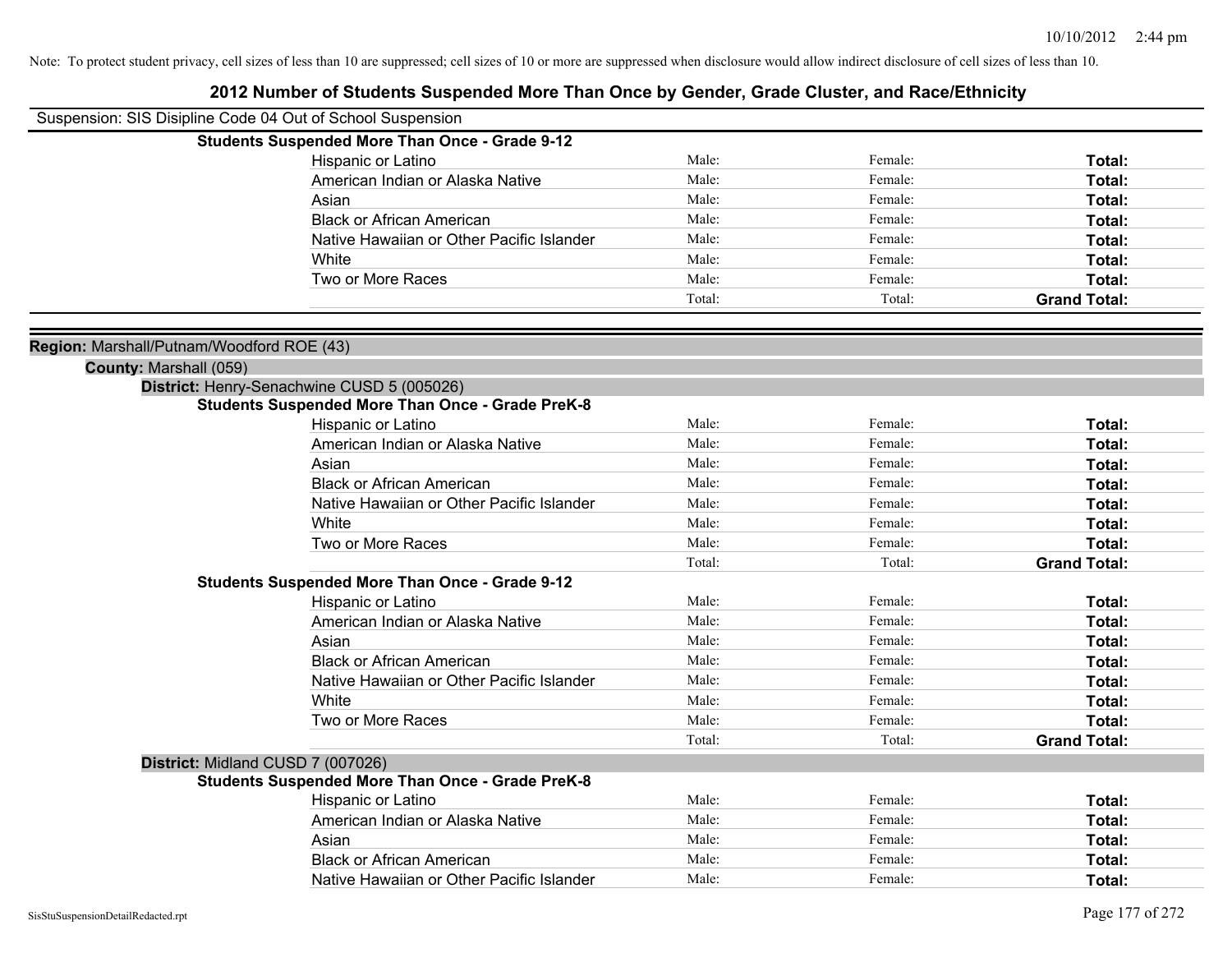| Suspension: SIS Disipline Code 04 Out of School Suspension |                                                         |        |         |                     |
|------------------------------------------------------------|---------------------------------------------------------|--------|---------|---------------------|
|                                                            | White                                                   | Male:  | Female: | Total:              |
|                                                            | Two or More Races                                       | Male:  | Female: | Total:              |
|                                                            |                                                         | Total: | Total:  | <b>Grand Total:</b> |
|                                                            | <b>Students Suspended More Than Once - Grade 9-12</b>   |        |         |                     |
|                                                            | Hispanic or Latino                                      | Male:  | Female: | Total:              |
|                                                            | American Indian or Alaska Native                        | Male:  | Female: | <b>Total:</b>       |
|                                                            | Asian                                                   | Male:  | Female: | <b>Total:</b>       |
|                                                            | <b>Black or African American</b>                        | Male:  | Female: | Total:              |
|                                                            | Native Hawaiian or Other Pacific Islander               | Male:  | Female: | Total:              |
|                                                            | White                                                   | Male:  | Female: | Total:              |
|                                                            | Two or More Races                                       | Male:  | Female: | Total:              |
|                                                            |                                                         | Total: | Total:  | <b>Grand Total:</b> |
| County: Putnam (078)                                       |                                                         |        |         |                     |
|                                                            | District: Putnam County CUSD 535 (535026)               |        |         |                     |
|                                                            | <b>Students Suspended More Than Once - Grade PreK-8</b> |        |         |                     |
|                                                            | Hispanic or Latino                                      | Male:  | Female: | Total:              |
|                                                            | American Indian or Alaska Native                        | Male:  | Female: | Total:              |
|                                                            | Asian                                                   | Male:  | Female: | <b>Total:</b>       |
|                                                            | <b>Black or African American</b>                        | Male:  | Female: | Total:              |
|                                                            | Native Hawaiian or Other Pacific Islander               | Male:  | Female: | Total:              |
|                                                            | White                                                   | Male:  | Female: | Total:              |
|                                                            | Two or More Races                                       | Male:  | Female: | <b>Total:</b>       |
|                                                            |                                                         | Total: | Total:  | <b>Grand Total:</b> |
|                                                            | <b>Students Suspended More Than Once - Grade 9-12</b>   |        |         |                     |
|                                                            | Hispanic or Latino                                      | Male:  | Female: | Total:              |
|                                                            | American Indian or Alaska Native                        | Male:  | Female: | Total:              |
|                                                            | Asian                                                   | Male:  | Female: | <b>Total:</b>       |
|                                                            | <b>Black or African American</b>                        | Male:  | Female: | Total:              |
|                                                            | Native Hawaiian or Other Pacific Islander               | Male:  | Female: | Total:              |
|                                                            | White                                                   | Male:  | Female: | 14<br>Total:        |
|                                                            | Two or More Races                                       | Male:  | Female: | Total:              |
|                                                            |                                                         | Total: | Total:  | <b>Grand Total:</b> |
| County: Woodford (102)                                     |                                                         |        |         |                     |
|                                                            | District: County of Woodford School (122017)            |        |         |                     |
|                                                            | <b>Students Suspended More Than Once - Grade 9-12</b>   |        |         |                     |
|                                                            | Hispanic or Latino                                      | Male:  | Female: | Total:              |
|                                                            | American Indian or Alaska Native                        | Male:  | Female: | Total:              |
|                                                            | Asian                                                   | Male:  | Female: | Total:              |
|                                                            | <b>Black or African American</b>                        | Male:  | Female: | <b>Total:</b>       |
| SisStuSuspensionDetailRedacted.rpt                         |                                                         |        |         | Page 178 of 272     |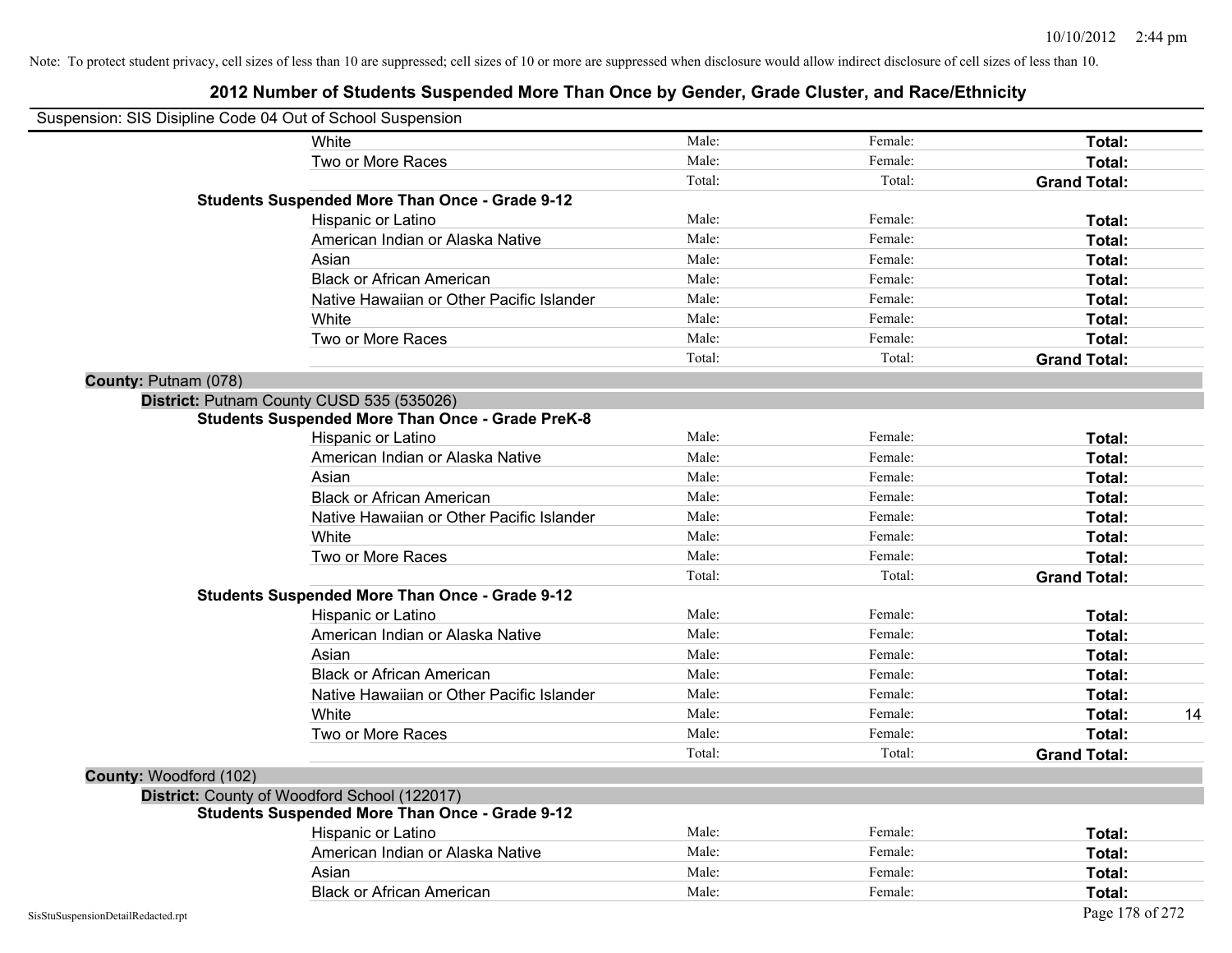| Suspension: SIS Disipline Code 04 Out of School Suspension |                                                         |        |         |                     |
|------------------------------------------------------------|---------------------------------------------------------|--------|---------|---------------------|
|                                                            | Native Hawaiian or Other Pacific Islander               | Male:  | Female: | Total:              |
|                                                            | White                                                   | Male:  | Female: | Total:<br>12        |
|                                                            | Two or More Races                                       | Male:  | Female: | Total:              |
|                                                            |                                                         | Total: | Total:  | <b>Grand Total:</b> |
| District: El Paso-Gridley CUSD 11 (011026)                 |                                                         |        |         |                     |
|                                                            | <b>Students Suspended More Than Once - Grade PreK-8</b> |        |         |                     |
|                                                            | Hispanic or Latino                                      | Male:  | Female: | Total:              |
|                                                            | American Indian or Alaska Native                        | Male:  | Female: | Total:              |
|                                                            | Asian                                                   | Male:  | Female: | Total:              |
|                                                            | <b>Black or African American</b>                        | Male:  | Female: | Total:              |
|                                                            | Native Hawaiian or Other Pacific Islander               | Male:  | Female: | Total:              |
|                                                            | White                                                   | Male:  | Female: | Total:              |
|                                                            | Two or More Races                                       | Male:  | Female: | Total:              |
|                                                            |                                                         | Total: | Total:  | <b>Grand Total:</b> |
|                                                            | <b>Students Suspended More Than Once - Grade 9-12</b>   |        |         |                     |
|                                                            | Hispanic or Latino                                      | Male:  | Female: | Total:              |
|                                                            | American Indian or Alaska Native                        | Male:  | Female: | Total:              |
|                                                            | Asian                                                   | Male:  | Female: | Total:              |
|                                                            | <b>Black or African American</b>                        | Male:  | Female: | Total:              |
|                                                            | Native Hawaiian or Other Pacific Islander               | Male:  | Female: | Total:              |
|                                                            | White                                                   | Male:  | Female: | Total:              |
|                                                            | Two or More Races                                       | Male:  | Female: | Total:              |
|                                                            |                                                         | Total: | Total:  | <b>Grand Total:</b> |
| District: Eureka CUD 140 (140026)                          |                                                         |        |         |                     |
|                                                            | <b>Students Suspended More Than Once - Grade PreK-8</b> |        |         |                     |
|                                                            | Hispanic or Latino                                      | Male:  | Female: | Total:              |
|                                                            | American Indian or Alaska Native                        | Male:  | Female: | Total:              |
|                                                            | Asian                                                   | Male:  | Female: | Total:              |
|                                                            | <b>Black or African American</b>                        | Male:  | Female: | Total:              |
|                                                            | Native Hawaiian or Other Pacific Islander               | Male:  | Female: | Total:              |
|                                                            | White                                                   | Male:  | Female: | Total:              |
|                                                            | Two or More Races                                       | Male:  | Female: | Total:              |
|                                                            |                                                         | Total: | Total:  | <b>Grand Total:</b> |
|                                                            | <b>Students Suspended More Than Once - Grade 9-12</b>   |        |         |                     |
|                                                            | Hispanic or Latino                                      | Male:  | Female: | Total:              |
|                                                            | American Indian or Alaska Native                        | Male:  | Female: | Total:              |
|                                                            | Asian                                                   | Male:  | Female: | Total:              |
|                                                            | <b>Black or African American</b>                        | Male:  | Female: | Total:              |
|                                                            | Native Hawaiian or Other Pacific Islander               | Male:  | Female: | Total:              |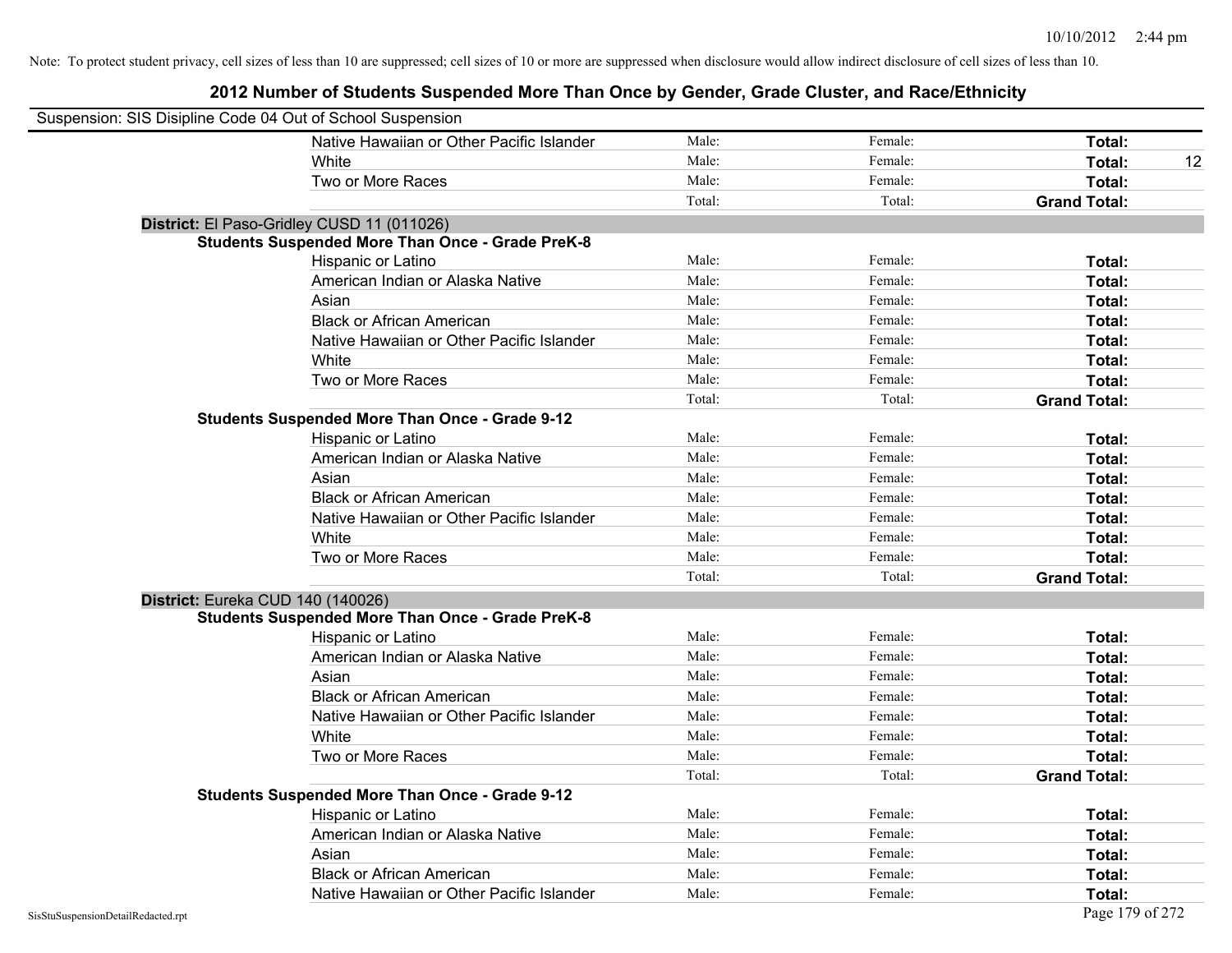| Suspension: SIS Disipline Code 04 Out of School Suspension |                                                         |        |         |                     |
|------------------------------------------------------------|---------------------------------------------------------|--------|---------|---------------------|
|                                                            | <b>White</b>                                            | Male:  | Female: | Total:              |
|                                                            | Two or More Races                                       | Male:  | Female: | Total:              |
|                                                            |                                                         | Total: | Total:  | <b>Grand Total:</b> |
|                                                            | District: Fieldcrest CUSD 6 (006026)                    |        |         |                     |
|                                                            | <b>Students Suspended More Than Once - Grade PreK-8</b> |        |         |                     |
|                                                            | Hispanic or Latino                                      | Male:  | Female: | Total:              |
|                                                            | American Indian or Alaska Native                        | Male:  | Female: | Total:              |
|                                                            | Asian                                                   | Male:  | Female: | Total:              |
|                                                            | <b>Black or African American</b>                        | Male:  | Female: | Total:              |
|                                                            | Native Hawaiian or Other Pacific Islander               | Male:  | Female: | Total:              |
|                                                            | White                                                   | Male:  | Female: | Total:              |
|                                                            | Two or More Races                                       | Male:  | Female: | Total:              |
|                                                            |                                                         | Total: | Total:  | <b>Grand Total:</b> |
|                                                            | <b>Students Suspended More Than Once - Grade 9-12</b>   |        |         |                     |
|                                                            | Hispanic or Latino                                      | Male:  | Female: | Total:              |
|                                                            | American Indian or Alaska Native                        | Male:  | Female: | Total:              |
|                                                            | Asian                                                   | Male:  | Female: | Total:              |
|                                                            | <b>Black or African American</b>                        | Male:  | Female: | Total:              |
|                                                            | Native Hawaiian or Other Pacific Islander               | Male:  | Female: | Total:              |
|                                                            | White                                                   | Male:  | Female: | Total:              |
|                                                            | Two or More Races                                       | Male:  | Female: | Total:              |
|                                                            |                                                         | Total: | Total:  | <b>Grand Total:</b> |
|                                                            | District: Lowpoint-Washburn CUSD 21 (021026)            |        |         |                     |
|                                                            | <b>Students Suspended More Than Once - Grade PreK-8</b> |        |         |                     |
|                                                            | Hispanic or Latino                                      | Male:  | Female: | Total:              |
|                                                            | American Indian or Alaska Native                        | Male:  | Female: | Total:              |
|                                                            | Asian                                                   | Male:  | Female: | Total:              |
|                                                            | <b>Black or African American</b>                        | Male:  | Female: | Total:              |
|                                                            | Native Hawaiian or Other Pacific Islander               | Male:  | Female: | Total:              |
|                                                            | White                                                   | Male:  | Female: | Total:              |
|                                                            | Two or More Races                                       | Male:  | Female: | Total:              |
|                                                            |                                                         | Total: | Total:  | <b>Grand Total:</b> |
|                                                            | <b>Students Suspended More Than Once - Grade 9-12</b>   |        |         |                     |
|                                                            | Hispanic or Latino                                      | Male:  | Female: | Total:              |
|                                                            | American Indian or Alaska Native                        | Male:  | Female: | Total:              |
|                                                            | Asian                                                   | Male:  | Female: | Total:              |
|                                                            | <b>Black or African American</b>                        | Male:  | Female: | Total:              |
|                                                            | Native Hawaiian or Other Pacific Islander               | Male:  | Female: | Total:              |
|                                                            | White                                                   | Male:  | Female: | Total:              |
| SisStuSuspensionDetailRedacted.rpt                         |                                                         |        |         | Page 180 of 272     |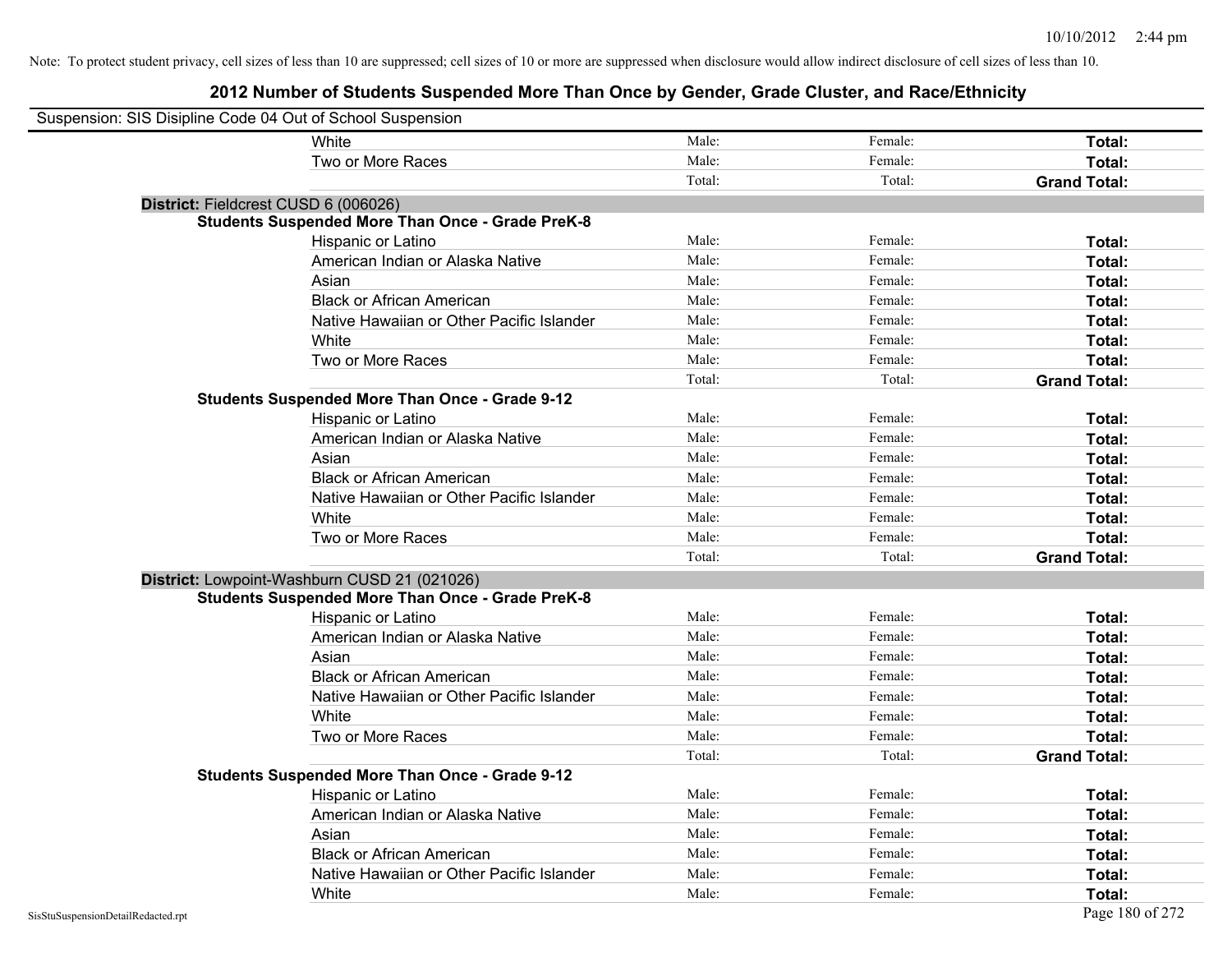| Two or More Races                                       | Male:  | Female: | Total:              |
|---------------------------------------------------------|--------|---------|---------------------|
|                                                         | Total: | Total:  | <b>Grand Total:</b> |
| District: Metamora CCSD 1 (001004)                      |        |         |                     |
| <b>Students Suspended More Than Once - Grade PreK-8</b> |        |         |                     |
| Hispanic or Latino                                      | Male:  | Female: | Total:              |
| American Indian or Alaska Native                        | Male:  | Female: | Total:              |
| Asian                                                   | Male:  | Female: | Total:              |
| <b>Black or African American</b>                        | Male:  | Female: | Total:              |
| Native Hawaiian or Other Pacific Islander               | Male:  | Female: | Total:              |
| White                                                   | Male:  | Female: | Total:              |
| Two or More Races                                       | Male:  | Female: | Total:              |
|                                                         | Total: | Total:  | <b>Grand Total:</b> |
| District: Riverview CCSD 2 (002004)                     |        |         |                     |
| <b>Students Suspended More Than Once - Grade PreK-8</b> |        |         |                     |
| Hispanic or Latino                                      | Male:  | Female: | Total:              |
| American Indian or Alaska Native                        | Male:  | Female: | Total:              |
| Asian                                                   | Male:  | Female: | Total:              |
| <b>Black or African American</b>                        | Male:  | Female: | Total:              |
| Native Hawaiian or Other Pacific Islander               | Male:  | Female: | Total:              |
| White                                                   | Male:  | Female: | Total:              |
| Two or More Races                                       | Male:  | Female: | Total:              |
|                                                         | Total: | Total:  | <b>Grand Total:</b> |
| District: Roanoke Benson CUSD 60 (060026)               |        |         |                     |
| <b>Students Suspended More Than Once - Grade 9-12</b>   |        |         |                     |
| Hispanic or Latino                                      | Male:  | Female: | Total:              |
| American Indian or Alaska Native                        | Male:  | Female: | Total:              |
| Asian                                                   | Male:  | Female: | Total:              |
| <b>Black or African American</b>                        | Male:  | Female: | Total:              |
| Native Hawaiian or Other Pacific Islander               | Male:  | Female: | Total:              |
| White                                                   | Male:  | Female: | Total:              |
| Two or More Races                                       | Male:  | Female: | Total:              |
|                                                         | Total: | Total:  | <b>Grand Total:</b> |
|                                                         |        |         |                     |
| Region: McHenry ROE (44)                                |        |         |                     |
| County: Mchenry (063)                                   |        |         |                     |
| District: Alden Hebron SD 19 (019024)                   |        |         |                     |
| <b>Students Suspended More Than Once - Grade PreK-8</b> |        |         |                     |
| Hispanic or Latino                                      | Male:  | Female: | Total:              |
|                                                         |        |         |                     |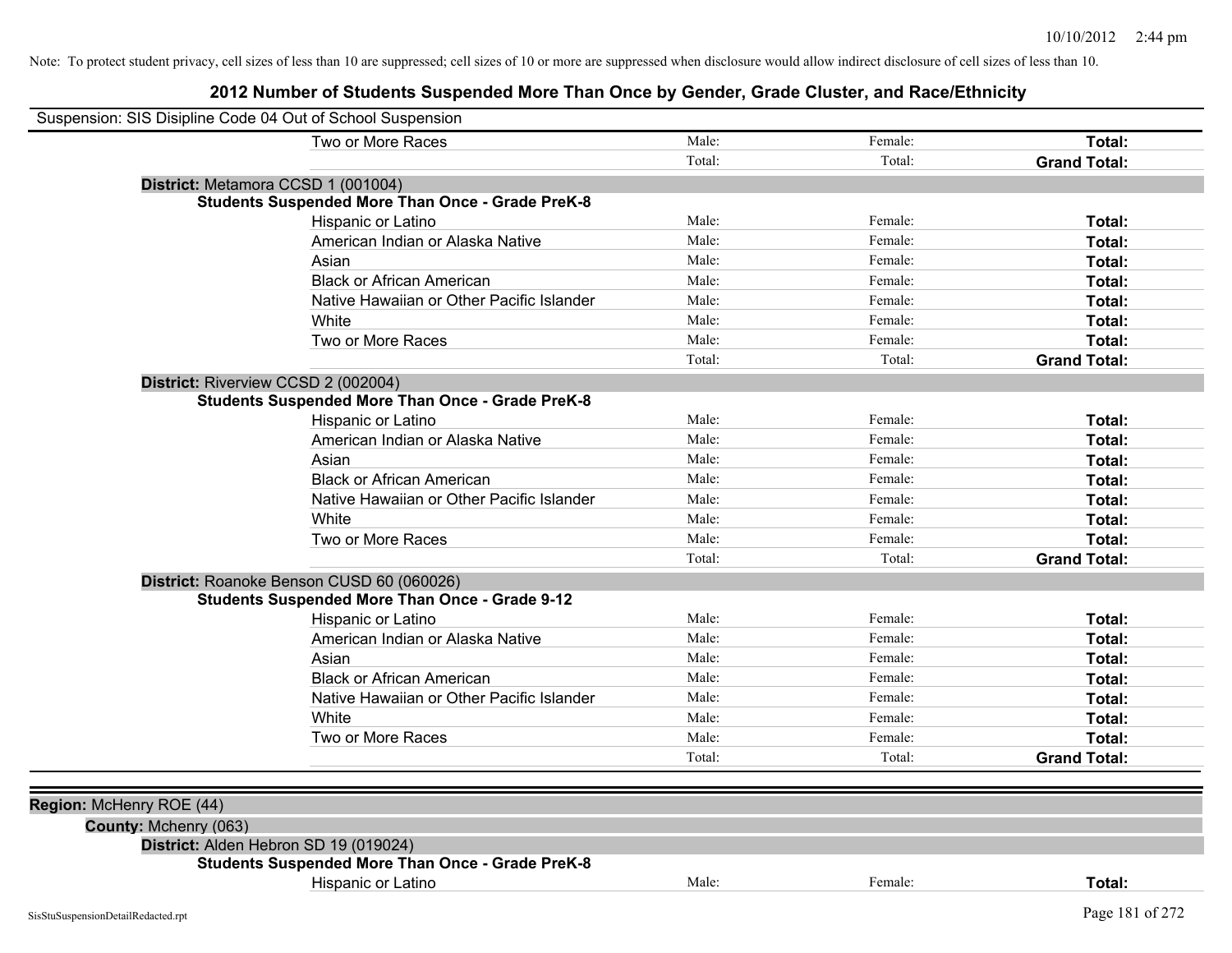# **2012 Number of Students Suspended More Than Once by Gender, Grade Cluster, and Race/Ethnicity**

|                             | Suspension: SIS Disipline Code 04 Out of School Suspension |        |    |         |    |                     |
|-----------------------------|------------------------------------------------------------|--------|----|---------|----|---------------------|
|                             | American Indian or Alaska Native                           | Male:  |    | Female: |    | Total:              |
|                             | Asian                                                      | Male:  |    | Female: |    | Total:              |
|                             | <b>Black or African American</b>                           | Male:  |    | Female: |    | Total:              |
|                             | Native Hawaiian or Other Pacific Islander                  | Male:  |    | Female: |    | Total:              |
|                             | White                                                      | Male:  |    | Female: |    | Total:              |
|                             | Two or More Races                                          | Male:  |    | Female: |    | Total:              |
|                             |                                                            | Total: |    | Total:  |    | <b>Grand Total:</b> |
|                             | <b>Students Suspended More Than Once - Grade 9-12</b>      |        |    |         |    |                     |
|                             | Hispanic or Latino                                         | Male:  |    | Female: |    | Total:              |
|                             | American Indian or Alaska Native                           | Male:  |    | Female: |    | Total:              |
|                             | Asian                                                      | Male:  |    | Female: |    | Total:              |
|                             | <b>Black or African American</b>                           | Male:  |    | Female: |    | Total:              |
|                             | Native Hawaiian or Other Pacific Islander                  | Male:  |    | Female: |    | Total:              |
|                             | White                                                      | Male:  |    | Female: |    | Total:              |
|                             | Two or More Races                                          | Male:  |    | Female: |    | Total:              |
|                             |                                                            | Total: |    | Total:  |    | <b>Grand Total:</b> |
|                             | Hispanic or Latino                                         | Male:  |    | Female: |    | Total:              |
|                             | American Indian or Alaska Native                           | Male:  |    | Female: |    | Total:              |
|                             | Asian                                                      | Male:  |    | Female: |    | Total:              |
|                             | <b>Black or African American</b>                           | Male:  |    | Female: |    | Total:              |
|                             | Native Hawaiian or Other Pacific Islander                  | Male:  |    | Female: |    | Total:              |
|                             | White                                                      | Male:  |    | Female: |    | Total:              |
|                             | Two or More Races                                          | Male:  |    | Female: |    | Total:              |
|                             |                                                            | Total: |    | Total:  |    | <b>Grand Total:</b> |
| District: CHSD 155 (155016) |                                                            |        |    |         |    |                     |
|                             | <b>Students Suspended More Than Once - Grade 9-12</b>      |        |    |         |    |                     |
|                             | Hispanic or Latino                                         | Male:  |    | Female: |    | Total:              |
|                             | American Indian or Alaska Native                           | Male:  |    | Female: |    | Total:              |
|                             | Asian                                                      | Male:  |    | Female: |    | Total:              |
|                             | <b>Black or African American</b>                           | Male:  |    | Female: |    | Total:              |
|                             | Native Hawaiian or Other Pacific Islander                  | Male:  |    | Female: |    | Total:              |
|                             | White                                                      | Male:  | 59 | Female: | 13 | Total:              |
|                             | Two or More Races                                          | Male:  |    | Female: |    | Total:              |
|                             |                                                            | Total: |    | Total:  |    | <b>Grand Total:</b> |

**District:** Cons SD 158 (158022) **Students Suspended More Than Once - Grade PreK-8**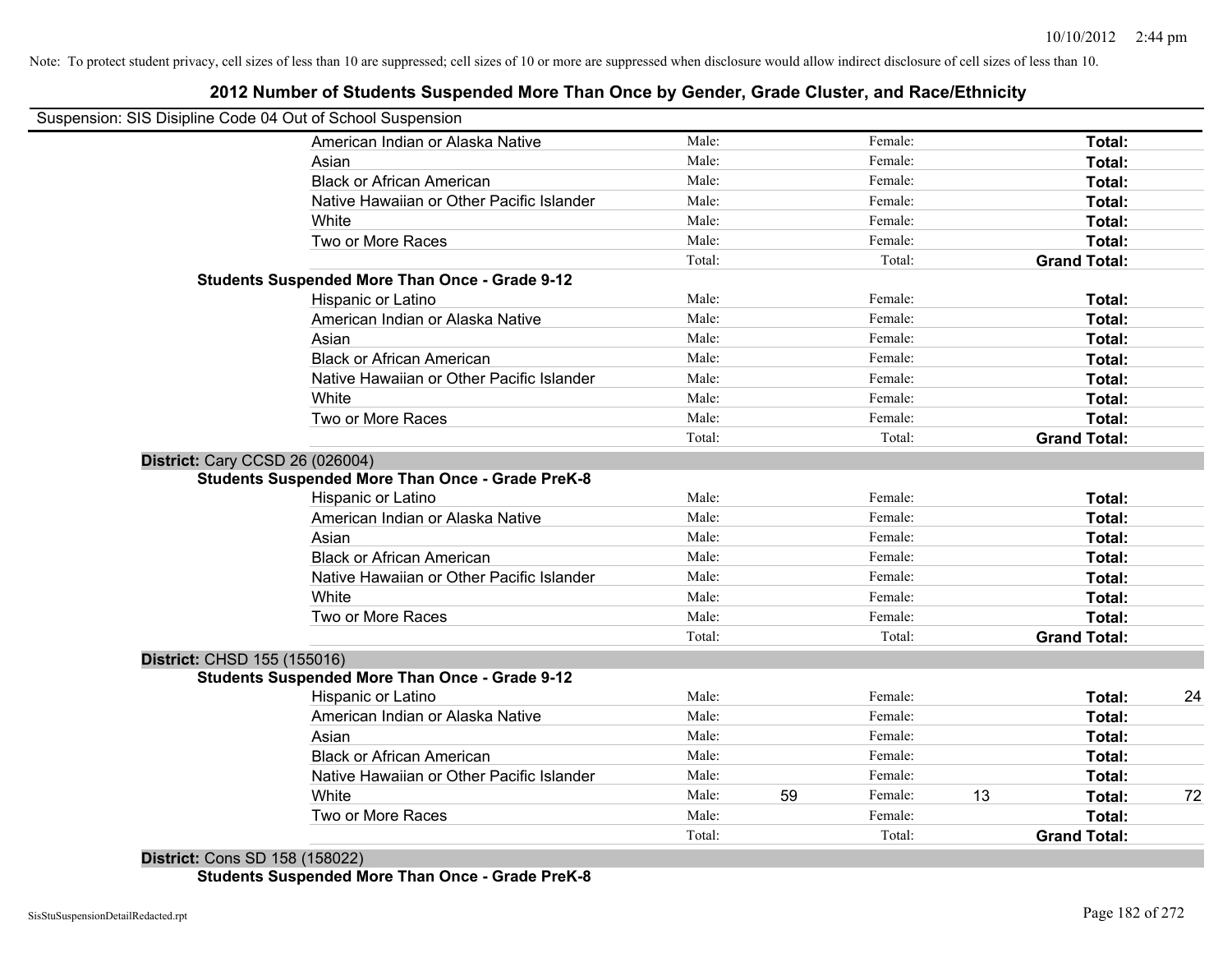| Suspension: SIS Disipline Code 04 Out of School Suspension |        |         |                     |    |
|------------------------------------------------------------|--------|---------|---------------------|----|
| Hispanic or Latino                                         | Male:  | Female: | Total:              |    |
| American Indian or Alaska Native                           | Male:  | Female: | Total:              |    |
| Asian                                                      | Male:  | Female: | Total:              |    |
| <b>Black or African American</b>                           | Male:  | Female: | Total:              |    |
| Native Hawaiian or Other Pacific Islander                  | Male:  | Female: | Total:              |    |
| White                                                      | Male:  | Female: | Total:              |    |
| Two or More Races                                          | Male:  | Female: | Total:              |    |
|                                                            | Total: | Total:  | <b>Grand Total:</b> |    |
| District: Crystal Lake CCSD 47 (047004)                    |        |         |                     |    |
| <b>Students Suspended More Than Once - Grade PreK-8</b>    |        |         |                     |    |
| Hispanic or Latino                                         | Male:  | Female: | Total:              |    |
| American Indian or Alaska Native                           | Male:  | Female: | Total:              |    |
| Asian                                                      | Male:  | Female: | Total:              |    |
| <b>Black or African American</b>                           | Male:  | Female: | Total:              |    |
| Native Hawaiian or Other Pacific Islander                  | Male:  | Female: | Total:              |    |
| White                                                      | Male:  | Female: | Total:              | 24 |
| Two or More Races                                          | Male:  | Female: | Total:              |    |
|                                                            | Total: | Total:  | <b>Grand Total:</b> |    |
| District: Fox River Grove Cons SD 3 (003003)               |        |         |                     |    |
| <b>Students Suspended More Than Once - Grade PreK-8</b>    |        |         |                     |    |
| Hispanic or Latino                                         | Male:  | Female: | Total:              |    |
| American Indian or Alaska Native                           | Male:  | Female: | Total:              |    |
| Asian                                                      | Male:  | Female: | Total:              |    |
| <b>Black or African American</b>                           | Male:  | Female: | Total:              |    |
| Native Hawaiian or Other Pacific Islander                  | Male:  | Female: | Total:              |    |
| White                                                      | Male:  | Female: | Total:              |    |
| Two or More Races                                          | Male:  | Female: | Total:              |    |
|                                                            | Total: | Total:  | <b>Grand Total:</b> |    |
| District: Harrison SD 36 (036002)                          |        |         |                     |    |
| <b>Students Suspended More Than Once - Grade PreK-8</b>    |        |         |                     |    |
| Hispanic or Latino                                         | Male:  | Female: | Total:              |    |
| American Indian or Alaska Native                           | Male:  | Female: | Total:              |    |
| Asian                                                      | Male:  | Female: | Total:              |    |
| <b>Black or African American</b>                           | Male:  | Female: | Total:              |    |
| Native Hawaiian or Other Pacific Islander                  | Male:  | Female: | Total:              |    |
| White                                                      | Male:  | Female: | Total:              |    |
| Two or More Races                                          | Male:  | Female: | <b>Total:</b>       |    |
|                                                            | Total: | Total:  | <b>Grand Total:</b> |    |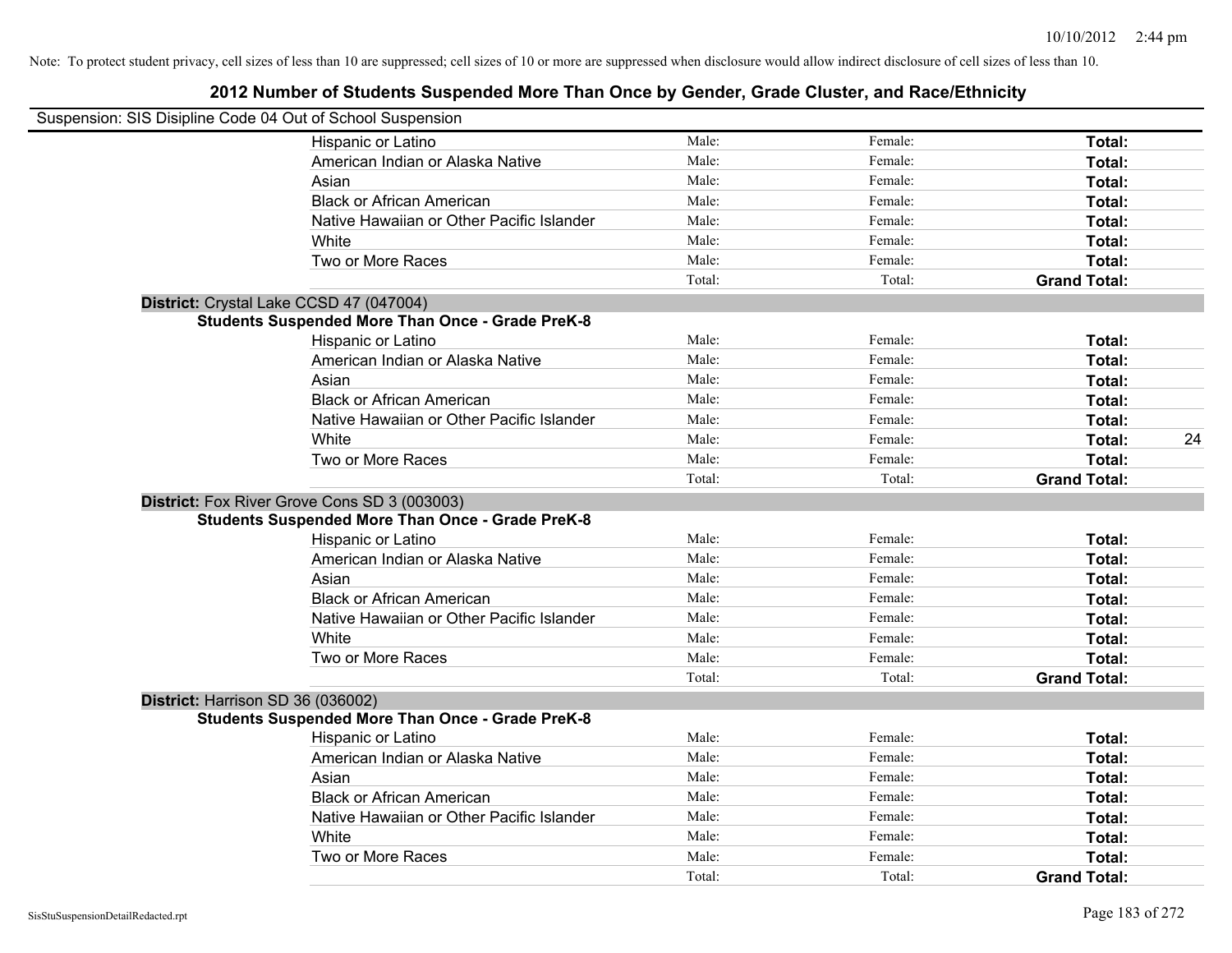| Suspension: SIS Disipline Code 04 Out of School Suspension |                                                         |        |         |                     |    |
|------------------------------------------------------------|---------------------------------------------------------|--------|---------|---------------------|----|
| District: Harvard CUSD 50 (050026)                         |                                                         |        |         |                     |    |
|                                                            | <b>Students Suspended More Than Once - Grade PreK-8</b> |        |         |                     |    |
|                                                            | Hispanic or Latino                                      | Male:  | Female: | Total:              |    |
|                                                            | American Indian or Alaska Native                        | Male:  | Female: | Total:              |    |
|                                                            | Asian                                                   | Male:  | Female: | Total:              |    |
|                                                            | <b>Black or African American</b>                        | Male:  | Female: | Total:              |    |
|                                                            | Native Hawaiian or Other Pacific Islander               | Male:  | Female: | Total:              |    |
|                                                            | White                                                   | Male:  | Female: | Total:              |    |
|                                                            | Two or More Races                                       | Male:  | Female: | Total:              |    |
|                                                            |                                                         | Total: | Total:  | <b>Grand Total:</b> |    |
|                                                            | <b>Students Suspended More Than Once - Grade 9-12</b>   |        |         |                     |    |
|                                                            | Hispanic or Latino                                      | Male:  | Female: | Total:              | 15 |
|                                                            | American Indian or Alaska Native                        | Male:  | Female: | Total:              |    |
|                                                            | Asian                                                   | Male:  | Female: | <b>Total:</b>       |    |
|                                                            | <b>Black or African American</b>                        | Male:  | Female: | Total:              |    |
|                                                            | Native Hawaiian or Other Pacific Islander               | Male:  | Female: | Total:              |    |
|                                                            | White                                                   | Male:  | Female: | Total:              |    |
|                                                            | Two or More Races                                       | Male:  | Female: | Total:              |    |
|                                                            |                                                         | Total: | Total:  | <b>Grand Total:</b> | 28 |
| District: Johnsburg CUSD 12 (012026)                       |                                                         |        |         |                     |    |
|                                                            | <b>Students Suspended More Than Once - Grade PreK-8</b> |        |         |                     |    |
|                                                            | Hispanic or Latino                                      | Male:  | Female: | Total:              |    |
|                                                            | American Indian or Alaska Native                        | Male:  | Female: | Total:              |    |
|                                                            | Asian                                                   | Male:  | Female: | Total:              |    |
|                                                            | <b>Black or African American</b>                        | Male:  | Female: | Total:              |    |
|                                                            | Native Hawaiian or Other Pacific Islander               | Male:  | Female: | Total:              |    |
|                                                            | White                                                   | Male:  | Female: | Total:              |    |
|                                                            | Two or More Races                                       | Male:  | Female: | Total:              |    |
|                                                            |                                                         | Total: | Total:  | <b>Grand Total:</b> |    |
|                                                            | <b>Students Suspended More Than Once - Grade 9-12</b>   |        |         |                     |    |
|                                                            | Hispanic or Latino                                      | Male:  | Female: | Total:              |    |
|                                                            | American Indian or Alaska Native                        | Male:  | Female: | Total:              |    |
|                                                            | Asian                                                   | Male:  | Female: | Total:              |    |
|                                                            | <b>Black or African American</b>                        | Male:  | Female: | Total:              |    |
|                                                            | Native Hawaiian or Other Pacific Islander               | Male:  | Female: | Total:              |    |
|                                                            | White                                                   | Male:  | Female: | Total:              | 18 |
|                                                            | Two or More Races                                       | Male:  | Female: | Total:              |    |
|                                                            |                                                         | Total: | Total:  | <b>Grand Total:</b> |    |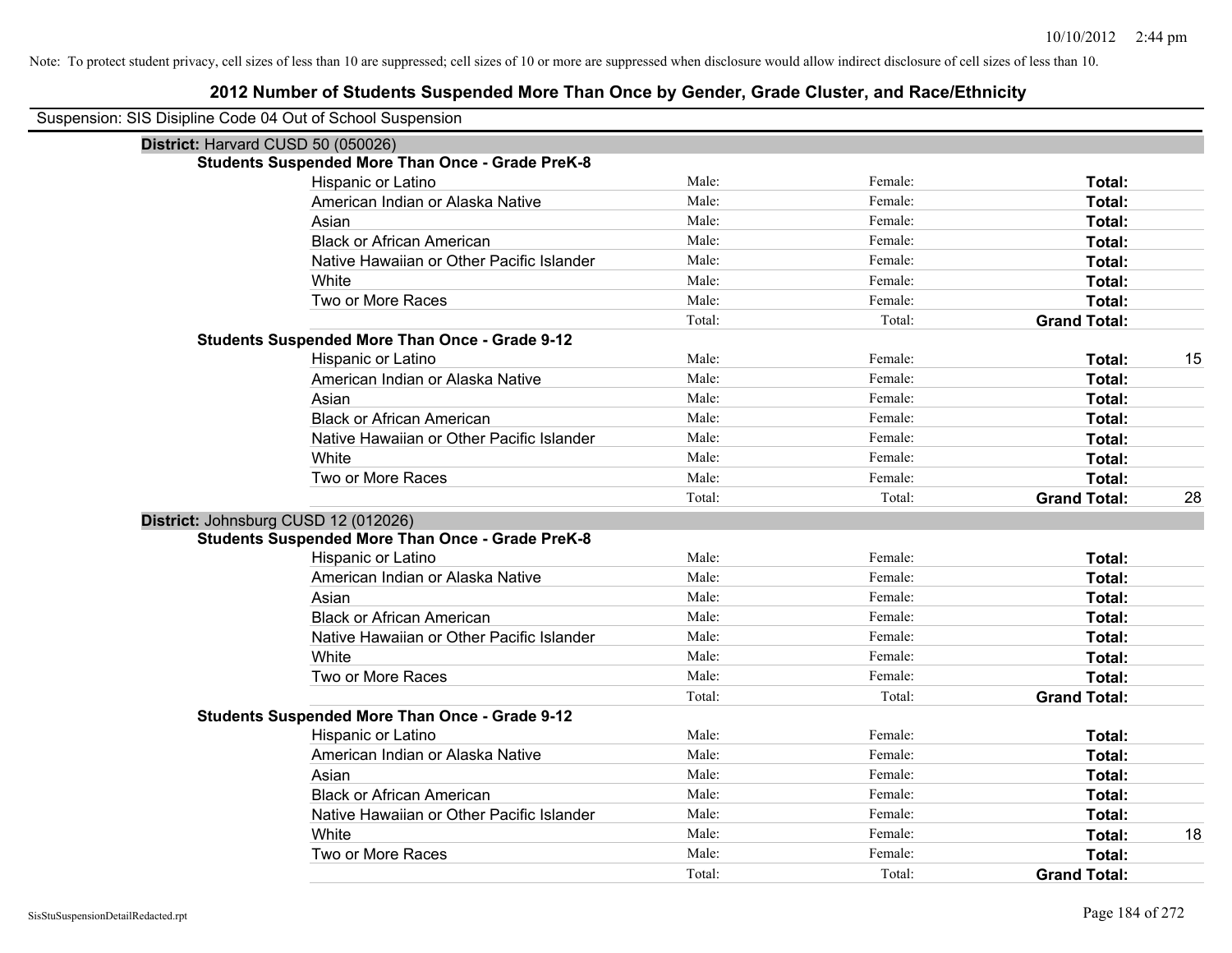| Suspension: SIS Disipline Code 04 Out of School Suspension |                                                         |        |         |                     |
|------------------------------------------------------------|---------------------------------------------------------|--------|---------|---------------------|
|                                                            | District: Marengo CHSD 154 (154016)                     |        |         |                     |
|                                                            | <b>Students Suspended More Than Once - Grade 9-12</b>   |        |         |                     |
|                                                            | <b>Hispanic or Latino</b>                               | Male:  | Female: | Total:              |
|                                                            | American Indian or Alaska Native                        | Male:  | Female: | Total:              |
|                                                            | Asian                                                   | Male:  | Female: | Total:              |
|                                                            | <b>Black or African American</b>                        | Male:  | Female: | Total:              |
|                                                            | Native Hawaiian or Other Pacific Islander               | Male:  | Female: | Total:              |
|                                                            | White                                                   | Male:  | Female: | Total:              |
|                                                            | Two or More Races                                       | Male:  | Female: | Total:              |
|                                                            |                                                         | Total: | Total:  | <b>Grand Total:</b> |
|                                                            | District: Marengo-Union E Cons D 165 (165003)           |        |         |                     |
|                                                            | <b>Students Suspended More Than Once - Grade PreK-8</b> |        |         |                     |
|                                                            | Hispanic or Latino                                      | Male:  | Female: | Total:              |
|                                                            | American Indian or Alaska Native                        | Male:  | Female: | Total:              |
|                                                            | Asian                                                   | Male:  | Female: | Total:              |
|                                                            | <b>Black or African American</b>                        | Male:  | Female: | Total:              |
|                                                            | Native Hawaiian or Other Pacific Islander               | Male:  | Female: | Total:              |
|                                                            | White                                                   | Male:  | Female: | Total:              |
|                                                            | Two or More Races                                       | Male:  | Female: | Total:              |
|                                                            |                                                         | Total: | Total:  | <b>Grand Total:</b> |
|                                                            | District: McHenry CCSD 15 (015004)                      |        |         |                     |
|                                                            | <b>Students Suspended More Than Once - Grade PreK-8</b> |        |         |                     |
|                                                            | Hispanic or Latino                                      | Male:  | Female: | Total:              |
|                                                            | American Indian or Alaska Native                        | Male:  | Female: | Total:              |
|                                                            | Asian                                                   | Male:  | Female: | Total:              |
|                                                            | <b>Black or African American</b>                        | Male:  | Female: | Total:              |
|                                                            | Native Hawaiian or Other Pacific Islander               | Male:  | Female: | Total:              |
|                                                            | White                                                   | Male:  | Female: | Total:              |
|                                                            | Two or More Races                                       | Male:  | Female: | Total:              |
|                                                            |                                                         | Total: | Total:  | <b>Grand Total:</b> |
|                                                            | District: McHenry CHSD 156 (156016)                     |        |         |                     |
|                                                            | Students Suspended More Than Once - Grade 9-12          |        |         |                     |
|                                                            | Hispanic or Latino                                      | Male:  | Female: | Total:              |
|                                                            | American Indian or Alaska Native                        | Male:  | Female: | Total:              |
|                                                            | Asian                                                   | Male:  | Female: | Total:              |
|                                                            | <b>Black or African American</b>                        | Male:  | Female: | Total:              |
|                                                            | Native Hawaiian or Other Pacific Islander               | Male:  | Female: | Total:              |
|                                                            | White                                                   | Male:  | Female: | 24<br>Total:        |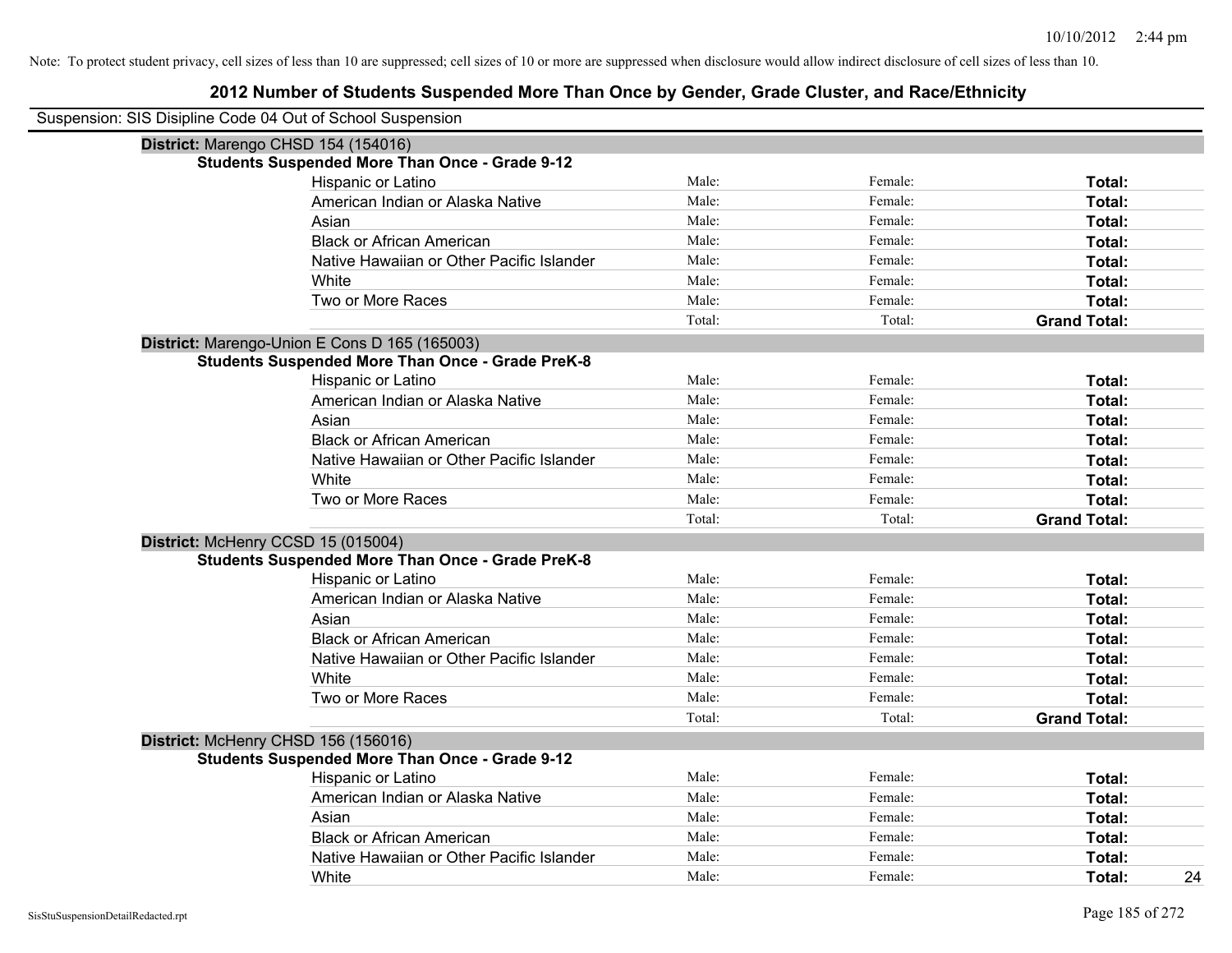| Suspension: SIS Disipline Code 04 Out of School Suspension |                                                         |        |         |                     |    |
|------------------------------------------------------------|---------------------------------------------------------|--------|---------|---------------------|----|
|                                                            | Two or More Races                                       | Male:  | Female: | Total:              |    |
|                                                            |                                                         | Total: | Total:  | <b>Grand Total:</b> |    |
| District: Nippersink SD 2 (002003)                         |                                                         |        |         |                     |    |
|                                                            | <b>Students Suspended More Than Once - Grade PreK-8</b> |        |         |                     |    |
|                                                            | Hispanic or Latino                                      | Male:  | Female: | Total:              |    |
|                                                            | American Indian or Alaska Native                        | Male:  | Female: | Total:              |    |
|                                                            | Asian                                                   | Male:  | Female: | Total:              |    |
|                                                            | <b>Black or African American</b>                        | Male:  | Female: | Total:              |    |
|                                                            | Native Hawaiian or Other Pacific Islander               | Male:  | Female: | Total:              |    |
|                                                            | White                                                   | Male:  | Female: | Total:              |    |
|                                                            | Two or More Races                                       | Male:  | Female: | Total:              |    |
|                                                            |                                                         | Total: | Total:  | <b>Grand Total:</b> |    |
|                                                            | District: Prairie Grove CSD 46 (046003)                 |        |         |                     |    |
|                                                            | <b>Students Suspended More Than Once - Grade PreK-8</b> |        |         |                     |    |
|                                                            | Hispanic or Latino                                      | Male:  | Female: | Total:              |    |
|                                                            | American Indian or Alaska Native                        | Male:  | Female: | Total:              |    |
|                                                            | Asian                                                   | Male:  | Female: | Total:              |    |
|                                                            | <b>Black or African American</b>                        | Male:  | Female: | Total:              |    |
|                                                            | Native Hawaiian or Other Pacific Islander               | Male:  | Female: | Total:              |    |
|                                                            | White                                                   | Male:  | Female: | Total:              |    |
|                                                            | Two or More Races                                       | Male:  | Female: | Total:              |    |
|                                                            |                                                         | Total: | Total:  | <b>Grand Total:</b> |    |
|                                                            | District: Richmond-Burton CHSD 157 (157016)             |        |         |                     |    |
|                                                            | <b>Students Suspended More Than Once - Grade 9-12</b>   |        |         |                     |    |
|                                                            | Hispanic or Latino                                      | Male:  | Female: | Total:              |    |
|                                                            | American Indian or Alaska Native                        | Male:  | Female: | Total:              |    |
|                                                            | Asian                                                   | Male:  | Female: | Total:              |    |
|                                                            | <b>Black or African American</b>                        | Male:  | Female: | Total:              |    |
|                                                            | Native Hawaiian or Other Pacific Islander               | Male:  | Female: | Total:              |    |
|                                                            | White                                                   | Male:  | Female: | Total:              | 11 |
|                                                            | Two or More Races                                       | Male:  | Female: | Total:              |    |
|                                                            |                                                         | Total: | Total:  | <b>Grand Total:</b> |    |
|                                                            | District: Woodstock CUSD 200 (200026)                   |        |         |                     |    |
|                                                            | <b>Students Suspended More Than Once - Grade PreK-8</b> |        |         |                     |    |
|                                                            | Hispanic or Latino                                      | Male:  | Female: | Total:              |    |
|                                                            | American Indian or Alaska Native                        | Male:  | Female: | Total:              |    |
|                                                            | Asian                                                   | Male:  | Female: | Total:              |    |
|                                                            | <b>Black or African American</b>                        | Male:  | Female: | Total:              |    |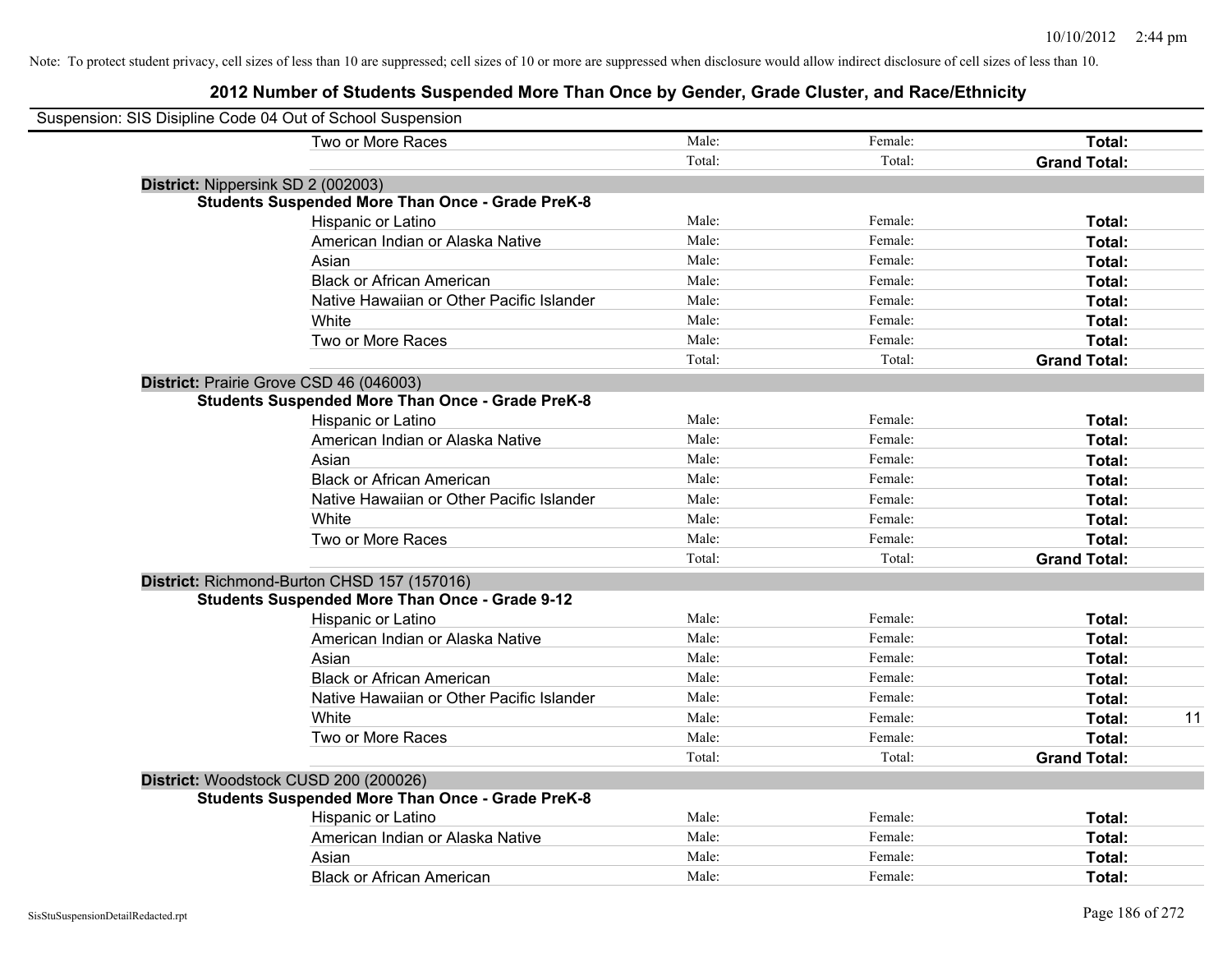## Suspension: SIS Disipline Code 04 Out of School Suspension Native Hawaiian or Other Pacific Islander **Male:** Male: Female: Female: **Total:** Total: White **Male:** Male: **Total: 15** Male: **Total: 15** Male: **Total: 15** Two or More Races **Total:** Total: Male: Female: Female: **Total:** Total: Total: Total: **Grand Total: Students Suspended More Than Once - Grade 9-12** Hispanic or Latino **Finally Hispanic or Latino Female: Total:** 26 American Indian or Alaska Native **Male:** Male: Female: Female: **Total:** Total: Asian **Asian Male:** Female: **Total:** Female: **Total:** Female: **Total:** Female: **Total:** Female: **Total:** Female: **Total:** Female: **Total:** Female: **Total:** Female: **Total: Total: Total: Total: Total: Total: Tot** Black or African American **Figure 1.1 and Total:** Male: Female: Female: **Total:** Total: Native Hawaiian or Other Pacific Islander **Male:** Male: Female: Female: **Total:** Total: White **Male:** 39 Female: 11 Total: 50 Solution of Male: 39 Female: 11 Total: 50 Two or More Races **Total:** Total: Male: Female: Female: **Total:** Female: **Total:** Total: Total: Total: **Grand Total: County:** Non-Public School (000) **District:** McHenry ROE (000000) **Students Suspended More Than Once - Grade PreK-8** Hispanic or Latino **Finally Hispanic or Latino** *Total:* Male: Female: **Female: Total: Total: Total: Female: Total: Total: Female: Total: Total: Total: Total: Total: Total: Total: Total: T** American Indian or Alaska Native **Male:** Male: Female: Female: **Total:** Total: Asian **Asian Male:** Total: Male: Female: **Total: Total:** Total: Total: Total: Total: Total: Total: Total: Total: Total: Total: Total: Total: Total: Total: Total: Total: Total: Total: Total: Total: Total: Total: Total: Tota Black or African American **Figure 1.1 and Total:** Male: Female: Female: **Total:** Total: Native Hawaiian or Other Pacific Islander **Male:** Male: Female: Female: **Total:** Total: White **Total:** Male: Female: **Total:** Total: **Total:** Female: **Total:** Total: Two or More Races **Total:** Total: Male: Female: Female: **Total:** Total: Total: Total: **Grand Total: Students Suspended More Than Once - Grade 9-12** Hispanic or Latino **Finally Hispanic or Latino** *Total:* Male: Female: **Female: Total: Total: Total: Female: Total: Total: Female: Total: Total: Total: Total: Total: Total: Total: Total: T** American Indian or Alaska Native **Male:** Male: Female: Female: **Total:** Total: Asian **Asian Male:** Total: Male: Female: **Total: Total:** Total: Total: Total: Total: Total: Total: Total: Total: Total: Total: Total: Total: Total: Total: Total: Total: Total: Total: Total: Total: Total: Total: Total: Tota Black or African American **Figure 1.1 and Struck and Male:** Female: **Female: Total: Total: Total: Total: Total: Total: Total: Total: Total: Total: Total: Total: Total: Total: Total: Total:** Native Hawaiian or Other Pacific Islander **Male:** Male: Female: Female: **Total:** Total: White **Total:** Male: Female: **Total:** Total: **Total:** Female: **Total:** Total: Two or More Races **Total:** Total: Male: Female: Female: **Total:** Total: Total: Total: **Grand Total:**

**2012 Number of Students Suspended More Than Once by Gender, Grade Cluster, and Race/Ethnicity**

**Region:** Monroe/Randolph ROE (45)

**County:** Monroe (067)

**District:** Columbia CUSD 4 (004026)

**Students Suspended More Than Once - Grade PreK-8**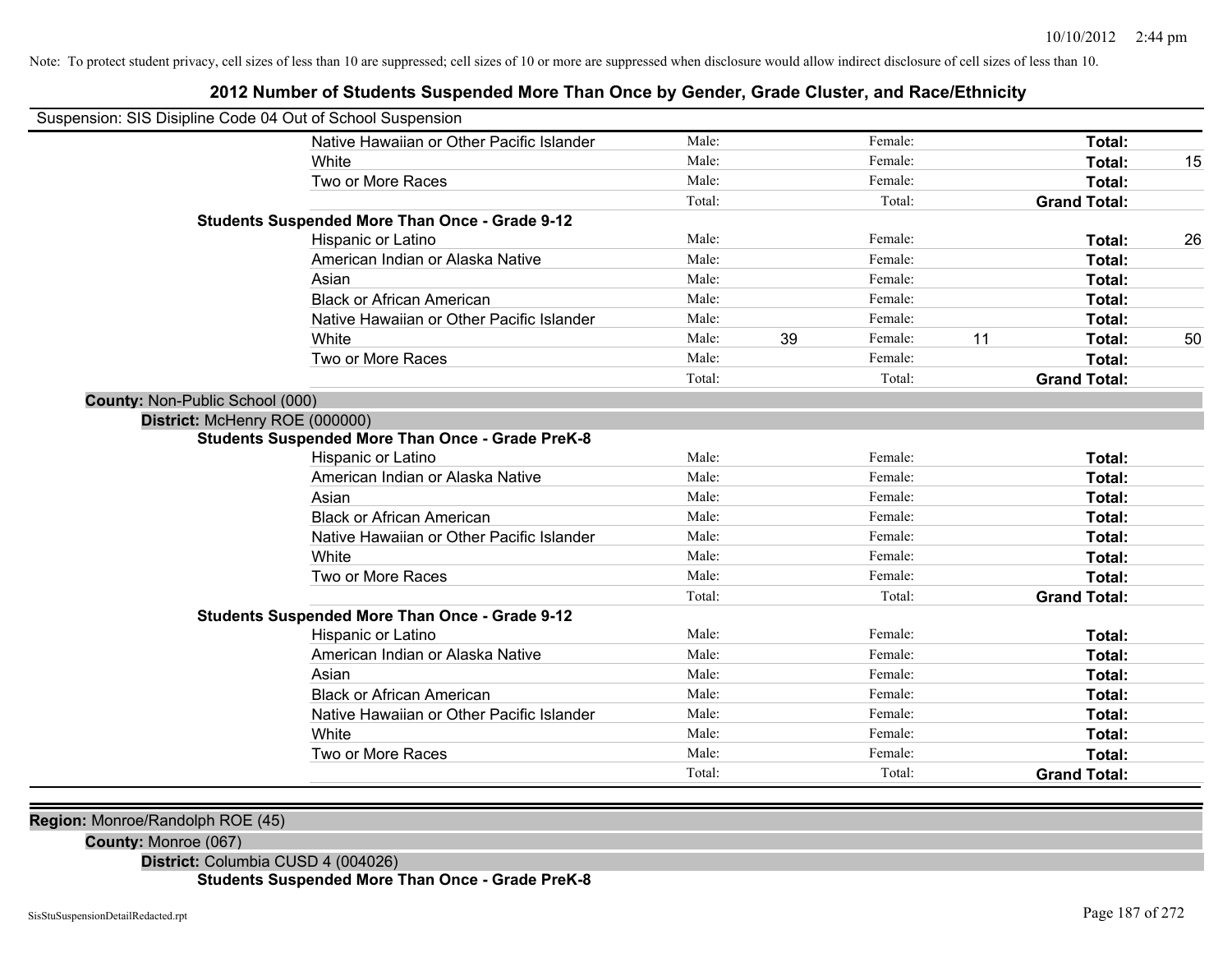| Suspension: SIS Disipline Code 04 Out of School Suspension |                                                       |        |         |                     |
|------------------------------------------------------------|-------------------------------------------------------|--------|---------|---------------------|
|                                                            | Hispanic or Latino                                    | Male:  | Female: | Total:              |
|                                                            | American Indian or Alaska Native                      | Male:  | Female: | Total:              |
|                                                            | Asian                                                 | Male:  | Female: | Total:              |
|                                                            | <b>Black or African American</b>                      | Male:  | Female: | Total:              |
|                                                            | Native Hawaiian or Other Pacific Islander             | Male:  | Female: | Total:              |
|                                                            | White                                                 | Male:  | Female: | Total:              |
|                                                            | Two or More Races                                     | Male:  | Female: | Total:              |
|                                                            |                                                       | Total: | Total:  | <b>Grand Total:</b> |
|                                                            | <b>Students Suspended More Than Once - Grade 9-12</b> |        |         |                     |
|                                                            | Hispanic or Latino                                    | Male:  | Female: | Total:              |
|                                                            | American Indian or Alaska Native                      | Male:  | Female: | Total:              |
|                                                            | Asian                                                 | Male:  | Female: | Total:              |
|                                                            | <b>Black or African American</b>                      | Male:  | Female: | Total:              |
|                                                            | Native Hawaiian or Other Pacific Islander             | Male:  | Female: | Total:              |
|                                                            | White                                                 | Male:  | Female: | Total:              |
|                                                            | Two or More Races                                     | Male:  | Female: | Total:              |
|                                                            |                                                       | Total: | Total:  | <b>Grand Total:</b> |
| District: Waterloo CUSD 5 (005026)                         |                                                       |        |         |                     |
|                                                            | <b>Students Suspended More Than Once - Grade 9-12</b> |        |         |                     |
|                                                            | Hispanic or Latino                                    | Male:  | Female: | Total:              |
|                                                            | American Indian or Alaska Native                      | Male:  | Female: | Total:              |
|                                                            | Asian                                                 | Male:  | Female: | Total:              |
|                                                            | <b>Black or African American</b>                      | Male:  | Female: | Total:              |
|                                                            | Native Hawaiian or Other Pacific Islander             | Male:  | Female: | Total:              |
|                                                            | White                                                 | Male:  | Female: | Total:              |
|                                                            | Two or More Races                                     | Male:  | Female: | Total:              |
|                                                            |                                                       | Total: | Total:  | <b>Grand Total:</b> |
| County: Non-Public School (000)                            |                                                       |        |         |                     |
|                                                            | District: Monroe/Randolph ROE (000000)                |        |         |                     |
|                                                            | <b>Students Suspended More Than Once - Grade 9-12</b> |        |         |                     |
|                                                            | Hispanic or Latino                                    | Male:  | Female: | Total:              |
|                                                            | American Indian or Alaska Native                      | Male:  | Female: | Total:              |
|                                                            | Asian                                                 | Male:  | Female: | Total:              |
|                                                            | <b>Black or African American</b>                      | Male:  | Female: | Total:              |
|                                                            | Native Hawaiian or Other Pacific Islander             | Male:  | Female: | Total:              |
|                                                            | White                                                 | Male:  | Female: | Total:              |
|                                                            | Two or More Races                                     | Male:  | Female: | Total:              |
|                                                            |                                                       | Total: | Total:  | <b>Grand Total:</b> |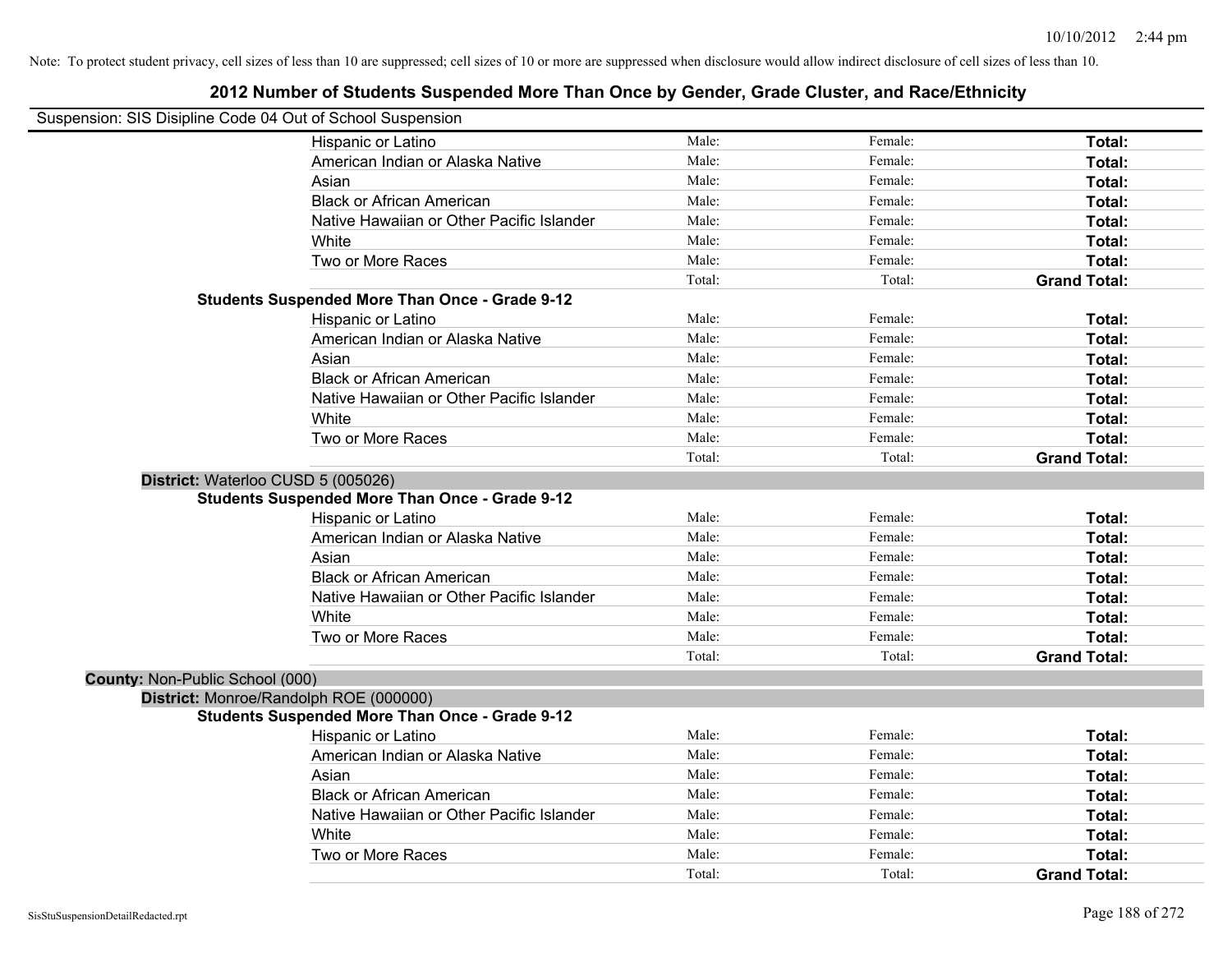| Suspension: SIS Disipline Code 04 Out of School Suspension |                                                         |        |         |                     |    |
|------------------------------------------------------------|---------------------------------------------------------|--------|---------|---------------------|----|
|                                                            | District: Non-Public School (0000)                      |        |         |                     |    |
|                                                            | <b>Students Suspended More Than Once - Grade 9-12</b>   |        |         |                     |    |
|                                                            | Hispanic or Latino                                      | Male:  | Female: | Total:              |    |
|                                                            | American Indian or Alaska Native                        | Male:  | Female: | Total:              |    |
|                                                            | Asian                                                   | Male:  | Female: | Total:              |    |
|                                                            | <b>Black or African American</b>                        | Male:  | Female: | Total:              |    |
|                                                            | Native Hawaiian or Other Pacific Islander               | Male:  | Female: | Total:              |    |
|                                                            | White                                                   | Male:  | Female: | Total:              |    |
|                                                            | Two or More Races                                       | Male:  | Female: | Total:              |    |
|                                                            |                                                         | Total: | Total:  | <b>Grand Total:</b> |    |
| County: Randolph (079)                                     |                                                         |        |         |                     |    |
|                                                            | District: Chester CUSD 139 (139026)                     |        |         |                     |    |
|                                                            | <b>Students Suspended More Than Once - Grade PreK-8</b> |        |         |                     |    |
|                                                            | Hispanic or Latino                                      | Male:  | Female: | Total:              |    |
|                                                            | American Indian or Alaska Native                        | Male:  | Female: | Total:              |    |
|                                                            | Asian                                                   | Male:  | Female: | Total:              |    |
|                                                            | <b>Black or African American</b>                        | Male:  | Female: | Total:              |    |
|                                                            | Native Hawaiian or Other Pacific Islander               | Male:  | Female: | Total:              |    |
|                                                            | White                                                   | Male:  | Female: | Total:              |    |
|                                                            | Two or More Races                                       | Male:  | Female: | Total:              |    |
|                                                            |                                                         | Total: | Total:  | <b>Grand Total:</b> | 10 |
|                                                            | District: Coulterville USD 1 (001022)                   |        |         |                     |    |
|                                                            | <b>Students Suspended More Than Once - Grade PreK-8</b> |        |         |                     |    |
|                                                            | Hispanic or Latino                                      | Male:  | Female: | Total:              |    |
|                                                            | American Indian or Alaska Native                        | Male:  | Female: | Total:              |    |
|                                                            | Asian                                                   | Male:  | Female: | Total:              |    |
|                                                            | <b>Black or African American</b>                        | Male:  | Female: | Total:              |    |
|                                                            | Native Hawaiian or Other Pacific Islander               | Male:  | Female: | Total:              |    |
|                                                            | White                                                   | Male:  | Female: | Total:              |    |
|                                                            | Two or More Races                                       | Male:  | Female: | Total:              |    |
|                                                            |                                                         | Total: | Total:  | <b>Grand Total:</b> |    |
|                                                            | District: Perandoe Spec Educ District (132061)          |        |         |                     |    |
|                                                            | <b>Students Suspended More Than Once - Grade PreK-8</b> |        |         |                     |    |
|                                                            | <b>Hispanic or Latino</b>                               | Male:  | Female: | Total:              |    |
|                                                            | American Indian or Alaska Native                        | Male:  | Female: | Total:              |    |
|                                                            | Asian                                                   | Male:  | Female: | Total:              |    |
|                                                            | <b>Black or African American</b>                        | Male:  | Female: | Total:              |    |
|                                                            | Native Hawaiian or Other Pacific Islander               | Male:  | Female: | Total:              |    |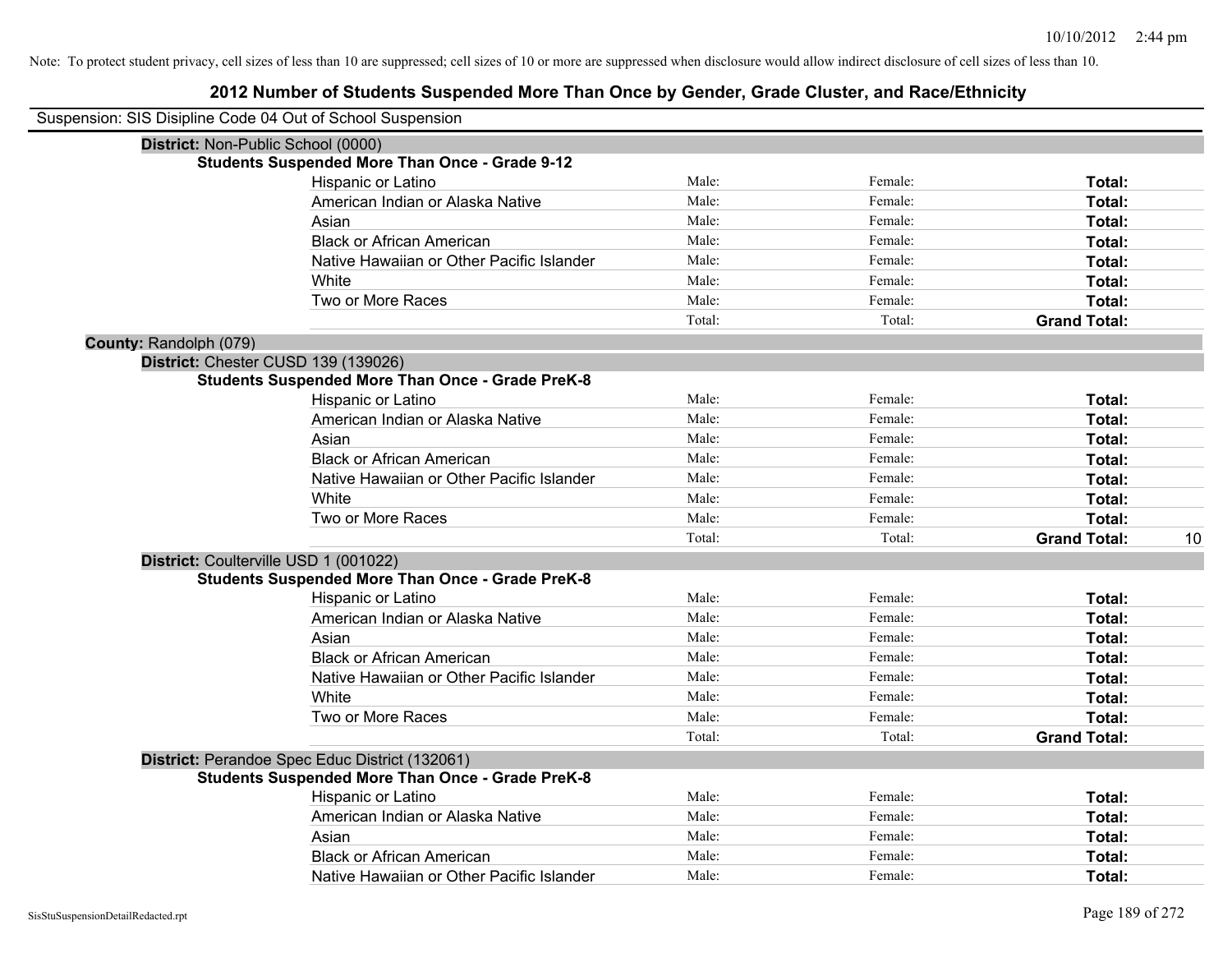| Suspension: SIS Disipline Code 04 Out of School Suspension |                                                         |        |         |                     |
|------------------------------------------------------------|---------------------------------------------------------|--------|---------|---------------------|
|                                                            | White                                                   | Male:  | Female: | Total:              |
|                                                            | Two or More Races                                       | Male:  | Female: | Total:              |
|                                                            |                                                         | Total: | Total:  | <b>Grand Total:</b> |
| District: Red Bud CUSD 132 (132026)                        |                                                         |        |         |                     |
|                                                            | <b>Students Suspended More Than Once - Grade PreK-8</b> |        |         |                     |
|                                                            | Hispanic or Latino                                      | Male:  | Female: | Total:              |
|                                                            | American Indian or Alaska Native                        | Male:  | Female: | Total:              |
|                                                            | Asian                                                   | Male:  | Female: | Total:              |
|                                                            | <b>Black or African American</b>                        | Male:  | Female: | Total:              |
|                                                            | Native Hawaiian or Other Pacific Islander               | Male:  | Female: | Total:              |
|                                                            | White                                                   | Male:  | Female: | Total:              |
|                                                            | Two or More Races                                       | Male:  | Female: | Total:              |
|                                                            |                                                         | Total: | Total:  | <b>Grand Total:</b> |
| District: Sparta CUSD 140 (140026)                         |                                                         |        |         |                     |
|                                                            | <b>Students Suspended More Than Once - Grade PreK-8</b> |        |         |                     |
|                                                            | Hispanic or Latino                                      | Male:  | Female: | Total:              |
|                                                            | American Indian or Alaska Native                        | Male:  | Female: | Total:              |
|                                                            | Asian                                                   | Male:  | Female: | Total:              |
|                                                            | <b>Black or African American</b>                        | Male:  | Female: | Total:              |
|                                                            | Native Hawaiian or Other Pacific Islander               | Male:  | Female: | Total:              |
|                                                            | White                                                   | Male:  | Female: | Total:              |
|                                                            | Two or More Races                                       | Male:  | Female: | Total:              |
|                                                            |                                                         | Total: | Total:  | <b>Grand Total:</b> |
|                                                            | <b>Students Suspended More Than Once - Grade 9-12</b>   |        |         |                     |
|                                                            | Hispanic or Latino                                      | Male:  | Female: | Total:              |
|                                                            | American Indian or Alaska Native                        | Male:  | Female: | Total:              |
|                                                            | Asian                                                   | Male:  | Female: | Total:              |
|                                                            | <b>Black or African American</b>                        | Male:  | Female: | Total:              |
|                                                            | Native Hawaiian or Other Pacific Islander               | Male:  | Female: | Total:              |
|                                                            | White                                                   | Male:  | Female: | Total:              |
|                                                            | Two or More Races                                       | Male:  | Female: | Total:              |
|                                                            |                                                         | Total: | Total:  | <b>Grand Total:</b> |
| District: Steeleville CUSD 138 (138026)                    |                                                         |        |         |                     |
|                                                            | <b>Students Suspended More Than Once - Grade 9-12</b>   |        |         |                     |
|                                                            | Hispanic or Latino                                      | Male:  | Female: | Total:              |
|                                                            | American Indian or Alaska Native                        | Male:  | Female: | Total:              |
|                                                            | Asian                                                   | Male:  | Female: | Total:              |
|                                                            | <b>Black or African American</b>                        | Male:  | Female: | Total:              |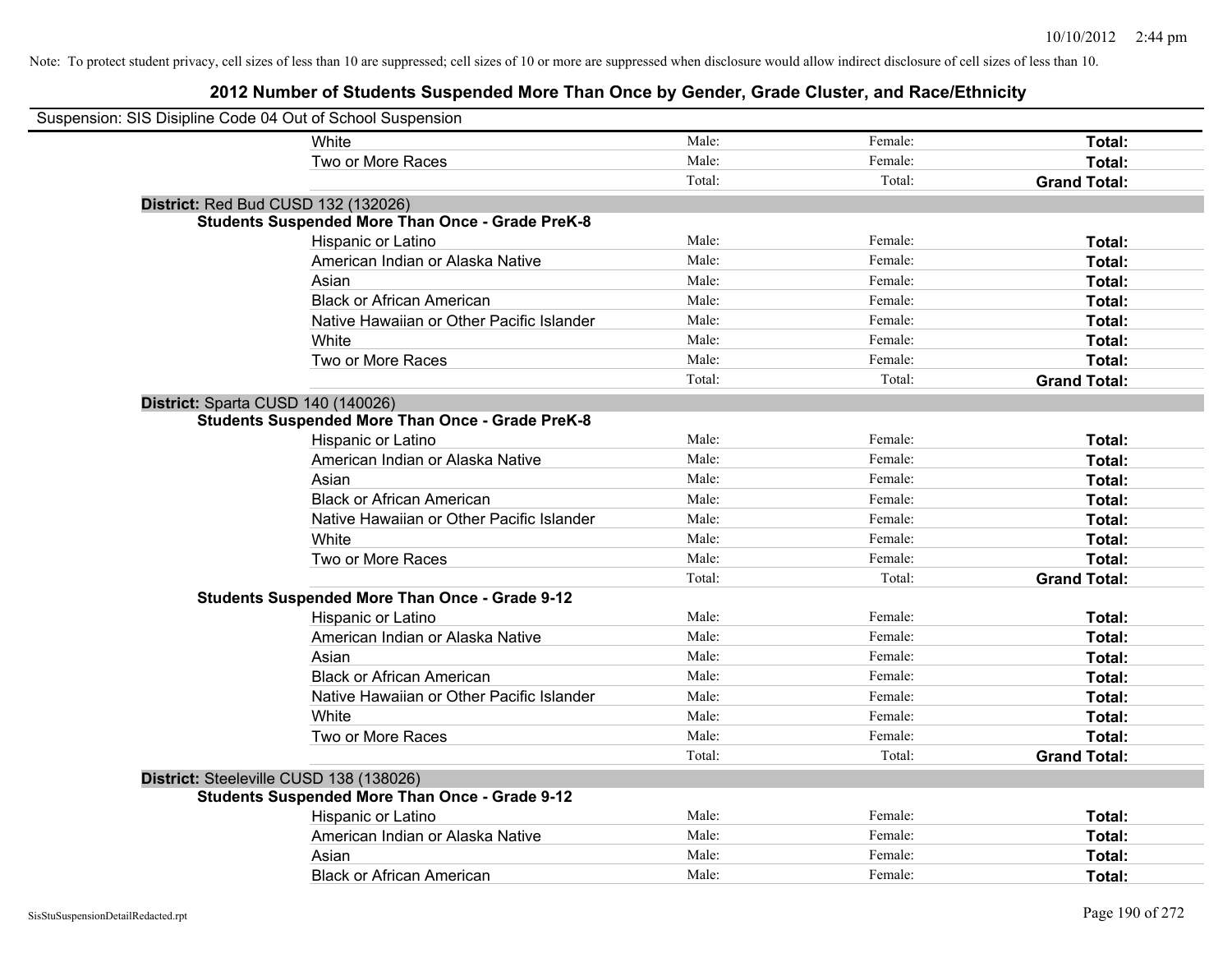**2012 Number of Students Suspended More Than Once by Gender, Grade Cluster, and Race/Ethnicity**

|                                 | Suspension: SIS Disipline Code 04 Out of School Suspension |        |         |                     |
|---------------------------------|------------------------------------------------------------|--------|---------|---------------------|
|                                 | Native Hawaiian or Other Pacific Islander                  | Male:  | Female: | Total:              |
|                                 | White                                                      | Male:  | Female: | Total:              |
|                                 | Two or More Races                                          | Male:  | Female: | Total:              |
|                                 |                                                            | Total: | Total:  | <b>Grand Total:</b> |
|                                 |                                                            |        |         |                     |
| Region: Non-Public School (77)  |                                                            |        |         |                     |
| County: Non-Public School (777) |                                                            |        |         |                     |
|                                 | District: Camelot Schools (027000)                         |        |         |                     |
|                                 | <b>Students Suspended More Than Once - Grade PreK-8</b>    |        |         |                     |
|                                 | Hispanic or Latino                                         | Male:  | Female: | Total:              |
|                                 | American Indian or Alaska Native                           | Male:  | Female: | Total:              |
|                                 | Asian                                                      | Male:  | Female: | Total:              |
|                                 | <b>Black or African American</b>                           | Male:  | Female: | Total:              |
|                                 | Native Hawaiian or Other Pacific Islander                  | Male:  | Female: | Total:              |
|                                 | White                                                      | Male:  | Female: | Total:              |
|                                 | Two or More Races                                          | Male:  | Female: | Total:              |
|                                 |                                                            | Total: | Total:  | <b>Grand Total:</b> |
|                                 | District: ECH Every Childs Hope (031400)                   |        |         |                     |
|                                 | <b>Students Suspended More Than Once - Grade PreK-8</b>    |        |         |                     |
|                                 | Hispanic or Latino                                         | Male:  | Female: | Total:              |
|                                 | American Indian or Alaska Native                           | Male:  | Female: | Total:              |
|                                 | Asian                                                      | Male:  | Female: | Total:              |
|                                 | <b>Black or African American</b>                           | Male:  | Female: | Total:              |
|                                 | Native Hawaiian or Other Pacific Islander                  | Male:  | Female: | Total:              |
|                                 | White                                                      | Male:  | Female: | Total:              |
|                                 | Two or More Races                                          | Male:  | Female: | Total:              |
|                                 |                                                            | Total: | Total:  | <b>Grand Total:</b> |
|                                 | District: German St Vincent Orphan Assoc (032400)          |        |         |                     |
|                                 | <b>Students Suspended More Than Once - Grade 9-12</b>      |        |         |                     |
|                                 | Hispanic or Latino                                         | Male:  | Female: | Total:              |
|                                 | American Indian or Alaska Native                           | Male:  | Female: | Total:              |
|                                 | Asian                                                      | Male:  | Female: | Total:              |
|                                 | <b>Black or African American</b>                           | Male:  | Female: | Total:              |
|                                 | Native Hawaiian or Other Pacific Islander                  | Male:  | Female: | Total:              |
|                                 | White                                                      | Male:  | Female: | Total:              |
|                                 | Two or More Races                                          | Male:  | Female: | Total:              |
|                                 |                                                            | Total: | Total:  | <b>Grand Total:</b> |
|                                 |                                                            |        |         |                     |

**District:** Logos School (026800)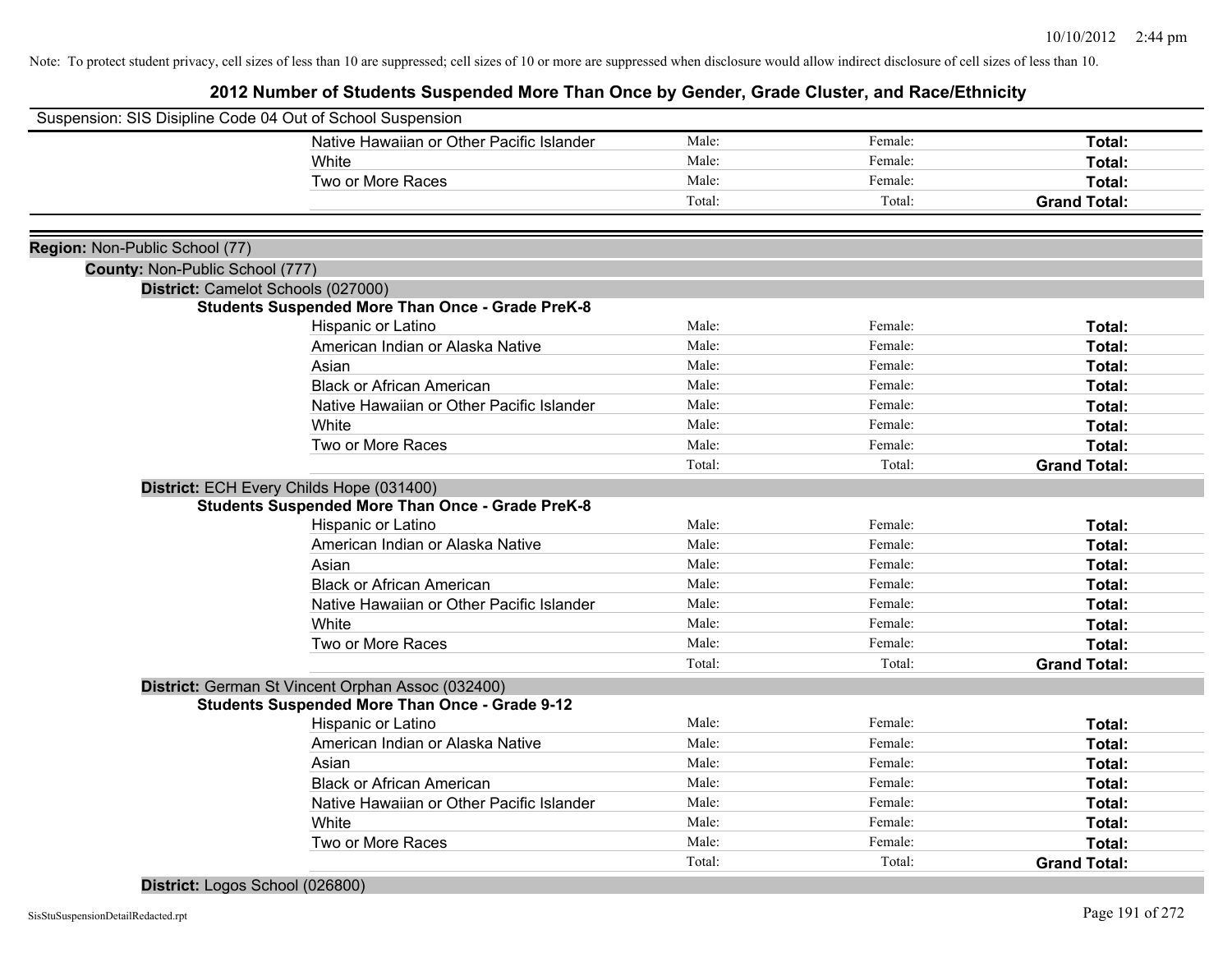| Suspension: SIS Disipline Code 04 Out of School Suspension        |                                                         |        |    |         |    |                     |    |
|-------------------------------------------------------------------|---------------------------------------------------------|--------|----|---------|----|---------------------|----|
|                                                                   | <b>Students Suspended More Than Once - Grade 9-12</b>   |        |    |         |    |                     |    |
|                                                                   | Hispanic or Latino                                      | Male:  |    | Female: |    | Total:              |    |
|                                                                   | American Indian or Alaska Native                        | Male:  |    | Female: |    | Total:              |    |
|                                                                   | Asian                                                   | Male:  |    | Female: |    | Total:              |    |
|                                                                   | <b>Black or African American</b>                        | Male:  |    | Female: |    | Total:              |    |
|                                                                   | Native Hawaiian or Other Pacific Islander               | Male:  |    | Female: |    | Total:              |    |
|                                                                   | White                                                   | Male:  |    | Female: |    | Total:              |    |
|                                                                   | Two or More Races                                       | Male:  |    | Female: |    | Total:              |    |
|                                                                   |                                                         | Total: |    | Total:  |    | <b>Grand Total:</b> |    |
|                                                                   |                                                         |        |    |         |    |                     |    |
| Region: Peoria ROE (48)<br><b>County: Non-Public School (000)</b> |                                                         |        |    |         |    |                     |    |
| District: Peoria ROE (000000)                                     |                                                         |        |    |         |    |                     |    |
|                                                                   | <b>Students Suspended More Than Once - Grade PreK-8</b> |        |    |         |    |                     |    |
|                                                                   | Hispanic or Latino                                      | Male:  |    | Female: |    | Total:              |    |
|                                                                   | American Indian or Alaska Native                        | Male:  |    | Female: |    | Total:              |    |
|                                                                   | Asian                                                   | Male:  |    | Female: |    | Total:              |    |
|                                                                   | <b>Black or African American</b>                        | Male:  |    | Female: |    | Total:              | 19 |
|                                                                   | Native Hawaiian or Other Pacific Islander               | Male:  |    | Female: |    | Total:              |    |
|                                                                   | White                                                   | Male:  |    | Female: |    | Total:              |    |
|                                                                   | Two or More Races                                       | Male:  |    | Female: |    | <b>Total:</b>       |    |
|                                                                   |                                                         | Total: |    | Total:  |    | <b>Grand Total:</b> |    |
|                                                                   | <b>Students Suspended More Than Once - Grade 9-12</b>   |        |    |         |    |                     |    |
|                                                                   | Hispanic or Latino                                      | Male:  |    | Female: |    | Total:              |    |
|                                                                   | American Indian or Alaska Native                        | Male:  |    | Female: |    | Total:              |    |
|                                                                   | Asian                                                   | Male:  |    | Female: |    | <b>Total:</b>       |    |
|                                                                   | <b>Black or African American</b>                        | Male:  | 17 | Female: | 12 | Total:              | 29 |
|                                                                   | Native Hawaiian or Other Pacific Islander               | Male:  |    | Female: |    | Total:              |    |
|                                                                   | White                                                   | Male:  |    | Female: |    | Total:              |    |
|                                                                   | Two or More Races                                       | Male:  |    | Female: |    | Total:              |    |
|                                                                   |                                                         | Total: |    | Total:  |    | <b>Grand Total:</b> |    |
| <b>County: Peoria (072)</b>                                       |                                                         |        |    |         |    |                     |    |
|                                                                   | District: Bartonville SD 66 (066002)                    |        |    |         |    |                     |    |
|                                                                   | <b>Students Suspended More Than Once - Grade PreK-8</b> | Male:  |    | Female: |    |                     |    |
|                                                                   | Hispanic or Latino<br>American Indian or Alaska Native  | Male:  |    | Female: |    | Total:              |    |
|                                                                   | Asian                                                   | Male:  |    | Female: |    | Total:              |    |
|                                                                   |                                                         | Male:  |    | Female: |    | Total:              |    |
|                                                                   | <b>Black or African American</b>                        |        |    |         |    | Total:              |    |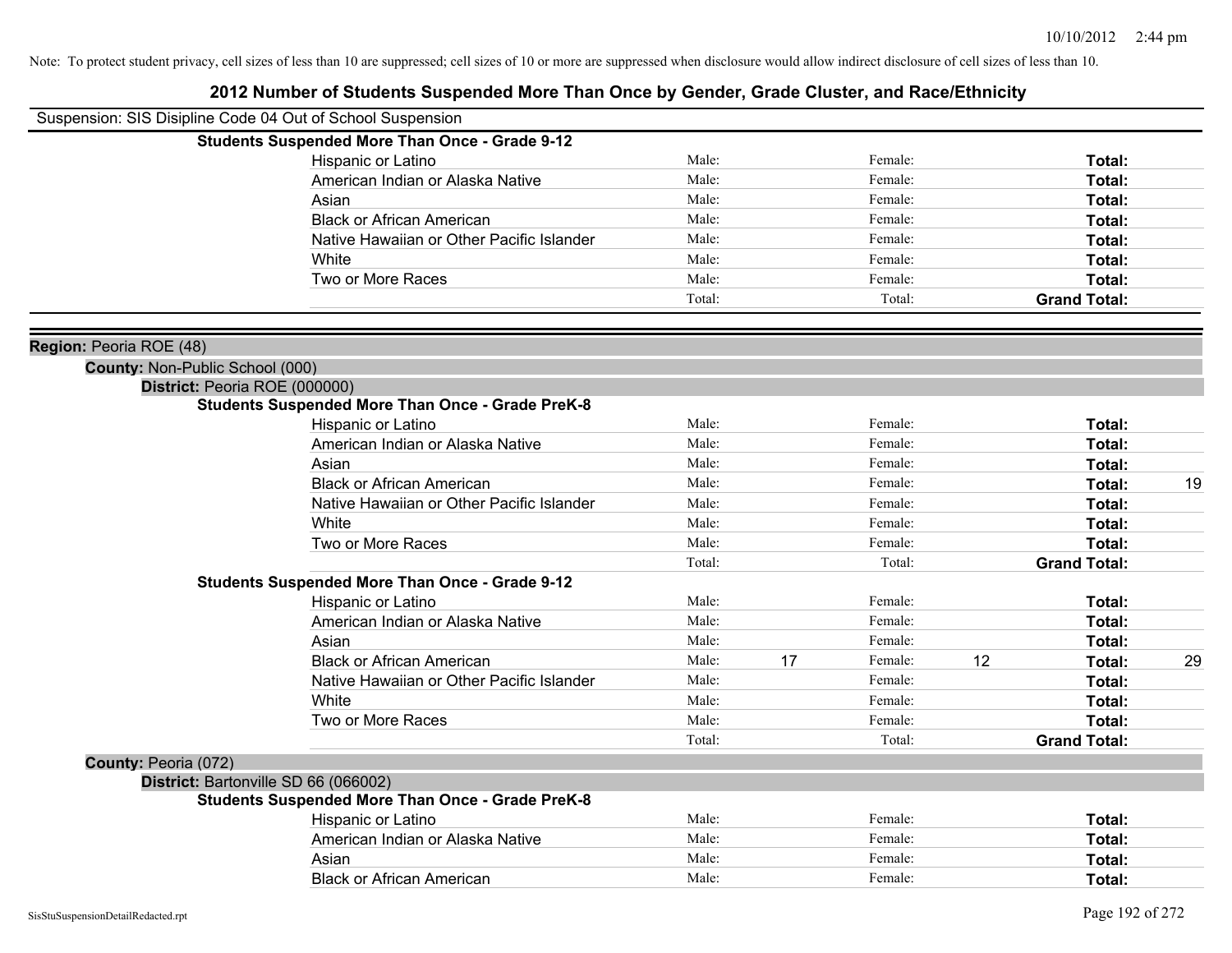| Suspension: SIS Disipline Code 04 Out of School Suspension |                                                         |        |         |                     |    |
|------------------------------------------------------------|---------------------------------------------------------|--------|---------|---------------------|----|
|                                                            | Native Hawaiian or Other Pacific Islander               | Male:  | Female: | Total:              |    |
|                                                            | White                                                   | Male:  | Female: | Total:              |    |
|                                                            | Two or More Races                                       | Male:  | Female: | Total:              |    |
|                                                            |                                                         | Total: | Total:  | <b>Grand Total:</b> |    |
|                                                            | District: Childrens Home Assoc of IL (005200)           |        |         |                     |    |
|                                                            | <b>Students Suspended More Than Once - Grade 9-12</b>   |        |         |                     |    |
|                                                            | Hispanic or Latino                                      | Male:  | Female: | Total:              |    |
|                                                            | American Indian or Alaska Native                        | Male:  | Female: | Total:              |    |
|                                                            | Asian                                                   | Male:  | Female: | Total:              |    |
|                                                            | <b>Black or African American</b>                        | Male:  | Female: | Total:              |    |
|                                                            | Native Hawaiian or Other Pacific Islander               | Male:  | Female: | Total:              |    |
|                                                            | White                                                   | Male:  | Female: | Total:              |    |
|                                                            | Two or More Races                                       | Male:  | Female: | Total:              |    |
|                                                            |                                                         | Total: | Total:  | <b>Grand Total:</b> |    |
| District: Dunlap CUSD 323 (323026)                         |                                                         |        |         |                     |    |
|                                                            | <b>Students Suspended More Than Once - Grade PreK-8</b> |        |         |                     |    |
|                                                            | Hispanic or Latino                                      | Male:  | Female: | Total:              |    |
|                                                            | American Indian or Alaska Native                        | Male:  | Female: | Total:              |    |
|                                                            | Asian                                                   | Male:  | Female: | Total:              |    |
|                                                            | <b>Black or African American</b>                        | Male:  | Female: | Total:              |    |
|                                                            | Native Hawaiian or Other Pacific Islander               | Male:  | Female: | Total:              |    |
|                                                            | White                                                   | Male:  | Female: | Total:              | 10 |
|                                                            | Two or More Races                                       | Male:  | Female: | Total:              |    |
|                                                            |                                                         | Total: | Total:  | <b>Grand Total:</b> |    |
|                                                            | <b>Students Suspended More Than Once - Grade 9-12</b>   |        |         |                     |    |
|                                                            | Hispanic or Latino                                      | Male:  | Female: | Total:              |    |
|                                                            | American Indian or Alaska Native                        | Male:  | Female: | Total:              |    |
|                                                            | Asian                                                   | Male:  | Female: | Total:              |    |
|                                                            | <b>Black or African American</b>                        | Male:  | Female: | Total:              |    |
|                                                            | Native Hawaiian or Other Pacific Islander               | Male:  | Female: | Total:              |    |
|                                                            | White                                                   | Male:  | Female: | Total:              |    |
|                                                            | Two or More Races                                       | Male:  | Female: | Total:              |    |
|                                                            |                                                         | Total: | Total:  | <b>Grand Total:</b> | 10 |
| District: Elmwood CUSD 322 (322026)                        |                                                         |        |         |                     |    |
|                                                            | <b>Students Suspended More Than Once - Grade PreK-8</b> |        |         |                     |    |
|                                                            | Hispanic or Latino                                      | Male:  | Female: | Total:              |    |
|                                                            | American Indian or Alaska Native                        | Male:  | Female: | Total:              |    |
|                                                            | Asian                                                   | Male:  | Female: | Total:              |    |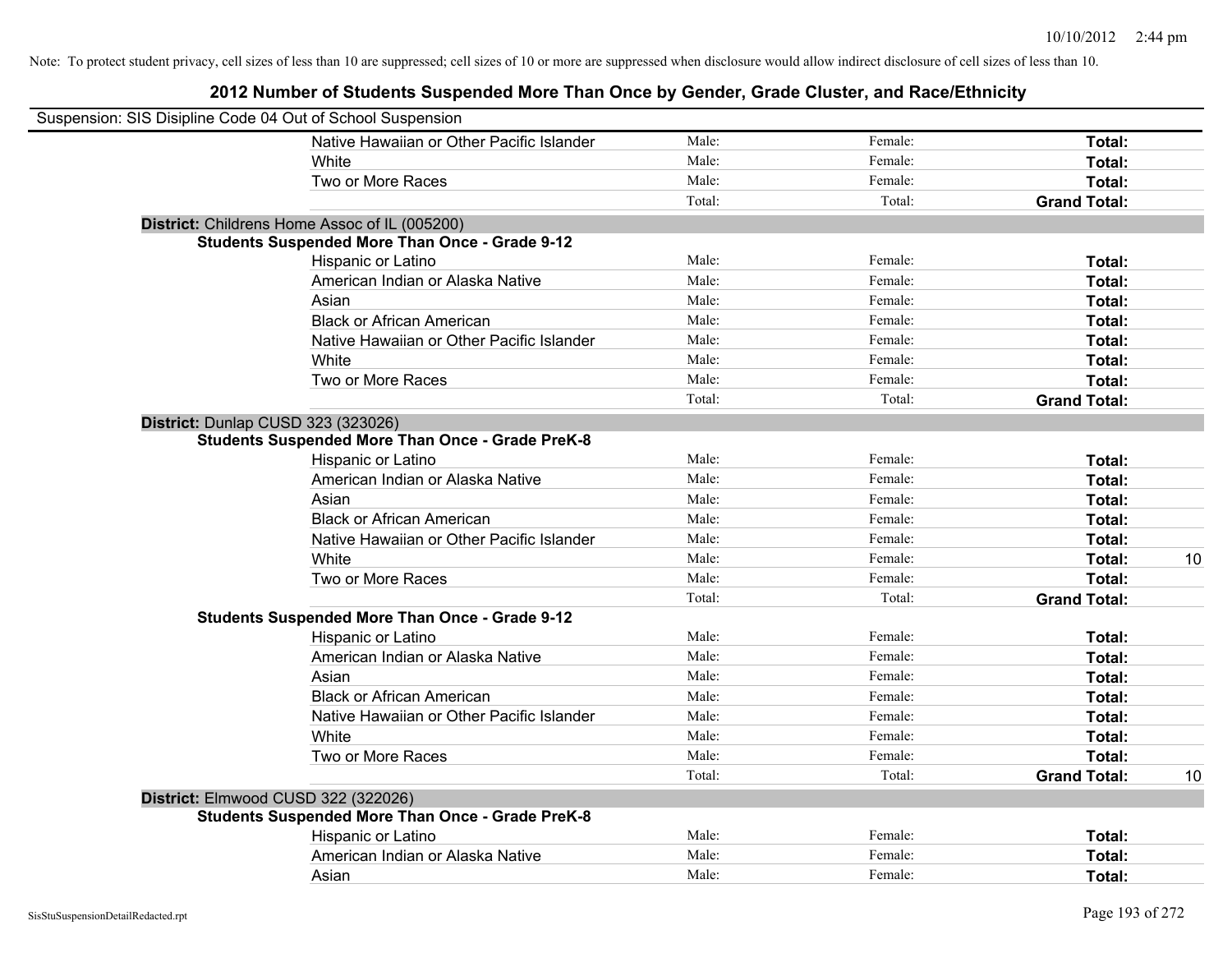| Suspension: SIS Disipline Code 04 Out of School Suspension |                                                         |        |         |                     |
|------------------------------------------------------------|---------------------------------------------------------|--------|---------|---------------------|
|                                                            | <b>Black or African American</b>                        | Male:  | Female: | Total:              |
|                                                            | Native Hawaiian or Other Pacific Islander               | Male:  | Female: | Total:              |
|                                                            | White                                                   | Male:  | Female: | Total:              |
|                                                            | Two or More Races                                       | Male:  | Female: | Total:              |
|                                                            |                                                         | Total: | Total:  | <b>Grand Total:</b> |
|                                                            | District: Farmington Central CUSD 265 (265026)          |        |         |                     |
|                                                            | <b>Students Suspended More Than Once - Grade PreK-8</b> |        |         |                     |
|                                                            | Hispanic or Latino                                      | Male:  | Female: | Total:              |
|                                                            | American Indian or Alaska Native                        | Male:  | Female: | Total:              |
|                                                            | Asian                                                   | Male:  | Female: | Total:              |
|                                                            | <b>Black or African American</b>                        | Male:  | Female: | Total:              |
|                                                            | Native Hawaiian or Other Pacific Islander               | Male:  | Female: | Total:              |
|                                                            | White                                                   | Male:  | Female: | Total:              |
|                                                            | Two or More Races                                       | Male:  | Female: | Total:              |
|                                                            |                                                         | Total: | Total:  | <b>Grand Total:</b> |
|                                                            | <b>Students Suspended More Than Once - Grade 9-12</b>   |        |         |                     |
|                                                            | Hispanic or Latino                                      | Male:  | Female: | Total:              |
|                                                            | American Indian or Alaska Native                        | Male:  | Female: | Total:              |
|                                                            | Asian                                                   | Male:  | Female: | Total:              |
|                                                            | <b>Black or African American</b>                        | Male:  | Female: | Total:              |
|                                                            | Native Hawaiian or Other Pacific Islander               | Male:  | Female: | Total:              |
|                                                            | White                                                   | Male:  | Female: | 10<br>Total:        |
|                                                            | Two or More Races                                       | Male:  | Female: | Total:              |
|                                                            |                                                         | Total: | Total:  | <b>Grand Total:</b> |
|                                                            | District: Il Valley Central USD 321 (321026)            |        |         |                     |
|                                                            | <b>Students Suspended More Than Once - Grade PreK-8</b> |        |         |                     |
|                                                            | Hispanic or Latino                                      | Male:  | Female: | Total:              |
|                                                            | American Indian or Alaska Native                        | Male:  | Female: | Total:              |
|                                                            | Asian                                                   | Male:  | Female: | Total:              |
|                                                            | <b>Black or African American</b>                        | Male:  | Female: | Total:              |
|                                                            | Native Hawaiian or Other Pacific Islander               | Male:  | Female: | Total:              |
|                                                            | White                                                   | Male:  | Female: | Total:              |
|                                                            | Two or More Races                                       | Male:  | Female: | Total:              |
|                                                            |                                                         | Total: | Total:  | <b>Grand Total:</b> |
|                                                            | <b>Students Suspended More Than Once - Grade 9-12</b>   |        |         |                     |
|                                                            | Hispanic or Latino                                      | Male:  | Female: | Total:              |
|                                                            | American Indian or Alaska Native                        | Male:  | Female: | Total:              |
|                                                            | Asian                                                   | Male:  | Female: | Total:              |
|                                                            | <b>Black or African American</b>                        | Male:  | Female: | Total:              |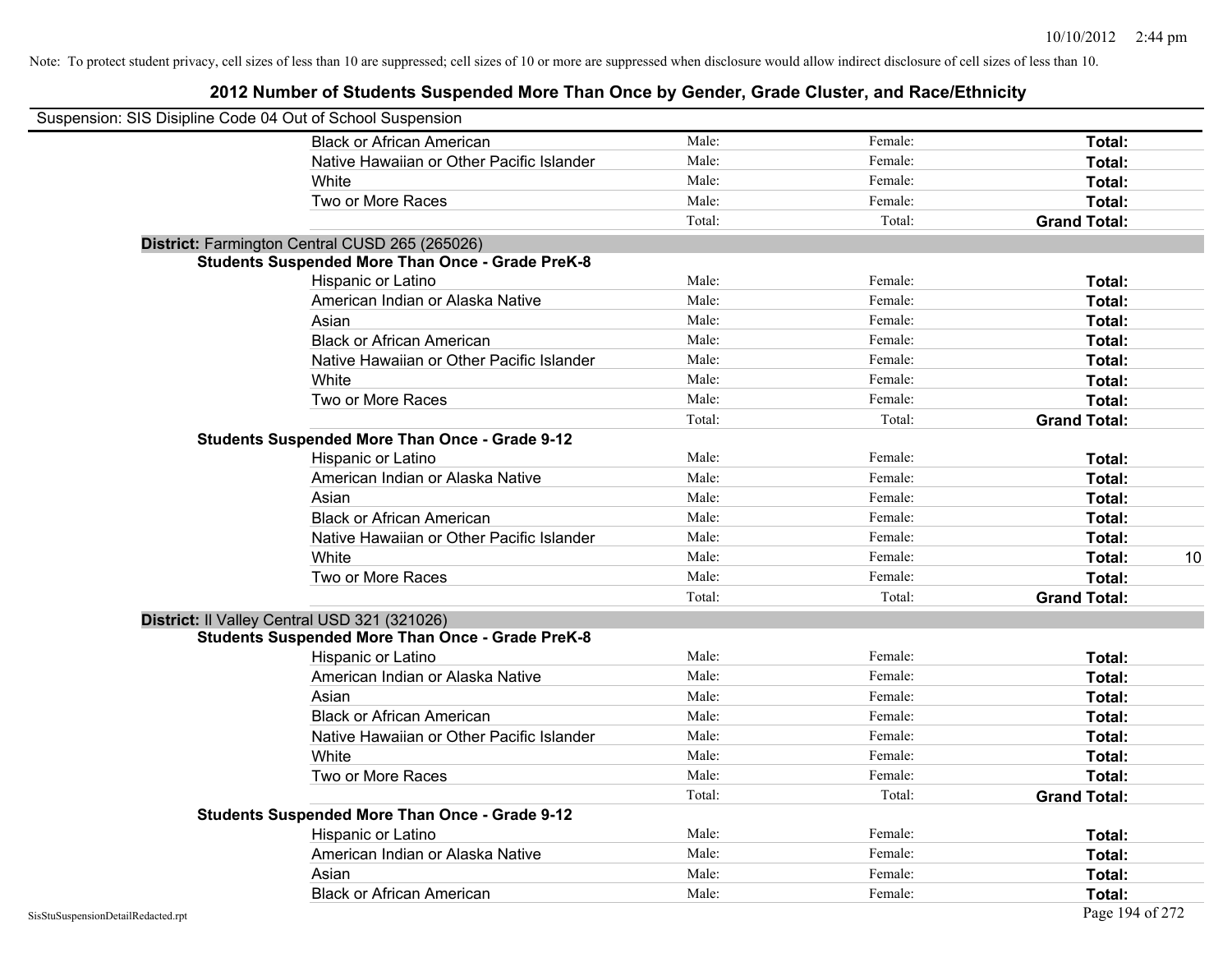| Suspension: SIS Disipline Code 04 Out of School Suspension |                                                         |        |    |         |    |                     |    |
|------------------------------------------------------------|---------------------------------------------------------|--------|----|---------|----|---------------------|----|
|                                                            | Native Hawaiian or Other Pacific Islander               | Male:  |    | Female: |    | Total:              |    |
|                                                            | White                                                   | Male:  |    | Female: |    | Total:              |    |
|                                                            | Two or More Races                                       | Male:  |    | Female: |    | Total:              |    |
|                                                            |                                                         | Total: |    | Total:  |    | <b>Grand Total:</b> |    |
| District: Illini Bluffs CUSD 327 (327026)                  |                                                         |        |    |         |    |                     |    |
|                                                            | <b>Students Suspended More Than Once - Grade PreK-8</b> |        |    |         |    |                     |    |
|                                                            | Hispanic or Latino                                      | Male:  |    | Female: |    | Total:              |    |
|                                                            | American Indian or Alaska Native                        | Male:  |    | Female: |    | Total:              |    |
|                                                            | Asian                                                   | Male:  |    | Female: |    | Total:              |    |
|                                                            | <b>Black or African American</b>                        | Male:  |    | Female: |    | Total:              |    |
|                                                            | Native Hawaiian or Other Pacific Islander               | Male:  |    | Female: |    | Total:              |    |
|                                                            | White                                                   | Male:  |    | Female: |    | Total:              |    |
|                                                            | Two or More Races                                       | Male:  |    | Female: |    | Total:              |    |
|                                                            |                                                         | Total: |    | Total:  |    | <b>Grand Total:</b> |    |
|                                                            | <b>Students Suspended More Than Once - Grade 9-12</b>   |        |    |         |    |                     |    |
|                                                            | Hispanic or Latino                                      | Male:  |    | Female: |    | Total:              |    |
|                                                            | American Indian or Alaska Native                        | Male:  |    | Female: |    | Total:              |    |
|                                                            | Asian                                                   | Male:  |    | Female: |    | Total:              |    |
|                                                            | <b>Black or African American</b>                        | Male:  |    | Female: |    | Total:              |    |
|                                                            | Native Hawaiian or Other Pacific Islander               | Male:  |    | Female: |    | Total:              |    |
|                                                            | White                                                   | Male:  |    | Female: |    | Total:              |    |
|                                                            | Two or More Races                                       | Male:  |    | Female: |    | Total:              |    |
|                                                            |                                                         | Total: |    | Total:  |    | <b>Grand Total:</b> |    |
| District: Limestone CHSD 310 (310016)                      |                                                         |        |    |         |    |                     |    |
|                                                            | <b>Students Suspended More Than Once - Grade 9-12</b>   |        |    |         |    |                     |    |
|                                                            | Hispanic or Latino                                      | Male:  |    | Female: |    | Total:              |    |
|                                                            | American Indian or Alaska Native                        | Male:  |    | Female: |    | Total:              |    |
|                                                            | Asian                                                   | Male:  |    | Female: |    | Total:              |    |
|                                                            | <b>Black or African American</b>                        | Male:  | 12 | Female: | 11 | Total:              | 23 |
|                                                            | Native Hawaiian or Other Pacific Islander               | Male:  |    | Female: |    | Total:              |    |
|                                                            | White                                                   | Male:  | 43 | Female: | 14 | Total:              | 57 |
|                                                            | Two or More Races                                       | Male:  |    | Female: |    | Total:              | 10 |
|                                                            |                                                         | Total: |    | Total:  |    | <b>Grand Total:</b> |    |
| <b>District: Monroe SD 70 (070002)</b>                     |                                                         |        |    |         |    |                     |    |
|                                                            | <b>Students Suspended More Than Once - Grade PreK-8</b> |        |    |         |    |                     |    |
|                                                            | Hispanic or Latino                                      | Male:  |    | Female: |    | Total:              |    |
|                                                            | American Indian or Alaska Native                        | Male:  |    | Female: |    | Total:              |    |
|                                                            | Asian                                                   | Male:  |    | Female: |    | Total:              |    |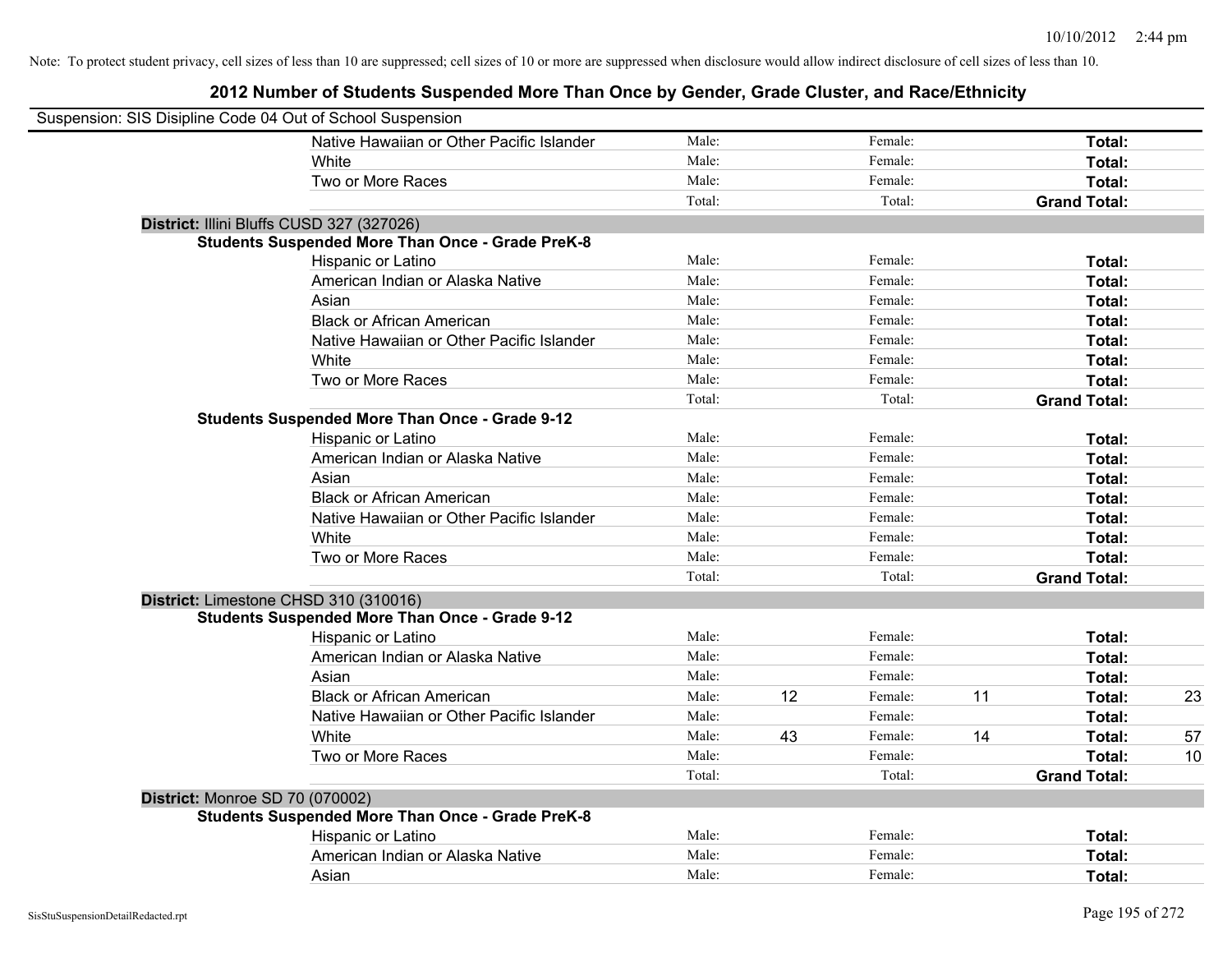| Suspension: SIS Disipline Code 04 Out of School Suspension |                                                         |        |         |                           |
|------------------------------------------------------------|---------------------------------------------------------|--------|---------|---------------------------|
|                                                            | <b>Black or African American</b>                        | Male:  | Female: | Total:                    |
|                                                            | Native Hawaiian or Other Pacific Islander               | Male:  | Female: | Total:                    |
|                                                            | White                                                   | Male:  | Female: | Total:                    |
|                                                            | Two or More Races                                       | Male:  | Female: | Total:                    |
|                                                            |                                                         | Total: | Total:  | <b>Grand Total:</b>       |
| District: Norwood ESD 63 (063002)                          |                                                         |        |         |                           |
|                                                            | <b>Students Suspended More Than Once - Grade PreK-8</b> |        |         |                           |
|                                                            | Hispanic or Latino                                      | Male:  | Female: | Total:                    |
|                                                            | American Indian or Alaska Native                        | Male:  | Female: | Total:                    |
|                                                            | Asian                                                   | Male:  | Female: | Total:                    |
|                                                            | <b>Black or African American</b>                        | Male:  | Female: | Total:                    |
|                                                            | Native Hawaiian or Other Pacific Islander               | Male:  | Female: | Total:                    |
|                                                            | White                                                   | Male:  | Female: | Total:                    |
|                                                            | Two or More Races                                       | Male:  | Female: | Total:                    |
|                                                            |                                                         | Total: | Total:  | <b>Grand Total:</b>       |
| District: Oak Grove SD 68 (068002)                         |                                                         |        |         |                           |
|                                                            | <b>Students Suspended More Than Once - Grade PreK-8</b> |        |         |                           |
|                                                            | Hispanic or Latino                                      | Male:  | Female: | Total:                    |
|                                                            | American Indian or Alaska Native                        | Male:  | Female: | Total:                    |
|                                                            | Asian                                                   | Male:  | Female: | Total:                    |
|                                                            | <b>Black or African American</b>                        | Male:  | Female: | Total:                    |
|                                                            | Native Hawaiian or Other Pacific Islander               | Male:  | Female: | Total:                    |
|                                                            | White                                                   | Male:  | Female: | Total:                    |
|                                                            | Two or More Races                                       | Male:  | Female: | Total:                    |
|                                                            |                                                         | Total: | Total:  | <b>Grand Total:</b>       |
|                                                            | District: Peoria Heights CUSD 325 (325026)              |        |         |                           |
|                                                            | <b>Students Suspended More Than Once - Grade PreK-8</b> |        |         |                           |
|                                                            | Hispanic or Latino                                      | Male:  | Female: | Total:                    |
|                                                            | American Indian or Alaska Native                        | Male:  | Female: | Total:                    |
|                                                            | Asian                                                   | Male:  | Female: | Total:                    |
|                                                            | <b>Black or African American</b>                        | Male:  | Female: | Total:                    |
|                                                            | Native Hawaiian or Other Pacific Islander               | Male:  | Female: | Total:                    |
|                                                            | White                                                   | Male:  | Female: | Total:                    |
|                                                            | Two or More Races                                       | Male:  | Female: | Total:                    |
|                                                            |                                                         | Total: | Total:  | 13<br><b>Grand Total:</b> |
|                                                            | Students Suspended More Than Once - Grade 9-12          |        |         |                           |
|                                                            | Hispanic or Latino                                      | Male:  | Female: | Total:                    |
|                                                            | American Indian or Alaska Native                        | Male:  | Female: | Total:                    |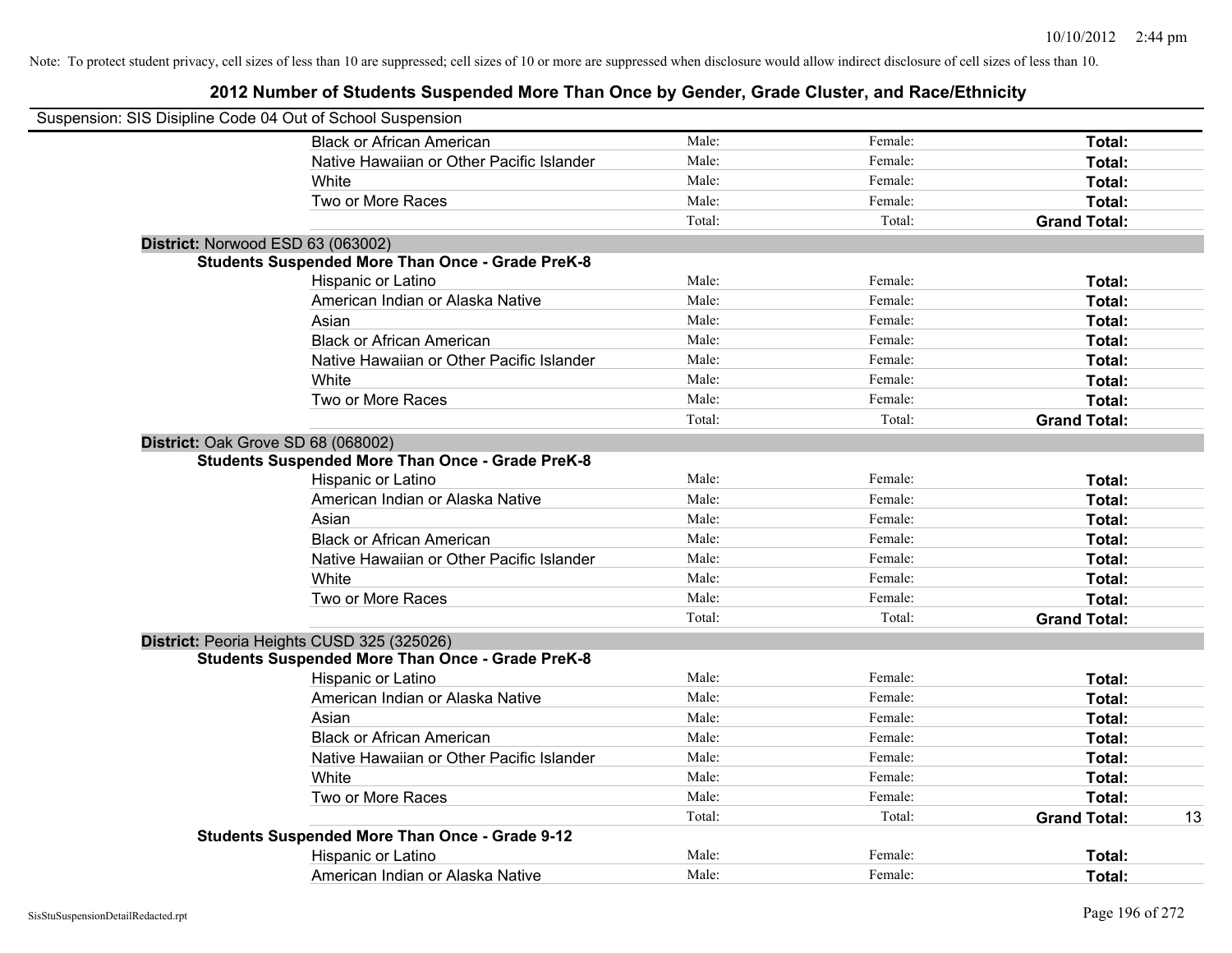| Suspension: SIS Disipline Code 04 Out of School Suspension |        |     |         |     |                     |     |
|------------------------------------------------------------|--------|-----|---------|-----|---------------------|-----|
| Asian                                                      | Male:  |     | Female: |     | Total:              |     |
| <b>Black or African American</b>                           | Male:  |     | Female: |     | Total:              |     |
| Native Hawaiian or Other Pacific Islander                  | Male:  |     | Female: |     | Total:              |     |
| White                                                      | Male:  |     | Female: |     | Total:              | 16  |
| Two or More Races                                          | Male:  |     | Female: |     | Total:              |     |
|                                                            | Total: |     | Total:  |     | <b>Grand Total:</b> |     |
| District: Peoria SD 150 (150025)                           |        |     |         |     |                     |     |
| <b>Students Suspended More Than Once - Grade PreK-8</b>    |        |     |         |     |                     |     |
| Hispanic or Latino                                         | Male:  |     | Female: |     | Total:              | 17  |
| American Indian or Alaska Native                           | Male:  |     | Female: |     | Total:              |     |
| Asian                                                      | Male:  |     | Female: |     | Total:              |     |
| <b>Black or African American</b>                           | Male:  | 291 | Female: | 197 | Total:              | 488 |
| Native Hawaiian or Other Pacific Islander                  | Male:  |     | Female: |     | Total:              |     |
| White                                                      | Male:  |     | Female: |     | Total:              | 41  |
| Two or More Races                                          | Male:  | 31  | Female: | 15  | Total:              | 46  |
|                                                            | Total: |     | Total:  |     | <b>Grand Total:</b> |     |
| <b>Students Suspended More Than Once - Grade 9-12</b>      |        |     |         |     |                     |     |
| Hispanic or Latino                                         | Male:  |     | Female: |     | Total:              | 14  |
| American Indian or Alaska Native                           | Male:  |     | Female: |     | Total:              |     |
| Asian                                                      | Male:  |     | Female: |     | Total:              |     |
| <b>Black or African American</b>                           | Male:  | 256 | Female: | 241 | Total:              | 497 |
| Native Hawaiian or Other Pacific Islander                  | Male:  |     | Female: |     | Total:              |     |
| White                                                      | Male:  | 27  | Female: | 24  | Total:              | 51  |
| Two or More Races                                          | Male:  | 20  | Female: | 14  | Total:              | 34  |
|                                                            | Total: |     | Total:  |     | <b>Grand Total:</b> |     |
| District: Pleasant Hill SD 69 (069002)                     |        |     |         |     |                     |     |
| <b>Students Suspended More Than Once - Grade PreK-8</b>    |        |     |         |     |                     |     |
| Hispanic or Latino                                         | Male:  |     | Female: |     | Total:              |     |
| American Indian or Alaska Native                           | Male:  |     | Female: |     | Total:              |     |
| Asian                                                      | Male:  |     | Female: |     | Total:              |     |
| <b>Black or African American</b>                           | Male:  |     | Female: |     | Total:              |     |
| Native Hawaiian or Other Pacific Islander                  | Male:  |     | Female: |     | Total:              |     |
| White                                                      | Male:  |     | Female: |     | Total:              |     |
| Two or More Races                                          | Male:  |     | Female: |     | Total:              |     |
|                                                            | Total: |     | Total:  |     | <b>Grand Total:</b> |     |
| District: Pleasant Valley SD 62 (062002)                   |        |     |         |     |                     |     |
| <b>Students Suspended More Than Once - Grade PreK-8</b>    |        |     |         |     |                     |     |
| Hispanic or Latino                                         | Male:  |     | Female: |     | Total:              |     |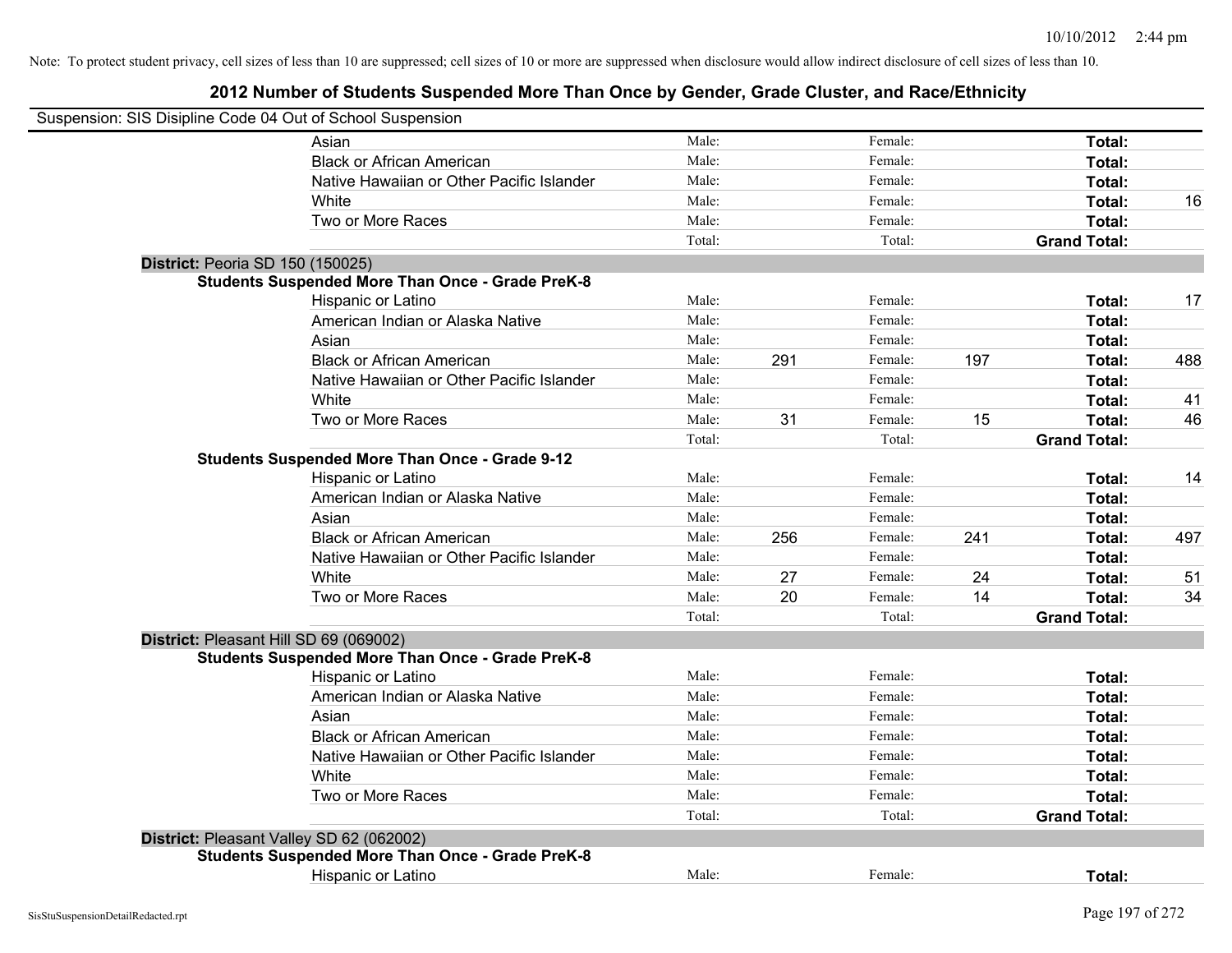### **2012 Number of Students Suspended More Than Once by Gender, Grade Cluster, and Race/Ethnicity**

| Suspension: SIS Disipline Code 04 Out of School Suspension |                                                         |        |         |                     |    |
|------------------------------------------------------------|---------------------------------------------------------|--------|---------|---------------------|----|
|                                                            | American Indian or Alaska Native                        | Male:  | Female: | Total:              |    |
|                                                            | Asian                                                   | Male:  | Female: | Total:              |    |
|                                                            | <b>Black or African American</b>                        | Male:  | Female: | Total:              | 24 |
|                                                            | Native Hawaiian or Other Pacific Islander               | Male:  | Female: | Total:              |    |
|                                                            | White                                                   | Male:  | Female: | Total:              | 10 |
|                                                            | Two or More Races                                       | Male:  | Female: | Total:              |    |
|                                                            |                                                         | Total: | Total:  | <b>Grand Total:</b> |    |
|                                                            | District: Princeville CUSD 326 (326026)                 |        |         |                     |    |
|                                                            | <b>Students Suspended More Than Once - Grade PreK-8</b> |        |         |                     |    |
|                                                            | Hispanic or Latino                                      | Male:  | Female: | Total:              |    |
|                                                            | American Indian or Alaska Native                        | Male:  | Female: | Total:              |    |
|                                                            | Asian                                                   | Male:  | Female: | Total:              |    |
|                                                            | <b>Black or African American</b>                        | Male:  | Female: | Total:              |    |
|                                                            | Native Hawaiian or Other Pacific Islander               | Male:  | Female: | Total:              |    |
|                                                            | White                                                   | Male:  | Female: | Total:              |    |
|                                                            | Two or More Races                                       | Male:  | Female: | Total:              |    |
|                                                            |                                                         | Total: | Total:  | <b>Grand Total:</b> |    |
|                                                            | <b>Students Suspended More Than Once - Grade 9-12</b>   |        |         |                     |    |
|                                                            | Hispanic or Latino                                      | Male:  | Female: | Total:              |    |
|                                                            | American Indian or Alaska Native                        | Male:  | Female: | Total:              |    |
|                                                            | Asian                                                   | Male:  | Female: | Total:              |    |
|                                                            | <b>Black or African American</b>                        | Male:  | Female: | Total:              |    |
|                                                            | Native Hawaiian or Other Pacific Islander               | Male:  | Female: | Total:              |    |
|                                                            | White                                                   | Male:  | Female: | Total:              |    |
|                                                            | Two or More Races                                       | Male:  | Female: | Total:              |    |
|                                                            |                                                         | Total: | Total:  | <b>Grand Total:</b> |    |
|                                                            |                                                         |        |         |                     |    |
| Region: Region 05 North Cook ISC 1 (05)                    |                                                         |        |         |                     |    |
| County: Cook (016)                                         |                                                         |        |         |                     |    |
|                                                            | District: Arlington Heights SD 25 (025002)              |        |         |                     |    |
|                                                            | <b>Students Suspended More Than Once - Grade PreK-8</b> |        |         |                     |    |
|                                                            | Hispanic or Latino                                      | Male:  | Female: | Total:              |    |
|                                                            | American Indian or Alaska Native                        | Male:  | Female: | Total:              |    |
|                                                            | Asian                                                   | Male:  | Female: | Total:              |    |
|                                                            | <b>Black or African American</b>                        | Male:  | Female: | Total:              |    |
|                                                            | Native Hawaiian or Other Pacific Islander               | Male:  | Female: | Total:              |    |

White **Total:** Male: Female: **Total:** Female: **Total:** Total: Two or More Races **Total:** Male: Female: Female: **Total:** Total: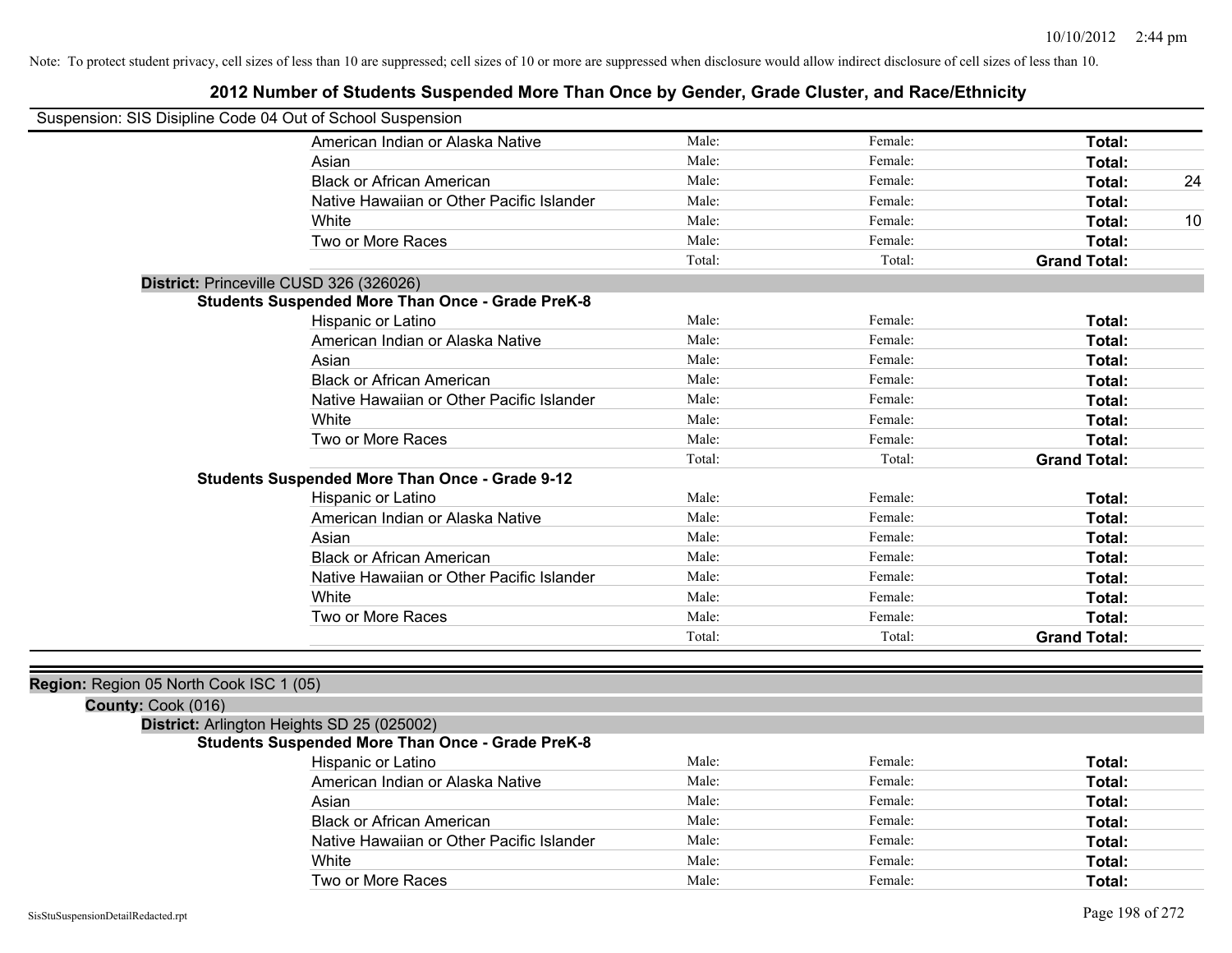|                            | Suspension: SIS Disipline Code 04 Out of School Suspension |        |    |         |    |                     |    |
|----------------------------|------------------------------------------------------------|--------|----|---------|----|---------------------|----|
|                            |                                                            | Total: |    | Total:  |    | <b>Grand Total:</b> |    |
| District: CCSD 62 (062004) |                                                            |        |    |         |    |                     |    |
|                            | <b>Students Suspended More Than Once - Grade PreK-8</b>    |        |    |         |    |                     |    |
|                            | Hispanic or Latino                                         | Male:  |    | Female: |    | Total:              |    |
|                            | American Indian or Alaska Native                           | Male:  |    | Female: |    | Total:              |    |
|                            | Asian                                                      | Male:  |    | Female: |    | Total:              |    |
|                            | <b>Black or African American</b>                           | Male:  |    | Female: |    | Total:              |    |
|                            | Native Hawaiian or Other Pacific Islander                  | Male:  |    | Female: |    | Total:              |    |
|                            | White                                                      | Male:  |    | Female: |    | Total:              |    |
|                            | Two or More Races                                          | Male:  |    | Female: |    | Total:              |    |
|                            |                                                            | Total: |    | Total:  |    | <b>Grand Total:</b> | 21 |
|                            | District: Comm Cons SD 59 (059004)                         |        |    |         |    |                     |    |
|                            | <b>Students Suspended More Than Once - Grade PreK-8</b>    |        |    |         |    |                     |    |
|                            | Hispanic or Latino                                         | Male:  |    | Female: |    | Total:              |    |
|                            | American Indian or Alaska Native                           | Male:  |    | Female: |    | Total:              |    |
|                            | Asian                                                      | Male:  |    | Female: |    | Total:              |    |
|                            | <b>Black or African American</b>                           | Male:  |    | Female: |    | Total:              |    |
|                            | Native Hawaiian or Other Pacific Islander                  | Male:  |    | Female: |    | Total:              |    |
|                            | White                                                      | Male:  |    | Female: |    | Total:              |    |
|                            | Two or More Races                                          | Male:  |    | Female: |    | Total:              |    |
|                            |                                                            | Total: |    | Total:  |    | <b>Grand Total:</b> | 14 |
|                            | District: East Maine SD 63 (063002)                        |        |    |         |    |                     |    |
|                            | <b>Students Suspended More Than Once - Grade PreK-8</b>    |        |    |         |    |                     |    |
|                            | Hispanic or Latino                                         | Male:  |    | Female: |    | Total:              |    |
|                            | American Indian or Alaska Native                           | Male:  |    | Female: |    | Total:              |    |
|                            | Asian                                                      | Male:  |    | Female: |    | Total:              |    |
|                            | <b>Black or African American</b>                           | Male:  |    | Female: |    | Total:              |    |
|                            | Native Hawaiian or Other Pacific Islander                  | Male:  |    | Female: |    | Total:              |    |
|                            | White                                                      | Male:  |    | Female: |    | Total:              |    |
|                            | Two or More Races                                          | Male:  |    | Female: |    | Total:              |    |
|                            |                                                            | Total: |    | Total:  |    | <b>Grand Total:</b> |    |
|                            | District: Evanston CCSD 65 (065004)                        |        |    |         |    |                     |    |
|                            | <b>Students Suspended More Than Once - Grade PreK-8</b>    |        |    |         |    |                     |    |
|                            | <b>Hispanic or Latino</b>                                  | Male:  |    | Female: |    | Total:              |    |
|                            | American Indian or Alaska Native                           | Male:  |    | Female: |    | Total:              |    |
|                            | Asian                                                      | Male:  |    | Female: |    | Total:              |    |
|                            | <b>Black or African American</b>                           | Male:  | 40 | Female: | 14 | Total:              | 54 |
|                            | Native Hawaiian or Other Pacific Islander                  | Male:  |    | Female: |    | Total:              |    |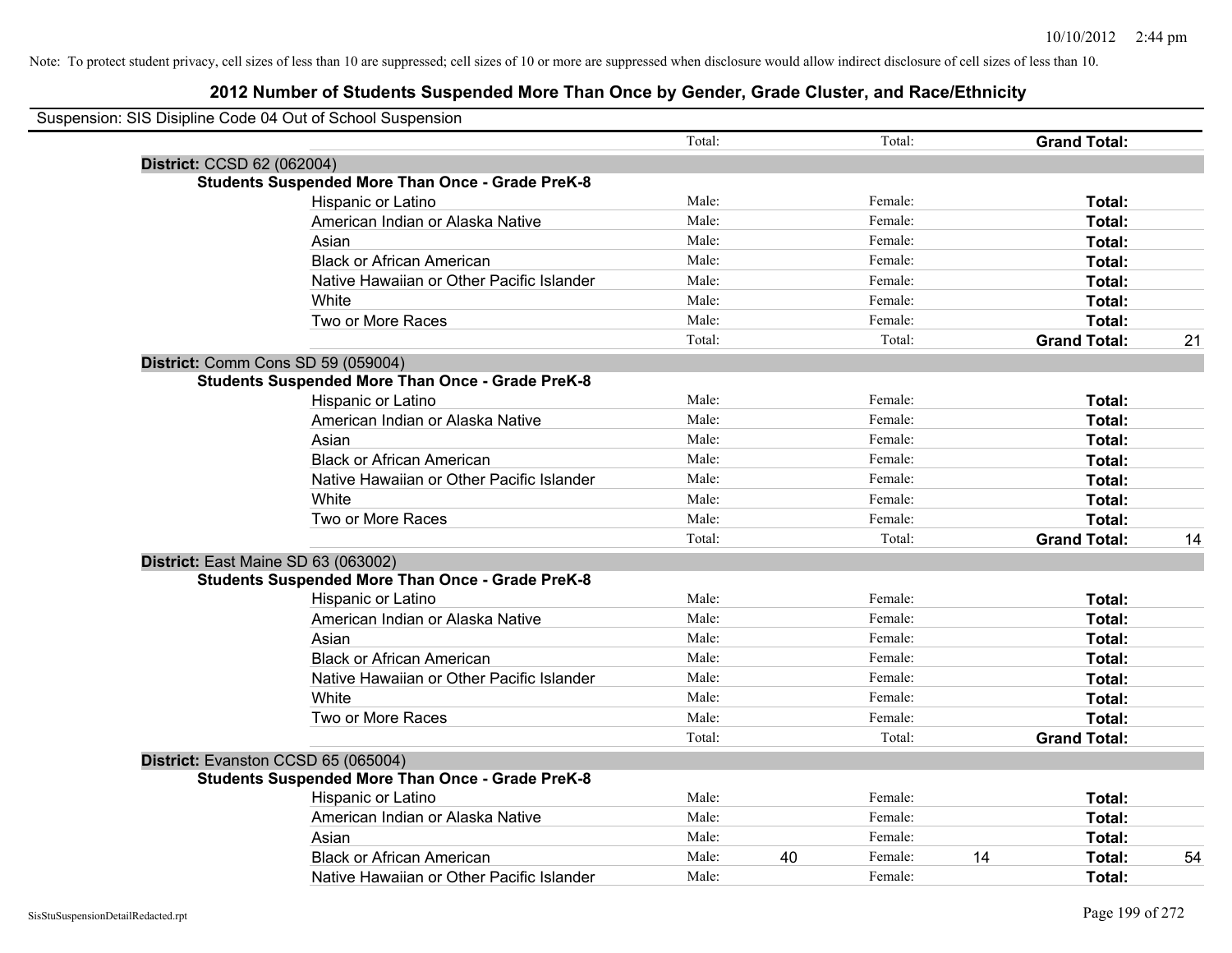| Suspension: SIS Disipline Code 04 Out of School Suspension |                                                         |        |    |         |    |                     |    |
|------------------------------------------------------------|---------------------------------------------------------|--------|----|---------|----|---------------------|----|
|                                                            | <b>White</b>                                            | Male:  |    | Female: |    | Total:              |    |
|                                                            | Two or More Races                                       | Male:  |    | Female: |    | Total:              |    |
|                                                            |                                                         | Total: |    | Total:  |    | <b>Grand Total:</b> | 68 |
|                                                            | District: Evanston Twp HSD 202 (202017)                 |        |    |         |    |                     |    |
|                                                            | <b>Students Suspended More Than Once - Grade 9-12</b>   |        |    |         |    |                     |    |
|                                                            | Hispanic or Latino                                      | Male:  |    | Female: |    | Total:              | 13 |
|                                                            | American Indian or Alaska Native                        | Male:  |    | Female: |    | Total:              |    |
|                                                            | Asian                                                   | Male:  |    | Female: |    | Total:              |    |
|                                                            | <b>Black or African American</b>                        | Male:  | 36 | Female: | 10 | Total:              | 46 |
|                                                            | Native Hawaiian or Other Pacific Islander               | Male:  |    | Female: |    | Total:              |    |
|                                                            | White                                                   | Male:  |    | Female: |    | Total:              |    |
|                                                            | Two or More Races                                       | Male:  |    | Female: |    | Total:              |    |
|                                                            |                                                         | Total: |    | Total:  |    | <b>Grand Total:</b> |    |
| District: Golf ESD 67 (067002)                             |                                                         |        |    |         |    |                     |    |
|                                                            | <b>Students Suspended More Than Once - Grade PreK-8</b> |        |    |         |    |                     |    |
|                                                            | Hispanic or Latino                                      | Male:  |    | Female: |    | Total:              |    |
|                                                            | American Indian or Alaska Native                        | Male:  |    | Female: |    | Total:              |    |
|                                                            | Asian                                                   | Male:  |    | Female: |    | Total:              |    |
|                                                            | <b>Black or African American</b>                        | Male:  |    | Female: |    | Total:              |    |
|                                                            | Native Hawaiian or Other Pacific Islander               | Male:  |    | Female: |    | Total:              |    |
|                                                            | White                                                   | Male:  |    | Female: |    | Total:              |    |
|                                                            | Two or More Races                                       | Male:  |    | Female: |    | Total:              |    |
|                                                            |                                                         | Total: |    | Total:  |    | <b>Grand Total:</b> |    |
|                                                            | District: Keystone Ed Management Services (030500)      |        |    |         |    |                     |    |
|                                                            | Students Suspended More Than Once - Grade 9-12          |        |    |         |    |                     |    |
|                                                            | Hispanic or Latino                                      | Male:  |    | Female: |    | Total:              |    |
|                                                            | American Indian or Alaska Native                        | Male:  |    | Female: |    | Total:              |    |
|                                                            | Asian                                                   | Male:  |    | Female: |    | Total:              |    |
|                                                            | <b>Black or African American</b>                        | Male:  |    | Female: |    | Total:              |    |
|                                                            | Native Hawaiian or Other Pacific Islander               | Male:  |    | Female: |    | Total:              |    |
|                                                            | White                                                   | Male:  |    | Female: |    | Total:              |    |
|                                                            | Two or More Races                                       | Male:  |    | Female: |    | Total:              |    |
|                                                            |                                                         | Total: |    | Total:  |    | <b>Grand Total:</b> |    |
|                                                            | District: Maine Township HSD 207 (207017)               |        |    |         |    |                     |    |
|                                                            | <b>Students Suspended More Than Once - Grade 9-12</b>   |        |    |         |    |                     |    |
|                                                            | Hispanic or Latino                                      | Male:  | 18 | Female: | 14 | Total:              | 32 |
|                                                            | American Indian or Alaska Native                        | Male:  |    | Female: |    | Total:              |    |
|                                                            | Asian                                                   | Male:  |    | Female: |    | Total:              |    |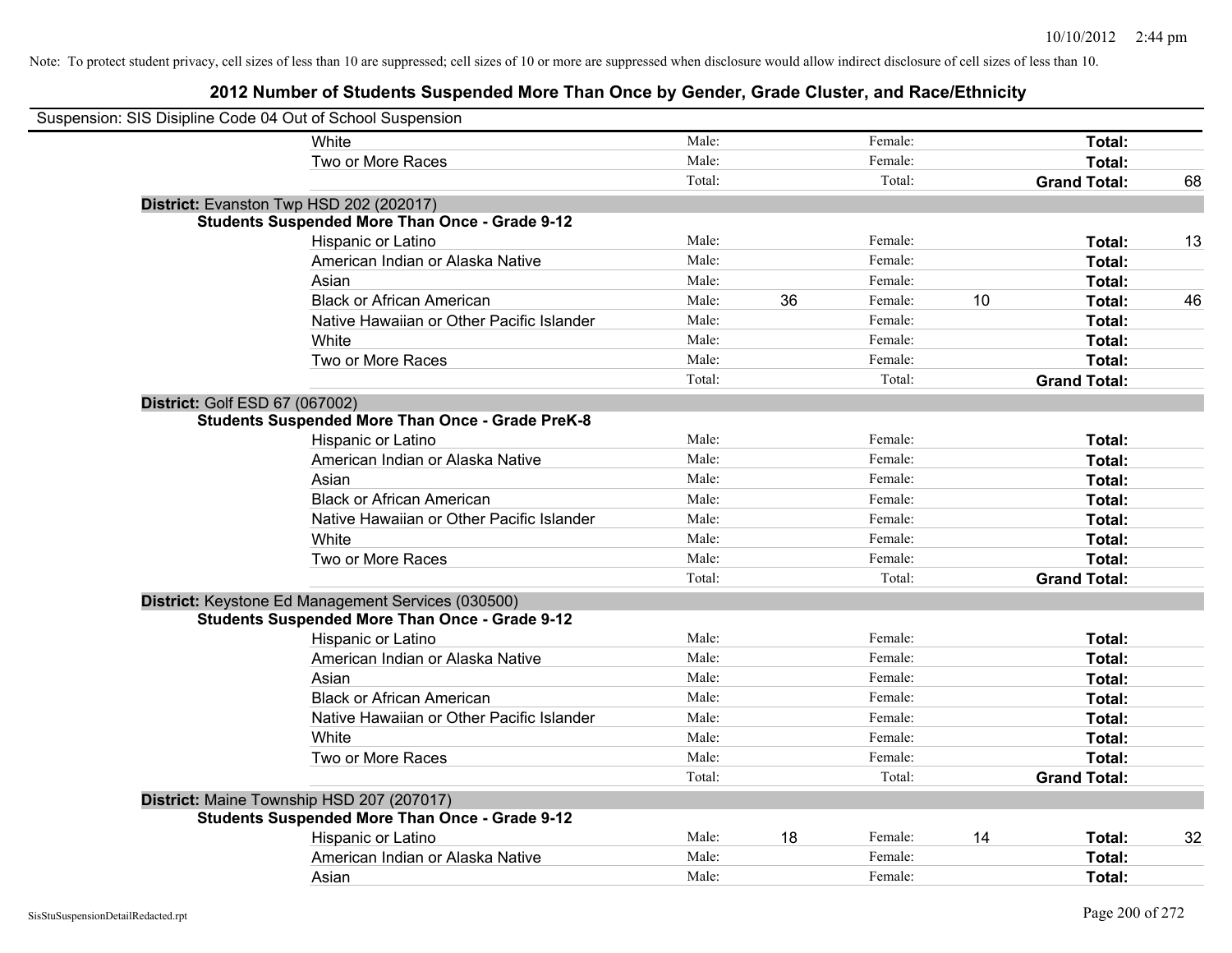| Suspension: SIS Disipline Code 04 Out of School Suspension |        |    |         |    |                     |    |
|------------------------------------------------------------|--------|----|---------|----|---------------------|----|
| <b>Black or African American</b>                           | Male:  |    | Female: |    | Total:              | 11 |
| Native Hawaiian or Other Pacific Islander                  | Male:  |    | Female: |    | Total:              |    |
| White                                                      | Male:  | 26 | Female: | 12 | Total:              | 38 |
| Two or More Races                                          | Male:  |    | Female: |    | Total:              |    |
|                                                            | Total: |    | Total:  |    | <b>Grand Total:</b> |    |
| District: Morton Grove SD 70 (070002)                      |        |    |         |    |                     |    |
| <b>Students Suspended More Than Once - Grade PreK-8</b>    |        |    |         |    |                     |    |
| Hispanic or Latino                                         | Male:  |    | Female: |    | Total:              |    |
| American Indian or Alaska Native                           | Male:  |    | Female: |    | Total:              |    |
| Asian                                                      | Male:  |    | Female: |    | Total:              |    |
| <b>Black or African American</b>                           | Male:  |    | Female: |    | Total:              |    |
| Native Hawaiian or Other Pacific Islander                  | Male:  |    | Female: |    | Total:              |    |
| White                                                      | Male:  |    | Female: |    | Total:              |    |
| Two or More Races                                          | Male:  |    | Female: |    | Total:              |    |
|                                                            | Total: |    | Total:  |    | <b>Grand Total:</b> |    |
| District: Mount Prospect SD 57 (057002)                    |        |    |         |    |                     |    |
| <b>Students Suspended More Than Once - Grade PreK-8</b>    |        |    |         |    |                     |    |
| Hispanic or Latino                                         | Male:  |    | Female: |    | Total:              |    |
| American Indian or Alaska Native                           | Male:  |    | Female: |    | Total:              |    |
| Asian                                                      | Male:  |    | Female: |    | Total:              |    |
| <b>Black or African American</b>                           | Male:  |    | Female: |    | Total:              |    |
| Native Hawaiian or Other Pacific Islander                  | Male:  |    | Female: |    | Total:              |    |
| <b>White</b>                                               | Male:  |    | Female: |    | Total:              |    |
| Two or More Races                                          | Male:  |    | Female: |    | Total:              |    |
|                                                            | Total: |    | Total:  |    | <b>Grand Total:</b> |    |
| District: New Trier Twp HSD 203 (203017)                   |        |    |         |    |                     |    |
| <b>Students Suspended More Than Once - Grade 9-12</b>      |        |    |         |    |                     |    |
| Hispanic or Latino                                         | Male:  |    | Female: |    | Total:              |    |
| American Indian or Alaska Native                           | Male:  |    | Female: |    | Total:              |    |
| Asian                                                      | Male:  |    | Female: |    | Total:              |    |
| <b>Black or African American</b>                           | Male:  |    | Female: |    | Total:              |    |
| Native Hawaiian or Other Pacific Islander                  | Male:  |    | Female: |    | Total:              |    |
| <b>White</b>                                               | Male:  |    | Female: |    | Total:              | 10 |
| Two or More Races                                          | Male:  |    | Female: |    | Total:              |    |
|                                                            | Total: |    | Total:  |    | <b>Grand Total:</b> |    |
| <b>District: Niles ESD 71 (071002)</b>                     |        |    |         |    |                     |    |
| <b>Students Suspended More Than Once - Grade PreK-8</b>    |        |    |         |    |                     |    |
| Hispanic or Latino                                         | Male:  |    | Female: |    | Total:              |    |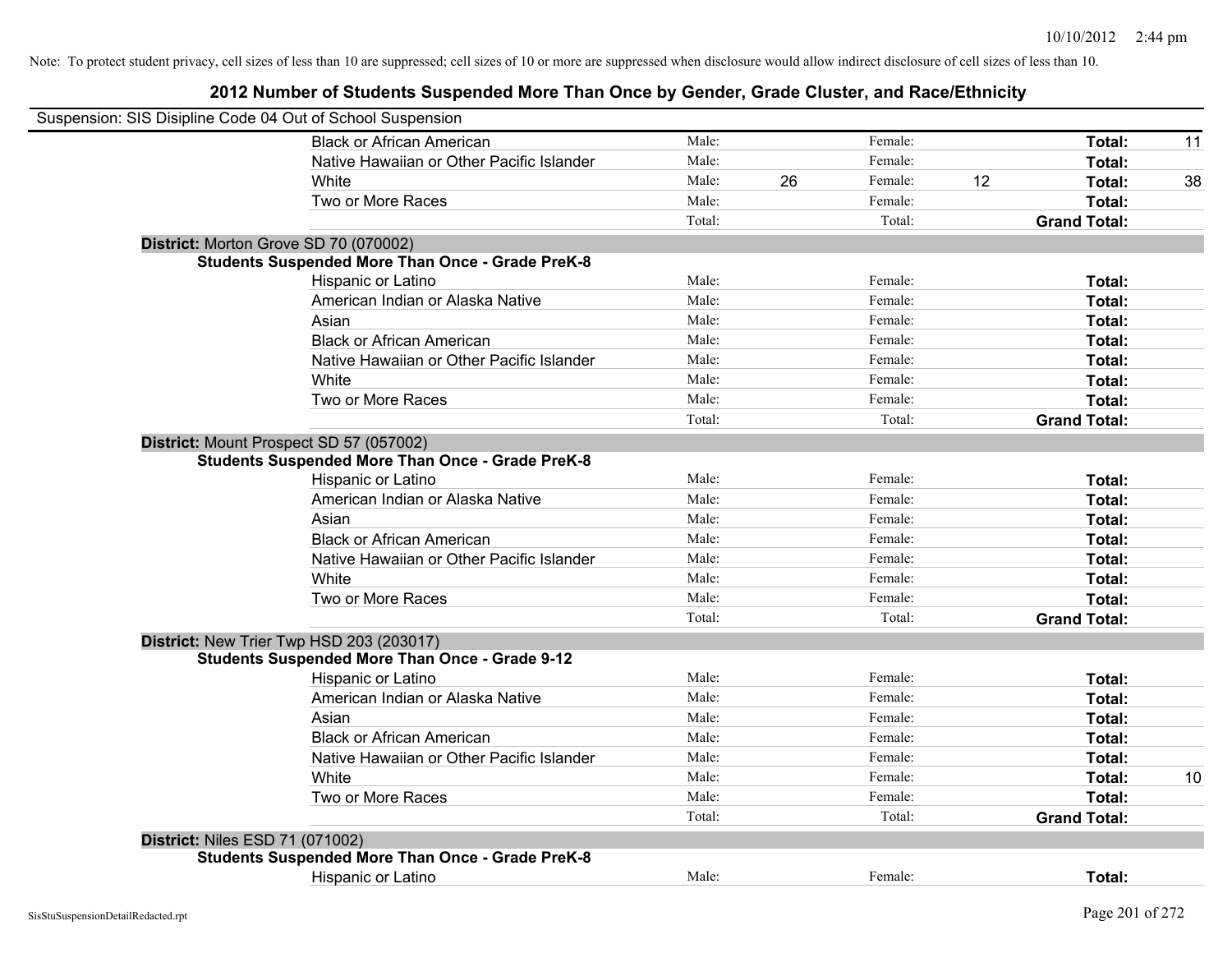### **2012 Number of Students Suspended More Than Once by Gender, Grade Cluster, and Race/Ethnicity**

| Suspension: SIS Disipline Code 04 Out of School Suspension |        |    |         |    |                     |    |
|------------------------------------------------------------|--------|----|---------|----|---------------------|----|
| American Indian or Alaska Native                           | Male:  |    | Female: |    | Total:              |    |
| Asian                                                      | Male:  |    | Female: |    | Total:              |    |
| <b>Black or African American</b>                           | Male:  |    | Female: |    | Total:              |    |
| Native Hawaiian or Other Pacific Islander                  | Male:  |    | Female: |    | Total:              |    |
| White                                                      | Male:  |    | Female: |    | Total:              |    |
| Two or More Races                                          | Male:  |    | Female: |    | Total:              |    |
|                                                            | Total: |    | Total:  |    | <b>Grand Total:</b> |    |
| District: Niles Twp CHSD 219 (219017)                      |        |    |         |    |                     |    |
| <b>Students Suspended More Than Once - Grade 9-12</b>      |        |    |         |    |                     |    |
| Hispanic or Latino                                         | Male:  |    | Female: |    | Total:              |    |
| American Indian or Alaska Native                           | Male:  |    | Female: |    | Total:              |    |
| Asian                                                      | Male:  |    | Female: |    | Total:              |    |
| <b>Black or African American</b>                           | Male:  |    | Female: |    | Total:              | 14 |
| Native Hawaiian or Other Pacific Islander                  | Male:  |    | Female: |    | Total:              |    |
| White                                                      | Male:  |    | Female: |    | Total:              | 21 |
| Two or More Races                                          | Male:  |    | Female: |    | Total:              |    |
|                                                            | Total: | 39 | Total:  | 13 | <b>Grand Total:</b> | 52 |
| District: Northfield Twp HSD 225 (225017)                  |        |    |         |    |                     |    |
| <b>Students Suspended More Than Once - Grade 9-12</b>      |        |    |         |    |                     |    |
| Hispanic or Latino                                         | Male:  |    | Female: |    | Total:              |    |
| American Indian or Alaska Native                           | Male:  |    | Female: |    | Total:              |    |
| Asian                                                      | Male:  |    | Female: |    | Total:              |    |
| <b>Black or African American</b>                           | Male:  |    | Female: |    | Total:              |    |
| Native Hawaiian or Other Pacific Islander                  | Male:  |    | Female: |    | Total:              |    |
| White                                                      | Male:  |    | Female: |    | Total:              | 15 |
| Two or More Races                                          | Male:  |    | Female: |    | Total:              |    |
|                                                            | Total: |    | Total:  |    | <b>Grand Total:</b> |    |
| District: Palatine CCSD 15 (015004)                        |        |    |         |    |                     |    |
| <b>Students Suspended More Than Once - Grade PreK-8</b>    |        |    |         |    |                     |    |
| Hispanic or Latino                                         | Male:  |    | Female: |    | Total:              |    |
| American Indian or Alaska Native                           | Male:  |    | Female: |    | Total:              |    |
| Asian                                                      | Male:  |    | Female: |    | Total:              |    |
| <b>Black or African American</b>                           | Male:  |    | Female: |    | Total:              |    |
| Native Hawaiian or Other Pacific Islander                  | Male:  |    | Female: |    | Total:              |    |
| White                                                      | Male:  |    | Female: |    | Total:              |    |
| Two or More Races                                          | Male:  |    | Female: |    | Total:              |    |
|                                                            | Total: |    | Total:  |    | <b>Grand Total:</b> | 14 |
|                                                            |        |    |         |    |                     |    |

#### **District:** Park Ridge CCSD 64 (064004)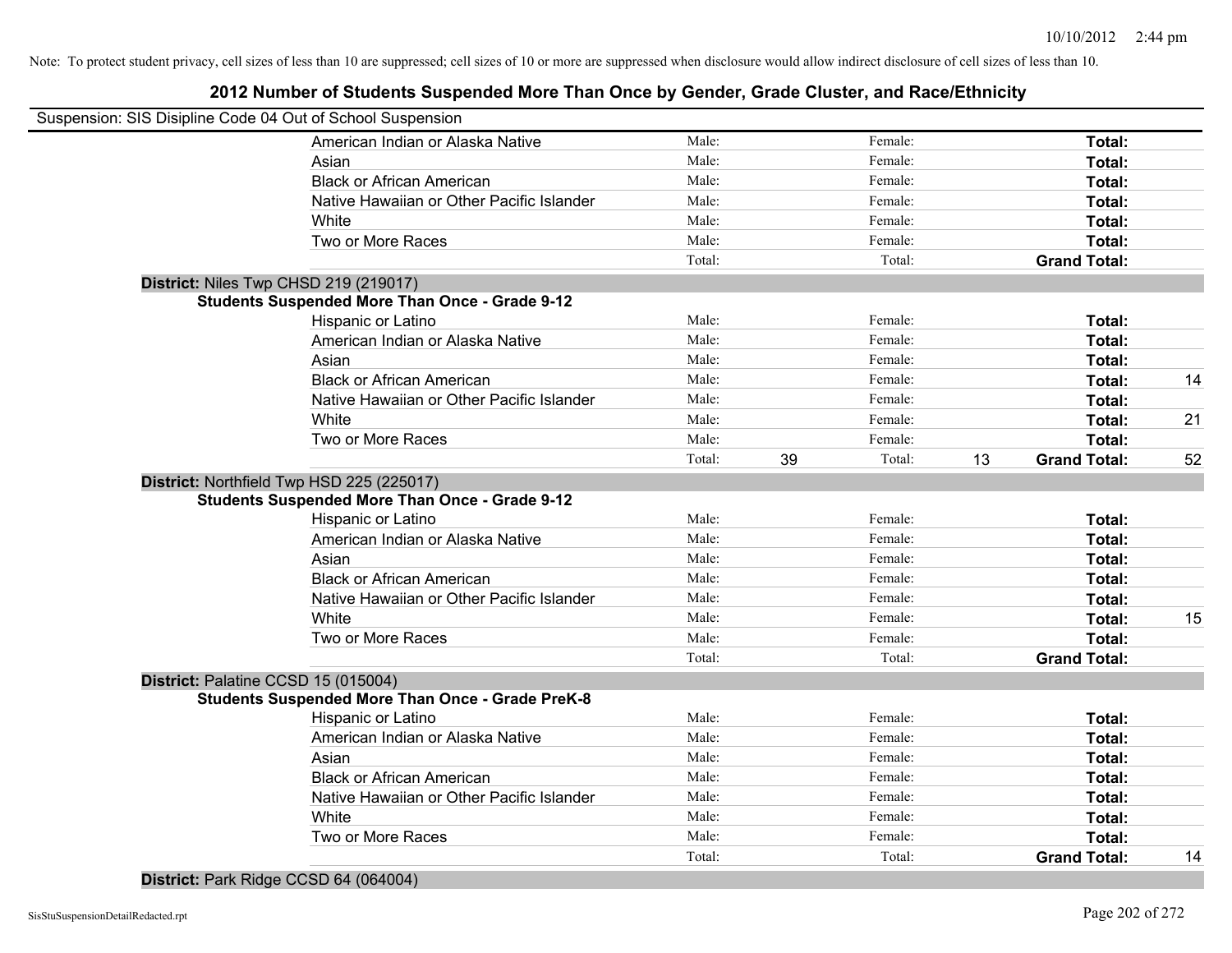| Suspension: SIS Disipline Code 04 Out of School Suspension |                                                         |        |         |                     |    |
|------------------------------------------------------------|---------------------------------------------------------|--------|---------|---------------------|----|
|                                                            | <b>Students Suspended More Than Once - Grade PreK-8</b> |        |         |                     |    |
|                                                            | Hispanic or Latino                                      | Male:  | Female: | Total:              |    |
|                                                            | American Indian or Alaska Native                        | Male:  | Female: | Total:              |    |
|                                                            | Asian                                                   | Male:  | Female: | Total:              |    |
|                                                            | <b>Black or African American</b>                        | Male:  | Female: | Total:              |    |
|                                                            | Native Hawaiian or Other Pacific Islander               | Male:  | Female: | Total:              |    |
|                                                            | White                                                   | Male:  | Female: | Total:              |    |
|                                                            | Two or More Races                                       | Male:  | Female: | Total:              |    |
|                                                            |                                                         | Total: | Total:  | <b>Grand Total:</b> |    |
|                                                            | District: Prospect Heights SD 23 (023002)               |        |         |                     |    |
|                                                            | <b>Students Suspended More Than Once - Grade PreK-8</b> |        |         |                     |    |
|                                                            | Hispanic or Latino                                      | Male:  | Female: | Total:              |    |
|                                                            | American Indian or Alaska Native                        | Male:  | Female: | Total:              |    |
|                                                            | Asian                                                   | Male:  | Female: | Total:              |    |
|                                                            | <b>Black or African American</b>                        | Male:  | Female: | Total:              |    |
|                                                            | Native Hawaiian or Other Pacific Islander               | Male:  | Female: | Total:              |    |
|                                                            | White                                                   | Male:  | Female: | Total:              |    |
|                                                            | Two or More Races                                       | Male:  | Female: | Total:              |    |
|                                                            |                                                         | Total: | Total:  | <b>Grand Total:</b> |    |
|                                                            | District: River Trails SD 26 (026002)                   |        |         |                     |    |
|                                                            | <b>Students Suspended More Than Once - Grade PreK-8</b> |        |         |                     |    |
|                                                            | Hispanic or Latino                                      | Male:  | Female: | Total:              |    |
|                                                            | American Indian or Alaska Native                        | Male:  | Female: | Total:              |    |
|                                                            | Asian                                                   | Male:  | Female: | Total:              |    |
|                                                            | <b>Black or African American</b>                        | Male:  | Female: | Total:              |    |
|                                                            | Native Hawaiian or Other Pacific Islander               | Male:  | Female: | Total:              |    |
|                                                            | White                                                   | Male:  | Female: | Total:              |    |
|                                                            | Two or More Races                                       | Male:  | Female: | Total:              |    |
|                                                            |                                                         | Total: | Total:  | <b>Grand Total:</b> |    |
|                                                            | District: Schaumburg CCSD 54 (054004)                   |        |         |                     |    |
|                                                            | <b>Students Suspended More Than Once - Grade PreK-8</b> |        |         |                     |    |
|                                                            | Hispanic or Latino                                      | Male:  | Female: | Total:              |    |
|                                                            | American Indian or Alaska Native                        | Male:  | Female: | Total:              |    |
|                                                            | Asian                                                   | Male:  | Female: | Total:              |    |
|                                                            | <b>Black or African American</b>                        | Male:  | Female: | Total:              | 10 |
|                                                            | Native Hawaiian or Other Pacific Islander               | Male:  | Female: | Total:              |    |
|                                                            | White                                                   | Male:  | Female: | Total:              | 14 |
|                                                            | Two or More Races                                       | Male:  | Female: | Total:              |    |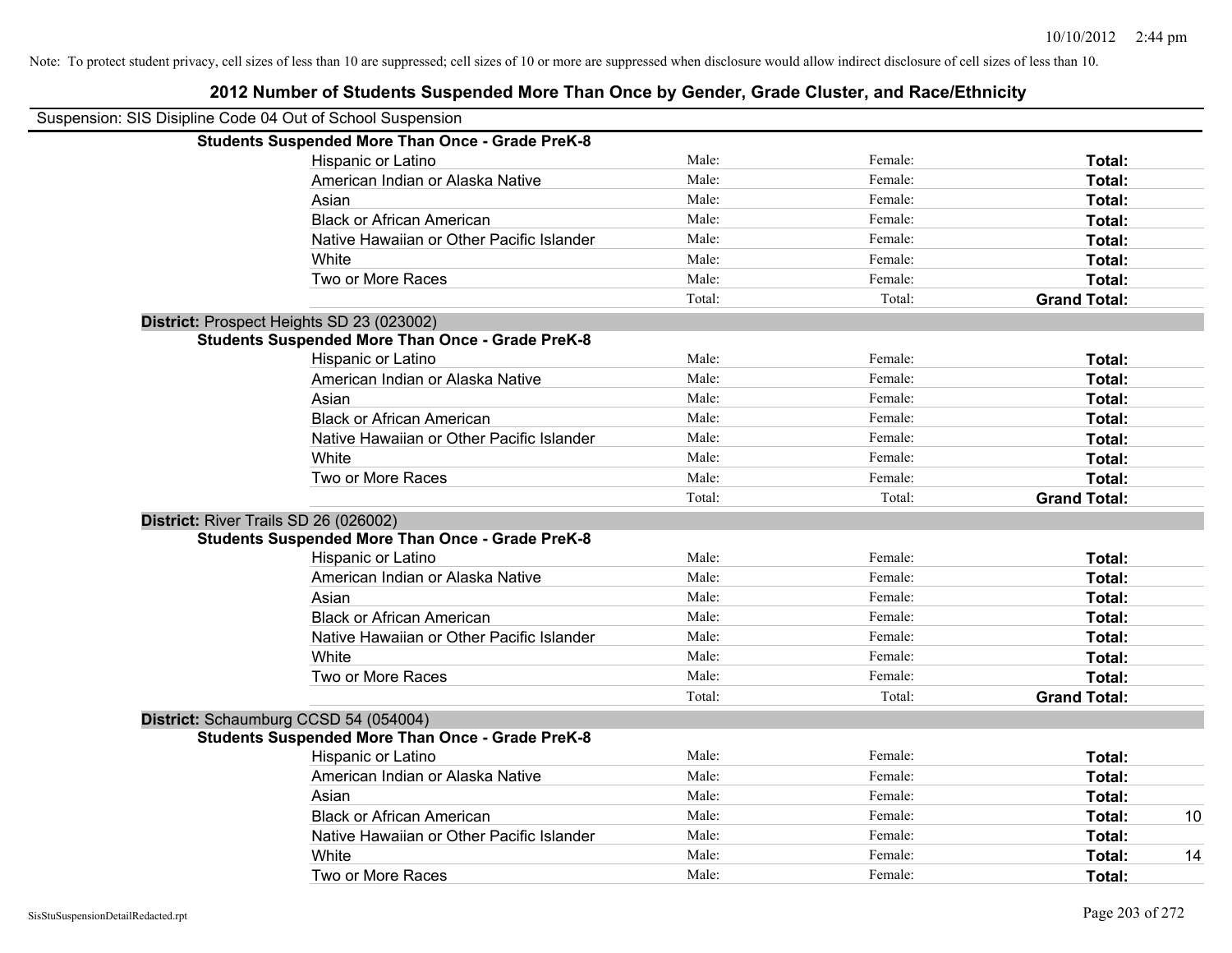| Suspension: SIS Disipline Code 04 Out of School Suspension |        |    |         |    |                     |     |
|------------------------------------------------------------|--------|----|---------|----|---------------------|-----|
|                                                            | Total: |    | Total:  |    | <b>Grand Total:</b> | 34  |
| District: Skokie SD 68 (068002)                            |        |    |         |    |                     |     |
| <b>Students Suspended More Than Once - Grade PreK-8</b>    |        |    |         |    |                     |     |
| Hispanic or Latino                                         | Male:  |    | Female: |    | Total:              |     |
| American Indian or Alaska Native                           | Male:  |    | Female: |    | Total:              |     |
| Asian                                                      | Male:  |    | Female: |    | Total:              |     |
| <b>Black or African American</b>                           | Male:  |    | Female: |    | Total:              |     |
| Native Hawaiian or Other Pacific Islander                  | Male:  |    | Female: |    | Total:              |     |
| White                                                      | Male:  |    | Female: |    | Total:              |     |
| Two or More Races                                          | Male:  |    | Female: |    | Total:              |     |
|                                                            | Total: |    | Total:  |    | <b>Grand Total:</b> |     |
| District: Skokie SD 69 (069002)                            |        |    |         |    |                     |     |
| <b>Students Suspended More Than Once - Grade PreK-8</b>    |        |    |         |    |                     |     |
| Hispanic or Latino                                         | Male:  |    | Female: |    | Total:              |     |
| American Indian or Alaska Native                           | Male:  |    | Female: |    | Total:              |     |
| Asian                                                      | Male:  |    | Female: |    | Total:              |     |
| <b>Black or African American</b>                           | Male:  |    | Female: |    | Total:              |     |
| Native Hawaiian or Other Pacific Islander                  | Male:  |    | Female: |    | Total:              |     |
| White                                                      | Male:  |    | Female: |    | Total:              |     |
| Two or More Races                                          | Male:  |    | Female: |    | Total:              |     |
|                                                            | Total: |    | Total:  |    | <b>Grand Total:</b> |     |
| District: Skokie SD 73-5 (073502)                          |        |    |         |    |                     |     |
| <b>Students Suspended More Than Once - Grade PreK-8</b>    |        |    |         |    |                     |     |
| Hispanic or Latino                                         | Male:  |    | Female: |    | Total:              |     |
| American Indian or Alaska Native                           | Male:  |    | Female: |    | Total:              |     |
| Asian                                                      | Male:  |    | Female: |    | Total:              |     |
| <b>Black or African American</b>                           | Male:  |    | Female: |    | Total:              |     |
| Native Hawaiian or Other Pacific Islander                  | Male:  |    | Female: |    | Total:              |     |
| White                                                      | Male:  |    | Female: |    | Total:              |     |
| Two or More Races                                          | Male:  |    | Female: |    | Total:              |     |
|                                                            | Total: |    | Total:  |    | <b>Grand Total:</b> |     |
| District: Township HSD 211 (211017)                        |        |    |         |    |                     |     |
| <b>Students Suspended More Than Once - Grade 9-12</b>      |        |    |         |    |                     |     |
| Hispanic or Latino                                         | Male:  | 64 | Female: | 36 | Total:              | 100 |
| American Indian or Alaska Native                           | Male:  |    | Female: |    | Total:              |     |
| Asian                                                      | Male:  |    | Female: |    | Total:              |     |
| <b>Black or African American</b>                           | Male:  | 31 | Female: | 19 | Total:              | 50  |
| Native Hawaiian or Other Pacific Islander                  | Male:  |    | Female: |    | Total:              |     |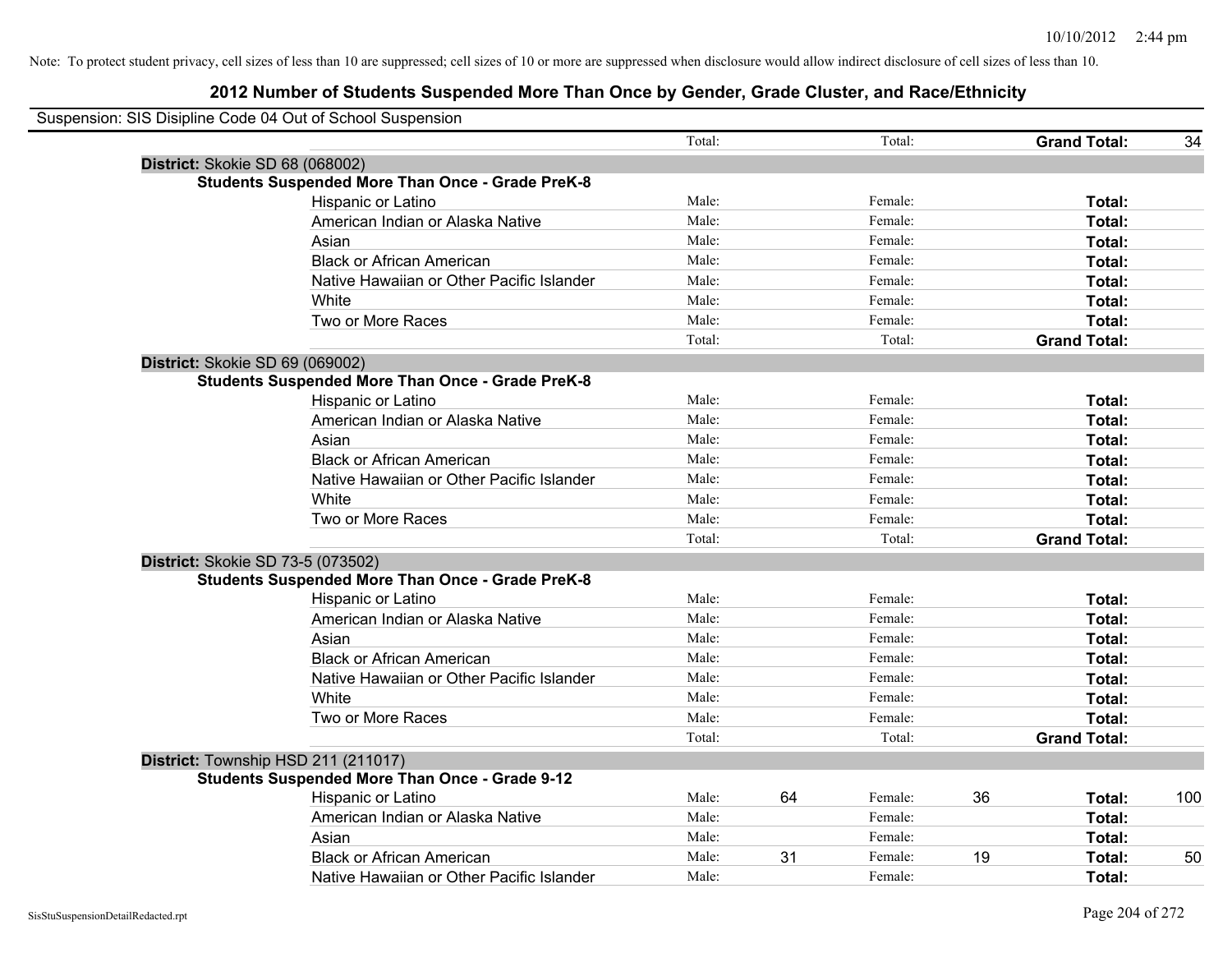### **2012 Number of Students Suspended More Than Once by Gender, Grade Cluster, and Race/Ethnicity**

| Suspension: SIS Disipline Code 04 Out of School Suspension |                                                         |        |    |         |    |                     |     |
|------------------------------------------------------------|---------------------------------------------------------|--------|----|---------|----|---------------------|-----|
|                                                            | White                                                   | Male:  | 37 | Female: | 13 | Total:              | 50  |
|                                                            | Two or More Races                                       | Male:  |    | Female: |    | Total:              |     |
|                                                            |                                                         | Total: |    | Total:  |    | <b>Grand Total:</b> | 214 |
|                                                            | District: Township HSD 214 (214017)                     |        |    |         |    |                     |     |
|                                                            | <b>Students Suspended More Than Once - Grade 9-12</b>   |        |    |         |    |                     |     |
|                                                            | Hispanic or Latino                                      | Male:  | 60 | Female: | 17 | Total:              | 77  |
|                                                            | American Indian or Alaska Native                        | Male:  |    | Female: |    | Total:              |     |
|                                                            | Asian                                                   | Male:  |    | Female: |    | Total:              |     |
|                                                            | <b>Black or African American</b>                        | Male:  |    | Female: |    | Total:              |     |
|                                                            | Native Hawaiian or Other Pacific Islander               | Male:  |    | Female: |    | Total:              |     |
|                                                            | White                                                   | Male:  |    | Female: |    | Total:              | 27  |
|                                                            | Two or More Races                                       | Male:  |    | Female: |    | Total:              |     |
|                                                            |                                                         | Total: |    | Total:  |    | <b>Grand Total:</b> |     |
|                                                            | District: Wheeling CCSD 21 (021004)                     |        |    |         |    |                     |     |
|                                                            | <b>Students Suspended More Than Once - Grade PreK-8</b> |        |    |         |    |                     |     |
|                                                            | Hispanic or Latino                                      | Male:  |    | Female: |    | Total:              |     |
|                                                            | American Indian or Alaska Native                        | Male:  |    | Female: |    | Total:              |     |
|                                                            | Asian                                                   | Male:  |    | Female: |    | Total:              |     |
|                                                            | <b>Black or African American</b>                        | Male:  |    | Female: |    | Total:              |     |
|                                                            | Native Hawaiian or Other Pacific Islander               | Male:  |    | Female: |    | Total:              |     |
|                                                            | White                                                   | Male:  |    | Female: |    | Total:              |     |
|                                                            | Two or More Races                                       | Male:  |    | Female: |    | Total:              |     |
|                                                            |                                                         | Total: |    | Total:  |    | <b>Grand Total:</b> |     |
|                                                            |                                                         |        |    |         |    |                     |     |
| Region: Region 06 West Cook ISC 2 (06)                     |                                                         |        |    |         |    |                     |     |
| County: Cook (016)                                         |                                                         |        |    |         |    |                     |     |
| District: Bellwood SD 88 (088002)                          |                                                         |        |    |         |    |                     |     |
|                                                            | <b>Students Suspended More Than Once - Grade PreK-8</b> |        |    |         |    |                     |     |
|                                                            | Hispanic or Latino                                      | Male:  |    | Female: |    | Total:              |     |
|                                                            | American Indian or Alaska Native                        | Male:  |    | Female: |    | Total:              |     |
|                                                            | Asian                                                   | Male:  |    | Female: |    | Total:              |     |
|                                                            | <b>Black or African American</b>                        | Male:  | 20 | Female: | 17 | Total:              | 37  |
|                                                            | Native Hawaiian or Other Pacific Islander               | Male:  |    | Female: |    | Total:              |     |
|                                                            | White                                                   | Male:  |    | Female: |    | Total:              |     |
|                                                            | Two or More Races                                       | Male:  |    | Female: |    | Total:              |     |
|                                                            |                                                         | Total: |    | Total:  |    | <b>Grand Total:</b> |     |
| District: Berkeley SD 87 (087002)                          |                                                         |        |    |         |    |                     |     |

**Students Suspended More Than Once - Grade PreK-8**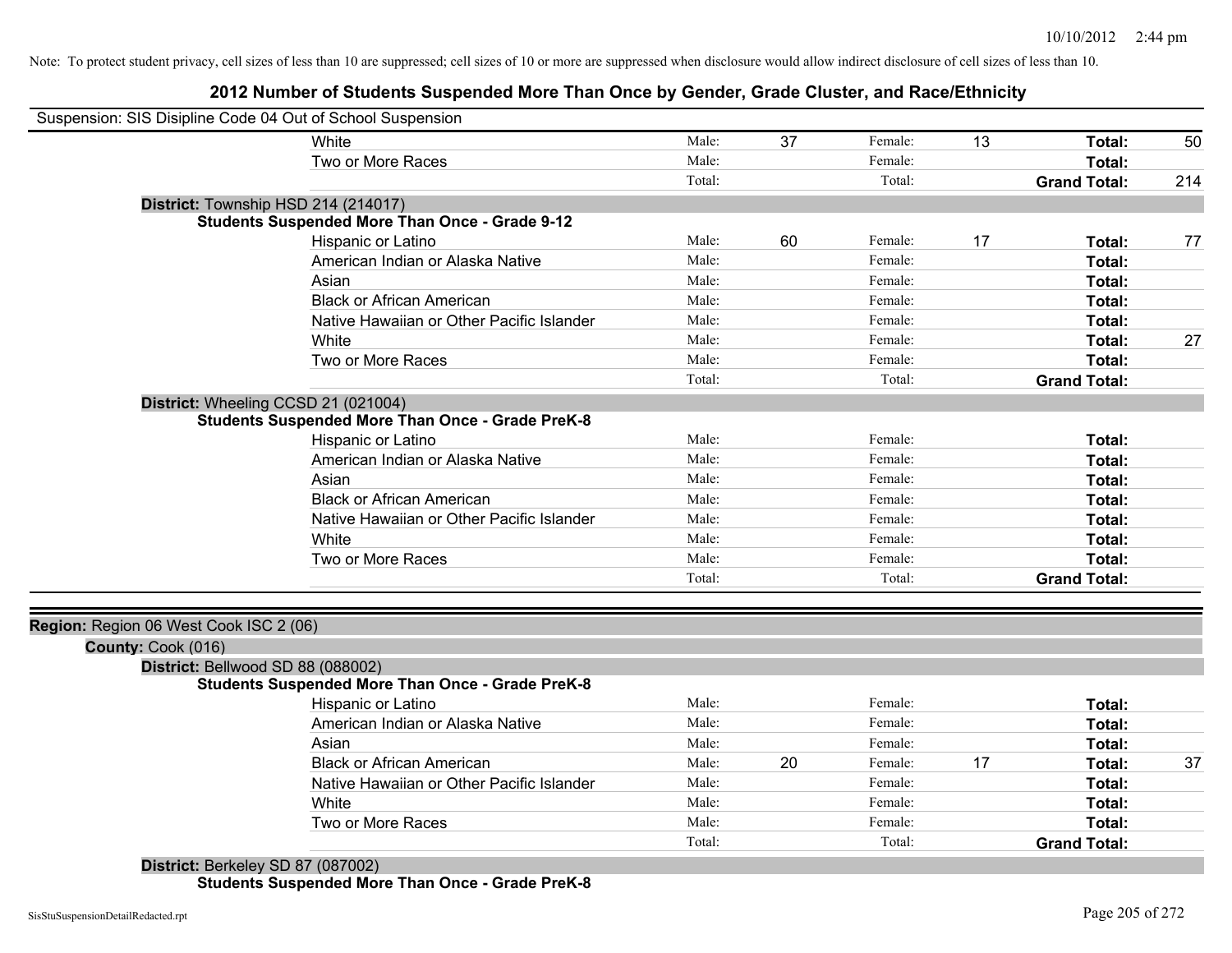| Suspension: SIS Disipline Code 04 Out of School Suspension |        |         |                     |    |
|------------------------------------------------------------|--------|---------|---------------------|----|
| Hispanic or Latino                                         | Male:  | Female: | Total:              |    |
| American Indian or Alaska Native                           | Male:  | Female: | Total:              |    |
| Asian                                                      | Male:  | Female: | Total:              |    |
| <b>Black or African American</b>                           | Male:  | Female: | Total:              | 33 |
| Native Hawaiian or Other Pacific Islander                  | Male:  | Female: | Total:              |    |
| White                                                      | Male:  | Female: | Total:              |    |
| Two or More Races                                          | Male:  | Female: | Total:              |    |
|                                                            | Total: | Total:  | <b>Grand Total:</b> | 43 |
| District: Berwyn North SD 98 (098002)                      |        |         |                     |    |
| <b>Students Suspended More Than Once - Grade PreK-8</b>    |        |         |                     |    |
| Hispanic or Latino                                         | Male:  | Female: | Total:              |    |
| American Indian or Alaska Native                           | Male:  | Female: | Total:              |    |
| Asian                                                      | Male:  | Female: | Total:              |    |
| <b>Black or African American</b>                           | Male:  | Female: | Total:              |    |
| Native Hawaiian or Other Pacific Islander                  | Male:  | Female: | Total:              |    |
| White                                                      | Male:  | Female: | Total:              |    |
| Two or More Races                                          | Male:  | Female: | Total:              |    |
|                                                            | Total: | Total:  | <b>Grand Total:</b> |    |
| District: Berwyn South SD 100 (100002)                     |        |         |                     |    |
| <b>Students Suspended More Than Once - Grade PreK-8</b>    |        |         |                     |    |
| Hispanic or Latino                                         | Male:  | Female: | Total:              | 29 |
| American Indian or Alaska Native                           | Male:  | Female: | Total:              |    |
| Asian                                                      | Male:  | Female: | Total:              |    |
| <b>Black or African American</b>                           | Male:  | Female: | Total:              |    |
| Native Hawaiian or Other Pacific Islander                  | Male:  | Female: | Total:              |    |
| White                                                      | Male:  | Female: | Total:              |    |
| Two or More Races                                          | Male:  | Female: | Total:              |    |
|                                                            | Total: | Total:  | <b>Grand Total:</b> | 49 |
| District: Brookfield Lagrange Park SD 95 (095002)          |        |         |                     |    |
| <b>Students Suspended More Than Once - Grade PreK-8</b>    |        |         |                     |    |
| Hispanic or Latino                                         | Male:  | Female: | Total:              |    |
| American Indian or Alaska Native                           | Male:  | Female: | Total:              |    |
| Asian                                                      | Male:  | Female: | Total:              |    |
| <b>Black or African American</b>                           | Male:  | Female: | Total:              |    |
| Native Hawaiian or Other Pacific Islander                  | Male:  | Female: | Total:              |    |
| White                                                      | Male:  | Female: | Total:              |    |
| Two or More Races                                          | Male:  | Female: | Total:              |    |
|                                                            | Total: | Total:  | <b>Grand Total:</b> |    |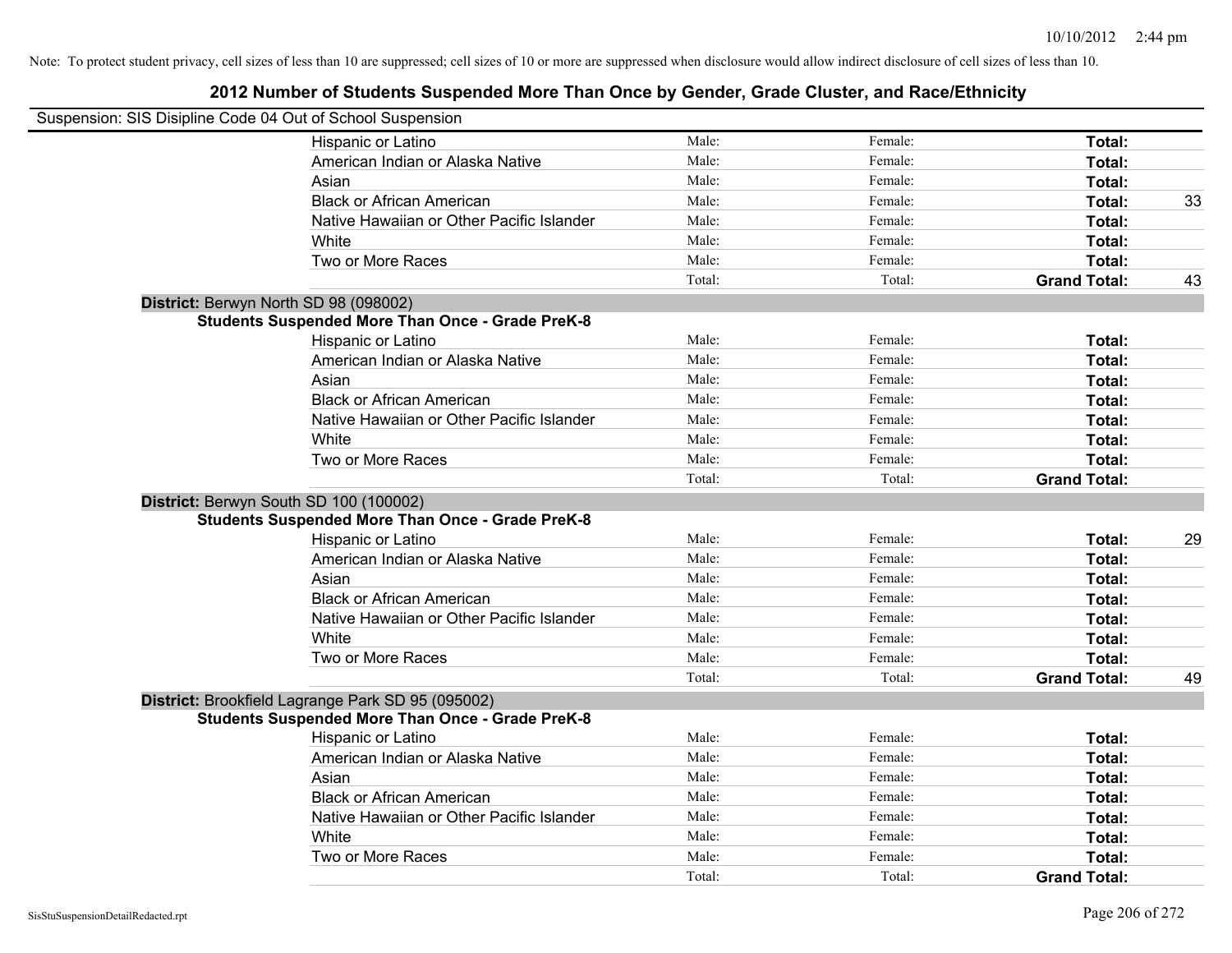| Suspension: SIS Disipline Code 04 Out of School Suspension |        |     |         |     |                     |     |
|------------------------------------------------------------|--------|-----|---------|-----|---------------------|-----|
| District: Cicero SD 99 (099002)                            |        |     |         |     |                     |     |
| <b>Students Suspended More Than Once - Grade PreK-8</b>    |        |     |         |     |                     |     |
| Hispanic or Latino                                         | Male:  | 102 | Female: | 24  | Total:              | 126 |
| American Indian or Alaska Native                           | Male:  |     | Female: |     | Total:              |     |
| Asian                                                      | Male:  |     | Female: |     | Total:              |     |
| <b>Black or African American</b>                           | Male:  |     | Female: |     | Total:              | 21  |
| Native Hawaiian or Other Pacific Islander                  | Male:  |     | Female: |     | Total:              |     |
| White                                                      | Male:  |     | Female: |     | Total:              |     |
| Two or More Races                                          | Male:  |     | Female: |     | Total:              |     |
|                                                            | Total: |     | Total:  |     | <b>Grand Total:</b> |     |
| District: Elmwood Park CUSD 401 (401026)                   |        |     |         |     |                     |     |
| <b>Students Suspended More Than Once - Grade 9-12</b>      |        |     |         |     |                     |     |
| Hispanic or Latino                                         | Male:  |     | Female: |     | Total:              | 23  |
| American Indian or Alaska Native                           | Male:  |     | Female: |     | Total:              |     |
| Asian                                                      | Male:  |     | Female: |     | Total:              |     |
| <b>Black or African American</b>                           | Male:  |     | Female: |     | Total:              |     |
| Native Hawaiian or Other Pacific Islander                  | Male:  |     | Female: |     | Total:              |     |
| White                                                      | Male:  |     | Female: |     | Total:              | 12  |
| Two or More Races                                          | Male:  |     | Female: |     | Total:              |     |
|                                                            | Total: |     | Total:  |     | <b>Grand Total:</b> |     |
| District: Forest Park SD 91 (091002)                       |        |     |         |     |                     |     |
| <b>Students Suspended More Than Once - Grade PreK-8</b>    |        |     |         |     |                     |     |
| Hispanic or Latino                                         | Male:  |     | Female: |     | Total:              |     |
| American Indian or Alaska Native                           | Male:  |     | Female: |     | Total:              |     |
| Asian                                                      | Male:  |     | Female: |     | Total:              |     |
| <b>Black or African American</b>                           | Male:  |     | Female: |     | Total:              |     |
| Native Hawaiian or Other Pacific Islander                  | Male:  |     | Female: |     | Total:              |     |
| White                                                      | Male:  |     | Female: |     | Total:              |     |
| Two or More Races                                          | Male:  |     | Female: |     | Total:              |     |
|                                                            | Total: |     | Total:  |     | <b>Grand Total:</b> | 10  |
| <b>District: J S Morton HSD 201 (201017)</b>               |        |     |         |     |                     |     |
| <b>Students Suspended More Than Once - Grade 9-12</b>      |        |     |         |     |                     |     |
| Hispanic or Latino                                         | Male:  | 603 | Female: | 295 | Total:              | 898 |
| American Indian or Alaska Native                           | Male:  |     | Female: |     | Total:              |     |
| Asian                                                      | Male:  |     | Female: |     | Total:              |     |
| <b>Black or African American</b>                           | Male:  | 57  | Female: | 29  | Total:              | 86  |
| Native Hawaiian or Other Pacific Islander                  | Male:  |     | Female: |     | Total:              |     |
| White                                                      | Male:  | 45  | Female: | 22  | Total:              | 67  |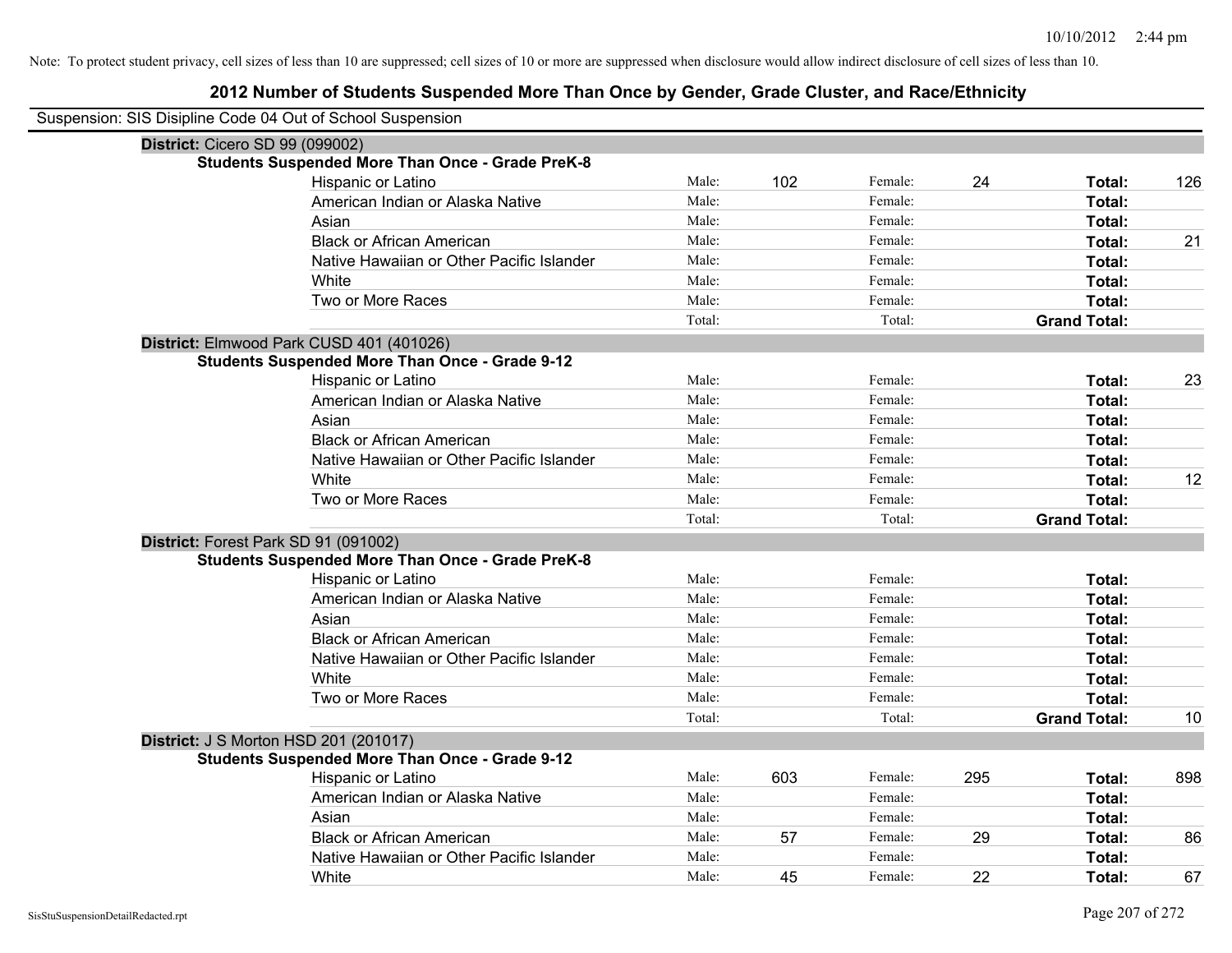| Suspension: SIS Disipline Code 04 Out of School Suspension |                                                         |        |         |                     |       |
|------------------------------------------------------------|---------------------------------------------------------|--------|---------|---------------------|-------|
|                                                            | Two or More Races                                       | Male:  | Female: | Total:              |       |
|                                                            |                                                         | Total: | Total:  | <b>Grand Total:</b> | 1,065 |
| District: Komarek SD 94 (094002)                           |                                                         |        |         |                     |       |
|                                                            | <b>Students Suspended More Than Once - Grade PreK-8</b> |        |         |                     |       |
|                                                            | Hispanic or Latino                                      | Male:  | Female: | Total:              |       |
|                                                            | American Indian or Alaska Native                        | Male:  | Female: | Total:              |       |
|                                                            | Asian                                                   | Male:  | Female: | Total:              |       |
|                                                            | <b>Black or African American</b>                        | Male:  | Female: | Total:              |       |
|                                                            | Native Hawaiian or Other Pacific Islander               | Male:  | Female: | Total:              |       |
|                                                            | White                                                   | Male:  | Female: | Total:              |       |
|                                                            | Two or More Races                                       | Male:  | Female: | Total:              |       |
|                                                            |                                                         | Total: | Total:  | <b>Grand Total:</b> |       |
|                                                            | <b>District:</b> La Grange SD 102 (102002)              |        |         |                     |       |
|                                                            | <b>Students Suspended More Than Once - Grade PreK-8</b> |        |         |                     |       |
|                                                            | Hispanic or Latino                                      | Male:  | Female: | Total:              |       |
|                                                            | American Indian or Alaska Native                        | Male:  | Female: | Total:              |       |
|                                                            | Asian                                                   | Male:  | Female: | Total:              |       |
|                                                            | <b>Black or African American</b>                        | Male:  | Female: | Total:              |       |
|                                                            | Native Hawaiian or Other Pacific Islander               | Male:  | Female: | Total:              |       |
|                                                            | White                                                   | Male:  | Female: | Total:              |       |
|                                                            | Two or More Races                                       | Male:  | Female: | Total:              |       |
|                                                            |                                                         | Total: | Total:  | <b>Grand Total:</b> |       |
|                                                            | District: La Grange SD 105 South (105002)               |        |         |                     |       |
|                                                            | <b>Students Suspended More Than Once - Grade PreK-8</b> |        |         |                     |       |
|                                                            | Hispanic or Latino                                      | Male:  | Female: | Total:              |       |
|                                                            | American Indian or Alaska Native                        | Male:  | Female: | Total:              |       |
|                                                            | Asian                                                   | Male:  | Female: | Total:              |       |
|                                                            | <b>Black or African American</b>                        | Male:  | Female: | Total:              |       |
|                                                            | Native Hawaiian or Other Pacific Islander               | Male:  | Female: | Total:              |       |
|                                                            | White                                                   | Male:  | Female: | Total:              |       |
|                                                            | Two or More Races                                       | Male:  | Female: | Total:              |       |
|                                                            |                                                         | Total: | Total:  | <b>Grand Total:</b> |       |
|                                                            | District: LaGrange Highlands SD 106 (106002)            |        |         |                     |       |
|                                                            | <b>Students Suspended More Than Once - Grade PreK-8</b> |        |         |                     |       |
|                                                            | Hispanic or Latino                                      | Male:  | Female: | Total:              |       |
|                                                            | American Indian or Alaska Native                        | Male:  | Female: | Total:              |       |
|                                                            | Asian                                                   | Male:  | Female: | Total:              |       |
|                                                            | <b>Black or African American</b>                        | Male:  | Female: | Total:              |       |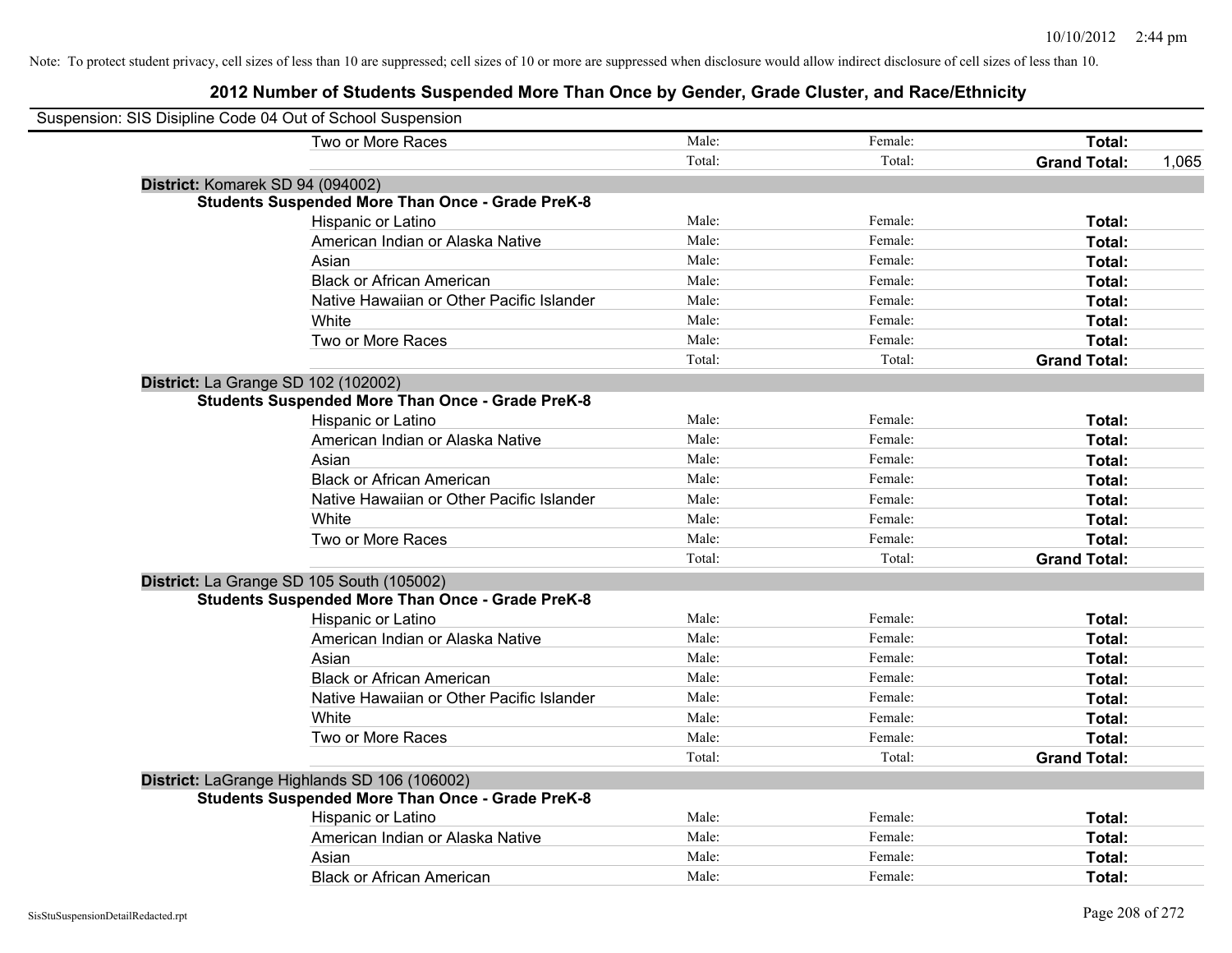| Suspension: SIS Disipline Code 04 Out of School Suspension |                                                         |        |     |         |    |                     |     |
|------------------------------------------------------------|---------------------------------------------------------|--------|-----|---------|----|---------------------|-----|
|                                                            | Native Hawaiian or Other Pacific Islander               | Male:  |     | Female: |    | Total:              |     |
|                                                            | White                                                   | Male:  |     | Female: |    | Total:              |     |
|                                                            | Two or More Races                                       | Male:  |     | Female: |    | Total:              |     |
|                                                            |                                                         | Total: |     | Total:  |    | <b>Grand Total:</b> |     |
| District: Leyden CHSD 212 (212016)                         |                                                         |        |     |         |    |                     |     |
|                                                            | <b>Students Suspended More Than Once - Grade 9-12</b>   |        |     |         |    |                     |     |
|                                                            | Hispanic or Latino                                      | Male:  | 120 | Female: | 42 | Total:              | 162 |
|                                                            | American Indian or Alaska Native                        | Male:  |     | Female: |    | Total:              |     |
|                                                            | Asian                                                   | Male:  |     | Female: |    | Total:              |     |
|                                                            | <b>Black or African American</b>                        | Male:  |     | Female: |    | Total:              | 11  |
|                                                            | Native Hawaiian or Other Pacific Islander               | Male:  |     | Female: |    | Total:              |     |
|                                                            | White                                                   | Male:  | 54  | Female: | 14 | Total:              | 68  |
|                                                            | Two or More Races                                       | Male:  |     | Female: |    | Total:              |     |
|                                                            |                                                         | Total: |     | Total:  |    | <b>Grand Total:</b> |     |
| District: Lindop SD 92 (092002)                            |                                                         |        |     |         |    |                     |     |
|                                                            | <b>Students Suspended More Than Once - Grade PreK-8</b> |        |     |         |    |                     |     |
|                                                            | Hispanic or Latino                                      | Male:  |     | Female: |    | Total:              |     |
|                                                            | American Indian or Alaska Native                        | Male:  |     | Female: |    | Total:              |     |
|                                                            | Asian                                                   | Male:  |     | Female: |    | Total:              |     |
|                                                            | <b>Black or African American</b>                        | Male:  |     | Female: |    | Total:              | 19  |
|                                                            | Native Hawaiian or Other Pacific Islander               | Male:  |     | Female: |    | Total:              |     |
|                                                            | White                                                   | Male:  |     | Female: |    | Total:              |     |
|                                                            | Two or More Races                                       | Male:  |     | Female: |    | Total:              |     |
|                                                            |                                                         | Total: |     | Total:  |    | <b>Grand Total:</b> |     |
| District: Lyons SD 103 (103002)                            |                                                         |        |     |         |    |                     |     |
|                                                            | <b>Students Suspended More Than Once - Grade PreK-8</b> |        |     |         |    |                     |     |
|                                                            | Hispanic or Latino                                      | Male:  |     | Female: |    | Total:              |     |
|                                                            | American Indian or Alaska Native                        | Male:  |     | Female: |    | Total:              |     |
|                                                            | Asian                                                   | Male:  |     | Female: |    | Total:              |     |
|                                                            | <b>Black or African American</b>                        | Male:  |     | Female: |    | Total:              |     |
|                                                            | Native Hawaiian or Other Pacific Islander               | Male:  |     | Female: |    | Total:              |     |
|                                                            | White                                                   | Male:  |     | Female: |    | Total:              |     |
|                                                            | Two or More Races                                       | Male:  |     | Female: |    | Total:              |     |
|                                                            |                                                         | Total: |     | Total:  |    | <b>Grand Total:</b> |     |
|                                                            | District: Lyons Twp HSD 204 (204017)                    |        |     |         |    |                     |     |
|                                                            | <b>Students Suspended More Than Once - Grade 9-12</b>   |        |     |         |    |                     |     |
|                                                            | Hispanic or Latino                                      | Male:  |     | Female: |    | Total:              |     |
|                                                            | American Indian or Alaska Native                        | Male:  |     | Female: |    | Total:              |     |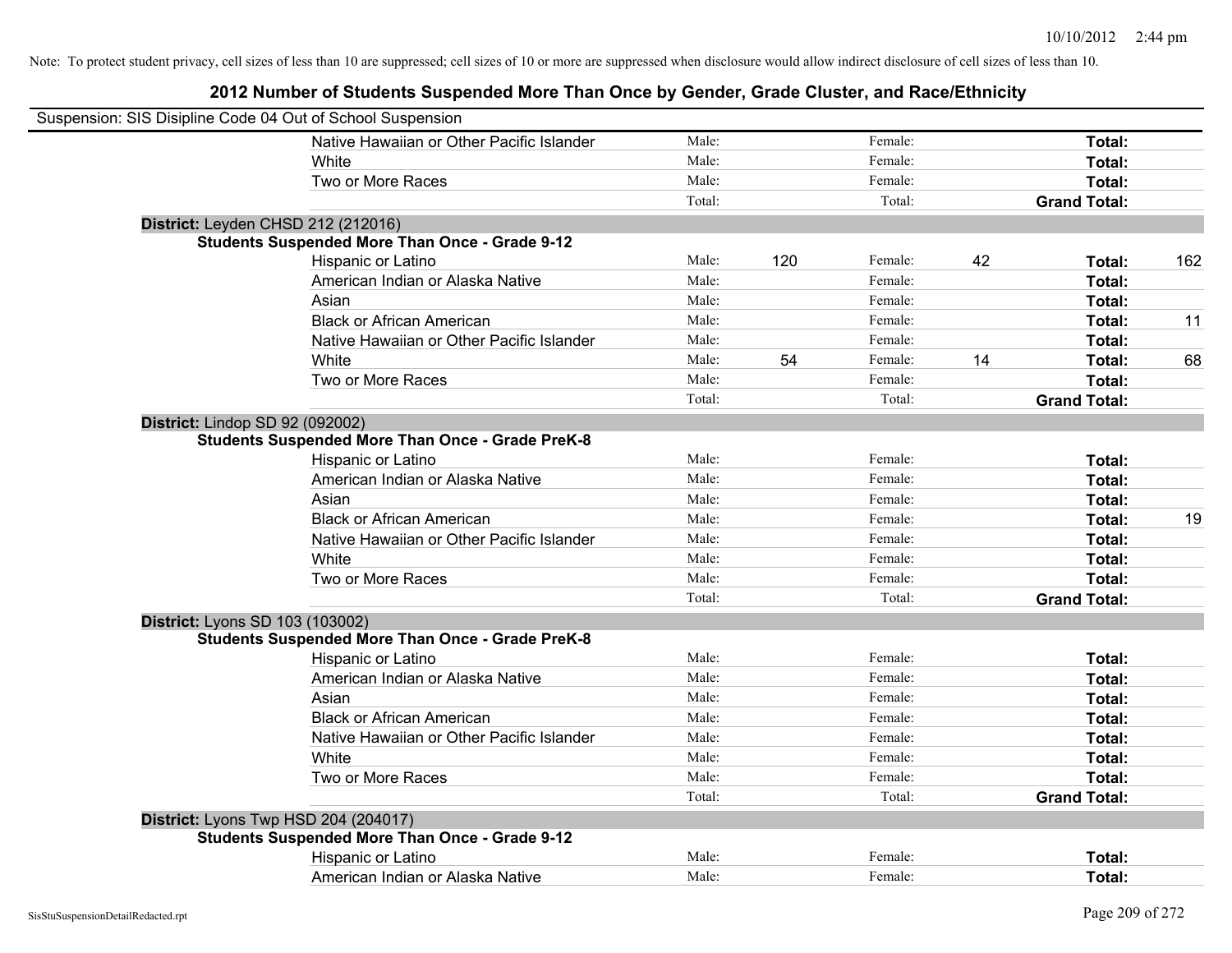### **2012 Number of Students Suspended More Than Once by Gender, Grade Cluster, and Race/Ethnicity**

| Suspension: SIS Disipline Code 04 Out of School Suspension                                                      |        |    |         |    |                     |     |
|-----------------------------------------------------------------------------------------------------------------|--------|----|---------|----|---------------------|-----|
| Asian                                                                                                           | Male:  |    | Female: |    | Total:              |     |
| <b>Black or African American</b>                                                                                | Male:  |    | Female: |    | Total:              |     |
| Native Hawaiian or Other Pacific Islander                                                                       | Male:  |    | Female: |    | Total:              |     |
| White                                                                                                           | Male:  |    | Female: |    | Total:              |     |
| Two or More Races                                                                                               | Male:  |    | Female: |    | Total:              |     |
|                                                                                                                 | Total: |    | Total:  |    | <b>Grand Total:</b> |     |
| District: Mannheim SD 83 (083002)                                                                               |        |    |         |    |                     |     |
| <b>Students Suspended More Than Once - Grade PreK-8</b>                                                         |        |    |         |    |                     |     |
| Hispanic or Latino                                                                                              | Male:  |    | Female: |    | Total:              | 25  |
| American Indian or Alaska Native                                                                                | Male:  |    | Female: |    | Total:              |     |
| Asian                                                                                                           | Male:  |    | Female: |    | Total:              |     |
| <b>Black or African American</b>                                                                                | Male:  |    | Female: |    | Total:              |     |
| Native Hawaiian or Other Pacific Islander                                                                       | Male:  |    | Female: |    | Total:              |     |
| White                                                                                                           | Male:  |    | Female: |    | Total:              |     |
| Two or More Races                                                                                               | Male:  |    | Female: |    | Total:              |     |
|                                                                                                                 | Total: |    | Total:  |    | <b>Grand Total:</b> |     |
| District: Maywood-Melrose Park-Broadview 89 (089002)<br><b>Students Suspended More Than Once - Grade PreK-8</b> |        |    |         |    |                     |     |
| Hispanic or Latino                                                                                              | Male:  |    | Female: |    | Total:              | 12  |
| American Indian or Alaska Native                                                                                | Male:  |    | Female: |    | Total:              |     |
| Asian                                                                                                           | Male:  |    | Female: |    | Total:              |     |
| <b>Black or African American</b>                                                                                | Male:  | 77 | Female: | 32 | Total:              | 109 |
| Native Hawaiian or Other Pacific Islander                                                                       | Male:  |    | Female: |    | Total:              |     |
| White                                                                                                           | Male:  |    | Female: |    | Total:              |     |
| Two or More Races                                                                                               | Male:  |    | Female: |    | Total:              |     |
|                                                                                                                 | Total: |    | Total:  |    | <b>Grand Total:</b> |     |
| District: Oak Park - River Forest SD 200 (200013)<br><b>Students Suspended More Than Once - Grade 9-12</b>      |        |    |         |    |                     |     |
| Hispanic or Latino                                                                                              | Male:  |    | Female: |    | Total:              |     |
| American Indian or Alaska Native                                                                                | Male:  |    | Female: |    | Total:              |     |
| Asian                                                                                                           | Male:  |    | Female: |    | Total:              |     |
| <b>Black or African American</b>                                                                                | Male:  | 19 | Female: | 10 | Total:              | 29  |
| Native Hawaiian or Other Pacific Islander                                                                       | Male:  |    | Female: |    | Total:              |     |
| White                                                                                                           | Male:  |    | Female: |    | Total:              |     |
| Two or More Races                                                                                               | Male:  |    | Female: |    | Total:              |     |
|                                                                                                                 | Total: |    | Total:  |    | <b>Grand Total:</b> | 42  |
| District: Oak Park ESD 97 (097002)                                                                              |        |    |         |    |                     |     |

**Students Suspended More Than Once - Grade PreK-8**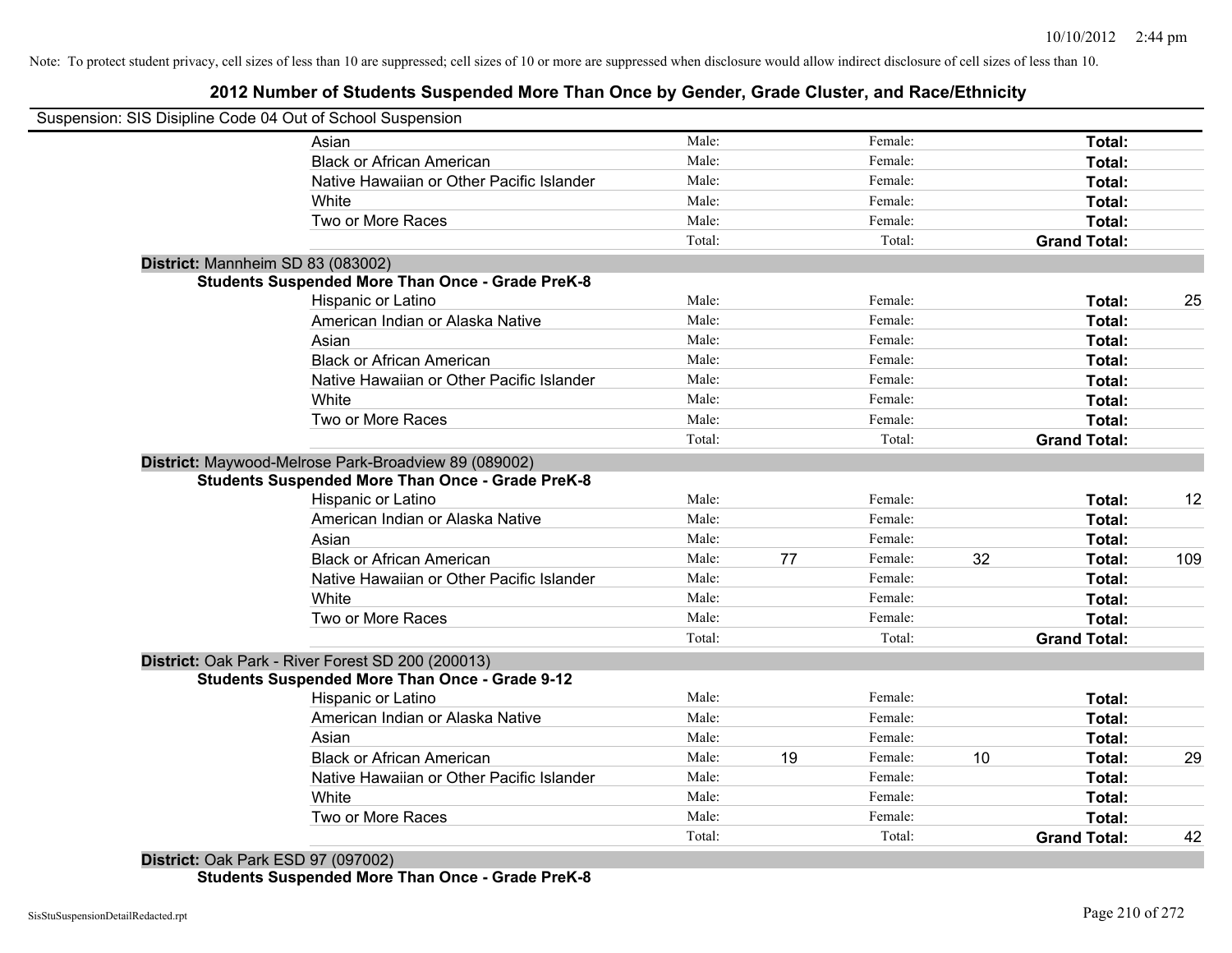| Suspension: SIS Disipline Code 04 Out of School Suspension |        |     |         |     |                     |     |
|------------------------------------------------------------|--------|-----|---------|-----|---------------------|-----|
| Hispanic or Latino                                         | Male:  |     | Female: |     | Total:              |     |
| American Indian or Alaska Native                           | Male:  |     | Female: |     | Total:              |     |
| Asian                                                      | Male:  |     | Female: |     | Total:              |     |
| <b>Black or African American</b>                           | Male:  |     | Female: |     | Total:              |     |
| Native Hawaiian or Other Pacific Islander                  | Male:  |     | Female: |     | Total:              |     |
| White                                                      | Male:  |     | Female: |     | Total:              |     |
| Two or More Races                                          | Male:  |     | Female: |     | Total:              |     |
|                                                            | Total: |     | Total:  |     | <b>Grand Total:</b> |     |
| District: Pleasantdale SD 107 (107002)                     |        |     |         |     |                     |     |
| <b>Students Suspended More Than Once - Grade PreK-8</b>    |        |     |         |     |                     |     |
| Hispanic or Latino                                         | Male:  |     | Female: |     | Total:              |     |
| American Indian or Alaska Native                           | Male:  |     | Female: |     | Total:              |     |
| Asian                                                      | Male:  |     | Female: |     | Total:              |     |
| <b>Black or African American</b>                           | Male:  |     | Female: |     | Total:              |     |
| Native Hawaiian or Other Pacific Islander                  | Male:  |     | Female: |     | Total:              |     |
| White                                                      | Male:  |     | Female: |     | Total:              |     |
| Two or More Races                                          | Male:  |     | Female: |     | Total:              |     |
|                                                            | Total: |     | Total:  |     | <b>Grand Total:</b> |     |
| District: Proviso Twp HSD 209 (209017)                     |        |     |         |     |                     |     |
| <b>Students Suspended More Than Once - Grade 9-12</b>      |        |     |         |     |                     |     |
| Hispanic or Latino                                         | Male:  | 79  | Female: | 34  | Total:              | 113 |
| American Indian or Alaska Native                           | Male:  |     | Female: |     | Total:              |     |
| Asian                                                      | Male:  |     | Female: |     | Total:              |     |
| <b>Black or African American</b>                           | Male:  | 299 | Female: | 168 | Total:              | 467 |
| Native Hawaiian or Other Pacific Islander                  | Male:  |     | Female: |     | Total:              |     |
| White                                                      | Male:  |     | Female: |     | Total:              |     |
| Two or More Races                                          | Male:  |     | Female: |     | Total:              |     |
|                                                            | Total: |     | Total:  |     | <b>Grand Total:</b> | 594 |
| District: Ridgewood CHSD 234 (234016)                      |        |     |         |     |                     |     |
| <b>Students Suspended More Than Once - Grade 9-12</b>      |        |     |         |     |                     |     |
| Hispanic or Latino                                         | Male:  |     | Female: |     | Total:              |     |
| American Indian or Alaska Native                           | Male:  |     | Female: |     | Total:              |     |
| Asian                                                      | Male:  |     | Female: |     | Total:              |     |
| <b>Black or African American</b>                           | Male:  |     | Female: |     | Total:              |     |
| Native Hawaiian or Other Pacific Islander                  | Male:  |     | Female: |     | Total:              |     |
| White                                                      | Male:  |     | Female: |     | Total:              |     |
| Two or More Races                                          | Male:  |     | Female: |     | Total:              |     |
|                                                            | Total: |     | Total:  |     | <b>Grand Total:</b> | 13  |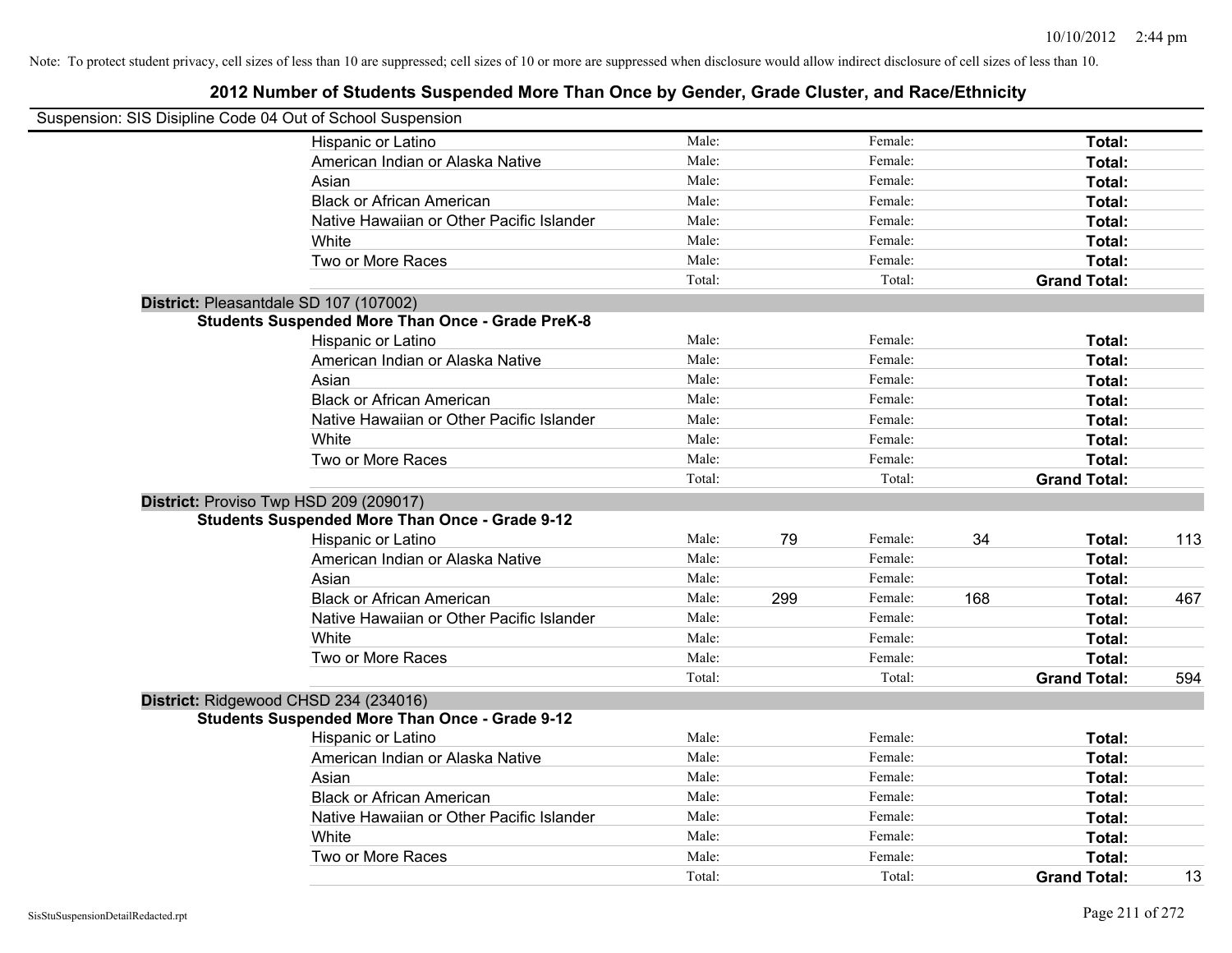| Suspension: SIS Disipline Code 04 Out of School Suspension |                                                         |        |         |                     |
|------------------------------------------------------------|---------------------------------------------------------|--------|---------|---------------------|
| District: River Forest SD 90 (090002)                      |                                                         |        |         |                     |
|                                                            | <b>Students Suspended More Than Once - Grade PreK-8</b> |        |         |                     |
|                                                            | Hispanic or Latino                                      | Male:  | Female: | Total:              |
|                                                            | American Indian or Alaska Native                        | Male:  | Female: | Total:              |
|                                                            | Asian                                                   | Male:  | Female: | Total:              |
|                                                            | <b>Black or African American</b>                        | Male:  | Female: | Total:              |
|                                                            | Native Hawaiian or Other Pacific Islander               | Male:  | Female: | Total:              |
|                                                            | White                                                   | Male:  | Female: | Total:              |
|                                                            | Two or More Races                                       | Male:  | Female: | Total:              |
|                                                            |                                                         | Total: | Total:  | <b>Grand Total:</b> |
| District: River Grove SD 85-5 (085502)                     |                                                         |        |         |                     |
|                                                            | <b>Students Suspended More Than Once - Grade PreK-8</b> |        |         |                     |
|                                                            | Hispanic or Latino                                      | Male:  | Female: | Total:              |
|                                                            | American Indian or Alaska Native                        | Male:  | Female: | Total:              |
|                                                            | Asian                                                   | Male:  | Female: | Total:              |
|                                                            | <b>Black or African American</b>                        | Male:  | Female: | Total:              |
|                                                            | Native Hawaiian or Other Pacific Islander               | Male:  | Female: | Total:              |
|                                                            | White                                                   | Male:  | Female: | Total:              |
|                                                            | Two or More Races                                       | Male:  | Female: | Total:              |
|                                                            |                                                         | Total: | Total:  | <b>Grand Total:</b> |
| District: Riverside SD 96 (096002)                         |                                                         |        |         |                     |
|                                                            | <b>Students Suspended More Than Once - Grade PreK-8</b> |        |         |                     |
|                                                            | Hispanic or Latino                                      | Male:  | Female: | Total:              |
|                                                            | American Indian or Alaska Native                        | Male:  | Female: | Total:              |
|                                                            | Asian                                                   | Male:  | Female: | Total:              |
|                                                            | <b>Black or African American</b>                        | Male:  | Female: | Total:              |
|                                                            | Native Hawaiian or Other Pacific Islander               | Male:  | Female: | Total:              |
|                                                            | White                                                   | Male:  | Female: | Total:              |
|                                                            | Two or More Races                                       | Male:  | Female: | Total:              |
|                                                            |                                                         | Total: | Total:  | <b>Grand Total:</b> |
|                                                            | District: Riverside-Brookfield Twp SD 208 (208017)      |        |         |                     |
|                                                            | <b>Students Suspended More Than Once - Grade 9-12</b>   |        |         |                     |
|                                                            | Hispanic or Latino                                      | Male:  | Female: | Total:              |
|                                                            | American Indian or Alaska Native                        | Male:  | Female: | Total:              |
|                                                            | Asian                                                   | Male:  | Female: | Total:              |
|                                                            | <b>Black or African American</b>                        | Male:  | Female: | Total:              |
|                                                            | Native Hawaiian or Other Pacific Islander               | Male:  | Female: | Total:              |
|                                                            | White                                                   | Male:  | Female: | 14<br>Total:        |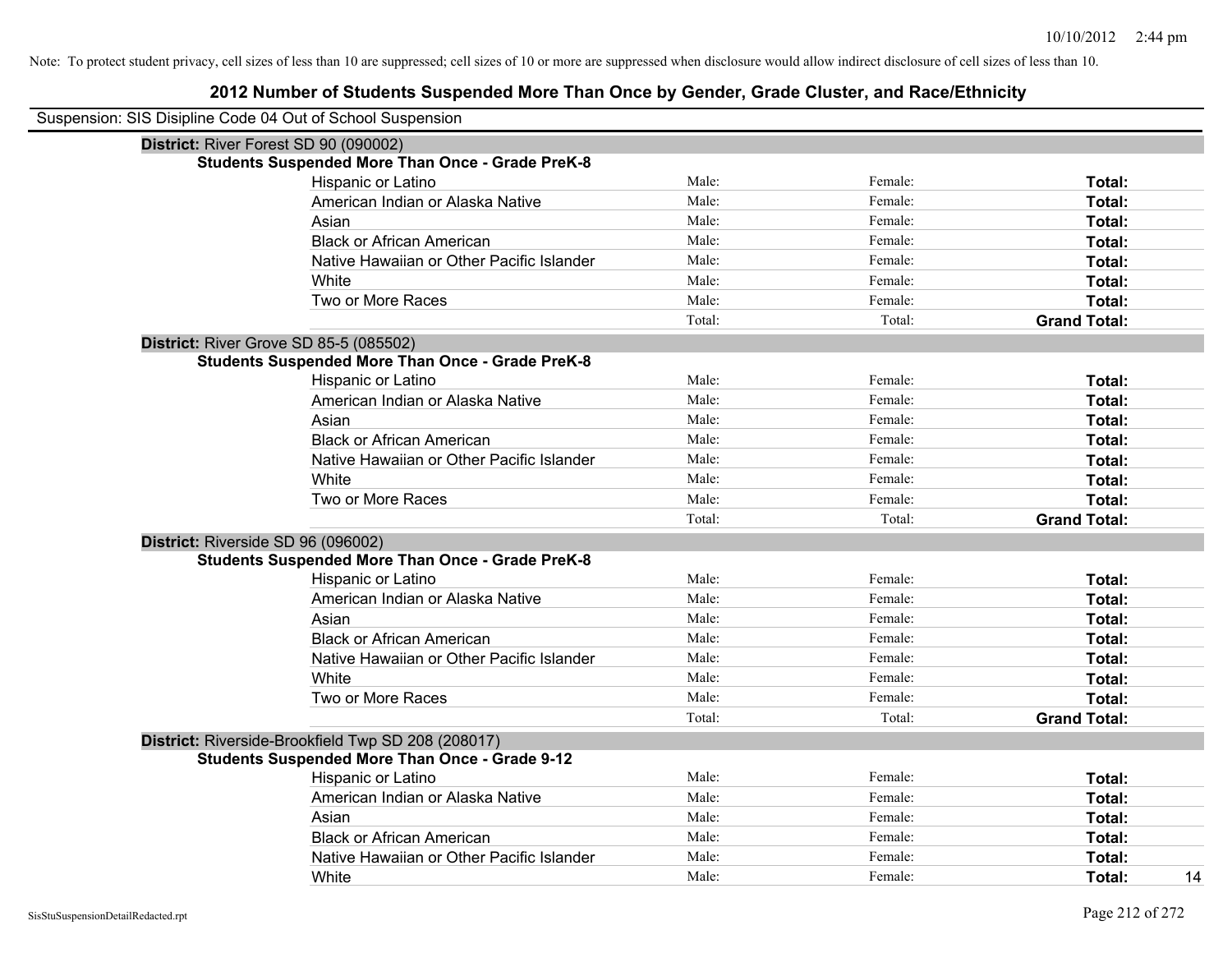### **2012 Number of Students Suspended More Than Once by Gender, Grade Cluster, and Race/Ethnicity**

| Two or More Races<br>Male:<br>Total:<br>Female:<br>Total:<br>Total:<br><b>Grand Total:</b><br>28<br>District: Westchester SD 92-5 (092502)<br><b>Students Suspended More Than Once - Grade PreK-8</b><br>Hispanic or Latino<br>Male:<br>Female:<br>Total:<br>American Indian or Alaska Native<br>Male:<br>Female:<br>Total:<br>Asian<br>Male:<br>Female:<br>Total:<br><b>Black or African American</b><br>Male:<br>Female:<br>Total:<br>Native Hawaiian or Other Pacific Islander<br>Male:<br>Female:<br>Total:<br>Male:<br>Female:<br>White<br>Total:<br>Two or More Races<br>Male:<br>Female:<br>Total:<br>Total:<br>Total:<br><b>Grand Total:</b><br>County: Non-Public School (000)<br>District: Region 06 West Cook ISC 2 (000000)<br><b>Students Suspended More Than Once - Grade 9-12</b><br>Hispanic or Latino<br>Male:<br>Female:<br>13<br>Total:<br>Male:<br>American Indian or Alaska Native<br>Female:<br>Total:<br>Male:<br>Asian<br>Female:<br>Total:<br>Male:<br><b>Black or African American</b><br>Female:<br>Total:<br>Male:<br>Native Hawaiian or Other Pacific Islander<br>Female:<br>Total:<br>Male:<br>White<br>Female:<br>Total:<br>Two or More Races<br>Male:<br>Female:<br>Total:<br>Total:<br>Total:<br><b>Grand Total:</b><br>Region: Region 07 South Cook ISC 4 (07)<br>County: Cook (016)<br>District: Alsip-Hazlgrn-Oaklwn SD 126 (126002)<br><b>Students Suspended More Than Once - Grade PreK-8</b><br>Hispanic or Latino<br>Male:<br>Female:<br>Total:<br>Male:<br>American Indian or Alaska Native<br>Female:<br>Total:<br>Male:<br>Female:<br>Asian<br>Total:<br>Male:<br><b>Black or African American</b><br>Female:<br>Total:<br>Male:<br>Female:<br>Native Hawaiian or Other Pacific Islander<br>Total:<br>White<br>Male:<br>Female:<br>Total:<br>Two or More Races<br>Male:<br>Total:<br>Female:<br>Total:<br>Total:<br><b>Grand Total:</b> | Suspension: SIS Disipline Code 04 Out of School Suspension |  |  |  |
|------------------------------------------------------------------------------------------------------------------------------------------------------------------------------------------------------------------------------------------------------------------------------------------------------------------------------------------------------------------------------------------------------------------------------------------------------------------------------------------------------------------------------------------------------------------------------------------------------------------------------------------------------------------------------------------------------------------------------------------------------------------------------------------------------------------------------------------------------------------------------------------------------------------------------------------------------------------------------------------------------------------------------------------------------------------------------------------------------------------------------------------------------------------------------------------------------------------------------------------------------------------------------------------------------------------------------------------------------------------------------------------------------------------------------------------------------------------------------------------------------------------------------------------------------------------------------------------------------------------------------------------------------------------------------------------------------------------------------------------------------------------------------------------------------------------------------------------------------------------------------------|------------------------------------------------------------|--|--|--|
|                                                                                                                                                                                                                                                                                                                                                                                                                                                                                                                                                                                                                                                                                                                                                                                                                                                                                                                                                                                                                                                                                                                                                                                                                                                                                                                                                                                                                                                                                                                                                                                                                                                                                                                                                                                                                                                                                    |                                                            |  |  |  |
|                                                                                                                                                                                                                                                                                                                                                                                                                                                                                                                                                                                                                                                                                                                                                                                                                                                                                                                                                                                                                                                                                                                                                                                                                                                                                                                                                                                                                                                                                                                                                                                                                                                                                                                                                                                                                                                                                    |                                                            |  |  |  |
|                                                                                                                                                                                                                                                                                                                                                                                                                                                                                                                                                                                                                                                                                                                                                                                                                                                                                                                                                                                                                                                                                                                                                                                                                                                                                                                                                                                                                                                                                                                                                                                                                                                                                                                                                                                                                                                                                    |                                                            |  |  |  |
|                                                                                                                                                                                                                                                                                                                                                                                                                                                                                                                                                                                                                                                                                                                                                                                                                                                                                                                                                                                                                                                                                                                                                                                                                                                                                                                                                                                                                                                                                                                                                                                                                                                                                                                                                                                                                                                                                    |                                                            |  |  |  |
|                                                                                                                                                                                                                                                                                                                                                                                                                                                                                                                                                                                                                                                                                                                                                                                                                                                                                                                                                                                                                                                                                                                                                                                                                                                                                                                                                                                                                                                                                                                                                                                                                                                                                                                                                                                                                                                                                    |                                                            |  |  |  |
|                                                                                                                                                                                                                                                                                                                                                                                                                                                                                                                                                                                                                                                                                                                                                                                                                                                                                                                                                                                                                                                                                                                                                                                                                                                                                                                                                                                                                                                                                                                                                                                                                                                                                                                                                                                                                                                                                    |                                                            |  |  |  |
|                                                                                                                                                                                                                                                                                                                                                                                                                                                                                                                                                                                                                                                                                                                                                                                                                                                                                                                                                                                                                                                                                                                                                                                                                                                                                                                                                                                                                                                                                                                                                                                                                                                                                                                                                                                                                                                                                    |                                                            |  |  |  |
|                                                                                                                                                                                                                                                                                                                                                                                                                                                                                                                                                                                                                                                                                                                                                                                                                                                                                                                                                                                                                                                                                                                                                                                                                                                                                                                                                                                                                                                                                                                                                                                                                                                                                                                                                                                                                                                                                    |                                                            |  |  |  |
|                                                                                                                                                                                                                                                                                                                                                                                                                                                                                                                                                                                                                                                                                                                                                                                                                                                                                                                                                                                                                                                                                                                                                                                                                                                                                                                                                                                                                                                                                                                                                                                                                                                                                                                                                                                                                                                                                    |                                                            |  |  |  |
|                                                                                                                                                                                                                                                                                                                                                                                                                                                                                                                                                                                                                                                                                                                                                                                                                                                                                                                                                                                                                                                                                                                                                                                                                                                                                                                                                                                                                                                                                                                                                                                                                                                                                                                                                                                                                                                                                    |                                                            |  |  |  |
|                                                                                                                                                                                                                                                                                                                                                                                                                                                                                                                                                                                                                                                                                                                                                                                                                                                                                                                                                                                                                                                                                                                                                                                                                                                                                                                                                                                                                                                                                                                                                                                                                                                                                                                                                                                                                                                                                    |                                                            |  |  |  |
|                                                                                                                                                                                                                                                                                                                                                                                                                                                                                                                                                                                                                                                                                                                                                                                                                                                                                                                                                                                                                                                                                                                                                                                                                                                                                                                                                                                                                                                                                                                                                                                                                                                                                                                                                                                                                                                                                    |                                                            |  |  |  |
|                                                                                                                                                                                                                                                                                                                                                                                                                                                                                                                                                                                                                                                                                                                                                                                                                                                                                                                                                                                                                                                                                                                                                                                                                                                                                                                                                                                                                                                                                                                                                                                                                                                                                                                                                                                                                                                                                    |                                                            |  |  |  |
|                                                                                                                                                                                                                                                                                                                                                                                                                                                                                                                                                                                                                                                                                                                                                                                                                                                                                                                                                                                                                                                                                                                                                                                                                                                                                                                                                                                                                                                                                                                                                                                                                                                                                                                                                                                                                                                                                    |                                                            |  |  |  |
|                                                                                                                                                                                                                                                                                                                                                                                                                                                                                                                                                                                                                                                                                                                                                                                                                                                                                                                                                                                                                                                                                                                                                                                                                                                                                                                                                                                                                                                                                                                                                                                                                                                                                                                                                                                                                                                                                    |                                                            |  |  |  |
|                                                                                                                                                                                                                                                                                                                                                                                                                                                                                                                                                                                                                                                                                                                                                                                                                                                                                                                                                                                                                                                                                                                                                                                                                                                                                                                                                                                                                                                                                                                                                                                                                                                                                                                                                                                                                                                                                    |                                                            |  |  |  |
|                                                                                                                                                                                                                                                                                                                                                                                                                                                                                                                                                                                                                                                                                                                                                                                                                                                                                                                                                                                                                                                                                                                                                                                                                                                                                                                                                                                                                                                                                                                                                                                                                                                                                                                                                                                                                                                                                    |                                                            |  |  |  |
|                                                                                                                                                                                                                                                                                                                                                                                                                                                                                                                                                                                                                                                                                                                                                                                                                                                                                                                                                                                                                                                                                                                                                                                                                                                                                                                                                                                                                                                                                                                                                                                                                                                                                                                                                                                                                                                                                    |                                                            |  |  |  |
|                                                                                                                                                                                                                                                                                                                                                                                                                                                                                                                                                                                                                                                                                                                                                                                                                                                                                                                                                                                                                                                                                                                                                                                                                                                                                                                                                                                                                                                                                                                                                                                                                                                                                                                                                                                                                                                                                    |                                                            |  |  |  |
|                                                                                                                                                                                                                                                                                                                                                                                                                                                                                                                                                                                                                                                                                                                                                                                                                                                                                                                                                                                                                                                                                                                                                                                                                                                                                                                                                                                                                                                                                                                                                                                                                                                                                                                                                                                                                                                                                    |                                                            |  |  |  |
|                                                                                                                                                                                                                                                                                                                                                                                                                                                                                                                                                                                                                                                                                                                                                                                                                                                                                                                                                                                                                                                                                                                                                                                                                                                                                                                                                                                                                                                                                                                                                                                                                                                                                                                                                                                                                                                                                    |                                                            |  |  |  |
|                                                                                                                                                                                                                                                                                                                                                                                                                                                                                                                                                                                                                                                                                                                                                                                                                                                                                                                                                                                                                                                                                                                                                                                                                                                                                                                                                                                                                                                                                                                                                                                                                                                                                                                                                                                                                                                                                    |                                                            |  |  |  |
|                                                                                                                                                                                                                                                                                                                                                                                                                                                                                                                                                                                                                                                                                                                                                                                                                                                                                                                                                                                                                                                                                                                                                                                                                                                                                                                                                                                                                                                                                                                                                                                                                                                                                                                                                                                                                                                                                    |                                                            |  |  |  |
|                                                                                                                                                                                                                                                                                                                                                                                                                                                                                                                                                                                                                                                                                                                                                                                                                                                                                                                                                                                                                                                                                                                                                                                                                                                                                                                                                                                                                                                                                                                                                                                                                                                                                                                                                                                                                                                                                    |                                                            |  |  |  |
|                                                                                                                                                                                                                                                                                                                                                                                                                                                                                                                                                                                                                                                                                                                                                                                                                                                                                                                                                                                                                                                                                                                                                                                                                                                                                                                                                                                                                                                                                                                                                                                                                                                                                                                                                                                                                                                                                    |                                                            |  |  |  |
|                                                                                                                                                                                                                                                                                                                                                                                                                                                                                                                                                                                                                                                                                                                                                                                                                                                                                                                                                                                                                                                                                                                                                                                                                                                                                                                                                                                                                                                                                                                                                                                                                                                                                                                                                                                                                                                                                    |                                                            |  |  |  |
|                                                                                                                                                                                                                                                                                                                                                                                                                                                                                                                                                                                                                                                                                                                                                                                                                                                                                                                                                                                                                                                                                                                                                                                                                                                                                                                                                                                                                                                                                                                                                                                                                                                                                                                                                                                                                                                                                    |                                                            |  |  |  |
|                                                                                                                                                                                                                                                                                                                                                                                                                                                                                                                                                                                                                                                                                                                                                                                                                                                                                                                                                                                                                                                                                                                                                                                                                                                                                                                                                                                                                                                                                                                                                                                                                                                                                                                                                                                                                                                                                    |                                                            |  |  |  |
|                                                                                                                                                                                                                                                                                                                                                                                                                                                                                                                                                                                                                                                                                                                                                                                                                                                                                                                                                                                                                                                                                                                                                                                                                                                                                                                                                                                                                                                                                                                                                                                                                                                                                                                                                                                                                                                                                    |                                                            |  |  |  |
|                                                                                                                                                                                                                                                                                                                                                                                                                                                                                                                                                                                                                                                                                                                                                                                                                                                                                                                                                                                                                                                                                                                                                                                                                                                                                                                                                                                                                                                                                                                                                                                                                                                                                                                                                                                                                                                                                    |                                                            |  |  |  |
|                                                                                                                                                                                                                                                                                                                                                                                                                                                                                                                                                                                                                                                                                                                                                                                                                                                                                                                                                                                                                                                                                                                                                                                                                                                                                                                                                                                                                                                                                                                                                                                                                                                                                                                                                                                                                                                                                    |                                                            |  |  |  |
|                                                                                                                                                                                                                                                                                                                                                                                                                                                                                                                                                                                                                                                                                                                                                                                                                                                                                                                                                                                                                                                                                                                                                                                                                                                                                                                                                                                                                                                                                                                                                                                                                                                                                                                                                                                                                                                                                    |                                                            |  |  |  |
|                                                                                                                                                                                                                                                                                                                                                                                                                                                                                                                                                                                                                                                                                                                                                                                                                                                                                                                                                                                                                                                                                                                                                                                                                                                                                                                                                                                                                                                                                                                                                                                                                                                                                                                                                                                                                                                                                    |                                                            |  |  |  |
|                                                                                                                                                                                                                                                                                                                                                                                                                                                                                                                                                                                                                                                                                                                                                                                                                                                                                                                                                                                                                                                                                                                                                                                                                                                                                                                                                                                                                                                                                                                                                                                                                                                                                                                                                                                                                                                                                    |                                                            |  |  |  |
|                                                                                                                                                                                                                                                                                                                                                                                                                                                                                                                                                                                                                                                                                                                                                                                                                                                                                                                                                                                                                                                                                                                                                                                                                                                                                                                                                                                                                                                                                                                                                                                                                                                                                                                                                                                                                                                                                    |                                                            |  |  |  |
|                                                                                                                                                                                                                                                                                                                                                                                                                                                                                                                                                                                                                                                                                                                                                                                                                                                                                                                                                                                                                                                                                                                                                                                                                                                                                                                                                                                                                                                                                                                                                                                                                                                                                                                                                                                                                                                                                    |                                                            |  |  |  |

**District:** Arbor Park SD 145 (145002) **Students Suspended More Than Once - Grade PreK-8**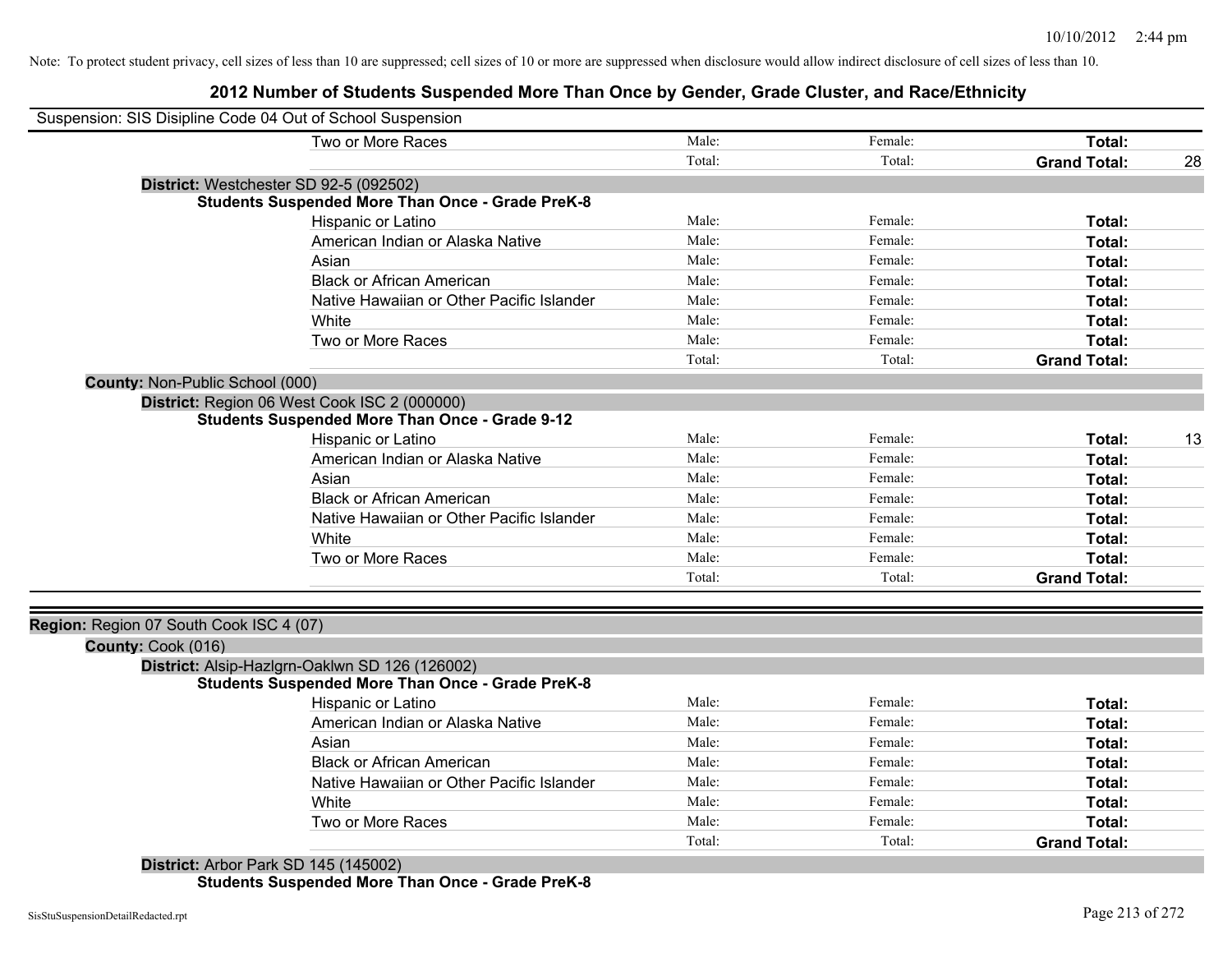| Suspension: SIS Disipline Code 04 Out of School Suspension |        |     |         |     |                     |     |
|------------------------------------------------------------|--------|-----|---------|-----|---------------------|-----|
| Hispanic or Latino                                         | Male:  |     | Female: |     | Total:              |     |
| American Indian or Alaska Native                           | Male:  |     | Female: |     | Total:              |     |
| Asian                                                      | Male:  |     | Female: |     | Total:              |     |
| <b>Black or African American</b>                           | Male:  |     | Female: |     | Total:              |     |
| Native Hawaiian or Other Pacific Islander                  | Male:  |     | Female: |     | Total:              |     |
| White                                                      | Male:  |     | Female: |     | Total:              |     |
| Two or More Races                                          | Male:  |     | Female: |     | Total:              |     |
|                                                            | Total: |     | Total:  |     | <b>Grand Total:</b> |     |
| District: Argo CHSD 217 (217016)                           |        |     |         |     |                     |     |
| <b>Students Suspended More Than Once - Grade 9-12</b>      |        |     |         |     |                     |     |
| Hispanic or Latino                                         | Male:  |     | Female: |     | Total:              | 35  |
| American Indian or Alaska Native                           | Male:  |     | Female: |     | Total:              |     |
| Asian                                                      | Male:  |     | Female: |     | Total:              |     |
| <b>Black or African American</b>                           | Male:  | 24  | Female: | 12  | Total:              | 36  |
| Native Hawaiian or Other Pacific Islander                  | Male:  |     | Female: |     | Total:              |     |
| White                                                      | Male:  |     | Female: |     | Total:              | 39  |
| Two or More Races                                          | Male:  |     | Female: |     | Total:              |     |
|                                                            | Total: |     | Total:  |     | <b>Grand Total:</b> |     |
| District: Bloom Twp HSD 206 (206017)                       |        |     |         |     |                     |     |
| <b>Students Suspended More Than Once - Grade 9-12</b>      |        |     |         |     |                     |     |
| Hispanic or Latino                                         | Male:  | 53  | Female: | 14  | Total:              | 67  |
| American Indian or Alaska Native                           | Male:  |     | Female: |     | Total:              |     |
| Asian                                                      | Male:  |     | Female: |     | Total:              |     |
| <b>Black or African American</b>                           | Male:  | 269 | Female: | 168 | Total:              | 437 |
| Native Hawaiian or Other Pacific Islander                  | Male:  |     | Female: |     | Total:              |     |
| White                                                      | Male:  |     | Female: |     | Total:              | 26  |
| Two or More Races                                          | Male:  |     | Female: |     | Total:              | 21  |
|                                                            | Total: |     | Total:  |     | <b>Grand Total:</b> |     |
| District: Bremen CHSD 228 (228016)                         |        |     |         |     |                     |     |
| <b>Students Suspended More Than Once - Grade 9-12</b>      |        |     |         |     |                     |     |
| Hispanic or Latino                                         | Male:  |     | Female: |     | Total:              | 17  |
| American Indian or Alaska Native                           | Male:  |     | Female: |     | Total:              |     |
| Asian                                                      | Male:  |     | Female: |     | Total:              |     |
| <b>Black or African American</b>                           | Male:  | 52  | Female: | 46  | Total:              | 98  |
| Native Hawaiian or Other Pacific Islander                  | Male:  |     | Female: |     | Total:              |     |
| White                                                      | Male:  |     | Female: |     | Total:              | 33  |
| Two or More Races                                          | Male:  |     | Female: |     | Total:              |     |
|                                                            | Total: |     | Total:  |     | <b>Grand Total:</b> |     |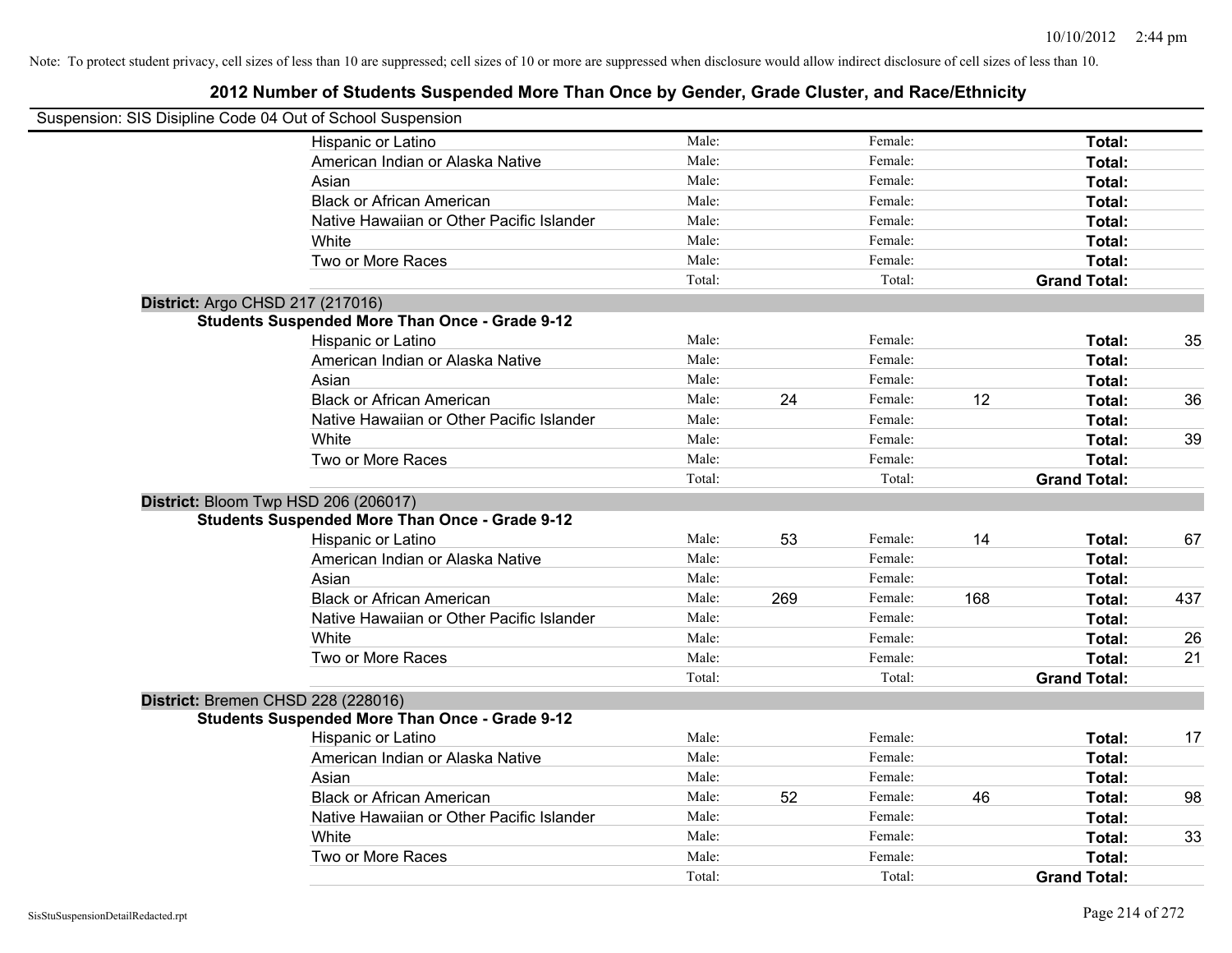| Suspension: SIS Disipline Code 04 Out of School Suspension |                                                         |        |    |         |    |                     |    |
|------------------------------------------------------------|---------------------------------------------------------|--------|----|---------|----|---------------------|----|
|                                                            | District: Brookwood SD 167 (167002)                     |        |    |         |    |                     |    |
|                                                            | <b>Students Suspended More Than Once - Grade PreK-8</b> |        |    |         |    |                     |    |
|                                                            | Hispanic or Latino                                      | Male:  |    | Female: |    | Total:              |    |
|                                                            | American Indian or Alaska Native                        | Male:  |    | Female: |    | Total:              |    |
|                                                            | Asian                                                   | Male:  |    | Female: |    | Total:              |    |
|                                                            | <b>Black or African American</b>                        | Male:  |    | Female: |    | Total:              |    |
|                                                            | Native Hawaiian or Other Pacific Islander               | Male:  |    | Female: |    | Total:              |    |
|                                                            | White                                                   | Male:  |    | Female: |    | Total:              |    |
|                                                            | Two or More Races                                       | Male:  |    | Female: |    | Total:              |    |
|                                                            |                                                         | Total: |    | Total:  |    | <b>Grand Total:</b> |    |
|                                                            | District: Burbank SD 111 (111002)                       |        |    |         |    |                     |    |
|                                                            | <b>Students Suspended More Than Once - Grade PreK-8</b> |        |    |         |    |                     |    |
|                                                            | Hispanic or Latino                                      | Male:  |    | Female: |    | Total:              | 13 |
|                                                            | American Indian or Alaska Native                        | Male:  |    | Female: |    | Total:              |    |
|                                                            | Asian                                                   | Male:  |    | Female: |    | Total:              |    |
|                                                            | <b>Black or African American</b>                        | Male:  |    | Female: |    | Total:              |    |
|                                                            | Native Hawaiian or Other Pacific Islander               | Male:  |    | Female: |    | Total:              |    |
|                                                            | White                                                   | Male:  |    | Female: |    | Total:              | 14 |
|                                                            | Two or More Races                                       | Male:  |    | Female: |    | Total:              |    |
|                                                            |                                                         | Total: |    | Total:  |    | <b>Grand Total:</b> |    |
|                                                            | District: Calumet City SD 155 (155002)                  |        |    |         |    |                     |    |
|                                                            | <b>Students Suspended More Than Once - Grade PreK-8</b> |        |    |         |    |                     |    |
|                                                            | Hispanic or Latino                                      | Male:  |    | Female: |    | Total:              | 12 |
|                                                            | American Indian or Alaska Native                        | Male:  |    | Female: |    | Total:              |    |
|                                                            | Asian                                                   | Male:  |    | Female: |    | Total:              |    |
|                                                            | <b>Black or African American</b>                        | Male:  | 38 | Female: | 30 | Total:              | 68 |
|                                                            | Native Hawaiian or Other Pacific Islander               | Male:  |    | Female: |    | Total:              |    |
|                                                            | White                                                   | Male:  |    | Female: |    | Total:              |    |
|                                                            | Two or More Races                                       | Male:  |    | Female: |    | Total:              |    |
|                                                            |                                                         | Total: |    | Total:  |    | <b>Grand Total:</b> |    |
|                                                            | District: Calumet Public SD 132 (132002)                |        |    |         |    |                     |    |
|                                                            | <b>Students Suspended More Than Once - Grade PreK-8</b> |        |    |         |    |                     |    |
|                                                            | Hispanic or Latino                                      | Male:  |    | Female: |    | Total:              |    |
|                                                            | American Indian or Alaska Native                        | Male:  |    | Female: |    | Total:              |    |
|                                                            | Asian                                                   | Male:  |    | Female: |    | Total:              |    |
|                                                            | <b>Black or African American</b>                        | Male:  | 22 | Female: | 10 | Total:              | 32 |
|                                                            | Native Hawaiian or Other Pacific Islander               | Male:  |    | Female: |    | Total:              |    |
|                                                            | White                                                   | Male:  |    | Female: |    | Total:              |    |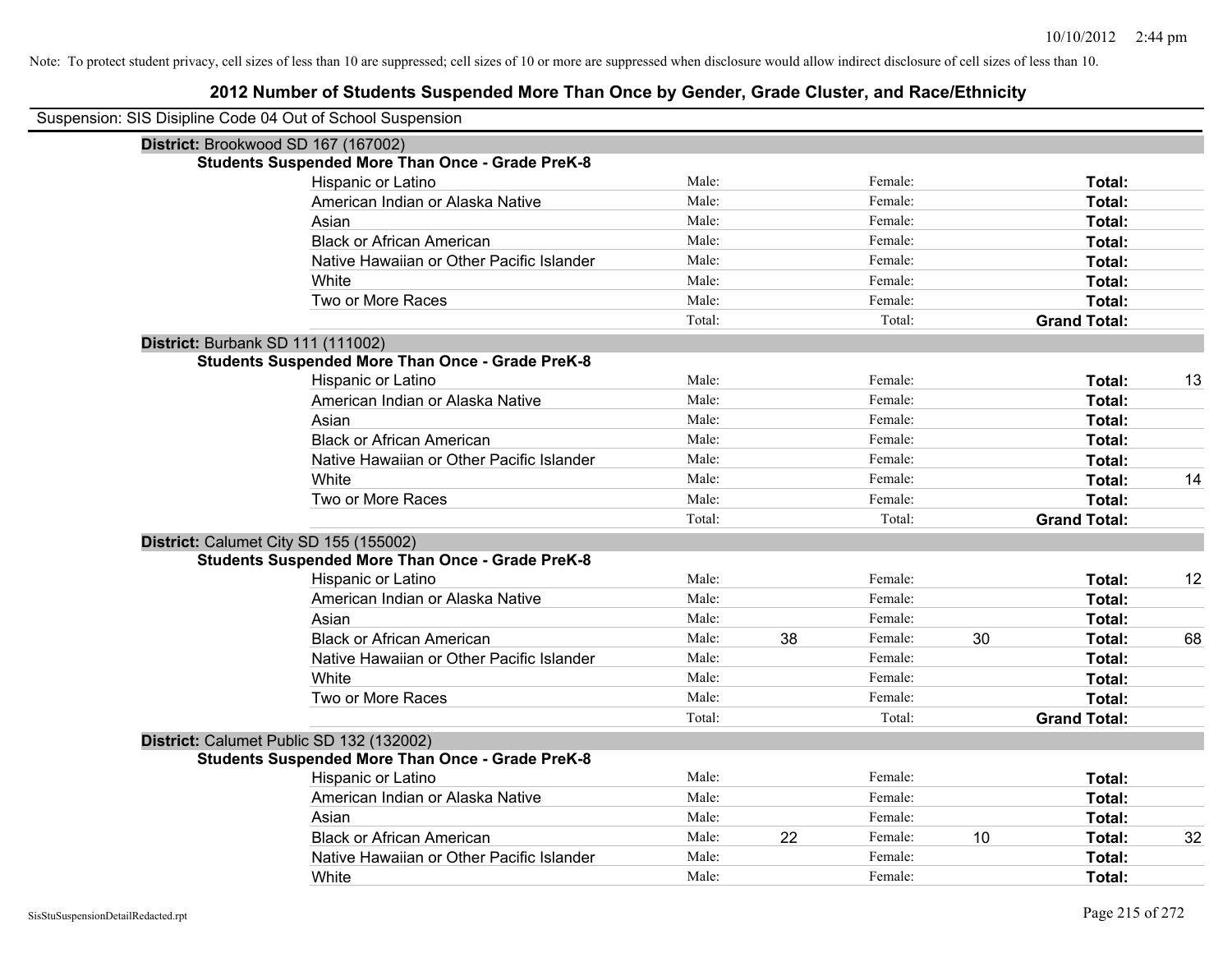| Suspension: SIS Disipline Code 04 Out of School Suspension |        |    |         |    |                     |    |
|------------------------------------------------------------|--------|----|---------|----|---------------------|----|
| Two or More Races                                          | Male:  |    | Female: |    | Total:              |    |
|                                                            | Total: |    | Total:  |    | <b>Grand Total:</b> |    |
| District: CCSD 146 (146004)                                |        |    |         |    |                     |    |
| <b>Students Suspended More Than Once - Grade PreK-8</b>    |        |    |         |    |                     |    |
| Hispanic or Latino                                         | Male:  |    | Female: |    | Total:              |    |
| American Indian or Alaska Native                           | Male:  |    | Female: |    | Total:              |    |
| Asian                                                      | Male:  |    | Female: |    | Total:              |    |
| <b>Black or African American</b>                           | Male:  |    | Female: |    | Total:              |    |
| Native Hawaiian or Other Pacific Islander                  | Male:  |    | Female: |    | Total:              |    |
| White                                                      | Male:  |    | Female: |    | Total:              |    |
| Two or More Races                                          | Male:  |    | Female: |    | Total:              |    |
|                                                            | Total: |    | Total:  |    | <b>Grand Total:</b> | 10 |
| District: CCSD 168 (168004)                                |        |    |         |    |                     |    |
| <b>Students Suspended More Than Once - Grade PreK-8</b>    |        |    |         |    |                     |    |
| Hispanic or Latino                                         | Male:  |    | Female: |    | Total:              |    |
| American Indian or Alaska Native                           | Male:  |    | Female: |    | Total:              |    |
| Asian                                                      | Male:  |    | Female: |    | Total:              |    |
| <b>Black or African American</b>                           | Male:  | 33 | Female: | 23 | Total:              | 56 |
| Native Hawaiian or Other Pacific Islander                  | Male:  |    | Female: |    | Total:              |    |
| White                                                      | Male:  |    | Female: |    | Total:              |    |
| Two or More Races                                          | Male:  |    | Female: |    | Total:              |    |
|                                                            | Total: |    | Total:  |    | <b>Grand Total:</b> |    |
| District: Central Stickney SD 110 (110002)                 |        |    |         |    |                     |    |
| <b>Students Suspended More Than Once - Grade PreK-8</b>    |        |    |         |    |                     |    |
| Hispanic or Latino                                         | Male:  |    | Female: |    | Total:              |    |
| American Indian or Alaska Native                           | Male:  |    | Female: |    | Total:              |    |
| Asian                                                      | Male:  |    | Female: |    | Total:              |    |
| <b>Black or African American</b>                           | Male:  |    | Female: |    | Total:              |    |
| Native Hawaiian or Other Pacific Islander                  | Male:  |    | Female: |    | Total:              |    |
| White                                                      | Male:  |    | Female: |    | Total:              |    |
| Two or More Races                                          | Male:  |    | Female: |    | Total:              |    |
|                                                            | Total: |    | Total:  |    | <b>Grand Total:</b> |    |
| District: Chicago Heights SD 170 (170002)                  |        |    |         |    |                     |    |
| <b>Students Suspended More Than Once - Grade PreK-8</b>    |        |    |         |    |                     |    |
| Hispanic or Latino                                         | Male:  |    | Female: |    | Total:              | 16 |
| American Indian or Alaska Native                           | Male:  |    | Female: |    | Total:              |    |
| Asian                                                      | Male:  |    | Female: |    | Total:              |    |
| <b>Black or African American</b>                           | Male:  | 34 | Female: | 12 | Total:              | 46 |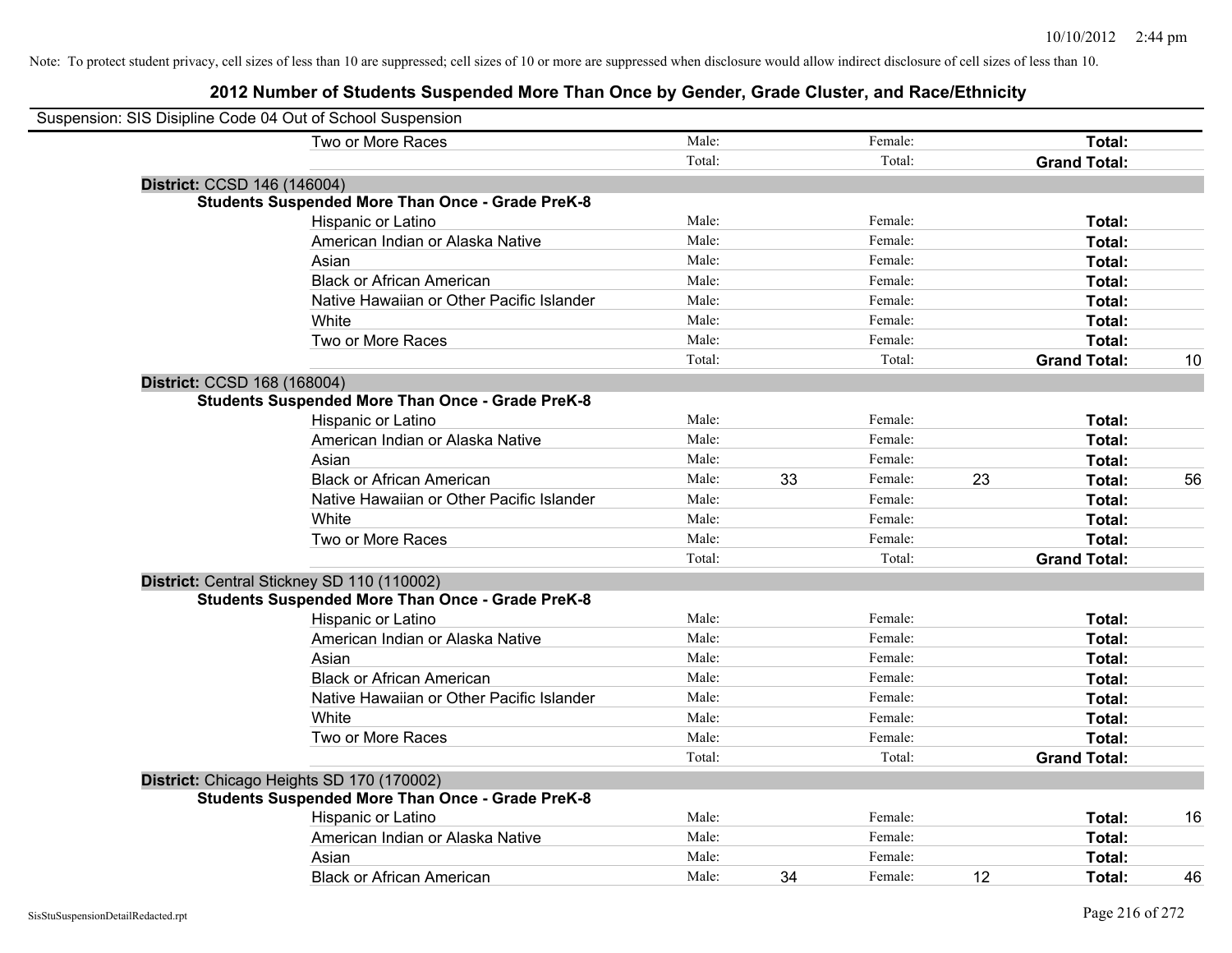| Suspension: SIS Disipline Code 04 Out of School Suspension |                                                         |        |     |         |    |                     |     |
|------------------------------------------------------------|---------------------------------------------------------|--------|-----|---------|----|---------------------|-----|
|                                                            | Native Hawaiian or Other Pacific Islander               | Male:  |     | Female: |    | Total:              |     |
|                                                            | White                                                   | Male:  |     | Female: |    | Total:              |     |
|                                                            | Two or More Races                                       | Male:  |     | Female: |    | Total:              |     |
|                                                            |                                                         | Total: |     | Total:  |    | <b>Grand Total:</b> |     |
|                                                            | District: Chicago Ridge SD 127-5 (127502)               |        |     |         |    |                     |     |
|                                                            | <b>Students Suspended More Than Once - Grade PreK-8</b> |        |     |         |    |                     |     |
|                                                            | Hispanic or Latino                                      | Male:  |     | Female: |    | Total:              |     |
|                                                            | American Indian or Alaska Native                        | Male:  |     | Female: |    | Total:              |     |
|                                                            | Asian                                                   | Male:  |     | Female: |    | Total:              |     |
|                                                            | <b>Black or African American</b>                        | Male:  |     | Female: |    | Total:              |     |
|                                                            | Native Hawaiian or Other Pacific Islander               | Male:  |     | Female: |    | Total:              |     |
|                                                            | White                                                   | Male:  |     | Female: |    | Total:              |     |
|                                                            | Two or More Races                                       | Male:  |     | Female: |    | Total:              |     |
|                                                            |                                                         | Total: |     | Total:  |    | <b>Grand Total:</b> |     |
| District: CHSD 218 (218016)                                |                                                         |        |     |         |    |                     |     |
|                                                            | <b>Students Suspended More Than Once - Grade 9-12</b>   |        |     |         |    |                     |     |
|                                                            | Hispanic or Latino                                      | Male:  | 41  | Female: | 12 | Total:              | 53  |
|                                                            | American Indian or Alaska Native                        | Male:  |     | Female: |    | Total:              |     |
|                                                            | Asian                                                   | Male:  |     | Female: |    | Total:              |     |
|                                                            | <b>Black or African American</b>                        | Male:  | 108 | Female: | 77 | Total:              | 185 |
|                                                            | Native Hawaiian or Other Pacific Islander               | Male:  |     | Female: |    | Total:              |     |
|                                                            | White                                                   | Male:  | 62  | Female: | 21 | Total:              | 83  |
|                                                            | Two or More Races                                       | Male:  |     | Female: |    | Total:              |     |
|                                                            |                                                         | Total: |     | Total:  |    | <b>Grand Total:</b> | 332 |
|                                                            | District: Cons HSD 230 (230013)                         |        |     |         |    |                     |     |
|                                                            | <b>Students Suspended More Than Once - Grade 9-12</b>   |        |     |         |    |                     |     |
|                                                            | Hispanic or Latino                                      | Male:  | 20  | Female: | 13 | Total:              | 33  |
|                                                            | American Indian or Alaska Native                        | Male:  |     | Female: |    | Total:              |     |
|                                                            | Asian                                                   | Male:  |     | Female: |    | Total:              |     |
|                                                            | <b>Black or African American</b>                        | Male:  | 16  | Female: | 11 | Total:              | 27  |
|                                                            | Native Hawaiian or Other Pacific Islander               | Male:  |     | Female: |    | Total:              |     |
|                                                            | White                                                   | Male:  | 111 | Female: | 63 | Total:              | 174 |
|                                                            | Two or More Races                                       | Male:  |     | Female: |    | Total:              |     |
|                                                            |                                                         | Total: |     | Total:  |    | <b>Grand Total:</b> |     |
|                                                            | District: Cook County SD 130 (130002)                   |        |     |         |    |                     |     |
|                                                            | <b>Students Suspended More Than Once - Grade PreK-8</b> |        |     |         |    |                     |     |
|                                                            | Hispanic or Latino                                      | Male:  |     | Female: |    | Total:              |     |
|                                                            | American Indian or Alaska Native                        | Male:  |     | Female: |    | Total:              |     |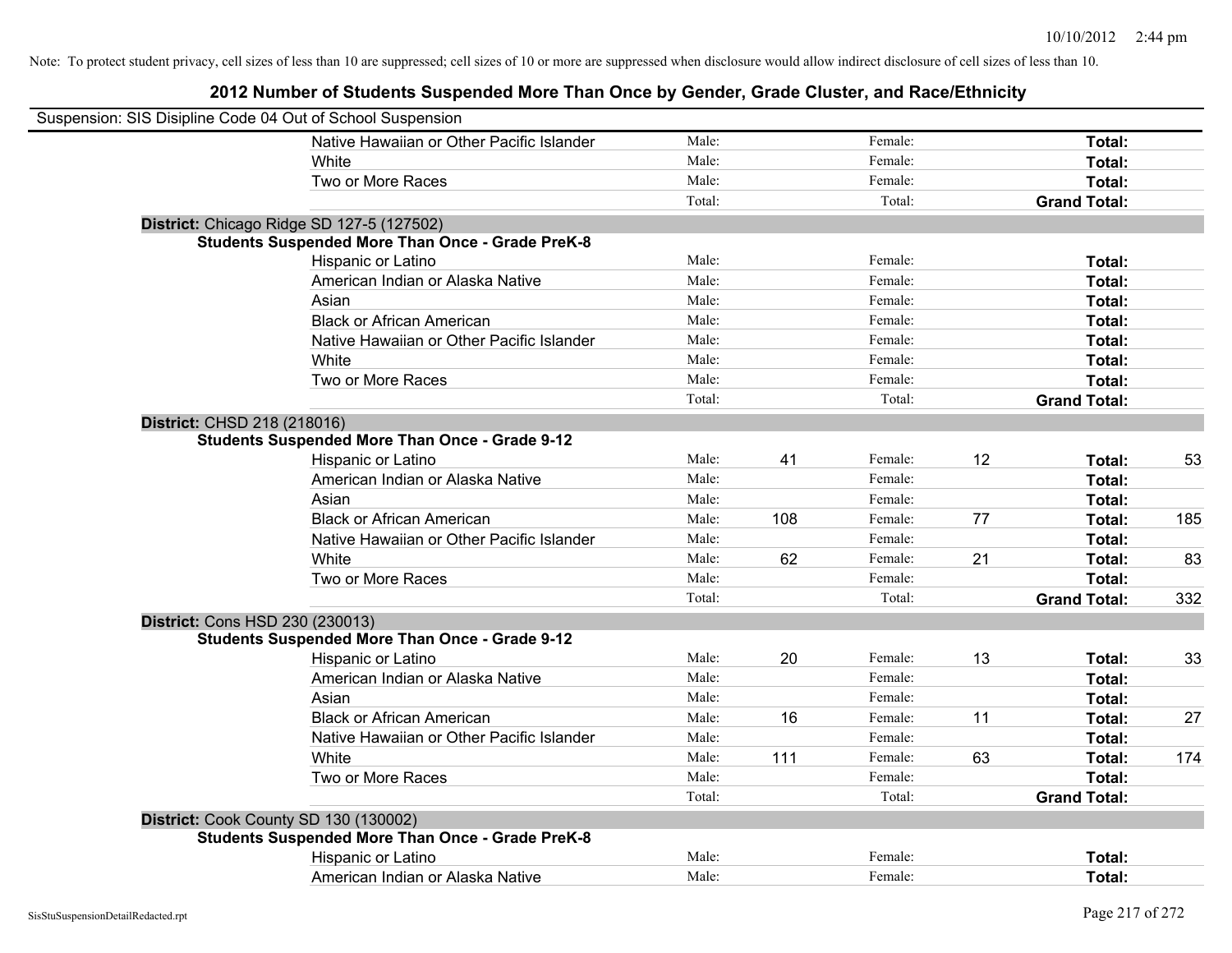### **2012 Number of Students Suspended More Than Once by Gender, Grade Cluster, and Race/Ethnicity**

|                                  | Suspension: SIS Disipline Code 04 Out of School Suspension |        |    |         |    |                     |    |
|----------------------------------|------------------------------------------------------------|--------|----|---------|----|---------------------|----|
|                                  | Asian                                                      | Male:  |    | Female: |    | Total:              |    |
|                                  | <b>Black or African American</b>                           | Male:  |    | Female: |    | Total:              | 15 |
|                                  | Native Hawaiian or Other Pacific Islander                  | Male:  |    | Female: |    | Total:              |    |
|                                  | White                                                      | Male:  |    | Female: |    | Total:              |    |
|                                  | Two or More Races                                          | Male:  |    | Female: |    | Total:              |    |
|                                  |                                                            | Total: |    | Total:  |    | <b>Grand Total:</b> |    |
|                                  | District: Country Club Hills SD 160 (160002)               |        |    |         |    |                     |    |
|                                  | <b>Students Suspended More Than Once - Grade PreK-8</b>    |        |    |         |    |                     |    |
|                                  | Hispanic or Latino                                         | Male:  |    | Female: |    | Total:              |    |
|                                  | American Indian or Alaska Native                           | Male:  |    | Female: |    | Total:              |    |
|                                  | Asian                                                      | Male:  |    | Female: |    | Total:              |    |
|                                  | <b>Black or African American</b>                           | Male:  | 24 | Female: | 19 | Total:              | 43 |
|                                  | Native Hawaiian or Other Pacific Islander                  | Male:  |    | Female: |    | Total:              |    |
|                                  | White                                                      | Male:  |    | Female: |    | Total:              |    |
|                                  | Two or More Races                                          | Male:  |    | Female: |    | Total:              |    |
|                                  |                                                            | Total: |    | Total:  |    | <b>Grand Total:</b> |    |
| District: Dolton SD 148 (148002) | <b>Students Suspended More Than Once - Grade PreK-8</b>    |        |    |         |    |                     |    |
|                                  | Hispanic or Latino                                         | Male:  |    | Female: |    | Total:              |    |
|                                  | American Indian or Alaska Native                           | Male:  |    | Female: |    | Total:              |    |
|                                  | Asian                                                      | Male:  |    | Female: |    | Total:              |    |
|                                  | <b>Black or African American</b>                           | Male:  | 57 | Female: | 26 | Total:              | 83 |
|                                  | Native Hawaiian or Other Pacific Islander                  | Male:  |    | Female: |    | Total:              |    |
|                                  | White                                                      | Male:  |    | Female: |    | Total:              |    |
|                                  | Two or More Races                                          | Male:  |    | Female: |    | Total:              |    |
|                                  |                                                            | Total: |    | Total:  |    | <b>Grand Total:</b> |    |
| District: Dolton SD 149 (149002) |                                                            |        |    |         |    |                     |    |
|                                  | <b>Students Suspended More Than Once - Grade PreK-8</b>    |        |    |         |    |                     |    |
|                                  | Hispanic or Latino                                         | Male:  |    | Female: |    | Total:              |    |
|                                  | American Indian or Alaska Native                           | Male:  |    | Female: |    | Total:              |    |
|                                  | Asian                                                      | Male:  |    | Female: |    | Total:              |    |
|                                  | <b>Black or African American</b>                           | Male:  |    | Female: |    | Total:              | 32 |
|                                  | Native Hawaiian or Other Pacific Islander                  | Male:  |    | Female: |    | Total:              |    |
|                                  | White                                                      | Male:  |    | Female: |    | Total:              |    |
|                                  | Two or More Races                                          | Male:  |    | Female: |    | Total:              |    |
|                                  |                                                            | Total: |    | Total:  |    | <b>Grand Total:</b> |    |

**District:** ESD 159 (159002) **Students Suspended More Than Once - Grade PreK-8**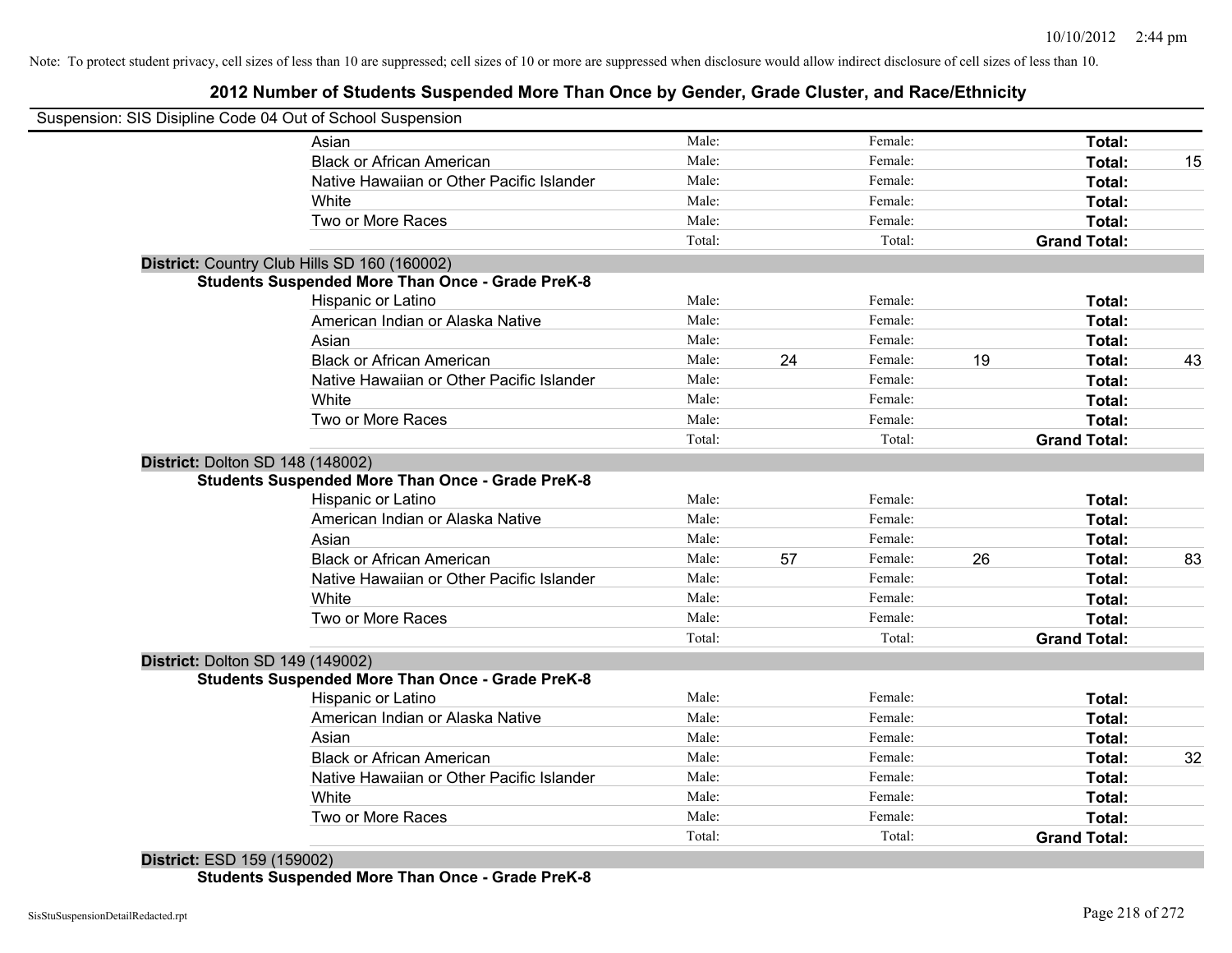| Suspension: SIS Disipline Code 04 Out of School Suspension |                                                         |        |    |         |    |                     |    |
|------------------------------------------------------------|---------------------------------------------------------|--------|----|---------|----|---------------------|----|
|                                                            | Hispanic or Latino                                      | Male:  |    | Female: |    | Total:              |    |
|                                                            | American Indian or Alaska Native                        | Male:  |    | Female: |    | Total:              |    |
|                                                            | Asian                                                   | Male:  |    | Female: |    | Total:              |    |
|                                                            | <b>Black or African American</b>                        | Male:  | 42 | Female: | 13 | Total:              | 55 |
|                                                            | Native Hawaiian or Other Pacific Islander               | Male:  |    | Female: |    | Total:              |    |
|                                                            | <b>White</b>                                            | Male:  |    | Female: |    | Total:              |    |
|                                                            | Two or More Races                                       | Male:  |    | Female: |    | Total:              |    |
|                                                            |                                                         | Total: |    | Total:  |    | <b>Grand Total:</b> |    |
|                                                            | District: Evergreen Park CHSD 231 (231016)              |        |    |         |    |                     |    |
|                                                            | <b>Students Suspended More Than Once - Grade 9-12</b>   |        |    |         |    |                     |    |
|                                                            | Hispanic or Latino                                      | Male:  |    | Female: |    | Total:              |    |
|                                                            | American Indian or Alaska Native                        | Male:  |    | Female: |    | Total:              |    |
|                                                            | Asian                                                   | Male:  |    | Female: |    | Total:              |    |
|                                                            | <b>Black or African American</b>                        | Male:  |    | Female: |    | Total:              | 19 |
|                                                            | Native Hawaiian or Other Pacific Islander               | Male:  |    | Female: |    | Total:              |    |
|                                                            | White                                                   | Male:  |    | Female: |    | Total:              | 19 |
|                                                            | Two or More Races                                       | Male:  |    | Female: |    | Total:              |    |
|                                                            |                                                         | Total: |    | Total:  |    | <b>Grand Total:</b> |    |
|                                                            | District: Evergreen Park ESD 124 (124002)               |        |    |         |    |                     |    |
|                                                            | <b>Students Suspended More Than Once - Grade PreK-8</b> |        |    |         |    |                     |    |
|                                                            | Hispanic or Latino                                      | Male:  |    | Female: |    | Total:              |    |
|                                                            | American Indian or Alaska Native                        | Male:  |    | Female: |    | Total:              |    |
|                                                            | Asian                                                   | Male:  |    | Female: |    | Total:              |    |
|                                                            | <b>Black or African American</b>                        | Male:  |    | Female: |    | Total:              |    |
|                                                            | Native Hawaiian or Other Pacific Islander               | Male:  |    | Female: |    | Total:              |    |
|                                                            | White                                                   | Male:  |    | Female: |    | Total:              |    |
|                                                            | Two or More Races                                       | Male:  |    | Female: |    | Total:              |    |
|                                                            |                                                         | Total: |    | Total:  |    | <b>Grand Total:</b> |    |
|                                                            | District: Exc Children Have Opportunities (150061)      |        |    |         |    |                     |    |
|                                                            | <b>Students Suspended More Than Once - Grade PreK-8</b> |        |    |         |    |                     |    |
|                                                            | Hispanic or Latino                                      | Male:  |    | Female: |    | Total:              |    |
|                                                            | American Indian or Alaska Native                        | Male:  |    | Female: |    | Total:              |    |
|                                                            | Asian                                                   | Male:  |    | Female: |    | Total:              |    |
|                                                            | <b>Black or African American</b>                        | Male:  |    | Female: |    | Total:              |    |
|                                                            | Native Hawaiian or Other Pacific Islander               | Male:  |    | Female: |    | Total:              |    |
|                                                            | White                                                   | Male:  |    | Female: |    | Total:              |    |
|                                                            | Two or More Races                                       | Male:  |    | Female: |    | Total:              |    |
|                                                            |                                                         | Total: |    | Total:  |    | <b>Grand Total:</b> |    |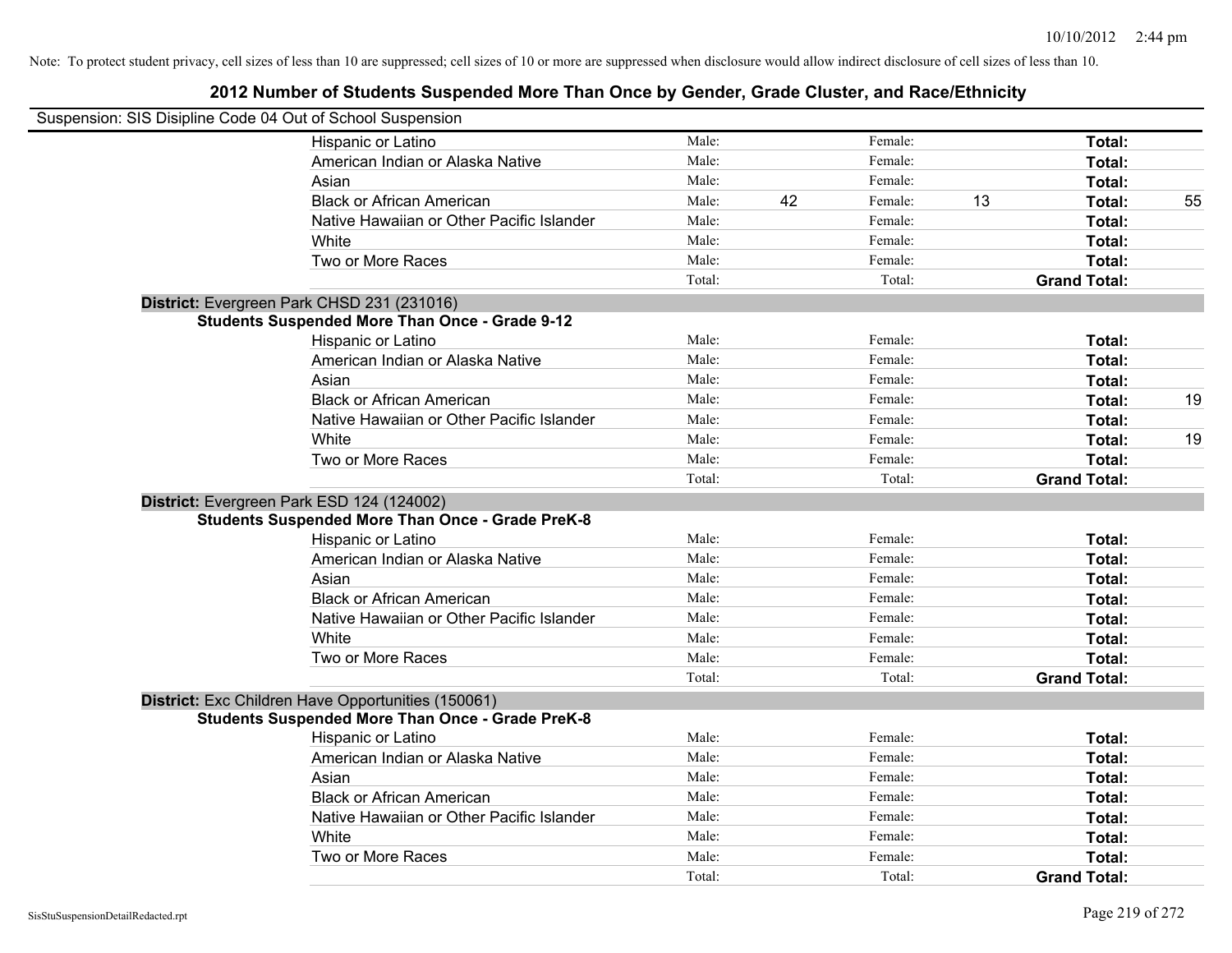| Suspension: SIS Disipline Code 04 Out of School Suspension |                                                         |        |    |         |    |                     |    |
|------------------------------------------------------------|---------------------------------------------------------|--------|----|---------|----|---------------------|----|
| District: Flossmoor SD 161 (161002)                        |                                                         |        |    |         |    |                     |    |
|                                                            | <b>Students Suspended More Than Once - Grade PreK-8</b> |        |    |         |    |                     |    |
|                                                            | Hispanic or Latino                                      | Male:  |    | Female: |    | Total:              |    |
|                                                            | American Indian or Alaska Native                        | Male:  |    | Female: |    | Total:              |    |
|                                                            | Asian                                                   | Male:  |    | Female: |    | Total:              |    |
|                                                            | <b>Black or African American</b>                        | Male:  |    | Female: |    | Total:              | 36 |
|                                                            | Native Hawaiian or Other Pacific Islander               | Male:  |    | Female: |    | Total:              |    |
|                                                            | White                                                   | Male:  |    | Female: |    | Total:              |    |
|                                                            | Two or More Races                                       | Male:  |    | Female: |    | Total:              |    |
|                                                            |                                                         | Total: |    | Total:  |    | <b>Grand Total:</b> |    |
| District: Ford Heights SD 169 (169002)                     |                                                         |        |    |         |    |                     |    |
|                                                            | <b>Students Suspended More Than Once - Grade PreK-8</b> |        |    |         |    |                     |    |
|                                                            | Hispanic or Latino                                      | Male:  |    | Female: |    | Total:              |    |
|                                                            | American Indian or Alaska Native                        | Male:  |    | Female: |    | Total:              |    |
|                                                            | Asian                                                   | Male:  |    | Female: |    | Total:              |    |
|                                                            | <b>Black or African American</b>                        | Male:  |    | Female: |    | Total:              | 39 |
|                                                            | Native Hawaiian or Other Pacific Islander               | Male:  |    | Female: |    | Total:              |    |
|                                                            | White                                                   | Male:  |    | Female: |    | Total:              |    |
|                                                            | Two or More Races                                       | Male:  |    | Female: |    | Total:              |    |
|                                                            |                                                         | Total: |    | Total:  |    | <b>Grand Total:</b> |    |
| District: Forest Ridge SD 142 (142002)                     |                                                         |        |    |         |    |                     |    |
|                                                            | <b>Students Suspended More Than Once - Grade PreK-8</b> |        |    |         |    |                     |    |
|                                                            | Hispanic or Latino                                      | Male:  |    | Female: |    | Total:              |    |
|                                                            | American Indian or Alaska Native                        | Male:  |    | Female: |    | Total:              |    |
|                                                            | Asian                                                   | Male:  |    | Female: |    | Total:              |    |
|                                                            | <b>Black or African American</b>                        | Male:  |    | Female: |    | Total:              |    |
|                                                            | Native Hawaiian or Other Pacific Islander               | Male:  |    | Female: |    | Total:              |    |
|                                                            | White                                                   | Male:  |    | Female: |    | Total:              |    |
|                                                            | Two or More Races                                       | Male:  |    | Female: |    | Total:              |    |
|                                                            |                                                         | Total: |    | Total:  |    | <b>Grand Total:</b> |    |
|                                                            | District: Gen George Patton SD 133 (133002)             |        |    |         |    |                     |    |
|                                                            | <b>Students Suspended More Than Once - Grade PreK-8</b> |        |    |         |    |                     |    |
|                                                            | Hispanic or Latino                                      | Male:  |    | Female: |    | Total:              |    |
|                                                            | American Indian or Alaska Native                        | Male:  |    | Female: |    | Total:              |    |
|                                                            | Asian                                                   | Male:  |    | Female: |    | Total:              |    |
|                                                            | <b>Black or African American</b>                        | Male:  | 16 | Female: | 11 | Total:              | 27 |
|                                                            | Native Hawaiian or Other Pacific Islander               | Male:  |    | Female: |    | Total:              |    |
|                                                            | White                                                   | Male:  |    | Female: |    | Total:              |    |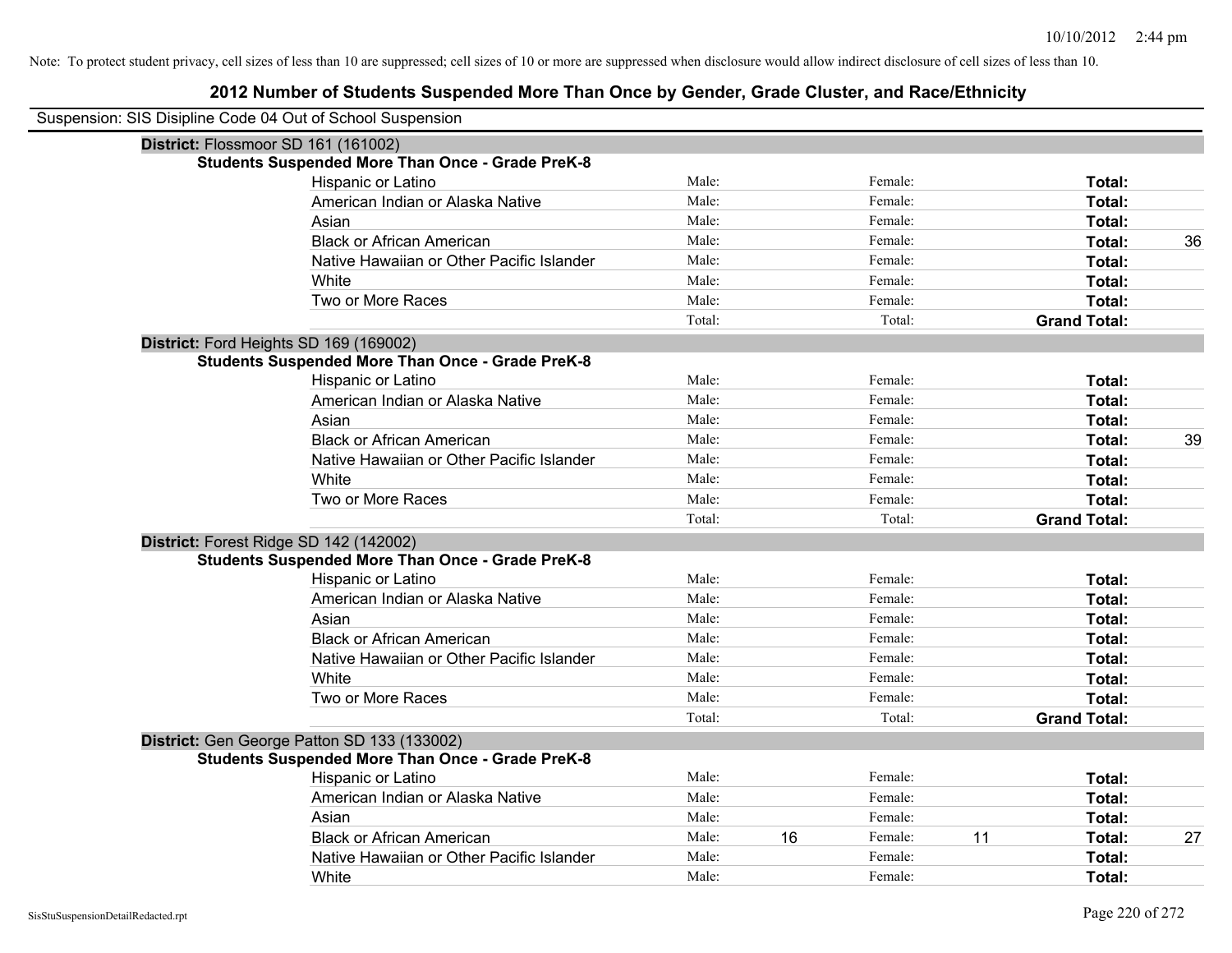| Suspension: SIS Disipline Code 04 Out of School Suspension |                                                         |        |    |         |    |                     |     |
|------------------------------------------------------------|---------------------------------------------------------|--------|----|---------|----|---------------------|-----|
|                                                            | Two or More Races                                       | Male:  |    | Female: |    | Total:              |     |
|                                                            |                                                         | Total: |    | Total:  |    | <b>Grand Total:</b> |     |
| <b>District: Harvey SD 152 (152002)</b>                    |                                                         |        |    |         |    |                     |     |
|                                                            | <b>Students Suspended More Than Once - Grade PreK-8</b> |        |    |         |    |                     |     |
|                                                            | Hispanic or Latino                                      | Male:  |    | Female: |    | Total:              |     |
|                                                            | American Indian or Alaska Native                        | Male:  |    | Female: |    | Total:              |     |
|                                                            | Asian                                                   | Male:  |    | Female: |    | Total:              |     |
|                                                            | <b>Black or African American</b>                        | Male:  | 79 | Female: | 31 | Total:              | 110 |
|                                                            | Native Hawaiian or Other Pacific Islander               | Male:  |    | Female: |    | Total:              |     |
|                                                            | White                                                   | Male:  |    | Female: |    | Total:              |     |
|                                                            | Two or More Races                                       | Male:  |    | Female: |    | Total:              |     |
|                                                            |                                                         | Total: |    | Total:  |    | <b>Grand Total:</b> |     |
| District: Hazel Crest SD 152-5 (152502)                    |                                                         |        |    |         |    |                     |     |
|                                                            | <b>Students Suspended More Than Once - Grade PreK-8</b> |        |    |         |    |                     |     |
|                                                            | Hispanic or Latino                                      | Male:  |    | Female: |    | Total:              |     |
|                                                            | American Indian or Alaska Native                        | Male:  |    | Female: |    | Total:              |     |
|                                                            | Asian                                                   | Male:  |    | Female: |    | Total:              |     |
|                                                            | <b>Black or African American</b>                        | Male:  |    | Female: |    | Total:              | 39  |
|                                                            | Native Hawaiian or Other Pacific Islander               | Male:  |    | Female: |    | Total:              |     |
|                                                            | White                                                   | Male:  |    | Female: |    | Total:              |     |
|                                                            | Two or More Races                                       | Male:  |    | Female: |    | Total:              |     |
|                                                            |                                                         | Total: |    | Total:  |    | <b>Grand Total:</b> |     |
|                                                            | District: Homewood Flossmoor CHSD 233 (233016)          |        |    |         |    |                     |     |
|                                                            | <b>Students Suspended More Than Once - Grade 9-12</b>   |        |    |         |    |                     |     |
|                                                            | Hispanic or Latino                                      | Male:  |    | Female: |    | Total:              |     |
|                                                            | American Indian or Alaska Native                        | Male:  |    | Female: |    | Total:              |     |
|                                                            | Asian                                                   | Male:  |    | Female: |    | Total:              |     |
|                                                            | <b>Black or African American</b>                        | Male:  | 61 | Female: | 27 | Total:              | 88  |
|                                                            | Native Hawaiian or Other Pacific Islander               | Male:  |    | Female: |    | Total:              |     |
|                                                            | White                                                   | Male:  |    | Female: |    | Total:              |     |
|                                                            | Two or More Races                                       | Male:  |    | Female: |    | Total:              |     |
|                                                            |                                                         | Total: |    | Total:  |    | <b>Grand Total:</b> | 101 |
| District: Homewood SD 153 (153002)                         |                                                         |        |    |         |    |                     |     |
|                                                            | <b>Students Suspended More Than Once - Grade PreK-8</b> |        |    |         |    |                     |     |
|                                                            | Hispanic or Latino                                      | Male:  |    | Female: |    | Total:              |     |
|                                                            | American Indian or Alaska Native                        | Male:  |    | Female: |    | Total:              |     |
|                                                            | Asian                                                   | Male:  |    | Female: |    | Total:              |     |
|                                                            | <b>Black or African American</b>                        | Male:  |    | Female: |    | Total:              | 20  |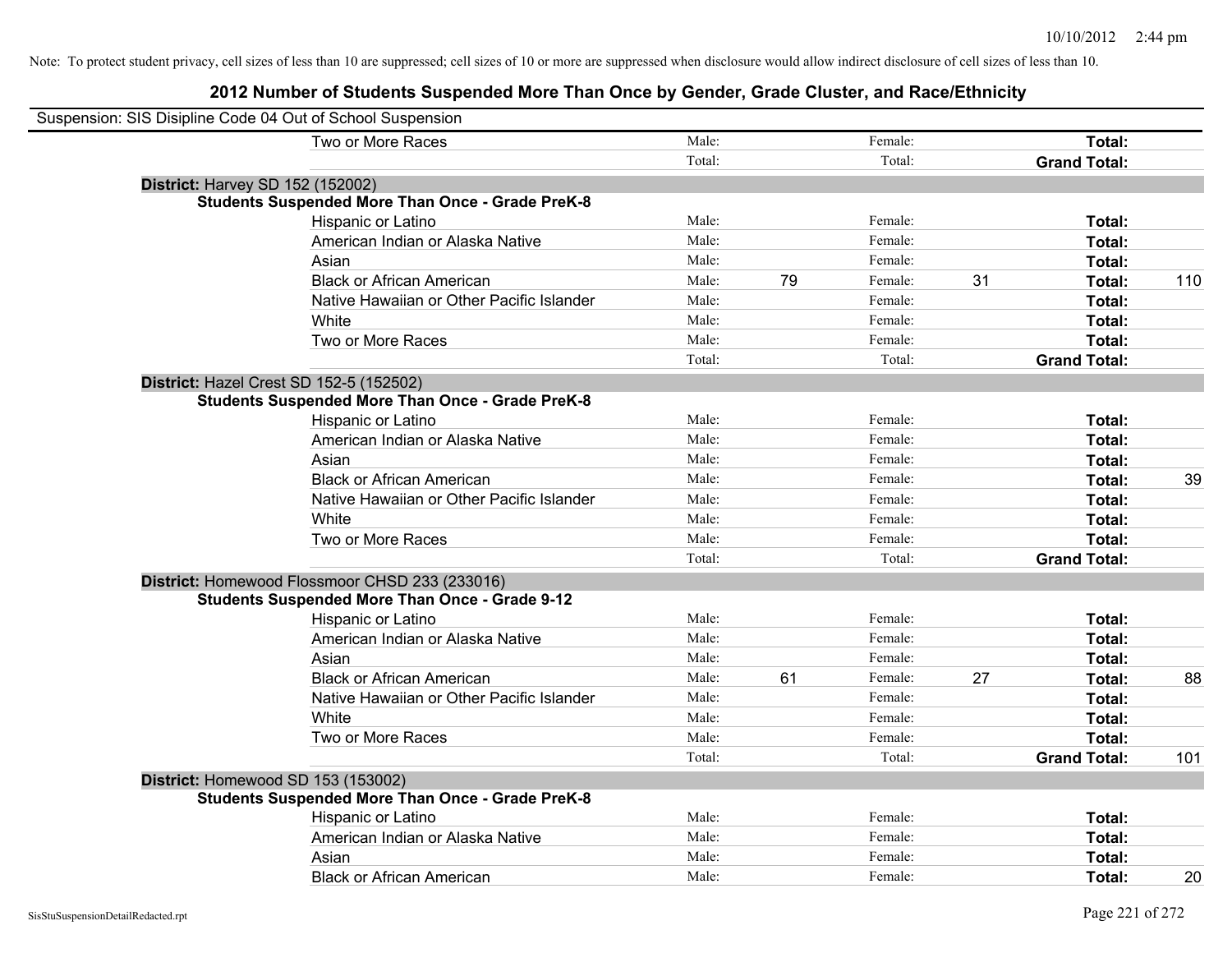| Suspension: SIS Disipline Code 04 Out of School Suspension |        |    |         |    |                     |    |
|------------------------------------------------------------|--------|----|---------|----|---------------------|----|
| Native Hawaiian or Other Pacific Islander                  | Male:  |    | Female: |    | Total:              |    |
| White                                                      | Male:  |    | Female: |    | Total:              |    |
| Two or More Races                                          | Male:  |    | Female: |    | Total:              |    |
|                                                            | Total: |    | Total:  |    | <b>Grand Total:</b> |    |
| District: Hoover-Schrum Memorial SD 157 (157002)           |        |    |         |    |                     |    |
| <b>Students Suspended More Than Once - Grade PreK-8</b>    |        |    |         |    |                     |    |
| Hispanic or Latino                                         | Male:  |    | Female: |    | Total:              | 11 |
| American Indian or Alaska Native                           | Male:  |    | Female: |    | Total:              |    |
| Asian                                                      | Male:  |    | Female: |    | Total:              |    |
| <b>Black or African American</b>                           | Male:  | 71 | Female: | 26 | Total:              | 97 |
| Native Hawaiian or Other Pacific Islander                  | Male:  |    | Female: |    | Total:              |    |
| White                                                      | Male:  |    | Female: |    | Total:              |    |
| Two or More Races                                          | Male:  |    | Female: |    | Total:              |    |
|                                                            | Total: |    | Total:  |    | <b>Grand Total:</b> |    |
| District: Indian Springs SD 109 (109002)                   |        |    |         |    |                     |    |
| <b>Students Suspended More Than Once - Grade PreK-8</b>    |        |    |         |    |                     |    |
| Hispanic or Latino                                         | Male:  |    | Female: |    | Total:              |    |
| American Indian or Alaska Native                           | Male:  |    | Female: |    | Total:              |    |
| Asian                                                      | Male:  |    | Female: |    | Total:              |    |
| <b>Black or African American</b>                           | Male:  |    | Female: |    | Total:              | 11 |
| Native Hawaiian or Other Pacific Islander                  | Male:  |    | Female: |    | Total:              |    |
| White                                                      | Male:  |    | Female: |    | Total:              |    |
| Two or More Races                                          | Male:  |    | Female: |    | Total:              |    |
|                                                            | Total: |    | Total:  |    | <b>Grand Total:</b> |    |
| <b>District: Kirby SD 140 (140002)</b>                     |        |    |         |    |                     |    |
| <b>Students Suspended More Than Once - Grade PreK-8</b>    |        |    |         |    |                     |    |
| Hispanic or Latino                                         | Male:  |    | Female: |    | Total:              |    |
| American Indian or Alaska Native                           | Male:  |    | Female: |    | Total:              |    |
| Asian                                                      | Male:  |    | Female: |    | Total:              |    |
| <b>Black or African American</b>                           | Male:  |    | Female: |    | Total:              |    |
| Native Hawaiian or Other Pacific Islander                  | Male:  |    | Female: |    | Total:              |    |
| White                                                      | Male:  |    | Female: |    | Total:              |    |
| Two or More Races                                          | Male:  |    | Female: |    | Total:              |    |
|                                                            | Total: |    | Total:  |    | <b>Grand Total:</b> |    |
| District: Lansing SD 158 (158002)                          |        |    |         |    |                     |    |
| <b>Students Suspended More Than Once - Grade PreK-8</b>    |        |    |         |    |                     |    |
| Hispanic or Latino                                         | Male:  |    | Female: |    | Total:              |    |
| American Indian or Alaska Native                           | Male:  |    | Female: |    | Total:              |    |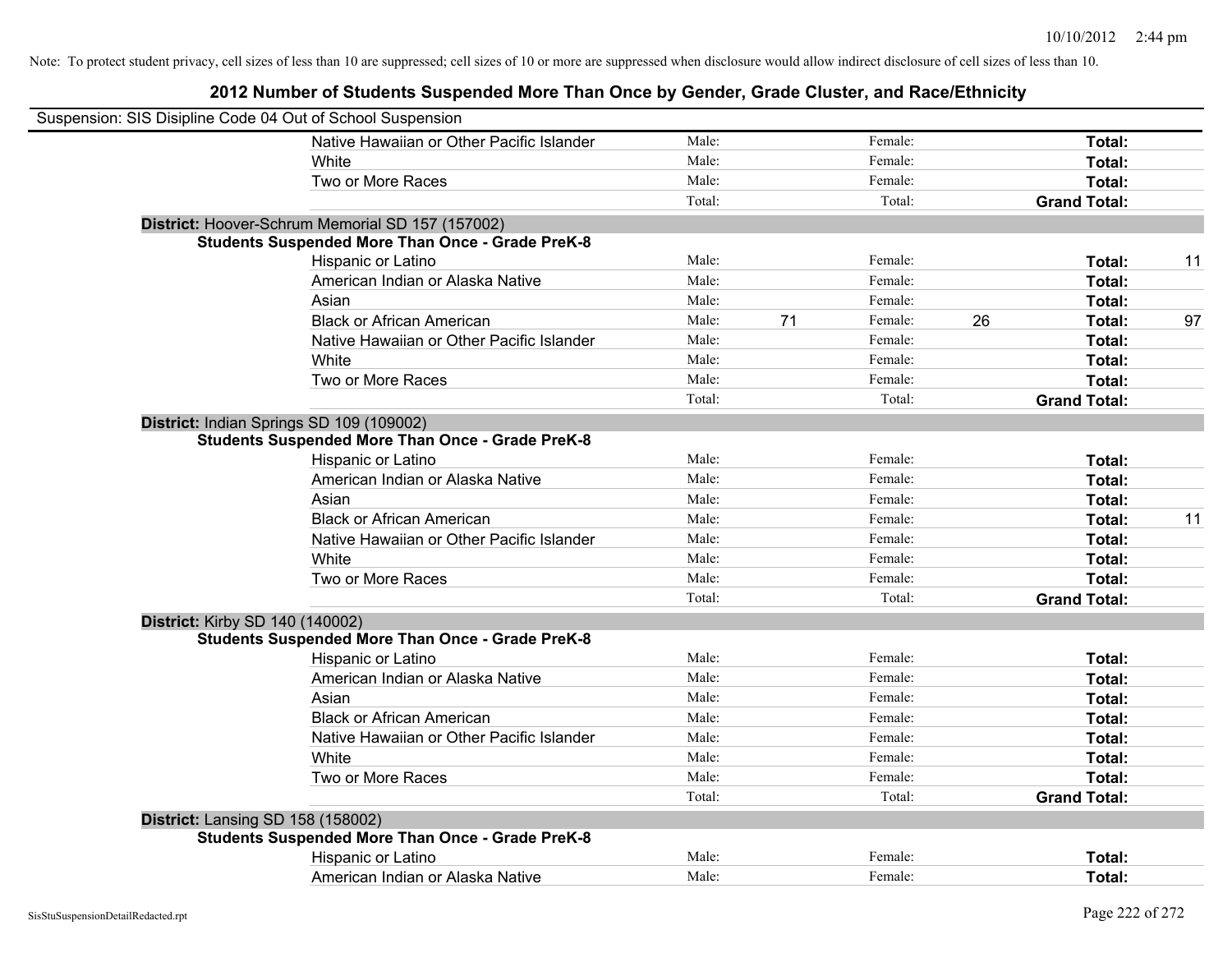### **2012 Number of Students Suspended More Than Once by Gender, Grade Cluster, and Race/Ethnicity**

|                                    | Suspension: SIS Disipline Code 04 Out of School Suspension |        |    |         |    |                     |    |
|------------------------------------|------------------------------------------------------------|--------|----|---------|----|---------------------|----|
|                                    | Asian                                                      | Male:  |    | Female: |    | Total:              |    |
|                                    | <b>Black or African American</b>                           | Male:  |    | Female: |    | Total:              | 24 |
|                                    | Native Hawaiian or Other Pacific Islander                  | Male:  |    | Female: |    | Total:              |    |
|                                    | White                                                      | Male:  |    | Female: |    | Total:              |    |
|                                    | Two or More Races                                          | Male:  |    | Female: |    | Total:              |    |
|                                    |                                                            | Total: |    | Total:  |    | <b>Grand Total:</b> |    |
|                                    | District: Lemont Twp HSD 210 (210017)                      |        |    |         |    |                     |    |
|                                    | <b>Students Suspended More Than Once - Grade 9-12</b>      |        |    |         |    |                     |    |
|                                    | Hispanic or Latino                                         | Male:  |    | Female: |    | Total:              |    |
|                                    | American Indian or Alaska Native                           | Male:  |    | Female: |    | Total:              |    |
|                                    | Asian                                                      | Male:  |    | Female: |    | Total:              |    |
|                                    | <b>Black or African American</b>                           | Male:  |    | Female: |    | Total:              |    |
|                                    | Native Hawaiian or Other Pacific Islander                  | Male:  |    | Female: |    | Total:              |    |
|                                    | White                                                      | Male:  |    | Female: |    | Total:              | 37 |
|                                    | Two or More Races                                          | Male:  |    | Female: |    | Total:              |    |
|                                    |                                                            | Total: |    | Total:  |    | <b>Grand Total:</b> |    |
|                                    | District: Lemont-Bromberek CSD 113A (113A02)               |        |    |         |    |                     |    |
|                                    | <b>Students Suspended More Than Once - Grade PreK-8</b>    |        |    |         |    |                     |    |
|                                    | Hispanic or Latino                                         | Male:  |    | Female: |    | Total:              |    |
|                                    | American Indian or Alaska Native                           | Male:  |    | Female: |    | Total:              |    |
|                                    | Asian                                                      | Male:  |    | Female: |    | Total:              |    |
|                                    | <b>Black or African American</b>                           | Male:  |    | Female: |    | Total:              |    |
|                                    | Native Hawaiian or Other Pacific Islander                  | Male:  |    | Female: |    | Total:              |    |
|                                    | White                                                      | Male:  |    | Female: |    | Total:              | 14 |
|                                    | Two or More Races                                          | Male:  |    | Female: |    | Total:              |    |
|                                    |                                                            | Total: |    | Total:  |    | <b>Grand Total:</b> |    |
| District: Lincoln ESD 156 (156002) |                                                            |        |    |         |    |                     |    |
|                                    | <b>Students Suspended More Than Once - Grade PreK-8</b>    |        |    |         |    |                     |    |
|                                    | Hispanic or Latino                                         | Male:  |    | Female: |    | Total:              |    |
|                                    | American Indian or Alaska Native                           | Male:  |    | Female: |    | Total:              |    |
|                                    | Asian                                                      | Male:  |    | Female: |    | Total:              |    |
|                                    | <b>Black or African American</b>                           | Male:  | 44 | Female: | 13 | Total:              | 57 |
|                                    | Native Hawaiian or Other Pacific Islander                  | Male:  |    | Female: |    | Total:              |    |
|                                    | White                                                      | Male:  |    | Female: |    | Total:              |    |
|                                    | Two or More Races                                          | Male:  |    | Female: |    | <b>Total:</b>       |    |
|                                    |                                                            | Total: |    | Total:  |    | <b>Grand Total:</b> |    |

**Students Suspended More Than Once - Grade PreK-8**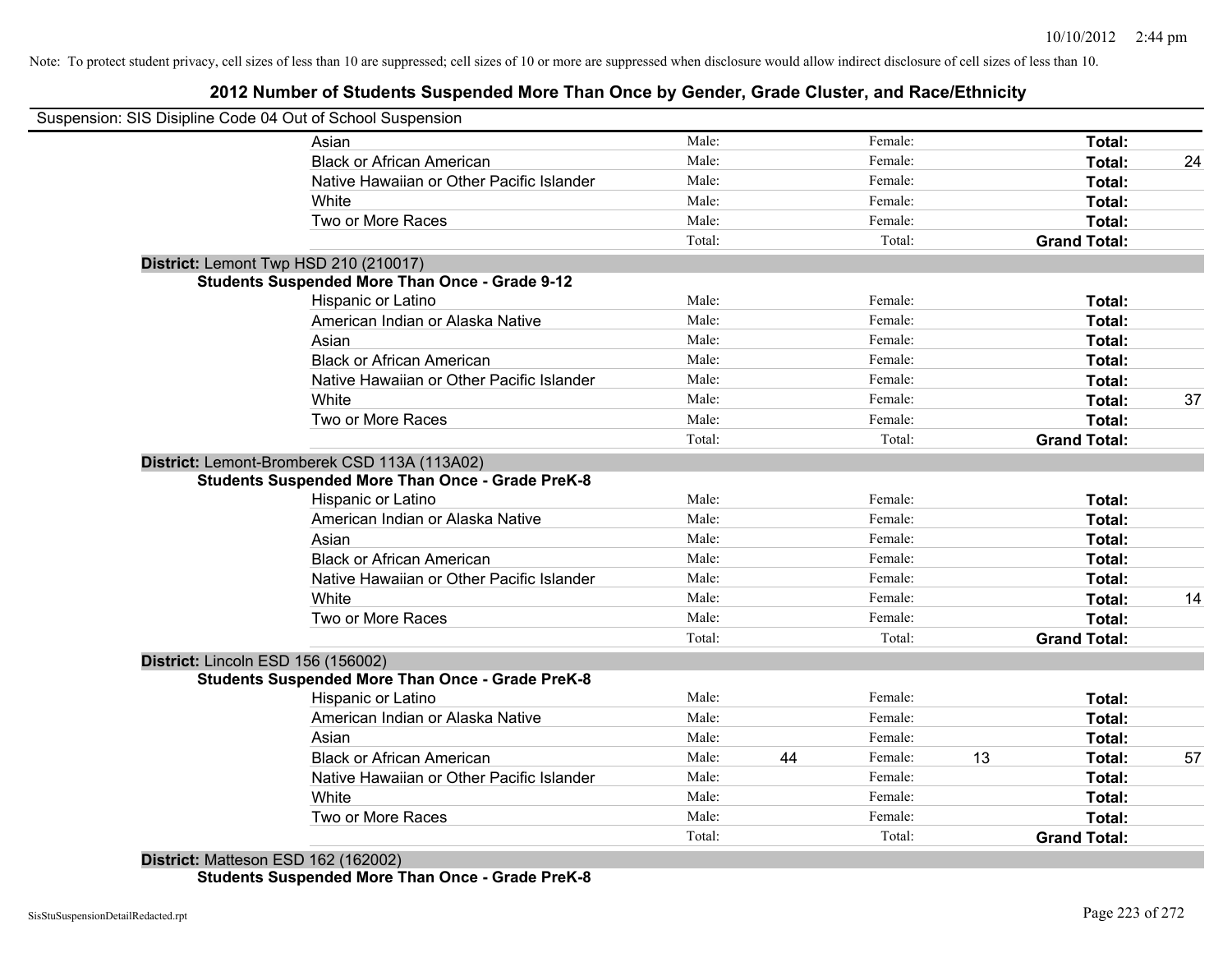| Suspension: SIS Disipline Code 04 Out of School Suspension |        |    |         |    |                     |    |
|------------------------------------------------------------|--------|----|---------|----|---------------------|----|
| Hispanic or Latino                                         | Male:  |    | Female: |    | Total:              |    |
| American Indian or Alaska Native                           | Male:  |    | Female: |    | Total:              |    |
| Asian                                                      | Male:  |    | Female: |    | Total:              |    |
| <b>Black or African American</b>                           | Male:  |    | Female: |    | Total:              | 46 |
| Native Hawaiian or Other Pacific Islander                  | Male:  |    | Female: |    | Total:              |    |
| White                                                      | Male:  |    | Female: |    | Total:              |    |
| Two or More Races                                          | Male:  |    | Female: |    | Total:              |    |
|                                                            | Total: |    | Total:  |    | <b>Grand Total:</b> |    |
| District: Midlothian SD 143 (143002)                       |        |    |         |    |                     |    |
| <b>Students Suspended More Than Once - Grade PreK-8</b>    |        |    |         |    |                     |    |
| Hispanic or Latino                                         | Male:  |    | Female: |    | Total:              |    |
| American Indian or Alaska Native                           | Male:  |    | Female: |    | Total:              |    |
| Asian                                                      | Male:  |    | Female: |    | Total:              |    |
| <b>Black or African American</b>                           | Male:  |    | Female: |    | Total:              | 13 |
| Native Hawaiian or Other Pacific Islander                  | Male:  |    | Female: |    | Total:              |    |
| White                                                      | Male:  |    | Female: |    | Total:              |    |
| Two or More Races                                          | Male:  |    | Female: |    | Total:              |    |
|                                                            | Total: |    | Total:  |    | <b>Grand Total:</b> |    |
| District: North Palos SD 117 (117002)                      |        |    |         |    |                     |    |
| <b>Students Suspended More Than Once - Grade PreK-8</b>    |        |    |         |    |                     |    |
| Hispanic or Latino                                         | Male:  |    | Female: |    | Total:              |    |
| American Indian or Alaska Native                           | Male:  |    | Female: |    | Total:              |    |
| Asian                                                      | Male:  |    | Female: |    | Total:              |    |
| <b>Black or African American</b>                           | Male:  |    | Female: |    | Total:              |    |
| Native Hawaiian or Other Pacific Islander                  | Male:  |    | Female: |    | Total:              |    |
| White                                                      | Male:  |    | Female: |    | Total:              |    |
| Two or More Races                                          | Male:  |    | Female: |    | Total:              |    |
|                                                            | Total: |    | Total:  |    | <b>Grand Total:</b> | 14 |
| District: Oak Lawn CHSD 229 (229016)                       |        |    |         |    |                     |    |
| <b>Students Suspended More Than Once - Grade 9-12</b>      |        |    |         |    |                     |    |
| Hispanic or Latino                                         | Male:  | 24 | Female: | 13 | Total:              | 37 |
| American Indian or Alaska Native                           | Male:  |    | Female: |    | Total:              |    |
| Asian                                                      | Male:  |    | Female: |    | Total:              |    |
| <b>Black or African American</b>                           | Male:  |    | Female: |    | Total:              | 20 |
| Native Hawaiian or Other Pacific Islander                  | Male:  |    | Female: |    | Total:              |    |
| White                                                      | Male:  | 56 | Female: | 22 | Total:              | 78 |
| Two or More Races                                          | Male:  |    | Female: |    | Total:              |    |
|                                                            | Total: |    | Total:  |    | <b>Grand Total:</b> |    |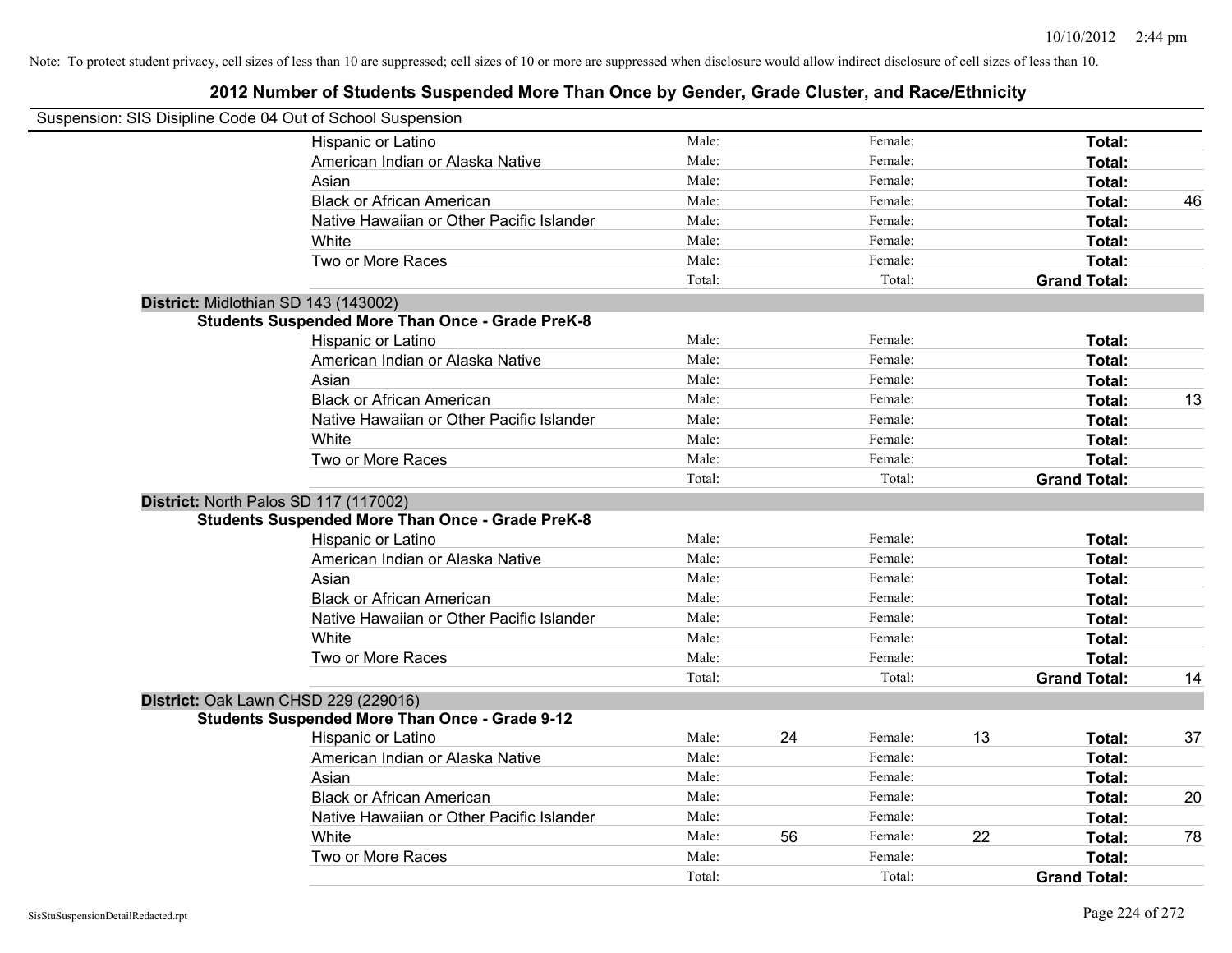| Suspension: SIS Disipline Code 04 Out of School Suspension |                                                         |        |         |                     |    |
|------------------------------------------------------------|---------------------------------------------------------|--------|---------|---------------------|----|
|                                                            | District: Oak Lawn-Hometown SD 123 (123002)             |        |         |                     |    |
|                                                            | <b>Students Suspended More Than Once - Grade PreK-8</b> |        |         |                     |    |
|                                                            | <b>Hispanic or Latino</b>                               | Male:  | Female: | Total:              |    |
|                                                            | American Indian or Alaska Native                        | Male:  | Female: | Total:              |    |
|                                                            | Asian                                                   | Male:  | Female: | Total:              |    |
|                                                            | <b>Black or African American</b>                        | Male:  | Female: | Total:              |    |
|                                                            | Native Hawaiian or Other Pacific Islander               | Male:  | Female: | Total:              |    |
|                                                            | White                                                   | Male:  | Female: | Total:              |    |
|                                                            | Two or More Races                                       | Male:  | Female: | Total:              |    |
|                                                            |                                                         | Total: | Total:  | <b>Grand Total:</b> |    |
|                                                            | District: Orland SD 135 (135002)                        |        |         |                     |    |
|                                                            | <b>Students Suspended More Than Once - Grade PreK-8</b> |        |         |                     |    |
|                                                            | Hispanic or Latino                                      | Male:  | Female: | Total:              |    |
|                                                            | American Indian or Alaska Native                        | Male:  | Female: | Total:              |    |
|                                                            | Asian                                                   | Male:  | Female: | Total:              |    |
|                                                            | <b>Black or African American</b>                        | Male:  | Female: | Total:              |    |
|                                                            | Native Hawaiian or Other Pacific Islander               | Male:  | Female: | Total:              |    |
|                                                            | White                                                   | Male:  | Female: | Total:              | 11 |
|                                                            | Two or More Races                                       | Male:  | Female: | Total:              |    |
|                                                            |                                                         | Total: | Total:  | <b>Grand Total:</b> |    |
|                                                            | District: Palos CCSD 118 (118004)                       |        |         |                     |    |
|                                                            | <b>Students Suspended More Than Once - Grade PreK-8</b> |        |         |                     |    |
|                                                            | Hispanic or Latino                                      | Male:  | Female: | Total:              |    |
|                                                            | American Indian or Alaska Native                        | Male:  | Female: | Total:              |    |
|                                                            | Asian                                                   | Male:  | Female: | Total:              |    |
|                                                            | <b>Black or African American</b>                        | Male:  | Female: | Total:              |    |
|                                                            | Native Hawaiian or Other Pacific Islander               | Male:  | Female: | Total:              |    |
|                                                            | White                                                   | Male:  | Female: | Total:              |    |
|                                                            | Two or More Races                                       | Male:  | Female: | Total:              |    |
|                                                            |                                                         | Total: | Total:  | <b>Grand Total:</b> |    |
|                                                            | District: Palos Heights SD 128 (128002)                 |        |         |                     |    |
|                                                            | <b>Students Suspended More Than Once - Grade PreK-8</b> |        |         |                     |    |
|                                                            | Hispanic or Latino                                      | Male:  | Female: | Total:              |    |
|                                                            | American Indian or Alaska Native                        | Male:  | Female: | Total:              |    |
|                                                            | Asian                                                   | Male:  | Female: | Total:              |    |
|                                                            | <b>Black or African American</b>                        | Male:  | Female: | Total:              |    |
|                                                            | Native Hawaiian or Other Pacific Islander               | Male:  | Female: | Total:              |    |
|                                                            | White                                                   | Male:  | Female: | Total:              |    |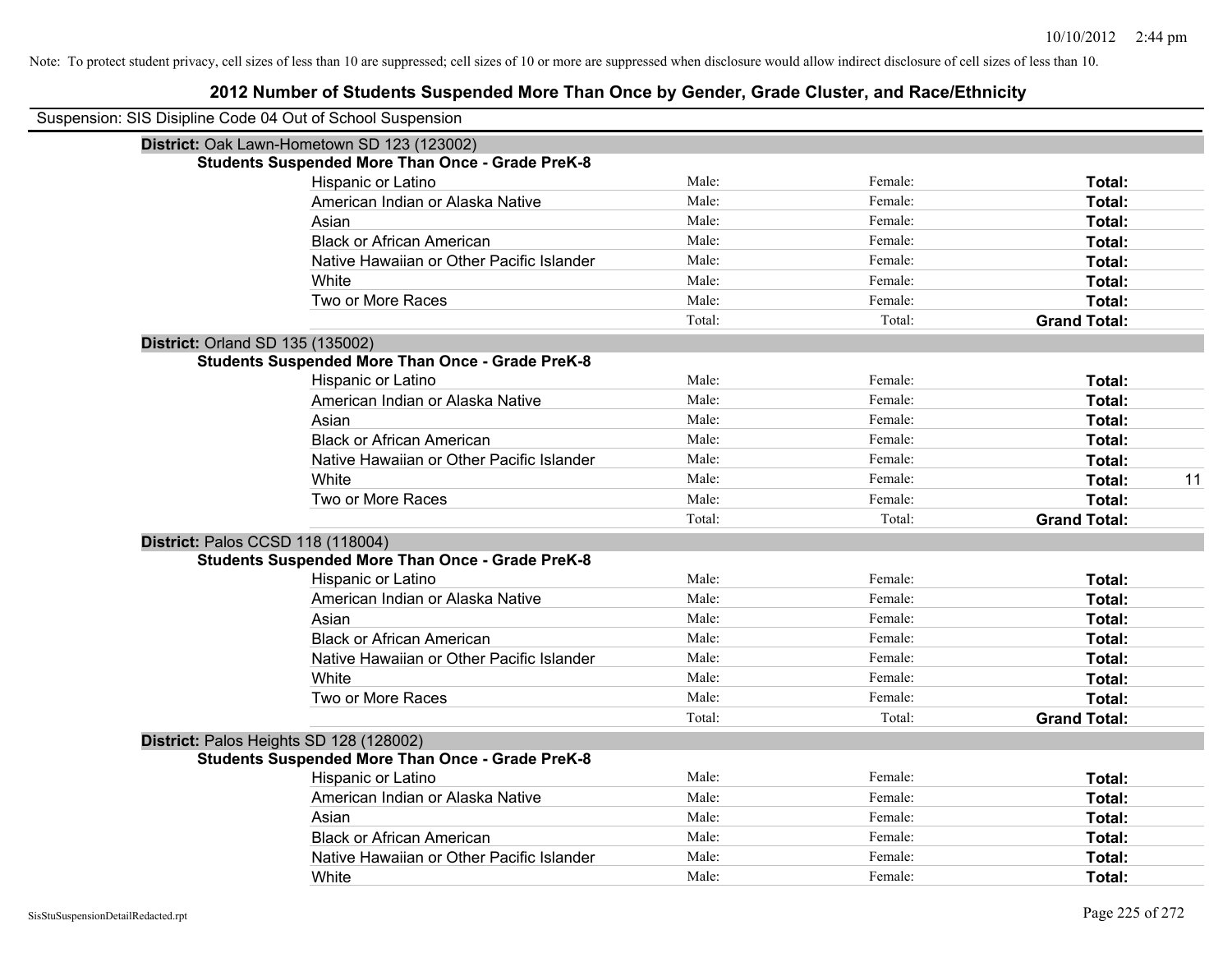| Suspension: SIS Disipline Code 04 Out of School Suspension |                                                         |        |    |         |    |                     |     |
|------------------------------------------------------------|---------------------------------------------------------|--------|----|---------|----|---------------------|-----|
|                                                            | Two or More Races                                       | Male:  |    | Female: |    | Total:              |     |
|                                                            |                                                         | Total: |    | Total:  |    | <b>Grand Total:</b> |     |
| District: Park Forest SD 163 (163002)                      |                                                         |        |    |         |    |                     |     |
|                                                            | <b>Students Suspended More Than Once - Grade PreK-8</b> |        |    |         |    |                     |     |
|                                                            | Hispanic or Latino                                      | Male:  |    | Female: |    | Total:              |     |
|                                                            | American Indian or Alaska Native                        | Male:  |    | Female: |    | Total:              |     |
|                                                            | Asian                                                   | Male:  |    | Female: |    | Total:              |     |
|                                                            | <b>Black or African American</b>                        | Male:  | 36 | Female: | 18 | Total:              | 54  |
|                                                            | Native Hawaiian or Other Pacific Islander               | Male:  |    | Female: |    | Total:              |     |
|                                                            | White                                                   | Male:  |    | Female: |    | Total:              |     |
|                                                            | Two or More Races                                       | Male:  |    | Female: |    | Total:              |     |
|                                                            |                                                         | Total: |    | Total:  |    | <b>Grand Total:</b> |     |
| District: Posen-Robbins ESD 143-5 (143502)                 |                                                         |        |    |         |    |                     |     |
|                                                            | <b>Students Suspended More Than Once - Grade PreK-8</b> |        |    |         |    |                     |     |
|                                                            | Hispanic or Latino                                      | Male:  |    | Female: |    | Total:              | 15  |
|                                                            | American Indian or Alaska Native                        | Male:  |    | Female: |    | Total:              |     |
|                                                            | Asian                                                   | Male:  |    | Female: |    | Total:              |     |
|                                                            | <b>Black or African American</b>                        | Male:  |    | Female: |    | Total:              | 32  |
|                                                            | Native Hawaiian or Other Pacific Islander               | Male:  |    | Female: |    | Total:              |     |
|                                                            | White                                                   | Male:  |    | Female: |    | Total:              |     |
|                                                            | Two or More Races                                       | Male:  |    | Female: |    | Total:              |     |
|                                                            |                                                         | Total: |    | Total:  |    | <b>Grand Total:</b> |     |
| District: Prairie-Hills ESD 144 (144002)                   |                                                         |        |    |         |    |                     |     |
|                                                            | <b>Students Suspended More Than Once - Grade PreK-8</b> |        |    |         |    |                     |     |
|                                                            | Hispanic or Latino                                      | Male:  |    | Female: |    | Total:              |     |
|                                                            | American Indian or Alaska Native                        | Male:  |    | Female: |    | Total:              |     |
|                                                            | Asian                                                   | Male:  |    | Female: |    | Total:              |     |
|                                                            | <b>Black or African American</b>                        | Male:  | 68 | Female: | 44 | Total:              | 112 |
|                                                            | Native Hawaiian or Other Pacific Islander               | Male:  |    | Female: |    | Total:              |     |
|                                                            | White                                                   | Male:  |    | Female: |    | Total:              |     |
|                                                            | Two or More Races                                       | Male:  |    | Female: |    | Total:              |     |
|                                                            |                                                         | Total: |    | Total:  |    | <b>Grand Total:</b> |     |
| District: Reavis Twp HSD 220 (220017)                      |                                                         |        |    |         |    |                     |     |
|                                                            | <b>Students Suspended More Than Once - Grade 9-12</b>   |        |    |         |    |                     |     |
|                                                            | Hispanic or Latino                                      | Male:  | 28 | Female: | 12 | Total:              | 40  |
|                                                            | American Indian or Alaska Native                        | Male:  |    | Female: |    | Total:              |     |
|                                                            | Asian                                                   | Male:  |    | Female: |    | Total:              |     |
|                                                            | <b>Black or African American</b>                        | Male:  |    | Female: |    | Total:              |     |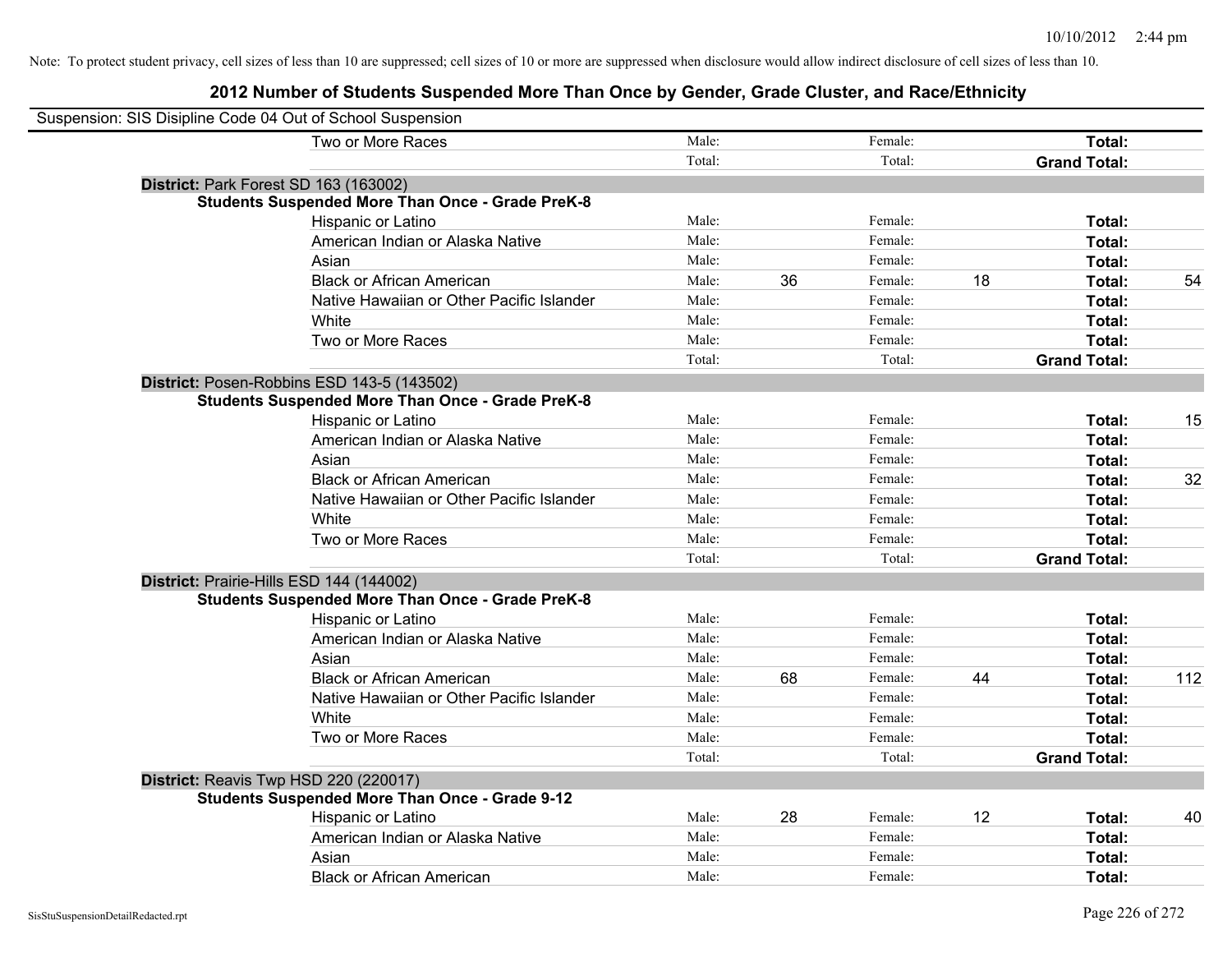| Suspension: SIS Disipline Code 04 Out of School Suspension |                                                         |        |     |         |    |                     |     |
|------------------------------------------------------------|---------------------------------------------------------|--------|-----|---------|----|---------------------|-----|
|                                                            | Native Hawaiian or Other Pacific Islander               | Male:  |     | Female: |    | Total:              |     |
|                                                            | White                                                   | Male:  | 36  | Female: | 16 | Total:              | 52  |
|                                                            | Two or More Races                                       | Male:  |     | Female: |    | Total:              |     |
|                                                            |                                                         | Total: |     | Total:  |    | <b>Grand Total:</b> |     |
| <b>District: Rich Twp HSD 227 (227017)</b>                 |                                                         |        |     |         |    |                     |     |
|                                                            | <b>Students Suspended More Than Once - Grade 9-12</b>   |        |     |         |    |                     |     |
|                                                            | Hispanic or Latino                                      | Male:  |     | Female: |    | Total:              |     |
|                                                            | American Indian or Alaska Native                        | Male:  |     | Female: |    | Total:              |     |
|                                                            | Asian                                                   | Male:  |     | Female: |    | Total:              |     |
|                                                            | <b>Black or African American</b>                        | Male:  | 162 | Female: | 71 | Total:              | 233 |
|                                                            | Native Hawaiian or Other Pacific Islander               | Male:  |     | Female: |    | Total:              |     |
|                                                            | White                                                   | Male:  |     | Female: |    | Total:              |     |
|                                                            | Two or More Races                                       | Male:  |     | Female: |    | Total:              |     |
|                                                            |                                                         | Total: |     | Total:  |    | <b>Grand Total:</b> | 248 |
| District: Ridgeland SD 122 (122002)                        |                                                         |        |     |         |    |                     |     |
|                                                            | <b>Students Suspended More Than Once - Grade PreK-8</b> |        |     |         |    |                     |     |
|                                                            | Hispanic or Latino                                      | Male:  |     | Female: |    | Total:              |     |
|                                                            | American Indian or Alaska Native                        | Male:  |     | Female: |    | Total:              |     |
|                                                            | Asian                                                   | Male:  |     | Female: |    | Total:              |     |
|                                                            | <b>Black or African American</b>                        | Male:  |     | Female: |    | Total:              |     |
|                                                            | Native Hawaiian or Other Pacific Islander               | Male:  |     | Female: |    | Total:              |     |
|                                                            | White                                                   | Male:  |     | Female: |    | Total:              |     |
|                                                            | Two or More Races                                       | Male:  |     | Female: |    | Total:              |     |
|                                                            |                                                         | Total: |     | Total:  |    | <b>Grand Total:</b> |     |
|                                                            | District: South Holland SD 150 (150002)                 |        |     |         |    |                     |     |
|                                                            | <b>Students Suspended More Than Once - Grade PreK-8</b> |        |     |         |    |                     |     |
|                                                            | Hispanic or Latino                                      | Male:  |     | Female: |    | Total:              |     |
|                                                            | American Indian or Alaska Native                        | Male:  |     | Female: |    | Total:              |     |
|                                                            | Asian                                                   | Male:  |     | Female: |    | Total:              |     |
|                                                            | <b>Black or African American</b>                        | Male:  |     | Female: |    | Total:              | 25  |
|                                                            | Native Hawaiian or Other Pacific Islander               | Male:  |     | Female: |    | Total:              |     |
|                                                            | White                                                   | Male:  |     | Female: |    | Total:              |     |
|                                                            | Two or More Races                                       | Male:  |     | Female: |    | Total:              |     |
|                                                            |                                                         | Total: |     | Total:  |    | <b>Grand Total:</b> |     |
|                                                            | District: South Holland SD 151 (151002)                 |        |     |         |    |                     |     |
|                                                            | <b>Students Suspended More Than Once - Grade PreK-8</b> |        |     |         |    |                     |     |
|                                                            | Hispanic or Latino                                      | Male:  |     | Female: |    | Total:              |     |
|                                                            | American Indian or Alaska Native                        | Male:  |     | Female: |    | Total:              |     |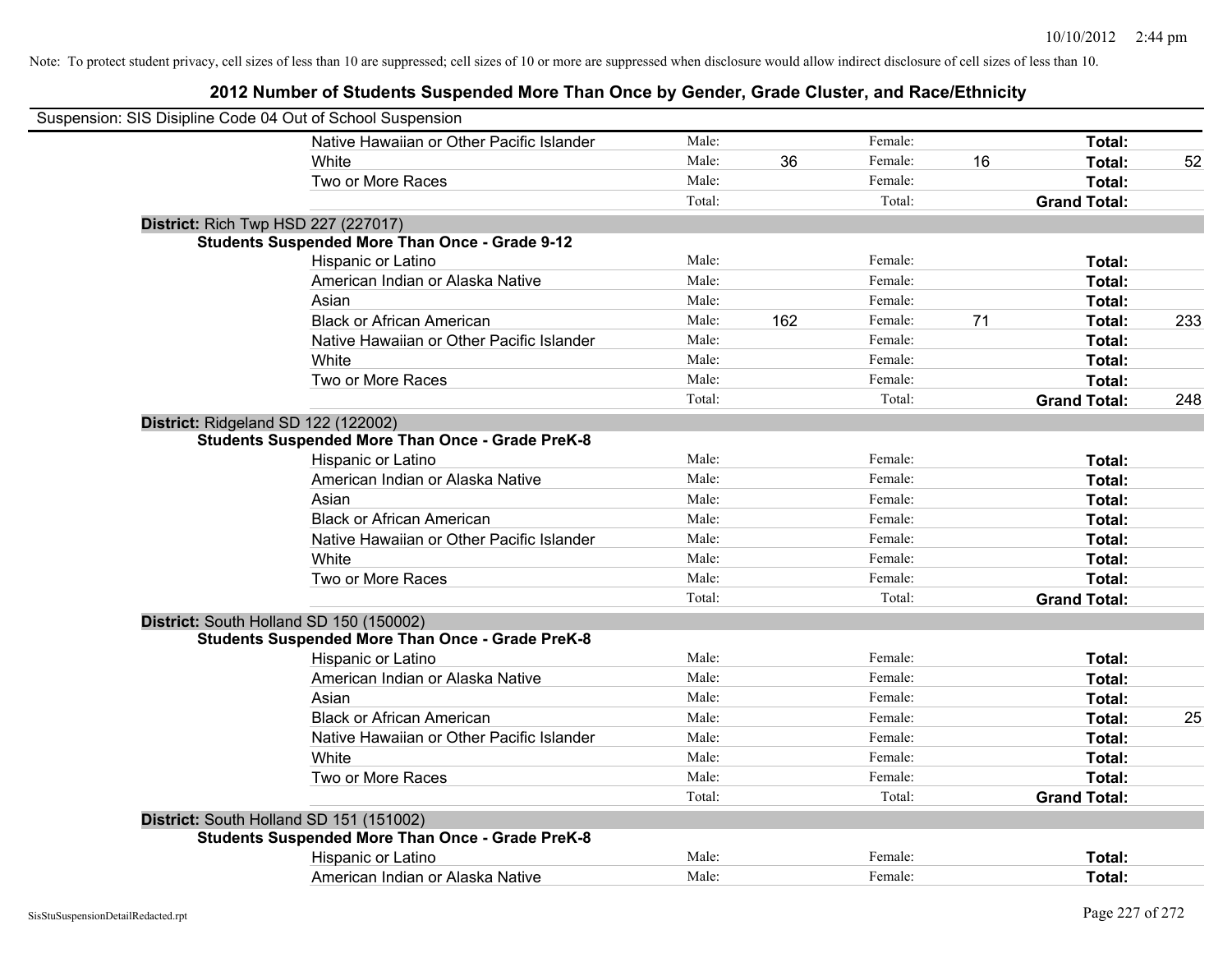### **2012 Number of Students Suspended More Than Once by Gender, Grade Cluster, and Race/Ethnicity**

|                                         | Suspension: SIS Disipline Code 04 Out of School Suspension |        |    |         |    |                     |    |
|-----------------------------------------|------------------------------------------------------------|--------|----|---------|----|---------------------|----|
|                                         | Asian                                                      | Male:  |    | Female: |    | Total:              |    |
|                                         | <b>Black or African American</b>                           | Male:  | 30 | Female: | 17 | Total:              | 47 |
|                                         | Native Hawaiian or Other Pacific Islander                  | Male:  |    | Female: |    | Total:              |    |
|                                         | White                                                      | Male:  |    | Female: |    | Total:              |    |
|                                         | Two or More Races                                          | Male:  |    | Female: |    | Total:              |    |
|                                         |                                                            | Total: |    | Total:  |    | <b>Grand Total:</b> |    |
|                                         | District: Southland College Prep (901025)                  |        |    |         |    |                     |    |
|                                         | <b>Students Suspended More Than Once - Grade 9-12</b>      |        |    |         |    |                     |    |
|                                         | Hispanic or Latino                                         | Male:  |    | Female: |    | Total:              |    |
|                                         | American Indian or Alaska Native                           | Male:  |    | Female: |    | Total:              |    |
|                                         | Asian                                                      | Male:  |    | Female: |    | Total:              |    |
|                                         | <b>Black or African American</b>                           | Male:  |    | Female: |    | Total:              | 20 |
|                                         | Native Hawaiian or Other Pacific Islander                  | Male:  |    | Female: |    | Total:              |    |
|                                         | White                                                      | Male:  |    | Female: |    | Total:              |    |
|                                         | Two or More Races                                          | Male:  |    | Female: |    | Total:              |    |
|                                         |                                                            | Total: |    | Total:  |    | <b>Grand Total:</b> |    |
|                                         | District: Speed SEJA #802 (802060)                         |        |    |         |    |                     |    |
|                                         | <b>Students Suspended More Than Once - Grade PreK-8</b>    |        |    |         |    |                     |    |
|                                         | Hispanic or Latino                                         | Male:  |    | Female: |    | Total:              |    |
|                                         | American Indian or Alaska Native                           | Male:  |    | Female: |    | Total:              |    |
|                                         | Asian                                                      | Male:  |    | Female: |    | Total:              |    |
|                                         | <b>Black or African American</b>                           | Male:  |    | Female: |    | Total:              |    |
|                                         | Native Hawaiian or Other Pacific Islander                  | Male:  |    | Female: |    | Total:              |    |
|                                         | White                                                      | Male:  |    | Female: |    | Total:              |    |
|                                         | Two or More Races                                          | Male:  |    | Female: |    | <b>Total:</b>       |    |
|                                         |                                                            | Total: |    | Total:  |    | <b>Grand Total:</b> |    |
| <b>District: Steger SD 194 (194002)</b> |                                                            |        |    |         |    |                     |    |
|                                         | <b>Students Suspended More Than Once - Grade PreK-8</b>    |        |    |         |    |                     |    |
|                                         | Hispanic or Latino                                         | Male:  |    | Female: |    | Total:              |    |
|                                         | American Indian or Alaska Native                           | Male:  |    | Female: |    | Total:              |    |
|                                         | Asian                                                      | Male:  |    | Female: |    | Total:              |    |
|                                         | <b>Black or African American</b>                           | Male:  |    | Female: |    | Total:              | 16 |
|                                         | Native Hawaiian or Other Pacific Islander                  | Male:  |    | Female: |    | Total:              |    |
|                                         | White                                                      | Male:  |    | Female: |    | Total:              | 10 |
|                                         | Two or More Races                                          | Male:  |    | Female: |    | <b>Total:</b>       |    |
|                                         |                                                            | Total: |    | Total:  |    | <b>Grand Total:</b> |    |

**Students Suspended More Than Once - Grade PreK-8**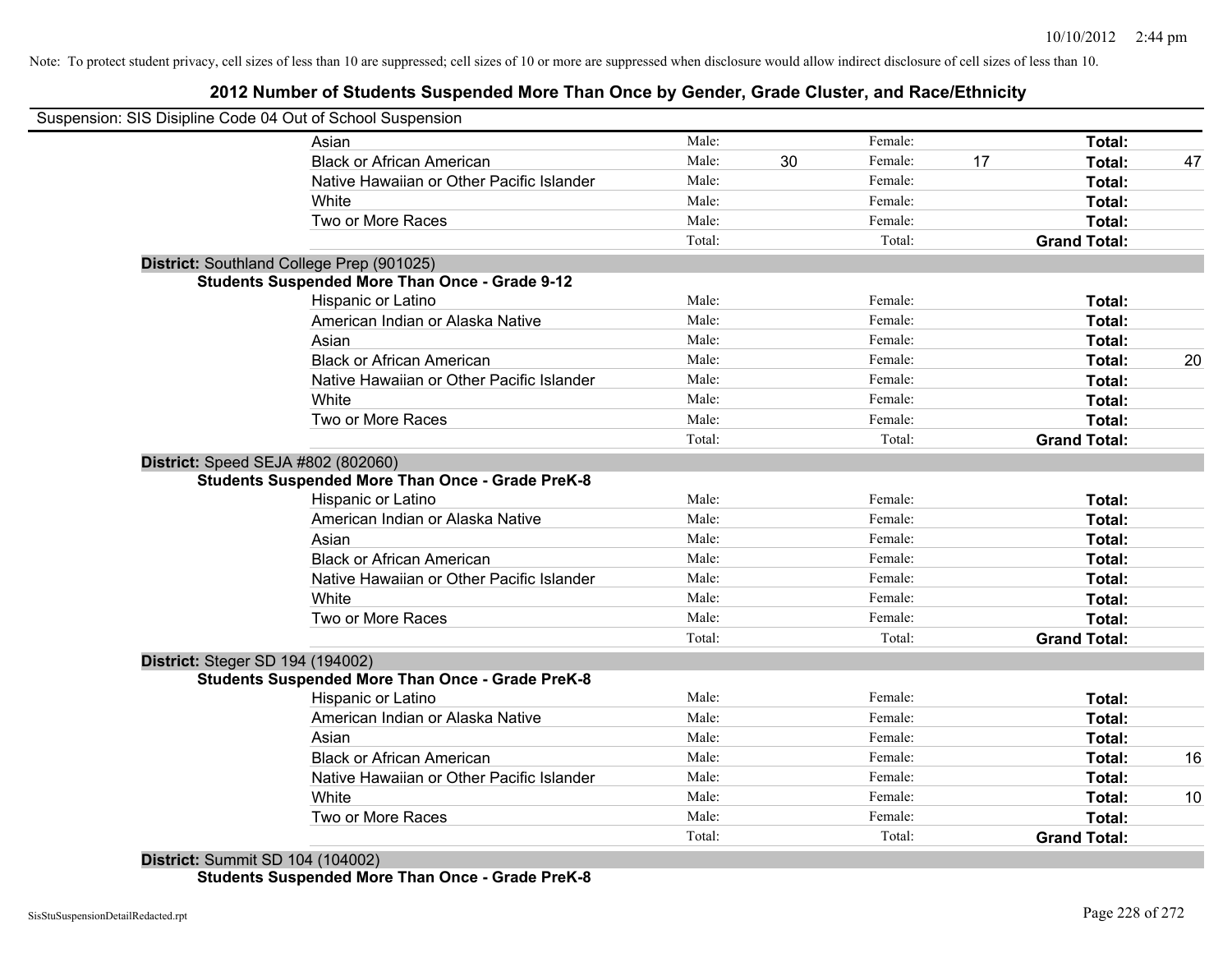| Suspension: SIS Disipline Code 04 Out of School Suspension |        |     |         |     |                     |     |
|------------------------------------------------------------|--------|-----|---------|-----|---------------------|-----|
| Hispanic or Latino                                         | Male:  |     | Female: |     | Total:              |     |
| American Indian or Alaska Native                           | Male:  |     | Female: |     | Total:              |     |
| Asian                                                      | Male:  |     | Female: |     | Total:              |     |
| <b>Black or African American</b>                           | Male:  |     | Female: |     | Total:              |     |
| Native Hawaiian or Other Pacific Islander                  | Male:  |     | Female: |     | Total:              |     |
| White                                                      | Male:  |     | Female: |     | Total:              |     |
| Two or More Races                                          | Male:  |     | Female: |     | Total:              |     |
|                                                            | Total: |     | Total:  |     | <b>Grand Total:</b> |     |
| District: Sunnybrook SD 171 (171002)                       |        |     |         |     |                     |     |
| <b>Students Suspended More Than Once - Grade PreK-8</b>    |        |     |         |     |                     |     |
| Hispanic or Latino                                         | Male:  |     | Female: |     | Total:              |     |
| American Indian or Alaska Native                           | Male:  |     | Female: |     | Total:              |     |
| Asian                                                      | Male:  |     | Female: |     | Total:              |     |
| <b>Black or African American</b>                           | Male:  |     | Female: |     | Total:              |     |
| Native Hawaiian or Other Pacific Islander                  | Male:  |     | Female: |     | Total:              |     |
| White                                                      | Male:  |     | Female: |     | Total:              |     |
| Two or More Races                                          | Male:  |     | Female: |     | Total:              |     |
|                                                            | Total: |     | Total:  |     | <b>Grand Total:</b> |     |
| District: Thornton Fractional Twp HSD 215 (215017)         |        |     |         |     |                     |     |
| <b>Students Suspended More Than Once - Grade 9-12</b>      |        |     |         |     |                     |     |
| Hispanic or Latino                                         | Male:  | 30  | Female: | 12  | Total:              | 42  |
| American Indian or Alaska Native                           | Male:  |     | Female: |     | Total:              |     |
| Asian                                                      | Male:  |     | Female: |     | Total:              |     |
| <b>Black or African American</b>                           | Male:  | 216 | Female: | 146 | Total:              | 362 |
| Native Hawaiian or Other Pacific Islander                  | Male:  |     | Female: |     | Total:              |     |
| White                                                      | Male:  | 14  | Female: | 14  | Total:              | 28  |
| Two or More Races                                          | Male:  |     | Female: |     | Total:              |     |
|                                                            | Total: |     | Total:  |     | <b>Grand Total:</b> | 442 |
| District: Thornton SD 154 (154002)                         |        |     |         |     |                     |     |
| <b>Students Suspended More Than Once - Grade PreK-8</b>    |        |     |         |     |                     |     |
| Hispanic or Latino                                         | Male:  |     | Female: |     | Total:              |     |
| American Indian or Alaska Native                           | Male:  |     | Female: |     | Total:              |     |
| Asian                                                      | Male:  |     | Female: |     | Total:              |     |
| <b>Black or African American</b>                           | Male:  |     | Female: |     | Total:              |     |
| Native Hawaiian or Other Pacific Islander                  | Male:  |     | Female: |     | Total:              |     |
| White                                                      | Male:  |     | Female: |     | Total:              |     |
| Two or More Races                                          | Male:  |     | Female: |     | <b>Total:</b>       |     |
|                                                            | Total: |     | Total:  |     | <b>Grand Total:</b> |     |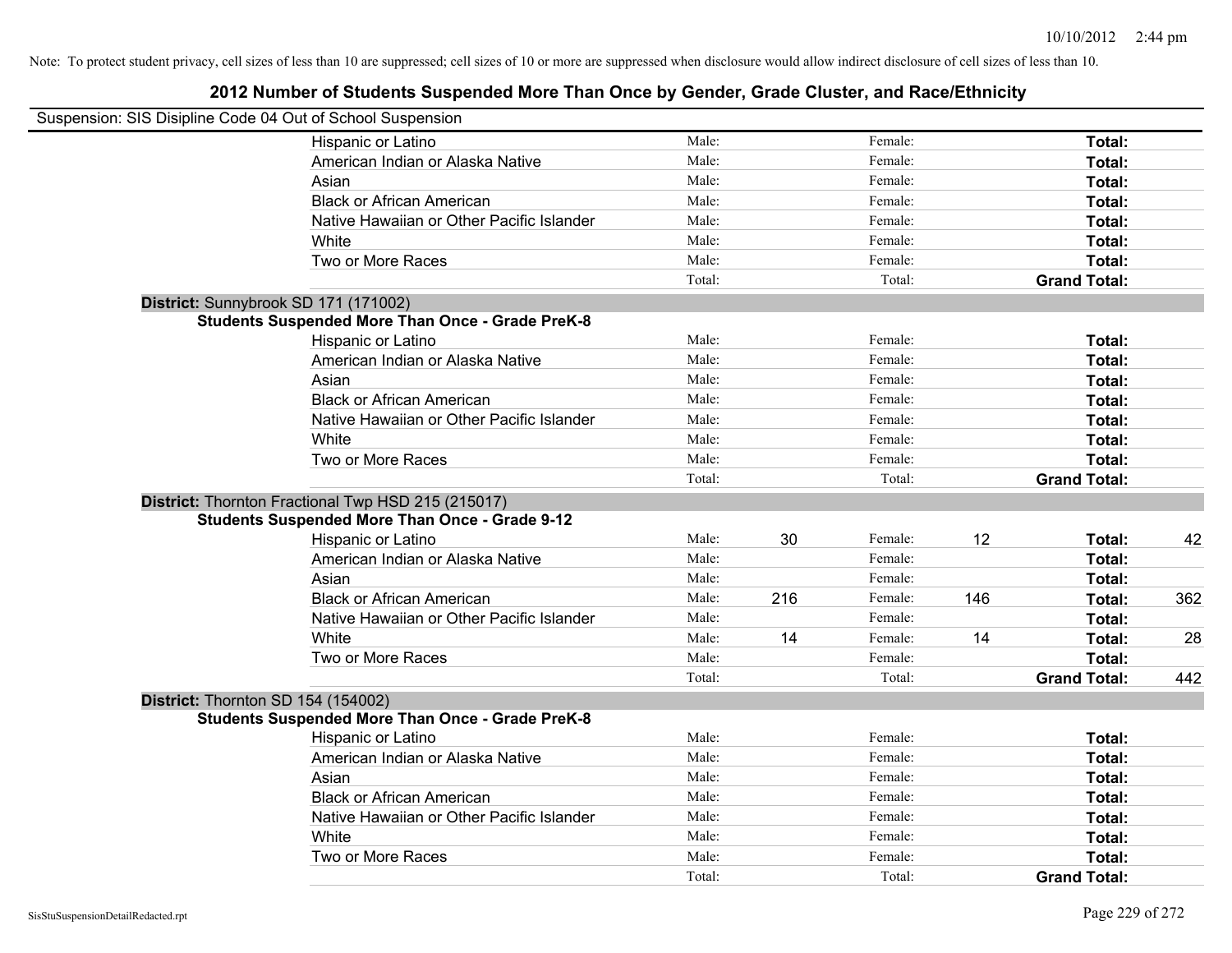| Suspension: SIS Disipline Code 04 Out of School Suspension |        |     |         |     |                     |     |
|------------------------------------------------------------|--------|-----|---------|-----|---------------------|-----|
| District: Thornton Twp HSD 205 (205017)                    |        |     |         |     |                     |     |
| <b>Students Suspended More Than Once - Grade 9-12</b>      |        |     |         |     |                     |     |
| Hispanic or Latino                                         | Male:  |     | Female: |     | Total:              | 15  |
| American Indian or Alaska Native                           | Male:  |     | Female: |     | Total:              |     |
| Asian                                                      | Male:  |     | Female: |     | Total:              |     |
| <b>Black or African American</b>                           | Male:  | 482 | Female: | 336 | Total:              | 818 |
| Native Hawaiian or Other Pacific Islander                  | Male:  |     | Female: |     | Total:              |     |
| White                                                      | Male:  |     | Female: |     | Total:              |     |
| Two or More Races                                          | Male:  |     | Female: |     | Total:              |     |
|                                                            | Total: |     | Total:  |     | <b>Grand Total:</b> |     |
| District: W Harvey-Dixmoor PSD 147 (147002)                |        |     |         |     |                     |     |
| <b>Students Suspended More Than Once - Grade PreK-8</b>    |        |     |         |     |                     |     |
| Hispanic or Latino                                         | Male:  |     | Female: |     | Total:              |     |
| American Indian or Alaska Native                           | Male:  |     | Female: |     | Total:              |     |
| Asian                                                      | Male:  |     | Female: |     | Total:              |     |
| <b>Black or African American</b>                           | Male:  |     | Female: |     | Total:              | 13  |
| Native Hawaiian or Other Pacific Islander                  | Male:  |     | Female: |     | Total:              |     |
| White                                                      | Male:  |     | Female: |     | Total:              |     |
| Two or More Races                                          | Male:  |     | Female: |     | Total:              |     |
|                                                            | Total: |     | Total:  |     | <b>Grand Total:</b> |     |
| County: Non-Public School (000)                            |        |     |         |     |                     |     |
| District: Region 07 South Cook ISC 4 (000000)              |        |     |         |     |                     |     |
| <b>Students Suspended More Than Once - Grade PreK-8</b>    |        |     |         |     |                     |     |
| Hispanic or Latino                                         | Male:  |     | Female: |     | Total:              |     |
| American Indian or Alaska Native                           | Male:  |     | Female: |     | Total:              |     |
| Asian                                                      | Male:  |     | Female: |     | Total:              |     |
| <b>Black or African American</b>                           | Male:  |     | Female: |     | Total:              |     |
| Native Hawaiian or Other Pacific Islander                  | Male:  |     | Female: |     | Total:              |     |
| White                                                      | Male:  |     | Female: |     | Total:              |     |
| Two or More Races                                          | Male:  |     | Female: |     | Total:              |     |
|                                                            | Total: |     | Total:  |     | <b>Grand Total:</b> |     |
| <b>Students Suspended More Than Once - Grade 9-12</b>      | Male:  |     |         |     |                     |     |
| Hispanic or Latino                                         |        |     | Female: |     | Total:              |     |
| American Indian or Alaska Native                           | Male:  |     | Female: |     | Total:              |     |
| Asian                                                      | Male:  |     | Female: |     | Total:              |     |
| <b>Black or African American</b>                           | Male:  |     | Female: |     | Total:              |     |
| Native Hawaiian or Other Pacific Islander                  | Male:  |     | Female: |     | Total:              |     |
| White                                                      | Male:  |     | Female: |     | Total:              |     |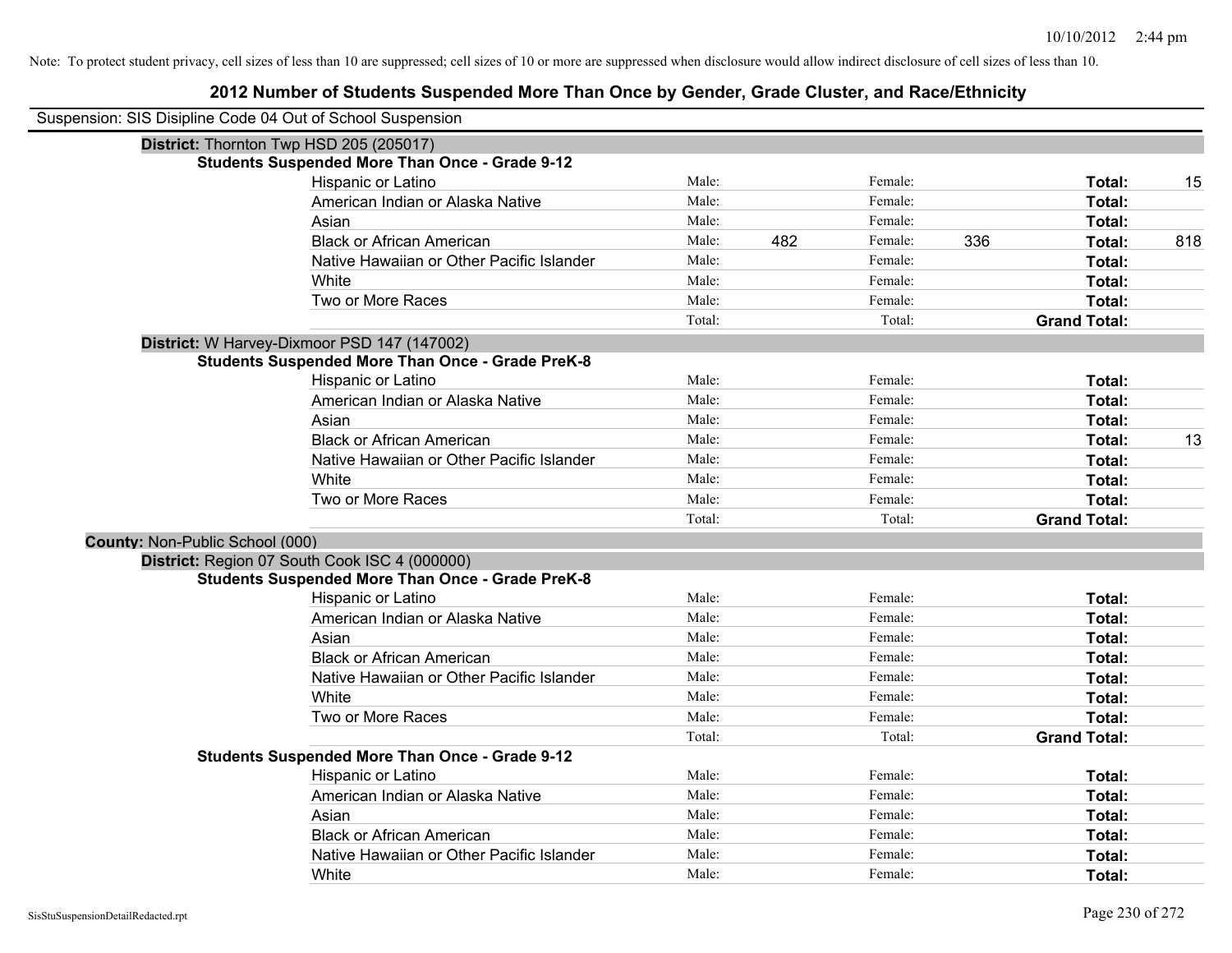**2012 Number of Students Suspended More Than Once by Gender, Grade Cluster, and Race/Ethnicity**

| Suspension: SIS Disipline Code 04 Out of School Suspension |                                                         |        |         |                     |    |
|------------------------------------------------------------|---------------------------------------------------------|--------|---------|---------------------|----|
|                                                            | Two or More Races                                       | Male:  | Female: | Total:              |    |
|                                                            |                                                         | Total: | Total:  | <b>Grand Total:</b> |    |
| Region: Rock Island ROE (49)                               |                                                         |        |         |                     |    |
| County: Non-Public School (000)                            |                                                         |        |         |                     |    |
|                                                            | District: Rock Island ROE (000000)                      |        |         |                     |    |
|                                                            | <b>Students Suspended More Than Once - Grade PreK-8</b> |        |         |                     |    |
|                                                            | Hispanic or Latino                                      | Male:  | Female: | Total:              |    |
|                                                            | American Indian or Alaska Native                        | Male:  | Female: | Total:              |    |
|                                                            | Asian                                                   | Male:  | Female: | Total:              |    |
|                                                            | <b>Black or African American</b>                        | Male:  | Female: | Total:              |    |
|                                                            | Native Hawaiian or Other Pacific Islander               | Male:  | Female: | Total:              |    |
|                                                            | White                                                   | Male:  | Female: | Total:              |    |
|                                                            | Two or More Races                                       | Male:  | Female: | Total:              |    |
|                                                            |                                                         | Total: | Total:  | <b>Grand Total:</b> |    |
| County: Rock Island (081)                                  |                                                         |        |         |                     |    |
|                                                            | District: Carbon Cliff-Barstow SD 36 (036002)           |        |         |                     |    |
|                                                            | <b>Students Suspended More Than Once - Grade PreK-8</b> |        |         |                     |    |
|                                                            | Hispanic or Latino                                      | Male:  | Female: | Total:              |    |
|                                                            | American Indian or Alaska Native                        | Male:  | Female: | Total:              |    |
|                                                            | Asian                                                   | Male:  | Female: | Total:              |    |
|                                                            | <b>Black or African American</b>                        | Male:  | Female: | Total:              |    |
|                                                            | Native Hawaiian or Other Pacific Islander               | Male:  | Female: | Total:              |    |
|                                                            | White                                                   | Male:  | Female: | Total:              |    |
|                                                            | Two or More Races                                       | Male:  | Female: | Total:              |    |
|                                                            |                                                         | Total: | Total:  | <b>Grand Total:</b> |    |
|                                                            | District: East Moline SD 37 (037002)                    |        |         |                     |    |
|                                                            | <b>Students Suspended More Than Once - Grade PreK-8</b> |        |         |                     |    |
|                                                            | Hispanic or Latino                                      | Male:  | Female: | Total:              |    |
|                                                            | American Indian or Alaska Native                        | Male:  | Female: | Total:              |    |
|                                                            | Asian                                                   | Male:  | Female: | Total:              |    |
|                                                            | <b>Black or African American</b>                        | Male:  | Female: | Total:              |    |
|                                                            | Native Hawaiian or Other Pacific Islander               | Male:  | Female: | Total:              |    |
|                                                            | White                                                   | Male:  | Female: | Total:              | 16 |
|                                                            | Two or More Races                                       | Male:  | Female: | Total:              |    |
|                                                            |                                                         | Total: | Total:  | <b>Grand Total:</b> | 36 |

**Students Suspended More Than Once - Grade PreK-8**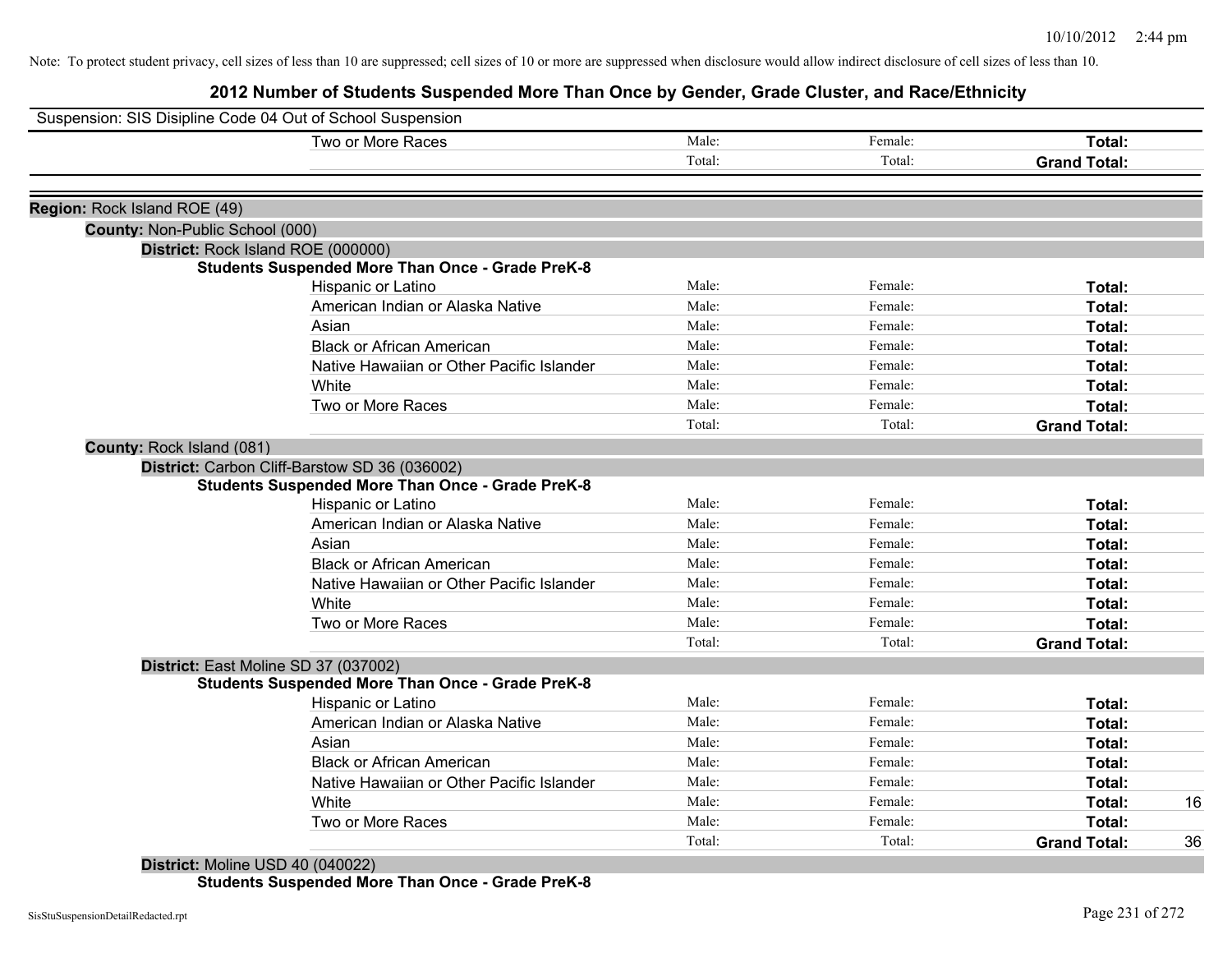|                                    | Suspension: SIS Disipline Code 04 Out of School Suspension |        |    |         |    |                     |    |
|------------------------------------|------------------------------------------------------------|--------|----|---------|----|---------------------|----|
|                                    | Hispanic or Latino                                         | Male:  |    | Female: |    | Total:              | 28 |
|                                    | American Indian or Alaska Native                           | Male:  |    | Female: |    | Total:              |    |
|                                    | Asian                                                      | Male:  |    | Female: |    | Total:              |    |
|                                    | <b>Black or African American</b>                           | Male:  |    | Female: |    | Total:              | 28 |
|                                    | Native Hawaiian or Other Pacific Islander                  | Male:  |    | Female: |    | Total:              |    |
|                                    | White                                                      | Male:  |    | Female: |    | Total:              | 50 |
|                                    | Two or More Races                                          | Male:  |    | Female: |    | Total:              | 10 |
|                                    |                                                            | Total: |    | Total:  |    | <b>Grand Total:</b> |    |
|                                    | <b>Students Suspended More Than Once - Grade 9-12</b>      |        |    |         |    |                     |    |
|                                    | Hispanic or Latino                                         | Male:  |    | Female: |    | Total:              |    |
|                                    | American Indian or Alaska Native                           | Male:  |    | Female: |    | Total:              |    |
|                                    | Asian                                                      | Male:  |    | Female: |    | Total:              |    |
|                                    | <b>Black or African American</b>                           | Male:  |    | Female: |    | Total:              |    |
|                                    | Native Hawaiian or Other Pacific Islander                  | Male:  |    | Female: |    | Total:              |    |
|                                    | White                                                      | Male:  | 12 | Female: | 10 | Total:              | 22 |
|                                    | Two or More Races                                          | Male:  |    | Female: |    | Total:              |    |
|                                    |                                                            | Total: |    | Total:  |    | <b>Grand Total:</b> | 36 |
|                                    | District: Riverdale CUSD 100 (100026)                      |        |    |         |    |                     |    |
|                                    | <b>Students Suspended More Than Once - Grade PreK-8</b>    |        |    |         |    |                     |    |
|                                    | Hispanic or Latino                                         | Male:  |    | Female: |    | Total:              |    |
|                                    | American Indian or Alaska Native                           | Male:  |    | Female: |    | Total:              |    |
|                                    | Asian                                                      | Male:  |    | Female: |    | Total:              |    |
|                                    | <b>Black or African American</b>                           | Male:  |    | Female: |    | Total:              |    |
|                                    | Native Hawaiian or Other Pacific Islander                  | Male:  |    | Female: |    | Total:              |    |
|                                    | White                                                      | Male:  |    | Female: |    | Total:              |    |
|                                    | Two or More Races                                          | Male:  |    | Female: |    | Total:              |    |
|                                    |                                                            | Total: |    | Total:  |    | <b>Grand Total:</b> |    |
|                                    | <b>Students Suspended More Than Once - Grade 9-12</b>      |        |    |         |    |                     |    |
|                                    | Hispanic or Latino                                         | Male:  |    | Female: |    | Total:              |    |
|                                    | American Indian or Alaska Native                           | Male:  |    | Female: |    | Total:              |    |
|                                    | Asian                                                      | Male:  |    | Female: |    | Total:              |    |
|                                    | <b>Black or African American</b>                           | Male:  |    | Female: |    | Total:              |    |
|                                    | Native Hawaiian or Other Pacific Islander                  | Male:  |    | Female: |    | Total:              |    |
|                                    | White                                                      | Male:  |    | Female: |    | Total:              |    |
|                                    | Two or More Races                                          | Male:  |    | Female: |    | Total:              |    |
|                                    |                                                            | Total: |    | Total:  |    | <b>Grand Total:</b> |    |
|                                    | District: Rock Island SD 41 (041025)                       |        |    |         |    |                     |    |
|                                    | <b>Students Suspended More Than Once - Grade PreK-8</b>    |        |    |         |    |                     |    |
|                                    | Hispanic or Latino                                         | Male:  |    | Female: |    | Total:              |    |
| SisStuSuspensionDetailRedacted.rpt |                                                            |        |    |         |    | Page 232 of 272     |    |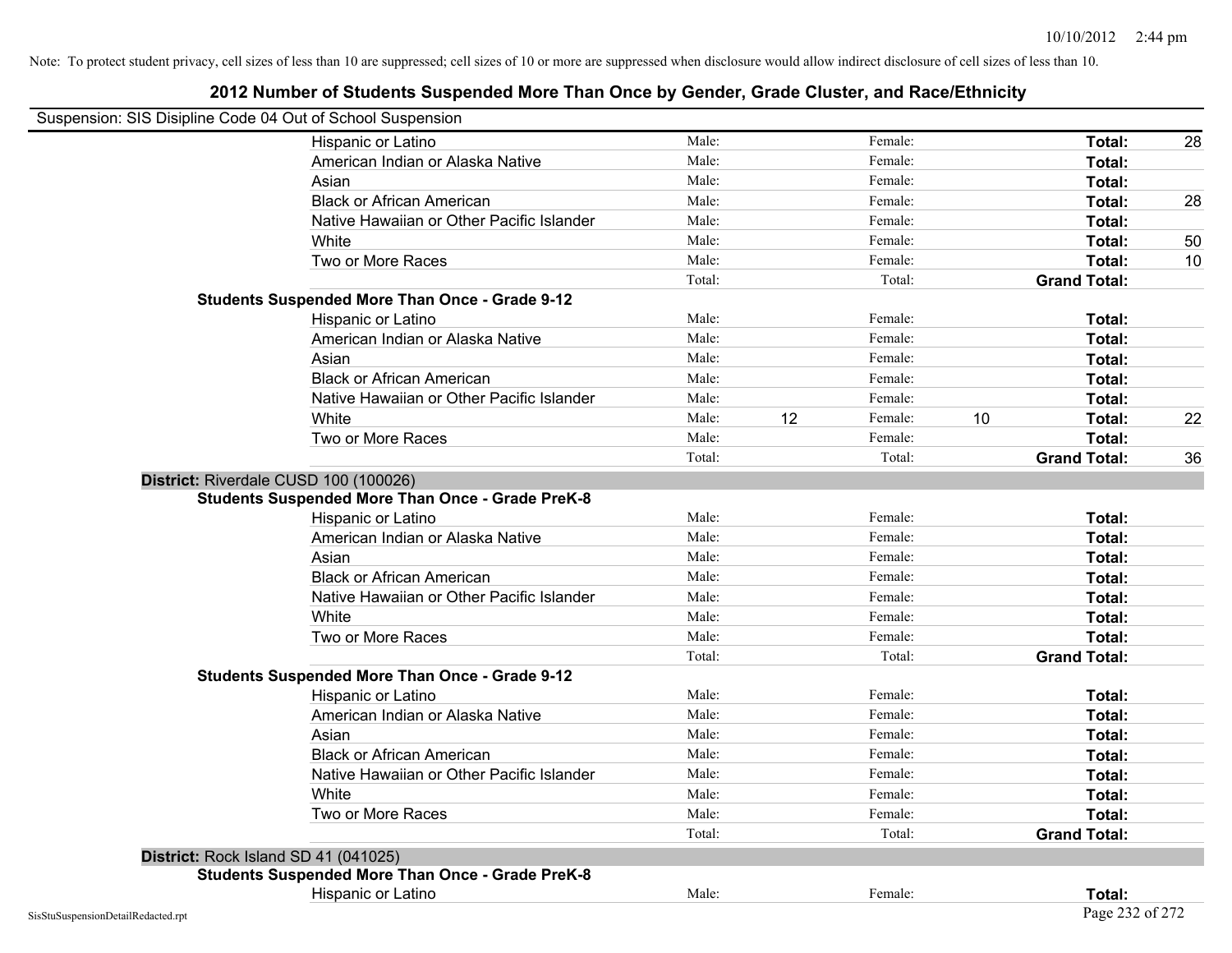| Suspension: SIS Disipline Code 04 Out of School Suspension |                                                         |        |    |         |    |                     |    |
|------------------------------------------------------------|---------------------------------------------------------|--------|----|---------|----|---------------------|----|
|                                                            | American Indian or Alaska Native                        | Male:  |    | Female: |    | Total:              |    |
|                                                            | Asian                                                   | Male:  |    | Female: |    | Total:              |    |
|                                                            | <b>Black or African American</b>                        | Male:  | 49 | Female: | 23 | Total:              | 72 |
|                                                            | Native Hawaiian or Other Pacific Islander               | Male:  |    | Female: |    | Total:              |    |
|                                                            | White                                                   | Male:  |    | Female: |    | Total:              | 20 |
|                                                            | Two or More Races                                       | Male:  |    | Female: |    | Total:              |    |
|                                                            |                                                         | Total: |    | Total:  |    | <b>Grand Total:</b> |    |
|                                                            | <b>Students Suspended More Than Once - Grade 9-12</b>   |        |    |         |    |                     |    |
|                                                            | Hispanic or Latino                                      | Male:  |    | Female: |    | Total:              |    |
|                                                            | American Indian or Alaska Native                        | Male:  |    | Female: |    | Total:              |    |
|                                                            | Asian                                                   | Male:  |    | Female: |    | Total:              |    |
|                                                            | <b>Black or African American</b>                        | Male:  |    | Female: |    | Total:              |    |
|                                                            | Native Hawaiian or Other Pacific Islander               | Male:  |    | Female: |    | Total:              |    |
|                                                            | White                                                   | Male:  |    | Female: |    | Total:              |    |
|                                                            | Two or More Races                                       | Male:  |    | Female: |    | Total:              |    |
|                                                            |                                                         | Total: |    | Total:  |    | <b>Grand Total:</b> | 17 |
|                                                            | District: Rockridge CUSD 300 (300026)                   |        |    |         |    |                     |    |
|                                                            | <b>Students Suspended More Than Once - Grade PreK-8</b> |        |    |         |    |                     |    |
|                                                            | Hispanic or Latino                                      | Male:  |    | Female: |    | Total:              |    |
|                                                            | American Indian or Alaska Native                        | Male:  |    | Female: |    | Total:              |    |
|                                                            | Asian                                                   | Male:  |    | Female: |    | Total:              |    |
|                                                            | <b>Black or African American</b>                        | Male:  |    | Female: |    | Total:              |    |
|                                                            | Native Hawaiian or Other Pacific Islander               | Male:  |    | Female: |    | Total:              |    |
|                                                            | White                                                   | Male:  |    | Female: |    | Total:              |    |
|                                                            | Two or More Races                                       | Male:  |    | Female: |    | Total:              |    |
|                                                            |                                                         | Total: |    | Total:  |    | <b>Grand Total:</b> |    |
|                                                            | <b>Students Suspended More Than Once - Grade 9-12</b>   |        |    |         |    |                     |    |
|                                                            | Hispanic or Latino                                      | Male:  |    | Female: |    | Total:              |    |
|                                                            | American Indian or Alaska Native                        | Male:  |    | Female: |    | Total:              |    |
|                                                            | Asian                                                   | Male:  |    | Female: |    | Total:              |    |
|                                                            | <b>Black or African American</b>                        | Male:  |    | Female: |    | Total:              |    |
|                                                            | Native Hawaiian or Other Pacific Islander               | Male:  |    | Female: |    | Total:              |    |
|                                                            | White                                                   | Male:  |    | Female: |    | Total:              | 11 |
|                                                            | Two or More Races                                       | Male:  |    | Female: |    | Total:              |    |
|                                                            |                                                         | Total: |    | Total:  |    | <b>Grand Total:</b> |    |
|                                                            | District: Sherrard CUSD 200 (200026)                    |        |    |         |    |                     |    |
|                                                            | <b>Students Suspended More Than Once - Grade PreK-8</b> |        |    |         |    |                     |    |
|                                                            | Hispanic or Latino                                      | Male:  |    | Female: |    | Total:              |    |
|                                                            | American Indian or Alaska Native                        | Male:  |    | Female: |    | Total:              |    |
| SisStuSuspensionDetailRedacted.rpt                         |                                                         |        |    |         |    | Page 233 of 272     |    |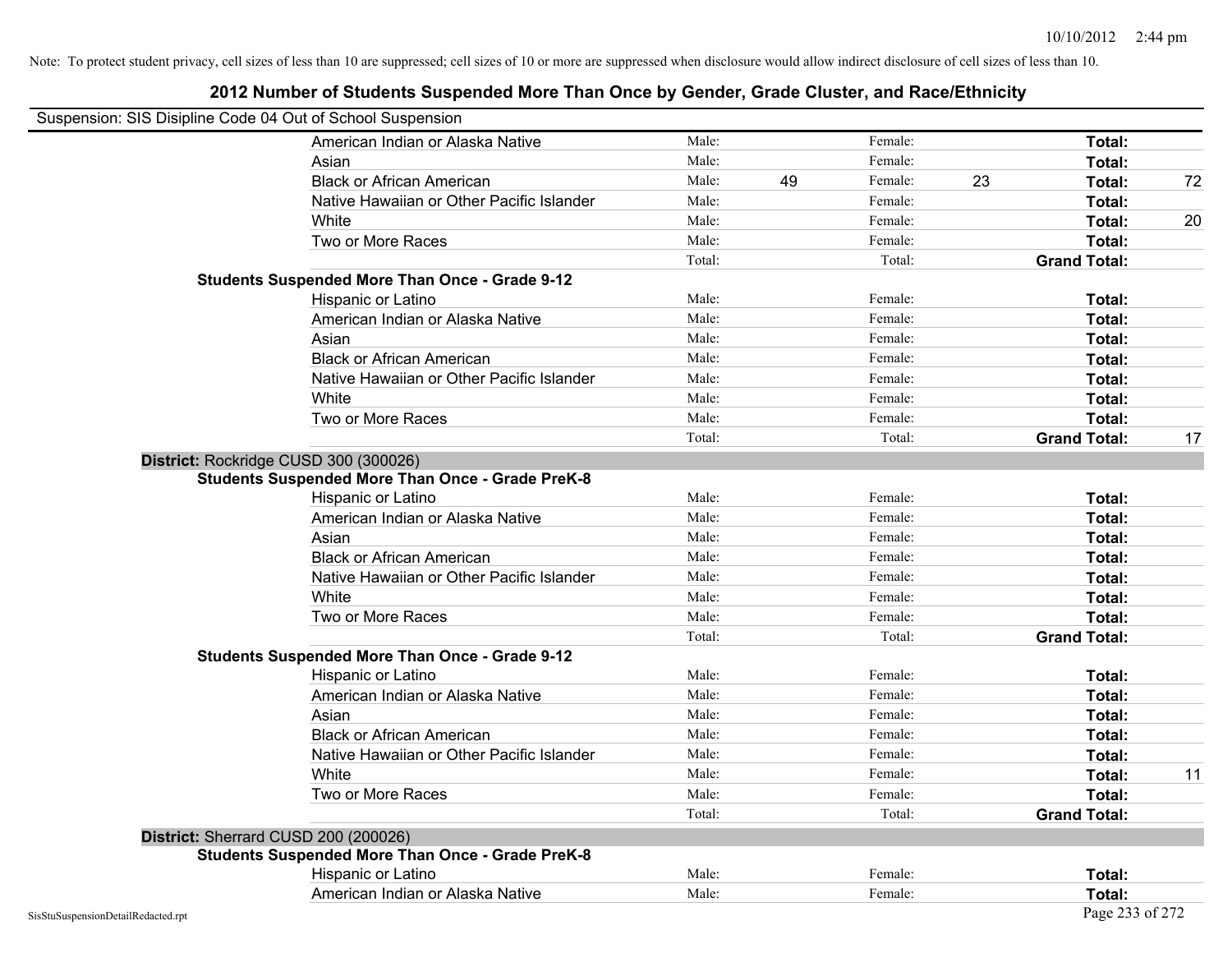### **2012 Number of Students Suspended More Than Once by Gender, Grade Cluster, and Race/Ethnicity**

| Suspension: SIS Disipline Code 04 Out of School Suspension |                                                         |        |                    |                               |    |
|------------------------------------------------------------|---------------------------------------------------------|--------|--------------------|-------------------------------|----|
|                                                            | Asian                                                   | Male:  | Female:            | Total:                        |    |
|                                                            | <b>Black or African American</b>                        | Male:  | Female:            | Total:                        |    |
|                                                            | Native Hawaiian or Other Pacific Islander               | Male:  | Female:            | Total:                        |    |
|                                                            | White                                                   | Male:  | Female:            | Total:                        |    |
|                                                            | Two or More Races                                       | Male:  | Female:            | Total:                        |    |
|                                                            |                                                         | Total: | Total:             | <b>Grand Total:</b>           |    |
|                                                            | <b>Students Suspended More Than Once - Grade 9-12</b>   |        |                    |                               |    |
|                                                            | Hispanic or Latino                                      | Male:  | Female:            | Total:                        |    |
|                                                            | American Indian or Alaska Native                        | Male:  | Female:            | Total:                        |    |
|                                                            | Asian                                                   | Male:  | Female:            | Total:                        |    |
|                                                            | <b>Black or African American</b>                        | Male:  | Female:            | Total:                        |    |
|                                                            | Native Hawaiian or Other Pacific Islander               | Male:  | Female:            | Total:                        |    |
|                                                            | White                                                   | Male:  | Female:            | Total:                        |    |
|                                                            | Two or More Races                                       | Male:  | Female:            | Total:                        |    |
|                                                            |                                                         | Total: | Total:             | <b>Grand Total:</b>           |    |
| District: Silvis SD 34 (034002)                            | <b>Students Suspended More Than Once - Grade PreK-8</b> |        |                    |                               |    |
|                                                            | Hispanic or Latino                                      | Male:  | Female:            | Total:                        |    |
|                                                            | American Indian or Alaska Native                        | Male:  | Female:            | Total:                        |    |
|                                                            | Asian                                                   | Male:  | Female:            | Total:                        |    |
|                                                            | <b>Black or African American</b>                        | Male:  | Female:            | Total:                        |    |
|                                                            | Native Hawaiian or Other Pacific Islander               | Male:  | Female:            | Total:                        |    |
|                                                            | White                                                   | Male:  | Female:            | Total:                        |    |
|                                                            | Two or More Races                                       | Male:  | Female:            | Total:                        |    |
|                                                            |                                                         | Total: | Total:             | <b>Grand Total:</b>           |    |
| District: United Twp HSD 30 (030017)                       | <b>Students Suspended More Than Once - Grade 9-12</b>   |        |                    |                               |    |
|                                                            |                                                         | Male:  | Female:            | Total:                        |    |
|                                                            | Hispanic or Latino<br>American Indian or Alaska Native  | Male:  | Female:            | Total:                        |    |
|                                                            | Asian                                                   | Male:  | Female:            | Total:                        |    |
|                                                            | <b>Black or African American</b>                        | Male:  | Female:            |                               |    |
|                                                            |                                                         | Male:  |                    | Total:                        | 15 |
|                                                            | Native Hawaiian or Other Pacific Islander               | Male:  | Female:<br>Female: | Total:                        |    |
|                                                            | White                                                   | Male:  |                    | Total:                        | 28 |
|                                                            | Two or More Races                                       | Total: | Female:<br>Total:  | Total:<br><b>Grand Total:</b> |    |
|                                                            |                                                         |        |                    |                               |    |

**Region:** Sangamon ROE (51)

**County:** Sangamon (084)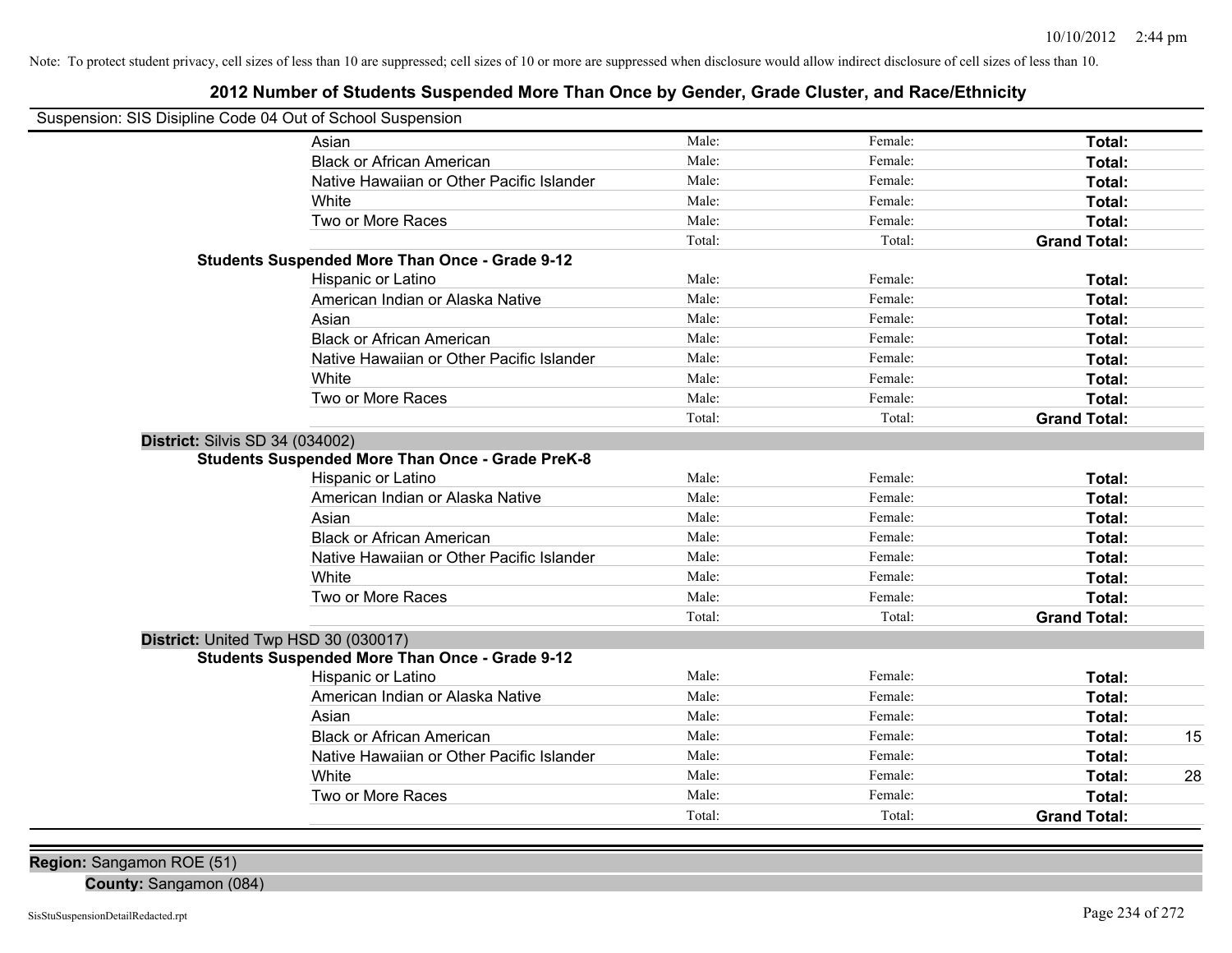| Suspension: SIS Disipline Code 04 Out of School Suspension |                                                         |        |         |                     |    |
|------------------------------------------------------------|---------------------------------------------------------|--------|---------|---------------------|----|
| District: Auburn CUSD 10 (010026)                          |                                                         |        |         |                     |    |
|                                                            | <b>Students Suspended More Than Once - Grade PreK-8</b> |        |         |                     |    |
|                                                            | Hispanic or Latino                                      | Male:  | Female: | Total:              |    |
|                                                            | American Indian or Alaska Native                        | Male:  | Female: | Total:              |    |
|                                                            | Asian                                                   | Male:  | Female: | Total:              |    |
|                                                            | <b>Black or African American</b>                        | Male:  | Female: | Total:              |    |
|                                                            | Native Hawaiian or Other Pacific Islander               | Male:  | Female: | Total:              |    |
|                                                            | White                                                   | Male:  | Female: | Total:              |    |
|                                                            | Two or More Races                                       | Male:  | Female: | Total:              |    |
|                                                            |                                                         | Total: | Total:  | <b>Grand Total:</b> |    |
|                                                            | <b>Students Suspended More Than Once - Grade 9-12</b>   |        |         |                     |    |
|                                                            | Hispanic or Latino                                      | Male:  | Female: | Total:              |    |
|                                                            | American Indian or Alaska Native                        | Male:  | Female: | Total:              |    |
|                                                            | Asian                                                   | Male:  | Female: | Total:              |    |
|                                                            | <b>Black or African American</b>                        | Male:  | Female: | Total:              |    |
|                                                            | Native Hawaiian or Other Pacific Islander               | Male:  | Female: | Total:              |    |
|                                                            | White                                                   | Male:  | Female: | Total:              |    |
|                                                            | Two or More Races                                       | Male:  | Female: | Total:              |    |
|                                                            |                                                         | Total: | Total:  | <b>Grand Total:</b> |    |
|                                                            | District: Ball Chatham CUSD 5 (005026)                  |        |         |                     |    |
|                                                            | <b>Students Suspended More Than Once - Grade PreK-8</b> |        |         |                     |    |
|                                                            | Hispanic or Latino                                      | Male:  | Female: | Total:              |    |
|                                                            | American Indian or Alaska Native                        | Male:  | Female: | Total:              |    |
|                                                            | Asian                                                   | Male:  | Female: | Total:              |    |
|                                                            | <b>Black or African American</b>                        | Male:  | Female: | Total:              |    |
|                                                            | Native Hawaiian or Other Pacific Islander               | Male:  | Female: | Total:              |    |
|                                                            | White                                                   | Male:  | Female: | Total:              | 10 |
|                                                            | Two or More Races                                       | Male:  | Female: | Total:              |    |
|                                                            |                                                         | Total: | Total:  | <b>Grand Total:</b> |    |
|                                                            | <b>Students Suspended More Than Once - Grade 9-12</b>   |        |         |                     |    |
|                                                            | Hispanic or Latino                                      | Male:  | Female: | Total:              |    |
|                                                            | American Indian or Alaska Native                        | Male:  | Female: | Total:              |    |
|                                                            | Asian                                                   | Male:  | Female: | Total:              |    |
|                                                            | <b>Black or African American</b>                        | Male:  | Female: | Total:              |    |
|                                                            | Native Hawaiian or Other Pacific Islander               | Male:  | Female: | Total:              |    |
|                                                            | White                                                   | Male:  | Female: | Total:              | 18 |
|                                                            | Two or More Races                                       | Male:  | Female: | Total:              |    |
|                                                            |                                                         | Total: | Total:  | <b>Grand Total:</b> |    |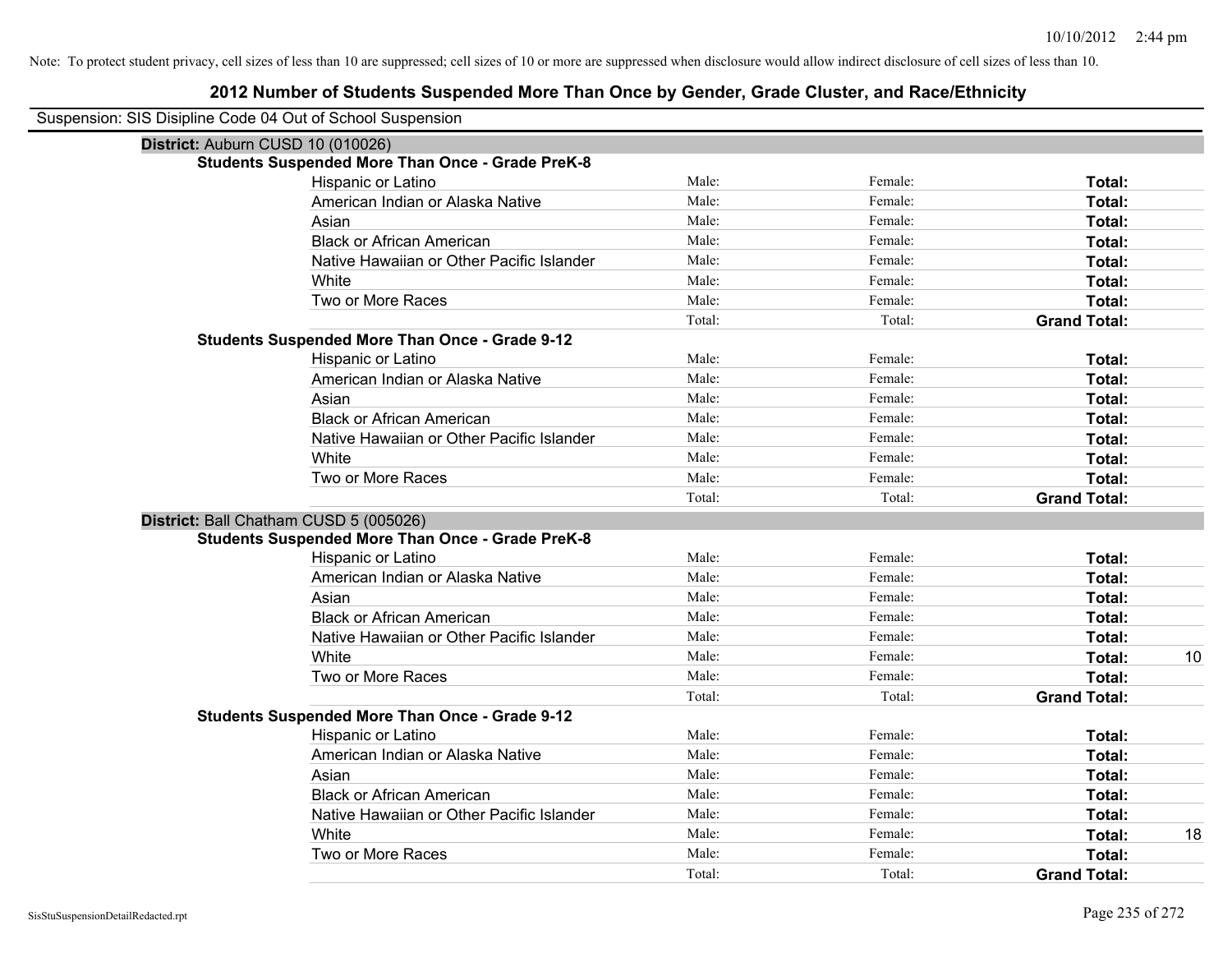| Suspension: SIS Disipline Code 04 Out of School Suspension |                                                         |        |         |                     |
|------------------------------------------------------------|---------------------------------------------------------|--------|---------|---------------------|
| District: New Berlin CUSD 16 (016026)                      |                                                         |        |         |                     |
|                                                            | <b>Students Suspended More Than Once - Grade PreK-8</b> |        |         |                     |
|                                                            | Hispanic or Latino                                      | Male:  | Female: | Total:              |
|                                                            | American Indian or Alaska Native                        | Male:  | Female: | Total:              |
|                                                            | Asian                                                   | Male:  | Female: | Total:              |
|                                                            | <b>Black or African American</b>                        | Male:  | Female: | Total:              |
|                                                            | Native Hawaiian or Other Pacific Islander               | Male:  | Female: | Total:              |
|                                                            | White                                                   | Male:  | Female: | Total:              |
|                                                            | Two or More Races                                       | Male:  | Female: | Total:              |
|                                                            |                                                         | Total: | Total:  | <b>Grand Total:</b> |
| District: Pawnee CUSD 11 (011026)                          |                                                         |        |         |                     |
|                                                            | <b>Students Suspended More Than Once - Grade PreK-8</b> |        |         |                     |
|                                                            | Hispanic or Latino                                      | Male:  | Female: | Total:              |
|                                                            | American Indian or Alaska Native                        | Male:  | Female: | Total:              |
|                                                            | Asian                                                   | Male:  | Female: | Total:              |
|                                                            | <b>Black or African American</b>                        | Male:  | Female: | Total:              |
|                                                            | Native Hawaiian or Other Pacific Islander               | Male:  | Female: | Total:              |
|                                                            | White                                                   | Male:  | Female: | Total:              |
|                                                            | Two or More Races                                       | Male:  | Female: | Total:              |
|                                                            |                                                         | Total: | Total:  | <b>Grand Total:</b> |
|                                                            | <b>Students Suspended More Than Once - Grade 9-12</b>   |        |         |                     |
|                                                            | Hispanic or Latino                                      | Male:  | Female: | Total:              |
|                                                            | American Indian or Alaska Native                        | Male:  | Female: | Total:              |
|                                                            | Asian                                                   | Male:  | Female: | Total:              |
|                                                            | <b>Black or African American</b>                        | Male:  | Female: | Total:              |
|                                                            | Native Hawaiian or Other Pacific Islander               | Male:  | Female: | Total:              |
|                                                            | White                                                   | Male:  | Female: | Total:              |
|                                                            | Two or More Races                                       | Male:  | Female: | Total:              |
|                                                            |                                                         | Total: | Total:  | <b>Grand Total:</b> |
| District: Pleasant Plains CUSD 8 (008026)                  |                                                         |        |         |                     |
|                                                            | <b>Students Suspended More Than Once - Grade PreK-8</b> |        |         |                     |
|                                                            | Hispanic or Latino                                      | Male:  | Female: | Total:              |
|                                                            | American Indian or Alaska Native                        | Male:  | Female: | Total:              |
|                                                            | Asian                                                   | Male:  | Female: | Total:              |
|                                                            | <b>Black or African American</b>                        | Male:  | Female: | Total:              |
|                                                            | Native Hawaiian or Other Pacific Islander               | Male:  | Female: | Total:              |
|                                                            | White                                                   | Male:  | Female: | Total:              |
|                                                            | Two or More Races                                       | Male:  | Female: | Total:              |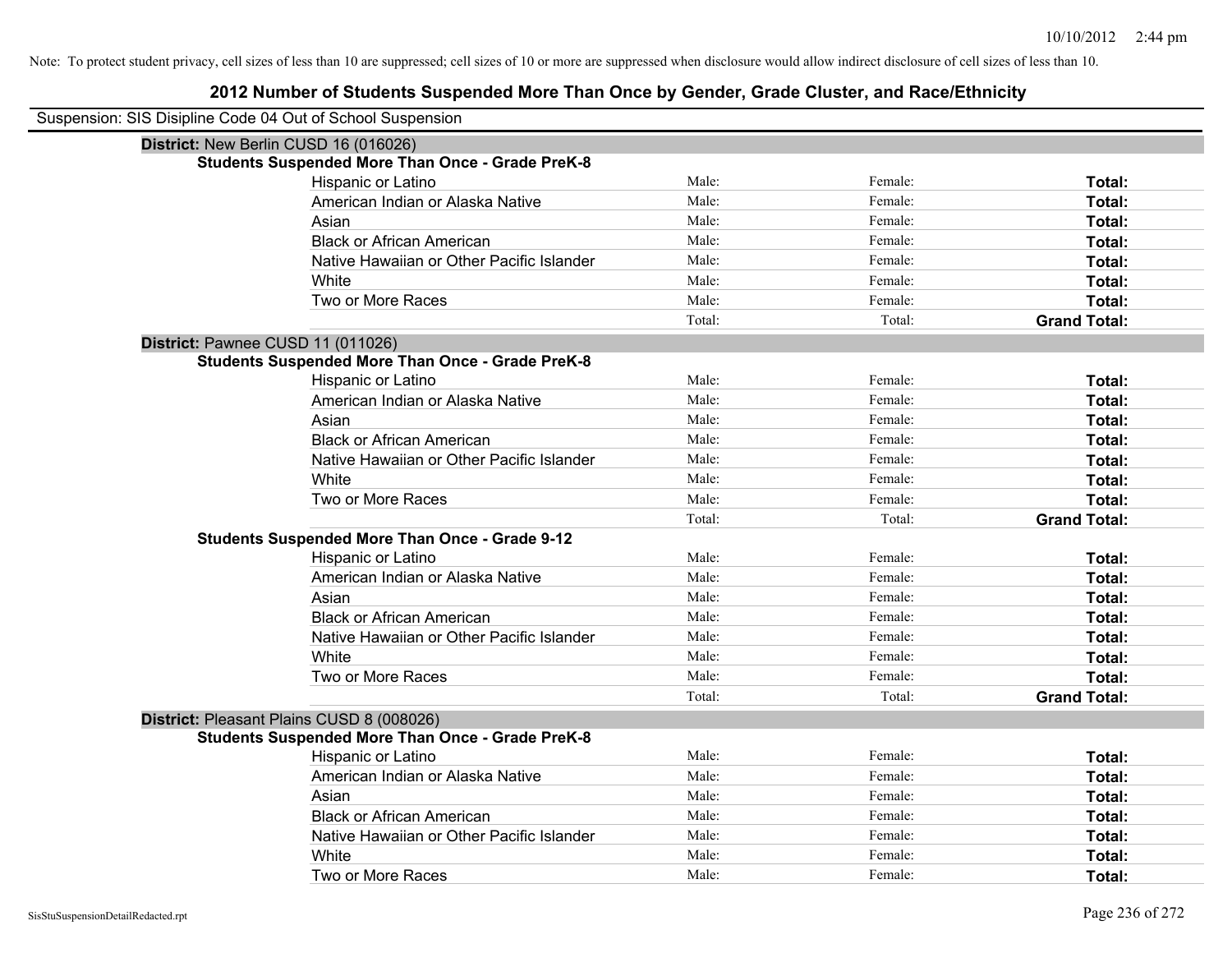| Suspension: SIS Disipline Code 04 Out of School Suspension |                                                         |        |         |                     |    |
|------------------------------------------------------------|---------------------------------------------------------|--------|---------|---------------------|----|
|                                                            |                                                         | Total: | Total:  | <b>Grand Total:</b> |    |
|                                                            | <b>Students Suspended More Than Once - Grade 9-12</b>   |        |         |                     |    |
|                                                            | Hispanic or Latino                                      | Male:  | Female: | Total:              |    |
|                                                            | American Indian or Alaska Native                        | Male:  | Female: | Total:              |    |
|                                                            | Asian                                                   | Male:  | Female: | Total:              |    |
|                                                            | <b>Black or African American</b>                        | Male:  | Female: | Total:              |    |
|                                                            | Native Hawaiian or Other Pacific Islander               | Male:  | Female: | Total:              |    |
|                                                            | White                                                   | Male:  | Female: | Total:              |    |
|                                                            | Two or More Races                                       | Male:  | Female: | Total:              |    |
|                                                            |                                                         | Total: | Total:  | <b>Grand Total:</b> |    |
|                                                            | District: Riverton CUSD 14 (014026)                     |        |         |                     |    |
|                                                            | <b>Students Suspended More Than Once - Grade PreK-8</b> |        |         |                     |    |
|                                                            | Hispanic or Latino                                      | Male:  | Female: | Total:              |    |
|                                                            | American Indian or Alaska Native                        | Male:  | Female: | Total:              |    |
|                                                            | Asian                                                   | Male:  | Female: | Total:              |    |
|                                                            | <b>Black or African American</b>                        | Male:  | Female: | Total:              |    |
|                                                            | Native Hawaiian or Other Pacific Islander               | Male:  | Female: | Total:              |    |
|                                                            | White                                                   | Male:  | Female: | Total:              | 29 |
|                                                            | Two or More Races                                       | Male:  | Female: | Total:              |    |
|                                                            |                                                         | Total: | Total:  | <b>Grand Total:</b> |    |
|                                                            | <b>Students Suspended More Than Once - Grade 9-12</b>   |        |         |                     |    |
|                                                            | Hispanic or Latino                                      | Male:  | Female: | Total:              |    |
|                                                            | American Indian or Alaska Native                        | Male:  | Female: | Total:              |    |
|                                                            | Asian                                                   | Male:  | Female: | Total:              |    |
|                                                            | <b>Black or African American</b>                        | Male:  | Female: | Total:              |    |
|                                                            | Native Hawaiian or Other Pacific Islander               | Male:  | Female: | Total:              |    |
|                                                            | White                                                   | Male:  | Female: | Total:              | 13 |
|                                                            | Two or More Races                                       | Male:  | Female: | Total:              |    |
|                                                            |                                                         | Total: | Total:  | <b>Grand Total:</b> |    |
|                                                            | District: Rochester CUSD 3A (003A26)                    |        |         |                     |    |
|                                                            | <b>Students Suspended More Than Once - Grade PreK-8</b> |        |         |                     |    |
|                                                            | Hispanic or Latino                                      | Male:  | Female: | Total:              |    |
|                                                            | American Indian or Alaska Native                        | Male:  | Female: | Total:              |    |
|                                                            | Asian                                                   | Male:  | Female: | Total:              |    |
|                                                            | <b>Black or African American</b>                        | Male:  | Female: | Total:              |    |
|                                                            | Native Hawaiian or Other Pacific Islander               | Male:  | Female: | Total:              |    |
|                                                            | White                                                   | Male:  | Female: | Total:              |    |
|                                                            | Two or More Races                                       | Male:  | Female: | Total:              |    |
|                                                            |                                                         | Total: | Total:  | <b>Grand Total:</b> |    |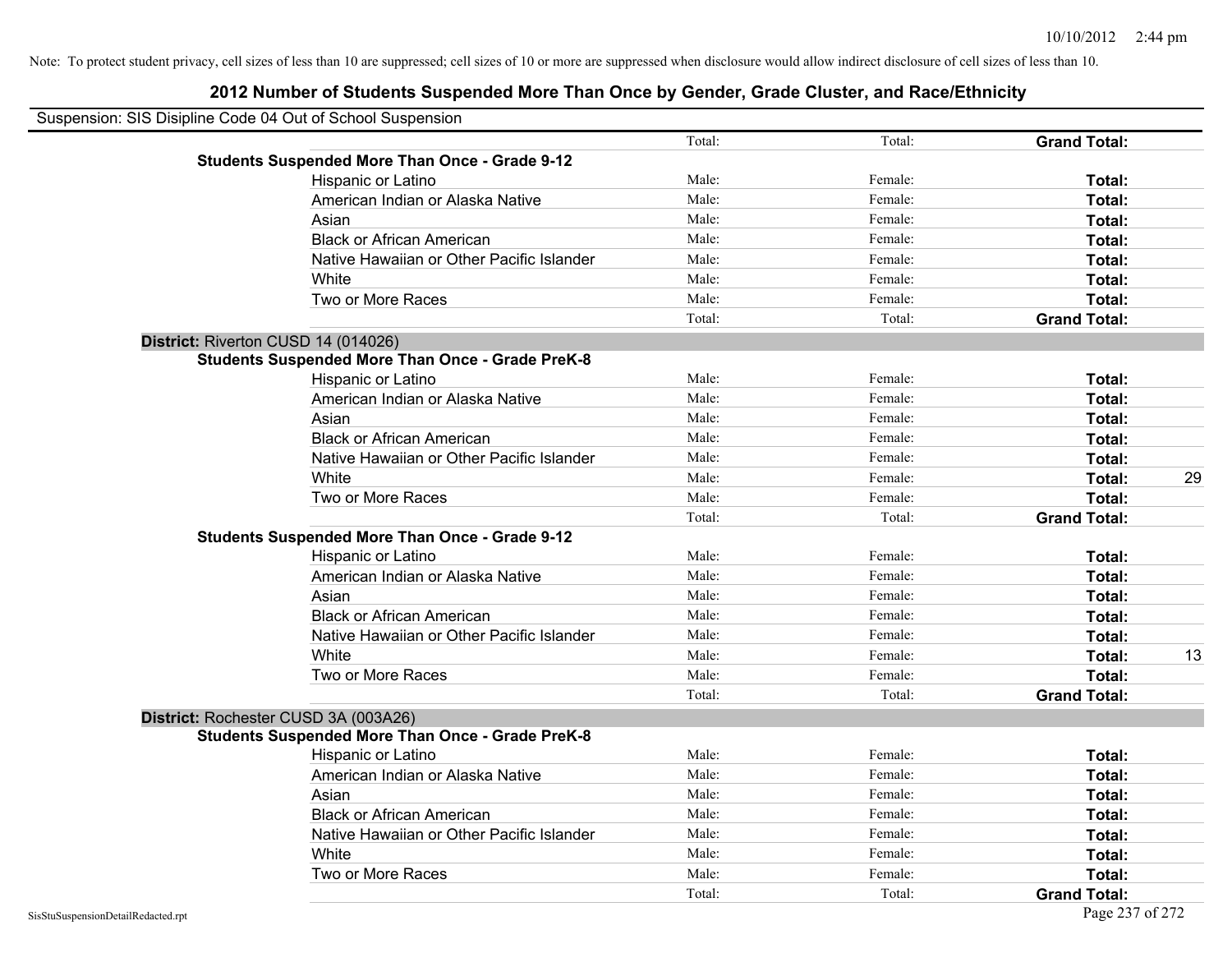| Suspension: SIS Disipline Code 04 Out of School Suspension |                                                         |        |     |         |     |                     |     |
|------------------------------------------------------------|---------------------------------------------------------|--------|-----|---------|-----|---------------------|-----|
|                                                            | <b>Students Suspended More Than Once - Grade 9-12</b>   |        |     |         |     |                     |     |
|                                                            | Hispanic or Latino                                      | Male:  |     | Female: |     | Total:              |     |
|                                                            | American Indian or Alaska Native                        | Male:  |     | Female: |     | Total:              |     |
|                                                            | Asian                                                   | Male:  |     | Female: |     | Total:              |     |
|                                                            | <b>Black or African American</b>                        | Male:  |     | Female: |     | Total:              |     |
|                                                            | Native Hawaiian or Other Pacific Islander               | Male:  |     | Female: |     | Total:              |     |
|                                                            | White                                                   | Male:  |     | Female: |     | Total:              |     |
|                                                            | Two or More Races                                       | Male:  |     | Female: |     | Total:              |     |
|                                                            |                                                         | Total: |     | Total:  |     | <b>Grand Total:</b> |     |
|                                                            | District: Spfld Diocese Catholic Charities (020400)     |        |     |         |     |                     |     |
|                                                            | <b>Students Suspended More Than Once - Grade PreK-8</b> |        |     |         |     |                     |     |
|                                                            | Hispanic or Latino                                      | Male:  |     | Female: |     | Total:              |     |
|                                                            | American Indian or Alaska Native                        | Male:  |     | Female: |     | Total:              |     |
|                                                            | Asian                                                   | Male:  |     | Female: |     | Total:              |     |
|                                                            | <b>Black or African American</b>                        | Male:  |     | Female: |     | Total:              |     |
|                                                            | Native Hawaiian or Other Pacific Islander               | Male:  |     | Female: |     | Total:              |     |
|                                                            | White                                                   | Male:  |     | Female: |     | Total:              |     |
|                                                            | Two or More Races                                       | Male:  |     | Female: |     | Total:              |     |
|                                                            |                                                         | Total: |     | Total:  |     | <b>Grand Total:</b> |     |
|                                                            | <b>Students Suspended More Than Once - Grade 9-12</b>   |        |     |         |     |                     |     |
|                                                            | Hispanic or Latino                                      | Male:  |     | Female: |     | Total:              |     |
|                                                            | American Indian or Alaska Native                        | Male:  |     | Female: |     | Total:              |     |
|                                                            | Asian                                                   | Male:  |     | Female: |     | Total:              |     |
|                                                            | <b>Black or African American</b>                        | Male:  |     | Female: |     | Total:              |     |
|                                                            | Native Hawaiian or Other Pacific Islander               | Male:  |     | Female: |     | Total:              |     |
|                                                            | White                                                   | Male:  |     | Female: |     | Total:              |     |
|                                                            | Two or More Races                                       | Male:  |     | Female: |     | <b>Total:</b>       |     |
|                                                            |                                                         | Total: |     | Total:  |     | <b>Grand Total:</b> |     |
|                                                            | District: Springfield SD 186 (186025)                   |        |     |         |     |                     |     |
|                                                            | <b>Students Suspended More Than Once - Grade PreK-8</b> |        |     |         |     |                     |     |
|                                                            | Hispanic or Latino                                      | Male:  |     | Female: |     | Total:              |     |
|                                                            | American Indian or Alaska Native                        | Male:  |     | Female: |     | Total:              |     |
|                                                            | Asian                                                   | Male:  |     | Female: |     | Total:              |     |
|                                                            | <b>Black or African American</b>                        | Male:  | 237 | Female: | 137 | Total:              | 374 |
|                                                            | Native Hawaiian or Other Pacific Islander               | Male:  |     | Female: |     | Total:              |     |
|                                                            | White                                                   | Male:  | 122 | Female: | 28  | Total:              | 150 |
|                                                            | Two or More Races                                       | Male:  | 32  | Female: | 15  | Total:              | 47  |
|                                                            |                                                         | Total: |     | Total:  |     | <b>Grand Total:</b> |     |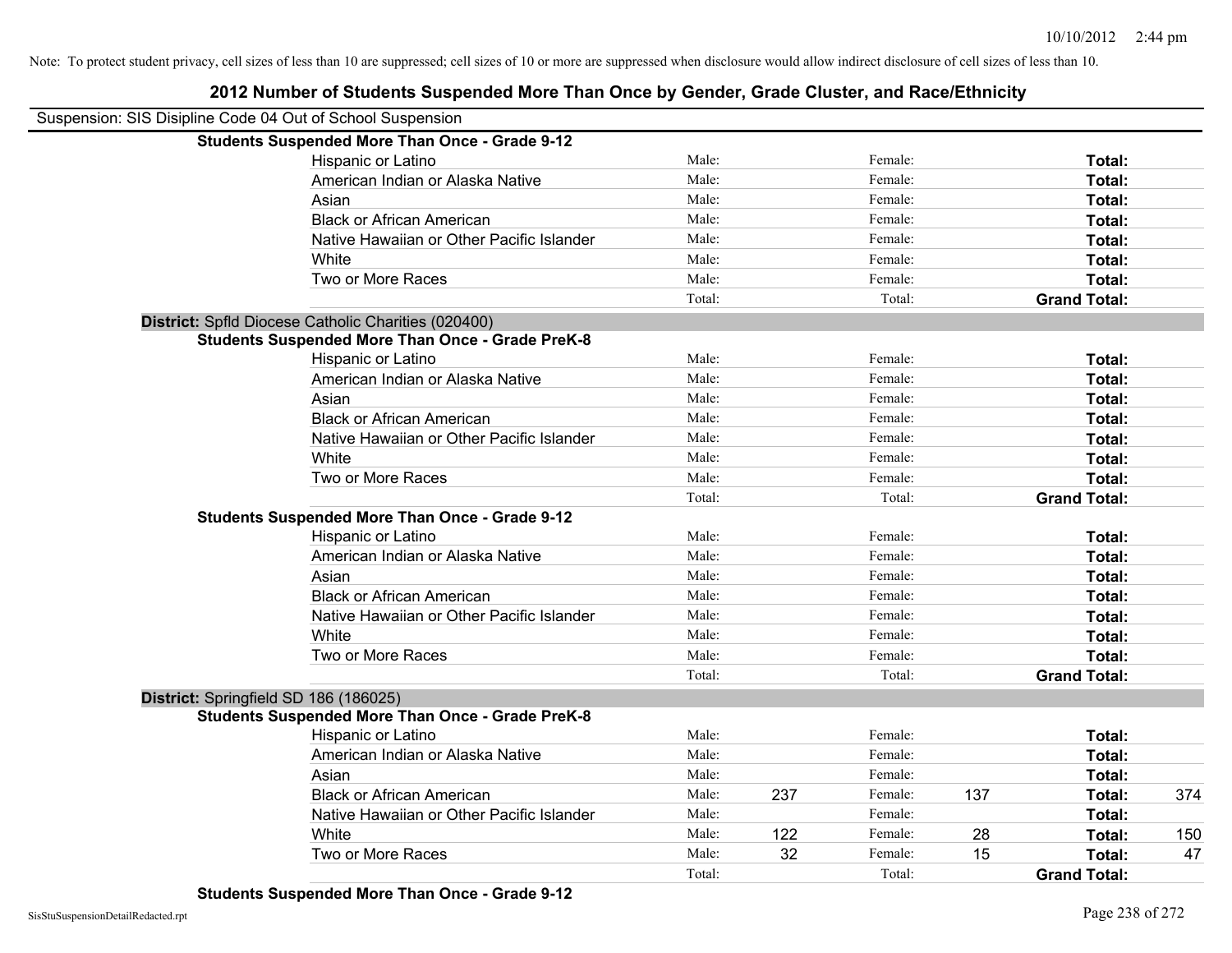| Suspension: SIS Disipline Code 04 Out of School Suspension |                                                         |        |     |         |    |                     |     |
|------------------------------------------------------------|---------------------------------------------------------|--------|-----|---------|----|---------------------|-----|
|                                                            | Hispanic or Latino                                      | Male:  |     | Female: |    | Total:              |     |
|                                                            | American Indian or Alaska Native                        | Male:  |     | Female: |    | Total:              |     |
|                                                            | Asian                                                   | Male:  |     | Female: |    | Total:              |     |
|                                                            | <b>Black or African American</b>                        | Male:  | 159 | Female: | 91 | Total:              | 250 |
|                                                            | Native Hawaiian or Other Pacific Islander               | Male:  |     | Female: |    | Total:              |     |
|                                                            | White                                                   | Male:  | 65  | Female: | 35 | Total:              | 100 |
|                                                            | Two or More Races                                       | Male:  |     | Female: |    | Total:              | 23  |
|                                                            |                                                         | Total: |     | Total:  |    | <b>Grand Total:</b> |     |
|                                                            | District: Tri City CUSD 1 (001026)                      |        |     |         |    |                     |     |
|                                                            | <b>Students Suspended More Than Once - Grade PreK-8</b> |        |     |         |    |                     |     |
|                                                            | Hispanic or Latino                                      | Male:  |     | Female: |    | Total:              |     |
|                                                            | American Indian or Alaska Native                        | Male:  |     | Female: |    | Total:              |     |
|                                                            | Asian                                                   | Male:  |     | Female: |    | Total:              |     |
|                                                            | <b>Black or African American</b>                        | Male:  |     | Female: |    | Total:              |     |
|                                                            | Native Hawaiian or Other Pacific Islander               | Male:  |     | Female: |    | Total:              |     |
|                                                            | White                                                   | Male:  |     | Female: |    | Total:              |     |
|                                                            | Two or More Races                                       | Male:  |     | Female: |    | Total:              |     |
|                                                            |                                                         | Total: |     | Total:  |    | <b>Grand Total:</b> |     |
|                                                            | <b>Students Suspended More Than Once - Grade 9-12</b>   |        |     |         |    |                     |     |
|                                                            | Hispanic or Latino                                      | Male:  |     | Female: |    | Total:              |     |
|                                                            | American Indian or Alaska Native                        | Male:  |     | Female: |    | Total:              |     |
|                                                            | Asian                                                   | Male:  |     | Female: |    | Total:              |     |
|                                                            | <b>Black or African American</b>                        | Male:  |     | Female: |    | Total:              |     |
|                                                            | Native Hawaiian or Other Pacific Islander               | Male:  |     | Female: |    | Total:              |     |
|                                                            | White                                                   | Male:  |     | Female: |    | Total:              |     |
|                                                            | Two or More Races                                       | Male:  |     | Female: |    | Total:              |     |
|                                                            |                                                         | Total: |     | Total:  |    | <b>Grand Total:</b> |     |
|                                                            | District: Williamsville CUSD 15 (015026)                |        |     |         |    |                     |     |
|                                                            | <b>Students Suspended More Than Once - Grade PreK-8</b> |        |     |         |    |                     |     |
|                                                            | Hispanic or Latino                                      | Male:  |     | Female: |    | Total:              |     |
|                                                            | American Indian or Alaska Native                        | Male:  |     | Female: |    | Total:              |     |
|                                                            | Asian                                                   | Male:  |     | Female: |    | Total:              |     |
|                                                            | <b>Black or African American</b>                        | Male:  |     | Female: |    | Total:              |     |
|                                                            | Native Hawaiian or Other Pacific Islander               | Male:  |     | Female: |    | Total:              |     |
|                                                            | White                                                   | Male:  |     | Female: |    | Total:              |     |
|                                                            | Two or More Races                                       | Male:  |     | Female: |    | Total:              |     |
|                                                            |                                                         | Total: |     | Total:  |    | <b>Grand Total:</b> |     |
|                                                            | <b>Students Suspended More Than Once - Grade 9-12</b>   |        |     |         |    |                     |     |
|                                                            | Hispanic or Latino                                      | Male:  |     | Female: |    | Total:              |     |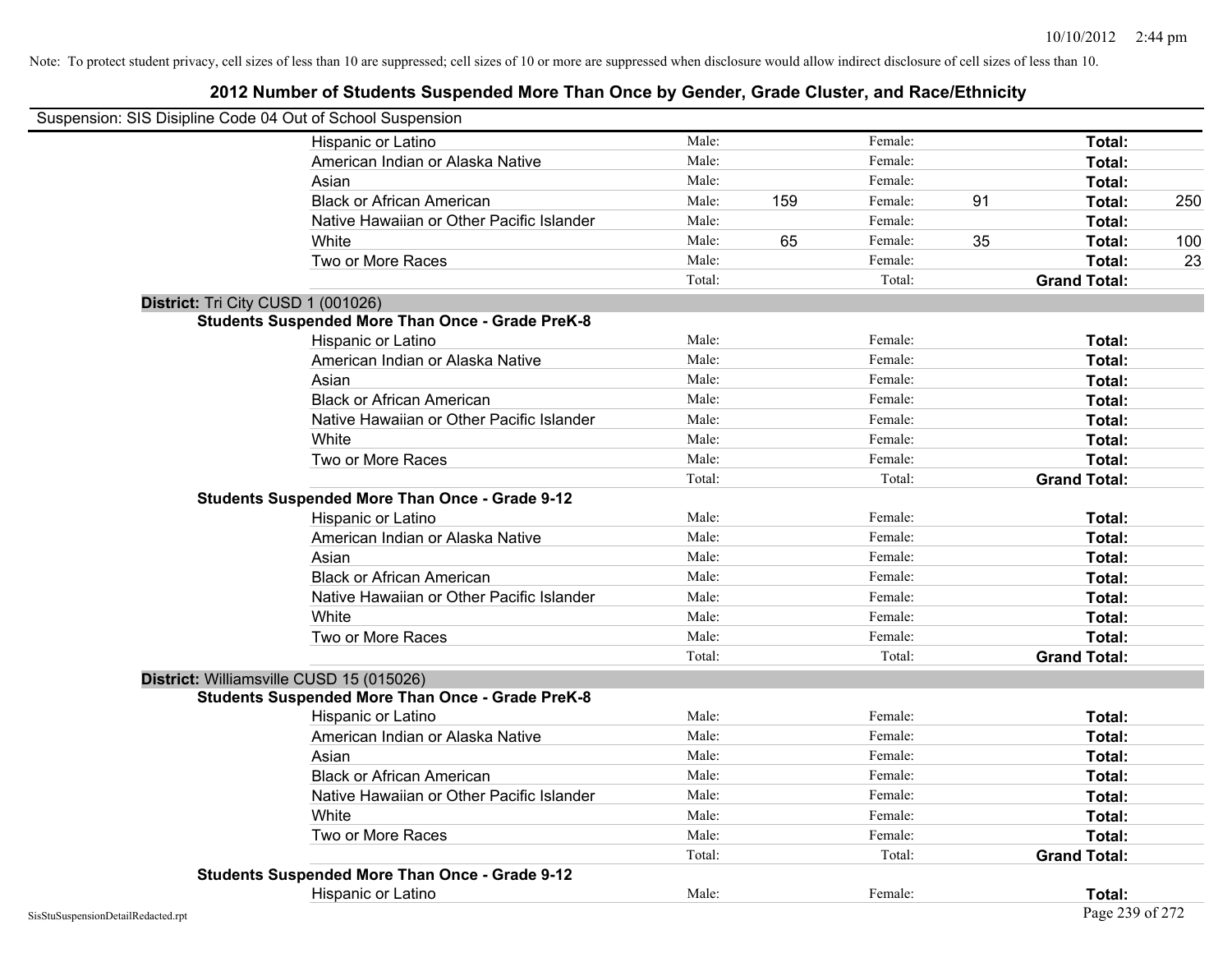|                                        | Suspension: SIS Disipline Code 04 Out of School Suspension |        |         |                     |    |
|----------------------------------------|------------------------------------------------------------|--------|---------|---------------------|----|
|                                        | American Indian or Alaska Native                           | Male:  | Female: | Total:              |    |
|                                        | Asian                                                      | Male:  | Female: | Total:              |    |
|                                        | <b>Black or African American</b>                           | Male:  | Female: | Total:              |    |
|                                        | Native Hawaiian or Other Pacific Islander                  | Male:  | Female: | Total:              |    |
|                                        | White                                                      | Male:  | Female: | Total:              |    |
|                                        | Two or More Races                                          | Male:  | Female: | Total:              |    |
|                                        |                                                            | Total: | Total:  | <b>Grand Total:</b> |    |
| Region: St Clair ROE (50)              |                                                            |        |         |                     |    |
| <b>County: Non-Public School (000)</b> |                                                            |        |         |                     |    |
|                                        | District: St Clair ROE (000000)                            |        |         |                     |    |
|                                        | <b>Students Suspended More Than Once - Grade 9-12</b>      |        |         |                     |    |
|                                        | Hispanic or Latino                                         | Male:  | Female: | Total:              |    |
|                                        | American Indian or Alaska Native                           | Male:  | Female: | Total:              |    |
|                                        | Asian                                                      | Male:  | Female: | Total:              |    |
|                                        | <b>Black or African American</b>                           | Male:  | Female: | Total:              |    |
|                                        | Native Hawaiian or Other Pacific Islander                  | Male:  | Female: | Total:              |    |
|                                        | White                                                      | Male:  | Female: | Total:              |    |
|                                        | Two or More Races                                          | Male:  | Female: | Total:              |    |
|                                        |                                                            | Total: | Total:  | <b>Grand Total:</b> |    |
| County: Saint clair (082)              |                                                            |        |         |                     |    |
|                                        | District: Belle Valley SD 119 (119002)                     |        |         |                     |    |
|                                        | <b>Students Suspended More Than Once - Grade PreK-8</b>    |        |         |                     |    |
|                                        | Hispanic or Latino                                         | Male:  | Female: | Total:              |    |
|                                        | American Indian or Alaska Native                           | Male:  | Female: | Total:              |    |
|                                        | Asian                                                      | Male:  | Female: | Total:              |    |
|                                        | <b>Black or African American</b>                           | Male:  | Female: | Total:              | 27 |
|                                        | Native Hawaiian or Other Pacific Islander                  | Male:  | Female: | <b>Total:</b>       |    |
|                                        | White                                                      | Male:  | Female: | Total:              |    |
|                                        | Two or More Races                                          | Male:  | Female: | Total:              |    |
|                                        |                                                            | Total: | Total:  | <b>Grand Total:</b> | 37 |
|                                        | District: Belleville Area Special Services (801060)        |        |         |                     |    |
|                                        | <b>Students Suspended More Than Once - Grade PreK-8</b>    |        |         |                     |    |
|                                        | Hispanic or Latino                                         | Male:  | Female: | Total:              |    |
|                                        | American Indian or Alaska Native                           | Male:  | Female: | Total:              |    |
|                                        | Asian                                                      | Male:  | Female: | Total:              |    |
|                                        | <b>Black or African American</b>                           | Male:  | Female: | <b>Total:</b>       |    |
|                                        | Native Hawaiian or Other Pacific Islander                  | Male:  | Female: | Total:              |    |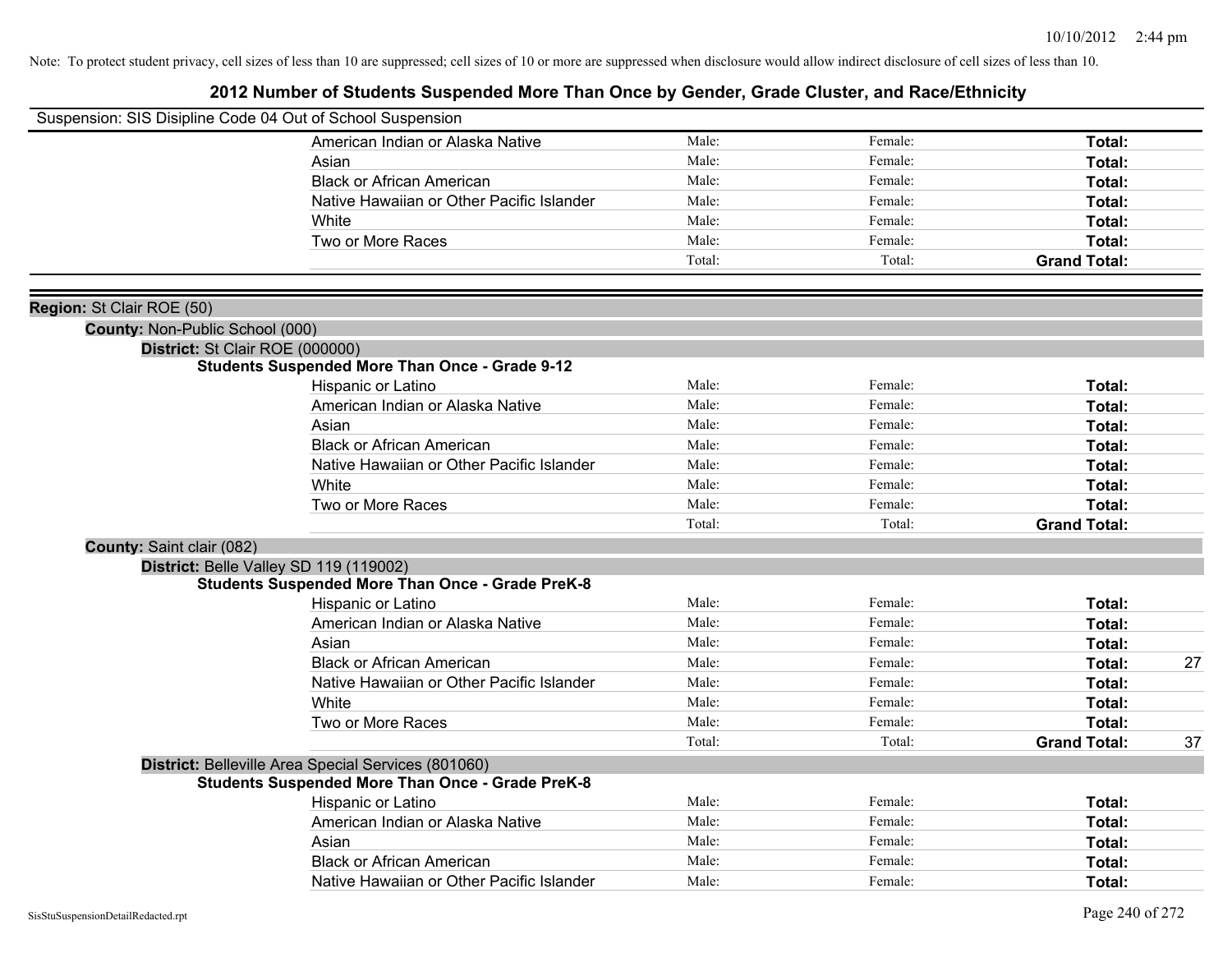|                                      | Suspension: SIS Disipline Code 04 Out of School Suspension |        |     |         |    |                     |     |
|--------------------------------------|------------------------------------------------------------|--------|-----|---------|----|---------------------|-----|
|                                      | White                                                      | Male:  |     | Female: |    | Total:              |     |
|                                      | Two or More Races                                          | Male:  |     | Female: |    | Total:              |     |
|                                      |                                                            | Total: |     | Total:  |    | <b>Grand Total:</b> |     |
|                                      | <b>Students Suspended More Than Once - Grade 9-12</b>      |        |     |         |    |                     |     |
|                                      | Hispanic or Latino                                         | Male:  |     | Female: |    | Total:              |     |
|                                      | American Indian or Alaska Native                           | Male:  |     | Female: |    | Total:              |     |
|                                      | Asian                                                      | Male:  |     | Female: |    | Total:              |     |
|                                      | <b>Black or African American</b>                           | Male:  |     | Female: |    | Total:              |     |
|                                      | Native Hawaiian or Other Pacific Islander                  | Male:  |     | Female: |    | Total:              |     |
|                                      | White                                                      | Male:  |     | Female: |    | Total:              |     |
|                                      | Two or More Races                                          | Male:  |     | Female: |    | Total:              |     |
|                                      |                                                            | Total: |     | Total:  |    | <b>Grand Total:</b> |     |
| District: Belleville SD 118 (118002) |                                                            |        |     |         |    |                     |     |
|                                      | <b>Students Suspended More Than Once - Grade PreK-8</b>    |        |     |         |    |                     |     |
|                                      | Hispanic or Latino                                         | Male:  |     | Female: |    | Total:              |     |
|                                      | American Indian or Alaska Native                           | Male:  |     | Female: |    | Total:              |     |
|                                      | Asian                                                      | Male:  |     | Female: |    | Total:              |     |
|                                      | <b>Black or African American</b>                           | Male:  |     | Female: |    | Total:              |     |
|                                      | Native Hawaiian or Other Pacific Islander                  | Male:  |     | Female: |    | Total:              |     |
|                                      | White                                                      | Male:  |     | Female: |    | Total:              |     |
|                                      | Two or More Races                                          | Male:  |     | Female: |    | Total:              |     |
|                                      |                                                            | Total: |     | Total:  |    | <b>Grand Total:</b> |     |
|                                      | District: Belleville Twp HSD 201 (201017)                  |        |     |         |    |                     |     |
|                                      | <b>Students Suspended More Than Once - Grade 9-12</b>      |        |     |         |    |                     |     |
|                                      | Hispanic or Latino                                         | Male:  |     | Female: |    | Total:              | 10  |
|                                      | American Indian or Alaska Native                           | Male:  |     | Female: |    | Total:              |     |
|                                      | Asian                                                      | Male:  |     | Female: |    | Total:              |     |
|                                      | <b>Black or African American</b>                           | Male:  | 108 | Female: | 58 | Total:              | 166 |
|                                      | Native Hawaiian or Other Pacific Islander                  | Male:  |     | Female: |    | Total:              |     |
|                                      | White                                                      | Male:  | 53  | Female: | 23 | Total:              | 76  |
|                                      | Two or More Races                                          | Male:  |     | Female: |    | Total:              | 17  |
|                                      |                                                            | Total: |     | Total:  |    | <b>Grand Total:</b> |     |
| District: Brooklyn UD 188 (188022)   |                                                            |        |     |         |    |                     |     |
|                                      | <b>Students Suspended More Than Once - Grade PreK-8</b>    |        |     |         |    |                     |     |
|                                      | Hispanic or Latino                                         | Male:  |     | Female: |    | Total:              |     |
|                                      | American Indian or Alaska Native                           | Male:  |     | Female: |    | Total:              |     |
|                                      | Asian                                                      | Male:  |     | Female: |    | Total:              |     |
|                                      | <b>Black or African American</b>                           | Male:  |     | Female: |    | Total:              | 11  |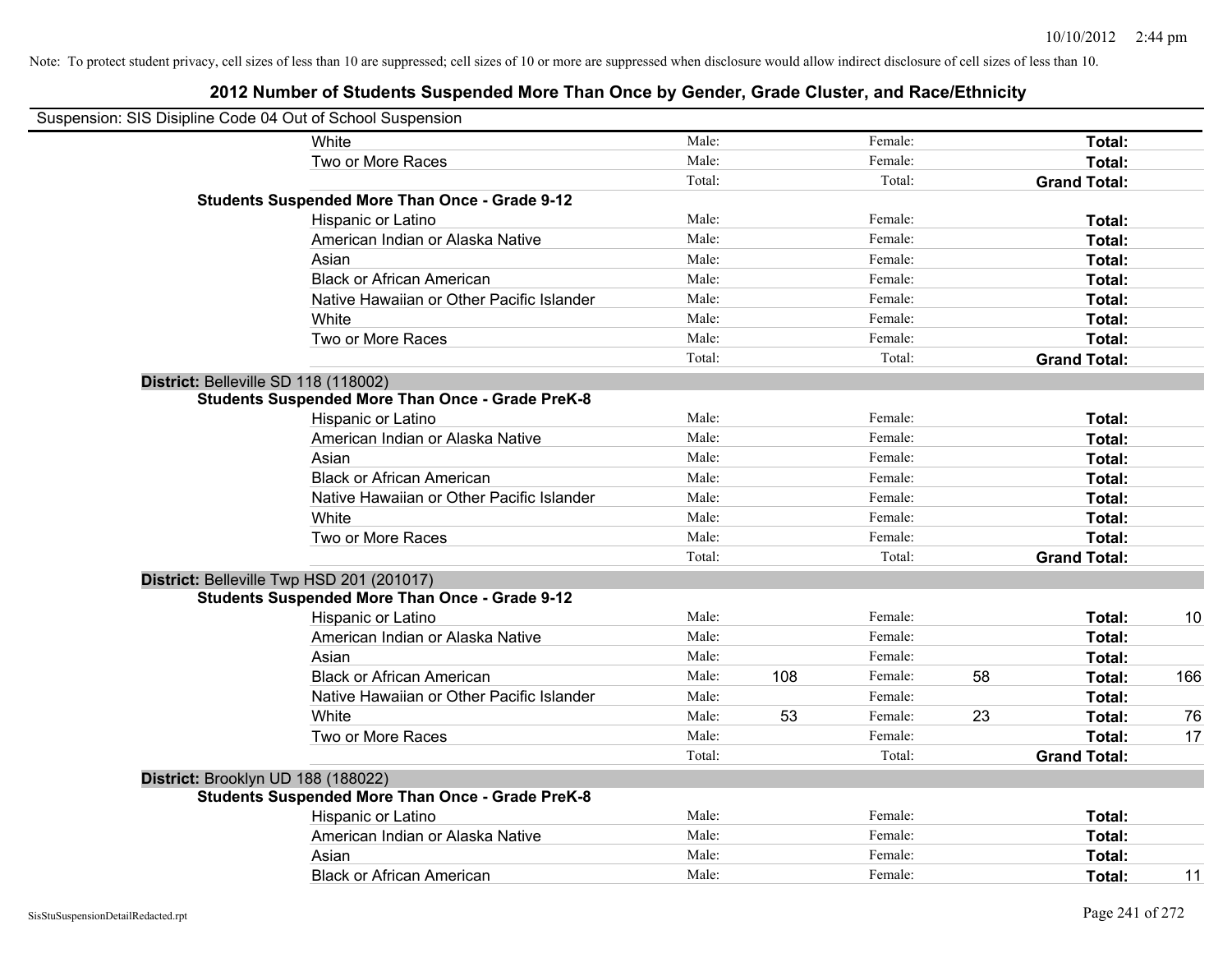|                                    | Suspension: SIS Disipline Code 04 Out of School Suspension |        |     |         |     |                     |     |
|------------------------------------|------------------------------------------------------------|--------|-----|---------|-----|---------------------|-----|
|                                    | Native Hawaiian or Other Pacific Islander                  | Male:  |     | Female: |     | Total:              |     |
|                                    | White                                                      | Male:  |     | Female: |     | Total:              |     |
|                                    | Two or More Races                                          | Male:  |     | Female: |     | Total:              |     |
|                                    |                                                            | Total: |     | Total:  |     | <b>Grand Total:</b> |     |
|                                    | <b>Students Suspended More Than Once - Grade 9-12</b>      |        |     |         |     |                     |     |
|                                    | Hispanic or Latino                                         | Male:  |     | Female: |     | Total:              |     |
|                                    | American Indian or Alaska Native                           | Male:  |     | Female: |     | Total:              |     |
|                                    | Asian                                                      | Male:  |     | Female: |     | Total:              |     |
|                                    | <b>Black or African American</b>                           | Male:  |     | Female: |     | Total:              |     |
|                                    | Native Hawaiian or Other Pacific Islander                  | Male:  |     | Female: |     | Total:              |     |
|                                    | White                                                      | Male:  |     | Female: |     | Total:              |     |
|                                    | Two or More Races                                          | Male:  |     | Female: |     | Total:              |     |
|                                    |                                                            | Total: |     | Total:  |     | <b>Grand Total:</b> |     |
|                                    | District: Cahokia CUSD 187 (187026)                        |        |     |         |     |                     |     |
|                                    | <b>Students Suspended More Than Once - Grade PreK-8</b>    |        |     |         |     |                     |     |
|                                    | Hispanic or Latino                                         | Male:  |     | Female: |     | Total:              |     |
|                                    | American Indian or Alaska Native                           | Male:  |     | Female: |     | Total:              |     |
|                                    | Asian                                                      | Male:  |     | Female: |     | Total:              |     |
|                                    | <b>Black or African American</b>                           | Male:  | 364 | Female: | 178 | Total:              | 542 |
|                                    | Native Hawaiian or Other Pacific Islander                  | Male:  |     | Female: |     | Total:              |     |
|                                    | White                                                      | Male:  |     | Female: |     | Total:              | 22  |
|                                    | Two or More Races                                          | Male:  |     | Female: |     | Total:              |     |
|                                    |                                                            | Total: |     | Total:  |     | <b>Grand Total:</b> |     |
|                                    | <b>Students Suspended More Than Once - Grade 9-12</b>      |        |     |         |     |                     |     |
|                                    | Hispanic or Latino                                         | Male:  |     | Female: |     | Total:              |     |
|                                    | American Indian or Alaska Native                           | Male:  |     | Female: |     | Total:              |     |
|                                    | Asian                                                      | Male:  |     | Female: |     | Total:              |     |
|                                    | <b>Black or African American</b>                           | Male:  | 185 | Female: | 152 | Total:              | 337 |
|                                    | Native Hawaiian or Other Pacific Islander                  | Male:  |     | Female: |     | Total:              |     |
|                                    | White                                                      | Male:  |     | Female: |     | Total:              | 11  |
|                                    | Two or More Races                                          | Male:  |     | Female: |     | Total:              |     |
|                                    |                                                            | Total: |     | Total:  |     | <b>Grand Total:</b> |     |
|                                    | District: Central SD 104 (104002)                          |        |     |         |     |                     |     |
|                                    | <b>Students Suspended More Than Once - Grade PreK-8</b>    |        |     |         |     |                     |     |
|                                    | Hispanic or Latino                                         | Male:  |     | Female: |     | Total:              |     |
|                                    | American Indian or Alaska Native                           | Male:  |     | Female: |     | Total:              |     |
|                                    | Asian                                                      | Male:  |     | Female: |     | Total:              |     |
|                                    | <b>Black or African American</b>                           | Male:  |     | Female: |     | Total:              |     |
|                                    | Native Hawaiian or Other Pacific Islander                  | Male:  |     | Female: |     | Total:              |     |
| SisStuSuspensionDetailRedacted.rpt |                                                            |        |     |         |     | Page 242 of 272     |     |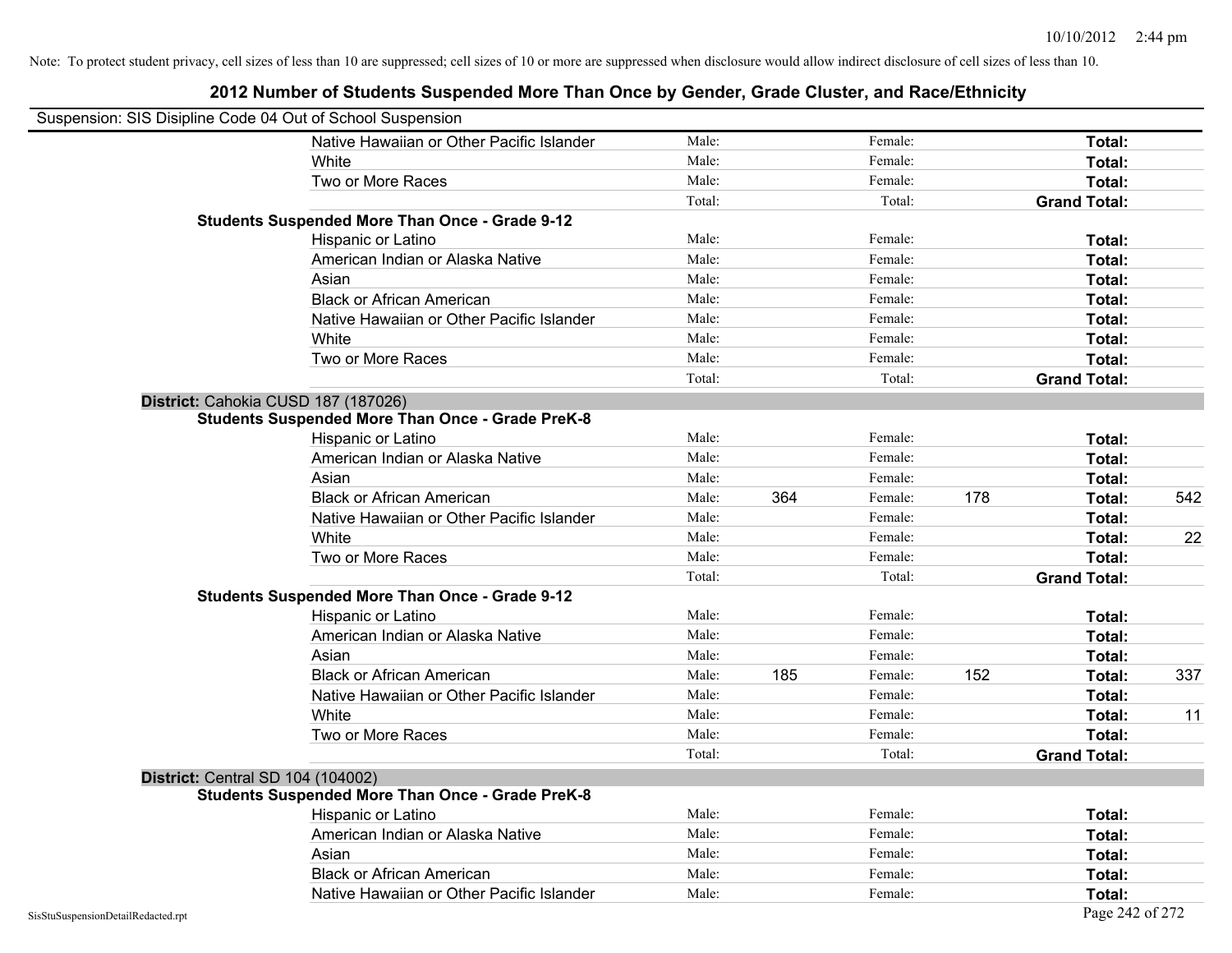| Suspension: SIS Disipline Code 04 Out of School Suspension |                                                         |        |    |         |    |                     |    |
|------------------------------------------------------------|---------------------------------------------------------|--------|----|---------|----|---------------------|----|
|                                                            | White                                                   | Male:  |    | Female: |    | Total:              |    |
|                                                            | Two or More Races                                       | Male:  |    | Female: |    | Total:              |    |
|                                                            |                                                         | Total: |    | Total:  |    | <b>Grand Total:</b> |    |
|                                                            | District: Childrens Center for BD (004700)              |        |    |         |    |                     |    |
|                                                            | <b>Students Suspended More Than Once - Grade PreK-8</b> |        |    |         |    |                     |    |
|                                                            | Hispanic or Latino                                      | Male:  |    | Female: |    | Total:              |    |
|                                                            | American Indian or Alaska Native                        | Male:  |    | Female: |    | Total:              |    |
|                                                            | Asian                                                   | Male:  |    | Female: |    | Total:              |    |
|                                                            | <b>Black or African American</b>                        | Male:  |    | Female: |    | Total:              | 11 |
|                                                            | Native Hawaiian or Other Pacific Islander               | Male:  |    | Female: |    | Total:              |    |
|                                                            | White                                                   | Male:  |    | Female: |    | Total:              |    |
|                                                            | Two or More Races                                       | Male:  |    | Female: |    | <b>Total:</b>       |    |
|                                                            |                                                         | Total: |    | Total:  |    | <b>Grand Total:</b> |    |
|                                                            | <b>Students Suspended More Than Once - Grade 9-12</b>   |        |    |         |    |                     |    |
|                                                            | Hispanic or Latino                                      | Male:  |    | Female: |    | Total:              |    |
|                                                            | American Indian or Alaska Native                        | Male:  |    | Female: |    | Total:              |    |
|                                                            | Asian                                                   | Male:  |    | Female: |    | Total:              |    |
|                                                            | <b>Black or African American</b>                        | Male:  |    | Female: |    | Total:              | 14 |
|                                                            | Native Hawaiian or Other Pacific Islander               | Male:  |    | Female: |    | Total:              |    |
|                                                            | White                                                   | Male:  |    | Female: |    | Total:              |    |
|                                                            | Two or More Races                                       | Male:  |    | Female: |    | Total:              |    |
|                                                            |                                                         | Total: |    | Total:  |    | <b>Grand Total:</b> |    |
|                                                            | District: Dupo CUSD 196 (196026)                        |        |    |         |    |                     |    |
|                                                            | <b>Students Suspended More Than Once - Grade PreK-8</b> |        |    |         |    |                     |    |
|                                                            | Hispanic or Latino                                      | Male:  |    | Female: |    | Total:              |    |
|                                                            | American Indian or Alaska Native                        | Male:  |    | Female: |    | <b>Total:</b>       |    |
|                                                            | Asian                                                   | Male:  |    | Female: |    | Total:              |    |
|                                                            | <b>Black or African American</b>                        | Male:  |    | Female: |    | Total:              |    |
|                                                            | Native Hawaiian or Other Pacific Islander               | Male:  |    | Female: |    | Total:              |    |
|                                                            | White                                                   | Male:  |    | Female: |    | Total:              | 19 |
|                                                            | Two or More Races                                       | Male:  |    | Female: |    | Total:              |    |
|                                                            |                                                         | Total: |    | Total:  |    | <b>Grand Total:</b> |    |
|                                                            | <b>Students Suspended More Than Once - Grade 9-12</b>   |        |    |         |    |                     |    |
|                                                            | Hispanic or Latino                                      | Male:  |    | Female: |    | Total:              |    |
|                                                            | American Indian or Alaska Native                        | Male:  |    | Female: |    | Total:              |    |
|                                                            | Asian                                                   | Male:  |    | Female: |    | Total:              |    |
|                                                            | <b>Black or African American</b>                        | Male:  |    | Female: |    | Total:              |    |
|                                                            | Native Hawaiian or Other Pacific Islander               | Male:  |    | Female: |    | Total:              |    |
|                                                            | White                                                   | Male:  | 20 | Female: | 13 | Total:              | 33 |
| SisStuSuspensionDetailRedacted.rpt                         |                                                         |        |    |         |    | Page 243 of 272     |    |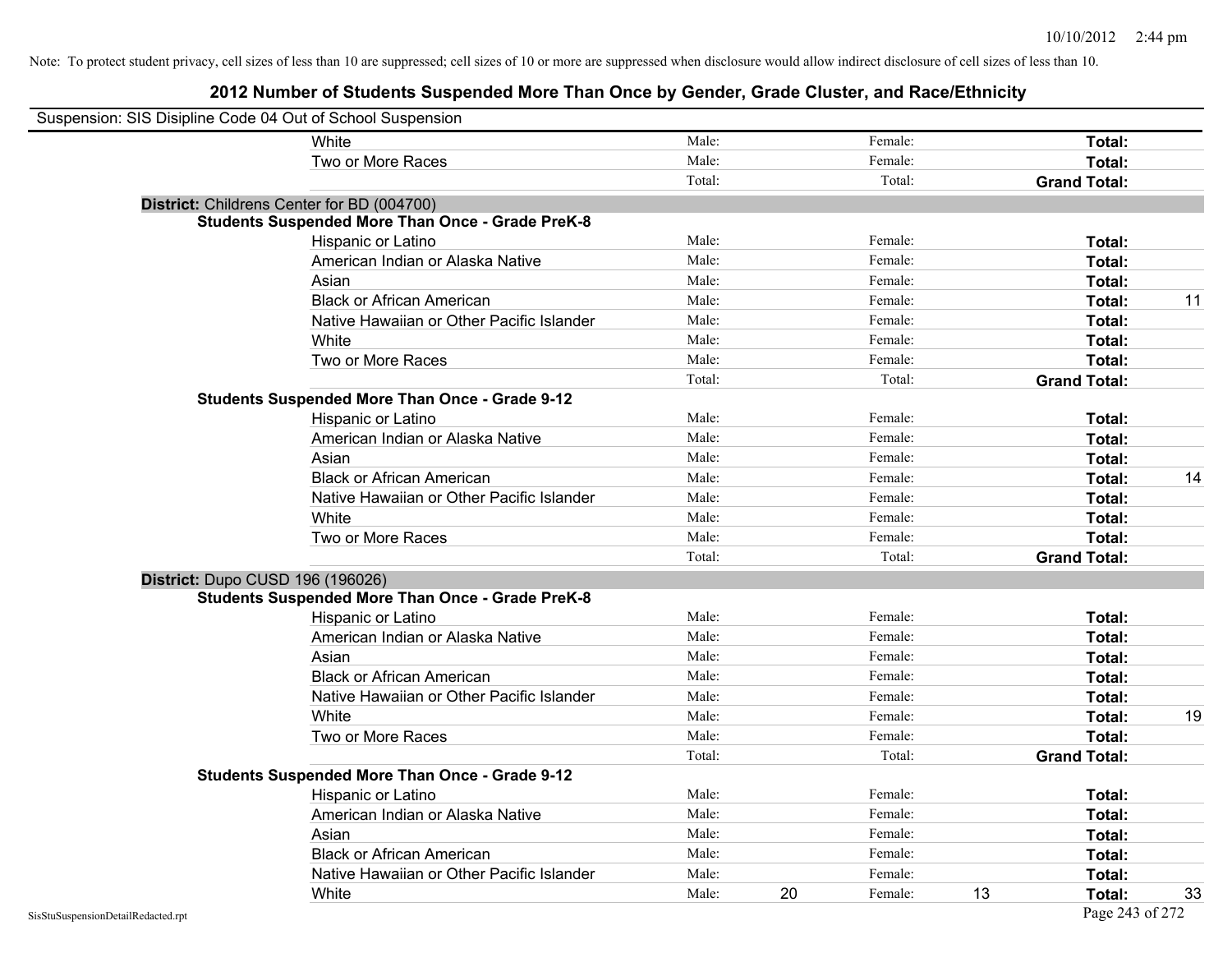| Suspension: SIS Disipline Code 04 Out of School Suspension |        |     |         |    |                     |     |
|------------------------------------------------------------|--------|-----|---------|----|---------------------|-----|
| Two or More Races                                          | Male:  |     | Female: |    | Total:              |     |
|                                                            | Total: |     | Total:  |    | <b>Grand Total:</b> |     |
| District: East St Louis SD 189 (189022)                    |        |     |         |    |                     |     |
| <b>Students Suspended More Than Once - Grade PreK-8</b>    |        |     |         |    |                     |     |
| Hispanic or Latino                                         | Male:  |     | Female: |    | Total:              |     |
| American Indian or Alaska Native                           | Male:  |     | Female: |    | Total:              |     |
| Asian                                                      | Male:  |     | Female: |    | Total:              |     |
| <b>Black or African American</b>                           | Male:  | 168 | Female: | 87 | Total:              | 255 |
| Native Hawaiian or Other Pacific Islander                  | Male:  |     | Female: |    | Total:              |     |
| White                                                      | Male:  |     | Female: |    | Total:              |     |
| Two or More Races                                          | Male:  |     | Female: |    | Total:              |     |
|                                                            | Total: |     | Total:  |    | <b>Grand Total:</b> |     |
| <b>Students Suspended More Than Once - Grade 9-12</b>      |        |     |         |    |                     |     |
| Hispanic or Latino                                         | Male:  |     | Female: |    | Total:              |     |
| American Indian or Alaska Native                           | Male:  |     | Female: |    | Total:              |     |
| Asian                                                      | Male:  |     | Female: |    | Total:              |     |
| <b>Black or African American</b>                           | Male:  | 69  | Female: | 48 | Total:              | 117 |
| Native Hawaiian or Other Pacific Islander                  | Male:  |     | Female: |    | Total:              |     |
| White                                                      | Male:  |     | Female: |    | Total:              |     |
| Two or More Races                                          | Male:  |     | Female: |    | Total:              |     |
|                                                            | Total: |     | Total:  |    | <b>Grand Total:</b> |     |
| District: Freeburg CCSD 70 (070004)                        |        |     |         |    |                     |     |
| <b>Students Suspended More Than Once - Grade PreK-8</b>    |        |     |         |    |                     |     |
| Hispanic or Latino                                         | Male:  |     | Female: |    | Total:              |     |
| American Indian or Alaska Native                           | Male:  |     | Female: |    | Total:              |     |
| Asian                                                      | Male:  |     | Female: |    | Total:              |     |
| <b>Black or African American</b>                           | Male:  |     | Female: |    | Total:              |     |
| Native Hawaiian or Other Pacific Islander                  | Male:  |     | Female: |    | Total:              |     |
| White                                                      | Male:  |     | Female: |    | Total:              |     |
| Two or More Races                                          | Male:  |     | Female: |    | Total:              |     |
|                                                            | Total: |     | Total:  |    | <b>Grand Total:</b> |     |
| District: Freeburg CHSD 77 (077016)                        |        |     |         |    |                     |     |
| <b>Students Suspended More Than Once - Grade 9-12</b>      |        |     |         |    |                     |     |
| Hispanic or Latino                                         | Male:  |     | Female: |    | Total:              |     |
| American Indian or Alaska Native                           | Male:  |     | Female: |    | Total:              |     |
| Asian                                                      | Male:  |     | Female: |    | Total:              |     |
| <b>Black or African American</b>                           | Male:  |     | Female: |    | Total:              |     |
| Native Hawaiian or Other Pacific Islander                  | Male:  |     | Female: |    | Total:              |     |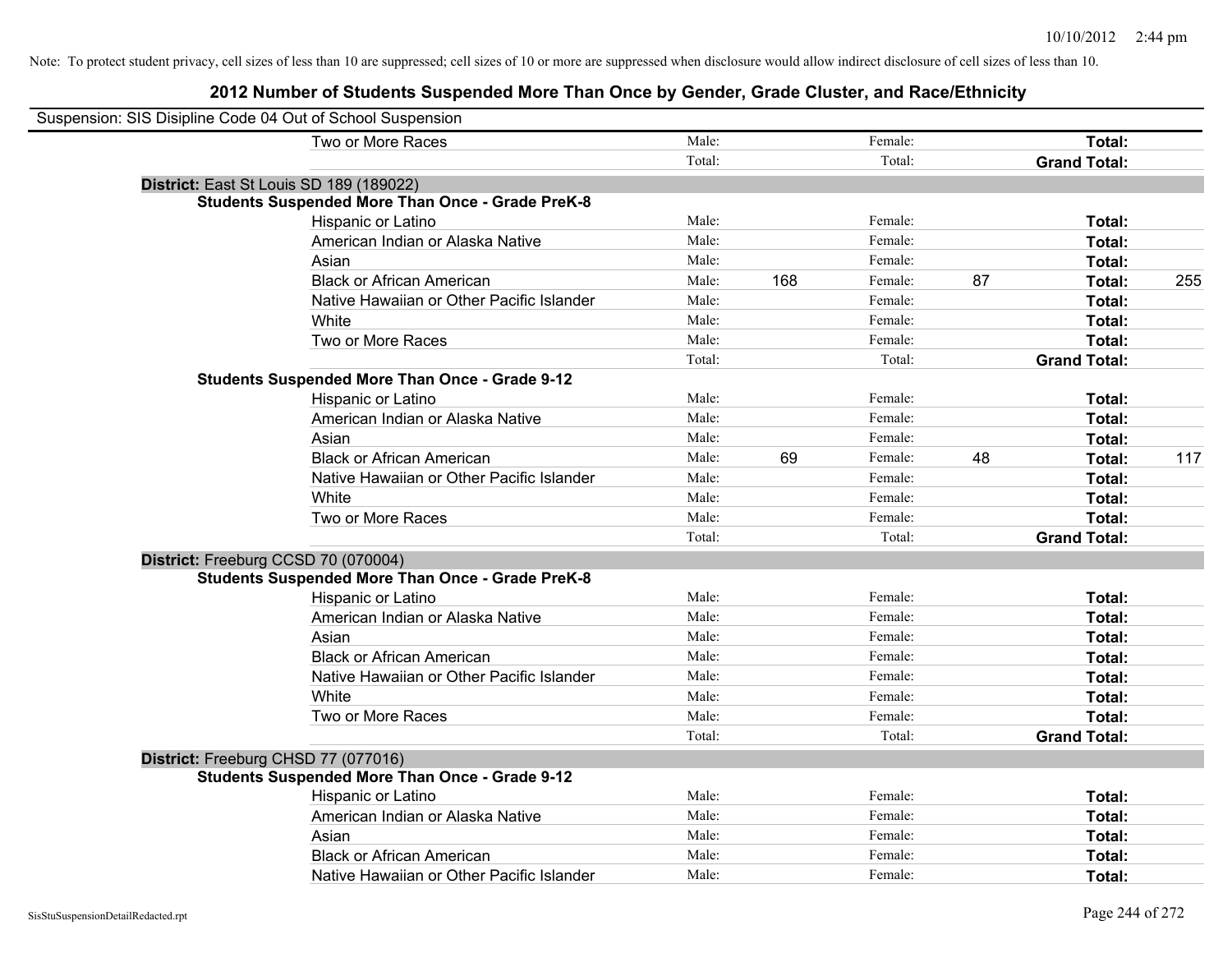| Suspension: SIS Disipline Code 04 Out of School Suspension |                                                         |        |         |                     |    |
|------------------------------------------------------------|---------------------------------------------------------|--------|---------|---------------------|----|
|                                                            | White                                                   | Male:  | Female: | Total:              |    |
|                                                            | Two or More Races                                       | Male:  | Female: | Total:              |    |
|                                                            |                                                         | Total: | Total:  | <b>Grand Total:</b> |    |
| <b>District: Grant CCSD 110 (110004)</b>                   |                                                         |        |         |                     |    |
|                                                            | <b>Students Suspended More Than Once - Grade PreK-8</b> |        |         |                     |    |
|                                                            | Hispanic or Latino                                      | Male:  | Female: | Total:              |    |
|                                                            | American Indian or Alaska Native                        | Male:  | Female: | Total:              |    |
|                                                            | Asian                                                   | Male:  | Female: | Total:              |    |
|                                                            | <b>Black or African American</b>                        | Male:  | Female: | Total:              |    |
|                                                            | Native Hawaiian or Other Pacific Islander               | Male:  | Female: | Total:              |    |
|                                                            | White                                                   | Male:  | Female: | Total:              |    |
|                                                            | Two or More Races                                       | Male:  | Female: | Total:              |    |
|                                                            |                                                         | Total: | Total:  | <b>Grand Total:</b> | 15 |
| District: Harmony Emge SD 175 (175002)                     |                                                         |        |         |                     |    |
|                                                            | <b>Students Suspended More Than Once - Grade PreK-8</b> |        |         |                     |    |
|                                                            | Hispanic or Latino                                      | Male:  | Female: | Total:              |    |
|                                                            | American Indian or Alaska Native                        | Male:  | Female: | Total:              |    |
|                                                            | Asian                                                   | Male:  | Female: | Total:              |    |
|                                                            | <b>Black or African American</b>                        | Male:  | Female: | Total:              | 14 |
|                                                            | Native Hawaiian or Other Pacific Islander               | Male:  | Female: | Total:              |    |
|                                                            | White                                                   | Male:  | Female: | Total:              |    |
|                                                            | Two or More Races                                       | Male:  | Female: | Total:              |    |
|                                                            |                                                         | Total: | Total:  | <b>Grand Total:</b> |    |
| District: High Mount SD 116 (116002)                       |                                                         |        |         |                     |    |
|                                                            | <b>Students Suspended More Than Once - Grade PreK-8</b> |        |         |                     |    |
|                                                            | Hispanic or Latino                                      | Male:  | Female: | Total:              |    |
|                                                            | American Indian or Alaska Native                        | Male:  | Female: | Total:              |    |
|                                                            | Asian                                                   | Male:  | Female: | Total:              |    |
|                                                            | <b>Black or African American</b>                        | Male:  | Female: | Total:              |    |
|                                                            | Native Hawaiian or Other Pacific Islander               | Male:  | Female: | Total:              |    |
|                                                            | White                                                   | Male:  | Female: | Total:              |    |
|                                                            | Two or More Races                                       | Male:  | Female: | Total:              |    |
|                                                            |                                                         | Total: | Total:  | <b>Grand Total:</b> |    |
| District: Illinois Center for Autism (025400)              |                                                         |        |         |                     |    |
|                                                            | <b>Students Suspended More Than Once - Grade PreK-8</b> |        |         |                     |    |
|                                                            | Hispanic or Latino                                      | Male:  | Female: | Total:              |    |
|                                                            | American Indian or Alaska Native                        | Male:  | Female: | Total:              |    |
|                                                            | Asian                                                   | Male:  | Female: | Total:              |    |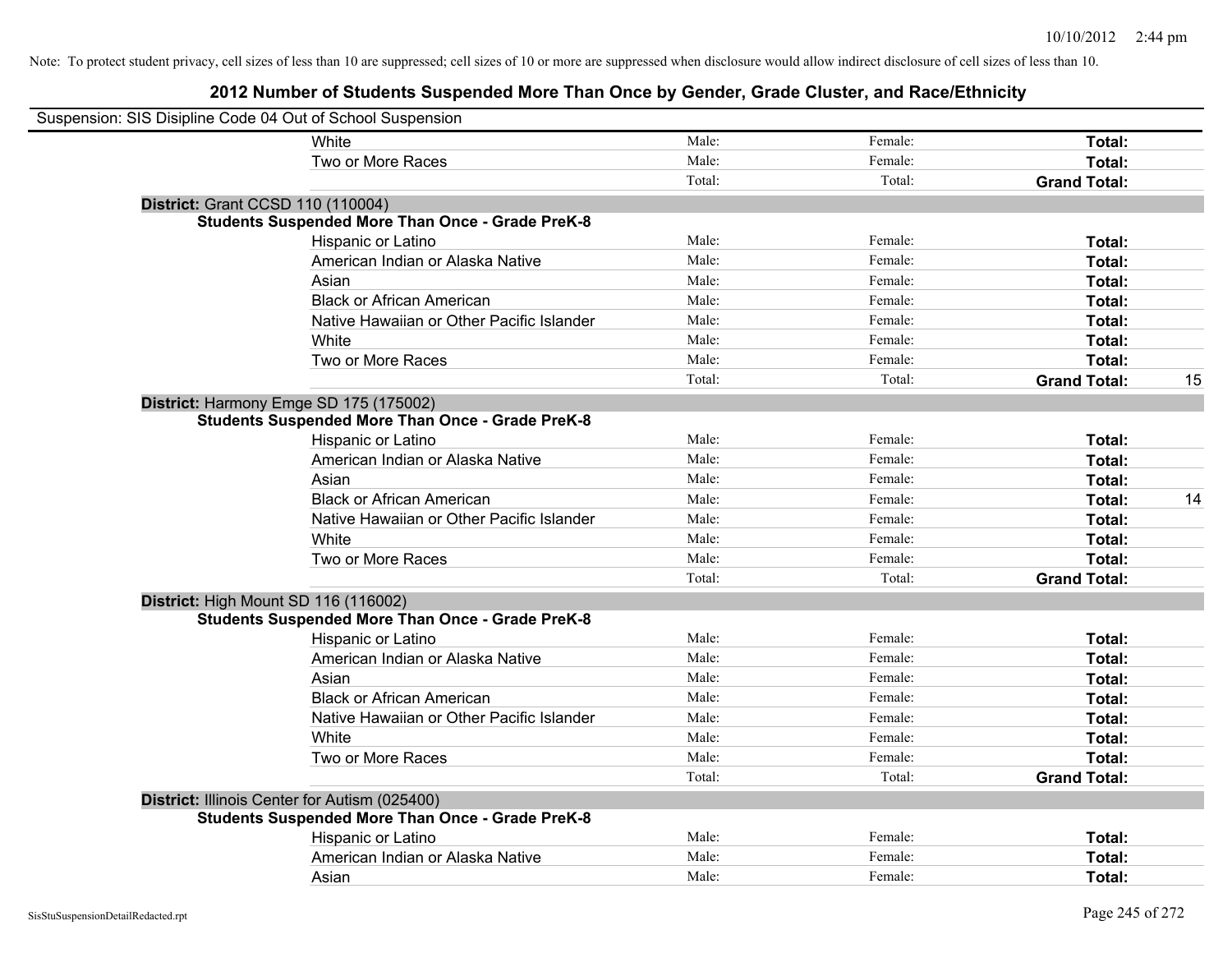| Suspension: SIS Disipline Code 04 Out of School Suspension |                                                         |        |         |                     |    |
|------------------------------------------------------------|---------------------------------------------------------|--------|---------|---------------------|----|
|                                                            | <b>Black or African American</b>                        | Male:  | Female: | Total:              |    |
|                                                            | Native Hawaiian or Other Pacific Islander               | Male:  | Female: | Total:              |    |
|                                                            | White                                                   | Male:  | Female: | Total:              |    |
|                                                            | Two or More Races                                       | Male:  | Female: | Total:              |    |
|                                                            |                                                         | Total: | Total:  | <b>Grand Total:</b> |    |
|                                                            | District: Lebanon CUSD 9 (009026)                       |        |         |                     |    |
|                                                            | <b>Students Suspended More Than Once - Grade PreK-8</b> |        |         |                     |    |
|                                                            | Hispanic or Latino                                      | Male:  | Female: | Total:              |    |
|                                                            | American Indian or Alaska Native                        | Male:  | Female: | Total:              |    |
|                                                            | Asian                                                   | Male:  | Female: | Total:              |    |
|                                                            | <b>Black or African American</b>                        | Male:  | Female: | Total:              |    |
|                                                            | Native Hawaiian or Other Pacific Islander               | Male:  | Female: | Total:              |    |
|                                                            | White                                                   | Male:  | Female: | Total:              |    |
|                                                            | Two or More Races                                       | Male:  | Female: | Total:              |    |
|                                                            |                                                         | Total: | Total:  | <b>Grand Total:</b> |    |
|                                                            | <b>Students Suspended More Than Once - Grade 9-12</b>   |        |         |                     |    |
|                                                            | Hispanic or Latino                                      | Male:  | Female: | Total:              |    |
|                                                            | American Indian or Alaska Native                        | Male:  | Female: | Total:              |    |
|                                                            | Asian                                                   | Male:  | Female: | Total:              |    |
|                                                            | <b>Black or African American</b>                        | Male:  | Female: | Total:              |    |
|                                                            | Native Hawaiian or Other Pacific Islander               | Male:  | Female: | Total:              |    |
|                                                            | White                                                   | Male:  | Female: | Total:              |    |
|                                                            | Two or More Races                                       | Male:  | Female: | Total:              |    |
|                                                            |                                                         | Total: | Total:  | <b>Grand Total:</b> | 14 |
|                                                            | District: Marissa CUSD 40 (040026)                      |        |         |                     |    |
|                                                            | <b>Students Suspended More Than Once - Grade PreK-8</b> |        |         |                     |    |
|                                                            | Hispanic or Latino                                      | Male:  | Female: | Total:              |    |
|                                                            | American Indian or Alaska Native                        | Male:  | Female: | Total:              |    |
|                                                            | Asian                                                   | Male:  | Female: | Total:              |    |
|                                                            | <b>Black or African American</b>                        | Male:  | Female: | Total:              |    |
|                                                            | Native Hawaiian or Other Pacific Islander               | Male:  | Female: | Total:              |    |
|                                                            | White                                                   | Male:  | Female: | Total:              |    |
|                                                            | Two or More Races                                       | Male:  | Female: | Total:              |    |
|                                                            |                                                         | Total: | Total:  | <b>Grand Total:</b> |    |
|                                                            | <b>Students Suspended More Than Once - Grade 9-12</b>   |        |         |                     |    |
|                                                            | <b>Hispanic or Latino</b>                               | Male:  | Female: | Total:              |    |
|                                                            | American Indian or Alaska Native                        | Male:  | Female: | Total:              |    |
|                                                            | Asian                                                   | Male:  | Female: | Total:              |    |
|                                                            | <b>Black or African American</b>                        | Male:  | Female: | Total:              |    |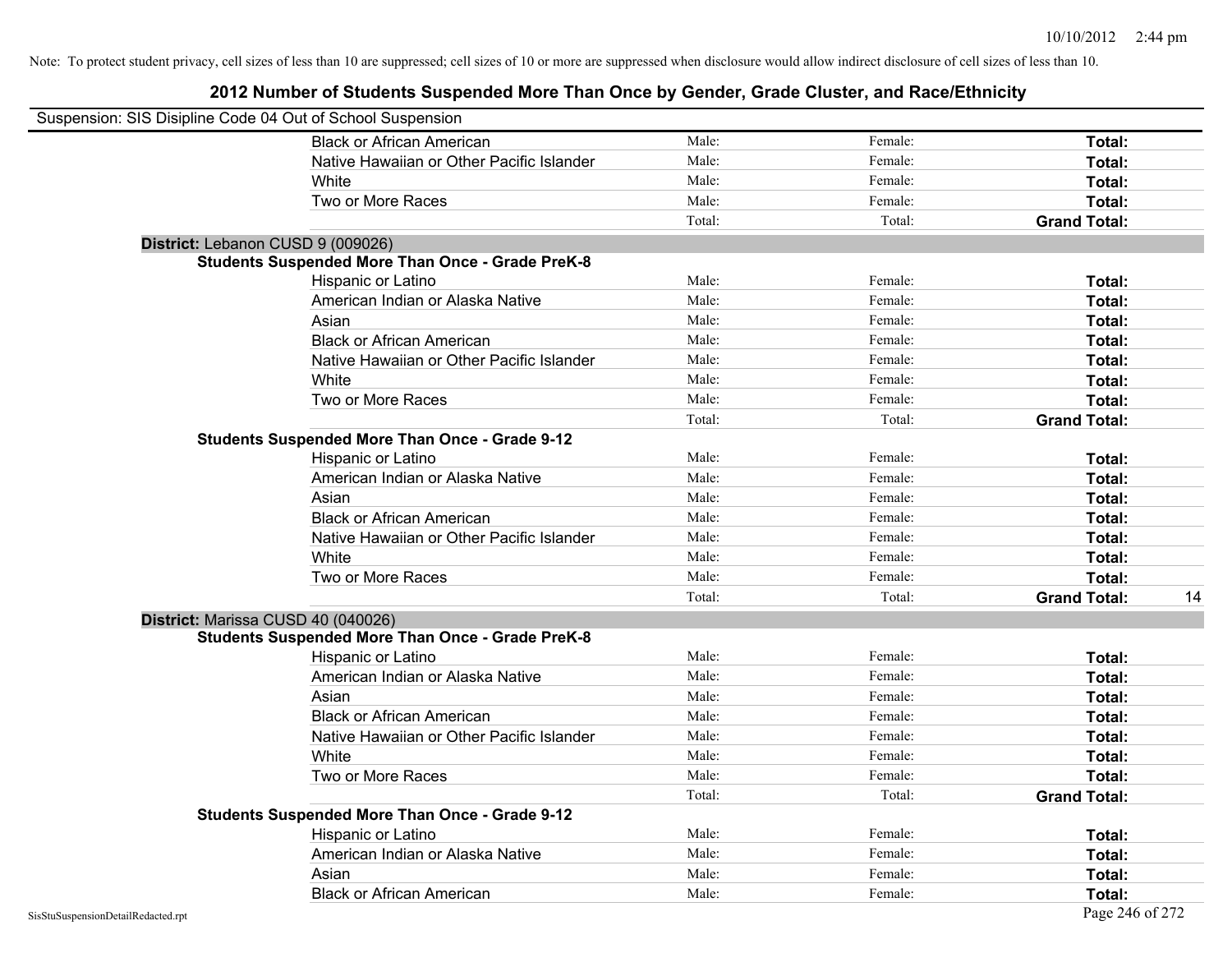| Suspension: SIS Disipline Code 04 Out of School Suspension |                                                         |        |         |                     |
|------------------------------------------------------------|---------------------------------------------------------|--------|---------|---------------------|
|                                                            | Native Hawaiian or Other Pacific Islander               | Male:  | Female: | Total:              |
|                                                            | White                                                   | Male:  | Female: | Total:              |
|                                                            | Two or More Races                                       | Male:  | Female: | Total:              |
|                                                            |                                                         | Total: | Total:  | <b>Grand Total:</b> |
| District: Mascoutah CUD 19 (019026)                        |                                                         |        |         |                     |
|                                                            | <b>Students Suspended More Than Once - Grade PreK-8</b> |        |         |                     |
|                                                            | Hispanic or Latino                                      | Male:  | Female: | Total:              |
|                                                            | American Indian or Alaska Native                        | Male:  | Female: | Total:              |
|                                                            | Asian                                                   | Male:  | Female: | Total:              |
|                                                            | <b>Black or African American</b>                        | Male:  | Female: | Total:              |
|                                                            | Native Hawaiian or Other Pacific Islander               | Male:  | Female: | Total:              |
|                                                            | White                                                   | Male:  | Female: | Total:              |
|                                                            | Two or More Races                                       | Male:  | Female: | Total:              |
|                                                            |                                                         | Total: | Total:  | <b>Grand Total:</b> |
|                                                            | <b>Students Suspended More Than Once - Grade 9-12</b>   |        |         |                     |
|                                                            | Hispanic or Latino                                      | Male:  | Female: | Total:              |
|                                                            | American Indian or Alaska Native                        | Male:  | Female: | Total:              |
|                                                            | Asian                                                   | Male:  | Female: | Total:              |
|                                                            | <b>Black or African American</b>                        | Male:  | Female: | Total:              |
|                                                            | Native Hawaiian or Other Pacific Islander               | Male:  | Female: | Total:              |
|                                                            | White                                                   | Male:  | Female: | Total:              |
|                                                            | Two or More Races                                       | Male:  | Female: | Total:              |
|                                                            |                                                         | Total: | Total:  | <b>Grand Total:</b> |
| District: Millstadt CCSD 160 (160004)                      |                                                         |        |         |                     |
|                                                            | <b>Students Suspended More Than Once - Grade PreK-8</b> |        |         |                     |
|                                                            | Hispanic or Latino                                      | Male:  | Female: | Total:              |
|                                                            | American Indian or Alaska Native                        | Male:  | Female: | Total:              |
|                                                            | Asian                                                   | Male:  | Female: | Total:              |
|                                                            | <b>Black or African American</b>                        | Male:  | Female: | Total:              |
|                                                            | Native Hawaiian or Other Pacific Islander               | Male:  | Female: | Total:              |
|                                                            | White                                                   | Male:  | Female: | Total:              |
|                                                            | Two or More Races                                       | Male:  | Female: | Total:              |
|                                                            |                                                         | Total: | Total:  | <b>Grand Total:</b> |
| District: New Athens CUSD 60 (060026)                      |                                                         |        |         |                     |
|                                                            | <b>Students Suspended More Than Once - Grade PreK-8</b> |        |         |                     |
|                                                            | Hispanic or Latino                                      | Male:  | Female: | Total:              |
|                                                            | American Indian or Alaska Native                        | Male:  | Female: | Total:              |
|                                                            | Asian                                                   | Male:  | Female: | Total:              |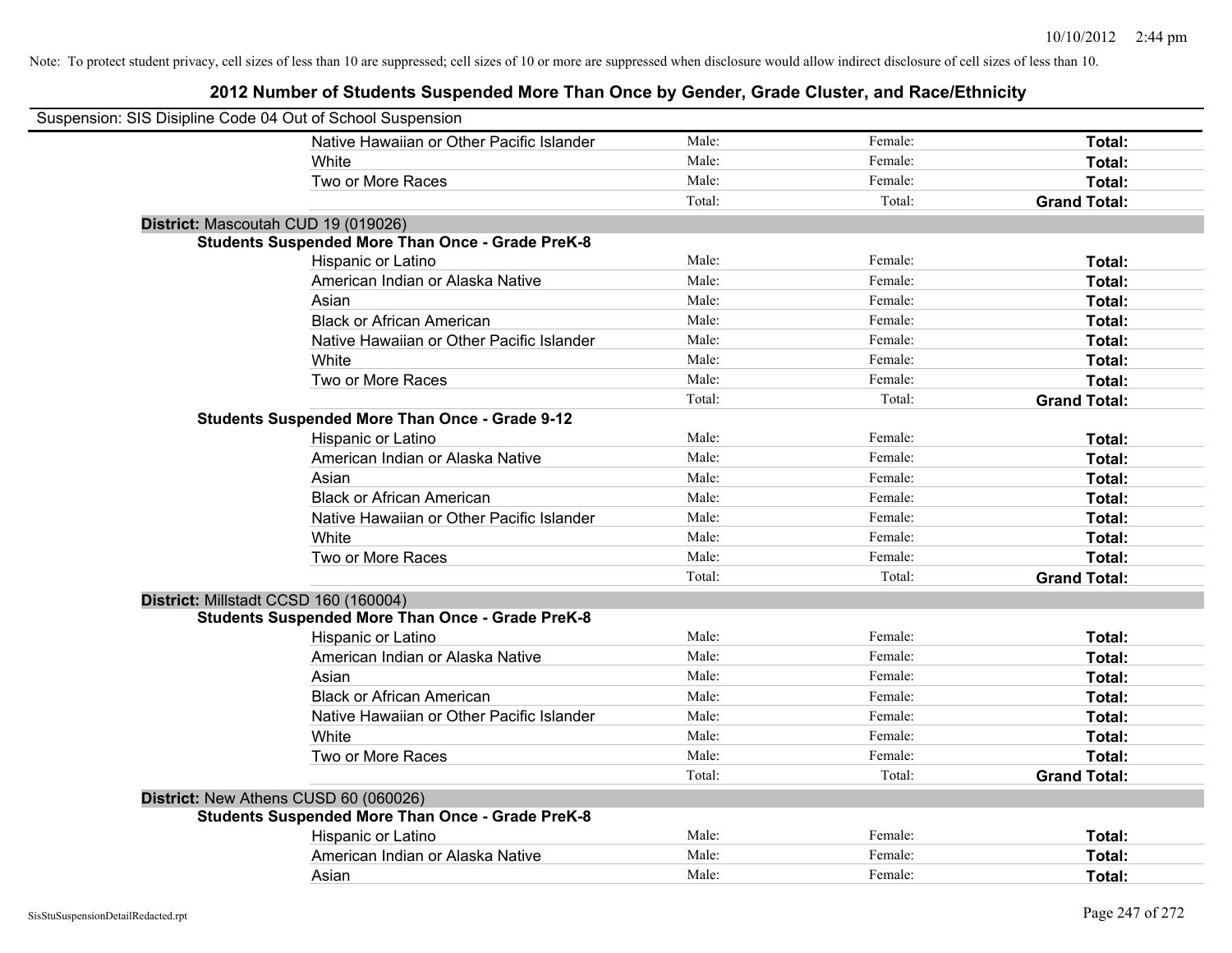|                                       | Suspension: SIS Disipline Code 04 Out of School Suspension |        |    |         |    |                     |    |
|---------------------------------------|------------------------------------------------------------|--------|----|---------|----|---------------------|----|
|                                       | <b>Black or African American</b>                           | Male:  |    | Female: |    | Total:              |    |
|                                       | Native Hawaiian or Other Pacific Islander                  | Male:  |    | Female: |    | Total:              |    |
|                                       | White                                                      | Male:  |    | Female: |    | Total:              |    |
|                                       | Two or More Races                                          | Male:  |    | Female: |    | Total:              |    |
|                                       |                                                            | Total: |    | Total:  |    | <b>Grand Total:</b> |    |
|                                       | <b>Students Suspended More Than Once - Grade 9-12</b>      |        |    |         |    |                     |    |
|                                       | Hispanic or Latino                                         | Male:  |    | Female: |    | Total:              |    |
|                                       | American Indian or Alaska Native                           | Male:  |    | Female: |    | Total:              |    |
|                                       | Asian                                                      | Male:  |    | Female: |    | Total:              |    |
|                                       | <b>Black or African American</b>                           | Male:  |    | Female: |    | Total:              |    |
|                                       | Native Hawaiian or Other Pacific Islander                  | Male:  |    | Female: |    | Total:              |    |
|                                       | White                                                      | Male:  |    | Female: |    | Total:              |    |
|                                       | Two or More Races                                          | Male:  |    | Female: |    | Total:              |    |
|                                       |                                                            | Total: |    | Total:  |    | <b>Grand Total:</b> |    |
| District: O Fallon CCSD 90 (090004)   |                                                            |        |    |         |    |                     |    |
|                                       | <b>Students Suspended More Than Once - Grade PreK-8</b>    |        |    |         |    |                     |    |
|                                       | Hispanic or Latino                                         | Male:  |    | Female: |    | Total:              |    |
|                                       | American Indian or Alaska Native                           | Male:  |    | Female: |    | Total:              |    |
|                                       | Asian                                                      | Male:  |    | Female: |    | Total:              |    |
|                                       | <b>Black or African American</b>                           | Male:  |    | Female: |    | Total:              | 13 |
|                                       | Native Hawaiian or Other Pacific Islander                  | Male:  |    | Female: |    | Total:              |    |
|                                       | White                                                      | Male:  |    | Female: |    | Total:              |    |
|                                       | Two or More Races                                          | Male:  |    | Female: |    | Total:              |    |
|                                       |                                                            | Total: |    | Total:  |    | <b>Grand Total:</b> | 23 |
|                                       | District: O Fallon Twp HSD 203 (203017)                    |        |    |         |    |                     |    |
|                                       | <b>Students Suspended More Than Once - Grade 9-12</b>      |        |    |         |    |                     |    |
|                                       | Hispanic or Latino                                         | Male:  |    | Female: |    | Total:              |    |
|                                       | American Indian or Alaska Native                           | Male:  |    | Female: |    | Total:              |    |
|                                       | Asian                                                      | Male:  |    | Female: |    | Total:              |    |
|                                       | <b>Black or African American</b>                           | Male:  | 22 | Female: | 24 | Total:              | 46 |
|                                       | Native Hawaiian or Other Pacific Islander                  | Male:  |    | Female: |    | Total:              |    |
|                                       | White                                                      | Male:  |    | Female: |    | Total:              | 32 |
|                                       | Two or More Races                                          | Male:  |    | Female: |    | Total:              |    |
|                                       |                                                            | Total: |    | Total:  |    | <b>Grand Total:</b> |    |
| District: Signal Hill SD 181 (181002) |                                                            |        |    |         |    |                     |    |
|                                       | <b>Students Suspended More Than Once - Grade PreK-8</b>    |        |    |         |    |                     |    |
|                                       | Hispanic or Latino                                         | Male:  |    | Female: |    | Total:              |    |
|                                       | American Indian or Alaska Native                           | Male:  |    | Female: |    | Total:              |    |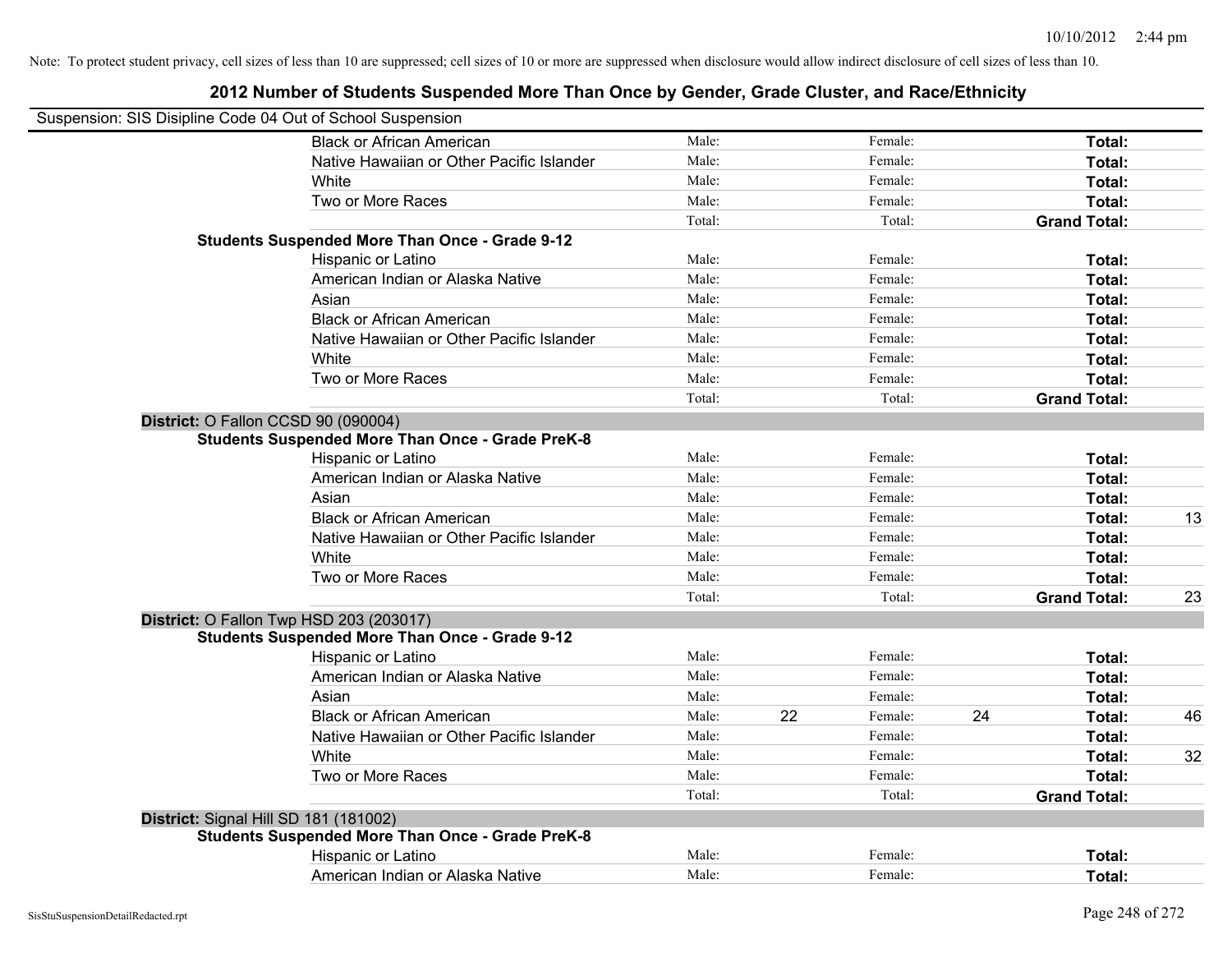| Suspension: SIS Disipline Code 04 Out of School Suspension |                                                         |        |               |                     |    |
|------------------------------------------------------------|---------------------------------------------------------|--------|---------------|---------------------|----|
|                                                            | Asian                                                   | Male:  | Female:       | Total:              |    |
|                                                            | <b>Black or African American</b>                        | Male:  | Female:       | Total:              | 33 |
|                                                            | Native Hawaiian or Other Pacific Islander               | Male:  | Female:       | Total:              |    |
|                                                            | White                                                   | Male:  | Female:       | Total:              |    |
|                                                            | Two or More Races                                       | Male:  | Female:       | Total:              |    |
|                                                            |                                                         | Total: | Total:        | <b>Grand Total:</b> |    |
| District: Smithton CCSD 130 (130004)                       |                                                         |        |               |                     |    |
|                                                            | <b>Students Suspended More Than Once - Grade PreK-8</b> |        |               |                     |    |
|                                                            | Hispanic or Latino                                      | Male:  | Female:       | Total:              |    |
|                                                            | American Indian or Alaska Native                        | Male:  | Female:       | Total:              |    |
|                                                            | Asian                                                   | Male:  | Female:       | Total:              |    |
|                                                            | <b>Black or African American</b>                        | Male:  | Female:       | Total:              |    |
|                                                            | Native Hawaiian or Other Pacific Islander               | Male:  | Female:       | Total:              |    |
|                                                            | White                                                   | Male:  | Female:       | Total:              |    |
|                                                            | Two or More Races                                       | Male:  | Female:       | Total:              |    |
|                                                            |                                                         | Total: | Total:        | <b>Grand Total:</b> |    |
| District: Whiteside SD 115 (115002)                        | <b>Students Suspended More Than Once - Grade PreK-8</b> |        |               |                     |    |
|                                                            | Hispanic or Latino                                      | Male:  | Female:       | Total:              |    |
|                                                            | American Indian or Alaska Native                        | Male:  | Female:       | Total:              |    |
|                                                            | Asian                                                   | Male:  | Female:       | Total:              |    |
|                                                            | <b>Black or African American</b>                        | Male:  | 30<br>Female: | 12<br>Total:        | 42 |
|                                                            | Native Hawaiian or Other Pacific Islander               | Male:  | Female:       | Total:              |    |
|                                                            | White                                                   | Male:  | Female:       | Total:              | 12 |
|                                                            | Two or More Races                                       | Male:  | Female:       | <b>Total:</b>       |    |
|                                                            |                                                         | Total: | Total:        | <b>Grand Total:</b> | 66 |
| District: Wolf Branch SD 113 (113002)                      | <b>Students Suspended More Than Once - Grade PreK-8</b> |        |               |                     |    |
|                                                            | Hispanic or Latino                                      | Male:  | Female:       | Total:              |    |
|                                                            | American Indian or Alaska Native                        | Male:  | Female:       | Total:              |    |
|                                                            | Asian                                                   | Male:  | Female:       | Total:              |    |
|                                                            | <b>Black or African American</b>                        | Male:  | Female:       | Total:              |    |
|                                                            | Native Hawaiian or Other Pacific Islander               | Male:  | Female:       | Total:              |    |
|                                                            | White                                                   | Male:  | Female:       | Total:              |    |
|                                                            | Two or More Races                                       | Male:  | Female:       | Total:              |    |
|                                                            |                                                         | Total: | Total:        | <b>Grand Total:</b> |    |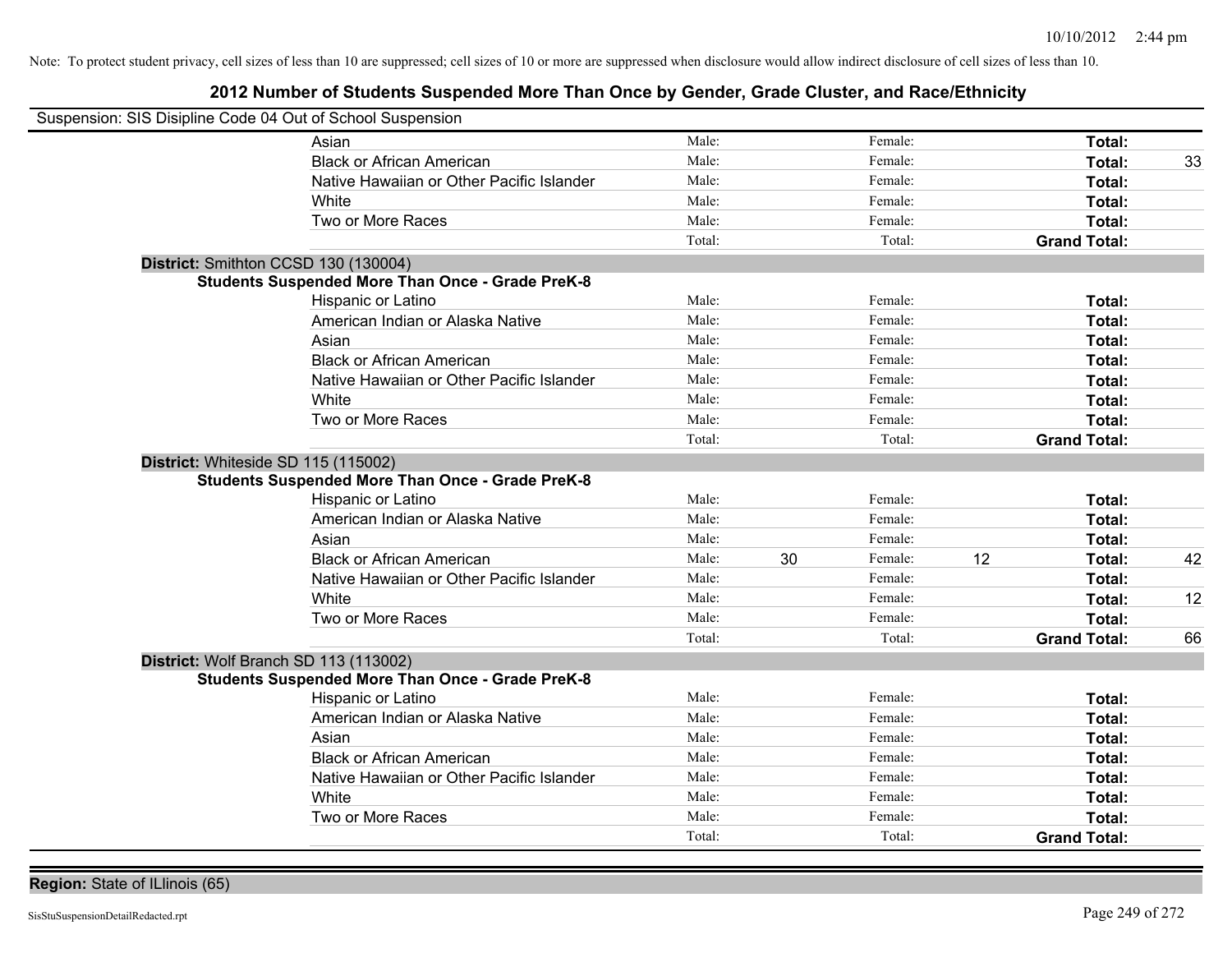|                           | Suspension: SIS Disipline Code 04 Out of School Suspension |        |         |                     |    |
|---------------------------|------------------------------------------------------------|--------|---------|---------------------|----|
| County: State Of II (108) |                                                            |        |         |                     |    |
|                           | District: Non-Public School (9030)                         |        |         |                     |    |
|                           | <b>Students Suspended More Than Once - Grade 9-12</b>      |        |         |                     |    |
|                           | Hispanic or Latino                                         | Male:  | Female: | Total:              |    |
|                           | American Indian or Alaska Native                           | Male:  | Female: | Total:              |    |
|                           | Asian                                                      | Male:  | Female: | Total:              |    |
|                           | <b>Black or African American</b>                           | Male:  | Female: | Total:              |    |
|                           | Native Hawaiian or Other Pacific Islander                  | Male:  | Female: | Total:              |    |
|                           | White                                                      | Male:  | Female: | Total:              |    |
|                           | Two or More Races                                          | Male:  | Female: | Total:              |    |
|                           |                                                            | Total: | Total:  | <b>Grand Total:</b> |    |
| Region: Tazewell ROE (53) |                                                            |        |         |                     |    |
| County: Tazewell (090)    |                                                            |        |         |                     |    |
|                           | District: Creve Coeur SD 76 (076002)                       |        |         |                     |    |
|                           | <b>Students Suspended More Than Once - Grade PreK-8</b>    |        |         |                     |    |
|                           | Hispanic or Latino                                         | Male:  | Female: | Total:              |    |
|                           | American Indian or Alaska Native                           | Male:  | Female: | Total:              |    |
|                           | Asian                                                      | Male:  | Female: | Total:              |    |
|                           | <b>Black or African American</b>                           | Male:  | Female: | Total:              |    |
|                           | Native Hawaiian or Other Pacific Islander                  | Male:  | Female: | Total:              |    |
|                           | White                                                      | Male:  | Female: | Total:              | 12 |
|                           | Two or More Races                                          | Male:  | Female: | Total:              |    |
|                           |                                                            | Total: | Total:  | <b>Grand Total:</b> |    |
|                           | District: Delavan CUSD 703 (703026)                        |        |         |                     |    |
|                           | <b>Students Suspended More Than Once - Grade PreK-8</b>    |        |         |                     |    |
|                           | Hispanic or Latino                                         | Male:  | Female: | Total:              |    |
|                           | American Indian or Alaska Native                           | Male:  | Female: | Total:              |    |
|                           | Asian                                                      | Male:  | Female: | Total:              |    |
|                           | <b>Black or African American</b>                           | Male:  | Female: | Total:              |    |
|                           | Native Hawaiian or Other Pacific Islander                  | Male:  | Female: | Total:              |    |
|                           | White                                                      | Male:  | Female: | Total:              | 13 |
|                           | Two or More Races                                          | Male:  | Female: | Total:              |    |
|                           |                                                            | Total: | Total:  | <b>Grand Total:</b> |    |
|                           | <b>Students Suspended More Than Once - Grade 9-12</b>      |        |         |                     |    |
|                           | Hispanic or Latino                                         | Male:  | Female: | Total:              |    |
|                           | American Indian or Alaska Native                           | Male:  | Female: | Total:              |    |
|                           | Asian                                                      | Male:  | Female: | Total:              |    |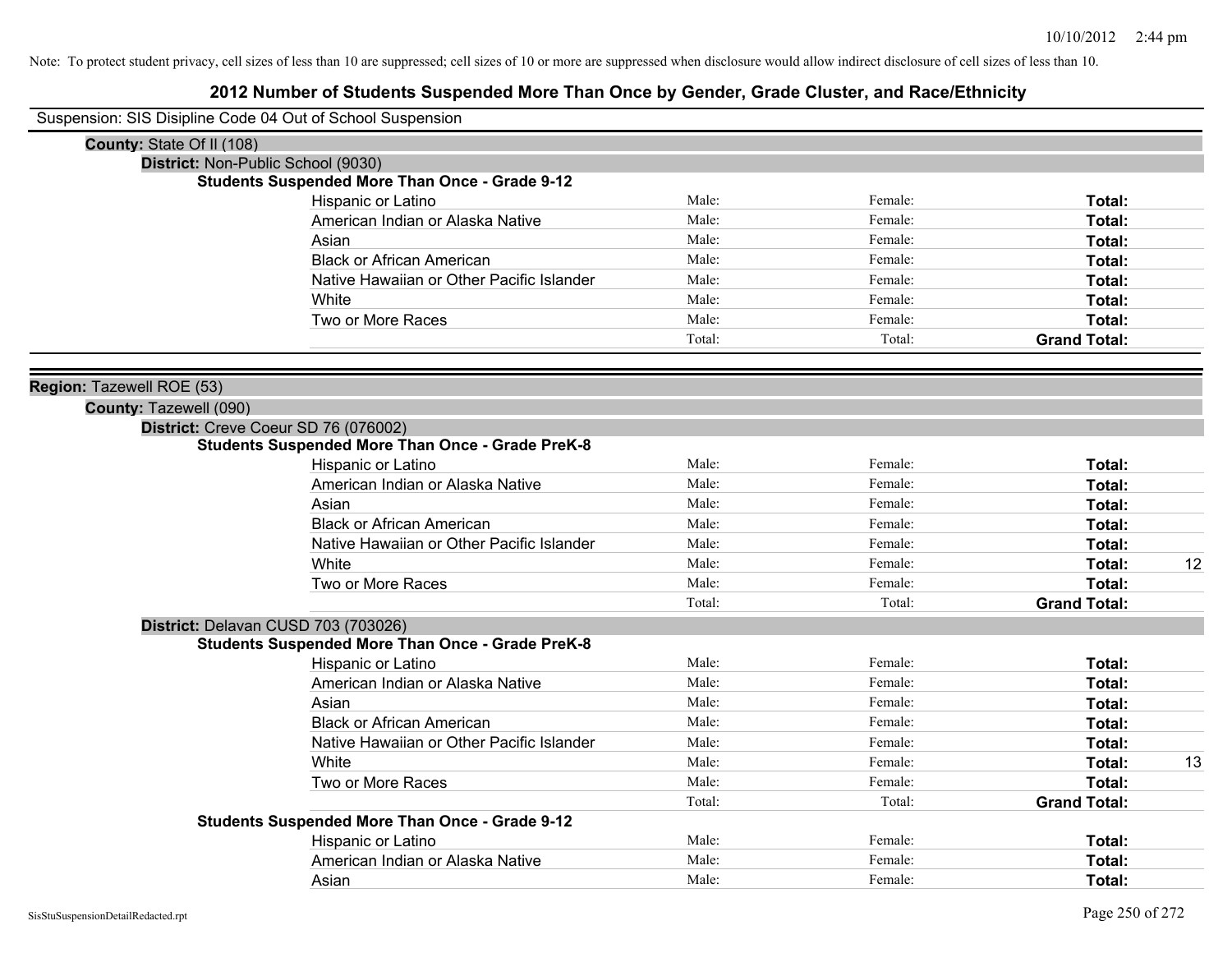| Suspension: SIS Disipline Code 04 Out of School Suspension |        |         |                     |    |
|------------------------------------------------------------|--------|---------|---------------------|----|
| <b>Black or African American</b>                           | Male:  | Female: | Total:              |    |
| Native Hawaiian or Other Pacific Islander                  | Male:  | Female: | Total:              |    |
| White                                                      | Male:  | Female: | Total:              |    |
| Two or More Races                                          | Male:  | Female: | Total:              |    |
|                                                            | Total: | Total:  | <b>Grand Total:</b> |    |
| District: District 50 Schools (050002)                     |        |         |                     |    |
| <b>Students Suspended More Than Once - Grade PreK-8</b>    |        |         |                     |    |
| Hispanic or Latino                                         | Male:  | Female: | Total:              |    |
| American Indian or Alaska Native                           | Male:  | Female: | Total:              |    |
| Asian                                                      | Male:  | Female: | Total:              |    |
| <b>Black or African American</b>                           | Male:  | Female: | Total:              |    |
| Native Hawaiian or Other Pacific Islander                  | Male:  | Female: | Total:              |    |
| White                                                      | Male:  | Female: | Total:              |    |
| Two or More Races                                          | Male:  | Female: | Total:              |    |
|                                                            | Total: | Total:  | <b>Grand Total:</b> |    |
| District: East Peoria CHSD 309 (309016)                    |        |         |                     |    |
| <b>Students Suspended More Than Once - Grade 9-12</b>      |        |         |                     |    |
| Hispanic or Latino                                         | Male:  | Female: | Total:              |    |
| American Indian or Alaska Native                           | Male:  | Female: | Total:              |    |
| Asian                                                      | Male:  | Female: | Total:              |    |
| <b>Black or African American</b>                           | Male:  | Female: | Total:              |    |
| Native Hawaiian or Other Pacific Islander                  | Male:  | Female: | Total:              |    |
| White                                                      | Male:  | Female: | Total:              | 34 |
| Two or More Races                                          | Male:  | Female: | Total:              |    |
|                                                            | Total: | Total:  | <b>Grand Total:</b> |    |
| District: East Peoria SD 86 (086002)                       |        |         |                     |    |
| <b>Students Suspended More Than Once - Grade PreK-8</b>    |        |         |                     |    |
| Hispanic or Latino                                         | Male:  | Female: | Total:              |    |
| American Indian or Alaska Native                           | Male:  | Female: | Total:              |    |
| Asian                                                      | Male:  | Female: | Total:              |    |
| <b>Black or African American</b>                           | Male:  | Female: | Total:              |    |
| Native Hawaiian or Other Pacific Islander                  | Male:  | Female: | Total:              |    |
| White                                                      | Male:  | Female: | Total:              | 26 |
| Two or More Races                                          | Male:  | Female: | Total:              |    |
|                                                            | Total: | Total:  | <b>Grand Total:</b> |    |
| District: Morton CUSD 709 (709026)                         |        |         |                     |    |
| <b>Students Suspended More Than Once - Grade PreK-8</b>    |        |         |                     |    |
| <b>Hispanic or Latino</b>                                  | Male:  | Female: | Total:              |    |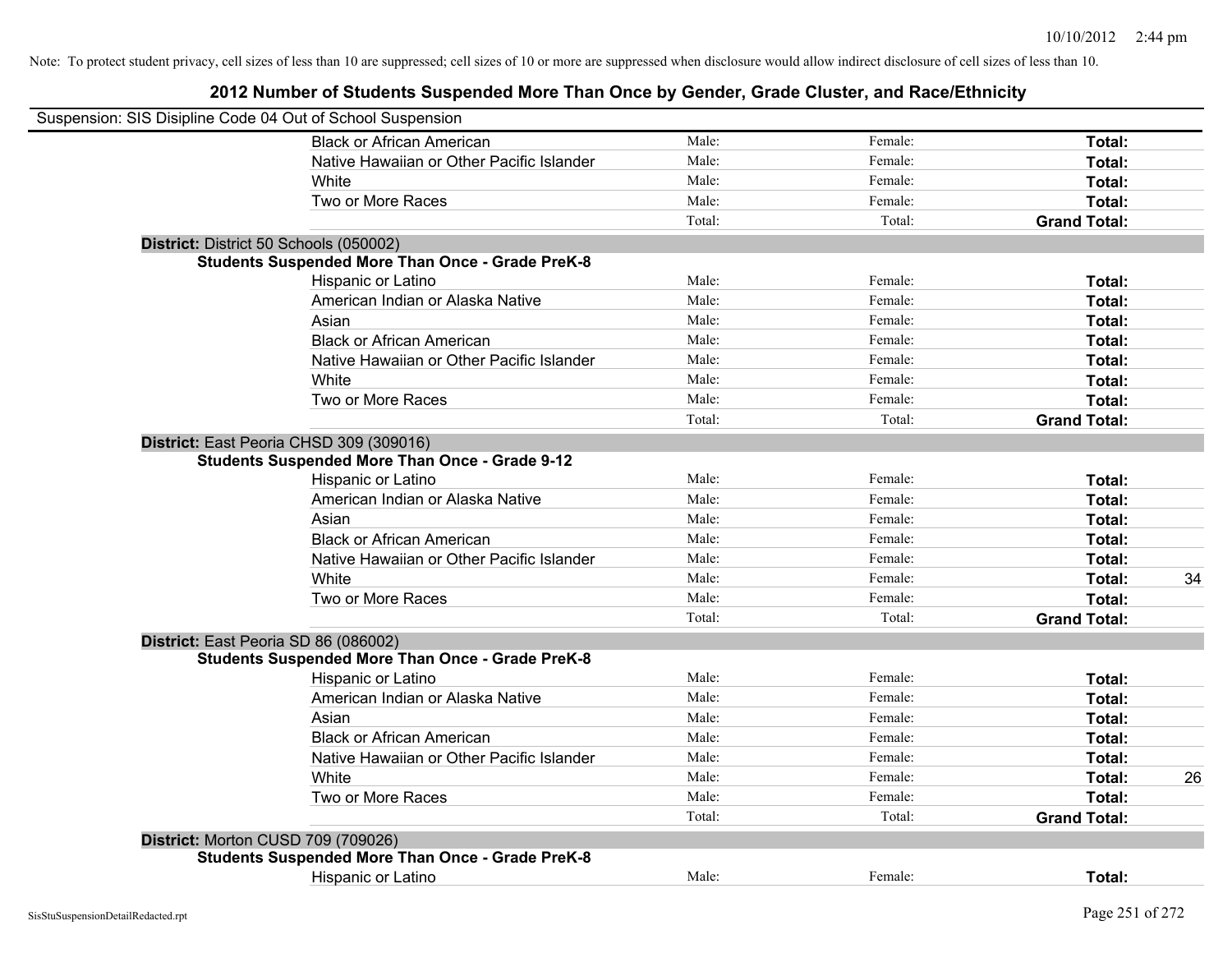## Suspension: SIS Disipline Code 04 Out of School Suspension American Indian or Alaska Native **Male:** Male: Female: Female: **Total:** Total: Asian **Asian Male:** Female: **Total:** Female: **Total:** Female: **Total:** Female: **Total:** Female: **Total:** Female: **Total:** Female: **Total:** Female: **Total:** Female: **Total: Total: Total: Total: Total: Total: Tot** Black or African American **American** Male: Male: Female: **Female: Total: Total: Total: Female: Total: Total: Total: Total: Total: Total: Total: Total: Total: Total: Total: Total: Total:** Native Hawaiian or Other Pacific Islander **Male:** Male: Female: Female: **Total:** Total: White **Total:** Male: **Female:** Female: **Total:** Total: **Total:** Female: **Total:** Total: **Total:** Total: **Total:** Total: **Total:** Total: **Total:** Total: **Total:** Total: **Total:** Total: **Total:** Total: **Total:** Total: **Total** Two or More Races **Total:** Total: Male: Female: Female: **Total:** Female: **Total:** Total: Total: Total: Total: **Grand Total: Students Suspended More Than Once - Grade 9-12** Hispanic or Latino **Finally Hispanic or Latino** *Total:* Male: Female: **Female: Total: Total:** Female: **Total:** American Indian or Alaska Native **Male:** Male: Female: Female: **Total:** Total: Asian **Asian Male:** Female: **Total:** Female: **Total:** Female: **Total:** Female: **Total:** Female: **Total:** Female: **Total:** Female: **Total:** Female: **Total:** Female: **Total: Total: Total: Total: Total: Total: Tot** Black or African American **Figure 1.1 and Total:** Male: Female: Female: **Total:** Total: Native Hawaiian or Other Pacific Islander **Male:** Male: Female: Female: **Total:** Total: White **Total:** Male: **Female:** Female: **Total:** Total: **Total:** Female: **Total:** Total: **Total:** Total: **Total:** Total: **Total:** Total: **Total:** Total: **Total:** Total: **Total:** Total: **Total:** Total: **Total:** Total: **Total** Two or More Races **Total:** Total: Male: Female: Female: **Total:** Female: **Total:** Total: Total: Total: **Grand Total: District:** N Pekin & Marquette Hght SD 102 (102002) **Students Suspended More Than Once - Grade PreK-8** Hispanic or Latino **Finally Hispanic or Latino** *Total:* Male: Female: **Female: Total: Total: Total: Finally** American Indian or Alaska Native **Male:** Male: Female: Female: **Total:** Total: Asian **Female:** Total: Male: Female: **Total:** Total: Total: Total: Total: Total: Total: Total: Total: Total: Total: Total: Total: Total: Total: Total: Total: Total: Total: Total: Total: Total: Total: Total: Total: Total: T Black or African American **Figure 1.1 and Total:** Male: Female: Female: **Total:** Total: Native Hawaiian or Other Pacific Islander **Male:** Male: Female: Female: **Total:** Total: White **Total:** Male: Female: **Total:** Total: **Total:** Female: **Total:** Total: Two or More Races **Total:** Total: Male: Female: Female: **Total:** Total: Total: Total: **Grand Total: District:** Pekin CSD 303 (303016) **Students Suspended More Than Once - Grade 9-12** Hispanic or Latino **Finale:** Female: **Female:** Female: **Total:** Female: **Total:** Female: **Female:** Female: **Total:** Female: **Female:** Female: **Female:** Female: **Female:** Female: **Female:** Female: **Female:** Female: **Female:** American Indian or Alaska Native **Male:** Male: Female: Female: **Total:** Total: Asian **Asian Male:** Total: Male: Female: **Total: Total:** Total: Total: Total: Total: Total: Total: Total: Total: Total: Total: Total: Total: Total: Total: Total: Total: Total: Total: Total: Total: Total: Total: Total: Tota Black or African American **Male:** Male: Female: Female: **Total:** Total: **Total:** Female: **Female:** Total: Total: **Female:** Total: Total: Total: Total: Total: Total: Total: Total: Total: Total: Total: Total: Total: Total: T Native Hawaiian or Other Pacific Islander **Male:** Male: Female: Female: **Total:** Total: White Male: 162 Female: 74 **Total:** 236 Two or More Races **Total:** Total: Male: Female: Female: **Total:** Female: **Total:** Total: Total: Total: **Grand Total:** 254

**2012 Number of Students Suspended More Than Once by Gender, Grade Cluster, and Race/Ethnicity**

**District:** Pekin PSD 108 (108002) **Students Suspended More Than Once - Grade PreK-8**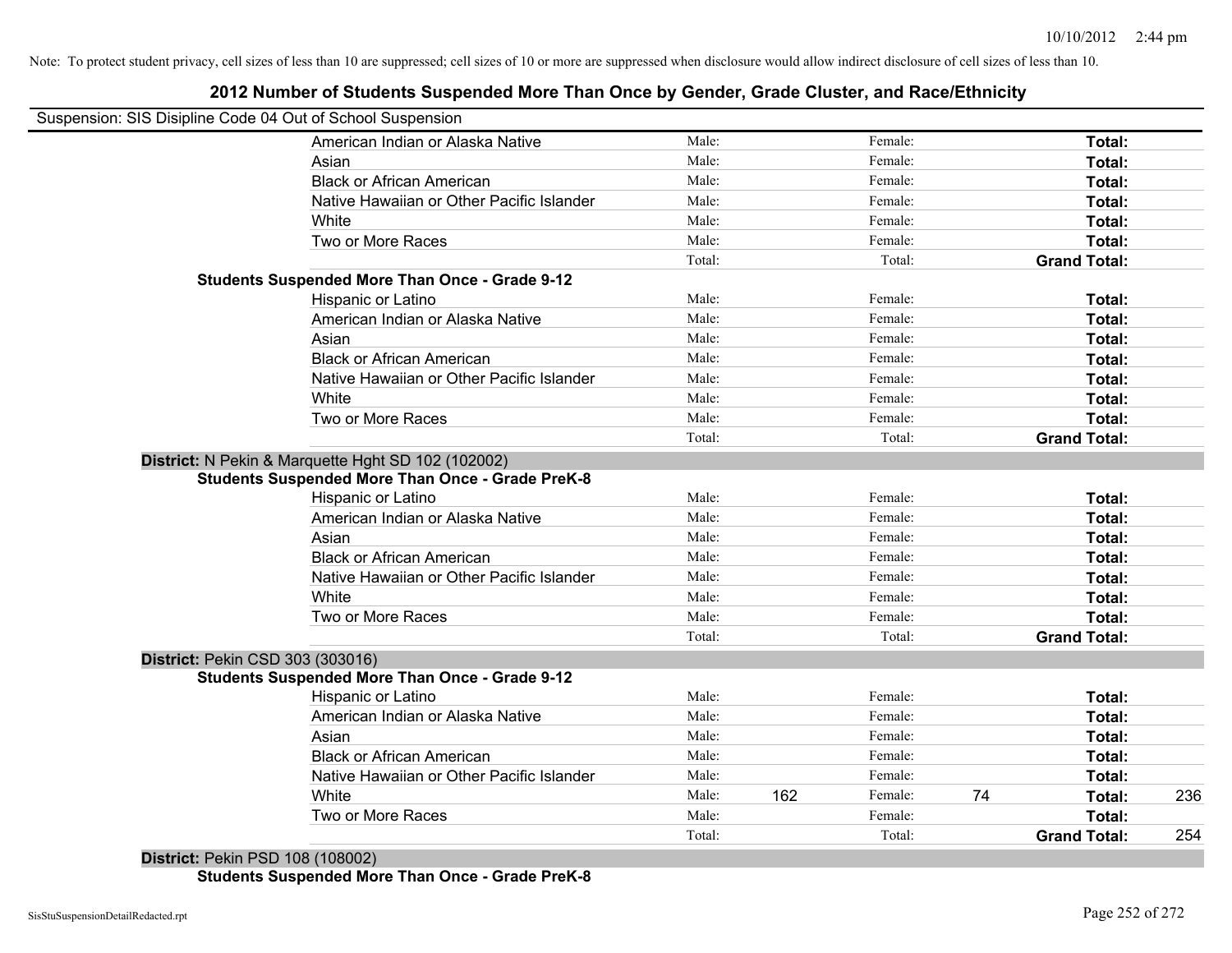## **2012 Number of Students Suspended More Than Once by Gender, Grade Cluster, and Race/Ethnicity**

| Male:<br>Male:<br>Male:<br>Male:<br>Male:<br>Male:<br>Male:<br>Total:<br>Male:<br>Male:<br>Male:<br>Male:<br>Male:<br>Male:<br>Male:<br>Total:<br>Male: | 24                                                           | Female:<br>Female:<br>Female:<br>Female:<br>Female:<br>Female:<br>Female:<br>Total:<br>Female:<br>Female:<br>Female:<br>Female:<br>Female:<br>Female:<br>Female:<br>Total: | 13     | Total:<br>Total:<br>Total:<br>Total:<br>Total:<br>Total:<br>Total:<br><b>Grand Total:</b><br>Total:<br>Total:<br>Total:<br>Total:<br>Total:<br>Total:<br>Total:<br><b>Grand Total:</b> | 37                                      |
|---------------------------------------------------------------------------------------------------------------------------------------------------------|--------------------------------------------------------------|----------------------------------------------------------------------------------------------------------------------------------------------------------------------------|--------|----------------------------------------------------------------------------------------------------------------------------------------------------------------------------------------|-----------------------------------------|
|                                                                                                                                                         |                                                              |                                                                                                                                                                            |        |                                                                                                                                                                                        |                                         |
|                                                                                                                                                         |                                                              |                                                                                                                                                                            |        |                                                                                                                                                                                        |                                         |
|                                                                                                                                                         |                                                              |                                                                                                                                                                            |        |                                                                                                                                                                                        |                                         |
|                                                                                                                                                         |                                                              |                                                                                                                                                                            |        |                                                                                                                                                                                        |                                         |
|                                                                                                                                                         |                                                              |                                                                                                                                                                            |        |                                                                                                                                                                                        |                                         |
|                                                                                                                                                         |                                                              |                                                                                                                                                                            |        |                                                                                                                                                                                        |                                         |
|                                                                                                                                                         |                                                              |                                                                                                                                                                            |        |                                                                                                                                                                                        |                                         |
|                                                                                                                                                         |                                                              |                                                                                                                                                                            |        |                                                                                                                                                                                        |                                         |
|                                                                                                                                                         |                                                              |                                                                                                                                                                            |        |                                                                                                                                                                                        |                                         |
|                                                                                                                                                         |                                                              |                                                                                                                                                                            |        |                                                                                                                                                                                        |                                         |
|                                                                                                                                                         |                                                              |                                                                                                                                                                            |        |                                                                                                                                                                                        |                                         |
|                                                                                                                                                         |                                                              |                                                                                                                                                                            |        |                                                                                                                                                                                        |                                         |
|                                                                                                                                                         |                                                              |                                                                                                                                                                            |        |                                                                                                                                                                                        |                                         |
|                                                                                                                                                         |                                                              |                                                                                                                                                                            |        |                                                                                                                                                                                        |                                         |
|                                                                                                                                                         |                                                              |                                                                                                                                                                            |        |                                                                                                                                                                                        |                                         |
|                                                                                                                                                         |                                                              |                                                                                                                                                                            |        |                                                                                                                                                                                        |                                         |
|                                                                                                                                                         |                                                              |                                                                                                                                                                            |        |                                                                                                                                                                                        |                                         |
|                                                                                                                                                         |                                                              |                                                                                                                                                                            |        |                                                                                                                                                                                        |                                         |
|                                                                                                                                                         |                                                              |                                                                                                                                                                            |        |                                                                                                                                                                                        |                                         |
|                                                                                                                                                         |                                                              |                                                                                                                                                                            |        |                                                                                                                                                                                        |                                         |
|                                                                                                                                                         |                                                              | Female:                                                                                                                                                                    |        | Total:                                                                                                                                                                                 |                                         |
| Male:                                                                                                                                                   |                                                              | Female:                                                                                                                                                                    |        | Total:                                                                                                                                                                                 |                                         |
| Male:                                                                                                                                                   |                                                              | Female:                                                                                                                                                                    |        | Total:                                                                                                                                                                                 |                                         |
| Male:                                                                                                                                                   |                                                              | Female:                                                                                                                                                                    |        | Total:                                                                                                                                                                                 |                                         |
| Male:                                                                                                                                                   |                                                              | Female:                                                                                                                                                                    |        | Total:                                                                                                                                                                                 |                                         |
| Male:                                                                                                                                                   |                                                              | Female:                                                                                                                                                                    |        | Total:                                                                                                                                                                                 |                                         |
|                                                                                                                                                         |                                                              | Female:                                                                                                                                                                    |        | Total:                                                                                                                                                                                 |                                         |
|                                                                                                                                                         |                                                              |                                                                                                                                                                            |        |                                                                                                                                                                                        |                                         |
|                                                                                                                                                         |                                                              |                                                                                                                                                                            |        |                                                                                                                                                                                        |                                         |
|                                                                                                                                                         |                                                              |                                                                                                                                                                            |        |                                                                                                                                                                                        |                                         |
| Male:                                                                                                                                                   |                                                              | Female:                                                                                                                                                                    |        | Total:                                                                                                                                                                                 |                                         |
|                                                                                                                                                         |                                                              | Female:                                                                                                                                                                    |        | Total:                                                                                                                                                                                 |                                         |
| Male:                                                                                                                                                   |                                                              | Female:                                                                                                                                                                    |        | Total:                                                                                                                                                                                 |                                         |
|                                                                                                                                                         |                                                              | Female:                                                                                                                                                                    |        | Total:                                                                                                                                                                                 |                                         |
|                                                                                                                                                         |                                                              | Female:                                                                                                                                                                    |        | Total:                                                                                                                                                                                 |                                         |
|                                                                                                                                                         |                                                              | Female:                                                                                                                                                                    |        |                                                                                                                                                                                        |                                         |
|                                                                                                                                                         |                                                              | Female:                                                                                                                                                                    |        |                                                                                                                                                                                        |                                         |
|                                                                                                                                                         |                                                              |                                                                                                                                                                            |        | <b>Grand Total:</b>                                                                                                                                                                    |                                         |
|                                                                                                                                                         | Male:<br>Total:<br>Male:<br>Male:<br>Male:<br>Male:<br>Male: |                                                                                                                                                                            | Total: | Total:<br>Total:                                                                                                                                                                       | <b>Grand Total:</b><br>Total:<br>Total: |

**District:** Washington CHSD 308 (308016)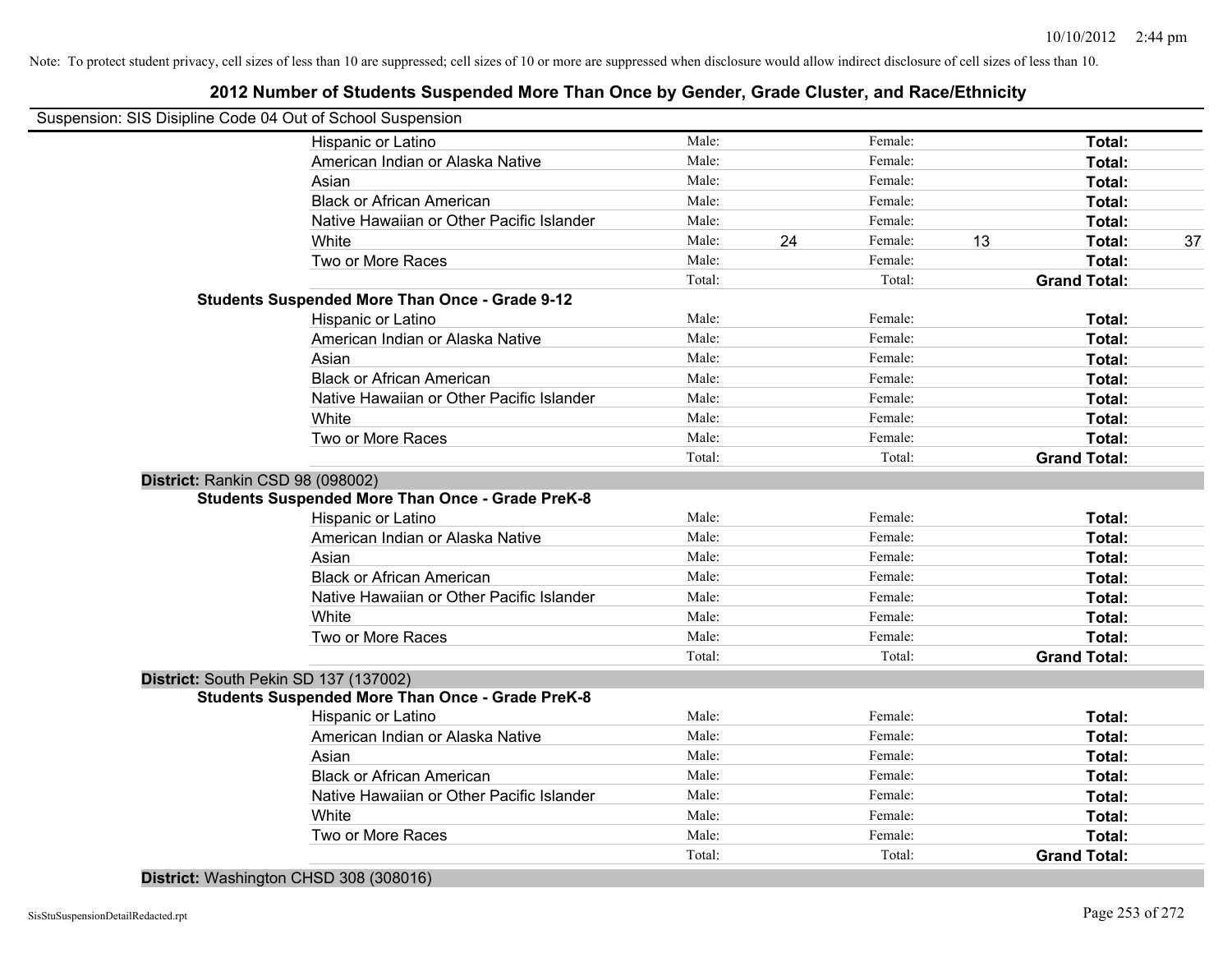|                                                              | 2012 Number of Students Suspended More Than Once by Gender, Grade Cluster, and Race/Ethnicity |        |    |         |    |                     |    |
|--------------------------------------------------------------|-----------------------------------------------------------------------------------------------|--------|----|---------|----|---------------------|----|
| Suspension: SIS Disipline Code 04 Out of School Suspension   |                                                                                               |        |    |         |    |                     |    |
|                                                              | <b>Students Suspended More Than Once - Grade 9-12</b>                                         |        |    |         |    |                     |    |
|                                                              | Hispanic or Latino                                                                            | Male:  |    | Female: |    | Total:              |    |
|                                                              | American Indian or Alaska Native                                                              | Male:  |    | Female: |    | Total:              |    |
|                                                              | Asian                                                                                         | Male:  |    | Female: |    | Total:              |    |
|                                                              | <b>Black or African American</b>                                                              | Male:  |    | Female: |    | Total:              |    |
|                                                              | Native Hawaiian or Other Pacific Islander                                                     | Male:  |    | Female: |    | Total:              |    |
|                                                              | White                                                                                         | Male:  | 20 | Female: | 10 | Total:              | 30 |
|                                                              | Two or More Races                                                                             | Male:  |    | Female: |    | Total:              |    |
|                                                              |                                                                                               | Total: |    | Total:  |    | <b>Grand Total:</b> |    |
|                                                              | District: Washington SD 52 (052002)                                                           |        |    |         |    |                     |    |
|                                                              | <b>Students Suspended More Than Once - Grade PreK-8</b>                                       |        |    |         |    |                     |    |
|                                                              | Hispanic or Latino                                                                            | Male:  |    | Female: |    | Total:              |    |
|                                                              | American Indian or Alaska Native                                                              | Male:  |    | Female: |    | Total:              |    |
|                                                              | Asian                                                                                         | Male:  |    | Female: |    | Total:              |    |
|                                                              | <b>Black or African American</b>                                                              | Male:  |    | Female: |    | Total:              |    |
|                                                              | Native Hawaiian or Other Pacific Islander                                                     | Male:  |    | Female: |    | Total:              |    |
|                                                              | White                                                                                         | Male:  |    | Female: |    | Total:              |    |
|                                                              | Two or More Races                                                                             | Male:  |    | Female: |    | Total:              |    |
|                                                              |                                                                                               | Total: |    | Total:  |    | <b>Grand Total:</b> |    |
| Region: Vermilion ROE (54)<br><b>County: Vermilion (092)</b> |                                                                                               |        |    |         |    |                     |    |
|                                                              | District: Armstrong Twp HSD 225 (225017)<br>Students Suspended More Than Once - Grade 9-12    |        |    |         |    |                     |    |
|                                                              | Hispanic or Latino                                                                            | Male:  |    | Female: |    | Total:              |    |
|                                                              | American Indian or Alaska Native                                                              | Male:  |    | Female: |    | Total:              |    |
|                                                              | Asian                                                                                         | Male:  |    | Female: |    | Total:              |    |
|                                                              | <b>Black or African American</b>                                                              | Male:  |    | Female: |    | Total:              |    |
|                                                              | Native Hawaiian or Other Pacific Islander                                                     | Male:  |    | Female: |    | Total:              |    |
|                                                              | White                                                                                         | Male:  |    | Female: |    | Total:              |    |
|                                                              | Two or More Races                                                                             | Male:  |    | Female: |    | Total:              |    |
|                                                              |                                                                                               | Total: |    | Total:  |    | <b>Grand Total:</b> |    |
|                                                              | District: Armstrong-Ellis Cons SD 61 (061003)                                                 |        |    |         |    |                     |    |
|                                                              | <b>Students Suspended More Than Once - Grade PreK-8</b>                                       |        |    |         |    |                     |    |
|                                                              | Hispanic or Latino                                                                            | Male:  |    | Female: |    | Total:              |    |
|                                                              | American Indian or Alaska Native                                                              | Male:  |    | Female: |    | Total:              |    |
|                                                              | Asian                                                                                         | Male:  |    | Female: |    | Total:              |    |
|                                                              | <b>Black or African American</b>                                                              | Male:  |    | Female: |    | Total:              |    |
|                                                              |                                                                                               |        |    |         |    |                     |    |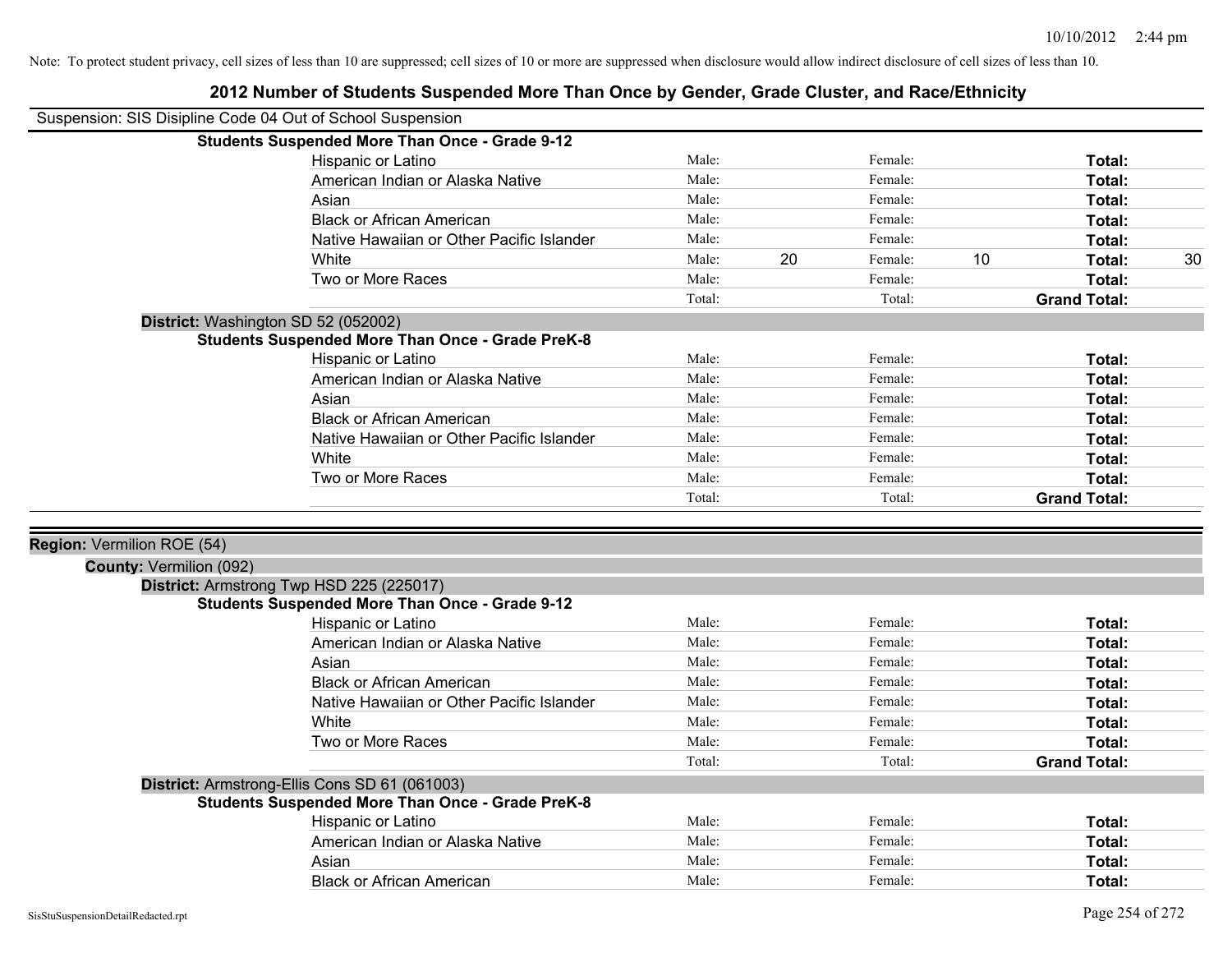| Suspension: SIS Disipline Code 04 Out of School Suspension |                                                         |        |         |                     |    |
|------------------------------------------------------------|---------------------------------------------------------|--------|---------|---------------------|----|
|                                                            | Native Hawaiian or Other Pacific Islander               | Male:  | Female: | Total:              |    |
|                                                            | White                                                   | Male:  | Female: | Total:              |    |
|                                                            | Two or More Races                                       | Male:  | Female: | Total:              |    |
|                                                            |                                                         | Total: | Total:  | <b>Grand Total:</b> |    |
|                                                            | District: Bismarck Henning CUSD (001026)                |        |         |                     |    |
|                                                            | <b>Students Suspended More Than Once - Grade PreK-8</b> |        |         |                     |    |
|                                                            | Hispanic or Latino                                      | Male:  | Female: | Total:              |    |
|                                                            | American Indian or Alaska Native                        | Male:  | Female: | Total:              |    |
|                                                            | Asian                                                   | Male:  | Female: | Total:              |    |
|                                                            | <b>Black or African American</b>                        | Male:  | Female: | Total:              |    |
|                                                            | Native Hawaiian or Other Pacific Islander               | Male:  | Female: | Total:              |    |
|                                                            | White                                                   | Male:  | Female: | Total:              |    |
|                                                            | Two or More Races                                       | Male:  | Female: | Total:              |    |
|                                                            |                                                         | Total: | Total:  | <b>Grand Total:</b> |    |
|                                                            | <b>Students Suspended More Than Once - Grade 9-12</b>   |        |         |                     |    |
|                                                            | Hispanic or Latino                                      | Male:  | Female: | Total:              |    |
|                                                            | American Indian or Alaska Native                        | Male:  | Female: | Total:              |    |
|                                                            | Asian                                                   | Male:  | Female: | Total:              |    |
|                                                            | <b>Black or African American</b>                        | Male:  | Female: | Total:              |    |
|                                                            | Native Hawaiian or Other Pacific Islander               | Male:  | Female: | Total:              |    |
|                                                            | White                                                   | Male:  | Female: | Total:              | 23 |
|                                                            | Two or More Races                                       | Male:  | Female: | Total:              |    |
|                                                            |                                                         | Total: | Total:  | <b>Grand Total:</b> |    |
| District: Catlin CUSD 5 (005026)                           |                                                         |        |         |                     |    |
|                                                            | <b>Students Suspended More Than Once - Grade PreK-8</b> |        |         |                     |    |
|                                                            | Hispanic or Latino                                      | Male:  | Female: | Total:              |    |
|                                                            | American Indian or Alaska Native                        | Male:  | Female: | Total:              |    |
|                                                            | Asian                                                   | Male:  | Female: | Total:              |    |
|                                                            | <b>Black or African American</b>                        | Male:  | Female: | Total:              |    |
|                                                            | Native Hawaiian or Other Pacific Islander               | Male:  | Female: | Total:              |    |
|                                                            | White                                                   | Male:  | Female: | Total:              |    |
|                                                            | Two or More Races                                       | Male:  | Female: | Total:              |    |
|                                                            |                                                         | Total: | Total:  | <b>Grand Total:</b> |    |
| District: Danville CCSD 118 (118024)                       |                                                         |        |         |                     |    |
|                                                            | <b>Students Suspended More Than Once - Grade PreK-8</b> |        |         |                     |    |
|                                                            | Hispanic or Latino                                      | Male:  | Female: | Total:              | 13 |
|                                                            | American Indian or Alaska Native                        | Male:  | Female: | Total:              |    |
|                                                            | Asian                                                   | Male:  | Female: | Total:              |    |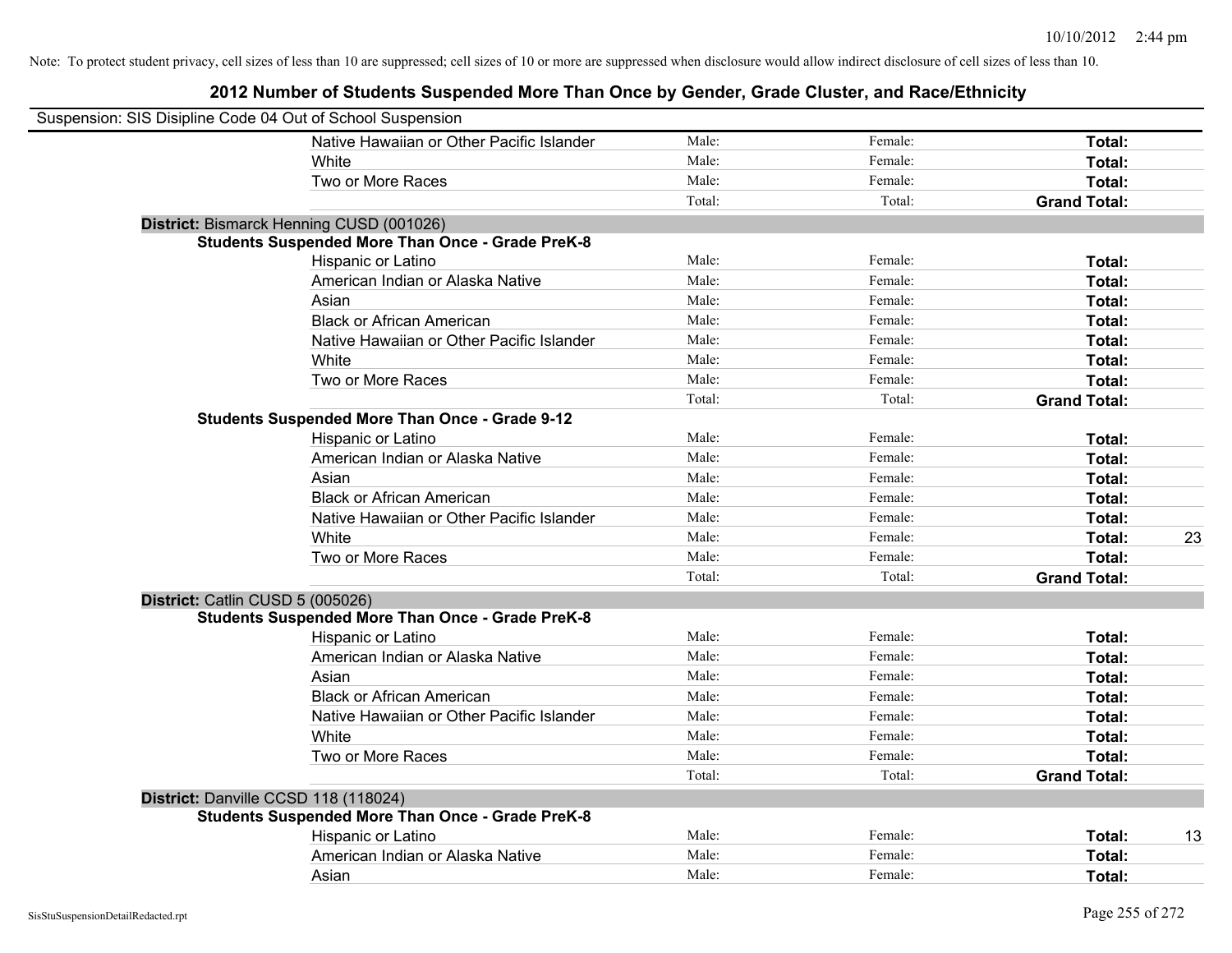|                                    | Suspension: SIS Disipline Code 04 Out of School Suspension |        |     |         |    |                     |     |
|------------------------------------|------------------------------------------------------------|--------|-----|---------|----|---------------------|-----|
|                                    | <b>Black or African American</b>                           | Male:  | 123 | Female: | 72 | Total:              | 195 |
|                                    | Native Hawaiian or Other Pacific Islander                  | Male:  |     | Female: |    | Total:              |     |
|                                    | White                                                      | Male:  | 72  | Female: | 13 | Total:              | 85  |
|                                    | Two or More Races                                          | Male:  |     | Female: |    | Total:              | 22  |
|                                    |                                                            | Total: |     | Total:  |    | <b>Grand Total:</b> |     |
|                                    | <b>Students Suspended More Than Once - Grade 9-12</b>      |        |     |         |    |                     |     |
|                                    | Hispanic or Latino                                         | Male:  |     | Female: |    | Total:              |     |
|                                    | American Indian or Alaska Native                           | Male:  |     | Female: |    | Total:              |     |
|                                    | Asian                                                      | Male:  |     | Female: |    | Total:              |     |
|                                    | <b>Black or African American</b>                           | Male:  | 84  | Female: | 63 | Total:              | 147 |
|                                    | Native Hawaiian or Other Pacific Islander                  | Male:  |     | Female: |    | Total:              |     |
|                                    | White                                                      | Male:  | 31  | Female: | 21 | Total:              | 52  |
|                                    | Two or More Races                                          | Male:  |     | Female: |    | Total:              | 13  |
|                                    |                                                            | Total: |     | Total:  |    | <b>Grand Total:</b> |     |
|                                    | District: Georgetown-Ridge Farm CUD 4 (004026)             |        |     |         |    |                     |     |
|                                    | <b>Students Suspended More Than Once - Grade PreK-8</b>    |        |     |         |    |                     |     |
|                                    | Hispanic or Latino                                         | Male:  |     | Female: |    | Total:              |     |
|                                    | American Indian or Alaska Native                           | Male:  |     | Female: |    | Total:              |     |
|                                    | Asian                                                      | Male:  |     | Female: |    | Total:              |     |
|                                    | <b>Black or African American</b>                           | Male:  |     | Female: |    | Total:              |     |
|                                    | Native Hawaiian or Other Pacific Islander                  | Male:  |     | Female: |    | Total:              |     |
|                                    | White                                                      | Male:  |     | Female: |    | Total:              | 21  |
|                                    | Two or More Races                                          | Male:  |     | Female: |    | Total:              |     |
|                                    |                                                            | Total: |     | Total:  |    | <b>Grand Total:</b> |     |
|                                    | <b>Students Suspended More Than Once - Grade 9-12</b>      |        |     |         |    |                     |     |
|                                    | Hispanic or Latino                                         | Male:  |     | Female: |    | Total:              |     |
|                                    | American Indian or Alaska Native                           | Male:  |     | Female: |    | Total:              |     |
|                                    | Asian                                                      | Male:  |     | Female: |    | Total:              |     |
|                                    | <b>Black or African American</b>                           | Male:  |     | Female: |    | Total:              |     |
|                                    | Native Hawaiian or Other Pacific Islander                  | Male:  |     | Female: |    | Total:              |     |
|                                    | White                                                      | Male:  |     | Female: |    | Total:              | 15  |
|                                    | Two or More Races                                          | Male:  |     | Female: |    | Total:              |     |
|                                    |                                                            | Total: |     | Total:  |    | <b>Grand Total:</b> |     |
|                                    | District: Hoopeston Area CUSD 11 (011026)                  |        |     |         |    |                     |     |
|                                    | <b>Students Suspended More Than Once - Grade PreK-8</b>    |        |     |         |    |                     |     |
|                                    | Hispanic or Latino                                         | Male:  |     | Female: |    | Total:              |     |
|                                    | American Indian or Alaska Native                           | Male:  |     | Female: |    | Total:              |     |
|                                    | Asian                                                      | Male:  |     | Female: |    | Total:              |     |
|                                    | <b>Black or African American</b>                           | Male:  |     | Female: |    | Total:              |     |
| SisStuSuspensionDetailRedacted.rpt |                                                            |        |     |         |    | Page 256 of 272     |     |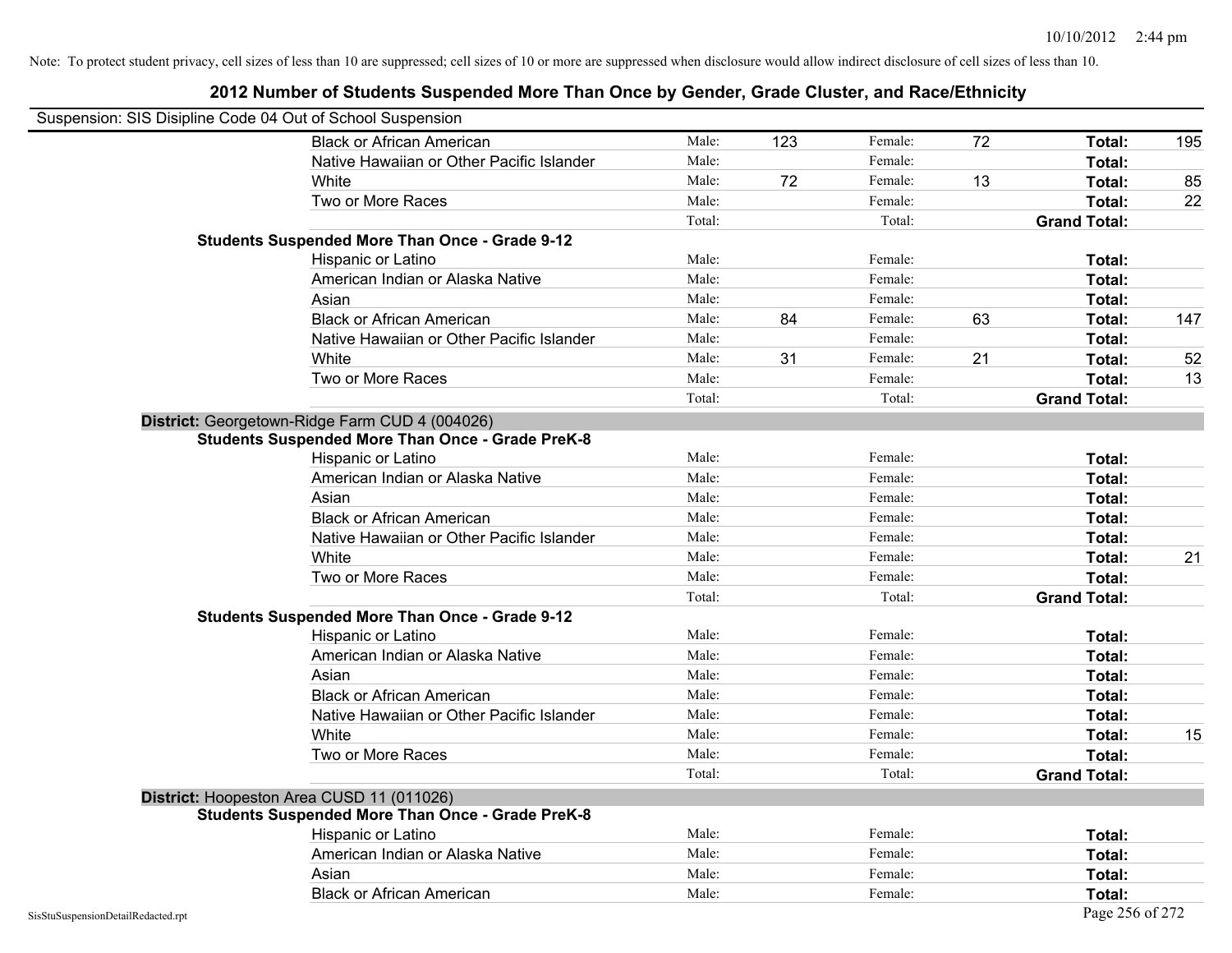|                                    | Suspension: SIS Disipline Code 04 Out of School Suspension |        |         |                     |
|------------------------------------|------------------------------------------------------------|--------|---------|---------------------|
|                                    | Native Hawaiian or Other Pacific Islander                  | Male:  | Female: | Total:              |
|                                    | White                                                      | Male:  | Female: | Total:<br>13        |
|                                    | Two or More Races                                          | Male:  | Female: | Total:              |
|                                    |                                                            | Total: | Total:  | <b>Grand Total:</b> |
|                                    | <b>Students Suspended More Than Once - Grade 9-12</b>      |        |         |                     |
|                                    | Hispanic or Latino                                         | Male:  | Female: | Total:              |
|                                    | American Indian or Alaska Native                           | Male:  | Female: | Total:              |
|                                    | Asian                                                      | Male:  | Female: | Total:              |
|                                    | <b>Black or African American</b>                           | Male:  | Female: | Total:              |
|                                    | Native Hawaiian or Other Pacific Islander                  | Male:  | Female: | Total:              |
|                                    | White                                                      | Male:  | Female: | Total:<br>31        |
|                                    | Two or More Races                                          | Male:  | Female: | Total:              |
|                                    |                                                            | Total: | Total:  | <b>Grand Total:</b> |
|                                    | District: Non-Public School (7400)                         |        |         |                     |
|                                    | <b>Students Suspended More Than Once - Grade 9-12</b>      |        |         |                     |
|                                    | Hispanic or Latino                                         | Male:  | Female: | Total:              |
|                                    | American Indian or Alaska Native                           | Male:  | Female: | Total:              |
|                                    | Asian                                                      | Male:  | Female: | Total:              |
|                                    | <b>Black or African American</b>                           | Male:  | Female: | Total:              |
|                                    | Native Hawaiian or Other Pacific Islander                  | Male:  | Female: | Total:              |
|                                    | White                                                      | Male:  | Female: | Total:              |
|                                    | Two or More Races                                          | Male:  | Female: | Total:              |
|                                    |                                                            | Total: | Total:  | <b>Grand Total:</b> |
|                                    | District: Oakwood CUSD 76 (076026)                         |        |         |                     |
|                                    | <b>Students Suspended More Than Once - Grade PreK-8</b>    |        |         |                     |
|                                    | Hispanic or Latino                                         | Male:  | Female: | Total:              |
|                                    | American Indian or Alaska Native                           | Male:  | Female: | Total:              |
|                                    | Asian                                                      | Male:  | Female: | Total:              |
|                                    | <b>Black or African American</b>                           | Male:  | Female: | Total:              |
|                                    | Native Hawaiian or Other Pacific Islander                  | Male:  | Female: | Total:              |
|                                    | White                                                      | Male:  | Female: | Total:              |
|                                    | Two or More Races                                          | Male:  | Female: | Total:              |
|                                    |                                                            | Total: | Total:  | <b>Grand Total:</b> |
|                                    | <b>Students Suspended More Than Once - Grade 9-12</b>      |        |         |                     |
|                                    | Hispanic or Latino                                         | Male:  | Female: | Total:              |
|                                    | American Indian or Alaska Native                           | Male:  | Female: | Total:              |
|                                    | Asian                                                      | Male:  | Female: | Total:              |
|                                    | <b>Black or African American</b>                           | Male:  | Female: | Total:              |
|                                    | Native Hawaiian or Other Pacific Islander                  | Male:  | Female: | Total:              |
| SisStuSuspensionDetailRedacted.rpt |                                                            |        |         | Page 257 of 272     |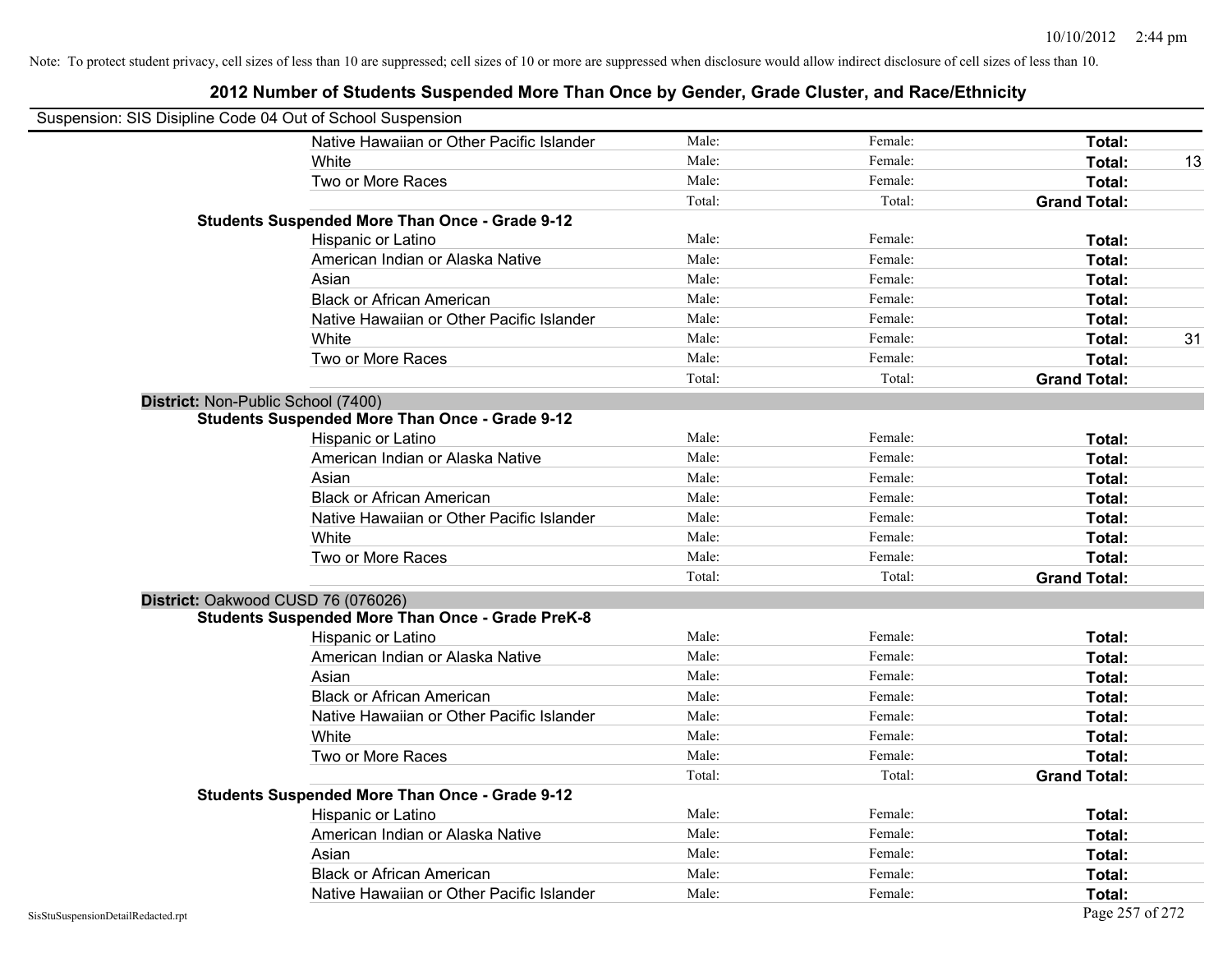| Suspension: SIS Disipline Code 04 Out of School Suspension |                                                         |        |    |         |    |                     |    |
|------------------------------------------------------------|---------------------------------------------------------|--------|----|---------|----|---------------------|----|
|                                                            | White                                                   | Male:  |    | Female: |    | Total:              |    |
|                                                            | Two or More Races                                       | Male:  |    | Female: |    | Total:              |    |
|                                                            |                                                         | Total: |    | Total:  |    | <b>Grand Total:</b> |    |
|                                                            | District: Rossville-Alvin CUSD 7 (007026)               |        |    |         |    |                     |    |
|                                                            | <b>Students Suspended More Than Once - Grade PreK-8</b> |        |    |         |    |                     |    |
|                                                            | Hispanic or Latino                                      | Male:  |    | Female: |    | Total:              |    |
|                                                            | American Indian or Alaska Native                        | Male:  |    | Female: |    | Total:              |    |
|                                                            | Asian                                                   | Male:  |    | Female: |    | Total:              |    |
|                                                            | <b>Black or African American</b>                        | Male:  |    | Female: |    | Total:              |    |
|                                                            | Native Hawaiian or Other Pacific Islander               | Male:  |    | Female: |    | Total:              |    |
|                                                            | White                                                   | Male:  |    | Female: |    | Total:              |    |
|                                                            | Two or More Races                                       | Male:  |    | Female: |    | Total:              |    |
|                                                            |                                                         | Total: |    | Total:  |    | <b>Grand Total:</b> |    |
|                                                            | District: Westville CUSD 2 (002026)                     |        |    |         |    |                     |    |
|                                                            | <b>Students Suspended More Than Once - Grade PreK-8</b> |        |    |         |    |                     |    |
|                                                            | Hispanic or Latino                                      | Male:  |    | Female: |    | Total:              |    |
|                                                            | American Indian or Alaska Native                        | Male:  |    | Female: |    | Total:              |    |
|                                                            | Asian                                                   | Male:  |    | Female: |    | Total:              |    |
|                                                            | <b>Black or African American</b>                        | Male:  |    | Female: |    | Total:              |    |
|                                                            | Native Hawaiian or Other Pacific Islander               | Male:  |    | Female: |    | Total:              |    |
|                                                            | White                                                   | Male:  |    | Female: |    | Total:              | 35 |
|                                                            | Two or More Races                                       | Male:  |    | Female: |    | Total:              |    |
|                                                            |                                                         | Total: |    | Total:  |    | <b>Grand Total:</b> |    |
|                                                            | <b>Students Suspended More Than Once - Grade 9-12</b>   |        |    |         |    |                     |    |
|                                                            | Hispanic or Latino                                      | Male:  |    | Female: |    | Total:              |    |
|                                                            | American Indian or Alaska Native                        | Male:  |    | Female: |    | Total:              |    |
|                                                            | Asian                                                   | Male:  |    | Female: |    | Total:              |    |
|                                                            | <b>Black or African American</b>                        | Male:  |    | Female: |    | Total:              |    |
|                                                            | Native Hawaiian or Other Pacific Islander               | Male:  |    | Female: |    | Total:              |    |
|                                                            | White                                                   | Male:  | 19 | Female: | 16 | Total:              | 35 |
|                                                            | Two or More Races                                       | Male:  |    | Female: |    | Total:              |    |
|                                                            |                                                         | Total: |    | Total:  |    | <b>Grand Total:</b> |    |
|                                                            |                                                         |        |    |         |    |                     |    |
| Region: Whiteside ROE (55)                                 |                                                         |        |    |         |    |                     |    |
| County: Whiteside (098)                                    |                                                         |        |    |         |    |                     |    |
|                                                            | District: Bi-County Special Educ Coop (000061)          |        |    |         |    |                     |    |
|                                                            | <b>Students Suspended More Than Once - Grade 9-12</b>   |        |    |         |    |                     |    |
|                                                            | Hispanic or Latino                                      | Male:  |    | Female: |    | Total:              |    |
| SisStuSuspensionDetailRedacted.rpt                         |                                                         |        |    |         |    | Page 258 of 272     |    |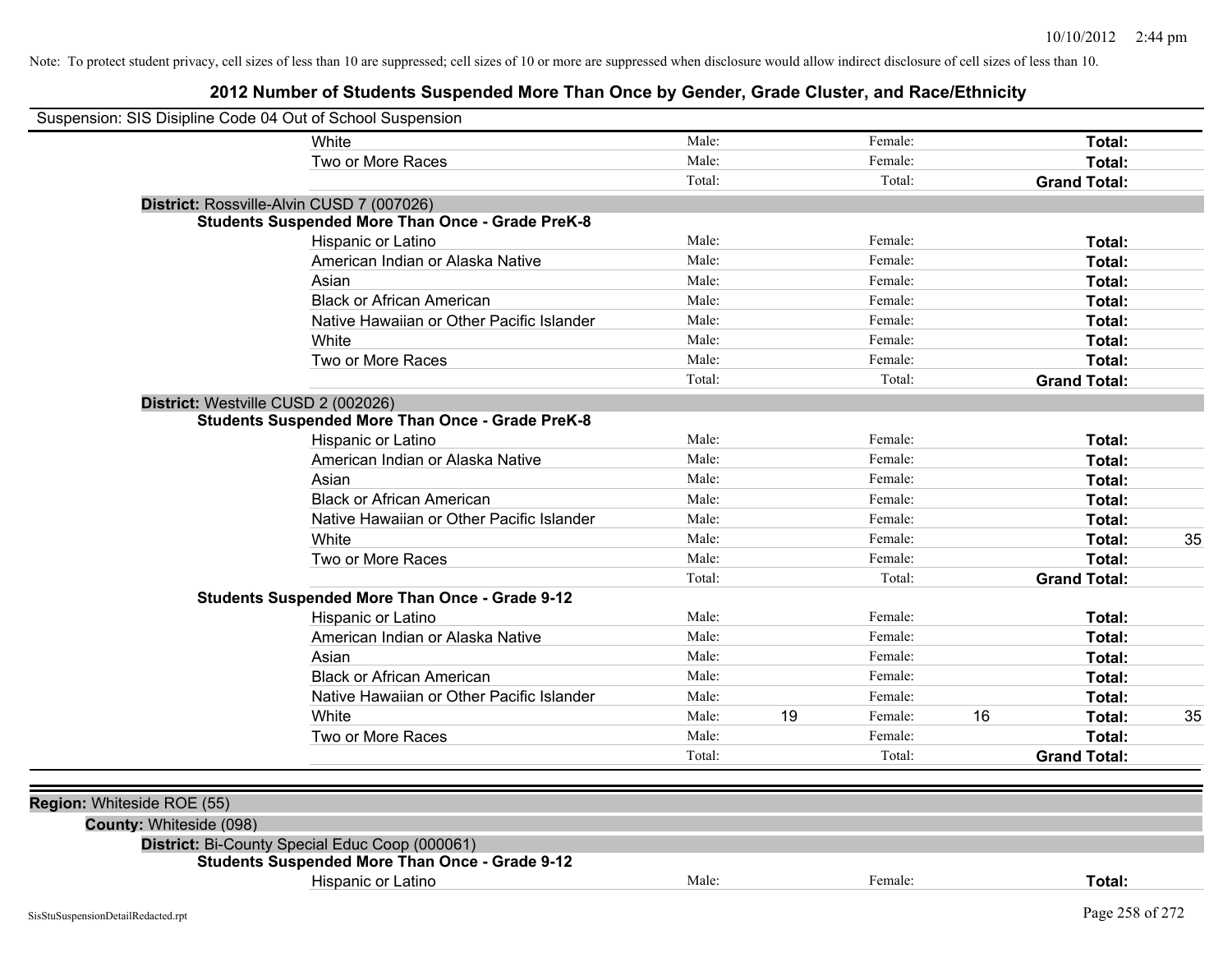## **2012 Number of Students Suspended More Than Once by Gender, Grade Cluster, and Race/Ethnicity**

| Suspension: SIS Disipline Code 04 Out of School Suspension |                                                         |        |         |                     |
|------------------------------------------------------------|---------------------------------------------------------|--------|---------|---------------------|
|                                                            | American Indian or Alaska Native                        | Male:  | Female: | Total:              |
|                                                            | Asian                                                   | Male:  | Female: | Total:              |
|                                                            | <b>Black or African American</b>                        | Male:  | Female: | Total:              |
|                                                            | Native Hawaiian or Other Pacific Islander               | Male:  | Female: | Total:              |
|                                                            | White                                                   | Male:  | Female: | Total:              |
|                                                            | Two or More Races                                       | Male:  | Female: | Total:              |
|                                                            |                                                         | Total: | Total:  | <b>Grand Total:</b> |
|                                                            | District: East Coloma SD 12 (012002)                    |        |         |                     |
|                                                            | <b>Students Suspended More Than Once - Grade PreK-8</b> |        |         |                     |
|                                                            | Hispanic or Latino                                      | Male:  | Female: | Total:              |
|                                                            | American Indian or Alaska Native                        | Male:  | Female: | Total:              |
|                                                            | Asian                                                   | Male:  | Female: | Total:              |
|                                                            | <b>Black or African American</b>                        | Male:  | Female: | Total:              |
|                                                            | Native Hawaiian or Other Pacific Islander               | Male:  | Female: | Total:              |
|                                                            | White                                                   | Male:  | Female: | Total:              |
|                                                            | Two or More Races                                       | Male:  | Female: | Total:              |
|                                                            |                                                         | Total: | Total:  | <b>Grand Total:</b> |
| District: Erie CUSD 1 (001026)                             |                                                         |        |         |                     |
|                                                            | <b>Students Suspended More Than Once - Grade 9-12</b>   |        |         |                     |
|                                                            | Hispanic or Latino                                      | Male:  | Female: | Total:              |
|                                                            | American Indian or Alaska Native                        | Male:  | Female: | Total:              |
|                                                            | Asian                                                   | Male:  | Female: | Total:              |
|                                                            | <b>Black or African American</b>                        | Male:  | Female: | Total:              |
|                                                            | Native Hawaiian or Other Pacific Islander               | Male:  | Female: | Total:              |
|                                                            | White                                                   | Male:  | Female: | Total:              |
|                                                            | Two or More Races                                       | Male:  | Female: | Total:              |
|                                                            |                                                         | Total: | Total:  | <b>Grand Total:</b> |
| District: Morrison CUSD 6 (006026)                         |                                                         |        |         |                     |
|                                                            | <b>Students Suspended More Than Once - Grade PreK-8</b> |        |         |                     |
|                                                            | Hispanic or Latino                                      | Male:  | Female: | Total:              |
|                                                            | American Indian or Alaska Native                        | Male:  | Female: | Total:              |
|                                                            | Asian                                                   | Male:  | Female: | Total:              |
|                                                            | <b>Black or African American</b>                        | Male:  | Female: | Total:              |
|                                                            | Native Hawaiian or Other Pacific Islander               | Male:  | Female: | Total:              |
|                                                            | White                                                   | Male:  | Female: | Total:              |
|                                                            | Two or More Races                                       | Male:  | Female: | Total:              |
|                                                            |                                                         | Total: | Total:  | <b>Grand Total:</b> |

**Students Suspended More Than Once - Grade 9-12**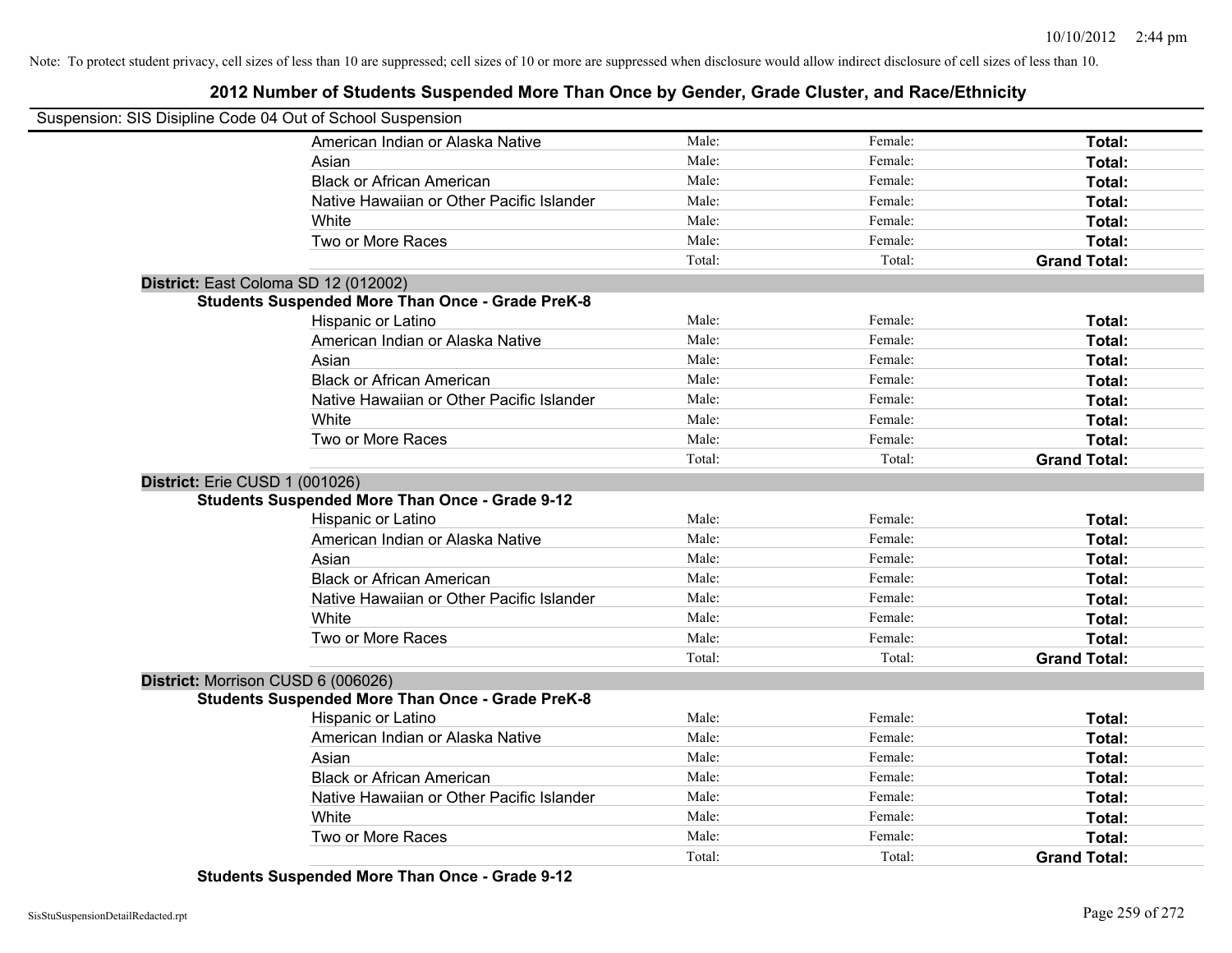## **2012 Number of Students Suspended More Than Once by Gender, Grade Cluster, and Race/Ethnicity**

| Suspension: SIS Disipline Code 04 Out of School Suspension |                                                         |        |         |                     |
|------------------------------------------------------------|---------------------------------------------------------|--------|---------|---------------------|
| Hispanic or Latino                                         |                                                         | Male:  | Female: | Total:              |
|                                                            | American Indian or Alaska Native                        | Male:  | Female: | Total:              |
| Asian                                                      |                                                         | Male:  | Female: | Total:              |
|                                                            | <b>Black or African American</b>                        | Male:  | Female: | Total:              |
|                                                            | Native Hawaiian or Other Pacific Islander               | Male:  | Female: | Total:              |
| White                                                      |                                                         | Male:  | Female: | Total:              |
| Two or More Races                                          |                                                         | Male:  | Female: | Total:              |
|                                                            |                                                         | Total: | Total:  | <b>Grand Total:</b> |
| District: Non-Public School (0050)                         |                                                         |        |         |                     |
|                                                            | <b>Students Suspended More Than Once - Grade 9-12</b>   |        |         |                     |
| Hispanic or Latino                                         |                                                         | Male:  | Female: | Total:              |
|                                                            | American Indian or Alaska Native                        | Male:  | Female: | Total:              |
| Asian                                                      |                                                         | Male:  | Female: | Total:              |
|                                                            | <b>Black or African American</b>                        | Male:  | Female: | Total:              |
|                                                            | Native Hawaiian or Other Pacific Islander               | Male:  | Female: | Total:              |
| White                                                      |                                                         | Male:  | Female: | Total:              |
| Two or More Races                                          |                                                         | Male:  | Female: | Total:              |
|                                                            |                                                         | Total: | Total:  | <b>Grand Total:</b> |
| District: Prophetstown-Lyndon-Tampico CUSD3 (003026)       |                                                         |        |         |                     |
|                                                            | <b>Students Suspended More Than Once - Grade PreK-8</b> |        |         |                     |
| Hispanic or Latino                                         |                                                         | Male:  | Female: | Total:              |
|                                                            | American Indian or Alaska Native                        | Male:  | Female: | Total:              |
| Asian                                                      |                                                         | Male:  | Female: | Total:              |
|                                                            | <b>Black or African American</b>                        | Male:  | Female: | Total:              |
|                                                            | Native Hawaiian or Other Pacific Islander               | Male:  | Female: | Total:              |
| White                                                      |                                                         | Male:  | Female: | Total:              |
| Two or More Races                                          |                                                         | Male:  | Female: | Total:              |
|                                                            |                                                         | Total: | Total:  | <b>Grand Total:</b> |
|                                                            | <b>Students Suspended More Than Once - Grade 9-12</b>   |        |         |                     |
| Hispanic or Latino                                         |                                                         | Male:  | Female: | Total:              |
|                                                            | American Indian or Alaska Native                        | Male:  | Female: | Total:              |
| Asian                                                      |                                                         | Male:  | Female: | Total:              |
|                                                            | <b>Black or African American</b>                        | Male:  | Female: | Total:              |
|                                                            | Native Hawaiian or Other Pacific Islander               | Male:  | Female: | Total:              |
| White                                                      |                                                         | Male:  | Female: | Total:              |
| Two or More Races                                          |                                                         | Male:  | Female: | Total:              |
|                                                            |                                                         | Total: | Total:  | <b>Grand Total:</b> |

**District:** River Bend CUSD 2 (002026)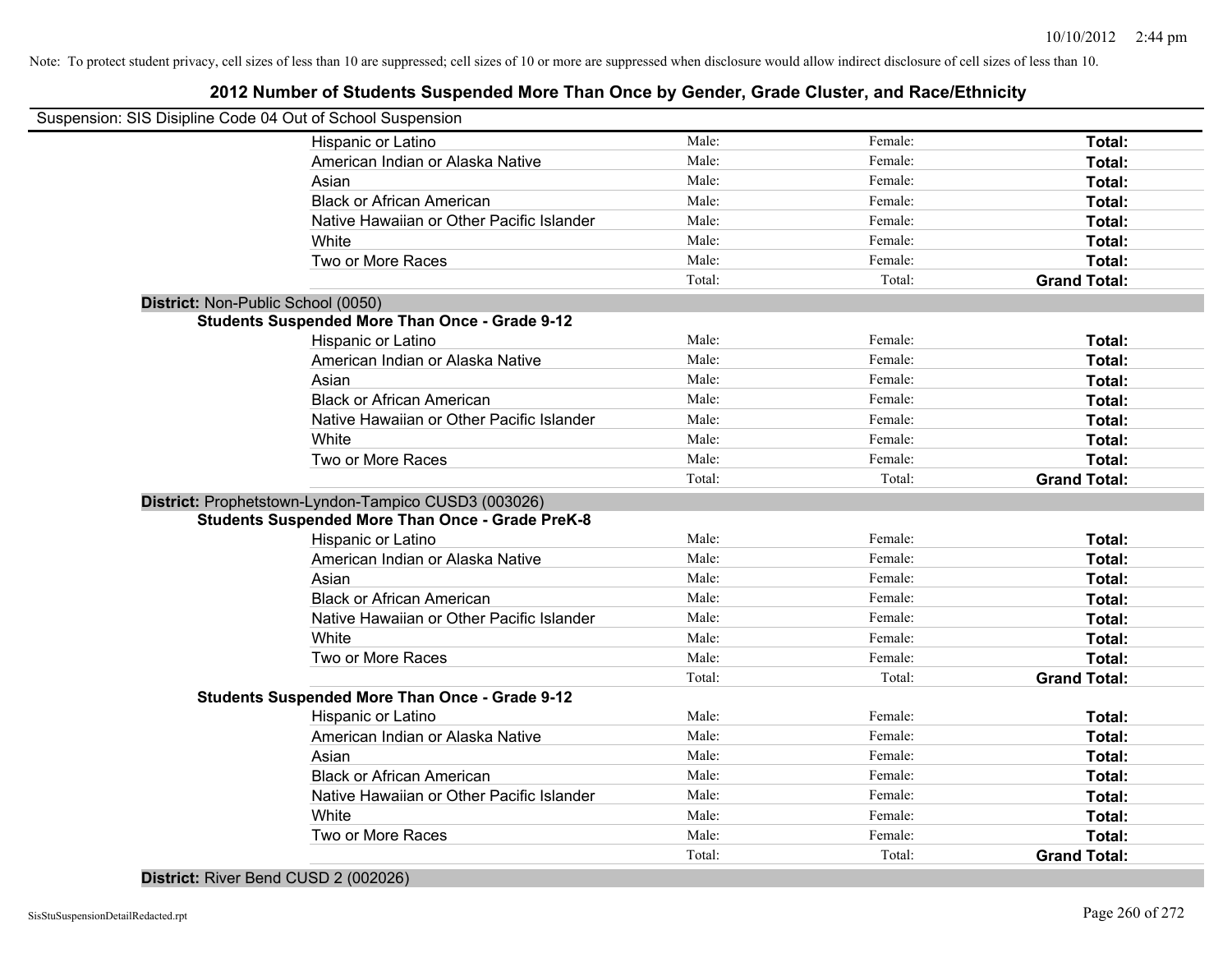| Suspension: SIS Disipline Code 04 Out of School Suspension |                                                         |        |         |                     |
|------------------------------------------------------------|---------------------------------------------------------|--------|---------|---------------------|
|                                                            | <b>Students Suspended More Than Once - Grade 9-12</b>   |        |         |                     |
|                                                            | Hispanic or Latino                                      | Male:  | Female: | Total:              |
|                                                            | American Indian or Alaska Native                        | Male:  | Female: | Total:              |
|                                                            | Asian                                                   | Male:  | Female: | Total:              |
|                                                            | <b>Black or African American</b>                        | Male:  | Female: | Total:              |
|                                                            | Native Hawaiian or Other Pacific Islander               | Male:  | Female: | Total:              |
|                                                            | White                                                   | Male:  | Female: | Total:              |
|                                                            | Two or More Races                                       | Male:  | Female: | Total:              |
|                                                            |                                                         | Total: | Total:  | <b>Grand Total:</b> |
| District: Riverdale SD 14 (014002)                         |                                                         |        |         |                     |
|                                                            | <b>Students Suspended More Than Once - Grade PreK-8</b> |        |         |                     |
|                                                            | Hispanic or Latino                                      | Male:  | Female: | Total:              |
|                                                            | American Indian or Alaska Native                        | Male:  | Female: | Total:              |
|                                                            | Asian                                                   | Male:  | Female: | Total:              |
|                                                            | <b>Black or African American</b>                        | Male:  | Female: | Total:              |
|                                                            | Native Hawaiian or Other Pacific Islander               | Male:  | Female: | Total:              |
|                                                            | White                                                   | Male:  | Female: | Total:              |
|                                                            | Two or More Races                                       | Male:  | Female: | Total:              |
|                                                            |                                                         | Total: | Total:  | <b>Grand Total:</b> |
| District: Rock Falls ESD 13 (013002)                       |                                                         |        |         |                     |
|                                                            | <b>Students Suspended More Than Once - Grade PreK-8</b> |        |         |                     |
|                                                            | Hispanic or Latino                                      | Male:  | Female: | Total:              |
|                                                            | American Indian or Alaska Native                        | Male:  | Female: | Total:              |
|                                                            | Asian                                                   | Male:  | Female: | Total:              |
|                                                            | <b>Black or African American</b>                        | Male:  | Female: | Total:              |
|                                                            | Native Hawaiian or Other Pacific Islander               | Male:  | Female: | Total:              |
|                                                            | White                                                   | Male:  | Female: | Total:              |
|                                                            | Two or More Races                                       | Male:  | Female: | Total:              |
|                                                            |                                                         | Total: | Total:  | <b>Grand Total:</b> |
| District: Rock Falls Twp HSD 301 (301017)                  |                                                         |        |         |                     |
|                                                            | <b>Students Suspended More Than Once - Grade 9-12</b>   |        |         |                     |
|                                                            | Hispanic or Latino                                      | Male:  | Female: | Total:              |
|                                                            | American Indian or Alaska Native                        | Male:  | Female: | Total:              |
|                                                            | Asian                                                   | Male:  | Female: | Total:              |
|                                                            | <b>Black or African American</b>                        | Male:  | Female: | Total:              |
|                                                            | Native Hawaiian or Other Pacific Islander               | Male:  | Female: | Total:              |
|                                                            | White                                                   | Male:  | Female: | Total:              |
|                                                            | Two or More Races                                       | Male:  | Female: | Total:              |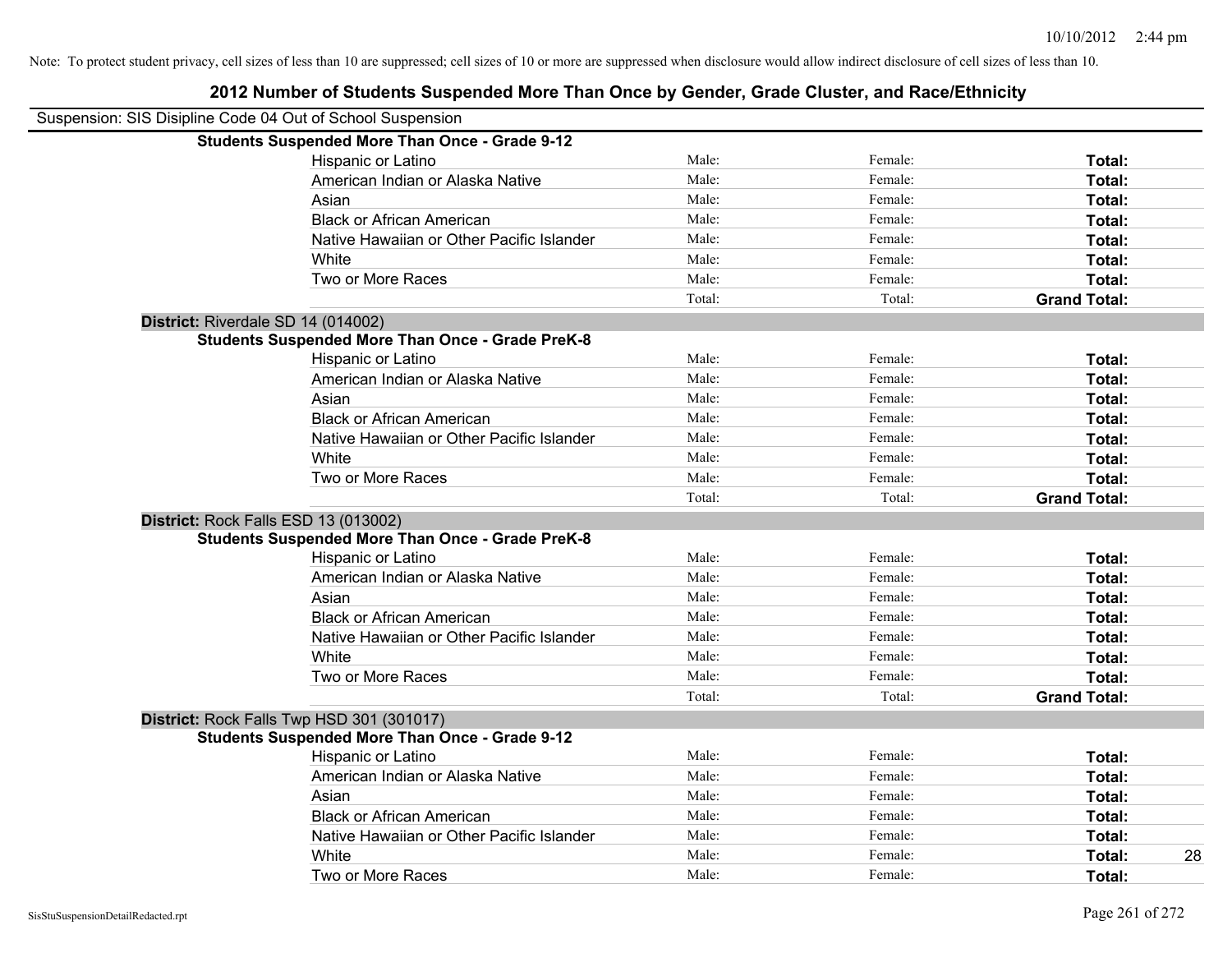|                                 | Suspension: SIS Disipline Code 04 Out of School Suspension                             |        |    |         |    |                     |    |
|---------------------------------|----------------------------------------------------------------------------------------|--------|----|---------|----|---------------------|----|
|                                 |                                                                                        | Total: | 29 | Total:  | 12 | <b>Grand Total:</b> | 41 |
|                                 | District: Sterling CUSD 5 (005026)                                                     |        |    |         |    |                     |    |
|                                 | <b>Students Suspended More Than Once - Grade PreK-8</b>                                |        |    |         |    |                     |    |
|                                 | Hispanic or Latino                                                                     | Male:  |    | Female: |    | Total:              |    |
|                                 | American Indian or Alaska Native                                                       | Male:  |    | Female: |    | Total:              |    |
|                                 | Asian                                                                                  | Male:  |    | Female: |    | Total:              |    |
|                                 | <b>Black or African American</b>                                                       | Male:  |    | Female: |    | Total:              |    |
|                                 | Native Hawaiian or Other Pacific Islander                                              | Male:  |    | Female: |    | Total:              |    |
|                                 | White                                                                                  | Male:  |    | Female: |    | Total:              | 18 |
|                                 | Two or More Races                                                                      | Male:  |    | Female: |    | Total:              |    |
|                                 |                                                                                        | Total: |    | Total:  |    | <b>Grand Total:</b> | 31 |
|                                 | <b>Students Suspended More Than Once - Grade 9-12</b>                                  |        |    |         |    |                     |    |
|                                 | Hispanic or Latino                                                                     | Male:  |    | Female: |    | Total:              |    |
|                                 | American Indian or Alaska Native                                                       | Male:  |    | Female: |    | Total:              |    |
|                                 | Asian                                                                                  | Male:  |    | Female: |    | Total:              |    |
|                                 | <b>Black or African American</b>                                                       | Male:  |    | Female: |    | Total:              |    |
|                                 | Native Hawaiian or Other Pacific Islander                                              | Male:  |    | Female: |    | Total:              |    |
|                                 | White                                                                                  | Male:  |    | Female: |    | Total:              | 21 |
|                                 | Two or More Races                                                                      | Male:  |    | Female: |    | Total:              |    |
|                                 |                                                                                        | Total: | 26 | Total:  | 11 | <b>Grand Total:</b> | 37 |
|                                 |                                                                                        |        |    |         |    |                     |    |
| Region: Will ROE (56)           |                                                                                        |        |    |         |    |                     |    |
| County: Non-Public School (000) |                                                                                        |        |    |         |    |                     |    |
|                                 | District: Will ROE (000000)<br><b>Students Suspended More Than Once - Grade PreK-8</b> |        |    |         |    |                     |    |
|                                 | Hispanic or Latino                                                                     | Male:  |    | Female: |    | Total:              |    |
|                                 | American Indian or Alaska Native                                                       | Male:  |    | Female: |    | <b>Total:</b>       |    |
|                                 | Asian                                                                                  | Male:  |    | Female: |    | Total:              |    |
|                                 | <b>Black or African American</b>                                                       | Male:  |    | Female: |    | Total:              |    |
|                                 | Native Hawaiian or Other Pacific Islander                                              | Male:  |    | Female: |    | Total:              |    |
|                                 | White                                                                                  | Male:  |    | Female: |    | Total:              |    |
|                                 | Two or More Races                                                                      | Male:  |    | Female: |    | Total:              |    |
|                                 |                                                                                        | Total: |    | Total:  |    | <b>Grand Total:</b> |    |
|                                 | <b>Students Suspended More Than Once - Grade 9-12</b>                                  |        |    |         |    |                     |    |
|                                 | Hispanic or Latino                                                                     | Male:  |    | Female: |    | Total:              | 15 |
|                                 | American Indian or Alaska Native                                                       | Male:  |    | Female: |    | Total:              |    |
|                                 | Asian                                                                                  | Male:  |    | Female: |    | Total:              |    |
|                                 | <b>Black or African American</b>                                                       | Male:  |    | Female: |    | Total:              | 27 |
|                                 |                                                                                        |        |    |         |    |                     |    |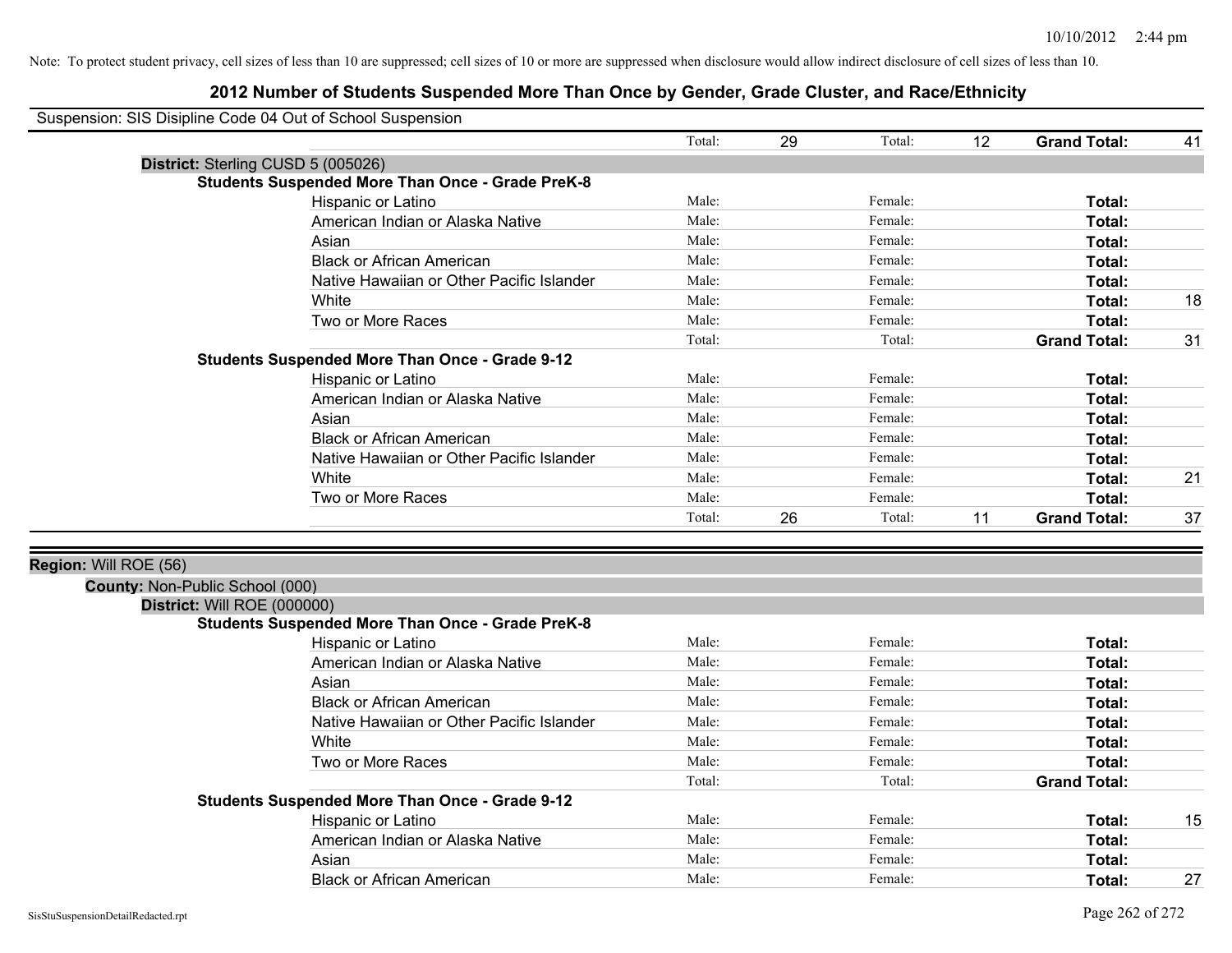| Suspension: SIS Disipline Code 04 Out of School Suspension |                                                         |        |         |                     |
|------------------------------------------------------------|---------------------------------------------------------|--------|---------|---------------------|
|                                                            | Native Hawaiian or Other Pacific Islander               | Male:  | Female: | Total:              |
|                                                            | White                                                   | Male:  | Female: | Total:              |
|                                                            | Two or More Races                                       | Male:  | Female: | Total:              |
|                                                            |                                                         | Total: | Total:  | <b>Grand Total:</b> |
| County: Will (099)                                         |                                                         |        |         |                     |
| District: Beecher CUSD 200U (200U26)                       |                                                         |        |         |                     |
|                                                            | <b>Students Suspended More Than Once - Grade PreK-8</b> |        |         |                     |
|                                                            | Hispanic or Latino                                      | Male:  | Female: | Total:              |
|                                                            | American Indian or Alaska Native                        | Male:  | Female: | Total:              |
|                                                            | Asian                                                   | Male:  | Female: | Total:              |
|                                                            | <b>Black or African American</b>                        | Male:  | Female: | Total:              |
|                                                            | Native Hawaiian or Other Pacific Islander               | Male:  | Female: | Total:              |
|                                                            | White                                                   | Male:  | Female: | Total:              |
|                                                            | Two or More Races                                       | Male:  | Female: | Total:              |
|                                                            |                                                         | Total: | Total:  | <b>Grand Total:</b> |
|                                                            | <b>Students Suspended More Than Once - Grade 9-12</b>   |        |         |                     |
|                                                            | Hispanic or Latino                                      | Male:  | Female: | Total:              |
|                                                            | American Indian or Alaska Native                        | Male:  | Female: | Total:              |
|                                                            | Asian                                                   | Male:  | Female: | Total:              |
|                                                            | <b>Black or African American</b>                        | Male:  | Female: | Total:              |
|                                                            | Native Hawaiian or Other Pacific Islander               | Male:  | Female: | Total:              |
|                                                            | White                                                   | Male:  | Female: | Total:              |
|                                                            | Two or More Races                                       | Male:  | Female: | Total:              |
|                                                            |                                                         | Total: | Total:  | <b>Grand Total:</b> |
| District: Channahon SD 17 (017002)                         |                                                         |        |         |                     |
|                                                            | <b>Students Suspended More Than Once - Grade PreK-8</b> |        |         |                     |
|                                                            | Hispanic or Latino                                      | Male:  | Female: | Total:              |
|                                                            | American Indian or Alaska Native                        | Male:  | Female: | Total:              |
|                                                            | Asian                                                   | Male:  | Female: | Total:              |
|                                                            | <b>Black or African American</b>                        | Male:  | Female: | Total:              |
|                                                            | Native Hawaiian or Other Pacific Islander               | Male:  | Female: | Total:              |
|                                                            | White                                                   | Male:  | Female: | Total:              |
|                                                            | Two or More Races                                       | Male:  | Female: | Total:              |
|                                                            |                                                         | Total: | Total:  | <b>Grand Total:</b> |
|                                                            | District: Crete Monee CUSD 201U (201U26)                |        |         |                     |
|                                                            | Students Suspended More Than Once - Grade PreK-8        |        |         |                     |
|                                                            | Hispanic or Latino                                      | Male:  | Female: | Total:              |
|                                                            | American Indian or Alaska Native                        | Male:  | Female: | Total:              |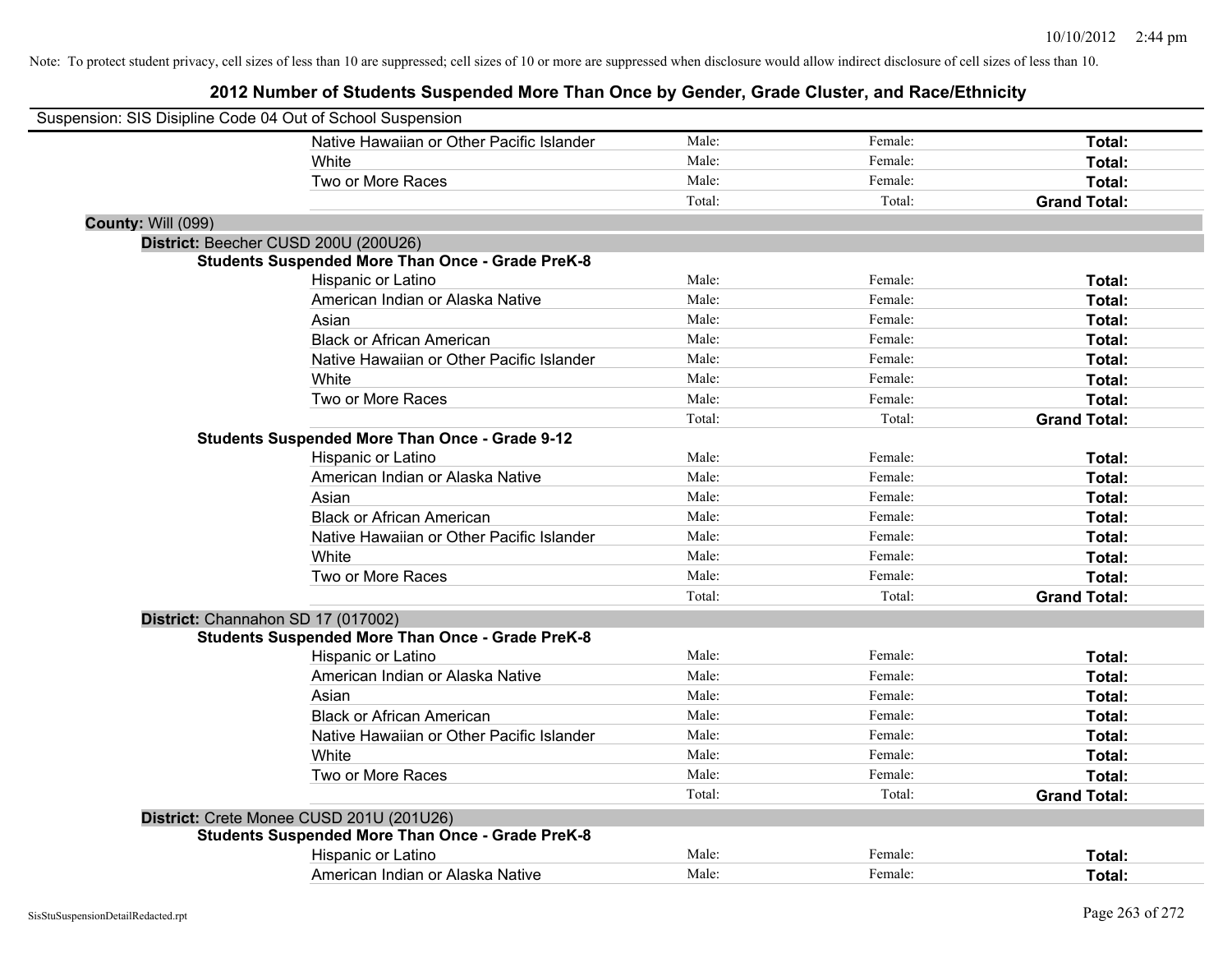| Suspension: SIS Disipline Code 04 Out of School Suspension |                                                         |        |     |         |    |                     |     |
|------------------------------------------------------------|---------------------------------------------------------|--------|-----|---------|----|---------------------|-----|
|                                                            | Asian                                                   | Male:  |     | Female: |    | Total:              |     |
|                                                            | <b>Black or African American</b>                        | Male:  | 61  | Female: | 22 | Total:              | 83  |
|                                                            | Native Hawaiian or Other Pacific Islander               | Male:  |     | Female: |    | Total:              |     |
|                                                            | White                                                   | Male:  |     | Female: |    | Total:              |     |
|                                                            | Two or More Races                                       | Male:  |     | Female: |    | Total:              |     |
|                                                            |                                                         | Total: |     | Total:  |    | <b>Grand Total:</b> | 97  |
|                                                            | <b>Students Suspended More Than Once - Grade 9-12</b>   |        |     |         |    |                     |     |
|                                                            | Hispanic or Latino                                      | Male:  | 10  | Female: | 13 | Total:              | 23  |
|                                                            | American Indian or Alaska Native                        | Male:  |     | Female: |    | Total:              |     |
|                                                            | Asian                                                   | Male:  |     | Female: |    | Total:              |     |
|                                                            | <b>Black or African American</b>                        | Male:  | 148 | Female: | 93 | Total:              | 241 |
|                                                            | Native Hawaiian or Other Pacific Islander               | Male:  |     | Female: |    | Total:              |     |
|                                                            | White                                                   | Male:  | 16  | Female: | 10 | Total:              | 26  |
|                                                            | Two or More Races                                       | Male:  |     | Female: |    | Total:              |     |
|                                                            |                                                         | Total: |     | Total:  |    | <b>Grand Total:</b> |     |
| District: Fairmont SD 89 (089002)                          |                                                         |        |     |         |    |                     |     |
|                                                            | <b>Students Suspended More Than Once - Grade PreK-8</b> |        |     |         |    |                     |     |
|                                                            | Hispanic or Latino                                      | Male:  |     | Female: |    | Total:              |     |
|                                                            | American Indian or Alaska Native                        | Male:  |     | Female: |    | Total:              |     |
|                                                            | Asian                                                   | Male:  |     | Female: |    | Total:              |     |
|                                                            | <b>Black or African American</b>                        | Male:  |     | Female: |    | Total:              |     |
|                                                            | Native Hawaiian or Other Pacific Islander               | Male:  |     | Female: |    | Total:              |     |
|                                                            | White                                                   | Male:  |     | Female: |    | Total:              |     |
|                                                            | Two or More Races                                       | Male:  |     | Female: |    | Total:              |     |
|                                                            |                                                         | Total: |     | Total:  |    | <b>Grand Total:</b> |     |
| District: Frankfort CCSD 157C (157C04)                     |                                                         |        |     |         |    |                     |     |
|                                                            | <b>Students Suspended More Than Once - Grade PreK-8</b> |        |     |         |    |                     |     |
|                                                            | Hispanic or Latino                                      | Male:  |     | Female: |    | Total:              |     |
|                                                            | American Indian or Alaska Native                        | Male:  |     | Female: |    | Total:              |     |
|                                                            | Asian                                                   | Male:  |     | Female: |    | Total:              |     |
|                                                            | <b>Black or African American</b>                        | Male:  |     | Female: |    | Total:              |     |
|                                                            | Native Hawaiian or Other Pacific Islander               | Male:  |     | Female: |    | Total:              |     |
|                                                            | White                                                   | Male:  |     | Female: |    | Total:              |     |
|                                                            | Two or More Races                                       | Male:  |     | Female: |    | Total:              |     |
|                                                            |                                                         | Total: |     | Total:  |    | <b>Grand Total:</b> |     |
| District: Homer CCSD 33C (033C04)                          |                                                         |        |     |         |    |                     |     |
|                                                            | <b>Students Suspended More Than Once - Grade PreK-8</b> |        |     |         |    |                     |     |
|                                                            | Hispanic or Latino                                      | Male:  |     | Female: |    | Total:              |     |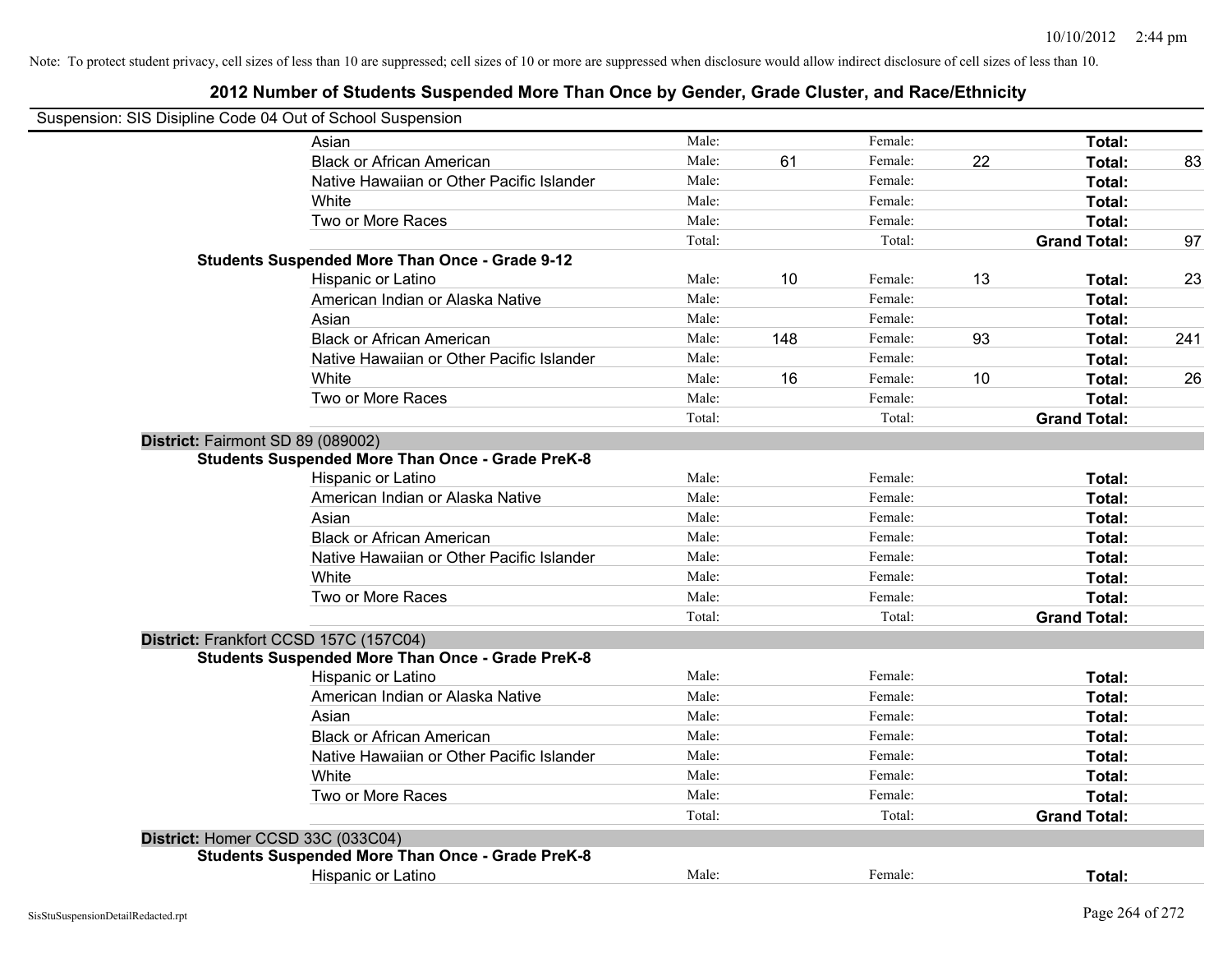## **2012 Number of Students Suspended More Than Once by Gender, Grade Cluster, and Race/Ethnicity**

| Suspension: SIS Disipline Code 04 Out of School Suspension |        |     |         |    |                     |     |
|------------------------------------------------------------|--------|-----|---------|----|---------------------|-----|
| American Indian or Alaska Native                           | Male:  |     | Female: |    | Total:              |     |
| Asian                                                      | Male:  |     | Female: |    | Total:              |     |
| <b>Black or African American</b>                           | Male:  |     | Female: |    | Total:              |     |
| Native Hawaiian or Other Pacific Islander                  | Male:  |     | Female: |    | Total:              |     |
| White                                                      | Male:  |     | Female: |    | Total:              |     |
| Two or More Races                                          | Male:  |     | Female: |    | Total:              |     |
|                                                            | Total: |     | Total:  |    | <b>Grand Total:</b> |     |
| District: Joliet PSD 86 (086005)                           |        |     |         |    |                     |     |
| <b>Students Suspended More Than Once - Grade PreK-8</b>    |        |     |         |    |                     |     |
| Hispanic or Latino                                         | Male:  |     | Female: |    | Total:              | 56  |
| American Indian or Alaska Native                           | Male:  |     | Female: |    | Total:              |     |
| Asian                                                      | Male:  |     | Female: |    | Total:              |     |
| <b>Black or African American</b>                           | Male:  | 137 | Female: | 39 | Total:              | 176 |
| Native Hawaiian or Other Pacific Islander                  | Male:  |     | Female: |    | Total:              |     |
| White                                                      | Male:  |     | Female: |    | Total:              | 45  |
| Two or More Races                                          | Male:  |     | Female: |    | Total:              | 18  |
|                                                            | Total: |     | Total:  |    | <b>Grand Total:</b> |     |
| District: Joliet Twp HSD 204 (204017)                      |        |     |         |    |                     |     |
| <b>Students Suspended More Than Once - Grade 9-12</b>      |        |     |         |    |                     |     |
| Hispanic or Latino                                         | Male:  | 73  | Female: | 36 | Total:              | 109 |
| American Indian or Alaska Native                           | Male:  |     | Female: |    | Total:              |     |
| Asian                                                      | Male:  |     | Female: |    | Total:              |     |
| <b>Black or African American</b>                           | Male:  | 104 | Female: | 45 | Total:              | 149 |
| Native Hawaiian or Other Pacific Islander                  | Male:  |     | Female: |    | Total:              |     |
| White                                                      | Male:  | 45  | Female: | 11 | Total:              | 56  |
| Two or More Races                                          | Male:  |     | Female: |    | Total:              | 10  |
|                                                            | Total: |     | Total:  |    | <b>Grand Total:</b> |     |
| District: Laraway CCSD 70C (070C04)                        |        |     |         |    |                     |     |
| <b>Students Suspended More Than Once - Grade PreK-8</b>    |        |     |         |    |                     |     |
| Hispanic or Latino                                         | Male:  |     | Female: |    | Total:              |     |
| American Indian or Alaska Native                           | Male:  |     | Female: |    | Total:              |     |
| Asian                                                      | Male:  |     | Female: |    | Total:              |     |
| <b>Black or African American</b>                           | Male:  |     | Female: |    | Total:              |     |
| Native Hawaiian or Other Pacific Islander                  | Male:  |     | Female: |    | Total:              |     |
| White                                                      | Male:  |     | Female: |    | Total:              |     |
| Two or More Races                                          | Male:  |     | Female: |    | Total:              |     |
|                                                            | Total: |     | Total:  |    | <b>Grand Total:</b> |     |

**District:** Lincoln Way CHSD 210 (210016)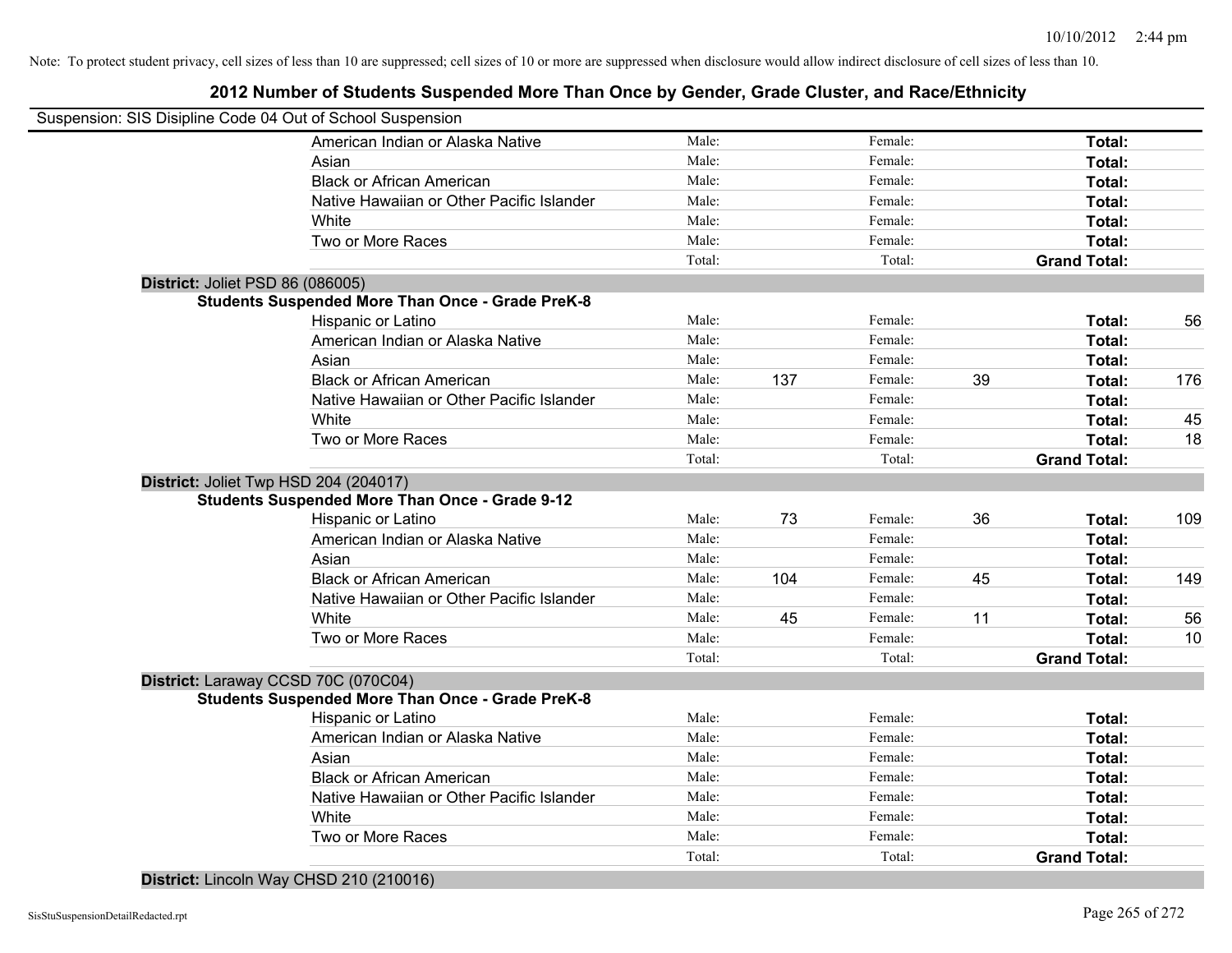| Suspension: SIS Disipline Code 04 Out of School Suspension |                                                         |        |    |         |    |                     |    |
|------------------------------------------------------------|---------------------------------------------------------|--------|----|---------|----|---------------------|----|
|                                                            | <b>Students Suspended More Than Once - Grade 9-12</b>   |        |    |         |    |                     |    |
|                                                            | Hispanic or Latino                                      | Male:  |    | Female: |    | Total:              |    |
|                                                            | American Indian or Alaska Native                        | Male:  |    | Female: |    | Total:              |    |
|                                                            | Asian                                                   | Male:  |    | Female: |    | Total:              |    |
|                                                            | <b>Black or African American</b>                        | Male:  |    | Female: |    | Total:              |    |
|                                                            | Native Hawaiian or Other Pacific Islander               | Male:  |    | Female: |    | Total:              |    |
|                                                            | White                                                   | Male:  |    | Female: |    | Total:              | 21 |
|                                                            | Two or More Races                                       | Male:  |    | Female: |    | Total:              |    |
|                                                            |                                                         | Total: |    | Total:  |    | <b>Grand Total:</b> |    |
|                                                            | District: Lincoln-Way Area Spec Ed JA Dist (843060)     |        |    |         |    |                     |    |
|                                                            | <b>Students Suspended More Than Once - Grade 9-12</b>   |        |    |         |    |                     |    |
|                                                            | Hispanic or Latino                                      | Male:  |    | Female: |    | Total:              |    |
|                                                            | American Indian or Alaska Native                        | Male:  |    | Female: |    | Total:              |    |
|                                                            | Asian                                                   | Male:  |    | Female: |    | Total:              |    |
|                                                            | <b>Black or African American</b>                        | Male:  |    | Female: |    | Total:              |    |
|                                                            | Native Hawaiian or Other Pacific Islander               | Male:  |    | Female: |    | Total:              |    |
|                                                            | White                                                   | Male:  |    | Female: |    | Total:              |    |
|                                                            | Two or More Races                                       | Male:  |    | Female: |    | Total:              |    |
|                                                            |                                                         | Total: |    | Total:  |    | <b>Grand Total:</b> |    |
|                                                            | District: Lockport SD 91 (091002)                       |        |    |         |    |                     |    |
|                                                            | <b>Students Suspended More Than Once - Grade PreK-8</b> |        |    |         |    |                     |    |
|                                                            | Hispanic or Latino                                      | Male:  |    | Female: |    | Total:              |    |
|                                                            | American Indian or Alaska Native                        | Male:  |    | Female: |    | Total:              |    |
|                                                            | Asian                                                   | Male:  |    | Female: |    | Total:              |    |
|                                                            | <b>Black or African American</b>                        | Male:  |    | Female: |    | Total:              |    |
|                                                            | Native Hawaiian or Other Pacific Islander               | Male:  |    | Female: |    | Total:              |    |
|                                                            | White                                                   | Male:  |    | Female: |    | Total:              |    |
|                                                            | Two or More Races                                       | Male:  |    | Female: |    | <b>Total:</b>       |    |
|                                                            |                                                         | Total: |    | Total:  |    | <b>Grand Total:</b> |    |
|                                                            | District: Lockport Twp HSD 205 (205017)                 |        |    |         |    |                     |    |
|                                                            | <b>Students Suspended More Than Once - Grade 9-12</b>   |        |    |         |    |                     |    |
|                                                            | Hispanic or Latino                                      | Male:  |    | Female: |    | Total:              | 35 |
|                                                            | American Indian or Alaska Native                        | Male:  |    | Female: |    | Total:              |    |
|                                                            | Asian                                                   | Male:  |    | Female: |    | Total:              |    |
|                                                            | <b>Black or African American</b>                        | Male:  | 23 | Female: | 16 | Total:              | 39 |
|                                                            | Native Hawaiian or Other Pacific Islander               | Male:  |    | Female: |    | Total:              |    |
|                                                            | White                                                   | Male:  | 49 | Female: | 21 | Total:              | 70 |
|                                                            | Two or More Races                                       | Male:  |    | Female: |    | Total:              |    |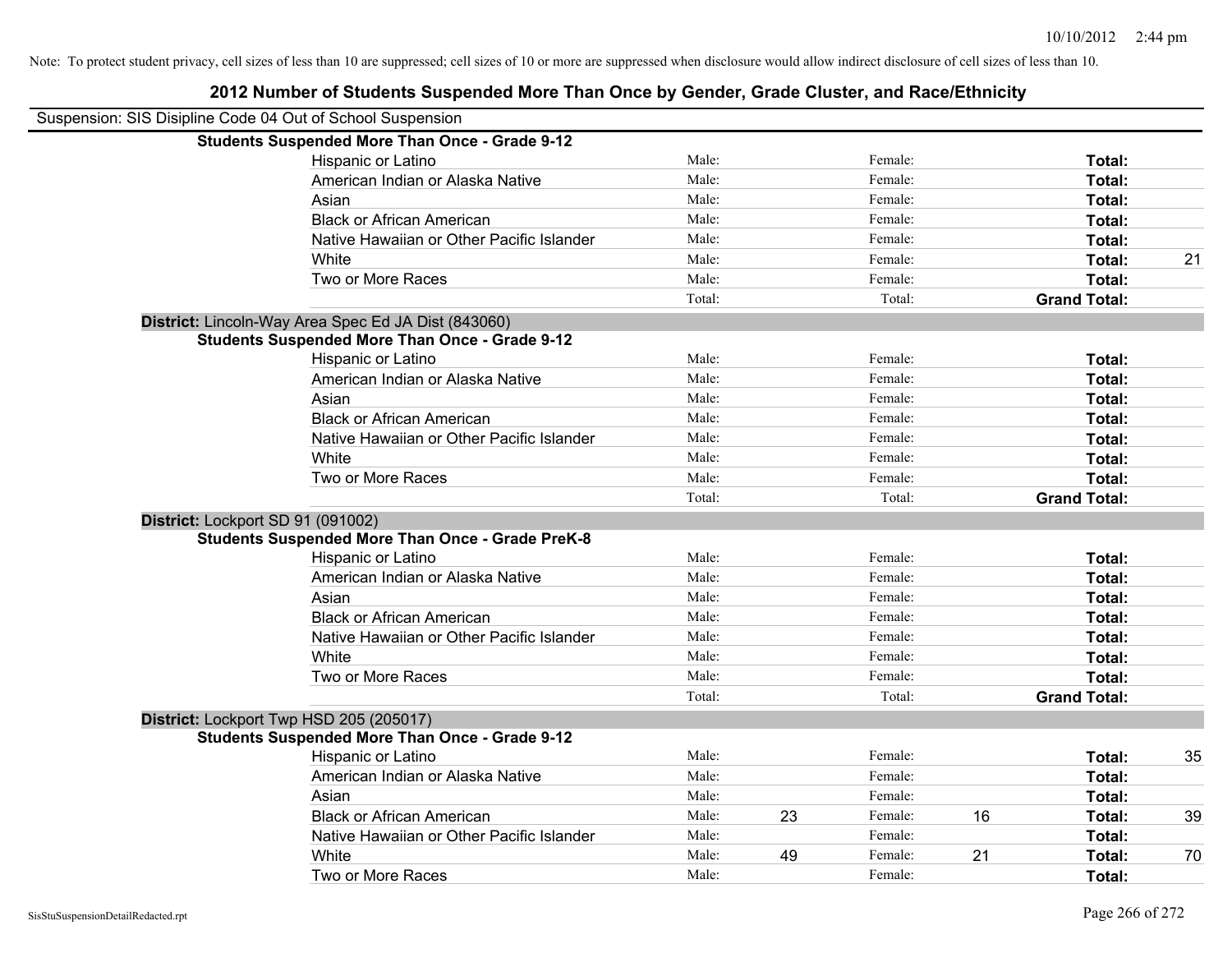| Suspension: SIS Disipline Code 04 Out of School Suspension |                                                         |        |         |                     |    |
|------------------------------------------------------------|---------------------------------------------------------|--------|---------|---------------------|----|
|                                                            |                                                         | Total: | Total:  | <b>Grand Total:</b> |    |
|                                                            | District: Manhattan SD 114 (114002)                     |        |         |                     |    |
|                                                            | <b>Students Suspended More Than Once - Grade PreK-8</b> |        |         |                     |    |
|                                                            | Hispanic or Latino                                      | Male:  | Female: | Total:              |    |
|                                                            | American Indian or Alaska Native                        | Male:  | Female: | Total:              |    |
|                                                            | Asian                                                   | Male:  | Female: | Total:              |    |
|                                                            | <b>Black or African American</b>                        | Male:  | Female: | Total:              |    |
|                                                            | Native Hawaiian or Other Pacific Islander               | Male:  | Female: | Total:              |    |
|                                                            | White                                                   | Male:  | Female: | Total:              |    |
|                                                            | Two or More Races                                       | Male:  | Female: | Total:              |    |
|                                                            |                                                         | Total: | Total:  | <b>Grand Total:</b> |    |
|                                                            | District: Mokena SD 159 (159002)                        |        |         |                     |    |
|                                                            | <b>Students Suspended More Than Once - Grade PreK-8</b> |        |         |                     |    |
|                                                            | Hispanic or Latino                                      | Male:  | Female: | Total:              |    |
|                                                            | American Indian or Alaska Native                        | Male:  | Female: | Total:              |    |
|                                                            | Asian                                                   | Male:  | Female: | Total:              |    |
|                                                            | <b>Black or African American</b>                        | Male:  | Female: | Total:              |    |
|                                                            | Native Hawaiian or Other Pacific Islander               | Male:  | Female: | Total:              |    |
|                                                            | White                                                   | Male:  | Female: | Total:              |    |
|                                                            | Two or More Races                                       | Male:  | Female: | Total:              |    |
|                                                            |                                                         | Total: | Total:  | <b>Grand Total:</b> |    |
|                                                            | District: New Lenox SD 122 (122002)                     |        |         |                     |    |
|                                                            | <b>Students Suspended More Than Once - Grade PreK-8</b> |        |         |                     |    |
|                                                            | Hispanic or Latino                                      | Male:  | Female: | Total:              |    |
|                                                            | American Indian or Alaska Native                        | Male:  | Female: | Total:              |    |
|                                                            | Asian                                                   | Male:  | Female: | Total:              |    |
|                                                            | <b>Black or African American</b>                        | Male:  | Female: | Total:              |    |
|                                                            | Native Hawaiian or Other Pacific Islander               | Male:  | Female: | Total:              |    |
|                                                            | White                                                   | Male:  | Female: | Total:              | 10 |
|                                                            | Two or More Races                                       | Male:  | Female: | Total:              |    |
|                                                            |                                                         | Total: | Total:  | <b>Grand Total:</b> |    |
|                                                            | District: Non-Public School (077S)                      |        |         |                     |    |
|                                                            | <b>Students Suspended More Than Once - Grade 9-12</b>   |        |         |                     |    |
|                                                            | Hispanic or Latino                                      | Male:  | Female: | Total:              |    |
|                                                            | American Indian or Alaska Native                        | Male:  | Female: | Total:              |    |
|                                                            | Asian                                                   | Male:  | Female: | Total:              |    |
|                                                            | <b>Black or African American</b>                        | Male:  | Female: | Total:              |    |
|                                                            | Native Hawaiian or Other Pacific Islander               | Male:  | Female: | Total:              |    |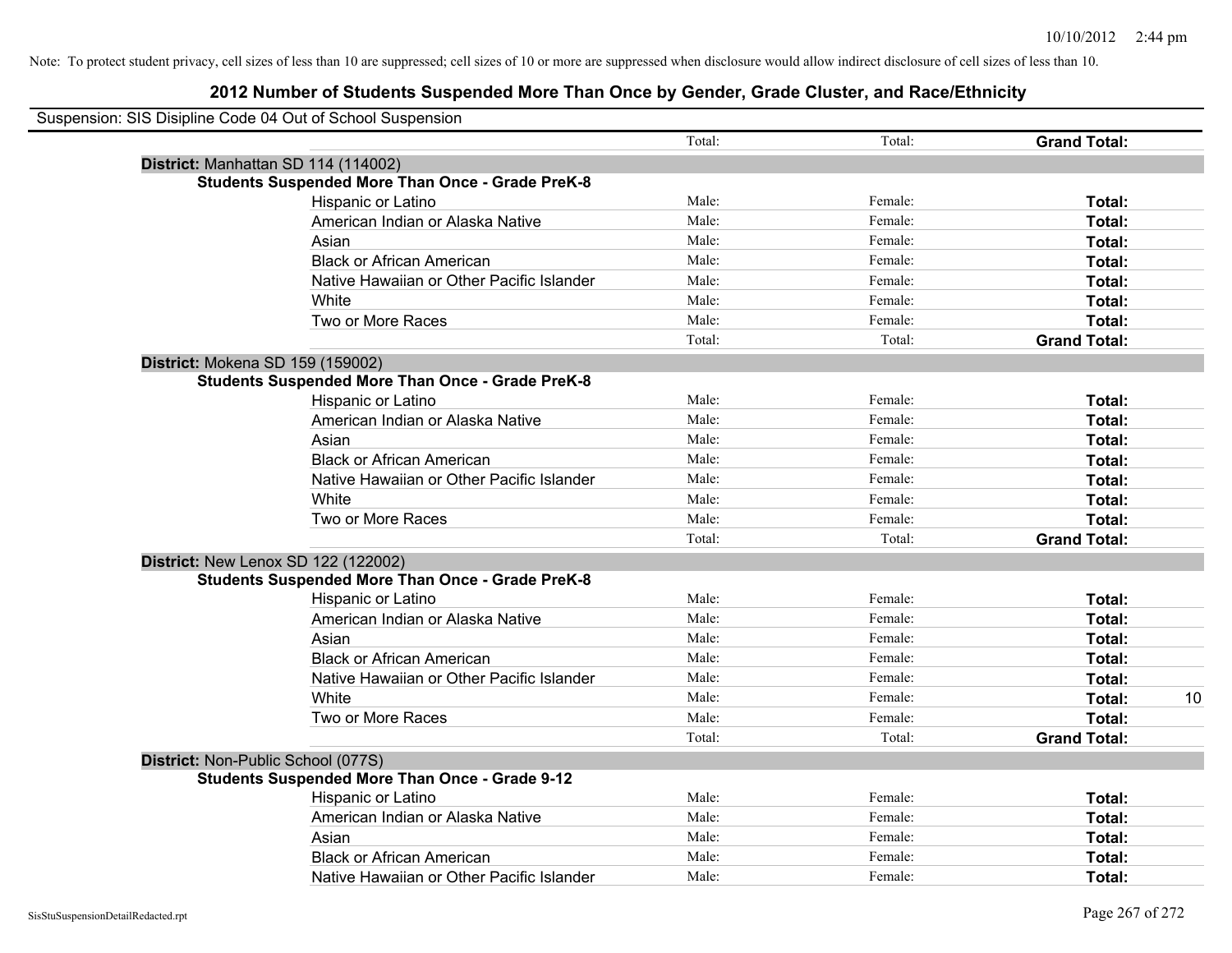| Suspension: SIS Disipline Code 04 Out of School Suspension |                                                         |        |    |         |    |                     |    |
|------------------------------------------------------------|---------------------------------------------------------|--------|----|---------|----|---------------------|----|
|                                                            | White                                                   | Male:  |    | Female: |    | Total:              |    |
|                                                            | Two or More Races                                       | Male:  |    | Female: |    | Total:              |    |
|                                                            |                                                         | Total: |    | Total:  |    | <b>Grand Total:</b> |    |
|                                                            | District: Peotone CUSD 207U (207U26)                    |        |    |         |    |                     |    |
|                                                            | <b>Students Suspended More Than Once - Grade PreK-8</b> |        |    |         |    |                     |    |
|                                                            | Hispanic or Latino                                      | Male:  |    | Female: |    | Total:              |    |
|                                                            | American Indian or Alaska Native                        | Male:  |    | Female: |    | Total:              |    |
|                                                            | Asian                                                   | Male:  |    | Female: |    | Total:              |    |
|                                                            | <b>Black or African American</b>                        | Male:  |    | Female: |    | Total:              |    |
|                                                            | Native Hawaiian or Other Pacific Islander               | Male:  |    | Female: |    | Total:              |    |
|                                                            | White                                                   | Male:  |    | Female: |    | Total:              |    |
|                                                            | Two or More Races                                       | Male:  |    | Female: |    | <b>Total:</b>       |    |
|                                                            |                                                         | Total: |    | Total:  |    | <b>Grand Total:</b> |    |
|                                                            | <b>Students Suspended More Than Once - Grade 9-12</b>   |        |    |         |    |                     |    |
|                                                            | Hispanic or Latino                                      | Male:  |    | Female: |    | Total:              |    |
|                                                            | American Indian or Alaska Native                        | Male:  |    | Female: |    | <b>Total:</b>       |    |
|                                                            | Asian                                                   | Male:  |    | Female: |    | <b>Total:</b>       |    |
|                                                            | <b>Black or African American</b>                        | Male:  |    | Female: |    | Total:              |    |
|                                                            | Native Hawaiian or Other Pacific Islander               | Male:  |    | Female: |    | Total:              |    |
|                                                            | White                                                   | Male:  |    | Female: |    | Total:              | 18 |
|                                                            | Two or More Races                                       | Male:  |    | Female: |    | Total:              |    |
|                                                            |                                                         | Total: |    | Total:  |    | <b>Grand Total:</b> |    |
|                                                            | District: Plainfield SD 202 (202022)                    |        |    |         |    |                     |    |
|                                                            | <b>Students Suspended More Than Once - Grade PreK-8</b> |        |    |         |    |                     |    |
|                                                            | Hispanic or Latino                                      | Male:  |    | Female: |    | Total:              | 19 |
|                                                            | American Indian or Alaska Native                        | Male:  |    | Female: |    | Total:              |    |
|                                                            | Asian                                                   | Male:  |    | Female: |    | Total:              |    |
|                                                            | <b>Black or African American</b>                        | Male:  |    | Female: |    | <b>Total:</b>       | 16 |
|                                                            | Native Hawaiian or Other Pacific Islander               | Male:  |    | Female: |    | Total:              |    |
|                                                            | White                                                   | Male:  |    | Female: |    | Total:              | 31 |
|                                                            | Two or More Races                                       | Male:  |    | Female: |    | Total:              |    |
|                                                            |                                                         | Total: |    | Total:  |    | <b>Grand Total:</b> |    |
|                                                            | <b>Students Suspended More Than Once - Grade 9-12</b>   |        |    |         |    |                     |    |
|                                                            | Hispanic or Latino                                      | Male:  | 37 | Female: | 10 | Total:              | 47 |
|                                                            | American Indian or Alaska Native                        | Male:  |    | Female: |    | <b>Total:</b>       |    |
|                                                            | Asian                                                   | Male:  |    | Female: |    | Total:              |    |
|                                                            | <b>Black or African American</b>                        | Male:  | 29 | Female: | 10 | Total:              | 39 |
|                                                            | Native Hawaiian or Other Pacific Islander               | Male:  |    | Female: |    | Total:              |    |
|                                                            | White                                                   | Male:  | 56 | Female: | 12 | Total:              | 68 |
| SisStuSuspensionDetailRedacted.rpt                         |                                                         |        |    |         |    | Page 268 of 272     |    |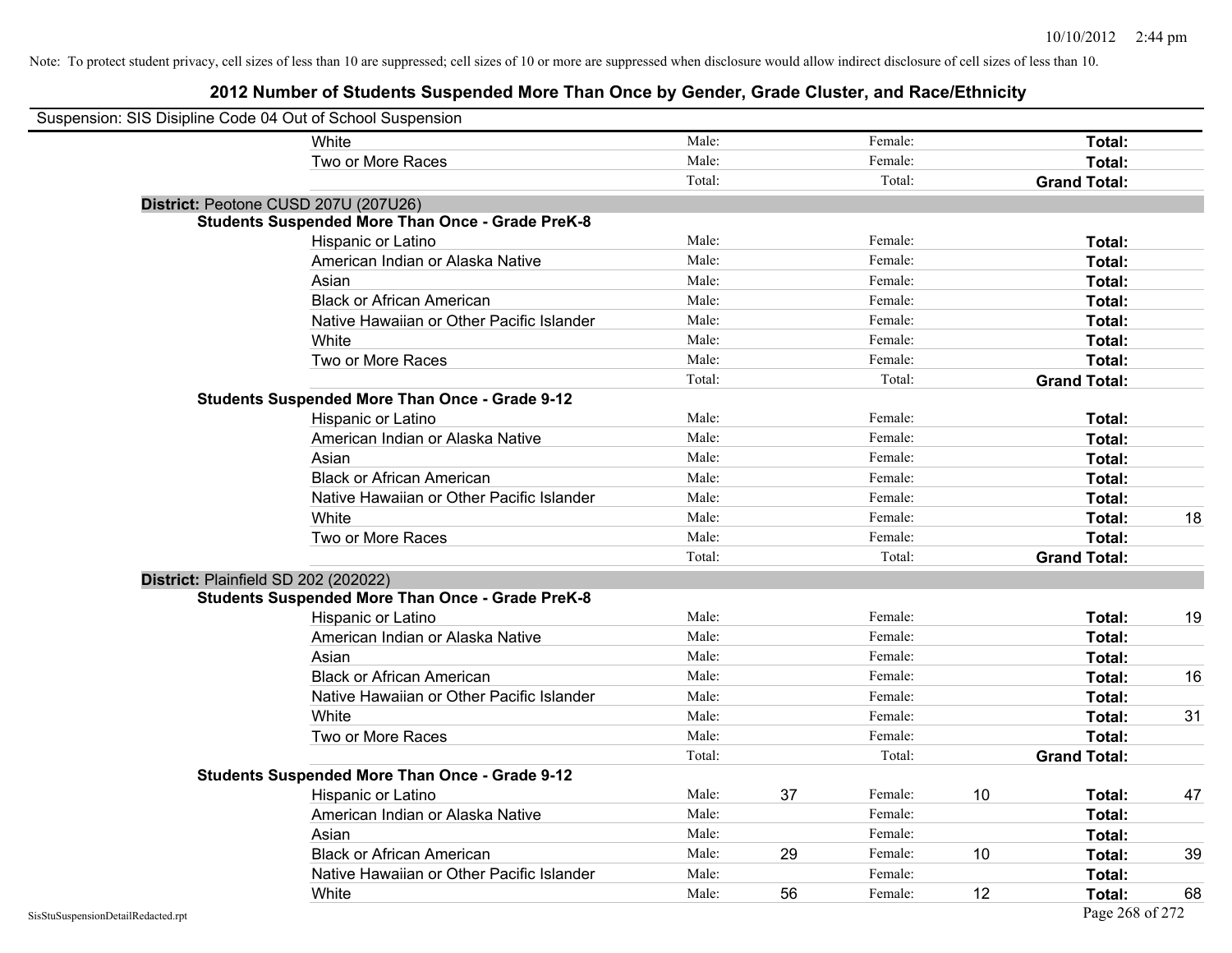| Suspension: SIS Disipline Code 04 Out of School Suspension |        |    |         |    |                     |    |
|------------------------------------------------------------|--------|----|---------|----|---------------------|----|
| Two or More Races                                          | Male:  |    | Female: |    | Total:              |    |
|                                                            | Total: |    | Total:  |    | <b>Grand Total:</b> |    |
| District: Reed Custer CUSD 255U (255U26)                   |        |    |         |    |                     |    |
| <b>Students Suspended More Than Once - Grade PreK-8</b>    |        |    |         |    |                     |    |
| Hispanic or Latino                                         | Male:  |    | Female: |    | Total:              |    |
| American Indian or Alaska Native                           | Male:  |    | Female: |    | Total:              |    |
| Asian                                                      | Male:  |    | Female: |    | Total:              |    |
| <b>Black or African American</b>                           | Male:  |    | Female: |    | Total:              |    |
| Native Hawaiian or Other Pacific Islander                  | Male:  |    | Female: |    | Total:              |    |
| White                                                      | Male:  |    | Female: |    | Total:              | 10 |
| Two or More Races                                          | Male:  |    | Female: |    | Total:              |    |
|                                                            | Total: |    | Total:  |    | <b>Grand Total:</b> |    |
| <b>Students Suspended More Than Once - Grade 9-12</b>      |        |    |         |    |                     |    |
| Hispanic or Latino                                         | Male:  |    | Female: |    | Total:              |    |
| American Indian or Alaska Native                           | Male:  |    | Female: |    | Total:              |    |
| Asian                                                      | Male:  |    | Female: |    | Total:              |    |
| <b>Black or African American</b>                           | Male:  |    | Female: |    | Total:              |    |
| Native Hawaiian or Other Pacific Islander                  | Male:  |    | Female: |    | Total:              |    |
| White                                                      | Male:  | 25 | Female: | 12 | Total:              | 37 |
| Two or More Races                                          | Male:  |    | Female: |    | Total:              |    |
|                                                            | Total: |    | Total:  |    | <b>Grand Total:</b> |    |
| District: Richland GSD 88A (088A02)                        |        |    |         |    |                     |    |
| <b>Students Suspended More Than Once - Grade PreK-8</b>    |        |    |         |    |                     |    |
| <b>Hispanic or Latino</b>                                  | Male:  |    | Female: |    | Total:              |    |
| American Indian or Alaska Native                           | Male:  |    | Female: |    | Total:              |    |
| Asian                                                      | Male:  |    | Female: |    | Total:              |    |
| <b>Black or African American</b>                           | Male:  |    | Female: |    | Total:              |    |
| Native Hawaiian or Other Pacific Islander                  | Male:  |    | Female: |    | Total:              |    |
| White                                                      | Male:  |    | Female: |    | Total:              |    |
| Two or More Races                                          | Male:  |    | Female: |    | Total:              |    |
|                                                            | Total: |    | Total:  |    | <b>Grand Total:</b> | 19 |
| District: Rockdale SD 84 (084002)                          |        |    |         |    |                     |    |
| <b>Students Suspended More Than Once - Grade PreK-8</b>    |        |    |         |    |                     |    |
| Hispanic or Latino                                         | Male:  |    | Female: |    | Total:              |    |
| American Indian or Alaska Native                           | Male:  |    | Female: |    | Total:              |    |
| Asian                                                      | Male:  |    | Female: |    | Total:              |    |
| <b>Black or African American</b>                           | Male:  |    | Female: |    | Total:              |    |
| Native Hawaiian or Other Pacific Islander                  | Male:  |    | Female: |    | Total:              |    |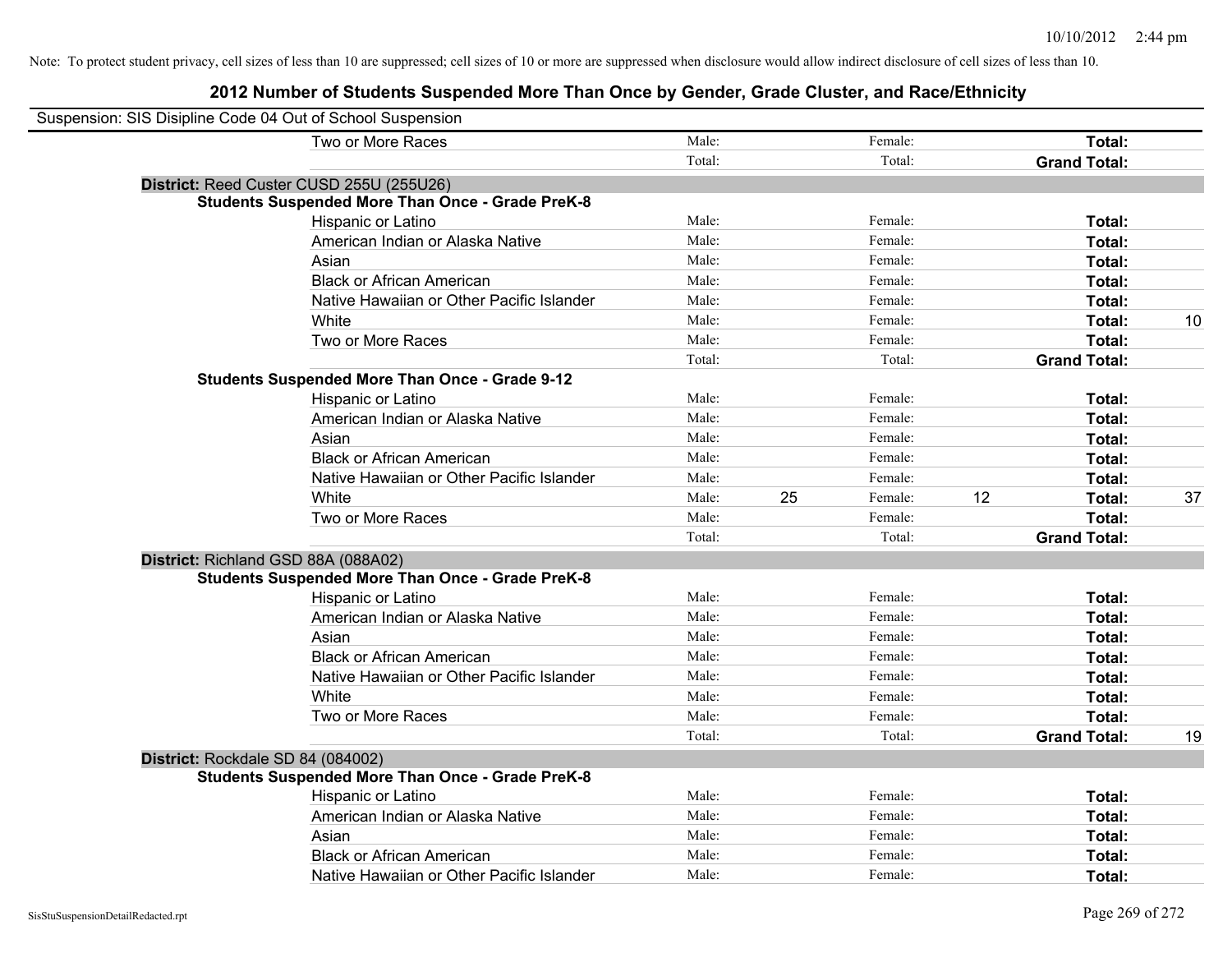| Suspension: SIS Disipline Code 04 Out of School Suspension |                                                         |        |         |                     |    |
|------------------------------------------------------------|---------------------------------------------------------|--------|---------|---------------------|----|
|                                                            | White                                                   | Male:  | Female: | Total:              |    |
|                                                            | Two or More Races                                       | Male:  | Female: | Total:              |    |
|                                                            |                                                         | Total: | Total:  | <b>Grand Total:</b> |    |
|                                                            | District: S Will Co Coop for Spec Ed (255U61)           |        |         |                     |    |
|                                                            | <b>Students Suspended More Than Once - Grade 9-12</b>   |        |         |                     |    |
|                                                            | Hispanic or Latino                                      | Male:  | Female: | Total:              |    |
|                                                            | American Indian or Alaska Native                        | Male:  | Female: | Total:              |    |
|                                                            | Asian                                                   | Male:  | Female: | Total:              |    |
|                                                            | <b>Black or African American</b>                        | Male:  | Female: | Total:              |    |
|                                                            | Native Hawaiian or Other Pacific Islander               | Male:  | Female: | Total:              |    |
|                                                            | White                                                   | Male:  | Female: | Total:              |    |
|                                                            | Two or More Races                                       | Male:  | Female: | Total:              |    |
|                                                            |                                                         | Total: | Total:  | <b>Grand Total:</b> |    |
| District: Summit Hill SD 161 (161002)                      |                                                         |        |         |                     |    |
|                                                            | <b>Students Suspended More Than Once - Grade PreK-8</b> |        |         |                     |    |
|                                                            | Hispanic or Latino                                      | Male:  | Female: | Total:              |    |
|                                                            | American Indian or Alaska Native                        | Male:  | Female: | Total:              |    |
|                                                            | Asian                                                   | Male:  | Female: | Total:              |    |
|                                                            | <b>Black or African American</b>                        | Male:  | Female: | Total:              |    |
|                                                            | Native Hawaiian or Other Pacific Islander               | Male:  | Female: | Total:              |    |
|                                                            | White                                                   | Male:  | Female: | Total:              |    |
|                                                            | Two or More Races                                       | Male:  | Female: | Total:              |    |
|                                                            |                                                         | Total: | Total:  | <b>Grand Total:</b> |    |
| <b>District: Taft SD 90 (090002)</b>                       |                                                         |        |         |                     |    |
|                                                            | <b>Students Suspended More Than Once - Grade PreK-8</b> |        |         |                     |    |
|                                                            | Hispanic or Latino                                      | Male:  | Female: | Total:              |    |
|                                                            | American Indian or Alaska Native                        | Male:  | Female: | Total:              |    |
|                                                            | Asian                                                   | Male:  | Female: | Total:              |    |
|                                                            | <b>Black or African American</b>                        | Male:  | Female: | Total:              |    |
|                                                            | Native Hawaiian or Other Pacific Islander               | Male:  | Female: | Total:              |    |
|                                                            | White                                                   | Male:  | Female: | Total:              | 10 |
|                                                            | Two or More Races                                       | Male:  | Female: | Total:              |    |
|                                                            |                                                         | Total: | Total:  | <b>Grand Total:</b> |    |
| District: Troy CCSD 30C (030C04)                           |                                                         |        |         |                     |    |
|                                                            | <b>Students Suspended More Than Once - Grade PreK-8</b> |        |         |                     |    |
|                                                            | Hispanic or Latino                                      | Male:  | Female: | Total:              |    |
|                                                            | American Indian or Alaska Native                        | Male:  | Female: | Total:              |    |
|                                                            | Asian                                                   | Male:  | Female: | Total:              |    |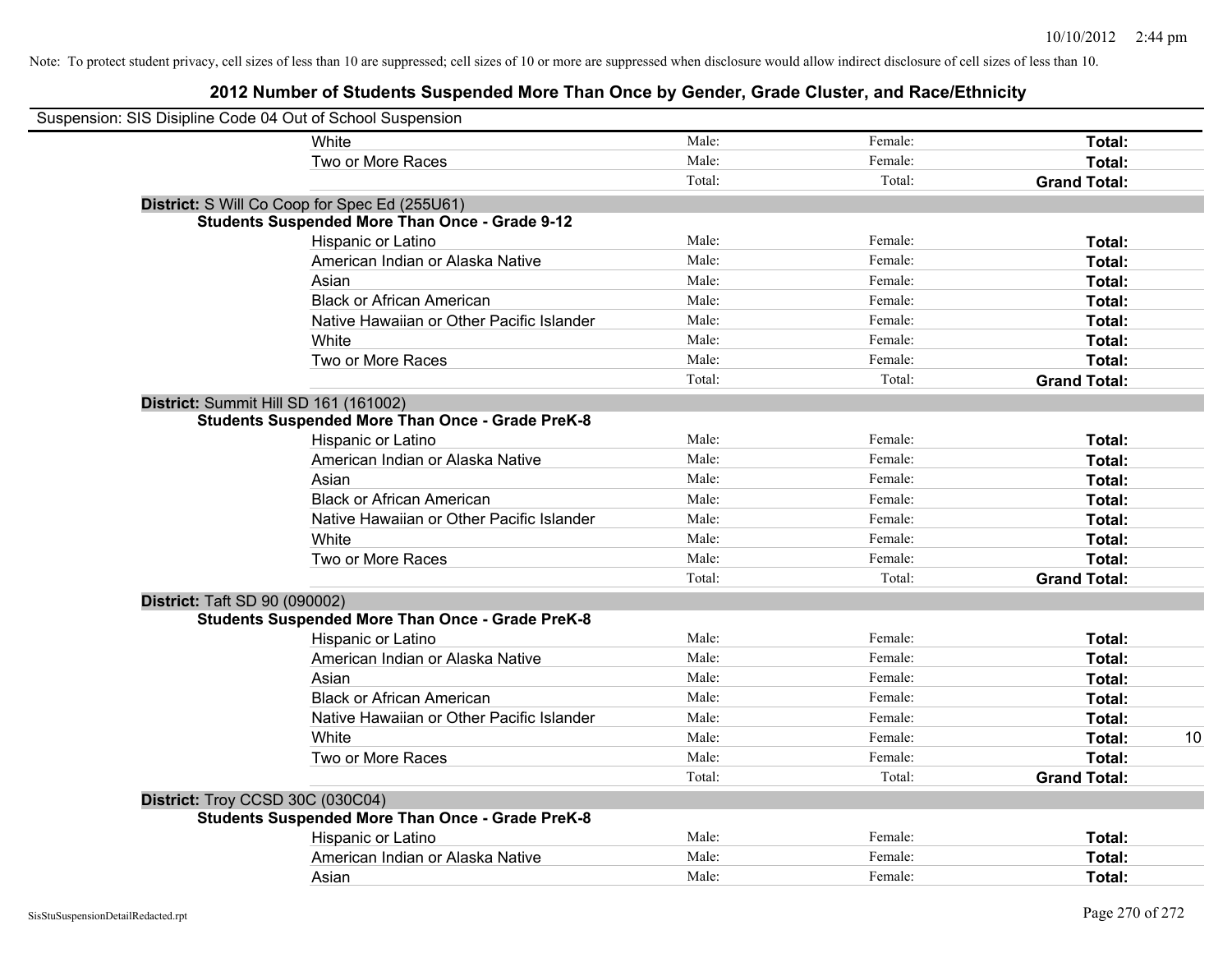| Suspension: SIS Disipline Code 04 Out of School Suspension |                                                         |        |    |         |    |                     |    |
|------------------------------------------------------------|---------------------------------------------------------|--------|----|---------|----|---------------------|----|
|                                                            | <b>Black or African American</b>                        | Male:  |    | Female: |    | Total:              | 12 |
|                                                            | Native Hawaiian or Other Pacific Islander               | Male:  |    | Female: |    | Total:              |    |
|                                                            | White                                                   | Male:  |    | Female: |    | Total:              | 11 |
|                                                            | Two or More Races                                       | Male:  |    | Female: |    | Total:              |    |
|                                                            |                                                         | Total: |    | Total:  |    | <b>Grand Total:</b> |    |
|                                                            | District: Valley View CUSD 365U (365U26)                |        |    |         |    |                     |    |
|                                                            | <b>Students Suspended More Than Once - Grade PreK-8</b> |        |    |         |    |                     |    |
|                                                            | Hispanic or Latino                                      | Male:  |    | Female: |    | Total:              | 42 |
|                                                            | American Indian or Alaska Native                        | Male:  |    | Female: |    | Total:              |    |
|                                                            | Asian                                                   | Male:  |    | Female: |    | Total:              |    |
|                                                            | <b>Black or African American</b>                        | Male:  | 42 | Female: | 16 | Total:              | 58 |
|                                                            | Native Hawaiian or Other Pacific Islander               | Male:  |    | Female: |    | Total:              |    |
|                                                            | White                                                   | Male:  |    | Female: |    | Total:              | 25 |
|                                                            | Two or More Races                                       | Male:  |    | Female: |    | Total:              |    |
|                                                            |                                                         | Total: |    | Total:  |    | <b>Grand Total:</b> |    |
|                                                            | Students Suspended More Than Once - Grade 9-12          |        |    |         |    |                     |    |
|                                                            | Hispanic or Latino                                      | Male:  | 34 | Female: | 17 | Total:              | 51 |
|                                                            | American Indian or Alaska Native                        | Male:  |    | Female: |    | Total:              |    |
|                                                            | Asian                                                   | Male:  |    | Female: |    | Total:              |    |
|                                                            | <b>Black or African American</b>                        | Male:  | 38 | Female: | 18 | Total:              | 56 |
|                                                            | Native Hawaiian or Other Pacific Islander               | Male:  |    | Female: |    | Total:              |    |
|                                                            | White                                                   | Male:  |    | Female: |    | Total:              | 24 |
|                                                            | Two or More Races                                       | Male:  |    | Female: |    | Total:              |    |
|                                                            |                                                         | Total: |    | Total:  |    | <b>Grand Total:</b> |    |
|                                                            | District: Wilmington CUSD 209U (209U26)                 |        |    |         |    |                     |    |
|                                                            | <b>Students Suspended More Than Once - Grade PreK-8</b> |        |    |         |    |                     |    |
|                                                            | <b>Hispanic or Latino</b>                               | Male:  |    | Female: |    | Total:              |    |
|                                                            | American Indian or Alaska Native                        | Male:  |    | Female: |    | Total:              |    |
|                                                            | Asian                                                   | Male:  |    | Female: |    | Total:              |    |
|                                                            | <b>Black or African American</b>                        | Male:  |    | Female: |    | Total:              |    |
|                                                            | Native Hawaiian or Other Pacific Islander               | Male:  |    | Female: |    | Total:              |    |
|                                                            | White                                                   | Male:  |    | Female: |    | Total:              |    |
|                                                            | Two or More Races                                       | Male:  |    | Female: |    | Total:              |    |
|                                                            |                                                         | Total: |    | Total:  |    | <b>Grand Total:</b> | 10 |
|                                                            | <b>Students Suspended More Than Once - Grade 9-12</b>   |        |    |         |    |                     |    |
|                                                            | Hispanic or Latino                                      | Male:  |    | Female: |    | Total:              |    |
|                                                            | American Indian or Alaska Native                        | Male:  |    | Female: |    | Total:              |    |
|                                                            | Asian                                                   | Male:  |    | Female: |    | Total:              |    |
|                                                            | <b>Black or African American</b>                        | Male:  |    | Female: |    | Total:              |    |